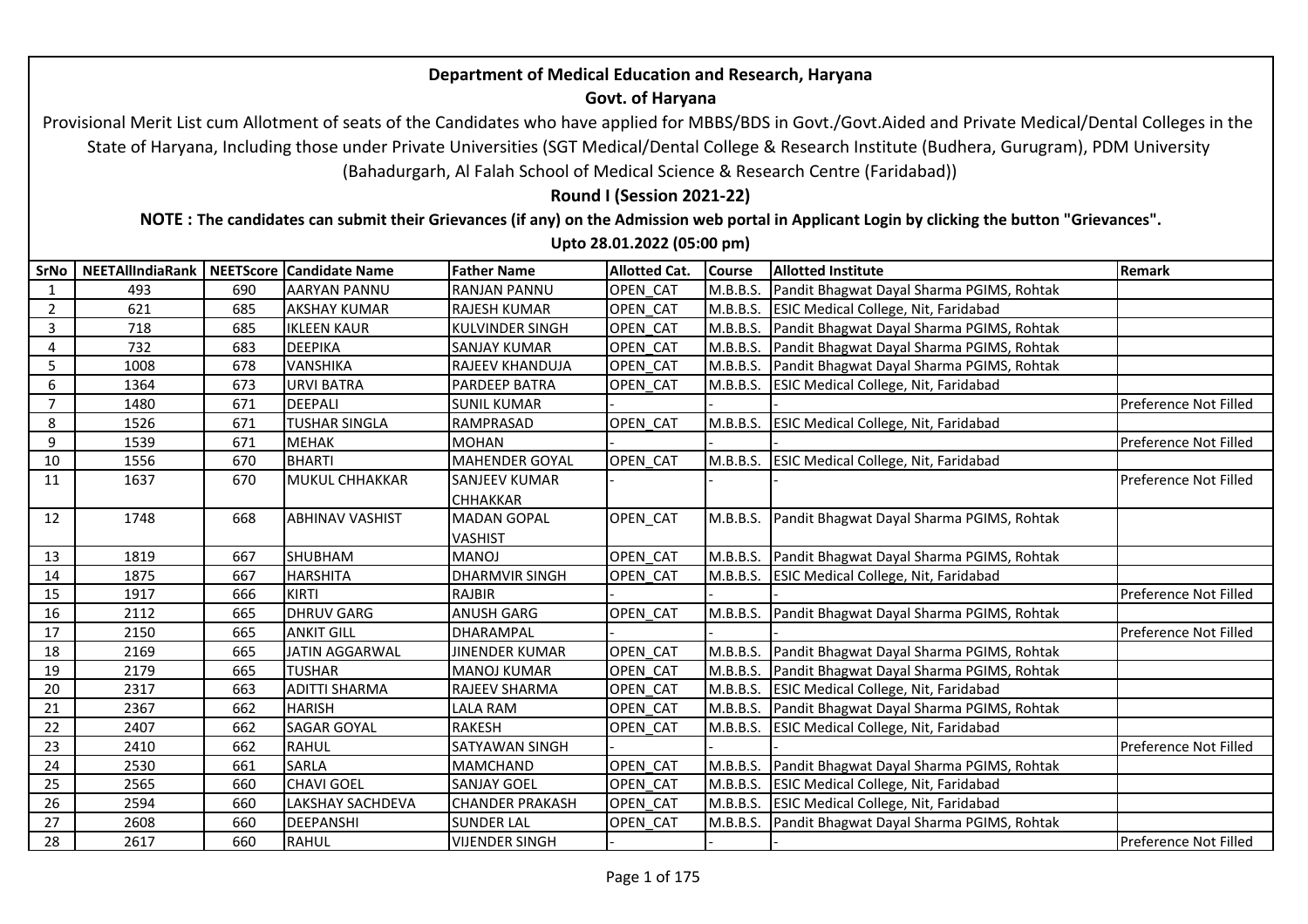| 29 | 2683 | 660 | <b>BHARTI BHALLA</b>        | <b>SUBHASH</b>            | OPEN CAT |          | M.B.B.S. Pandit Bhagwat Dayal Sharma PGIMS, Rohtak |                       |
|----|------|-----|-----------------------------|---------------------------|----------|----------|----------------------------------------------------|-----------------------|
| 30 | 2692 | 660 | <b>VISHNU</b>               | <b>DEEPAK GUPTA</b>       | OPEN CAT |          | M.B.B.S. Pandit Bhagwat Dayal Sharma PGIMS, Rohtak |                       |
| 31 | 2717 | 660 | <b>NISHA</b>                | <b>RAJESH</b>             | OPEN CAT |          | M.B.B.S. Pandit Bhagwat Dayal Sharma PGIMS, Rohtak |                       |
| 32 | 2722 | 660 | <b>JATIN YADAV</b>          | <b>VIDYA NAND</b>         | OPEN CAT |          | M.B.B.S. ESIC Medical College, Nit, Faridabad      |                       |
| 33 | 2740 | 660 | <b>MAHAK KUMAR</b>          | <b>RAJ KUMAR</b>          | OPEN_CAT | M.B.B.S. | Pandit Bhagwat Dayal Sharma PGIMS, Rohtak          |                       |
| 34 | 2750 | 660 | <b>LAKSHAY SHER</b>         | <b>BALDEV PARKASH</b>     | OPEN CAT |          | M.B.B.S. ESIC Medical College, Nit, Faridabad      |                       |
| 35 | 2761 | 659 | ANCHIT AGGARWAL             | <b>AMITE PANKAJ</b>       | OPEN CAT |          | M.B.B.S. Pandit Bhagwat Dayal Sharma PGIMS, Rohtak |                       |
| 36 | 2886 | 658 | <b>DIVYA</b>                | PAWAN KUMAR               |          |          |                                                    | Preference Not Filled |
| 37 | 2895 | 658 | <b>AYUSHI</b>               | <b>ANIL KUMAR</b>         |          |          |                                                    | Preference Not Filled |
| 38 | 2921 | 658 | DIVYANSHU                   | SURENDER                  | OPEN CAT |          | M.B.B.S. Pandit Bhagwat Dayal Sharma PGIMS, Rohtak |                       |
| 39 | 2945 | 657 | YASHIKA                     | ANIL BALHERA              | OPEN CAT |          | M.B.B.S. Pandit Bhagwat Dayal Sharma PGIMS, Rohtak |                       |
| 40 | 2969 | 657 | <b>NITESH</b>               | <b>KARAN SINGH</b>        | OPEN_CAT |          | M.B.B.S. Pandit Bhagwat Dayal Sharma PGIMS, Rohtak |                       |
| 41 | 2970 | 657 | ANJALI                      | <b>OM PARKASH</b>         | OPEN CAT | M.B.B.S. | Pandit Bhagwat Dayal Sharma PGIMS, Rohtak          |                       |
| 42 | 2974 | 657 | <b>RHYTHM</b>               | TARUN SABHARWAL           | OPEN_CAT |          | M.B.B.S. ESIC Medical College, Nit, Faridabad      |                       |
| 43 | 2990 | 657 | <b>MUSKAN</b>               | <b>PREM KUMAR</b>         | OPEN_CAT |          | M.B.B.S. Pandit Bhagwat Dayal Sharma PGIMS, Rohtak |                       |
| 44 | 3069 | 656 | <b>MUSKAN</b>               | <b>RAM NARESH</b>         | OPEN CAT |          | M.B.B.S. Pandit Bhagwat Dayal Sharma PGIMS, Rohtak |                       |
| 45 | 3117 | 656 | CHANCHAL URF CHANDA PRAKASH |                           | OPEN CAT | M.B.B.S. | Pandit Bhagwat Dayal Sharma PGIMS, Rohtak          |                       |
|    |      |     |                             |                           |          |          |                                                    |                       |
| 46 | 3137 | 656 | <b>SUMIT KUMAR</b>          | <b>RISHI PAL</b>          | OPEN CAT |          | M.B.B.S. Pandit Bhagwat Dayal Sharma PGIMS, Rohtak |                       |
| 47 | 3158 | 656 | <b>ASPAK</b>                | PHARUKH                   | OPEN_CAT |          | M.B.B.S. ESIC Medical College, Nit, Faridabad      |                       |
| 48 | 3190 | 655 | <b>ANIKA</b>                | <b>SURENDER SINGH</b>     | OPEN CAT | M.B.B.S. | Pandit Bhagwat Dayal Sharma PGIMS, Rohtak          |                       |
| 49 | 3353 | 655 | <b>SACHIN</b>               | <b>SATBIR</b>             |          |          |                                                    | Preference Not Filled |
| 50 | 3364 | 655 | <b>TUSHAR</b>               | <b>NARENDER KUMAR</b>     | OPEN_CAT |          | M.B.B.S. Pandit Bhagwat Dayal Sharma PGIMS, Rohtak |                       |
| 51 | 3371 | 655 | <b>PARAS</b>                | <b>ANIL</b>               | OPEN CAT |          | M.B.B.S. Pandit Bhagwat Dayal Sharma PGIMS, Rohtak |                       |
| 52 | 3374 | 655 | PRAGATI CHAWLA              | <b>DALIP KUMAR CHAWLA</b> | OPEN_CAT |          | M.B.B.S. Pandit Bhagwat Dayal Sharma PGIMS, Rohtak |                       |
|    |      |     |                             |                           |          |          |                                                    |                       |
| 53 | 3386 | 655 | PRIYA YADAV                 | RAJPAL                    | OPEN_CAT |          | M.B.B.S. Pandit Bhagwat Dayal Sharma PGIMS, Rohtak |                       |
| 54 | 3403 | 654 | <b>RIYA</b>                 | <b>SURESH KUMAR</b>       | OPEN_CAT |          | M.B.B.S. Pandit Bhagwat Dayal Sharma PGIMS, Rohtak |                       |
| 55 | 3410 | 654 | <b>TISHA SINGLA</b>         | <b>SUBHASH CHAND</b>      | OPEN CAT |          | M.B.B.S. ESIC Medical College, Nit, Faridabad      |                       |
| 56 | 3418 | 654 | <b>ANURAG</b>               | <b>RAMESH KUMAR</b>       | OPEN CAT | M.B.B.S. | Pandit Bhagwat Dayal Sharma PGIMS, Rohtak          |                       |
| 57 | 3447 | 654 | <b>MAYANK</b>               | <b>DEVENDER SINGH</b>     |          |          |                                                    | Preference Not Filled |
| 58 | 3497 | 654 | <b>JHALAK</b>               | <b>AJAY JANGRA</b>        | OPEN CAT |          | M.B.B.S. Pandit Bhagwat Dayal Sharma PGIMS, Rohtak |                       |
| 59 | 3518 | 653 | <b>SARTHAK GARG</b>         | <b>MUKESH KUMAR</b>       | OPEN_CAT |          | M.B.B.S. ESIC Medical College, Nit, Faridabad      |                       |
| 60 | 3533 | 653 | DIPALI CHAUDHARY            | <b>BIJENDER KUMAR</b>     | OPEN CAT |          | M.B.B.S. Pandit Bhagwat Dayal Sharma PGIMS, Rohtak |                       |
| 61 | 3550 | 653 | <b>SURYA</b>                | <b>KASHMIR SINGH</b>      | OPEN CAT | M.B.B.S. | Pandit Bhagwat Dayal Sharma PGIMS, Rohtak          |                       |
| 62 | 3593 | 653 | NIRVIGHNAM NOOR             | <b>VINOD KUMAR YADAV</b>  | OPEN_CAT |          | M.B.B.S. ESIC Medical College, Nit, Faridabad      |                       |
| 63 | 3607 | 653 | <b>VANSHIKA SANGWAN</b>     | <b>AMIT SANGWAN</b>       | OPEN CAT |          | M.B.B.S. ESIC Medical College, Nit, Faridabad      |                       |
| 64 | 3618 | 652 | <b>KESHAV GOEL</b>          | <b>RAJIV GOEL</b>         | OPEN CAT |          | M.B.B.S. ESIC Medical College, Nit, Faridabad      |                       |
| 65 | 3661 | 652 | <b>GAYATRI BEHL</b>         | <b>MOHIT KUMAR BEHL</b>   | OPEN CAT |          | M.B.B.S. ESIC Medical College, Nit, Faridabad      |                       |
| 66 | 3675 | 652 | <b>MOHIT</b>                | <b>SUKHBIR SINGH</b>      | OPEN CAT |          | M.B.B.S. ESIC Medical College, Nit, Faridabad      |                       |
| 67 | 3713 | 652 | <b>TANNU</b>                | <b>SUMESH</b>             | OPEN_CAT |          | M.B.B.S. ESIC Medical College, Nit, Faridabad      |                       |
| 68 | 3726 | 652 | SHIVANI                     | <b>SATISH KUMAR</b>       | OPEN CAT |          | M.B.B.S. Pandit Bhagwat Dayal Sharma PGIMS, Rohtak |                       |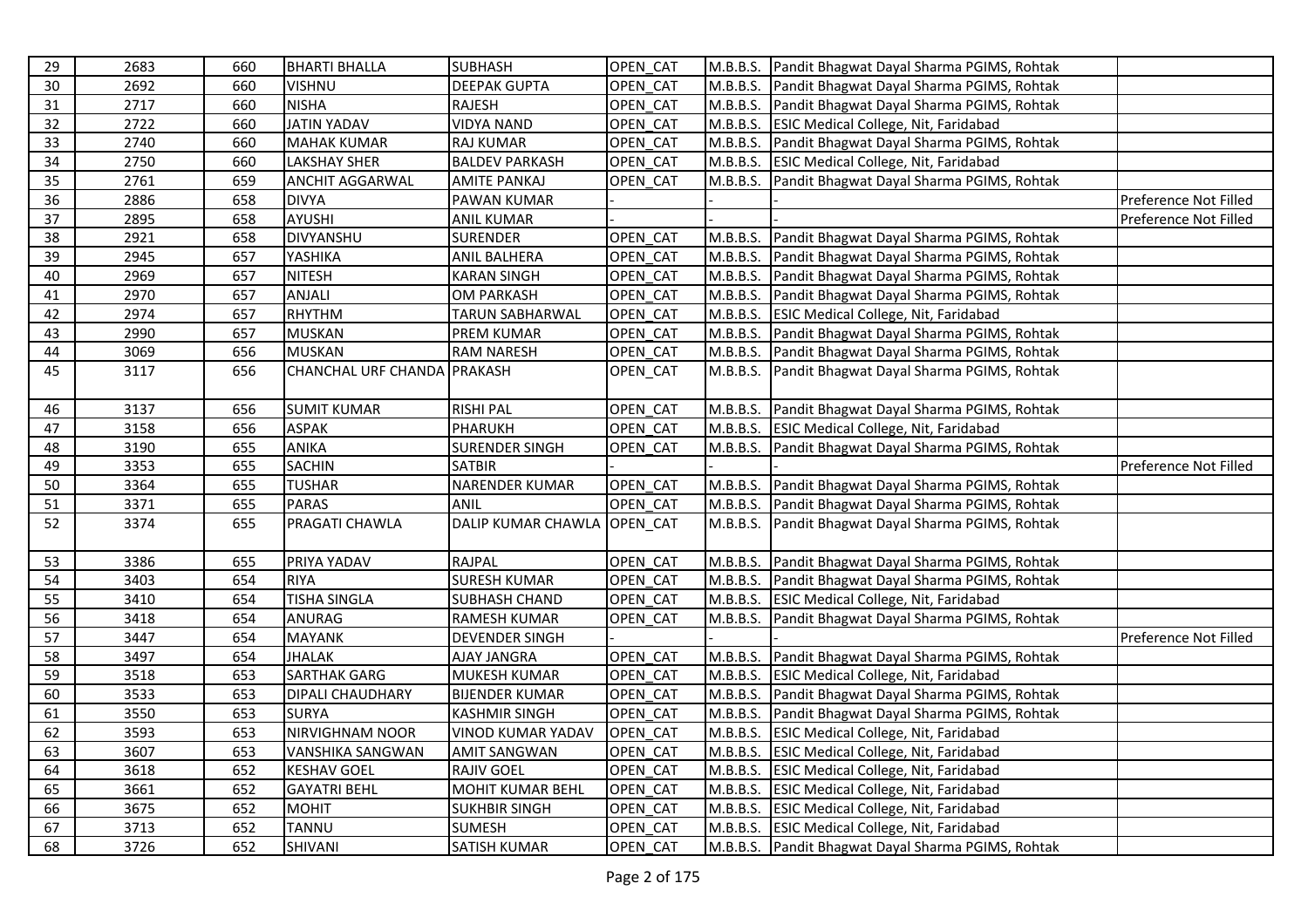| 69  | 3730 | 652 | YASH DUHAN             | <b>VIJENDER SINGH</b>  |            |          |                                                    | Preference Not Filled |
|-----|------|-----|------------------------|------------------------|------------|----------|----------------------------------------------------|-----------------------|
| 70  | 3733 | 652 | YASHVI                 | PARDEEP KUMAR          | OPEN CAT   |          | M.B.B.S. Pandit Bhagwat Dayal Sharma PGIMS, Rohtak |                       |
| 71  | 3737 | 652 | <b>SIYA GUPTA</b>      | <b>NITIN GUPTA</b>     |            |          |                                                    | Preference Not Filled |
| 72  | 3738 | 652 | YASHVARDHAN SHARMA     | <b>SANDEEP KUMAR</b>   | OPEN CAT   | M.B.B.S. | Pandit Bhagwat Dayal Sharma PGIMS, Rohtak          |                       |
| 73  | 3820 | 651 | <b>PREETI</b>          | <b>RAJKUMAR</b>        | OPEN CAT   |          | M.B.B.S. Pandit Bhagwat Dayal Sharma PGIMS, Rohtak |                       |
| 74  | 3821 | 651 | <b>AKASH GARG</b>      | <b>ARUN KUMAR</b>      | OPEN CAT   |          | M.B.B.S. Pandit Bhagwat Dayal Sharma PGIMS, Rohtak |                       |
| 75  | 3836 | 651 | <b>JAYANT</b>          | <b>BALJEET</b>         | OPEN CAT   |          | M.B.B.S. Pandit Bhagwat Dayal Sharma PGIMS, Rohtak |                       |
| 76  | 3933 | 650 | <b>RAGHAV GOYAL</b>    | <b>ATUL GOYAL</b>      | OPEN CAT   |          | M.B.B.S. Pandit Bhagwat Dayal Sharma PGIMS, Rohtak |                       |
| 77  | 3949 | 650 | ANUJ                   | <b>SURESH</b>          | OPEN_CAT   |          | M.B.B.S. Pandit Bhagwat Dayal Sharma PGIMS, Rohtak |                       |
| 78  | 3961 | 650 | <b>DIKSHIT GUPTA</b>   | C M GUPTA              | OPEN CAT   |          | M.B.B.S. ESIC Medical College, Nit, Faridabad      |                       |
| 79  | 3983 | 650 | <b>MUNENDER</b>        | <b>DHARAM SINGH</b>    | OPEN CAT   |          | M.B.B.S. Pandit Bhagwat Dayal Sharma PGIMS, Rohtak |                       |
| 80  | 3996 | 650 | <b>ASHISH KUMAR</b>    | <b>JOGINDER PAL</b>    | OPEN_CAT   |          | M.B.B.S. Pandit Bhagwat Dayal Sharma PGIMS, Rohtak |                       |
| 81  | 4185 | 649 | <b>MUSKAN</b>          | PAWAN KUMAR            | OPEN CAT   |          | M.B.B.S. ESIC Medical College, Nit, Faridabad      |                       |
| 82  | 4201 | 649 | <b>ABHISHEK PANDIT</b> | PARSHU RAM PANDIT      | OPEN CAT   |          | M.B.B.S. Pandit Bhagwat Dayal Sharma PGIMS, Rohtak |                       |
| 83  | 4206 | 649 | <b>SALONI MALIK</b>    | <b>MUKESH</b>          | OPEN CAT   |          | M.B.B.S. Pandit Bhagwat Dayal Sharma PGIMS, Rohtak |                       |
| 84  | 4219 | 649 | <b>VAIBHAV DHIMAN</b>  | <b>VINOD DHIMAN</b>    | OPEN CAT   |          | M.B.B.S. Pandit Bhagwat Dayal Sharma PGIMS, Rohtak |                       |
| 85  | 4222 | 649 | PARUL                  | <b>SUNIL KUMAR</b>     | OPEN CAT   |          | M.B.B.S. Pandit Bhagwat Dayal Sharma PGIMS, Rohtak |                       |
| 86  | 4227 | 649 | <b>KOMAL</b>           | VIJAY                  | OPEN_CAT   |          | M.B.B.S. Pandit Bhagwat Dayal Sharma PGIMS, Rohtak |                       |
| 87  | 4254 | 649 | <b>AASHI</b>           | <b>SHIV KUMAR GOEL</b> | OPEN CAT   |          | M.B.B.S. Pandit Bhagwat Dayal Sharma PGIMS, Rohtak |                       |
| 88  | 4317 | 648 | <b>ADITYA</b>          | <b>AJAY KUMAR</b>      | OPEN CAT   |          | M.B.B.S. ESIC Medical College, Nit, Faridabad      |                       |
| 89  | 4355 | 648 | <b>BAJRANG GOYAL</b>   | <b>SURENDER GOYAL</b>  | OPEN CAT   |          | M.B.B.S. Pandit Bhagwat Dayal Sharma PGIMS, Rohtak |                       |
| 90  | 4363 | 648 | <b>HIMANSHU</b>        | <b>ANAND KUMAR</b>     | OPEN CAT   |          | M.B.B.S. Pandit Bhagwat Dayal Sharma PGIMS, Rohtak |                       |
| 91  | 4376 | 648 | <b>ROMIT KUMAR</b>     | <b>VED PRAKASH</b>     | OPEN_CAT   |          | M.B.B.S. Pandit Bhagwat Dayal Sharma PGIMS, Rohtak |                       |
| 92  | 4502 | 647 | <b>SHANTANU VERMA</b>  | <b>SUSHIL KUMAR</b>    |            |          |                                                    | Preference Not Filled |
| 93  | 4513 | 647 | <b>YOGESH</b>          | <b>MAHENDER</b>        | OPEN CAT   |          | M.B.B.S. Pandit Bhagwat Dayal Sharma PGIMS, Rohtak |                       |
| 94  | 4618 | 646 | ANESH                  | <b>MANVIR SINGH</b>    | OPEN_CAT   |          | M.B.B.S. Pandit Bhagwat Dayal Sharma PGIMS, Rohtak |                       |
| 95  | 4622 | 646 | <b>RUJHAN MADHOK</b>   | <b>AMIT MADHOK</b>     | OPEN CAT   |          | M.B.B.S. ESIC Medical College, Nit, Faridabad      |                       |
| 96  | 4631 | 646 | <b>NAKUL</b>           | <b>SUNIL DUTT</b>      | OPEN CAT   |          | M.B.B.S. ESIC Medical College, Nit, Faridabad      |                       |
| 97  | 4675 | 646 | <b>CHHAVI</b>          | RAJESH KUMAR           | OPEN CAT   | M.B.B.S. | <b>ESIC Medical College, Nit, Faridabad</b>        |                       |
| 98  | 4719 | 646 | <b>ANISH CHHIKKARA</b> | <b>DALBIR SINGH</b>    | OPEN CAT   | M.B.B.S. | Pandit Bhagwat Dayal Sharma PGIMS, Rohtak          |                       |
| 99  | 4767 | 645 | RAHUL AGROHIA          | KAILASH AGROHIA        |            |          |                                                    | Preference Not Filled |
| 100 | 4792 | 645 | PRIYANKA               | <b>JAI PARKASH</b>     | OPEN CAT   |          | M.B.B.S. ESIC Medical College, Nit, Faridabad      |                       |
| 101 | 4811 | 645 | <b>ROBIN SINGH</b>     | <b>NARENDER</b>        | OPEN CAT   |          | M.B.B.S. Pandit Bhagwat Dayal Sharma PGIMS, Rohtak |                       |
| 102 | 4815 | 645 | <b>YOGITA</b>          | MR. YOGESH KUMAR       | OPEN_CAT   |          | M.B.B.S. ESIC Medical College, Nit, Faridabad      |                       |
|     |      |     |                        | SINGLA                 |            |          |                                                    |                       |
| 103 | 4822 | 645 | <b>HIMANSHU YADAV</b>  | <b>VINOD KUMAR</b>     | OPEN CAT   |          | M.B.B.S. Pandit Bhagwat Dayal Sharma PGIMS, Rohtak |                       |
| 104 | 4839 | 645 | AKANKSHA               | <b>MANOJ KUMAR</b>     | <b>BCA</b> |          | M.B.B.S. ESIC Medical College, Nit, Faridabad      |                       |
| 105 | 4850 | 645 | <b>MOHIT</b>           | RAKESH GOYAL           | OPEN CAT   |          | M.B.B.S. Pandit Bhagwat Dayal Sharma PGIMS, Rohtak |                       |
| 106 | 4857 | 645 | RIDDHI AGGARWAL        | SANJAY AGGARWAL        | OPEN CAT   |          | M.B.B.S. Pandit Bhagwat Dayal Sharma PGIMS, Rohtak |                       |
| 107 | 4862 | 645 | <b>DIGVIJAY SINGH</b>  | <b>SAJJAN KUMAR</b>    | OPEN_CAT   |          | M.B.B.S. Pandit Bhagwat Dayal Sharma PGIMS, Rohtak |                       |
| 108 | 4901 | 645 | <b>NEIL KAUSHAL</b>    | <b>SP KAUSHAL</b>      | OPEN CAT   |          | M.B.B.S. Pandit Bhagwat Dayal Sharma PGIMS, Rohtak |                       |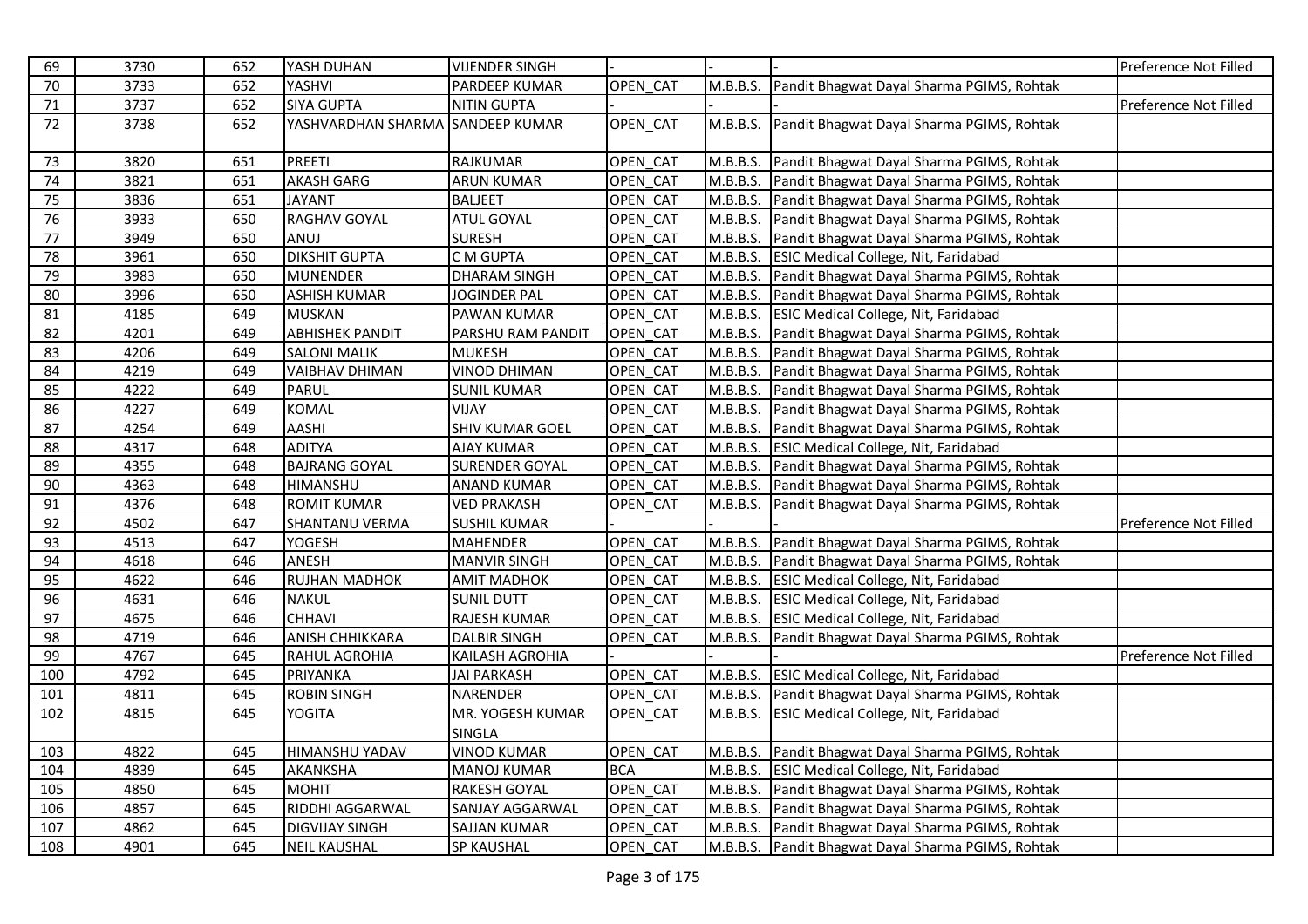| 109 | 4913 | 645 | <b>KHUSHEE PUNIA</b>                 | <b>DEVENDER SINGH</b>        | OPEN CAT   |          | M.B.B.S. Pandit Bhagwat Dayal Sharma PGIMS, Rohtak      |                       |
|-----|------|-----|--------------------------------------|------------------------------|------------|----------|---------------------------------------------------------|-----------------------|
| 110 | 4919 | 645 | <b>KARANJOT SINGH KOHLI</b>          | MANDEEP SINGH KOHLI OPEN CAT |            |          | M.B.B.S. Maharaja Agrasen Medical College, Agroha Hisar |                       |
|     |      |     |                                      |                              |            |          |                                                         |                       |
| 111 | 4927 | 645 | DIPANSHU MADAAN                      | <b>VARINDER MADAAN</b>       | OPEN CAT   |          | M.B.B.S. Pandit Bhagwat Dayal Sharma PGIMS, Rohtak      |                       |
| 112 | 4946 | 645 | <b>ATUL</b>                          | <b>DEEPAK NANDAL</b>         | <b>EWS</b> |          | M.B.B.S. ESIC Medical College, Nit, Faridabad           |                       |
| 113 | 5005 | 645 | <b>RAVI</b>                          | <b>RAMPHAL</b>               | OPEN_CAT   |          | M.B.B.S. Pandit Bhagwat Dayal Sharma PGIMS, Rohtak      |                       |
| 114 | 5016 | 645 | <b>RASVINDER PAL</b>                 | <b>VIRENDER PAL</b>          | OPEN_CAT   |          | M.B.B.S. Maharaja Agrasen Medical College, Agroha Hisar |                       |
|     |      |     |                                      |                              |            |          |                                                         |                       |
| 115 | 5063 | 644 | <b>MUSKAN</b>                        | <b>OM PARKASH</b>            | OPEN CAT   |          | M.B.B.S. Pandit Bhagwat Dayal Sharma PGIMS, Rohtak      |                       |
| 116 | 5081 | 644 | <b>GARIMA</b>                        | <b>ANIL KUMAR</b>            | OPEN_CAT   |          | M.B.B.S. Maharaja Agrasen Medical College, Agroha Hisar |                       |
|     |      |     |                                      |                              |            |          |                                                         |                       |
| 117 | 5090 | 644 | <b>AMRITA SAINI</b>                  | <b>GURPREET SINGH</b>        | <b>BCB</b> |          | M.B.B.S. ESIC Medical College, Nit, Faridabad           |                       |
| 118 | 5098 | 644 | <b>KAJAL KAIRA</b>                   | <b>MULTAN SINGH KAIRA</b>    | OPEN CAT   |          | M.B.B.S. Pandit Bhagwat Dayal Sharma PGIMS, Rohtak      |                       |
| 119 | 5139 | 644 | NIDHI CHOUDHARY                      | RAJESH KUMAR                 | OPEN CAT   |          | M.B.B.S. Pandit Bhagwat Dayal Sharma PGIMS, Rohtak      |                       |
| 120 | 5269 | 643 | <b>MANISHA</b>                       | ROHTASH KUMAR                | OPEN CAT   |          | M.B.B.S. Pandit Bhagwat Dayal Sharma PGIMS, Rohtak      |                       |
| 121 | 5382 | 642 | <b>KHUSHBOO</b>                      | <b>JAGDEEP</b>               | OPEN CAT   |          | M.B.B.S. Pandit Bhagwat Dayal Sharma PGIMS, Rohtak      |                       |
| 122 | 5423 | 642 | <b>HARDIK</b>                        | <b>SUMIT KUMAR</b>           | OPEN_CAT   | M.B.B.S. | Pandit Bhagwat Dayal Sharma PGIMS, Rohtak               |                       |
| 123 | 5435 | 642 | SURAJ                                | <b>SHRI BHAGWAN</b>          | OPEN_CAT   | M.B.B.S. | Pandit Bhagwat Dayal Sharma PGIMS, Rohtak               |                       |
| 124 | 5481 | 642 | VIHAAN                               | <b>RAJENDER SINGH</b>        | OPEN CAT   |          | M.B.B.S. Pandit Bhagwat Dayal Sharma PGIMS, Rohtak      |                       |
| 125 | 5484 | 642 | ANSHU                                | SANJAY                       | OPEN CAT   | M.B.B.S. | Pandit Bhagwat Dayal Sharma PGIMS, Rohtak               |                       |
| 126 | 5507 | 642 | <b>GARIMA NAIN</b>                   | <b>ANIL KUMAR</b>            |            |          |                                                         | Preference Not Filled |
| 127 | 5509 | 642 | <b>ISHANI KAUSHIK</b>                | <b>DINESH KUMAR</b>          | OPEN_CAT   | M.B.B.S. | Maharaja Agrasen Medical College, Agroha Hisar          |                       |
|     |      |     |                                      |                              |            |          |                                                         |                       |
| 128 | 5514 | 642 | SOUMYA                               | <b>MUKESH KUMAR</b>          | OPEN CAT   |          | M.B.B.S. Pandit Bhagwat Dayal Sharma PGIMS, Rohtak      |                       |
| 129 | 5516 | 642 | <b>ANKIT CHHAWADI</b>                | <b>NARENDER SINGH</b>        | <b>BCB</b> |          | M.B.B.S. ESIC Medical College, Nit, Faridabad           |                       |
| 130 | 5541 | 642 | DILAWAR PANJETA                      | <b>RAJIV PANJETA</b>         | OPEN_CAT   |          | M.B.B.S. Pandit Bhagwat Dayal Sharma PGIMS, Rohtak      |                       |
| 131 | 5667 | 641 | <b>DRISHTI</b>                       | <b>DINESH KUMAR</b>          | OPEN CAT   | M.B.B.S. | Pandit Bhagwat Dayal Sharma PGIMS, Rohtak               |                       |
| 132 | 5670 | 641 | AYUSHMAAN                            | <b>DEEPAK</b>                |            |          |                                                         | Preference Not Filled |
| 133 | 5696 | 641 | SHASHWAT CHHABRA                     | YOGENDRA PAL SINGH           |            |          |                                                         | Not Allotted          |
|     |      |     |                                      |                              |            |          |                                                         |                       |
| 134 | 5712 | 641 | RITIKA RANI                          | <b>DALBIR SINGH</b>          | OPEN CAT   |          | M.B.B.S. Pandit Bhagwat Dayal Sharma PGIMS, Rohtak      |                       |
| 135 | 5714 | 641 | <b>VANSH KHOKHAR</b>                 | <b>SUNIL KUMAR</b>           | OPEN CAT   |          | M.B.B.S. Pandit Bhagwat Dayal Sharma PGIMS, Rohtak      |                       |
| 136 | 5724 | 641 | <b>SHREYA KUMAR</b>                  | <b>SUCHIT KUMAR</b>          | OPEN CAT   |          | M.B.B.S. Pandit Bhagwat Dayal Sharma PGIMS, Rohtak      |                       |
| 137 | 5725 | 641 | <b>NISHU</b>                         | <b>RADHE SHYAM</b>           | OPEN_CAT   | M.B.B.S. | Pandit Bhagwat Dayal Sharma PGIMS, Rohtak               |                       |
| 138 | 5727 | 641 | <b>KHUSHI</b>                        | <b>VED PARKASH GUPTA</b>     | OPEN_CAT   | M.B.B.S. | Pandit Bhagwat Dayal Sharma PGIMS, Rohtak               |                       |
| 139 | 5757 | 641 | <b>GARVIT JAIN</b>                   | <b>PRAVEEN JAIN</b>          |            |          |                                                         | Preference Not Filled |
| 140 | 5795 | 640 | DEVESH PRATAP PAHUJA JITENDER PAHUJA |                              |            |          |                                                         | Not Allotted          |
|     |      |     |                                      |                              |            |          |                                                         |                       |
| 141 | 5857 | 640 | <b>ARCHIT</b>                        | <b>SATISH KUMAR</b>          | OPEN_CAT   | M.B.B.S. | Maharaja Agrasen Medical College, Agroha Hisar          |                       |
|     |      |     |                                      |                              |            |          |                                                         |                       |
| 142 | 5870 | 640 | <b>TANNU</b>                         | <b>SHRIOM</b>                | <b>EWS</b> |          | M.B.B.S. ESIC Medical College, Nit, Faridabad           |                       |
| 143 | 5915 | 640 | <b>PALAK</b>                         | <b>KASHMIRI LAL</b>          | OPEN CAT   |          | M.B.B.S. Pandit Bhagwat Dayal Sharma PGIMS, Rohtak      |                       |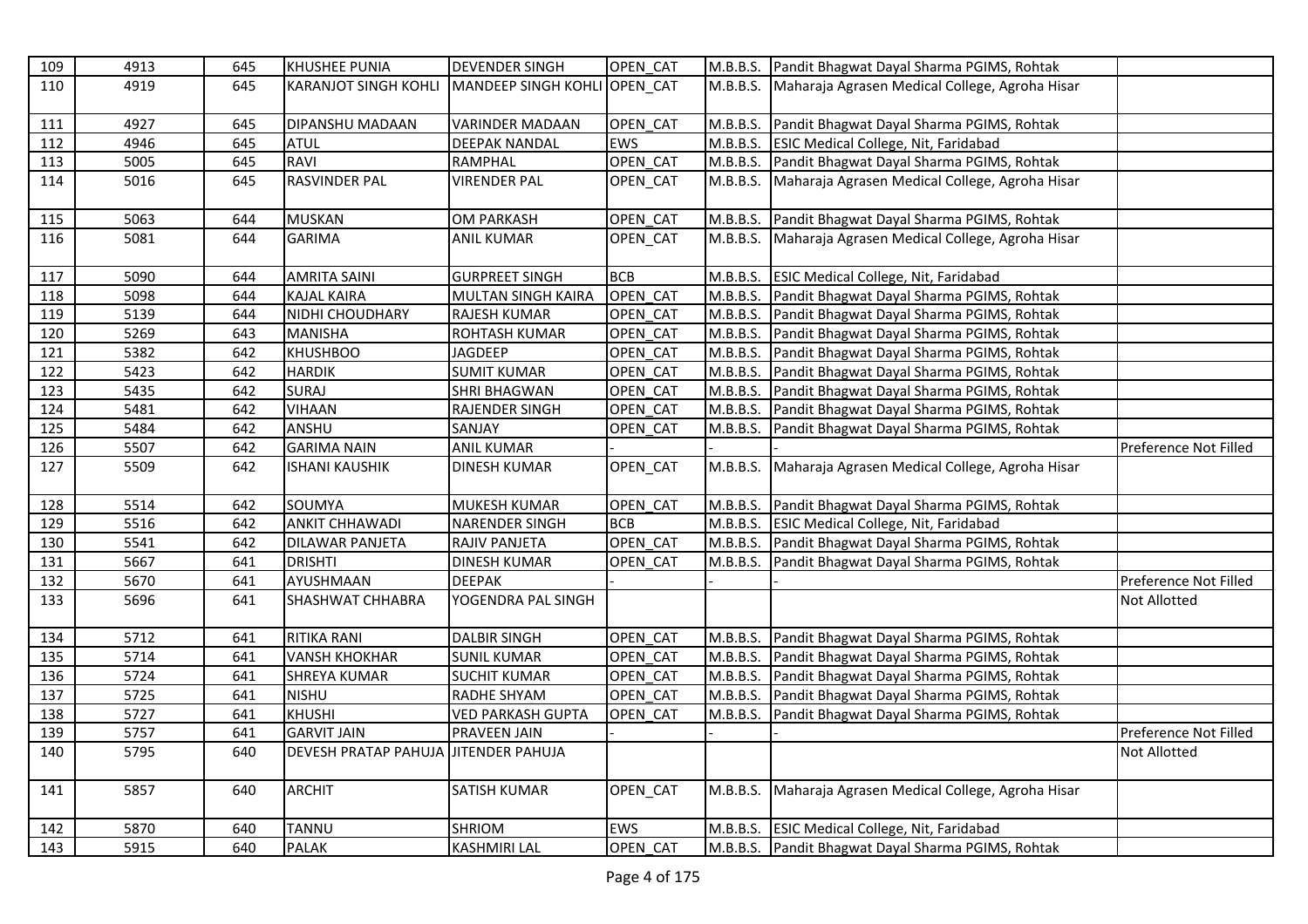| 144 | 5923 | 640 | <b>VIDHI</b>            | <b>SANJAY KUMAR</b>    | OPEN CAT   |          | M.B.B.S. Pandit Bhagwat Dayal Sharma PGIMS, Rohtak      |                       |
|-----|------|-----|-------------------------|------------------------|------------|----------|---------------------------------------------------------|-----------------------|
| 145 | 5955 | 640 | <b>SANYA DHAWAN</b>     | <b>BHARAT BHUSHAN</b>  |            |          |                                                         | Not Allotted          |
|     |      |     |                         | <b>DHAWAN</b>          |            |          |                                                         |                       |
| 146 | 5959 | 640 | <b>DEEKSHA</b>          | <b>PAWAN KUMAR</b>     | OPEN_CAT   | M.B.B.S. | Pandit Bhagwat Dayal Sharma PGIMS, Rohtak               |                       |
| 147 | 5991 | 640 | <b>PRERNA</b>           | PARAMJEET SINGH        | OPEN CAT   | M.B.B.S. | Pandit Bhagwat Dayal Sharma PGIMS, Rohtak               |                       |
| 148 | 6005 | 640 | <b>ARYAN SHARMA</b>     | <b>JITENDER KUMAR</b>  | OPEN CAT   |          | M.B.B.S. Pandit Bhagwat Dayal Sharma PGIMS, Rohtak      |                       |
| 149 | 6017 | 640 | <b>AKSHAY</b>           | <b>SURESH KUMAR</b>    | OPEN_CAT   | M.B.B.S. | Pandit Bhagwat Dayal Sharma PGIMS, Rohtak               |                       |
| 150 | 6045 | 640 | <b>UDIT GARG</b>        | <b>KRISHAN KUMAR</b>   | <b>EWS</b> | M.B.B.S. | <b>ESIC Medical College, Nit, Faridabad</b>             |                       |
| 151 | 6056 | 640 | <b>AAKASH</b>           | <b>NARENDER</b>        | OPEN_CAT   | M.B.B.S. | Pandit Bhagwat Dayal Sharma PGIMS, Rohtak               |                       |
| 152 | 6087 | 639 | JAYANT JASPAL           | RAKESH KUMAR           | OPEN CAT   | M.B.B.S. | Pandit Bhagwat Dayal Sharma PGIMS, Rohtak               |                       |
| 153 | 6153 | 639 | <b>NIDHI</b>            | <b>DHEERAJ SINGH</b>   | OPEN CAT   |          | M.B.B.S. Pandit Bhagwat Dayal Sharma PGIMS, Rohtak      |                       |
| 154 | 6156 | 639 | YUGAM SINGLA            | <b>JITENDER SINGLA</b> | OPEN CAT   | M.B.B.S. | Kalpana Chawla Govt. Medical College, Karnal            |                       |
| 155 | 6179 | 639 | <b>RAMAN TYAGI</b>      | <b>SANJAY TYAGI</b>    | EWS        | M.B.B.S. | Pandit Bhagwat Dayal Sharma PGIMS, Rohtak               |                       |
| 156 | 6212 | 639 | <b>TANYA</b>            | <b>SUSHIL KUMAR</b>    | OPEN_CAT   |          | M.B.B.S. Kalpana Chawla Govt. Medical College, Karnal   |                       |
| 157 | 6239 | 638 | GAGANDEEP               | <b>RULDU RAM</b>       | <b>BCA</b> |          | M.B.B.S. Pandit Bhagwat Dayal Sharma PGIMS, Rohtak      |                       |
| 158 | 6291 | 638 | <b>DHAIRYA GAKHAR</b>   | <b>RAJNISH GAKHAR</b>  | OPEN_CAT   | M.B.B.S. | Maharaja Agrasen Medical College, Agroha Hisar          |                       |
|     |      |     |                         |                        |            |          |                                                         |                       |
| 159 | 6292 | 638 | <b>MONIKA</b>           | PARDEEP                | OPEN_CAT   | M.B.B.S. | Maharaja Agrasen Medical College, Agroha Hisar          |                       |
|     |      |     |                         |                        |            |          |                                                         |                       |
| 160 | 6317 | 638 | ANJALI                  | <b>NARAIN PARKASH</b>  | OPEN CAT   | M.B.B.S. | Kalpana Chawla Govt. Medical College, Karnal            |                       |
| 161 | 6321 | 638 | <b>RUPALI</b>           | <b>SUNIL</b>           | OPEN CAT   | M.B.B.S. | Kalpana Chawla Govt. Medical College, Karnal            |                       |
| 162 | 6352 | 638 | <b>KASAK GARG</b>       | VINOD KUMAR            | OPEN_CAT   | M.B.B.S. | Maharaja Agrasen Medical College, Agroha Hisar          |                       |
|     |      |     |                         |                        |            |          |                                                         |                       |
| 163 | 6362 | 638 | SONU                    | SANJAY                 | OPEN CAT   | M.B.B.S. | Kalpana Chawla Govt. Medical College, Karnal            |                       |
| 164 | 6379 | 638 | <b>DEEPANSHU GOYAL</b>  | <b>VINOD GOYAL</b>     |            |          |                                                         | Not Allotted          |
| 165 | 6386 | 638 | <b>PRATEEK</b>          | YASH PAL               | OPEN_CAT   | M.B.B.S. | Maharaja Agrasen Medical College, Agroha Hisar          |                       |
|     |      |     |                         |                        |            |          |                                                         |                       |
| 166 | 6395 | 638 | <b>ROHIT</b>            | MANJIT                 |            |          |                                                         | Preference Not Filled |
| 167 | 6401 | 638 | <b>TAMMANA</b>          | <b>JITENDER</b>        | OPEN CAT   | M.B.B.S. | Maharaja Agrasen Medical College, Agroha Hisar          |                       |
|     |      |     |                         |                        |            |          |                                                         |                       |
| 168 | 6422 | 638 | PARTH DEMBLA            | <b>VIPIN DEMBLA</b>    | OPEN_CAT   | M.B.B.S. | Kalpana Chawla Govt. Medical College, Karnal            |                       |
| 169 | 6472 | 637 | <b>JAHANVI MANGLA</b>   | NEERAJ MANGLA          | OPEN_CAT   |          | M.B.B.S. Maharaja Agrasen Medical College, Agroha Hisar |                       |
|     |      |     |                         |                        |            |          |                                                         |                       |
| 170 | 6539 | 637 | AMANDEEP                | <b>JAIBIR SINGH</b>    | OPEN CAT   |          | M.B.B.S. Kalpana Chawla Govt. Medical College, Karnal   |                       |
| 171 | 6555 | 637 | <b>SIDDHARTH</b>        | <b>NARESH KUMAR</b>    | OPEN CAT   |          | M.B.B.S. Kalpana Chawla Govt. Medical College, Karnal   |                       |
| 172 | 6559 | 637 | <b>MOHD IFTIYAR</b>     | <b>JUHURUDDIN</b>      | <b>BCB</b> | M.B.B.S. | <b>ESIC Medical College, Nit, Faridabad</b>             |                       |
| 173 | 6588 | 637 | YASH GARG               | PARVEEN KUMAR          | <b>EWS</b> | M.B.B.S. | Pandit Bhagwat Dayal Sharma PGIMS, Rohtak               |                       |
| 174 | 6606 | 637 | <b>DIGDARSHINI SAHU</b> | PRAFULLA KUMAR         | <b>EWS</b> | M.B.B.S. | <b>ESIC Medical College, Nit, Faridabad</b>             |                       |
|     |      |     |                         | SAHU                   |            |          |                                                         |                       |
| 175 | 6621 | 637 | <b>UMANG</b>            | <b>MAHINDER SINGH</b>  | OPEN CAT   | M.B.B.S. | Kalpana Chawla Govt. Medical College, Karnal            |                       |
| 176 | 6694 | 636 | <b>TANUPRIYA</b>        | <b>RAJENDER</b>        | OPEN CAT   | M.B.B.S. | Kalpana Chawla Govt. Medical College, Karnal            |                       |
| 177 | 6712 | 636 | PRIYA SEHGAL            | <b>MANOJ SEHGAL</b>    | <b>BCA</b> |          | M.B.B.S. ESIC Medical College, Nit, Faridabad           |                       |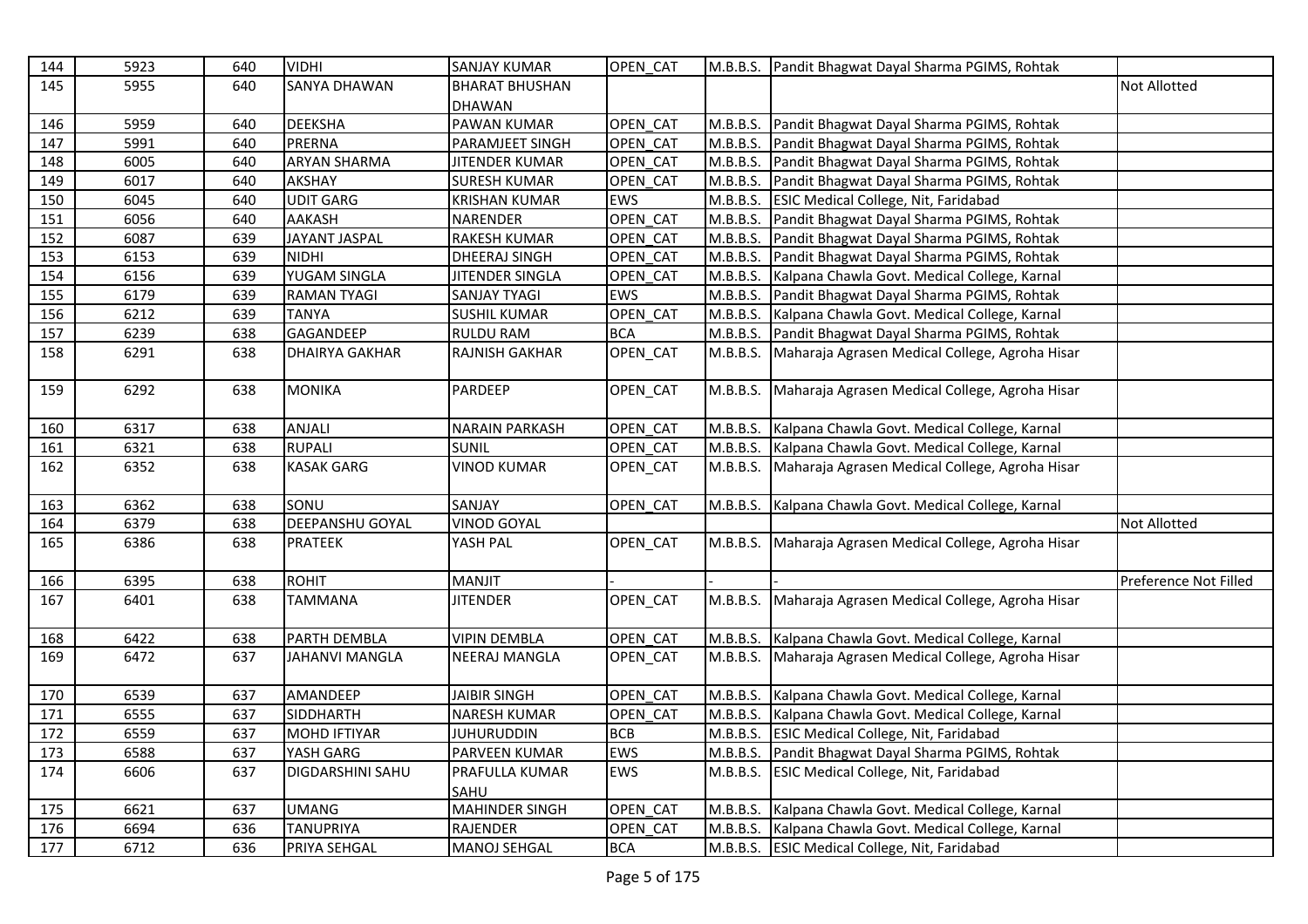| 178 | 6717 | 636 | <b>NIDHI</b>             | <b>ANAND</b>                   | <b>EWS</b> |          | M.B.B.S. Pandit Bhagwat Dayal Sharma PGIMS, Rohtak               |              |
|-----|------|-----|--------------------------|--------------------------------|------------|----------|------------------------------------------------------------------|--------------|
| 179 | 6719 | 636 | LOKESH GARG              | <b>LALIT GARG</b>              | OPEN_CAT   | M.B.B.S. | Maharaja Agrasen Medical College, Agroha Hisar                   |              |
| 180 | 6723 | 636 | <b>NIDHI</b>             | PREETAM SINGH                  | EWS        |          | M.B.B.S. ESIC Medical College, Nit, Faridabad                    |              |
| 181 | 6761 | 636 | PRAYAG DEEP SINGH        | <b>AMARDEEP SINGH</b>          | OPEN CAT   |          | M.B.B.S. Kalpana Chawla Govt. Medical College, Karnal            |              |
| 182 | 6780 | 636 | <b>AJAY KUMAR</b>        | <b>VIJAY SINGH</b>             | OPEN CAT   | M.B.B.S. | Kalpana Chawla Govt. Medical College, Karnal                     |              |
| 183 | 6827 | 636 | RUCHI YADAV              | <b>VIJAY SINGH</b>             | <b>BCB</b> |          | M.B.B.S. Pandit Bhagwat Dayal Sharma PGIMS, Rohtak               |              |
| 184 | 6834 | 636 | PARMJEET                 | <b>SUBHASH</b>                 | OPEN CAT   |          | M.B.B.S. Kalpana Chawla Govt. Medical College, Karnal            |              |
| 185 | 6857 | 636 | <b>ARPIT MUNJAL</b>      | <b>SANJAY MUNJAL</b>           | OPEN CAT   |          | M.B.B.S. Kalpana Chawla Govt. Medical College, Karnal            |              |
| 186 | 6861 | 636 | <b>VISHAVJOT SINGH</b>   | <b>GURPREET SINGH</b>          | <b>EWS</b> | M.B.B.S. | <b>ESIC Medical College, Nit, Faridabad</b>                      |              |
| 187 | 6865 | 636 | BHUMIKA                  | <b>KARAN SINGH</b>             | OPEN CAT   | M.B.B.S. | Kalpana Chawla Govt. Medical College, Karnal                     |              |
| 188 | 6874 | 636 | YASH                     | <b>SANJEEV KUMAR</b>           |            |          |                                                                  | Not Allotted |
| 189 | 6880 | 636 | <b>ANUSHKA GUPTA</b>     | PREM NARAYAN GUPTA OPEN_CAT    |            | M.B.B.S. | Maharaja Agrasen Medical College, Agroha Hisar                   |              |
| 190 | 6935 | 635 | HIMANSHU                 | <b>SURENDER SINGH</b>          | OPEN CAT   | M.B.B.S. | Maharaja Agrasen Medical College, Agroha Hisar                   |              |
| 191 | 6944 | 635 | SHAMEEMA KHAN            | <b>MOHD YOUSUF KHAN</b>        | OPEN_CAT   | M.B.B.S. | Shaheed Hasan Khan Mewati Govt. Medical College,<br>Nalhar Mewat |              |
| 192 | 7013 | 635 | DEEPIKA                  | <b>RAJESH</b>                  | <b>EWS</b> | M.B.B.S. | Pandit Bhagwat Dayal Sharma PGIMS, Rohtak                        |              |
| 193 | 7018 | 635 | <b>NAMAN CHAUDHRY</b>    | <b>AJAY CHAUDHRY</b>           | OPEN CAT   | M.B.B.S. | Kalpana Chawla Govt. Medical College, Karnal                     |              |
| 194 | 7031 | 635 | <b>KSHITIZ KHATTE</b>    | <b>VINOD KUMAR</b>             |            |          |                                                                  | Not Allotted |
| 195 | 7047 | 635 | RAMAN                    | <b>SUNIL SHARMA</b>            |            |          |                                                                  | Not Allotted |
| 196 | 7068 | 635 | PRANJAL                  | <b>SUNIL KUMAR</b>             | OPEN_CAT   | M.B.B.S. | Maharaja Agrasen Medical College, Agroha Hisar                   |              |
| 197 | 7106 | 635 | <b>HIMANI SAINI</b>      | RAKESH KUMAR SAINI             | OPEN CAT   | M.B.B.S. | Kalpana Chawla Govt. Medical College, Karnal                     |              |
| 198 | 7121 | 635 | <b>AMAN</b>              | VIJAIPAL                       | OPEN CAT   |          | M.B.B.S. Kalpana Chawla Govt. Medical College, Karnal            |              |
| 199 | 7143 | 635 | <b>VISHAVJEET KHATRI</b> | <b>HIMMAT SINGH</b>            | OPEN_CAT   | M.B.B.S. | Kalpana Chawla Govt. Medical College, Karnal                     |              |
| 200 | 7181 | 635 | <b>ARSHDIP</b>           | <b>DHARAMBIR SINGH</b>         |            |          |                                                                  | Not Allotted |
| 201 | 7192 | 635 | <b>HARDIK</b>            | <b>HARISH KUMAR</b><br>SHARMA  | OPEN_CAT   |          | M.B.B.S. Kalpana Chawla Govt. Medical College, Karnal            |              |
| 202 | 7198 | 634 | LIZA                     | <b>MUKESH</b>                  | OPEN CAT   | M.B.B.S. | Maharaja Agrasen Medical College, Agroha Hisar                   |              |
| 203 | 7216 | 634 | <b>RITU KUMARI</b>       | JOGINDER SINGH                 | <b>EWS</b> | M.B.B.S. | Pandit Bhagwat Dayal Sharma PGIMS, Rohtak                        |              |
| 204 | 7241 | 634 | <b>PARGATI</b>           | <b>ANIL KUMAR</b>              | OPEN_CAT   |          | M.B.B.S. Maharaja Agrasen Medical College, Agroha Hisar          |              |
| 205 | 7242 | 634 | MITHELESH SHARMA         | <b>BHAGWAT DAYAL</b><br>SHARMA | OPEN_CAT   |          | M.B.B.S. Kalpana Chawla Govt. Medical College, Karnal            |              |
| 206 | 7270 | 634 | POONAM                   | <b>BHARAT</b>                  | <b>BCB</b> | M.B.B.S. | Pandit Bhagwat Dayal Sharma PGIMS, Rohtak                        |              |
| 207 | 7297 | 634 | <b>ARUN</b>              | <b>SATPAL SINGH</b>            |            |          |                                                                  | Not Allotted |
| 208 | 7317 | 634 | <b>MUSKAN</b>            | <b>NARESH KUMAR</b>            | OPEN_CAT   |          | M.B.B.S. Kalpana Chawla Govt. Medical College, Karnal            |              |
| 209 | 7324 | 634 | <b>RITESH</b>            | SATYANARAIN                    | <b>EWS</b> |          | M.B.B.S. Pandit Bhagwat Dayal Sharma PGIMS, Rohtak               |              |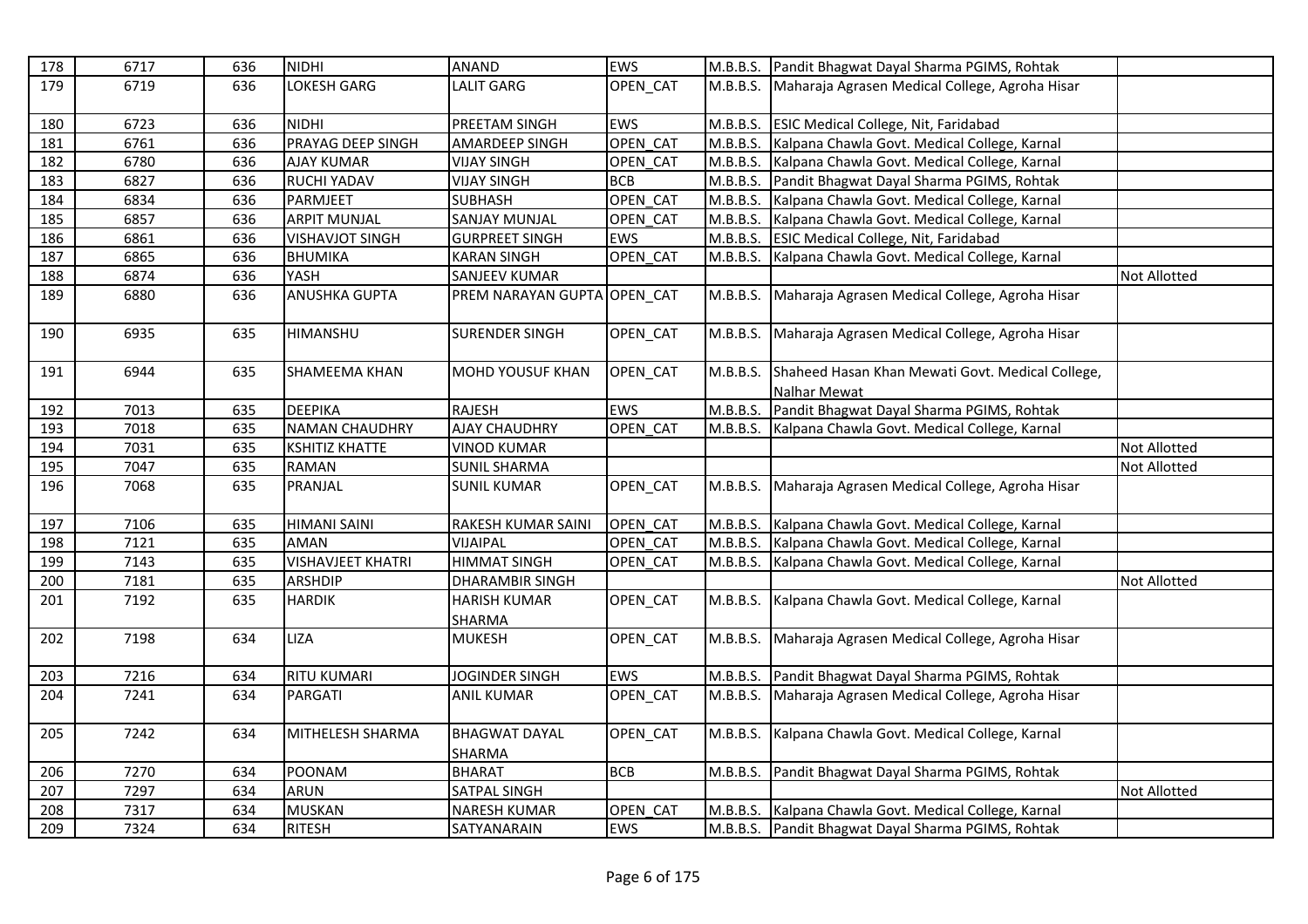| 210 | 7340 | 634 | <b>ASHU YADAV</b>       | ARUN KUMAR YADAV               | OPEN_CAT   | M.B.B.S. | Bhagat Phool Singh Govt. Medical College For       |                       |
|-----|------|-----|-------------------------|--------------------------------|------------|----------|----------------------------------------------------|-----------------------|
|     |      |     |                         |                                |            |          | Women, Khanpur Kalan, Sonepat                      |                       |
| 211 | 7358 | 634 | <b>RAHUL</b>            | PARMOD SINGLA                  |            |          |                                                    | <b>Not Allotted</b>   |
| 212 | 7375 | 634 | <b>ARSHITA WADHWA</b>   | <b>VIKAS WADHWA</b>            |            |          |                                                    | Preference Not Filled |
| 213 | 7427 | 633 | <b>MAMTA DAHIYA</b>     | SATYAVIR SINGH                 |            |          |                                                    | Preference Not Filled |
| 214 | 7445 | 633 | <b>KRITIKA GULATI</b>   | <b>RAVI GULATI</b>             | OPEN CAT   | M.B.B.S. | Kalpana Chawla Govt. Medical College, Karnal       |                       |
| 215 | 7474 | 633 | СНАНАК                  | <b>BHUPENDER</b>               | <b>EWS</b> | M.B.B.S. | Pandit Bhagwat Dayal Sharma PGIMS, Rohtak          |                       |
| 216 | 7478 | 633 | <b>ASHISH</b>           | <b>RAJESH</b>                  | OPEN CAT   | M.B.B.S. | Maharaja Agrasen Medical College, Agroha Hisar     |                       |
| 217 | 7482 | 633 | <b>JAANVI</b>           | PANKAJ KALRA                   |            |          |                                                    | Not Allotted          |
| 218 | 7508 | 633 | <b>ADRIKA PAL</b>       | <b>TAPAS PAL</b>               | OPEN CAT   | M.B.B.S. | Kalpana Chawla Govt. Medical College, Karnal       |                       |
| 219 | 7509 | 633 | ANJALI                  | <b>RAM KUMAR</b>               | EWS        | M.B.B.S. | Pandit Bhagwat Dayal Sharma PGIMS, Rohtak          |                       |
| 220 | 7529 | 633 | <b>JYOTI</b>            | <b>SUMER SINGH</b>             | OPEN_CAT   | M.B.B.S. | Maharaja Agrasen Medical College, Agroha Hisar     |                       |
| 221 | 7531 | 633 | ANJALI                  | <b>ASHWANI KUMAR</b>           |            |          |                                                    | Preference Not Filled |
| 222 | 7548 | 633 | <b>SHREYA DIXIT</b>     | <b>SUNIL DIXIT</b>             | OPEN CAT   | M.B.B.S. | Kalpana Chawla Govt. Medical College, Karnal       |                       |
| 223 | 7607 | 633 | <b>ABHISHEK</b>         | <b>ASHOK</b>                   | OPEN_CAT   | M.B.B.S. | Kalpana Chawla Govt. Medical College, Karnal       |                       |
| 224 | 7615 | 633 | <b>KESHAV</b>           | RAVINDER KUMAR                 | <b>EWS</b> | M.B.B.S. | Pandit Bhagwat Dayal Sharma PGIMS, Rohtak          |                       |
| 225 | 7631 | 633 | <b>ANANYA SHARMA</b>    | <b>NEERAJ SHARMA</b>           | OPEN CAT   | M.B.B.S. | Kalpana Chawla Govt. Medical College, Karnal       |                       |
| 226 | 7638 | 633 | KAMALDEEP               | <b>KULDEEP</b>                 | OPEN_CAT   | M.B.B.S. | Kalpana Chawla Govt. Medical College, Karnal       |                       |
| 227 | 7644 | 632 | <b>ARTI</b>             | AJIT SINGH                     | <b>EWS</b> | M.B.B.S. | Pandit Bhagwat Dayal Sharma PGIMS, Rohtak          |                       |
| 228 | 7645 | 632 | <b>NIKITA SINGHAL</b>   | MADANLAL                       | OPEN_CAT   | M.B.B.S. | Maharaja Agrasen Medical College, Agroha Hisar     |                       |
| 229 | 7650 | 632 | SANCHIT                 | <b>NARESH KUMAR</b>            | OPEN_CAT   | M.B.B.S. | Maharaja Agrasen Medical College, Agroha Hisar     |                       |
| 230 | 7668 | 632 | <b>RAJ KUMAR</b>        | <b>ROOPCHAND</b>               |            |          |                                                    | Preference Not Filled |
| 231 | 7690 | 632 | <b>SEJAL KAPOOR</b>     | KAMAL KISHORE<br><b>KAPOOR</b> | OPEN CAT   | M.B.B.S. | Kalpana Chawla Govt. Medical College, Karnal       |                       |
| 232 | 7711 | 632 | <b>MINAKSHI</b>         | <b>RAKESH KUMAR</b>            |            |          |                                                    | <b>Not Allotted</b>   |
| 233 | 7715 | 632 | <b>MANAN BHUTANI</b>    | <b>DINESH BHUTANI</b>          | OPEN CAT   | M.B.B.S. | Kalpana Chawla Govt. Medical College, Karnal       |                       |
| 234 | 7725 | 632 | <b>DEEPANSHU MITTAL</b> | ROHTASH KUMAR<br>MITTAL        | EWS        | M.B.B.S. | Pandit Bhagwat Dayal Sharma PGIMS, Rohtak          |                       |
| 235 | 7728 | 632 | YUKTI BHARDWAJ          | ARUN KUMAR SHARMA EWS          |            | M.B.B.S. | Pandit Bhagwat Dayal Sharma PGIMS, Rohtak          |                       |
| 236 | 7753 | 632 | YASHASVI                | SANJEEV AGGARWAL               | OPEN_CAT   | M.B.B.S. | Maharaja Agrasen Medical College, Agroha Hisar     |                       |
| 237 | 7758 | 632 | <b>KHUSHI BANSAL</b>    | KOMAL BANSAL                   | OPEN_CAT   | M.B.B.S. | Maharaja Agrasen Medical College, Agroha Hisar     |                       |
| 238 | 7777 | 632 | <b>AVNI BAJAJ</b>       | <b>ANIL BAJAJ</b>              | OPEN_CAT   | M.B.B.S. | Maharaja Agrasen Medical College, Agroha Hisar     |                       |
| 239 | 7810 | 632 | <b>TOFFIK</b>           | <b>KAUSAR</b>                  | <b>BCB</b> |          | M.B.B.S. Pandit Bhagwat Dayal Sharma PGIMS, Rohtak |                       |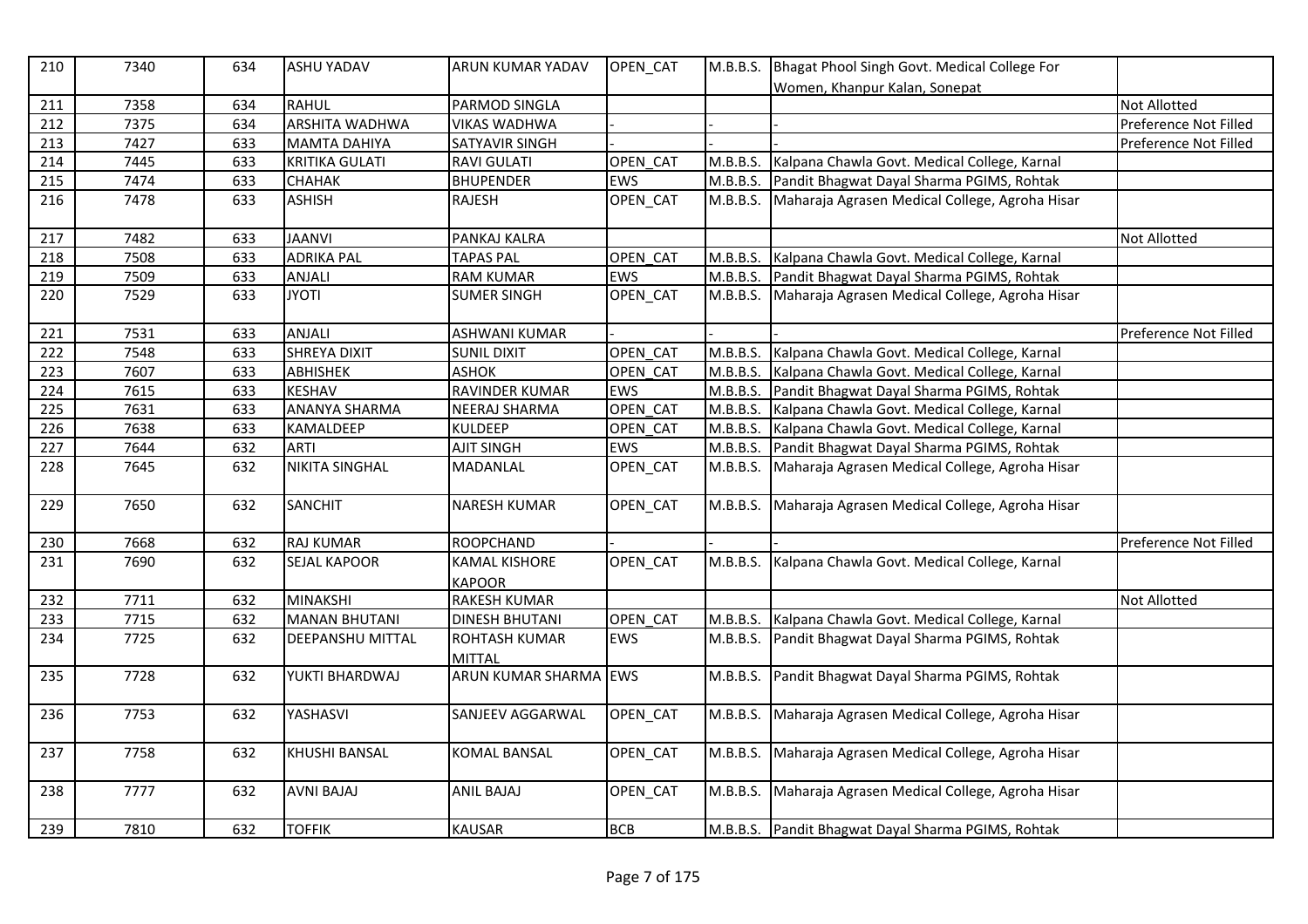| 240 | 7820 | 632 | <b>INDERPREET KAUR</b>  | <b>SURENDER SINGH</b>  | OPEN CAT   | M.B.B.S. | Bhagat Phool Singh Govt. Medical College For<br>Women, Khanpur Kalan, Sonepat |                       |
|-----|------|-----|-------------------------|------------------------|------------|----------|-------------------------------------------------------------------------------|-----------------------|
| 241 | 7827 | 632 | POOJA JANGIR            | PAWAN KUMAR            | OPEN CAT   | M.B.B.S. | Bhagat Phool Singh Govt. Medical College For<br>Women, Khanpur Kalan, Sonepat |                       |
| 242 | 7850 | 632 | PARMANAND               | <b>AMAR NATH</b>       | OPEN_CAT   | M.B.B.S. | Maharaja Agrasen Medical College, Agroha Hisar                                |                       |
| 243 | 7858 | 632 | <b>DIYA LUTHRA</b>      | <b>SANDEEP LUTHRA</b>  | OPEN CAT   | M.B.B.S. | Kalpana Chawla Govt. Medical College, Karnal                                  |                       |
| 244 | 7863 | 632 | <b>RAKHI</b>            | <b>SOMBIR</b>          | <b>EWS</b> | M.B.B.S. | Pandit Bhagwat Dayal Sharma PGIMS, Rohtak                                     |                       |
| 245 | 7878 | 632 | APURVA GOEL             | <b>ANIL GOEL</b>       |            |          |                                                                               | <b>Not Allotted</b>   |
| 246 | 7886 | 632 | <b>AMIT LOHAN</b>       | <b>VINOD</b>           |            |          |                                                                               | Preference Not Filled |
| 247 | 7898 | 631 | PRITI                   | <b>GURMAIL SINGH</b>   | <b>BCB</b> | M.B.B.S. | Pandit Bhagwat Dayal Sharma PGIMS, Rohtak                                     |                       |
| 248 | 7935 | 631 | <b>DIVYANSH ROHILLA</b> | RAJESH KUMAR           | OPEN CAT   | M.B.B.S. | Kalpana Chawla Govt. Medical College, Karnal                                  |                       |
| 249 | 7958 | 631 | <b>JAYANT</b>           | <b>BHUPENDER SINGH</b> | OPEN_CAT   | M.B.B.S. | Maharaja Agrasen Medical College, Agroha Hisar                                |                       |
| 250 | 7962 | 631 | SONAM                   | <b>ANOOP SINGH</b>     | <b>BCB</b> | M.B.B.S. | <b>ESIC Medical College, Nit, Faridabad</b>                                   |                       |
| 251 | 8013 | 631 | <b>ISHIKA</b>           | <b>SURESH KUMAR</b>    | EWS        | M.B.B.S. | Pandit Bhagwat Dayal Sharma PGIMS, Rohtak                                     |                       |
| 252 | 8057 | 631 | <b>JATIN</b>            | SHRIOM                 | OPEN CAT   | M.B.B.S. | Kalpana Chawla Govt. Medical College, Karnal                                  |                       |
| 253 | 8114 | 631 | <b>NAVIN SINGH</b>      | PARMANAND SINGH        |            |          |                                                                               | Not Allotted          |
| 254 | 8115 | 631 | <b>HARDIK BADHWAR</b>   | <b>DEEPAK BADHWAR</b>  | OPEN_CAT   |          | M.B.B.S. Kalpana Chawla Govt. Medical College, Karnal                         |                       |
| 255 | 8120 | 631 | <b>VIPUL</b>            | <b>DHARAMBIR</b>       | <b>BCB</b> |          | M.B.B.S. Pandit Bhagwat Dayal Sharma PGIMS, Rohtak                            |                       |
| 256 | 8125 | 631 | <b>HARDIK GOYAL</b>     | PAWAN KUMAR GOYAL      | OPEN_CAT   | M.B.B.S. | Maharaja Agrasen Medical College, Agroha Hisar                                |                       |
| 257 | 8179 | 630 | <b>NAVYA</b>            | <b>ARVIND JINDAL</b>   | OPEN CAT   | M.B.B.S. | Kalpana Chawla Govt. Medical College, Karnal                                  |                       |
| 258 | 8186 | 630 | <b>SHIKHA</b>           | AMARJEET               | <b>EWS</b> | M.B.B.S. | Pandit Bhagwat Dayal Sharma PGIMS, Rohtak                                     |                       |
| 259 | 8194 | 630 | <b>MANISH KUMAR</b>     | MUKESH KUMAR           | OPEN CAT   | M.B.B.S. | Kalpana Chawla Govt. Medical College, Karnal                                  |                       |
| 260 | 8236 | 630 | <b>MONU</b>             | <b>SATYA NARAIN</b>    |            |          |                                                                               | <b>Not Allotted</b>   |
| 261 | 8250 | 630 | <b>RUCHI</b>            | <b>MANISH GUPTA</b>    |            |          |                                                                               | Not Allotted          |
| 262 | 8289 | 630 | <b>MANISH</b>           | <b>TEJPAL</b>          | OPEN_CAT   | M.B.B.S. | Maharaja Agrasen Medical College, Agroha Hisar                                |                       |
| 263 | 8294 | 630 | <b>UMANG</b>            | <b>CHAND SINGH</b>     | OPEN CAT   | M.B.B.S. | Bhagat Phool Singh Govt. Medical College For<br>Women, Khanpur Kalan, Sonepat |                       |
| 264 | 8310 | 630 | <b>SHAIFALI</b>         | RAJESH KUMAR           |            |          |                                                                               | Preference Not Filled |
| 265 | 8316 | 630 | <b>ANKIT YADAV</b>      | <b>MANOJ KUMAR</b>     |            |          |                                                                               | Preference Not Filled |
| 266 | 8318 | 630 | <b>JAYANT SETHI</b>     | <b>ANIL SETHI</b>      | OPEN_CAT   | M.B.B.S. | Maharaja Agrasen Medical College, Agroha Hisar                                |                       |
| 267 | 8332 | 630 | SANJEEV                 | <b>DHARMVIR SINGH</b>  | OPEN CAT   | M.B.B.S. | Kalpana Chawla Govt. Medical College, Karnal                                  |                       |
| 268 | 8337 | 630 | <b>SUSHANT</b>          | <b>SURENDER KUMAR</b>  | <b>BCB</b> | M.B.B.S. | Pandit Bhagwat Dayal Sharma PGIMS, Rohtak                                     |                       |
| 269 | 8372 | 630 | <b>HRITHIK SINGLA</b>   | RAJENDER SINGLA        | EWS        | M.B.B.S. | Pandit Bhagwat Dayal Sharma PGIMS, Rohtak                                     |                       |
| 270 | 8388 | 630 | <b>HARSHIT</b>          | <b>VARINDER SINGH</b>  | OPEN CAT   | M.B.B.S. | Kalpana Chawla Govt. Medical College, Karnal                                  |                       |
| 271 | 8396 | 630 | PINKI SAINI             | <b>RISHI PAL</b>       | <b>BCB</b> | M.B.B.S. | <b>ESIC Medical College, Nit, Faridabad</b>                                   |                       |
| 272 | 8423 | 630 | MANAV AGGARWAL          | <b>SUSHIL KUMAR</b>    | EWS        | M.B.B.S. | Pandit Bhagwat Dayal Sharma PGIMS, Rohtak                                     |                       |
| 273 | 8427 | 630 | SANJEEV                 | <b>MUKESH</b>          | OPEN CAT   |          | M.B.B.S. Kalpana Chawla Govt. Medical College, Karnal                         |                       |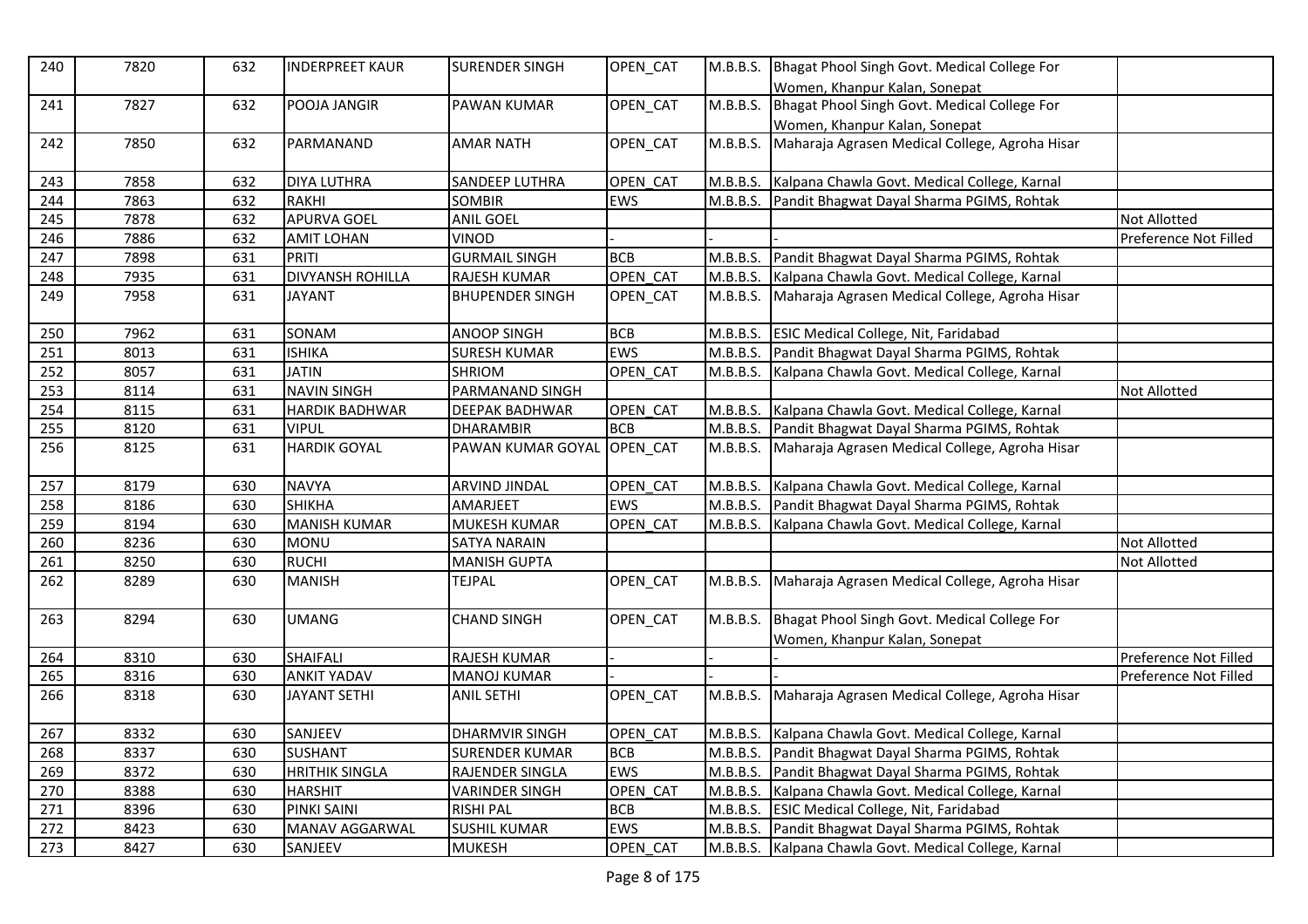| 274        | 8452         | 630        | <b>AVI MITTAL</b>                           | <b>BAJRANG MITTAL</b>                       | EWS                      | M.B.B.S. | Pandit Bhagwat Dayal Sharma PGIMS, Rohtak                                                                   |                       |
|------------|--------------|------------|---------------------------------------------|---------------------------------------------|--------------------------|----------|-------------------------------------------------------------------------------------------------------------|-----------------------|
| 275        | 8473         | 630        | VARSHA                                      | MUKESH KUMAR                                |                          |          |                                                                                                             | Preference Not Filled |
| 276        | 8547         | 629        | <b>MUSKAN</b>                               | <b>SUDHIR KUMAR</b>                         | OPEN CAT                 | M.B.B.S. | Maharaja Agrasen Medical College, Agroha Hisar                                                              |                       |
| 277        | 8551         | 629        | <b>MANVI</b>                                | NARESH KUMAR                                | OPEN_CAT                 | M.B.B.S. | Bhagat Phool Singh Govt. Medical College For<br>Women, Khanpur Kalan, Sonepat                               |                       |
| 278        | 8557         | 629        | <b>AMAN</b>                                 | <b>INDER SINGH</b>                          | OPEN CAT                 | M.B.B.S. | Kalpana Chawla Govt. Medical College, Karnal                                                                |                       |
| 279        | 8576         | 629        | <b>SNEHA</b>                                | <b>VIJENDER SINGH NAIN</b>                  | OPEN CAT                 | M.B.B.S. | Kalpana Chawla Govt. Medical College, Karnal                                                                |                       |
| 280        | 8619         | 629        | MEENAKSHI                                   | <b>ISHWAR SINGH</b>                         | <b>EWS</b>               | M.B.B.S. | Pandit Bhagwat Dayal Sharma PGIMS, Rohtak                                                                   |                       |
| 281        | 8620         | 629        | <b>BHAWNA</b>                               | <b>MAHENDRA KUMAR</b>                       | <b>BCA</b>               | M.B.B.S. | <b>ESIC Medical College, Nit, Faridabad</b>                                                                 |                       |
| 282        | 8646         | 629        | RISHIKA BANSAL                              | RAVINDER BANSAL                             | OPEN CAT                 |          | M.B.B.S. Kalpana Chawla Govt. Medical College, Karnal                                                       |                       |
| 283        | 8649         | 629        | <b>MUKUL KUMAR</b>                          | <b>VIKRAM SINGH</b>                         |                          |          |                                                                                                             | Not Allotted          |
|            |              |            | <b>TEWATIA</b>                              | <b>TEWATIA</b>                              |                          |          |                                                                                                             |                       |
| 284        | 8652         | 629        | CHANCHAL                                    | <b>SEWA RAM</b>                             | EWS                      | M.B.B.S. | Pandit Bhagwat Dayal Sharma PGIMS, Rohtak                                                                   |                       |
| 285        | 8737         | 629        | JIYA                                        | <b>VIRENDER PAL</b>                         | OPEN CAT                 |          | M.B.B.S. Kalpana Chawla Govt. Medical College, Karnal                                                       |                       |
| 286        | 8784         | 628        | <b>TUSHAR</b>                               | <b>VINOD KUMAR</b>                          | OPEN CAT                 |          | M.B.B.S. Kalpana Chawla Govt. Medical College, Karnal                                                       |                       |
| 287        | 8829         | 628        | <b>MAHESH</b>                               | <b>SHRI BHAGWAN</b>                         | <b>BCB</b>               |          | M.B.B.S. Pandit Bhagwat Dayal Sharma PGIMS, Rohtak                                                          |                       |
| 288        | 8844         | 628        | <b>SAKSHI</b>                               | <b>RAM KUMAR</b>                            | <b>BCB</b>               |          | M.B.B.S. ESIC Medical College, Nit, Faridabad                                                               |                       |
| 289        | 8859         | 628        | <b>NANCY</b>                                | <b>TILAK RAJ</b>                            | OPEN CAT                 |          | M.B.B.S. Kalpana Chawla Govt. Medical College, Karnal                                                       |                       |
| 290        | 8874         | 628        | <b>URVASHI</b>                              | <b>SANJAY KUMAR</b>                         | OPEN_CAT                 |          | M.B.B.S. Maharaja Agrasen Medical College, Agroha Hisar                                                     |                       |
| 291        | 8878         | 628        | ANUJ                                        | RAVINDER NATH                               |                          |          |                                                                                                             | Not Allotted          |
| 292        | 8884         | 628        | <b>ISHA</b>                                 | SANJAY KUMAR                                | OPEN CAT                 | M.B.B.S. | Bhagat Phool Singh Govt. Medical College For                                                                |                       |
|            |              |            |                                             |                                             |                          |          | Women, Khanpur Kalan, Sonepat                                                                               |                       |
| 293        | 8908         | 628        | <b>RAHUL</b>                                | <b>RAMESH KUMAR</b>                         | <b>BCB</b>               | M.B.B.S. | Pandit Bhagwat Dayal Sharma PGIMS, Rohtak                                                                   |                       |
| 294        | 8914         | 628        | <b>DEEPSHIKHA</b>                           | <b>GAJENDER SINGH</b>                       | OPEN_CAT                 | M.B.B.S. | Bhagat Phool Singh Govt. Medical College For                                                                |                       |
|            |              |            |                                             |                                             |                          |          | Women, Khanpur Kalan, Sonepat                                                                               |                       |
| 295        | 8918         | 628        | <b>SHRUTI SHARMA</b>                        | <b>HANSRAJ SHARMA</b>                       | OPEN_CAT                 | M.B.B.S. | Bhagat Phool Singh Govt. Medical College For                                                                |                       |
|            |              |            |                                             |                                             |                          |          | Women, Khanpur Kalan, Sonepat                                                                               |                       |
| 296        |              |            |                                             |                                             |                          |          |                                                                                                             |                       |
|            | 8946         | 628        | NAVRAJ SINGH BHANGU                         | <b>JAGWANT SINGH</b>                        | OPEN CAT                 | M.B.B.S. | Maharaja Agrasen Medical College, Agroha Hisar                                                              |                       |
| 297        | 9019         | 627        | <b>NAMITA</b>                               | RAMESH                                      | OPEN CAT                 | M.B.B.S. | Bhagat Phool Singh Govt. Medical College For                                                                |                       |
|            |              |            |                                             |                                             |                          |          | Women, Khanpur Kalan, Sonepat                                                                               |                       |
| 298        | 9028         | 627        | LOKESH                                      | <b>SUNIL KUMAR</b>                          | OPEN CAT                 | M.B.B.S. | Shaheed Hasan Khan Mewati Govt. Medical College,                                                            |                       |
|            |              |            |                                             |                                             |                          |          | Nalhar Mewat                                                                                                |                       |
| 299        | 9033         | 627        | <b>NISHA KUMARI</b>                         | SANJAY                                      | OPEN_CAT                 | M.B.B.S. | Bhagat Phool Singh Govt. Medical College For                                                                |                       |
|            |              |            |                                             |                                             |                          |          | Women, Khanpur Kalan, Sonepat                                                                               |                       |
| 300        | 9078         | 627        | <b>ANSHIKA</b>                              | <b>BALRAJ</b>                               | EWS                      | M.B.B.S. | Kalpana Chawla Govt. Medical College, Karnal                                                                |                       |
| 301        | 9093         | 627        | <b>MANDEEP SHARMA</b>                       | RAKESH SHARMA                               | EWS                      | M.B.B.S. | Kalpana Chawla Govt. Medical College, Karnal                                                                |                       |
| 302        | 9124         | 627        | <b>VANSH GARG</b>                           | DINESH KUMAR GARG                           |                          |          |                                                                                                             | Not Allotted          |
| 303<br>304 | 9136<br>9158 | 627<br>627 | <b>MEGHA YADAV</b><br><b>HIMANSHU GUPTA</b> | <b>HARBANS LAL</b><br><b>SURENDER KUMAR</b> | <b>BCB</b><br><b>EWS</b> |          | M.B.B.S. Pandit Bhagwat Dayal Sharma PGIMS, Rohtak<br>M.B.B.S. Kalpana Chawla Govt. Medical College, Karnal |                       |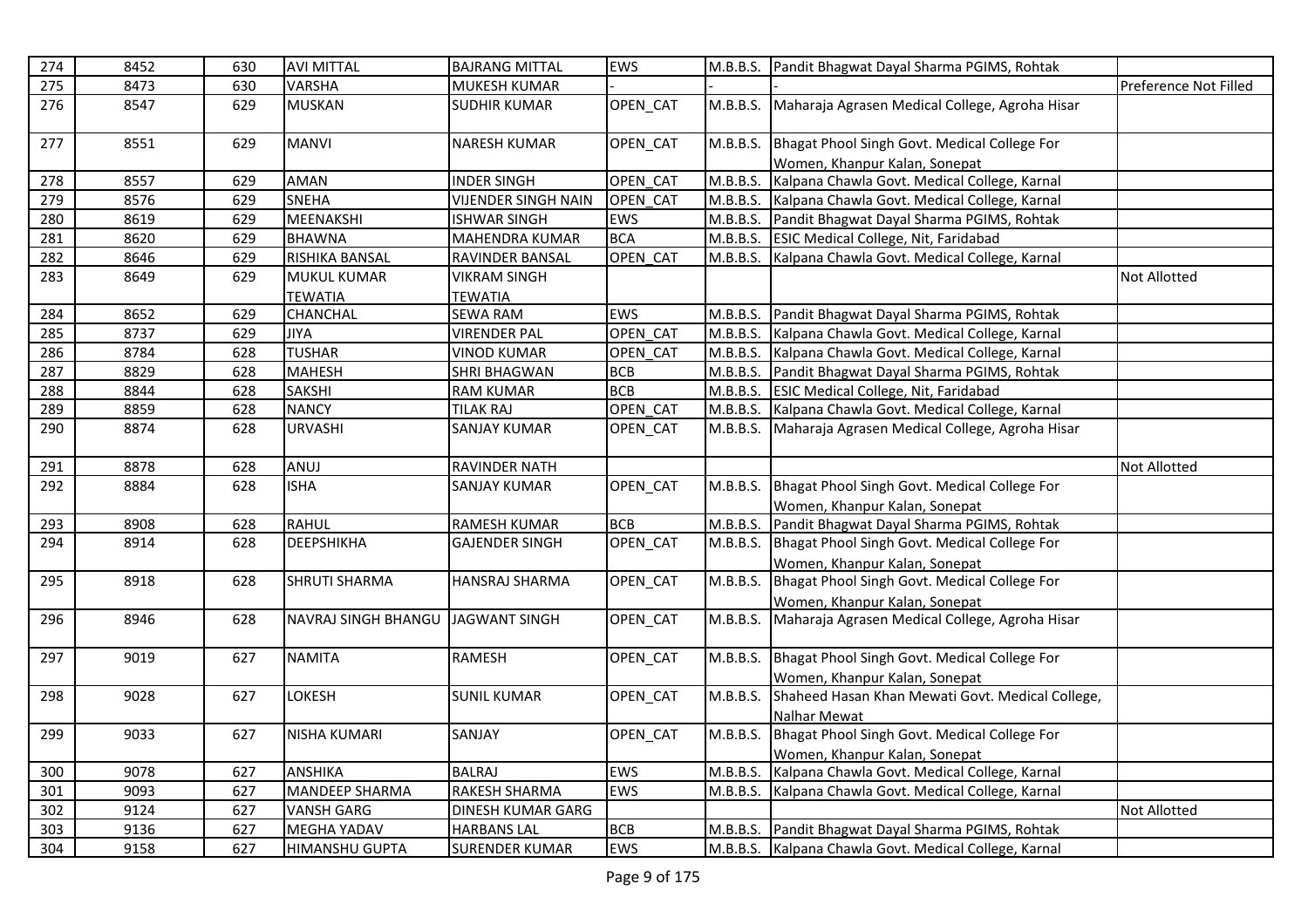| 305 | 9175 | 627 | YASH GOYAL            | UMESH KUMAR GOYAL                    | OPEN_CAT   | M.B.B.S. | Maharaja Agrasen Medical College, Agroha Hisar   |                       |
|-----|------|-----|-----------------------|--------------------------------------|------------|----------|--------------------------------------------------|-----------------------|
| 306 | 9201 | 627 | <b>RITESH YADAV</b>   | <b>ANAND SINGH</b>                   | <b>BCB</b> | M.B.B.S. | Pandit Bhagwat Dayal Sharma PGIMS, Rohtak        |                       |
| 307 | 9204 | 627 | <b>HARSHIT JAIN</b>   | RAJENDER PARSHAD                     | OPEN_CAT   | M.B.B.S. | Shaheed Hasan Khan Mewati Govt. Medical College, |                       |
|     |      |     |                       | <b>JAIN</b>                          |            |          | <b>Nalhar Mewat</b>                              |                       |
| 308 | 9248 | 627 | <b>TANYA KAUSHIK</b>  | RAJENDER PRASAD                      | <b>EWS</b> | M.B.B.S. | Kalpana Chawla Govt. Medical College, Karnal     |                       |
|     |      |     |                       | <b>KAUSHIK</b>                       |            |          |                                                  |                       |
| 309 | 9256 | 627 | <b>KESHAV JINDAL</b>  | PANKAJ JINDAL                        | EWS        | M.B.B.S. | Kalpana Chawla Govt. Medical College, Karnal     |                       |
| 310 | 9282 | 626 | <b>SAGAR CHAUHAN</b>  | <b>AJIT SINGH</b>                    | OPEN_CAT   | M.B.B.S. | Shaheed Hasan Khan Mewati Govt. Medical College, |                       |
|     |      |     |                       |                                      |            |          | Nalhar Mewat                                     |                       |
| 311 | 9344 | 626 | <b>TANU AGGARWAL</b>  | MR. BALRAJ                           | OPEN CAT   | M.B.B.S. | Bhagat Phool Singh Govt. Medical College For     |                       |
|     |      |     |                       |                                      |            |          | Women, Khanpur Kalan, Sonepat                    |                       |
| 312 | 9346 | 626 | <b>HARISH BHADANA</b> | <b>VIJAY SINGH</b>                   | <b>BCB</b> | M.B.B.S. | Pandit Bhagwat Dayal Sharma PGIMS, Rohtak        |                       |
| 313 | 9360 | 626 | <b>SWETA</b>          | <b>RAJESH</b>                        |            |          |                                                  | Preference Not Filled |
| 314 | 9386 | 626 | <b>SOURAV VERMA</b>   | PANKAJ VERMA                         | <b>BCA</b> | M.B.B.S. | <b>ESIC Medical College, Nit, Faridabad</b>      |                       |
| 315 | 9394 | 626 | SANJANA               | PARDEEP KUMAR                        |            |          |                                                  | Not Allotted          |
| 316 | 9396 | 626 | <b>DIMPLE RAWAT</b>   | KAMBOJ RAWAT                         | OPEN_CAT   | M.B.B.S. | Maharaja Agrasen Medical College, Agroha Hisar   |                       |
| 317 | 9407 | 626 | <b>MOHIT</b>          | <b>BALWAN SINGH</b>                  | <b>BCA</b> | M.B.B.S. | Pandit Bhagwat Dayal Sharma PGIMS, Rohtak        |                       |
| 318 | 9408 | 626 | <b>AAYUSH VERMA</b>   | <b>DIMPLE VERMA</b>                  | <b>BCA</b> | M.B.B.S. | Pandit Bhagwat Dayal Sharma PGIMS, Rohtak        |                       |
| 319 | 9457 | 626 | <b>VINAY SINGLA</b>   | <b>RAMESH KUMAR</b>                  | OPEN_CAT   | M.B.B.S. | Shaheed Hasan Khan Mewati Govt. Medical College, |                       |
|     |      |     |                       |                                      |            |          | Nalhar Mewat                                     |                       |
| 320 | 9474 | 626 | <b>PIYUSH TANEJA</b>  | <b>MUKESH TANEJA</b>                 | <b>EWS</b> | M.B.B.S. | Kalpana Chawla Govt. Medical College, Karnal     |                       |
| 321 | 9477 | 626 | <b>NANCY SEHRAWAT</b> | <b>SURESH KUMAR</b>                  | EWS        | M.B.B.S. | Kalpana Chawla Govt. Medical College, Karnal     |                       |
| 322 | 9495 | 626 | <b>SUNAINA</b>        | <b>JAIBIR SINGH</b>                  | OPEN_CAT   | M.B.B.S. | Maharaja Agrasen Medical College, Agroha Hisar   |                       |
| 323 | 9497 | 626 | <b>PRATHAM SHARMA</b> | RAVI KANT SHARMA                     | OPEN_CAT   | M.B.B.S. | Shaheed Hasan Khan Mewati Govt. Medical College, |                       |
|     |      |     |                       |                                      |            |          | <b>Nalhar Mewat</b>                              |                       |
| 324 | 9513 | 626 | <b>ANJALI RAO</b>     | <b>SATPAL</b>                        |            |          |                                                  | <b>Not Allotted</b>   |
| 325 | 9537 | 626 | <b>AMANDEEP SINGH</b> | <b>MAHENDER SINGH</b>                | OPEN_CAT   | M.B.B.S. | Maharaja Agrasen Medical College, Agroha Hisar   |                       |
| 326 | 9538 | 626 | <b>HANNU KUMAR</b>    | <b>KRISHAN KUMAR</b>                 | OPEN CAT   | M.B.B.S. | Maharaja Agrasen Medical College, Agroha Hisar   |                       |
| 327 | 9595 | 625 | <b>ABHINAV</b>        | <b>NAVEEN KUMAR</b><br><b>TANEJA</b> | OPEN_CAT   | M.B.B.S. | Maharaja Agrasen Medical College, Agroha Hisar   |                       |
| 328 | 9598 | 625 | <b>PREETI</b>         | <b>RAJBIR</b>                        | OPEN CAT   | M.B.B.S. | Bhagat Phool Singh Govt. Medical College For     |                       |
|     |      |     |                       |                                      |            |          | Women, Khanpur Kalan, Sonepat                    |                       |
| 329 | 9603 | 625 | <b>YOGESH</b>         | <b>MAHENDER</b>                      | OPEN_CAT   | M.B.B.S. | Maharaja Agrasen Medical College, Agroha Hisar   |                       |
|     |      |     |                       |                                      |            |          |                                                  |                       |
| 330 | 9621 | 625 | <b>GARIMA</b>         | SANJAY                               | OPEN_CAT   | M.B.B.S. | Maharaja Agrasen Medical College, Agroha Hisar   |                       |
|     |      |     |                       |                                      |            |          |                                                  |                       |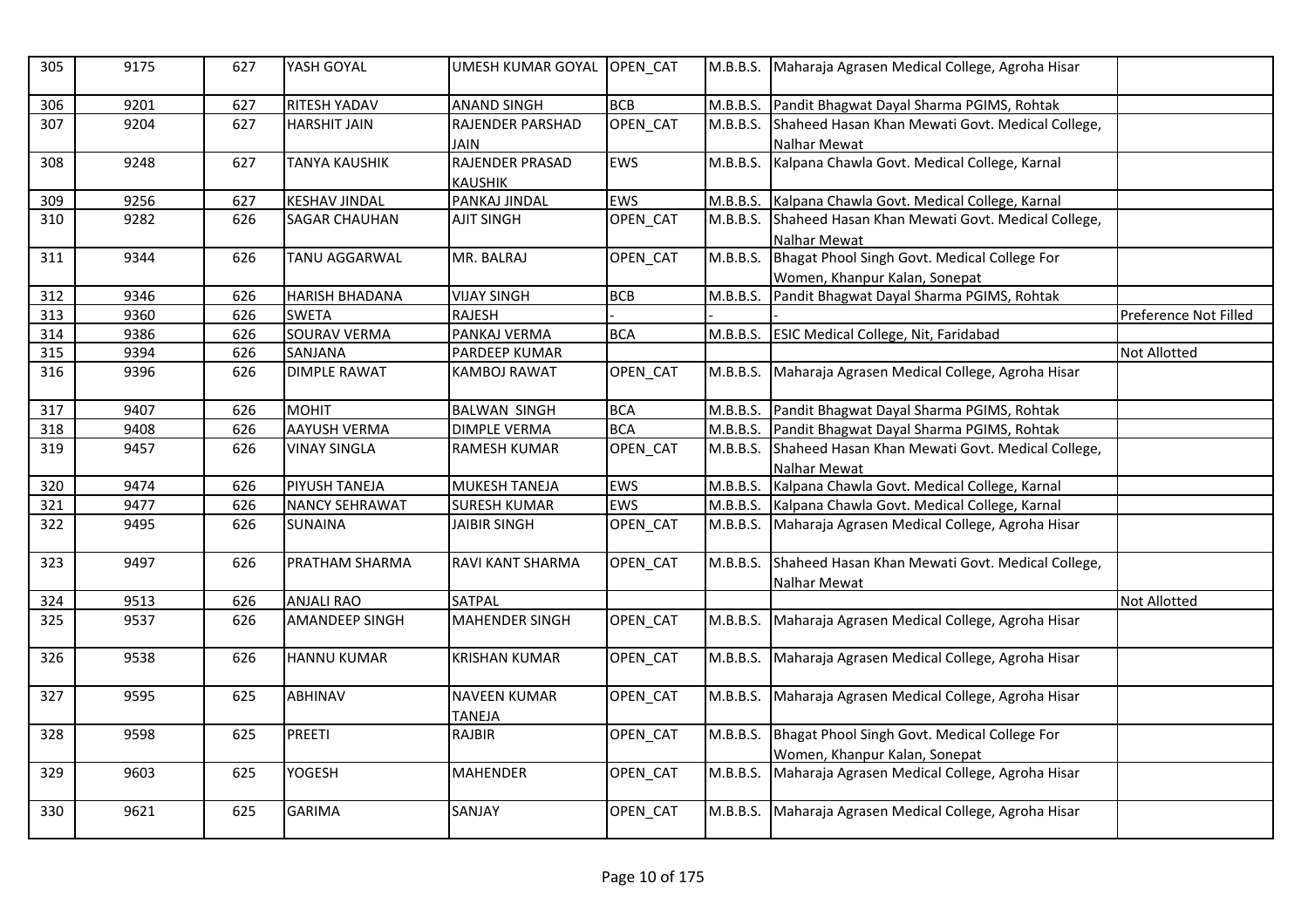| 331 | 9652  | 625 | <b>MUKUL BINDAL</b>     | <b>MOHAN LAL</b>        | OPEN_CAT        | M.B.B.S. | Shaheed Hasan Khan Mewati Govt. Medical College,<br>Nalhar Mewat |                       |
|-----|-------|-----|-------------------------|-------------------------|-----------------|----------|------------------------------------------------------------------|-----------------------|
| 332 | 9674  | 625 | <b>KHUSHI MALIK</b>     | <b>VIJAY MALIK</b>      | OPEN_CAT        | M.B.B.S. | Maharaja Agrasen Medical College, Agroha Hisar                   |                       |
| 333 | 9678  | 625 | SAWAN                   | <b>NARESH</b>           |                 |          |                                                                  | Preference Not Filled |
| 334 | 9694  | 625 | ANSHIKA BHARDWAJ        | <b>AMIT BHARDWAJ</b>    | <b>OPEN CAT</b> | M.B.B.S. | Bhagat Phool Singh Govt. Medical College For                     |                       |
|     |       |     |                         |                         |                 |          | Women, Khanpur Kalan, Sonepat                                    |                       |
| 335 | 9782  | 625 | <b>AAYUSH</b>           | <b>RAKESH KUMAR</b>     | <b>BCB</b>      | M.B.B.S. | Pandit Bhagwat Dayal Sharma PGIMS, Rohtak                        |                       |
| 336 | 9786  | 625 | <b>ARYAN MALIK</b>      | <b>RAM NIWAS</b>        | OPEN CAT        |          | M.B.B.S. Shaheed Hasan Khan Mewati Govt. Medical College,        |                       |
|     |       |     |                         |                         |                 |          | Nalhar Mewat                                                     |                       |
| 337 | 9787  | 625 | YASHU VERMA             | PRAMOD KUMAR            | <b>BCA</b>      | M.B.B.S. | Pandit Bhagwat Dayal Sharma PGIMS, Rohtak                        |                       |
| 338 | 9794  | 625 | <b>NAMYA GUPTA</b>      | <b>SANJEEV GUPTA</b>    | OPEN CAT        | M.B.B.S. | Bhagat Phool Singh Govt. Medical College For                     |                       |
|     |       |     |                         |                         |                 |          | Women, Khanpur Kalan, Sonepat                                    |                       |
| 339 | 9857  | 625 | <b>TUSHAR</b>           | <b>SATISH KUMAR</b>     | OPEN_CAT        | M.B.B.S. | Maharaja Agrasen Medical College, Agroha Hisar                   |                       |
| 340 | 9858  | 625 | <b>VISHAL</b>           | <b>CHHATTER PAL</b>     | <b>EWS</b>      | M.B.B.S. | Kalpana Chawla Govt. Medical College, Karnal                     |                       |
| 341 | 9860  | 625 | YASH GUPTA              | <b>RAVI KUMAR GUPTA</b> | OPEN_CAT        | M.B.B.S. | Shaheed Hasan Khan Mewati Govt. Medical College,                 |                       |
|     |       |     |                         |                         |                 |          | Nalhar Mewat                                                     |                       |
| 342 | 9868  | 625 | <b>AJAY SINGH</b>       | ANIL                    | OPEN CAT        | M.B.B.S. | Maharaja Agrasen Medical College, Agroha Hisar                   |                       |
| 343 | 9878  | 625 | <b>MOHAK DAULAY</b>     | <b>MUNISH DAULAY</b>    | OPEN_CAT        | M.B.B.S. | Maharaja Agrasen Medical College, Agroha Hisar                   |                       |
| 344 | 9889  | 625 | <b>BHAVYA</b>           | <b>SATISH KUMAR</b>     |                 |          |                                                                  | Not Allotted          |
| 345 | 9890  | 625 | <b>SHREYA CHOUDHARY</b> | PAWAN CHOUDHARY         | OPEN_CAT        |          | M.B.B.S. Bhagat Phool Singh Govt. Medical College For            |                       |
|     |       |     |                         |                         |                 |          | Women, Khanpur Kalan, Sonepat                                    |                       |
| 346 | 9918  | 624 | <b>DEEPAK</b>           | <b>VIJAY SINGH</b>      | <b>BCB</b>      | M.B.B.S. | Pandit Bhagwat Dayal Sharma PGIMS, Rohtak                        |                       |
| 347 | 9960  | 624 | YUGESH                  | <b>NARENDER KUMAR</b>   | <b>BCB</b>      |          | M.B.B.S. Pandit Bhagwat Dayal Sharma PGIMS, Rohtak               |                       |
| 348 | 9964  | 624 | PRANJAL                 | <b>RAJESH GARG</b>      | EWS             | M.B.B.S. | Kalpana Chawla Govt. Medical College, Karnal                     |                       |
| 349 | 9991  | 624 | <b>SUMIT VERMA</b>      | TEKCHAND                | <b>BCA</b>      |          | M.B.B.S. ESIC Medical College, Nit, Faridabad                    |                       |
| 350 | 9992  | 624 | <b>DIKSHA</b>           | <b>BIJENDER</b>         | OPEN CAT        |          | M.B.B.S. Bhagat Phool Singh Govt. Medical College For            |                       |
|     |       |     |                         |                         |                 |          | Women, Khanpur Kalan, Sonepat                                    |                       |
| 351 | 10025 | 624 | LALIT                   | RAJESH                  | <b>BCB</b>      | M.B.B.S. | Pandit Bhagwat Dayal Sharma PGIMS, Rohtak                        |                       |
| 352 | 10030 | 624 | <b>SHIKHA YADAV</b>     | YUDHAVIR SINGH          | OPEN_CAT        | M.B.B.S. | Bhagat Phool Singh Govt. Medical College For                     |                       |
|     |       |     |                         |                         |                 |          | Women, Khanpur Kalan, Sonepat                                    |                       |
| 353 | 10049 | 624 | <b>KOMAL</b>            | <b>VIRENDER</b>         | <b>BCB</b>      | M.B.B.S. | Pandit Bhagwat Dayal Sharma PGIMS, Rohtak                        |                       |
| 354 | 10054 | 624 | <b>GAURAVI</b>          | <b>VIRENDER KUMAR</b>   | OPEN_CAT        |          | M.B.B.S. Bhagat Phool Singh Govt. Medical College For            |                       |
|     |       |     |                         |                         |                 |          | Women, Khanpur Kalan, Sonepat                                    |                       |
| 355 | 10077 | 624 | <b>PRERNA</b>           | <b>NARENDER KUMAR</b>   | OPEN_CAT        | M.B.B.S. | Bhagat Phool Singh Govt. Medical College For                     |                       |
|     |       |     |                         |                         |                 |          | Women, Khanpur Kalan, Sonepat                                    |                       |
| 356 | 10079 | 624 | <b>VINIT BANSAL</b>     | <b>SHYAM SUNDER</b>     | <b>EWS</b>      | M.B.B.S. | Maharaja Agrasen Medical College, Agroha Hisar                   |                       |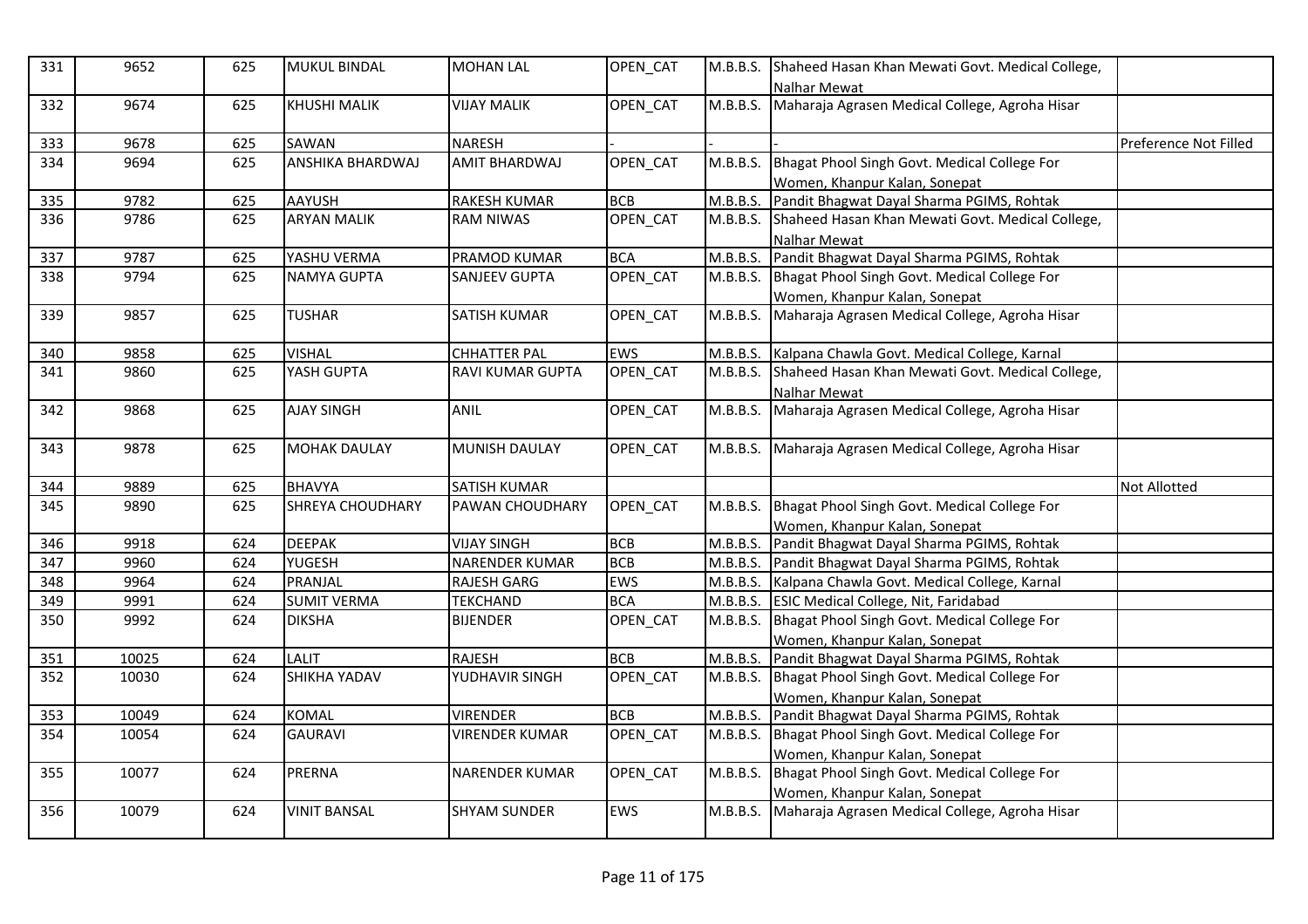| 357 | 10099 | 624 | <b>RAKESH KUMAR</b>      | <b>KRISHAN KUMAR</b>    | OPEN_CAT   | M.B.B.S. | Shaheed Hasan Khan Mewati Govt. Medical College,<br>Nalhar Mewat |                       |
|-----|-------|-----|--------------------------|-------------------------|------------|----------|------------------------------------------------------------------|-----------------------|
| 358 | 10136 | 624 | <b>KANIKA</b>            | <b>PAWAN</b>            | OPEN_CAT   | M.B.B.S. | Bhagat Phool Singh Govt. Medical College For                     |                       |
|     |       |     |                          |                         |            |          | Women, Khanpur Kalan, Sonepat                                    |                       |
| 359 | 10140 | 624 | <b>GEETANSHI</b>         | <b>SUNIL</b>            | OPEN CAT   | M.B.B.S. | Bhagat Phool Singh Govt. Medical College For                     |                       |
|     |       |     |                          |                         |            |          | Women, Khanpur Kalan, Sonepat                                    |                       |
| 360 | 10149 | 623 | <b>TEESHA</b>            | PRADEEP KUMAR           | OPEN CAT   | M.B.B.S. | Shaheed Hasan Khan Mewati Govt. Medical College,                 |                       |
|     |       |     |                          |                         |            |          | Nalhar Mewat                                                     |                       |
| 361 | 10157 | 623 | <b>RIYA DUA</b>          | RAJESH DUA              | EWS        | M.B.B.S. | Maharaja Agrasen Medical College, Agroha Hisar                   |                       |
|     |       |     |                          |                         |            |          |                                                                  |                       |
| 362 | 10161 | 623 | <b>REHATDEEP SINGH</b>   | PREET PAL SINGH         |            |          |                                                                  | Preference Not Filled |
| 363 | 10209 | 623 | <b>MANIK KUMAR</b>       | <b>HOSHIAR SINGH</b>    | EWS        | M.B.B.S. | Maharaja Agrasen Medical College, Agroha Hisar                   |                       |
|     |       |     |                          |                         |            |          |                                                                  |                       |
| 364 | 10211 | 623 | ISHIKHA SINGH TANWAR     | <b>RAJ KUMAR</b>        | OPEN_CAT   | M.B.B.S. | Bhagat Phool Singh Govt. Medical College For                     |                       |
|     |       |     |                          |                         |            |          | Women, Khanpur Kalan, Sonepat                                    |                       |
| 365 | 10215 | 623 | <b>TANNU</b>             | <b>JASMAT</b>           | OPEN CAT   | M.B.B.S. | Bhagat Phool Singh Govt. Medical College For                     |                       |
|     |       |     |                          |                         |            |          | Women, Khanpur Kalan, Sonepat                                    |                       |
| 366 | 10218 | 623 | SAUMYA AGRAWAL           | POORAN AGRAWAL          |            |          |                                                                  | Not Allotted          |
| 367 | 10271 | 623 | <b>VAIBHAV CHOUDHARY</b> | <b>MULTAN SINGH</b>     |            |          |                                                                  | <b>Not Allotted</b>   |
| 368 | 10322 | 623 | <b>ANUSHKA DEEP</b>      | <b>RAKESH KUMAR</b>     | OPEN CAT   | M.B.B.S. | Bhagat Phool Singh Govt. Medical College For                     |                       |
|     |       |     |                          |                         |            |          | Women, Khanpur Kalan, Sonepat                                    |                       |
| 369 | 10332 | 623 | <b>GITIKA GOYAL</b>      | LAJPAT RAI GOYAL        |            |          |                                                                  | <b>Not Allotted</b>   |
| 370 | 10368 | 623 | <b>TANVEER SINGH</b>     | <b>BALBIR SINGH</b>     | OPEN CAT   | M.B.B.S. | Shaheed Hasan Khan Mewati Govt. Medical College,                 |                       |
|     |       |     |                          |                         |            |          | <b>Nalhar Mewat</b>                                              |                       |
| 371 | 10374 | 623 | <b>DIYA MISHRA</b>       | <b>RAKESH MISHRA</b>    | OPEN CAT   | M.B.B.S. | Bhagat Phool Singh Govt. Medical College For                     |                       |
|     |       |     |                          |                         |            |          | Women, Khanpur Kalan, Sonepat                                    |                       |
| 372 | 10392 | 623 | <b>DEEPAK</b>            | <b>SHANKAR LAL</b>      | <b>BCA</b> | M.B.B.S. | <b>ESIC Medical College, Nit, Faridabad</b>                      |                       |
| 373 | 10394 | 623 | PRIYAL KAPOOR            | <b>SHASHANK KAPOOR</b>  |            |          |                                                                  | <b>Not Allotted</b>   |
| 374 | 10404 | 623 | <b>SNEHA SAINI</b>       | PAWAN SAINI             | <b>BCB</b> | M.B.B.S. | Pandit Bhagwat Dayal Sharma PGIMS, Rohtak                        |                       |
| 375 | 10406 | 623 | AMANDEEP                 | <b>ISHWAR SINGH</b>     | OPEN_CAT   | M.B.B.S. | Shaheed Hasan Khan Mewati Govt. Medical College,                 |                       |
|     |       |     |                          |                         |            |          | Nalhar Mewat                                                     |                       |
| 376 | 10463 | 623 | <b>KHUSHIKA</b>          | <b>DILBAG SINGH</b>     | OPEN CAT   | M.B.B.S. | Bhagat Phool Singh Govt. Medical College For                     |                       |
|     |       |     |                          |                         |            |          | Women, Khanpur Kalan, Sonepat                                    |                       |
| 377 | 10493 | 622 | LIPI                     | NARENDER KUMAR          | OPEN_CAT   | M.B.B.S. | Bhagat Phool Singh Govt. Medical College For                     |                       |
|     |       |     |                          |                         |            |          | Women, Khanpur Kalan, Sonepat                                    |                       |
| 378 | 10494 | 622 | <b>VIDHI</b>             | <b>RAJESH KUMAR</b>     | OPEN CAT   | M.B.B.S. | Bhagat Phool Singh Govt. Medical College For                     |                       |
|     |       |     |                          |                         |            |          | Women, Khanpur Kalan, Sonepat                                    |                       |
| 379 | 10521 | 622 | <b>RUPESH</b>            | NAPENDER                |            |          |                                                                  | <b>Not Allotted</b>   |
| 380 | 10549 | 622 | <b>MANISH</b>            | <b>RAJBIR SINGH</b>     | OPEN_CAT   | M.B.B.S. | Shaheed Hasan Khan Mewati Govt. Medical College,                 |                       |
|     |       |     |                          |                         |            |          | Nalhar Mewat                                                     |                       |
| 381 | 10569 | 622 | <b>KHUSH GOEL</b>        | <b>KRISHANKANT GOEL</b> |            |          |                                                                  | <b>Not Allotted</b>   |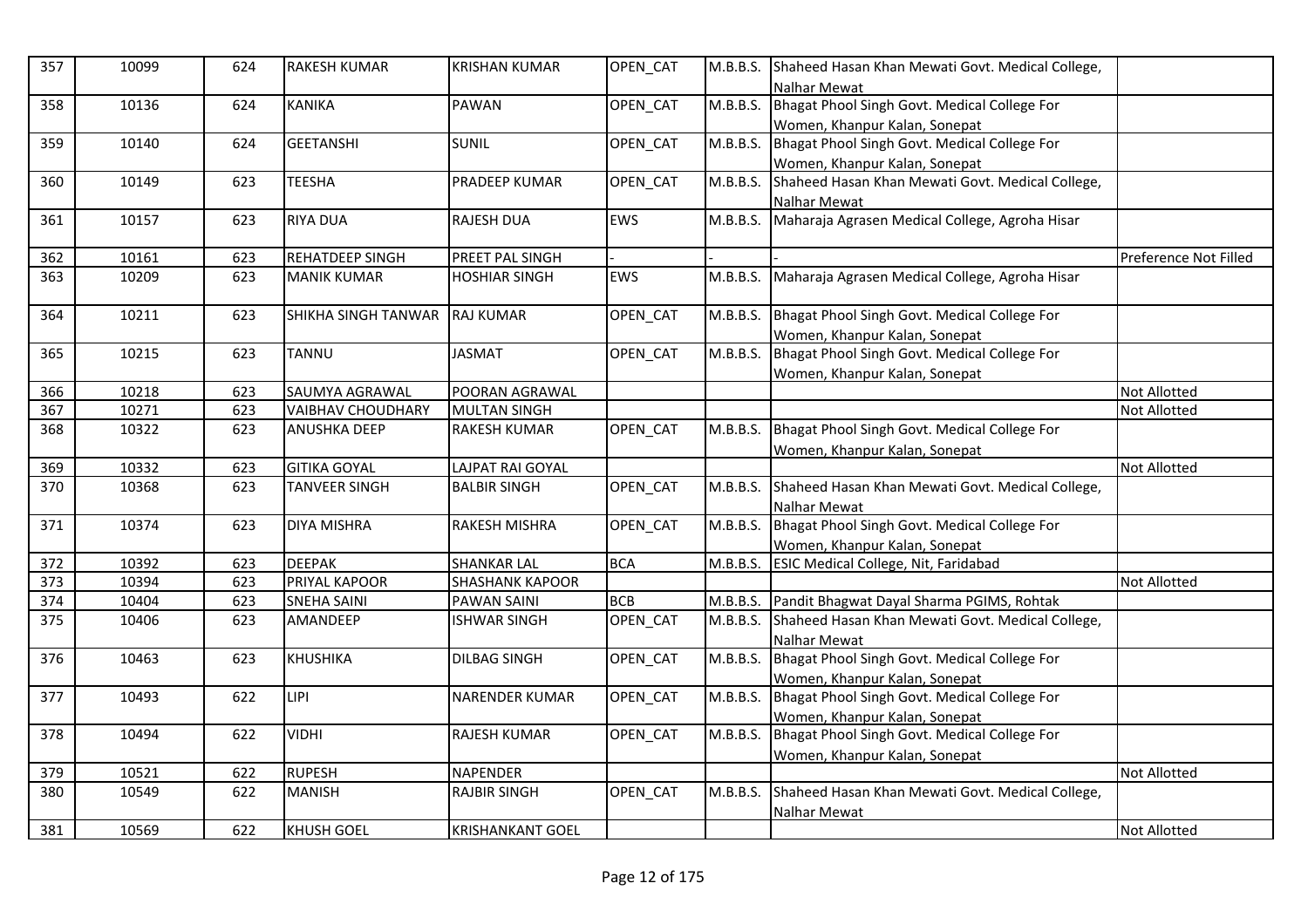| 382 | 10588 | 622 | <b>HANUMAN</b>         | <b>MADAN LAL</b>       | OPEN_CAT   | M.B.B.S. | Shaheed Hasan Khan Mewati Govt. Medical College,<br>Nalhar Mewat |                     |
|-----|-------|-----|------------------------|------------------------|------------|----------|------------------------------------------------------------------|---------------------|
| 383 | 10598 | 622 | PRANJAL BHARTI         | YOGESH BHARTI          | OPEN CAT   | M.B.B.S. | Bhagat Phool Singh Govt. Medical College For                     |                     |
|     |       |     |                        |                        |            |          | Women, Khanpur Kalan, Sonepat                                    |                     |
| 384 | 10602 | 622 | PRIYAL                 | MANISH AGGARWAL        | OPEN CAT   | M.B.B.S. | Bhagat Phool Singh Govt. Medical College For                     |                     |
|     |       |     |                        |                        |            |          | Women, Khanpur Kalan, Sonepat                                    |                     |
| 385 | 10610 | 622 | <b>ANKUR</b>           | <b>NARESH KUMAR</b>    |            |          |                                                                  | <b>Not Allotted</b> |
| 386 | 10617 | 622 | JASMINE                | JATINDER SINGH         | OPEN CAT   | M.B.B.S. | Bhagat Phool Singh Govt. Medical College For                     |                     |
|     |       |     |                        |                        |            |          | Women, Khanpur Kalan, Sonepat                                    |                     |
| 387 | 10632 | 622 | <b>SANJAY SAHARAN</b>  | <b>ROHTASH SINGH</b>   | OPEN_CAT   | M.B.B.S. | Shaheed Hasan Khan Mewati Govt. Medical College,                 |                     |
|     |       |     |                        |                        |            |          | Nalhar Mewat                                                     |                     |
| 388 | 10639 | 622 | <b>KHUSHI</b>          | <b>DHARAMVIR SINGH</b> | <b>BCB</b> | M.B.B.S. | Pandit Bhagwat Dayal Sharma PGIMS, Rohtak                        |                     |
| 389 | 10644 | 622 | <b>AYESHA KHAN</b>     | MOHD KIFAYATULLAH      | OPEN CAT   | M.B.B.S. | Shaheed Hasan Khan Mewati Govt. Medical College,                 |                     |
|     |       |     |                        | <b>KHAN</b>            |            |          | Nalhar Mewat                                                     |                     |
| 390 | 10654 | 622 | <b>ISHIKA</b>          | <b>ANIL KUMAR</b>      | OPEN CAT   | M.B.B.S. | Bhagat Phool Singh Govt. Medical College For                     |                     |
|     |       |     |                        |                        |            |          | Women, Khanpur Kalan, Sonepat                                    |                     |
| 391 | 10658 | 622 | <b>DISHA</b>           | <b>TRILOK CHAND</b>    | OPEN CAT   | M.B.B.S. | Bhagat Phool Singh Govt. Medical College For                     |                     |
|     |       |     |                        |                        |            |          | Women, Khanpur Kalan, Sonepat                                    |                     |
| 392 | 10660 | 622 | <b>GAURI GUPTA</b>     | <b>SANJEEV KUMAR</b>   | OPEN_CAT   | M.B.B.S. | Bhagat Phool Singh Govt. Medical College For                     |                     |
|     |       |     |                        | <b>GUPTA</b>           |            |          | Women, Khanpur Kalan, Sonepat                                    |                     |
| 393 | 10684 | 622 | LUCKY                  | SANJAY                 | OPEN_CAT   | M.B.B.S. | Shaheed Hasan Khan Mewati Govt. Medical College,                 |                     |
|     |       |     |                        |                        |            |          | <b>Nalhar Mewat</b>                                              |                     |
| 394 | 10693 | 622 | <b>VIKAS KUMAR</b>     | <b>SHANKAR LAL</b>     | <b>BCA</b> | M.B.B.S. | Pandit Bhagwat Dayal Sharma PGIMS, Rohtak                        |                     |
| 395 | 10728 | 622 | SHALU                  | <b>RAJESH KUMAR</b>    | OPEN CAT   |          | M.B.B.S. Bhagat Phool Singh Govt. Medical College For            |                     |
|     |       |     |                        |                        |            |          | Women. Khanpur Kalan. Sonepat                                    |                     |
| 396 | 10759 | 622 | <b>DIVYA</b>           | <b>RAJ KUMAR</b>       |            |          |                                                                  | Not Allotted        |
| 397 | 10766 | 622 | PRIYANKA               | <b>SHAMSHER SINGH</b>  | <b>BCB</b> | M.B.B.S. | Pandit Bhagwat Dayal Sharma PGIMS, Rohtak                        |                     |
| 398 | 10769 | 622 | AYUSH DUDEJA           | DAVINDER DUDEJA        |            |          |                                                                  | Not Allotted        |
| 399 | 10772 | 622 | <b>ARPIT JAIN</b>      | MR. ATUL JAIN          | <b>EWS</b> | M.B.B.S. | Maharaja Agrasen Medical College, Agroha Hisar                   |                     |
| 400 | 10773 | 622 | <b>AMIT YADAV</b>      | <b>SUKHBIR</b>         | OPEN_CAT   | M.B.B.S. | Shaheed Hasan Khan Mewati Govt. Medical College,                 |                     |
|     |       |     |                        |                        |            |          | Nalhar Mewat                                                     |                     |
| 401 | 10804 | 621 | <b>SHWETA</b>          | <b>JITENDER KUMAR</b>  | OPEN_CAT   |          | M.B.B.S. Bhagat Phool Singh Govt. Medical College For            |                     |
|     |       |     |                        |                        |            |          | Women, Khanpur Kalan, Sonepat                                    |                     |
| 402 | 10813 | 621 | <b>YOGESHWAR</b>       | <b>NISHAN SINGH</b>    | OPEN CAT   | M.B.B.S. | Shaheed Hasan Khan Mewati Govt. Medical College,                 |                     |
|     |       |     |                        |                        |            |          | Nalhar Mewat                                                     |                     |
| 403 | 10825 | 621 | <b>KHUSHBU</b>         | <b>DIGAMBER</b>        |            |          |                                                                  | <b>Not Allotted</b> |
| 404 | 10841 | 621 | <b>MEGHA</b>           | <b>OMPRAKASH</b>       | <b>BCB</b> | M.B.B.S. | Kalpana Chawla Govt. Medical College, Karnal                     |                     |
| 405 | 10869 | 621 | <b>AKARSHIT MITTAL</b> | PRADEEP MITTAL         | <b>EWS</b> | M.B.B.S. | Maharaja Agrasen Medical College, Agroha Hisar                   |                     |
|     |       |     |                        |                        |            |          |                                                                  |                     |
| 406 | 10905 | 621 | NAMAN AGGARWAL         | PARVEEN AGGARWAL       | OPEN_CAT   | M.B.B.S. | Shaheed Hasan Khan Mewati Govt. Medical College,                 |                     |
|     |       |     |                        |                        |            |          | <b>Nalhar Mewat</b>                                              |                     |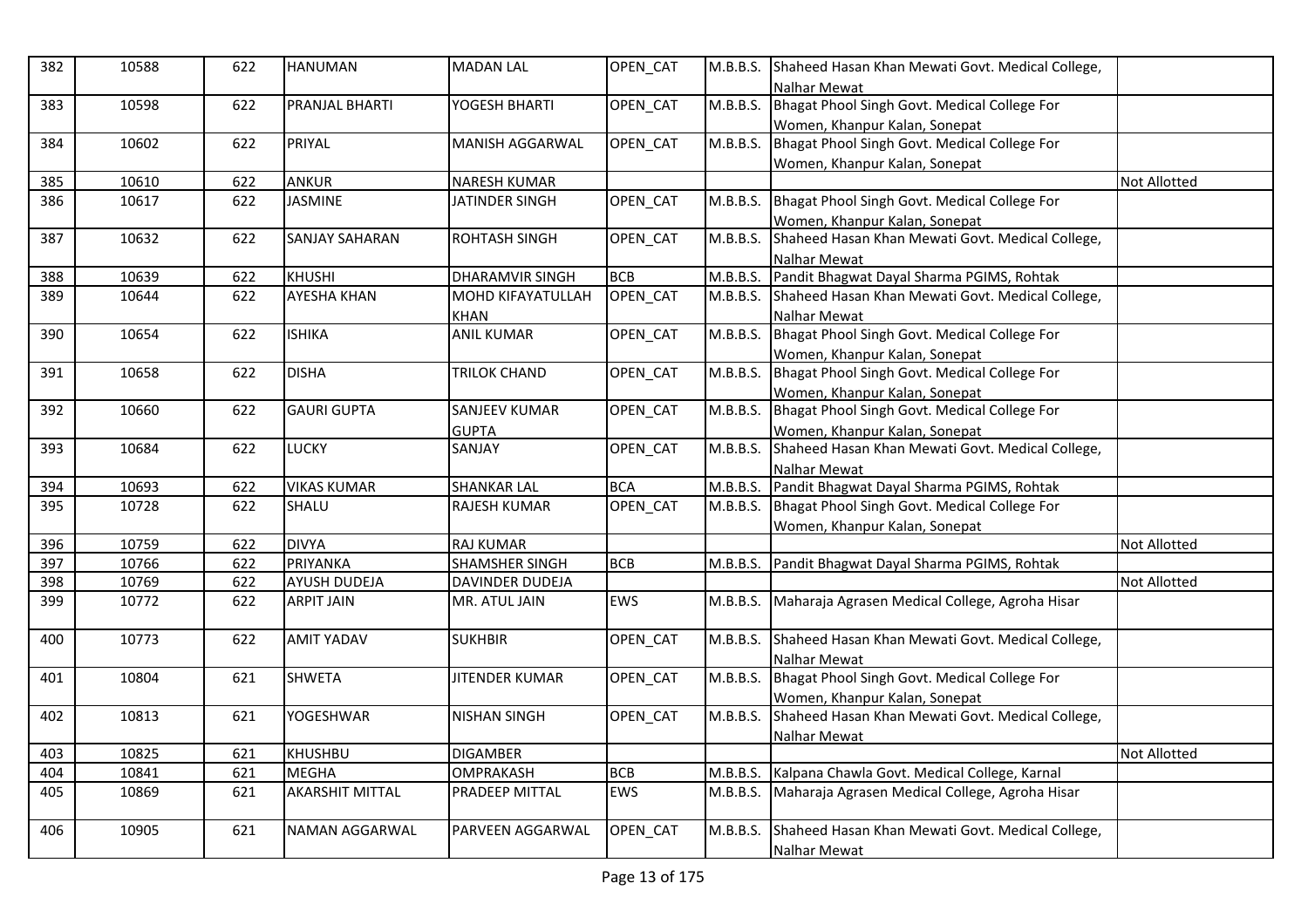| 407 | 10937 | 621 | <b>MUSKAN CHOUDHARY</b> | <b>MAN SINGH</b>      |            |          |                                                  | Not Allotted        |
|-----|-------|-----|-------------------------|-----------------------|------------|----------|--------------------------------------------------|---------------------|
| 408 | 10996 | 621 | MUHAMMAD ASIF           | <b>BASIR MOHMAND</b>  | <b>BCA</b> | M.B.B.S. | ESIC Medical College, Nit, Faridabad             |                     |
| 409 | 11007 | 621 | <b>NANCY YADAV</b>      | <b>ASHOK KUMAR</b>    |            |          |                                                  | <b>Not Allotted</b> |
| 410 | 11010 | 621 | NISHCHHAL AGGARWAL      | <b>ASHOK AGGARWAL</b> | EWS        | M.B.B.S. | Maharaja Agrasen Medical College, Agroha Hisar   |                     |
| 411 | 11030 | 621 | RINKAL                  | <b>NIHAL SINGH</b>    | <b>BCB</b> | M.B.B.S. | Kalpana Chawla Govt. Medical College, Karnal     |                     |
| 412 | 11049 | 621 | SHIVAM                  | <b>SOHAN LAL</b>      | <b>BCA</b> | M.B.B.S. | ESIC Medical College, Nit, Faridabad             |                     |
| 413 | 11067 | 621 | <b>NITIN</b>            | RAJKARAN CHAUHAN      |            |          |                                                  | Not Allotted        |
| 414 | 11069 | 621 | <b>JATIN</b>            | <b>ASHOK KUMAR</b>    |            |          |                                                  | Not Allotted        |
| 415 | 11071 | 621 | <b>DIVYA YADAV</b>      | RAJENDER KUMAR        | <b>BCB</b> | M.B.B.S. | Kalpana Chawla Govt. Medical College, Karnal     |                     |
| 416 | 11080 | 621 | <b>CHEHAK JAIN</b>      | <b>MANDEEP JAIN</b>   | OPEN_CAT   | M.B.B.S. | Bhagat Phool Singh Govt. Medical College For     |                     |
|     |       |     |                         |                       |            |          | Women, Khanpur Kalan, Sonepat                    |                     |
| 417 | 11099 | 621 | <b>BRIJESH SHARMA</b>   | <b>ASHOK KUMAR</b>    | OPEN_CAT   | M.B.B.S. | Shaheed Hasan Khan Mewati Govt. Medical College, |                     |
|     |       |     |                         |                       |            |          | <b>Nalhar Mewat</b>                              |                     |
| 418 | 11103 | 621 | <b>GEETIKA</b>          | MR. CHIRANJI LAL      | OPEN_CAT   | M.B.B.S. | Shaheed Hasan Khan Mewati Govt. Medical College, |                     |
|     |       |     |                         |                       |            |          | <b>Nalhar Mewat</b>                              |                     |
| 419 | 11141 | 620 | <b>PLASH MEHTA</b>      | VIJAY KUMAR MEHTA     | OPEN_CAT   | M.B.B.S. | Shaheed Hasan Khan Mewati Govt. Medical College, |                     |
|     |       |     |                         |                       |            |          | <b>Nalhar Mewat</b>                              |                     |
| 420 | 11179 | 620 | <b>AASTHA</b>           | <b>RAM KUMAR</b>      | <b>BCB</b> | M.B.B.S. | Kalpana Chawla Govt. Medical College, Karnal     |                     |
| 421 | 11207 | 620 | TANNU                   | <b>RAJ SINGH</b>      | <b>BCA</b> | M.B.B.S. | Pandit Bhagwat Dayal Sharma PGIMS, Rohtak        |                     |
| 422 | 11262 | 620 | <b>SHIVAN SINGH</b>     | YOGENDER SINGH        | OPEN_CAT   | M.B.B.S. | Shaheed Hasan Khan Mewati Govt. Medical College, |                     |
|     |       |     |                         |                       |            |          | Nalhar Mewat                                     |                     |
| 423 | 11286 | 620 | <b>NISHA</b>            | <b>ANIL KUMAR</b>     |            |          |                                                  | Not Allotted        |
| 424 | 11294 | 620 | <b>ASHU</b>             | <b>OKESH KUMAR</b>    | OPEN_CAT   | M.B.B.S. | Bhagat Phool Singh Govt. Medical College For     |                     |
|     |       |     |                         | <b>SHARMA</b>         |            |          | Women, Khanpur Kalan, Sonepat                    |                     |
| 425 | 11313 | 620 | <b>AVLIK YADAV</b>      | <b>ASHOK KUMAR</b>    | OPEN CAT   | M.B.B.S. | Shaheed Hasan Khan Mewati Govt. Medical College, |                     |
|     |       |     |                         |                       |            |          | Nalhar Mewat                                     |                     |
| 426 | 11329 | 620 | <b>DISHA YADAV</b>      | <b>KESHAR SINGH</b>   |            |          |                                                  | Not Allotted        |
| 427 | 11336 | 620 | <b>SAGAR SHARMA</b>     | KRISHAN KUMAR         | OPEN_CAT   | M.B.B.S. | Shaheed Hasan Khan Mewati Govt. Medical College, |                     |
|     |       |     |                         |                       |            |          | <b>Nalhar Mewat</b>                              |                     |
| 428 | 11366 | 620 | SHIVANI                 | <b>JAIPAL</b>         | <b>BCB</b> | M.B.B.S. | Kalpana Chawla Govt. Medical College, Karnal     |                     |
| 429 | 11392 | 620 | LOVISHA                 | <b>TARSEM KUMAR</b>   | OPEN_CAT   | M.B.B.S. | Bhagat Phool Singh Govt. Medical College For     |                     |
|     |       |     |                         |                       |            |          | Women, Khanpur Kalan, Sonepat                    |                     |
| 430 | 11409 | 620 | <b>ARTI</b>             | SATYAVIR SINGH        | OPEN CAT   | M.B.B.S. | Bhagat Phool Singh Govt. Medical College For     |                     |
|     |       |     |                         |                       |            |          | Women, Khanpur Kalan, Sonepat                    |                     |
| 431 | 11427 | 620 | ARYAN AGARWAL           | <b>ARUN KUMAR</b>     | OPEN_CAT   | M.B.B.S. | Shaheed Hasan Khan Mewati Govt. Medical College, |                     |
|     |       |     |                         | <b>AGARWAL</b>        |            |          | Nalhar Mewat                                     |                     |
| 432 | 11430 | 620 | <b>AASTHA</b>           | <b>MUKESH KUMAR</b>   | OPEN_CAT   | M.B.B.S. | Bhagat Phool Singh Govt. Medical College For     |                     |
|     |       |     |                         |                       |            |          | Women, Khanpur Kalan, Sonepat                    |                     |
| 433 | 11431 | 620 | <b>RADHIKA</b>          | M R BANSAL            | OPEN_CAT   | M.B.B.S. | Bhagat Phool Singh Govt. Medical College For     |                     |
|     |       |     |                         |                       |            |          | Women, Khanpur Kalan, Sonepat                    |                     |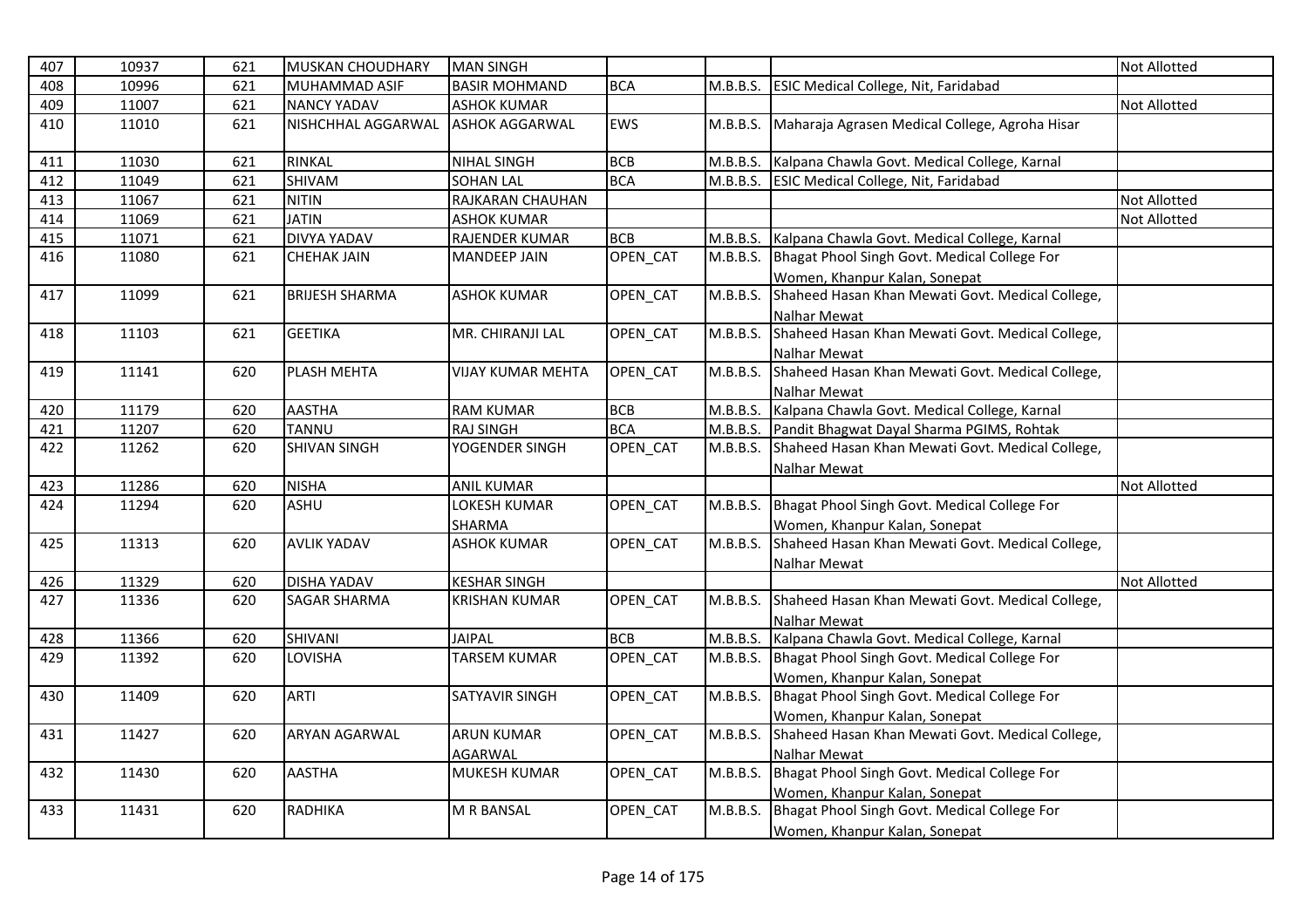| 434 | 11443 | 620 | <b>DEEPAK SHARMA</b>  | <b>SURESH KUMAR</b>   | OPEN CAT   | M.B.B.S. | Shaheed Hasan Khan Mewati Govt. Medical College,<br>Nalhar Mewat        |                     |
|-----|-------|-----|-----------------------|-----------------------|------------|----------|-------------------------------------------------------------------------|---------------------|
| 435 | 11451 | 620 | <b>SHUBHAM DHULL</b>  | SATYAWAN              | OPEN CAT   | M.B.B.S. | Shaheed Hasan Khan Mewati Govt. Medical College,<br>Nalhar Mewat        |                     |
| 436 | 11481 | 619 | <b>ATUL RAMAVAT</b>   | VIJENDER SINGH        | OPEN_CAT   | M.B.B.S. | Shaheed Hasan Khan Mewati Govt. Medical College,<br><b>Nalhar Mewat</b> |                     |
| 437 | 11510 | 619 | <b>MAHAK</b>          | <b>MEIN PAL</b>       | <b>BCB</b> | M.B.B.S. | Kalpana Chawla Govt. Medical College, Karnal                            |                     |
| 438 | 11545 | 619 | <b>RAMAN SIHAG</b>    | <b>BALRAM</b>         |            |          |                                                                         | Not Allotted        |
| 439 | 11546 | 619 | <b>ISHA KATYAL</b>    | <b>SURENDER KUMAR</b> | OPEN_CAT   | M.B.B.S. | Bhagat Phool Singh Govt. Medical College For                            |                     |
|     |       |     |                       | <b>KATYAL</b>         |            |          | Women, Khanpur Kalan, Sonepat                                           |                     |
| 440 | 11557 | 619 | <b>GIFTY</b>          | <b>ANIL KUMAR</b>     | OPEN_CAT   | M.B.B.S. | Bhagat Phool Singh Govt. Medical College For                            |                     |
|     |       |     |                       |                       |            |          | Women, Khanpur Kalan, Sonepat                                           |                     |
| 441 | 11560 | 619 | <b>SAKSHI</b>         | <b>MANOJ TALWAR</b>   |            |          |                                                                         | <b>Not Allotted</b> |
| 442 | 11575 | 619 | MOHAMAD AAKIL KHAN    | <b>JUMME KHAN</b>     |            |          |                                                                         | Not Allotted        |
| 443 | 11582 | 619 | <b>BHARAT BHUSHAN</b> | <b>JAI BHAGWAN</b>    | OPEN_CAT   | M.B.B.S. | Shaheed Hasan Khan Mewati Govt. Medical College,                        |                     |
|     |       |     |                       |                       |            |          | <b>Nalhar Mewat</b>                                                     |                     |
| 444 | 11599 | 619 | <b>BHANU</b>          | <b>VIJAY PAL</b>      | OPEN_CAT   | M.B.B.S. | Shaheed Hasan Khan Mewati Govt. Medical College,                        |                     |
|     |       |     |                       |                       |            |          | Nalhar Mewat                                                            |                     |
| 445 | 11640 | 619 | <b>PAYAL SUTHAR</b>   | <b>SITA RAM</b>       | OPEN_CAT   | M.B.B.S. | Bhagat Phool Singh Govt. Medical College For                            |                     |
|     |       |     |                       |                       |            |          | Women, Khanpur Kalan, Sonepat                                           |                     |
| 446 | 11675 | 619 | <b>KESHAV MITTAL</b>  | <b>VINOD KUMAR</b>    |            |          |                                                                         | <b>Not Allotted</b> |
| 447 | 11691 | 619 | ANSHULA GIRDHAR       | <b>ATUL GIRDHAR</b>   | OPEN_CAT   | M.B.B.S. | Bhagat Phool Singh Govt. Medical College For                            |                     |
|     |       |     |                       |                       |            |          | Women, Khanpur Kalan, Sonepat                                           |                     |
| 448 | 11706 | 619 | <b>RAKESH BRACH</b>   | SATBIR SINGH          | OPEN_CAT   | M.B.B.S. | Shaheed Hasan Khan Mewati Govt. Medical College,                        |                     |
|     |       |     |                       |                       |            |          | <b>Nalhar Mewat</b>                                                     |                     |
| 449 | 11718 | 619 | YASH VERMA            | RAVINDER VERMA        | <b>BCA</b> | M.B.B.S. | Pandit Bhagwat Dayal Sharma PGIMS, Rohtak                               |                     |
| 450 | 11731 | 619 | NITIKA SACHDEVA       | <b>VINOD KUMAR</b>    | OPEN_CAT   | M.B.B.S. | Shaheed Hasan Khan Mewati Govt. Medical College,                        |                     |
|     |       |     |                       |                       |            |          | <b>Nalhar Mewat</b>                                                     |                     |
| 451 | 11738 | 618 | <b>KULDEEP</b>        | <b>JAGDISH</b>        | <b>EWS</b> | M.B.B.S. | Maharaja Agrasen Medical College, Agroha Hisar                          |                     |
| 452 | 11742 | 618 | <b>NEHA RATHEE</b>    | <b>SURESH CHAND</b>   | <b>EWS</b> | M.B.B.S. | Maharaja Agrasen Medical College, Agroha Hisar                          |                     |
|     |       |     |                       |                       |            |          |                                                                         |                     |
| 453 | 11816 | 618 | ABHINAV               | <b>MANOJ KUMAR</b>    | OPEN_CAT   | M.B.B.S. | Shaheed Hasan Khan Mewati Govt. Medical College,                        |                     |
|     |       |     |                       |                       |            |          | Nalhar Mewat                                                            |                     |
| 454 | 11827 | 618 | <b>VIVEK</b>          | RAMESH KUMAR          | <b>BCA</b> | M.B.B.S. | Pandit Bhagwat Dayal Sharma PGIMS, Rohtak                               |                     |
| 455 | 11832 | 618 | <b>SUJATA</b>         | <b>JEETRAM</b>        |            |          |                                                                         | <b>Not Allotted</b> |
| 456 | 11877 | 618 | ANSHU                 | <b>VIRENDER SINGH</b> | OPEN_CAT   | M.B.B.S. | Shaheed Hasan Khan Mewati Govt. Medical College,<br>Nalhar Mewat        |                     |
| 457 | 11905 | 618 | <b>NITIN</b>          | <b>SURESH KUMAR</b>   |            |          |                                                                         | <b>Not Allotted</b> |
| 458 | 11943 | 618 | ANSHUL                | NIRANJAN KUMAR        | OPEN_CAT   | M.B.B.S. | Shaheed Hasan Khan Mewati Govt. Medical College,                        |                     |
|     |       |     |                       |                       |            |          | Nalhar Mewat                                                            |                     |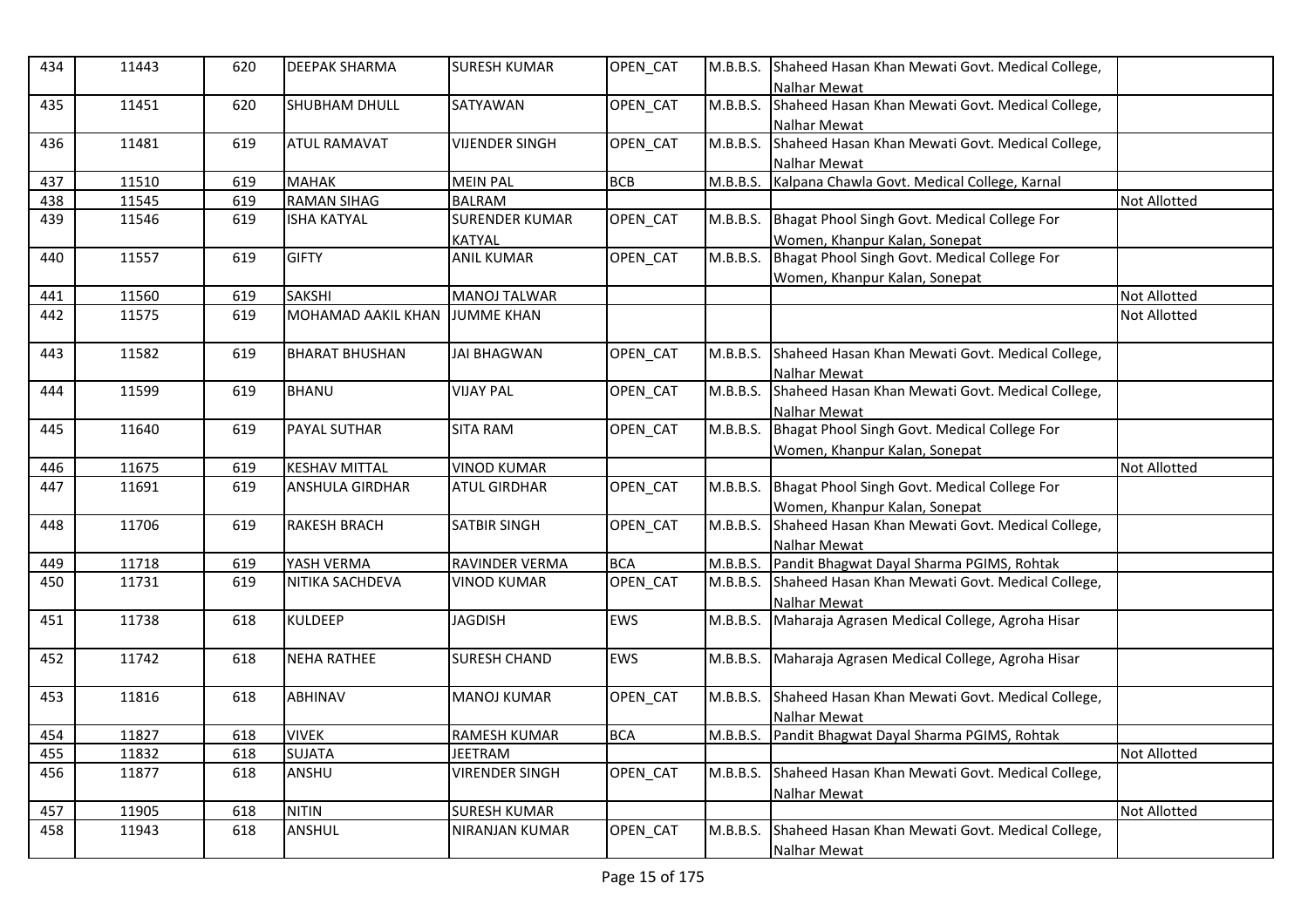| 459        | 12023 | 618 | <b>CHHAVI YADAV</b>    | <b>DHARMENDER SINGH</b>  | <b>BCB</b>      | M.B.B.S. | Kalpana Chawla Govt. Medical College, Karnal                   |                     |
|------------|-------|-----|------------------------|--------------------------|-----------------|----------|----------------------------------------------------------------|---------------------|
| 460        | 12065 | 617 | <b>RAGHAV ARORA</b>    | <b>ASHOK KUMAR</b>       | OPEN_CAT        | M.B.B.S. | Shaheed Hasan Khan Mewati Govt. Medical College,               |                     |
|            |       |     |                        |                          |                 |          | Nalhar Mewat                                                   |                     |
| 461        | 12089 | 617 | ANJALI                 | <b>RAJEEV KUMAR</b>      | OPEN CAT        | M.B.B.S. | Shaheed Hasan Khan Mewati Govt. Medical College,               |                     |
|            |       |     |                        |                          |                 |          | Nalhar Mewat                                                   |                     |
| 462        | 12120 | 617 | <b>JIYA</b>            | <b>RAVI CHAWLA</b>       | EWS             | M.B.B.S. | Maharaja Agrasen Medical College, Agroha Hisar                 |                     |
| 463        | 12136 | 617 | <b>VIVEK GARG</b>      | <b>SANJAY KUMAR GARG</b> | <b>OPEN CAT</b> | M.B.B.S. | Shaheed Hasan Khan Mewati Govt. Medical College,               |                     |
|            |       |     |                        |                          |                 |          | <b>Nalhar Mewat</b>                                            |                     |
| 464        | 12149 | 617 | <b>SONIYA</b>          | <b>RAKESH</b>            | <b>BCB</b>      | M.B.B.S. | Maharaja Agrasen Medical College, Agroha Hisar                 |                     |
| 465        | 12164 | 617 | <b>LALIT SINGH</b>     | <b>MAHABIR SINGH</b>     | OPEN CAT        | M.B.B.S. | Shaheed Hasan Khan Mewati Govt. Medical College,               |                     |
|            |       |     |                        |                          |                 |          | <b>Nalhar Mewat</b>                                            |                     |
| 466        | 12171 | 617 | <b>ANKUR</b>           | <b>HARIHAR PARSAD</b>    |                 |          |                                                                | <b>Not Allotted</b> |
| 467        | 12196 | 617 | <b>BHAWNA</b>          | SHYAMLAL                 | OPEN_CAT        | M.B.B.S. | Shaheed Hasan Khan Mewati Govt. Medical College,               |                     |
|            | 12223 | 617 | <b>ROHIT YADAV</b>     | <b>DEEPAK YADAV</b>      | <b>BCB</b>      | M.B.B.S. | Nalhar Mewat<br>Kalpana Chawla Govt. Medical College, Karnal   |                     |
| 468<br>469 |       |     | <b>DIVYANSHI GUPTA</b> |                          | OPEN_CAT        |          | Shaheed Hasan Khan Mewati Govt. Medical College,               |                     |
|            | 12265 | 617 |                        | <b>SANJEEV KUMAR</b>     |                 | M.B.B.S. |                                                                |                     |
| 470        | 12323 | 617 | <b>DIKSHA</b>          | <b>OM PRAKASH</b>        | EWS             | M.B.B.S. | Nalhar Mewat<br>Maharaja Agrasen Medical College, Agroha Hisar |                     |
|            |       |     |                        |                          |                 |          |                                                                |                     |
| 471        | 12346 | 617 | <b>SUMIT DESHWAL</b>   | <b>SURENDER DESHWAL</b>  | OPEN_CAT        | M.B.B.S. | Shaheed Hasan Khan Mewati Govt. Medical College,               |                     |
|            |       |     |                        |                          |                 |          | Nalhar Mewat                                                   |                     |
| 472        | 12374 | 617 | <b>GARVEESH</b>        | <b>RANBIR SINGH</b>      |                 |          |                                                                | <b>Not Allotted</b> |
| 473        | 12377 | 617 | <b>KOMAL YADAV</b>     | SANDEEP                  | <b>BCB</b>      | M.B.B.S. | Maharaja Agrasen Medical College, Agroha Hisar                 |                     |
|            |       |     |                        |                          |                 |          |                                                                |                     |
| 474        | 12393 | 617 | <b>DHRUV KUMAR</b>     | PANKAJ KUMAR             |                 |          |                                                                | <b>Not Allotted</b> |
| 475        | 12468 | 616 | MANISHA KUMARI         | <b>PRAVEEN KUMAR</b>     | <b>BCB</b>      | M.B.B.S. | Maharaja Agrasen Medical College, Agroha Hisar                 |                     |
| 476        | 12481 | 616 | <b>ABHISHEK</b>        | <b>ANIL KUMAR</b>        |                 |          |                                                                | <b>Not Allotted</b> |
| 477        | 12498 | 616 | VARSHA YADAV           | MAHIPAL SINGH            | <b>BCB</b>      | M.B.B.S. | Bhagat Phool Singh Govt. Medical College For                   |                     |
|            |       |     |                        |                          |                 |          | Women, Khanpur Kalan, Sonepat                                  |                     |
| 478        | 12499 | 616 | <b>MUSKAN</b>          | <b>ANAND KUMAR</b>       | <b>EWS</b>      | M.B.B.S. | Bhagat Phool Singh Govt. Medical College For                   |                     |
|            |       |     |                        |                          |                 |          | Women, Khanpur Kalan, Sonepat                                  |                     |
| 479        | 12512 | 616 | SHIVANI                | RAMMEHER                 |                 |          |                                                                | <b>Not Allotted</b> |
| 480        | 12551 | 616 | <b>AAVANI SHARMA</b>   | MOHAN LAL SHARMA         |                 |          |                                                                | Not Allotted        |
| 481        | 12553 | 616 | <b>GAIVI KAPOOR</b>    | <b>MOHINDER KAPOOR</b>   |                 |          |                                                                | <b>Not Allotted</b> |
| 482        | 12563 | 616 | <b>DOLIMA</b>          | <b>MANOJ KUMAR</b>       |                 |          |                                                                | <b>Not Allotted</b> |
| 483        | 12577 | 616 | <b>MONIKA</b>          | <b>VEER SINGH</b>        | <b>BCA</b>      | M.B.B.S. | Pandit Bhagwat Dayal Sharma PGIMS, Rohtak                      |                     |
| 484        | 12586 | 616 | <b>JASMINE</b>         | <b>CHANDER BHAN</b>      |                 |          |                                                                | <b>Not Allotted</b> |
| 485        | 12610 | 616 | <b>AMAN LUTHRA</b>     | <b>JAGDISH LUTHRA</b>    |                 |          |                                                                | <b>Not Allotted</b> |
| 486        | 12615 | 616 | <b>AAYUSH JHA</b>      | <b>LALIT NATH JHA</b>    |                 |          |                                                                | <b>Not Allotted</b> |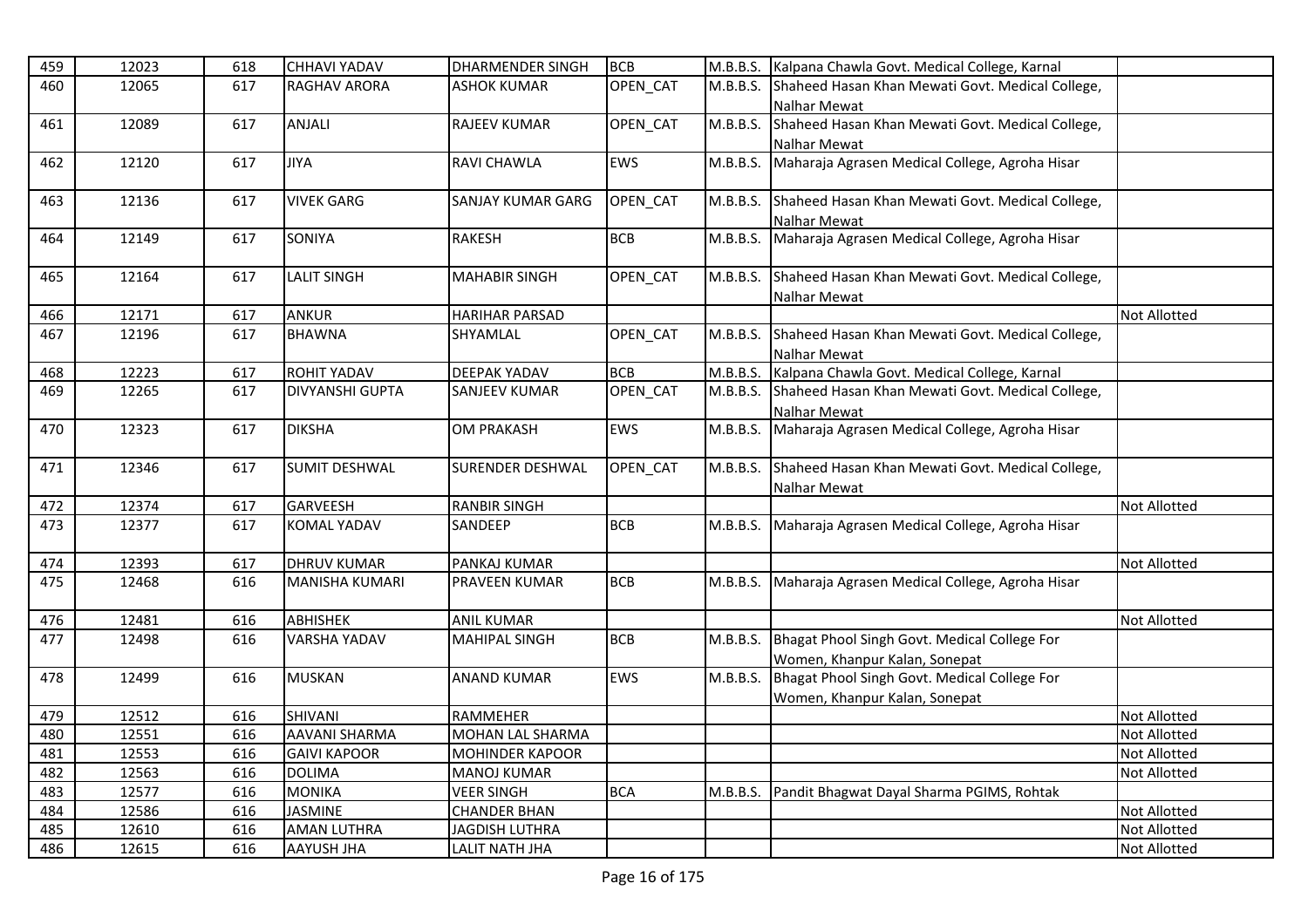| 487 | 12622 | 616 | <b>KAUSTUB BHATIA</b>  | SANJAY KUMAR BHATIA      |            |          |                                                                               | <b>Not Allotted</b>   |
|-----|-------|-----|------------------------|--------------------------|------------|----------|-------------------------------------------------------------------------------|-----------------------|
| 488 | 12636 | 616 | <b>SALONI</b>          | <b>RAMESH KUMAR</b>      |            |          |                                                                               | Not Allotted          |
| 489 | 12688 | 616 | <b>KOMAL SHARMA</b>    | <b>DEEPAK SHARMA</b>     | <b>BCA</b> | M.B.B.S. | Pandit Bhagwat Dayal Sharma PGIMS, Rohtak                                     |                       |
| 490 | 12726 | 616 | <b>YOGITA</b>          | <b>SHYAM LAL</b>         |            |          |                                                                               | <b>Not Allotted</b>   |
| 491 | 12728 | 616 | <b>AKTA</b>            | <b>SOMBIR</b>            |            |          |                                                                               | <b>Not Allotted</b>   |
| 492 | 12730 | 616 | ANUJ                   | LAXMAN                   | <b>BCA</b> | M.B.B.S. | Pandit Bhagwat Dayal Sharma PGIMS, Rohtak                                     |                       |
| 493 | 12749 | 616 | <b>SALONI</b>          | <b>VIJAY KUMAR</b>       |            |          |                                                                               | <b>Not Allotted</b>   |
| 494 | 12752 | 616 | <b>JYOTSNA</b>         | <b>NARESH KUMAR</b>      |            |          |                                                                               | <b>Not Allotted</b>   |
| 495 | 12753 | 616 | SANJAY                 | <b>RAM SHARAN</b>        | <b>BCB</b> | M.B.B.S. | Shaheed Hasan Khan Mewati Govt. Medical College,<br>Nalhar Mewat              |                       |
| 496 | 12760 | 616 | SOMYA                  | <b>AMIT KUMAR</b>        |            |          |                                                                               | <b>Not Allotted</b>   |
|     |       |     |                        | <b>CHAUDHARY</b>         |            |          |                                                                               |                       |
| 497 | 12765 | 616 | <b>VISHAL</b>          | <b>KRISHAN KUMAR</b>     |            |          |                                                                               | Preference Not Filled |
| 498 | 12766 | 616 | <b>SAMARTH KHURANA</b> | <b>INDERJEET KHURANA</b> |            |          |                                                                               | <b>Not Allotted</b>   |
| 499 | 12775 | 616 | YASH YADAV             | <b>VEDPAL YADAV</b>      |            |          |                                                                               | <b>Not Allotted</b>   |
| 500 | 12788 | 615 | <b>AMAN</b>            | <b>BIJENDER KUMAR</b>    | <b>BCB</b> | M.B.B.S. | Maharaja Agrasen Medical College, Agroha Hisar                                |                       |
| 501 | 12835 | 615 | <b>PRABHAT GARG</b>    | SATNARAYAN               | <b>EWS</b> | M.B.B.S. | Shaheed Hasan Khan Mewati Govt. Medical College,<br>Nalhar Mewat              |                       |
| 502 | 12860 | 615 | <b>KAJAL</b>           | <b>PREM CHAND</b>        | <b>EWS</b> | M.B.B.S. | Bhagat Phool Singh Govt. Medical College For                                  |                       |
|     |       |     |                        |                          |            |          | Women, Khanpur Kalan, Sonepat                                                 |                       |
| 503 | 12862 | 615 | <b>KASHISH</b>         | <b>SANJAY KUMAR</b>      |            |          |                                                                               | Preference Not Filled |
| 504 | 12866 | 615 | <b>ANKITA</b>          | <b>ASHOK KUMAR</b>       |            |          |                                                                               | <b>Not Allotted</b>   |
| 505 | 12896 | 615 | SONAM                  | <b>ANIL SHARMA</b>       | EWS        | M.B.B.S. | Bhagat Phool Singh Govt. Medical College For<br>Women, Khanpur Kalan, Sonepat |                       |
| 506 | 12900 | 615 | <b>HIMANI</b>          | <b>VIJAY SINGH</b>       | <b>BCB</b> | M.B.B.S. | Bhagat Phool Singh Govt. Medical College For                                  |                       |
|     |       |     |                        |                          |            |          | Women, Khanpur Kalan, Sonepat                                                 |                       |
| 507 | 12942 | 615 | <b>KOMAL YADAV</b>     | <b>MUKESH KUMAR</b>      |            |          |                                                                               | <b>Not Allotted</b>   |
|     |       |     |                        | YADAV                    |            |          |                                                                               |                       |
| 508 | 12956 | 615 | ANUJ                   | <b>RAJ KUMAR</b>         |            |          |                                                                               | <b>Not Allotted</b>   |
| 509 | 12985 | 615 | <b>MRITUNJAY VERMA</b> | <b>SANJAY VERMA</b>      |            |          |                                                                               | Preference Not Filled |
| 510 | 13009 | 615 | <b>SHAKSHI</b>         | MEGHRAJ SINGH            |            |          |                                                                               | Not Allotted          |
| 511 | 13010 | 615 | <b>AMAN SHARMA</b>     | <b>ASHOK KUMAR</b>       |            |          |                                                                               | <b>Not Allotted</b>   |
| 512 | 13013 | 615 | <b>DHAIRYA</b>         | <b>MAHESH KHURANA</b>    |            |          |                                                                               | <b>Not Allotted</b>   |
| 513 | 13036 | 615 | <b>SAHIL NANDAL</b>    | <b>DHARAMVIR</b>         |            |          |                                                                               | <b>Not Allotted</b>   |
| 514 | 13037 | 615 | <b>SUPRIYA</b>         | PRADEEP KUMAR            |            |          |                                                                               | <b>Not Allotted</b>   |
| 515 | 13040 | 615 | <b>VINIT KUMAR</b>     | <b>VINOD KUMAR</b>       |            |          |                                                                               | <b>Not Allotted</b>   |
| 516 | 13050 | 615 | <b>SUMIT</b>           | <b>CHANDER BHAN</b>      | <b>BCB</b> | M.B.B.S. | Shaheed Hasan Khan Mewati Govt. Medical College,<br>Nalhar Mewat              |                       |
| 517 | 13056 | 615 | SANDARSHIKA            | <b>KAUSHAL KUMAR</b>     |            |          |                                                                               | <b>Not Allotted</b>   |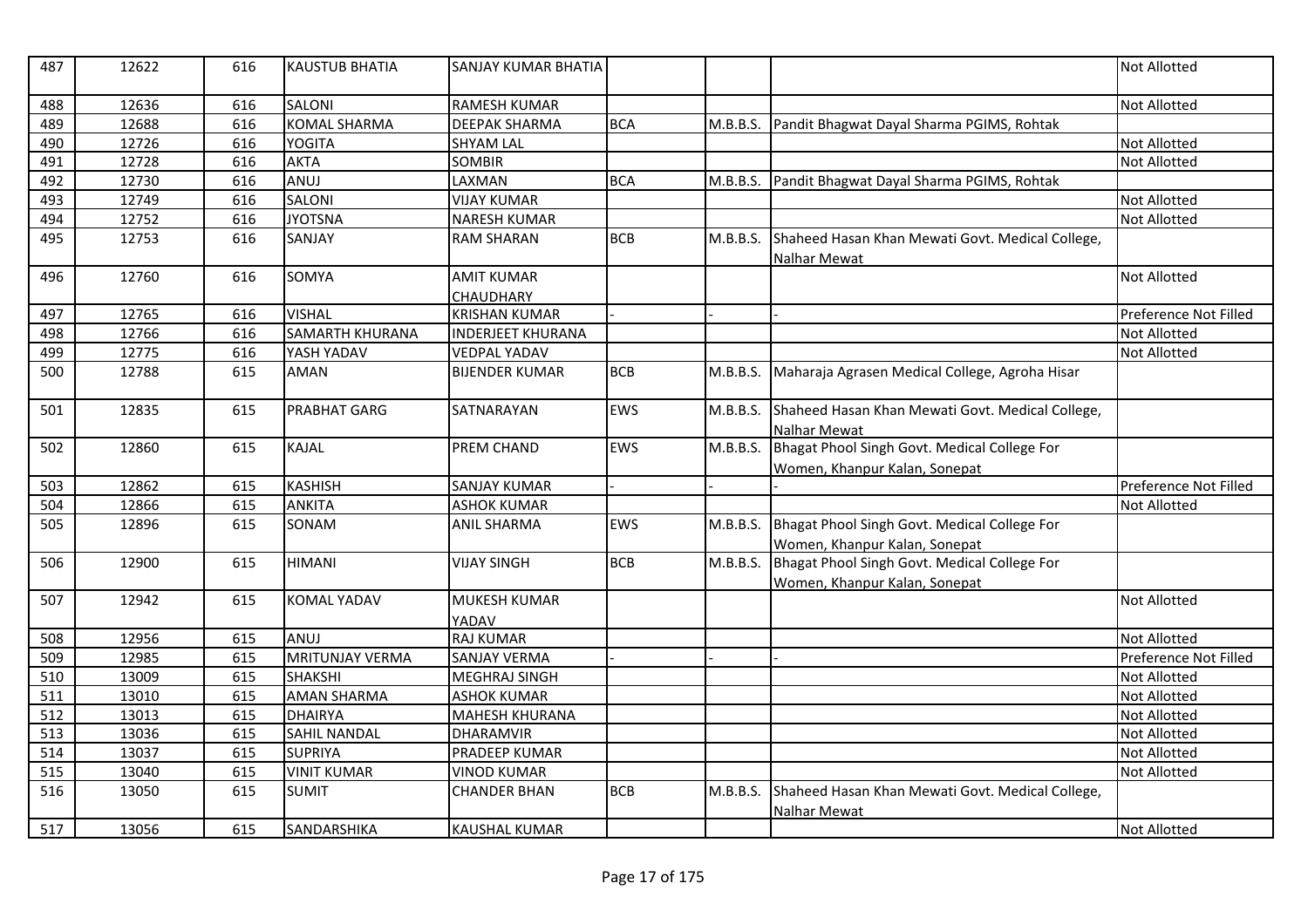| 518 | 13140 | 615 | <b>VISHAL YADAV</b>     | <b>BHIM SINGH YADAV</b>               | <b>BCB</b> | M.B.B.S. | Maharaja Agrasen Medical College, Agroha Hisar                                |                       |
|-----|-------|-----|-------------------------|---------------------------------------|------------|----------|-------------------------------------------------------------------------------|-----------------------|
| 519 | 13150 | 615 | <b>RAHUL YADAV</b>      | <b>DEVENDER SINGH</b><br>YADAV        |            |          |                                                                               | <b>Not Allotted</b>   |
| 520 | 13199 | 614 | SHIVAM SHARMA           | <b>SURENDER KUMAR</b>                 | <b>EWS</b> | M.B.B.S. | Shaheed Hasan Khan Mewati Govt. Medical College,<br>Nalhar Mewat              |                       |
| 521 | 13214 | 614 | <b>SANYA VERMA</b>      | <b>AMIT VERMA</b>                     |            |          |                                                                               | <b>Not Allotted</b>   |
| 522 | 13221 | 614 | RAHUL YADAV             | <b>JASBIR SINGH YADAV</b>             |            |          |                                                                               | <b>Not Allotted</b>   |
| 523 | 13227 | 614 | <b>BHAVYA</b>           | <b>ARUN ASRANI</b>                    |            |          |                                                                               | <b>Not Allotted</b>   |
| 524 | 13250 | 614 | SRISHTI AGARWAL         | RAJESH AGARWAL                        |            |          |                                                                               | <b>Not Allotted</b>   |
| 525 | 13262 | 614 | <b>DIMPLE</b>           | <b>SURESH</b>                         | <b>EWS</b> | M.B.B.S. | Shaheed Hasan Khan Mewati Govt. Medical College,<br>Nalhar Mewat              |                       |
| 526 | 13281 | 614 | <b>RINKAL</b>           | <b>PAWAN KUMAR</b>                    | <b>BCB</b> | M.B.B.S. | Bhagat Phool Singh Govt. Medical College For                                  |                       |
|     |       |     |                         |                                       |            |          | Women, Khanpur Kalan, Sonepat                                                 |                       |
| 527 | 13291 | 614 | MANJU                   | <b>RANBIR SINGH</b>                   |            |          |                                                                               | Preference Not Filled |
| 528 | 13303 | 614 | <b>HARSHITA</b>         | <b>SURENDER</b>                       |            |          |                                                                               | <b>Not Allotted</b>   |
| 529 | 13326 | 614 | <b>ARJUN CHAWLA</b>     | <b>MADAN CHAWLA</b>                   |            |          |                                                                               | <b>Not Allotted</b>   |
| 530 | 13348 | 614 | <b>KRITIK MOR</b>       | <b>SURINDER SINGH</b>                 | <b>EWS</b> | M.B.B.S. | Shaheed Hasan Khan Mewati Govt. Medical College,<br>Nalhar Mewat              |                       |
| 531 | 13376 | 614 | <b>SIMAR KAPOOR</b>     | AMARDEEP                              |            |          |                                                                               | <b>Not Allotted</b>   |
| 532 | 13389 | 614 | <b>HARSHITA JAIN</b>    | <b>MANISH JAIN</b>                    |            |          |                                                                               | <b>Not Allotted</b>   |
| 533 | 13392 | 614 | <b>GOURAV</b>           | <b>VED PARKASH</b>                    |            |          |                                                                               | Not Allotted          |
| 534 | 13401 | 614 | <b>GAURAV</b>           | <b>SANJAY KUMAR</b>                   | <b>BCA</b> | M.B.B.S. | Pandit Bhagwat Dayal Sharma PGIMS, Rohtak                                     |                       |
| 535 | 13418 | 614 | <b>PRIKSHIT</b>         | <b>RAM MEHAR</b>                      |            |          |                                                                               | Preference Not Filled |
| 536 | 13423 | 614 | LEESHA                  | <b>RAM RAJ</b>                        |            |          |                                                                               | <b>Not Allotted</b>   |
| 537 | 13479 | 614 | <b>NAVEENDEEP KAUR</b>  | <b>MALKEET SINGH</b>                  |            |          |                                                                               | <b>Not Allotted</b>   |
| 538 | 13486 | 614 | <b>ARATRIK MAHARANA</b> | <b>LALIT MOHAN</b><br><b>MAHARANA</b> |            |          |                                                                               | <b>Not Allotted</b>   |
| 539 | 13487 | 614 | <b>VINOD KUMAR</b>      | <b>RAJ KUMAR</b>                      |            |          |                                                                               | <b>Not Allotted</b>   |
| 540 | 13515 | 613 | <b>NEETU</b>            | RAJESH KUMAR                          |            |          |                                                                               | <b>Not Allotted</b>   |
| 541 | 13537 | 613 | <b>HASIN KUMARI</b>     | DHARAMVIR SINGH                       | EWS        | M.B.B.S. | Bhagat Phool Singh Govt. Medical College For<br>Women, Khanpur Kalan, Sonepat |                       |
| 542 | 13585 | 613 | <b>KULDEEP SHARMA</b>   | <b>VINOD KUMAR</b>                    |            |          |                                                                               | <b>Not Allotted</b>   |
| 543 | 13594 | 613 | <b>VISHVJEET</b>        | <b>RAM MEHAR</b>                      |            |          |                                                                               | Preference Not Filled |
| 544 | 13596 | 613 | <b>ANUJ SHARMA</b>      | <b>NARESH KUMAR</b>                   | <b>EWS</b> | M.B.B.S. | Shaheed Hasan Khan Mewati Govt. Medical College,<br>Nalhar Mewat              |                       |
| 545 | 13607 | 613 | <b>CHETNA</b>           | <b>MAHESH SINGHAL</b>                 |            |          |                                                                               | Not Allotted          |
| 546 | 13663 | 613 | <b>SHELLY</b>           | RAJNISH AHLAWAT                       |            |          |                                                                               | <b>Not Allotted</b>   |
| 547 | 13666 | 613 | <b>GAURAV PANDEY</b>    | <b>SHAILESH PANDEY</b>                |            |          |                                                                               | <b>Not Allotted</b>   |
| 548 | 13686 | 613 | <b>GAUTAM BATHLA</b>    | <b>RAVI BATHLA</b>                    |            |          |                                                                               | <b>Not Allotted</b>   |
| 549 | 13734 | 613 | <b>NANCY SAINI</b>      | <b>BABU LAL</b>                       | <b>MGT</b> | M.B.B.S. | Al-Falah School of Medical Science & Research<br>Centre, Faridabad            |                       |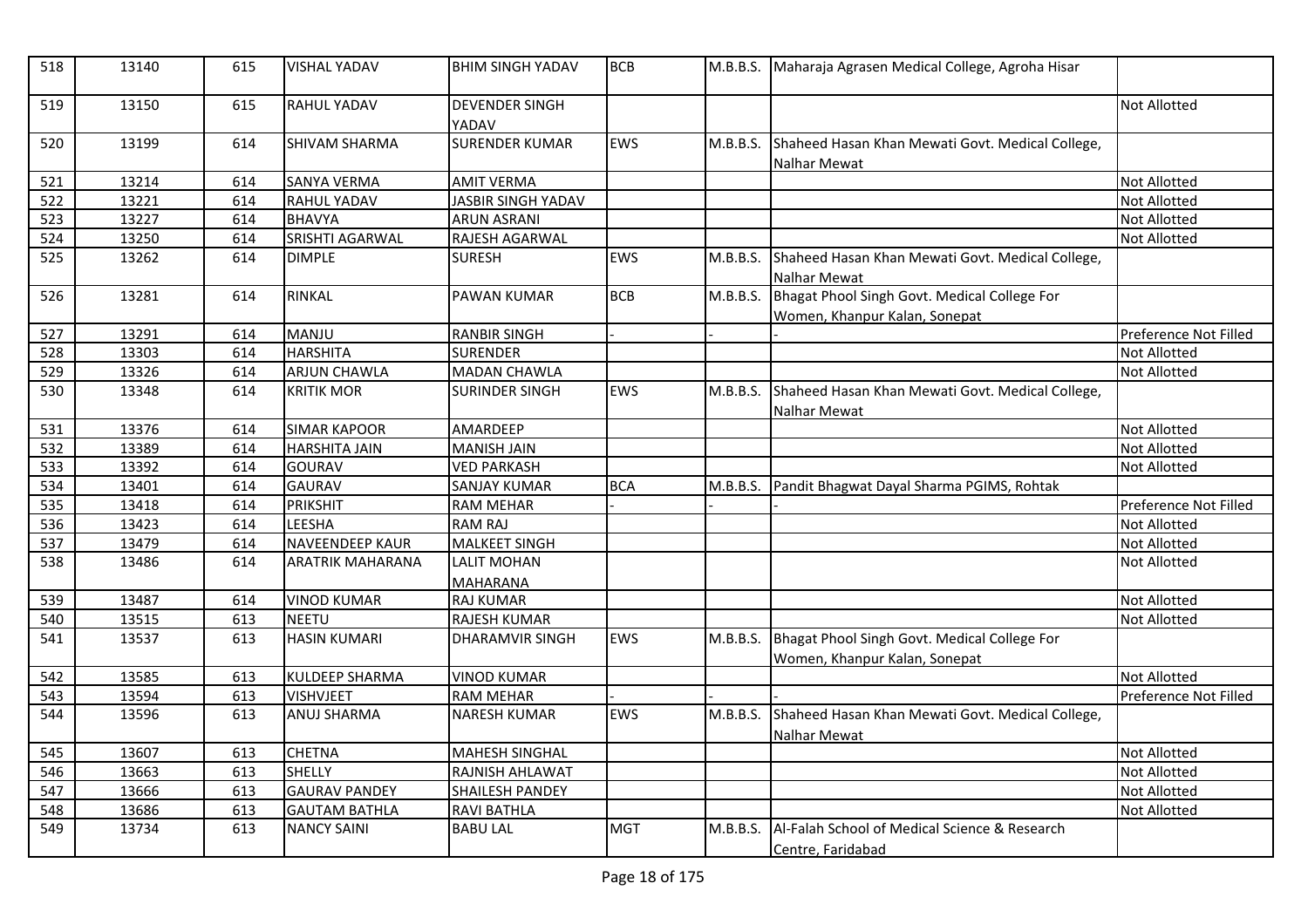| 550 | 13749 | 613 | <b>WAQUAR AHMED</b>  | <b>AKHTER HUSSAIN</b>   | <b>BCB</b> | M.B.B.S. | Shaheed Hasan Khan Mewati Govt. Medical College,<br><b>Nalhar Mewat</b> |                     |
|-----|-------|-----|----------------------|-------------------------|------------|----------|-------------------------------------------------------------------------|---------------------|
| 551 | 13754 | 613 | <b>DINESH KUMAR</b>  | <b>MAHENDER SINGH</b>   |            |          |                                                                         | <b>Not Allotted</b> |
| 552 | 13774 | 613 | <b>CHETNA DIXIT</b>  | <b>SURESH DIXIT</b>     | <b>EWS</b> | M.B.B.S. | Shaheed Hasan Khan Mewati Govt. Medical College,                        |                     |
|     |       |     |                      |                         |            |          | Nalhar Mewat                                                            |                     |
| 553 | 13782 | 613 | SHEFALI              | <b>RAJIV SINGH RANA</b> | <b>EWS</b> | M.B.B.S. | Bhagat Phool Singh Govt. Medical College For                            |                     |
|     |       |     |                      |                         |            |          | Women, Khanpur Kalan, Sonepat                                           |                     |
| 554 | 13783 | 613 | <b>ASHISH KUMAR</b>  | <b>JITENDER KUMAR</b>   | <b>EWS</b> | M.B.B.S. | Shaheed Hasan Khan Mewati Govt. Medical College,                        |                     |
|     |       |     |                      |                         |            |          | Nalhar Mewat                                                            |                     |
| 555 | 13802 | 613 | <b>HIMANSHI</b>      | RAJESH KUMAR            |            |          |                                                                         | Not Allotted        |
| 556 | 13803 | 613 | PRIYANSHU KAUSHIK    | <b>SANJEEV KUMAR</b>    |            |          |                                                                         | Not Allotted        |
| 557 | 13835 | 613 | <b>AMAN</b>          | <b>SADHU RAM</b>        | EWS        | M.B.B.S. | Shaheed Hasan Khan Mewati Govt. Medical College,                        |                     |
|     |       |     |                      |                         |            |          | Nalhar Mewat                                                            |                     |
| 558 | 13838 | 613 | <b>HRITIK HOODA</b>  | JITENDER HOODA          |            |          |                                                                         | <b>Not Allotted</b> |
| 559 | 13869 | 612 | <b>NAMAN</b>         | <b>BHUPINDER KUMAR</b>  |            |          |                                                                         | Not Allotted        |
| 560 | 13899 | 612 | <b>VIKASH</b>        | <b>RAJPAL</b>           |            |          |                                                                         | <b>Not Allotted</b> |
| 561 | 13912 | 612 | UJJAWAL              | <b>SURENDER PAL</b>     |            |          |                                                                         | <b>Not Allotted</b> |
| 562 | 13952 | 612 | <b>SAGAR</b>         | MR KULDEEP SINGH        |            |          |                                                                         | <b>Not Allotted</b> |
| 563 | 13970 | 612 | <b>NISHITA</b>       | SANJEEV KUMAR           |            |          |                                                                         | <b>Not Allotted</b> |
| 564 | 14047 | 612 | <b>NANCY</b>         | <b>DEVENDER SINGH</b>   |            |          |                                                                         | Not Allotted        |
| 565 | 14056 | 612 | <b>KHUSHI</b>        | <b>SURESH KUMAR</b>     | SC         | M.B.B.S. | Pandit Bhagwat Dayal Sharma PGIMS, Rohtak                               |                     |
|     |       |     |                      | <b>BARWAR</b>           |            |          |                                                                         |                     |
| 566 | 14059 | 612 | <b>PARTH</b>         | <b>NIRANJAN</b>         |            |          |                                                                         | <b>Not Allotted</b> |
| 567 | 14069 | 612 | <b>CHHAVI GUPTA</b>  | <b>GAURAV GUPTA</b>     |            |          |                                                                         | Not Allotted        |
| 568 | 14108 | 612 | SAKSHI SRIVASTAVA    | <b>ANIL KUMAR</b>       |            |          |                                                                         | <b>Not Allotted</b> |
|     |       |     |                      | SRIVASTAV               |            |          |                                                                         |                     |
| 569 | 14123 | 612 | <b>AAYUSHI</b>       | SANJAY                  | <b>EWS</b> | M.B.B.S. | Bhagat Phool Singh Govt. Medical College For                            |                     |
|     |       |     |                      |                         |            |          | Women, Khanpur Kalan, Sonepat                                           |                     |
| 570 | 14130 | 612 | <b>RAVEENA</b>       | <b>ROHTASH</b>          |            |          |                                                                         | <b>Not Allotted</b> |
| 571 | 14131 | 612 | <b>MAKHDOOM KHAN</b> | <b>FIRASAT KHAN</b>     | <b>EWS</b> | M.B.B.S. | Shaheed Hasan Khan Mewati Govt. Medical College,                        |                     |
|     |       |     |                      |                         |            |          | Nalhar Mewat                                                            |                     |
| 572 | 14134 | 612 | LAKSHAY CHAUHAN      | RAVINDER CHAUHAN        |            |          |                                                                         | <b>Not Allotted</b> |
| 573 | 14144 | 612 | <b>JIYA</b>          | <b>NAVEEN KUMAR</b>     |            |          |                                                                         | <b>Not Allotted</b> |
| 574 | 14156 | 612 | <b>DHRUV WADHWA</b>  | <b>ARVIND WADHWA</b>    |            |          |                                                                         | <b>Not Allotted</b> |
| 575 | 14169 | 612 | <b>ADITYA SHARMA</b> | RAJENDER SHARMA         |            |          |                                                                         | <b>Not Allotted</b> |
| 576 | 14221 | 612 | <b>JATIN</b>         | <b>RAMESH KUMAR</b>     |            |          |                                                                         | <b>Not Allotted</b> |
| 577 | 14224 | 612 | <b>TUSHAR</b>        | <b>RAKESH KUMAR</b>     |            |          |                                                                         | Not Allotted        |
| 578 | 14243 | 611 | <b>NIDHI MALIK</b>   | JOGINDER SINGH MALIK    |            |          |                                                                         | Not Allotted        |
|     |       |     |                      |                         |            |          |                                                                         |                     |
| 579 | 14265 | 611 | <b>RIYA DHAWAN</b>   | RAVI KAANT DHAWAN       |            |          |                                                                         | <b>Not Allotted</b> |
| 580 | 14271 | 611 | <b>ASHA</b>          | KULDEEP SINGH           | <b>EWS</b> | M.B.B.S. | Bhagat Phool Singh Govt. Medical College For                            |                     |
|     |       |     |                      |                         |            |          | Women, Khanpur Kalan, Sonepat                                           |                     |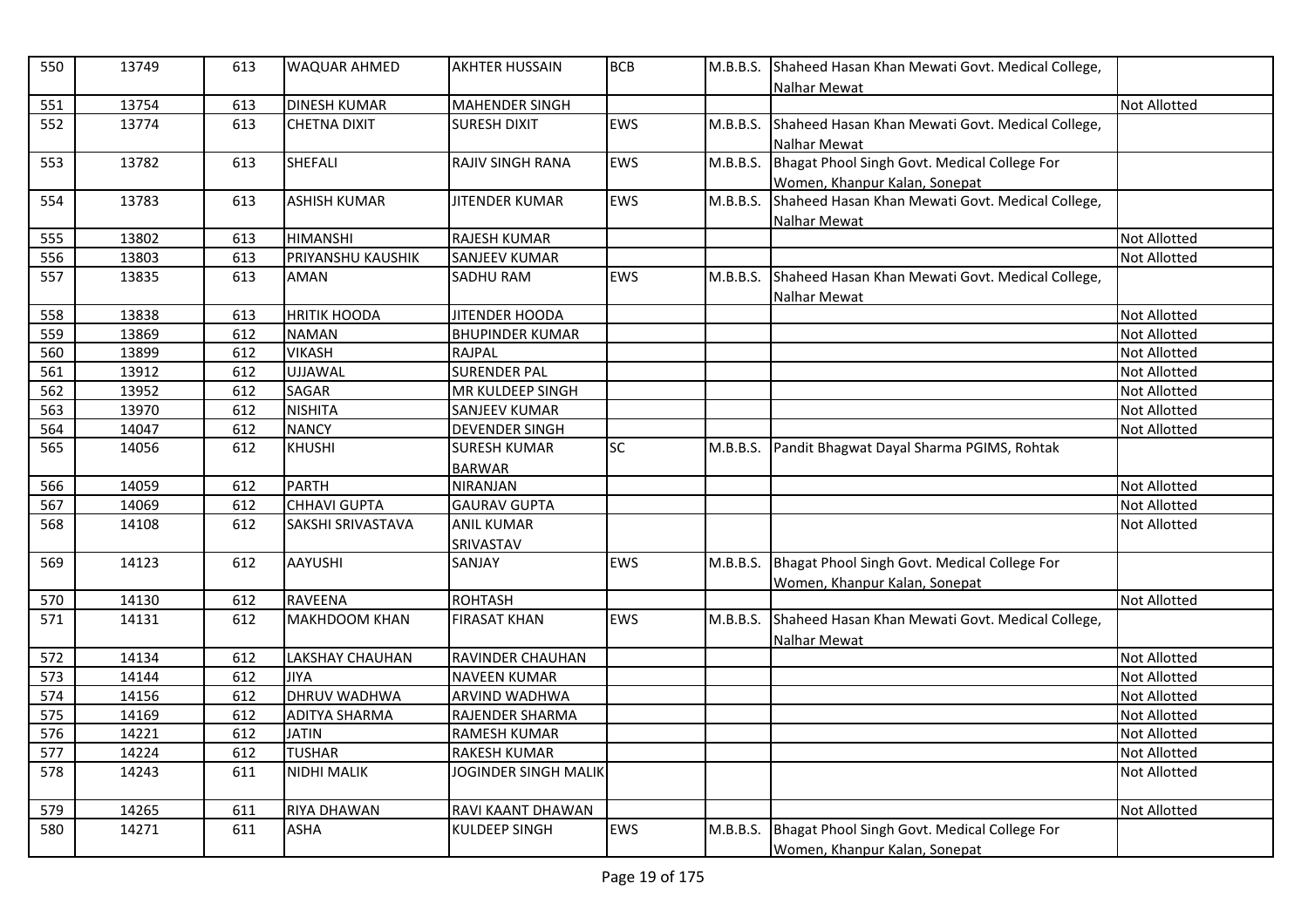| 581 | 14346 | 611 | YASH MITTAL            | <b>NARESH KUMAR</b>        |            |          |                                                  | <b>Not Allotted</b>   |
|-----|-------|-----|------------------------|----------------------------|------------|----------|--------------------------------------------------|-----------------------|
| 582 | 14371 | 611 | <b>AKSHAT GOYAL</b>    | PARMOD KUMAR               |            |          |                                                  | <b>Not Allotted</b>   |
| 583 | 14386 | 611 | PRISHA LODHI           | <b>ANAR SINGH</b>          | <b>BCB</b> | M.B.B.S. | Bhagat Phool Singh Govt. Medical College For     |                       |
|     |       |     |                        |                            |            |          | Women, Khanpur Kalan, Sonepat                    |                       |
| 584 | 14392 | 611 | <b>PREETI</b>          | SANDEEP                    |            |          |                                                  | <b>Not Allotted</b>   |
| 585 | 14402 | 611 | <b>CHITRANG</b>        | SUKHVINDER SINGH           |            |          |                                                  | Not Allotted          |
| 586 | 14418 | 611 | <b>MANISHA</b>         | <b>RAMNIWAS</b>            | <b>EWS</b> | M.B.B.S. | Bhagat Phool Singh Govt. Medical College For     |                       |
|     |       |     |                        |                            |            |          | Women, Khanpur Kalan, Sonepat                    |                       |
| 587 | 14439 | 611 | <b>GAGAN GOYAL</b>     | <b>SURYA PARKASH GOYAL</b> |            |          |                                                  | <b>Not Allotted</b>   |
|     |       |     |                        |                            |            |          |                                                  |                       |
| 588 | 14443 | 611 | <b>ISHIKA</b>          | <b>JITENDER</b>            |            |          |                                                  | Not Allotted          |
| 589 | 14452 | 611 | <b>JATIN</b>           | <b>VINOD KUMAR</b>         | <b>BCB</b> | M.B.B.S. | Maharaja Agrasen Medical College, Agroha Hisar   |                       |
|     |       |     |                        |                            |            |          |                                                  |                       |
| 590 | 14478 | 611 | <b>TANMAY</b>          | MAHESH KUMAR               |            |          |                                                  | <b>Not Allotted</b>   |
| 591 | 14483 | 611 | RASHMI                 | <b>BALWAN SINGH</b>        | EWS        | M.B.B.S. | Bhagat Phool Singh Govt. Medical College For     |                       |
|     |       |     |                        |                            |            |          | Women, Khanpur Kalan, Sonepat                    |                       |
| 592 | 14535 | 611 | <b>SAGAR YADAV</b>     | <b>SHAMSHER</b>            | <b>BCB</b> | M.B.B.S. | Maharaja Agrasen Medical College, Agroha Hisar   |                       |
|     |       |     |                        |                            |            |          |                                                  |                       |
| 593 | 14536 | 611 | <b>ANSH GARG</b>       | PANKAJ GARG                |            |          |                                                  | Not Allotted          |
| 594 | 14551 | 611 | <b>ANKIT</b>           | <b>RAMESH KUMAR</b>        |            |          |                                                  | Not Allotted          |
| 595 | 14558 | 611 | <b>NAMAN MANGLA</b>    | <b>ANIL MANGLA</b>         |            |          |                                                  | Not Allotted          |
| 596 | 14571 | 611 | <b>ANSHIKA</b>         | <b>DALBIR</b>              | <b>BCA</b> | M.B.B.S. | Pandit Bhagwat Dayal Sharma PGIMS, Rohtak        |                       |
| 597 | 14583 | 611 | <b>SUSHANT JAISWAL</b> | MAHENDER KUMAR             |            |          |                                                  | <b>Not Allotted</b>   |
| 598 | 14604 | 611 | <b>NEHA</b>            | <b>SUBHASH CHANDER</b>     |            |          |                                                  | <b>Not Allotted</b>   |
| 599 | 14611 | 611 | <b>HIMANSHI</b>        | <b>MANOJ KUMAR</b>         | <b>BCB</b> | M.B.B.S. | Bhagat Phool Singh Govt. Medical College For     |                       |
|     |       |     |                        |                            |            |          | Women, Khanpur Kalan, Sonepat                    |                       |
| 600 | 14624 | 611 | YAKSHIT MANGAL         | <b>RAKESH MANGAL</b>       |            |          |                                                  | Preference Not Filled |
| 601 | 14646 | 610 | <b>SONAM YADAV</b>     | <b>ANIL KUMAR YADAV</b>    |            |          |                                                  | Not Allotted          |
| 602 | 14665 | 610 | <b>ROHAN MAHAJAN</b>   | PANKAJ MAHAJAN             |            |          |                                                  | Not Allotted          |
| 603 | 14668 | 610 | <b>RAHUL</b>           | KULDEEP SINGH              | <b>BCA</b> | M.B.B.S. | Pandit Bhagwat Dayal Sharma PGIMS, Rohtak        |                       |
| 604 | 14669 | 610 | <b>DISHA</b>           | <b>PARVEEN</b>             |            |          |                                                  | Not Allotted          |
| 605 | 14683 | 610 | <b>RONAK</b>           | <b>MANOJ KUMAR</b>         |            |          |                                                  | <b>Not Allotted</b>   |
| 606 | 14710 | 610 | <b>SHAGUN BANSAL</b>   | <b>ANIL KUMAR</b>          |            |          |                                                  | <b>Not Allotted</b>   |
| 607 | 14771 | 610 | <b>MAHAK</b>           | <b>VIR SINGH</b>           |            |          |                                                  | Not Allotted          |
| 608 | 14782 | 610 | <b>ANOOP</b>           | <b>SURESH KUMAR</b>        | <b>BCB</b> | M.B.B.S. | Shaheed Hasan Khan Mewati Govt. Medical College, |                       |
|     |       |     |                        |                            |            |          | Nalhar Mewat                                     |                       |
| 609 | 14797 | 610 | <b>SAHIL</b>           | <b>NARESH</b>              |            |          |                                                  | <b>Not Allotted</b>   |
| 610 | 14802 | 610 | <b>JYOTI YADAV</b>     | <b>ABHAY SINGH</b>         | <b>BCB</b> | M.B.B.S. | Bhagat Phool Singh Govt. Medical College For     |                       |
|     |       |     |                        |                            |            |          | Women, Khanpur Kalan, Sonepat                    |                       |
| 611 | 14807 | 610 | <b>ANKITA</b>          | <b>OM PARKASH</b>          |            |          |                                                  | Not Allotted          |
| 612 | 14816 | 610 | <b>NAVDEEP SINGH</b>   | <b>HARPINDER SINGH</b>     |            |          |                                                  | <b>Not Allotted</b>   |
| 613 | 14842 | 610 | <b>ARPITA</b>          | <b>VIJAY VEER PRAKASH</b>  |            |          |                                                  | <b>Not Allotted</b>   |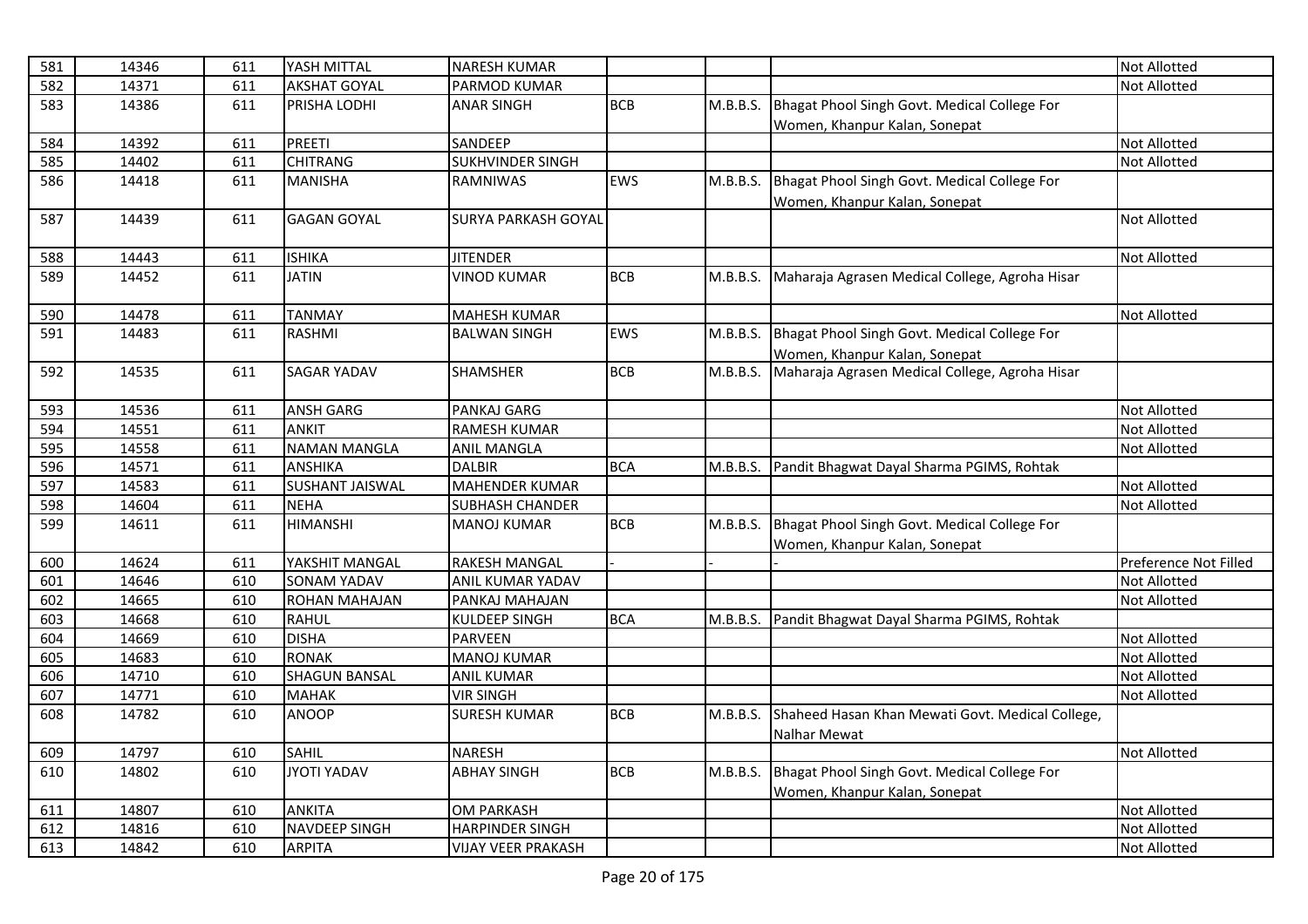| <b>BCB</b><br><b>SANJAY KUMAR</b><br><b>JAGDISH PRASAD</b><br>M.B.B.S.<br>615<br>14863<br>610<br>Shaheed Hasan Khan Mewati Govt. Medical College,<br>Nalhar Mewat<br><b>RAMIT</b><br>616<br>14867<br>610<br><b>AJMER</b><br>617<br>610<br><b>ARJUN YADAV</b><br><b>VIRENDER SINGH</b><br>14883<br><b>DIYA</b><br>618<br>14913<br>610<br><b>MAKHAN SINGH</b><br>PRIYANKA<br>14924<br>610<br>619<br><b>RAJESH KUMAR</b> | Not Allotted<br>Not Allotted<br>Not Allotted<br>Not Allotted<br>Not Allotted<br>Not Allotted |
|-----------------------------------------------------------------------------------------------------------------------------------------------------------------------------------------------------------------------------------------------------------------------------------------------------------------------------------------------------------------------------------------------------------------------|----------------------------------------------------------------------------------------------|
|                                                                                                                                                                                                                                                                                                                                                                                                                       |                                                                                              |
|                                                                                                                                                                                                                                                                                                                                                                                                                       |                                                                                              |
|                                                                                                                                                                                                                                                                                                                                                                                                                       |                                                                                              |
|                                                                                                                                                                                                                                                                                                                                                                                                                       |                                                                                              |
|                                                                                                                                                                                                                                                                                                                                                                                                                       |                                                                                              |
|                                                                                                                                                                                                                                                                                                                                                                                                                       |                                                                                              |
| <b>BHUMIKA</b><br>620<br>610<br><b>SURESH KUMAR</b><br>14957                                                                                                                                                                                                                                                                                                                                                          |                                                                                              |
| 621<br>14975<br>610<br><b>SEEMA</b><br>RAGHUVIR SHARMA                                                                                                                                                                                                                                                                                                                                                                |                                                                                              |
| 622<br>610<br><b>AMAN KUMAR</b><br>14995<br><b>KRISHAN KUMAR</b>                                                                                                                                                                                                                                                                                                                                                      | Not Allotted                                                                                 |
| 15002<br>610<br><b>NIDHI</b><br><b>RAJVEER SINGH</b><br>EWS<br>Bhagat Phool Singh Govt. Medical College For<br>623<br>M.B.B.S.                                                                                                                                                                                                                                                                                        |                                                                                              |
| Women, Khanpur Kalan, Sonepat                                                                                                                                                                                                                                                                                                                                                                                         |                                                                                              |
| <b>BCB</b><br>Maharaja Agrasen Medical College, Agroha Hisar<br>624<br>15031<br>610<br><b>RUCHI YADAV</b><br><b>RAVINDER KUMAR</b><br>M.B.B.S.                                                                                                                                                                                                                                                                        |                                                                                              |
| 15049<br>SOURAV<br>625<br>610<br><b>SANJAY KUMAR</b>                                                                                                                                                                                                                                                                                                                                                                  | Not Allotted                                                                                 |
| <b>SRISHTI</b><br>15054<br>610<br><b>NEK CHAND</b><br>626                                                                                                                                                                                                                                                                                                                                                             | Not Allotted                                                                                 |
| SONALI<br>627<br>15068<br>610<br><b>HANS RAJ</b>                                                                                                                                                                                                                                                                                                                                                                      | Not Allotted                                                                                 |
| 15085<br>609<br><b>GAYATRI</b><br>628<br>AVNISH KUMAR                                                                                                                                                                                                                                                                                                                                                                 | Not Allotted                                                                                 |
| <b>MUSKAN</b><br>629<br>15086<br>609<br><b>WAZIR SINGH</b>                                                                                                                                                                                                                                                                                                                                                            | Not Allotted                                                                                 |
| 609<br><b>SARIKA</b><br><b>BCA</b><br>630<br>15116<br><b>VAZIR SINGH</b><br>Maharaja Agrasen Medical College, Agroha Hisar<br>M.B.B.S.                                                                                                                                                                                                                                                                                |                                                                                              |
| 15158<br>609<br><b>VISHAL YADAV</b><br><b>BIRENDER KUMAR</b><br>631                                                                                                                                                                                                                                                                                                                                                   | Not Allotted                                                                                 |
| 15167<br>609<br>MANDEEP DHANKHAR<br>632<br>RAKESH KUMAR                                                                                                                                                                                                                                                                                                                                                               | Not Allotted                                                                                 |
| 15209<br>609<br><b>BCB</b><br>Maharaja Agrasen Medical College, Agroha Hisar<br>633<br>SHUBHAM<br><b>CHARAN SINGH</b><br>M.B.B.S.                                                                                                                                                                                                                                                                                     |                                                                                              |
| 15232<br>PREM KALRA<br>SHALESH KALRA<br>634<br>609                                                                                                                                                                                                                                                                                                                                                                    | Not Allotted                                                                                 |
| 635<br>15246<br>609<br>PRERNA GOYAL<br>PARVEEN GOYAL                                                                                                                                                                                                                                                                                                                                                                  | Not Allotted                                                                                 |
| 15295<br>609<br><b>ISHAAN</b><br><b>RAKESH</b><br>636                                                                                                                                                                                                                                                                                                                                                                 | Not Allotted                                                                                 |
| 15302<br>609<br><b>AMAN SAGAR</b><br><b>RAJENDER SINGH</b><br>637                                                                                                                                                                                                                                                                                                                                                     | Not Allotted                                                                                 |
| Bhagat Phool Singh Govt. Medical College For<br>638<br>15310<br>609<br><b>HARSHITA YADAV</b><br><b>RAJPAL YADAV</b><br><b>BCB</b><br>M.B.B.S.                                                                                                                                                                                                                                                                         |                                                                                              |
| Women, Khanpur Kalan, Sonepat                                                                                                                                                                                                                                                                                                                                                                                         |                                                                                              |
| 15320<br>609<br><b>ADITYA RAJ</b><br>PREMRAJ SINGH<br>639                                                                                                                                                                                                                                                                                                                                                             | Not Allotted                                                                                 |
| <b>DIVESH</b><br>15328<br>609<br><b>ANIL SONI</b><br><b>BCA</b><br>640<br>Pandit Bhagwat Dayal Sharma PGIMS, Rohtak<br>M.B.B.S.                                                                                                                                                                                                                                                                                       |                                                                                              |
| 641<br><b>ANKITA</b><br><b>SATISH</b><br>15349<br>609                                                                                                                                                                                                                                                                                                                                                                 | Not Allotted                                                                                 |
| 642<br>15371<br>609<br><b>UMAR FARUQ</b><br>ZAHIR AHMED                                                                                                                                                                                                                                                                                                                                                               | Not Allotted                                                                                 |
| 609<br>DIVYANSHU<br><b>RAJBIR</b><br>643<br>15380                                                                                                                                                                                                                                                                                                                                                                     | Not Allotted                                                                                 |
| 609<br><b>SARITA</b><br><b>DHARMENDER SINGH</b><br>15382<br>644                                                                                                                                                                                                                                                                                                                                                       | Not Allotted                                                                                 |
| <b>SHWETA</b><br>645<br>15410<br>608<br>SURESH KUMAR YADAV                                                                                                                                                                                                                                                                                                                                                            | Not Allotted                                                                                 |
| <b>ASHA</b><br>15448<br>608<br><b>ATTAR SINGH</b><br>646                                                                                                                                                                                                                                                                                                                                                              | Preference Not Filled                                                                        |
| <b>SIDDHI</b><br>15452<br>MOHAN SINGH<br><b>BCA</b><br>647<br>608<br>M.B.B.S.<br>Pandit Bhagwat Dayal Sharma PGIMS, Rohtak                                                                                                                                                                                                                                                                                            |                                                                                              |
| 648<br>15455<br>608<br>SHEETAL RANI<br><b>KRISHAN KUMAR</b>                                                                                                                                                                                                                                                                                                                                                           | Not Allotted                                                                                 |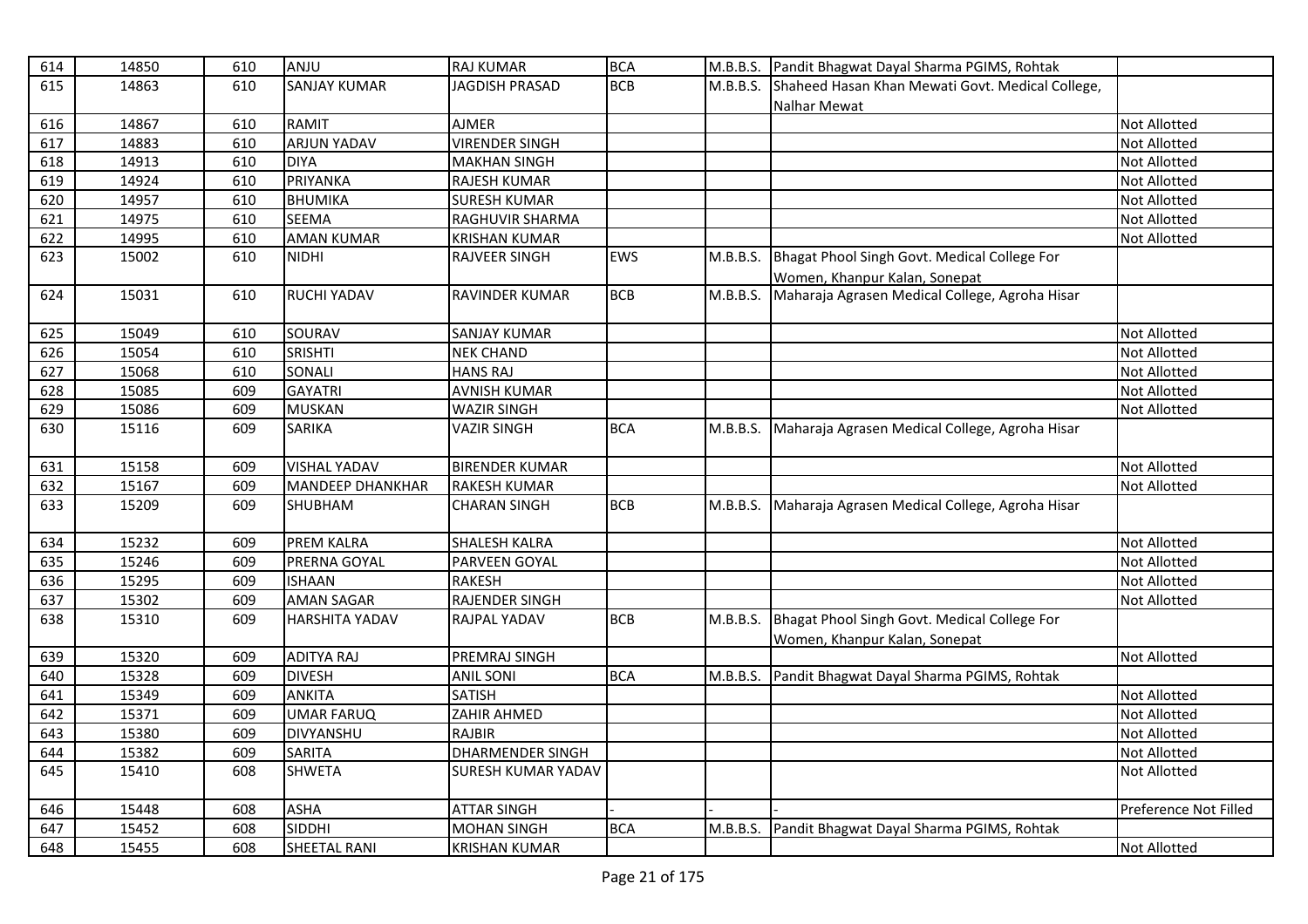| 649 | 15484 | 608 | <b>RISHABH GUPTA</b>     | <b>MR PAWAN KUMAR</b><br><b>GUPTA</b> |            |          |                                                                               | Not Allotted          |
|-----|-------|-----|--------------------------|---------------------------------------|------------|----------|-------------------------------------------------------------------------------|-----------------------|
| 650 | 15516 | 608 | <b>AMIKSHA</b>           | <b>ABHAY SINGH</b>                    | <b>BCB</b> | M.B.B.S. | Bhagat Phool Singh Govt. Medical College For<br>Women, Khanpur Kalan, Sonepat |                       |
| 651 | 15529 | 608 | <b>ANAMIKA</b>           | <b>OM PRAKASH</b>                     |            |          |                                                                               | Not Allotted          |
| 652 | 15539 | 608 | <b>MAMTA</b>             | <b>JAI BHAGWAN</b>                    | <b>BCA</b> | M.B.B.S. | Pandit Bhagwat Dayal Sharma PGIMS, Rohtak                                     |                       |
| 653 | 15543 | 608 | <b>SWATI</b>             | <b>RAJKUMAR</b>                       |            |          |                                                                               | Not Allotted          |
| 654 | 15573 | 608 | <b>GEETIKA</b>           | <b>JITENDER KUMAR</b>                 |            |          |                                                                               | Not Allotted          |
| 655 | 15578 | 608 | <b>ABHISHEK YADAV</b>    | <b>SURENDER SINGH</b>                 |            |          |                                                                               | Not Allotted          |
| 656 | 15684 | 608 | <b>GOVINDA PANDIT</b>    | YADU RAM PANDIT                       |            |          |                                                                               | Not Allotted          |
| 657 | 15685 | 608 | <b>POONAM</b>            | SATYANARYAN                           | <b>BCA</b> |          | M.B.B.S. Pandit Bhagwat Dayal Sharma PGIMS, Rohtak                            |                       |
| 658 | 15784 | 607 | <b>MANISH SHARMA</b>     | <b>SHIVDUTT</b>                       |            |          |                                                                               | <b>Not Allotted</b>   |
| 659 | 15827 | 607 | <b>MANN GOYAL</b>        | <b>RAM GOPAL</b>                      |            |          |                                                                               | Not Allotted          |
| 660 | 15828 | 607 | <b>HARSH GARG</b>        | <b>MAHESH CHAND</b>                   |            |          |                                                                               | Not Allotted          |
| 661 | 15851 | 607 | <b>KARUNA</b>            | PARDEEP KUMAR                         |            |          |                                                                               | Not Allotted          |
| 662 | 15889 | 607 | <b>MANSI RAI</b>         | PRAMOD RAI                            |            |          |                                                                               | Not Allotted          |
| 663 | 15909 | 607 | <b>SHREYA</b>            | RAJESH KUMAR                          |            |          |                                                                               | Not Allotted          |
| 664 | 15950 | 607 | APARAJITA CHOUDHURI      | <b>SAIBAL CHOUDHURI</b>               |            |          |                                                                               | Not Allotted          |
| 665 | 15972 | 607 | <b>REENA RANI</b>        | <b>JAI LAL</b>                        | <b>BCA</b> | M.B.B.S. | Pandit Bhagwat Dayal Sharma PGIMS, Rohtak                                     |                       |
| 666 | 15979 | 607 | ANSHU                    | <b>DEVENDER</b>                       |            |          |                                                                               | Not Allotted          |
| 667 | 15987 | 607 | <b>TUSHAR BAGHEL</b>     | <b>RAJENDER KUMAR</b>                 |            |          |                                                                               | Not Allotted          |
| 668 | 16007 | 607 | <b>MUSKAN</b>            | <b>MANJEET SINGH</b>                  |            |          |                                                                               | Not Allotted          |
| 669 | 16024 | 607 | <b>PRASHANT SEHRAWAT</b> | <b>SANDEEP SINGH</b>                  |            |          |                                                                               | Not Allotted          |
| 670 | 16040 | 607 | <b>SAKSHI</b>            | <b>OM PARKASH</b>                     |            |          |                                                                               | Not Allotted          |
| 671 | 16044 | 607 | ANKUSH                   | <b>RAMKUMAR</b>                       |            |          |                                                                               | Not Allotted          |
| 672 | 16049 | 607 | PROMILA KUMARI           | <b>CHANDAN SINGH</b>                  |            |          |                                                                               | Not Allotted          |
| 673 | 16062 | 607 | <b>PARTH SINGLA</b>      | <b>HEMANT KUMAR</b>                   |            |          |                                                                               | Not Allotted          |
|     |       |     |                          | <b>GUPTA</b>                          |            |          |                                                                               |                       |
| 674 | 16063 | 607 | RISHIBHA                 | <b>ASHOK KUMAR</b>                    |            |          |                                                                               | Not Allotted          |
| 675 | 16096 | 607 | <b>RAVI KUMAR</b>        | <b>PYARE LAL</b>                      | <b>BCA</b> | M.B.B.S. | Pandit Bhagwat Dayal Sharma PGIMS, Rohtak                                     |                       |
| 676 | 16099 | 607 | <b>AMAN</b>              | MR BHIM SINGH                         |            |          |                                                                               | Not Allotted          |
| 677 | 16104 | 607 | <b>ARSHIA DUDEJA</b>     | RAJESH KUMAR DUDEJA                   |            |          |                                                                               | Preference Not Filled |
| 678 | 16120 | 607 | <b>BHAWNA</b>            | <b>HARISH KUMAR</b>                   |            |          |                                                                               | Not Allotted          |
| 679 | 16132 | 607 | <b>NEHA</b>              | <b>RAKESH</b>                         |            |          |                                                                               | Not Allotted          |
| 680 | 16137 | 607 | <b>NITIN SHARMA</b>      | RAJBIR SHARMA                         |            |          |                                                                               | Not Allotted          |
| 681 | 16142 | 607 | <b>KOMAL</b>             | <b>SURENDER SINGH</b><br>YADAV        |            |          |                                                                               | Not Allotted          |
| 682 | 16152 | 607 | <b>SARTHAK</b>           | PANKAJ HOODA                          |            |          |                                                                               | Not Allotted          |
| 683 | 16225 | 606 | ANKUSH                   | <b>JAGBIR</b>                         |            |          |                                                                               | Not Allotted          |
| 684 | 16247 | 606 | <b>AMIT KUMAR</b>        | <b>RAJ KUMAR</b>                      |            |          |                                                                               | Not Allotted          |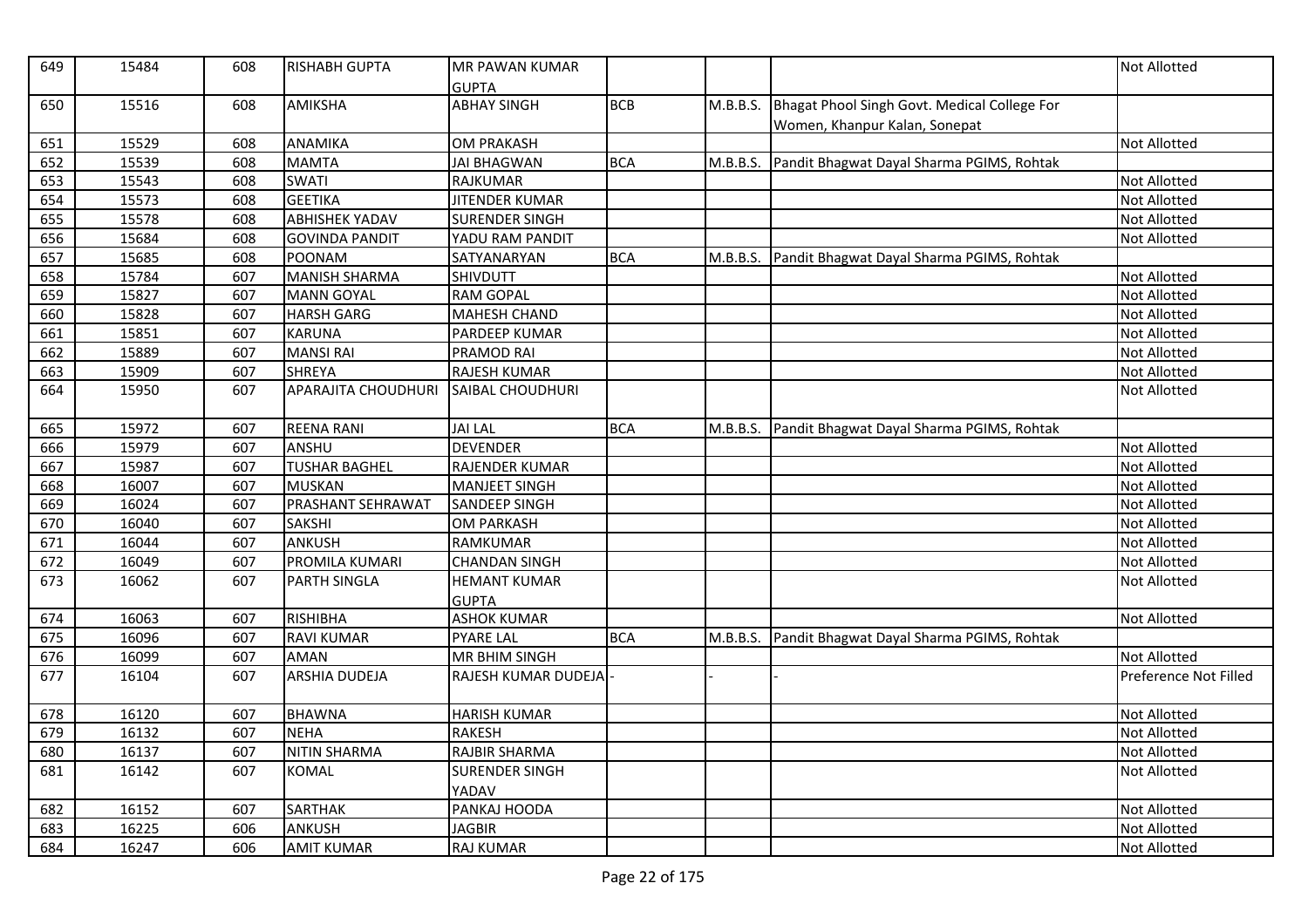| 685 | 16274 | 606 | <b>KOMAL</b>              | PARMOD KUMAR           |            |          |                                                  | <b>Not Allotted</b> |
|-----|-------|-----|---------------------------|------------------------|------------|----------|--------------------------------------------------|---------------------|
|     |       |     |                           | SHARMA                 |            |          |                                                  |                     |
| 686 | 16300 | 606 | <b>VIKRANT RAWAT</b>      | MUKESH KUMAR           |            |          |                                                  | <b>Not Allotted</b> |
| 687 | 16328 | 606 | <b>ROHIT</b>              | <b>ISHWAR SINGH</b>    | <b>SC</b>  | M.B.B.S. | Pandit Bhagwat Dayal Sharma PGIMS, Rohtak        |                     |
| 688 | 16329 | 606 | <b>KANNUPRIYA</b>         | KULDEEP SINGH          |            |          |                                                  | <b>Not Allotted</b> |
| 689 | 16337 | 606 | <b>ASHISH JAIN</b>        | <b>MANOJ JAIN</b>      |            |          |                                                  | Not Allotted        |
| 690 | 16352 | 606 | <b>INDU</b>               | <b>NARESH</b>          |            |          |                                                  | <b>Not Allotted</b> |
| 691 | 16371 | 606 | <b>RIDHEE</b>             | <b>SANJAY SHARMA</b>   |            |          |                                                  | <b>Not Allotted</b> |
| 692 | 16398 | 606 | <b>MOHD AFJAL</b>         | MOHAMMAD ASLAM         | <b>BCB</b> | M.B.B.S. | Shaheed Hasan Khan Mewati Govt. Medical College, |                     |
|     |       |     |                           |                        |            |          | Nalhar Mewat                                     |                     |
| 693 | 16417 | 606 | <b>DEEPESH</b>            | <b>NARDEEP SINGH</b>   |            |          |                                                  | Not Allotted        |
| 694 | 16431 | 606 | <b>ANKIT</b>              | <b>JAGJIT SINGH</b>    |            |          |                                                  | <b>Not Allotted</b> |
| 695 | 16454 | 606 | TANNU                     | <b>JAI BHAGWAN</b>     |            |          |                                                  | <b>Not Allotted</b> |
| 696 | 16503 | 606 | <b>SHIPRA SINGH</b>       | <b>DEEPAK ROHILLA</b>  |            |          |                                                  | <b>Not Allotted</b> |
| 697 | 16506 | 606 | <b>PULKIT</b>             | <b>DEVENDER SINGH</b>  |            |          |                                                  | Not Allotted        |
| 698 | 16513 | 606 | SATYAM                    | <b>SATISH KUMAR</b>    | <b>BCB</b> | M.B.B.S. | Maharaja Agrasen Medical College, Agroha Hisar   |                     |
|     |       |     |                           |                        |            |          |                                                  |                     |
| 699 | 16517 | 606 | <b>ANKUSH</b>             | <b>SURESH KUMAR</b>    |            |          |                                                  | <b>Not Allotted</b> |
| 700 | 16535 | 606 | <b>HAMENDER SINGH</b>     | <b>NARENDER TOMAR</b>  |            |          |                                                  | <b>Not Allotted</b> |
| 701 | 16547 | 606 | AMAN                      | <b>MAHINDER SINGH</b>  |            |          |                                                  | <b>Not Allotted</b> |
| 702 | 16552 | 606 | <b>PRIYA</b>              | <b>SATISH KUMAR</b>    |            |          |                                                  | <b>Not Allotted</b> |
| 703 | 16553 | 606 | <b>SIDDHARTH</b>          | <b>ANIL KUMAR</b>      |            |          |                                                  | <b>Not Allotted</b> |
| 704 | 16572 | 605 | <b>PREETY</b>             | <b>SURENDER SINGH</b>  |            |          |                                                  | <b>Not Allotted</b> |
| 705 | 16655 | 605 | <b>MEHAK MATTA</b>        | <b>PUNEET MATTA</b>    | <b>BCA</b> | M.B.B.S. | Pandit Bhagwat Dayal Sharma PGIMS, Rohtak        |                     |
| 706 | 16715 | 605 | <b>HARSHIKA</b>           | PAWAN KUMAR            |            |          |                                                  | <b>Not Allotted</b> |
| 707 | 16721 | 605 | <b>BHANU PRIYA CHAWLA</b> | SANDEEP CHAWLA         |            |          |                                                  | Not Allotted        |
| 708 | 16740 | 605 | <b>LAKSHAY TYAGI</b>      | <b>ANAND TYAGI</b>     |            |          |                                                  | <b>Not Allotted</b> |
| 709 | 16744 | 605 | <b>WASEEM AKRAM</b>       | <b>MAGRU</b>           | <b>BCB</b> | M.B.B.S. | Shaheed Hasan Khan Mewati Govt. Medical College, |                     |
|     |       |     |                           |                        |            |          | <b>Nalhar Mewat</b>                              |                     |
| 710 | 16751 | 605 | <b>SWATI</b>              | <b>DHARAMBIR SINGH</b> |            |          |                                                  | <b>Not Allotted</b> |
| 711 | 16766 | 605 | <b>PRACHI</b>             | <b>MANOJ GOYAL</b>     |            |          |                                                  | <b>Not Allotted</b> |
| 712 | 16775 | 605 | <b>KARTIK</b>             | <b>DINESH KUMAR</b>    |            |          |                                                  | <b>Not Allotted</b> |
| 713 | 16786 | 605 | SHIVANI GHANGAS           | <b>SATBIR SINGH</b>    |            |          |                                                  | Not Allotted        |
| 714 | 16796 | 605 | <b>MAADHAVI</b>           | <b>ANIL KUMAR</b>      |            |          |                                                  | <b>Not Allotted</b> |
| 715 | 16797 | 605 | <b>POONAM</b>             | <b>KRISHAN KUMAR</b>   | <b>BCB</b> | M.B.B.S. | Bhagat Phool Singh Govt. Medical College For     |                     |
|     |       |     |                           |                        |            |          | Women, Khanpur Kalan, Sonepat                    |                     |
| 716 | 16800 | 605 | <b>KARAMJEET KAUR</b>     | <b>BISAKHI RAM</b>     | <b>BCB</b> | M.B.B.S. | Bhagat Phool Singh Govt. Medical College For     |                     |
|     |       |     |                           |                        |            |          | Women, Khanpur Kalan, Sonepat                    |                     |
| 717 | 16817 | 605 | KINJAL                    | <b>NEERAJ BHARDWAJ</b> |            |          |                                                  | <b>Not Allotted</b> |
| 718 | 16821 | 605 | <b>DIPANSHU</b>           | <b>MANGE RAM</b>       |            |          |                                                  | <b>Not Allotted</b> |
| 719 | 16829 | 605 | <b>EKAANSH SANGHI</b>     | <b>RAKESH KUMAR</b>    |            |          |                                                  | <b>Not Allotted</b> |
|     |       |     |                           | <b>SANGHI</b>          |            |          |                                                  |                     |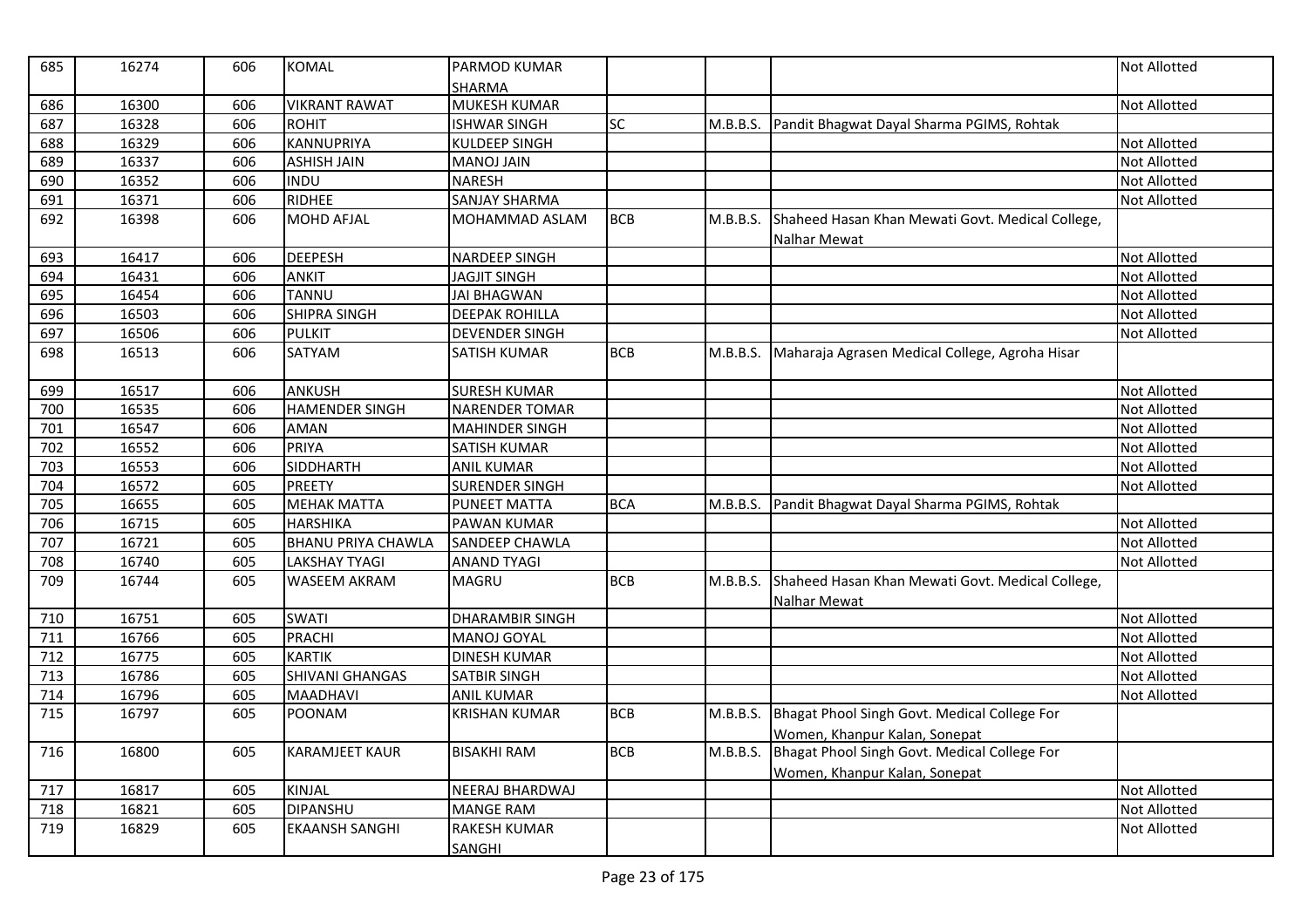| 720 | 16873 | 605 | <b>DIVITA CHOUDHARY</b> | MR. PAWAN KUMAR         |            |               |                                                  | Not Allotted        |
|-----|-------|-----|-------------------------|-------------------------|------------|---------------|--------------------------------------------------|---------------------|
| 721 | 16882 | 605 | <b>TUSHAR GARG</b>      | <b>GANESH KUMAR</b>     |            |               |                                                  | Not Allotted        |
| 722 | 16890 | 605 | <b>PRIYANKA</b>         | <b>RAJESH CHANDER</b>   |            |               |                                                  | <b>Not Allotted</b> |
| 723 | 16898 | 605 | <b>SUMIT TANWAR</b>     | <b>SANJAY TANWAR</b>    |            |               |                                                  | Not Allotted        |
| 724 | 16904 | 605 | <b>PRIYA</b>            | <b>RAVINDER SINGH</b>   |            |               |                                                  | Not Allotted        |
| 725 | 16927 | 605 | <b>PRATIBHA</b>         | <b>FATEH SINGH</b>      | <b>BCB</b> | M.B.B.S.      | Shaheed Hasan Khan Mewati Govt. Medical College, |                     |
|     |       |     |                         |                         |            |               | Nalhar Mewat                                     |                     |
| 726 | 16970 | 605 | <b>MOHIT KUMAR</b>      | <b>WAZIR SINGH</b>      | <b>BCA</b> | M.B.B.S.      | Pandit Bhagwat Dayal Sharma PGIMS, Rohtak        |                     |
| 727 | 16975 | 605 | <b>BHAWNA DHANKHAR</b>  | <b>MANOJ KUMAR</b>      | <b>BCA</b> | M.B.B.S.      | Maharaja Agrasen Medical College, Agroha Hisar   |                     |
|     |       |     |                         |                         |            |               |                                                  |                     |
| 728 | 17024 | 604 | <b>RAVINA</b>           | <b>ANOOP KUMAR</b>      |            |               |                                                  | <b>Not Allotted</b> |
| 729 | 17042 | 604 | <b>GUNJAN</b>           | <b>RAJ KUMAR</b>        |            |               |                                                  | Not Allotted        |
| 730 | 17059 | 604 | <b>TAMANNA</b>          | <b>DHARAMVEER SINGH</b> |            |               |                                                  | Not Allotted        |
| 731 | 17062 | 604 | <b>RIYA SONI</b>        | <b>RAJEEV SONI</b>      |            |               |                                                  | Not Allotted        |
| 732 | 17064 | 604 | <b>NIDHI</b>            | PARMOD KUMAR            |            |               |                                                  | Not Allotted        |
| 733 | 17087 | 604 | <b>KHUBI</b>            | <b>VIJAY KUMAR</b>      |            |               |                                                  | Not Allotted        |
| 734 | 17098 | 604 | <b>AMISHA</b>           | <b>ANIL KUMAR</b>       |            |               |                                                  | Not Allotted        |
| 735 | 17101 | 604 | <b>ABHILASHA</b>        | DARIYAV SINGH           | <b>BCB</b> | M.B.B.S.      | Shaheed Hasan Khan Mewati Govt. Medical College, |                     |
|     |       |     |                         |                         |            |               | Nalhar Mewat                                     |                     |
| 736 | 17108 | 604 | <b>MS POOJA GARHWAL</b> | RAJENDRA SINGH          |            |               |                                                  | <b>Not Allotted</b> |
|     |       |     |                         | <b>GARHWAL</b>          |            |               |                                                  |                     |
| 737 | 17134 | 604 | <b>JYOTI</b>            | <b>VISHNU KUMAR</b>     |            |               |                                                  | Not Allotted        |
| 738 | 17145 | 604 | <b>DEEPTI</b>           | <b>VIKENDER SINGH</b>   |            |               |                                                  | Not Allotted        |
| 739 | 17181 | 604 | <b>ANMOLPREET KAUR</b>  | <b>GURWINDER SINGH</b>  |            |               |                                                  | <b>Not Allotted</b> |
| 740 | 17184 | 604 | <b>SONALI SINDHU</b>    | <b>SUBHASH CHANDER</b>  |            |               |                                                  | <b>Not Allotted</b> |
|     |       |     |                         | SINDHU                  |            |               |                                                  |                     |
| 741 | 17198 | 604 | <b>NEHA</b>             | <b>NARVEER SINGH</b>    |            |               |                                                  | Not Allotted        |
| 742 | 17199 | 604 | SEJAL                   | <b>VINOD WADHWA</b>     |            |               |                                                  | Not Allotted        |
| 743 | 17211 | 604 | <b>DIYA BAJPAI</b>      | P. N. BAJPAI            |            |               |                                                  | <b>Not Allotted</b> |
| 744 | 17213 | 604 | <b>VISHAV VISHWAS</b>   | <b>MOHAN KUMAR</b>      |            |               |                                                  | Not Allotted        |
| 745 | 17227 | 604 | <b>RIA</b>              | <b>SURENDER KUMAR</b>   |            |               |                                                  | Not Allotted        |
| 746 | 17243 | 604 | <b>LUCKY</b>            | <b>VIANAY PAL</b>       |            |               |                                                  | Not Allotted        |
| 747 | 17276 | 604 | <b>VIVEK BHARGAVA</b>   | DAYANAND BHARGAVA       |            |               |                                                  | Not Allotted        |
|     |       |     |                         |                         |            |               |                                                  |                     |
| 748 | 17277 | 604 | <b>SANAMPREET SINGH</b> | <b>SHAMSHER SINGH</b>   |            |               |                                                  | Not Allotted        |
| 749 | 17335 | 604 | <b>GAUTAM VERMA</b>     | <b>HANS RAJ VERMA</b>   |            |               |                                                  | Not Allotted        |
| 750 | 17342 | 604 | <b>KAPIL</b>            | <b>VINOD KUMAR</b>      |            |               |                                                  | Not Allotted        |
| 751 | 17346 | 604 | <b>KUNAL GOYAL</b>      | <b>VIKRAM GOYAL</b>     |            |               |                                                  | Not Allotted        |
| 752 | 17402 | 603 | <b>SANIYA</b>           | <b>PRADEEP KUMAR</b>    |            |               |                                                  | Not Allotted        |
| 753 | 17439 | 603 | <b>SNEHA</b>            | RAVINDER KUMAR          |            |               |                                                  | Not Allotted        |
| 754 | 17442 | 603 | <b>NEHA</b>             | <b>KRISHAN</b>          |            |               |                                                  | Not Allotted        |
| 755 | 17445 | 603 | <b>VIJETA</b>           | <b>KISHORE KUMAR</b>    | OPEN CAT   | <b>B.D.S.</b> | PGIDS, Rohtak                                    |                     |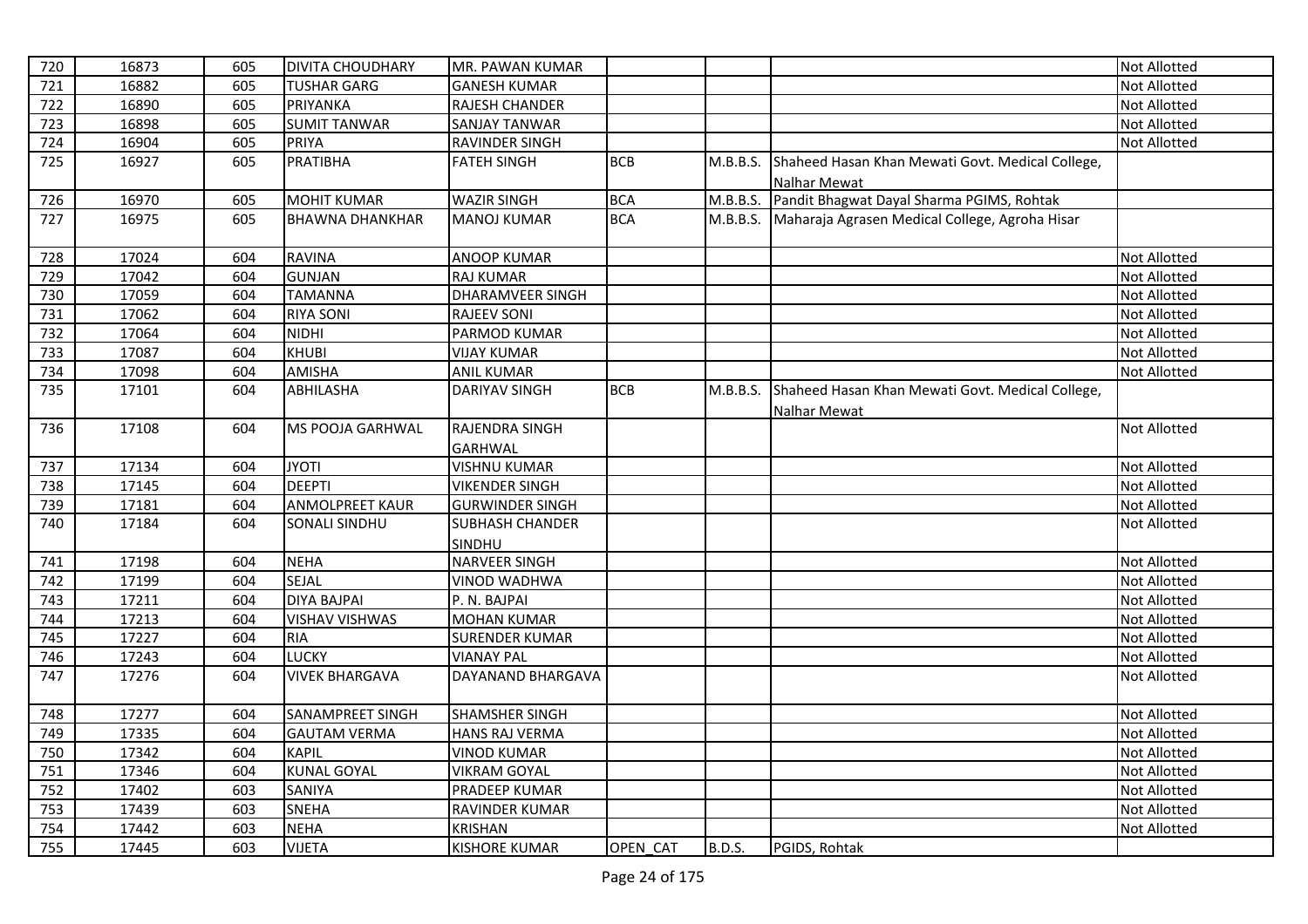| 756 | 17464 | 603 | <b>AAYUSHI</b>           | NEERAJ KUMAR SALUJA      |            |          |                                                                    | <b>Not Allotted</b> |
|-----|-------|-----|--------------------------|--------------------------|------------|----------|--------------------------------------------------------------------|---------------------|
| 757 | 17484 | 603 | <b>SWATI DEVI</b>        | <b>SATBIR</b>            |            |          |                                                                    | <b>Not Allotted</b> |
| 758 | 17496 | 603 | <b>TANISHA RATHI</b>     | <b>PAWAN RATHI</b>       |            |          |                                                                    | Not Allotted        |
| 759 | 17516 | 603 | <b>ANTRIKSHA</b>         | <b>SURENDER SINGH</b>    |            |          |                                                                    | <b>Not Allotted</b> |
| 760 | 17533 | 603 | <b>AARZOO</b>            | <b>BALWAN SINGH</b>      | <b>BCA</b> | M.B.B.S. | Maharaja Agrasen Medical College, Agroha Hisar                     |                     |
| 761 | 17539 | 603 | <b>SARIKA</b>            | <b>MAHAVIR PRASAD</b>    |            |          |                                                                    | Not Allotted        |
| 762 | 17549 | 603 | <b>SHRUTI JANGHU</b>     | NITIN PAL JANGHU         |            |          |                                                                    | Not Allotted        |
| 763 | 17561 | 603 | <b>MOHIT VERMA</b>       | <b>SATBIR SINGH</b>      | <b>BCA</b> | M.B.B.S. | Pandit Bhagwat Dayal Sharma PGIMS, Rohtak                          |                     |
| 764 | 17605 | 603 | <b>NIKHIL REDHU</b>      | <b>KRISHAN KUMAR</b>     |            |          |                                                                    | Not Allotted        |
| 765 | 17617 | 603 | <b>SAKSHI</b>            | <b>PARVINDER SINGH</b>   |            |          |                                                                    | <b>Not Allotted</b> |
| 766 | 17627 | 603 | <b>KANAK SHARMA</b>      | <b>SUSHIL KUMAR</b>      |            |          |                                                                    | Not Allotted        |
| 767 | 17634 | 603 | RAHUL SHARMA             | KULDEEP SHARMA           |            |          |                                                                    | Not Allotted        |
| 768 | 17675 | 603 | <b>VANSHIKA SEHRAWAT</b> | <b>UMESH KUMAR</b>       |            |          |                                                                    | Not Allotted        |
|     |       |     |                          | SEHRAWAT                 |            |          |                                                                    |                     |
| 769 | 17693 | 603 | <b>GOURAV</b>            | <b>MAHAVIR HOODA</b>     |            |          |                                                                    | Not Allotted        |
| 770 | 17703 | 603 | <b>JITENDER</b>          | <b>SHIV POOJAN</b>       |            |          |                                                                    | Not Allotted        |
| 771 | 17749 | 603 | SAHIL DHOUNCHAK          | <b>RAMBIR SINGH</b>      |            |          |                                                                    | Not Allotted        |
| 772 | 17753 | 603 | <b>MANISHA</b>           | <b>SANJAY KUMAR</b>      | <b>MGT</b> | M.B.B.S. | Al-Falah School of Medical Science & Research<br>Centre, Faridabad |                     |
| 773 | 17773 | 602 | SHEETAL                  | <b>DINESH</b>            |            |          |                                                                    | Not Allotted        |
| 774 | 17800 | 602 | <b>DHRUV GUPTA</b>       | <b>SUMIT KUMAR GUPTA</b> |            |          |                                                                    | Not Allotted        |
| 775 | 17803 | 602 | <b>VINEET</b>            | AMARLAL                  |            |          |                                                                    | <b>Not Allotted</b> |
| 776 | 17834 | 602 | <b>VISHAL</b>            | <b>VINOD</b>             | <b>BCA</b> | M.B.B.S. | Pandit Bhagwat Dayal Sharma PGIMS, Rohtak                          |                     |
| 777 | 17836 | 602 | <b>RITIKA</b>            | <b>SURESH</b>            |            |          |                                                                    | <b>Not Allotted</b> |
| 778 | 17928 | 602 | <b>NAVDEEP</b>           | <b>DHARMBIR</b>          |            |          |                                                                    | Not Allotted        |
| 779 | 17934 | 602 | <b>KRISHNA CHHABRA</b>   | <b>VED PARKASH</b>       |            |          |                                                                    | Not Allotted        |
| 780 | 17948 | 602 | <b>POOJA</b>             | <b>RAMKISHAN</b>         |            |          |                                                                    | <b>Not Allotted</b> |
| 781 | 17961 | 602 | <b>HITESH SINGH</b>      | <b>TEJBIR SINGH</b>      |            |          |                                                                    | Not Allotted        |
| 782 | 17970 | 602 | <b>RITIKA</b>            | MUKESH KUMAR             |            |          |                                                                    | Not Allotted        |
| 783 | 17976 | 602 | <b>VIKAS DALAL</b>       | <b>RAM MAHER</b>         |            |          |                                                                    | Not Allotted        |
| 784 | 18004 | 602 | <b>MOHAMMAD TAHA</b>     | MOHAMMAD ASIF            |            |          |                                                                    | <b>Not Allotted</b> |
|     |       |     | SIDDIQUI                 | SIDDIQUI                 |            |          |                                                                    |                     |
| 785 | 18014 | 602 | <b>ARCHI AGARWAL</b>     | <b>DEEPAK AGARWAL</b>    | <b>MGT</b> | M.B.B.S. | NC Medical College & Hospital, Israna, Panipat                     |                     |
| 786 | 18020 | 602 | <b>DIKSHA</b>            | <b>VIKRAM SINGH</b>      |            |          |                                                                    | Not Allotted        |
| 787 | 18037 | 602 | <b>JIYA</b>              | <b>SUMIT KUMAR</b>       |            |          |                                                                    | <b>Not Allotted</b> |
| 788 | 18042 | 602 | <b>AASHISH</b>           | SUKHWENDER SINGH         |            |          |                                                                    | Not Allotted        |
| 789 | 18078 | 602 | <b>SIMRAN KAUR</b>       | <b>MALKEET SINGH</b>     |            |          |                                                                    | Not Allotted        |
| 790 | 18101 | 602 | <b>KOMAL</b>             | SHRI BHAGWAN             |            |          |                                                                    | Not Allotted        |
| 791 | 18107 | 602 | <b>GAUTAM TAKKAR</b>     | <b>SANJAY TAKKAR</b>     |            |          |                                                                    | <b>Not Allotted</b> |
| 792 | 18109 | 602 | <b>ASHISH</b>            | <b>DEEPAK KUMAR</b>      |            |          |                                                                    | Not Allotted        |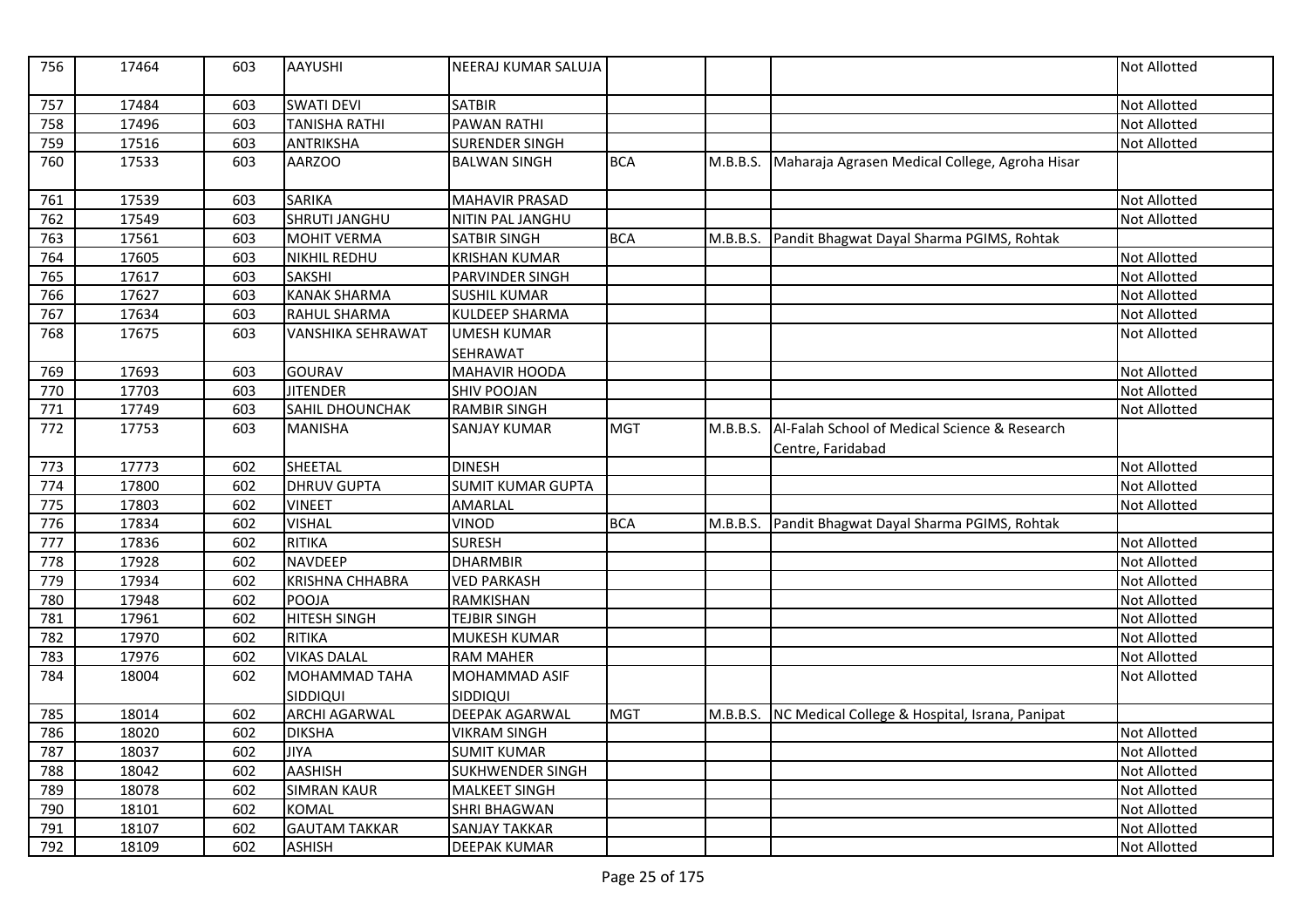| 793 | 18135 | 602 | <b>DEEPANSHU MITTAL</b> | MR.RANJEET                |             |          |                                              | Not Allotted        |
|-----|-------|-----|-------------------------|---------------------------|-------------|----------|----------------------------------------------|---------------------|
| 794 | 18236 | 601 | <b>AMANDEEP KAUR</b>    | <b>KESAR SINGH</b>        |             |          |                                              | Not Allotted        |
| 795 | 18238 | 601 | <b>VIKRANT HANS</b>     | <b>NAIB SINGH</b>         |             |          |                                              | Not Allotted        |
| 796 | 18256 | 601 | <b>MONIKA CHAUDHARY</b> | <b>SUDHISH KUMAR</b>      |             |          |                                              | Not Allotted        |
| 797 | 18269 | 601 | <b>DIVYA SHARMA</b>     | RAVI KANT SHARMA          |             |          |                                              | Not Allotted        |
| 798 | 18284 | 601 | YASH MITTAL             | <b>ASHOK MITTAL</b>       |             |          |                                              | Not Allotted        |
| 799 | 18292 | 601 | <b>SACHIN KUMAR</b>     | <b>RADHAY SH YAM</b>      |             |          |                                              | Not Allotted        |
|     |       |     |                         | SHUKLA                    |             |          |                                              |                     |
| 800 | 18334 | 601 | <b>KUSHAL</b>           | <b>NARESH KUMAR</b>       |             |          |                                              | Not Allotted        |
| 801 | 18362 | 601 | <b>PRIYANKA</b>         | <b>MAHAVIR</b>            | <b>BCA</b>  | M.B.B.S. | Pandit Bhagwat Dayal Sharma PGIMS, Rohtak    |                     |
| 802 | 18372 | 601 | <b>VASU DEV</b>         | <b>MAHIPAL YADAV</b>      |             |          |                                              | Not Allotted        |
| 803 | 18406 | 601 | PRIYANKA                | PRADEEP                   |             |          |                                              | Not Allotted        |
| 804 | 18467 | 601 | PRIYANKA                | SOMDUTT                   | <b>BCA</b>  | M.B.B.S. | Pandit Bhagwat Dayal Sharma PGIMS, Rohtak    |                     |
| 805 | 18481 | 601 | <b>HITAISHI YADAV</b>   | RAJESH KUMAR              |             |          |                                              | Not Allotted        |
| 806 | 18485 | 601 | <b>EASHU</b>            | <b>MUNISH KUMAR</b>       |             |          |                                              | Not Allotted        |
| 807 | 18489 | 601 | POONAM BHATI            | KISHAN PAL BHATI          |             |          |                                              | Not Allotted        |
| 808 | 18537 | 601 | SAMIKSHA                | <b>NARINDER KUMAR</b>     |             |          |                                              | Not Allotted        |
| 809 | 18539 | 601 | <b>SAHIL</b>            | RAJESH                    | SC_DEPRIVED | M.B.B.S. | <b>ESIC Medical College, Nit, Faridabad</b>  |                     |
| 810 | 18548 | 601 | <b>NEERAJ</b>           | <b>JAI PARKASH</b>        |             |          |                                              | <b>Not Allotted</b> |
| 811 | 18553 | 601 | SAUBHAGYAT KHANNA       | <b>VIKAS KHANNA</b>       |             |          |                                              | Not Allotted        |
| 812 | 18564 | 601 | <b>VISHAKHA YADAV</b>   | RAJNISH YADAV             |             |          |                                              | Not Allotted        |
| 813 | 18569 | 601 | <b>NEHA AGGARWAL</b>    | <b>NAVEEN KUMAR</b>       |             |          |                                              | Not Allotted        |
| 814 | 18573 | 601 | <b>SAHIL</b>            | <b>RAM RATTAN</b>         |             |          |                                              | Not Allotted        |
| 815 | 18574 | 601 | <b>VANSH</b>            | <b>MURARI LAL</b>         |             |          |                                              | Not Allotted        |
| 816 | 18578 | 601 | <b>AKSHU SHARMA</b>     | <b>JAI BHAGWAN SHARMA</b> |             |          |                                              | Not Allotted        |
|     |       |     |                         |                           |             |          |                                              |                     |
| 817 | 18600 | 601 | <b>KHUSHEE</b>          | <b>GULAB</b>              |             |          |                                              | Not Allotted        |
| 818 | 18612 | 601 | <b>NAMIT</b>            | <b>ASHOK KUMAR</b>        |             |          |                                              | Not Allotted        |
| 819 | 18643 | 601 | <b>SAKSHI</b>           | <b>AJAY KUMAR</b>         |             |          |                                              | Not Allotted        |
| 820 | 18644 | 601 | <b>JATIN</b>            | <b>GULSHAN KUMAR</b>      |             |          |                                              | Not Allotted        |
| 821 | 18653 | 601 | <b>NISHANT KUMAR</b>    | <b>KRISHAN KUMAR</b>      |             |          |                                              | Not Allotted        |
| 822 | 18687 | 600 | <b>ASHU</b>             | <b>NAVEEN</b>             |             |          |                                              | Not Allotted        |
| 823 | 18706 | 600 | SIWANI                  | MANOJ KUMAR YADAV         |             |          |                                              | Not Allotted        |
| 824 | 18763 | 600 | <b>AMIT RANJAN</b>      | <b>RAKESH RANJAN</b>      |             |          |                                              | Not Allotted        |
| 825 | 18771 | 600 | <b>MITANSHU</b>         | <b>RAJBIR SINGH</b>       |             |          |                                              | Not Allotted        |
| 826 | 18789 | 600 | ABHILASHA               | <b>PRADEEP RATHI</b>      |             |          |                                              | Not Allotted        |
| 827 | 18802 | 600 | <b>KHUSHI JANGIR</b>    | <b>MUNSHI RAM</b>         | <b>BCA</b>  | M.B.B.S. | Kalpana Chawla Govt. Medical College, Karnal |                     |
| 828 | 18815 | 600 | RISHU SAINI             | <b>SURENDER KUMAR</b>     |             |          |                                              | Not Allotted        |
| 829 | 18836 | 600 | <b>NISHANT RAWAT</b>    | <b>SURENDER SINGH</b>     |             |          |                                              | Not Allotted        |
| 830 | 18862 | 600 | <b>NIKITA</b>           | <b>AMARJEET SINGH</b>     |             |          |                                              | Not Allotted        |
| 831 | 18873 | 600 | PRIYANKA                | <b>SITARAM</b>            |             |          |                                              | Not Allotted        |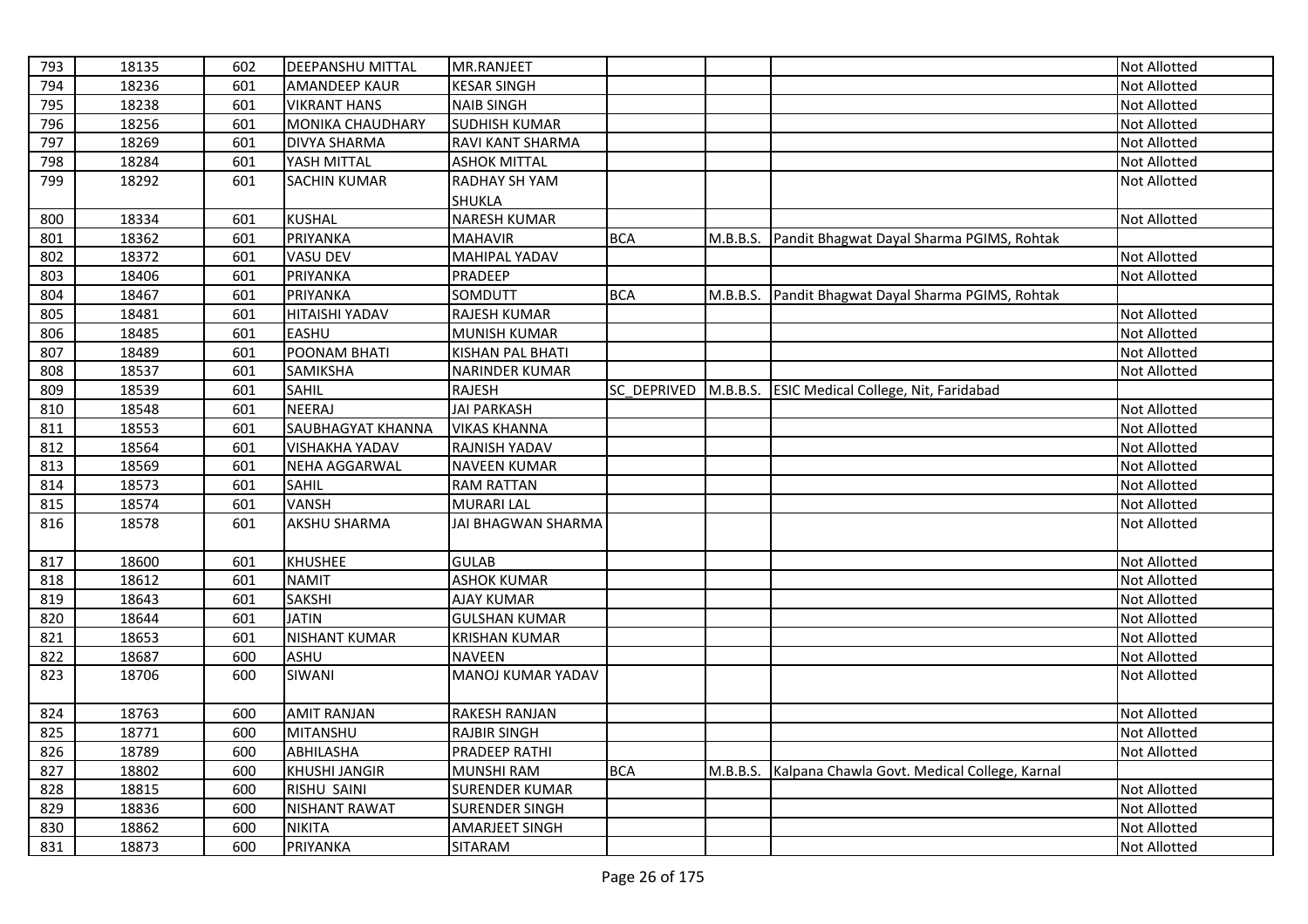| 832 | 18901 | 600 | <b>ABHISHEK</b>       | <b>ASHOK KUMAR</b>      |            |          |                                                                    | Not Allotted          |
|-----|-------|-----|-----------------------|-------------------------|------------|----------|--------------------------------------------------------------------|-----------------------|
| 833 | 18914 | 600 | <b>MINAXI</b>         | <b>SOMBIR</b>           |            |          |                                                                    | <b>Not Allotted</b>   |
| 834 | 18932 | 600 | <b>SUDESH</b>         | <b>INDRAJ</b>           |            |          |                                                                    | Not Allotted          |
| 835 | 18935 | 600 | <b>SACHIN</b>         | YUDHVIR SINGH           |            |          |                                                                    | Not Allotted          |
| 836 | 18939 | 600 | <b>AABHA</b>          | DEVENDER                |            |          |                                                                    | Not Allotted          |
| 837 | 18957 | 600 | <b>KARTIK SINGHAL</b> | <b>RAVI SINGHAL</b>     |            |          |                                                                    | Not Allotted          |
| 838 | 18969 | 600 | <b>RITESH</b>         | LOKESH KUMAR            | <b>BCA</b> | M.B.B.S. | Maharaja Agrasen Medical College, Agroha Hisar                     |                       |
| 839 | 19019 | 600 | <b>SWETA</b>          | <b>SUNIL KUMAR</b>      |            |          |                                                                    | Not Allotted          |
| 840 | 19030 | 600 | <b>SAHIL KUMAR</b>    | <b>RAKESH KUMAR</b>     |            |          |                                                                    | Not Allotted          |
| 841 | 19031 | 600 | <b>AMAN YADAV</b>     | SANJAY KUMAR YADAV      |            |          |                                                                    | Not Allotted          |
| 842 | 19042 | 600 | <b>PRERNA</b>         | <b>NARENDER SINGH</b>   |            |          |                                                                    | Not Allotted          |
| 843 | 19045 | 600 | <b>HARSH YADAV</b>    | <b>JITENDER KUMAR</b>   |            |          |                                                                    | Not Allotted          |
| 844 | 19066 | 600 | PRIYANSHU RAWAT       | SANJIV KUMAR RAWAT      |            |          |                                                                    | Not Allotted          |
| 845 | 19103 | 600 | <b>JASMINE GARG</b>   | <b>SANJAY GARG</b>      | <b>MGT</b> | M.B.B.S. | Al-Falah School of Medical Science & Research<br>Centre, Faridabad |                       |
| 846 | 19113 | 600 | <b>MANISHA</b>        | <b>UMESH KUMAR</b>      |            |          |                                                                    | Not Allotted          |
| 847 | 19126 | 600 | <b>GAYATRI KUMARI</b> | <b>DHARMENDER SINGH</b> |            |          |                                                                    | Not Allotted          |
| 848 | 19142 | 599 | <b>RAHUL KUMAR</b>    | RAVINDER KUMAR          |            |          |                                                                    | Not Allotted          |
| 849 | 19152 | 599 | <b>HAZEL CHAWLA</b>   | SANDEEP CHAWLA          |            |          |                                                                    | Not Allotted          |
| 850 | 19163 | 599 | <b>ANMOL VIJ</b>      | <b>BHUSHAN KUMAR</b>    |            |          |                                                                    | Not Allotted          |
| 851 | 19182 | 599 | <b>ALKA</b>           | <b>KRISHAN CHAND</b>    |            |          |                                                                    | Preference Not Filled |
| 852 | 19197 | 599 | <b>SAKSHI</b>         | <b>DEVENDER</b>         |            |          |                                                                    | Not Allotted          |
| 853 | 19210 | 599 | <b>ISHA</b>           | <b>KULWANT SINGH</b>    |            |          |                                                                    | Not Allotted          |
| 854 | 19254 | 599 | <b>KOMAL</b>          | RAJESH KUMAR            |            |          |                                                                    | Not Allotted          |
| 855 | 19259 | 599 | AAYUSHI SHARMA        | <b>NARENDER KUMAR</b>   |            |          |                                                                    | Not Allotted          |
| 856 | 19296 | 599 | <b>MANNAT</b>         | <b>GULSHAN KUMAR</b>    |            |          |                                                                    | Not Allotted          |
| 857 | 19309 | 599 | <b>TANYA JAIN</b>     | PANKAJ JAIN             |            |          |                                                                    | Not Allotted          |
| 858 | 19330 | 599 | <b>AASTHA</b>         | JEEVAN KUMAR            |            |          |                                                                    | Not Allotted          |
| 859 | 19350 | 599 | KHUSHBOO ARORA        | <b>SANDEEP ARORA</b>    |            |          |                                                                    | Not Allotted          |
| 860 | 19416 | 599 | <b>MONIKA</b>         | <b>SURESH KUMAR</b>     |            |          |                                                                    | Not Allotted          |
| 861 | 19468 | 599 | <b>RACHIT</b>         | NARENDER                |            |          |                                                                    | Not Allotted          |
| 862 | 19469 | 599 | <b>SATVIK GUPTA</b>   | <b>GAURAV GUPTA</b>     |            |          |                                                                    | Not Allotted          |
| 863 | 19490 | 599 | SIDDHARTH DESHWAL     | <b>BAL RAJ DESHWAL</b>  |            |          |                                                                    | Not Allotted          |
| 864 | 19497 | 599 | <b>SHIV SAGAR</b>     | <b>MANOJ KUMAR</b>      | <b>BCA</b> | M.B.B.S. | Kalpana Chawla Govt. Medical College, Karnal                       |                       |
| 865 | 19508 | 599 | <b>RITESH</b>         | <b>BIR SINGH</b>        | <b>BCA</b> | M.B.B.S. | Kalpana Chawla Govt. Medical College, Karnal                       |                       |
| 866 | 19509 | 599 | <b>LAKSHAY NAGAR</b>  | <b>VIJAYPAL NAGAR</b>   |            |          |                                                                    | Not Allotted          |
| 867 | 19569 | 598 | <b>DEEPANSHI</b>      | <b>KRISHAN KUMAR</b>    |            |          |                                                                    | Not Allotted          |
| 868 | 19598 | 598 | <b>BHAGYASHRI</b>     | <b>SURESH KUMAR</b>     |            |          |                                                                    | <b>Not Allotted</b>   |
| 869 | 19606 | 598 | PRANAV CHAUHAN        | <b>PRAVEEN KUMAR</b>    |            |          |                                                                    | Preference Not Filled |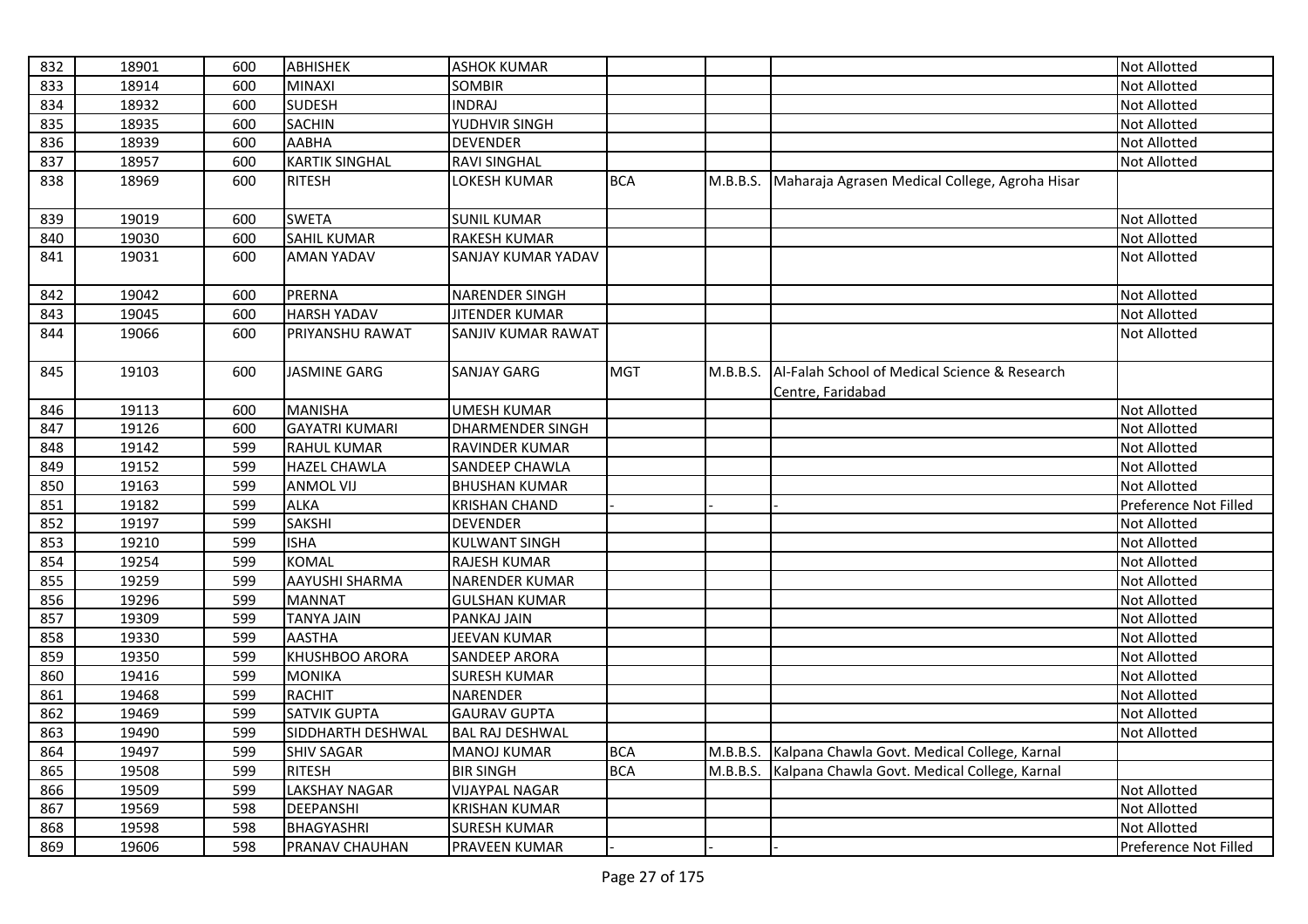| 870 | 19612 | 598 | <b>MANISH KUMAR</b>     | <b>JITENDER KUMAR</b>     |            |          |                                                       | <b>Not Allotted</b>   |
|-----|-------|-----|-------------------------|---------------------------|------------|----------|-------------------------------------------------------|-----------------------|
| 871 | 19632 | 598 | <b>SHEELA</b>           | PAWAN KUMAR               | <b>BCA</b> |          | M.B.B.S. Kalpana Chawla Govt. Medical College, Karnal |                       |
| 872 | 19659 | 598 | <b>RUPESH</b>           | <b>RAKESH KUMAR</b>       |            |          |                                                       | <b>Not Allotted</b>   |
| 873 | 19773 | 598 | <b>SANDEEP KUMAR</b>    | <b>ISHWAR DAYAL</b>       |            |          |                                                       | Not Allotted          |
| 874 | 19798 | 598 | SAHIL                   | UMED SINGH                |            |          |                                                       | Not Allotted          |
| 875 | 19810 | 598 | MANJU                   | RAJESH                    |            |          |                                                       | Not Allotted          |
| 876 | 19861 | 598 | <b>RIYA KAUSHIK</b>     | PARVEEN KUMAR             |            |          |                                                       | Not Allotted          |
| 877 | 19865 | 598 | <b>MANISHA</b>          | <b>JAI KUWAR</b>          |            |          |                                                       | Not Allotted          |
| 878 | 19866 | 598 | <b>NAVDEEP RANA</b>     | <b>SANJEEV KUMAR RANA</b> |            |          |                                                       | Not Allotted          |
| 879 | 19880 | 598 | <b>MUKESH</b>           | <b>VIJENDER SINGH</b>     |            |          |                                                       | Not Allotted          |
| 880 | 19882 | 598 | <b>DEEPAK KUMAR</b>     | <b>MAHABIR SINGH</b>      |            |          |                                                       | Not Allotted          |
| 881 | 19884 | 598 | LOKESH SHARMA           | <b>DEEPAK KUMAR</b>       |            |          |                                                       | Not Allotted          |
| 882 | 19894 | 598 | SAKSHIMA                | <b>SANDEEP GUPTA</b>      |            |          |                                                       | Not Allotted          |
| 883 | 19917 | 598 | <b>LAKSHAY PARASHAR</b> | ANIL KUMAR SHARMA         |            |          |                                                       | Preference Not Filled |
| 884 | 19938 | 598 | <b>VRINDA GOEL</b>      | <b>SANDEEP GOEL</b>       |            |          |                                                       | Not Allotted          |
| 885 | 19955 | 598 | <b>UMANG</b>            | <b>KULDEEP</b>            |            |          |                                                       | Not Allotted          |
| 886 | 19960 | 598 | <b>AMAN KUMAR</b>       | RAJESH KALKAL             |            |          |                                                       | <b>Not Allotted</b>   |
| 887 | 19996 | 597 | <b>KAVITA SAINI</b>     | <b>KARNAIL SINGH</b>      |            |          |                                                       | Not Allotted          |
| 888 | 19999 | 597 | <b>OJASVI GARG</b>      | <b>GAURAV GARG</b>        |            |          |                                                       | Not Allotted          |
| 889 | 20027 | 597 | CHETNA SUMEDHA          | <b>BAL RAM</b>            |            |          |                                                       | Not Allotted          |
| 890 | 20032 | 597 | <b>VERSHA</b>           | <b>MANOJ</b>              |            |          |                                                       | <b>Not Allotted</b>   |
| 891 | 20101 | 597 | <b>RUBINA RATHEE</b>    | <b>PARVEEN RATHEE</b>     |            |          |                                                       | Not Allotted          |
| 892 | 20111 | 597 | <b>NAVDEEP</b>          | <b>DEVRAJ</b>             |            |          |                                                       | Not Allotted          |
| 893 | 20127 | 597 | <b>SARANSH SHARMA</b>   | <b>SAT NARAYAN SHARMA</b> |            |          |                                                       | Not Allotted          |
| 894 | 20131 | 597 | <b>KOMAL</b>            | <b>ASHOK KUMAR</b>        |            |          |                                                       | Not Allotted          |
| 895 | 20152 | 597 | <b>ROHIT KUMAR</b>      | <b>RAJ KUMAR</b>          |            |          |                                                       | Not Allotted          |
| 896 | 20164 | 597 | <b>MANPAL</b>           | <b>ARJUN KUMAR</b>        |            |          |                                                       | Not Allotted          |
| 897 | 20171 | 597 | <b>ANJALI CHAUHAN</b>   | SUBHASH CHAUHAN           |            |          |                                                       | Not Allotted          |
| 898 | 20183 | 597 | <b>DIVYA</b>            | <b>VIKAS SAINI</b>        |            |          |                                                       | Not Allotted          |
| 899 | 20216 | 597 | <b>BHAVYA VASHISTH</b>  | <b>VIKASH VASHISTH</b>    |            |          |                                                       | Not Allotted          |
| 900 | 20245 | 597 | <b>RISHABH</b>          | RAJENDER KUMAR            |            |          |                                                       | Not Allotted          |
| 901 | 20251 | 597 | <b>EKTA</b>             | <b>SAHAB SINGH</b>        |            |          |                                                       | Not Allotted          |
| 902 | 20269 | 597 | <b>JATIN VERMA</b>      | <b>MAHINDER KUMAR</b>     | <b>BCA</b> | M.B.B.S. | Maharaja Agrasen Medical College, Agroha Hisar        |                       |
| 903 | 20318 | 597 | ANNU                    | <b>UDAY SINGH</b>         |            |          |                                                       | <b>Not Allotted</b>   |
| 904 | 20322 | 597 | <b>SOMIL SINGAL</b>     | <b>ATUL KUMAR SINGAL</b>  |            |          |                                                       | Not Allotted          |
| 905 | 20323 | 597 | <b>PIYUSH</b>           | <b>TAJINDER SINGH</b>     |            |          |                                                       | Not Allotted          |
| 906 | 20331 | 597 | SHIVAM                  | SATYAWAN                  |            |          |                                                       | Not Allotted          |
| 907 | 20347 | 597 | YOGENDER SINGH          | <b>SHER SINGH</b>         |            |          |                                                       | Not Allotted          |
| 908 | 20351 | 597 | <b>RACHNA</b>           | <b>BIRENDER</b>           |            |          |                                                       | <b>Not Allotted</b>   |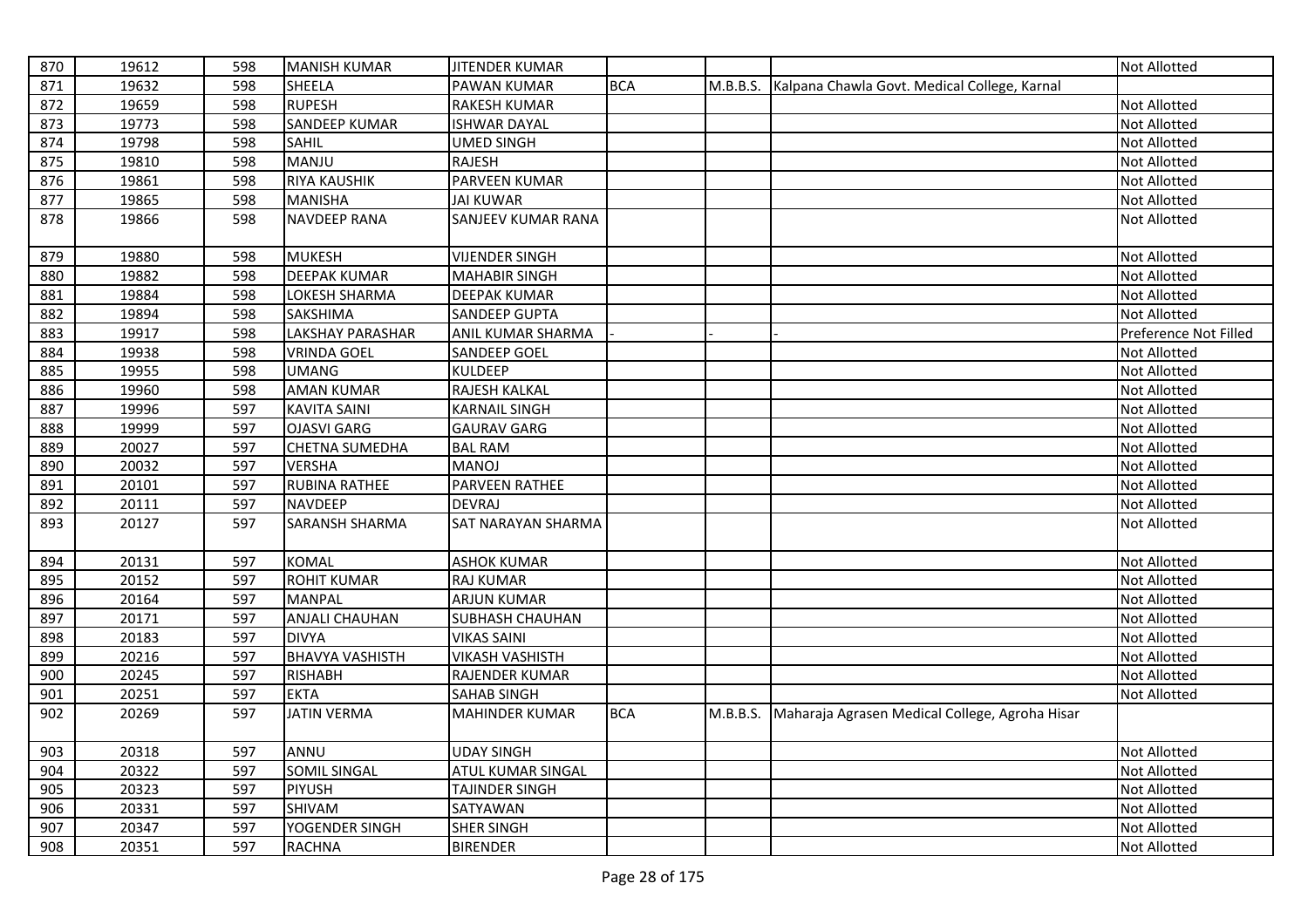| 909 | 20356 | 597 | YASHVEER               | <b>SURENDER SINGH</b>      |            |          |                                                | Not Allotted        |
|-----|-------|-----|------------------------|----------------------------|------------|----------|------------------------------------------------|---------------------|
| 910 | 20384 | 597 | <b>PRACHI</b>          | <b>MOHAN LAL</b>           |            |          |                                                | <b>Not Allotted</b> |
| 911 | 20410 | 597 | RITU                   | CHANDERPAL                 |            |          |                                                | Not Allotted        |
| 912 | 20434 | 597 | <b>ISHA</b>            | <b>PUNEET KUMAR</b>        |            |          |                                                | Not Allotted        |
|     |       |     |                        | MAHIPAL                    |            |          |                                                |                     |
| 913 | 20450 | 596 | <b>MAHAK</b>           | <b>ASHOK KUMAR GOYAL</b>   |            |          |                                                | Not Allotted        |
|     |       |     |                        |                            |            |          |                                                |                     |
| 914 | 20475 | 596 | ANSHUL                 | <b>MOHAN SINGH</b>         | <b>BCA</b> | M.B.B.S. | Maharaja Agrasen Medical College, Agroha Hisar |                     |
| 915 | 20508 | 596 | <b>PARUL</b>           | PARKASH CHANDER            |            |          |                                                | Not Allotted        |
| 916 | 20521 | 596 | YASHIKA                | <b>KARAN SINGH PANNU</b>   |            |          |                                                | Not Allotted        |
| 917 | 20531 | 596 | <b>AMAN MALIK</b>      | <b>VED PRAKASH</b>         |            |          |                                                | Not Allotted        |
| 918 | 20566 | 596 | <b>JIYA</b>            | <b>DALJIT</b>              |            |          |                                                | Not Allotted        |
| 919 | 20619 | 596 | <b>APOORVA MITTAL</b>  | MR. VIPIN KUMAR            |            |          |                                                | Not Allotted        |
|     |       |     |                        | <b>MITTAL</b>              |            |          |                                                |                     |
| 920 | 20650 | 596 | <b>GAGAN SINGH</b>     | <b>CHAMAN SINGH</b>        |            |          |                                                | Not Allotted        |
| 921 | 20680 | 596 | <b>RIYA</b>            | RAJINDER KUMAR             | <b>BCA</b> | M.B.B.S. | Kalpana Chawla Govt. Medical College, Karnal   |                     |
| 922 | 20683 | 596 | PARUL MALIK            | SANJEEV                    |            |          |                                                | Not Allotted        |
| 923 | 20688 | 596 | <b>KANIKA BHARDWAJ</b> | <b>KRISHAN KANT</b>        |            |          |                                                | Not Allotted        |
|     |       |     |                        | <b>SHARMA</b>              |            |          |                                                |                     |
| 924 | 20704 | 596 | <b>SIMPLE RANI</b>     | <b>NARENDER PAL</b>        |            |          |                                                | Not Allotted        |
| 925 | 20732 | 596 | <b>NAVEEN KUMAR</b>    | <b>RAMPHAL SINGH</b>       |            |          |                                                | Not Allotted        |
| 926 | 20782 | 596 | AMANDEEP               | PREM SINGH                 | <b>BCA</b> | M.B.B.S. | Kalpana Chawla Govt. Medical College, Karnal   |                     |
| 927 | 20786 | 596 | <b>SIMRAN ANTIL</b>    | <b>DEVENDER KUMAR</b>      |            |          |                                                | Not Allotted        |
| 928 | 20813 | 596 | <b>SHIBANI SHARMA</b>  | <b>BAJRANG BALI SHARMA</b> |            |          |                                                | Not Allotted        |
|     |       |     |                        |                            |            |          |                                                |                     |
| 929 | 20815 | 596 | <b>AMBIKA SETIA</b>    | <b>AMAN SETIA</b>          |            |          |                                                | Not Allotted        |
| 930 | 20821 | 596 | <b>VENIKA</b>          | <b>VIKASH KUMAR</b>        |            |          |                                                | Not Allotted        |
| 931 | 20824 | 596 | <b>BHARAT SINGH</b>    | SATINDER SINGH             |            |          |                                                | Not Allotted        |
| 932 | 20853 | 596 | <b>VANSHIKA</b>        | PARVEEN KUMAR              |            |          |                                                | Not Allotted        |
| 933 | 20858 | 596 | <b>RAHUL KUMAR</b>     | <b>KRISHAN KUMAR</b>       |            |          |                                                | Not Allotted        |
| 934 | 20879 | 596 | <b>DISHA PANGHAL</b>   | <b>SUNIL KUMAR</b>         |            |          |                                                | Not Allotted        |
| 935 | 20883 | 596 | <b>MAYUR</b>           | PARDEEP                    |            |          |                                                | Not Allotted        |
| 936 | 20885 | 596 | <b>DUSHYANT RAO</b>    | <b>DARSHAN SINGH</b>       |            |          |                                                | Not Allotted        |
| 937 | 20902 | 595 | <b>GEETA</b>           | <b>ROSHAN LAL</b>          | <b>BCA</b> | M.B.B.S. | Kalpana Chawla Govt. Medical College, Karnal   |                     |
| 938 | 20904 | 595 | <b>REKHA RANI</b>      | <b>RANDHIR SINGH</b>       |            |          |                                                | Not Allotted        |
| 939 | 20924 | 595 | <b>DIVYA DEVI</b>      | PARMOD KUMAR               |            |          |                                                | <b>Not Allotted</b> |
| 940 | 20926 | 595 | <b>VISHAL</b>          | <b>HARIOM</b>              |            |          |                                                | Not Allotted        |
| 941 | 20931 | 595 | <b>NIKITA</b>          | <b>SUNIL KUMAR</b>         |            |          |                                                | Not Allotted        |
| 942 | 20938 | 595 | <b>HARSH YADAV</b>     | PAWAN KUMAR                |            |          |                                                | Not Allotted        |
| 943 | 20960 | 595 | <b>KHUSHI</b>          | <b>NARESH KUMAR</b>        |            |          |                                                | Not Allotted        |
| 944 | 21002 | 595 | <b>HARSH</b>           | <b>DHARMENDER</b>          |            |          |                                                | Not Allotted        |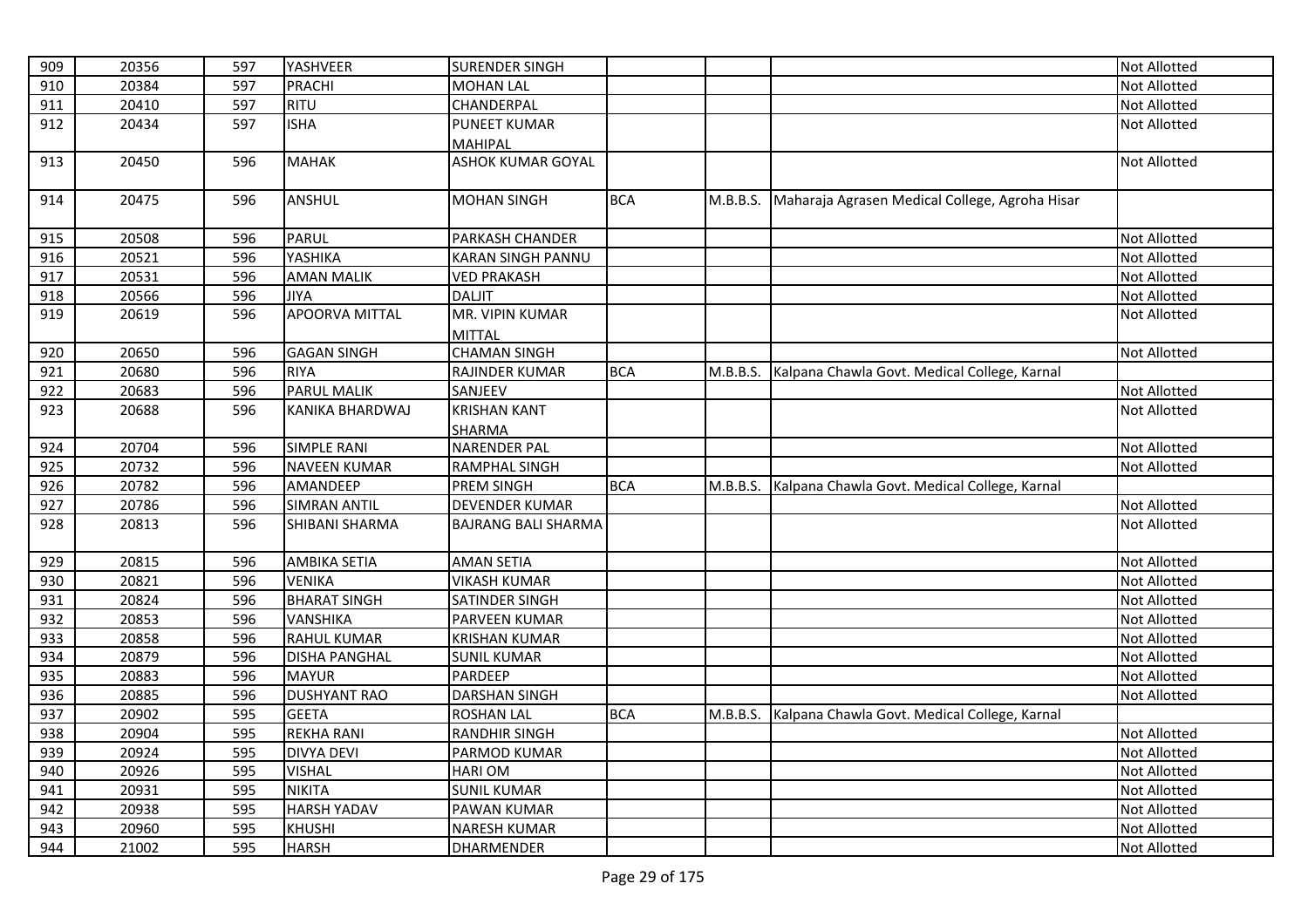| 945 | 21007 | 595 | PRIYANKA               | CHANDERBHAN              |            |               |                                                | Not Allotted        |
|-----|-------|-----|------------------------|--------------------------|------------|---------------|------------------------------------------------|---------------------|
| 946 | 21033 | 595 | <b>PRIYANKA</b>        | <b>SANJEEV KUMAR</b>     |            |               |                                                | <b>Not Allotted</b> |
| 947 | 21046 | 595 | <b>RAVI KUMAR</b>      | PAWAN KUMAR              |            |               |                                                | Not Allotted        |
| 948 | 21067 | 595 | <b>MANISH</b>          | <b>BIRSINGH</b>          |            |               |                                                | Not Allotted        |
| 949 | 21111 | 595 | <b>NISHANT</b>         | SANJAY KUMAR             | OPEN CAT   | <b>B.D.S.</b> | PGIDS, Rohtak                                  |                     |
| 950 | 21132 | 595 | <b>ISHANT NIRALA</b>   | <b>RAMESH NIRALA</b>     |            |               |                                                | Not Allotted        |
| 951 | 21142 | 595 | RAMANDEEP KAUR         | <b>RAM NIWAS</b>         | <b>BCA</b> | M.B.B.S.      | Kalpana Chawla Govt. Medical College, Karnal   |                     |
| 952 | 21213 | 595 | <b>AYUSHI</b>          | <b>PUNEET GARG</b>       |            |               |                                                | Not Allotted        |
| 953 | 21222 | 595 | YASHIKA BANSAL         | <b>MOHIT BANSAL</b>      | OPEN CAT   | <b>B.D.S.</b> | PGIDS, Rohtak                                  |                     |
| 954 | 21249 | 595 | <b>GOPAL</b>           | NIRDOSH GOEL             |            |               |                                                | Not Allotted        |
| 955 | 21270 | 595 | <b>ASHI</b>            | <b>RAMPAL</b>            |            |               |                                                | Not Allotted        |
| 956 | 21292 | 595 | <b>VISHU AASLIYA</b>   | <b>BIR SINGH AASLIYA</b> |            |               |                                                | Not Allotted        |
| 957 | 21307 | 595 | <b>MUNISH</b>          | <b>SHARVAN KUMAR</b>     |            |               |                                                | Not Allotted        |
| 958 | 21334 | 595 | <b>NAVEEN</b>          | <b>VEER SINGH</b>        |            |               |                                                | Not Allotted        |
| 959 | 21339 | 595 | <b>DIMPAL</b>          | <b>ANAND</b>             |            |               |                                                | Not Allotted        |
| 960 | 21347 | 595 | <b>TANMAY JAIN</b>     | DR. RAM BILAS JAIN       |            |               |                                                | Not Allotted        |
| 961 | 21396 | 594 | <b>AMAN BANSAL</b>     | MUKESH KUMAR             |            |               |                                                | Not Allotted        |
| 962 | 21398 | 594 | <b>KAPIL</b>           | <b>JAIPAL</b>            |            |               |                                                | Not Allotted        |
| 963 | 21421 | 594 | <b>ISHIKA WADHWA</b>   | <b>ATAM PARKASH</b>      |            |               |                                                | Not Allotted        |
| 964 | 21500 | 594 | <b>JYOTI YADAV</b>     | <b>JASBIR</b>            | <b>MGT</b> | M.B.B.S.      | Al-Falah School of Medical Science & Research  |                     |
|     |       |     |                        |                          |            |               | Centre, Faridabad                              |                     |
| 965 | 21534 | 594 | <b>TAMANNA RANI</b>    | PARMOD SINGLA            |            |               |                                                | Not Allotted        |
| 966 | 21546 | 594 | <b>GURCHARAN SINGH</b> | <b>AVTAR SINGH</b>       | <b>BCA</b> | M.B.B.S.      | Kalpana Chawla Govt. Medical College, Karnal   |                     |
| 967 | 21615 | 594 | <b>VANSHIKA MUNJAL</b> | <b>MANOJ KUMAR</b>       |            |               |                                                | <b>Not Allotted</b> |
| 968 | 21624 | 594 | <b>SMARTH PURI</b>     | <b>V.K PURI</b>          |            |               |                                                | Not Allotted        |
| 969 | 21625 | 594 | <b>AANCHAL YADAV</b>   | <b>FATEH SINGH</b>       |            |               |                                                | Not Allotted        |
| 970 | 21628 | 594 | <b>EKTA</b>            | <b>OMBHAGWAN</b>         |            |               |                                                | Not Allotted        |
| 971 | 21669 | 594 | <b>AASTHA SAINI</b>    | <b>DHARMINDER SAINI</b>  |            |               |                                                | Not Allotted        |
| 972 | 21670 | 594 | <b>OJASVI</b>          | <b>ISHWAR SINGH</b>      |            |               |                                                | Not Allotted        |
| 973 | 21687 | 594 | <b>RIYA SINGH</b>      | <b>VIRENDER KUMAR</b>    |            |               |                                                | Not Allotted        |
| 974 | 21688 | 594 | <b>NEHA RANI</b>       | <b>BHAGAT SINGH</b>      |            |               |                                                | Not Allotted        |
|     |       |     |                        | <b>DHANKAR</b>           |            |               |                                                |                     |
| 975 | 21709 | 594 | LOVELESH GARG          | <b>KEWAL RAM</b>         |            |               |                                                | <b>Not Allotted</b> |
| 976 | 21710 | 594 | <b>ANKIT YADAV</b>     | <b>RAJ PAL</b>           |            |               |                                                | Not Allotted        |
| 977 | 21720 | 594 | PRAGATI VERMA          | <b>JAI BHAGWAN</b>       |            |               |                                                | Not Allotted        |
| 978 | 21721 | 594 | <b>KHEL KUMAR</b>      | <b>JAI PRAKASH</b>       |            |               |                                                | Not Allotted        |
| 979 | 21755 | 594 | <b>AKSHITA</b>         | NARENDER                 |            |               |                                                | Not Allotted        |
| 980 | 21761 | 594 | <b>RAHUL SINGH</b>     | SATYAWAN                 |            |               |                                                | Not Allotted        |
| 981 | 21822 | 593 | HIMANSHU               | <b>RAM JATAN</b>         | OPEN CAT   | M.B.B.S.      | NC Medical College & Hospital, Israna, Panipat |                     |
| 982 | 21840 | 593 | <b>SAMTA</b>           | DHARMENDRA               |            |               |                                                | Not Allotted        |
| 983 | 21850 | 593 | <b>PUNEET</b>          | <b>NARESH KUMAR</b>      |            |               |                                                | Not Allotted        |
| 984 | 21892 | 593 | <b>BHUMIKA</b>         | <b>VINOD KUMAR</b>       |            |               |                                                | Not Allotted        |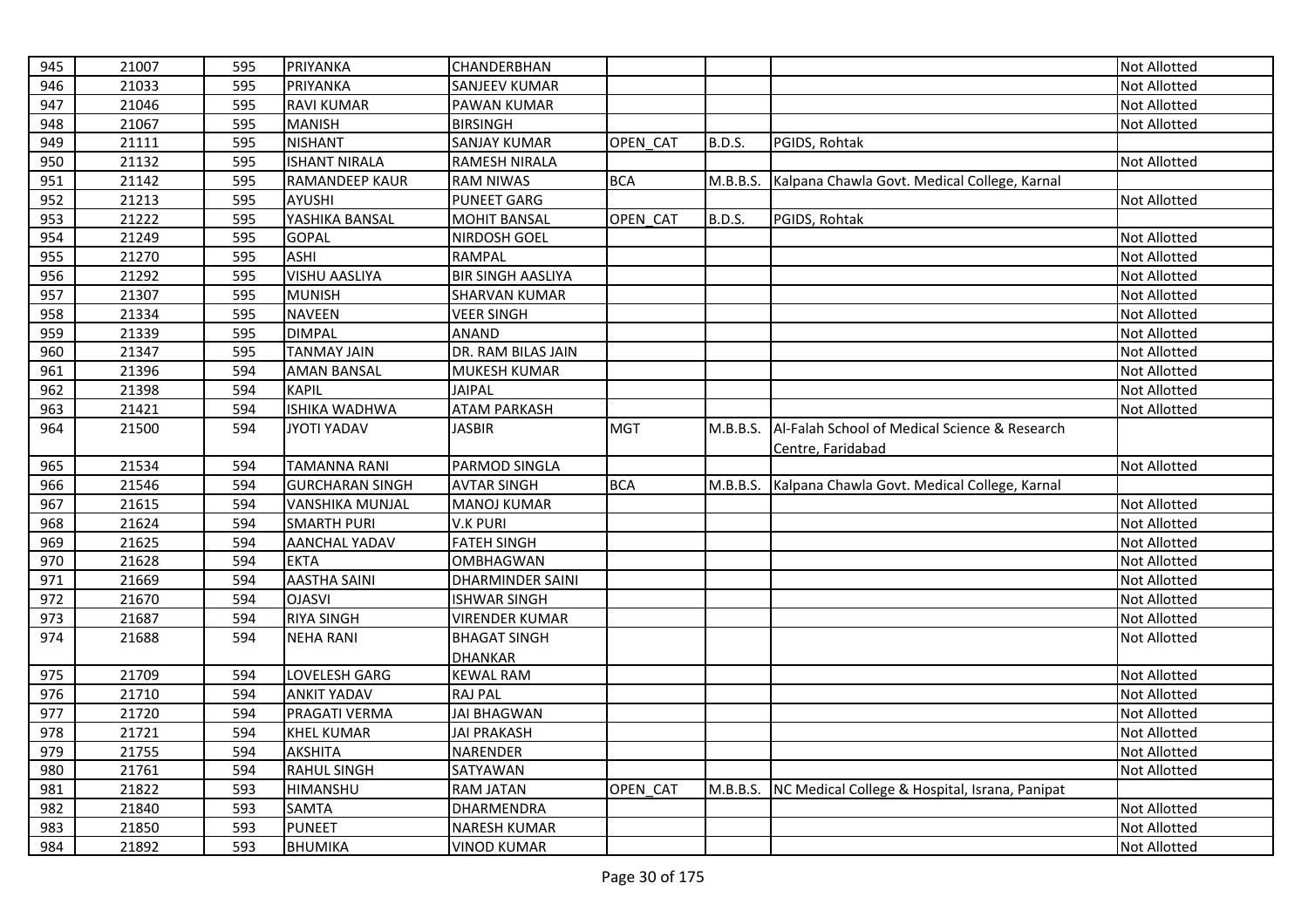| 985  | 21900 | 593 | <b>NISHANT RATHI</b>   | <b>SARJEET RATHI</b>            |            |               |                                                                    | <b>Not Allotted</b>   |
|------|-------|-----|------------------------|---------------------------------|------------|---------------|--------------------------------------------------------------------|-----------------------|
| 986  | 21953 | 593 | <b>RAHUL KUMAR</b>     | <b>VINOD KUMAR</b>              |            |               |                                                                    | <b>Not Allotted</b>   |
| 987  | 22002 | 593 | <b>SURAJ SINGH</b>     | <b>DHARAM SINGH</b>             | <b>BCA</b> | M.B.B.S.      | Maharaja Agrasen Medical College, Agroha Hisar                     |                       |
| 988  | 22014 | 593 | <b>DEEPAK KUMAR</b>    | RAJESH KUMAR                    |            |               |                                                                    | <b>Not Allotted</b>   |
| 989  | 22019 | 593 | <b>KESPY</b>           | <b>DEEPAK</b>                   |            |               |                                                                    | <b>Not Allotted</b>   |
| 990  | 22020 | 593 | <b>VISHAL YADAV</b>    | SATYAPAL YADAV                  |            |               |                                                                    | <b>Not Allotted</b>   |
| 991  | 22021 | 593 | <b>KALPANA</b>         | <b>RAKESH</b>                   | <b>MGT</b> | M.B.B.S.      | Al-Falah School of Medical Science & Research<br>Centre, Faridabad |                       |
| 992  | 22072 | 593 | <b>MUSKAN</b>          | <b>MUKESH VERMA</b>             | <b>BCA</b> | M.B.B.S.      | Kalpana Chawla Govt. Medical College, Karnal                       |                       |
| 993  | 22127 | 593 | <b>AKARSHAK</b>        | <b>ANAND KISHORE</b>            |            |               |                                                                    | <b>Not Allotted</b>   |
| 994  | 22129 | 593 | <b>ANKIT DHILLON</b>   | <b>SURESH KUMAR</b>             |            |               |                                                                    | <b>Not Allotted</b>   |
| 995  | 22135 | 593 | <b>PRAVEEN</b>         | <b>ASHOK</b>                    |            |               |                                                                    | Preference Not Filled |
| 996  | 22259 | 592 | ARZOO RANI             | <b>SUBHASH</b>                  |            |               |                                                                    | Not Allotted          |
| 997  | 22275 | 592 | <b>ANKITA</b>          | <b>DALBIR</b>                   |            |               |                                                                    | <b>Not Allotted</b>   |
| 998  | 22295 | 592 | NITIKA DHILLON         | <b>ROHTASH SINGH</b>            |            |               |                                                                    | <b>Not Allotted</b>   |
| 999  | 22298 | 592 | <b>SRISHTI</b>         | <b>AJAY KUMAR</b>               |            |               |                                                                    | <b>Not Allotted</b>   |
| 1000 | 22330 | 592 | SHANU                  | KIKAR SINGH LIMBA               |            |               |                                                                    | <b>Not Allotted</b>   |
| 1001 | 22361 | 592 | PRACHI SHARMA          | <b>SURESH KUMAR</b>             |            |               |                                                                    | <b>Not Allotted</b>   |
| 1002 | 22389 | 592 | <b>AMAN ROHILLA</b>    | <b>AJAY KUMAR</b>               |            |               |                                                                    | <b>Not Allotted</b>   |
| 1003 | 22455 | 592 | <b>KRISH PAHUJA</b>    | PARVEEN KUMAR                   |            |               |                                                                    | <b>Not Allotted</b>   |
| 1004 | 22482 | 592 | <b>PULKIT</b>          | <b>JASWANT SINGH</b>            |            |               |                                                                    | <b>Not Allotted</b>   |
| 1005 | 22483 | 592 | <b>NIKHIL GARG</b>     | <b>RATAN LAL</b>                |            |               |                                                                    | <b>Not Allotted</b>   |
| 1006 | 22493 | 592 | <b>JAI SINGH</b>       | <b>DHANESH CHAND</b>            |            |               |                                                                    | Preference Not Filled |
| 1007 | 22521 | 592 | <b>SARIKA</b>          | <b>DILAWAR SINGH</b><br>SHEORAN |            |               |                                                                    | <b>Not Allotted</b>   |
| 1008 | 22548 | 592 | <b>HARSH</b>           | <b>AJAY</b>                     | <b>BCA</b> | M.B.B.S.      | Maharaja Agrasen Medical College, Agroha Hisar                     |                       |
| 1009 | 22570 | 592 | <b>TULIP DAWRA</b>     | <b>HARSH DAWRA</b>              |            |               |                                                                    | <b>Not Allotted</b>   |
| 1010 | 22578 | 592 | <b>AJAY</b>            | <b>RANBIR</b>                   | OPEN CAT   | <b>B.D.S.</b> | PGIDS, Rohtak                                                      |                       |
| 1011 | 22596 | 592 | <b>DEEPAKSHI</b>       | <b>MANGAL SINGH</b>             |            |               |                                                                    | <b>Not Allotted</b>   |
| 1012 | 22599 | 592 | <b>DIA AGGARWAL</b>    | PANKAJ AGGARWAL                 |            |               |                                                                    | <b>Not Allotted</b>   |
| 1013 | 22660 | 592 | <b>VINNI KALRA</b>     | LALIT MOHAN KALRA               |            |               |                                                                    | <b>Not Allotted</b>   |
| 1014 | 22662 | 592 | <b>MAAZ RAZA</b>       | <b>ISTAKHAR ALI</b>             |            |               |                                                                    | Preference Not Filled |
| 1015 | 22666 | 592 | <b>ROZY</b>            | SATISH KUMAR                    |            |               |                                                                    | <b>Not Allotted</b>   |
| 1016 | 22674 | 592 | <b>VANSHIKA GARG</b>   | <b>SANDEEP GARG</b>             | OPEN_CAT   |               | M.B.B.S. SGT University Gurugram                                   |                       |
| 1017 | 22675 | 592 | PARTH SHARMA           | PRADEEP SHARMA                  |            |               |                                                                    | <b>Not Allotted</b>   |
| 1018 | 22691 | 592 | <b>SUSHANT JUNEJA</b>  | <b>SUSHIL JUNEJA</b>            | OPEN CAT   | <b>B.D.S.</b> | PGIDS, Rohtak                                                      |                       |
| 1019 | 22712 | 591 | <b>AADITYA BENIWAL</b> | <b>JAGDISH BENIWAL</b>          |            |               |                                                                    | <b>Not Allotted</b>   |
| 1020 | 22714 | 591 | TIRISHI SAINI          | <b>GURMEL SAINI</b>             |            |               |                                                                    | Not Allotted          |
| 1021 | 22747 | 591 | <b>NIPUN MAKANI</b>    | PARDEEP MAKANI                  |            |               |                                                                    | <b>Not Allotted</b>   |
| 1022 | 22772 | 591 | SOHIT                  | <b>CHAND SINGH</b>              |            |               |                                                                    | <b>Not Allotted</b>   |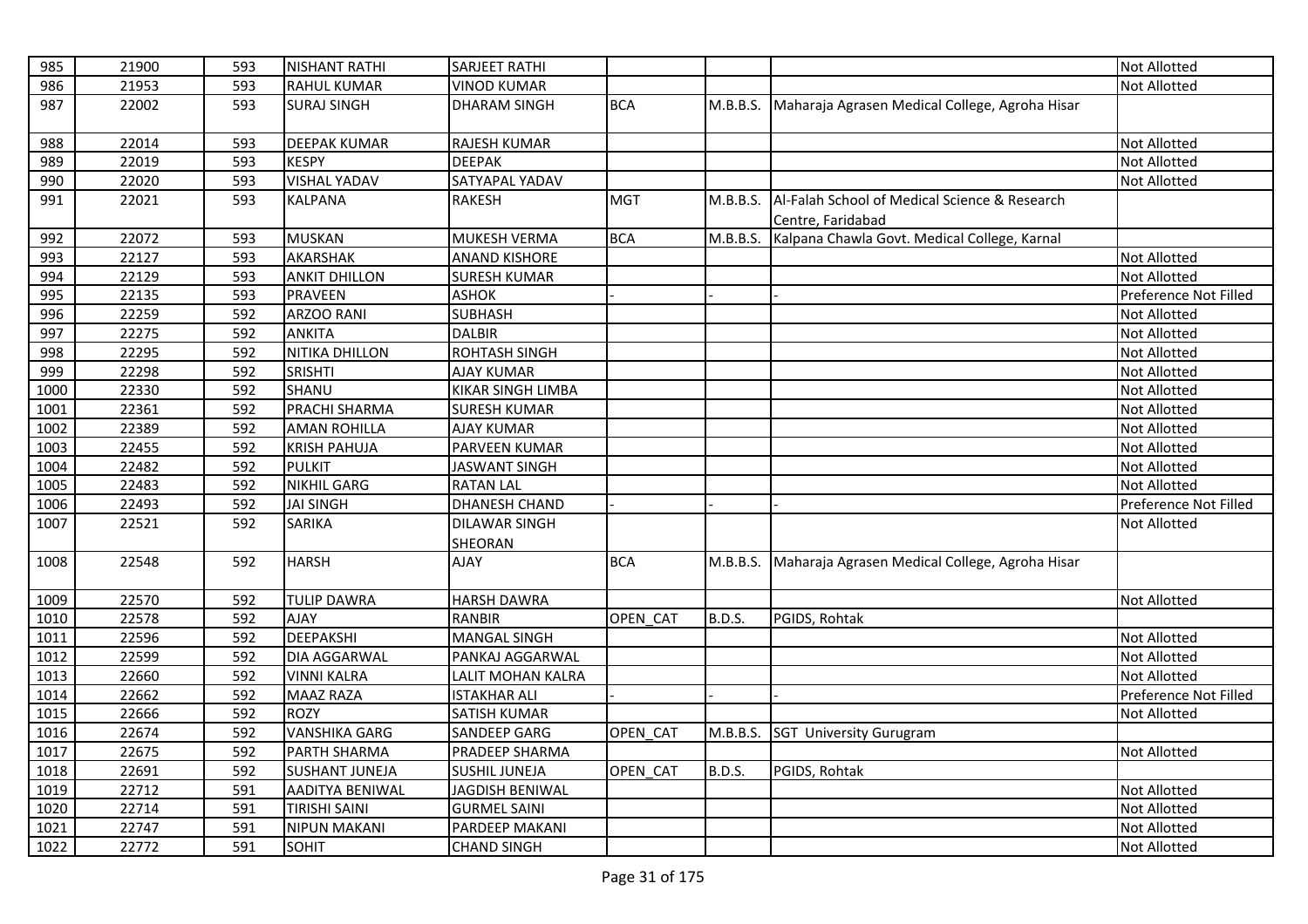| 1023 | 22817 | 591 | <b>SACHIN YADAV</b>   | <b>BHOOP SINGH</b>     |            |               |                                                         | <b>Not Allotted</b>   |
|------|-------|-----|-----------------------|------------------------|------------|---------------|---------------------------------------------------------|-----------------------|
| 1024 | 22828 | 591 | <b>MANISHA</b>        | <b>RAMBIR</b>          |            |               |                                                         | Not Allotted          |
| 1025 | 22840 | 591 | <b>AARUSHI</b>        | <b>ANIL KUMAR</b>      |            |               |                                                         | <b>Not Allotted</b>   |
| 1026 | 22886 | 591 | SHALINI               | <b>RAJBIR SINGH</b>    |            |               |                                                         | Not Allotted          |
| 1027 | 22892 | 591 | <b>AAYUSHI GUPTA</b>  | <b>RAM KUMAR</b>       |            |               |                                                         | Not Allotted          |
| 1028 | 22910 | 591 | <b>PUSHPA</b>         | AJEET SINGH            |            |               |                                                         | Not Allotted          |
| 1029 | 22920 | 591 | <b>SIMRAN</b>         | <b>SUNIL YADAV</b>     |            |               |                                                         | <b>Not Allotted</b>   |
| 1030 | 22941 | 591 | <b>AYSHAA</b>         | <b>SARAJU DEEN</b>     |            |               |                                                         | Preference Not Filled |
| 1031 | 22955 | 591 | <b>DHRITI GROVER</b>  | <b>RAKESH GROVER</b>   | OPEN_CAT   | M.B.B.S.      | NC Medical College & Hospital, Israna, Panipat          |                       |
| 1032 | 22958 | 591 | <b>SARIKA</b>         | <b>SUNIL KUMAR</b>     |            |               |                                                         | Not Allotted          |
| 1033 | 22959 | 591 | <b>LAKSHAY KUMAR</b>  | <b>RADHEY SHYAM</b>    |            |               |                                                         | <b>Not Allotted</b>   |
| 1034 | 22963 | 591 | <b>TANNU</b>          | RAMESH CHAND           | <b>BCA</b> | M.B.B.S.      | Kalpana Chawla Govt. Medical College, Karnal            |                       |
| 1035 | 22972 | 591 | <b>KOMAL</b>          | <b>ASHOK KUMAR</b>     |            |               |                                                         | <b>Not Allotted</b>   |
| 1036 | 22987 | 591 | MUSKAAN SINGH         | <b>DEVENDER SINGH</b>  |            |               |                                                         | Preference Not Filled |
| 1037 | 22990 | 591 | <b>RAJAT</b>          | PRAMIL YADAV           |            |               |                                                         | <b>Not Allotted</b>   |
| 1038 | 23000 | 591 | <b>SAKSHI SINGLA</b>  | <b>ASHOK KUMAR</b>     |            |               |                                                         | Not Allotted          |
| 1039 | 23001 | 591 | <b>YAKSHENDER</b>     | AJMER SINGH            |            |               |                                                         | <b>Not Allotted</b>   |
| 1040 | 23002 | 591 | <b>UPMA</b>           | SANDEEP                |            |               |                                                         | Not Allotted          |
| 1041 | 23035 | 591 | SOUMYA CHHABRA        | YOGESH CHHABRA         | OPEN CAT   | B.D.S.        | PGIDS, Rohtak                                           |                       |
| 1042 | 23144 | 591 | ANJALI                | <b>MAHESH NARANG</b>   |            |               |                                                         | Not Allotted          |
| 1043 | 23165 | 591 | <b>SHAURYA SHARMA</b> | RAJNEESH SHARMA        |            |               |                                                         | <b>Not Allotted</b>   |
| 1044 | 23168 | 591 | <b>GAUTAM MALIK</b>   | <b>AJAY MALIK</b>      |            |               |                                                         | Not Allotted          |
| 1045 | 23170 | 590 | HIMANSHU              | <b>BALWANT</b>         | <b>BCA</b> |               | M.B.B.S. Kalpana Chawla Govt. Medical College, Karnal   |                       |
| 1046 | 23196 | 590 | ANSHUL                | <b>JASMINDER TYAGI</b> |            |               |                                                         | <b>Not Allotted</b>   |
| 1047 | 23224 | 590 | <b>HANNI GODARA</b>   | <b>DINESH GODARA</b>   |            |               |                                                         | Not Allotted          |
| 1048 | 23261 | 590 | <b>DEEPTI</b>         | <b>JITENDER KUMAR</b>  | <b>BCA</b> | M.B.B.S.      | Kalpana Chawla Govt. Medical College, Karnal            |                       |
| 1049 | 23276 | 590 | <b>RAJAT</b>          | <b>ASHOK</b>           |            |               |                                                         | Not Allotted          |
| 1050 | 23329 | 590 | <b>KETAN DHIMAN</b>   | <b>MANPHOOL SINGH</b>  |            |               |                                                         | <b>Not Allotted</b>   |
| 1051 | 23375 | 590 | <b>MOHIT SONI</b>     | <b>RAM KARAN SONI</b>  | <b>BCA</b> | M.B.B.S.      | Kalpana Chawla Govt. Medical College, Karnal            |                       |
| 1052 | 23384 | 590 | <b>TAMANNA YADAV</b>  | RAMESHWAR DAYAL        |            |               |                                                         | Not Allotted          |
| 1053 | 23388 | 590 | <b>ASHISH KUMAR</b>   | SURESH KUMAR           | <b>BCA</b> |               | M.B.B.S. Maharaja Agrasen Medical College, Agroha Hisar |                       |
| 1054 | 23392 | 590 | <b>PREETI</b>         | <b>RAJ SINGH</b>       |            |               |                                                         | Not Allotted          |
| 1055 | 23415 | 590 | <b>SARITA</b>         | <b>ROHTAS</b>          |            |               |                                                         | <b>Not Allotted</b>   |
| 1056 | 23435 | 590 | SAMEENA               | RAJKUMAR               | OPEN_CAT   | M.B.B.S.      | Adesh Medical College & Hospital, Shahbad (M),          |                       |
|      |       |     |                       |                        |            |               | Kurukshetra                                             |                       |
| 1057 | 23453 | 590 | <b>ANANYA</b>         | <b>AJAY KUMAR</b>      |            |               |                                                         | Not Allotted          |
| 1058 | 23461 | 590 | <b>NANCY</b>          | <b>SANDEEP KUMAR</b>   | OPEN_CAT   | <b>B.D.S.</b> | PGIDS, Rohtak                                           |                       |
| 1059 | 23477 | 590 | PAYAL SINGAL          | <b>SUNIL KUMAR</b>     |            |               |                                                         | Not Allotted          |
| 1060 | 23491 | 590 | <b>MUSKAN</b>         | <b>GIRVAR MAL</b>      |            |               |                                                         | Not Allotted          |
| 1061 | 23515 | 590 | <b>KHUSHI</b>         | RAVINDER KUMAR         |            |               |                                                         | <b>Not Allotted</b>   |
| 1062 | 23547 | 590 | <b>NISHANT</b>        | LAXMI NARAYAN          |            |               |                                                         | Not Allotted          |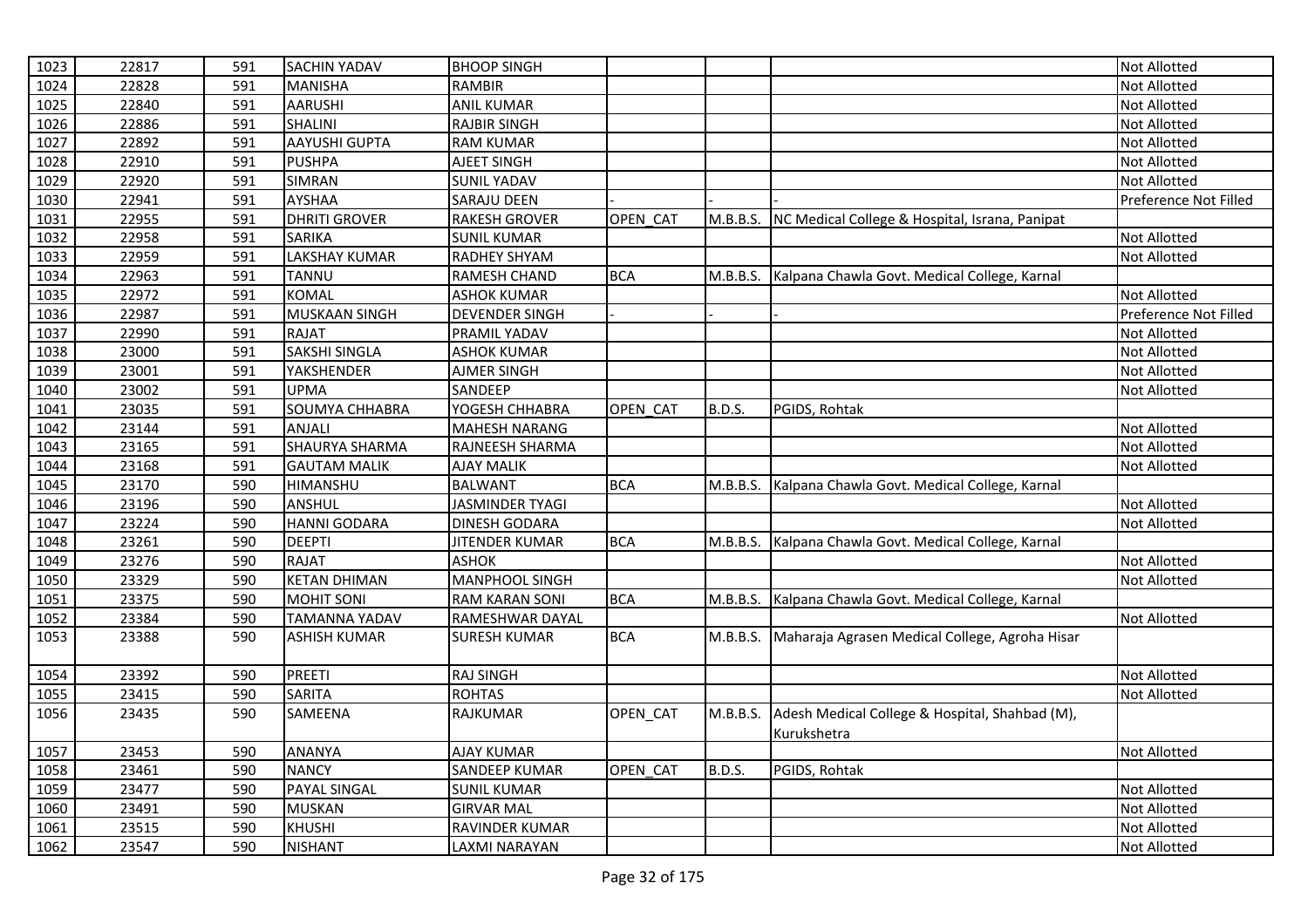| 1063 | 23580 | 590 | <b>NITESH</b>          | <b>KARAN SINGH</b>         |            |               |                                               | <b>Not Allotted</b> |
|------|-------|-----|------------------------|----------------------------|------------|---------------|-----------------------------------------------|---------------------|
| 1064 | 23582 | 590 | <b>MRITYUNJAY</b>      | RAVINDER VERMA             |            |               |                                               | Not Allotted        |
| 1065 | 23583 | 590 | <b>MOHIT DESHWAL</b>   | RAJESH DESHWAL             |            |               |                                               | <b>Not Allotted</b> |
| 1066 | 23598 | 590 | <b>ANITA</b>           | JOGENDER SINGH             |            |               |                                               | Not Allotted        |
| 1067 | 23631 | 590 | <b>YUKTI</b>           | SHASHI BHUSHAN             |            |               |                                               | Not Allotted        |
| 1068 | 23647 | 590 | ANUSHKA                | SANDEEP KUMAR              |            |               |                                               | Not Allotted        |
| 1069 | 23690 | 590 | DEEPANSHU              | PANKAJ KUMAR               |            |               |                                               | Not Allotted        |
| 1070 | 23707 | 590 | <b>HIMANSHU PHOGAT</b> | <b>KARMBIR SINGH</b>       |            |               |                                               | Not Allotted        |
|      |       |     |                        | PHOGAT                     |            |               |                                               |                     |
| 1071 | 23709 | 590 | <b>UJJWAL</b>          | SHUBHRAM                   |            |               |                                               | Not Allotted        |
| 1072 | 23717 | 590 | <b>NISHU</b>           | <b>VIKRAM SINGH</b>        | OPEN CAT   |               | M.B.B.S. SGT University Gurugram              |                     |
| 1073 | 23729 | 590 | <b>DEVUM PRUTHI</b>    | <b>SANJAY KUMAR PRUTHI</b> |            |               |                                               | Not Allotted        |
| 1074 | 23763 | 589 | <b>ANJALI YADAV</b>    | PRAVEEN KUMAR              |            |               |                                               | Not Allotted        |
|      |       |     |                        | YADAV                      |            |               |                                               |                     |
| 1075 | 23774 | 589 | <b>NITTU</b>           | VEDPAL                     |            |               |                                               | Not Allotted        |
| 1076 | 23783 | 589 | <b>ABHAY SRIVASTAV</b> | <b>JAGDEEP KUMAR</b>       | OPEN_CAT   | <b>B.D.S.</b> | PGIDS, Rohtak                                 |                     |
| 1077 | 23786 | 589 | <b>JUHI</b>            | ASHOK                      |            |               |                                               | Not Allotted        |
| 1078 | 23834 | 589 | <b>TANUU YADAV</b>     | <b>DINA NATH YADAV</b>     |            |               |                                               | Not Allotted        |
| 1079 | 23845 | 589 | <b>PRATHAM</b>         | <b>MADHUKAR PANDEY</b>     |            |               |                                               | Not Allotted        |
| 1080 | 23884 | 589 | <b>DOLMA</b>           | <b>ANIL KUMAR</b>          |            |               |                                               | Not Allotted        |
| 1081 | 23896 | 589 | <b>SHUBHAM TYAGI</b>   | <b>VINOD TYAGI</b>         |            |               |                                               | Not Allotted        |
| 1082 | 23900 | 589 | PRIYANKA               | <b>BALJIT</b>              |            |               |                                               | Not Allotted        |
| 1083 | 23907 | 589 | <b>LALITA</b>          | <b>KULDEEP SINGH</b>       |            |               |                                               | Not Allotted        |
| 1084 | 23908 | 589 | <b>KHUSHBOO</b>        | JOGINDER SINGH             | OPEN_CAT   | M.B.B.S.      | <b>SGT University Gurugram</b>                |                     |
|      |       |     |                        | <b>BENIWAL</b>             |            |               |                                               |                     |
| 1085 | 23931 | 589 | <b>VIDHI</b>           | <b>RAM MEHAR</b>           |            |               |                                               | Not Allotted        |
| 1086 | 23934 | 589 | <b>RITU SHARMA</b>     | <b>SURENDER KUMAR</b>      | OPEN CAT   |               | M.B.B.S. SGT University Gurugram              |                     |
| 1087 | 23946 | 589 | SHIVANI                | RAGHUNANDAN SINGH          |            |               |                                               | Not Allotted        |
| 1088 | 23972 | 589 | <b>SAKSHI YADAV</b>    | <b>MAMAN YADAV</b>         |            |               |                                               | Not Allotted        |
| 1089 | 23976 | 589 | <b>MAHESH</b>          | <b>HARISH CHANDER</b>      |            |               |                                               | Not Allotted        |
| 1090 | 23986 | 589 | <b>AASTHA</b>          | RAJENDER KUMAR             |            |               |                                               | <b>Not Allotted</b> |
| 1091 | 23994 | 589 | <b>GARIMA</b>          | <b>AZAD SINGH</b>          |            |               |                                               | Not Allotted        |
| 1092 | 24009 | 589 | <b>ARYAN MAAN</b>      | JAGJIT SINGH MAAN          |            |               |                                               | Not Allotted        |
| 1093 | 24026 | 589 | <b>MANSI</b>           | SANJEEV KUMAR              |            |               |                                               | Not Allotted        |
|      |       |     |                        | CHHIKARA                   |            |               |                                               |                     |
| 1094 | 24050 | 589 | SANYA                  | RAJESH SAPRA               |            |               |                                               | Not Allotted        |
| 1095 | 24054 | 589 | <b>VINOD KUMAR</b>     | <b>RAM NARAYAN</b>         | <b>MGT</b> | M.B.B.S.      | Al-Falah School of Medical Science & Research |                     |
| 1096 | 24083 | 589 | <b>KUMKUM</b>          | NEELKAMAL                  |            |               | Centre, Faridabad                             | Not Allotted        |
|      |       |     |                        |                            |            |               |                                               |                     |
| 1097 | 24085 | 589 | <b>ISHAAN GUPTA</b>    | <b>DEEPAK GUPTA</b>        |            |               |                                               | Not Allotted        |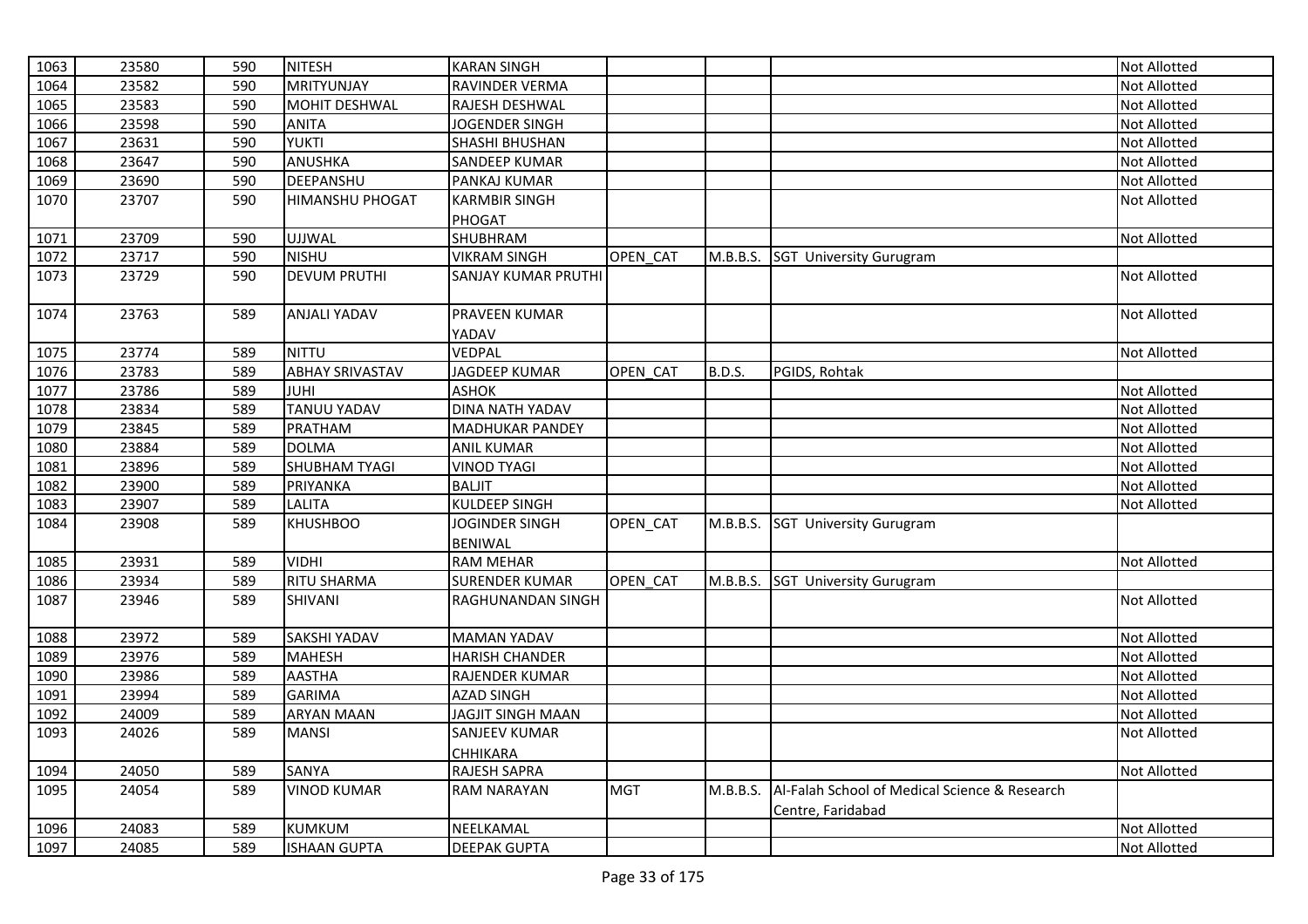| 1098 | 24117 | 589 | <b>RAJESH KUMAR</b>    | CHANDARBHAN              |            |          |                                                                         | <b>Not Allotted</b>   |
|------|-------|-----|------------------------|--------------------------|------------|----------|-------------------------------------------------------------------------|-----------------------|
| 1099 | 24178 | 588 | PARINEETA              | <b>SURAJ BHAN</b>        |            |          |                                                                         | Not Allotted          |
| 1100 | 24223 | 588 | <b>KHUSHBOO</b>        | <b>SATEYENDER</b>        |            |          |                                                                         | Preference Not Filled |
| 1101 | 24249 | 588 | <b>HARSHITA</b>        | <b>RADHEY SHYAM</b>      |            |          |                                                                         | <b>Not Allotted</b>   |
|      |       |     |                        | <b>SHARMA</b>            |            |          |                                                                         |                       |
| 1102 | 24254 | 588 | <b>KOMAL DEVI</b>      | <b>SUNIL KUMAR</b>       | <b>BCA</b> | M.B.B.S. | Maharaja Agrasen Medical College, Agroha Hisar                          |                       |
| 1103 | 24256 | 588 | PRATISTHA DAGAR        | <b>AZAD SINGH</b>        |            |          |                                                                         | <b>Not Allotted</b>   |
| 1104 | 24259 | 588 | <b>SIMPY</b>           | <b>RAMESH KUMAR</b>      |            |          |                                                                         | Not Allotted          |
| 1105 | 24295 | 588 | <b>SUNNY SHARMA</b>    | SHER SINGH SHARMA        | <b>BCA</b> | M.B.B.S. | Maharaja Agrasen Medical College, Agroha Hisar                          |                       |
| 1106 | 24296 | 588 | <b>SANA JOSHI</b>      | <b>VIJAY ANAND JOSHI</b> |            |          |                                                                         | Not Allotted          |
| 1107 | 24335 | 588 | <b>KIRAN</b>           | PARTIPAL                 | <b>BCA</b> | M.B.B.S. | Shaheed Hasan Khan Mewati Govt. Medical College,<br><b>Nalhar Mewat</b> |                       |
| 1108 | 24339 | 588 | LOKESH                 | <b>MANOJ KUMAR</b>       |            |          |                                                                         | <b>Not Allotted</b>   |
| 1109 | 24359 | 588 | <b>RAVI KUMAR</b>      | <b>MANOJ SINGH</b>       |            |          |                                                                         | <b>Not Allotted</b>   |
| 1110 | 24365 | 588 | SABINA RAJ             | <b>BALDEV RAJ</b>        |            |          |                                                                         | Not Allotted          |
| 1111 | 24374 | 588 | <b>KOMAL YADAV</b>     | LAKHI RAM                |            |          |                                                                         | Not Allotted          |
| 1112 | 24422 | 588 | <b>PUNEET</b>          | <b>SULTAN SINGH</b>      | <b>BCA</b> | M.B.B.S. | Shaheed Hasan Khan Mewati Govt. Medical College,<br>Nalhar Mewat        |                       |
| 1113 | 24446 | 588 | <b>NAIVADYA</b>        | <b>GULSHAN NAGPAL</b>    |            |          |                                                                         | Not Allotted          |
| 1114 | 24451 | 588 | <b>MEERA KUMARI</b>    | BHUVNESHWAR              |            |          |                                                                         | Not Allotted          |
| 1115 | 24492 | 588 | <b>HARSHITA SAINI</b>  | <b>VINOD KUMAR</b>       |            |          |                                                                         | Not Allotted          |
| 1116 | 24518 | 588 | <b>MANISH</b>          | <b>VEER SINGH</b>        |            |          |                                                                         | <b>Not Allotted</b>   |
| 1117 | 24527 | 588 | KOMAL                  | <b>ASHOK KUMAR</b>       |            |          |                                                                         | Not Allotted          |
| 1118 | 24563 | 588 | <b>RAMANDEEP SINGH</b> | <b>RAJENDER SINGH</b>    | <b>BCA</b> | M.B.B.S. | Shaheed Hasan Khan Mewati Govt. Medical College,<br><b>Nalhar Mewat</b> |                       |
| 1119 | 24570 | 588 | ANJALI                 | SUNIL                    |            |          |                                                                         | <b>Not Allotted</b>   |
| 1120 | 24583 | 588 | <b>HAARDIK</b>         | <b>PAWAN KUMAR</b>       |            |          |                                                                         | Not Allotted          |
| 1121 | 24619 | 588 | PRIYANKA               | <b>MAHABIR PARSAD</b>    |            |          |                                                                         | Not Allotted          |
| 1122 | 24623 | 588 | SONAM                  | SURENDER SINGH           |            |          |                                                                         | Not Allotted          |
| 1123 | 24722 | 587 | <b>GARIMA CHAUHAN</b>  | PARVEEN KUMAR            |            |          |                                                                         | Not Allotted          |
| 1124 | 24734 | 587 | <b>SHWETA</b>          | <b>AJIT SINGH</b>        |            |          |                                                                         | Not Allotted          |
| 1125 | 24767 | 587 | PRATISHTHA             | <b>BHARAT BHUSHAN</b>    |            |          |                                                                         | <b>Not Allotted</b>   |
| 1126 | 24778 | 587 | <b>ARUN KUMAR</b>      | <b>ASHOK KUMAR</b>       |            |          |                                                                         | <b>Not Allotted</b>   |
| 1127 | 24805 | 587 | <b>SAKSHI SINGH</b>    | ANIL KUMAR SINGH         |            |          |                                                                         | Not Allotted          |
| 1128 | 24820 | 587 | <b>KSHITIZ SAHIL</b>   | SURENDER SINGH           | <b>BCA</b> | M.B.B.S. | Maharaja Agrasen Medical College, Agroha Hisar                          |                       |
| 1129 | 24839 | 587 | <b>ASHMEET KAUR</b>    | <b>BHUPINDER SINGH</b>   |            |          |                                                                         | <b>Not Allotted</b>   |
| 1130 | 24873 | 587 | <b>SUMIT</b>           | <b>DAL SINGH</b>         |            |          |                                                                         | Not Allotted          |
| 1131 | 24887 | 587 | <b>YOGESH</b>          | OMPARKASH                |            |          |                                                                         | Not Allotted          |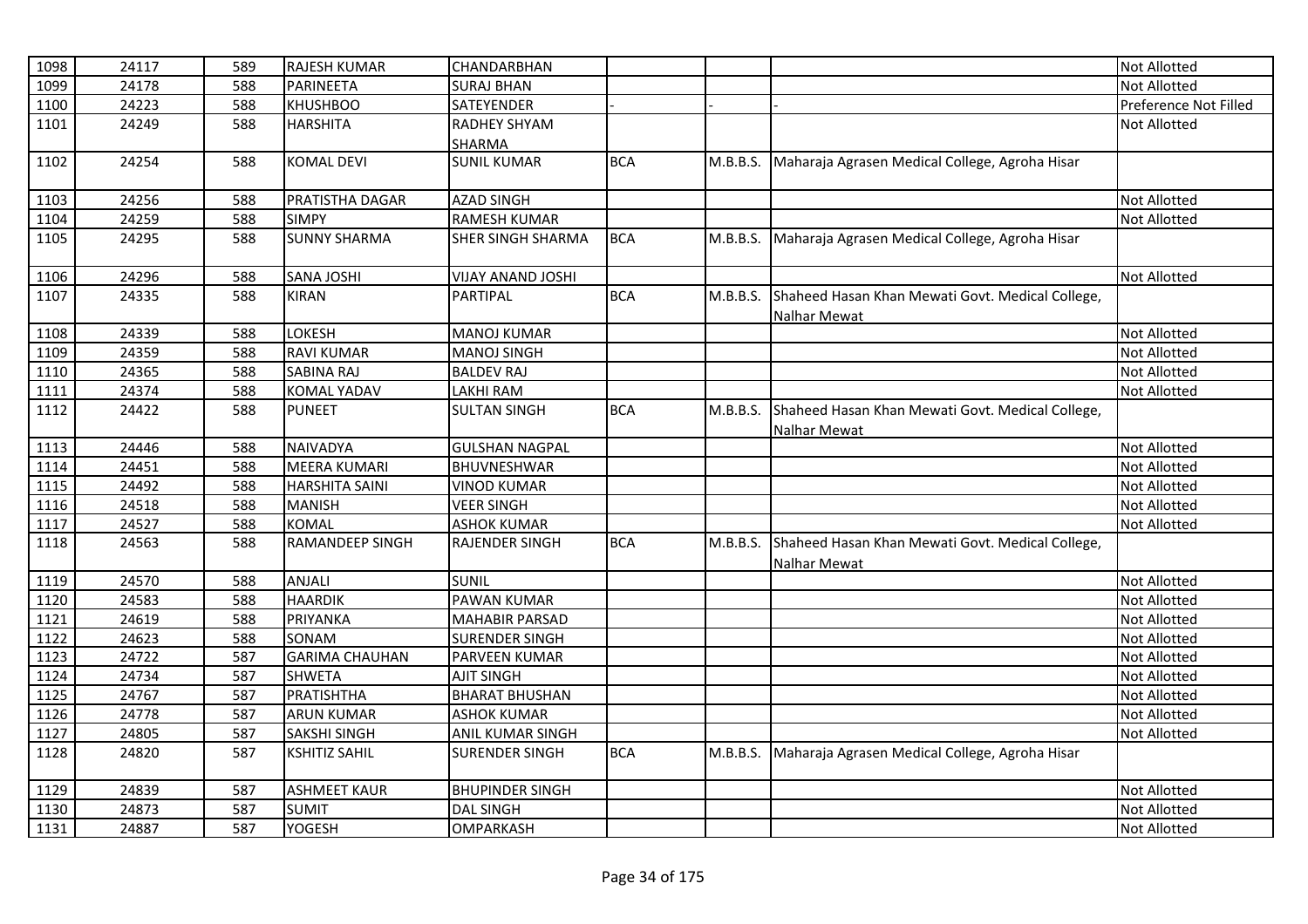| 1132 | 24927 | 587 | <b>MUKHRAM</b>                        | <b>DULARAM</b>          | <b>BCA</b> | M.B.B.S. | Shaheed Hasan Khan Mewati Govt. Medical College,<br>Nalhar Mewat              |                       |
|------|-------|-----|---------------------------------------|-------------------------|------------|----------|-------------------------------------------------------------------------------|-----------------------|
| 1133 | 24972 | 587 | <b>DIYA</b>                           | MOHAN AHUJA             |            |          |                                                                               | <b>Not Allotted</b>   |
| 1134 | 24973 | 587 | <b>GARIMA</b>                         | DHARMENDER              |            |          |                                                                               | <b>Not Allotted</b>   |
| 1135 | 24976 | 587 | <b>JASMINE ARORA</b>                  | <b>ASHISH ARORA</b>     |            |          |                                                                               | <b>Not Allotted</b>   |
| 1136 | 24990 | 587 | ANKITA                                | <b>SUNIL PATIL</b>      |            |          |                                                                               | Not Allotted          |
| 1137 | 25010 | 587 | <b>HEERA LAL</b>                      | <b>OMPRAKASH</b>        |            |          |                                                                               | <b>Not Allotted</b>   |
| 1138 | 25017 | 587 | <b>SURAJ PANCHAL</b>                  | <b>KARANVEER SINGH</b>  | <b>BCA</b> | M.B.B.S. | Maharaja Agrasen Medical College, Agroha Hisar                                |                       |
| 1139 | 25078 | 587 | NIKITA KUMARI                         | <b>VIJAY KUMAR</b>      | <b>BCA</b> | M.B.B.S. | Bhagat Phool Singh Govt. Medical College For<br>Women, Khanpur Kalan, Sonepat |                       |
| 1140 | 25088 | 587 | DEEPANSHU                             | <b>MUKESH</b>           |            |          |                                                                               | Not Allotted          |
| 1141 | 25104 | 587 | <b>ISHA</b>                           | <b>VINOD SANGWAN</b>    | OPEN CAT   | M.B.B.S. | World College Of Medical Sciences And Research,<br>Jhajjar                    |                       |
| 1142 | 25108 | 587 | <b>KHUSHI</b>                         | <b>GURMAIL SINGH</b>    |            |          |                                                                               | <b>Not Allotted</b>   |
| 1143 | 25110 | 587 | <b>LOKESH GARG</b>                    | <b>ARUN KUMAR GUPTA</b> |            |          |                                                                               | Preference Not Filled |
| 1144 | 25120 | 587 | YATIN SINGLA                          | <b>ANIL KUMAR</b>       |            |          |                                                                               | <b>Not Allotted</b>   |
| 1145 | 25126 | 587 | <b>MANISHA</b>                        | <b>RAJENDER SINGH</b>   | <b>BCA</b> | M.B.B.S. | Bhagat Phool Singh Govt. Medical College For                                  |                       |
|      |       |     |                                       |                         |            |          | Women, Khanpur Kalan, Sonepat                                                 |                       |
| 1146 | 25144 | 587 | <b>ANKUR</b>                          | <b>VIRBHAN</b>          |            |          |                                                                               | Not Allotted          |
| 1147 | 25146 | 587 | <b>LAKSHIT SETIA</b>                  | RAJINDER PARKASH        |            |          |                                                                               | <b>Not Allotted</b>   |
|      |       |     |                                       | <b>SETIA</b>            |            |          |                                                                               |                       |
| 1148 | 25164 | 587 | <b>PUSHPINDER</b>                     | JAGBIR SINGH            |            |          |                                                                               | <b>Not Allotted</b>   |
| 1149 | 25201 | 586 | <b>KIRTI</b>                          | <b>BALJEET SINGH</b>    | <b>BCA</b> | M.B.B.S. | Bhagat Phool Singh Govt. Medical College For                                  |                       |
|      |       |     |                                       |                         |            |          | Women, Khanpur Kalan, Sonepat                                                 |                       |
| 1150 | 25311 | 586 | JIGYASA HINDUJA                       | <b>GULSHAN KUMAR</b>    |            |          |                                                                               | <b>Not Allotted</b>   |
| 1151 | 25358 | 586 | <b>BHAVYA</b>                         | <b>SUSHIL KUMAR</b>     |            |          |                                                                               | <b>Not Allotted</b>   |
| 1152 | 25368 | 586 | <b>PARAS SETHI</b>                    | <b>SUBHASH SETHI</b>    |            |          |                                                                               | Not Allotted          |
| 1153 | 25384 | 586 | <b>NIKITA</b>                         | <b>RAKESH</b>           |            |          |                                                                               | Not Allotted          |
| 1154 | 25397 | 586 | ADITYA KUMAR SHARMA ANIL KUMAR SHARMA |                         |            |          |                                                                               | <b>Not Allotted</b>   |
| 1155 | 25415 | 586 | <b>DILSHAD</b>                        | <b>SAHAB KHAN</b>       |            |          |                                                                               | Not Allotted          |
| 1156 | 25438 | 586 | <b>PREM LATA</b>                      | <b>MANOJ KUMAR</b>      |            |          |                                                                               | Not Allotted          |
| 1157 | 25445 | 586 | <b>RAGHAV</b>                         | <b>BHUPESH KUMAR</b>    |            |          |                                                                               | <b>Not Allotted</b>   |
| 1158 | 25454 | 586 | <b>BHARTI</b>                         | SHRAWAN KUMAR           |            |          |                                                                               | Not Allotted          |
| 1159 | 25465 | 586 | <b>MANSI</b>                          | <b>SUNIL KUMAR</b>      | OPEN CAT   | B.D.S.   | PGIDS, Rohtak                                                                 |                       |
| 1160 | 25501 | 586 | <b>FIZA</b>                           | <b>MEHDI HASAN</b>      | <b>BCA</b> | M.B.B.S. | Bhagat Phool Singh Govt. Medical College For<br>Women, Khanpur Kalan, Sonepat |                       |
| 1161 | 25517 | 586 | SOFIA KHAN                            | ABDUL ALIM SABIR        |            |          |                                                                               | Not Allotted          |
| 1162 | 25538 | 586 | SHIVAM                                | <b>SURJEET SINGH</b>    |            |          |                                                                               | Not Allotted          |
| 1163 | 25552 | 586 | <b>SAKSHI SHARMA</b>                  | <b>SATISH KUMAR</b>     |            |          |                                                                               | Not Allotted          |
|      |       |     |                                       | SHARMA                  |            |          |                                                                               |                       |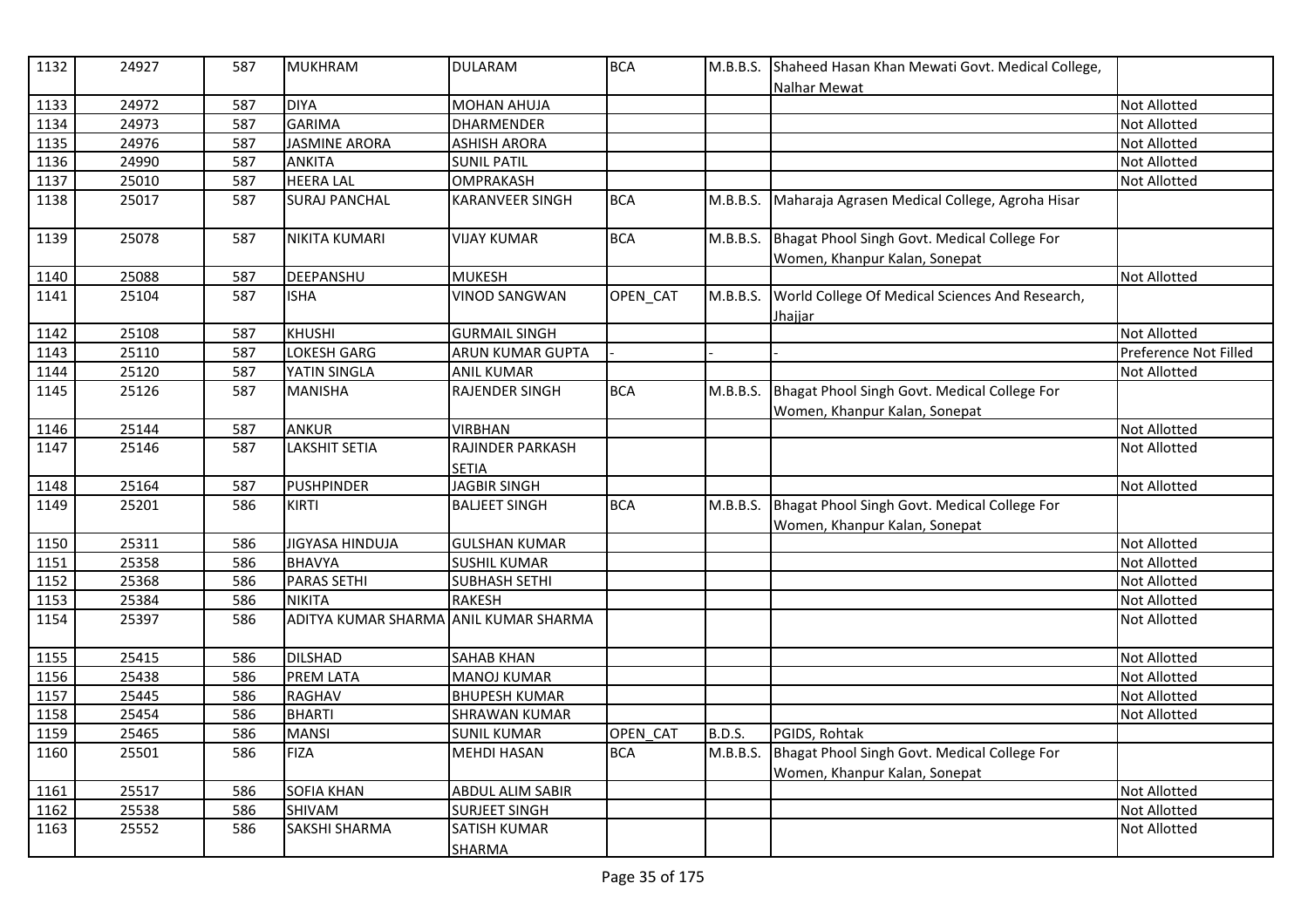| 1164 | 25568 | 586 | RIDHIMA SAXENA       | <b>SANDEEP SAXENA</b> |            |               |                                                  | <b>Not Allotted</b>   |
|------|-------|-----|----------------------|-----------------------|------------|---------------|--------------------------------------------------|-----------------------|
| 1165 | 25591 | 586 | <b>MUKUL TREHAN</b>  | <b>RAJESH KUMAR</b>   |            |               |                                                  | <b>Not Allotted</b>   |
| 1166 | 25596 | 586 | <b>UDAY RAJPUT</b>   | NARESH BABOO          |            |               |                                                  | <b>Not Allotted</b>   |
| 1167 | 25603 | 586 | <b>RENU BALA</b>     | <b>SURESH</b>         | <b>BCA</b> | M.B.B.S.      | Shaheed Hasan Khan Mewati Govt. Medical College, |                       |
|      |       |     |                      |                       |            |               | <b>Nalhar Mewat</b>                              |                       |
| 1168 | 25618 | 586 | <b>MANSI CHAUHAN</b> | <b>WAZIR SINGH</b>    | <b>SC</b>  | M.B.B.S.      | <b>ESIC Medical College, Nit, Faridabad</b>      |                       |
|      |       |     |                      | CHAUHAN               |            |               |                                                  |                       |
| 1169 | 25638 | 586 | <b>SACHIN</b>        | <b>SHAMSHER</b>       |            |               |                                                  | <b>Not Allotted</b>   |
| 1170 | 25670 | 586 | SHRUTI AGGARWAL      | DHOOM CHAND           | OPEN CAT   | <b>B.D.S.</b> | PGIDS, Rohtak                                    |                       |
| 1171 | 25671 | 586 | <b>KIRAN</b>         | <b>BARU SINGH</b>     | <b>BCA</b> | M.B.B.S.      | Bhagat Phool Singh Govt. Medical College For     |                       |
|      |       |     |                      |                       |            |               | Women, Khanpur Kalan, Sonepat                    |                       |
| 1172 | 25690 | 586 | <b>JEHOV THOMAS</b>  | SAJI THOMAS           |            |               |                                                  | Preference Not Filled |
| 1173 | 25693 | 586 | <b>KALPANA</b>       | <b>VIJAY KUMAR</b>    |            |               |                                                  | Not Allotted          |
| 1174 | 25712 | 586 | <b>RENU</b>          | RAJESH KUMAR          | OPEN CAT   | M.B.B.S.      | <b>SGT University Gurugram</b>                   |                       |
| 1175 | 25744 | 585 | <b>GUNJAN SHARMA</b> | SATISH KUMAR          |            |               |                                                  | Not Allotted          |
| 1176 | 25787 | 585 | <b>NEHA CHAWLA</b>   | ANIL CHAWLA           |            |               |                                                  | Not Allotted          |
| 1177 | 25795 | 585 | <b>MANSI SANGWAN</b> | MR. KULDEEP SINGH     |            |               |                                                  | <b>Not Allotted</b>   |
|      |       |     |                      | SANGWAN               |            |               |                                                  |                       |
| 1178 | 25876 | 585 | <b>VARSHA</b>        | <b>PARKASH</b>        |            |               |                                                  | Not Allotted          |
| 1179 | 25888 | 585 | NIDHU YADAV          | <b>DINESH KUMAR</b>   |            |               |                                                  | Not Allotted          |
| 1180 | 25924 | 585 | <b>LOVELY GARG</b>   | OM PARKASH GARG       |            |               |                                                  | Not Allotted          |
| 1181 | 25977 | 585 | <b>AJAY KUMAR</b>    | RAVINDER SINGH        |            |               |                                                  | Not Allotted          |
| 1182 | 26050 | 585 | PRIYA KUMARI         | <b>RAJKUMAR</b>       |            |               |                                                  | Not Allotted          |
| 1183 | 26054 | 585 | <b>NAVEEN</b>        | <b>MRDALCHAND</b>     |            |               |                                                  | Not Allotted          |
| 1184 | 26061 | 585 | AYUSHI HOODA         | MAHAVIR HOODA         |            |               |                                                  | Not Allotted          |
| 1185 | 26157 | 585 | <b>TANU</b>          | <b>RAJPAL</b>         |            |               |                                                  | Not Allotted          |
| 1186 | 26193 | 585 | ANAMIKA              | <b>NEERAJ</b>         |            |               |                                                  | Not Allotted          |
| 1187 | 26209 | 585 | MULCHAND             | <b>SANJAY KUMAR</b>   | <b>BCA</b> | M.B.B.S.      | Shaheed Hasan Khan Mewati Govt. Medical College, |                       |
|      |       |     |                      |                       |            |               | Nalhar Mewat                                     |                       |
| 1188 | 26228 | 585 | DEVANAND             | <b>HANUMAN</b>        |            |               |                                                  | <b>Not Allotted</b>   |
| 1189 | 26266 | 584 | <b>SHRUTI SINGH</b>  | SANJAY KUMAR SINGH    |            |               |                                                  | Not Allotted          |
| 1190 | 26291 | 584 | <b>SOURABH</b>       | <b>RAJBIR SINGH</b>   |            |               |                                                  | Not Allotted          |
| 1191 | 26324 | 584 | <b>GIRISH</b>        | <b>INDRAJ</b>         |            |               |                                                  | Not Allotted          |
| 1192 | 26381 | 584 | <b>NANDINI</b>       | <b>SUSHIL SHARMA</b>  | OPEN CAT   | <b>B.D.S.</b> | PGIDS, Rohtak                                    |                       |
| 1193 | 26402 | 584 | <b>RUBBY</b>         | <b>ANIL KUMAR</b>     | <b>BCA</b> | M.B.B.S.      | Bhagat Phool Singh Govt. Medical College For     |                       |
|      |       |     |                      |                       |            |               | Women, Khanpur Kalan, Sonepat                    |                       |
| 1194 | 26406 | 584 | <b>MOKSHA</b>        | MANOJ SHARMA          | OPEN CAT   | B.D.S.        | PGIDS, Rohtak                                    |                       |
| 1195 | 26413 | 584 | <b>KOMAL</b>         | <b>SUKHBIR</b>        | OPEN CAT   | B.D.S.        | PGIDS, Rohtak                                    |                       |
| 1196 | 26458 | 584 | <b>SAPNA</b>         | <b>ANIL KUMAR</b>     | OPEN_CAT   | <b>B.D.S.</b> | PGIDS, Rohtak                                    |                       |
| 1197 | 26568 | 584 | <b>NIKITA</b>        | <b>RAJBIR</b>         |            |               |                                                  | Preference Not Filled |
| 1198 | 26593 | 584 | <b>KANAN JETHI</b>   | NISCHAL JETHI         | OPEN CAT   | <b>B.D.S.</b> | PGIDS, Rohtak                                    |                       |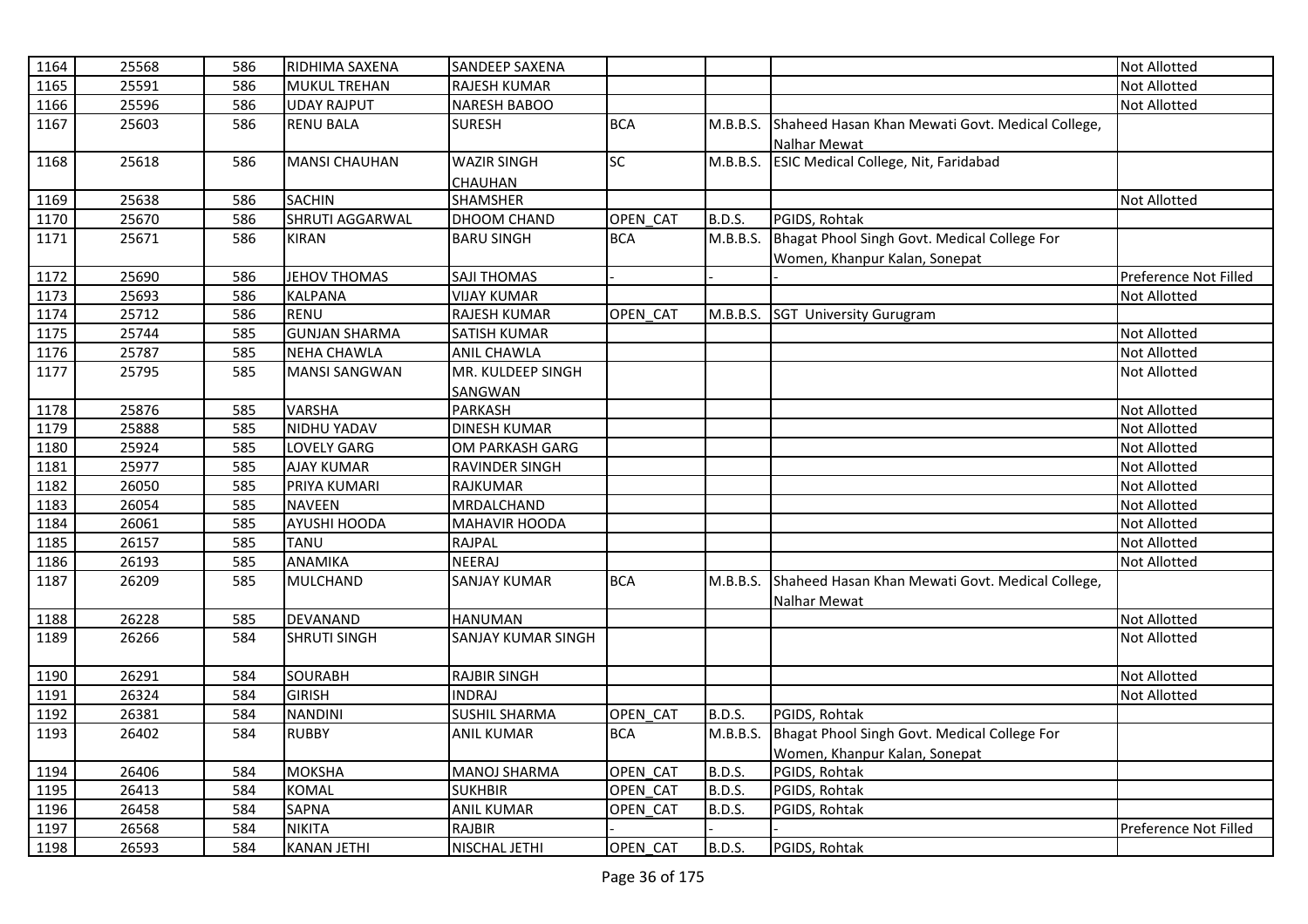| 1199 | 26604 | 584 | POOJA DAGAR          | <b>NARESH KUMAR</b>       |            |               |                                                                               | <b>Not Allotted</b>   |
|------|-------|-----|----------------------|---------------------------|------------|---------------|-------------------------------------------------------------------------------|-----------------------|
| 1200 | 26605 | 584 | <b>ZAHEER KHAN</b>   | <b>SALIM KHAN</b>         | <b>BCA</b> | M.B.B.S.      | Shaheed Hasan Khan Mewati Govt. Medical College,                              |                       |
|      |       |     |                      |                           |            |               | Nalhar Mewat                                                                  |                       |
| 1201 | 26658 | 584 | SHIWANI              | <b>BRIJENDER</b>          | <b>BCA</b> | M.B.B.S.      | Bhagat Phool Singh Govt. Medical College For                                  |                       |
|      |       |     |                      |                           |            |               | Women, Khanpur Kalan, Sonepat                                                 |                       |
| 1202 | 26690 | 584 | POOJA BISHNOI        | RAJENDER BISHNOI          | OPEN CAT   | <b>B.D.S.</b> | PGIDS, Rohtak                                                                 |                       |
| 1203 | 26701 | 584 | <b>VANSHIKA GARG</b> | <b>DHIRAJ KUMAR</b>       |            |               |                                                                               | Not Allotted          |
| 1204 | 26723 | 584 | <b>ARUSHHI</b>       | <b>ANIRUDDH SINGH</b>     |            |               |                                                                               | Not Allotted          |
| 1205 | 26725 | 584 | <b>RAJAT</b>         | <b>JASBIR SINGH</b>       | <b>SC</b>  |               | M.B.B.S. Pandit Bhagwat Dayal Sharma PGIMS, Rohtak                            |                       |
| 1206 | 26730 | 584 | <b>CHIRAG GOYAL</b>  | <b>LAXMAN GOYAL</b>       |            |               |                                                                               | <b>Not Allotted</b>   |
| 1207 | 26737 | 583 | <b>SELINA YADAV</b>  | <b>JITENDER</b>           |            |               |                                                                               | <b>Not Allotted</b>   |
| 1208 | 26763 | 583 | PRIYANKA             | <b>MAHESH KUMAR</b>       |            |               |                                                                               | Not Allotted          |
| 1209 | 26834 | 583 | <b>SOURABH</b>       | <b>SUNIL KUMAR</b>        | <b>BCA</b> | M.B.B.S.      | Shaheed Hasan Khan Mewati Govt. Medical College,<br>Nalhar Mewat              |                       |
| 1210 | 26858 | 583 | <b>DHRITI SINGH</b>  | <b>ANIL KUMAR</b>         | OPEN CAT   | <b>B.D.S.</b> | PGIDS, Rohtak                                                                 |                       |
| 1211 | 26922 | 583 | <b>UNNATI</b>        | <b>SANJAY KUMAR</b>       | OPEN CAT   | <b>B.D.S.</b> | PGIDS, Rohtak                                                                 |                       |
| 1212 | 26946 | 583 | <b>KALPANA</b>       | <b>RAJESH</b>             |            |               |                                                                               | Preference Not Filled |
| 1213 | 27000 | 583 | <b>ISHITA MEHTA</b>  | <b>VIPAN KUMAR</b>        |            |               |                                                                               | <b>Not Allotted</b>   |
| 1214 | 27004 | 583 | PINKI MISHRA         | <b>ARUN MISHRA</b>        |            |               |                                                                               | <b>Not Allotted</b>   |
| 1215 | 27013 | 583 | <b>MANVI BISHNOI</b> | PARVEEN KUMAR             |            |               |                                                                               | <b>Not Allotted</b>   |
| 1216 | 27021 | 583 | <b>ANSH ARORA</b>    | PRAVEEN KUMAR             |            |               |                                                                               | <b>Not Allotted</b>   |
| 1217 | 27053 | 583 | <b>SIMMI VERMA</b>   | <b>BADRI VERMA</b>        | <b>BCA</b> | M.B.B.S.      | Bhagat Phool Singh Govt. Medical College For<br>Women, Khanpur Kalan, Sonepat |                       |
| 1218 | 27085 | 583 | <b>DEEPTI</b>        | <b>JITENDER</b>           |            |               |                                                                               | <b>Not Allotted</b>   |
| 1219 | 27087 | 583 | <b>HIMANSHU</b>      | <b>KARAM SINGH</b>        | <b>BCA</b> | M.B.B.S.      | Shaheed Hasan Khan Mewati Govt. Medical College,<br>Nalhar Mewat              |                       |
| 1220 | 27101 | 583 | <b>AJAY</b>          | <b>RAM KISHAN</b>         |            |               |                                                                               | <b>Not Allotted</b>   |
| 1221 | 27121 | 583 | <b>ANKIT</b>         | <b>MIYAN SINGH</b>        |            |               |                                                                               | <b>Not Allotted</b>   |
| 1222 | 27126 | 583 | <b>BHUVAN SHARMA</b> | <b>BHUPESH SHARMA</b>     |            |               |                                                                               | <b>Not Allotted</b>   |
| 1223 | 27133 | 583 | <b>TAMANNA</b>       | <b>PARVEEN SAXENA</b>     |            |               |                                                                               | <b>Not Allotted</b>   |
| 1224 | 27140 | 583 | <b>HARDIK GUPTA</b>  | <b>GYAN PRAKASH GUPTA</b> |            |               |                                                                               | <b>Not Allotted</b>   |
| 1225 | 27149 | 583 | <b>PRIYA</b>         | <b>SANJAY KUMAR</b>       |            |               |                                                                               | Not Allotted          |
| 1226 | 27165 | 583 | <b>KRITIKA GOEL</b>  | RAJESH KUMAR GOEL         |            |               |                                                                               | Not Allotted          |
| 1227 | 27178 | 583 | <b>CHARANJEET</b>    | <b>SHARWAN KUMAR</b>      |            |               |                                                                               | <b>Not Allotted</b>   |
|      |       |     |                      | <b>SATIJA</b>             |            |               |                                                                               |                       |
| 1228 | 27188 | 583 | YASH SAINI           | <b>ASHOK SAINI</b>        |            |               |                                                                               | Not Allotted          |
| 1229 | 27200 | 583 | <b>HARSH YADAV</b>   | SUDHIR KUMAR              |            |               |                                                                               | <b>Not Allotted</b>   |
| 1230 | 27221 | 582 | <b>SMRITI</b>        | <b>MAHAVIR</b>            | OPEN CAT   | <b>B.D.S.</b> | PGIDS, Rohtak                                                                 |                       |
| 1231 | 27279 | 582 | <b>ASHISH YADAV</b>  | <b>BIJENDRA YADAV</b>     |            |               |                                                                               | Not Allotted          |
| 1232 | 27318 | 582 | <b>KARTIK CHAHAL</b> | RAJESH CHAHAL             |            |               |                                                                               | <b>Not Allotted</b>   |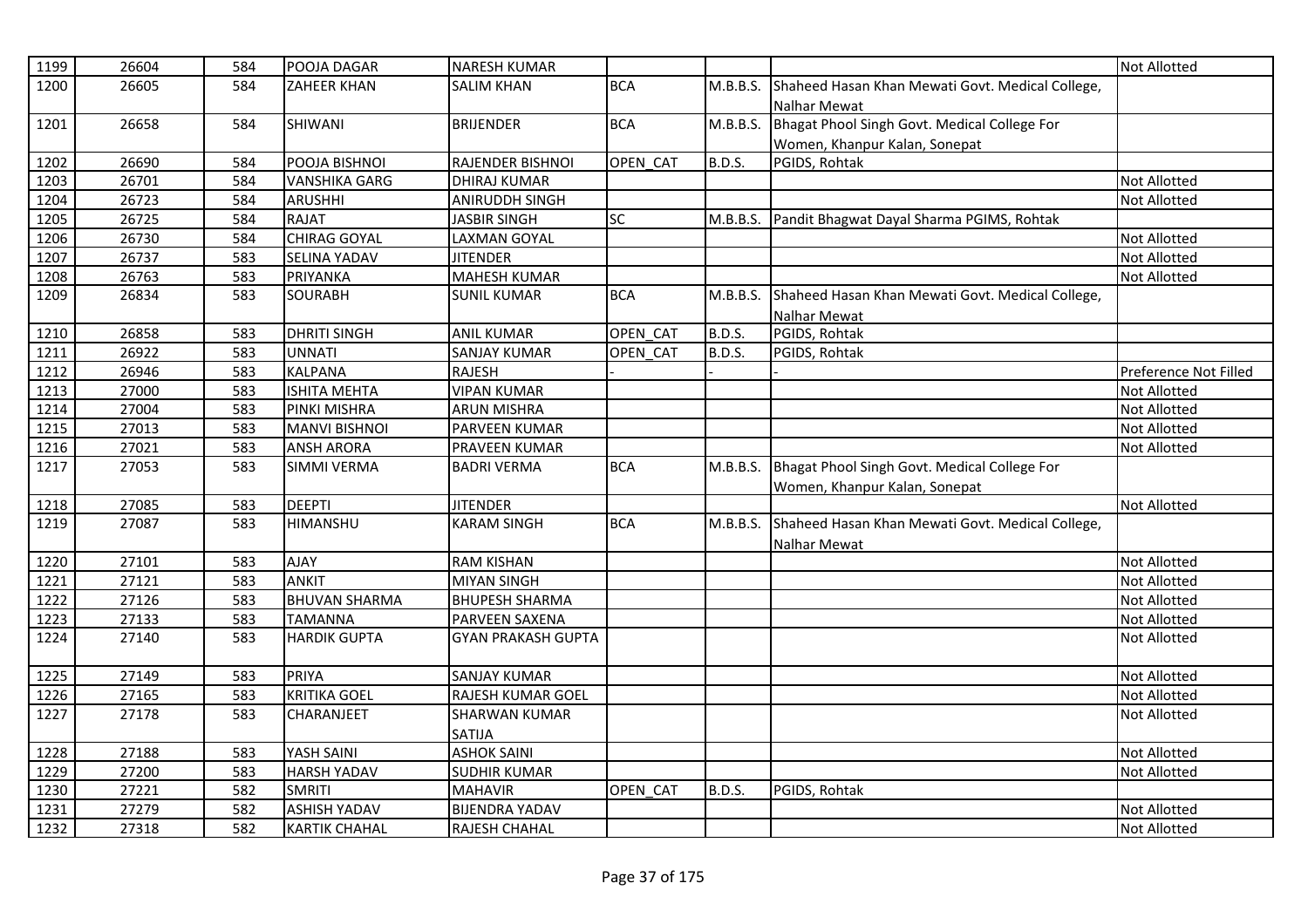| 1233 | 27370 | 582 | <b>AMAN</b>              | <b>SUKHBIR</b>            | <b>BCA</b> | M.B.B.S.      | Shaheed Hasan Khan Mewati Govt. Medical College,<br>Nalhar Mewat |                       |
|------|-------|-----|--------------------------|---------------------------|------------|---------------|------------------------------------------------------------------|-----------------------|
| 1234 | 27399 | 582 | <b>BHANU PRIYA</b>       | RAM ROSHAN YADAV          | <b>MGT</b> | M.B.B.S.      | NC Medical College & Hospital, Israna, Panipat                   |                       |
| 1235 | 27431 | 582 | <b>KHUSHI KHATRI</b>     | <b>ROSHAN LAL</b>         | OPEN CAT   | <b>B.D.S.</b> | PGIDS, Rohtak                                                    |                       |
| 1236 | 27489 | 582 | <b>TAMANNA</b>           | <b>MOHINDER SINGH</b>     | <b>MGT</b> | M.B.B.S.      | Al-Falah School of Medical Science & Research                    |                       |
|      |       |     |                          |                           |            |               | Centre, Faridabad                                                |                       |
| 1237 | 27504 | 582 | <b>VINITA</b>            | <b>GANPAT LAL</b>         |            |               |                                                                  | Preference Not Filled |
| 1238 | 27514 | 582 | <b>KAJAL</b>             | <b>SUNIL KUMAR</b>        |            |               |                                                                  | <b>Not Allotted</b>   |
| 1239 | 27527 | 582 | <b>GOURAV ARORA</b>      | SHRI RAJIV ARORA          |            |               |                                                                  | <b>Not Allotted</b>   |
| 1240 | 27592 | 582 | SHUBHAM                  | <b>SHIV KUMAR</b>         |            |               |                                                                  | Not Allotted          |
| 1241 | 27593 | 582 | <b>PREETI</b>            | RAJESH KUMAR              | SC         | M.B.B.S.      | Pandit Bhagwat Dayal Sharma PGIMS, Rohtak                        |                       |
| 1242 | 27597 | 582 | <b>VAIBHAV GOEL</b>      | <b>VIKAS GOEL</b>         |            |               |                                                                  | <b>Not Allotted</b>   |
| 1243 | 27599 | 582 | <b>GAUTAM SHARMA</b>     | <b>SANJEEV KUMAR</b>      | OPEN_CAT   | <b>B.D.S.</b> | PGIDS, Rohtak                                                    |                       |
|      |       |     |                          | SHARMA                    |            |               |                                                                  |                       |
| 1244 | 27603 | 582 | <b>JYOTI</b>             | <b>DHARMPAL</b>           | OPEN CAT   | <b>B.D.S.</b> | PGIDS, Rohtak                                                    |                       |
| 1245 | 27704 | 581 | <b>MANISHA</b>           | <b>CHARAN SINGH</b>       | <b>BCA</b> | M.B.B.S.      | Bhagat Phool Singh Govt. Medical College For                     |                       |
|      |       |     |                          |                           |            |               | Women, Khanpur Kalan, Sonepat                                    |                       |
| 1246 | 27764 | 581 | <b>ANTIKA</b>            | <b>RAJ KUMAR</b>          |            |               |                                                                  | <b>Not Allotted</b>   |
| 1247 | 27766 | 581 | SHUBHAM BHARDWAJ         | SANDEEP BHARDWAJ          |            |               |                                                                  | Not Allotted          |
| 1248 | 27778 | 581 | PRIYA YADAV              | <b>RAMESH KUMAR</b>       |            |               |                                                                  | <b>Not Allotted</b>   |
| 1249 | 27891 | 581 | <b>EKTA YADAV</b>        | DHANRAJ YADAV             |            |               |                                                                  | <b>Not Allotted</b>   |
| 1250 | 27976 | 581 | <b>PANKTI DEVI</b>       | <b>NARESH KUMAR</b>       | <b>BCA</b> | M.B.B.S.      | Bhagat Phool Singh Govt. Medical College For                     |                       |
|      |       |     |                          |                           |            |               | Women, Khanpur Kalan, Sonepat                                    |                       |
| 1251 | 28065 | 581 | <b>CHIRAG MITTAL</b>     | <b>SUSHIL KUMAR</b>       | OPEN CAT   | <b>B.D.S.</b> | PGIDS, Rohtak                                                    |                       |
| 1252 | 28072 | 581 | <b>ANUBHAV</b>           | <b>SWARAN SINGH</b>       | <b>BCA</b> | M.B.B.S.      | Shaheed Hasan Khan Mewati Govt. Medical College,                 |                       |
|      |       |     |                          |                           |            |               | Nalhar Mewat                                                     |                       |
| 1253 | 28086 | 581 | <b>ARUN VYAS</b>         | ANIL KUMAR SHARMA         | <b>MGT</b> | M.B.B.S.      | Adesh Medical College & Hospital, Shahbad (M),                   |                       |
|      |       |     |                          |                           |            |               | Kurukshetra                                                      |                       |
| 1254 | 28114 | 581 | <b>RITIKA</b>            | RAJESH KUMAR              |            |               |                                                                  | <b>Not Allotted</b>   |
| 1255 | 28196 | 580 | <b>SACHIN YADAV</b>      | <b>VIKRAM SINGH YADAV</b> |            |               |                                                                  | <b>Not Allotted</b>   |
| 1256 | 28207 | 580 | <b>MANMEHAK KAUR</b>     | <b>RAJINDER SINGH</b>     | <b>BCA</b> | M.B.B.S.      | Bhagat Phool Singh Govt. Medical College For                     |                       |
|      |       |     |                          |                           |            |               | Women, Khanpur Kalan, Sonepat                                    |                       |
| 1257 | 28274 | 580 | <b>KASHISH MANCHANDA</b> | MANOJ MANCHANDA           |            |               |                                                                  | <b>Not Allotted</b>   |
| 1258 | 28325 | 580 | <b>DUSYANT</b>           | <b>SURESH KUMAR</b>       |            |               |                                                                  | <b>Not Allotted</b>   |
| 1259 | 28383 | 580 | YASH GARG                | <b>GOURISHANKAR</b>       |            |               |                                                                  | <b>Not Allotted</b>   |
| 1260 | 28400 | 580 | MUSKAAN AHUJA            | <b>HARISH KUMAR</b>       |            |               |                                                                  | <b>Not Allotted</b>   |
| 1261 | 28403 | 580 | <b>MUSKAN</b>            | <b>AJMER SINGH</b>        |            |               |                                                                  | <b>Not Allotted</b>   |
| 1262 | 28425 | 580 | <b>UJJAWAL</b>           | <b>NARESH KUMAR</b>       |            |               |                                                                  | <b>Not Allotted</b>   |
| 1263 | 28438 | 580 | <b>OJASVI</b>            | <b>KRISHAN KUMAR</b>      |            |               |                                                                  | Not Allotted          |
| 1264 | 28476 | 580 | <b>NISHA</b>             | <b>MAHIPAL SINGH</b>      |            |               |                                                                  | Not Allotted          |
| 1265 | 28480 | 580 | <b>MUSKAN JAKHAL</b>     | PHOOL KUMAR               |            |               |                                                                  | <b>Not Allotted</b>   |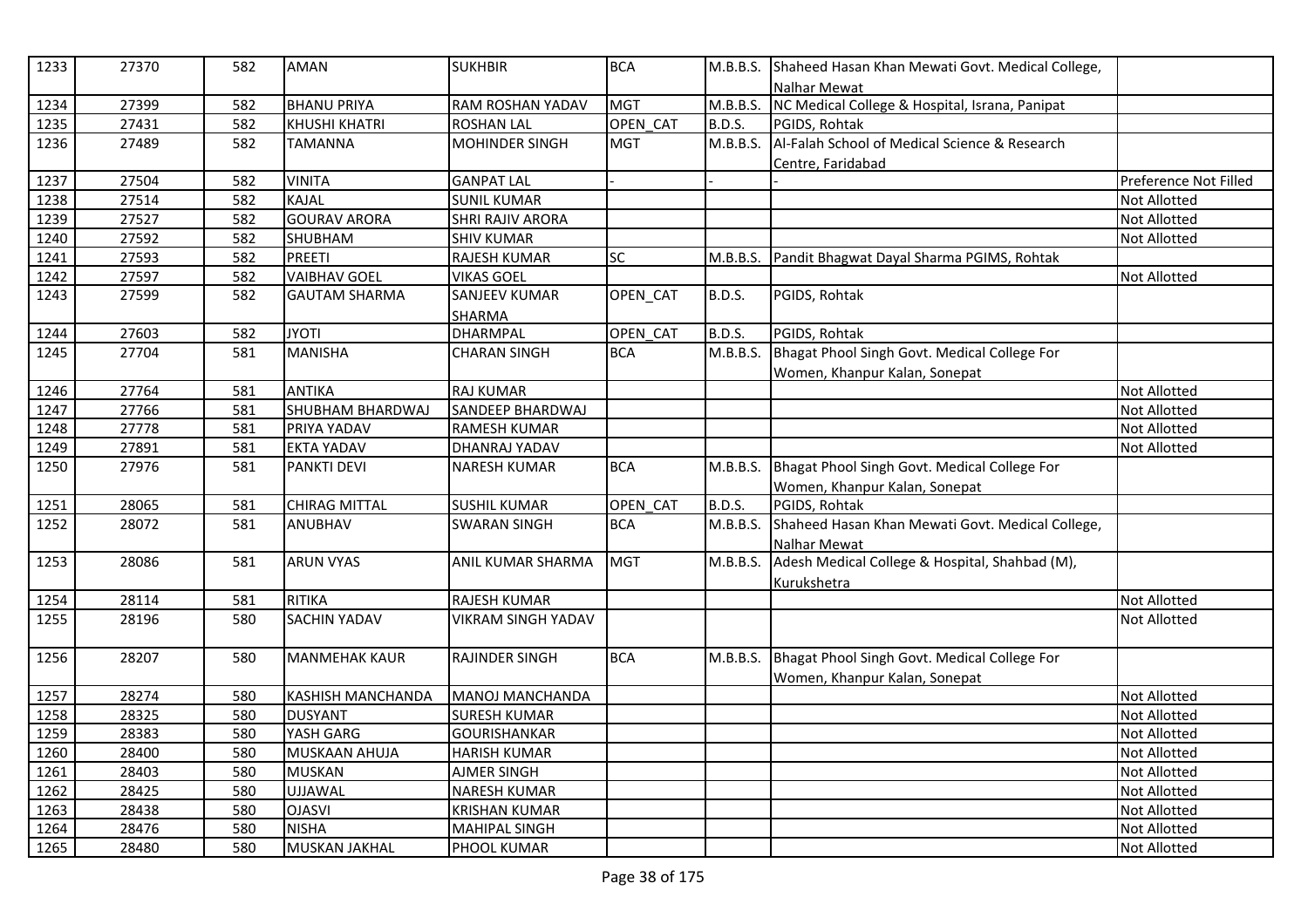| 1266 | 28482 | 580 | <b>LAKSHAY SINGLA</b>     | LAJPAT                    |            |               |                                                | Not Allotted          |
|------|-------|-----|---------------------------|---------------------------|------------|---------------|------------------------------------------------|-----------------------|
| 1267 | 28512 | 580 | <b>KRIPAL SINGH</b>       | <b>BIKRAM</b>             |            |               |                                                | Not Allotted          |
| 1268 | 28637 | 580 | <b>HITESH KUMAR</b>       | <b>SUMER SINGH</b>        |            |               |                                                | Not Allotted          |
| 1269 | 28680 | 580 | <b>KEVIN CARVALHO</b>     | <b>ASHWIN CARVALHO</b>    |            |               |                                                | Not Allotted          |
| 1270 | 28695 | 580 | <b>ISHAAN GUPTA</b>       | PAWAN KUMAR GUPTA         |            |               |                                                | Not Allotted          |
| 1271 | 28725 | 580 | <b>SAKSHI</b>             | <b>MANOHAR CHHABRA</b>    |            |               |                                                | Not Allotted          |
| 1272 | 28758 | 579 | <b>TANNU SHARMA</b>       | <b>MUKESH KUMAR</b>       | OPEN CAT   | <b>B.D.S.</b> | PGIDS, Rohtak                                  |                       |
| 1273 | 28781 | 579 | <b>MEHUL RAI</b>          | <b>JAI DEV</b>            |            |               |                                                | Not Allotted          |
| 1274 | 28820 | 579 | AMAN KUMAR GUPTA          | <b>PANKAJ</b>             |            |               |                                                | Not Allotted          |
| 1275 | 28870 | 579 | <b>MUSKAN</b>             | PARMOD JHA                |            |               |                                                | Not Allotted          |
| 1276 | 28903 | 579 | SNEHA BHARGAVA            | DAYANAND BHARGAVA         |            |               |                                                | Not Allotted          |
| 1277 | 28916 | 579 | RAHUL GOYAL               | RAM NIWAS GOYAL           |            |               |                                                | Not Allotted          |
| 1278 | 28917 | 579 | <b>KETAN GROVER</b>       | <b>MAHESH GROVER</b>      |            |               |                                                | Not Allotted          |
| 1279 | 28926 | 579 | POOJA                     | <b>SUNIL KUMAR</b>        |            |               |                                                | Not Allotted          |
| 1280 | 28934 | 579 | <b>SAKSHI KAUSHIK</b>     | SANJAY KAUSHIK            | <b>MGT</b> | M.B.B.S.      | Al-Falah School of Medical Science & Research  |                       |
|      |       |     |                           |                           |            |               | Centre, Faridabad                              |                       |
| 1281 | 28984 | 579 | <b>DEEPTI</b>             | <b>HOSHIYAR SINGH</b>     |            |               |                                                | Not Allotted          |
| 1282 | 28988 | 579 | <b>VIKAS</b>              | <b>KRISHAN KUMAR</b>      | OPEN CAT   | <b>B.D.S.</b> | PGIDS, Rohtak                                  |                       |
| 1283 | 29128 | 579 | <b>RITU SHEORAN</b>       | <b>DILBAG SINGH</b>       | OPEN CAT   | <b>B.D.S.</b> | PGIDS, Rohtak                                  |                       |
| 1284 | 29132 | 579 | <b>ADVAITA DEWAN</b>      | <b>ASEEM DEWAN</b>        | <b>MGT</b> | M.B.B.S.      | <b>SGT University Gurugram</b>                 |                       |
| 1285 | 29133 | 579 | PRAKHAR SACHDEVA          | <b>MOHINDER PAL</b>       |            |               |                                                | Not Allotted          |
| 1286 | 29150 | 579 | PRAMOD BHARDWAJ           | <b>BHUDEV</b>             |            |               |                                                | Not Allotted          |
| 1287 | 29179 | 579 | <b>JOY SHARMA</b>         | <b>VIJAY PRAKASH</b>      |            |               |                                                | Not Allotted          |
| 1288 | 29201 | 579 | <b>ABHINAV TURAN</b>      | SATYINDER SINGH           |            |               |                                                | Not Allotted          |
| 1289 | 29212 | 579 | <b>ROHIT KUMAR</b>        | <b>PUSGAR</b>             | OPEN_CAT   | M.B.B.S.      | NC Medical College & Hospital, Israna, Panipat |                       |
| 1290 | 29268 | 578 | <b>SUJATA</b>             | <b>DHARAM PAL</b>         |            |               |                                                | Not Allotted          |
| 1291 | 29298 | 578 | <b>VIDHI</b>              | <b>NARAYAN SINGH</b>      | <b>BCA</b> | M.B.B.S.      | Bhagat Phool Singh Govt. Medical College For   |                       |
|      |       |     |                           |                           |            |               | Women, Khanpur Kalan, Sonepat                  |                       |
| 1292 | 29326 | 578 | <b>TAPAN RAGHAV</b>       | SANJEEV RAGHAV            |            |               |                                                | Not Allotted          |
| 1293 | 29330 | 578 | SHALLU CHOPRA             | <b>GURMAIL SINGH</b>      | SC         | M.B.B.S.      | Pandit Bhagwat Dayal Sharma PGIMS, Rohtak      |                       |
| 1294 | 29333 | 578 | MANJU                     | <b>RAM NIWAS</b>          |            |               |                                                | Not Allotted          |
| 1295 | 29390 | 578 | <b>KANIKA GILL</b>        | <b>KRISHAN KUMAR GILL</b> |            |               |                                                | Not Allotted          |
| 1296 | 29435 | 578 | <b>ARPANA</b>             | <b>SATISH</b>             |            |               |                                                | Not Allotted          |
| 1297 | 29439 | 578 | <b>ARTI</b>               | <b>SOMBIR</b>             | <b>BCA</b> | M.B.B.S.      | Bhagat Phool Singh Govt. Medical College For   |                       |
|      |       |     |                           |                           |            |               | Women, Khanpur Kalan, Sonepat                  |                       |
| 1298 | 29441 | 578 | <b>MUSKAN</b>             | <b>MANOJ KUMAR</b>        |            |               |                                                | Preference Not Filled |
| 1299 | 29455 | 578 | <b>KANWAR PAL</b>         | <b>SATBIR SINGH</b>       |            |               |                                                | Not Allotted          |
| 1300 | 29492 | 578 | <b>NAVDEEP</b>            | <b>RAJBIR SINGH</b>       | SC         | M.B.B.S.      | ESIC Medical College, Nit, Faridabad           |                       |
| 1301 | 29519 | 578 | <b>SURUCHI SINGH SONI</b> | PURUSHOTTAM               | <b>BCA</b> | M.B.B.S.      | Bhagat Phool Singh Govt. Medical College For   |                       |
|      |       |     |                           |                           |            |               | Women, Khanpur Kalan, Sonepat                  |                       |
|      |       |     |                           |                           |            |               |                                                |                       |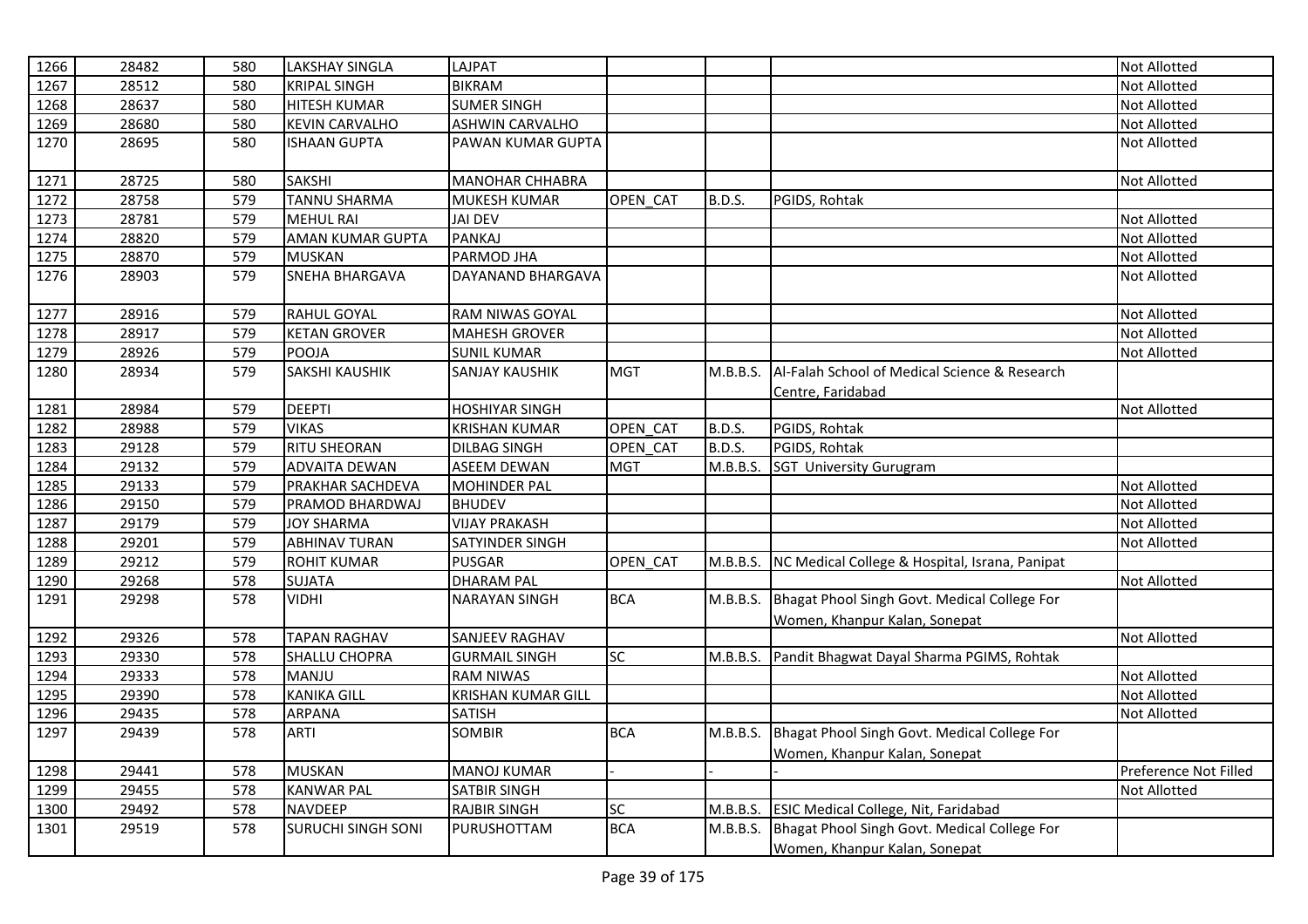| 1302 | 29531 | 578 | <b>MUSKAN</b>            | <b>SURESH</b>              |            |               |                                                  | <b>Not Allotted</b> |
|------|-------|-----|--------------------------|----------------------------|------------|---------------|--------------------------------------------------|---------------------|
| 1303 | 29540 | 578 | <b>AMAN MALIK</b>        | <b>JITENDER KUMAR</b>      |            |               |                                                  | Not Allotted        |
| 1304 | 29563 | 578 | DHANANJAI                | PARSHANT                   | <b>BCA</b> | M.B.B.S.      | Shaheed Hasan Khan Mewati Govt. Medical College, |                     |
|      |       |     |                          |                            |            |               | Nalhar Mewat                                     |                     |
| 1305 | 29589 | 578 | <b>TAMANNA</b>           | <b>SATISH</b>              |            |               |                                                  | <b>Not Allotted</b> |
| 1306 | 29604 | 578 | <b>KOMAL DUDI</b>        | SAILENDER KUMAR            |            |               |                                                  | Not Allotted        |
|      |       |     |                          | <b>DUDI</b>                |            |               |                                                  |                     |
| 1307 | 29631 | 578 | <b>BALJEET SINGH</b>     | <b>GURMAIL SINGH</b>       |            |               |                                                  | Not Allotted        |
| 1308 | 29634 | 578 | RISHIKACHOPRA            | <b>RISHI CHOPRA</b>        | OPEN CAT   | <b>B.D.S.</b> | PGIDS, Rohtak                                    |                     |
| 1309 | 29648 | 578 | <b>MUSKAN</b>            | DILEEP CHAND               | <b>BCA</b> | M.B.B.S.      | Shaheed Hasan Khan Mewati Govt. Medical College, |                     |
|      |       |     |                          |                            |            |               | Nalhar Mewat                                     |                     |
| 1310 | 29651 | 578 | <b>VASHU DEV</b>         | PURUSHOTAM                 |            |               |                                                  | <b>Not Allotted</b> |
| 1311 | 29703 | 578 | <b>RASHMI</b>            | <b>RAMESH KUMAR</b>        | OPEN CAT   | <b>B.D.S.</b> | PGIDS, Rohtak                                    |                     |
| 1312 | 29704 | 578 | <b>GAGAN SONI</b>        | <b>MAHESH SONI</b>         | <b>BCA</b> | M.B.B.S.      | Shaheed Hasan Khan Mewati Govt. Medical College, |                     |
|      |       |     |                          |                            |            |               | Nalhar Mewat                                     |                     |
| 1313 | 29719 | 578 | <b>SURAJ GUPTA</b>       | PAWAN KUMAR GUPTA OPEN CAT |            | M.B.B.S.      | Adesh Medical College & Hospital, Shahbad (M),   |                     |
|      |       |     |                          |                            |            |               | Kurukshetra                                      |                     |
| 1314 | 29745 | 578 | <b>ADITYA SONI</b>       | <b>DINESH</b>              |            |               |                                                  | Not Allotted        |
| 1315 | 29766 | 578 | <b>RISHABH LOHIYA</b>    | BHARAT SINGH LOHIYA SC     |            | M.B.B.S.      | Pandit Bhagwat Dayal Sharma PGIMS, Rohtak        |                     |
|      |       |     |                          |                            |            |               |                                                  |                     |
| 1316 | 29831 | 577 | <b>AKANKSH CHOPRA</b>    | <b>SANDEEP CHOPRA</b>      | <b>MGT</b> |               | M.B.B.S. SGT University Gurugram                 |                     |
| 1317 | 29883 | 577 | <b>MOHIT</b>             | DHARAMVEER                 |            |               |                                                  | <b>Not Allotted</b> |
| 1318 | 29893 | 577 | <b>PRANCHI</b>           | <b>VINOD KUMAR</b>         |            |               |                                                  | Not Allotted        |
| 1319 | 29905 | 577 | <b>KHUSHBOO</b>          | <b>NARENDER SINGH</b>      | OPEN CAT   | <b>B.D.S.</b> | PGIDS, Rohtak                                    |                     |
| 1320 | 29907 | 577 | <b>MAYANK MANCHANDA</b>  | <b>RAKESH</b>              |            |               |                                                  | Not Allotted        |
| 1321 | 29963 | 577 | <b>DIKSHA SINGH</b>      | <b>JITENDER SINGH</b>      |            |               |                                                  | <b>Not Allotted</b> |
| 1322 | 29965 | 577 | <b>ASHNA SABHARWAL</b>   | SHIV DEEP SABHARWAL        |            |               |                                                  | Not Allotted        |
|      |       |     |                          |                            |            |               |                                                  |                     |
| 1323 | 29982 | 577 | <b>AKSHAT AGGARWAL</b>   | <b>VINOD KUMAR</b>         | OPEN CAT   | <b>B.D.S.</b> | PGIDS, Rohtak                                    |                     |
| 1324 | 29988 | 577 | <b>ANKITA</b>            | <b>NAVAL SINGH</b>         |            |               |                                                  | <b>Not Allotted</b> |
| 1325 | 30048 | 577 | <b>SAIJAL GUPTA</b>      | <b>SURENDER KUMAR</b>      |            |               |                                                  | Not Allotted        |
| 1326 | 30097 | 577 | <b>ABHISHEK CHAUDHRY</b> | <b>SANDEEP KUMAR</b>       |            |               |                                                  | <b>Not Allotted</b> |
| 1327 | 30130 | 577 | PALAK TIWARI             | PRAKASH KUMAR              |            |               |                                                  | <b>Not Allotted</b> |
| 1328 | 30131 | 577 | <b>MANVINDER KAUR</b>    | <b>NARINDER SINGH</b>      |            |               |                                                  | Not Allotted        |
| 1329 | 30160 | 577 | <b>MEHAK</b>             | <b>SUBHASH KUMAR</b>       | OPEN_CAT   | <b>B.D.S.</b> | PGIDS, Rohtak                                    |                     |
| 1330 | 30202 | 577 | MITUL BALHARA            | SATPAL SINGH               | OPEN CAT   | M.B.B.S.      | <b>SGT University Gurugram</b>                   |                     |
| 1331 | 30227 | 577 | <b>AASTHA</b>            | RAMPAL                     | OPEN CAT   | <b>B.D.S.</b> | PGIDS, Rohtak                                    |                     |
| 1332 | 30238 | 577 | <b>ABHINAV GOEL</b>      | <b>ASHOK KUMAR GOEL</b>    |            |               |                                                  | Not Allotted        |
| 1333 | 30297 | 577 | PRANAV                   | <b>DHUP SINGH</b>          |            |               |                                                  | Not Allotted        |
| 1334 | 30299 | 577 | RASHMI                   | <b>SURINDER KUMAR</b>      |            |               |                                                  | <b>Not Allotted</b> |
|      |       |     |                          | SHARMA                     |            |               |                                                  |                     |
| 1335 | 30318 | 576 | <b>FONA RAO</b>          | <b>HARISH YADAV</b>        | OPEN CAT   | B.D.S.        | PGIDS, Rohtak                                    |                     |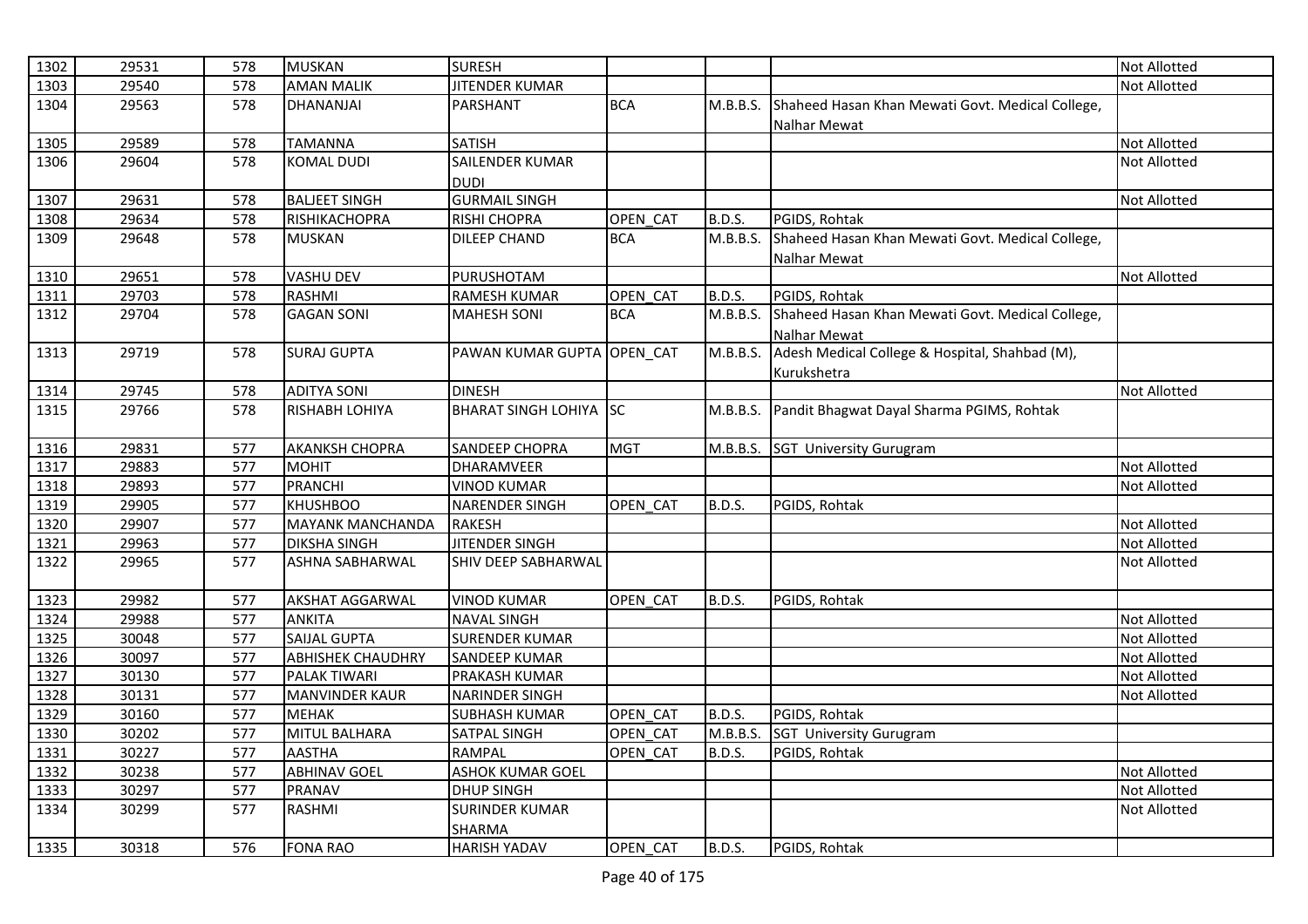| 1336 | 30526 | 576 | <b>SALONI</b>           | <b>RAJBIR</b>           | OPEN_CAT   |               | M.B.B.S. Adesh Medical College & Hospital, Shahbad (M),<br>Kurukshetra |                       |
|------|-------|-----|-------------------------|-------------------------|------------|---------------|------------------------------------------------------------------------|-----------------------|
| 1337 | 30535 | 576 | <b>AASTHA</b>           | NARENDER KUMAR          |            |               |                                                                        | <b>Not Allotted</b>   |
| 1338 | 30548 | 576 | <b>MOHIT SIWACH</b>     | <b>MANOJ KUMAR</b>      |            |               |                                                                        | Not Allotted          |
| 1339 | 30636 | 576 | <b>ABHISHEK</b>         | <b>VIRENDER KUMAR</b>   |            |               |                                                                        | Not Allotted          |
| 1340 | 30659 | 576 | <b>KRITIKA</b>          | <b>BHUPENDER KUMAR</b>  |            |               |                                                                        | Not Allotted          |
| 1341 | 30684 | 576 | <b>DIVYA RANI</b>       | <b>SUJIT KUMAR</b>      |            |               |                                                                        | <b>Not Allotted</b>   |
| 1342 | 30698 | 576 | <b>ITISHA</b>           | <b>KAMAL RAJ</b>        | OPEN CAT   | B.D.S.        | PGIDS, Rohtak                                                          |                       |
| 1343 | 30710 | 576 | <b>MONU</b>             | KALURAM                 | OPEN_CAT   | <b>B.D.S.</b> | PGIDS, Rohtak                                                          |                       |
| 1344 | 30756 | 576 | <b>VINAY YADAV</b>      | <b>KAMAL SINGH</b>      |            |               |                                                                        | Not Allotted          |
| 1345 | 30757 | 576 | <b>KAJAL</b>            | <b>PAWAN KUMAR</b>      |            |               |                                                                        | Not Allotted          |
| 1346 | 30810 | 576 | <b>PREETY</b>           | <b>VIRENDER SINGH</b>   |            |               |                                                                        | Not Allotted          |
| 1347 | 30822 | 576 | <b>SUMAN CHOUDHARY</b>  | <b>KUMBHA RAM</b>       |            |               |                                                                        | Preference Not Filled |
| 1348 | 30855 | 576 | <b>HARSHIT</b>          | <b>SUNIL KUMAR</b>      |            |               |                                                                        | Not Allotted          |
| 1349 | 30867 | 575 | <b>NEHA</b>             | <b>HARMINDER SINGH</b>  |            |               |                                                                        | <b>Not Allotted</b>   |
| 1350 | 30929 | 575 | <b>ROHIT</b>            | <b>SUBHASH CHAND</b>    |            |               |                                                                        | Not Allotted          |
| 1351 | 30930 | 575 | PRIYANKA                | PRADEEP KUMAR           |            |               |                                                                        | Not Allotted          |
| 1352 | 30967 | 575 | <b>SWATI</b>            | <b>VINOD KUMAR</b>      |            |               |                                                                        | Not Allotted          |
| 1353 | 31002 | 575 | <b>VARUN DIXIT</b>      | <b>INDRAJ DIXIT</b>     |            |               |                                                                        | Not Allotted          |
| 1354 | 31052 | 575 | <b>ANJALI</b>           | <b>RAGHUBIR SINGH</b>   |            |               |                                                                        | Not Allotted          |
| 1355 | 31063 | 575 | <b>ADITI YADAV</b>      | SATINDER YADAV          |            |               |                                                                        | Not Allotted          |
| 1356 | 31082 | 575 | KHUSHI GARG             | SANJEEV GARG            |            |               |                                                                        | Not Allotted          |
| 1357 | 31101 | 575 | <b>AMIT</b>             | <b>BARU RAM</b>         |            |               |                                                                        | <b>Not Allotted</b>   |
| 1358 | 31183 | 575 | <b>MUSKAN JAIN</b>      | RAVI KANT JAIN          |            |               |                                                                        | Not Allotted          |
| 1359 | 31196 | 575 | POOJA RANI              | PARMAL SINGH            |            |               |                                                                        | Not Allotted          |
| 1360 | 31233 | 575 | AAYUSH KUMAR JHA        | <b>AJAY KUMAR JHA</b>   |            |               |                                                                        | Not Allotted          |
| 1361 | 31234 | 575 | <b>ISHA</b>             | <b>BALRAJ SINGH</b>     | OPEN CAT   | <b>B.D.S.</b> | PGIDS, Rohtak                                                          |                       |
| 1362 | 31255 | 575 | ANSHUL                  | <b>SUNIL</b>            |            |               |                                                                        | Not Allotted          |
| 1363 | 31296 | 575 | <b>MOHAMMED ADNAN</b>   | MR.MOHAMMED             | <b>MGT</b> | M.B.B.S.      | Adesh Medical College & Hospital, Shahbad (M),                         |                       |
|      |       |     |                         | <b>REHAN</b>            |            |               | Kurukshetra                                                            |                       |
| 1364 | 31302 | 575 | LAKSHAY                 | <b>HAWA SINGH</b>       |            |               |                                                                        | Preference Not Filled |
| 1365 | 31341 | 575 | <b>ADITI JAIN</b>       | <b>VINOD JAIN</b>       |            |               |                                                                        | Not Allotted          |
| 1366 | 31348 | 575 | SIDHANT TOMER           | <b>SHAILESH TOMER</b>   | OPEN_CAT   | M.B.B.S.      | World College Of Medical Sciences And Research,<br>Jhajjar             |                       |
| 1367 | 31447 | 575 | <b>ADEENA ASIF KHAN</b> | MOHAMMED ASIF           |            |               |                                                                        | Not Allotted          |
|      |       |     |                         | KHAN                    |            |               |                                                                        |                       |
| 1368 | 31463 | 575 | <b>TANYA</b>            | <b>NARESH KUMAR</b>     |            |               |                                                                        | <b>Not Allotted</b>   |
| 1369 | 31667 | 574 | <b>REKHA</b>            | <b>BIJENDER</b>         | OPEN CAT   | <b>B.D.S.</b> | PGIDS, Rohtak                                                          |                       |
| 1370 | 31686 | 574 | <b>MUSKAN</b>           | <b>ANIL KUMAR</b>       | OPEN CAT   | <b>B.D.S.</b> | PGIDS, Rohtak                                                          |                       |
| 1371 | 31692 | 574 | <b>NEHA SHARMA</b>      | RAKESH KUMAR            |            |               |                                                                        | Not Allotted          |
| 1372 | 31705 | 574 | <b>MONIKA</b>           | <b>KHYALI RAM SAINI</b> |            |               |                                                                        | <b>Not Allotted</b>   |
| 1373 | 31709 | 574 | <b>SWATI MALIK</b>      | <b>ZILE SINGH</b>       |            |               |                                                                        | Not Allotted          |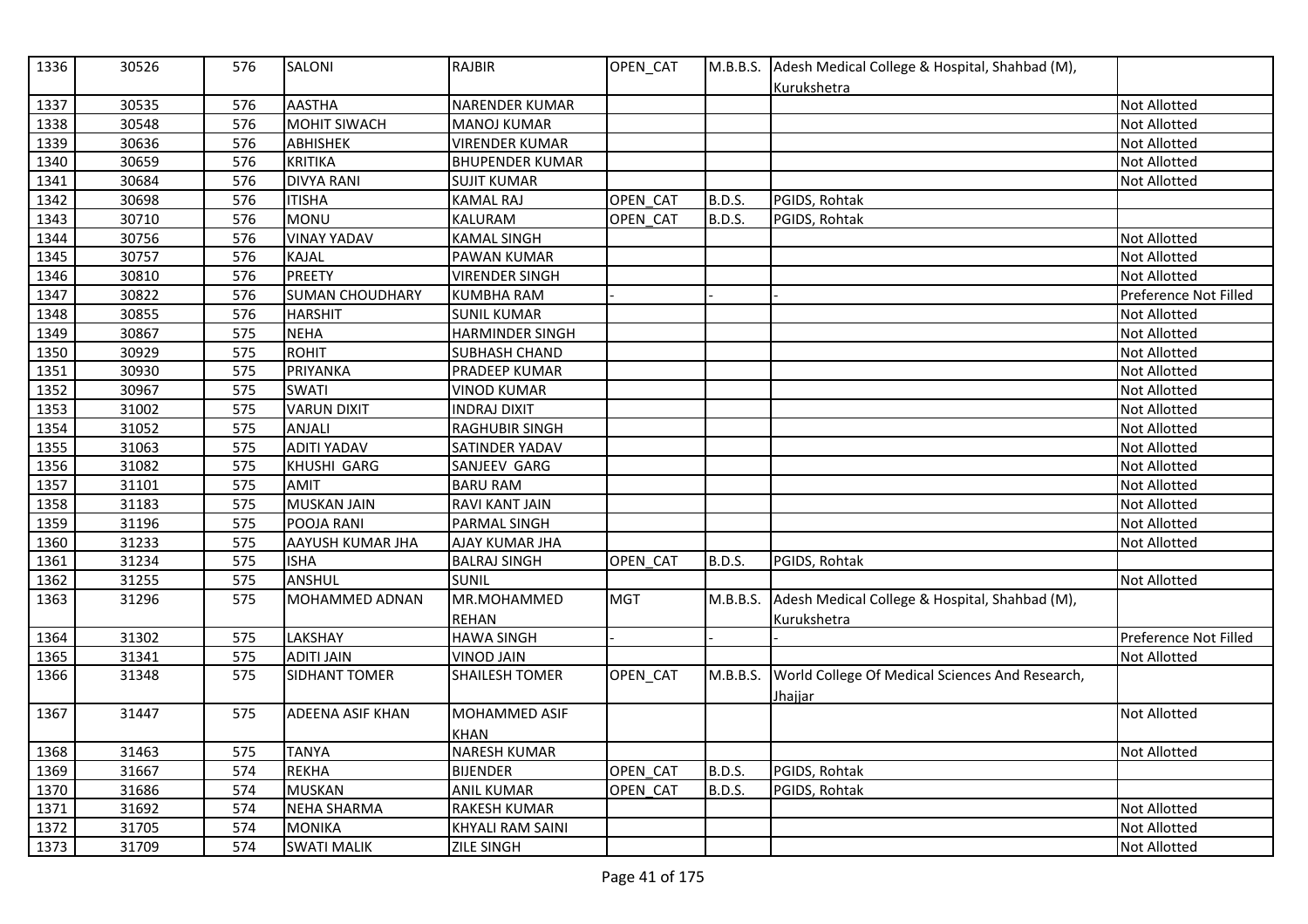| 1374 | 31711 | 574 | <b>AMISHA</b>         | <b>RAJENDER SINGH</b> |            |               |                                                        | <b>Not Allotted</b>   |
|------|-------|-----|-----------------------|-----------------------|------------|---------------|--------------------------------------------------------|-----------------------|
| 1375 | 31712 | 574 | <b>NIKITA</b>         | <b>RANDHIR SINGH</b>  |            |               |                                                        | Not Allotted          |
| 1376 | 31732 | 574 | <b>SHRI BHAGWAN</b>   | <b>DHARMPAL</b>       |            |               |                                                        | <b>Not Allotted</b>   |
| 1377 | 31738 | 574 | ANJALI                | <b>ANAND KUMAR</b>    |            |               |                                                        | <b>Not Allotted</b>   |
| 1378 | 31743 | 574 | <b>KHUSHI</b>         | <b>ABHEY SINGH</b>    |            |               |                                                        | <b>Not Allotted</b>   |
| 1379 | 31754 | 574 | <b>JYOTIKA</b>        | SATYAVIR              |            |               |                                                        | <b>Not Allotted</b>   |
| 1380 | 31764 | 574 | <b>ANKIT SHARMA</b>   | <b>ASHOK KUMAR</b>    |            |               |                                                        | Not Allotted          |
| 1381 | 31772 | 574 | YATHARTH SAINI        | SHYAM SUNDER SAINI    |            |               |                                                        | Preference Not Filled |
| 1382 | 31791 | 574 | <b>NISHTHA SINGH</b>  | <b>VIKRAM SINGH</b>   |            |               |                                                        | <b>Not Allotted</b>   |
| 1383 | 31803 | 574 | DEEPALI MITTAL        | <b>VED PARKASH</b>    |            |               |                                                        | Not Allotted          |
| 1384 | 31826 | 574 | <b>PRAVEEN</b>        | RADHE SHYAM           |            |               |                                                        | <b>Not Allotted</b>   |
| 1385 | 31860 | 574 | <b>MUSKAN</b>         | SATYAWAN              |            |               |                                                        | Not Allotted          |
| 1386 | 31868 | 574 | <b>AVINASH SINGH</b>  | SHASHI BHUSHAN        |            |               |                                                        | Not Allotted          |
|      |       |     |                       | <b>KUMAR SINGH</b>    |            |               |                                                        |                       |
| 1387 | 31964 | 574 | <b>DHRUV GUPTA</b>    | <b>SHASHI BHUSHAN</b> |            |               |                                                        | Not Allotted          |
| 1388 | 32008 | 573 | <b>DEEPAK</b>         | RAJESH BABU           | <b>BCA</b> | B.D.S.        | PGIDS, Rohtak                                          |                       |
| 1389 | 32018 | 573 | SANYA                 | SACHIN GANDHI         |            |               |                                                        | Not Allotted          |
| 1390 | 32022 | 573 | SAKSHI SINGH          | RAGHBENDER SINGH      | <b>MGT</b> | M.B.B.S.      | Al-Falah School of Medical Science & Research          |                       |
|      |       |     |                       |                       |            |               | Centre, Faridabad                                      |                       |
| 1391 | 32203 | 573 | RAVINA KUMARI         | <b>AJIT SINGH</b>     |            |               |                                                        | <b>Not Allotted</b>   |
| 1392 | 32252 | 573 | <b>SAKSHI</b>         | SUWACHAND             |            |               |                                                        | Not Allotted          |
| 1393 | 32253 | 573 | SONIYA KUMARI         | <b>SOMBIR SINGH</b>   | EWS        | B.D.S.        | PGIDS, Rohtak                                          |                       |
| 1394 | 32276 | 573 | SHIVANI               | RAMCHANDER            | EWS        | <b>B.D.S.</b> | PGIDS, Rohtak                                          |                       |
| 1395 | 32365 | 573 | <b>MOHIT SINGH</b>    | <b>SAROJ SINGH</b>    |            |               |                                                        | Not Allotted          |
| 1396 | 32383 | 573 | <b>MONIKA</b>         | <b>MAHESH KUMAR</b>   | SC         | M.B.B.S.      | Pandit Bhagwat Dayal Sharma PGIMS, Rohtak              |                       |
| 1397 | 32387 | 573 | <b>JASEIKA</b>        | RAJ KUMAR ARNEJA      |            |               |                                                        | Not Allotted          |
| 1398 | 32452 | 573 | <b>DEEPAK YADAV</b>   | <b>JITENDER</b>       | OPEN CAT   | M.B.B.S.      | NC Medical College & Hospital, Israna, Panipat         |                       |
| 1399 | 32516 | 572 | <b>ANCHAL</b>         | <b>SUNIL KUMAR</b>    |            |               |                                                        | Not Allotted          |
| 1400 | 32557 | 572 | <b>ASHIMA GARG</b>    | <b>SUBHODH GARG</b>   | <b>MGT</b> |               | M.B.B.S. Al-Falah School of Medical Science & Research |                       |
|      |       |     |                       |                       |            |               | Centre, Faridabad                                      |                       |
| 1401 | 32665 | 572 | <b>SOURABH KUMAR</b>  | <b>ROHTASH KUMAR</b>  | OPEN_CAT   | M.B.B.S.      | Adesh Medical College & Hospital, Shahbad (M),         |                       |
|      |       |     |                       |                       |            |               | Kurukshetra                                            |                       |
| 1402 | 32719 | 572 | <b>CHINAY</b>         | <b>KRISHAN KUMAR</b>  |            |               |                                                        | Not Allotted          |
| 1403 | 32727 | 572 | <b>ADITYA YADAV</b>   | SHIV KUMAR YADAV      |            |               |                                                        | <b>Not Allotted</b>   |
| 1404 | 32782 | 572 | <b>SUMIT PANCHAL</b>  | PANKAJ KUMAR          |            |               |                                                        | <b>Not Allotted</b>   |
| 1405 | 32854 | 572 | <b>AMISHA</b>         | <b>DHARMBIR</b>       |            |               |                                                        | Preference Not Filled |
| 1406 | 32857 | 572 | <b>HARSH</b>          | RAMESH CHAND          |            |               |                                                        | <b>Not Allotted</b>   |
| 1407 | 32858 | 572 | <b>SUMIT SHARMA</b>   | <b>VINOD KUMAR</b>    |            |               |                                                        | Not Allotted          |
| 1408 | 32877 | 572 | <b>SAMEER KHAN</b>    | <b>SHARIF KHAN</b>    |            |               |                                                        | Not Allotted          |
| 1409 | 32913 | 572 | <b>MAHAK AGGARWAL</b> | LAVKESH MOHAN         |            |               |                                                        | Not Allotted          |
| 1410 | 32950 | 572 | <b>ADITI</b>          | <b>JITENDER KUMAR</b> |            |               |                                                        | <b>Not Allotted</b>   |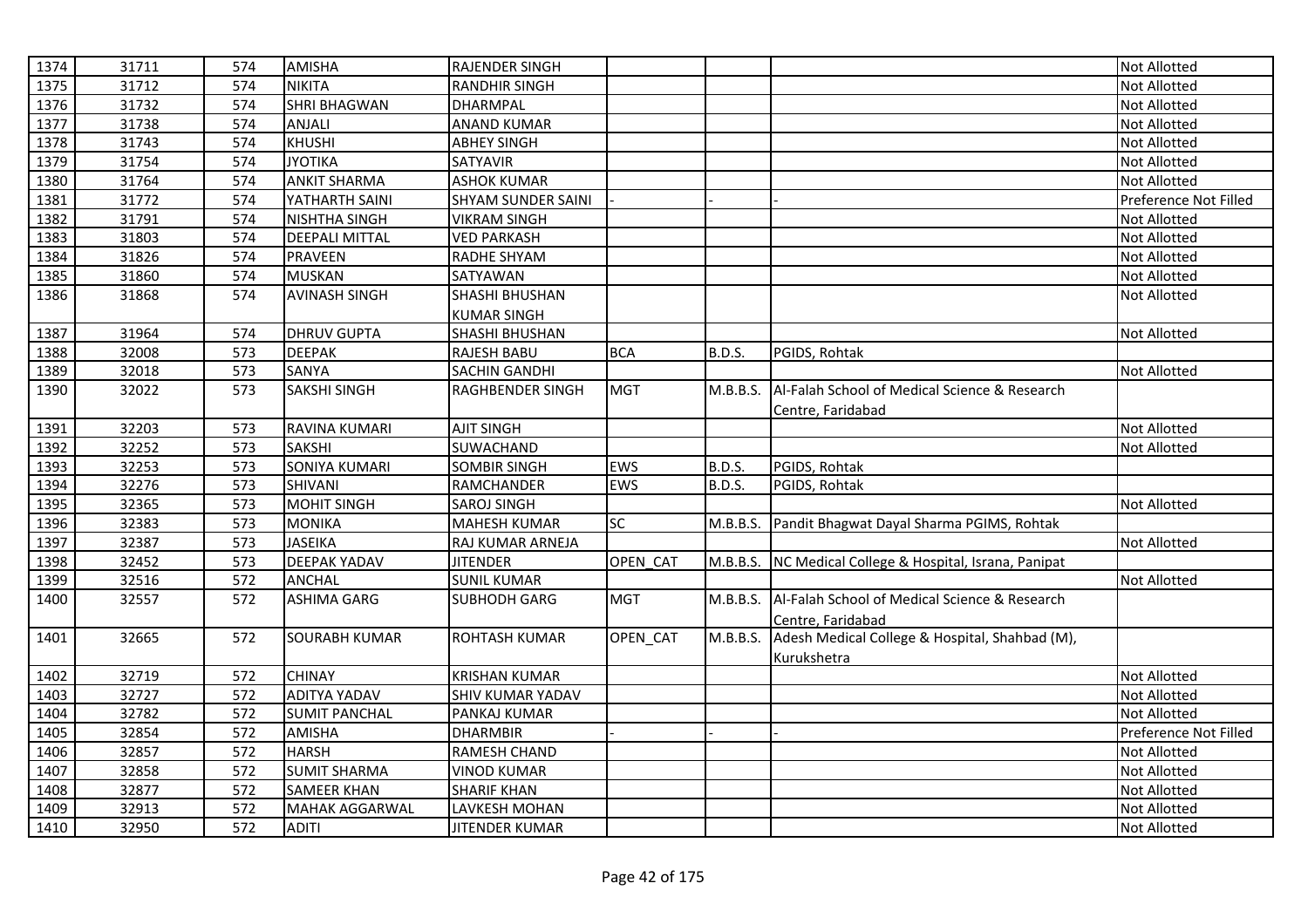| 1411 | 32967 | 572 | <b>SHAGUN</b>           | <b>PAWAN KUMAR</b>        | OPEN_CAT   |               | M.B.B.S. World College Of Medical Sciences And Research,<br><u>Jhajjar</u> |                       |
|------|-------|-----|-------------------------|---------------------------|------------|---------------|----------------------------------------------------------------------------|-----------------------|
| 1412 | 32998 | 572 | <b>BHARTI</b>           | <b>OM PRAKASH</b>         |            |               |                                                                            | Preference Not Filled |
| 1413 | 33001 | 572 | PRAMJEET                | <b>DHARMENDER</b>         |            |               |                                                                            | Not Allotted          |
| 1414 | 33046 | 572 | <b>TUSHAR GARG</b>      | ANIL                      |            |               |                                                                            | Not Allotted          |
| 1415 | 33105 | 571 | PANKAJ KUMAR            | SATNARAYAN                |            |               |                                                                            | Not Allotted          |
| 1416 | 33126 | 571 | <b>MUKUND KUMAR</b>     | RAJESH KUMAR              |            |               |                                                                            | Not Allotted          |
| 1417 | 33155 | 571 | AAYUSH                  | PREM CHAND                |            |               |                                                                            | Not Allotted          |
| 1418 | 33240 | 571 | <b>VISHAL</b>           | SIYARAM                   |            |               |                                                                            | Not Allotted          |
| 1419 | 33269 | 571 | <b>DRISHTI KUMARI</b>   | PRIYAROOP KUMAR           |            |               |                                                                            | Not Allotted          |
|      |       |     |                         | <b>SINGH</b>              |            |               |                                                                            |                       |
| 1420 | 33282 | 571 | <b>SANDHYA</b>          | SHALENDER SINGH           |            |               |                                                                            | Not Allotted          |
| 1421 | 33343 | 571 | <b>SHIKHA</b>           | <b>VIJAY SINGH</b>        |            |               |                                                                            | Not Allotted          |
| 1422 | 33385 | 571 | <b>SHILPI</b>           | <b>JINAINDER</b>          |            |               |                                                                            | Not Allotted          |
| 1423 | 33423 | 571 | <b>KRITIKA</b>          | <b>NARESH</b>             |            |               |                                                                            | <b>Not Allotted</b>   |
| 1424 | 33431 | 571 | <b>HARDIK YADAV</b>     | <b>SANJAY KUMAR</b>       |            |               |                                                                            | Not Allotted          |
| 1425 | 33435 | 571 | SATWIKA SINGH           | <b>ARVIND KUMAR SINGH</b> |            |               |                                                                            | <b>Not Allotted</b>   |
| 1426 | 33479 | 571 | <b>ANUSHKA</b>          | <b>AJAYANT</b>            |            |               |                                                                            | Not Allotted          |
| 1427 | 33480 | 571 | <b>VANSHIKA</b>         | PARDEEP NAGPAL            |            |               |                                                                            | Not Allotted          |
| 1428 | 33485 | 571 | <b>RITEK VASHISHT</b>   | <b>AMAN VASHISHT</b>      |            |               |                                                                            | Not Allotted          |
| 1429 | 33487 | 571 | <b>GAURAV</b>           | <b>SURESH KUMAR</b>       |            |               |                                                                            | Not Allotted          |
| 1430 | 33539 | 571 | <b>AMBIKA JOSHI</b>     | <b>SHIV PRAKASH JOSHI</b> |            |               |                                                                            | Not Allotted          |
| 1431 | 33673 | 570 | POONAM                  | <b>RATTAN SINGH</b>       | EWS        | B.D.S.        | PGIDS, Rohtak                                                              |                       |
| 1432 | 33698 | 570 | <b>JYOTI YADAV</b>      | <b>BRIJ KISHORE YADAV</b> |            |               |                                                                            | <b>Not Allotted</b>   |
| 1433 | 33766 | 570 | <b>MUKUL</b>            | <b>MANOJ KUMAR</b>        |            |               |                                                                            | Not Allotted          |
| 1434 | 33839 | 570 | <b>KHUSHBOO</b>         | <b>SAJJAN PAL</b>         | OPEN_CAT   | M.B.B.S.      | Adesh Medical College & Hospital, Shahbad (M),                             |                       |
|      |       |     |                         |                           |            |               | Kurukshetra                                                                |                       |
| 1435 | 33954 | 570 | <b>RACHANA</b>          | <b>RAVINDER</b>           |            |               |                                                                            | Not Allotted          |
| 1436 | 34029 | 570 | <b>SWETA</b>            | <b>SUSHIL KUMAR</b>       | <b>EWS</b> | <b>B.D.S.</b> | PGIDS, Rohtak                                                              |                       |
| 1437 | 34074 | 570 | <b>DEEPTI SHARMA</b>    | <b>NARESH KUMAR</b>       |            |               |                                                                            | Not Allotted          |
| 1438 | 34111 | 570 | <b>JANITH</b>           | PAWAN KUMAR               |            |               |                                                                            | Not Allotted          |
| 1439 | 34129 | 570 | <b>BUNTY</b>            | <b>OMBIR</b>              |            |               |                                                                            | Not Allotted          |
| 1440 | 34134 | 570 | <b>KHUSHBU</b>          | <b>DINESH</b>             |            |               |                                                                            | Not Allotted          |
| 1441 | 34135 | 570 | <b>JAHANAVI KAUSHIK</b> | <b>DINESH KUMAR</b>       |            |               |                                                                            | Not Allotted          |
| 1442 | 34156 | 570 | <b>NITIN KUMAR</b>      | <b>RAKESH KUMAR</b>       |            |               |                                                                            | Not Allotted          |
| 1443 | 34175 | 570 | YASH YADAV              | SANJAY KUMAR YADAV        | <b>BCB</b> | <b>B.D.S.</b> | PGIDS, Rohtak                                                              |                       |
| 1444 | 34179 | 570 | <b>JYOTI KHYALIA</b>    | <b>MAHABIR SINGH</b>      |            |               |                                                                            | <b>Not Allotted</b>   |
| 1445 | 34282 | 569 | <b>BHARTI</b>           | <b>RISHI PAL</b>          | <b>BCB</b> | B.D.S.        | PGIDS, Rohtak                                                              |                       |
| 1446 | 34290 | 569 | <b>SABIR HUSSAIN</b>    | <b>RUKDEEN KHAN</b>       |            |               |                                                                            | Not Allotted          |
| 1447 | 34292 | 569 | POONAM                  | <b>MUKESH</b>             | <b>BCB</b> | <b>B.D.S.</b> | PGIDS, Rohtak                                                              |                       |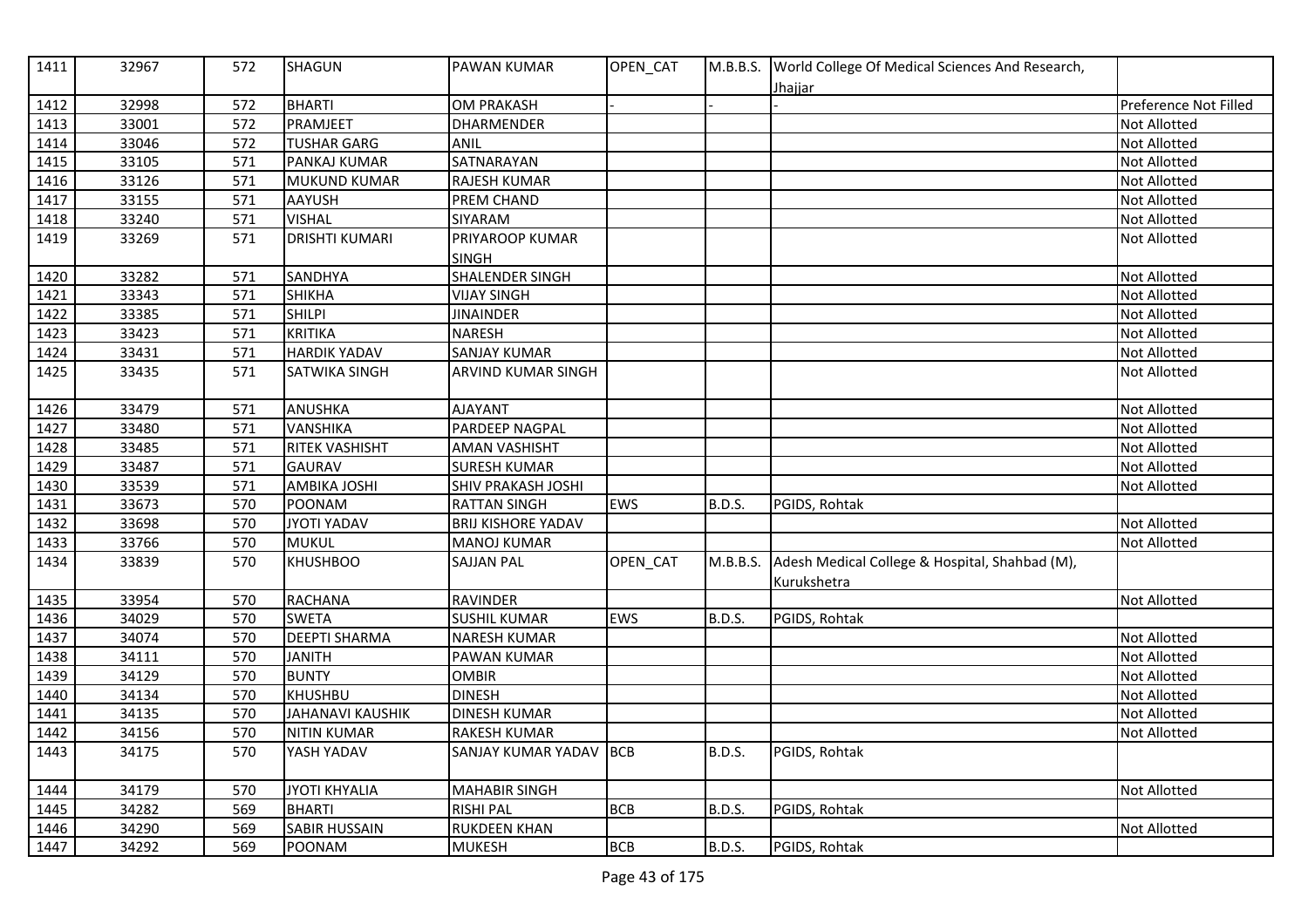| 1448 | 34315 | 569 | <b>SHASHI</b>            | <b>UMESH KUMAR</b>   |                 |               |                                                | Not Allotted        |
|------|-------|-----|--------------------------|----------------------|-----------------|---------------|------------------------------------------------|---------------------|
| 1449 | 34393 | 569 | YOGESH BEMBEY            | <b>MANU BEMBEY</b>   |                 |               |                                                | Not Allotted        |
| 1450 | 34410 | 569 | <b>ROHIT KUMAR</b>       | <b>BALBIR SINGH</b>  |                 |               |                                                | Not Allotted        |
| 1451 | 34430 | 569 | <b>KUSUM</b>             | <b>RAMJILAL</b>      | SC              | M.B.B.S.      | <b>ESIC Medical College, Nit, Faridabad</b>    |                     |
| 1452 | 34460 | 569 | <b>MANROOP KAUR</b>      | <b>MOHINDER JEET</b> |                 |               |                                                | Not Allotted        |
| 1453 | 34508 | 569 | PRERNA AGGARWAL          | <b>NEM CHAND</b>     | <b>OPEN CAT</b> | M.B.B.S.      | Adesh Medical College & Hospital, Shahbad (M), |                     |
|      |       |     |                          |                      |                 |               | Kurukshetra                                    |                     |
| 1454 | 34518 | 569 | <b>TANVI TAYA</b>        | <b>SUNIL KUMAR</b>   |                 |               |                                                | Not Allotted        |
| 1455 | 34593 | 569 | <b>RAHUL KUMAR</b>       | <b>ASHOK KUMAR</b>   |                 |               |                                                | Not Allotted        |
| 1456 | 34640 | 569 | RAJNEESH SHARMA          | <b>SUNIL KUMAR</b>   |                 |               |                                                | Not Allotted        |
| 1457 | 34672 | 569 | <b>KHUSHI</b>            | <b>VED PAL</b>       |                 |               |                                                | Not Allotted        |
| 1458 | 34676 | 569 | <b>AAISHA KHAN</b>       | <b>AIZAZ KHAN</b>    | <b>BCB</b>      | <b>B.D.S.</b> | PGIDS, Rohtak                                  |                     |
| 1459 | 34722 | 569 | <b>SULEKHA</b>           | <b>SUJEET KUMAR</b>  | <b>EWS</b>      | B.D.S.        | PGIDS, Rohtak                                  |                     |
| 1460 | 34796 | 569 | <b>ARCHITA GARG</b>      | JAI BHAGWAN GARG     |                 |               |                                                | Not Allotted        |
| 1461 | 34813 | 568 | <b>ROHIT</b>             | PRAKASH CHAND        |                 |               |                                                | Not Allotted        |
| 1462 | 34871 | 568 | <b>RINKU</b>             | <b>RAJESH KUMAR</b>  |                 |               |                                                | Not Allotted        |
| 1463 | 34887 | 568 | <b>NIKITA</b>            | <b>RAMESH KUMAR</b>  |                 |               |                                                | Not Allotted        |
| 1464 | 34923 | 568 | <b>TUSHAR YADAV</b>      | ANIL KUMAR           | OPEN_CAT        | M.B.B.S.      | Adesh Medical College & Hospital, Shahbad (M), |                     |
|      |       |     |                          |                      |                 |               | Kurukshetra                                    |                     |
| 1465 | 34991 | 568 | <b>DRISHTI</b>           | <b>ANJANI KUMAR</b>  |                 |               |                                                | <b>Not Allotted</b> |
|      |       |     |                          | CHOUDHARY            |                 |               |                                                |                     |
| 1466 | 35073 | 568 | <b>GARRY CHUGH</b>       | RADHE SHYAM          |                 |               |                                                | Not Allotted        |
| 1467 | 35110 | 568 | <b>HITESH</b>            | <b>AJIT SINGH</b>    |                 |               |                                                | Not Allotted        |
| 1468 | 35153 | 568 | <b>BHANU PRIYA</b>       | RAMDHARI             |                 |               |                                                | Not Allotted        |
| 1469 | 35170 | 568 | PRIYA SACHDEVA           | <b>ASHOK KUMAR</b>   |                 |               |                                                | Not Allotted        |
|      |       |     |                          | SACHDEVA             |                 |               |                                                |                     |
| 1470 | 35202 | 568 | <b>AABHAS GUMBER</b>     | <b>ANIL KUMAR</b>    |                 |               |                                                | Not Allotted        |
| 1471 | 35260 | 568 | <b>RITU YADAV</b>        | <b>KANWAR SINGH</b>  |                 |               |                                                | Not Allotted        |
| 1472 | 35279 | 568 | <b>VANSHIKA</b>          | <b>MANOJ BANSAL</b>  |                 |               |                                                | Not Allotted        |
| 1473 | 35284 | 568 | <b>NITESH KUMAR</b>      | <b>RAMESH KUMAR</b>  |                 |               |                                                | Not Allotted        |
| 1474 | 35316 | 568 | <b>KANISHKA KHOHAL</b>   | <b>LALIT KHOHAL</b>  |                 |               |                                                | Not Allotted        |
| 1475 | 35321 | 568 | <b>ABHINANDAN JANGID</b> | PRAKASH SHARMA       | <b>MGT</b>      |               | M.B.B.S. SGT University Gurugram               |                     |
| 1476 | 35328 | 568 | <b>ASHISH</b>            | <b>DHARAMBIR</b>     |                 |               |                                                | Not Allotted        |
| 1477 | 35366 | 567 | <b>NIDHI</b>             | SOMVIR               |                 |               |                                                | Not Allotted        |
| 1478 | 35405 | 567 | <b>MONIKA</b>            | KULDEEP              | <b>MGT</b>      | M.B.B.S.      | Al-Falah School of Medical Science & Research  |                     |
|      |       |     |                          |                      |                 |               | Centre, Faridabad                              |                     |
| 1479 | 35466 | 567 | VASUDHA SHARMA           | <b>ANURODH KUMAR</b> | OPEN_CAT        | M.B.B.S.      | Adesh Medical College & Hospital, Shahbad (M), |                     |
|      |       |     |                          | SHARMA               |                 |               | Kurukshetra                                    |                     |
| 1480 | 35511 | 567 | <b>ANSHIKA</b>           | RAJINDER KUMAR       | EWS             | <b>B.D.S.</b> | PGIDS, Rohtak                                  |                     |
| 1481 | 35531 | 567 | <b>NAVEEN YADAV</b>      | <b>HARIRAM</b>       |                 |               |                                                | Not Allotted        |
| 1482 | 35603 | 567 | LIPIKA TEWATIA           | JAGDEEP SINGH        |                 |               |                                                | Not Allotted        |
| 1483 | 35619 | 567 | <b>KAVISHA</b>           | <b>RAVI SHANKAR</b>  |                 |               |                                                | Not Allotted        |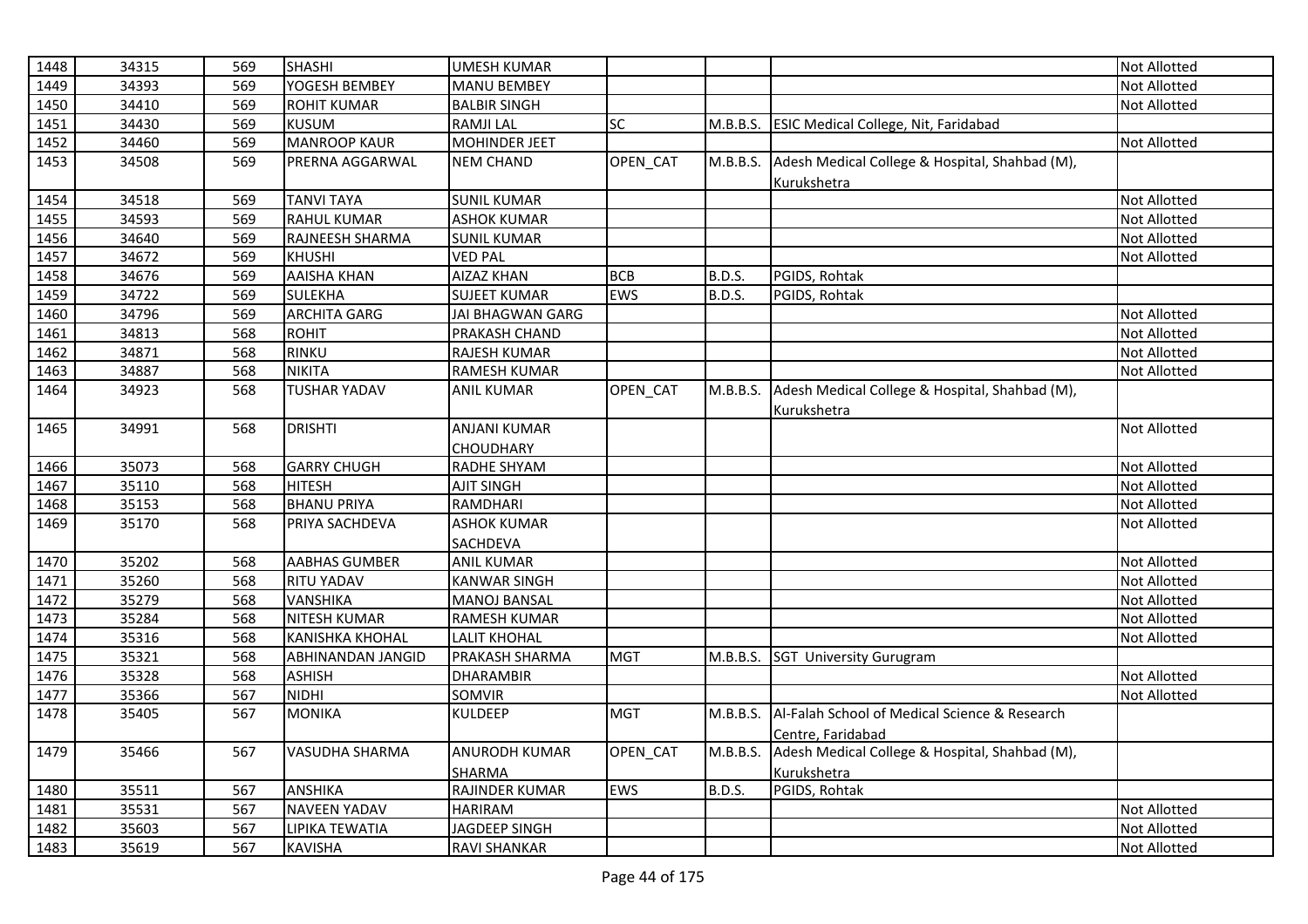| 1484 | 35668 | 567 | YASHIKA                   | HIMANSHU                  |                 |               |                                                               | Not Allotted          |
|------|-------|-----|---------------------------|---------------------------|-----------------|---------------|---------------------------------------------------------------|-----------------------|
| 1485 | 35680 | 567 | <b>KIRAN</b>              | <b>SUKH RAM</b>           |                 |               |                                                               | Not Allotted          |
| 1486 | 35735 | 567 | <b>BHUPINDER SINGH</b>    | <b>MAHOBAT SINGH</b>      |                 |               |                                                               | Not Allotted          |
| 1487 | 35779 | 567 | <b>GAURIKA KHANDELWAL</b> | <b>MANISH KHANDELWAL</b>  | <b>IMGT</b>     | M.B.B.S.      | NC Medical College & Hospital, Israna, Panipat                |                       |
| 1488 | 35788 | 567 | SANYAM BUDHWAR            | <b>MR AMIT KUMAR</b>      |                 |               |                                                               | Not Allotted          |
| 1489 | 35814 | 567 | <b>SHUBHAM SONI</b>       | <b>DHOOP SINGH</b>        |                 |               |                                                               | Not Allotted          |
| 1490 | 35831 | 567 | <b>ANKITA ARORA</b>       | RAJNISH KUMAR             |                 |               |                                                               | Not Allotted          |
| 1491 | 35892 | 567 | <b>VIJAY LAXMI</b>        | <b>VIJAY SINGH SHARMA</b> |                 |               |                                                               | Not Allotted          |
| 1492 | 35903 | 567 | <b>HARSH</b>              | <b>SUNEHRA</b>            |                 |               |                                                               | Not Allotted          |
| 1493 | 35952 | 567 | <b>NAVEEN</b>             | <b>SURESH KUMAR</b>       | $\overline{SC}$ | M.B.B.S.      | Pandit Bhagwat Dayal Sharma PGIMS, Rohtak                     |                       |
| 1494 | 36205 | 566 | <b>ANJALI MAHLAWAT</b>    | <b>DINESH KUMAR</b>       |                 |               |                                                               | Not Allotted          |
| 1495 | 36230 | 566 | <b>VANSHIKA</b>           | <b>SANJAY KUMAR</b>       |                 |               |                                                               | Not Allotted          |
| 1496 | 36291 | 566 | <b>ANJALI SHEORAN</b>     | RAJPAL                    |                 |               |                                                               | Not Allotted          |
| 1497 | 36318 | 566 | <b>MUSKAN JAIN</b>        | <b>SANJAY JAIN</b>        | OPEN CAT        | M.B.B.S.      | Adesh Medical College & Hospital, Shahbad (M),<br>Kurukshetra |                       |
| 1498 | 36339 | 566 | <b>VAISHALI YADAV</b>     | <b>KRISHAN KUMAR</b>      |                 |               |                                                               | Not Allotted          |
| 1499 | 36389 | 566 | SATPAL VERMA              | <b>HOSHYAR SINGH</b>      |                 |               |                                                               | Not Allotted          |
| 1500 | 36440 | 566 | <b>SUSHILA</b>            | <b>ANIL KUMAR</b>         |                 |               |                                                               | Not Allotted          |
| 1501 | 36450 | 566 | SONIA                     | <b>BALBIR SINGH</b>       |                 |               |                                                               | Not Allotted          |
| 1502 | 36553 | 566 | <b>ADITI GOYAL</b>        | AMARJEET GOYAL            |                 |               |                                                               | Not Allotted          |
| 1503 | 36622 | 565 | <b>MANJEET SINGH</b>      | VINOD                     |                 |               |                                                               | Not Allotted          |
| 1504 | 36627 | 565 | <b>GOURAV</b>             | <b>SURESH KUMAR</b>       |                 |               |                                                               | Not Allotted          |
| 1505 | 36637 | 565 | <b>AJAY KUMAR</b>         | <b>RANBIR SINGH</b>       |                 |               |                                                               | <b>Not Allotted</b>   |
| 1506 | 36651 | 565 | PALLAVI GARG              | SUSHIL KUMAR GARG         | EWS             | <b>B.D.S.</b> | PGIDS, Rohtak                                                 |                       |
| 1507 | 36734 | 565 | <b>DEEPANSHI</b>          | SANJEEV KUMAR             |                 |               |                                                               | Not Allotted          |
| 1508 | 36758 | 565 | <b>RITU BALDA</b>         | <b>SURESH KUMAR</b>       |                 |               |                                                               | Not Allotted          |
| 1509 | 36766 | 565 | <b>SIMRAN BUDHIRAJA</b>   | <b>VIRENDRA BUDHIRAJA</b> |                 |               |                                                               | Not Allotted          |
| 1510 | 36772 | 565 | MEENAKSHI                 | <b>ANIL KUMAR</b>         | OPEN CAT        | M.B.B.S.      | NC Medical College & Hospital, Israna, Panipat                |                       |
| 1511 | 36792 | 565 | <b>SIRMAN</b>             | <b>MAHESH</b>             |                 |               |                                                               | Not Allotted          |
| 1512 | 36798 | 565 | <b>MONIKA</b>             | <b>SUKHBIR</b>            |                 |               |                                                               | Not Allotted          |
| 1513 | 36822 | 565 | <b>ASHISH MALIK</b>       | <b>RANBIR SINGH</b>       |                 |               |                                                               | Not Allotted          |
| 1514 | 36829 | 565 | <b>NIKHIL VERMA</b>       | <b>RAJU VERMA</b>         |                 |               |                                                               | Not Allotted          |
| 1515 | 36848 | 565 | <b>TUSHAR</b>             | <b>AJAY GUPTA</b>         | EWS             | <b>B.D.S.</b> | PGIDS, Rohtak                                                 |                       |
| 1516 | 36865 | 565 | <b>SANJIT KUMAR</b>       | <b>SATISH KUMAR</b>       |                 |               |                                                               | Not Allotted          |
| 1517 | 36891 | 565 | <b>GOURAV</b>             | <b>KRISHAN</b>            |                 |               |                                                               | Not Allotted          |
| 1518 | 36931 | 565 | <b>RAHUL</b>              | <b>KRISHAN KUMAR</b>      |                 |               |                                                               | Preference Not Filled |
| 1519 | 36974 | 565 | <b>KARTIK</b>             | <b>SUBHASH</b>            | OPEN_CAT        | M.B.B.S.      | World College Of Medical Sciences And Research,<br>Jhajjar    |                       |
| 1520 | 36984 | 565 | <b>VARSHA BHARDWAJ</b>    | <b>SHIV KUMAR</b>         | <b>MGT</b>      | <b>B.D.S.</b> | Swami Devi Dayal Hospital & Dental College,<br>Punchkula      |                       |
| 1521 | 36986 | 565 | REENU                     | RAMAVTAR                  |                 |               |                                                               | Not Allotted          |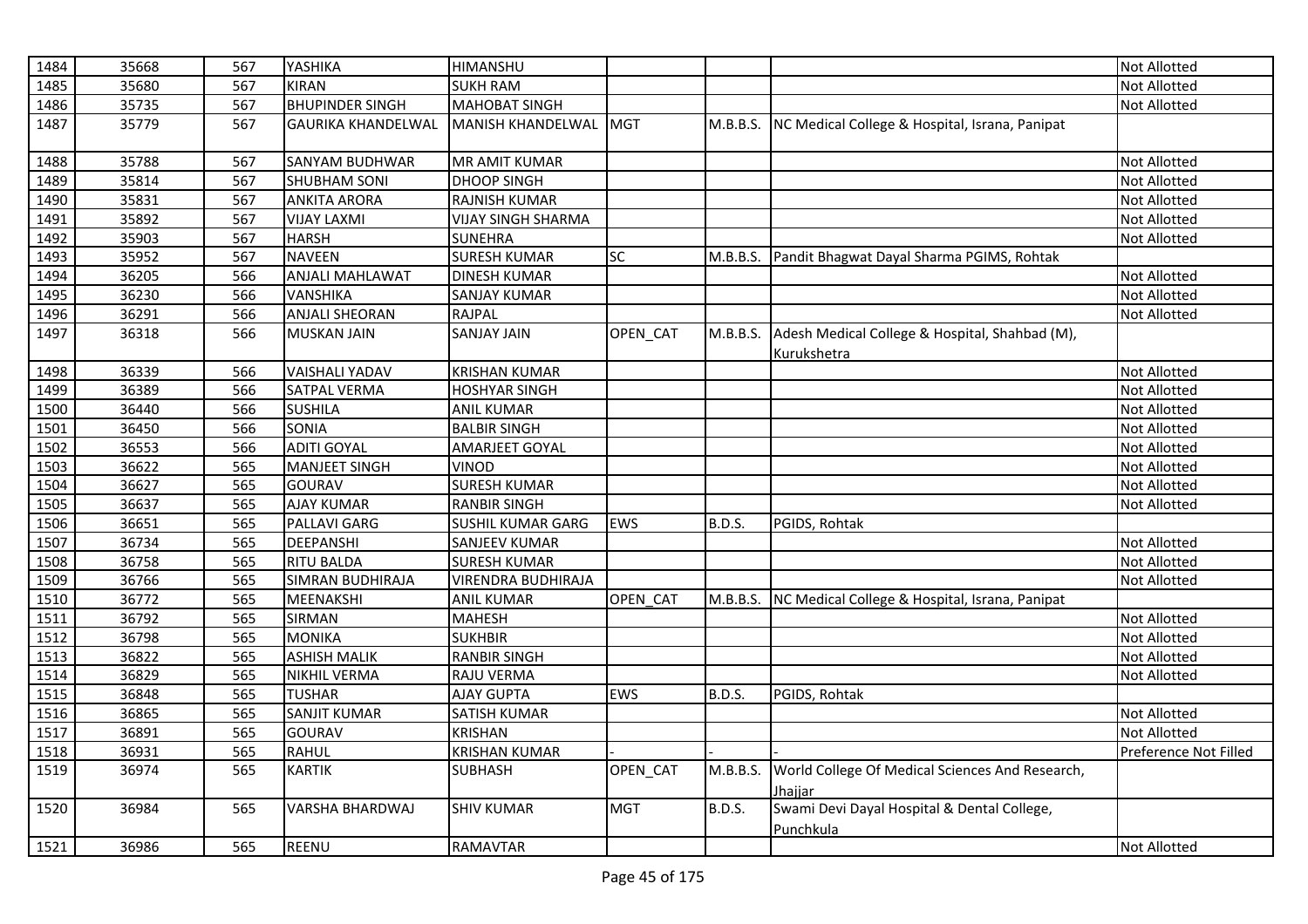| 1522 | 36994 | 565 | <b>KHUSHI</b>          | <b>SUSHIL VERMA</b>                  | <b>BCA</b> | <b>B.D.S.</b> | PGIDS, Rohtak                                                      |                     |
|------|-------|-----|------------------------|--------------------------------------|------------|---------------|--------------------------------------------------------------------|---------------------|
| 1523 | 37009 | 565 | PRABHAT SHARMA         | <b>AMIT KUMAR SHARMA</b>             |            |               |                                                                    | <b>Not Allotted</b> |
| 1524 | 37022 | 565 | <b>AKANKSHA</b>        | <b>SHAMSHER SINGH</b>                |            |               |                                                                    | <b>Not Allotted</b> |
| 1525 | 37162 | 565 | <b>MONIKA</b>          | <b>JAIVIR</b>                        |            |               |                                                                    | Not Allotted        |
| 1526 | 37269 | 564 | <b>KARAN</b>           | SANJAY                               | <b>MGT</b> | M.B.B.S.      | Al-Falah School of Medical Science & Research<br>Centre, Faridabad |                     |
| 1527 | 37315 | 564 | <b>SACHIN</b>          | <b>RANBIR SINGH</b>                  |            |               |                                                                    | Not Allotted        |
| 1528 | 37404 | 564 | YASH RANA              | <b>RAJKUMAR RANA</b>                 |            |               |                                                                    | <b>Not Allotted</b> |
| 1529 | 37443 | 564 | <b>SUMIT</b>           | <b>RAM NIWAS</b>                     | <b>BCA</b> | <b>B.D.S.</b> | PGIDS, Rohtak                                                      |                     |
| 1530 | 37466 | 564 | <b>DEVENDER</b>        | SHISHUPAL                            |            |               |                                                                    | <b>Not Allotted</b> |
| 1531 | 37508 | 564 | <b>PRASHANT</b>        | <b>SHIV CHARAN</b>                   |            |               |                                                                    | Not Allotted        |
| 1532 | 37577 | 564 | SARTHAK BHARDWAJ       | <b>JAI KUMAR SHARMA</b>              |            |               |                                                                    | Not Allotted        |
| 1533 | 37585 | 564 | <b>SANDHYA</b>         | <b>JAIBHAGWAN</b>                    |            |               |                                                                    | Not Allotted        |
| 1534 | 37648 | 564 | <b>HITESH SINGH</b>    | <b>DINESH SINGH</b>                  |            |               |                                                                    | Not Allotted        |
| 1535 | 37687 | 564 | YAYATI YADAV           | <b>NARPAT YADAV</b>                  | OPEN CAT   | M.B.B.S.      | NC Medical College & Hospital, Israna, Panipat                     |                     |
| 1536 | 37762 | 563 | <b>NISHANT</b>         | <b>ISHWAR SINGH</b>                  | OPEN_CAT   | M.B.B.S.      | NC Medical College & Hospital, Israna, Panipat                     |                     |
| 1537 | 37788 | 563 | <b>NEERAJ RANI</b>     | RADHE SHYAM                          |            |               |                                                                    | Not Allotted        |
| 1538 | 37801 | 563 | <b>SAPNA</b>           | <b>SHRICHAND</b>                     |            |               |                                                                    | <b>Not Allotted</b> |
| 1539 | 37829 | 563 | <b>NUPUR CHAUHAN</b>   | <b>KARAN SINGH</b>                   |            |               |                                                                    | Not Allotted        |
| 1540 | 37860 | 563 | <b>MAHAK</b>           | <b>BIJENDER</b>                      |            |               |                                                                    | Not Allotted        |
| 1541 | 37898 | 563 | <b>DIKSHA AGGARWAL</b> | PANKAJ AGGARWAL                      |            |               |                                                                    | Not Allotted        |
| 1542 | 37905 | 563 | <b>SHIVAM SARDANA</b>  | <b>ANIL SARDANA</b>                  | OPEN CAT   | B.D.S.        | SGT Dental College, Gurugram                                       |                     |
| 1543 | 37959 | 563 | <b>HEMANT KUMAR</b>    | PARVEEN KUMAR                        |            |               |                                                                    | Not Allotted        |
| 1544 | 37983 | 563 | PIYUSH BHARDWAJ        | <b>CHANDI RAM</b>                    |            |               |                                                                    | Not Allotted        |
| 1545 | 38018 | 563 | <b>HANIT GARG</b>      | <b>ROHTASH</b>                       |            |               |                                                                    | Not Allotted        |
| 1546 | 38037 | 563 | <b>RITU TOMAR</b>      | <b>KALYAN SINGH</b>                  |            |               |                                                                    | Not Allotted        |
| 1547 | 38045 | 563 | SHIVAM SHARMA          | <b>ASHEY SHARMA</b>                  | OPEN_CAT   | M.B.B.S.      | Adesh Medical College & Hospital, Shahbad (M),<br>Kurukshetra      |                     |
| 1548 | 38049 | 563 | YASHIKA                | <b>RAJKUMAR</b>                      |            |               |                                                                    | <b>Not Allotted</b> |
| 1549 | 38107 | 563 | <b>NAMAN</b>           | <b>SOMESH KUMAR</b>                  |            |               |                                                                    | Not Allotted        |
| 1550 | 38124 | 563 | <b>AAKIF</b>           | NIJAMUDDIN                           |            |               |                                                                    | <b>Not Allotted</b> |
| 1551 | 38230 | 563 | <b>ASHISH</b>          | YESHVIR SINGH                        |            |               |                                                                    | Not Allotted        |
| 1552 | 38235 | 563 | <b>BABEETA YADAV</b>   | <b>SUSHIL KUMAR</b>                  |            |               |                                                                    | Not Allotted        |
| 1553 | 38251 | 563 | <b>MOHD RIZWAN</b>     | <b>MOHD SHAKIR</b>                   |            |               |                                                                    | <b>Not Allotted</b> |
| 1554 | 38257 | 563 | <b>MOHINI GARG</b>     | <b>ANIL GARG</b>                     |            |               |                                                                    | Not Allotted        |
| 1555 | 38330 | 563 | <b>SUMIT</b>           | <b>AJAY SINGH</b>                    |            |               |                                                                    | Not Allotted        |
| 1556 | 38331 | 563 | <b>CHIRAG</b>          | MOHENDER SINGH                       |            |               |                                                                    | Not Allotted        |
| 1557 | 38357 | 562 | <b>KOMAL JAGLAN</b>    | <b>RANBIR SINGH</b>                  |            |               |                                                                    | Not Allotted        |
| 1558 | 38406 | 562 | MRIDUL MIGLANI         | <b>INDER MOHAN</b><br><b>MIGLANI</b> | OPEN_CAT   | M.B.B.S.      | Adesh Medical College & Hospital, Shahbad (M),<br>Kurukshetra      |                     |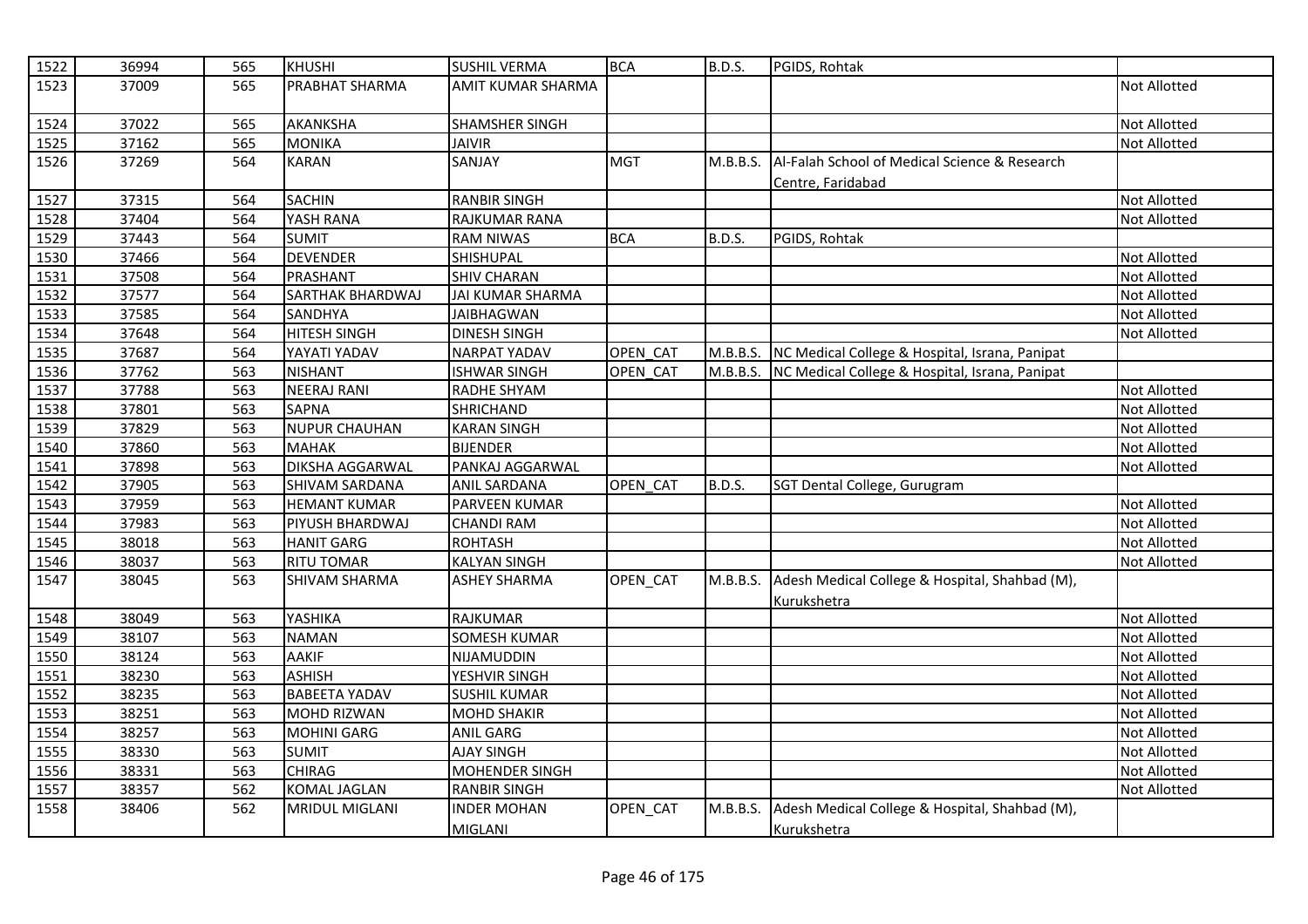| 1559 | 38419 | 562 | SHEETAL                | <b>JAI KISHAN</b>        | OPEN_CAT  |          | M.B.B.S. World College Of Medical Sciences And Research,<br><u>Jhajjar</u> |                     |
|------|-------|-----|------------------------|--------------------------|-----------|----------|----------------------------------------------------------------------------|---------------------|
| 1560 | 38439 | 562 | <b>AKSHAT SINHA</b>    | <b>ANKUR SINHA</b>       |           |          |                                                                            | Not Allotted        |
| 1561 | 38450 | 562 | <b>ROUSHAN KUMAR</b>   | <b>DEV NARAYAN</b>       |           |          |                                                                            | Not Allotted        |
| 1562 | 38471 | 562 | SOURAV                 | <b>SUBODH KUMAR</b>      |           |          |                                                                            | Not Allotted        |
| 1563 | 38585 | 562 | <b>SPARSH MIRDHA</b>   | <b>KANWAL SINGH</b>      |           |          |                                                                            | Not Allotted        |
| 1564 | 38587 | 562 | <b>BHARGAVI ARORA</b>  | RAVI KANT ARORA          |           |          |                                                                            | <b>Not Allotted</b> |
| 1565 | 38595 | 562 | SIMRAN                 | <b>SATISH KHERA</b>      |           |          |                                                                            | Not Allotted        |
| 1566 | 38613 | 562 | ANJALI                 | <b>RAGHBIR SINGH</b>     | <b>SC</b> | M.B.B.S. | Pandit Bhagwat Dayal Sharma PGIMS, Rohtak                                  |                     |
| 1567 | 38635 | 562 | ANKUR BHARDWAJ         | <b>SUDHIR SHARMA</b>     |           |          |                                                                            | Not Allotted        |
| 1568 | 38675 | 562 | <b>ALKA</b>            | RAJNEESH                 |           |          |                                                                            | Not Allotted        |
| 1569 | 38724 | 562 | <b>SAHIL GARG</b>      | <b>SANJAY GARG</b>       |           |          |                                                                            | Not Allotted        |
| 1570 | 38737 | 562 | <b>DHAIRYA</b>         | <b>KULDEEP</b>           |           |          |                                                                            | <b>Not Allotted</b> |
| 1571 | 38743 | 562 | <b>EKTA</b>            | <b>MANOJ KUMAR</b>       |           |          |                                                                            | Not Allotted        |
| 1572 | 38784 | 562 | <b>SABITA</b>          | <b>ANIL KUMAR</b>        |           |          |                                                                            | Not Allotted        |
| 1573 | 38819 | 562 | <b>ANKIT</b>           | <b>MANOJ SHARMA</b>      |           |          |                                                                            | Not Allotted        |
| 1574 | 38888 | 562 | <b>KIRTI</b>           | SANJAY                   | OPEN CAT  | M.B.B.S. | Adesh Medical College & Hospital, Shahbad (M),<br>Kurukshetra              |                     |
| 1575 | 38903 | 562 | <b>AANVI YADAV</b>     | SAT PAL YADAV            |           |          |                                                                            | Not Allotted        |
| 1576 | 38905 | 562 | KHUSHI CHAUHAN         | REENU CHAUHAN            |           |          |                                                                            | Not Allotted        |
| 1577 | 38919 | 562 | <b>HEMJA SHARMA</b>    | YASH PAL SHARMA          |           |          |                                                                            | Not Allotted        |
| 1578 | 39009 | 561 | <b>UJJWAL GUPTA</b>    | <b>SUNIL GUPTA</b>       |           |          |                                                                            | <b>Not Allotted</b> |
| 1579 | 39033 | 561 | <b>BABITA SHARMA</b>   | UMESH KUMAR              | OPEN_CAT  | M.B.B.S. | Adesh Medical College & Hospital, Shahbad (M),<br>Kurukshetra              |                     |
| 1580 | 39051 | 561 | <b>ABHISHEK SHARMA</b> | <b>JAI NARAIN SHARMA</b> |           |          |                                                                            | Not Allotted        |
| 1581 | 39057 | 561 | <b>SUNISHTHA</b>       | <b>DINESH KUMAR</b>      |           |          |                                                                            | Not Allotted        |
| 1582 | 39143 | 561 | <b>SUHANI KUMARI</b>   | LAL BABU GUPTA           |           |          |                                                                            | Not Allotted        |
| 1583 | 39157 | 561 | <b>BERLEEN KAUR</b>    | <b>GURVINDER SINGH</b>   |           |          |                                                                            | <b>Not Allotted</b> |
| 1584 | 39203 | 561 | YASH YADAV             | <b>VIKRAM SINGH</b>      |           |          |                                                                            | Not Allotted        |
| 1585 | 39362 | 561 | <b>SRISHTI</b>         | <b>ANIL KUMAR</b>        |           |          |                                                                            | Not Allotted        |
| 1586 | 39377 | 561 | <b>ANKITA</b>          | RAMESH                   | <b>SC</b> | M.B.B.S. | Pandit Bhagwat Dayal Sharma PGIMS, Rohtak                                  |                     |
| 1587 | 39445 | 561 | <b>NAVYA DWEVEDI</b>   | PUNEET DWEVEDI           |           |          |                                                                            | Not Allotted        |
| 1588 | 39487 | 561 | <b>SHREYA</b>          | <b>SUSHIL MALIK</b>      | OPEN CAT  | M.B.B.S. | NC Medical College & Hospital, Israna, Panipat                             |                     |
| 1589 | 39556 | 561 | <b>RAHUL</b>           | <b>VINOD KUMAR</b>       | OPEN_CAT  | M.B.B.S. | Adesh Medical College & Hospital, Shahbad (M),<br>Kurukshetra              |                     |
| 1590 | 39591 | 561 | <b>ASHMIT</b>          | <b>SUSHIL KUMAR</b>      |           |          |                                                                            | Not Allotted        |
| 1591 | 39661 | 560 | <b>CHIRAG GUPTA</b>    | <b>MUKESH GUPTA</b>      |           |          |                                                                            | Not Allotted        |
| 1592 | 39747 | 560 | <b>ANJLI JINDAL</b>    | <b>SUSHEEL JINDAL</b>    |           |          |                                                                            | Not Allotted        |
| 1593 | 39754 | 560 | <b>MANSI</b>           | <b>VIJAY SAROHA</b>      |           |          |                                                                            | Not Allotted        |
| 1594 | 39793 | 560 | <b>KAJAL</b>           | <b>SUSHIL KUMAR</b>      |           |          |                                                                            | Not Allotted        |
| 1595 | 39794 | 560 | <b>MAHIMA BHARAL</b>   | RAJESH BHARAL            |           |          |                                                                            | <b>Not Allotted</b> |
| 1596 | 39809 | 560 | <b>ROHAN</b>           | SATISH KUMAR             |           |          |                                                                            | Not Allotted        |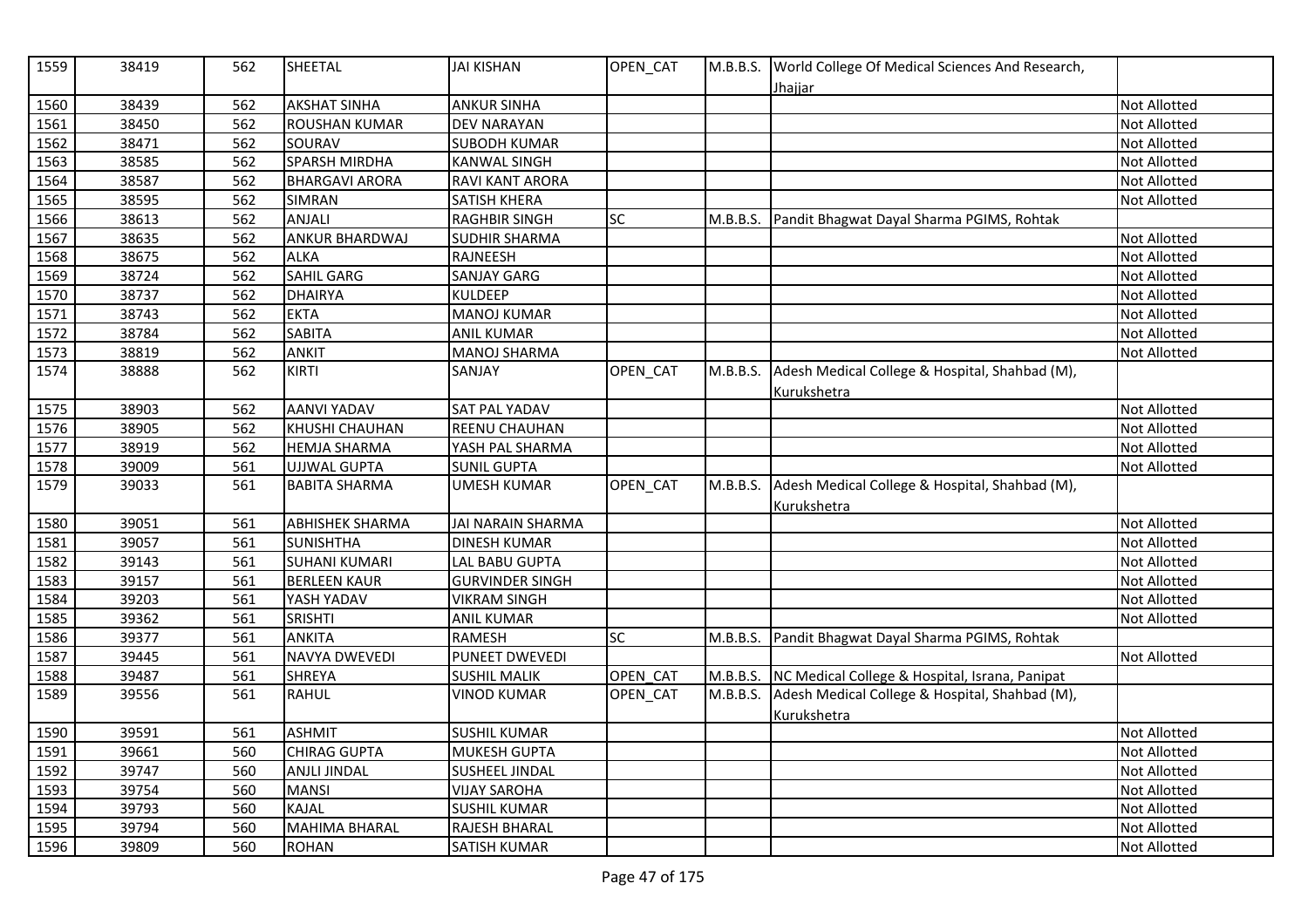| 1597 | 39815 | 560 | SHEETAL               | <b>JAGMAL SINGH</b>     |                 |               |                                                         | <b>Not Allotted</b> |
|------|-------|-----|-----------------------|-------------------------|-----------------|---------------|---------------------------------------------------------|---------------------|
| 1598 | 39826 | 560 | YASHASVI              | RAKESH KUMAR            | <b>MGT</b>      | M.B.B.S.      | Al-Falah School of Medical Science & Research           |                     |
|      |       |     |                       |                         |                 |               | Centre, Faridabad                                       |                     |
| 1599 | 39847 | 560 | LALIT                 | <b>RAJESH</b>           |                 |               |                                                         | Not Allotted        |
| 1600 | 39857 | 560 | <b>ANKIT NAIN</b>     | <b>ROHTASH</b>          |                 |               |                                                         | <b>Not Allotted</b> |
| 1601 | 39868 | 560 | <b>NITIN</b>          | <b>ISHWAR SINGH</b>     |                 |               |                                                         | Not Allotted        |
| 1602 | 39991 | 560 | <b>ANSHIKA</b>        | PARVEEN GUPTA           |                 |               |                                                         | <b>Not Allotted</b> |
| 1603 | 40050 | 560 | <b>RAGHVI</b>         | SATISH KUMAR RELHAN     |                 |               |                                                         | <b>Not Allotted</b> |
| 1604 | 40054 | 560 | <b>SHRISTI</b>        | <b>MANAV KUMAR</b>      |                 |               |                                                         | <b>Not Allotted</b> |
| 1605 | 40081 | 560 | <b>ADITI VERMA</b>    | <b>SANJAY VERMA</b>     | <b>BCA</b>      | <b>B.D.S.</b> | PGIDS, Rohtak                                           |                     |
| 1606 | 40084 | 560 | <b>SHIVANI SHARMA</b> | MUKESH SHARMA           |                 |               |                                                         | <b>Not Allotted</b> |
| 1607 | 40160 | 560 | <b>CHEHAK TAGEJA</b>  | RAGHUVIR TAGEJA         |                 |               |                                                         | <b>Not Allotted</b> |
| 1608 | 40349 | 559 | <b>RAHUL KUMAR</b>    | <b>RAJ KUMAR</b>        |                 |               |                                                         | Not Allotted        |
| 1609 | 40379 | 559 | RAVINDER KHOLA        | <b>VED PRAKASH</b>      |                 |               |                                                         | Not Allotted        |
| 1610 | 40391 | 559 | <b>SUNIDHI</b>        | <b>DINESH SINGH</b>     | OPEN_CAT        | M.B.B.S.      | NC Medical College & Hospital, Israna, Panipat          |                     |
| 1611 | 40488 | 559 | <b>MANISHA</b>        | <b>MANOJ KUMAR</b>      | <b>BCB</b>      | <b>B.D.S.</b> | PGIDS, Rohtak                                           |                     |
| 1612 | 40555 | 559 | SEJAL                 | <b>BALJOR SINGH</b>     | OPEN_CAT        | M.B.B.S.      | World College Of Medical Sciences And Research,         |                     |
|      |       |     |                       |                         |                 |               | Jhajjar                                                 |                     |
| 1613 | 40615 | 559 | SHEETAL               | <b>RAJ KUMAR</b>        | OPEN_CAT        | M.B.B.S.      | Adesh Medical College & Hospital, Shahbad (M),          |                     |
|      |       |     |                       |                         |                 |               | Kurukshetra                                             |                     |
| 1614 | 40656 | 559 | <b>PIYUSH SINGH</b>   | <b>RAGHUBIR SINGH</b>   |                 |               |                                                         | <b>Not Allotted</b> |
| 1615 | 40667 | 559 | <b>TUSHAR KUMAR</b>   | JOGENDER SINGH          |                 |               |                                                         | Not Allotted        |
| 1616 | 40692 | 559 | <b>SRISHTI</b>        | <b>SUDESH KUMAR</b>     |                 |               |                                                         | <b>Not Allotted</b> |
| 1617 | 40701 | 559 | <b>ISHA</b>           | <b>DHARAMVIR</b>        | <b>MINORITY</b> | M.B.B.S.      | Al-Falah School of Medical Science & Research           |                     |
|      |       |     |                       |                         |                 |               | Centre, Faridabad                                       |                     |
| 1618 | 40728 | 559 | DEEPANSHU             | <b>JAGMOHAN</b>         |                 |               |                                                         | Not Allotted        |
| 1619 | 40736 | 559 | <b>JYOTI</b>          | SATISH KUMAR            | SC              |               | M.B.B.S. Pandit Bhagwat Dayal Sharma PGIMS, Rohtak      |                     |
| 1620 | 40814 | 559 | <b>RIYA SAINI</b>     | RAVINDER KUMAR<br>SAINI |                 |               |                                                         | <b>Not Allotted</b> |
| 1621 | 40853 | 559 | <b>DEVISHTHI</b>      | <b>ANIL RANA</b>        | OPEN CAT        |               | M.B.B.S. NC Medical College & Hospital, Israna, Panipat |                     |
| 1622 | 40854 | 559 | <b>ANKIT SHARMA</b>   | PARSHOTAM DASS          |                 |               |                                                         | <b>Not Allotted</b> |
| 1623 | 40875 | 559 | <b>SHAURYA RATHI</b>  | <b>SANDEEP RATHI</b>    |                 |               |                                                         | <b>Not Allotted</b> |
| 1624 | 40899 | 558 | <b>PRABHJOT KAUR</b>  | <b>GULZAR SINGH</b>     |                 |               |                                                         | <b>Not Allotted</b> |
| 1625 | 40903 | 558 | <b>MEGHA</b>          | SUBHASH CHAND           |                 |               |                                                         | <b>Not Allotted</b> |
| 1626 | 40925 | 558 | <b>HIMANI</b>         | <b>DEVENDER SINGH</b>   |                 |               |                                                         | Not Allotted        |
| 1627 | 40927 | 558 | <b>NIKITA</b>         | <b>ASHOK</b>            |                 |               |                                                         | <b>Not Allotted</b> |
| 1628 | 41079 | 558 | <b>ADITYA</b>         | <b>BABULAL JOTRIWAL</b> | <b>SC</b>       | M.B.B.S.      | <b>ESIC Medical College, Nit, Faridabad</b>             |                     |
| 1629 | 41107 | 558 | PRATHAMESH KHATY      | <b>SARANG KHATY</b>     |                 |               |                                                         | <b>Not Allotted</b> |
| 1630 | 41177 | 558 | <b>DEEKSHA</b>        | <b>KAMAL SAPRA</b>      |                 |               |                                                         | <b>Not Allotted</b> |
| 1631 | 41196 | 558 | <b>ANKITA</b>         | SHATRUGHAN              |                 |               |                                                         | <b>Not Allotted</b> |
| 1632 | 41201 | 558 | <b>SIYA</b>           | <b>VINEET TULI</b>      |                 |               |                                                         | <b>Not Allotted</b> |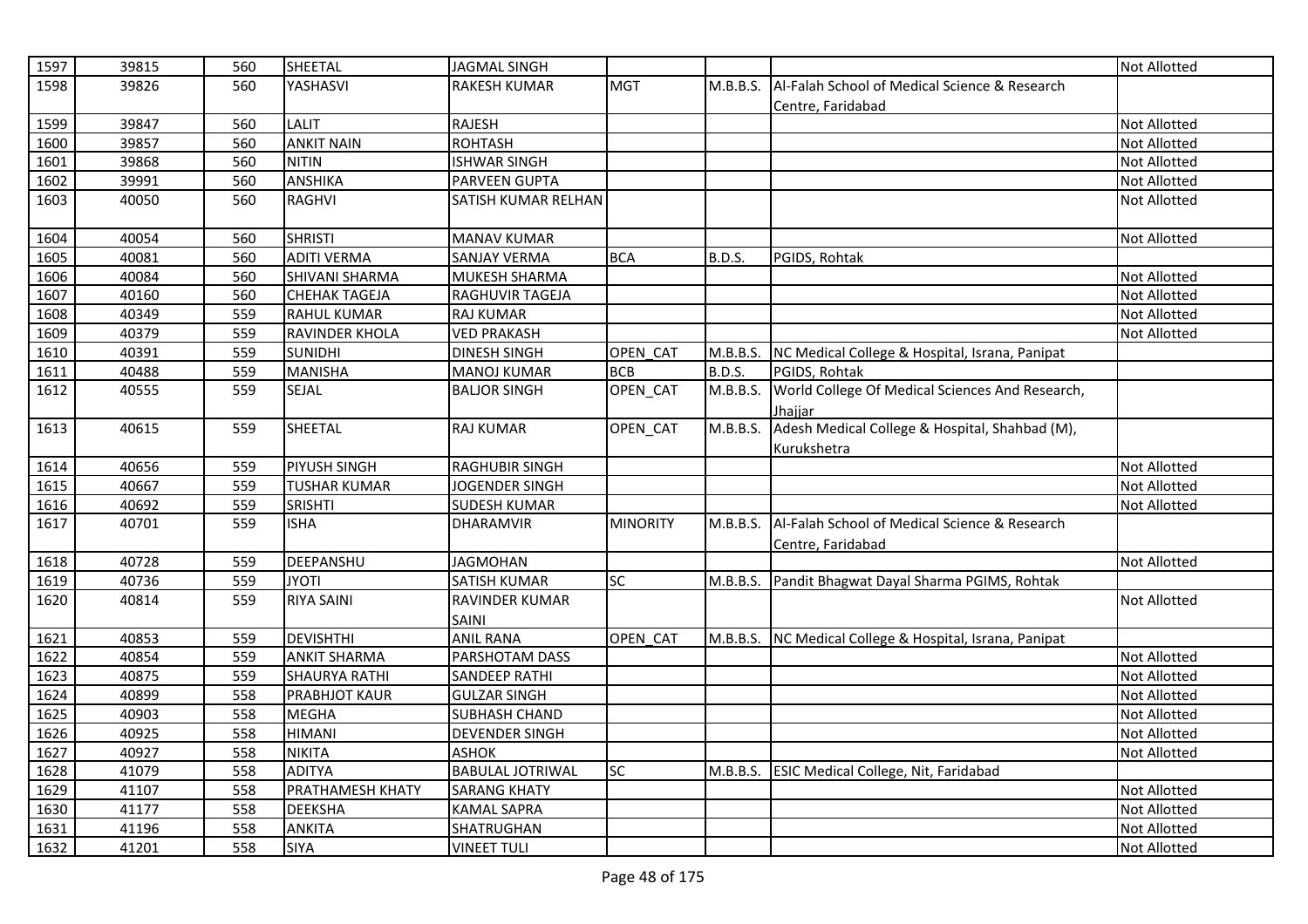| 1633 | 41277 | 558 | <b>RUCHI</b>         | <b>ROHTASH</b>          | SC         |               | M.B.B.S. ESIC Medical College, Nit, Faridabad   |                     |
|------|-------|-----|----------------------|-------------------------|------------|---------------|-------------------------------------------------|---------------------|
| 1634 | 41284 | 558 | RITIK KHATANA        | NARENDER KUMAR          |            |               |                                                 | Not Allotted        |
| 1635 | 41289 | 558 | <b>DIVAY</b>         | <b>RAJ KUMAR</b>        |            |               |                                                 | <b>Not Allotted</b> |
| 1636 | 41398 | 558 | RENU                 | <b>BALRAJ</b>           | <b>SC</b>  | M.B.B.S.      | <b>ESIC Medical College, Nit, Faridabad</b>     |                     |
| 1637 | 41401 | 558 | <b>PARAS</b>         | <b>SHIV KUMAR</b>       |            |               |                                                 | Not Allotted        |
| 1638 | 41411 | 558 | <b>NIDHI</b>         | PRADEEP KUMAR           |            |               |                                                 | Not Allotted        |
| 1639 | 41448 | 558 | <b>SIMRAN</b>        | <b>SHYAM SUNDER</b>     |            |               |                                                 | Not Allotted        |
| 1640 | 41566 | 557 | <b>RAMAN VERMA</b>   | <b>SUBHASH CHANDER</b>  |            |               |                                                 | Not Allotted        |
| 1641 | 41573 | 557 | <b>ISHU RANI</b>     | <b>MURLI DHAR</b>       |            |               |                                                 | <b>Not Allotted</b> |
| 1642 | 41596 | 557 | ANUSHREE             | <b>ANIL KUMAR</b>       |            |               |                                                 | Not Allotted        |
| 1643 | 41723 | 557 | <b>TWINKLE GUPTA</b> | RAJESH GUPTA            |            |               |                                                 | <b>Not Allotted</b> |
| 1644 | 41791 | 557 | ANURAG               | NARENDER                | SC         | M.B.B.S.      | Pandit Bhagwat Dayal Sharma PGIMS, Rohtak       |                     |
| 1645 | 41805 | 557 | MOHD SAIF ALI        | <b>ARSHAD KHAN</b>      |            |               |                                                 | Not Allotted        |
| 1646 | 41841 | 557 | <b>NIKITA</b>        | <b>SUNDER SINGH</b>     | OPEN CAT   | <b>B.D.S.</b> | SGT Dental College, Gurugram                    |                     |
| 1647 | 41892 | 557 | <b>SUKHMAN KAUR</b>  | <b>KARAM SINGH</b>      |            |               |                                                 | Not Allotted        |
| 1648 | 41904 | 557 | <b>ABHISHEK</b>      | <b>VINOD KUMAR</b>      |            |               |                                                 | Not Allotted        |
| 1649 | 41907 | 557 | <b>AVNEET KAUR</b>   | AMARJEET SINGH          | SC         | M.B.B.S.      | Pandit Bhagwat Dayal Sharma PGIMS, Rohtak       |                     |
| 1650 | 41950 | 557 | <b>AMAN KUMAR</b>    | PAWAN KUMAR             |            |               |                                                 | Not Allotted        |
| 1651 | 41970 | 557 | <b>NIKITA</b>        | <b>BALJEET SINGH</b>    | <b>BCA</b> | B.D.S.        | PGIDS, Rohtak                                   |                     |
| 1652 | 42015 | 557 | <b>YOGI</b>          | <b>ASHOK</b>            | <b>BCB</b> | <b>B.D.S.</b> | PGIDS, Rohtak                                   |                     |
| 1653 | 42124 | 557 | <b>RONAK MITTAL</b>  | SATISH KUMAR            |            |               |                                                 | Not Allotted        |
| 1654 | 42190 | 556 | SUGAM                | <b>HOSHIAR SINGH</b>    | SC         | M.B.B.S.      | Pandit Bhagwat Dayal Sharma PGIMS, Rohtak       |                     |
| 1655 | 42207 | 556 | <b>GARIMA</b>        | <b>VIRENDER SINGH</b>   |            |               |                                                 | Not Allotted        |
| 1656 | 42272 | 556 | <b>MUSKAN</b>        | <b>JASWANT SINGH</b>    | <b>BCA</b> | B.D.S.        | PGIDS, Rohtak                                   |                     |
| 1657 | 42332 | 556 | <b>VIDHI BINDAL</b>  | <b>DEEPAK BINDAL</b>    |            |               |                                                 | <b>Not Allotted</b> |
| 1658 | 42393 | 556 | <b>ANKIT</b>         | <b>ANOOP</b>            |            |               |                                                 | <b>Not Allotted</b> |
| 1659 | 42401 | 556 | <b>MOHAN</b>         | <b>BABU LAL</b>         |            |               |                                                 | Not Allotted        |
| 1660 | 42410 | 556 | <b>DEEPIKA</b>       | <b>HANSRAJ</b>          | SC         | M.B.B.S.      | Pandit Bhagwat Dayal Sharma PGIMS, Rohtak       |                     |
| 1661 | 42462 | 556 | SHEETAL DEVI         | <b>MAHABIR</b>          |            |               |                                                 | <b>Not Allotted</b> |
| 1662 | 42518 | 556 | <b>HARSHIT</b>       | <b>ANIL KUMAR PUNIA</b> | SC         | M.B.B.S.      | Pandit Bhagwat Dayal Sharma PGIMS, Rohtak       |                     |
| 1663 | 42613 | 556 | <b>URVASHI</b>       | <b>IQBAL SINGH</b>      | OPEN_CAT   | M.B.B.S.      | World College Of Medical Sciences And Research, |                     |
|      |       |     |                      |                         |            |               | Jhaiiar                                         |                     |
| 1664 | 42635 | 556 | MAYANK               | RAKESH KUMAR            | OPEN_CAT   | B.D.S.        | Jan Nayak Ch. Devi Lal Dental College, Sirsa    |                     |
| 1665 | 42636 | 556 | <b>KOMAL</b>         | <b>BALBIR RAM</b>       | <b>SC</b>  | M.B.B.S.      | Pandit Bhagwat Dayal Sharma PGIMS, Rohtak       |                     |
| 1666 | 42688 | 556 | <b>DEEPAK</b>        | <b>VINOD KUMAR</b>      |            |               |                                                 | <b>Not Allotted</b> |
| 1667 | 42731 | 556 | <b>RIDDHI PANDIT</b> | HARI DUTTA SHARMA       | <b>MGT</b> | M.B.B.S.      | NC Medical College & Hospital, Israna, Panipat  |                     |
| 1668 | 42766 | 556 | <b>DIVYA</b>         | <b>JITENDER KUMAR</b>   |            |               |                                                 | Not Allotted        |
| 1669 | 42772 | 556 | <b>DRISHTI</b>       | <b>PANKAJ</b>           |            |               |                                                 | Not Allotted        |
| 1670 | 42829 | 555 | PREETI               | TILAK RAJ SETHI         |            |               |                                                 | Not Allotted        |
| 1671 | 42931 | 555 | <b>VIJETA</b>        | <b>VIJENDER SINGH</b>   |            |               |                                                 | Not Allotted        |
| 1672 | 43120 | 555 | <b>RAHUL SAINI</b>   | <b>RUPESH KUMAR</b>     |            |               |                                                 | <b>Not Allotted</b> |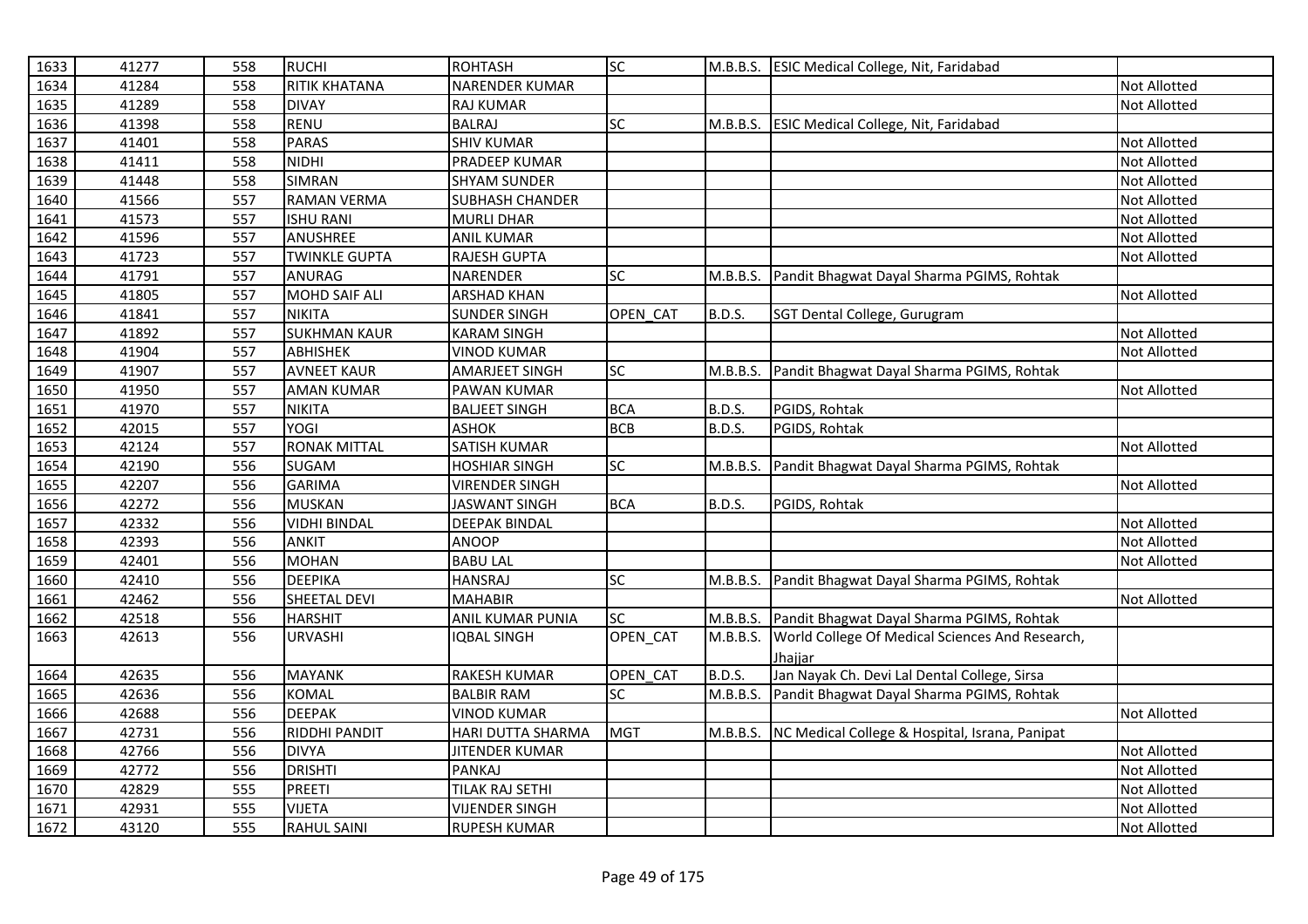| 1673 | 43177 | 555 | <b>AKSHAT BHARDWAJ</b> | <b>AMARENDRA KR</b>     |            |               |                                                | Preference Not Filled |
|------|-------|-----|------------------------|-------------------------|------------|---------------|------------------------------------------------|-----------------------|
|      |       |     |                        | <b>DWIVEDI</b>          |            |               |                                                |                       |
| 1674 | 43181 | 555 | NEELANSH MISHRA        | <b>KESHAV MISHRA</b>    | OPEN CAT   | <b>B.D.S.</b> | Jan Nayak Ch. Devi Lal Dental College, Sirsa   |                       |
| 1675 | 43186 | 555 | ANUPRIYA               | <b>ANIL KANWA</b>       |            |               |                                                | <b>Not Allotted</b>   |
| 1676 | 43279 | 555 | <b>ANMOL VATS</b>      | <b>ANIL VATS</b>        |            |               |                                                | Preference Not Filled |
| 1677 | 43355 | 555 | <b>SUSHMA</b>          | <b>SURESH</b>           |            |               |                                                | Preference Not Filled |
| 1678 | 43400 | 555 | <b>KASHVI OHLYAN</b>   | MR. RAKESH KUMAR        |            |               |                                                | <b>Not Allotted</b>   |
| 1679 | 43539 | 554 | <b>HUNNY MANGLA</b>    | <b>NEERAJ MANGLA</b>    |            |               |                                                | <b>Not Allotted</b>   |
| 1680 | 43540 | 554 | <b>DEEPENDER SINGH</b> | YADVENDER SINGH         | OPEN_CAT   | M.B.B.S.      | Adesh Medical College & Hospital, Shahbad (M), |                       |
|      |       |     |                        |                         |            |               | Kurukshetra                                    |                       |
| 1681 | 43577 | 554 | SAARTHAK               | <b>SURENDER PAL</b>     | OPEN_CAT   | M.B.B.S.      | NC Medical College & Hospital, Israna, Panipat |                       |
| 1682 | 43643 | 554 | <b>HEENA</b>           | <b>DEVI DAYAL</b>       | OPEN CAT   | M.B.B.S.      | NC Medical College & Hospital, Israna, Panipat |                       |
| 1683 | 43773 | 554 | <b>NISHANT SAINI</b>   | <b>BALVINDER SINGH</b>  |            |               |                                                | <b>Not Allotted</b>   |
| 1684 | 43893 | 554 | <b>KHUSHBOO</b>        | <b>MURARI LAL</b>       |            |               |                                                | <b>Not Allotted</b>   |
| 1685 | 43939 | 554 | <b>GOURAV</b>          | <b>MANOJ KUMAR</b>      |            |               |                                                | <b>Not Allotted</b>   |
| 1686 | 43979 | 554 | <b>BHARAT CHAUHAN</b>  | <b>BALVINDER SINGH</b>  |            |               |                                                | <b>Not Allotted</b>   |
| 1687 | 44086 | 554 | <b>GIREESHA SINGH</b>  | <b>RAJ SINGH</b>        |            |               |                                                | Preference Not Filled |
| 1688 | 44092 | 554 | <b>TARUN KADIAN</b>    | <b>DHARMENDER SINGH</b> |            |               |                                                | <b>Not Allotted</b>   |
| 1689 | 44121 | 554 | <b>PARTEEK SINGH</b>   | PARAMJEET SINGH         | <b>BCA</b> | <b>B.D.S.</b> | PGIDS, Rohtak                                  |                       |
| 1690 | 44133 | 553 | <b>SHREYA NARWAL</b>   | <b>AJAY NARWAL</b>      | OPEN_CAT   | M.B.B.S.      | Adesh Medical College & Hospital, Shahbad (M), |                       |
|      |       |     |                        |                         |            |               | Kurukshetra                                    |                       |
| 1691 | 44164 | 553 | <b>MEHAK SEHGAL</b>    | <b>SANJEEV KUMAR</b>    |            |               |                                                | <b>Not Allotted</b>   |
| 1692 | 44185 | 553 | <b>SRISHTI SINGH</b>   | PREM SINGH              | <b>SC</b>  | M.B.B.S.      | Kalpana Chawla Govt. Medical College, Karnal   |                       |
| 1693 | 44247 | 553 | <b>POOJA</b>           | <b>AMIT KUMAR</b>       |            |               |                                                | <b>Not Allotted</b>   |
| 1694 | 44254 | 553 | MEENAKSHI              | <b>JAGBIR</b>           |            |               |                                                | <b>Not Allotted</b>   |
| 1695 | 44353 | 553 | <b>AARIF KHAN</b>      | <b>ISRAIL KHAN</b>      |            |               |                                                | <b>Not Allotted</b>   |
| 1696 | 44416 | 553 | PERMILA                | <b>RAMESH</b>           |            |               |                                                | <b>Not Allotted</b>   |
| 1697 | 44469 | 553 | <b>JYOTI DEVI</b>      | <b>DHARMPAL</b>         | OPEN_CAT   | M.B.B.S.      | Adesh Medical College & Hospital, Shahbad (M), |                       |
|      |       |     |                        |                         |            |               | Kurukshetra                                    |                       |
| 1698 | 44544 | 553 | <b>RIYA</b>            | MR. MUKESH KUMAR        | <b>MGT</b> | M.B.B.S.      | Al-Falah School of Medical Science & Research  |                       |
|      |       |     |                        |                         |            |               | Centre, Faridabad                              |                       |
| 1699 | 44590 | 553 | <b>SHUBHAM BHUSARI</b> | VINAY KUMAR BHUSARI     |            |               |                                                | Not Allotted          |
|      |       |     |                        |                         |            |               |                                                |                       |
| 1700 | 44611 | 553 | LOKESH                 | <b>UMED SINGH</b>       |            |               |                                                | <b>Not Allotted</b>   |
| 1701 | 44627 | 553 | <b>VIPUL</b>           | <b>RAMPAL</b>           |            |               |                                                | <b>Not Allotted</b>   |
| 1702 | 44653 | 553 | <b>VAIBHAV KUMAR</b>   | PARMOD KUMAR            |            |               |                                                | <b>Not Allotted</b>   |
| 1703 | 44694 | 553 | YASHIKA                | <b>BIRENDER SINGH</b>   |            |               |                                                | <b>Not Allotted</b>   |
| 1704 | 44697 | 553 | <b>MANOJ</b>           | <b>VISHRAM SINGH</b>    |            |               |                                                | <b>Not Allotted</b>   |
| 1705 | 44735 | 553 | <b>MADHU BALA</b>      | <b>PREM KUMAR</b>       |            |               |                                                | Not Allotted          |
| 1706 | 44742 | 553 | PRIYANKA               | <b>VINOD KUMAR</b>      |            |               |                                                | <b>Not Allotted</b>   |
| 1707 | 44746 | 553 | KONDAPALLI JATHIN      | KONDAPALLI              | <b>MGT</b> | M.B.B.S.      | NC Medical College & Hospital, Israna, Panipat |                       |
|      |       |     |                        | VENKATESWARLU           |            |               |                                                |                       |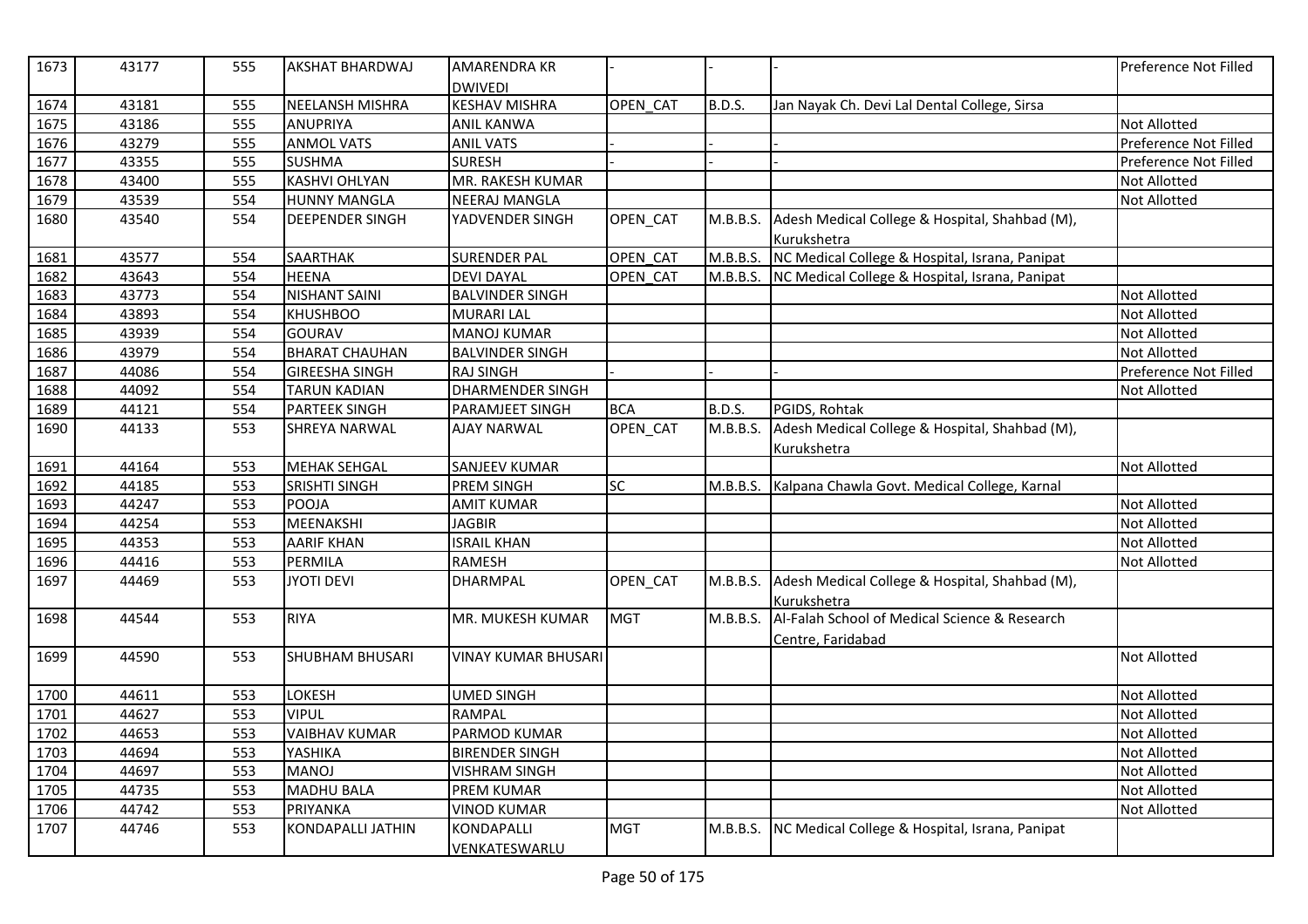| 1708 | 44748 | 553 | <b>NIDHI</b>             | <b>VED PRAKASH</b>              |                    |          |                                                 | <b>Not Allotted</b>   |
|------|-------|-----|--------------------------|---------------------------------|--------------------|----------|-------------------------------------------------|-----------------------|
| 1709 | 44773 | 552 | <b>SACHIN</b>            | <b>RAJBIR SINGH</b>             |                    |          |                                                 | Not Allotted          |
| 1710 | 44812 | 552 | <b>RENUKA</b>            | <b>RAMESH KUMAR</b>             | OPEN CAT           | M.B.B.S. | NC Medical College & Hospital, Israna, Panipat  |                       |
| 1711 | 44849 | 552 | <b>CHAITANYA MEHRA</b>   | <b>YOGESHWAR</b>                | <b>SC</b>          | M.B.B.S. | Kalpana Chawla Govt. Medical College, Karnal    |                       |
| 1712 | 44881 | 552 | <b>KASHISH</b>           | ROHTASH KUMAR                   |                    |          |                                                 | Not Allotted          |
| 1713 | 44901 | 552 | KHUSHBOO ANTIL           | <b>NARESH KUMAR</b>             | OPEN_CAT           | M.B.B.S. | World College Of Medical Sciences And Research, |                       |
|      |       |     |                          |                                 |                    |          | Jhajjar                                         |                       |
| 1714 | 44937 | 552 | <b>KASHISH VERMA</b>     | PARMOD VERMA                    | <b>MGT</b>         | M.B.B.S. | Al-Falah School of Medical Science & Research   |                       |
|      |       |     |                          |                                 |                    |          | Centre, Faridabad                               |                       |
| 1715 | 44954 | 552 | <b>RISHAV</b>            | <b>ROHTASH</b>                  |                    |          |                                                 | Not Allotted          |
| 1716 | 45025 | 552 | <b>MANSHI</b>            | <b>DALBIR</b>                   |                    |          |                                                 | Not Allotted          |
| 1717 | 45026 | 552 | <b>ANSH GUPTA</b>        | <b>SUMIT GUPTA</b>              |                    |          |                                                 | Not Allotted          |
| 1718 | 45042 | 552 | <b>TUSHAR CHHIKARA</b>   | <b>BHUPENDER CHHIKARA</b>       |                    |          |                                                 | Not Allotted          |
|      |       |     |                          |                                 |                    |          |                                                 |                       |
| 1719 | 45050 | 552 | <b>KARTIK</b>            | <b>ROOP CHAND</b>               |                    |          |                                                 | Not Allotted          |
| 1720 | 45058 | 552 | <b>KHUSHBOO</b>          | <b>MUKESH</b>                   |                    |          |                                                 | Not Allotted          |
| 1721 | 45129 | 552 | <b>ISHA</b>              | <b>RADHE SHAM</b>               | OPEN_CAT           | M.B.B.S. | Adesh Medical College & Hospital, Shahbad (M),  |                       |
|      |       |     |                          |                                 |                    |          | Kurukshetra                                     |                       |
| 1722 | 45180 | 552 | <b>ABHISHEK BANA</b>     | RAMSWAROOP BANA                 |                    |          |                                                 | Preference Not Filled |
| 1723 | 45236 | 552 | <b>BULBUL</b>            | <b>DALIP SINGH</b>              |                    |          |                                                 | Preference Not Filled |
| 1724 | 45297 | 552 | <b>PRAVEEN</b>           | <b>INDRA SINGH</b>              |                    |          |                                                 | Not Allotted          |
| 1725 | 45335 | 552 | <b>MUSKAN</b>            | <b>RAJESH KUMAR</b>             | <b>SC DEPRIVED</b> |          | M.B.B.S. ESIC Medical College, Nit, Faridabad   |                       |
| 1726 | 45368 | 552 | <b>BHAVAY</b>            | <b>RAKESH</b>                   |                    |          |                                                 | Not Allotted          |
| 1727 | 45404 | 552 | <b>RICHA</b>             | RAMCHANDER BANSAL               |                    |          |                                                 | Not Allotted          |
|      |       |     |                          |                                 |                    |          |                                                 |                       |
| 1728 | 45428 | 551 | <b>DISHA BHATI</b>       | RAJESH BHATI                    |                    |          |                                                 | Not Allotted          |
| 1729 | 45445 | 551 | <b>MANISH KHATANA</b>    | <b>JAWAHAR SINGH</b>            |                    |          |                                                 | Not Allotted          |
| 1730 | 45454 | 551 | <b>ISHAAN SHARMA</b>     | <b>SUNIL KUMAR</b>              |                    |          |                                                 | Not Allotted          |
| 1731 | 45503 | 551 | SAKSHI                   | <b>SANJAY KUMAR</b>             |                    |          |                                                 | Not Allotted          |
| 1732 | 45529 | 551 | <b>AISHWARYA</b>         | <b>JOGINDER</b>                 |                    |          |                                                 | <b>Not Allotted</b>   |
| 1733 | 45561 | 551 | <b>SAKSHI</b>            | <b>RAJENDER KUMAR</b>           |                    |          |                                                 | Not Allotted          |
| 1734 | 45652 | 551 | <b>TANVI</b>             | <b>SATPAL</b>                   |                    |          |                                                 | Not Allotted          |
| 1735 | 45759 | 551 | ANUSHKA SALUJA           | <b>HARINDER KUMAR</b>           |                    |          |                                                 | Not Allotted          |
|      |       |     |                          | SALUJA                          |                    |          |                                                 |                       |
| 1736 | 45772 | 551 | SHIVANI                  | <b>RAM LAL</b>                  |                    |          |                                                 | Not Allotted          |
| 1737 | 45791 | 551 | <b>RAHUL</b>             | <b>MAHENDER SINGH</b>           |                    |          |                                                 | Not Allotted          |
| 1738 | 45805 | 551 | <b>MANSI</b>             | <b>SUBHASH CHANDER</b>          |                    |          |                                                 | Not Allotted          |
| 1739 | 45845 | 551 | <b>SAPNA</b>             | PRABHU RAM                      | <b>SC DEPRIVED</b> | M.B.B.S. | Pandit Bhagwat Dayal Sharma PGIMS, Rohtak       |                       |
| 1740 | 45847 | 551 | <b>USHA</b>              | <b>AJMER</b>                    |                    |          |                                                 | Not Allotted          |
| 1741 | 45937 | 551 | <b>CHIRANJEEV SAIKIA</b> | <b>BIBHASH KUMAR SAIKIA MGT</b> |                    | B.D.S.   | J.N. Kapoor, D.A.V Centenary Dental College,    |                       |
|      |       |     |                          |                                 |                    |          | Yamunanagar                                     |                       |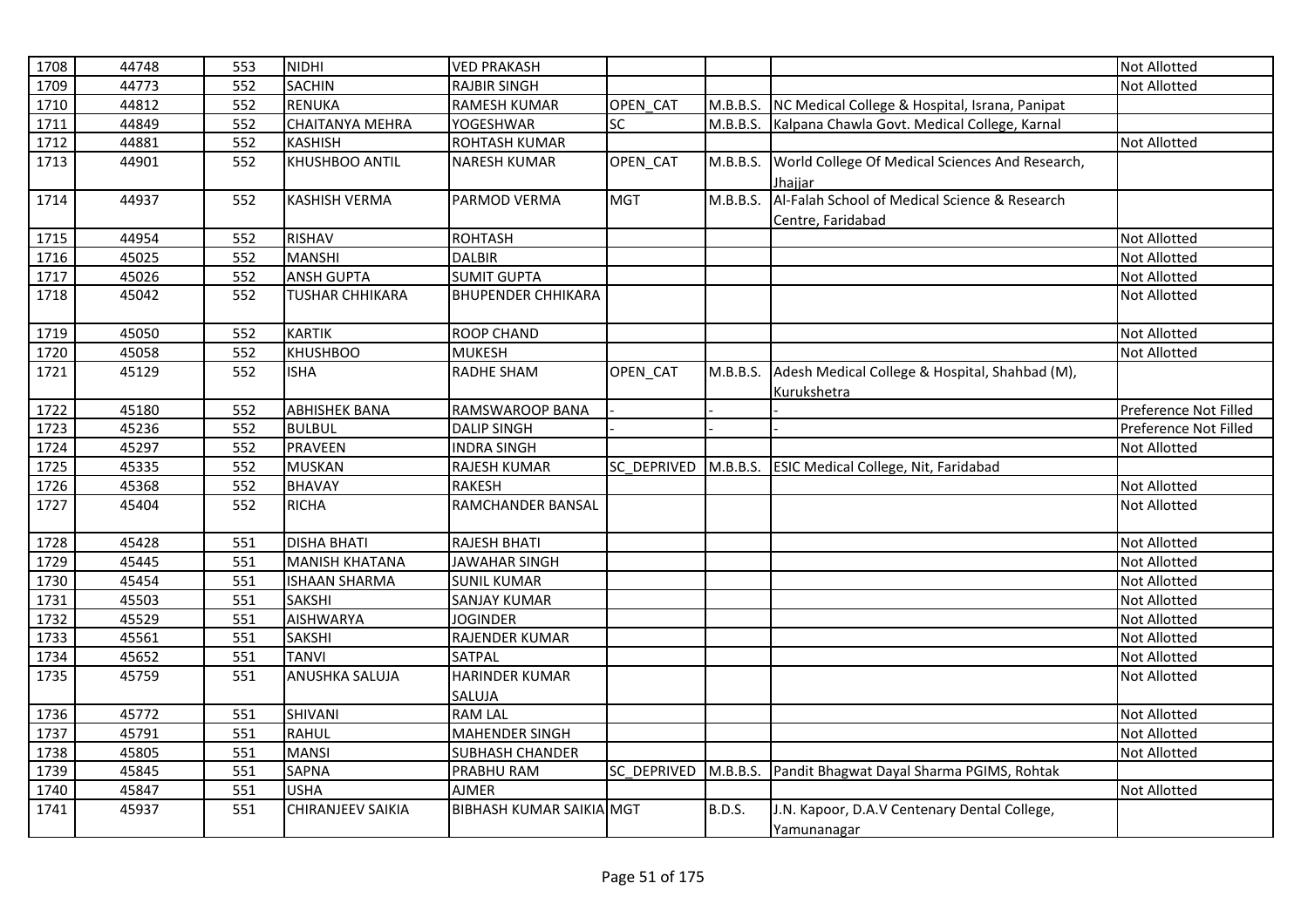| 1742 | 45944 | 551 | AISHWARYA ADHANA         | SANJAY SINGH ADHANA      |                    |               |                                                               | <b>Not Allotted</b>   |
|------|-------|-----|--------------------------|--------------------------|--------------------|---------------|---------------------------------------------------------------|-----------------------|
| 1743 | 46004 | 551 | <b>PRITAM</b>            | <b>MADAN</b>             | <b>BCA</b>         | B.D.S.        | PGIDS, Rohtak                                                 |                       |
| 1744 | 46021 | 551 | PARVEEN KUMAR            | <b>MOHINDER PAL</b>      | <b>BCB</b>         | <b>B.D.S.</b> | PGIDS, Rohtak                                                 |                       |
| 1745 | 46041 | 551 | <b>PRINCI</b>            | <b>SUBHASH CHANDER</b>   |                    |               |                                                               | <b>Not Allotted</b>   |
| 1746 | 46091 | 550 | <b>SIMRAN GOYAL</b>      | <b>ASHOK KUMAR</b>       |                    |               |                                                               | <b>Not Allotted</b>   |
| 1747 | 46137 | 550 | <b>KHUSHI</b>            | <b>GYARSILAL</b>         | <b>BCA</b>         | <b>B.D.S.</b> | PGIDS, Rohtak                                                 |                       |
| 1748 | 46179 | 550 | <b>KIRAN</b>             | <b>SATISH KUMAR</b>      |                    |               |                                                               | <b>Not Allotted</b>   |
| 1749 | 46256 | 550 | <b>DEEPAK</b>            | <b>SURESH KUMAR</b>      |                    |               |                                                               | <b>Not Allotted</b>   |
| 1750 | 46326 | 550 | <b>HIMANSHU</b>          | <b>SUBHASH</b>           | SC                 | M.B.B.S.      | Kalpana Chawla Govt. Medical College, Karnal                  |                       |
| 1751 | 46396 | 550 | <b>AKUN PAUL</b>         | <b>PAWAN PAUL</b>        |                    |               |                                                               | <b>Not Allotted</b>   |
| 1752 | 46481 | 550 | PURUSHOTAM               | <b>KANWAR SINGH</b>      | <b>SC</b>          | M.B.B.S.      | Kalpana Chawla Govt. Medical College, Karnal                  |                       |
| 1753 | 46491 | 550 | LOKESH CHAUHAN           | <b>NAROTTAM CHAUHAN</b>  | <b>SC DEPRIVED</b> | M.B.B.S.      | Pandit Bhagwat Dayal Sharma PGIMS, Rohtak                     |                       |
| 1754 | 46571 | 550 | <b>ABHISHEK</b>          | <b>KARAMBIR SINGH</b>    | <b>SC</b>          | M.B.B.S.      | Maharaja Agrasen Medical College, Agroha Hisar                |                       |
| 1755 | 46621 | 550 | YASHIKA VERMA            | <b>RAKESH KUMAR</b>      |                    |               |                                                               | <b>Not Allotted</b>   |
| 1756 | 46639 | 550 | <b>DEEPANSHA KHURANA</b> | RAJESH KHURANA           |                    |               |                                                               | <b>Not Allotted</b>   |
| 1757 | 46685 | 550 | <b>ISHIKA</b>            | <b>NARESH KUMAR</b>      |                    |               |                                                               | <b>Not Allotted</b>   |
| 1758 | 46784 | 549 | <b>MEET RAGHAV BATRA</b> | ANIL KUMAR BATRA         |                    |               |                                                               | Not Allotted          |
| 1759 | 46901 | 549 | <b>VIVEK</b>             | <b>SATISH KUMAR</b>      | $\overline{SC}$    |               | M.B.B.S. Kalpana Chawla Govt. Medical College, Karnal         |                       |
| 1760 | 46988 | 549 | <b>MANAS AGARWAL</b>     | <b>VIPIN AGARWAL</b>     |                    |               |                                                               | Preference Not Filled |
| 1761 | 47001 | 549 | <b>NEHA</b>              | <b>BRAHMANAND</b>        |                    |               |                                                               | <b>Not Allotted</b>   |
| 1762 | 47104 | 549 | <b>VAIBHAV KHATTER</b>   | RAMESH CHANDER           |                    |               |                                                               | <b>Not Allotted</b>   |
| 1763 | 47147 | 549 | <b>MANSI SINGH</b>       | <b>VERANDER SINGH</b>    |                    |               |                                                               | Not Allotted          |
| 1764 | 47170 | 549 | <b>VIKAS SAINI</b>       | <b>MUKESH KUMAR</b>      |                    |               |                                                               | <b>Not Allotted</b>   |
| 1765 | 47178 | 549 | <b>SHERRIN KATHPAL</b>   | <b>AAKASH KATHPAL</b>    |                    |               |                                                               | <b>Not Allotted</b>   |
| 1766 | 47236 | 549 | <b>KANCHAN</b>           | <b>OM PRAKASH</b>        |                    |               |                                                               | <b>Not Allotted</b>   |
| 1767 | 47241 | 549 | <b>UTKARSH GUPTA</b>     | <b>RAVI GUPTA</b>        |                    |               |                                                               | <b>Not Allotted</b>   |
| 1768 | 47345 | 549 | NITYA MITTAL             | <b>RAJESH MITTAL</b>     |                    |               |                                                               | <b>Not Allotted</b>   |
| 1769 | 47384 | 549 | SIDHARTH SEHGAL          | <b>DHARMENDRA SEHGAL</b> |                    |               |                                                               | <b>Not Allotted</b>   |
| 1770 | 47498 | 548 | <b>KIRTI VATS</b>        | <b>DINESH KUMAR VATS</b> |                    |               |                                                               | <b>Not Allotted</b>   |
| 1771 | 47512 | 548 | <b>KESHVI</b>            | VIJENDER MALIK           | OPEN CAT           | M.B.B.S.      | Adesh Medical College & Hospital, Shahbad (M),<br>Kurukshetra |                       |
| 1772 | 47620 | 548 | <b>HEMANG JUNEJA</b>     | PAWAN JUNEJA             |                    |               |                                                               | <b>Not Allotted</b>   |
| 1773 | 47712 | 548 | <b>KUNAL SHARMA</b>      | <b>VINOD KUMAR</b>       | OPEN_CAT           | M.B.B.S.      | Adesh Medical College & Hospital, Shahbad (M),                |                       |
|      |       |     |                          | <b>SHARMA</b>            |                    |               | Kurukshetra                                                   |                       |
| 1774 | 47732 | 548 | <b>ABHINAV SAHARAN</b>   | MAHAVEER PARASAD         |                    |               |                                                               | Preference Not Filled |
| 1775 | 47783 | 548 | <b>NIKITA</b>            | <b>RAJKUMAR</b>          |                    |               |                                                               | <b>Not Allotted</b>   |
| 1776 | 47837 | 548 | ABHISHEK                 | <b>CHANDER SHEKHAR</b>   |                    |               |                                                               | <b>Not Allotted</b>   |
| 1777 | 47854 | 548 | <b>ALMESHA SHARMA</b>    | SHIV CHARAN SHARMA MGT   |                    | M.B.B.S.      | <b>SGT University Gurugram</b>                                |                       |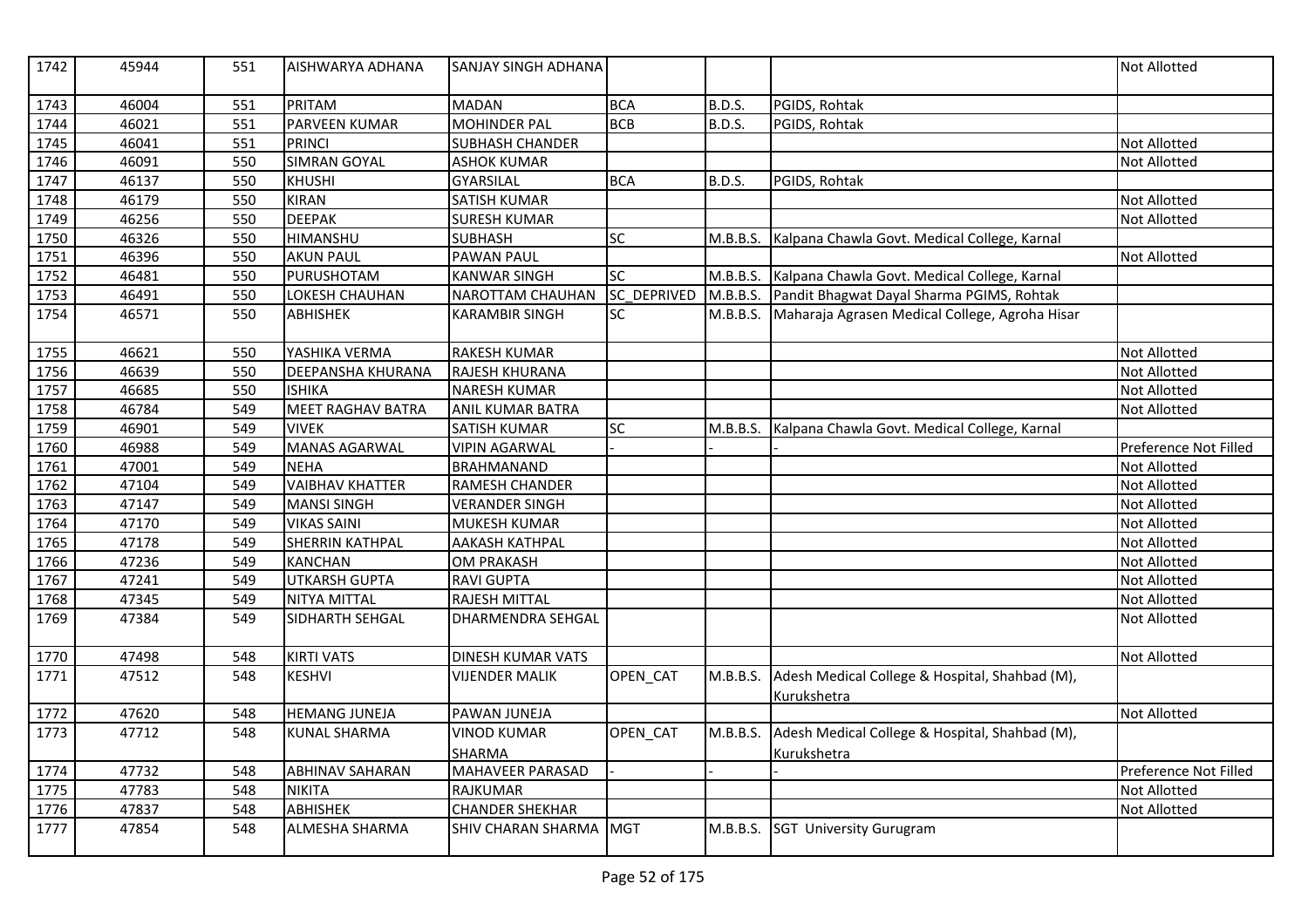| 1778 | 47932 | 548 | YATIN YADAV                      | <b>HARPAL SINGH</b>   |            |          |                                                               | Not Allotted          |
|------|-------|-----|----------------------------------|-----------------------|------------|----------|---------------------------------------------------------------|-----------------------|
| 1779 | 47963 | 548 | <b>RIYA</b>                      | <b>OM PRAKASH</b>     |            |          |                                                               | Not Allotted          |
| 1780 | 47998 | 548 | <b>VIKRAM SINGH</b>              | <b>RAMPAL</b>         |            |          |                                                               | Not Allotted          |
| 1781 | 48030 | 548 | <b>SHRISTY</b>                   | <b>VIKAS</b>          |            |          |                                                               | Not Allotted          |
| 1782 | 48053 | 547 | SAKSHI SHARMA                    | SHIV CHARAN SHARMA    | <b>MGT</b> | M.B.B.S. | SGT University Gurugram                                       |                       |
| 1783 | 48207 | 547 | <b>DIVYANSHI VERMA</b>           | <b>SANTOSH KUMAR</b>  | SC         | M.B.B.S. | Kalpana Chawla Govt. Medical College, Karnal                  |                       |
| 1784 | 48287 | 547 | <b>JAHNVI</b>                    | <b>VIKAS SINDWANI</b> |            |          |                                                               | Not Allotted          |
| 1785 | 48390 | 547 | <b>DIVYAM</b>                    | LALIT KUMAR           |            |          |                                                               | Not Allotted          |
| 1786 | 48421 | 547 | <b>TAMANNA</b>                   | <b>SHAMSHER</b>       |            |          |                                                               | Not Allotted          |
| 1787 | 48446 | 547 | <b>AMAN KUMAR</b>                | <b>AJAY KUMAR</b>     |            |          |                                                               | Preference Not Filled |
| 1788 | 48463 | 547 | YOGITA VERMA                     | AJIT KUMAR VERMA      |            |          |                                                               | Not Allotted          |
| 1789 | 48513 | 547 | <b>HIMANSHI</b>                  | <b>MAHAVIR SINGH</b>  |            |          |                                                               | Not Allotted          |
| 1790 | 48538 | 547 | GOURAV                           | <b>SHIV KUMAR</b>     |            |          |                                                               | Not Allotted          |
| 1791 | 48559 | 547 | <b>ZUBIN CHAUDHARY</b>           | <b>SURESH KUMAR</b>   |            |          |                                                               | Not Allotted          |
|      |       |     |                                  | <b>CHAUDHARY</b>      |            |          |                                                               |                       |
| 1792 | 48607 | 547 | <b>VAIBHAV PATODIA</b>           | <b>SATISH KUMAR</b>   |            |          |                                                               | Not Allotted          |
| 1793 | 48623 | 547 | <b>NANCY YADAV</b>               | MAHESH YADAV          |            |          |                                                               | Not Allotted          |
| 1794 | 48625 | 547 | <b>CHESTA SANGWAN</b>            | <b>RAVINDER</b>       |            |          |                                                               | Not Allotted          |
| 1795 | 48672 | 547 | <b>TANMAY JAIN</b>               | <b>AJAY JAIN</b>      |            |          |                                                               | Not Allotted          |
| 1796 | 48707 | 546 | <b>VARSHA CHAUHAN</b>            | <b>HARDAYAL SINGH</b> | <b>MGT</b> | M.B.B.S. | NC Medical College & Hospital, Israna, Panipat                |                       |
|      |       |     |                                  | CHAUHAN               |            |          |                                                               |                       |
| 1797 | 48815 | 546 | <b>ANJALI</b>                    | <b>BHARAT SINGH</b>   |            |          |                                                               | Preference Not Filled |
| 1798 | 48843 | 546 | <b>VANSHA VERMA</b>              | <b>NARESH VERMA</b>   |            |          |                                                               | Not Allotted          |
| 1799 | 48906 | 546 | SAHEJPREET KAUR                  | <b>GURMAIL SINGH</b>  |            |          |                                                               | Not Allotted          |
| 1800 | 48995 | 546 | PEEYUSH RAO                      | <b>SUNIL KUMAR</b>    | <b>BCB</b> | B.D.S.   | PGIDS, Rohtak                                                 |                       |
| 1801 | 49007 | 546 | <b>ISHA GURAWALIA</b>            | <b>TAPESH KUMAR</b>   |            |          |                                                               | Not Allotted          |
| 1802 | 49096 | 546 | <b>KHUSHI GARG</b>               | <b>DINESH GARG</b>    |            |          |                                                               | Not Allotted          |
| 1803 | 49113 | 546 | <b>SUNIL KUMAR</b>               | PRAVEEN KUMAR         |            |          |                                                               | Preference Not Filled |
| 1804 | 49170 | 546 | <b>TRIPT DHINGRA</b>             | <b>CHAND PARKASH</b>  |            |          |                                                               | Not Allotted          |
| 1805 | 49203 | 546 | MOHIT SINGH CHAUHAN JAIPAL SINGH |                       |            |          |                                                               | Not Allotted          |
|      |       |     |                                  | CHAUHAN               |            |          |                                                               |                       |
| 1806 | 49215 | 546 | PRANAV AGARWAL                   | AKHILESH KUMAR        |            |          |                                                               | Not Allotted          |
|      |       |     |                                  | <b>AGARWAL</b>        |            |          |                                                               |                       |
| 1807 | 49227 | 546 | <b>JHALAK GARG</b>               | <b>SHARWAN GARG</b>   | OPEN_CAT   | M.B.B.S. | Adesh Medical College & Hospital, Shahbad (M),                |                       |
|      |       |     |                                  |                       |            |          | Kurukshetra                                                   |                       |
| 1808 | 49288 | 546 | POOJA                            | <b>RAJESH</b>         |            |          |                                                               | Not Allotted          |
| 1809 | 49485 | 545 | <b>GAGAN PUNIA</b>               | <b>VIJAY SINGH</b>    |            |          |                                                               | Not Allotted          |
| 1810 | 49519 | 545 | <b>NIDHI</b>                     | <b>KANWAR SINGH</b>   |            |          |                                                               | <b>Not Allotted</b>   |
| 1811 | 49526 | 545 | N R GAURAV                       | RAVINDRA KUMAR        | OPEN_CAT   | M.B.B.S. | Adesh Medical College & Hospital, Shahbad (M),<br>Kurukshetra |                       |
| 1812 | 49541 | 545 | <b>TANU KAUSHIK</b>              | RAJENDER SHARMA       |            |          |                                                               | Not Allotted          |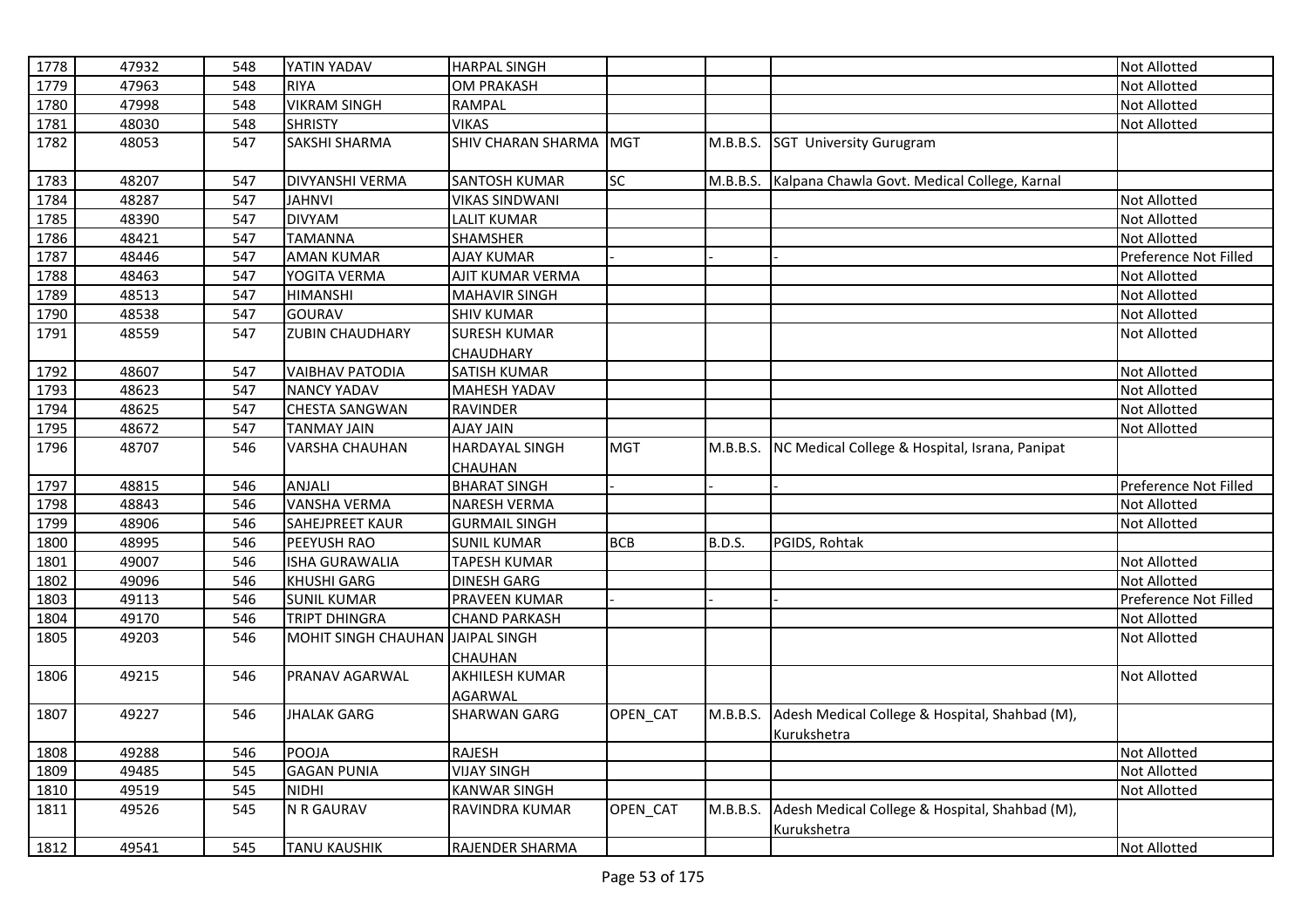| 1813 | 49544 | 545 | <b>SHIVAM GUPTA</b>   | <b>BAL KRISHAN GUPTA</b>   |             |               |                                                    | <b>Not Allotted</b>   |
|------|-------|-----|-----------------------|----------------------------|-------------|---------------|----------------------------------------------------|-----------------------|
| 1814 | 49554 | 545 | <b>KOMAL SAINI</b>    | <b>SUKHWINDER SINGH</b>    | OPEN_CAT    | <b>B.D.S.</b> | Swami Devi Dayal Hospital & Dental College,        |                       |
|      |       |     |                       |                            |             |               | Punchkula                                          |                       |
| 1815 | 49572 | 545 | <b>NEERAJ</b>         | <b>NARESH KUMAR</b>        |             |               |                                                    | Not Allotted          |
| 1816 | 49605 | 545 | <b>GURLEEN KAUR</b>   | LAKHWINDER SINGH           | <b>BCA</b>  | <b>B.D.S.</b> | PGIDS, Rohtak                                      |                       |
| 1817 | 49620 | 545 | <b>BHAVYA JAIN</b>    | <b>RAJIV JAIN</b>          | OPEN_CAT    | M.B.B.S.      | Adesh Medical College & Hospital, Shahbad (M),     |                       |
|      |       |     |                       |                            |             |               | Kurukshetra                                        |                       |
| 1818 | 49652 | 545 | <b>AMISHA GARG</b>    | <b>VINOD GARG</b>          | OPEN_CAT    | M.B.B.S.      | NC Medical College & Hospital, Israna, Panipat     |                       |
| 1819 | 49683 | 545 | <b>DIVYA HOODA</b>    | <b>VIRENDER SINGH</b>      | OPEN_CAT    | M.B.B.S.      | Adesh Medical College & Hospital, Shahbad (M),     |                       |
|      |       |     |                       |                            |             |               | <b>Kurukshetra</b>                                 |                       |
| 1820 | 49718 | 545 | YASH TANWAR           | <b>JAIBIR SINGH TANWAR</b> |             |               |                                                    | Preference Not Filled |
| 1821 | 49760 | 545 | <b>ADITYA SHARMA</b>  | KHUSHI RAM SHARMA          |             |               |                                                    | <b>Not Allotted</b>   |
| 1822 | 49884 | 545 | <b>BHARTI SURYA</b>   | <b>LAXMAN SINGH</b>        | SC DEPRIVED |               | M.B.B.S. Pandit Bhagwat Dayal Sharma PGIMS, Rohtak |                       |
| 1823 | 49891 | 545 | YADU KHOLA            | <b>MAHESH KUMAR</b>        |             |               |                                                    | <b>Not Allotted</b>   |
|      |       |     |                       | YADAV                      |             |               |                                                    |                       |
| 1824 | 50040 | 545 | <b>SAURAV ARORA</b>   | <b>BIHARI LAL ARORA</b>    |             |               |                                                    | <b>Not Allotted</b>   |
| 1825 | 50096 | 545 | <b>LOKESH YADAV</b>   | <b>SANDEEP YADAV</b>       |             |               |                                                    | <b>Not Allotted</b>   |
| 1826 | 50199 | 544 | <b>ANAMIKA</b>        | <b>RAMESH KUMAR</b>        |             |               |                                                    | <b>Not Allotted</b>   |
| 1827 | 50209 | 544 | <b>GARGI</b>          | <b>RAJENDER</b>            |             |               |                                                    | <b>Not Allotted</b>   |
| 1828 | 50212 | 544 | <b>RIYA SAINI</b>     | RAVINDER KUMAR             |             |               |                                                    | <b>Not Allotted</b>   |
| 1829 | 50325 | 544 | MOHAMMAD PARVEZ       | <b>MIRUDDIN</b>            |             |               |                                                    | <b>Not Allotted</b>   |
| 1830 | 50345 | 544 | <b>MUSKAN GUPTA</b>   | <b>SANTOSH KUMAR</b>       | <b>BCA</b>  | <b>B.D.S.</b> | PGIDS, Rohtak                                      |                       |
|      |       |     |                       | <b>GUPTA</b>               |             |               |                                                    |                       |
| 1831 | 50618 | 544 | PRATIBHA              | <b>RADHEY SHYAM</b>        |             |               |                                                    | <b>Not Allotted</b>   |
| 1832 | 50649 | 544 | <b>KESHAV</b>         | <b>RAJ SINGH</b>           |             |               |                                                    | Not Allotted          |
| 1833 | 50661 | 544 | CHUNNU                | <b>PARVEEN</b>             |             |               |                                                    | <b>Not Allotted</b>   |
| 1834 | 50711 | 544 | <b>MUSKAN KAUSHIK</b> | <b>MAHESH KAUSHIK</b>      |             |               |                                                    | <b>Not Allotted</b>   |
| 1835 | 50736 | 544 | <b>HITESH SANGWAN</b> | <b>VINOD KUMAR</b>         |             |               |                                                    | <b>Not Allotted</b>   |
| 1836 | 50750 | 544 | ANJALI CHAURASIA      | R K CHAURASIA              |             |               |                                                    | <b>Not Allotted</b>   |
| 1837 | 50763 | 544 | <b>KASHISH</b>        | <b>RAM CHANDER</b>         |             |               |                                                    | <b>Not Allotted</b>   |
| 1838 | 50840 | 543 | <b>AKASH KAMBOJ</b>   | <b>ANAND BHUSHAN</b>       |             |               |                                                    | <b>Not Allotted</b>   |
| 1839 | 50901 | 543 | <b>RIYA</b>           | <b>KAPIL DEV</b>           |             |               |                                                    | <b>Not Allotted</b>   |
| 1840 | 50916 | 543 | <b>SANCHI GOYAL</b>   | KAPIL GOYAL                |             |               |                                                    | Preference Not Filled |
| 1841 | 51075 | 543 | <b>ISHIKA</b>         | YOGESH GARG                | OPEN_CAT    | M.B.B.S.      | Adesh Medical College & Hospital, Shahbad (M),     |                       |
|      |       |     |                       |                            |             |               | Kurukshetra                                        |                       |
| 1842 | 51085 | 543 | SHILPI JAIN           | <b>JITENDER JAIN</b>       |             |               |                                                    | <b>Not Allotted</b>   |
| 1843 | 51094 | 543 | <b>APEKSHA</b>        | <b>JAGRAM SINGH</b>        |             |               |                                                    | <b>Not Allotted</b>   |
| 1844 | 51151 | 543 | SHRUTI AGGARWAL       | PARDEEP KUMAR              |             |               |                                                    | Not Allotted          |
| 1845 | 51184 | 543 | <b>ANKIT KUMAR</b>    | <b>SURESH KUMAR</b>        |             |               |                                                    | <b>Not Allotted</b>   |
| 1846 | 51208 | 543 | <b>VIVEK RAMAN</b>    | <b>ROHTASH</b>             |             |               |                                                    | <b>Not Allotted</b>   |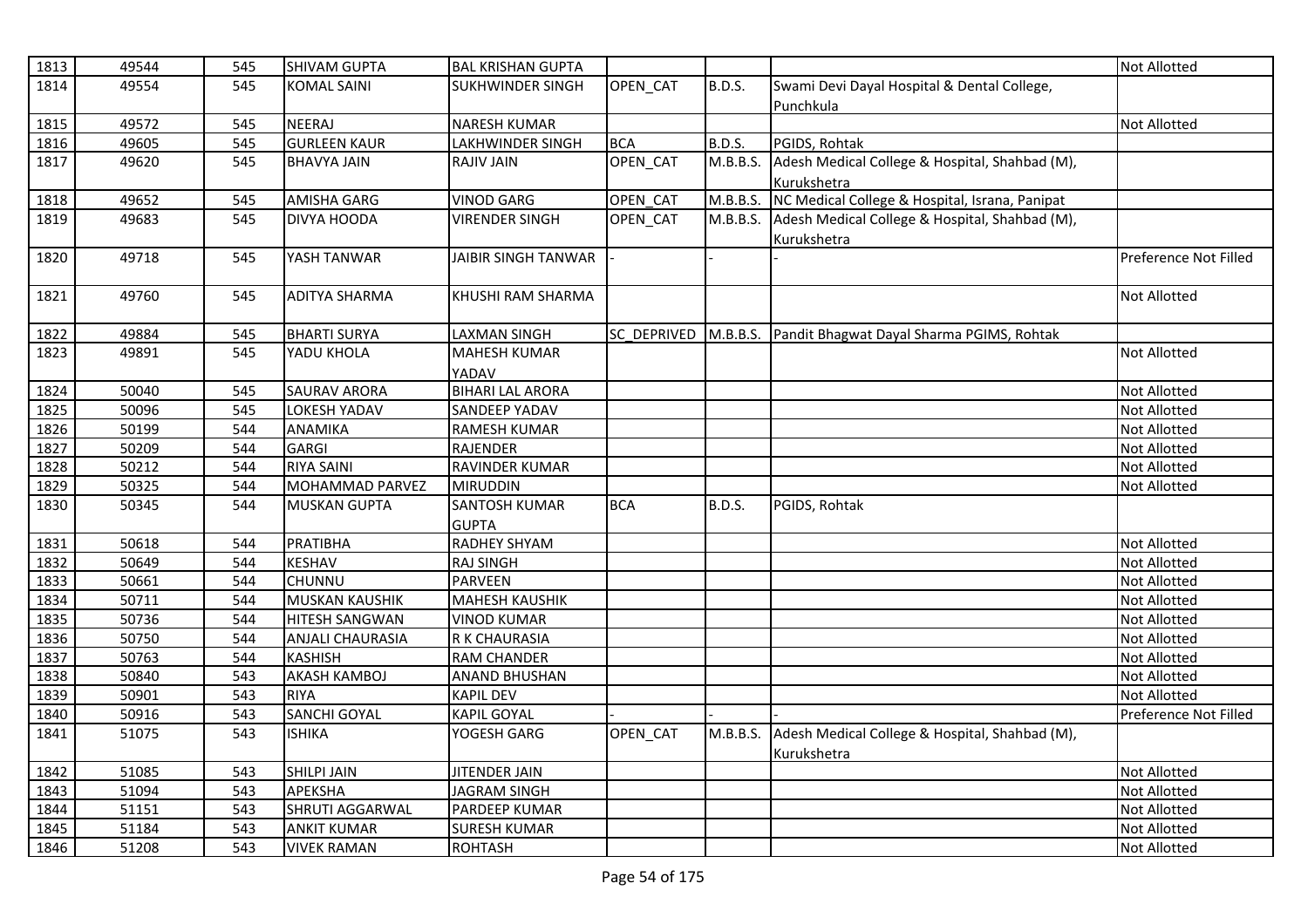| 1847 | 51320 | 543 | <b>MANDEEP SINGH</b>     | <b>DALBIR SINGH</b>       |            |          |                                                | <b>Not Allotted</b>   |
|------|-------|-----|--------------------------|---------------------------|------------|----------|------------------------------------------------|-----------------------|
| 1848 | 51366 | 543 | <b>SAPNA</b>             | <b>RAKESH</b>             |            |          |                                                | Not Allotted          |
| 1849 | 51371 | 543 | AASHEE GARG              | PURUSHOTTAM GARG          | <b>MGT</b> | M.B.B.S. | <b>SGT University Gurugram</b>                 |                       |
| 1850 | 51372 | 543 | <b>AAYUSHI KOHLI</b>     | <b>SANDEEP KOHLI</b>      | OPEN CAT   | M.B.B.S. | Adesh Medical College & Hospital, Shahbad (M), |                       |
|      |       |     |                          |                           |            |          | Kurukshetra                                    |                       |
| 1851 | 51376 | 543 | <b>SNEHA GUPTA</b>       | <b>ASHISH GUPTA</b>       |            |          |                                                | Not Allotted          |
| 1852 | 51488 | 542 | <b>ISHA SAINI</b>        | <b>PARAS SAINI</b>        |            |          |                                                | Not Allotted          |
| 1853 | 51590 | 542 | <b>ANKIT MANN</b>        | <b>JAGBIR</b>             |            |          |                                                | Not Allotted          |
| 1854 | 51686 | 542 | <b>DEEPIKA GARG</b>      | <b>SANJAY KUMAR GARG</b>  |            |          |                                                | Preference Not Filled |
| 1855 | 51813 | 542 | NIDHI                    | <b>SUDHINDER</b>          |            |          |                                                | Not Allotted          |
| 1856 | 51988 | 542 | <b>AKSHITA</b>           | <b>SUSHIL KUMAR SAINI</b> |            |          |                                                | Not Allotted          |
| 1857 | 52009 | 542 | PRAKRITI RANI            | <b>BIDHU SHEKHAR</b>      |            |          |                                                | Not Allotted          |
|      |       |     |                          | <b>BAGHEL</b>             |            |          |                                                |                       |
| 1858 | 52028 | 542 | RIYA AGARWAL             | PARVEEN AGARWAL           | <b>MGT</b> | M.B.B.S. | Adesh Medical College & Hospital, Shahbad (M), |                       |
|      |       |     |                          |                           |            |          | Kurukshetra                                    |                       |
| 1859 | 52029 | 542 | <b>HAPPY</b>             | <b>HARBANS LAL</b>        |            |          |                                                | <b>Not Allotted</b>   |
| 1860 | 52091 | 542 | <b>AAKASH BHATIA</b>     | <b>MUKESH BHATIA</b>      | OPEN_CAT   | M.B.B.S. | Adesh Medical College & Hospital, Shahbad (M), |                       |
|      |       |     |                          |                           |            |          | Kurukshetra                                    |                       |
| 1861 | 52092 | 542 | <b>SHUBHAM MAURYA</b>    | <b>CHANDRABHAN</b>        |            |          |                                                | Not Allotted          |
|      |       |     |                          | <b>MAURYA</b>             |            |          |                                                |                       |
| 1862 | 52114 | 542 | <b>AARUSHI GUPTA</b>     | DR. SANJAY GUPTA          |            |          |                                                | Not Allotted          |
| 1863 | 52128 | 541 | <b>RICHA</b>             | <b>MAHINDER</b>           |            |          |                                                | Not Allotted          |
| 1864 | 52227 | 541 | <b>MAHIMA</b>            | <b>VIJAY SINGH</b>        | SC.        | M.B.B.S. | Maharaja Agrasen Medical College, Agroha Hisar |                       |
|      |       |     |                          |                           |            |          |                                                |                       |
| 1865 | 52238 | 541 | <b>MIHIKA JAIN</b>       | <b>ANURAG JAIN</b>        |            |          |                                                | Not Allotted          |
| 1866 | 52335 | 541 | <b>AKSHIT VASHISHT</b>   | <b>SUNIL KUMAR</b>        |            |          |                                                | <b>Not Allotted</b>   |
| 1867 | 52505 | 541 | LAVANYA                  | XXXXX                     |            |          |                                                | Preference Not Filled |
| 1868 | 52530 | 541 | ANANYA KAMBOJ            | <b>VISHAL KAMBOJ</b>      |            |          |                                                | Not Allotted          |
| 1869 | 52570 | 541 | YASHI TRIPATHI           | <b>ANIL TRIPATHI</b>      |            |          |                                                | Not Allotted          |
| 1870 | 52598 | 541 | <b>ARTI</b>              | <b>ANIL KUMAR</b>         |            |          |                                                | Not Allotted          |
| 1871 | 52621 | 541 | DEEVANSHI                | AJAY MANCHANDA            |            |          |                                                | Not Allotted          |
|      |       |     | MANCHANDA                |                           |            |          |                                                |                       |
| 1872 | 52641 | 541 | PRATHAM GOYAL            | MR KAVISH GOYAL           |            |          |                                                | <b>Not Allotted</b>   |
| 1873 | 52676 | 541 | <b>GAURAV NAGAR</b>      | <b>DEV RAJ NAGAR</b>      |            |          |                                                | Not Allotted          |
| 1874 | 52690 | 541 | PRACHI SINGHAL           | <b>RAM GOPAL</b>          |            |          |                                                | Not Allotted          |
| 1875 | 52737 | 541 | <b>DEEPIKA</b>           | YASHVEER                  |            |          |                                                | Not Allotted          |
| 1876 | 52745 | 541 | <b>NEHA VERMA</b>        | <b>SUNIL VERMA</b>        |            |          |                                                | Not Allotted          |
| 1877 | 52761 | 541 | <b>DEVASHISH CHAUHAN</b> | <b>BACHCHU SINGH</b>      |            |          |                                                | Not Allotted          |
| 1878 | 52771 | 541 | <b>KHUSHI</b>            | <b>SURESH SANGWAN</b>     | OPEN_CAT   | M.B.B.S. | Adesh Medical College & Hospital, Shahbad (M), |                       |
|      |       |     |                          |                           |            |          | Kurukshetra                                    |                       |
| 1879 | 52823 | 540 | <b>SAURABH</b>           | RIPUDAMAN                 |            |          |                                                | Not Allotted          |
| 1880 | 52864 | 540 | POOJA                    | <b>BANSILAL</b>           |            |          |                                                | <b>Not Allotted</b>   |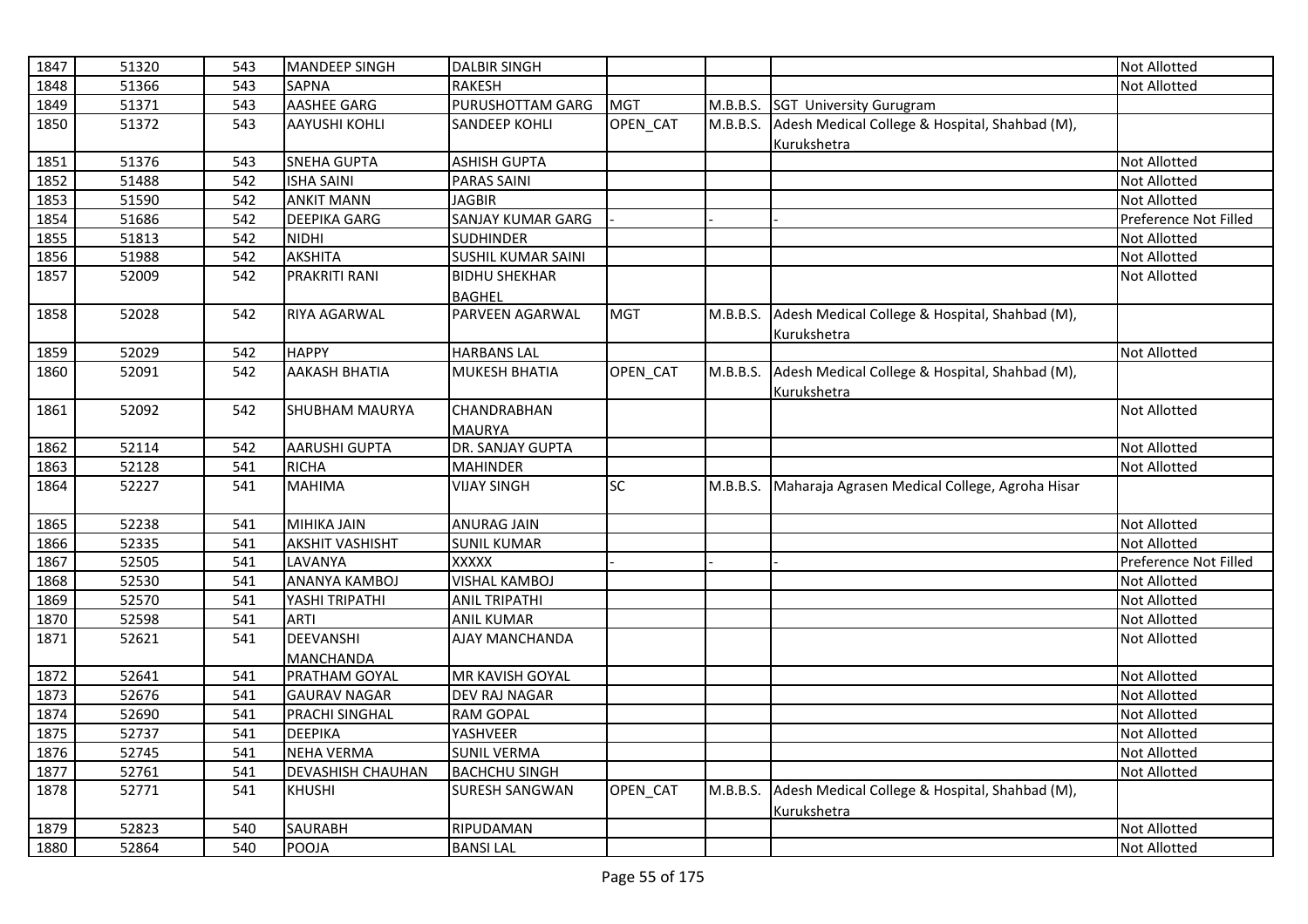| 1881 | 52946 | 540 | <b>KESHAV SHARMA</b>                  | RAJESH SHARMA                  | OPEN_CAT   |               | M.B.B.S. Adesh Medical College & Hospital, Shahbad (M),<br>Kurukshetra |                       |
|------|-------|-----|---------------------------------------|--------------------------------|------------|---------------|------------------------------------------------------------------------|-----------------------|
| 1882 | 52985 | 540 | <b>NIKITA</b>                         | <b>RAJ KUMAR</b>               | <b>MGT</b> | M.B.B.S.      | Al-Falah School of Medical Science & Research<br>Centre, Faridabad     |                       |
| 1883 | 53023 | 540 | <b>KHUSHBOO</b>                       | <b>RAMESH KUMAR</b>            |            |               |                                                                        | <b>Not Allotted</b>   |
| 1884 | 53096 | 540 | RIYANA CHAUDHARY                      | <b>BHARAT CHAUDHARY</b>        |            |               |                                                                        | Not Allotted          |
| 1885 | 53173 | 540 | <b>RUCHIKA TYAGI</b>                  | OM KUWAR TYAGI                 |            |               |                                                                        | <b>Not Allotted</b>   |
| 1886 | 53211 | 540 | <b>AAYUSHI GUPTA</b>                  | <b>NAVEEN GUPTA</b>            | OPEN_CAT   | M.B.B.S.      | Adesh Medical College & Hospital, Shahbad (M),<br>Kurukshetra          |                       |
| 1887 | 53236 | 540 | <b>UDAYAN JAIN</b>                    | <b>VIKESH JAIN</b>             |            |               |                                                                        | Preference Not Filled |
| 1888 | 53286 | 540 | <b>CHIRAG ARORA</b>                   | <b>JITENDER ARORA</b>          |            |               |                                                                        | Not Allotted          |
| 1889 | 53315 | 540 | <b>JATIN</b>                          | <b>KANWAR SINGH</b>            | SC         | M.B.B.S.      | Kalpana Chawla Govt. Medical College, Karnal                           |                       |
| 1890 | 53340 | 540 | <b>VANSH VERMA</b>                    | RAJBEER                        |            |               |                                                                        | Not Allotted          |
| 1891 | 53343 | 540 | <b>RIYA YADAV</b>                     | SATYAVEER                      |            |               |                                                                        | Not Allotted          |
| 1892 | 53401 | 540 | <b>KIRTI</b>                          | NIRANJAN KUMAR                 |            |               |                                                                        | Not Allotted          |
| 1893 | 53517 | 540 | <b>JITESH SHARMA</b>                  | <b>DINESH KUMAR</b>            |            |               |                                                                        | <b>Not Allotted</b>   |
| 1894 | 53582 | 539 | <b>SUSHMA KUMARI</b>                  | ROHTASH KUMAR                  | OPEN CAT   | M.B.B.S.      | NC Medical College & Hospital, Israna, Panipat                         |                       |
| 1895 | 53709 | 539 | <b>VARSHA</b>                         | <b>VINOD KUMAR</b>             |            |               |                                                                        | <b>Not Allotted</b>   |
| 1896 | 53759 | 539 | <b>LALIT SOHI</b>                     | <b>JAIBIR SOHI</b>             |            |               |                                                                        | Not Allotted          |
| 1897 | 53856 | 539 | ANA                                   | <b>JUGINDER SHARMA</b>         |            |               |                                                                        | <b>Not Allotted</b>   |
| 1898 | 53894 | 539 | <b>BHUMIKA</b>                        | <b>JAGDISH CHAND</b>           |            |               |                                                                        | Not Allotted          |
| 1899 | 53946 | 539 | <b>KOMAL</b>                          | <b>VIRENDER SINGH</b>          | OPEN_CAT   | <b>B.D.S.</b> | Swami Devi Dayal Hospital & Dental College,<br>Punchkula               |                       |
| 1900 | 53947 | 539 | <b>JAGPREET SINGH</b>                 | <b>JAGMOHAN SINGH</b>          | OPEN_CAT   | M.B.B.S.      | Adesh Medical College & Hospital, Shahbad (M),<br>Kurukshetra          |                       |
| 1901 | 54011 | 539 | RADHIKA                               | <b>JIWAN DASS</b>              |            |               |                                                                        | <b>Not Allotted</b>   |
| 1902 | 54093 | 539 | PREETI KUMARI                         | RAJ KISHOR PANDIT              |            |               |                                                                        | <b>Not Allotted</b>   |
| 1903 | 54132 | 539 | <b>VIJAY SINGH</b>                    | <b>KISHAN LAL</b>              |            |               |                                                                        | Not Allotted          |
| 1904 | 54215 | 539 | <b>AMIT SINGH</b>                     | <b>JOGINDER SINGH</b>          | OPEN_CAT   | M.B.B.S.      | Adesh Medical College & Hospital, Shahbad (M),<br>Kurukshetra          |                       |
| 1905 | 54233 | 539 | <b>RAHUL TEHLAN</b>                   | <b>RANBIR SINGH</b>            | <b>MGT</b> | M.B.B.S.      | Adesh Medical College & Hospital, Shahbad (M),<br>Kurukshetra          |                       |
| 1906 | 54235 | 539 | <b>NITISH</b>                         | RAJIVE                         |            |               |                                                                        | Not Allotted          |
| 1907 | 54258 | 539 | <b>ANKIT KUMAR</b>                    | <b>NARESH KUMAR</b>            |            |               |                                                                        | <b>Not Allotted</b>   |
| 1908 | 54357 | 538 | <b>VIKAS</b>                          | <b>MANOJ KUMAR</b>             |            |               |                                                                        | Not Allotted          |
| 1909 | 54376 | 538 | <b>EKTA YADAV</b>                     | MUKESH KUMAR                   |            |               |                                                                        | Not Allotted          |
| 1910 | 54383 | 538 | <b>VIVEK KUMAR</b>                    | <b>NAVIN KUMAR</b>             |            |               |                                                                        | Preference Not Filled |
| 1911 | 54410 | 538 | <b>PURVI</b>                          | SHAILENDRA KUMAR               |            |               |                                                                        | <b>Not Allotted</b>   |
| 1912 | 54439 | 538 | <b>JASMEET PUNIA</b>                  | RAJ KUMAR PUNIA                |            |               |                                                                        | <b>Not Allotted</b>   |
| 1913 | 54526 | 538 | <b>CHAHAT JOGPAL</b>                  | <b>ASHOK KUMAR</b>             | SC         | M.B.B.S.      | Kalpana Chawla Govt. Medical College, Karnal                           |                       |
| 1914 | 54529 | 538 | <b>CHETNA SINGH</b><br><b>CHAUHAN</b> | KIRPAL SINGH<br><b>CHAUHAN</b> |            |               |                                                                        | Not Allotted          |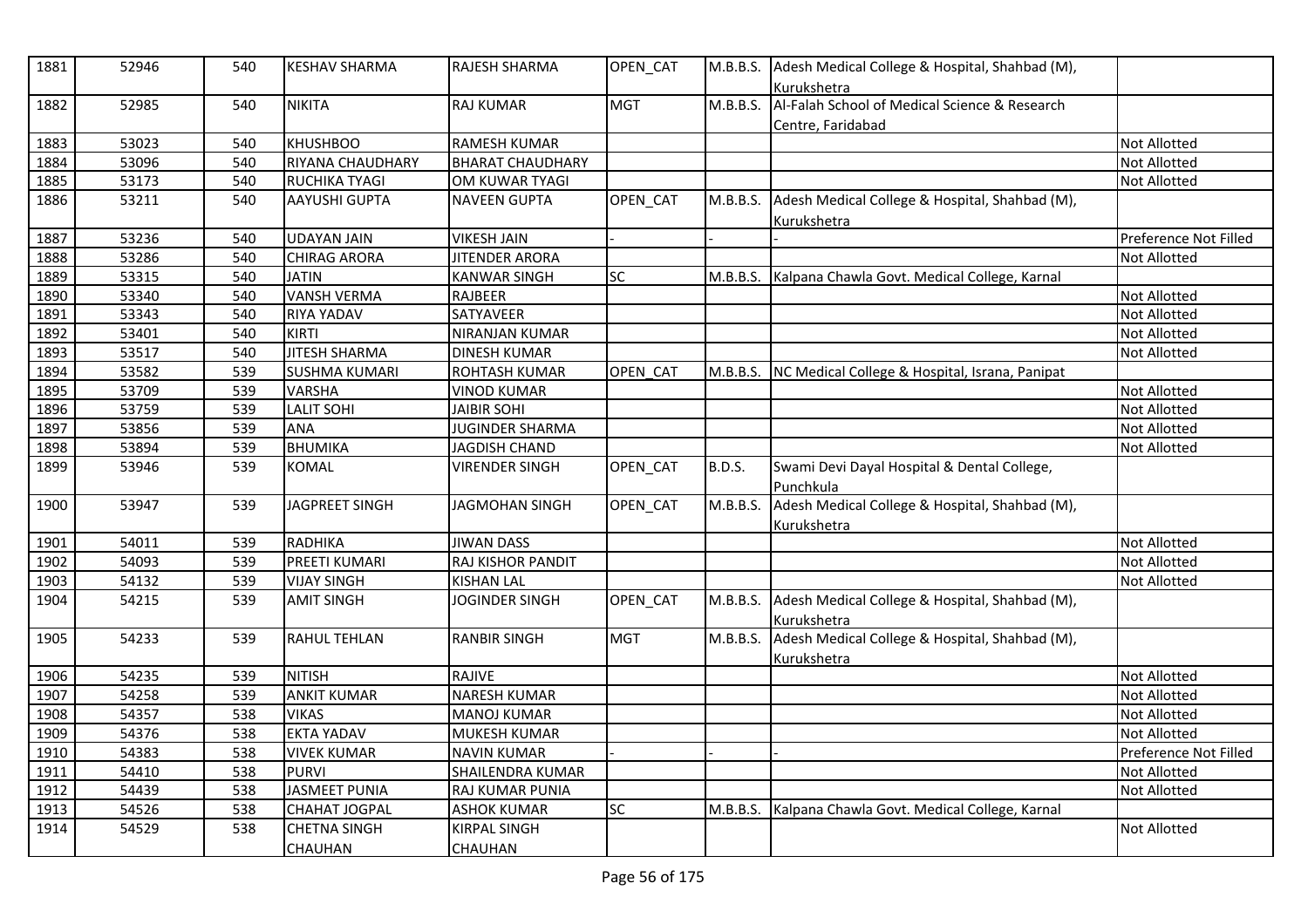| 1915 | 54538 | 538 | <b>CHEALSI</b>          | <b>SATPAL</b>                |            |               |                                                  | <b>Not Allotted</b>   |
|------|-------|-----|-------------------------|------------------------------|------------|---------------|--------------------------------------------------|-----------------------|
| 1916 | 54842 | 538 | <b>DISHA SAINI</b>      | <b>SUNNY SAINI</b>           |            |               |                                                  | Not Allotted          |
| 1917 | 54854 | 538 | <b>SAKSHI</b>           | RAJ KUMAR SETHI              | OPEN_CAT   | M.B.B.S.      | Adesh Medical College & Hospital, Shahbad (M),   |                       |
|      |       |     |                         |                              |            |               | Kurukshetra                                      |                       |
| 1918 | 54921 | 538 | <b>AMISHA</b>           | <b>MANOJ KUMAR</b>           |            |               |                                                  | Not Allotted          |
| 1919 | 55003 | 538 | <b>DEEPAK VERMA</b>     | <b>PARTAP SINGH</b>          |            |               |                                                  | Preference Not Filled |
| 1920 | 55006 | 538 | <b>DISHANT</b>          | <b>ROHTASH</b>               | OPEN_CAT   | M.B.B.S.      | Adesh Medical College & Hospital, Shahbad (M),   |                       |
|      |       |     |                         |                              |            |               | Kurukshetra                                      |                       |
| 1921 | 55024 | 537 | <b>AKANKSHA SAINI</b>   | <b>ASHWANI KUMAR</b>         |            |               |                                                  | <b>Not Allotted</b>   |
| 1922 | 55149 | 537 | <b>TAVREZ ALAM</b>      | <b>MD FAROOQUE</b>           |            |               |                                                  | Not Allotted          |
| 1923 | 55382 | 537 | <b>OJASE BHARDWAJ</b>   | PARSHANT BHARDWAJ            | <b>MGT</b> | <b>B.D.S.</b> | SGT Dental College, Gurugram                     |                       |
|      |       |     |                         |                              |            |               |                                                  |                       |
| 1924 | 55432 | 537 | <b>RAJAT AGGARWAL</b>   | PARDEEP KUMAR                |            |               |                                                  | Not Allotted          |
| 1925 | 55497 | 537 | ANUJ                    | <b>UMED SINGH</b>            | OPEN CAT   | M.B.B.S.      | NC Medical College & Hospital, Israna, Panipat   |                       |
| 1926 | 55502 | 537 | <b>KASHISH GERA</b>     | UMESH KUMAR                  |            |               |                                                  | Not Allotted          |
| 1927 | 55576 | 537 | <b>ANISHA</b>           | UPENDER SINGH                |            |               |                                                  | Not Allotted          |
| 1928 | 55591 | 537 | <b>RAJAT YADAV</b>      | HANUMAN SINGH                |            |               |                                                  | Not Allotted          |
|      |       |     |                         | YADAV                        |            |               |                                                  |                       |
| 1929 | 55698 | 537 | <b>RAJAT KUMAR</b>      | <b>VINAY KUMAR</b>           |            |               |                                                  | Not Allotted          |
| 1930 | 55767 | 536 | <b>ANANYA VERMA</b>     | R K VERMA                    |            |               |                                                  | Not Allotted          |
| 1931 | 55774 | 536 | <b>SUDIKSHA ARORA</b>   | <b>NARENDER ARORA</b>        |            |               |                                                  | Not Allotted          |
| 1932 | 55836 | 536 | <b>SADHANA YADAV</b>    | <b>AJIT SINGH</b>            |            |               |                                                  | Not Allotted          |
| 1933 | 55871 | 536 | <b>AKASH</b>            | <b>AJAY KUMAR</b>            |            |               |                                                  | Not Allotted          |
| 1934 | 55900 | 536 | <b>MANISHA</b>          | <b>BIRENDER SINGH</b>        |            |               |                                                  | Not Allotted          |
| 1935 | 55922 | 536 | <b>ERA</b>              | <b>AMARJEET SINGH</b>        |            |               |                                                  | <b>Not Allotted</b>   |
| 1936 | 55924 | 536 | <b>URVASHI</b>          | PAWAN KUMAR                  |            |               |                                                  | Not Allotted          |
| 1937 | 56135 | 536 | <b>DEEPANSHI</b>        | <b>JAG RAM</b>               |            |               |                                                  | Not Allotted          |
| 1938 | 56398 | 536 | <b>NISHTHA</b>          | <b>MANOJ THAKKAR</b>         | OPEN_CAT   | M.B.B.S.      | Adesh Medical College & Hospital, Shahbad (M),   |                       |
|      |       |     |                         |                              |            |               | Kurukshetra                                      |                       |
| 1939 | 56580 | 535 | <b>UDAY SINGH</b>       | <b>RANBIR SINGH</b>          | <b>SC</b>  | M.B.B.S.      | Shaheed Hasan Khan Mewati Govt. Medical College, |                       |
|      |       |     |                         |                              |            |               | Nalhar Mewat                                     |                       |
| 1940 | 56611 | 535 | <b>DIKSHA</b>           | <b>RAMESH KUMAR</b>          |            |               |                                                  | Not Allotted          |
| 1941 | 56623 | 535 | <b>KRITTIKA</b>         | <b>VIJAY KUMAR</b>           |            |               |                                                  | Not Allotted          |
| 1942 | 56788 | 535 | <b>SIMRAN</b>           | <b>VIRENDER KUMAR</b>        |            |               |                                                  | Not Allotted          |
| 1943 | 56858 | 535 | <b>MANSI</b>            | <b>ASHOK KUMAR</b>           |            |               |                                                  | Not Allotted          |
| 1944 | 56919 | 535 | <b>ADITYA CHAUDHARY</b> | <b>SURINDER KUMAR</b>        |            |               |                                                  | Not Allotted          |
| 1945 | 57029 | 535 | <b>SUMAN</b>            | <b>SUMER SINGH</b>           |            |               |                                                  | Not Allotted          |
| 1946 | 57072 | 535 | <b>ANAMIKA RAO</b>      | KAILASH YADAV                |            |               |                                                  | Not Allotted          |
| 1947 | 57191 | 535 | <b>RISHABH</b>          | <b>SURENDER</b>              |            |               |                                                  | Not Allotted          |
| 1948 | 57232 | 534 | <b>MANPREET KAUR</b>    | MALKIT SINGH MAKKAR OPEN CAT |            | M.B.B.S.      | Adesh Medical College & Hospital, Shahbad (M),   |                       |
|      |       |     |                         |                              |            |               | Kurukshetra                                      |                       |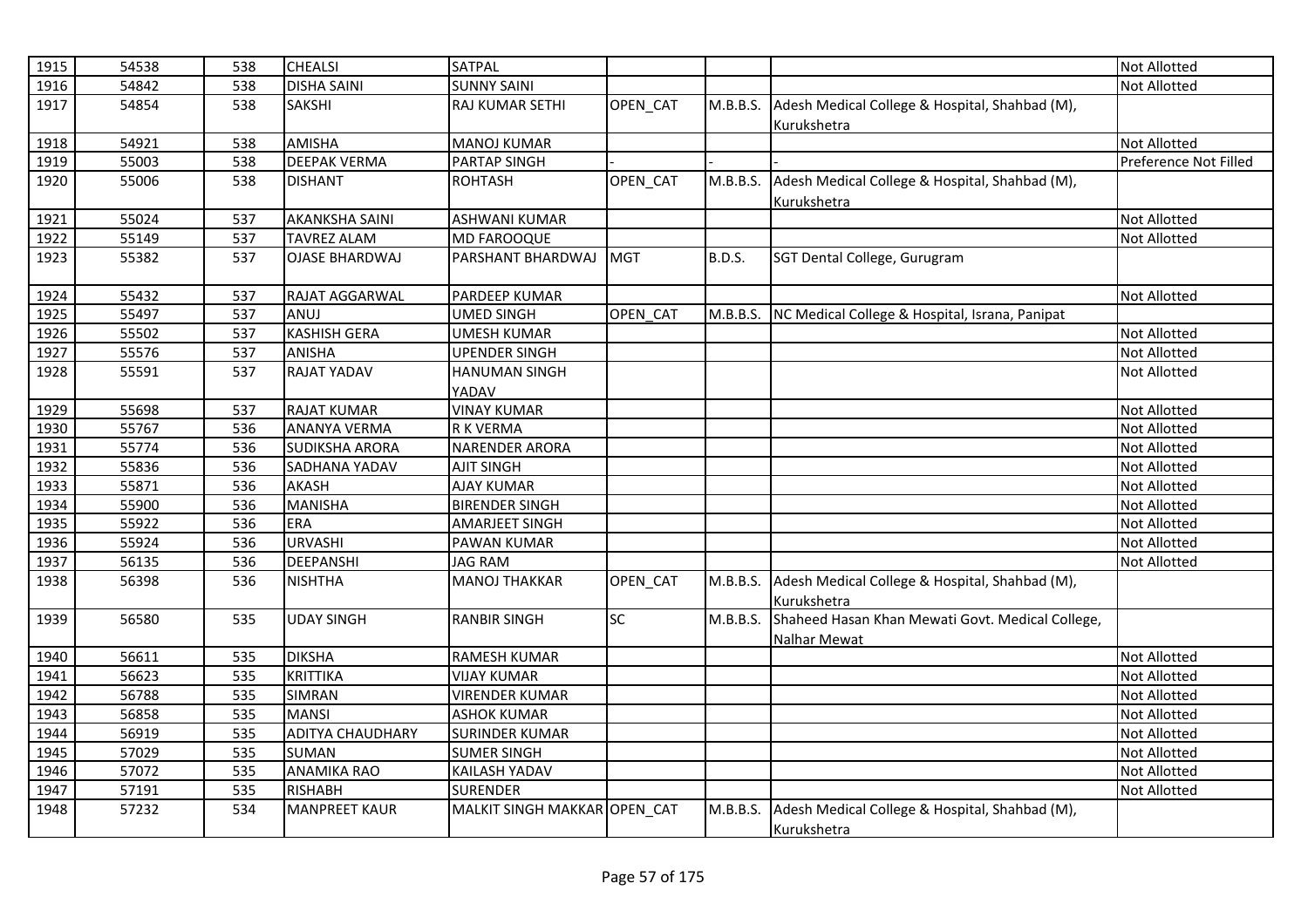| 1949 | 57501 | 534 | <b>GOMSI</b>          | <b>SATBIR SINGH</b>   | <b>SC</b>   | M.B.B.S.      | Shaheed Hasan Khan Mewati Govt. Medical College,<br>Nalhar Mewat |                       |
|------|-------|-----|-----------------------|-----------------------|-------------|---------------|------------------------------------------------------------------|-----------------------|
| 1950 | 57589 | 534 | POORVA                | <b>VIJAY KUMAR</b>    | <b>SC</b>   | M.B.B.S.      | Bhagat Phool Singh Govt. Medical College For                     |                       |
|      |       |     |                       |                       |             |               | Women, Khanpur Kalan, Sonepat                                    |                       |
| 1951 | 57599 | 534 | ANKUSH                | <b>SURJEET SINGH</b>  | <b>SC</b>   | M.B.B.S.      | Shaheed Hasan Khan Mewati Govt. Medical College,                 |                       |
|      |       |     |                       |                       |             |               | Nalhar Mewat                                                     |                       |
| 1952 | 57668 | 534 | <b>ITOYL</b>          | <b>JOGINDER</b>       |             |               |                                                                  | <b>Not Allotted</b>   |
| 1953 | 57758 | 534 | <b>PRAVEEN SHARMA</b> | <b>MAHESH SHARMA</b>  | OPEN CAT    | M.B.B.S.      | World College Of Medical Sciences And Research,                  |                       |
|      |       |     |                       |                       |             |               | Jhaiiar                                                          |                       |
| 1954 | 57765 | 534 | <b>NISHA</b>          | <b>RAJ SINGH</b>      | OPEN_CAT    | M.B.B.S.      | Adesh Medical College & Hospital, Shahbad (M),                   |                       |
|      |       |     |                       |                       |             |               | Kurukshetra                                                      |                       |
| 1955 | 57787 | 534 | <b>GAURAV</b>         | <b>BABU LAL</b>       | SC DEPRIVED | M.B.B.S.      | Pandit Bhagwat Dayal Sharma PGIMS, Rohtak                        |                       |
| 1956 | 57839 | 534 | <b>ANU YADAV</b>      | <b>PAWAN KUMAR</b>    |             |               |                                                                  | Not Allotted          |
| 1957 | 57967 | 533 | <b>ATUL KUMAR</b>     | <b>RAJ KUMAR</b>      | OPEN_CAT    | <b>B.D.S.</b> | Swami Devi Dayal Hospital & Dental College,                      |                       |
|      |       |     |                       |                       |             |               | Punchkula                                                        |                       |
| 1958 | 57969 | 533 | <b>KOMAL</b>          | <b>ASHOK KUMAR</b>    | <b>SC</b>   | M.B.B.S.      | Bhagat Phool Singh Govt. Medical College For                     |                       |
|      |       |     |                       |                       |             |               | Women, Khanpur Kalan, Sonepat                                    |                       |
| 1959 | 57982 | 533 | <b>SAKSHI</b>         | PAWAN KUMAR           |             |               |                                                                  | Not Allotted          |
| 1960 | 58145 | 533 | <b>VARSHA</b>         | NARENDER KUMAR        |             |               |                                                                  | Not Allotted          |
| 1961 | 58165 | 533 | <b>MONI</b>           | <b>SATBIR</b>         | <b>MGT</b>  | M.B.B.S.      | Al-Falah School of Medical Science & Research                    |                       |
|      |       |     |                       |                       |             |               | Centre, Faridabad                                                |                       |
| 1962 | 58342 | 533 | <b>ITOYL</b>          | VEDPRAKASH            |             |               |                                                                  | <b>Not Allotted</b>   |
| 1963 | 58383 | 533 | <b>ARPITA</b>         | JAIPAL SINGH          |             |               |                                                                  | Not Allotted          |
| 1964 | 58481 | 533 | <b>DEV KUMAR</b>      | <b>KULDEEP</b>        |             |               |                                                                  | Not Allotted          |
| 1965 | 58572 | 533 | <b>KARTIK</b>         | <b>DINESH KUMAR</b>   |             |               |                                                                  | <b>Not Allotted</b>   |
| 1966 | 58739 | 532 | <b>RIA CHURIWALA</b>  | RAKESH CHURIWALA      |             |               |                                                                  | Preference Not Filled |
| 1967 | 59005 | 532 | <b>MANYA NASA</b>     | PANKAJ NASA           | <b>MGT</b>  | M.B.B.S.      | Adesh Medical College & Hospital, Shahbad (M),                   |                       |
|      |       |     |                       |                       |             |               | Kurukshetra                                                      |                       |
| 1968 | 59090 | 532 | <b>KIRAN</b>          | <b>KULDEEP SINGH</b>  |             |               |                                                                  | <b>Not Allotted</b>   |
| 1969 | 59120 | 532 | <b>RAVI KUMAR</b>     | <b>SURENDER KUMAR</b> |             |               |                                                                  | <b>Not Allotted</b>   |
| 1970 | 59210 | 532 | <b>BHARTI</b>         | <b>HEM RAJ</b>        |             |               |                                                                  | Not Allotted          |
| 1971 | 59249 | 532 | <b>BINDIA RANI</b>    | <b>SUNIL KUMAR</b>    |             |               |                                                                  | Not Allotted          |
| 1972 | 59285 | 532 | <b>JATIN</b>          | PARAMVEER SINGH       |             |               |                                                                  | Not Allotted          |
| 1973 | 59292 | 532 | <b>ARJUN SAINI</b>    | RAVINDER SAINI        | <b>MGT</b>  | M.B.B.S.      | Al-Falah School of Medical Science & Research                    |                       |
|      |       |     |                       |                       |             |               | Centre, Faridabad                                                |                       |
| 1974 | 59337 | 532 | <b>TUSHAR</b>         | <b>RAMKUMAR</b>       | SC DEPRIVED | M.B.B.S.      | <b>ESIC Medical College, Nit, Faridabad</b>                      |                       |
| 1975 | 59443 | 531 | <b>VAIBHAV KALANI</b> | <b>SUBHASH KALANI</b> |             |               |                                                                  | <b>Not Allotted</b>   |
| 1976 | 59528 | 531 | <b>DAZY</b>           | LALIT                 |             |               |                                                                  | Not Allotted          |
| 1977 | 59537 | 531 | <b>VANSHITA ARORA</b> | <b>MR ANISH KUMAR</b> |             |               |                                                                  | <b>Not Allotted</b>   |
| 1978 | 59611 | 531 | <b>TAHZEEB JAHAN</b>  | AMINUDEEN AHMAD       |             |               |                                                                  | Not Allotted          |
| 1979 | 59652 | 531 | <b>MANISHA</b>        | <b>RAJENDER SINGH</b> |             |               |                                                                  | <b>Not Allotted</b>   |
| 1980 | 59664 | 531 | SONAKSHI AHUJA        | <b>KRISHAN AHUJA</b>  |             |               |                                                                  | <b>Not Allotted</b>   |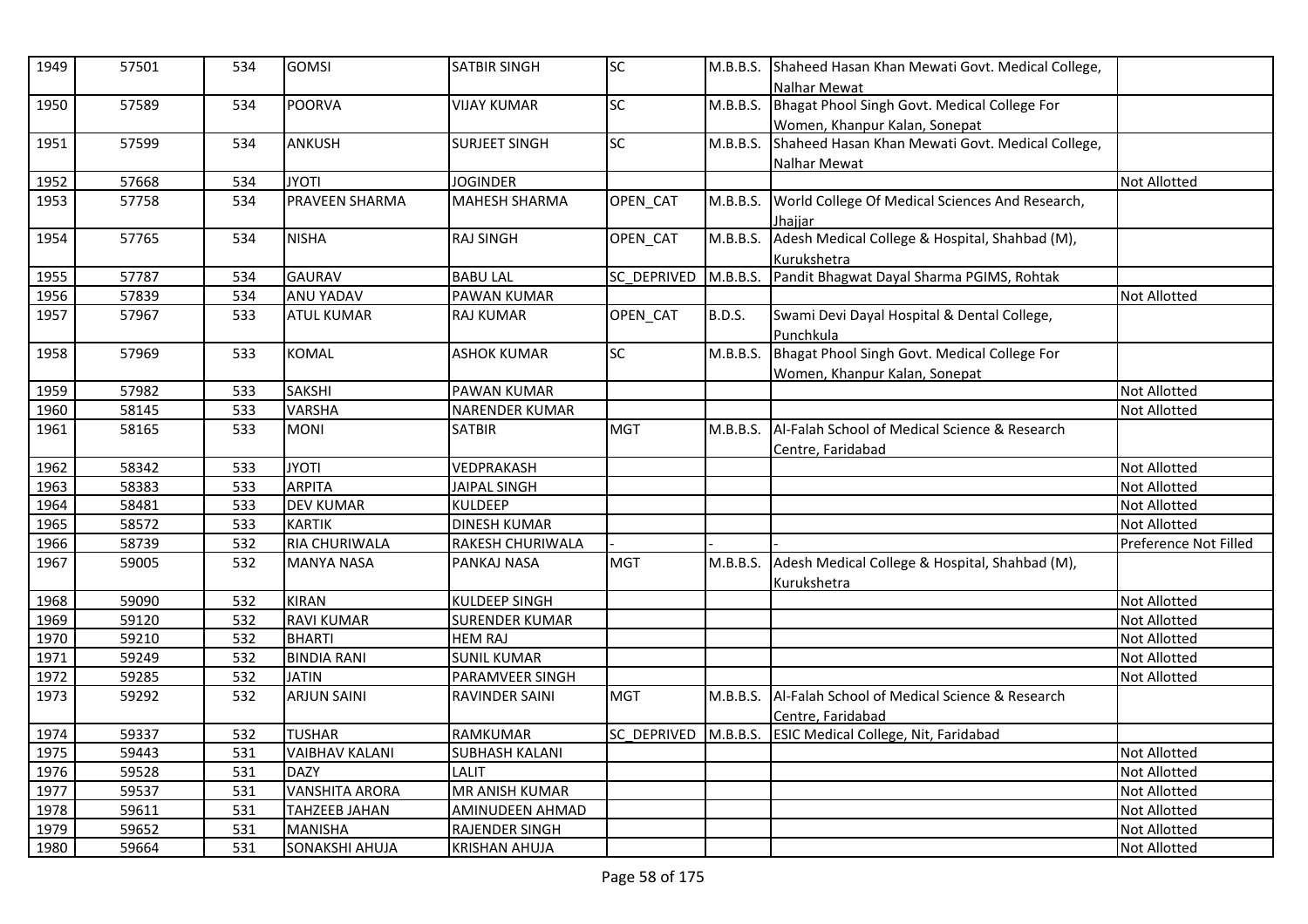| 1981 | 59683 | 531 | <b>NAVRATAN SINGH</b>  | <b>GULZAR SINGH</b>    |             |          |                                                       | Not Allotted        |
|------|-------|-----|------------------------|------------------------|-------------|----------|-------------------------------------------------------|---------------------|
| 1982 | 59701 | 531 | <b>SUVIRA KATOUDIA</b> | PARMDEEP SINGH         | <b>BCA</b>  | M.B.B.S. | Adesh Medical College & Hospital, Shahbad (M),        |                     |
|      |       |     |                        | <b>KATOUDIA</b>        |             |          | Kurukshetra                                           |                     |
| 1983 | 59732 | 531 | <b>GARIMA KUMARI</b>   | <b>SUDESH KUMAR</b>    |             |          |                                                       | <b>Not Allotted</b> |
| 1984 | 59977 | 531 | <b>CHANCHAL</b>        | DHARAMPAL              | OPEN CAT    | M.B.B.S. | World College Of Medical Sciences And Research,       |                     |
|      |       |     |                        |                        |             |          | <u>Jhajjar</u>                                        |                     |
| 1985 | 60006 | 531 | KHUSHI LAKHMANI        | <b>DEEPAK LAKHMANI</b> |             |          |                                                       | <b>Not Allotted</b> |
| 1986 | 60172 | 530 | <b>SHIKSHA</b>         | <b>ASHOK KUMAR</b>     | <b>MGT</b>  | M.B.B.S. | Adesh Medical College & Hospital, Shahbad (M),        |                     |
|      |       |     |                        |                        |             |          | Kurukshetra                                           |                     |
| 1987 | 60249 | 530 | <b>RAMAN</b>           | <b>NARPAL</b>          |             |          |                                                       | Not Allotted        |
| 1988 | 60322 | 530 | <b>BHARAT NUNIWAL</b>  | <b>MANOHAR LAL</b>     |             |          |                                                       | Not Allotted        |
|      |       |     |                        | NUNIWAL                |             |          |                                                       |                     |
| 1989 | 60415 | 530 | <b>MANISHA</b>         | <b>DARSHAN KUMAR</b>   | SC DEPRIVED |          | M.B.B.S. ESIC Medical College, Nit, Faridabad         |                     |
| 1990 | 60468 | 530 | <b>VANSH TANDON</b>    | <b>ROBBY TANDON</b>    |             |          |                                                       | Not Allotted        |
| 1991 | 60525 | 530 | <b>PRERNA</b>          | MOHINDER PAL SINGH     |             |          |                                                       | <b>Not Allotted</b> |
|      |       |     |                        |                        |             |          |                                                       |                     |
| 1992 | 60646 | 530 | <b>RIYA KUMARI</b>     | <b>RAJESH KUMAR</b>    | OPEN CAT P  |          | M.B.B.S. Pandit Bhagwat Dayal Sharma PGIMS, Rohtak    |                     |
|      |       |     |                        |                        | <b>WBD</b>  |          |                                                       |                     |
| 1993 | 60690 | 530 | <b>MISHIKA</b>         | PUNEET CHAHAL          | <b>SC</b>   | M.B.B.S. | Maharaja Agrasen Medical College, Agroha Hisar        |                     |
|      |       |     |                        |                        |             |          |                                                       |                     |
| 1994 | 60710 | 530 | <b>ASHA KUMARI</b>     | <b>SAJJAN SINGH</b>    |             |          |                                                       | <b>Not Allotted</b> |
| 1995 | 60777 | 530 | SANSKRITI              | <b>SHAMMI SAINI</b>    |             |          |                                                       | <b>Not Allotted</b> |
| 1996 | 60958 | 529 | <b>TAMANNA</b>         | <b>SUNIL</b>           |             |          |                                                       | <b>Not Allotted</b> |
| 1997 | 60965 | 529 | <b>BHAVIK</b>          | <b>KAMAL KUMAR</b>     |             |          |                                                       | <b>Not Allotted</b> |
| 1998 | 60977 | 529 | <b>NITISH YADAV</b>    | <b>INDERPAL YADAV</b>  |             |          |                                                       | <b>Not Allotted</b> |
| 1999 | 61067 | 529 | <b>GARIMA YADAV</b>    | RAMESH YADAV           | <b>MGT</b>  | M.B.B.S. | Al-Falah School of Medical Science & Research         |                     |
|      |       |     |                        |                        |             |          | Centre, Faridabad                                     |                     |
| 2000 | 61092 | 529 | <b>NIKITA CHAUHAN</b>  | <b>DAL CHAND</b>       | SC          |          | M.B.B.S. Bhagat Phool Singh Govt. Medical College For |                     |
|      |       |     |                        |                        |             |          | Women, Khanpur Kalan, Sonepat                         |                     |
| 2001 | 61130 | 529 | <b>AYUSH ARYA</b>      | <b>DEVENDRA ARYA</b>   | SC          | M.B.B.S. | Shaheed Hasan Khan Mewati Govt. Medical College,      |                     |
|      |       |     |                        |                        |             |          | Nalhar Mewat                                          |                     |
| 2002 | 61169 | 529 | <b>DESH RAJ YADAV</b>  | <b>RAKESH KUMAR</b>    | <b>BCB</b>  | M.B.B.S. | Adesh Medical College & Hospital, Shahbad (M),        |                     |
|      |       |     |                        |                        |             |          | Kurukshetra                                           |                     |
| 2003 | 61489 | 529 | <b>VICKY</b>           | <b>RAVI KUMAR</b>      |             |          |                                                       | Not Allotted        |
| 2004 | 61584 | 528 | <b>SHRUTI</b>          | <b>DARSHAN LAL</b>     | <b>MGT</b>  | M.B.B.S. | Adesh Medical College & Hospital, Shahbad (M),        |                     |
|      |       |     |                        |                        |             |          | Kurukshetra                                           |                     |
| 2005 | 61655 | 528 | ANJALI                 | <b>ANIL KUMAR</b>      |             |          |                                                       | <b>Not Allotted</b> |
| 2006 | 61859 | 528 | <b>ANMOL</b>           | <b>SUSHIL</b>          |             |          |                                                       | <b>Not Allotted</b> |
| 2007 | 61978 | 528 | <b>NISHTHA</b>         | <b>ANIL KUMAR</b>      | SC DEPRIVED |          | M.B.B.S. ESIC Medical College, Nit, Faridabad         |                     |
| 2008 | 61991 | 528 | <b>NIDHI</b>           | <b>ASHOK KUMAR</b>     |             |          |                                                       | <b>Not Allotted</b> |
| 2009 | 62065 | 528 | <b>MONIKA</b>          | <b>CHAND RAM</b>       |             |          |                                                       | <b>Not Allotted</b> |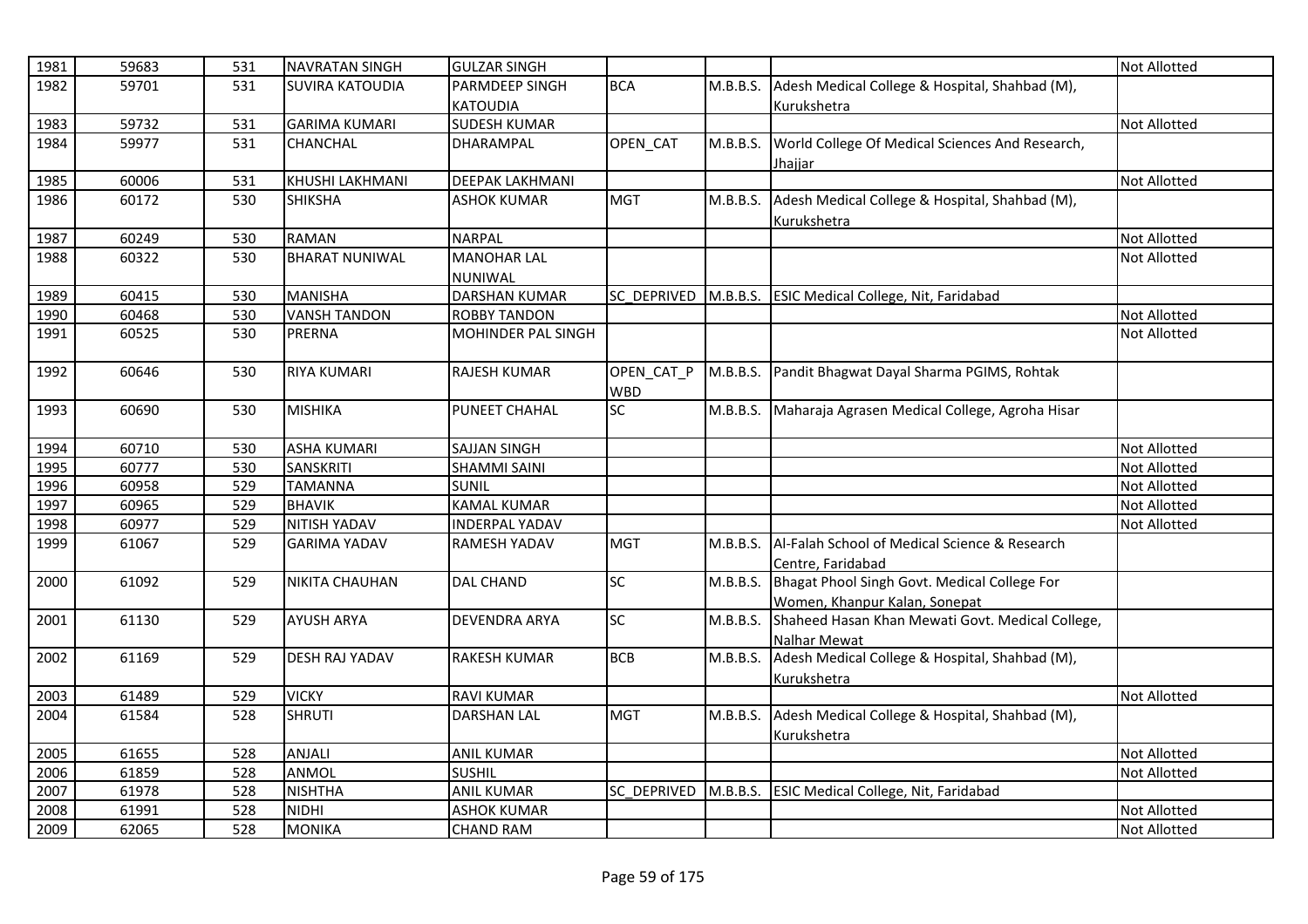| 2010 | 62136 | 528 | <b>KAVITA</b>              | <b>BALJEET SINGH</b>                       | <b>MGT</b>               |               | M.B.B.S.   Al-Falah School of Medical Science & Research<br>Centre, Faridabad |                       |
|------|-------|-----|----------------------------|--------------------------------------------|--------------------------|---------------|-------------------------------------------------------------------------------|-----------------------|
| 2011 | 62218 | 528 | <b>ANJU KUMARI</b>         | <b>RAJENDER SINGH</b>                      | SC                       | M.B.B.S.      | Bhagat Phool Singh Govt. Medical College For                                  |                       |
| 2012 | 62283 | 528 | <b>ROSHAN SRIRAMAN</b>     | <b>MANIKANTAN RAMAN</b>                    |                          |               | Women, Khanpur Kalan, Sonepat                                                 | Not Allotted          |
| 2013 | 62336 | 528 | MANIKANTAN<br><b>JATIN</b> | <b>RAJ SINGH</b>                           |                          |               |                                                                               | Not Allotted          |
| 2014 | 62377 | 527 | <b>HARSH NARANG</b>        | <b>MURARI LAL</b>                          |                          |               |                                                                               | Not Allotted          |
| 2015 | 62472 | 527 | <b>ANJALI ANAND</b>        | <b>DALJEET SINGH</b>                       | <b>SC DEPRIVED</b>       |               | M.B.B.S. ESIC Medical College, Nit, Faridabad                                 |                       |
| 2016 | 62473 | 527 | <b>KANISHKA</b>            | <b>HIMAT SINGH</b>                         |                          |               |                                                                               | Not Allotted          |
| 2017 | 62636 | 527 | <b>ARPIT KUMAR</b>         | <b>VINOD KUMAR</b>                         |                          |               |                                                                               | Not Allotted          |
| 2018 | 62652 | 527 | <b>SUMITI</b>              | <b>DEVENDER</b>                            |                          |               |                                                                               | Not Allotted          |
| 2019 | 62679 | 527 | <b>SANA CHAHAL</b>         | MR. ANIL KUMAR                             |                          |               |                                                                               | Not Allotted          |
|      |       |     |                            | CHAHAL                                     |                          |               |                                                                               |                       |
| 2020 | 62710 | 527 | <b>AKANSHA</b>             | <b>MAHENDER SINGH</b>                      | <b>MGT</b>               | M.B.B.S.      | Adesh Medical College & Hospital, Shahbad (M),                                |                       |
|      |       |     |                            |                                            |                          |               | Kurukshetra                                                                   |                       |
| 2021 | 62759 | 527 | <b>JAHNVI PARASHAR</b>     | RAJEEV PARASHAR                            | OPEN CAT                 | <b>B.D.S.</b> | SGT Dental College, Gurugram                                                  |                       |
| 2022 | 62820 | 527 | <b>GARIMA</b>              | <b>RAMPHAL</b>                             |                          |               |                                                                               | Not Allotted          |
| 2023 | 62843 | 527 | AYUSH                      | <b>SURENDER SINGH</b>                      |                          |               |                                                                               | Not Allotted          |
| 2024 | 62849 | 527 | <b>KHUSHI</b>              | <b>NARESH KUMAR</b>                        | OPEN CAT                 | <b>B.D.S.</b> | PDM Dental College, Bahadurgarh                                               |                       |
| 2025 | 62884 | 527 | <b>SUKANYA</b>             | <b>NARENDER KUMAR</b>                      |                          |               |                                                                               | Not Allotted          |
| 2026 | 62905 | 527 | LOVEPREET AERI             | <b>ARVIND KUMAR</b>                        |                          |               |                                                                               | Preference Not Filled |
| 2027 | 62973 | 527 | SAMREEN                    | MAULANA                                    |                          |               |                                                                               | Not Allotted          |
|      |       |     | MUHSHTAQUE                 | <b>MUHSHTAQUE</b>                          |                          |               |                                                                               |                       |
| 2028 | 63044 | 527 | SHUBHAM                    | <b>DAYANAND</b>                            |                          |               |                                                                               | Not Allotted          |
| 2029 | 63124 | 526 | <b>INDU</b>                | <b>BIJENDER</b>                            |                          |               |                                                                               | Preference Not Filled |
| 2030 | 63372 | 526 | <b>MADHU</b>               | RAMESH                                     |                          |               |                                                                               | Not Allotted          |
| 2031 | 63395 | 526 | <b>KHUSHBOO</b>            | <b>BABULAL VERMA</b>                       | <b>SC</b>                | M.B.B.S.      | Bhagat Phool Singh Govt. Medical College For                                  |                       |
|      |       |     |                            |                                            |                          |               | Women, Khanpur Kalan, Sonepat                                                 |                       |
| 2032 | 63449 | 526 | CHAKSHU                    | <b>BHAVNESH KUMAR</b>                      | OPEN_CAT                 | M.B.B.S.      | <b>SGT University Gurugram</b>                                                |                       |
| 2033 | 63468 | 526 | <b>AMAN BATRA</b>          | <b>VIJAY KUMAR BATRA</b>                   | OPEN_CAT_P<br><b>WBD</b> | M.B.B.S.      | <b>ESIC Medical College, Nit, Faridabad</b>                                   |                       |
| 2034 | 63548 | 526 | <b>VAISHNAVI SRINGARI</b>  | <b>THYAGARAJU SRINGARI</b><br>RAMALINGAIAH |                          |               |                                                                               | Not Allotted          |
| 2035 | 63599 | 526 | <b>MUKUL KUMAR</b>         | SURAJBHAN                                  | <b>MGT</b>               | M.B.B.S.      | Adesh Medical College & Hospital, Shahbad (M),<br>Kurukshetra                 |                       |
| 2036 | 63846 | 525 | <b>RASHI</b>               | <b>AMIT GARG</b>                           |                          |               |                                                                               | <b>Not Allotted</b>   |
| 2037 | 64000 | 525 | <b>BHUPENDER SINGH</b>     | MR DILBAG SINGH                            | OPEN_CAT                 | M.B.B.S.      | NC Medical College & Hospital, Israna, Panipat                                |                       |
| 2038 | 64026 | 525 | <b>PANKAJ</b>              | <b>HARISH CHANDER</b>                      | <b>SC DEPRIVED</b>       | M.B.B.S.      | Pandit Bhagwat Dayal Sharma PGIMS, Rohtak                                     |                       |
| 2039 | 64027 | 525 | TAMANNA YADAV              | <b>DEVENDER</b>                            | <b>BCB</b>               | M.B.B.S.      | Adesh Medical College & Hospital, Shahbad (M),                                |                       |
|      |       |     |                            |                                            |                          |               | Kurukshetra                                                                   |                       |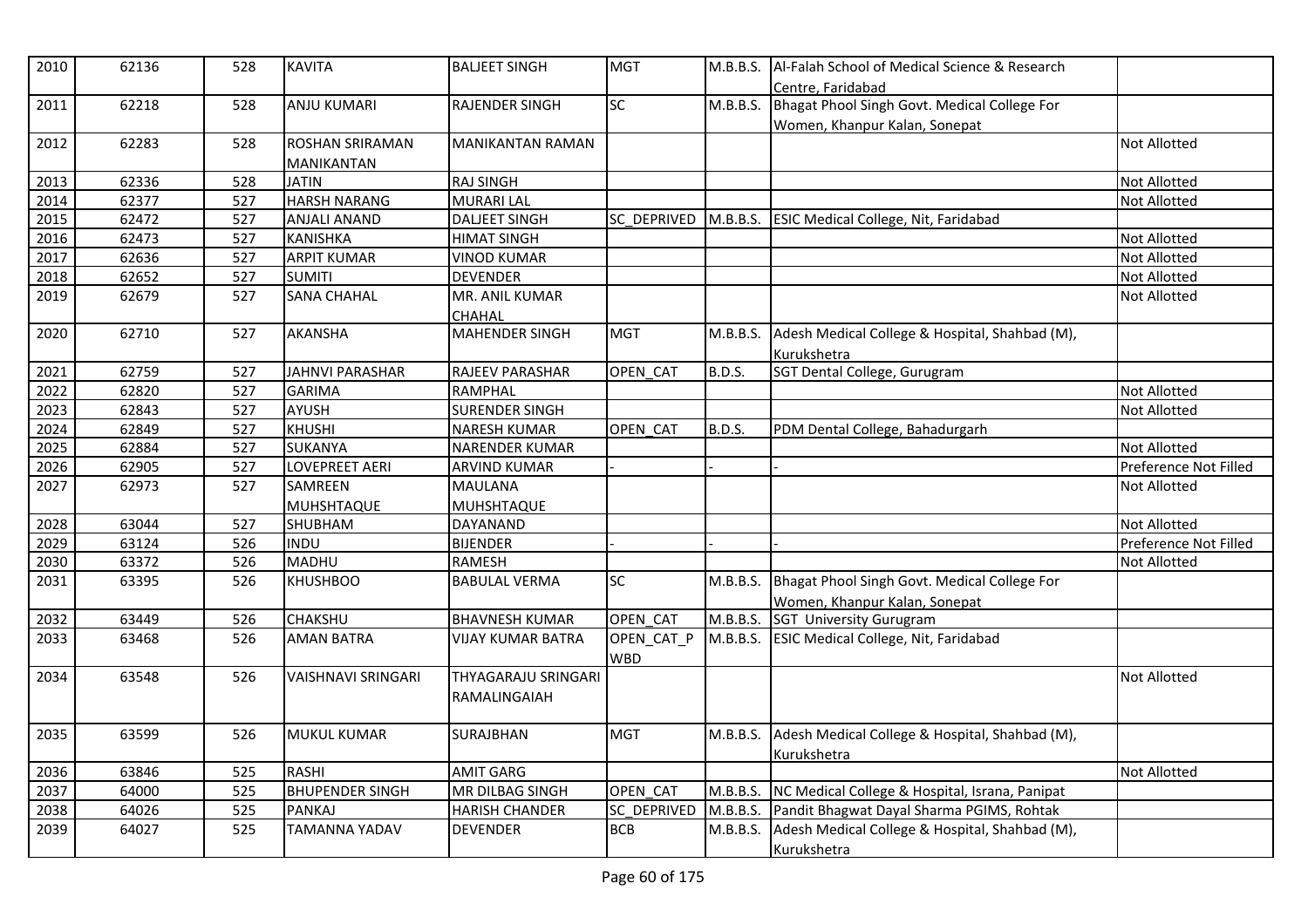| 2040 | 64068 | 525 | <b>MANISH KUMAR</b>    | <b>MAHINDER SINGH</b>   |            |          |                                                                  | Not Allotted          |
|------|-------|-----|------------------------|-------------------------|------------|----------|------------------------------------------------------------------|-----------------------|
| 2041 | 64266 | 525 | <b>RICKY</b>           | <b>NANDU RAI</b>        |            |          |                                                                  | Not Allotted          |
| 2042 | 64530 | 525 | <b>ANISHA</b>          | <b>ANIL KUMAR</b>       |            |          |                                                                  | Not Allotted          |
| 2043 | 64730 | 524 | <b>SAKSHI</b>          | <b>DEVENDER PRASHAD</b> |            |          |                                                                  | Not Allotted          |
| 2044 | 64782 | 524 | <b>NIKITA</b>          | <b>ASHOK KUMAR</b>      |            |          |                                                                  | Not Allotted          |
| 2045 | 64842 | 524 | PRIYANSHI GUPTA        | PARVEEN GUPTA           |            |          |                                                                  | Not Allotted          |
| 2046 | 64924 | 524 | RITTIK KUMAR MATTA     | <b>VIJAY KUMAR</b>      |            |          |                                                                  | <b>Not Allotted</b>   |
| 2047 | 65042 | 524 | <b>APEKSHA</b>         | <b>AJAY SINGH</b>       |            |          |                                                                  | Not Allotted          |
| 2048 | 65065 | 524 | <b>DEESHIKA YADAV</b>  | <b>SHIV BHOLEY</b>      |            |          |                                                                  | Not Allotted          |
| 2049 | 65278 | 524 | RAGHAV                 | <b>RANDHIR SINGH</b>    | SC         | M.B.B.S. | Maharaja Agrasen Medical College, Agroha Hisar                   |                       |
| 2050 | 65284 | 524 | <b>TANISHA</b>         | <b>KAMAL BHATIA</b>     |            |          |                                                                  | Not Allotted          |
| 2051 | 65344 | 524 | <b>SAGAR HARIT</b>     | <b>ISHWAR DUTT</b>      |            |          |                                                                  | Not Allotted          |
| 2052 | 65412 | 523 | <b>ANVEEKSHA RANA</b>  | LALIT KUMAR RANA        | <b>MGT</b> | M.B.B.S. | Adesh Medical College & Hospital, Shahbad (M),<br>Kurukshetra    |                       |
| 2053 | 65476 | 523 | <b>SHWETA SINGH</b>    | <b>VEER SINGH</b>       | SC         | M.B.B.S. | Shaheed Hasan Khan Mewati Govt. Medical College,<br>Nalhar Mewat |                       |
| 2054 | 65507 | 523 | <b>MUSKAN</b>          | <b>NARESH KUMAR</b>     |            |          |                                                                  | <b>Not Allotted</b>   |
| 2055 | 65580 | 523 | SANJEEV KUMAR AERI     | <b>ARVIND KUMAR</b>     |            |          |                                                                  | Preference Not Filled |
| 2056 | 65649 | 523 | <b>PARMOD</b>          | <b>RAGHBIR SINGH</b>    | SC         | M.B.B.S. | Shaheed Hasan Khan Mewati Govt. Medical College,                 |                       |
|      |       |     |                        |                         |            |          | Nalhar Mewat                                                     |                       |
| 2057 | 65689 | 523 | <b>MANPREET KAUR</b>   | MR. PARDEEP KUMAR       | <b>SC</b>  | M.B.B.S. | Shaheed Hasan Khan Mewati Govt. Medical College,                 |                       |
|      |       |     |                        |                         |            |          | <b>Nalhar Mewat</b>                                              |                       |
| 2058 | 65708 | 523 | SHEETAL                | <b>RAM NIWAS</b>        |            |          |                                                                  | Not Allotted          |
| 2059 | 65714 | 523 | <b>HIMANSHU SHARMA</b> | <b>SUBHASH KUMAR</b>    | OPEN CAT   | M.B.B.S. | NC Medical College & Hospital, Israna, Panipat                   |                       |
| 2060 | 65964 | 523 | <b>TAMANNA PILANIA</b> | <b>NARESH KUMAR</b>     |            |          |                                                                  | Not Allotted          |
| 2061 | 66089 | 523 | <b>GAGAN KUMAR</b>     | <b>DINESH SINGH</b>     |            |          |                                                                  | Not Allotted          |
| 2062 | 66100 | 523 | ANJU                   | <b>VIRENDER KUMAR</b>   | OPEN CAT   | M.B.B.S. | <b>SGT University Gurugram</b>                                   |                       |
| 2063 | 66143 | 522 | <b>AVRIT SAROHA</b>    | <b>TIKA RAM SAROHA</b>  | <b>SC</b>  | M.B.B.S. | Maharaja Agrasen Medical College, Agroha Hisar                   |                       |
| 2064 | 66155 | 522 | <b>SUCHETA</b>         | <b>MAHENDER SINGH</b>   | <b>SC</b>  | M.B.B.S. | Maharaja Agrasen Medical College, Agroha Hisar                   |                       |
| 2065 | 66259 | 522 | <b>AMISHA</b>          | <b>SANJEEV KUMAR</b>    |            |          |                                                                  | Not Allotted          |
| 2066 | 66324 | 522 | <b>VINAY</b>           | <b>KRISHAN KUMAR</b>    |            |          |                                                                  | Not Allotted          |
| 2067 | 66367 | 522 | <b>NANCY SANGWAN</b>   | MR. BALDEEP SINGH       |            |          |                                                                  | Not Allotted          |
| 2068 | 66433 | 522 | <b>HIMANSHI</b>        | <b>VIJENDER SINGH</b>   |            |          |                                                                  | Not Allotted          |
| 2069 | 66489 | 522 | <b>JAPTARAN KAUR</b>   | PARVINDER SINGH         | <b>MGT</b> | M.B.B.S. | NC Medical College & Hospital, Israna, Panipat                   |                       |
| 2070 | 66492 | 522 | <b>MUSKAN BHARDWAJ</b> | NARENDRA KUMAR          |            |          |                                                                  | Preference Not Filled |
| 2071 | 66567 | 522 | <b>MANVI SEHRAWAT</b>  | <b>RAJESH KUMAR</b>     | SC         | M.B.B.S. | Bhagat Phool Singh Govt. Medical College For                     |                       |
|      |       |     |                        |                         |            |          | Women, Khanpur Kalan, Sonepat                                    |                       |
| 2072 | 66595 | 522 | <b>PRASHANT</b>        | <b>KRISHAN</b>          | <b>MGT</b> | M.B.B.S. | Adesh Medical College & Hospital, Shahbad (M),                   |                       |
|      |       |     |                        |                         |            |          | Kurukshetra                                                      |                       |
|      |       |     |                        |                         |            |          |                                                                  |                       |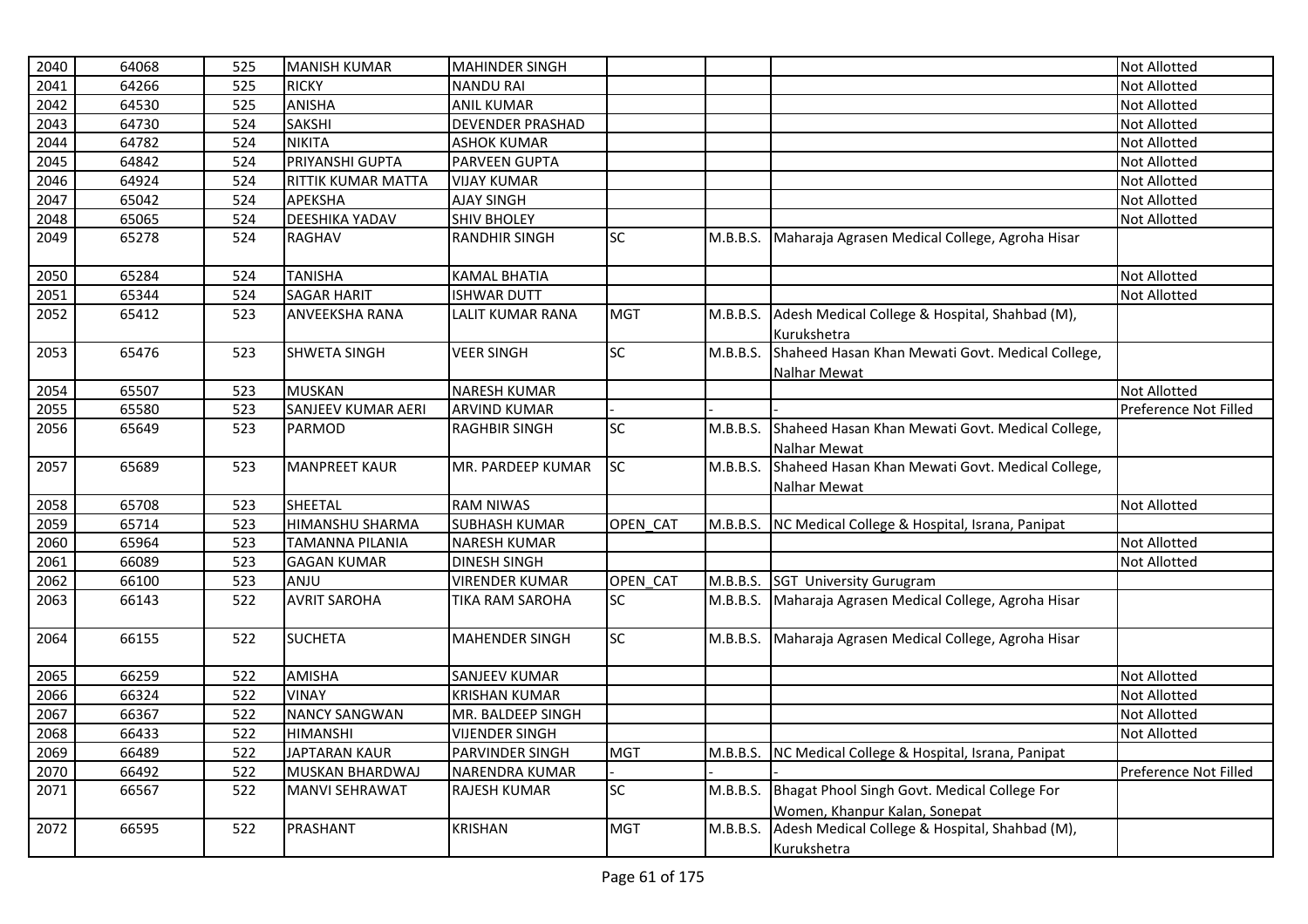| 2073 | 66677 | 522 | <b>DEEKSHA KUMARI</b>       | <b>DHARAM VEER SINGH</b> | <b>SC</b>       | M.B.B.S. | Bhagat Phool Singh Govt. Medical College For<br>Women, Khanpur Kalan, Sonepat |                     |
|------|-------|-----|-----------------------------|--------------------------|-----------------|----------|-------------------------------------------------------------------------------|---------------------|
| 2074 | 66736 | 522 | <b>KRITIKA KHURANA</b>      | <b>SURESH KUMAR</b>      | <b>MGT</b>      | M.B.B.S. | Adesh Medical College & Hospital, Shahbad (M),                                |                     |
|      |       |     |                             |                          |                 |          | Kurukshetra                                                                   |                     |
| 2075 | 66747 | 522 | <b>ALKA</b>                 | YUDHISHTER               |                 |          |                                                                               | <b>Not Allotted</b> |
| 2076 | 66772 | 522 | LAKSHITA                    | <b>MUNISH GUPTA</b>      |                 |          |                                                                               | Not Allotted        |
| 2077 | 66777 | 522 | <b>ANSHIKHA</b>             | <b>SUNIL KUMAR</b>       |                 |          |                                                                               | <b>Not Allotted</b> |
| 2078 | 66823 | 522 | <b>NIKHIL KUMAR</b>         | <b>DHARAM VIR</b>        | <b>SC</b>       | M.B.B.S. | Shaheed Hasan Khan Mewati Govt. Medical College,                              |                     |
|      |       |     | <b>MANDAIYA</b>             |                          |                 |          | Nalhar Mewat                                                                  |                     |
| 2079 | 66831 | 522 | <b>MOHAMMAD AFAAN</b>       | <b>MOHAMMAD HAYAT</b>    | <b>MGT</b>      | M.B.B.S. | SGT University Gurugram                                                       |                     |
|      |       |     | <b>BHAT</b>                 | <b>BHAT</b>              |                 |          |                                                                               |                     |
| 2080 | 66989 | 521 | <b>TANNU DEVI</b>           | <b>SHRI KRISHAN</b>      | <b>SC</b>       | M.B.B.S. | Bhagat Phool Singh Govt. Medical College For                                  |                     |
|      |       |     |                             |                          |                 |          | Women, Khanpur Kalan, Sonepat                                                 |                     |
| 2081 | 67041 | 521 | <b>ISHIKA SHARMA</b>        | RAJPAL SHARMA            |                 |          |                                                                               | <b>Not Allotted</b> |
| 2082 | 67169 | 521 | <b>HEM PRABHA</b>           | LAXMAN SINGH             | <b>SC</b>       | M.B.B.S. | Bhagat Phool Singh Govt. Medical College For                                  |                     |
|      |       |     |                             |                          |                 |          | Women, Khanpur Kalan, Sonepat                                                 |                     |
| 2083 | 67174 | 521 | DEVANSH AGGARWAL            | RAJAN AGGARWAL           | <b>MGT</b>      | M.B.B.S. | <b>SGT University Gurugram</b>                                                |                     |
| 2084 | 67238 | 521 | <b>SAMRIDHI</b>             | <b>KANTI KUMAR</b>       |                 |          |                                                                               | <b>Not Allotted</b> |
| 2085 | 67263 | 521 | <b>VISHAKHA</b>             | <b>BALKISHAN</b>         |                 |          |                                                                               | <b>Not Allotted</b> |
| 2086 | 67315 | 521 | <b>SUSHIL KUMAR</b>         | <b>RAJ KUMAR</b>         |                 |          |                                                                               | <b>Not Allotted</b> |
| 2087 | 67361 | 521 | <b>DEBASMITA SAHA</b>       | <b>AMIT RANJAN SAHA</b>  | <b>MGT</b>      | M.B.B.S. | Adesh Medical College & Hospital, Shahbad (M),                                |                     |
|      |       |     |                             |                          |                 |          | Kurukshetra                                                                   |                     |
| 2088 | 67396 | 521 | <b>ANANYA NAGAR</b>         | <b>AWDHESH NAGAR</b>     |                 |          |                                                                               | Not Allotted        |
| 2089 | 67408 | 521 | <b>KUNAL SINGH</b>          | <b>GAJRAJ SINGH</b>      |                 |          |                                                                               | <b>Not Allotted</b> |
| 2090 | 67425 | 521 | <b>MOHIT</b>                | <b>JAGDISH</b>           |                 |          |                                                                               | <b>Not Allotted</b> |
| 2091 | 67469 | 521 | <b>KANISHKA JAIN</b>        | RAJESH KUMAR             |                 |          |                                                                               | <b>Not Allotted</b> |
| 2092 | 67579 | 521 | <b>PRIYA</b>                | ANIL                     |                 |          |                                                                               | Not Allotted        |
| 2093 | 67609 | 521 | <b>DEEPAK</b>               | <b>VED PARKASH</b>       |                 |          |                                                                               | <b>Not Allotted</b> |
| 2094 | 67635 | 521 | <b>DEEPANSHI</b>            | <b>SUNIL KUMAR</b>       | <b>SC</b>       | M.B.B.S. | Maharaja Agrasen Medical College, Agroha Hisar                                |                     |
| 2095 | 67654 | 520 | NIYANTA KATARIA             | <b>BHUPINDER KATARIA</b> |                 |          |                                                                               | <b>Not Allotted</b> |
| 2096 | 67784 | 520 | <b>KALPANA</b>              | <b>RAJENDER SINGH</b>    | $\overline{SC}$ | M.B.B.S. | Maharaja Agrasen Medical College, Agroha Hisar                                |                     |
| 2097 | 67926 | 520 | <b>ALI IBRAHIM</b>          | URUJUL HASAN             | <b>MINORITY</b> | M.B.B.S. | Al-Falah School of Medical Science & Research                                 |                     |
|      |       |     |                             |                          |                 |          | Centre. Faridabad                                                             |                     |
| 2098 | 68074 | 520 | SIDDHANT GAUTAM             | PRADEEP SHARMA           | OPEN_CAT        | M.B.B.S. | NC Medical College & Hospital, Israna, Panipat                                |                     |
| 2099 | 68091 | 520 | <b>SAKSHI MARIE PIZANIS</b> | THEODORE M PIZANIS       | NRI Category -  | M.B.B.S. | Kalpana Chawla Govt. Medical College, Karnal                                  |                     |
|      |       |     |                             |                          | Ш               |          |                                                                               |                     |
| 2100 | 68130 | 520 | <b>ROHIT</b>                | <b>RAJ KUMAR</b>         |                 |          |                                                                               | <b>Not Allotted</b> |
| 2101 | 68405 | 520 | <b>ADITI</b>                | SANJAY                   |                 |          |                                                                               | <b>Not Allotted</b> |
| 2102 | 68498 | 519 | <b>SHIVANGI SOIN</b>        | <b>SANDEEP SOIN</b>      |                 |          |                                                                               | <b>Not Allotted</b> |
| 2103 | 68553 | 519 | <b>VISHVENDER SINGH</b>     | <b>SOBRAN SINGH</b>      |                 |          |                                                                               | <b>Not Allotted</b> |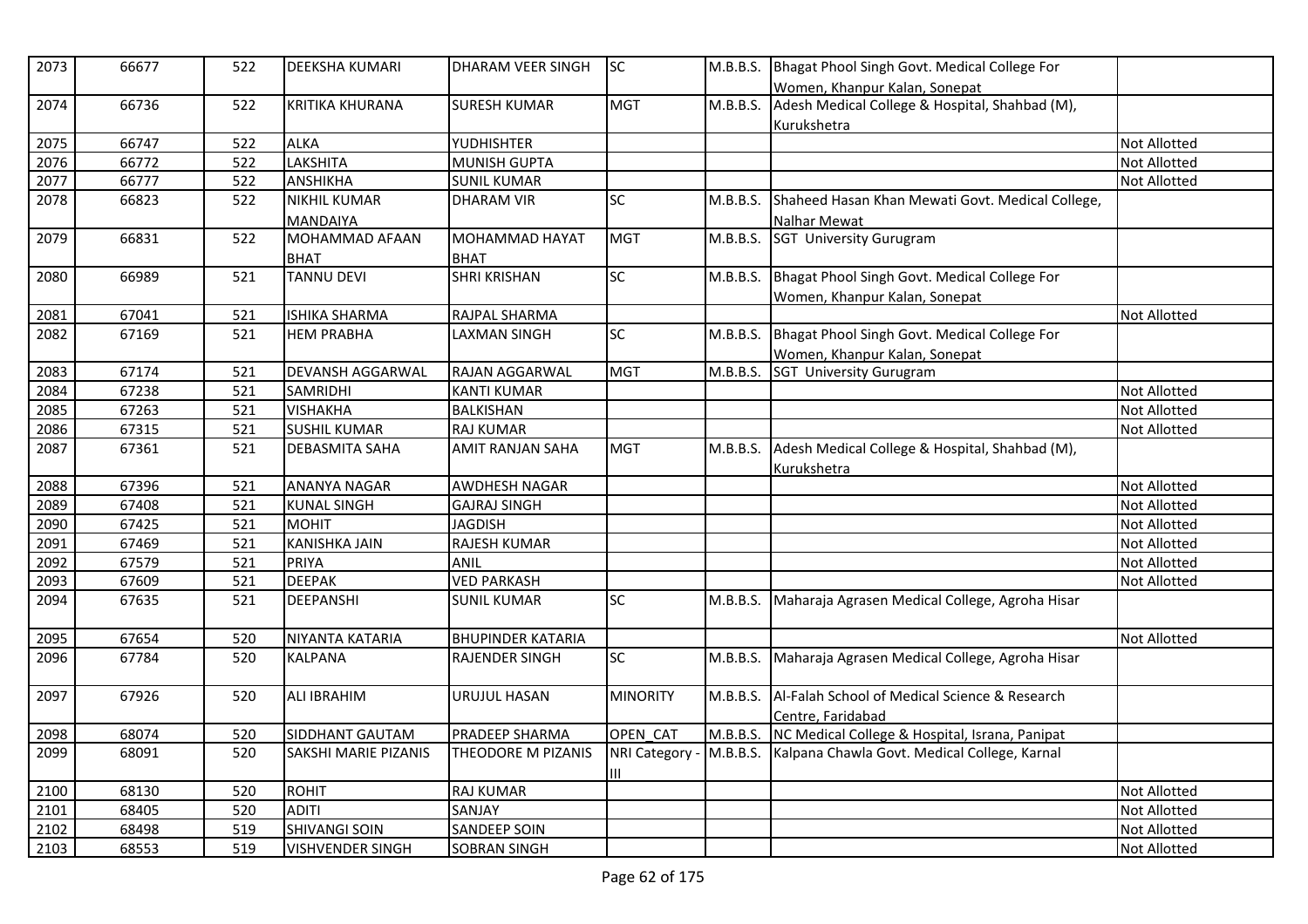| 2104 | 68699 | 519 | <b>NEHA</b>             | <b>VIRENDER KUMAR</b>  |             |               |                                                    | <b>Not Allotted</b>   |
|------|-------|-----|-------------------------|------------------------|-------------|---------------|----------------------------------------------------|-----------------------|
| 2105 | 68721 | 519 | PRACHI SHARMA           | MADAN LAL SHARMA       |             |               |                                                    | <b>Not Allotted</b>   |
| 2106 | 68742 | 519 | <b>ABHAY SHER</b>       | <b>AJAY SHER</b>       |             |               |                                                    | <b>Not Allotted</b>   |
| 2107 | 68814 | 519 | <b>KANCHAN VARN</b>     | <b>KUNWAR PAL</b>      | SC DEPRIVED |               | M.B.B.S. Pandit Bhagwat Dayal Sharma PGIMS, Rohtak |                       |
| 2108 | 68910 | 519 | <b>SAKSHI GAUTAM</b>    | R P GAUTAM             |             |               |                                                    | Not Allotted          |
| 2109 | 68930 | 519 | <b>DIPESH KUMAR</b>     | PITAMBER               |             |               |                                                    | <b>Not Allotted</b>   |
| 2110 | 68964 | 519 | <b>RITIK DHULL</b>      | <b>JASBIR SINGH</b>    | <b>MGT</b>  | M.B.B.S.      | Adesh Medical College & Hospital, Shahbad (M),     |                       |
|      |       |     |                         |                        |             |               | Kurukshetra                                        |                       |
| 2111 | 68992 | 519 | <b>SHREYA GAUR</b>      | PRADEEP KUMAR          | <b>MGT</b>  | M.B.B.S.      | Adesh Medical College & Hospital, Shahbad (M),     |                       |
|      |       |     |                         | SHARMA                 |             |               | Kurukshetra                                        |                       |
| 2112 | 68995 | 519 | <b>CHIRAG</b>           | <b>MAHENDER KUMAR</b>  |             |               |                                                    | <b>Not Allotted</b>   |
| 2113 | 69040 | 519 | <b>JATIN KUMAR</b>      | <b>RAJESH KUMAR</b>    | SC DEPRIVED |               | M.B.B.S. Pandit Bhagwat Dayal Sharma PGIMS, Rohtak |                       |
| 2114 | 69075 | 519 | <b>MUSKAN</b>           | <b>SANTOSH SARAFF</b>  |             |               |                                                    | Not Allotted          |
| 2115 | 69108 | 519 | <b>SAHIL</b>            | SHISHAN KUMAR          | OPEN_CAT    | <b>B.D.S.</b> | SGT Dental College, Gurugram                       |                       |
| 2116 | 69110 | 519 | <b>AKASH</b>            | <b>HARI CHAND</b>      |             |               |                                                    | Not Allotted          |
| 2117 | 69182 | 519 | <b>VIDHI</b>            | RAKESH HOODA           | OPEN CAT    | B.D.S.        | PDM Dental College, Bahadurgarh                    |                       |
| 2118 | 69215 | 519 | <b>SUSHMITA</b>         | <b>RAM NARESH</b>      |             |               |                                                    | <b>Not Allotted</b>   |
| 2119 | 69317 | 518 | <b>SHOBHIT KANSAL</b>   | PAWAN KANSAL           |             |               |                                                    | <b>Not Allotted</b>   |
| 2120 | 69594 | 518 | <b>SANYAM MADAAN</b>    | <b>MANOJ KUMAR</b>     |             |               |                                                    | Not Allotted          |
| 2121 | 69615 | 518 | JAGRITI SAINI           | <b>JAI PRAKASH</b>     |             |               |                                                    | Not Allotted          |
| 2122 | 69763 | 518 | POOJA GOYAL             | MR. KEDAR NATH         |             |               |                                                    | <b>Not Allotted</b>   |
|      |       |     |                         | <b>GOYAL</b>           |             |               |                                                    |                       |
| 2123 | 69797 | 518 | <b>BOBBY TALAN</b>      | MR MOOLCHAND           | OPEN_CAT    | B.D.S.        | SGT Dental College, Gurugram                       |                       |
|      |       |     |                         | <b>TALAN</b>           |             |               |                                                    |                       |
| 2124 | 69820 | 518 | <b>ANSHU MALIK</b>      | <b>JALDHIR MALIK</b>   |             |               |                                                    | <b>Not Allotted</b>   |
| 2125 | 69858 | 518 | <b>MANSI SHARMA</b>     | RAJESH SHARMA          |             |               |                                                    | <b>Not Allotted</b>   |
| 2126 | 69948 | 518 | <b>NEHA</b>             | <b>KULDEEP KUMAR</b>   |             |               |                                                    | Not Allotted          |
| 2127 | 70022 | 517 | <b>NEHA</b>             | <b>ABHAY SINGH</b>     |             |               |                                                    | <b>Not Allotted</b>   |
| 2128 | 70306 | 517 | LAVANYA NANDAL          | DR. DAVINDER KUMAR     |             |               |                                                    | <b>Not Allotted</b>   |
|      |       |     |                         |                        |             |               |                                                    |                       |
| 2129 | 70714 | 517 | <b>VANDAN SANTOSH</b>   | <b>RANBIR S SHARMA</b> |             |               |                                                    | <b>Not Allotted</b>   |
|      |       |     | <b>KUMAR</b>            |                        |             |               |                                                    |                       |
| 2130 | 70726 | 517 | <b>AMAN KUMAR</b>       | <b>JAI BHAGWAN</b>     | SC DEPRIVED |               | M.B.B.S. Pandit Bhagwat Dayal Sharma PGIMS, Rohtak |                       |
| 2131 | 70765 | 516 | PRIYANSHU SAINI         | <b>KASHMIRI LAL</b>    | <b>MGT</b>  | M.B.B.S.      | Adesh Medical College & Hospital, Shahbad (M),     |                       |
|      |       |     |                         |                        |             |               | Kurukshetra                                        |                       |
| 2132 | 70910 | 516 | <b>BHARTI RAO</b>       | <b>MANOJ RAO</b>       |             |               |                                                    | Not Allotted          |
| 2133 | 70968 | 516 | ANUPREKSHA JAIN         | <b>AMIT JAIN</b>       |             |               |                                                    | Preference Not Filled |
| 2134 | 71047 | 516 | <b>HIMANSHU KAUSHIK</b> | <b>SHIV SHANKAR</b>    |             |               |                                                    | <b>Not Allotted</b>   |
|      |       |     |                         | <b>KAUSHIK</b>         |             |               |                                                    |                       |
| 2135 | 71067 | 516 | <b>GAURI RASTOGI</b>    | MR ASHWANI RASTOGI     |             |               |                                                    | <b>Not Allotted</b>   |
|      |       |     |                         |                        |             |               |                                                    |                       |
| 2136 | 71083 | 516 | <b>TANUJA</b>           | SATPAL                 |             |               |                                                    | Not Allotted          |
|      |       |     |                         |                        |             |               |                                                    |                       |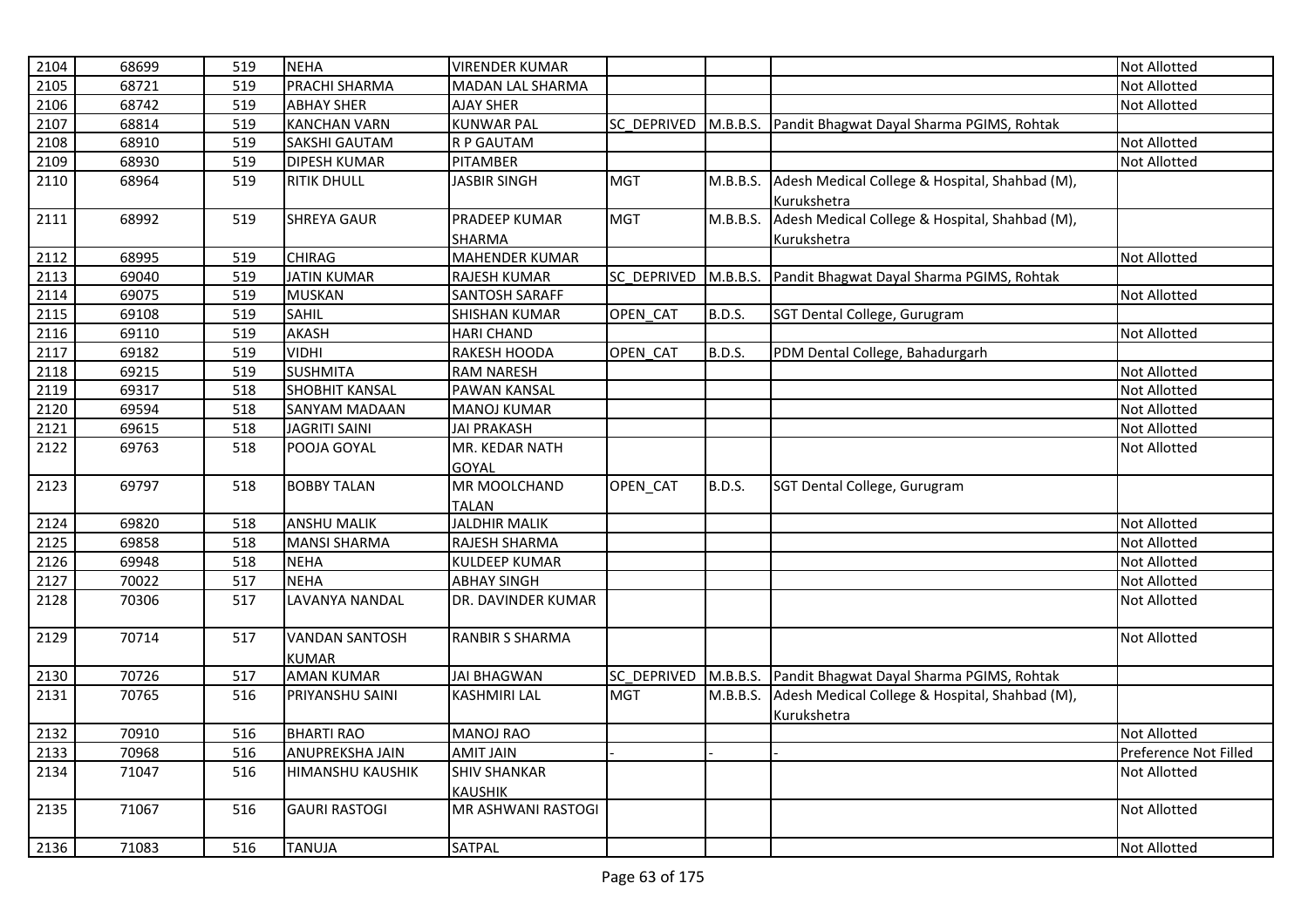| 2137 | 71473 | 516 | <b>MOHIT KUMAR</b>    | <b>ISHWAR SINGH</b>      |                    |          |                                                         | <b>Not Allotted</b>   |
|------|-------|-----|-----------------------|--------------------------|--------------------|----------|---------------------------------------------------------|-----------------------|
| 2138 | 71680 | 515 | SHEJAL GUPTA          | RAMAVTAR GUPTA           |                    |          |                                                         | <b>Not Allotted</b>   |
| 2139 | 71684 | 515 | <b>TANU KUMARI</b>    | <b>BALJEET SINGH</b>     | <b>MGT</b>         | M.B.B.S. | Al-Falah School of Medical Science & Research           |                       |
|      |       |     |                       |                          |                    |          | Centre, Faridabad                                       |                       |
| 2140 | 71858 | 515 | ANNU DESWAL           | <b>RAMBHAJ</b>           | <b>MGT</b>         | M.B.B.S. | Al-Falah School of Medical Science & Research           |                       |
|      |       |     |                       |                          |                    |          | Centre, Faridabad                                       |                       |
| 2141 | 71872 | 515 | <b>SHOAIB AHMED</b>   | <b>ZUBAIR AHMED</b>      |                    |          |                                                         | Preference Not Filled |
| 2142 | 71915 | 515 | <b>SAHIL</b>          | <b>SATISH</b>            |                    |          |                                                         | Not Allotted          |
| 2143 | 71962 | 515 | <b>RITIK</b>          | <b>ANIL KUMAR</b>        |                    |          |                                                         | Not Allotted          |
| 2144 | 72004 | 515 | <b>MANSI</b>          | <b>GAJENDER</b>          |                    |          |                                                         | Not Allotted          |
| 2145 | 72016 | 515 | <b>RITU</b>           | SUBHASH CHANDER          |                    |          |                                                         | Not Allotted          |
| 2146 | 72018 | 515 | <b>IESHANI SHARMA</b> | <b>VIJAY BHARTI</b>      | <b>MGT</b>         |          | M.B.B.S. NC Medical College & Hospital, Israna, Panipat |                       |
| 2147 | 72048 | 515 | RAINCHWAR SHIVAM      | <b>NITIN</b>             | <b>MGT</b>         | M.B.B.S. | Adesh Medical College & Hospital, Shahbad (M),          |                       |
|      |       |     | <b>NITIN</b>          |                          |                    |          | Kurukshetra                                             |                       |
| 2148 | 72157 | 515 | <b>ANKIT KUMAR</b>    | <b>AJIT SINGH</b>        | <b>SC DEPRIVED</b> |          | M.B.B.S. Pandit Bhagwat Dayal Sharma PGIMS, Rohtak      |                       |
| 2149 | 72186 | 515 | YASH GAUTAM           | <b>SANJAY KUMAR</b>      |                    |          |                                                         | <b>Not Allotted</b>   |
| 2150 | 72275 | 515 | <b>AASHIMA</b>        | <b>SHIV KUMAR</b>        |                    |          |                                                         | <b>Not Allotted</b>   |
| 2151 | 72381 | 515 | <b>UPANSHU</b>        | <b>HEMANT SONI</b>       |                    |          |                                                         | <b>Not Allotted</b>   |
| 2152 | 72401 | 515 | <b>EKTA</b>           | <b>RAJESH KUMAR</b>      |                    |          |                                                         | <b>Not Allotted</b>   |
| 2153 | 72498 | 515 | <b>SAHIL</b>          | <b>HARI KISHAN</b>       |                    |          |                                                         | <b>Not Allotted</b>   |
| 2154 | 72513 | 514 | <b>SHOBHA RANI</b>    | <b>SHYAM SUNDER</b>      |                    |          |                                                         | <b>Not Allotted</b>   |
| 2155 | 72560 | 514 | <b>SNEHIL INSAN</b>   | <b>ASHOK INSAN</b>       | <b>MGT</b>         | M.B.B.S. | Adesh Medical College & Hospital, Shahbad (M),          |                       |
|      |       |     |                       |                          |                    |          | Kurukshetra                                             |                       |
| 2156 | 72642 | 514 | <b>MAHIMA TANWAR</b>  | <b>LAKSHYA PAL SINGH</b> | OPEN CAT           | M.B.B.S. | World College Of Medical Sciences And Research,         |                       |
|      |       |     |                       |                          |                    |          | Jhajjar                                                 |                       |
| 2157 | 72959 | 514 | <b>SIMRAN</b>         | <b>KULDEEP KUMAR</b>     |                    |          |                                                         | <b>Not Allotted</b>   |
| 2158 | 73113 | 514 | <b>DESHANT KUMAR</b>  | <b>RAKESH KUMAR</b>      | OPEN CAT           | B.D.S.   | Jan Nayak Ch. Devi Lal Dental College, Sirsa            |                       |
| 2159 | 73118 | 514 | <b>TISHA MANGLA</b>   | RAJKUMAR MANGLA          |                    |          |                                                         | Not Allotted          |
| 2160 | 73127 | 514 | YOGESH KUMAR          | <b>JARNAIL SINGH</b>     |                    |          |                                                         | <b>Not Allotted</b>   |
| 2161 | 73143 | 514 | YASHASWINI MOHANTY    | <b>AMITAB MOHANTY</b>    |                    |          |                                                         | Preference Not Filled |
|      |       |     |                       |                          |                    |          |                                                         |                       |
| 2162 | 73165 | 514 | <b>MANISH</b>         | RAJNISH SINGLA           |                    |          |                                                         | Not Allotted          |
| 2163 | 73193 | 514 | <b>SADHNA SAINI</b>   | <b>MAHENDER SINGH</b>    |                    |          |                                                         | <b>Not Allotted</b>   |
|      |       |     |                       | SAINI                    |                    |          |                                                         |                       |
| 2164 | 73252 | 514 | <b>AMAN</b>           | <b>KAMRUDIN</b>          | OPEN CAT           | M.B.B.S. | NC Medical College & Hospital, Israna, Panipat          |                       |
| 2165 | 73331 | 513 | <b>AKASH</b>          | <b>JAI PARKASH</b>       |                    |          |                                                         | <b>Not Allotted</b>   |
| 2166 | 73452 | 513 | <b>SHUBHRA SHRI</b>   | SHREE KANT THAKUR        | <b>MGT</b>         |          | M.B.B.S. NC Medical College & Hospital, Israna, Panipat |                       |
| 2167 | 73667 | 513 | PRIYANKA              | RAJESH KUMAR             |                    |          |                                                         | <b>Not Allotted</b>   |
| 2168 | 73710 | 513 | <b>SURLEEN KAUR</b>   | <b>TAJINDER SINGH</b>    |                    |          |                                                         | Preference Not Filled |
| 2169 | 73770 | 513 | <b>SNEHA YADAV</b>    | <b>SATVIR SINGH</b>      |                    |          |                                                         | Preference Not Filled |
| 2170 | 73787 | 513 | <b>ANKIT KUMAR</b>    | <b>DHARAM PAL</b>        | OPEN_CAT           | M.B.B.S. | World College Of Medical Sciences And Research,         |                       |
|      |       |     |                       |                          |                    |          | Jhajjar                                                 |                       |
|      |       |     |                       |                          |                    |          |                                                         |                       |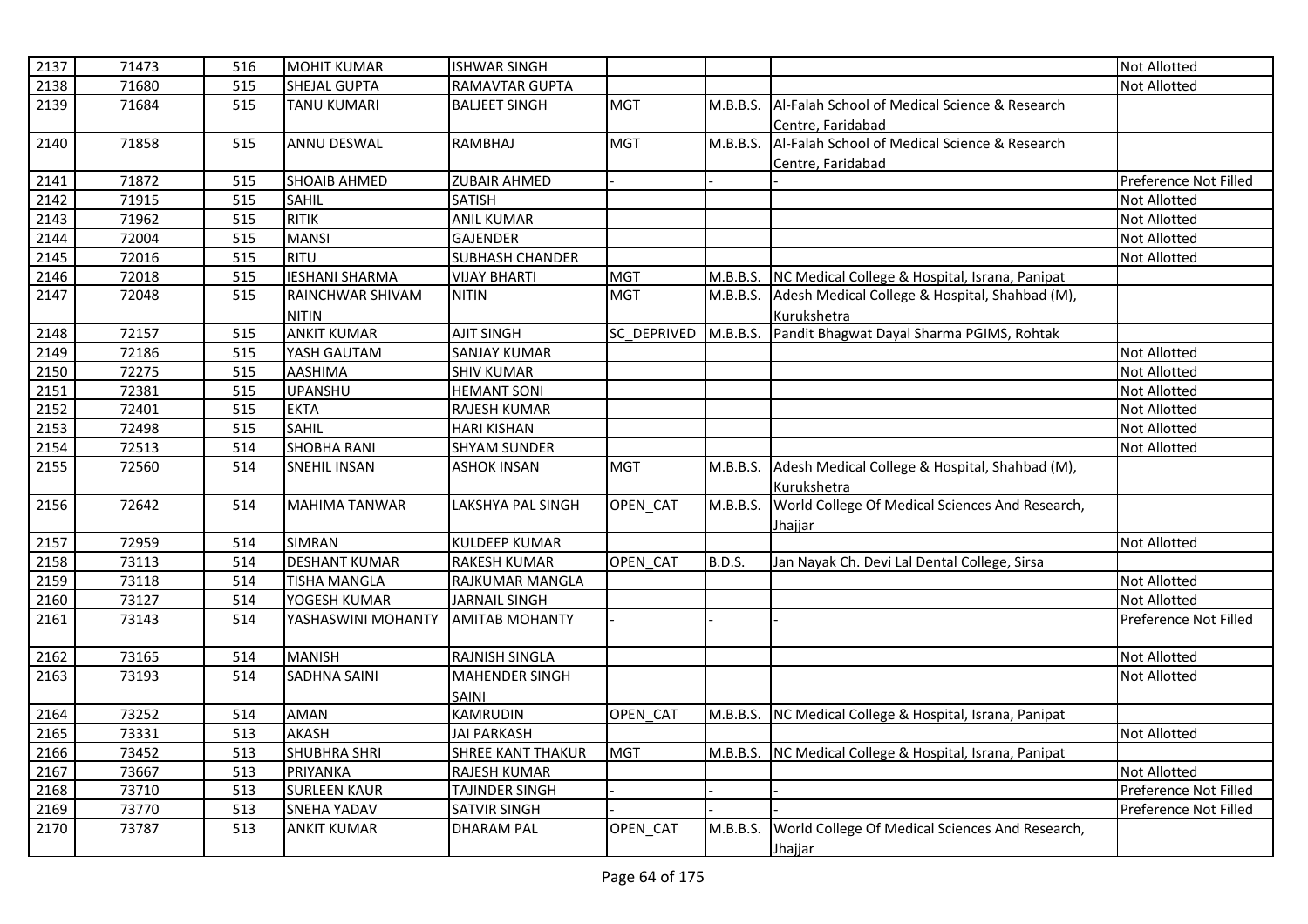| 2171 | 73819 | 513 | <b>SHWETA</b>              | <b>RAKESH KUMAR</b>      |                    |               |                                                | <b>Not Allotted</b>   |
|------|-------|-----|----------------------------|--------------------------|--------------------|---------------|------------------------------------------------|-----------------------|
| 2172 | 73849 | 513 | <b>VANSHIKA</b>            | <b>SHRI BHAGWAN</b>      | <b>MGT</b>         | M.B.B.S.      | Al-Falah School of Medical Science & Research  |                       |
|      |       |     |                            |                          |                    |               | Centre, Faridabad                              |                       |
| 2173 | 73853 | 513 | <b>PALLAVI</b>             | <b>RAM NIWAS</b>         |                    |               |                                                | <b>Not Allotted</b>   |
| 2174 | 73975 | 513 | <b>PARTH VIKAS RAO</b>     | <b>VIKAS KUMAR RAO</b>   | OPEN CAT           | <b>B.D.S.</b> | SGT Dental College, Gurugram                   |                       |
| 2175 | 74025 | 513 | SANJANA KUMARI             | DAYANAND                 |                    |               |                                                | Not Allotted          |
| 2176 | 74052 | 513 | <b>RITIKA SIDHU</b>        | <b>HARDEEP KUMAR</b>     |                    |               |                                                | <b>Not Allotted</b>   |
|      |       |     |                            | SIDHU                    |                    |               |                                                |                       |
| 2177 | 74085 | 512 | <b>NAVEEN KUMAR</b>        | MOHINDER KUMAR           |                    |               |                                                | <b>Not Allotted</b>   |
| 2178 | 74301 | 512 | <b>MOHD JUNAID</b>         | KAMALBADSHAH             |                    |               |                                                | Not Allotted          |
| 2179 | 74352 | 512 | <b>SARITA</b>              | KULDEEP SINGH            | <b>MGT</b>         | M.B.B.S.      | Adesh Medical College & Hospital, Shahbad (M), |                       |
|      |       |     |                            |                          |                    |               | Kurukshetra                                    |                       |
| 2180 | 74435 | 512 | <b>RANBIR</b>              | <b>MAHAVEER</b>          |                    |               |                                                | <b>Not Allotted</b>   |
| 2181 | 74478 | 512 | <b>DHEERAJ SAINI</b>       | <b>MAHABIR SAINI</b>     |                    |               |                                                | Not Allotted          |
| 2182 | 74548 | 512 | <b>DHRUV</b>               | <b>VIJAY VASHISTH</b>    |                    |               |                                                | Not Allotted          |
| 2183 | 74578 | 512 | <b>PRACHI GUPTA</b>        | <b>DINESH KUMAR</b>      | <b>MGT</b>         | M.B.B.S.      | Al-Falah School of Medical Science & Research  |                       |
|      |       |     |                            |                          |                    |               | Centre, Faridabad                              |                       |
| 2184 | 74675 | 512 | <b>KAJAL</b>               | <b>SANJAY SHARMA</b>     | <b>MGT</b>         | M.B.B.S.      | Adesh Medical College & Hospital, Shahbad (M), |                       |
|      |       |     |                            |                          |                    |               | Kurukshetra                                    |                       |
| 2185 | 74697 | 512 | AARZOO                     | <b>VEDPAL MALIK</b>      |                    |               |                                                | <b>Not Allotted</b>   |
| 2186 | 74699 | 512 | <b>KASHISH BHASIN</b>      | <b>PULKIT BHASIN</b>     |                    |               |                                                | <b>Not Allotted</b>   |
| 2187 | 74714 | 512 | <b>AADIT GUPTA</b>         | HIMANSHU GUPTA           |                    |               |                                                | <b>Not Allotted</b>   |
| 2188 | 74769 | 512 | <b>SUJAL GUPTA</b>         | <b>ANIL GUPTA</b>        |                    |               |                                                | <b>Not Allotted</b>   |
| 2189 | 74783 | 512 | <b>SAMIKSHA</b>            | <b>ANIL KUMAR MISHRA</b> |                    |               |                                                | Not Allotted          |
| 2190 | 74795 | 512 | YASHIKA                    | <b>SANJAY KUMAR</b>      |                    |               |                                                | <b>Not Allotted</b>   |
|      |       |     |                            | <b>MUNJAL</b>            |                    |               |                                                |                       |
| 2191 | 74809 | 512 | <b>GURNOOR SINGH JOHAL</b> | <b>ONKAR SINGH</b>       | <b>MGT</b>         | M.B.B.S.      | Adesh Medical College & Hospital, Shahbad (M), |                       |
|      |       |     |                            |                          |                    |               | Kurukshetra                                    |                       |
| 2192 | 74814 | 512 | <b>ASHU</b>                | <b>PUSHPENDER</b>        |                    |               |                                                | <b>Not Allotted</b>   |
| 2193 | 74819 | 512 | <b>DIVYA TAYAL</b>         | <b>LAL CHAND TAYAL</b>   |                    |               |                                                | Preference Not Filled |
| 2194 | 74823 | 512 | <b>LOKESH KAUSHIK</b>      | <b>AMAR SINGH</b>        |                    |               |                                                | <b>Not Allotted</b>   |
| 2195 | 74848 | 512 | <b>PRATEEK RATHEE</b>      | LAHRI SINGH RATHEE       |                    |               |                                                | Not Allotted          |
| 2196 | 74889 | 511 | <b>KSHITIZ MITTAL</b>      | <b>RAM NIWAS MITTAL</b>  |                    |               |                                                | <b>Not Allotted</b>   |
| 2197 | 74940 | 511 | <b>NEHA</b>                | <b>ANUP SINGH</b>        |                    |               |                                                | <b>Not Allotted</b>   |
| 2198 | 74956 | 511 | AARJU                      | RAJESH KUMAR             |                    |               |                                                | <b>Not Allotted</b>   |
| 2199 | 75008 | 511 | <b>GARIMA</b>              | <b>SUNIL KUMAR</b>       |                    |               |                                                | <b>Not Allotted</b>   |
| 2200 | 75027 | 511 | <b>PALAKSHI</b>            | PUNEET KHURANA           | <b>MGT</b>         | M.B.B.S.      | Adesh Medical College & Hospital, Shahbad (M), |                       |
|      |       |     |                            |                          |                    |               | Kurukshetra                                    |                       |
| 2201 | 75090 | 511 | <b>KOMAL</b>               | MR. VINODKUMAR           | <b>SC DEPRIVED</b> | M.B.B.S.      | Pandit Bhagwat Dayal Sharma PGIMS, Rohtak      |                       |
| 2202 | 75102 | 511 | <b>KARAN RAGHAV</b>        | <b>HARISH CHAND</b>      |                    |               |                                                | <b>Not Allotted</b>   |
| 2203 | 75138 | 511 | SANIYA                     | <b>INDER SINGH</b>       | <b>BCB</b>         | M.B.B.S.      | Adesh Medical College & Hospital, Shahbad (M), |                       |
|      |       |     |                            |                          |                    |               | Kurukshetra                                    |                       |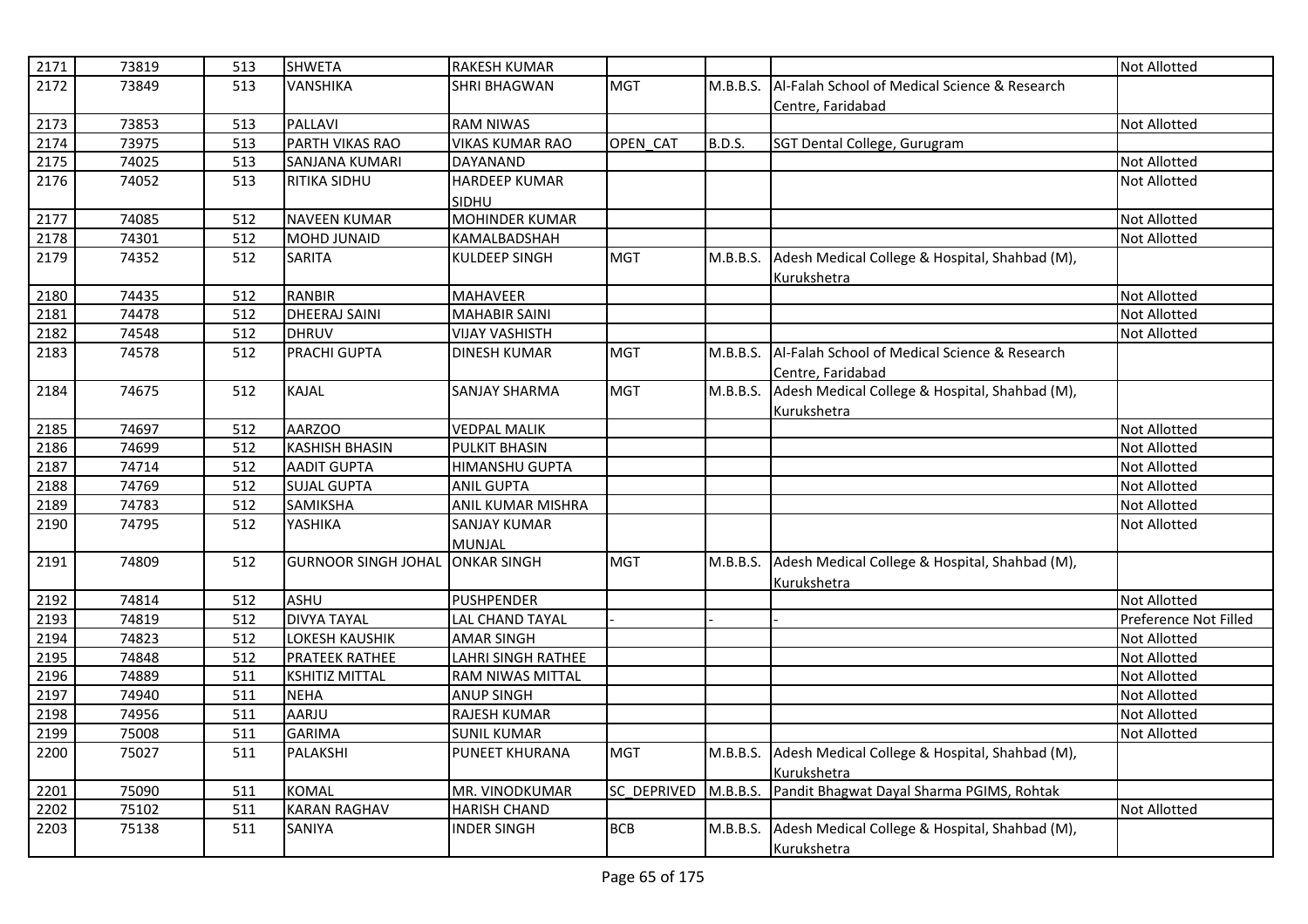| 2204 | 75185 | 511 | <b>RITU</b>               | <b>AMARJIT SINGH</b>  |            |               | SC DEPRIVED M.B.B.S. Pandit Bhagwat Dayal Sharma PGIMS, Rohtak |                       |
|------|-------|-----|---------------------------|-----------------------|------------|---------------|----------------------------------------------------------------|-----------------------|
| 2205 | 75250 | 511 | LAKSHITA                  | <b>RAM NIWAS</b>      |            |               |                                                                | Not Allotted          |
| 2206 | 75369 | 511 | <b>SHIVANI SANDHU</b>     | PARAMJEET SINGH       | <b>MGT</b> | M.B.B.S.      | Adesh Medical College & Hospital, Shahbad (M),                 |                       |
|      |       |     |                           |                       |            |               | Kurukshetra                                                    |                       |
| 2207 | 75392 | 511 | RAGHAV                    | <b>SANJAY KUMAR</b>   | <b>MGT</b> | M.B.B.S.      | Adesh Medical College & Hospital, Shahbad (M),                 |                       |
|      |       |     |                           |                       |            |               | <b>Kurukshetra</b>                                             |                       |
| 2208 | 75457 | 511 | <b>RASHI</b>              | <b>BALWANT BAJAJ</b>  |            |               |                                                                | <b>Not Allotted</b>   |
| 2209 | 75494 | 511 | <b>APOORVA MATHUR</b>     | <b>VISHAL MATHUR</b>  | <b>MGT</b> | M.B.B.S.      | Adesh Medical College & Hospital, Shahbad (M),                 |                       |
|      |       |     |                           |                       |            |               | Kurukshetra                                                    |                       |
| 2210 | 75562 | 511 | <b>CHETAN SINGH</b>       | RAJESH KUMAR          | OPEN_CAT   | M.B.B.S.      | World College Of Medical Sciences And Research,                |                       |
|      |       |     |                           |                       |            |               | <u>Jhajjar</u>                                                 |                       |
| 2211 | 75601 | 511 | <b>VIKAS KASHYAP</b>      | <b>KRISHAN KUMAR</b>  |            |               |                                                                | <b>Not Allotted</b>   |
| 2212 | 75665 | 511 | <b>JESIKA</b>             | <b>MAHESH</b>         |            |               |                                                                | <b>Not Allotted</b>   |
| 2213 | 75895 | 510 | <b>KEISHA</b>             | ANIL KUMAR TYOR       |            |               |                                                                | <b>Not Allotted</b>   |
| 2214 | 76077 | 510 | <b>NITI KUMARI</b>        | PARMINDER SINGH       |            |               |                                                                | <b>Not Allotted</b>   |
| 2215 | 76117 | 510 | <b>BHUMI ARORA</b>        | <b>VINOD ARORA</b>    |            |               |                                                                | <b>Not Allotted</b>   |
| 2216 | 76152 | 510 | <b>AAHANA</b>             | <b>ROSHANLAL</b>      |            |               |                                                                | <b>Not Allotted</b>   |
| 2217 | 76221 | 510 | <b>SNEHA</b>              | <b>NARESH KUMAR</b>   |            |               |                                                                | <b>Not Allotted</b>   |
| 2218 | 76258 | 510 | <b>ALKA</b>               | <b>SATISH KUMAR</b>   |            |               |                                                                | Not Allotted          |
| 2219 | 76313 | 510 | <b>TANU</b>               | PARVESH CHAUDHARY     | OPEN CAT   | <b>B.D.S.</b> | Jan Nayak Ch. Devi Lal Dental College, Sirsa                   |                       |
| 2220 | 76316 | 510 | <b>INDU</b>               | <b>RANBIR SINGH</b>   |            |               |                                                                | Not Allotted          |
| 2221 | 76318 | 510 | <b>SAMRIDHI MITTAL</b>    | SACHIN MITTAL         |            |               |                                                                | <b>Not Allotted</b>   |
| 2222 | 76365 | 510 | POORVI SAINI              | <b>DIVITIAY KUMAR</b> |            |               |                                                                | <b>Not Allotted</b>   |
| 2223 | 76392 | 510 | <b>RAKSHIT</b>            | <b>SANJAY KUMAR</b>   | <b>MGT</b> | M.B.B.S.      | Adesh Medical College & Hospital, Shahbad (M),                 |                       |
|      |       |     |                           |                       |            |               | Kurukshetra                                                    |                       |
| 2224 | 76434 | 510 | <b>MOHIT KUMAR</b>        | <b>SUNIL KUMAR</b>    | OPEN CAT   | M.B.B.S.      | NC Medical College & Hospital, Israna, Panipat                 |                       |
| 2225 | 76900 | 509 | <b>NITISH</b>             | <b>SATISH KUMAR</b>   |            |               |                                                                | <b>Not Allotted</b>   |
| 2226 | 76958 | 509 | NIHARIKA MEHTA            | <b>VIJAY MEHTA</b>    | <b>MGT</b> | M.B.B.S.      | Adesh Medical College & Hospital, Shahbad (M),                 |                       |
|      |       |     |                           |                       |            |               | Kurukshetra                                                    |                       |
| 2227 | 76984 | 509 | SHEETAL                   | RAVINDER SINGH        | <b>MGT</b> | M.B.B.S.      | Adesh Medical College & Hospital, Shahbad (M),                 |                       |
|      |       |     |                           |                       |            |               | Kurukshetra                                                    |                       |
| 2228 | 76990 | 509 | <b>MANISH</b>             | <b>ROSHAN LAL</b>     |            |               |                                                                | <b>Not Allotted</b>   |
| 2229 | 77009 | 509 | <b>JYOTSANA</b>           | RAJESH KUMAR          |            |               |                                                                | <b>Not Allotted</b>   |
| 2230 | 77083 | 509 | <b>ADITYA</b>             | <b>AMIT KUMAR</b>     | OPEN CAT   | M.B.B.S.      | NC Medical College & Hospital, Israna, Panipat                 |                       |
| 2231 | 77379 | 508 | <b>KIRAN</b>              | <b>SHAMSHER SINGH</b> | <b>MGT</b> | M.B.B.S.      | Adesh Medical College & Hospital, Shahbad (M),                 |                       |
|      |       |     |                           |                       |            |               | Kurukshetra                                                    |                       |
| 2232 | 77574 | 508 | <b>VAIBHAV SRIVASTAVA</b> | <b>VINAY KUMAR</b>    |            |               |                                                                | Preference Not Filled |
|      |       |     |                           | SRIVASTAVA            |            |               |                                                                |                       |
| 2233 | 77576 | 508 | <b>KIRAN</b>              | <b>ANGNU PARSAD</b>   | OPEN_CAT   | M.B.B.S.      | World College Of Medical Sciences And Research,                |                       |
|      |       |     |                           |                       |            |               | Jhajjar                                                        |                       |
| 2234 | 77595 | 508 | <b>MANOJ KUMAR</b>        | <b>HUKAM CHAND</b>    |            |               |                                                                | Not Allotted          |
| 2235 | 77634 | 508 | LALIT                     | PAWAN KUMAR           |            |               |                                                                | <b>Not Allotted</b>   |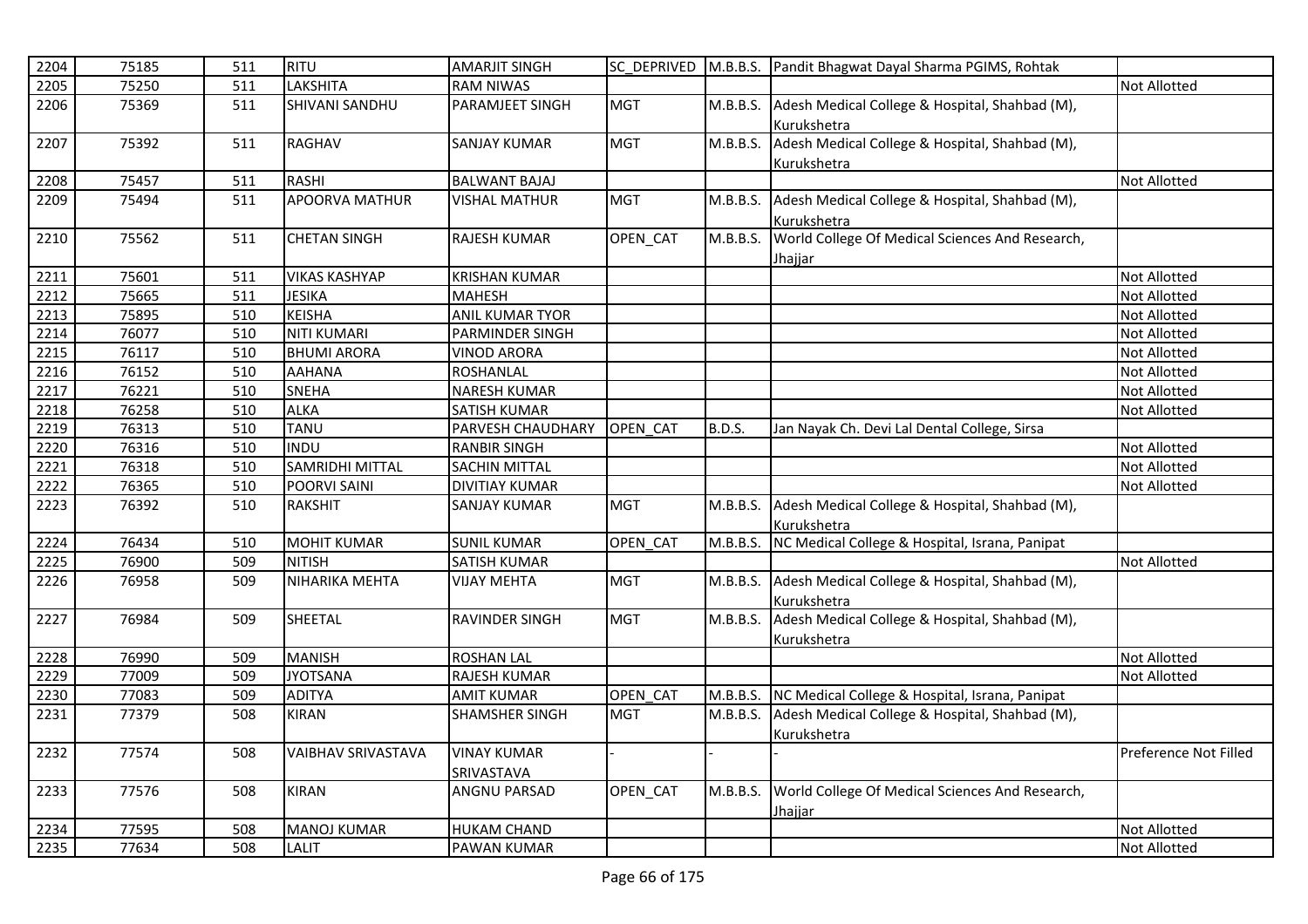| 2236 | 77681 | 508 | <b>GOURAV SIROHI</b>  | <b>RAKESH KUMAR</b>          |            |               |                                                                | <b>Not Allotted</b>   |
|------|-------|-----|-----------------------|------------------------------|------------|---------------|----------------------------------------------------------------|-----------------------|
| 2237 | 77704 | 508 | <b>PINKI</b>          | <b>AMRIT SINGH</b>           |            |               |                                                                | <b>Not Allotted</b>   |
| 2238 | 77779 | 508 | <b>HRITIK</b>         | <b>SATISH KUMAR</b>          |            |               |                                                                | <b>Not Allotted</b>   |
| 2239 | 77844 | 508 | <b>MONIKA</b>         | <b>BABU LAL</b>              |            |               |                                                                | Not Allotted          |
| 2240 | 77874 | 508 | <b>SHIVAM PARUTHI</b> | <b>MANOJ KUMAR</b>           |            |               |                                                                | <b>Not Allotted</b>   |
|      |       |     |                       | <b>PARUTHI</b>               |            |               |                                                                |                       |
| 2241 | 77910 | 508 | <b>MOHIT DASHWANI</b> | <b>HARISH DASHWANI</b>       |            |               |                                                                | Preference Not Filled |
| 2242 | 78141 | 507 | <b>SARITA</b>         | <b>BHUPENDER KUMAR</b>       |            |               |                                                                | Not Allotted          |
| 2243 | 78245 | 507 | <b>KRITIKA PUNJ</b>   | <b>ROHIT PUNJ</b>            | OPEN_CAT   | M.B.B.S.      | World College Of Medical Sciences And Research,                |                       |
|      |       |     |                       |                              |            |               | Jhajjar                                                        |                       |
| 2244 | 78270 | 507 | YOGESH KUMAR          | <b>SURESH CHAND</b>          | <b>BCA</b> | M.B.B.S.      | Adesh Medical College & Hospital, Shahbad (M),                 |                       |
|      |       |     |                       |                              |            |               | Kurukshetra                                                    |                       |
| 2245 | 78406 | 507 | <b>CHESTA</b>         | <b>BIJENDER KUMAR SAINI</b>  |            |               |                                                                | <b>Not Allotted</b>   |
| 2246 | 78434 | 507 | <b>MALVIKA GUPTA</b>  | <b>ANIL GUPTA</b>            |            |               |                                                                | <b>Not Allotted</b>   |
| 2247 | 78602 | 507 | <b>HARI OM SAHU</b>   | <b>DEV KUMAR SAHU</b>        | OPEN CAT   | M.B.B.S.      | World College Of Medical Sciences And Research,                |                       |
|      |       |     |                       |                              |            |               | Jhajjar                                                        |                       |
| 2248 | 78650 | 507 | <b>ANSHIKA SINGH</b>  | <b>DHARAMBIR SINGH</b>       |            |               |                                                                | Not Allotted          |
| 2249 | 78658 | 507 | <b>PANKAJ</b>         | <b>SHRI BHAGWAN</b>          |            |               |                                                                | <b>Not Allotted</b>   |
| 2250 | 78814 | 507 | <b>NIDHI</b>          | <b>HARISH KUMAR</b>          | <b>MGT</b> | M.B.B.S.      | Adesh Medical College & Hospital, Shahbad (M),                 |                       |
|      |       |     |                       |                              |            |               | Kurukshetra                                                    |                       |
| 2251 | 78850 | 507 | PALLAVI               | CHARANJEET                   | OPEN CAT   | M.B.B.S.      | NC Medical College & Hospital, Israna, Panipat                 |                       |
| 2252 | 78900 | 507 | LATASHA               | <b>RAMESH KUMAR</b>          | OPEN CAT   | M.B.B.S.      | NC Medical College & Hospital, Israna, Panipat                 |                       |
| 2253 | 78905 | 507 | <b>ISHA</b>           | <b>VIJAY MALIK</b>           | OPEN CAT   | <b>B.D.S.</b> | Jan Nayak Ch. Devi Lal Dental College, Sirsa                   |                       |
| 2254 | 78916 | 507 | <b>AKSHIT</b>         | <b>KRISHAN SINGH</b>         |            |               |                                                                | Not Allotted          |
| 2255 | 79196 | 506 | <b>TANYA CHAUHAN</b>  | <b>ASHOK CHAUHAN</b>         |            |               |                                                                | <b>Not Allotted</b>   |
| 2256 | 79198 | 506 | <b>TANU</b>           | <b>ISHWAR KUMAR</b>          |            |               |                                                                | Not Allotted          |
| 2257 | 79201 | 506 | <b>TANISHA</b>        | ASHWANI KUMAR SAINI OPEN CAT |            | <b>B.D.S.</b> | PDM Dental College, Bahadurgarh                                |                       |
| 2258 | 79219 | 506 | <b>RIYA BINDAL</b>    | ARVIND KUMAR                 | OPEN CAT   | M.B.B.S.      | NC Medical College & Hospital, Israna, Panipat                 |                       |
| 2259 | 79263 | 506 | <b>AKANKSHA</b>       | SHAMSHER SINGH               |            |               |                                                                | Not Allotted          |
| 2260 | 79343 | 506 | <b>HITESH</b>         | <b>JAI PARKASH</b>           |            |               |                                                                | Not Allotted          |
| 2261 | 79527 | 506 | <b>TAMANNA</b>        | PARVEEN KUMAR                |            |               |                                                                | <b>Not Allotted</b>   |
| 2262 | 79655 | 506 | <b>RITISHA</b>        | <b>DILBAG</b>                | OPEN CAT   | M.B.B.S.      | NC Medical College & Hospital, Israna, Panipat                 |                       |
| 2263 | 79742 | 506 | TANISHQ NARULA        | <b>KAPIL NARULA</b>          | <b>MGT</b> | M.B.B.S.      | Adesh Medical College & Hospital, Shahbad (M),                 |                       |
|      |       |     |                       |                              |            |               | Kurukshetra                                                    |                       |
| 2264 | 79837 | 505 | LOVELEEN KOUR         | <b>JASBIR SINGH</b>          |            |               |                                                                | <b>Not Allotted</b>   |
| 2265 | 79868 | 505 | <b>ARYAN SHARMA</b>   | <b>KOSHAL KUMAR</b>          | <b>MGT</b> | M.B.B.S.      | Adesh Medical College & Hospital, Shahbad (M),                 |                       |
|      |       |     |                       | SHARMA                       |            |               | Kurukshetra                                                    |                       |
| 2266 | 79875 | 505 | <b>ANKIT YADAV</b>    | <b>MANOJ KUMAR</b>           |            |               |                                                                | <b>Not Allotted</b>   |
| 2267 | 79950 | 505 | <b>ADITYA</b>         | <b>SUNIL KUMAR</b>           |            |               |                                                                | Preference Not Filled |
| 2268 | 80179 | 505 | <b>DIYA</b>           | <b>GANGA BISHAN</b>          |            |               | SC_DEPRIVED M.B.B.S. Pandit Bhagwat Dayal Sharma PGIMS, Rohtak |                       |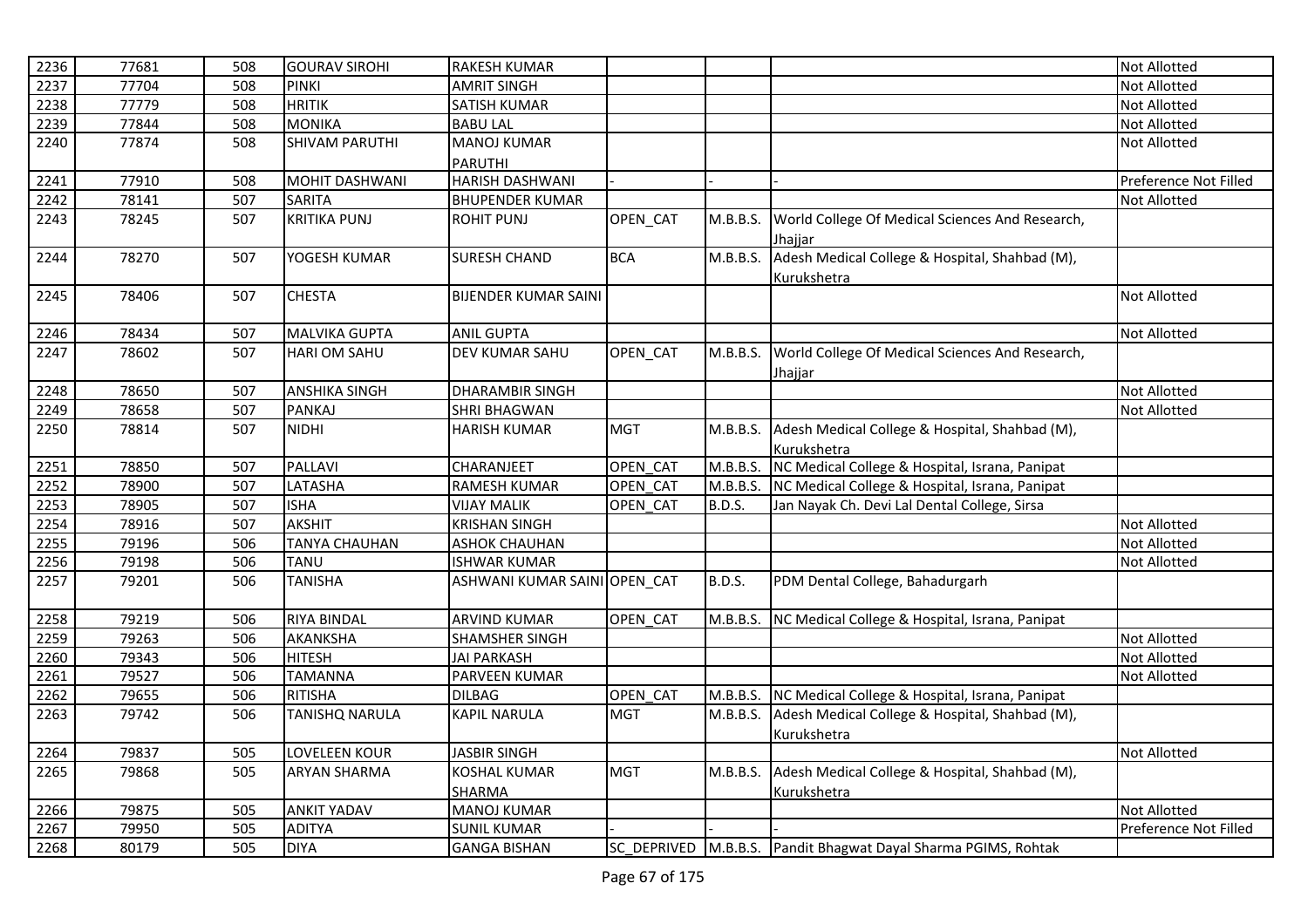| 2269 | 80212 | 505 | <b>ASHMIN BANO</b>    | <b>IQBAL KHAN</b>         | NRI Category - M.B.B.S. |               | Bhagat Phool Singh Govt. Medical College For   |                       |
|------|-------|-----|-----------------------|---------------------------|-------------------------|---------------|------------------------------------------------|-----------------------|
|      |       |     |                       |                           | I۷                      |               | Women, Khanpur Kalan, Sonepat                  |                       |
| 2270 | 80216 | 505 | <b>ISHA AGGARWAL</b>  | <b>ARUN MITTAL</b>        |                         |               |                                                | Preference Not Filled |
| 2271 | 80298 | 505 | <b>MANPREET KAUR</b>  | <b>VINOD KUMAR</b>        |                         |               |                                                | Not Allotted          |
| 2272 | 80636 | 505 | <b>HARSHIT KHICHI</b> | <b>JWALA PRASAD</b>       | <b>SC</b>               | B.D.S.        | PGIDS, Rohtak                                  |                       |
| 2273 | 80652 | 505 | <b>HAMISHA</b>        | MR SAMOD KUMAR            | OPEN CAT                | <b>B.D.S.</b> | PDM Dental College, Bahadurgarh                |                       |
| 2274 | 80966 | 504 | PRERIKA JAIN          | <b>ANUJ JAIN</b>          |                         |               |                                                | Preference Not Filled |
| 2275 | 81137 | 504 | <b>ABHISHEK</b>       | <b>RAM PRATAP SINGH</b>   |                         |               |                                                | Not Allotted          |
| 2276 | 81393 | 504 | <b>NAMAN KUMAR</b>    | <b>VIJAY KUMAR</b>        |                         |               |                                                | <b>Not Allotted</b>   |
| 2277 | 81459 | 504 | <b>RUHEEN KHAN</b>    | <b>SALIM KHAN</b>         | <b>MGT</b>              | M.B.B.S.      | Adesh Medical College & Hospital, Shahbad (M), |                       |
|      |       |     |                       |                           |                         |               | Kurukshetra                                    |                       |
| 2278 | 81840 | 503 | <b>MOHIT PUNIYA</b>   | <b>VIJAY PUNIA</b>        |                         |               |                                                | Not Allotted          |
| 2279 | 81951 | 503 | <b>SIMRAN</b>         | <b>DEEPAK KUMAR</b>       |                         |               |                                                | Not Allotted          |
| 2280 | 81978 | 503 | <b>ROHAN LAL</b>      | SATVIR NIMESH             |                         |               |                                                | Not Allotted          |
| 2281 | 82051 | 503 | <b>HARSH BRAH</b>     | <b>AMAR NATH</b>          |                         |               |                                                | Not Allotted          |
| 2282 | 82074 | 503 | <b>HEMANT DESHWAL</b> | <b>DHARMENDER</b>         | OPEN CAT                | <b>B.D.S.</b> | PDM Dental College, Bahadurgarh                |                       |
| 2283 | 82136 | 503 | PARUL SHARMA          | <b>MOHAN LAL</b>          |                         |               |                                                | Not Allotted          |
| 2284 | 82187 | 503 | <b>NICKEY</b>         | <b>KITAB SINGH</b>        |                         |               |                                                | Not Allotted          |
| 2285 | 82237 | 503 | <b>DIYA</b>           | RAVINDER KUMAR            |                         |               |                                                | Not Allotted          |
| 2286 | 82343 | 503 | <b>JATIN BABBAR</b>   | <b>MAHESH KUMAR</b>       | <b>MGT</b>              | M.B.B.S.      | NC Medical College & Hospital, Israna, Panipat |                       |
| 2287 | 82347 | 503 | <b>KHEELIT PRUTHI</b> | SANJAY KUMAR PRUTHI MGT   |                         | M.B.B.S.      | Adesh Medical College & Hospital, Shahbad (M), |                       |
|      |       |     |                       |                           |                         |               | Kurukshetra                                    |                       |
| 2288 | 82460 | 502 | PRACHI BHATTI         | SHAMBHU RAM               |                         |               |                                                | Not Allotted          |
| 2289 | 82510 | 502 | <b>SANJOLI GARG</b>   | <b>RAJESH GARG</b>        | <b>MGT</b>              | M.B.B.S.      | Adesh Medical College & Hospital, Shahbad (M), |                       |
|      |       |     |                       |                           |                         |               | Kurukshetra                                    |                       |
| 2290 | 82764 | 502 | <b>SAGAR</b>          | <b>OMPAL</b>              |                         |               |                                                | Not Allotted          |
| 2291 | 82888 | 502 | SAURAV JOSAN          | <b>ASHOK KUMAR</b>        |                         |               |                                                | Not Allotted          |
| 2292 | 83035 | 502 | <b>ANJALI VERMA</b>   | RAJENDER VERMA            |                         |               |                                                | Not Allotted          |
| 2293 | 83044 | 502 | PRANJAL               | PARDEEP KUMAR             | SC_DEPRIVED             | M.B.B.S.      | Pandit Bhagwat Dayal Sharma PGIMS, Rohtak      |                       |
| 2294 | 83060 | 502 | <b>MOHIT KATARIYA</b> | <b>BALRAJ</b>             |                         |               |                                                | Not Allotted          |
| 2295 | 83134 | 502 | <b>AVNI</b>           | <b>SURINDER SINGH</b>     | <b>MGT</b>              | M.B.B.S.      | Al-Falah School of Medical Science & Research  |                       |
|      |       |     |                       | KUNDU                     |                         |               | Centre, Faridabad                              |                       |
| 2296 | 83183 | 502 | <b>SHRUTI SINGH</b>   | <b>CHANDRA VEER SINGH</b> |                         |               |                                                | <b>Not Allotted</b>   |
|      |       |     |                       |                           |                         |               |                                                |                       |
| 2297 | 83207 | 502 | LOKESH KUMAR          | <b>VINOD KUMAR</b>        |                         |               |                                                | <b>Not Allotted</b>   |
| 2298 | 83416 | 501 | <b>KOMAL</b>          | <b>NARAIN SINGH</b>       |                         |               |                                                | Not Allotted          |
| 2299 | 83752 | 501 | <b>KIRAN</b>          | <b>ISHWAR SINGH</b>       | <b>MGT</b>              | M.B.B.S.      | Adesh Medical College & Hospital, Shahbad (M), |                       |
|      |       |     |                       |                           |                         |               | Kurukshetra                                    |                       |
| 2300 | 83772 | 501 | <b>PRIYANKA</b>       | <b>VIJAY SINGH</b>        |                         |               |                                                | <b>Not Allotted</b>   |
| 2301 | 83840 | 501 | <b>GAREENA KAPOOR</b> | <b>MOHAN KAPOOR</b>       |                         |               |                                                | Preference Not Filled |
| 2302 | 83894 | 501 | ANIEE                 | <b>OM PRAKASH</b>         | OPEN_CAT                |               | M.B.B.S. SGT University Gurugram               |                       |
| 2303 | 83903 | 501 | YUVRAJ                | <b>VIRENDER KUMAR</b>     |                         |               |                                                | Not Allotted          |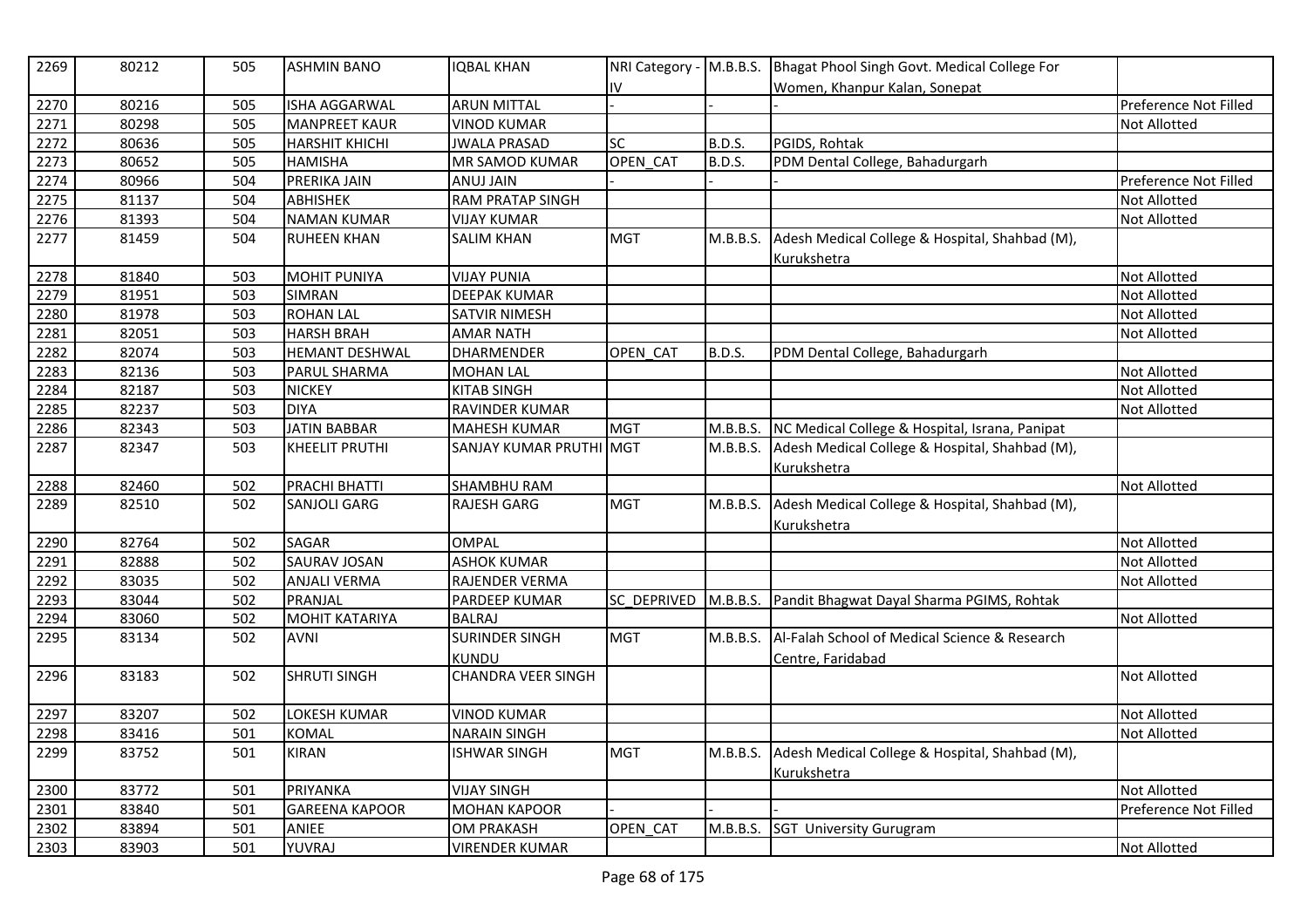| 2304 | 83908 | 501 | <b>AMAN</b>            | <b>BHURA RAM</b>        |                    |          |                                                         | Not Allotted          |
|------|-------|-----|------------------------|-------------------------|--------------------|----------|---------------------------------------------------------|-----------------------|
| 2305 | 83934 | 501 | <b>DEEPIKA YADAV</b>   | MR. SUNIL KUMAR         |                    |          |                                                         | Not Allotted          |
| 2306 | 84036 | 501 | SHIVANI                | NARENDER                |                    |          |                                                         | <b>Not Allotted</b>   |
| 2307 | 84038 | 501 | <b>EKTA</b>            | <b>KARAMVIR</b>         |                    |          |                                                         | Not Allotted          |
| 2308 | 84045 | 501 | <b>VINEET</b>          | <b>ROHTAS KUMAR</b>     | <b>SC DEPRIVED</b> | M.B.B.S. | Pandit Bhagwat Dayal Sharma PGIMS, Rohtak               |                       |
| 2309 | 84062 | 501 | <b>SAKSHI GUPTA</b>    | <b>MUKESH</b>           | <b>MGT</b>         | M.B.B.S. | Adesh Medical College & Hospital, Shahbad (M),          |                       |
|      |       |     |                        |                         |                    |          | Kurukshetra                                             |                       |
| 2310 | 84079 | 501 | PRIYANSHU CHAUHAN      | <b>RAVINDER CHAUHAN</b> | <b>MGT</b>         | M.B.B.S. | Adesh Medical College & Hospital, Shahbad (M),          |                       |
|      |       |     |                        |                         |                    |          | Kurukshetra                                             |                       |
| 2311 | 84267 | 500 | <b>BHARTI</b>          | <b>KAILASH</b>          |                    |          |                                                         | <b>Not Allotted</b>   |
| 2312 | 84464 | 500 | <b>KIRTI SHARMA</b>    | <b>SANJAY SHARMA</b>    |                    |          |                                                         | Not Allotted          |
| 2313 | 84548 | 500 | <b>HARSH</b>           | <b>HARINDER SINGH</b>   | <b>MGT</b>         | M.B.B.S. | Adesh Medical College & Hospital, Shahbad (M),          |                       |
|      |       |     |                        |                         |                    |          | Kurukshetra                                             |                       |
| 2314 | 84629 | 500 | <b>ARCHANA</b>         | <b>RAMESH KUMAR</b>     |                    |          |                                                         | <b>Not Allotted</b>   |
| 2315 | 84635 | 500 | <b>KHUSHI GUPTA</b>    | <b>MUKESH GUPTA</b>     | OPEN CAT           | M.B.B.S. | NC Medical College & Hospital, Israna, Panipat          |                       |
| 2316 | 84671 | 500 | <b>SHREYA KASHYAP</b>  | AMAR NATH OJHA          |                    |          |                                                         | Preference Not Filled |
| 2317 | 84706 | 500 | PRIYANKA               | SANJAY KUMAR            |                    |          |                                                         | <b>Not Allotted</b>   |
| 2318 | 84719 | 500 | ABHISHEK               | <b>ASHOK KUMAR</b>      |                    |          |                                                         | Not Allotted          |
| 2319 | 84803 | 500 | <b>SHREYA AGARWAL</b>  | <b>ASHISH AGARWAL</b>   | OPEN CAT           |          | M.B.B.S. NC Medical College & Hospital, Israna, Panipat |                       |
| 2320 | 84811 | 500 | <b>INDRANI MAHANTI</b> | SHRI PRADEEP KUMAR      |                    |          |                                                         | <b>Not Allotted</b>   |
|      |       |     |                        | <b>MAHANTI</b>          |                    |          |                                                         |                       |
| 2321 | 84836 | 500 | <b>ARTI</b>            | SWARGDEV                |                    |          |                                                         | <b>Not Allotted</b>   |
| 2322 | 85002 | 500 | <b>PRACHI</b>          | JAI PARKASH RANA        |                    |          |                                                         | Not Allotted          |
| 2323 | 85094 | 499 | <b>AASTIK</b>          | <b>ASHOK KUMAR</b>      | SC_DEPRIVED        |          | M.B.B.S. Kalpana Chawla Govt. Medical College, Karnal   |                       |
| 2324 | 85249 | 499 | <b>TANU</b>            | <b>MAHIPAL SINGH</b>    |                    |          |                                                         | <b>Not Allotted</b>   |
| 2325 | 85299 | 499 | <b>RITIKA</b>          | <b>SOMBIR</b>           |                    |          |                                                         | Not Allotted          |
| 2326 | 85385 | 499 | <b>SHREYA MANDLAY</b>  | <b>GULSHAN MANDLAY</b>  | <b>SC DEPRIVED</b> | M.B.B.S. | Pandit Bhagwat Dayal Sharma PGIMS, Rohtak               |                       |
| 2327 | 85435 | 499 | <b>AMISHA</b>          | ARJUN SINGH             |                    |          |                                                         | Not Allotted          |
| 2328 | 85524 | 499 | ANJALI                 | <b>KRISHAN KUMAR</b>    |                    |          |                                                         | Not Allotted          |
| 2329 | 85531 | 499 | SHIVAM                 | <b>DEEPAK KUMAR</b>     |                    |          |                                                         | <b>Not Allotted</b>   |
| 2330 | 85595 | 499 | <b>AAMANA KHAN</b>     | <b>MUKHTAR</b>          |                    |          |                                                         | Preference Not Filled |
| 2331 | 85630 | 499 | <b>NANDITA</b>         | <b>TILAK SINGH</b>      |                    |          |                                                         | <b>Not Allotted</b>   |
| 2332 | 85782 | 499 | <b>VEDANT SETHI</b>    | <b>ANAND SETHI</b>      |                    |          |                                                         | <b>Not Allotted</b>   |
| 2333 | 85891 | 498 | <b>HITESH</b>          | PARDEEP KUMAR           |                    |          |                                                         | Preference Not Filled |
| 2334 | 85976 | 498 | <b>JAGRATI</b>         | PARVESH KUMAR           |                    |          |                                                         | <b>Not Allotted</b>   |
| 2335 | 86105 | 498 | <b>SUJITA YADAV</b>    | <b>DILBAG SINGH</b>     | OPEN CAT           | M.B.B.S. | <b>SGT University Gurugram</b>                          |                       |
| 2336 | 86161 | 498 | <b>JATIN</b>           | <b>OMKAR</b>            |                    |          |                                                         | Preference Not Filled |
| 2337 | 86190 | 498 | PRIYANKA SHARMA        | <b>MANOJ SHARMA</b>     |                    |          |                                                         | <b>Not Allotted</b>   |
| 2338 | 86250 | 498 | <b>RAVINA</b>          | <b>OM PARKASH</b>       |                    |          |                                                         | Not Allotted          |
| 2339 | 86343 | 498 | <b>PREETY KUMARI</b>   | SATYAPAL SINGH          | <b>MGT</b>         | M.B.B.S. | Adesh Medical College & Hospital, Shahbad (M),          |                       |
|      |       |     |                        |                         |                    |          | Kurukshetra                                             |                       |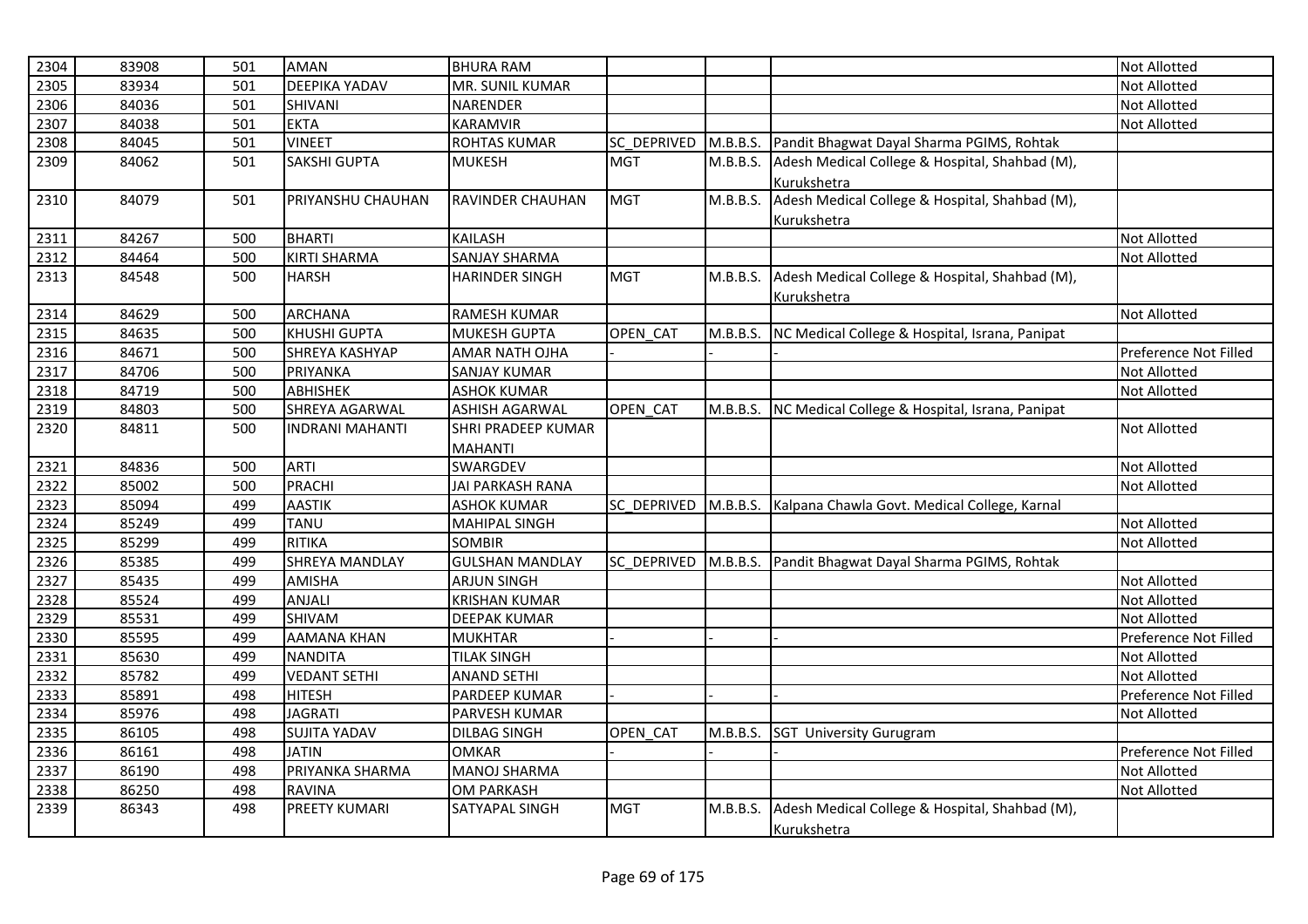| 2340 | 86396 | 498 | <b>VISHARAD</b>         | <b>BALRAJ</b>            | <b>MGT</b> | M.B.B.S.      | Adesh Medical College & Hospital, Shahbad (M),<br>Kurukshetra      |                       |
|------|-------|-----|-------------------------|--------------------------|------------|---------------|--------------------------------------------------------------------|-----------------------|
| 2341 | 86544 | 498 | <b>APARNA SHARMA</b>    | YATENDRA KUMAR<br>SHARMA |            |               |                                                                    | <b>Not Allotted</b>   |
| 2342 | 86573 | 498 | <b>HARSH</b>            | <b>SUBHASH CHAND</b>     | <b>BCB</b> | M.B.B.S.      | Adesh Medical College & Hospital, Shahbad (M),<br>Kurukshetra      |                       |
| 2343 | 86595 | 498 | <b>RAMANDEEP SINGH</b>  | <b>JAGDEEP SINGH</b>     |            |               |                                                                    | <b>Not Allotted</b>   |
| 2344 | 86842 | 497 | <b>NEHA</b>             | <b>SUNIL KUMAR</b>       |            |               |                                                                    | <b>Not Allotted</b>   |
| 2345 | 86996 | 497 | <b>MANISHA</b>          | <b>JAIBIR SINGH</b>      |            |               |                                                                    | <b>Not Allotted</b>   |
| 2346 | 87311 | 497 | <b>GAGAN PREET KAUR</b> | <b>GURCHARAN SINGH</b>   | <b>MGT</b> | M.B.B.S.      | Adesh Medical College & Hospital, Shahbad (M),<br>Kurukshetra      |                       |
| 2347 | 87508 | 497 | <b>LAKSHYA PASSI</b>    | <b>SURESH PASSI</b>      |            |               |                                                                    | <b>Not Allotted</b>   |
| 2348 | 87566 | 497 | <b>MANDEEP</b>          | <b>KULDEEP SINGH</b>     | OPEN CAT   | <b>B.D.S.</b> | SGT Dental College, Gurugram                                       |                       |
| 2349 | 87834 | 496 | <b>SIYA</b>             | PAWAN KUMAR GOYAL        | OPEN_CAT   | <b>B.D.S.</b> | Jan Nayak Ch. Devi Lal Dental College, Sirsa                       |                       |
| 2350 | 88036 | 496 | <b>VAIBHAV</b>          | <b>DARSHAN LAL</b>       |            |               |                                                                    | <b>Not Allotted</b>   |
| 2351 | 88107 | 496 | <b>FLORANCE</b>         | <b>RAKESH KUMAR</b>      |            |               |                                                                    | <b>Not Allotted</b>   |
| 2352 | 88173 | 496 | <b>AAKASH MEHRA</b>     | <b>JAGDISH</b>           |            |               |                                                                    | Not Allotted          |
| 2353 | 88274 | 496 | ANSHU                   | <b>VIJENDER KUMAR</b>    |            |               |                                                                    | <b>Not Allotted</b>   |
| 2354 | 88297 | 496 | RACHNA DEVI             | <b>SOMESH KUMAR</b>      |            |               |                                                                    | <b>Not Allotted</b>   |
| 2355 | 88303 | 496 | <b>ANJALI</b>           | <b>DILBAG SINGH</b>      |            |               |                                                                    | Not Allotted          |
| 2356 | 88324 | 496 | <b>NAVYA GUPTA</b>      | PARDEEP KUMAR            |            |               |                                                                    | <b>Not Allotted</b>   |
| 2357 | 88365 | 496 | SANCHITA SINGHAL        | <b>DEEPAK SINGHAL</b>    |            |               |                                                                    | Not Allotted          |
| 2358 | 88453 | 496 | SHEENU                  | <b>SATISH KUMAR</b>      |            |               |                                                                    | <b>Not Allotted</b>   |
| 2359 | 88464 | 496 | <b>REBHA KHURANA</b>    | RAJIVV KHURANA           |            |               |                                                                    | Not Allotted          |
| 2360 | 88486 | 496 | <b>HARSHPREET SINGH</b> | <b>NAIB SINGH</b>        |            |               |                                                                    | <b>Not Allotted</b>   |
| 2361 | 88691 | 495 | SHEETAL PARWAL          | <b>MEHAR CHAND</b>       |            |               |                                                                    | <b>Not Allotted</b>   |
| 2362 | 88733 | 495 | <b>RIYA YADAV</b>       | RAJNEESH                 |            |               |                                                                    | Not Allotted          |
| 2363 | 88854 | 495 | <b>NEHAL NAIN</b>       | <b>SULEKH CHAND NAIN</b> |            |               |                                                                    | <b>Not Allotted</b>   |
| 2364 | 88885 | 495 | <b>DEEPANSHU SINGLA</b> | SHRI NAVIN SINGLA        |            |               |                                                                    | <b>Not Allotted</b>   |
| 2365 | 88917 | 495 | <b>SACHIN</b>           | MAHENDER SINGH           | <b>MGT</b> | M.B.B.S.      | Al-Falah School of Medical Science & Research<br>Centre, Faridabad |                       |
| 2366 | 89139 | 495 | <b>SAHIL</b>            | <b>RISHI KUMAR</b>       | <b>MGT</b> | M.B.B.S.      | Adesh Medical College & Hospital, Shahbad (M),<br>Kurukshetra      |                       |
| 2367 | 89206 | 495 | <b>TANVI MONGIA</b>     | MUKESH MONGIA            |            |               |                                                                    | Not Allotted          |
| 2368 | 89613 | 494 | <b>SHRUTI SHARMA</b>    | <b>MANOJ KUMAR</b>       |            |               |                                                                    | <b>Not Allotted</b>   |
|      |       |     |                         | <b>SHARMA</b>            |            |               |                                                                    |                       |
| 2369 | 89645 | 494 | <b>SOURAV KUMAR</b>     | <b>ANUP SINGH</b>        | OPEN_CAT   |               | M.B.B.S. SGT University Gurugram                                   |                       |
| 2370 | 89654 | 494 | <b>ANCHAL</b>           | <b>RAM BHAGAT</b>        |            |               |                                                                    | <b>Not Allotted</b>   |
| 2371 | 89683 | 494 | SAKSHI MEHTA            | <b>SANJAY MEHTA</b>      |            |               |                                                                    | Preference Not Filled |
| 2372 | 89829 | 494 | <b>MAHAK</b>            | <b>SUGAN SINGH</b>       |            |               |                                                                    | <b>Not Allotted</b>   |
| 2373 | 89842 | 494 | <b>DEEPAK MOHAN</b>     | <b>RAMPAL SINGH</b>      |            |               |                                                                    | <b>Not Allotted</b>   |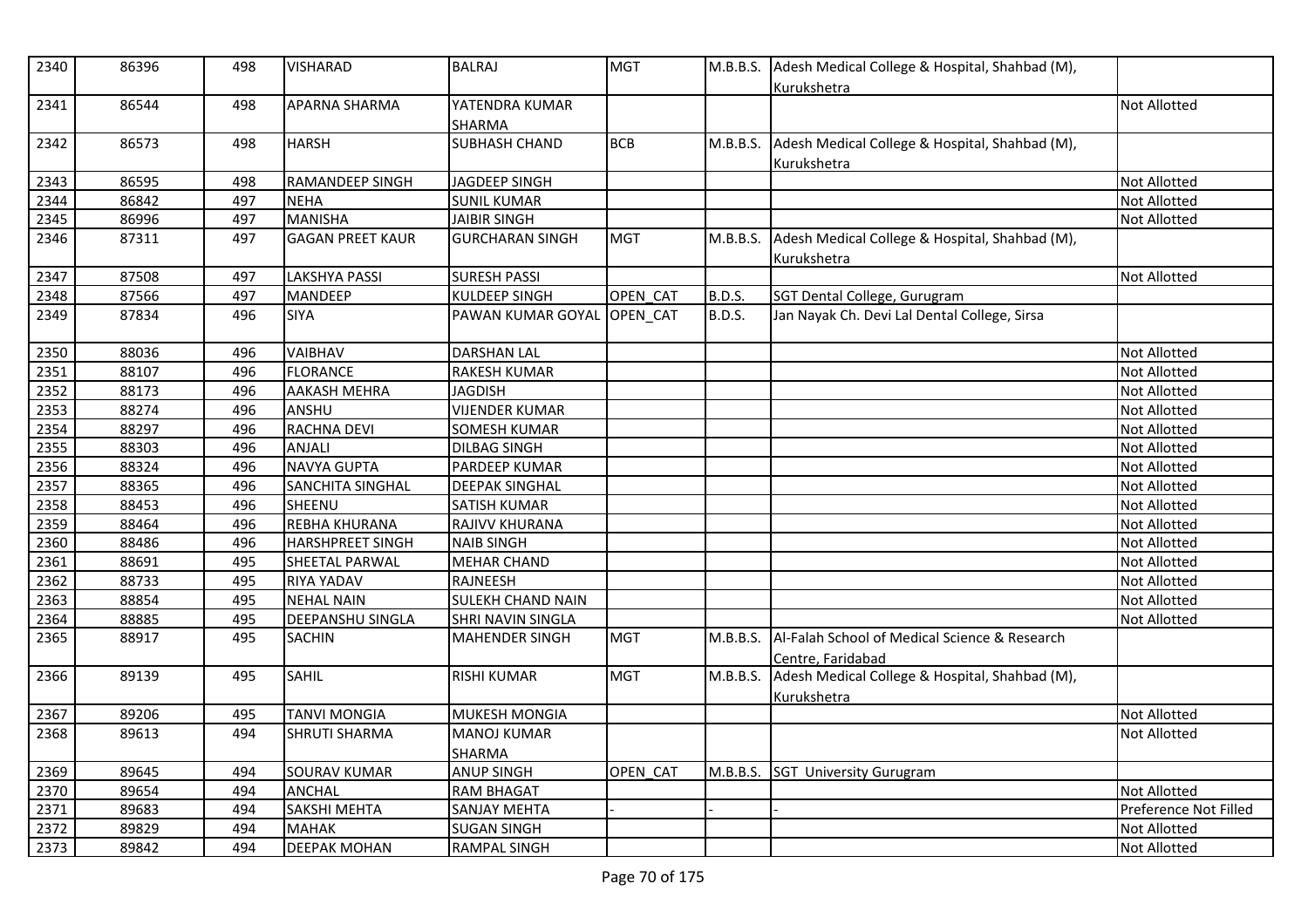| 2374 | 89995 | 494 | <b>GAURAV KUMAR</b>   | PARVEEN KUMAR            |                 |          |                                                                   | Not Allotted          |
|------|-------|-----|-----------------------|--------------------------|-----------------|----------|-------------------------------------------------------------------|-----------------------|
| 2375 | 90061 | 494 | <b>ROHIT</b>          | <b>OM PRAKASH</b>        |                 |          |                                                                   | <b>Not Allotted</b>   |
| 2376 | 90072 | 494 | <b>KUSHAL</b>         | <b>NANAK CHAND</b>       | SC_DEPRIVED     |          | M.B.B.S. Pandit Bhagwat Dayal Sharma PGIMS, Rohtak                |                       |
| 2377 | 90101 | 494 | <b>VISHAL</b>         | <b>CHAND RAM</b>         |                 |          |                                                                   | <b>Not Allotted</b>   |
| 2378 | 90144 | 494 | <b>ANKIT SINGH</b>    | <b>RAGHBIR SINGH</b>     | OPEN_CAT        |          | M.B.B.S. NC Medical College & Hospital, Israna, Panipat           |                       |
| 2379 | 90335 | 493 | <b>HARSH GAHLAWAT</b> | <b>SURENDER SINGH</b>    | <b>MGT</b>      |          | M.B.B.S. Adesh Medical College & Hospital, Shahbad (M),           |                       |
|      |       |     |                       |                          |                 |          | Kurukshetra                                                       |                       |
| 2380 | 90373 | 493 | <b>JUHI YADAV</b>     | MUKESH YADAV             |                 |          |                                                                   | <b>Not Allotted</b>   |
| 2381 | 90396 | 493 | <b>PRIYA</b>          | <b>AJIT SINGH</b>        |                 |          |                                                                   | Preference Not Filled |
| 2382 | 90471 | 493 | PARVEEN               | RAJBIR                   |                 |          |                                                                   | <b>Not Allotted</b>   |
| 2383 | 90619 | 493 | <b>NEHA</b>           | <b>SHRI BHAGWAN</b>      | OPEN CAT        | B.D.S.   | Jan Nayak Ch. Devi Lal Dental College, Sirsa                      |                       |
| 2384 | 90632 | 493 | POOJA DEVI            | <b>BIRENDER</b>          |                 |          |                                                                   | <b>Not Allotted</b>   |
| 2385 | 90657 | 493 | <b>ANJALI</b>         | <b>ASHOK KUMAR</b>       |                 |          |                                                                   | <b>Not Allotted</b>   |
| 2386 | 90718 | 493 | ABHISHEK              | SATISH KUMAR             |                 |          |                                                                   | Not Allotted          |
| 2387 | 90764 | 493 | <b>SIMRAN</b>         | DHARAMBIR MAJOKA         | SC_DEPRIVED     |          | M.B.B.S. Pandit Bhagwat Dayal Sharma PGIMS, Rohtak                |                       |
| 2388 | 90789 | 493 | <b>SIRUS DATTA</b>    | <b>SUMIT DATTA</b>       |                 |          |                                                                   | Preference Not Filled |
| 2389 | 90816 | 493 | <b>MOHIT KUMAR</b>    | JEERAN PRASAD            |                 |          | SC_DEPRIVED M.B.B.S. Kalpana Chawla Govt. Medical College, Karnal |                       |
| 2390 | 90934 | 493 | <b>SHIVAM YADAV</b>   | SUDESH KUMAR YADAV       |                 |          |                                                                   | Not Allotted          |
| 2391 | 90952 | 493 | ANSH                  | <b>BHUPENDER KUMAR</b>   | OPEN CAT        |          | M.B.B.S. NC Medical College & Hospital, Israna, Panipat           |                       |
| 2392 | 90978 | 493 | <b>KANISHKA BARAK</b> | <b>PARVIN KUMAR</b>      |                 |          |                                                                   | <b>Not Allotted</b>   |
| 2393 | 90986 | 493 | RISHI ADLAKHA         | <b>VIVEK ADLAKHA</b>     |                 |          |                                                                   | <b>Not Allotted</b>   |
| 2394 | 91090 | 493 | <b>GAUTAM</b>         | <b>CHAMAN LAL</b>        | SC DEPRIVED     |          | M.B.B.S. Maharaja Agrasen Medical College, Agroha Hisar           |                       |
| 2395 | 91111 | 493 | <b>PARTH VIJ</b>      | <b>BHUPESH KUMAR VIJ</b> |                 |          |                                                                   | Not Allotted          |
| 2396 | 91258 | 492 | LAVEENA               | LT SATISH KUMAR          |                 |          |                                                                   | Not Allotted          |
| 2397 | 91374 | 492 | <b>ANJALI VERMA</b>   | MAHENDER VERMA           |                 |          |                                                                   | Not Allotted          |
| 2398 | 91426 | 492 | ANANYA AGGARWAL       | <b>AMULYA KUMAR</b>      |                 |          |                                                                   | <b>Not Allotted</b>   |
|      |       |     |                       | AGGARWAL                 |                 |          |                                                                   |                       |
| 2399 | 91480 | 492 | <b>MAYANK KAUSHIK</b> | <b>RAJ KUMAR</b>         | <b>OPEN CAT</b> | M.B.B.S. | World College Of Medical Sciences And Research,<br><b>Jhajjar</b> |                       |
| 2400 | 91680 | 492 | <b>RAGHAV BHATTI</b>  | RAVINDER KUMAR           |                 |          |                                                                   | <b>Not Allotted</b>   |
| 2401 | 91740 | 492 | <b>LAKSHAY ANEJA</b>  | PARVEEN ANEJA            | <b>MGT</b>      | M.B.B.S. | Adesh Medical College & Hospital, Shahbad (M),                    |                       |
|      |       |     |                       |                          |                 |          | Kurukshetra                                                       |                       |
| 2402 | 92057 | 492 | <b>HIMANSHU RANGA</b> | RAMESH CHANDER           |                 |          |                                                                   | Not Allotted          |
| 2403 | 92206 | 491 | <b>NANDINI</b>        | <b>BALRAJ SINGH</b>      | <b>SC</b>       | B.D.S.   | PGIDS, Rohtak                                                     |                       |
| 2404 | 92288 | 491 | <b>MOHIT KUMAR</b>    | <b>KANHAIYA LAL</b>      |                 |          |                                                                   | <b>Not Allotted</b>   |
| 2405 | 92673 | 491 | <b>BHUPESH</b>        | SANJEEV KUMAR            | <b>MGT</b>      | M.B.B.S. | Adesh Medical College & Hospital, Shahbad (M),                    |                       |
|      |       |     |                       |                          |                 |          | Kurukshetra                                                       |                       |
| 2406 | 92689 | 491 | <b>PARUL</b>          | <b>MAHENDER SINGH</b>    |                 |          |                                                                   | Not Allotted          |
| 2407 | 92721 | 491 | <b>ARYAN</b>          | <b>ANAND KISHORE</b>     |                 |          |                                                                   | Not Allotted          |
| 2408 | 92745 | 491 | <b>AARTI</b>          | <b>SUBHASH CHANDER</b>   |                 |          |                                                                   | <b>Not Allotted</b>   |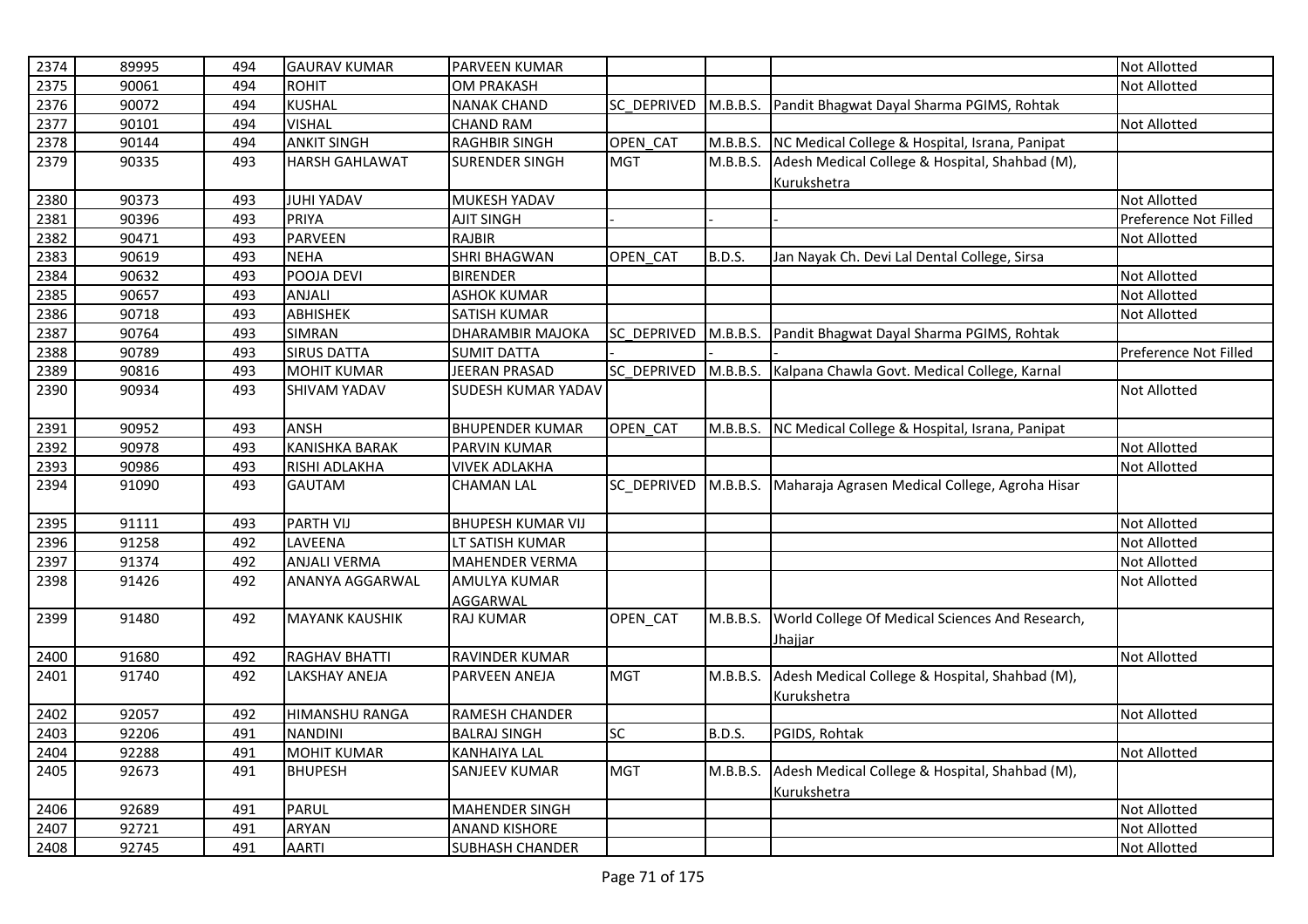| 2409 | 92746 | 491 | <b>KRITI GUPTA</b>      | RAJESH GUPTA              | OPEN CAT    |               | M.B.B.S. SGT University Gurugram                        |                       |
|------|-------|-----|-------------------------|---------------------------|-------------|---------------|---------------------------------------------------------|-----------------------|
| 2410 | 92784 | 491 | <b>KINGSHUK DAS</b>     | <b>TARUN KUMAR DAS</b>    | <b>MGT</b>  | B.D.S.        | SGT Dental College, Gurugram                            |                       |
| 2411 | 93072 | 490 | PRIYAL                  | <b>BAL KUMAR</b>          |             |               |                                                         | Not Allotted          |
| 2412 | 93122 | 490 | POOJA                   | <b>JAGDISH</b>            |             |               |                                                         | <b>Not Allotted</b>   |
| 2413 | 93535 | 490 | <b>NEHE PRATIK AJIT</b> | TILA                      | <b>MGT</b>  | M.B.B.S.      | Adesh Medical College & Hospital, Shahbad (M),          |                       |
|      |       |     |                         |                           |             |               | Kurukshetra                                             |                       |
| 2414 | 93620 | 490 | <b>RADHIKA</b>          | <b>SANJAY KUMAR</b>       |             |               |                                                         | <b>Not Allotted</b>   |
| 2415 | 93632 | 490 | DEEPIKA AMBAWAT         | <b>SUNIL KUMAR</b>        | OPEN CAT    | M.B.B.S.      | <b>SGT University Gurugram</b>                          |                       |
| 2416 | 93807 | 490 | RAGHAV                  | <b>SUNDER LAL</b>         |             |               |                                                         | Not Allotted          |
| 2417 | 93836 | 490 | <b>BICKY</b>            | <b>BALBIR SINGH</b>       |             |               |                                                         | Not Allotted          |
| 2418 | 94113 | 489 | <b>ROHIT KUMAR</b>      | <b>JAWAHAR LAL</b>        |             |               |                                                         | <b>Not Allotted</b>   |
| 2419 | 94267 | 489 | <b>HARSHITA</b>         | <b>SATISH</b>             | OPEN CAT    | <b>B.D.S.</b> | J.N. Kapoor, D.A.V Centenary Dental College,            |                       |
|      |       |     |                         |                           |             |               | Yamunanagar                                             |                       |
| 2420 | 94384 | 489 | ANJALI SHARMA           | <b>KESHAV PRASHAD</b>     | OPEN_CAT    | <b>B.D.S.</b> | Jan Nayak Ch. Devi Lal Dental College, Sirsa            |                       |
|      |       |     |                         | SHARMA                    |             |               |                                                         |                       |
| 2421 | 94449 | 489 | <b>APARNA JHA</b>       | <b>VARUN KUMAR JHA</b>    |             |               |                                                         | <b>Not Allotted</b>   |
| 2422 | 94490 | 489 | <b>BHAVYA GARG</b>      | <b>HARISH KUMAR</b>       |             |               |                                                         | <b>Not Allotted</b>   |
| 2423 | 94578 | 489 | <b>AKSHIKA</b>          | SUBHASH CHAND             |             |               |                                                         | Not Allotted          |
| 2424 | 94623 | 489 | <b>GULSHAN</b>          | <b>CHANDER PAL SINGH</b>  |             |               |                                                         | Not Allotted          |
| 2425 | 94994 | 488 | <b>RUBAL DALAL</b>      | <b>BALJIT SINGH DALAL</b> | OPEN CAT    | M.B.B.S.      | NC Medical College & Hospital, Israna, Panipat          |                       |
| 2426 | 95276 | 488 | <b>ISHITA</b>           | RAJINDER KUMAR            | OPEN CAT    | <b>B.D.S.</b> | Swami Devi Dayal Hospital & Dental College,             |                       |
|      |       |     |                         |                           |             |               | Punchkula                                               |                       |
| 2427 | 95331 | 488 | <b>VIJETA SINGH</b>     | <b>BIRBAL</b>             |             |               |                                                         | Not Allotted          |
| 2428 | 95439 | 488 | <b>ASHA YADAV</b>       | <b>AJIT SINGH</b>         | <b>MGT</b>  | M.B.B.S.      | Al-Falah School of Medical Science & Research           |                       |
|      |       |     |                         |                           |             |               | Centre, Faridabad                                       |                       |
| 2429 | 95575 | 488 | SAARTHAK AGGARWAL       | DINESH AGGARWAL           |             |               |                                                         | <b>Not Allotted</b>   |
| 2430 | 95583 | 488 | <b>RACHNA</b>           | <b>RANBIR SINGH</b>       |             |               |                                                         | Not Allotted          |
| 2431 | 95596 | 488 | <b>RAHUL RAHEJA</b>     | <b>PARVEEN KUMAR</b>      | <b>MGT</b>  | M.B.B.S.      | Adesh Medical College & Hospital, Shahbad (M),          |                       |
|      |       |     |                         | RAHEJA                    |             |               | Kurukshetra                                             |                       |
| 2432 | 95615 | 488 | <b>ADITI VATS</b>       | <b>SANDEEP VATS</b>       |             |               |                                                         | <b>Not Allotted</b>   |
| 2433 | 95901 | 487 | <b>KRISHNA SINGH</b>    | RAJENDER KUMAR            | SC DEPRIVED | M.B.B.S.      | Maharaja Agrasen Medical College, Agroha Hisar          |                       |
|      |       |     |                         | <b>SINGH</b>              |             |               |                                                         |                       |
| 2434 | 95934 | 487 | <b>ANTIMA</b>           | SAHIRAM                   |             |               |                                                         | <b>Not Allotted</b>   |
| 2435 | 96112 | 487 | <b>TANNU</b>            | <b>HUKAM</b>              |             |               |                                                         | <b>Not Allotted</b>   |
| 2436 | 96121 | 487 | <b>PURAV</b>            | <b>SURENDER KUMAR</b>     | OPEN_CAT_P  | M.B.B.S.      | Pandit Bhagwat Dayal Sharma PGIMS, Rohtak               |                       |
|      |       |     |                         |                           | <b>WBD</b>  |               |                                                         |                       |
| 2437 | 96173 | 487 | <b>TUHINA BAGGA</b>     | <b>GAGAN BAGGA</b>        | OPEN CAT    |               | M.B.B.S. SGT University Gurugram                        |                       |
| 2438 | 96213 | 487 | YAASHVI PAADRO          | <b>VINAY PADRO</b>        |             |               |                                                         | Preference Not Filled |
| 2439 | 96225 | 487 | <b>HEMANT</b>           | <b>RAJ KUMAR</b>          |             |               |                                                         | Preference Not Filled |
| 2440 | 96250 | 487 | <b>INAYAT ALI</b>       | <b>ASHGAR ALI</b>         |             |               |                                                         | Not Allotted          |
| 2441 | 96283 | 487 | HIMANSHI JAIN           | ADISH KUMAR JAIN          | OPEN_CAT    |               | M.B.B.S. NC Medical College & Hospital, Israna, Panipat |                       |
| 2442 | 96304 | 487 | <b>VIVEK KUMAR</b>      | <b>ANIL KUMAR</b>         |             |               |                                                         | <b>Not Allotted</b>   |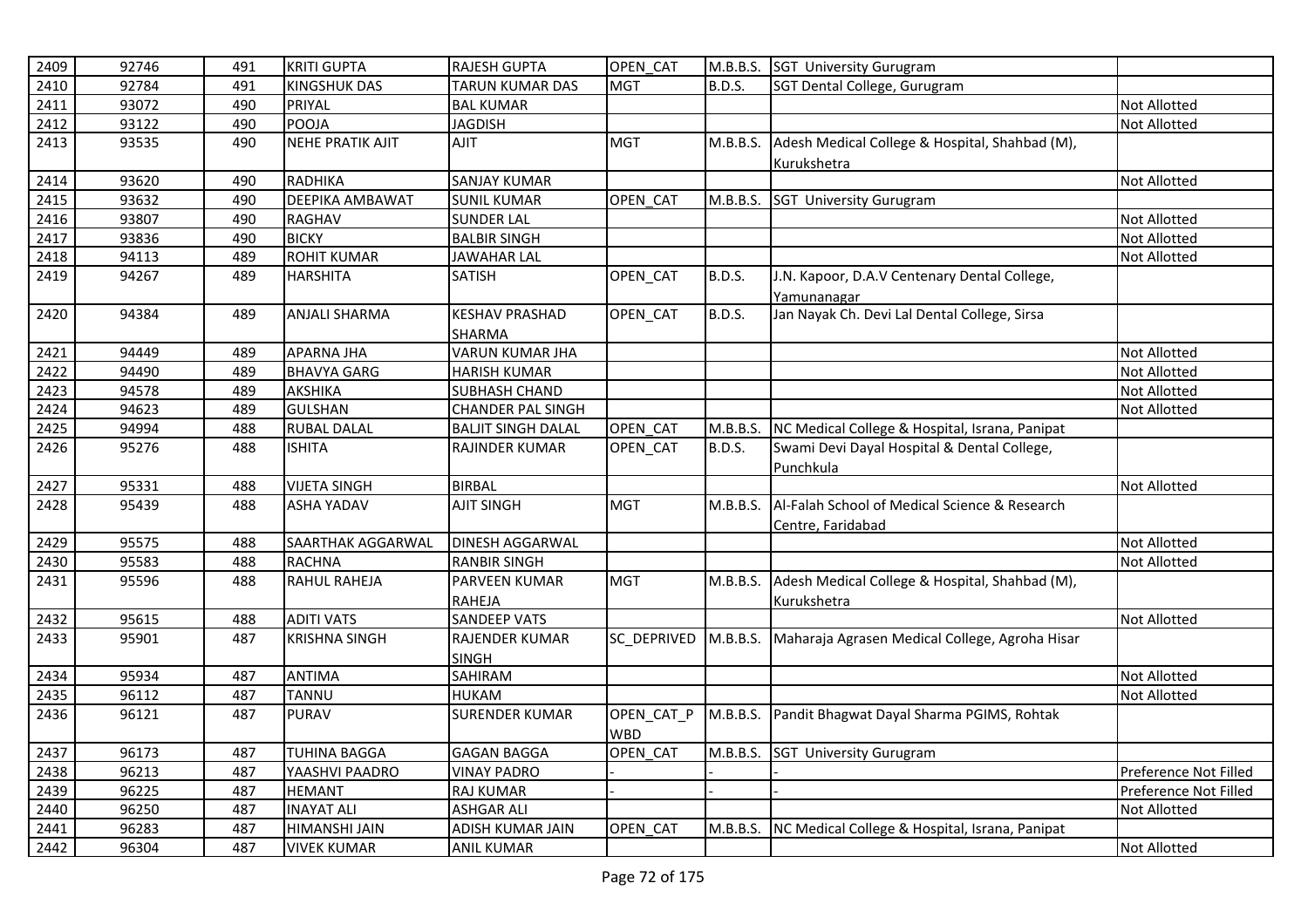| 2443 | 96449 | 487 | <b>RITIKA</b>           | <b>TILAK RAJ</b>                   |                    |               |                                                                               | <b>Not Allotted</b>   |
|------|-------|-----|-------------------------|------------------------------------|--------------------|---------------|-------------------------------------------------------------------------------|-----------------------|
| 2444 | 96585 | 487 | <b>CHAKSHU SINDHU</b>   | <b>VIRENDER SINDHU</b>             |                    |               |                                                                               | <b>Not Allotted</b>   |
| 2445 | 96746 | 486 | <b>UMANG</b>            | <b>VIVEKANAND GAUTAM</b>           |                    |               |                                                                               | Preference Not Filled |
| 2446 | 96777 | 486 | SMRITI PRAJAPATI        | ROHTASH KUMAR                      |                    |               |                                                                               | <b>Not Allotted</b>   |
| 2447 | 96805 | 486 | <b>ANKUSH</b>           | <b>OM PARKASH</b>                  |                    |               |                                                                               | Not Allotted          |
| 2448 | 97103 | 486 | <b>PARVINDER SINGH</b>  | <b>VIRENDRA SINGH</b>              | <b>SC DEPRIVED</b> | M.B.B.S.      | Maharaja Agrasen Medical College, Agroha Hisar                                |                       |
| 2449 | 97127 | 486 | <b>SHELLY</b>           | <b>MANOJ KUMAR</b>                 |                    |               |                                                                               | <b>Not Allotted</b>   |
| 2450 | 97384 | 486 | <b>SHIWALI VERMA</b>    | ARBIND KUMAR VERMA MGT             |                    | M.B.B.S.      | NC Medical College & Hospital, Israna, Panipat                                |                       |
| 2451 | 97515 | 486 | <b>NIKITA</b>           | <b>NARESH KUMAR</b>                |                    |               |                                                                               | Not Allotted          |
| 2452 | 97584 | 486 | <b>VENI GUPTA</b>       | <b>RAJAN GUPTA</b>                 |                    |               |                                                                               | <b>Not Allotted</b>   |
| 2453 | 97591 | 486 | <b>SANDHYA MALIK</b>    | <b>HARIOM SINGH</b>                |                    |               |                                                                               | <b>Not Allotted</b>   |
| 2454 | 97697 | 485 | APARNA SINGH            | <b>RAMJI SINGH</b>                 | <b>MGT</b>         | M.B.B.S.      | Adesh Medical College & Hospital, Shahbad (M),<br>Kurukshetra                 |                       |
| 2455 | 97752 | 485 | ANJALI                  | <b>DAL CHAND</b>                   | SC_DEPRIVED        | M.B.B.S.      | Bhagat Phool Singh Govt. Medical College For<br>Women, Khanpur Kalan, Sonepat |                       |
| 2456 | 97938 | 485 | PARSHANT                | <b>ARUN KUMAR</b>                  | OPEN_CAT           | M.B.B.S.      | <b>SGT University Gurugram</b>                                                |                       |
| 2457 | 98039 | 485 | <b>PREM SAGAR</b>       | <b>SUBHASH CHANDRA</b>             |                    |               |                                                                               | <b>Not Allotted</b>   |
| 2458 | 98101 | 485 | <b>NIKHIL PUNIA</b>     | RAM KUMAR PUNIA                    | <b>SC</b>          | M.B.B.S.      | Adesh Medical College & Hospital, Shahbad (M),<br>Kurukshetra                 |                       |
| 2459 | 98272 | 485 | <b>DEVISH SHARMA</b>    | <b>RAMESH KUMAR</b>                | OPEN CAT           | M.B.B.S.      | NC Medical College & Hospital, Israna, Panipat                                |                       |
| 2460 | 98322 | 485 | <b>HARICHAND</b>        | <b>MEDI</b>                        |                    |               |                                                                               | <b>Not Allotted</b>   |
| 2461 | 98418 | 485 | PUNIT GOYAL             | <b>JITENDER KUMAR</b>              | OPEN CAT           | M.B.B.S.      | <b>SGT University Gurugram</b>                                                |                       |
| 2462 | 98424 | 485 | <b>JHA NIKHIL PAWAN</b> | PAWAN KULANAND JHA MGT             |                    | M.B.B.S.      | Adesh Medical College & Hospital, Shahbad (M),<br>Kurukshetra                 |                       |
| 2463 | 98486 | 485 | <b>DILKUSH</b>          | <b>SANJAY KUMAR</b>                | SC DEPRIVED        | M.B.B.S.      | Kalpana Chawla Govt. Medical College, Karnal                                  |                       |
| 2464 | 98537 | 485 | <b>NITIN SINGH</b>      | <b>KRISHAN KUMAR</b>               |                    |               |                                                                               | Not Allotted          |
| 2465 | 98556 | 485 | <b>KOMAL ROHILLA</b>    | <b>DINESH KUMAR</b>                |                    |               |                                                                               | <b>Not Allotted</b>   |
| 2466 | 98803 | 484 | SHOBHITA RAKHEJA        | <b>CHANDER SHEIKHAR</b><br>RAKHEJA |                    |               |                                                                               | <b>Not Allotted</b>   |
| 2467 | 99013 | 484 | <b>AYUSHI SIGAR</b>     | <b>RAMSWAROOP SIGAR</b>            | <b>MGT</b>         | M.B.B.S.      | Adesh Medical College & Hospital, Shahbad (M),<br>Kurukshetra                 |                       |
| 2468 | 99021 | 484 | <b>OMVEER</b>           | <b>BRIJENDRA SINGH</b>             |                    |               |                                                                               | <b>Not Allotted</b>   |
| 2469 | 99024 | 484 | <b>VIVEK KUMAR</b>      | <b>RAM DUTT</b>                    |                    |               |                                                                               | Not Allotted          |
| 2470 | 99161 | 484 | <b>ANSHIKA SINGH</b>    | <b>JAI OM KUMAR</b>                |                    |               |                                                                               | <b>Not Allotted</b>   |
| 2471 | 99575 | 484 | SARANSH                 | <b>SUDHIR KUMAR</b>                | OPEN_CAT           | M.B.B.S.      | World College Of Medical Sciences And Research,<br>Jhaiiar                    |                       |
| 2472 | 99590 | 484 | <b>ABHINAV LALLER</b>   | <b>SHER SINGH</b>                  | OPEN_CAT           | <b>B.D.S.</b> | J.N. Kapoor, D.A.V Centenary Dental College,<br>Yamunanagar                   |                       |
| 2473 | 99610 | 484 | <b>RISHAY MADAN</b>     | <b>DINESH MADAN</b>                |                    |               |                                                                               | <b>Not Allotted</b>   |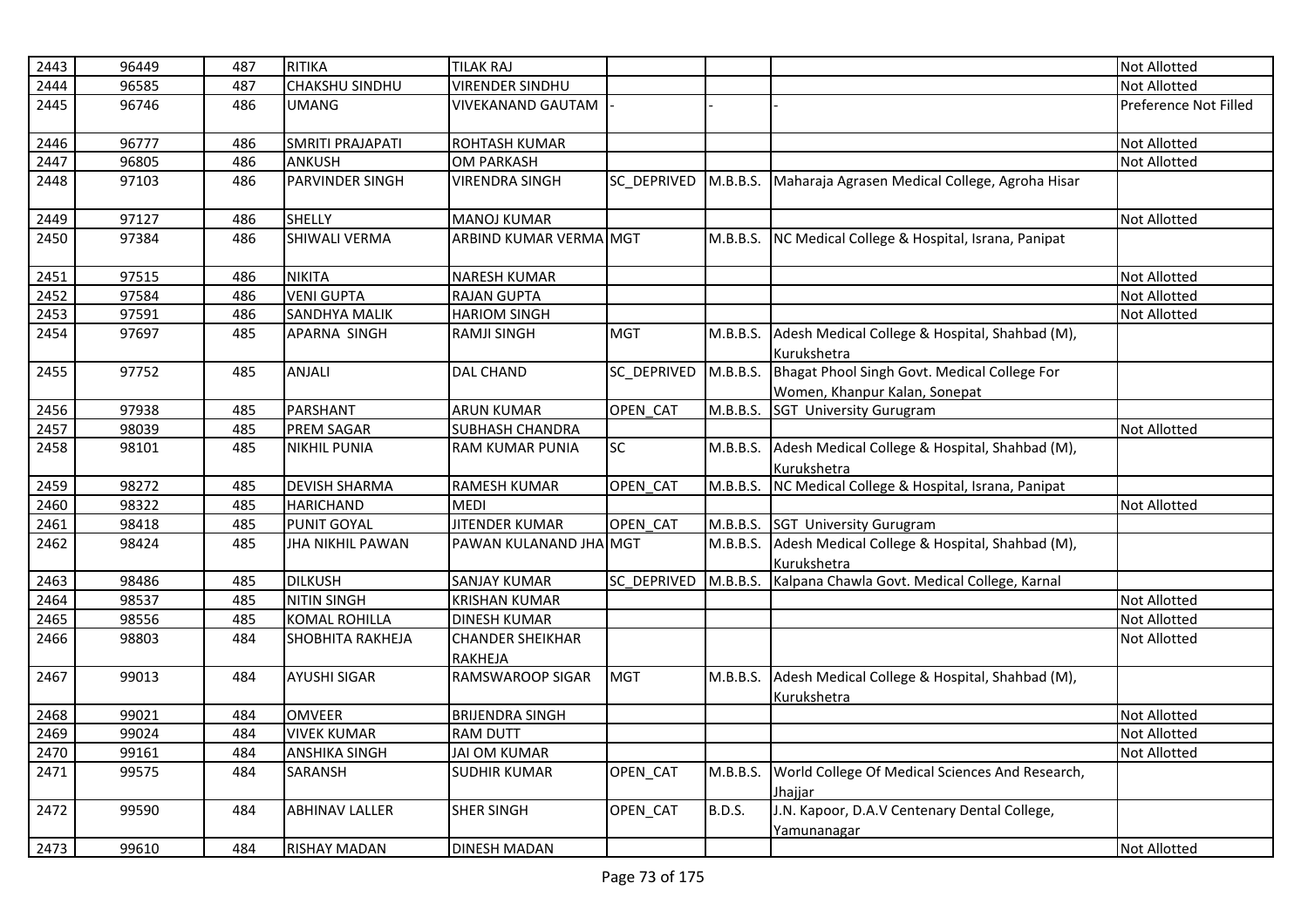| 2474 | 99676  | 483 | ANUJ                     | <b>SUBHASH</b>            | OPEN CAT    | B.D.S.        | Jan Nayak Ch. Devi Lal Dental College, Sirsa                      |                       |
|------|--------|-----|--------------------------|---------------------------|-------------|---------------|-------------------------------------------------------------------|-----------------------|
| 2475 | 99722  | 483 | <b>KIRTI MOHTA</b>       | <b>SUNIL MOHTA</b>        | <b>MGT</b>  | M.B.B.S.      | <b>SGT University Gurugram</b>                                    |                       |
| 2476 | 99725  | 483 | <b>SUNNY KUMAR</b>       | <b>NIHAL SINGH</b>        |             |               |                                                                   | <b>Not Allotted</b>   |
| 2477 | 99806  | 483 | <b>HARDIK</b>            | <b>KRISHAN LAL</b>        |             |               |                                                                   | <b>Not Allotted</b>   |
| 2478 | 99818  | 483 | <b>ARTI</b>              | AJIT                      | OPEN_CAT    | M.B.B.S.      | <b>SGT University Gurugram</b>                                    |                       |
| 2479 | 99870  | 483 | <b>PRAGYA</b>            | NEERAJ KUMAR DUA          |             |               |                                                                   | Not Allotted          |
| 2480 | 99876  | 483 | SAKSHI DEVENDRA          | <b>DEVENDRA F RAMTEKE</b> | <b>MGT</b>  | M.B.B.S.      | NC Medical College & Hospital, Israna, Panipat                    |                       |
|      |        |     | RAMTEKE                  |                           |             |               |                                                                   |                       |
| 2481 | 99899  | 483 | <b>KRITI SINGH</b>       | NARESH PAL SINGH          | OPEN CAT    | M.B.B.S.      | NC Medical College & Hospital, Israna, Panipat                    |                       |
| 2482 | 100162 | 483 | <b>MAHAK</b>             | <b>RAMESH KUMAR</b>       | <b>MGT</b>  | M.B.B.S.      | Adesh Medical College & Hospital, Shahbad (M),                    |                       |
|      |        |     |                          |                           |             |               | Kurukshetra                                                       |                       |
| 2483 | 100302 | 483 | <b>NEELAM</b>            | <b>KARAM SINGH</b>        | <b>SC</b>   | <b>B.D.S.</b> | PGIDS, Rohtak                                                     |                       |
| 2484 | 100313 | 483 | <b>BHUMIKA</b>           | DHARAMPAL                 | <b>MGT</b>  | M.B.B.S.      | Adesh Medical College & Hospital, Shahbad (M),                    |                       |
|      |        |     |                          |                           |             |               | Kurukshetra                                                       |                       |
| 2485 | 100361 | 483 | <b>MUSKAN GOYAL</b>      | <b>AMIT GOYAL</b>         | OPEN_CAT    | B.D.S.        | J.N. Kapoor, D.A.V Centenary Dental College,                      |                       |
|      |        |     |                          |                           |             |               | Yamunanagar                                                       |                       |
| 2486 | 100895 | 482 | <b>DIVYA JYOTI</b>       | <b>SURENDER SINGH</b>     |             |               |                                                                   | <b>Not Allotted</b>   |
| 2487 | 100983 | 482 | SARISKA                  | DHARAMPAL                 |             |               |                                                                   | Not Allotted          |
| 2488 | 100988 | 482 | SHIVANSH CHAUHAN         | <b>SANJIV KUMAR</b>       |             |               |                                                                   | <b>Not Allotted</b>   |
| 2489 | 101245 | 482 | <b>MANIKA AGARWAL</b>    | SANJAY AGARWAL            |             |               |                                                                   | Preference Not Filled |
| 2490 | 101300 | 482 | <b>MILNE YADAV</b>       | <b>SUNDER SINGH YADAV</b> | OPEN_CAT    | M.B.B.S.      | <b>SGT University Gurugram</b>                                    |                       |
|      |        |     |                          |                           |             |               |                                                                   |                       |
| 2491 | 101325 | 482 | <b>KIRTI</b>             | PREM KUMAR                |             |               |                                                                   | Preference Not Filled |
| 2492 | 101419 | 482 | <b>ISHA</b>              | <b>SUMER SINGH</b>        |             |               |                                                                   | <b>Not Allotted</b>   |
| 2493 | 101505 | 481 | SANJANA                  | <b>GAJE SINGH</b>         | SC          | M.B.B.S.      | Adesh Medical College & Hospital, Shahbad (M),                    |                       |
|      |        |     |                          |                           |             |               | Kurukshetra                                                       |                       |
| 2494 | 101519 | 481 | AMISHA                   | <b>RAJBIR SINGH</b>       | SC_DEPRIVED | M.B.B.S.      | Kalpana Chawla Govt. Medical College, Karnal                      |                       |
| 2495 | 101671 | 481 | <b>KHUSHI</b>            | <b>SUSHIL KUMAR</b>       |             |               |                                                                   | <b>Not Allotted</b>   |
| 2496 | 101976 | 481 | <b>LAKESH YADAV</b>      | <b>MAHESH YADAV</b>       | OPEN_CAT    | M.B.B.S.      | World College Of Medical Sciences And Research,                   |                       |
|      |        |     |                          |                           |             |               | Jhajjar                                                           |                       |
| 2497 | 101988 | 481 | PRASHANSHA ROHILLA       | <b>KULDEEP ROHILLA</b>    |             |               |                                                                   | Not Allotted          |
| 2498 | 102189 | 481 | <b>RUPALI</b>            | <b>MUKESH KUMAR</b>       |             |               |                                                                   | Not Allotted          |
| 2499 | 102356 | 481 | RASHI                    | <b>SUSHIL KUMAR</b>       |             |               |                                                                   | <b>Not Allotted</b>   |
| 2500 | 102467 | 480 | <b>NIKITA</b>            | SANJAY                    |             |               |                                                                   | Not Allotted          |
| 2501 | 102498 | 480 | <b>ANUPMA</b>            | <b>SH.OMBIR SINGH</b>     | SC_DEPRIVED |               | M.B.B.S. Kalpana Chawla Govt. Medical College, Karnal             |                       |
| 2502 | 102595 | 480 | <b>ASHWIN KUMAR</b>      | <b>DHARMBIR</b>           |             |               | SC_DEPRIVED M.B.B.S. Kalpana Chawla Govt. Medical College, Karnal |                       |
| 2503 | 102693 | 480 | <b>GULSHAN</b>           | <b>UDHAM SINGH</b>        |             |               |                                                                   | <b>Not Allotted</b>   |
| 2504 | 102758 | 480 | RITIKA PANWAR            | <b>DILBAGH SINGH</b>      | SC_DEPRIVED | M.B.B.S.      | Kalpana Chawla Govt. Medical College, Karnal                      |                       |
| 2505 | 102990 | 480 | <b>SUKHPARVESH SINGH</b> | LAKHVINDER SINGH          | <b>MGT</b>  | M.B.B.S.      | Al-Falah School of Medical Science & Research                     |                       |
|      |        |     |                          |                           |             |               | Centre, Faridabad                                                 |                       |
| 2506 | 103072 | 480 | <b>RIKHIL GOEL</b>       | <b>VIKAS GOEL</b>         |             |               |                                                                   | <b>Not Allotted</b>   |
| 2507 | 103107 | 480 | NISHTHA JAIN             | <b>VINOD JAIN</b>         | OPEN_CAT    |               | M.B.B.S. NC Medical College & Hospital, Israna, Panipat           |                       |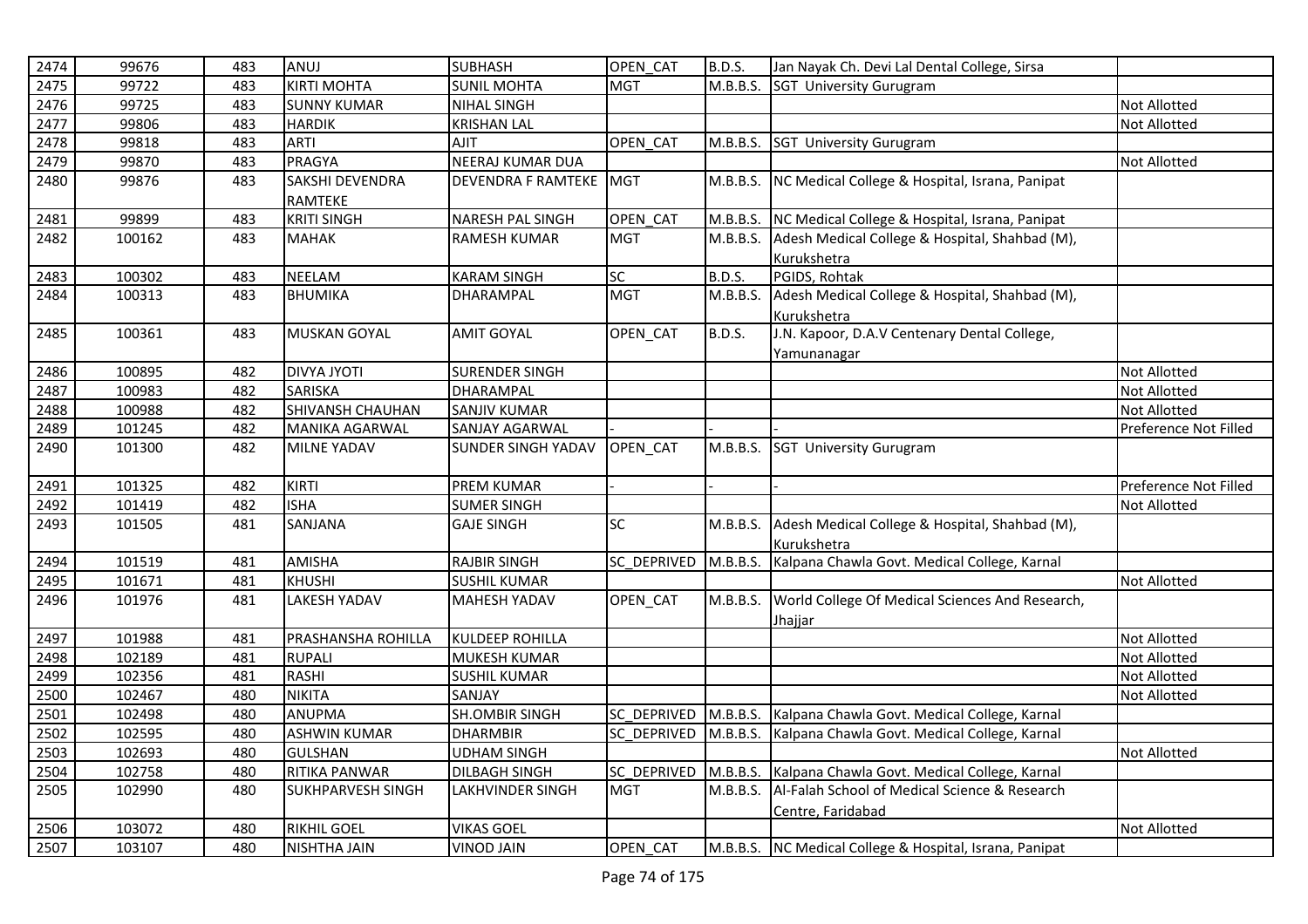| 2508 | 103357 | 480 | <b>BHAVYA RANA</b>           | <b>VIRENDER MOHAN</b>      |                    |               |                                                         | <b>Not Allotted</b> |
|------|--------|-----|------------------------------|----------------------------|--------------------|---------------|---------------------------------------------------------|---------------------|
| 2509 | 103533 | 479 | <b>DEVYANI</b>               | <b>MANISH</b>              | <b>MGT</b>         | M.B.B.S.      | Adesh Medical College & Hospital, Shahbad (M),          |                     |
|      |        |     |                              |                            |                    |               | Kurukshetra                                             |                     |
| 2510 | 103607 | 479 | <b>SHWETA PUNIA</b>          | PRATAP SINGH PUNIA         |                    |               |                                                         | Not Allotted        |
| 2511 | 103726 | 479 | <b>KRISHNA JHA</b>           | <b>SUJIT BHARTI</b>        | <b>MGT</b>         |               | M.B.B.S. NC Medical College & Hospital, Israna, Panipat |                     |
| 2512 | 104091 | 479 | <b>SAHIL CHOPRA</b>          | <b>SUBE SINGH</b>          |                    |               |                                                         | Not Allotted        |
| 2513 | 104166 | 479 | MOHAMMAD ZUHAIB              | <b>MOHAMMAD SHOEB</b>      | <b>MINORITY</b>    | M.B.B.S.      | Al-Falah School of Medical Science & Research           |                     |
|      |        |     | ULLAH                        |                            |                    |               | Centre, Faridabad                                       |                     |
| 2514 | 104365 | 478 | <b>KOMAL</b>                 | <b>RAJESH KUMAR</b>        | <b>SC DEPRIVED</b> | M.B.B.S.      | Maharaja Agrasen Medical College, Agroha Hisar          |                     |
|      |        |     |                              |                            |                    |               |                                                         |                     |
| 2515 | 104533 | 478 | <b>KRITI</b>                 | <b>DINESH KUMAR HASIJA</b> |                    |               |                                                         | <b>Not Allotted</b> |
| 2516 | 104751 | 478 | RASHMI CHAUHAN               | PURUSHOTTAM SINGH          | OPEN CAT           | <b>B.D.S.</b> | Jan Nayak Ch. Devi Lal Dental College, Sirsa            |                     |
|      |        |     |                              | <b>CHAUHAN</b>             |                    |               |                                                         |                     |
| 2517 | 104824 | 478 | <b>MAHI DHALL</b>            | <b>BHARAT DHALL</b>        |                    |               |                                                         | <b>Not Allotted</b> |
| 2518 | 105079 | 478 | <b>KARTAVYA</b>              | <b>NARESH KUMAR</b>        | <b>MGT</b>         | M.B.B.S.      | Al-Falah School of Medical Science & Research           |                     |
|      |        |     |                              |                            |                    |               | Centre, Faridabad                                       |                     |
| 2519 | 105158 | 478 | <b>ARYAN SHARMA</b>          | <b>NARESH KUMAR</b>        | <b>MGT</b>         | M.B.B.S.      | Adesh Medical College & Hospital, Shahbad (M),          |                     |
|      |        |     |                              | <b>SHARMA</b>              |                    |               | Kurukshetra                                             |                     |
| 2520 | 105229 | 477 | <b>AISHWAKI</b>              | RAJESH JUNEJA              | OPEN CAT           | M.B.B.S.      | NC Medical College & Hospital, Israna, Panipat          |                     |
| 2521 | 105274 | 477 | <b>RAKESH KUMAR</b>          | <b>SURAJ BHAN</b>          | <b>SC</b>          | <b>B.D.S.</b> | PGIDS, Rohtak                                           |                     |
| 2522 | 105313 | 477 | NARENDER SINGH               | <b>SUKHDEV SINGH</b>       |                    |               |                                                         | <b>Not Allotted</b> |
| 2523 | 105485 | 477 | <b>SUNEHA</b>                | PARMINDER                  | <b>MGT</b>         | M.B.B.S.      | Adesh Medical College & Hospital, Shahbad (M),          |                     |
|      |        |     |                              |                            |                    |               | Kurukshetra                                             |                     |
| 2524 | 105643 | 477 | <b>POONAM</b>                | <b>RANJEET KUMAR</b>       |                    |               |                                                         | <b>Not Allotted</b> |
| 2525 | 105740 | 477 | <b>SAANYA RAJAN GULATI</b>   | <b>RAJAN GULATI</b>        |                    |               |                                                         | <b>Not Allotted</b> |
| 2526 | 105770 | 477 | <b>NISHA</b>                 | <b>RAVI KUMAR</b>          | <b>MGT</b>         | M.B.B.S.      | Al-Falah School of Medical Science & Research           |                     |
|      |        |     |                              |                            |                    |               | Centre, Faridabad                                       |                     |
| 2527 | 105844 | 477 | <b>AASTHA SATTI</b>          | SATISH KUMAR SATTI         | OPEN CAT           | <b>B.D.S.</b> | PDM Dental College, Bahadurgarh                         |                     |
| 2528 | 105907 | 477 | <b>PRABHA</b>                | <b>PAWAN KUMAR</b>         |                    |               |                                                         | <b>Not Allotted</b> |
| 2529 | 105997 | 477 | PRANAY UTTAM                 | <b>DILIP KUMAR</b>         | <b>MGT</b>         | B.D.S.        | PDM Dental College, Bahadurgarh                         |                     |
| 2530 | 106087 | 477 | <b>SMRITI</b>                | <b>AMAR SINGH</b>          |                    |               |                                                         | <b>Not Allotted</b> |
| 2531 | 106184 | 476 | <b>KANISHKA SINGH</b>        | <b>NARESH KUMAR</b>        | OPEN_CAT           |               | M.B.B.S. NC Medical College & Hospital, Israna, Panipat |                     |
| 2532 | 106334 | 476 | <b>SACHIN</b>                | <b>RAMESH KUMAR</b>        | SC DEPRIVED        |               | M.B.B.S. Kalpana Chawla Govt. Medical College, Karnal   |                     |
| 2533 | 106499 | 476 | <b>CHHATARPAL</b>            | <b>CHHAJU RAM</b>          |                    |               |                                                         | <b>Not Allotted</b> |
| 2534 | 106561 | 476 | LOVKESH GOYAL                | <b>SUSHIL KUMAR</b>        |                    |               |                                                         | Not Allotted        |
| 2535 | 106791 | 476 | SANIDHYA SAKHUJA             | PAWAN SAKHUJA              | <b>MGT</b>         | M.B.B.S.      | Adesh Medical College & Hospital, Shahbad (M),          |                     |
|      |        |     |                              |                            |                    |               | Kurukshetra                                             |                     |
| 2536 | 106813 | 476 | <b>NAMAN KAUR</b>            | <b>JASBIR SINGH</b>        |                    |               |                                                         | Not Allotted        |
| 2537 | 106847 | 476 | <b>PRABHJEET SINGH DEOSI</b> | <b>HARJINDER SINGH</b>     | <b>MGT</b>         | M.B.B.S.      | Adesh Medical College & Hospital, Shahbad (M),          |                     |
|      |        |     |                              | <b>DEOSI</b>               |                    |               | Kurukshetra                                             |                     |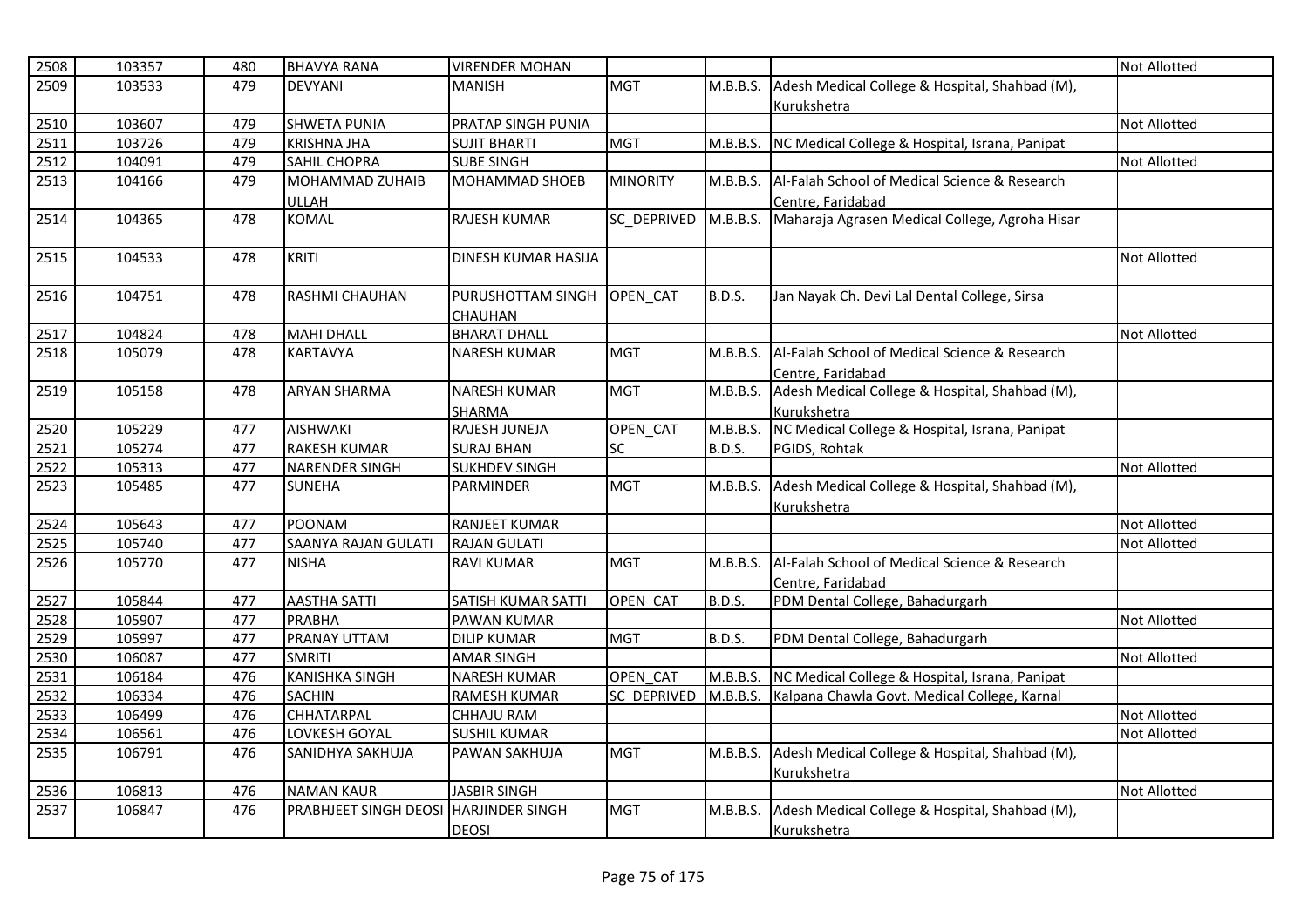| 2538 | 106930 | 476 | ANGAD SINGH DHAM                    | <b>KPS DHAM</b>                      | <b>MGT</b>  |               | M.B.B.S.   Al-Falah School of Medical Science & Research<br>Centre. Faridabad |                              |
|------|--------|-----|-------------------------------------|--------------------------------------|-------------|---------------|-------------------------------------------------------------------------------|------------------------------|
| 2539 | 107164 | 475 | GOVINDANAND<br><b>MANMOHIT</b>      | SATPRAKASH                           |             |               |                                                                               | <b>Not Allotted</b>          |
| 2540 | 107195 | 475 | BHAWANA CHOUDHARY JAI BHAGWAN KODAN |                                      |             |               |                                                                               | <b>Not Allotted</b>          |
| 2541 | 107244 | 475 | <b>PRADYUT BARUAH</b>               | <b>BIDYUT KUMAR</b><br><b>BARUAH</b> |             |               |                                                                               | <b>Preference Not Filled</b> |
| 2542 | 107279 | 475 | <b>TINKAL</b>                       | <b>VINOD KUMAR</b>                   | OPEN_CAT    | <b>B.D.S.</b> | J.N. Kapoor, D.A.V Centenary Dental College,<br>Yamunanagar                   |                              |
| 2543 | 107458 | 475 | <b>ISHITA AHUJA</b>                 | RAJESH AHUJA                         | OPEN CAT    |               | M.B.B.S. NC Medical College & Hospital, Israna, Panipat                       |                              |
| 2544 | 107514 | 475 | YASHIKA                             | KRISHANPAL                           | <b>MGT</b>  |               | M.B.B.S. NC Medical College & Hospital, Israna, Panipat                       |                              |
| 2545 | 107558 | 475 | <b>CHIRAG</b>                       | SANJAY                               | OPEN_CAT    | M.B.B.S.      | World College Of Medical Sciences And Research,<br>Jhajjar                    |                              |
| 2546 | 107629 | 475 | <b>ALISHA</b>                       | PARKASH CHANDER                      |             |               |                                                                               | <b>Not Allotted</b>          |
| 2547 | 107654 | 475 | <b>VINAY KUMAR</b>                  | <b>SHIV KUMAR</b>                    | SC DEPRIVED | M.B.B.S.      | Shaheed Hasan Khan Mewati Govt. Medical College,<br><b>Nalhar Mewat</b>       |                              |
| 2548 | 107840 | 475 | <b>DINISH KUMAR</b>                 | <b>RAM LAL</b>                       |             |               |                                                                               | <b>Not Allotted</b>          |
| 2549 | 107989 | 475 | <b>TANYA MEHRA</b>                  | SATYAWAN SINGH<br><b>MEHRA</b>       |             |               |                                                                               | <b>Not Allotted</b>          |
| 2550 | 108215 | 475 | <b>AASTHA PAHUJA</b>                | MR JITENDER PAHUJA                   |             |               |                                                                               | Not Allotted                 |
| 2551 | 108216 | 475 | <b>SAGAR</b>                        | <b>ANURAG SHARMA</b>                 | OPEN CAT    | M.B.B.S.      | World College Of Medical Sciences And Research,<br>Jhajjar                    |                              |
| 2552 | 108388 | 474 | <b>HARSHITA SAINI</b>               | ZILE SINGH SAINI                     | <b>BCB</b>  |               | M.B.B.S. Adesh Medical College & Hospital, Shahbad (M),<br>Kurukshetra        |                              |
| 2553 | 108394 | 474 | <b>BHARAT KUMAR</b>                 | <b>SHREE OM</b>                      | <b>MGT</b>  | M.B.B.S.      | Adesh Medical College & Hospital, Shahbad (M),<br>Kurukshetra                 |                              |
| 2554 | 108409 | 474 | <b>ASMITA MITRA</b>                 | <b>AMAL MITRA</b>                    |             |               |                                                                               | Preference Not Filled        |
| 2555 | 108451 | 474 | <b>PANKAJ KAUSHIK</b>               | PANMESHWARI<br>SHARMA                | <b>MGT</b>  | M.B.B.S.      | Adesh Medical College & Hospital, Shahbad (M),<br>Kurukshetra                 |                              |
| 2556 | 108517 | 474 | <b>AARTI DEVI</b>                   | <b>MADAN LAL</b>                     | OPEN_CAT    | M.B.B.S.      | World College Of Medical Sciences And Research,<br>Jhajjar                    |                              |
| 2557 | 108530 | 474 | <b>RENU SINGH</b>                   | <b>NAWAL SINGH</b>                   |             |               |                                                                               | <b>Not Allotted</b>          |
| 2558 | 108698 | 474 | KHUSHI AGGARWAL                     | SUDESH AGGARWAL                      | <b>MGT</b>  | M.B.B.S.      | Adesh Medical College & Hospital, Shahbad (M),<br>Kurukshetra                 |                              |
| 2559 | 108748 | 474 | <b>ASHISH KUMAR</b>                 | <b>BAL KISHAN</b>                    |             |               |                                                                               | <b>Not Allotted</b>          |
| 2560 | 108802 | 474 | <b>ARYAN YADAV</b>                  | <b>ASHOK YADAV</b>                   | <b>MGT</b>  |               | M.B.B.S. Adesh Medical College & Hospital, Shahbad (M),<br>Kurukshetra        |                              |
| 2561 | 108805 | 474 | <b>ARUN</b>                         | <b>PREM KUMAR</b>                    | SC          | M.B.B.S.      | Adesh Medical College & Hospital, Shahbad (M),<br>Kurukshetra                 |                              |
| 2562 | 108923 | 474 | <b>ISHA YADAV</b>                   | SATBIR YADAV                         | <b>MGT</b>  |               | M.B.B.S. Al-Falah School of Medical Science & Research<br>Centre, Faridabad   |                              |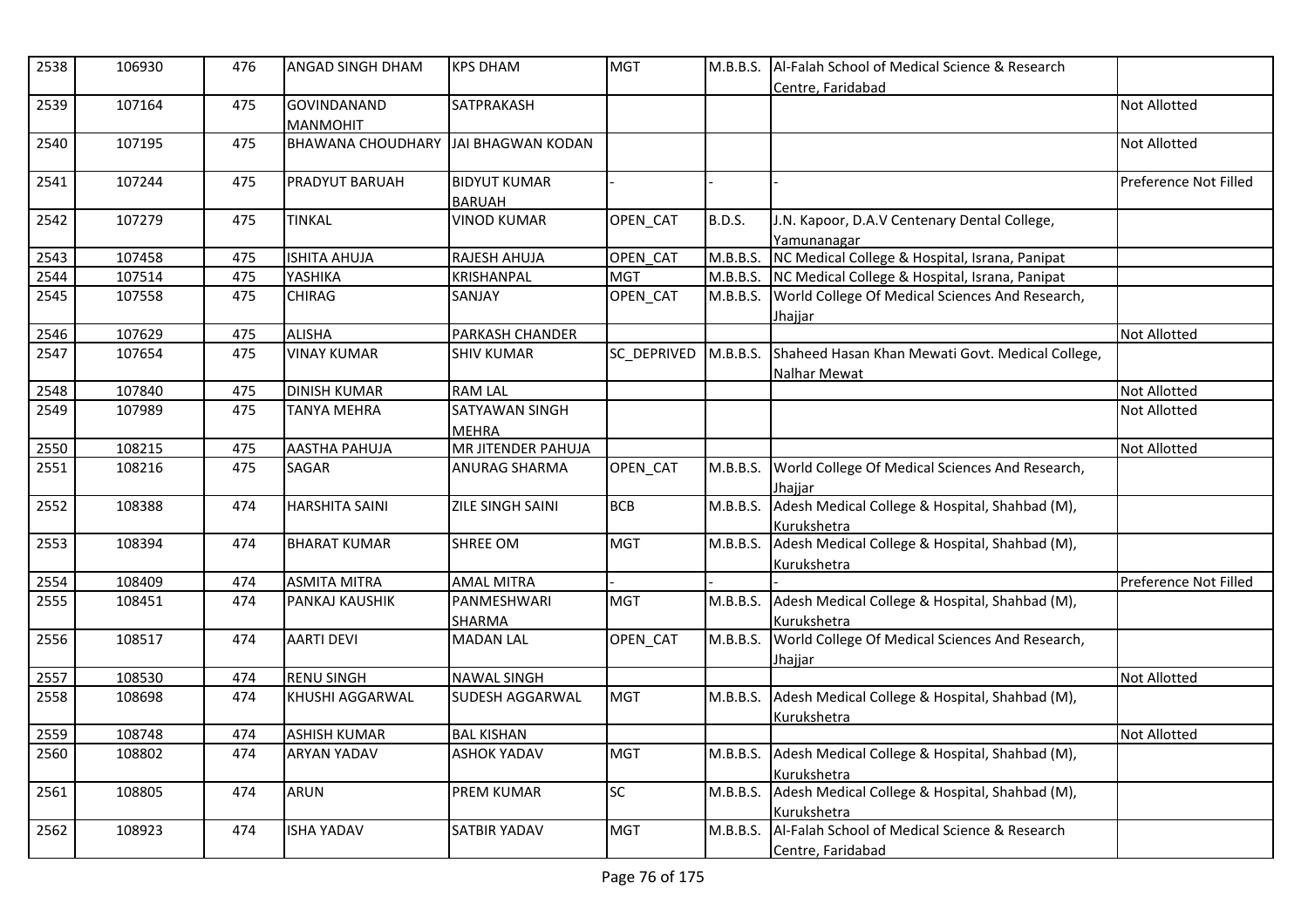| 2563 | 108968 | 474 | <b>KAPIL BHORIA</b>      | SHISHPAL SINGH           |                    |               |                                                          | Not Allotted          |
|------|--------|-----|--------------------------|--------------------------|--------------------|---------------|----------------------------------------------------------|-----------------------|
| 2564 | 109054 | 474 | VANSHIKA                 | <b>VIRENDER SINGH</b>    |                    |               |                                                          | <b>Not Allotted</b>   |
| 2565 | 109079 | 474 | <b>DISHA</b>             | <b>RAMESH KUMAR</b>      |                    |               |                                                          | Not Allotted          |
| 2566 | 109232 | 473 | <b>RUCHI JAKHAR</b>      | ZILE SINGH JAKHAR        |                    |               |                                                          | Not Allotted          |
| 2567 | 109292 | 473 | <b>SALONI VERMA</b>      | <b>VIKANU VERMA</b>      |                    |               |                                                          | Not Allotted          |
| 2568 | 109354 | 473 | <b>ANKUR AFFRIA</b>      | <b>VIJAYPAL SINGH</b>    |                    |               |                                                          | Not Allotted          |
| 2569 | 109378 | 473 | <b>DEEPANSHI KAUSHIK</b> | SANDEEP KUMAR            | <b>MGT</b>         | <b>B.D.S.</b> | Sudha Rustagi College Of Dental Sciences & Research,     |                       |
|      |        |     |                          |                          |                    |               | Faridabad                                                |                       |
| 2570 | 109411 | 473 | <b>GAGAN SINGH</b>       | <b>MANGAL SINGH</b>      | <b>MGT</b>         | M.B.B.S.      | NC Medical College & Hospital, Israna, Panipat           |                       |
| 2571 | 109447 | 473 | PRIYANKA                 | <b>RAIDASS</b>           |                    |               |                                                          | Not Allotted          |
| 2572 | 109722 | 473 | <b>ISHUKA</b>            | <b>ANIL KUMAR</b>        | <b>MGT</b>         | M.B.B.S.      | Adesh Medical College & Hospital, Shahbad (M),           |                       |
|      |        |     |                          |                          |                    |               | Kurukshetra                                              |                       |
| 2573 | 109880 | 473 | <b>NEHA</b>              | SANDEEP AGGARWAL         |                    |               |                                                          | Not Allotted          |
| 2574 | 110180 | 472 | <b>MUSKAN</b>            | RAMESH VERMA             |                    |               |                                                          | Not Allotted          |
| 2575 | 110354 | 472 | PARAS BHOLA              | <b>DEEPAK BHOLA</b>      |                    |               |                                                          | Not Allotted          |
| 2576 | 110485 | 472 | <b>DEEPIKA</b>           | <b>ANIL KUMAR</b>        |                    |               |                                                          | Not Allotted          |
| 2577 | 110580 | 472 | <b>HEENA GOSWAMI</b>     | <b>ANIL KUMAR</b>        | <b>BCB</b>         | M.B.B.S.      | Adesh Medical College & Hospital, Shahbad (M),           |                       |
|      |        |     |                          |                          |                    |               | Kurukshetra                                              |                       |
| 2578 | 110845 | 472 | ANJALI                   | <b>SURESH KUMAR</b>      |                    |               |                                                          | Not Allotted          |
| 2579 | 110852 | 472 | <b>MEHAK</b>             | <b>PARDEEP KUMAR</b>     | <b>MGT</b>         | M.B.B.S.      | <b>Al-Falah School of Medical Science &amp; Research</b> |                       |
|      |        |     |                          |                          |                    |               | Centre, Faridabad                                        |                       |
| 2580 | 110889 | 472 | <b>KOMAL</b>             | <b>MOHAN LAL</b>         | OPEN CAT           | M.B.B.S.      | SGT University Gurugram                                  |                       |
| 2581 | 111033 | 472 | <b>GAURAV MALIK</b>      | <b>BALBIR SINGH</b>      |                    |               |                                                          | Not Allotted          |
| 2582 | 111085 | 472 | HIMANSHU NARWAL          | <b>SURENDER SINGH</b>    |                    |               |                                                          | Not Allotted          |
|      |        |     |                          | <b>NARWAL</b>            |                    |               |                                                          |                       |
| 2583 | 111246 | 471 | SANJU                    | PREM SINGH               | SC                 | <b>B.D.S.</b> | PGIDS, Rohtak                                            |                       |
| 2584 | 111271 | 471 | <b>KOMAL BATOHI</b>      | <b>SURESH KUMAR</b>      |                    |               |                                                          | Not Allotted          |
| 2585 | 111315 | 471 | <b>UDISHA PANDEY</b>     | <b>VACHASPATI PANDEY</b> | OPEN CAT           | M.B.B.S.      | SGT University Gurugram                                  |                       |
| 2586 | 111427 | 471 | <b>SHREYA</b>            | RAVINDER KUMAR           | <b>MGT</b>         | M.B.B.S.      | Adesh Medical College & Hospital, Shahbad (M),           |                       |
|      |        |     |                          |                          |                    |               | Kurukshetra                                              |                       |
| 2587 | 111552 | 471 | <b>SWATHI</b>            | SHREE NIVAS MEHARA       | <b>SC</b>          | <b>B.D.S.</b> | PGIDS, Rohtak                                            |                       |
| 2588 | 111584 | 471 | <b>SIMRAN</b>            | <b>SURJEET SINGH</b>     |                    |               |                                                          | Not Allotted          |
| 2589 | 111721 | 471 | AMARJEET                 | RAMMEHAR SINGH           | <b>SC DEPRIVED</b> | M.B.B.S.      | Shaheed Hasan Khan Mewati Govt. Medical College,         |                       |
|      |        |     |                          |                          |                    |               | <b>Nalhar Mewat</b>                                      |                       |
| 2590 | 111837 | 471 | ANU                      | <b>SURESH GARG</b>       | OPEN CAT           | <b>B.D.S.</b> | Jan Nayak Ch. Devi Lal Dental College, Sirsa             |                       |
| 2591 | 112118 | 470 | <b>MEHAK</b>             | <b>ANIL KUMAR</b>        |                    |               |                                                          | Not Allotted          |
| 2592 | 112150 | 470 | <b>KHYATI KAUSHIK</b>    | PRAHLAD KAUSHIK          |                    |               |                                                          | Preference Not Filled |
| 2593 | 112187 | 470 | <b>MANISHA YADAV</b>     | <b>SHRI KRISHAN</b>      |                    |               |                                                          | Not Allotted          |
| 2594 | 112497 | 470 | <b>KUMAR GAURAV</b>      | SANJIV KUMAR             | OPEN_CAT           | M.B.B.S.      | World College Of Medical Sciences And Research,          |                       |
|      |        |     |                          |                          |                    |               | Jhaiiar                                                  |                       |
| 2595 | 112595 | 470 | <b>FAHED KHAN</b>        | <b>NAJAM HUSSAIN</b>     | MINORITY           | M.B.B.S.      | Al-Falah School of Medical Science & Research            |                       |
|      |        |     |                          |                          |                    |               | Centre, Faridabad                                        |                       |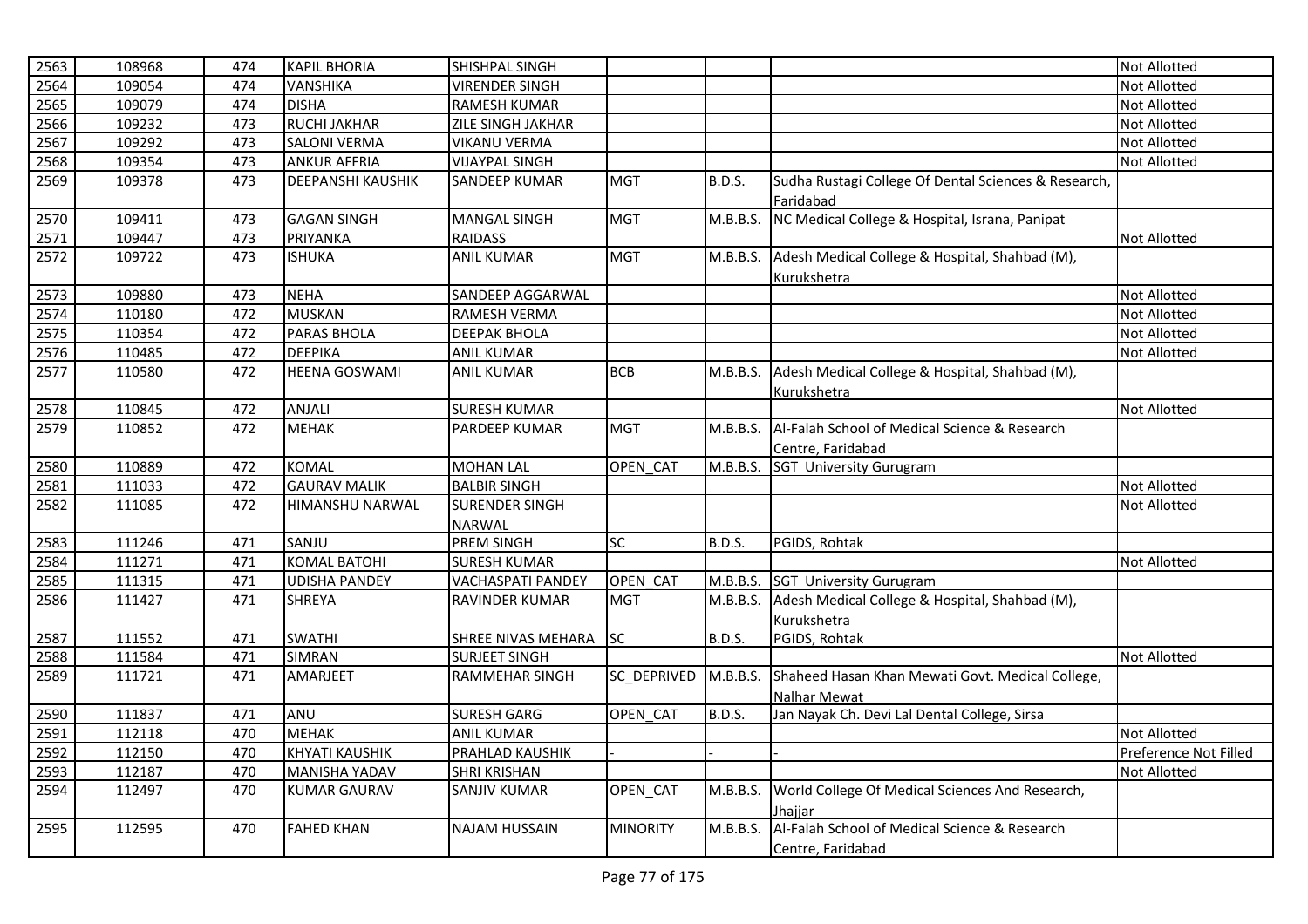| 2596 | 112629 | 470 | <b>VANSHIKA MITTAL</b>   | <b>SANJAY MITTAL</b>   | <b>MGT</b>         | M.B.B.S.      | NC Medical College & Hospital, Israna, Panipat          |                       |
|------|--------|-----|--------------------------|------------------------|--------------------|---------------|---------------------------------------------------------|-----------------------|
| 2597 | 112777 | 470 | <b>ROHAN</b>             | <b>ANAND MEHRA</b>     | SC DEPRIVED        | M.B.B.S.      | Shaheed Hasan Khan Mewati Govt. Medical College,        |                       |
|      |        |     |                          |                        |                    |               | Nalhar Mewat                                            |                       |
| 2598 | 112824 | 470 | <b>RUMIEL</b>            | VINOD                  | SC DEPRIVED        | M.B.B.S.      | Bhagat Phool Singh Govt. Medical College For            |                       |
|      |        |     |                          |                        |                    |               | Women, Khanpur Kalan, Sonepat                           |                       |
| 2599 | 113005 | 470 | <b>ANANYA BUTTAN</b>     | RAVINDER KUMAR         | <b>BCA</b>         |               | M.B.B.S. NC Medical College & Hospital, Israna, Panipat |                       |
| 2600 | 113015 | 470 | <b>AYUSH</b>             | <b>NARENDER KUMAR</b>  | SC DEPRIVED        |               | M.B.B.S. Maharaja Agrasen Medical College, Agroha Hisar |                       |
|      |        |     |                          |                        |                    |               |                                                         |                       |
| 2601 | 113056 | 470 | <b>KANIKA</b>            | <b>RAJESH KUMAR</b>    |                    |               |                                                         | <b>Not Allotted</b>   |
| 2602 | 113256 | 469 | <b>MANJOT KAUR</b>       | <b>HARJINDER SINGH</b> | <b>MGT</b>         | M.B.B.S.      | NC Medical College & Hospital, Israna, Panipat          |                       |
| 2603 | 113381 | 469 | <b>PARUL TUSHIR</b>      | RAJNEESH KUMAR         |                    |               |                                                         | <b>Not Allotted</b>   |
| 2604 | 113536 | 469 | <b>JASMINE</b>           | <b>SOHAN LAL</b>       | OPEN CAT           | <b>B.D.S.</b> | PDM Dental College, Bahadurgarh                         |                       |
| 2605 | 113575 | 469 | <b>SAHIL</b>             | <b>BALJEET</b>         |                    |               |                                                         | Not Allotted          |
| 2606 | 113675 | 469 | <b>AMAN RATHEE</b>       | <b>MANOJ KUMAR</b>     | $\overline{SC}$    | B.D.S.        | PGIDS, Rohtak                                           |                       |
| 2607 | 113693 | 469 | <b>ROHIT SHUKLA</b>      | ANIL KUMAR SHUKLA      |                    |               |                                                         | <b>Not Allotted</b>   |
| 2608 | 113846 | 469 | <b>AJAY</b>              | <b>BHIM SINGH</b>      |                    |               |                                                         | <b>Not Allotted</b>   |
| 2609 | 113935 | 469 | <b>RUCHI BANSAL</b>      | RAJEEV BANSAL          | NRI Category -     | M.B.B.S.      | Bhagat Phool Singh Govt. Medical College For            |                       |
|      |        |     |                          |                        | IV                 |               | Women, Khanpur Kalan, Sonepat                           |                       |
| 2610 | 113937 | 469 | <b>ABHISHEK SARASWAT</b> | RAMAKANT SHARMA        |                    |               |                                                         | Preference Not Filled |
| 2611 | 114021 | 469 | <b>KARTIKA SANDUJA</b>   | RAMESH SANDUJA         |                    |               |                                                         | <b>Not Allotted</b>   |
| 2612 | 114197 | 468 | <b>VANSHIKA</b>          | <b>VIJAY VASHISHTH</b> |                    |               |                                                         | Not Allotted          |
| 2613 | 114276 | 468 | <b>MANSI</b>             | <b>SUNIL KUMAR</b>     | <b>MGT</b>         | <b>B.D.S.</b> | Sudha Rustagi College Of Dental Sciences & Research,    |                       |
|      |        |     |                          |                        |                    |               | Faridabad                                               |                       |
| 2614 | 114425 | 468 | <b>DINESH</b>            | PADAMPAL               | <b>SC DEPRIVED</b> | M.B.B.S.      | Maharaja Agrasen Medical College, Agroha Hisar          |                       |
|      |        |     |                          |                        |                    |               |                                                         |                       |
| 2615 | 114459 | 468 | <b>RAVNEET KAUR</b>      | <b>RAMANDEEP SINGH</b> |                    |               |                                                         | <b>Not Allotted</b>   |
| 2616 | 114543 | 468 | PURVI AGGARWAL           | SANJAY AGGARWAL        |                    |               |                                                         | <b>Not Allotted</b>   |
| 2617 | 114703 | 468 | <b>DHEERAJ</b>           | <b>BACHCHU SINGH</b>   |                    |               |                                                         | <b>Not Allotted</b>   |
| 2618 | 114739 | 468 | <b>SWATI</b>             | <b>HARISH CHANDRA</b>  | <b>MGT</b>         | M.B.B.S.      | NC Medical College & Hospital, Israna, Panipat          |                       |
| 2619 | 114770 | 468 | <b>NAVDEEP</b>           | NARESH KUMAR YADAV BCB |                    | M.B.B.S.      | NC Medical College & Hospital, Israna, Panipat          |                       |
|      |        |     |                          |                        |                    |               |                                                         |                       |
| 2620 | 115105 | 468 | YOGESH KUMAR             | <b>SURESH KUMAR</b>    |                    |               |                                                         | <b>Not Allotted</b>   |
| 2621 | 115169 | 468 | <b>GOURANG</b>           | <b>NARESH PAL</b>      |                    |               |                                                         | <b>Not Allotted</b>   |
| 2622 | 115259 | 467 | <b>KARUNA</b>            | <b>AMIT GARG</b>       |                    |               |                                                         | Not Allotted          |
| 2623 | 115413 | 467 | ANANYA AGGARWAL          | ANUJ AGGARWAL          | <b>MGT</b>         | M.B.B.S.      | <b>SGT University Gurugram</b>                          |                       |
| 2624 | 115620 | 467 | ANUJ                     | SUBHACHAND             | SC_DEPRIVED        | M.B.B.S.      | Maharaja Agrasen Medical College, Agroha Hisar          |                       |
|      |        |     |                          |                        |                    |               |                                                         |                       |
| 2625 | 115665 | 467 | <b>VIKAS SHARMA</b>      | <b>VINOD KUMAR</b>     | <b>MGT</b>         | M.B.B.S.      | NC Medical College & Hospital, Israna, Panipat          |                       |
| 2626 | 115780 | 467 | <b>ISHIKA</b>            | DEVANDRA KUMAR         |                    |               |                                                         | Not Allotted          |
| 2627 | 115940 | 467 | KIRTI GHUGHTYAL          | <b>JAGAT SINGH</b>     |                    |               |                                                         | Not Allotted          |
| 2628 | 116060 | 467 | <b>SHUBHAM SONI PAL</b>  | <b>SUBIR KUMAR PAL</b> | <b>MGT</b>         | M.B.B.S.      | NC Medical College & Hospital, Israna, Panipat          |                       |
| 2629 | 116087 | 467 | <b>RAHUL TEWATIA</b>     | <b>MAHESH KUMAR</b>    | <b>MGT</b>         |               | M.B.B.S. NC Medical College & Hospital, Israna, Panipat |                       |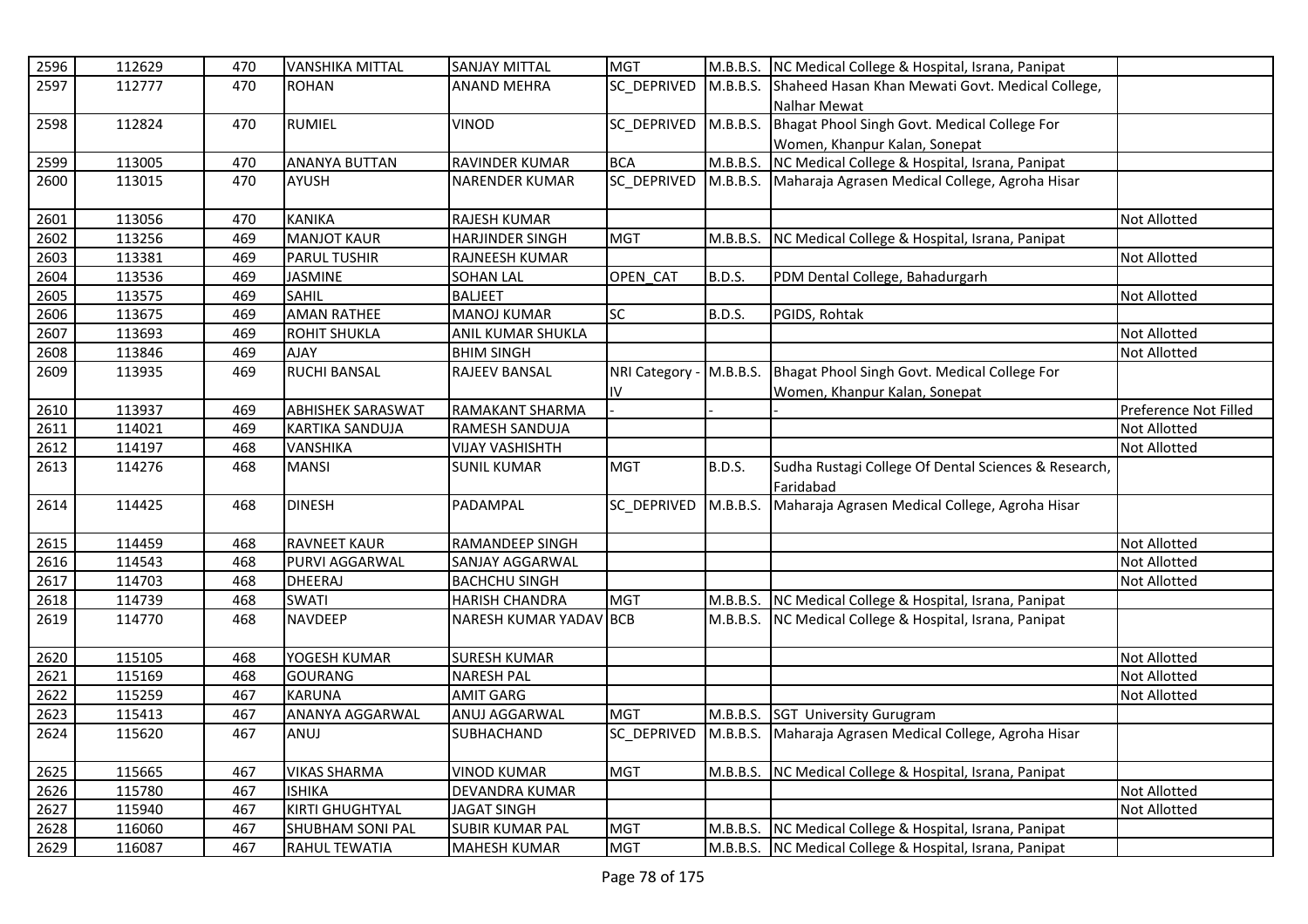| 2630 | 116240 | 466 | <b>KHUSHI VERMA</b>                    | <b>VINOD KUMAR</b>                   |                    |               |                                                                         | <b>Not Allotted</b> |
|------|--------|-----|----------------------------------------|--------------------------------------|--------------------|---------------|-------------------------------------------------------------------------|---------------------|
| 2631 | 116364 | 466 | <b>SACHIN</b>                          | <b>SHAMSHER SINGH</b>                |                    |               |                                                                         | <b>Not Allotted</b> |
| 2632 | 116396 | 466 | <b>NEERAJ</b>                          | <b>RAJU SINGH</b>                    |                    |               |                                                                         | <b>Not Allotted</b> |
| 2633 | 116499 | 466 | <b>MAITRI THAKUR</b>                   | <b>VIJAY KUMAR</b>                   |                    |               |                                                                         | <b>Not Allotted</b> |
|      |        |     |                                        | <b>MANDHOTRA</b>                     |                    |               |                                                                         |                     |
| 2634 | 116539 | 466 | PRITI                                  | <b>SOMVIR</b>                        |                    |               |                                                                         | <b>Not Allotted</b> |
| 2635 | 116567 | 466 | <b>KIRANJEET KAUR</b>                  | <b>NARESH KUMAR</b>                  | OPEN CAT P<br>WBD  | M.B.B.S.      | Pandit Bhagwat Dayal Sharma PGIMS, Rohtak                               |                     |
| 2636 | 116662 | 466 | <b>MRUNAL YASHWANT</b><br><b>DESAI</b> | YASHWANT NARAYAN<br><b>DESAI</b>     |                    |               |                                                                         | <b>Not Allotted</b> |
| 2637 | 116683 | 466 | <b>ANJIKA OJHA</b>                     | <b>SUNIL KUMAR OJHA</b>              | NRI Category -     | M.B.B.S.      | Pandit Bhagwat Dayal Sharma PGIMS, Rohtak                               |                     |
| 2638 | 116857 | 466 | <b>ABEER KUMAR</b>                     | <b>SHIV KUMAR</b>                    | SC DEPRIVED        | M.B.B.S.      | Maharaja Agrasen Medical College, Agroha Hisar                          |                     |
| 2639 | 116859 | 466 | SAVI                                   | <b>RAMESH KUMAR</b>                  |                    |               |                                                                         | <b>Not Allotted</b> |
| 2640 | 116942 | 466 | <b>VINEET KUMAR</b>                    | <b>RAMMEHAR</b>                      | SC DEPRIVED        | M.B.B.S.      | Shaheed Hasan Khan Mewati Govt. Medical College,<br>Nalhar Mewat        |                     |
| 2641 | 117085 | 466 | YASHVI                                 | <b>AJIT KUMAR</b>                    | SC DEPRIVED        | M.B.B.S.      | Shaheed Hasan Khan Mewati Govt. Medical College,<br><b>Nalhar Mewat</b> |                     |
| 2642 | 117144 | 465 | <b>ROYAL PRINCE</b>                    | <b>SURESH KUMAR</b>                  | <b>SC DEPRIVED</b> | M.B.B.S.      | Shaheed Hasan Khan Mewati Govt. Medical College,<br>Nalhar Mewat        |                     |
| 2643 | 117187 | 465 | <b>AMAN</b>                            | <b>ABHE SINGH</b>                    |                    |               |                                                                         | Not Allotted        |
| 2644 | 117262 | 465 | YASHITA                                | <b>PUNEET KUMAR</b>                  | <b>MGT</b>         | M.B.B.S.      | Al-Falah School of Medical Science & Research                           |                     |
|      |        |     |                                        | MANCHANDA                            |                    |               | Centre, Faridabad                                                       |                     |
| 2645 | 117422 | 465 | <b>UTKARSH</b>                         | PARAS NATH YADAV                     | OPEN_CAT           | <b>B.D.S.</b> | Sudha Rustagi College Of Dental Sciences & Research,<br>Faridabad       |                     |
| 2646 | 117723 | 465 | <b>IMRAN AHMED</b>                     | <b>AFSAR ALI</b>                     |                    |               |                                                                         | <b>Not Allotted</b> |
| 2647 | 117994 | 465 | <b>ANANDITA AGGARWAL</b>               | RAJEEV AGGARWAL                      | OPEN_CAT           | <b>B.D.S.</b> | J.N. Kapoor, D.A.V Centenary Dental College,<br>Yamunanagar             |                     |
| 2648 | 118095 | 465 | <b>GARIMA</b>                          | <b>RAMNEEK SEHGAL</b>                |                    |               |                                                                         | <b>Not Allotted</b> |
| 2649 | 118373 | 464 | <b>SUNNY</b>                           | <b>JOGENDER</b>                      |                    |               |                                                                         | <b>Not Allotted</b> |
| 2650 | 118604 | 464 | <b>JASHAN GUPTA</b>                    | <b>RAKESH KUMAR</b>                  |                    |               |                                                                         | <b>Not Allotted</b> |
| 2651 | 118716 | 464 | <b>KIRTI</b>                           | <b>MANINDER SINGH</b>                |                    |               |                                                                         | <b>Not Allotted</b> |
| 2652 | 118720 | 464 | <b>DEEKSHA</b>                         | <b>WAZIR SINGH</b>                   |                    |               |                                                                         | Not Allotted        |
| 2653 | 118742 | 464 | <b>SHRUTI YADAV</b>                    | <b>MANOJ KUMAR YADAV</b>             |                    |               |                                                                         | <b>Not Allotted</b> |
| 2654 | 118755 | 464 | <b>GEETANSH</b>                        | <b>NARESH KUMAR</b>                  |                    |               |                                                                         | <b>Not Allotted</b> |
| 2655 | 118974 | 464 | <b>RIYA</b>                            | <b>RAMESH KUMAR</b>                  | <b>SC DEPRIVED</b> | M.B.B.S.      | Maharaja Agrasen Medical College, Agroha Hisar                          |                     |
| 2656 | 118981 | 464 | <b>MUSKAN MITTAL</b>                   | <b>RAKESH KUMAR</b><br><b>MITTAL</b> |                    |               |                                                                         | <b>Not Allotted</b> |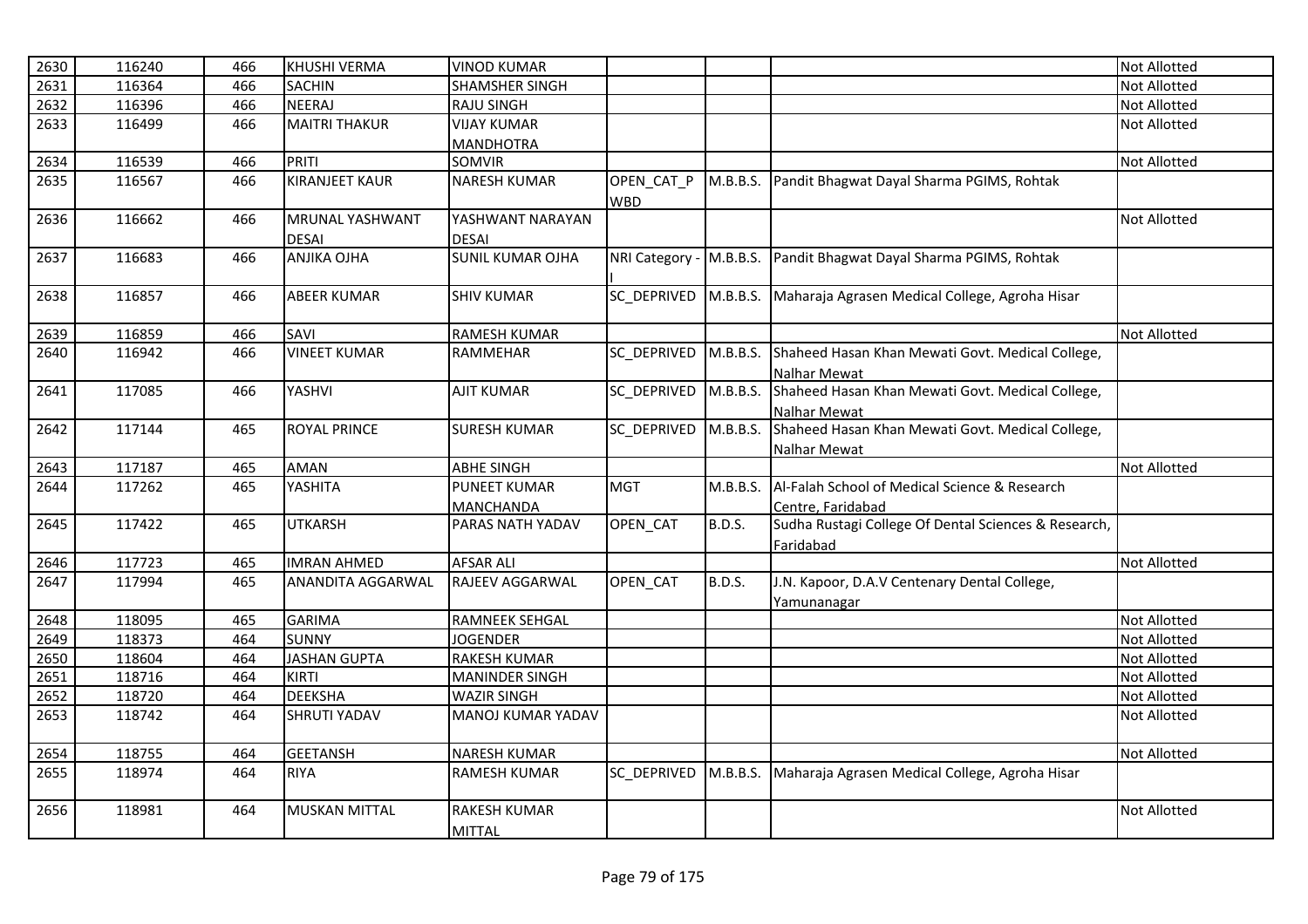| 2657 | 119115 | 464 | <b>NEHA SINGH</b>       | <b>SAHAB SINGH</b>         | OPEN_CAT    | <b>B.D.S.</b> | Yamuna Institute Of Dental Sciences & Research<br>Gadholi, Yamunanagar |                       |
|------|--------|-----|-------------------------|----------------------------|-------------|---------------|------------------------------------------------------------------------|-----------------------|
| 2658 | 119588 | 463 | KAPIL                   | <b>RAMMEHAR SINGH</b>      |             |               |                                                                        | <b>Not Allotted</b>   |
| 2659 | 119589 | 463 | <b>SHRUTI JANGIR</b>    | <b>SURENDRA KUMAR</b>      | <b>MGT</b>  | M.B.B.S.      | NC Medical College & Hospital, Israna, Panipat                         |                       |
|      |        |     |                         | <b>JANGIR</b>              |             |               |                                                                        |                       |
| 2660 | 119629 | 463 | <b>KUMAWAT BIJESH</b>   | RAMNIVAS                   |             |               |                                                                        | Preference Not Filled |
|      |        |     | <b>RAMNIVAS</b>         |                            |             |               |                                                                        |                       |
| 2661 | 119799 | 463 | <b>SONAL JAIN</b>       | <b>ASHOK JAIN</b>          | <b>MGT</b>  | B.D.S.        | Sudha Rustagi College Of Dental Sciences & Research,                   |                       |
|      |        |     |                         |                            |             |               | Faridabad                                                              |                       |
| 2662 | 119803 | 463 | <b>SIMRAN</b>           | <b>BHARAT BHUSHAN</b>      |             |               |                                                                        | <b>Not Allotted</b>   |
| 2663 | 120062 | 463 | <b>NAJMUNNISHA KHAN</b> | <b>SUBEDAR KHAN</b>        |             |               |                                                                        | <b>Not Allotted</b>   |
| 2664 | 120081 | 463 | <b>PARUL DAF</b>        | <b>ATUL DAF</b>            | OPEN_CAT    | <b>B.D.S.</b> | SGT Dental College, Gurugram                                           |                       |
| 2665 | 120317 | 462 | <b>MUSKAN</b>           | <b>SATBIR</b>              | SC DEPRIVED | M.B.B.S.      | Shaheed Hasan Khan Mewati Govt. Medical College,                       |                       |
|      |        |     |                         |                            |             |               | Nalhar Mewat                                                           |                       |
| 2666 | 120324 | 462 | <b>SHALINI</b>          | YASHPAL                    |             |               |                                                                        | <b>Not Allotted</b>   |
| 2667 | 120683 | 462 | <b>MANASVI KAUL</b>     | <b>ANIL KAUL</b>           |             |               |                                                                        | <b>Not Allotted</b>   |
| 2668 | 120779 | 462 | <b>MEHRIN JAISWAR</b>   | <b>MEHRUDDIN</b>           |             |               |                                                                        | Preference Not Filled |
| 2669 | 121022 | 462 | RAHUL                   | <b>JAGDISH</b>             |             |               |                                                                        | Not Allotted          |
| 2670 | 121154 | 462 | <b>KHUSHI</b>           | RAVINDER KUMAR             | <b>MGT</b>  |               | M.B.B.S. NC Medical College & Hospital, Israna, Panipat                |                       |
| 2671 | 121170 | 462 | <b>NISHANT</b>          | <b>BRIJ GOPAL</b>          |             |               |                                                                        | Not Allotted          |
| 2672 | 121470 | 461 | <b>ADITI</b>            | SANDEEP SINGH              | OPEN CAT    | <b>B.D.S.</b> | PDM Dental College, Bahadurgarh                                        |                       |
| 2673 | 121627 | 461 | <b>UMESH KUMAR</b>      | <b>DHARAM PAL</b>          |             |               |                                                                        | <b>Not Allotted</b>   |
| 2674 | 121818 | 461 | <b>KHUSHI SAHARIA</b>   | RAMESH SAHARIA             |             |               |                                                                        | Preference Not Filled |
| 2675 | 121889 | 461 | <b>HARSH</b>            | <b>RAGHBIR</b>             |             |               |                                                                        | <b>Not Allotted</b>   |
| 2676 | 122236 | 460 | AVTARASHISH             | <b>RAM AVTAR</b>           | SC DEPRIVED | M.B.B.S.      | Shaheed Hasan Khan Mewati Govt. Medical College,                       |                       |
|      |        |     |                         |                            |             |               | Nalhar Mewat                                                           |                       |
| 2677 | 122337 | 460 | <b>VARSHA</b>           | <b>VED PRAKASH</b>         |             |               |                                                                        | Not Allotted          |
| 2678 | 122347 | 460 | <b>KOMAL</b>            | SUDARSHAN                  | SC_DEPRIVED |               | M.B.B.S. Shaheed Hasan Khan Mewati Govt. Medical College,              |                       |
|      |        |     |                         |                            |             |               | Nalhar Mewat                                                           |                       |
| 2679 | 122709 | 460 | <b>ANAMIKA</b>          | <b>RAVINDER KUMAR</b>      | <b>MGT</b>  | M.B.B.S.      | Al-Falah School of Medical Science & Research                          |                       |
|      |        |     |                         |                            |             |               | Centre, Faridabad                                                      |                       |
| 2680 | 122777 | 460 | <b>SHWETA</b>           | <b>NARENDRA</b>            |             |               |                                                                        | <b>Not Allotted</b>   |
|      |        |     |                         | CHOUDHARY                  |             |               |                                                                        |                       |
| 2681 | 122908 | 460 | <b>ANSHITA</b>          | <b>MAHABIR SINGH JALWA</b> |             |               |                                                                        | <b>Not Allotted</b>   |
| 2682 | 123119 | 460 | <b>ASHISH</b>           | <b>SUBHASH CHANDER</b>     | <b>MGT</b>  | M.B.B.S.      | Al-Falah School of Medical Science & Research                          |                       |
|      |        |     |                         |                            |             |               | Centre, Faridabad                                                      |                       |
| 2683 | 123504 | 459 | <b>AKASH</b>            | <b>BABU LAL</b>            |             |               |                                                                        | <b>Not Allotted</b>   |
| 2684 | 123509 | 459 | <b>NAVJOT SINGH</b>     | <b>NARENDER SINGH</b>      |             |               |                                                                        | Not Allotted          |
| 2685 | 123523 | 459 | <b>GURKIRAT SINGH</b>   | <b>HARPAL SINGH</b>        |             |               |                                                                        | Not Allotted          |
| 2686 | 123726 | 459 | PARDEEP                 | <b>ROSHAN DASS</b>         |             |               |                                                                        | Not Allotted          |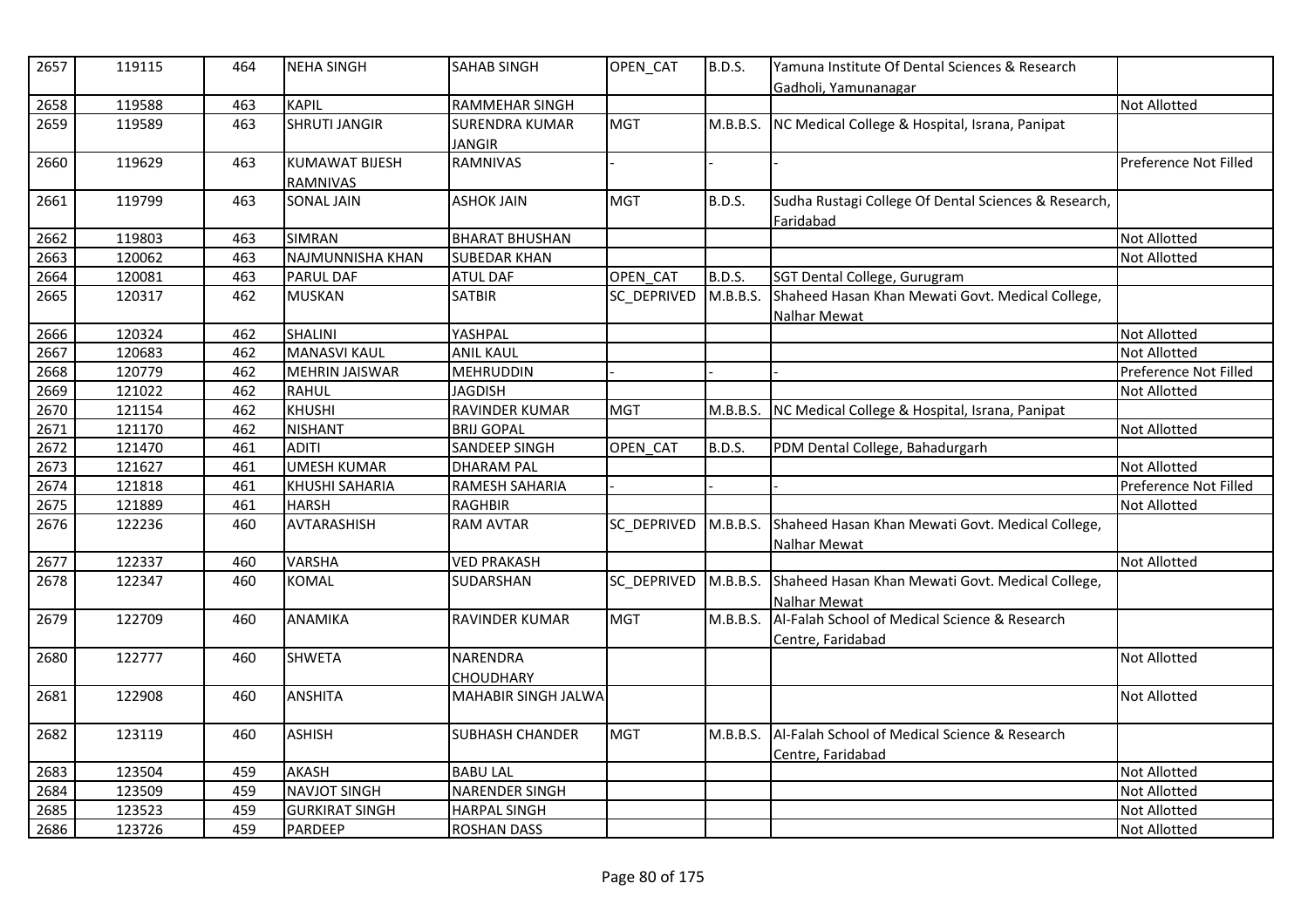| 2687 | 123914 | 459 | <b>NEHA THAKUR</b>    | <b>NARESH KUMAR</b>         |             |               |                                                      | <b>Not Allotted</b>   |
|------|--------|-----|-----------------------|-----------------------------|-------------|---------------|------------------------------------------------------|-----------------------|
|      |        |     |                       | <b>THAKUR</b>               |             |               |                                                      |                       |
| 2688 | 123960 | 459 | <b>RITU</b>           | <b>JITENDER KUMAR</b>       | <b>MGT</b>  | M.B.B.S.      | Al-Falah School of Medical Science & Research        |                       |
|      |        |     |                       |                             |             |               | Centre, Faridabad                                    |                       |
| 2689 | 124035 | 459 | PRIYA                 | <b>MAHENDER SINGH</b>       |             |               |                                                      | <b>Not Allotted</b>   |
| 2690 | 124084 | 459 | <b>NIKITA</b>         | KULDEEP SINGH               | OPEN_CAT    | <b>B.D.S.</b> | J.N. Kapoor, D.A.V Centenary Dental College,         |                       |
|      |        |     |                       |                             |             |               | Yamunanagar                                          |                       |
| 2691 | 124273 | 459 | <b>MAHI GUPTA</b>     | <b>VIKAS KUMAR GUPTA</b>    |             |               |                                                      | Preference Not Filled |
| 2692 | 124280 | 459 | <b>AVNI SHARMA</b>    | <b>RAJEEV KUMAR</b>         | OPEN_CAT    | M.B.B.S.      | World College Of Medical Sciences And Research,      |                       |
|      |        |     |                       | SHARMA                      |             |               | <u>Jhajjar</u>                                       |                       |
| 2693 | 124704 | 458 | NIHARIKA VERMA        | JAGDISH PARSHAD             |             |               |                                                      | Not Allotted          |
| 2694 | 124785 | 458 | <b>MANISH KUMAR</b>   | <b>GURNAM SINGH</b>         |             |               |                                                      | <b>Not Allotted</b>   |
| 2695 | 124845 | 458 | SHIVANSH SHARMA       | RAJ KUMAR SHARMA            | OPEN_CAT    | <b>B.D.S.</b> | J.N. Kapoor, D.A.V Centenary Dental College,         |                       |
|      |        |     |                       |                             |             |               | Yamunanagar                                          |                       |
| 2696 | 124998 | 458 | <b>MAHAK BHARGAV</b>  | <b>NETRAM</b>               |             |               |                                                      | <b>Not Allotted</b>   |
| 2697 | 125014 | 458 | <b>NAVISHA</b>        | <b>VIJAY KUMAR</b>          | SC          | M.B.B.S.      | NC Medical College & Hospital, Israna, Panipat       |                       |
| 2698 | 125139 | 458 | <b>PALAK</b>          | <b>SUBHASH CHAND</b>        | <b>MGT</b>  | M.B.B.S.      | NC Medical College & Hospital, Israna, Panipat       |                       |
|      |        |     |                       | GOYAL                       |             |               |                                                      |                       |
| 2699 | 125226 | 458 | <b>AANYA BEDI</b>     | RAJEEV BEDI                 | <b>MGT</b>  | M.B.B.S.      | <b>SGT University Gurugram</b>                       |                       |
| 2700 | 125231 | 458 | LOKESH KUMAR          | <b>ATTAR SINGH</b>          |             |               |                                                      | Not Allotted          |
| 2701 | 125288 | 458 | <b>RIYA</b>           | <b>RAKESH KUMAR</b>         |             |               |                                                      | <b>Not Allotted</b>   |
| 2702 | 125485 | 457 | SONAM                 | <b>DHARAMVEER</b>           | <b>MGT</b>  | M.B.B.S.      | NC Medical College & Hospital, Israna, Panipat       |                       |
| 2703 | 125882 | 457 | <b>ANSH TUSHIR</b>    | <b>RAKESH KUMAR</b>         |             |               |                                                      | Not Allotted          |
| 2704 | 126082 | 457 | <b>BHAWNA</b>         | <b>DINESH KUMAR</b>         |             |               |                                                      | Not Allotted          |
| 2705 | 126184 | 457 | <b>SHARMILA</b>       | <b>SURENDER KUMAR</b>       | SC_ESM_FF   |               | M.B.B.S. Pandit Bhagwat Dayal Sharma PGIMS, Rohtak   |                       |
|      |        |     |                       |                             | Priority-V  |               |                                                      |                       |
| 2706 | 126616 | 456 | <b>NUPUR SHARMA</b>   | <b>SANJAY SHARMA</b>        | OPEN CAT    | B.D.S.        | Jan Nayak Ch. Devi Lal Dental College, Sirsa         |                       |
| 2707 | 127116 | 456 | <b>PUSHPA</b>         | <b>RAM NIWAS</b>            |             |               |                                                      | Not Allotted          |
| 2708 | 127179 | 456 | PRIYANKA              | <b>ARUN KUMAR</b>           |             |               |                                                      | Not Allotted          |
| 2709 | 127377 | 456 | <b>SIMRAN</b>         | <b>HANS RAJ</b>             |             |               |                                                      | Not Allotted          |
| 2710 | 127488 | 456 | <b>MUKUL</b>          | SUBHASH CHAND               |             |               |                                                      | Not Allotted          |
| 2711 | 127961 | 455 | <b>NANDNI</b>         | <b>TEJBIR SINGH</b>         | SC_DEPRIVED | M.B.B.S.      | Bhagat Phool Singh Govt. Medical College For         |                       |
|      |        |     |                       |                             |             |               | Women, Khanpur Kalan, Sonepat                        |                       |
| 2712 | 128171 | 455 | <b>SHREY GUPTA</b>    | DEEPAK KUMAR GUPTA OPEN_CAT |             | <b>B.D.S.</b> | Sudha Rustagi College Of Dental Sciences & Research, |                       |
|      |        |     |                       |                             |             |               | Faridabad                                            |                       |
| 2713 | 128223 | 455 | <b>CHAHAT BATISH</b>  | <b>SANDEEP BATISH</b>       |             |               |                                                      | Preference Not Filled |
| 2714 | 128264 | 455 | PRIYANKA              | <b>SANJAY KUMAR</b>         |             |               |                                                      | Not Allotted          |
| 2715 | 128373 | 455 | <b>AYUSHI SOLANKI</b> | <b>SANJEEV KUMAR</b>        | <b>MGT</b>  | M.B.B.S.      | <b>SGT University Gurugram</b>                       |                       |
| 2716 | 128432 | 455 | <b>AKSHU YADAV</b>    | <b>ANIL KUMAR</b>           | <b>MGT</b>  | M.B.B.S.      | NC Medical College & Hospital, Israna, Panipat       |                       |
| 2717 | 128522 | 455 | <b>DEEPAK KUMAR</b>   | <b>ASHOK KUMAR</b>          |             |               |                                                      | Not Allotted          |
| 2718 | 128732 | 454 | <b>MONU</b>           | RAMCHANDER                  | SC DEPRIVED | M.B.B.S.      | Bhagat Phool Singh Govt. Medical College For         |                       |
|      |        |     |                       |                             |             |               | Women, Khanpur Kalan, Sonepat                        |                       |
|      |        |     |                       |                             |             |               |                                                      |                       |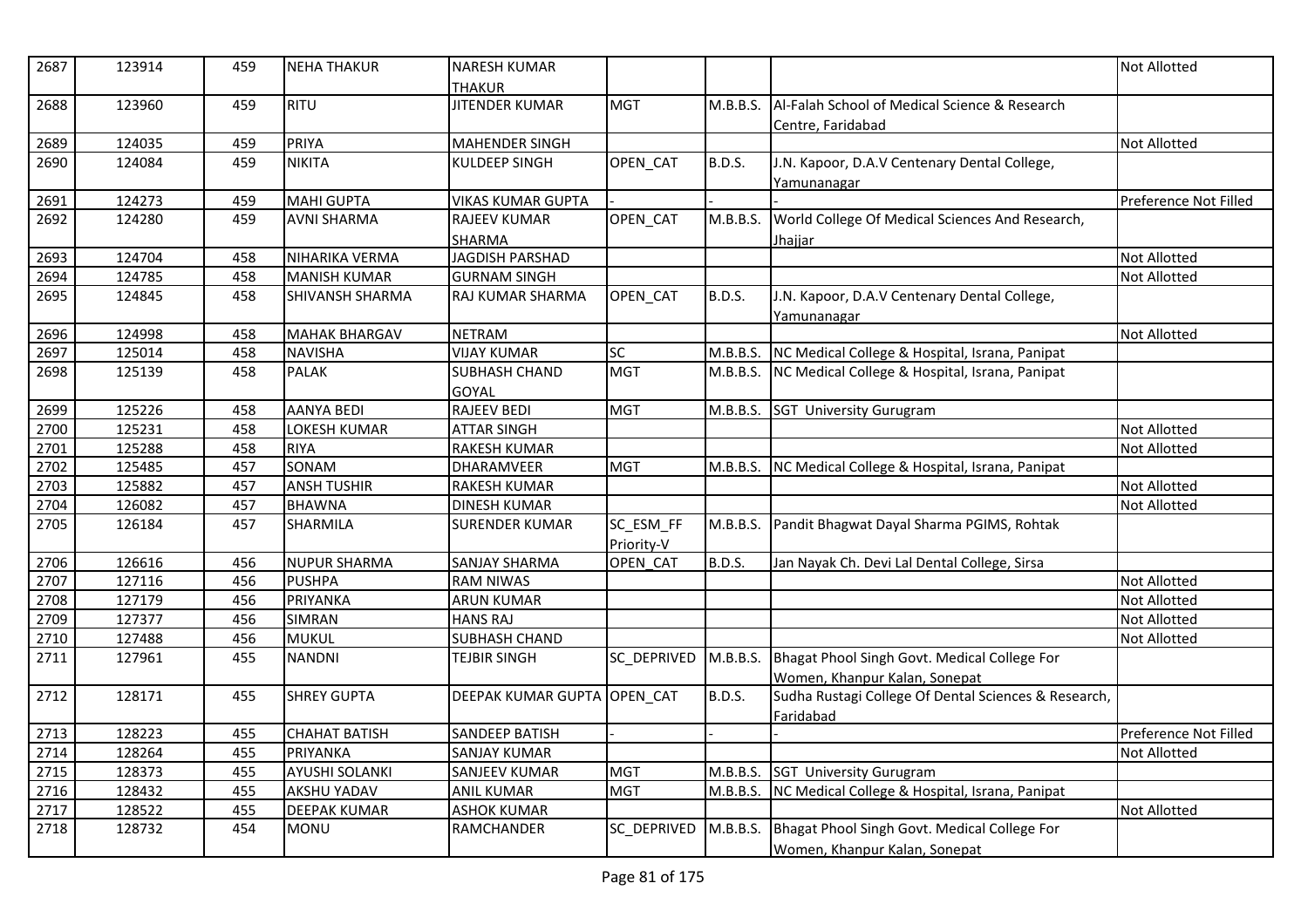| 2719 | 128813 | 454 | <b>PALKIN</b>            | <b>BISHAMBER SINGH</b>          |            |               |                                                         | <b>Not Allotted</b>   |
|------|--------|-----|--------------------------|---------------------------------|------------|---------------|---------------------------------------------------------|-----------------------|
| 2720 | 128836 | 454 | <b>UDITA</b>             | <b>KLAHARODIYA</b>              |            |               |                                                         | <b>Not Allotted</b>   |
| 2721 | 129133 | 454 | <b>GARIMA</b>            | OM PARKASH JANGRA               |            |               |                                                         | <b>Not Allotted</b>   |
| 2722 | 129279 | 454 | <b>ROHAN</b>             | PAWAN KUMAR                     |            |               |                                                         | <b>Not Allotted</b>   |
| 2723 | 129308 | 454 | <b>GARGI</b>             | <b>ASHOK KUMAR</b>              |            |               |                                                         | Not Allotted          |
| 2724 | 129592 | 454 | <b>HIMANSHI</b>          | <b>MAHENDER SINGH</b>           |            |               |                                                         | Not Allotted          |
| 2725 | 129602 | 454 | <b>DAKSH SINGH</b>       | <b>BHANWAR SINGH</b>            |            |               |                                                         | <b>Not Allotted</b>   |
| 2726 | 129624 | 454 | <b>TEJAS BHUKAL</b>      | RAJENDER KUMAR                  |            |               |                                                         | <b>Not Allotted</b>   |
| 2727 | 129652 | 454 | <b>RITU</b>              | <b>RAJBIR SINGH</b>             | OPEN_CAT   | M.B.B.S.      | World College Of Medical Sciences And Research,         |                       |
|      |        |     |                          |                                 |            |               | Jhajjar                                                 |                       |
| 2728 | 129920 | 453 | SHALU                    | RAJESH KUMAR                    |            |               |                                                         | <b>Not Allotted</b>   |
| 2729 | 130100 | 453 | <b>GYANENDER</b>         | <b>FANENDER KUMAR</b>           |            |               |                                                         | <b>Not Allotted</b>   |
| 2730 | 130132 | 453 | <b>YUKTA</b>             | <b>RAMESH KUMAR</b>             |            |               |                                                         | <b>Not Allotted</b>   |
| 2731 | 130429 | 453 | <b>BHOOMIKA</b>          | PARMANAND PARKASH               |            |               |                                                         | <b>Not Allotted</b>   |
|      |        |     |                          |                                 |            |               |                                                         |                       |
| 2732 | 130583 | 453 | <b>SANDEEP SHAH</b>      | <b>RAM KUMAR SHAH</b>           |            |               |                                                         | Preference Not Filled |
| 2733 | 130706 | 453 | PARINEETA GARG           | <b>SHRI PRAVEEN GARG</b>        | OPEN CAT   | M.B.B.S.      | <b>SGT University Gurugram</b>                          |                       |
| 2734 | 131150 | 452 | <b>DINESH</b>            | <b>GIRRAJ</b>                   |            |               |                                                         | <b>Not Allotted</b>   |
| 2735 | 131153 | 452 | <b>RITU TANWAR</b>       | JAIPAL SINGH TANWAR SC_DEPRIVED |            | M.B.B.S.      | Bhagat Phool Singh Govt. Medical College For            |                       |
|      |        |     |                          |                                 |            |               | Women, Khanpur Kalan, Sonepat                           |                       |
| 2736 | 131156 | 452 | <b>ANURADHA</b>          | <b>BALRAM</b>                   | <b>BCA</b> | M.B.B.S.      | Adesh Medical College & Hospital, Shahbad (M),          |                       |
|      |        |     |                          |                                 |            |               | Kurukshetra                                             |                       |
| 2737 | 131236 | 452 | <b>DIKSHANSH DARSHAN</b> | RAGHVENDRA KUMAR                |            |               |                                                         | Not Allotted          |
| 2738 | 131317 | 452 | RUCHIKA YADAV            | <b>HANS RAJ</b>                 |            |               |                                                         | Not Allotted          |
| 2739 | 131330 | 452 | <b>AMIT KUMAR</b>        | <b>BHARATH SINGH</b>            | SC         |               | M.B.B.S. NC Medical College & Hospital, Israna, Panipat |                       |
| 2740 | 131343 | 452 | <b>VANSHITA</b>          | <b>MANOJ KUMAR</b>              |            |               |                                                         | Preference Not Filled |
| 2741 | 131348 | 452 | <b>ASHI</b>              | PREM PARKASH                    |            |               |                                                         | Not Allotted          |
| 2742 | 131483 | 452 | LAVISHA BHATIA           | <b>HARBANS BHATIA</b>           |            |               |                                                         | Not Allotted          |
| 2743 | 131815 | 452 | <b>NISHCHAY KHOBRA</b>   | <b>OM PARKASH</b>               | OPEN_CAT   | <b>B.D.S.</b> | J.N. Kapoor, D.A.V Centenary Dental College,            |                       |
|      |        |     |                          |                                 |            |               | Yamunanagar                                             |                       |
| 2744 | 131947 | 451 | <b>MAYANK</b>            | <b>VIKRAM SINGH</b>             |            |               |                                                         | <b>Not Allotted</b>   |
| 2745 | 132564 | 451 | YASH BADHAL              | SATBIR SINGH                    | OPEN CAT   | <b>B.D.S.</b> | PDM Dental College, Bahadurgarh                         |                       |
| 2746 | 132586 | 451 | ANJALI                   | <b>ANAND KUMAR</b>              |            |               |                                                         | Preference Not Filled |
| 2747 | 132600 | 451 | <b>ASHMI</b>             | <b>VIJENDER JINDAL</b>          |            |               |                                                         | <b>Not Allotted</b>   |
| 2748 | 132629 | 451 | SEJAL                    | <b>BIJENDER SINGH</b>           |            |               |                                                         | Not Allotted          |
| 2749 | 132759 | 451 | DHARYA MALHOTRA          | DAVINDER MALHOTRA               | <b>MGT</b> | M.B.B.S.      | Al-Falah School of Medical Science & Research           |                       |
|      |        |     |                          |                                 |            |               | Centre, Faridabad                                       |                       |
| 2750 | 132846 | 450 | <b>JYOTI RANI</b>        | <b>LAL SINGH</b>                |            |               |                                                         | <b>Not Allotted</b>   |
| 2751 | 133242 | 450 | <b>KIRTI</b>             | YOGENDER SINGH                  |            |               |                                                         | Preference Not Filled |
| 2752 | 133267 | 450 | <b>SAHIL</b>             | <b>VIJAY SINGH</b>              |            |               |                                                         | <b>Not Allotted</b>   |
| 2753 | 133272 | 450 | <b>HARSH</b>             | SURESH KUMAR VERMA BCA          |            | M.B.B.S.      | Adesh Medical College & Hospital, Shahbad (M),          |                       |
|      |        |     |                          |                                 |            |               | Kurukshetra                                             |                       |
|      |        |     |                          |                                 |            |               |                                                         |                       |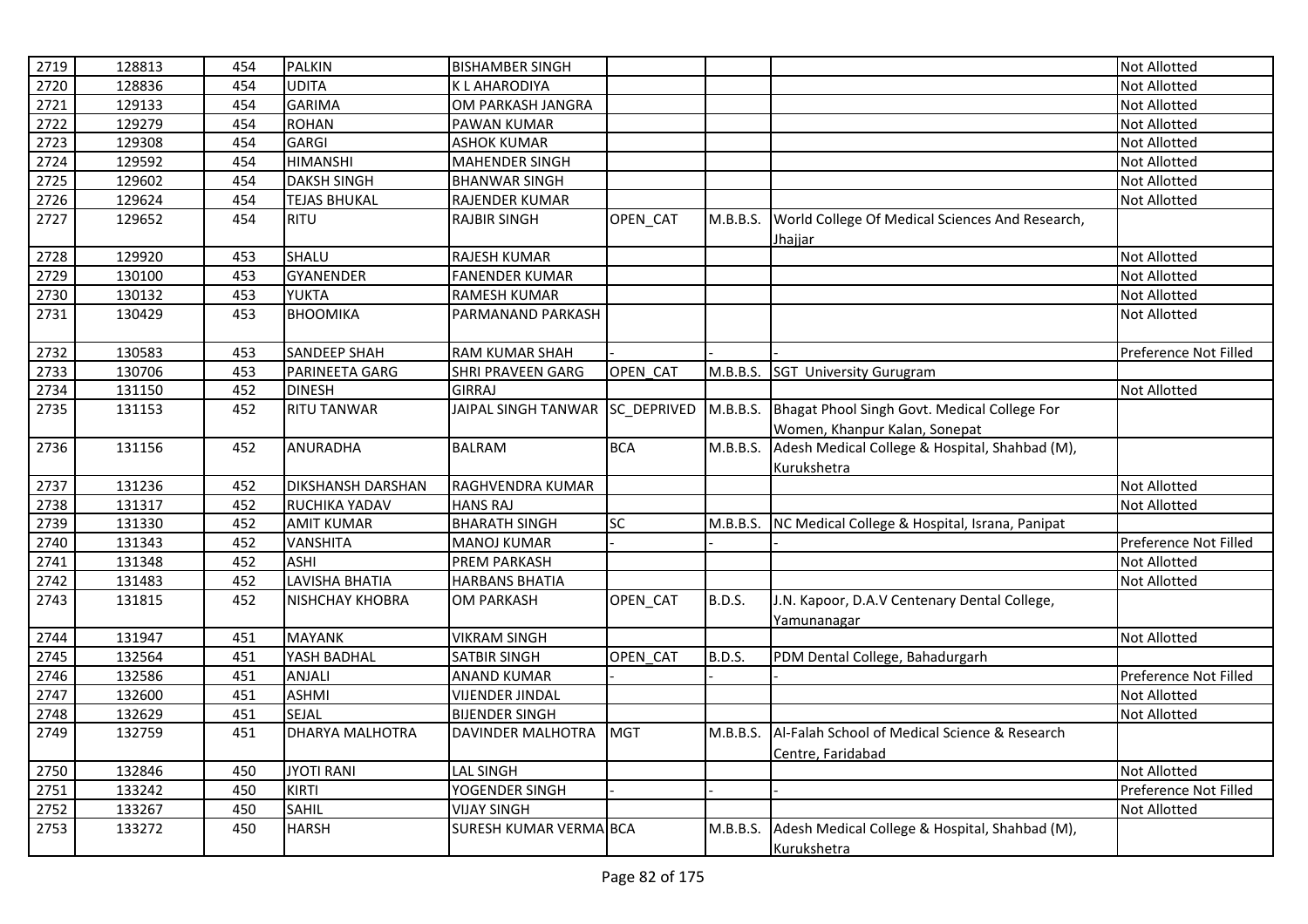| 2754 | 133417 | 450 | <b>ESHA</b>             | <b>VIJENDER SINGH</b>    |             |               |                                                         | <b>Not Allotted</b>   |
|------|--------|-----|-------------------------|--------------------------|-------------|---------------|---------------------------------------------------------|-----------------------|
| 2755 | 133427 | 450 | <b>MANSI</b>            | <b>VIJAY KUMAR</b>       |             |               |                                                         | <b>Not Allotted</b>   |
| 2756 | 133560 | 450 | <b>MUSKAN</b>           | <b>JAIPAL SINGH</b>      |             |               |                                                         | <b>Not Allotted</b>   |
| 2757 | 133744 | 450 | <b>LAVANYA TYAGI</b>    | <b>VIPIN KUMAR TYAGI</b> |             |               |                                                         | <b>Not Allotted</b>   |
| 2758 | 133752 | 450 | SOMYA                   | SANJEEV                  | <b>MGT</b>  | M.B.B.S.      | World College Of Medical Sciences And Research,         |                       |
|      |        |     |                         |                          |             |               | Jhajjar                                                 |                       |
| 2759 | 133851 | 450 | <b>AMOGH MAHESHWARI</b> | <b>VIJAY SHANKAR</b>     |             |               |                                                         | <b>Not Allotted</b>   |
|      |        |     |                         | <b>MAHESHWARI</b>        |             |               |                                                         |                       |
| 2760 | 134056 | 449 | <b>AGNESH</b>           | <b>RANBIR SINGH</b>      |             |               |                                                         | <b>Not Allotted</b>   |
| 2761 | 134351 | 449 | NITISH KASHANA          | SATPAL                   |             |               |                                                         | Not Allotted          |
| 2762 | 134453 | 449 | SONU                    | <b>ANIL KUMAR</b>        |             |               |                                                         | Not Allotted          |
| 2763 | 134543 | 449 | <b>DEVENDER SINGH</b>   | <b>LABH SINGH</b>        | SC DEPRIVED | <b>B.D.S.</b> | PGIDS, Rohtak                                           |                       |
| 2764 | 134616 | 449 | <b>PRACHI</b>           | <b>SANJEEV SHARMA</b>    |             |               |                                                         | Not Allotted          |
| 2765 | 134700 | 449 | SHUBHANGINI             | <b>DEVENDER CHAHAL</b>   | <b>MGT</b>  | M.B.B.S.      | NC Medical College & Hospital, Israna, Panipat          |                       |
| 2766 | 134724 | 449 | <b>ANKIT</b>            | RANVEER SINGH            |             |               |                                                         | Not Allotted          |
| 2767 | 134980 | 448 | <b>SIMRAN</b>           | SANJIVE                  | <b>MGT</b>  |               | M.B.B.S. NC Medical College & Hospital, Israna, Panipat |                       |
| 2768 | 135318 | 448 | <b>ANANYA</b>           | <b>RAKESH KUMAR</b>      | OPEN_CAT    | B.D.S.        | SGT Dental College, Gurugram                            |                       |
|      |        |     |                         | SHARMA                   |             |               |                                                         |                       |
| 2769 | 135347 | 448 | <b>PARDEEP KAUR</b>     | <b>AMARPAL SINGH</b>     |             |               |                                                         | <b>Not Allotted</b>   |
| 2770 | 135365 | 448 | <b>SAPNA KUMARI</b>     | MR.PREMJEET              | <b>BCA</b>  |               | M.B.B.S. NC Medical College & Hospital, Israna, Panipat |                       |
| 2771 | 135519 | 448 | <b>GUNJAN</b>           | <b>SUBHASH CHAND</b>     | <b>MGT</b>  |               | M.B.B.S. NC Medical College & Hospital, Israna, Panipat |                       |
| 2772 | 135561 | 448 | <b>JIVESH KUMAR</b>     | <b>SHIV CHARAN</b>       |             |               |                                                         | <b>Not Allotted</b>   |
| 2773 | 135943 | 448 | PANKAJ KUMAR            | PREM KUMAR               |             |               |                                                         | Preference Not Filled |
| 2774 | 136085 | 447 | <b>NEHA</b>             | <b>SAHIB SINGH</b>       | SC DEPRIVED | M.B.B.S.      | Bhagat Phool Singh Govt. Medical College For            |                       |
|      |        |     |                         |                          |             |               | Women, Khanpur Kalan, Sonepat                           |                       |
| 2775 | 136149 | 447 | <b>BHAWANA</b>          | <b>DEEPAK KUMAR</b>      | OPEN_CAT    | <b>B.D.S.</b> | SGT Dental College, Gurugram                            |                       |
| 2776 | 136552 | 447 | <b>AYUSH DAS</b>        | <b>ANANDA DAS</b>        |             |               |                                                         | <b>Not Allotted</b>   |
| 2777 | 136682 | 447 | <b>GOURAV</b>           | <b>CHANDER BHAN</b>      |             |               |                                                         | Not Allotted          |
| 2778 | 136696 | 447 | <b>NAVEEN</b>           | <b>VIKRAM SINGH</b>      | <b>BCB</b>  | M.B.B.S.      | Adesh Medical College & Hospital, Shahbad (M),          |                       |
|      |        |     |                         |                          |             |               | Kurukshetra                                             |                       |
| 2779 | 136715 | 447 | <b>AMAR</b>             | <b>SATISH KUMAR</b>      |             |               |                                                         | Not Allotted          |
| 2780 | 136731 | 447 | LOVENEET KUMAR          | RAJENDER PRASAD          |             |               |                                                         | Not Allotted          |
|      |        |     |                         | <b>MAHARANIA</b>         |             |               |                                                         |                       |
| 2781 | 136787 | 447 | SHAILJA                 | <b>SURESH KUMAR</b>      |             |               |                                                         | Not Allotted          |
| 2782 | 136979 | 447 | <b>LAKSHAY DEV</b>      | RAJIV KUMAR DEV          | <b>MGT</b>  | M.B.B.S.      | NC Medical College & Hospital, Israna, Panipat          |                       |
| 2783 | 137185 | 446 | SHIVANI                 | <b>SUSHIL SAHA</b>       |             |               |                                                         | Not Allotted          |
| 2784 | 137187 | 446 | <b>JATIN</b>            | <b>BALRAJ</b>            |             |               |                                                         | <b>Not Allotted</b>   |
| 2785 | 137248 | 446 | <b>UMANG WADHWA</b>     | NARENDER WADHWA          |             |               |                                                         | Preference Not Filled |
| 2786 | 137375 | 446 | AYUSH SRIVASTAVA        | <b>AJAY SRIVASTAVA</b>   |             |               |                                                         | Preference Not Filled |
| 2787 | 137832 | 446 | PUSHPINDER SINGH        | RAJESH KUMAR             |             |               |                                                         | <b>Not Allotted</b>   |
| 2788 | 137930 | 446 | RISHIKA VASHISTHA       | <b>HARISH KUMAR</b>      | <b>MGT</b>  | M.B.B.S.      | NC Medical College & Hospital, Israna, Panipat          |                       |
|      |        |     |                         | SHARMA                   |             |               |                                                         |                       |
|      |        |     |                         |                          |             |               |                                                         |                       |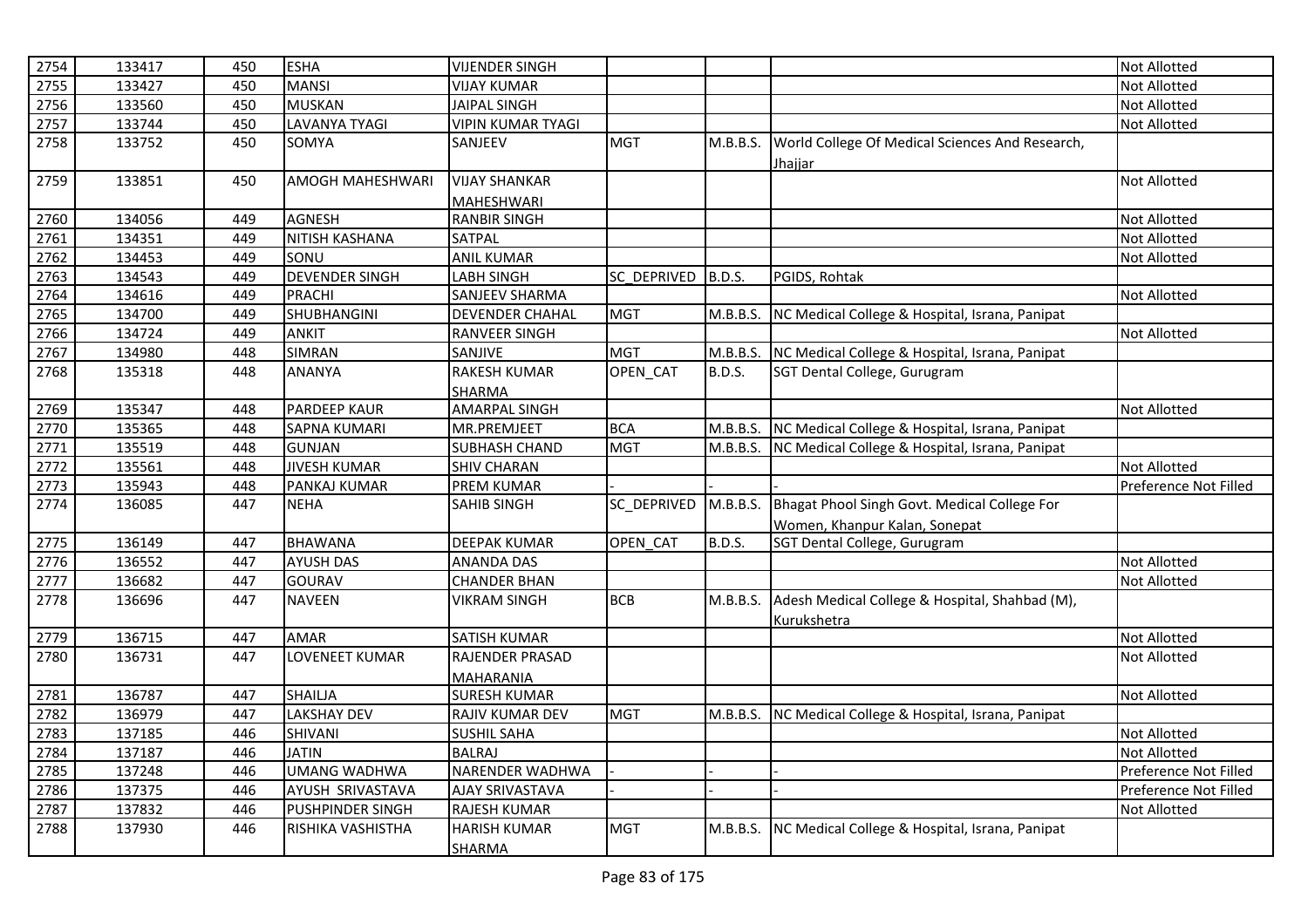| 2789 | 138050 | 446 | <b>NITISHA</b>          | <b>SANJAY GARG</b>        |            |               |                                                         | Preference Not Filled |
|------|--------|-----|-------------------------|---------------------------|------------|---------------|---------------------------------------------------------|-----------------------|
| 2790 | 138085 | 446 | <b>ADITYA SAINI</b>     | YOGINDER SAINI            | <b>MGT</b> | <b>B.D.S.</b> | SGT Dental College, Gurugram                            |                       |
| 2791 | 138164 | 446 | <b>AARTI</b>            | <b>BIJENDER</b>           |            |               |                                                         | <b>Not Allotted</b>   |
| 2792 | 138282 | 445 | RAJNI                   | SHYAMLAL CHOPRA           | <b>MGT</b> | M.B.B.S.      | Al-Falah School of Medical Science & Research           |                       |
|      |        |     |                         |                           |            |               | Centre, Faridabad                                       |                       |
| 2793 | 138304 | 445 | <b>SAKSHI SHARMA</b>    | <b>JAI BHAGWAN SHARMA</b> |            |               |                                                         | <b>Not Allotted</b>   |
|      |        |     |                         |                           |            |               |                                                         |                       |
| 2794 | 138317 | 445 | LOVEDEEP                | <b>YOGESH</b>             |            |               |                                                         | Preference Not Filled |
| 2795 | 138339 | 445 | <b>TANAY SRIVASTAVA</b> | <b>D C SRIVASTAVA</b>     |            |               |                                                         | Preference Not Filled |
| 2796 | 138399 | 445 | <b>MOHAK RAJ</b>        | <b>BALDEV RAJ</b>         |            |               |                                                         | <b>Not Allotted</b>   |
| 2797 | 138511 | 445 | <b>UMANG</b>            | ANIL KUMAR DHINGRA        |            |               |                                                         | <b>Not Allotted</b>   |
|      |        |     |                         |                           |            |               |                                                         |                       |
| 2798 | 138514 | 445 | PRANAY JONEJA           | KARUNESH JONEJA           | <b>MGT</b> |               | M.B.B.S. SGT University Gurugram                        |                       |
| 2799 | 138791 | 445 | <b>NUTAN GURAN</b>      | SANTRAM                   |            |               |                                                         | <b>Not Allotted</b>   |
| 2800 | 138859 | 445 | <b>KANIKA SOLANKI</b>   | MR.NARESH KUMAR           |            |               |                                                         | <b>Not Allotted</b>   |
|      |        |     |                         | <b>SOLANKI</b>            |            |               |                                                         |                       |
| 2801 | 139124 | 445 | <b>MAYANK GAUR</b>      | <b>MUKESH KUMAR</b>       |            |               |                                                         | <b>Not Allotted</b>   |
| 2802 | 139138 | 445 | <b>KHUSHI</b>           | <b>BIJENDER SINGH</b>     | OPEN CAT   | M.B.B.S.      | <b>SGT University Gurugram</b>                          |                       |
| 2803 | 139212 | 445 | <b>DEEPAK</b>           | <b>VIRENDER</b>           |            |               |                                                         | <b>Not Allotted</b>   |
| 2804 | 139434 | 444 | <b>NISHA</b>            | <b>ASHOK KUMAR</b>        |            |               |                                                         | Not Allotted          |
| 2805 | 139661 | 444 | <b>SIMRAN SAINI</b>     | <b>MEHAR SINGH</b>        | OPEN CAT   | B.D.S.        | Jan Nayak Ch. Devi Lal Dental College, Sirsa            |                       |
| 2806 | 139710 | 444 | <b>KARUNA SAINI</b>     | ANIL KUMAR SAINI          |            |               |                                                         | <b>Not Allotted</b>   |
| 2807 | 139769 | 444 | SHALINI BHARDWAJ        | <b>DEEN DAYAL</b>         | <b>MGT</b> | M.B.B.S.      | NC Medical College & Hospital, Israna, Panipat          |                       |
|      |        |     |                         | <b>BHARDWAJ</b>           |            |               |                                                         |                       |
| 2808 | 140101 | 444 | <b>ANKIT</b>            | <b>MAHABIR SINGH</b>      |            |               |                                                         | <b>Not Allotted</b>   |
| 2809 | 140160 | 444 | <b>SNEHA</b>            | <b>NARESH KUMAR</b>       |            |               |                                                         | <b>Not Allotted</b>   |
| 2810 | 140192 | 444 | <b>MOHIT CHUTANI</b>    | <b>NARAYAN DASS</b>       |            |               |                                                         | <b>Not Allotted</b>   |
| 2811 | 140254 | 444 | <b>ITOYL</b>            | SHAMSHER SINGH            | OPEN_CAT   | <b>B.D.S.</b> | J.N. Kapoor, D.A.V Centenary Dental College,            |                       |
|      |        |     |                         |                           |            |               | <u>Yamunanagar</u>                                      |                       |
| 2812 | 140320 | 444 | RADHIKA AGGARWAL        | RITESH SINGLA             |            |               |                                                         | <b>Not Allotted</b>   |
| 2813 | 141061 | 443 | <b>SHUBHAM GAUR</b>     | SANJEEV KUMAR GAUR        |            |               |                                                         | Not Allotted          |
|      |        |     |                         |                           |            |               |                                                         |                       |
| 2814 | 141074 | 443 | <b>ANANYA BHARTI</b>    | RAVI KUMAR BHARTI         |            |               |                                                         | Preference Not Filled |
| 2815 | 141276 | 443 | <b>ASHESHA BHUNIA</b>   | <b>AMALENDU BHUNIA</b>    | <b>MGT</b> |               | M.B.B.S. NC Medical College & Hospital, Israna, Panipat |                       |
| 2816 | 141318 | 443 | <b>MEENU CHAUDHARY</b>  | <b>MAHENDER SINGH</b>     | <b>MGT</b> |               | M.B.B.S. SGT University Gurugram                        |                       |
|      |        |     |                         | <b>CHAUDHARY</b>          |            |               |                                                         |                       |
| 2817 | 141422 | 443 | <b>DIVYA SETHI</b>      | PAWAN KUMAR SETHI         |            |               |                                                         | <b>Not Allotted</b>   |
| 2818 | 141436 | 443 | AJAY VARDHAN DAHIYA     | <b>BALWAN SINGH</b>       | <b>SC</b>  | M.B.B.S.      | Adesh Medical College & Hospital, Shahbad (M),          |                       |
|      |        |     |                         |                           |            |               | Kurukshetra                                             |                       |
| 2819 | 141495 | 443 | DEEPTANSHU ROHILLA      | ROSHAN LAL ROHILLA        | <b>MGT</b> | M.B.B.S.      | NC Medical College & Hospital, Israna, Panipat          |                       |
| 2820 | 141538 | 442 | <b>ANJALI</b>           | <b>RAJPAL</b>             |            |               |                                                         | <b>Not Allotted</b>   |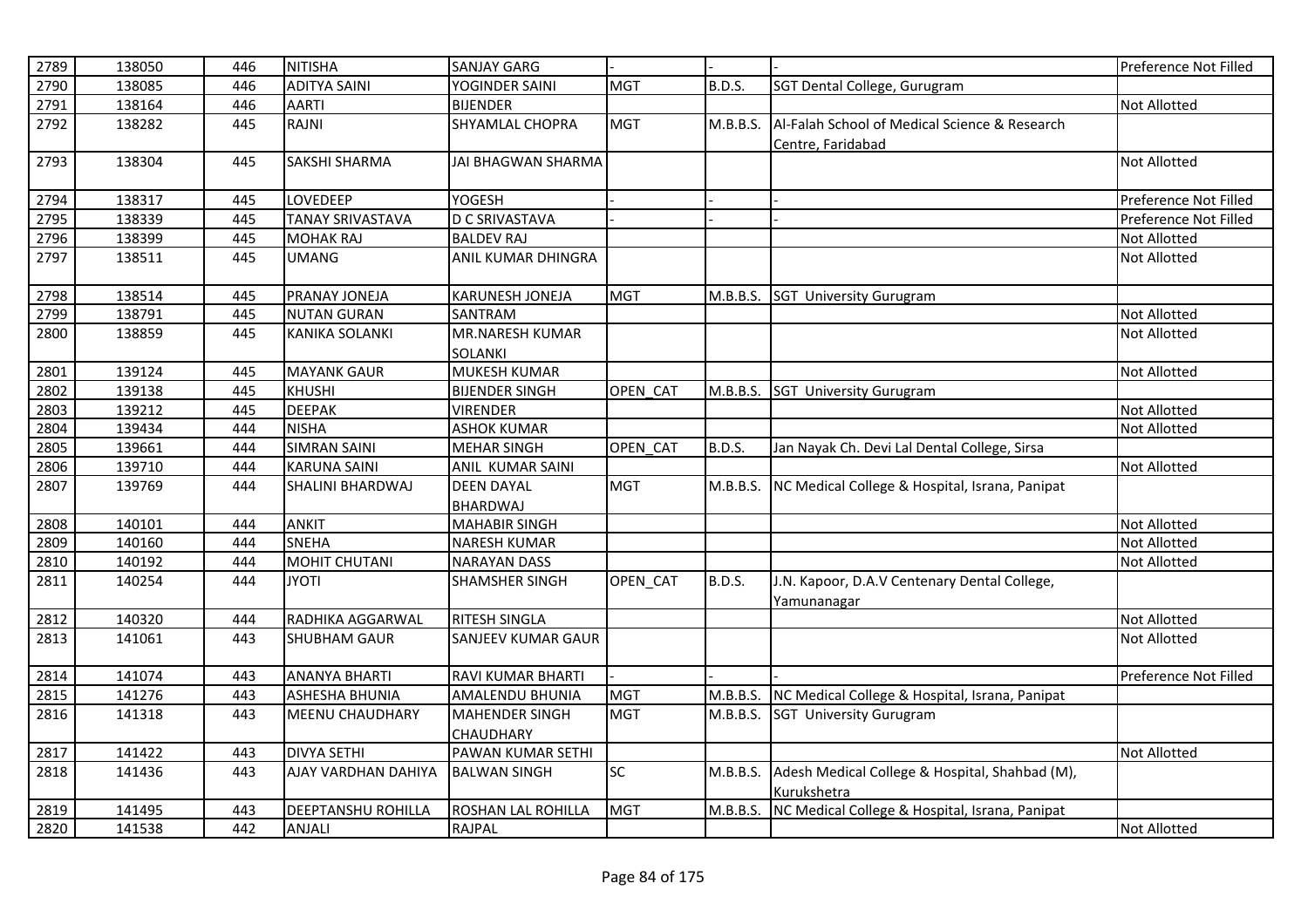| 2821 | 141760 | 442 | <b>KHUSHI</b>                   | <b>RAJESH KUMAR</b>                  | <b>SC</b>   | M.B.B.S.      | Adesh Medical College & Hospital, Shahbad (M),<br>Kurukshetra     |                       |
|------|--------|-----|---------------------------------|--------------------------------------|-------------|---------------|-------------------------------------------------------------------|-----------------------|
| 2822 | 141770 | 442 | <b>AASHISH KUMAR</b>            | RAMESH KUMAR                         |             |               |                                                                   | <b>Not Allotted</b>   |
| 2823 | 141924 | 442 | PORVIK SHARMA                   | <b>RAJESH KUMAR</b><br><b>SHARMA</b> | <b>MGT</b>  | M.B.B.S.      | NC Medical College & Hospital, Israna, Panipat                    |                       |
| 2824 | 141934 | 442 | <b>KAVYA SINGH SOLANKI</b>      | <b>MANOJ KUMAR</b>                   | OPEN_CAT    | M.B.B.S.      | World College Of Medical Sciences And Research,<br><u>Jhajjar</u> |                       |
| 2825 | 141985 | 442 | <b>VIJAY LAKSHMI</b>            | <b>BHOLA PANDIT</b>                  |             |               |                                                                   | Preference Not Filled |
| 2826 | 142038 | 442 | <b>ABHISHEK</b>                 | <b>DHARAMBIR SINGH</b>               |             |               |                                                                   | <b>Not Allotted</b>   |
| 2827 | 142277 | 442 | VIDHI                           | <b>RAKESH KUMAR</b>                  | OPEN_CAT    | M.B.B.S.      | World College Of Medical Sciences And Research,<br><u>Jhajjar</u> |                       |
| 2828 | 142352 | 442 | <b>BHAVIKA</b>                  | <b>KAMAL SINGHAL</b>                 |             |               |                                                                   | Not Allotted          |
| 2829 | 142402 | 442 | <b>BHAWANA SANGWAN</b>          | PAWAN KUMAR                          | <b>MGT</b>  | M.B.B.S.      | NC Medical College & Hospital, Israna, Panipat                    |                       |
| 2830 | 142484 | 442 | <b>NAMAN MEHRA</b>              | <b>KRISHAN MEHRA</b>                 |             |               |                                                                   | Not Allotted          |
| 2831 | 142924 | 441 | KAJOL                           | SATYAWAN                             | SC_DEPRIVED | M.B.B.S.      | Bhagat Phool Singh Govt. Medical College For                      |                       |
|      |        |     |                                 |                                      |             |               | Women, Khanpur Kalan, Sonepat                                     |                       |
| 2832 | 143010 | 441 | <b>RUBI</b>                     | <b>LAL SINGH</b>                     | <b>MGT</b>  | M.B.B.S.      | NC Medical College & Hospital, Israna, Panipat                    |                       |
| 2833 | 143404 | 441 | <b>NEHA</b>                     | <b>VIJENDER KUMAR</b>                |             |               |                                                                   | Not Allotted          |
| 2834 | 143597 | 441 | <b>DHRUV BANGER</b>             | RAJIV BANGER                         | OPEN_CAT    | M.B.B.S.      | <b>SGT University Gurugram</b>                                    |                       |
| 2835 | 143604 | 441 | <b>MRIDUL BIRIWAL</b>           | PUSHPENDER KUMAR                     | <b>SC</b>   |               | M.B.B.S. NC Medical College & Hospital, Israna, Panipat           |                       |
| 2836 | 144241 | 440 | <b>DRISHTI TANDON</b>           | <b>RRUMI TANDON</b>                  |             |               |                                                                   | Not Allotted          |
| 2837 | 144314 | 440 | <b>JYOTIRADITYA YADAV</b>       | <b>RANDHIR SINGH</b>                 |             |               |                                                                   | Not Allotted          |
| 2838 | 144406 | 440 | YASHPAL                         | SOHAN LAL SAINI                      |             |               |                                                                   | Not Allotted          |
| 2839 | 144470 | 440 | <b>KESHAV</b>                   | <b>SATBIR</b>                        |             |               |                                                                   | <b>Not Allotted</b>   |
| 2840 | 144692 | 440 | <b>NEHA</b>                     | <b>SURENDER DUA</b>                  | <b>MGT</b>  | M.B.B.S.      | NC Medical College & Hospital, Israna, Panipat                    |                       |
| 2841 | 144759 | 440 | <b>BHAUMIK</b>                  | <b>NARESH KUMAR</b>                  |             |               |                                                                   | Not Allotted          |
| 2842 | 144801 | 440 | SOURAV KUMAR                    | TEJ PAL MAHESHWAL                    |             |               |                                                                   | Not Allotted          |
| 2843 | 144845 | 440 | <b>MITUL</b>                    | <b>VIJAY KUMAR</b>                   | OPEN_CAT    | <b>B.D.S.</b> | Jan Nayak Ch. Devi Lal Dental College, Sirsa                      |                       |
| 2844 | 144995 | 439 | <b>USHA</b>                     | PARMAL SINGH RAWAT                   |             |               |                                                                   | Not Allotted          |
| 2845 | 145306 | 439 | <b>DAMANI DIVYA</b><br>RAMKUMAR | RAMKUMAR DAMANI                      | <b>MGT</b>  | M.B.B.S.      | NC Medical College & Hospital, Israna, Panipat                    |                       |
| 2846 | 145672 | 439 | <b>LALIT KUMAR</b>              | <b>JAI SINGH</b>                     |             |               |                                                                   | <b>Not Allotted</b>   |
| 2847 | 145834 | 439 | <b>USHA</b>                     | <b>ANIL KUMAR</b>                    | SC DEPRIVED | M.B.B.S.      | Bhagat Phool Singh Govt. Medical College For                      |                       |
|      |        |     |                                 |                                      |             |               | Women, Khanpur Kalan, Sonepat                                     |                       |
| 2848 | 146119 | 438 | <b>NANCIKA</b>                  | <b>KULVIR</b>                        |             |               |                                                                   | Not Allotted          |
| 2849 | 146143 | 438 | <b>HIMANI</b>                   | <b>JITENDER</b>                      | <b>MGT</b>  |               | M.B.B.S. NC Medical College & Hospital, Israna, Panipat           |                       |
| 2850 | 147001 | 438 | DEEPANSHU                       | MR SUBHASH CHAND                     |             |               |                                                                   | Not Allotted          |
| 2851 | 147121 | 437 | <b>AVIKA</b>                    | <b>CHANDER PAL</b>                   |             |               |                                                                   | Not Allotted          |
| 2852 | 147164 | 437 | <b>ROHIT</b>                    | <b>ISHAM CHAND</b>                   |             |               |                                                                   | Not Allotted          |
| 2853 | 147223 | 437 | <b>MEETANSHI SANCHETI</b>       | RAJESH KUMAR<br><b>SANCHETI</b>      | <b>MGT</b>  | M.B.B.S.      | NC Medical College & Hospital, Israna, Panipat                    |                       |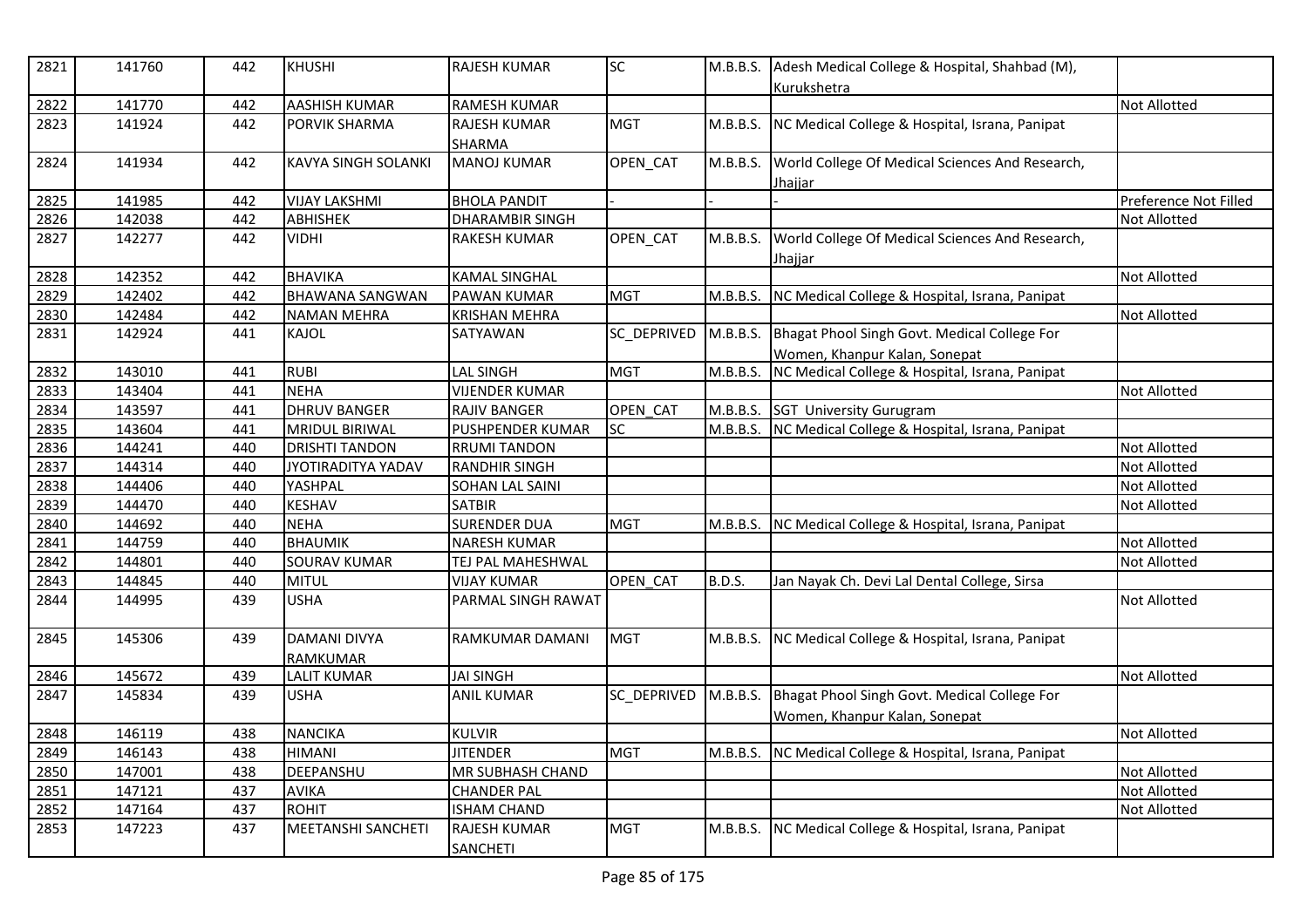| 2854 | 147441 | 437 | <b>MUSKAAN</b>                 | <b>VINOD KUMAR</b>          |                 |               |                                                         | <b>Not Allotted</b>   |
|------|--------|-----|--------------------------------|-----------------------------|-----------------|---------------|---------------------------------------------------------|-----------------------|
| 2855 | 147584 | 437 | <b>JAPSIFAT SINGH</b>          | MANVINDER PAL SINGH MGT     |                 | M.B.B.S.      | Al-Falah School of Medical Science & Research           |                       |
|      |        |     |                                | <b>MARWAHA</b>              |                 |               | Centre. Faridabad                                       |                       |
| 2856 | 147611 | 437 | <b>SANIYA TAHIR</b>            | <b>TAHIR WAHID</b>          | <b>MGT</b>      | M.B.B.S.      | <b>SGT University Gurugram</b>                          |                       |
| 2857 | 147670 | 437 | <b>KOMAL</b>                   | SANJAY KUMAR                | <b>OPEN CAT</b> | M.B.B.S.      | World College Of Medical Sciences And Research,         |                       |
|      |        |     |                                |                             |                 |               | Jhajjar                                                 |                       |
| 2858 | 147738 | 437 | <b>NIKITA</b>                  | <b>ROSHAN LAL</b>           | OPEN CAT P      | M.B.B.S.      | Pandit Bhagwat Dayal Sharma PGIMS, Rohtak               |                       |
|      |        |     |                                |                             | <b>WBD</b>      |               |                                                         |                       |
| 2859 | 147823 | 437 | <b>SUMIT PANDEY</b>            | <b>RAMESH PANDEY</b>        |                 |               |                                                         | <b>Not Allotted</b>   |
| 2860 | 147960 | 437 | <b>NANDIKA GAHLOT</b>          | <b>CHANDRA SHEKHER</b>      |                 |               |                                                         | Preference Not Filled |
|      |        |     |                                | <b>GAHLOT</b>               |                 |               |                                                         |                       |
| 2861 | 148097 | 437 | ABDULLA MASOOD K               | SALEEM ALTHAF K             | <b>MINORITY</b> | M.B.B.S.      | Al-Falah School of Medical Science & Research           |                       |
|      |        |     |                                |                             |                 |               | Centre, Faridabad                                       |                       |
| 2862 | 148268 | 436 | <b>DEEPIKA</b>                 | SADHU RAM                   |                 |               |                                                         | Not Allotted          |
| 2863 | 148566 | 436 | <b>RITIK</b>                   | <b>NARENDER</b>             | OPEN CAT        |               | M.B.B.S. SGT University Gurugram                        |                       |
| 2864 | 148581 | 436 | <b>ADITI</b>                   | <b>SUNIL KUMAR</b>          |                 |               |                                                         | <b>Not Allotted</b>   |
| 2865 | 148720 | 436 | <b>RAMNEEK KAUR</b>            | <b>GURDEV SINGH</b>         |                 |               |                                                         | <b>Not Allotted</b>   |
| 2866 | 148721 | 436 | <b>ANNU KUMARI</b>             | <b>RAMESH KUMAR</b>         | OPEN CAT        |               | M.B.B.S. SGT University Gurugram                        |                       |
| 2867 | 148786 | 436 | AASHNA MITTAL                  | <b>RAKESH MITTAL</b>        | <b>MGT</b>      |               | M.B.B.S. NC Medical College & Hospital, Israna, Panipat |                       |
| 2868 | 149134 | 436 | <b>NIKHIL</b>                  | <b>RAVINDER KUMAR</b>       | OPEN_CAT        | M.B.B.S.      | World College Of Medical Sciences And Research,         |                       |
|      |        |     |                                |                             |                 |               | Jhajjar                                                 |                       |
| 2869 | 149202 | 436 | POOJA KAUSHIK                  | <b>HAREY KISHAN KAUSHIK</b> |                 |               |                                                         | <b>Not Allotted</b>   |
| 2870 | 149270 | 436 | <b>HARSHITA AHUJA</b>          | <b>MANISH AHUJA</b>         |                 |               |                                                         | <b>Not Allotted</b>   |
| 2871 | 149417 | 435 | <b>ANANYA BINDLISH</b>         | <b>VINAY BINDLISH</b>       |                 |               |                                                         | <b>Not Allotted</b>   |
| 2872 | 149581 | 435 | AARJU MALIK                    | <b>JAI SINGH MALIK</b>      | OPEN CAT        | M.B.B.S.      | <b>SGT University Gurugram</b>                          |                       |
| 2873 | 149582 | 435 | <b>RAJESH</b>                  | <b>GOPI CHAND</b>           |                 |               |                                                         | Not Allotted          |
| 2874 | 149768 | 435 | DEV KUMAR TUSHAMER TARIF KUMAR |                             |                 |               |                                                         | <b>Not Allotted</b>   |
|      |        |     |                                |                             |                 |               |                                                         |                       |
| 2875 | 150211 | 435 | <b>SUDHIR KUMAR</b>            | PRITAM SINGH                |                 |               |                                                         | Not Allotted          |
| 2876 | 150261 | 435 | <b>UMA RANI</b>                | <b>RAVINDER</b>             | <b>MGT</b>      | M.B.B.S.      | NC Medical College & Hospital, Israna, Panipat          |                       |
| 2877 | 150287 | 435 | PANKAJ VAID                    | HARIKRISHAN                 |                 |               |                                                         | <b>Not Allotted</b>   |
| 2878 | 150341 | 435 | <b>EKAS KAUR</b>               | TEJINDER PAL SINGH          |                 |               |                                                         | <b>Not Allotted</b>   |
|      |        |     |                                | ARNEJA                      |                 |               |                                                         |                       |
| 2879 | 150528 | 434 | <b>DEVENDER GODIWAL</b>        | <b>GYAN CHAND</b>           |                 |               |                                                         | <b>Not Allotted</b>   |
| 2880 | 150541 | 434 | <b>CHAHAK CHHABRA</b>          | YOGESH CHHABRA              |                 |               |                                                         | Not Allotted          |
| 2881 | 150923 | 434 | SHASHVAT                       | <b>KULDEEP SHARMA</b>       | <b>MGT</b>      | M.B.B.S.      | NC Medical College & Hospital, Israna, Panipat          |                       |
| 2882 | 151065 | 434 | DEVIKA A GOPAN                 | <b>G GOPAKUMAR</b>          | <b>MGT</b>      | <b>B.D.S.</b> | Sudha Rustagi College Of Dental Sciences & Research,    |                       |
|      |        |     |                                |                             |                 |               | Faridabad                                               |                       |
| 2883 | 151097 | 434 | <b>ARTIKA GUPTA</b>            | LALIT MOHAN GUPTA           |                 |               |                                                         | Preference Not Filled |
| 2884 | 151180 | 434 | <b>VAIBHAV CHAWLA</b>          | PRABHU DAYAL                | OPEN CAT        |               | M.B.B.S. SGT University Gurugram                        |                       |
| 2885 | 151238 | 434 | SIDHANT LUTHRA                 | <b>GULSHAN RAI</b>          | <b>MGT</b>      |               | M.B.B.S. NC Medical College & Hospital, Israna, Panipat |                       |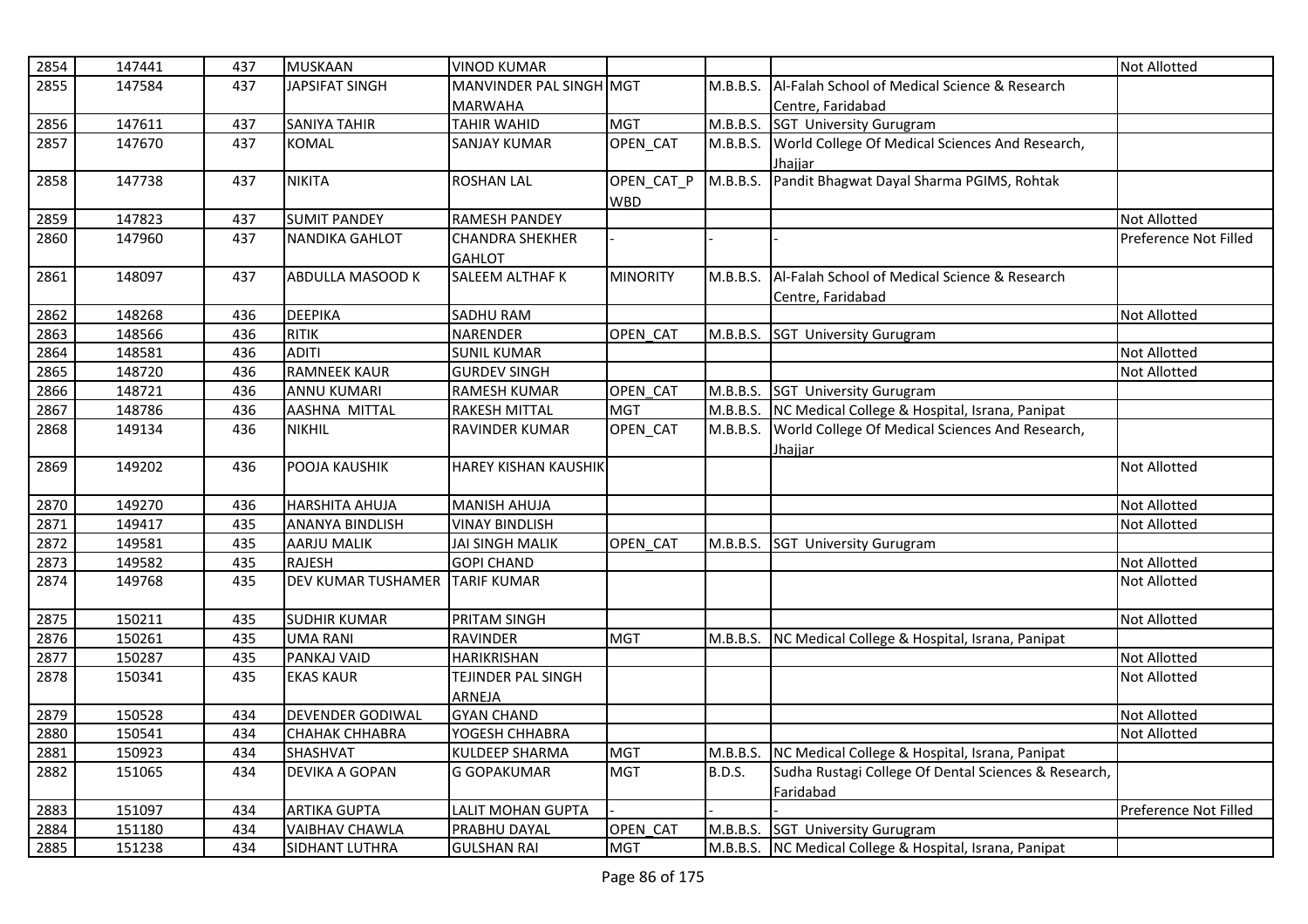| 2886 | 151295 | 434 | <b>DHEERAJ KUMAR</b>    | <b>NARESH KUMAR</b>     | <b>SC</b>       |               | M.B.B.S. NC Medical College & Hospital, Israna, Panipat |                       |
|------|--------|-----|-------------------------|-------------------------|-----------------|---------------|---------------------------------------------------------|-----------------------|
| 2887 | 151443 | 434 | <b>RAVINDER KUMAR</b>   | <b>JASWANT</b>          | <b>OPEN CAT</b> | <b>B.D.S.</b> | Sudha Rustagi College Of Dental Sciences & Research,    |                       |
|      |        |     |                         |                         |                 |               | Faridabad                                               |                       |
| 2888 | 151455 | 434 | YASHASVI DURANI         | <b>SUJIT MOZA</b>       | <b>MGT</b>      | M.B.B.S.      | NC Medical College & Hospital, Israna, Panipat          |                       |
| 2889 | 151490 | 434 | <b>SURBHI</b>           | <b>ASHISH KUMAR</b>     | <b>MGT</b>      | M.B.B.S.      | NC Medical College & Hospital, Israna, Panipat          |                       |
| 2890 | 151491 | 434 | <b>MAHI HANS</b>        | <b>SURESH HANS</b>      |                 |               |                                                         | Not Allotted          |
| 2891 | 151573 | 434 | <b>ARJUN RAHEJA</b>     | NIKHIL RAHEJA           | <b>MGT</b>      |               | M.B.B.S. SGT University Gurugram                        |                       |
| 2892 | 151640 | 433 | <b>ANKIT</b>            | KIRORIMAL               |                 |               |                                                         | <b>Not Allotted</b>   |
| 2893 | 151657 | 433 | <b>PRASHANSA PRANAV</b> | PRANAV DEO MANI         | <b>MGT</b>      | B.D.S.        | J.N. Kapoor, D.A.V Centenary Dental College,            |                       |
|      |        |     |                         | <b>TRIPATHI</b>         |                 |               | Yamunanagar                                             |                       |
| 2894 | 151782 | 433 | <b>SUNNY</b>            | <b>SHEEL KUMAR</b>      | <b>BCA</b>      | M.B.B.S.      | Adesh Medical College & Hospital, Shahbad (M),          |                       |
|      |        |     |                         |                         |                 |               | Kurukshetra                                             |                       |
| 2895 | 152713 | 433 | PRIYANSHI JAIN          | <b>NAVNEET JAIN</b>     |                 |               |                                                         | Not Allotted          |
| 2896 | 152856 | 432 | SANJIVANI               | RAVINDER SINGH          |                 |               |                                                         | <b>Not Allotted</b>   |
| 2897 | 153163 | 432 | <b>PARNIKA</b>          | <b>DHEERAJ KUMAR</b>    | <b>MGT</b>      |               | M.B.B.S. NC Medical College & Hospital, Israna, Panipat |                       |
| 2898 | 153356 | 432 | <b>DIVYA AGGARWAL</b>   | PARDEEP KUMAR           | <b>MGT</b>      | M.B.B.S.      | NC Medical College & Hospital, Israna, Panipat          |                       |
| 2899 | 153455 | 432 | ARYAN                   | PYARELAL                |                 |               |                                                         | <b>Not Allotted</b>   |
| 2900 | 153517 | 432 | RISHIPAL                | <b>AJIT SINGH</b>       | OPEN CAT        | M.B.B.S.      | World College Of Medical Sciences And Research,         |                       |
|      |        |     |                         |                         |                 |               | Jhajjar                                                 |                       |
| 2901 | 153686 | 432 | <b>NYRA SHAFIQ</b>      | SYED SHAFIQ ALAM        | <b>MINORITY</b> | M.B.B.S.      | Al-Falah School of Medical Science & Research           |                       |
|      |        |     |                         |                         |                 |               | Centre, Faridabad                                       |                       |
| 2902 | 153721 | 432 | RINKLE                  | RAJEEV KUMAR            |                 |               |                                                         | Preference Not Filled |
| 2903 | 153825 | 432 | <b>GARVITA SOPERNA</b>  | MUNENDER SOPERNA        | <b>MGT</b>      |               | M.B.B.S. NC Medical College & Hospital, Israna, Panipat |                       |
| 2904 | 154021 | 431 | <b>VISHAL</b>           | <b>RANJEET SINGH</b>    |                 |               |                                                         | <b>Not Allotted</b>   |
| 2905 | 154088 | 431 | <b>TANVI MITTAL</b>     | <b>ANURAG MITTAL</b>    | <b>MGT</b>      |               | M.B.B.S. SGT University Gurugram                        |                       |
| 2906 | 154447 | 431 | <b>BHUMIKA</b>          | <b>SUNIL</b>            |                 |               |                                                         | <b>Not Allotted</b>   |
| 2907 | 154454 | 431 | PAVANI CHAUDHARY        | <b>NEERAJ CHAUDHARY</b> |                 |               |                                                         | Not Allotted          |
| 2908 | 154467 | 431 | <b>SHILPI</b>           | <b>AJIT SINGH</b>       | OPEN CAT        | <b>B.D.S.</b> | J.N. Kapoor, D.A.V Centenary Dental College,            |                       |
|      |        |     |                         |                         |                 |               | Yamunanagar                                             |                       |
| 2909 | 154587 | 431 | NAINA UTTAM             | <b>ANIL KUMAR</b>       |                 |               |                                                         | Not Allotted          |
| 2910 | 154641 | 431 | <b>RITIK</b>            | <b>RAJENDER</b>         |                 |               |                                                         | <b>Not Allotted</b>   |
| 2911 | 154735 | 431 | SYED YAZDAAN ALI        | <b>SYED AZMAT ALI</b>   | <b>MINORITY</b> | M.B.B.S.      | Al-Falah School of Medical Science & Research           |                       |
|      |        |     |                         |                         |                 |               | Centre, Faridabad                                       |                       |
| 2912 | 154750 | 431 | <b>DUSHYANT SINGH</b>   | <b>VIRENDER SINGH</b>   |                 |               |                                                         | <b>Not Allotted</b>   |
|      |        |     | <b>KOCHAR</b>           |                         |                 |               |                                                         |                       |
| 2913 | 154762 | 431 | <b>ISHIKA</b>           | KULDEEP SINGH           |                 |               |                                                         | Not Allotted          |
| 2914 | 154817 | 431 | TANU                    | <b>SUNIL KUMAR</b>      |                 |               |                                                         | <b>Not Allotted</b>   |
| 2915 | 154958 | 431 | <b>GAURAV YADAV</b>     | <b>DHARMBIR</b>         |                 |               |                                                         | Not Allotted          |
| 2916 | 155229 | 430 | <b>LATA KUMARI</b>      | <b>BHAGWAN SINGH</b>    |                 |               |                                                         | Not Allotted          |
| 2917 | 155379 | 430 | <b>KONICA</b>           | <b>SURESH KUMAR</b>     | SC DEPRIVED     | B.D.S.        | PGIDS, Rohtak                                           |                       |
| 2918 | 155512 | 430 | PRANJAL                 | <b>SANJAY DHAWAN</b>    |                 |               |                                                         | Not Allotted          |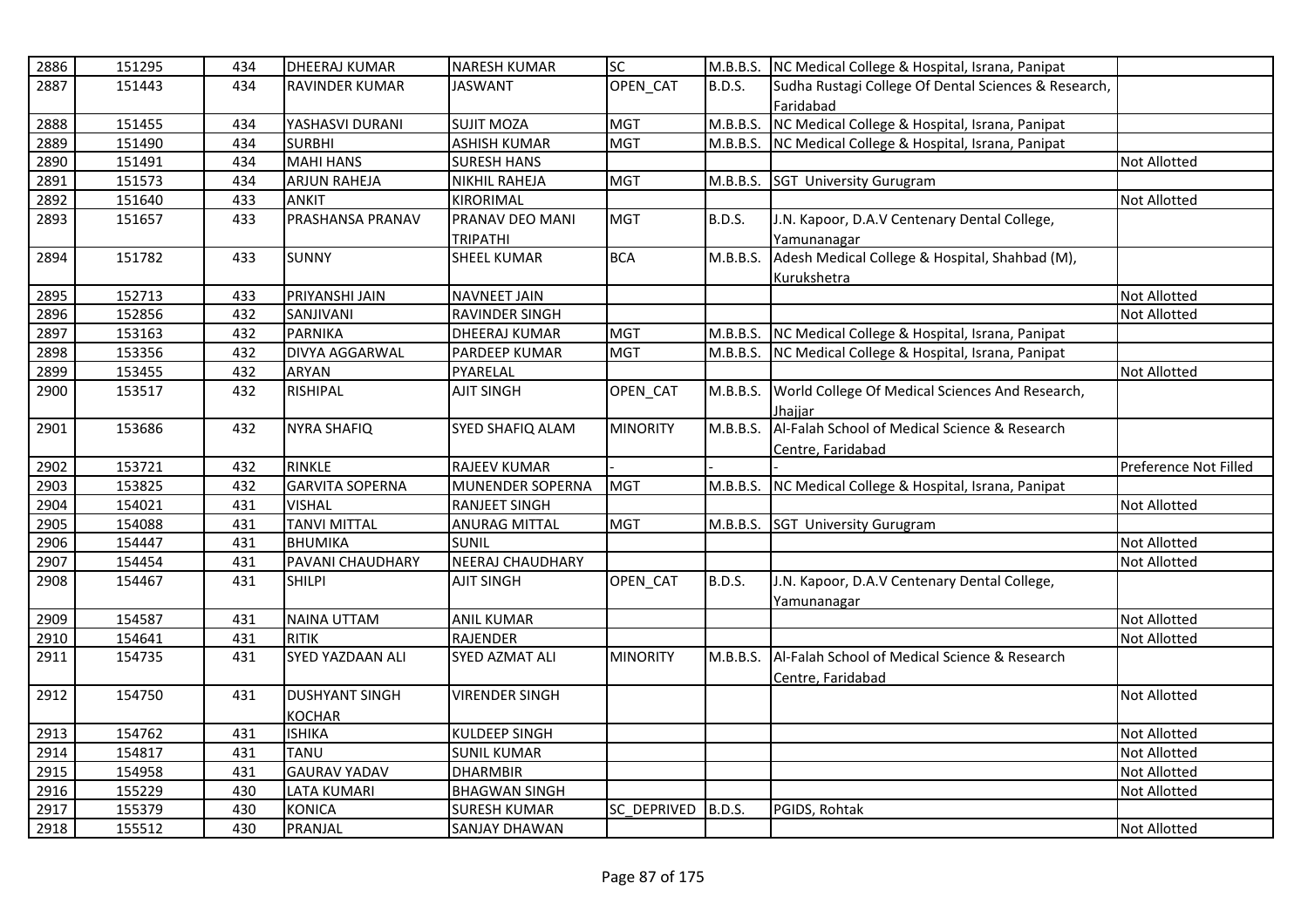| 2919 | 155638 | 430 | SAHIL NARWAL          | <b>SUBHASH CHANDER</b><br>NARWAL |                 |               |                                                         | <b>Not Allotted</b>   |
|------|--------|-----|-----------------------|----------------------------------|-----------------|---------------|---------------------------------------------------------|-----------------------|
| 2920 | 155742 | 430 | <b>MANISHA</b>        | <b>ANIL SHARMA</b>               |                 |               |                                                         | Preference Not Filled |
| 2921 | 155864 | 430 | <b>SANKARSH SINGH</b> | <b>RAVISH MEHTA</b>              |                 |               |                                                         | <b>Not Allotted</b>   |
|      |        |     | <b>MEHTA</b>          |                                  |                 |               |                                                         |                       |
| 2922 | 155917 | 430 | RAGHAV ARORA          | <b>SANJAY ARORA</b>              |                 |               |                                                         | <b>Not Allotted</b>   |
| 2923 | 155977 | 430 | <b>HARSHITA</b>       | <b>DARA SINGH</b>                |                 |               |                                                         | <b>Not Allotted</b>   |
| 2924 | 156052 | 430 | <b>NEHA</b>           | <b>SUNIL KUMAR</b>               |                 |               |                                                         | Not Allotted          |
| 2925 | 156127 | 430 | <b>SUHASHINI GIRI</b> | SANJEEV GIRI                     |                 |               |                                                         | <b>Not Allotted</b>   |
| 2926 | 156275 | 429 | <b>SNEHA YADAV</b>    | <b>SUKHBIR SINGH</b>             | OPEN CAT        | M.B.B.S.      | <b>SGT University Gurugram</b>                          |                       |
| 2927 | 156417 | 429 | <b>MUSKAN</b>         | <b>VIKRAM YADAV</b>              | OPEN_CAT        | M.B.B.S.      | World College Of Medical Sciences And Research,         |                       |
|      |        |     |                       |                                  |                 |               | Jhajjar                                                 |                       |
| 2928 | 156489 | 429 | PRIYANKA              | <b>CHANDER BOSE</b>              |                 |               |                                                         | Not Allotted          |
| 2929 | 156533 | 429 | <b>MOHD MINHAZ</b>    | MOHD KALAM                       | <b>MINORITY</b> | M.B.B.S.      | Al-Falah School of Medical Science & Research           |                       |
|      |        |     |                       |                                  |                 |               | Centre, Faridabad                                       |                       |
| 2930 | 156661 | 429 | <b>NEHA BHATT</b>     | <b>BHUWAN CHANDRA</b>            | <b>MGT</b>      | <b>B.D.S.</b> | Swami Devi Dayal Hospital & Dental College,             |                       |
|      |        |     |                       |                                  |                 |               | Punchkula                                               |                       |
| 2931 | 156814 | 429 | <b>MUSKAN</b>         | <b>VIJAY KUMAR</b>               |                 |               |                                                         | <b>Not Allotted</b>   |
| 2932 | 157321 | 429 | <b>AARYAN VERMA</b>   | <b>ANUJ VERMA</b>                | <b>MGT</b>      | M.B.B.S.      | Al-Falah School of Medical Science & Research           |                       |
|      |        |     |                       |                                  |                 |               | Centre. Faridabad                                       |                       |
| 2933 | 157864 | 428 | <b>SEEMA RANI</b>     | RAMESHWAR                        | <b>MGT</b>      | M.B.B.S.      | Al-Falah School of Medical Science & Research           |                       |
|      |        |     |                       |                                  |                 |               | Centre, Faridabad                                       |                       |
| 2934 | 158051 | 428 | <b>RISHITA KAPOOR</b> | RAJEEV KAPOOR                    | <b>MGT</b>      | M.B.B.S.      | <b>SGT University Gurugram</b>                          |                       |
| 2935 | 158063 | 428 | <b>MEGHA BHATIA</b>   | LAL CHAND                        | <b>MGT</b>      | M.B.B.S.      | Al-Falah School of Medical Science & Research           |                       |
|      |        |     |                       |                                  |                 |               | Centre, Faridabad                                       |                       |
| 2936 | 158085 | 428 | <b>PRAVESH</b>        | <b>HARI KISHAN</b>               |                 |               |                                                         | <b>Not Allotted</b>   |
|      |        |     |                       | BHARDWAJ                         |                 |               |                                                         |                       |
| 2937 | 158098 | 428 | <b>ARPANDEEP KAUR</b> | SATINDER SINGH                   | <b>MGT</b>      |               | M.B.B.S. NC Medical College & Hospital, Israna, Panipat |                       |
| 2938 | 158626 | 427 | <b>ZENDE SAYALI</b>   | SIDDHARTH                        | <b>MGT</b>      |               | M.B.B.S. SGT University Gurugram                        |                       |
| 2939 | 158638 | 427 | <b>KAJAL</b>          | <b>TEJPAL SINGH</b>              |                 |               |                                                         | <b>Not Allotted</b>   |
| 2940 | 158668 | 427 | <b>NITIN YADAV</b>    | AMIT YADAV                       |                 |               |                                                         | Not Allotted          |
| 2941 | 158771 | 427 | <b>ABHISHEK</b>       | <b>RAKESH</b>                    | <b>MGT</b>      | M.B.B.S.      | Al-Falah School of Medical Science & Research           |                       |
|      |        |     |                       |                                  |                 |               | Centre, Faridabad                                       |                       |
| 2942 | 158775 | 427 | <b>RITIKA SHARMA</b>  | <b>RAJKUMAR</b>                  | OPEN CAT        | <b>B.D.S.</b> | J.N. Kapoor, D.A.V Centenary Dental College,            |                       |
|      |        |     |                       |                                  |                 |               | Yamunanagar                                             |                       |
| 2943 | 158791 | 427 | RAJNEESH              | DHARAMBEER                       |                 |               |                                                         | Not Allotted          |
| 2944 | 158813 | 427 | PARUL YADAV           | <b>RAJPAL</b>                    |                 |               |                                                         | <b>Not Allotted</b>   |
| 2945 | 158862 | 427 | <b>KRATI GUPTA</b>    | <b>AWDHESH KUMAR</b>             | <b>MGT</b>      | M.B.B.S.      | <b>SGT University Gurugram</b>                          |                       |
|      |        |     |                       | <b>GUPTA</b>                     |                 |               |                                                         |                       |
| 2946 | 159549 | 427 | <b>HEMANT KUMAR</b>   | <b>RAJENDER</b>                  | <b>MGT</b>      |               | M.B.B.S. NC Medical College & Hospital, Israna, Panipat |                       |
| 2947 | 159839 | 426 | <b>RIVA RAWAT</b>     | <b>MOTILAL RAWAT</b>             | <b>MGT</b>      |               | M.B.B.S. NC Medical College & Hospital, Israna, Panipat |                       |
| 2948 | 160275 | 426 | PRIYANK KHANNA        | <b>AJAY KHANNA</b>               | <b>MGT</b>      |               | M.B.B.S. NC Medical College & Hospital, Israna, Panipat |                       |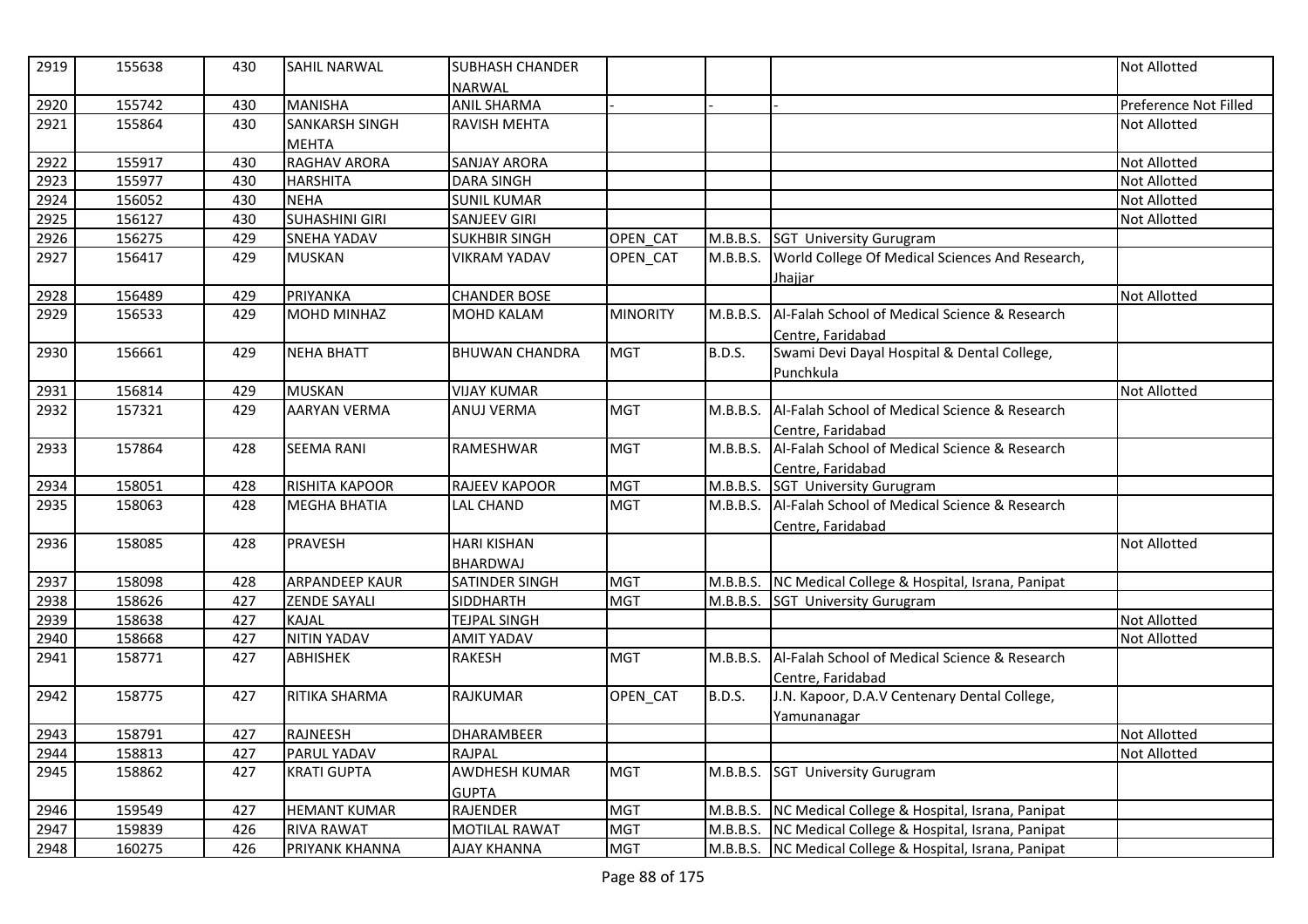| 2949 | 160393 | 426 | <b>PAYAL</b>             | <b>VIKASH</b>                  | SC DEPRIVED B.D.S. |               | PGIDS, Rohtak                                                          |                       |
|------|--------|-----|--------------------------|--------------------------------|--------------------|---------------|------------------------------------------------------------------------|-----------------------|
| 2950 | 160430 | 426 | <b>JAPNEET KAUR</b>      | <b>GURKHEL SINGH</b>           | <b>MGT</b>         | M.B.B.S.      | <b>SGT University Gurugram</b>                                         |                       |
| 2951 | 160432 | 426 | YASHIKA RANI             | <b>SANJAY JINDAL</b>           |                    |               |                                                                        | <b>Not Allotted</b>   |
| 2952 | 160487 | 426 | <b>DIKSHA TANWAR</b>     | <b>SHRI PAL</b>                |                    |               |                                                                        | <b>Not Allotted</b>   |
| 2953 | 160654 | 426 | <b>AMAN VERMA</b>        | <b>OM PRAKASH</b>              | OPEN CAT           | M.B.B.S.      | <b>SGT University Gurugram</b>                                         |                       |
| 2954 | 160825 | 425 | <b>AISHWARYA VIKAS</b>   | <b>VIKAS</b>                   | <b>MGT</b>         | M.B.B.S.      | <b>SGT University Gurugram</b>                                         |                       |
|      |        |     | <b>BHADANGE</b>          |                                |                    |               |                                                                        |                       |
| 2955 | 161171 | 425 | <b>KIRAN MAHAWAR</b>     | <b>DULICHAND MAHAWAR</b>       |                    |               |                                                                        | <b>Not Allotted</b>   |
| 2956 | 161286 | 425 | <b>FIZA</b>              | <b>VIJAY KUMAR</b>             | <b>BCA</b>         | M.B.B.S.      | Adesh Medical College & Hospital, Shahbad (M),<br>Kurukshetra          |                       |
| 2957 | 161300 | 425 | <b>KHUSHI</b>            | <b>RAJEEV KUMAR</b>            | OPEN CAT           | <b>B.D.S.</b> | Yamuna Institute Of Dental Sciences & Research<br>Gadholi, Yamunanagar |                       |
| 2958 | 161481 | 425 | SHIVAM AGRAWAL           | KRISHNA KUMAR<br>AGRAWAL       | <b>MGT</b>         | M.B.B.S.      | NC Medical College & Hospital, Israna, Panipat                         |                       |
| 2959 | 161520 | 425 | <b>RAMAN KUMAR</b>       | LAXMI CHAND                    |                    |               |                                                                        | <b>Not Allotted</b>   |
| 2960 | 161603 | 425 | <b>DRISHTI MALIK</b>     | <b>VIJAY MALIK</b>             | <b>MGT</b>         | M.B.B.S.      | <b>SGT University Gurugram</b>                                         |                       |
| 2961 | 161690 | 425 | PRIYANSHU                | <b>MAHAVIR SINGH</b>           |                    |               |                                                                        | <b>Not Allotted</b>   |
| 2962 | 161779 | 425 | <b>SHAURYA JAKHAR</b>    | KULDEEP SINGH                  | <b>MGT</b>         | M.B.B.S.      | Al-Falah School of Medical Science & Research                          |                       |
|      |        |     |                          | <b>JAKHAR</b>                  |                    |               | Centre, Faridabad                                                      |                       |
| 2963 | 161807 | 425 | <b>CHIRAG VERMA</b>      | <b>NAVEEN VERMA</b>            |                    |               |                                                                        | <b>Not Allotted</b>   |
| 2964 | 162331 | 424 | DEEPANSHU                | <b>HARI RAM</b>                |                    |               |                                                                        | <b>Not Allotted</b>   |
| 2965 | 162335 | 424 | RAHUL INDAL              | <b>ANIL KUMAR</b>              |                    |               |                                                                        | Preference Not Filled |
| 2966 | 162346 | 424 | <b>DEEPIKA</b>           | MR. PARDEEP KUMAR              |                    |               |                                                                        | <b>Not Allotted</b>   |
| 2967 | 162582 | 424 | SHUBHAM DEWANGAN         | <b>TIREETH RAM</b><br>DEWANGAN |                    |               |                                                                        | Preference Not Filled |
| 2968 | 162952 | 424 | <b>MONIKA</b>            | <b>BALWAN SINGH</b>            | OPEN_CAT           | <b>B.D.S.</b> | Swami Devi Dayal Hospital & Dental College,<br>Punchkula               |                       |
| 2969 | 163051 | 424 | <b>ANUSHKA</b>           | <b>ANIL KUMAR</b>              | OPEN_CAT           | <b>B.D.S.</b> | J.N. Kapoor, D.A.V Centenary Dental College,<br>Yamunanagar            |                       |
| 2970 | 163662 | 423 | <b>YOGESH</b>            | <b>RAKESH KUMAR</b>            | <b>SC</b>          | <b>B.D.S.</b> | J.N. Kapoor, D.A.V Centenary Dental College,                           |                       |
|      |        |     |                          |                                |                    |               | Yamunanagar                                                            |                       |
| 2971 | 164017 | 423 | PREETI                   | <b>SATBIR SINGH</b>            | OPEN_CAT           | <b>B.D.S.</b> | Swami Devi Dayal Hospital & Dental College,<br>Punchkula               |                       |
| 2972 | 164122 | 423 | <b>RUCHITA DEVI</b>      | <b>RAJBIR RUHAL</b>            | <b>MGT</b>         | M.B.B.S.      | NC Medical College & Hospital, Israna, Panipat                         |                       |
| 2973 | 164225 | 423 | <b>AGRIM GUPTA</b>       | MR. SANJEEV KUMAR              |                    |               |                                                                        | Not Allotted          |
| 2974 | 164249 | 423 | <b>HARSHDEEP DANDYAN</b> | <b>JARNAIL SINGH</b>           |                    |               |                                                                        | <b>Not Allotted</b>   |
| 2975 | 164268 | 423 | PRANJAL                  | RAJESH MIGLANI                 |                    |               |                                                                        | <b>Not Allotted</b>   |
| 2976 | 164554 | 422 | PRASHANT                 | <b>HARIPAL</b>                 |                    |               |                                                                        | <b>Not Allotted</b>   |
| 2977 | 164891 | 422 | ANU                      | <b>TEK RAM</b>                 |                    |               |                                                                        | <b>Not Allotted</b>   |
| 2978 | 164945 | 422 | <b>SIMRAN</b>            | RAMPAL                         | OPEN_CAT           | M.B.B.S.      | World College Of Medical Sciences And Research,<br>Jhajjar             |                       |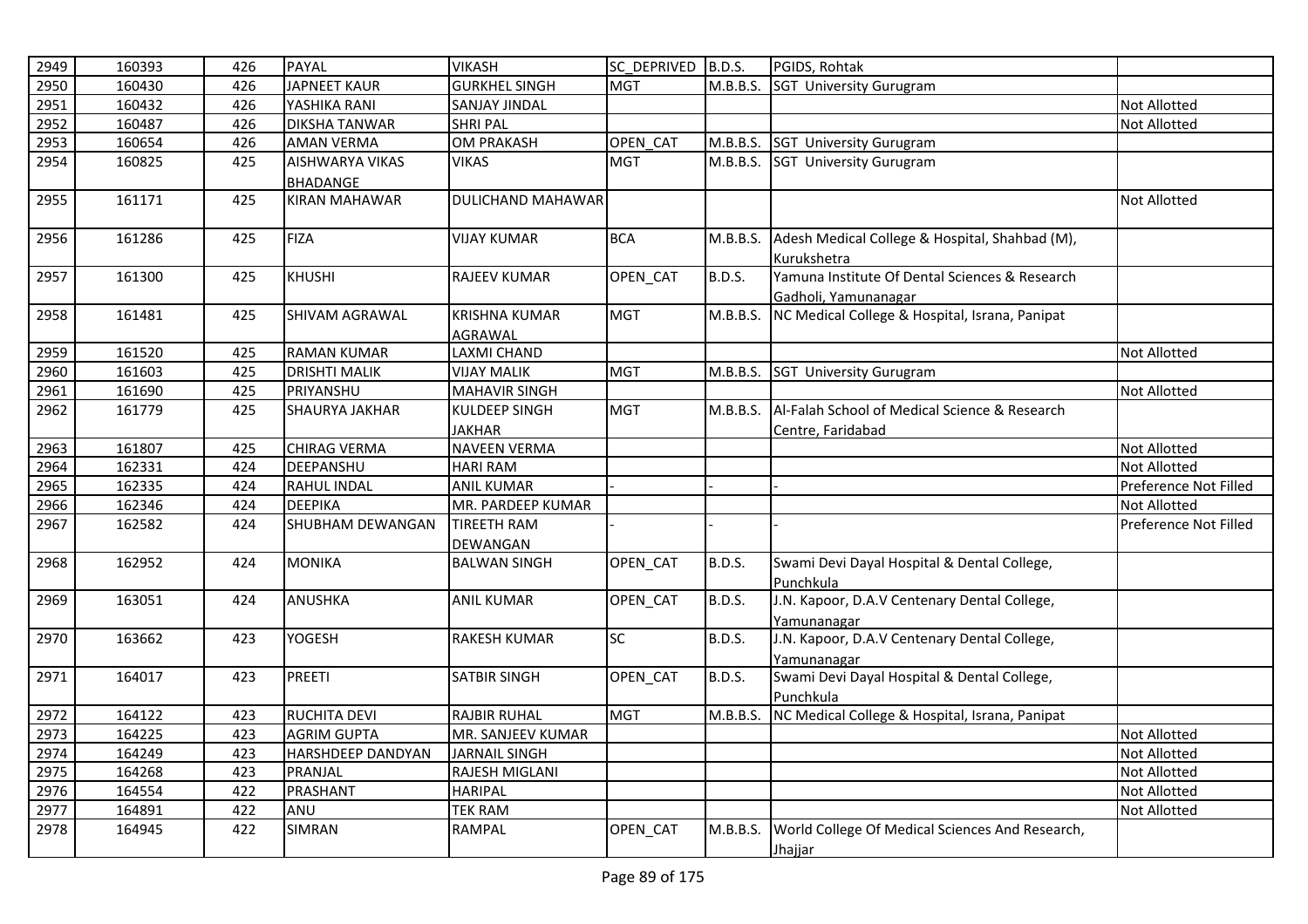| 2979 | 165215 | 422 | <b>UMESH KUMAR</b>     | <b>MOHINDER KUMAR</b>  | <b>SC</b>       | M.B.B.S.      | Adesh Medical College & Hospital, Shahbad (M),          |                       |
|------|--------|-----|------------------------|------------------------|-----------------|---------------|---------------------------------------------------------|-----------------------|
| 2980 | 165253 | 422 | <b>CHARU SHARMA</b>    | <b>SURINDER KUMAR</b>  |                 |               | Kurukshetra                                             | <b>Not Allotted</b>   |
| 2981 | 165966 | 421 | RINKU                  | <b>SURESH KUMAR</b>    | SC_DEPRIVED     | <b>B.D.S.</b> | PGIDS, Rohtak                                           |                       |
| 2982 | 166216 | 421 | <b>RIYA</b>            | JOGENDER SINGH         |                 |               |                                                         | <b>Not Allotted</b>   |
| 2983 | 166266 | 421 | <b>NAVNEET</b>         | DHARAMVEER             | SC_DEPRIVED     | B.D.S.        | PGIDS, Rohtak                                           |                       |
|      | 166444 | 421 | <b>ALI AHMED</b>       |                        | <b>MINORITY</b> | M.B.B.S.      | Al-Falah School of Medical Science & Research           |                       |
| 2984 |        |     |                        | <b>RAFI AHMED</b>      |                 |               |                                                         |                       |
| 2985 | 166956 | 420 | <b>NANCY</b>           | <b>SURENDER SINGH</b>  |                 |               | Centre, Faridabad                                       | <b>Not Allotted</b>   |
| 2986 | 167067 | 420 | <b>ADITYA PANDEY</b>   | <b>VIJAY SHANKAR</b>   | <b>MGT</b>      | M.B.B.S.      | NC Medical College & Hospital, Israna, Panipat          |                       |
|      |        |     |                        | <b>PANDEY</b>          |                 |               |                                                         |                       |
| 2987 | 167249 | 420 | <b>SUNNY</b>           | <b>PAWAN KUMAR</b>     |                 |               |                                                         | <b>Not Allotted</b>   |
|      | 167260 | 420 | <b>ABHISHEK</b>        | <b>GURMUKH SINGH</b>   |                 |               |                                                         | <b>Not Allotted</b>   |
| 2988 |        |     |                        |                        |                 |               |                                                         |                       |
| 2989 | 167569 | 420 | YASHIKA                | SATISH KUMAR MALIK     |                 |               |                                                         | Not Allotted          |
| 2990 | 167753 | 420 | ANURADHA               | <b>RAJESH KUMAR</b>    |                 |               |                                                         | <b>Not Allotted</b>   |
| 2991 | 167764 | 420 | <b>JIYA</b>            | <b>SUBE SINGH</b>      |                 |               |                                                         | <b>Not Allotted</b>   |
| 2992 | 168012 | 420 | <b>SIDDHARTH</b>       | <b>RAHUL GOYAL</b>     |                 |               |                                                         | <b>Not Allotted</b>   |
| 2993 | 168045 | 419 | ARYAN BHARDWAJ         | <b>VISHAL KUMAR</b>    | <b>MGT</b>      | M.B.B.S.      | NC Medical College & Hospital, Israna, Panipat          |                       |
| 2994 | 168248 | 419 | <b>GARIMA</b>          | <b>RAJIV KUMAR</b>     | <b>MGT</b>      |               | M.B.B.S. SGT University Gurugram                        |                       |
| 2995 | 168317 | 419 | <b>KRITY AHUJA</b>     | MR. DEEPAK KUMAR       | <b>MGT</b>      | M.B.B.S.      | <b>SGT University Gurugram</b>                          |                       |
|      |        |     |                        | AHUJA                  |                 |               |                                                         |                       |
| 2996 | 168767 | 419 | <b>ANKITA SINHA</b>    | ARVIND KUMAR SINHA     |                 |               |                                                         | <b>Not Allotted</b>   |
| 2997 | 168970 | 419 | <b>SAMEER GODARA</b>   | <b>ASHOK KUMAR</b>     | <b>MGT</b>      |               | M.B.B.S. NC Medical College & Hospital, Israna, Panipat |                       |
| 2998 | 169031 | 419 | <b>RUHANI</b>          | <b>BRIJ MOHAN</b>      |                 |               |                                                         | Not Allotted          |
| 2999 | 169171 | 419 | <b>ABHIMANYU SINGH</b> | <b>SUDHIR SINGH</b>    | <b>MGT</b>      |               | M.B.B.S. NC Medical College & Hospital, Israna, Panipat |                       |
| 3000 | 169173 | 419 | <b>AMIT</b>            | <b>RAMESH KUMAR</b>    | <b>MGT</b>      |               | M.B.B.S. NC Medical College & Hospital, Israna, Panipat |                       |
|      |        |     |                        | <b>SHARMA</b>          |                 |               |                                                         |                       |
| 3001 | 169428 | 418 | RADHIKA GUPTA          | <b>AJAY GUPTA</b>      |                 |               |                                                         | Not Allotted          |
| 3002 | 169865 | 418 | <b>SHEFY</b>           | RAJINDER KUMAR         |                 |               |                                                         | <b>Not Allotted</b>   |
| 3003 | 170076 | 418 | PRIGYA GORIA           | SHYAM SUNDER GORIA MGT |                 | M.B.B.S.      | NC Medical College & Hospital, Israna, Panipat          |                       |
| 3004 | 170270 | 418 | AASHI AGGARWAL         | <b>AMIT AGGARWAL</b>   |                 |               |                                                         | <b>Not Allotted</b>   |
| 3005 | 170411 | 418 | <b>DHRUV DEHLAN</b>    | <b>SUNIL KUMAR</b>     | OPEN CAT        | M.B.B.S.      | SGT University Gurugram                                 |                       |
| 3006 | 170715 | 417 | <b>HARSH AARYAN</b>    | JEETENDRA KUMAR        | <b>MGT</b>      | M.B.B.S.      | NC Medical College & Hospital, Israna, Panipat          |                       |
| 3007 | 170771 | 417 | <b>FIZAHAT FAYAZ</b>   | <b>DR FAYAZ AHMAD</b>  |                 |               |                                                         | Preference Not Filled |
|      |        |     |                        | <b>BHAT</b>            |                 |               |                                                         |                       |
| 3008 | 170847 | 417 | <b>KIRAN</b>           | <b>SATISH KUMAR</b>    |                 |               |                                                         | <b>Not Allotted</b>   |
| 3009 | 170971 | 417 | <b>SACHIN</b>          | <b>SUJEET KUMAR</b>    | SC_DEPRIVED     | <b>B.D.S.</b> | PGIDS, Rohtak                                           |                       |
| 3010 | 171135 | 417 | <b>SHIVANI</b>         | <b>SANJAY KUMAR</b>    |                 |               |                                                         | <b>Not Allotted</b>   |
| 3011 | 171178 | 417 | <b>SUKHPAL SINGH</b>   | <b>DALJINDER SINGH</b> |                 |               |                                                         | Preference Not Filled |
|      |        |     | <b>BAIDWAN</b>         | <b>BAIDWAN</b>         |                 |               |                                                         |                       |
|      |        |     |                        |                        |                 |               |                                                         |                       |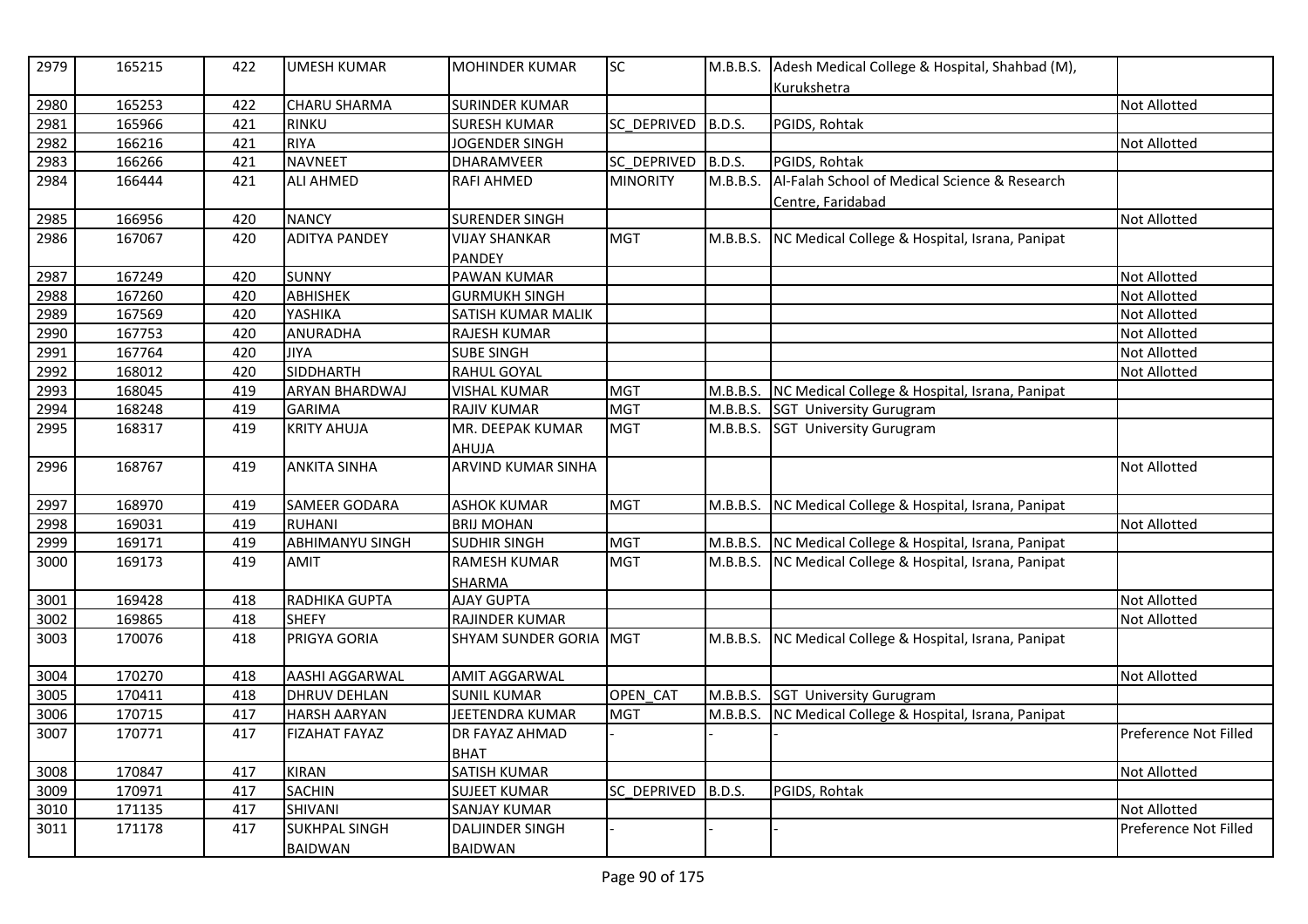| 3012 | 171249 | 417 | <b>GRACY</b>            | <b>SURENDER KUMAR</b>   |                 |               |                                                 | Not Allotted          |
|------|--------|-----|-------------------------|-------------------------|-----------------|---------------|-------------------------------------------------|-----------------------|
| 3013 | 171344 | 417 | <b>ANNU BADGUJJAR</b>   | KALU RAM BADGUJJAR      |                 |               |                                                 | <b>Not Allotted</b>   |
|      |        |     |                         |                         |                 |               |                                                 |                       |
| 3014 | 171372 | 417 | <b>MAYANK GUPTA</b>     | <b>SURENDER GUPTA</b>   | <b>MGT</b>      | M.B.B.S.      | Al-Falah School of Medical Science & Research   |                       |
|      |        |     |                         |                         |                 |               | Centre, Faridabad                               |                       |
| 3015 | 171749 | 416 | <b>SHIFA RANI</b>       | <b>ASHOK KUMAR</b>      |                 |               |                                                 | <b>Not Allotted</b>   |
| 3016 | 171759 | 416 | <b>DARAPU NIRAJA</b>    | <b>DARAPU SRIDHARA</b>  |                 |               |                                                 | Preference Not Filled |
|      |        |     |                         | <b>RAO</b>              |                 |               |                                                 |                       |
| 3017 | 171906 | 416 | <b>NEHA DEVI</b>        | <b>UMED SINGH</b>       | OPEN_CAT        | M.B.B.S.      | World College Of Medical Sciences And Research, |                       |
|      |        |     |                         |                         |                 |               | Jhaiiar                                         |                       |
| 3018 | 172796 | 416 | <b>MD TAUSIF ALAM</b>   | MD QAMAR ALAM           | <b>MINORITY</b> | M.B.B.S.      | Al-Falah School of Medical Science & Research   |                       |
|      |        |     |                         |                         |                 |               | Centre, Faridabad                               |                       |
| 3019 | 172815 | 416 | <b>JAIBIR SINGH</b>     | <b>BHARPUR SINGH</b>    |                 |               |                                                 | Not Allotted          |
| 3020 | 173206 | 415 | <b>KHUSHI</b>           | <b>SUNIL KUMAR</b>      |                 |               |                                                 | <b>Not Allotted</b>   |
| 3021 | 173293 | 415 | <b>VRIDDHI AGGARWAL</b> | VISHAL AGGARWAL         | <b>MGT</b>      | M.B.B.S.      | Al-Falah School of Medical Science & Research   |                       |
|      |        |     |                         |                         |                 |               | Centre, Faridabad                               |                       |
| 3022 | 173320 | 415 | SAANYA KASHYAP          | NARENDER KASHYAP        |                 |               |                                                 | <b>Not Allotted</b>   |
| 3023 | 173477 | 415 | <b>SANIA</b>            | JAGJEEVAN RAM           |                 |               |                                                 | Not Allotted          |
| 3024 | 173571 | 415 | <b>ISHA</b>             | <b>MADAN LAL</b>        |                 |               |                                                 | <b>Not Allotted</b>   |
| 3025 | 173618 | 415 | <b>VANSHIKA BANSAL</b>  | <b>PRADEEP KUMAR</b>    |                 |               |                                                 | Not Allotted          |
|      |        |     |                         | <b>BANSAL</b>           |                 |               |                                                 |                       |
| 3026 | 173650 | 415 | <b>ANKIT</b>            | <b>RAJ GOPAL</b>        | <b>MGT</b>      | M.B.B.S.      | NC Medical College & Hospital, Israna, Panipat  |                       |
| 3027 | 173940 | 415 | <b>DUSHYANT SINGH</b>   | <b>RANVIR SINGH</b>     |                 |               |                                                 | <b>Not Allotted</b>   |
| 3028 | 174027 | 415 | <b>HARSH CHOUDHARY</b>  | <b>KASHI RAM</b>        | <b>MGT</b>      | M.B.B.S.      | World College Of Medical Sciences And Research, |                       |
|      |        |     |                         |                         |                 |               | Jhajjar                                         |                       |
| 3029 | 174059 | 415 | <b>MAYANK GALGAT</b>    | KAILASH KUMAR           |                 |               |                                                 | <b>Not Allotted</b>   |
| 3030 | 174155 | 414 | PRIYANSHA BOHRA         | <b>RAKESH BOHRA</b>     | OPEN CAT        | M.B.B.S.      | <b>SGT University Gurugram</b>                  |                       |
| 3031 | 174536 | 414 | <b>POOJA</b>            | RAMPRATAP               |                 |               |                                                 | <b>Not Allotted</b>   |
| 3032 | 174580 | 414 | PRAKHAR YADAV           | OM PRAKASH YADAV        |                 |               |                                                 | Preference Not Filled |
| 3033 | 174740 | 414 | <b>ARTI</b>             | LAXMAN CHAUHAN          |                 |               |                                                 | Not Allotted          |
| 3034 | 174851 | 414 | <b>RENU YADAV</b>       | <b>OM PARKASH</b>       | <b>BCB</b>      | M.B.B.S.      | NC Medical College & Hospital, Israna, Panipat  |                       |
| 3035 | 174869 | 414 | <b>TAMANNA</b>          | <b>JASMER SINGH</b>     | OPEN_CAT        | <b>B.D.S.</b> | PDM Dental College, Bahadurgarh                 |                       |
| 3036 | 174961 | 414 | <b>MAANYA</b>           | SURESH KUMAR            |                 |               |                                                 | Not Allotted          |
| 3037 | 175120 | 414 | <b>AKSHITA MALHOTRA</b> | DR PRADEEP KUMAR        | <b>MGT</b>      | M.B.B.S.      | <b>SGT University Gurugram</b>                  |                       |
| 3038 | 175151 | 414 | <b>YOGESH</b>           | <b>KRISHAN KUMAR</b>    |                 |               |                                                 | <b>Not Allotted</b>   |
| 3039 | 175386 | 414 | <b>TARUSH DHAWAN</b>    | <b>SUNIL KUMAR</b>      | <b>MGT</b>      | M.B.B.S.      | <b>SGT University Gurugram</b>                  |                       |
|      |        |     |                         | DHAWAN                  |                 |               |                                                 |                       |
| 3040 | 175859 | 413 | <b>SUSHIL KUMAR</b>     | SHISHPAL                |                 |               |                                                 | <b>Not Allotted</b>   |
| 3041 | 175972 | 413 | TAMANNA DAGAR           | <b>CHAMAN LAL DAGAR</b> |                 |               |                                                 | Not Allotted          |
| 3042 | 176314 | 413 | MEGHNA SHARMA           | RAJVEER SHARMA          | <b>MGT</b>      | M.B.B.S.      | Al-Falah School of Medical Science & Research   |                       |
|      |        |     |                         |                         |                 |               | Centre, Faridabad                               |                       |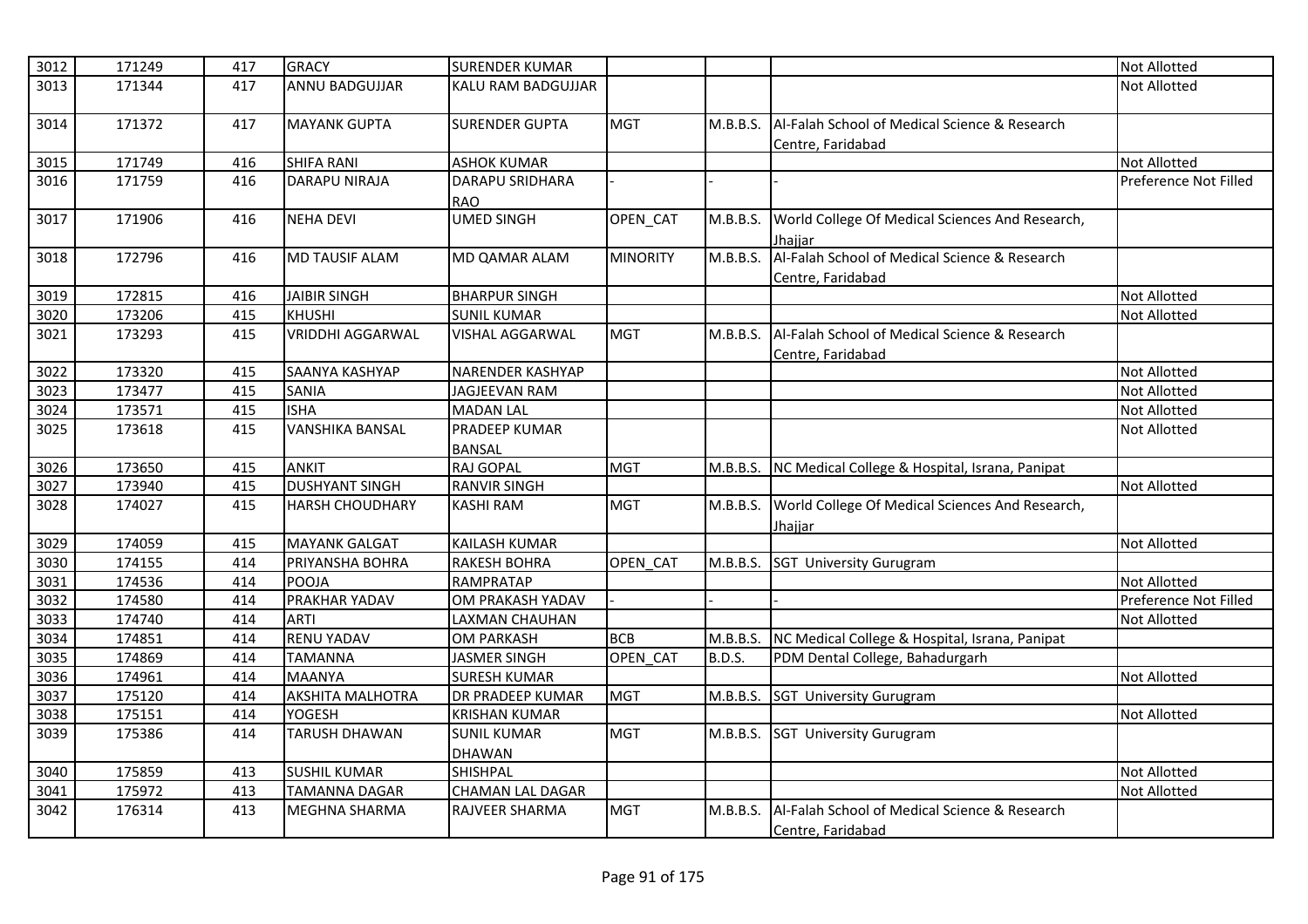| 3043 | 176397 | 413 | <b>ADITI SANGWAN</b>                       | <b>RANJIT SINGH</b><br>SANGWAN             | OPEN CAT           | B.D.S.        | Jan Nayak Ch. Devi Lal Dental College, Sirsa                                |                       |
|------|--------|-----|--------------------------------------------|--------------------------------------------|--------------------|---------------|-----------------------------------------------------------------------------|-----------------------|
| 3044 | 176447 | 413 | <b>NANDINI VERMA</b>                       | <b>SHRI VIRENDER KUMAR</b><br><b>VERMA</b> |                    |               |                                                                             | <b>Not Allotted</b>   |
| 3045 | 176862 | 412 | <b>MARYAM SHARF</b>                        | <b>MOHAMMED</b><br>SHARFUDDOJA             | <b>MINORITY</b>    | M.B.B.S.      | Al-Falah School of Medical Science & Research<br>Centre, Faridabad          |                       |
| 3046 | 176885 | 412 | <b>KIRTIKA MISHRA</b>                      | <b>SANT PRAKASH MISHRA</b>                 |                    |               |                                                                             | <b>Not Allotted</b>   |
| 3047 | 177047 | 412 | <b>JANGALE SAMIKSHA</b><br><b>MAHENDRA</b> | <b>MAHENDRA</b><br>MAROTRAO JANGALE        | <b>MGT</b>         | M.B.B.S.      | <b>SGT University Gurugram</b>                                              |                       |
| 3048 | 177048 | 412 | <b>KHUSHI PARDAL</b>                       | PARDAL MANINDER<br><b>PAL SINGH</b>        | <b>MGT</b>         | <b>B.D.S.</b> | Swami Devi Dayal Hospital & Dental College,<br>Punchkula                    |                       |
| 3049 | 177058 | 412 | <b>AVNEEK KAUR</b>                         | <b>DAVINDER SINGH</b>                      | <b>MGT</b>         | M.B.B.S.      | Al-Falah School of Medical Science & Research<br>Centre, Faridabad          |                       |
| 3050 | 177309 | 412 | <b>ANUSHREE VERMA</b>                      | <b>ARUN VERMA</b>                          |                    |               |                                                                             | Preference Not Filled |
| 3051 | 177467 | 412 | <b>SWASTIK TIWARI</b>                      | <b>HARGOVIND TIWARI</b>                    |                    |               |                                                                             | Preference Not Filled |
| 3052 | 177635 | 412 | <b>ASHMIT</b>                              | RAJESH KUMAR                               |                    |               |                                                                             | Not Allotted          |
| 3053 | 177795 | 412 | <b>GAURAV</b>                              | <b>MANOHAR LAL</b>                         |                    |               |                                                                             | Not Allotted          |
| 3054 | 177809 | 412 | <b>HARSH VASHISTHA</b>                     | RAJESH KUMAR                               |                    |               |                                                                             | Not Allotted          |
| 3055 | 177923 | 411 | <b>ANCHAL KHAJURIA</b>                     | <b>VINOD KHAJURIA</b>                      | <b>MGT</b>         | M.B.B.S.      | World College Of Medical Sciences And Research,<br>Jhajjar                  |                       |
| 3056 | 177986 | 411 | <b>MEGHNA HARISH</b>                       | <b>HARISH C B</b>                          | <b>MGT</b>         | M.B.B.S.      | World College Of Medical Sciences And Research,<br>Jhajjar                  |                       |
| 3057 | 178247 | 411 | <b>KHUSHBU</b>                             | <b>SUBHASH CHAND</b>                       | SC DEPRIVED B.D.S. |               | PGIDS, Rohtak                                                               |                       |
| 3058 | 178284 | 411 | <b>AAYUSH KUMAR</b><br><b>SOLANKI</b>      | <b>ANIL KUMAR</b>                          |                    |               |                                                                             | <b>Not Allotted</b>   |
| 3059 | 178319 | 411 | <b>SRIJAL JAIN</b>                         | MUKESH KR JAIN                             | OPEN CAT           |               | M.B.B.S. SGT University Gurugram                                            |                       |
| 3060 | 178328 | 411 | ASHUTOSH                                   | <b>MAHENDRA SINGH</b>                      | <b>MGT</b>         | M.B.B.S.      | World College Of Medical Sciences And Research,<br>Jhajjar                  |                       |
| 3061 | 178431 | 411 | <b>MRIDUL SINGLA</b>                       | <b>PARVEEN KUMAR</b>                       | <b>MGT</b>         | M.B.B.S.      | World College Of Medical Sciences And Research,<br>Jhajjar                  |                       |
| 3062 | 178464 | 411 | <b>ANANYA GUPTA</b>                        | <b>RAJAN GUPTA</b>                         |                    |               |                                                                             | Preference Not Filled |
| 3063 | 178597 | 411 | <b>KIRAN DAHIYA</b>                        | <b>DILAWAR SINGH</b>                       |                    |               |                                                                             | <b>Not Allotted</b>   |
| 3064 | 178664 | 411 | <b>VAISHALI YADAV</b>                      | <b>KAPIL RAO</b>                           | <b>BCB</b>         | M.B.B.S.      | NC Medical College & Hospital, Israna, Panipat                              |                       |
| 3065 | 179164 | 410 | <b>SAKSHI</b>                              | <b>MOHAN PAL KHINCHI</b>                   |                    |               |                                                                             | <b>Not Allotted</b>   |
| 3066 | 179594 | 410 | <b>MUSKAN GUPTA</b>                        | <b>VIRENDER GUPTA</b>                      | <b>MGT</b>         |               | M.B.B.S. Al-Falah School of Medical Science & Research<br>Centre, Faridabad |                       |
| 3067 | 179765 | 410 | <b>RIDDHI GUPTA</b>                        | RAJIV GUPTA                                | <b>MGT</b>         |               | M.B.B.S. SGT University Gurugram                                            |                       |
| 3068 | 179853 | 410 | <b>HARAM HASAN</b>                         | <b>SYED MARIF HASAN</b>                    | <b>MINORITY</b>    | M.B.B.S.      | Al-Falah School of Medical Science & Research<br>Centre, Faridabad          |                       |
| 3069 | 179928 | 410 | <b>DINESH KUMAR</b>                        | <b>HOSHIAR SINGH</b>                       |                    |               |                                                                             | <b>Not Allotted</b>   |
| 3070 | 179955 | 410 | PANKAJ GODARA                              | RAJENDER GODARA                            | OPEN CAT           | <b>B.D.S.</b> | Jan Nayak Ch. Devi Lal Dental College, Sirsa                                |                       |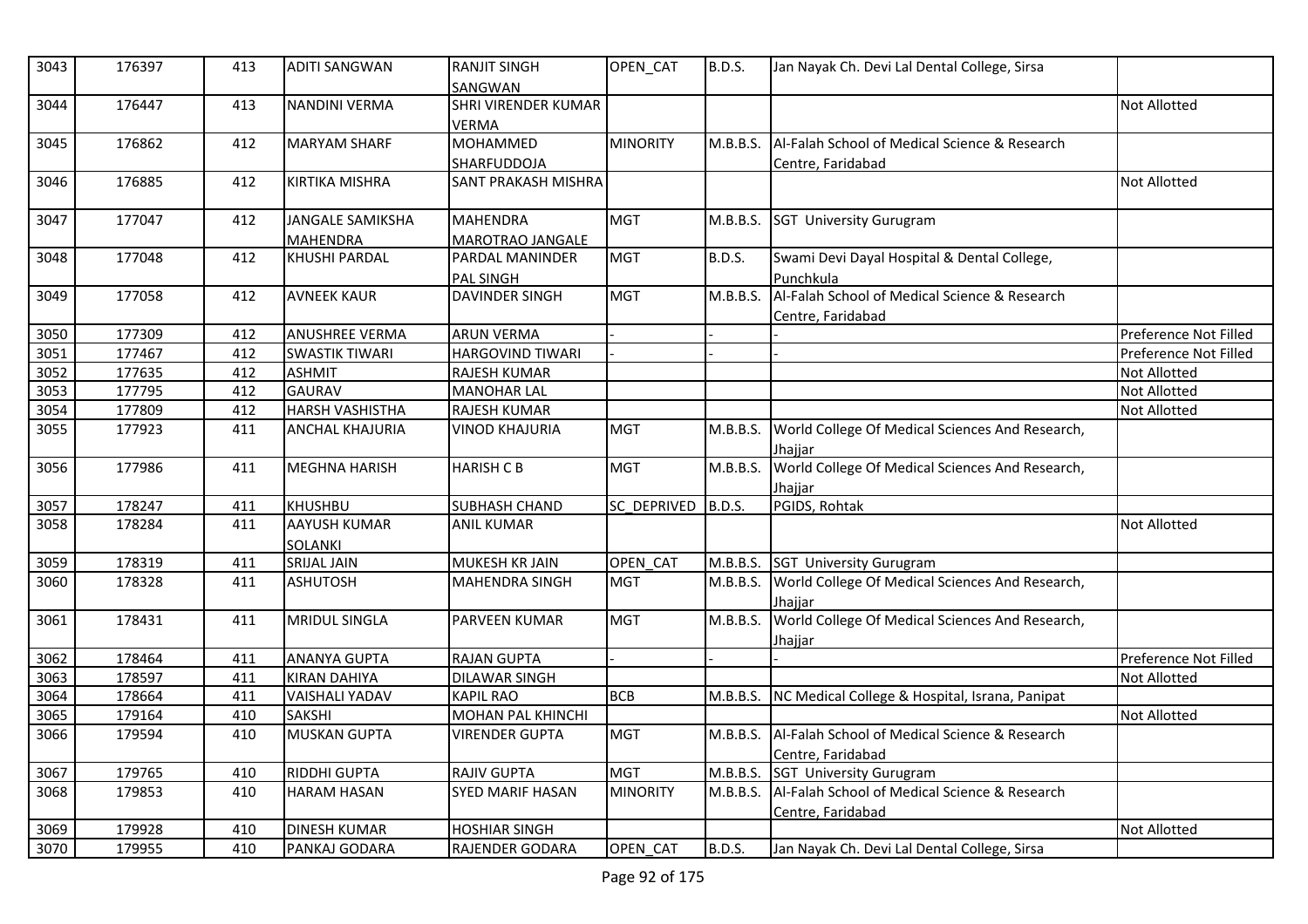| 3071 | 180003 | 410 | <b>MANDEEP</b>          | <b>JAWAHAR LAL</b>             |                |               | SC DEPRIVED M.B.B.S. Adesh Medical College & Hospital, Shahbad (M),<br>Kurukshetra |                       |
|------|--------|-----|-------------------------|--------------------------------|----------------|---------------|------------------------------------------------------------------------------------|-----------------------|
| 3072 | 180015 | 410 | SMRITI SHARMA           | SANJAY SHARMA                  | <b>MGT</b>     | M.B.B.S.      | <b>SGT University Gurugram</b>                                                     |                       |
| 3073 | 180035 | 410 | <b>ABHA SINGH</b>       | <b>RAJESH KUMAR</b>            |                |               |                                                                                    | Not Allotted          |
|      |        |     |                         | <b>ROHILLA</b>                 |                |               |                                                                                    |                       |
| 3074 | 180090 | 410 | <b>BHUMI</b>            | <b>MUKESH</b>                  |                |               |                                                                                    | Not Allotted          |
| 3075 | 180148 | 410 | <b>BHAWYAKRIT SUMAN</b> | POHAP SINGH SUMAN              |                |               |                                                                                    | Not Allotted          |
| 3076 | 180170 | 410 | <b>AMAN MAAN</b>        | <b>NARENDER SINGH</b><br>MAAN  |                |               |                                                                                    | Not Allotted          |
| 3077 | 180579 | 409 | <b>HIMANSHI</b>         | <b>RAMESH KUMAR</b>            | SC             | M.B.B.S.      | NC Medical College & Hospital, Israna, Panipat                                     |                       |
| 3078 | 180657 | 409 | <b>VISHAL</b>           | <b>SURESH KUMAR</b>            | <b>BCA</b>     | M.B.B.S.      | Adesh Medical College & Hospital, Shahbad (M),<br>Kurukshetra                      |                       |
| 3079 | 180912 | 409 | NIYASHAJEET             | <b>RANJEET KUMAR</b>           | <b>MGT</b>     | M.B.B.S.      | Al-Falah School of Medical Science & Research<br>Centre, Faridabad                 |                       |
| 3080 | 181068 | 409 | PRIYANKA                | <b>KRISHAN KUMAR</b>           |                |               |                                                                                    | <b>Not Allotted</b>   |
| 3081 | 181170 | 409 | PRACHI SHARMA           | RAJESH SHARMA                  |                |               |                                                                                    | Not Allotted          |
| 3082 | 181315 | 409 | <b>RASHMI NARWAT</b>    | JAGDISH CHAND<br><b>NARWAT</b> | OPEN_CAT       | M.B.B.S.      | World College Of Medical Sciences And Research,<br><u>Jhajjar</u>                  |                       |
| 3083 | 181330 | 409 | SAHAANA VINOD           | <b>VINOD KUMAR</b>             |                |               |                                                                                    | <b>Not Allotted</b>   |
|      |        |     | <b>KUMAR CHAHAL</b>     |                                |                |               |                                                                                    |                       |
| 3084 | 181332 | 409 | <b>SAHIL MALIK</b>      | <b>RAJESH MALIK</b>            | OPEN_CAT       | B.D.S.        | PDM Dental College, Bahadurgarh                                                    |                       |
| 3085 | 181365 | 409 | <b>DRISHTI AWASTHI</b>  | ANUP KUMAR AWASTHI             |                |               |                                                                                    | Not Allotted          |
| 3086 | 181412 | 409 | <b>ADITI</b>            | PREM CHAND                     |                |               |                                                                                    | Not Allotted          |
| 3087 | 181482 | 409 | <b>SHUBHI GOEL</b>      | <b>ANIL GOEL</b>               |                |               |                                                                                    | Not Allotted          |
| 3088 | 181759 | 408 | SHIVANI                 | <b>BALWANT SINGH</b>           |                |               |                                                                                    | Not Allotted          |
| 3089 | 182268 | 408 | <b>VAIBHAV SHARMA</b>   | <b>ROHIT SHARMA</b>            |                |               |                                                                                    | Preference Not Filled |
| 3090 | 182301 | 408 | <b>BHOOMIKA</b>         | DHARAMVIR SHARMA               |                |               |                                                                                    | Not Allotted          |
| 3091 | 182515 | 408 | <b>MANJUL TANWAR</b>    | <b>MAKHAN LAL TANWAR</b>       |                |               |                                                                                    | Not Allotted          |
| 3092 | 182668 | 408 | <b>VANSH DHARIWAL</b>   | <b>ANIL KUMAR</b>              |                |               |                                                                                    | Not Allotted          |
| 3093 | 183019 | 407 | <b>GARIMA</b>           | <b>VINOD KUMAR</b>             |                |               |                                                                                    | Not Allotted          |
| 3094 | 183339 | 407 | <b>TARUNIKKA SINGH</b>  | <b>ISHWAR SINGH</b>            | NRI Category - | M.B.B.S.      | Maharaja Agrasen Medical College, Agroha Hisar                                     |                       |
| 3095 | 183823 | 407 | <b>JAGRITI VERMA</b>    | <b>SANEJ VERMA</b>             | OPEN CAT       | <b>B.D.S.</b> | PDM Dental College, Bahadurgarh                                                    |                       |
| 3096 | 183843 | 407 | <b>RIYA SAHU</b>        | <b>VINAY KUMAR SAHU</b>        |                |               |                                                                                    | Not Allotted          |
| 3097 | 183898 | 407 | <b>AMAN KUMAR</b>       | <b>SANT LAL</b>                |                |               |                                                                                    | Not Allotted          |
| 3098 | 183943 | 407 | <b>VIKAS SAINI</b>      | <b>RAJENDER SINGH</b>          | <b>BCB</b>     | M.B.B.S.      | Adesh Medical College & Hospital, Shahbad (M),<br>Kurukshetra                      |                       |
| 3099 | 184001 | 407 | <b>DHARMES TIWARI</b>   | <b>VIPIN KUMAR TIWARI</b>      |                |               |                                                                                    | Preference Not Filled |
| 3100 | 184091 | 406 | <b>ANCHAL</b>           | <b>SURESH KUMAR</b>            |                |               |                                                                                    | Not Allotted          |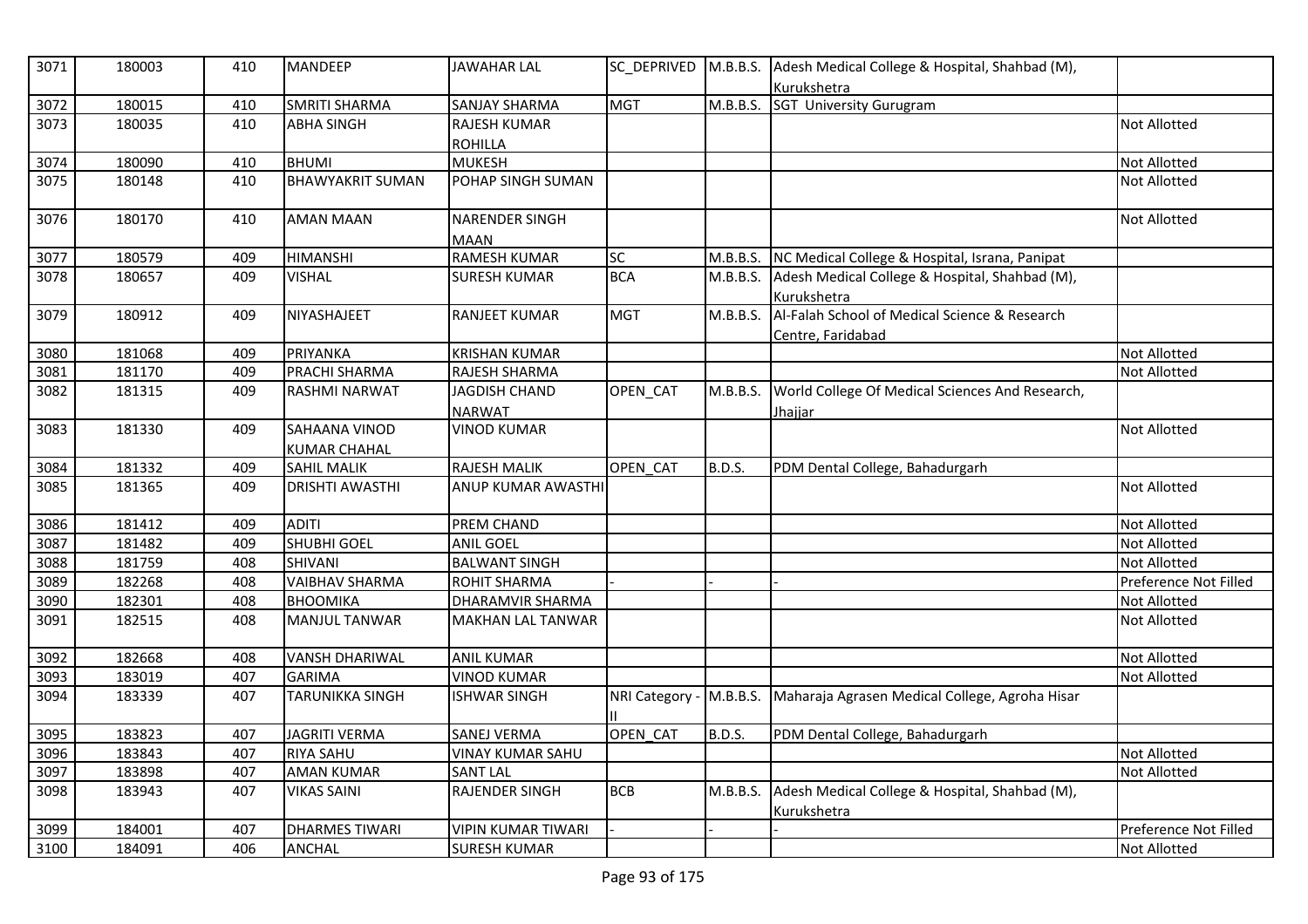| 3101 | 184436 | 406 | <b>SANA GAMBHIR</b>    | <b>VISHAL MANAV</b><br><b>GAMBHIR</b> |             |               |                                                 | Preference Not Filled |
|------|--------|-----|------------------------|---------------------------------------|-------------|---------------|-------------------------------------------------|-----------------------|
| 3102 | 184443 | 406 | <b>JYOTI</b>           | <b>SUBHASH CHAND</b>                  |             |               |                                                 | <b>Not Allotted</b>   |
| 3103 | 184572 | 406 | <b>CHAKIRTI</b>        | <b>SURENDER</b>                       |             |               |                                                 | <b>Not Allotted</b>   |
| 3104 | 184691 | 406 | <b>MEHUL KUMAR</b>     | SUBHASH CHAND                         | SC_DEPRIVED | M.B.B.S.      | Adesh Medical College & Hospital, Shahbad (M),  |                       |
|      |        |     | <b>KHANGWAL</b>        |                                       |             |               | Kurukshetra                                     |                       |
| 3105 | 184763 | 406 | <b>RISHITA</b>         | <b>PRAMOD KUMAR</b>                   | <b>MGT</b>  | M.B.B.S.      | World College Of Medical Sciences And Research, |                       |
|      |        |     |                        |                                       |             |               | Jhajjar                                         |                       |
| 3106 | 184769 | 406 | <b>KOMAL</b>           | <b>RAKESH</b>                         |             |               |                                                 | <b>Not Allotted</b>   |
| 3107 | 184926 | 406 | <b>ABHISHEK</b>        | SHAMSHER SINGH                        |             |               |                                                 | Not Allotted          |
| 3108 | 184953 | 406 | <b>KASHISH KUMAR</b>   | <b>SATBIR SINGH</b>                   |             |               |                                                 | <b>Not Allotted</b>   |
| 3109 | 185202 | 406 | <b>MUSKAN KAMBOJ</b>   | <b>AJAY KUMAR</b>                     | <b>MGT</b>  | M.B.B.S.      | Al-Falah School of Medical Science & Research   |                       |
|      |        |     |                        |                                       |             |               | Centre, Faridabad                               |                       |
| 3110 | 185915 | 405 | <b>HARSHITA</b>        | <b>JITENDER SINGH</b>                 | OPEN_CAT    | M.B.B.S.      | World College Of Medical Sciences And Research, |                       |
|      |        |     |                        |                                       |             |               | Jhajjar                                         |                       |
| 3111 | 185988 | 405 | <b>BHAVANA</b>         | <b>AJNEER KUMAR</b>                   |             |               |                                                 | <b>Not Allotted</b>   |
| 3112 | 186094 | 405 | <b>AKASH KUMAR</b>     | <b>BIJENDER KUMAR</b>                 |             |               |                                                 | <b>Not Allotted</b>   |
| 3113 | 186231 | 405 | <b>ADITYA CHANDNA</b>  | AMIT CHANDNA                          | <b>MGT</b>  | M.B.B.S.      | Al-Falah School of Medical Science & Research   |                       |
|      |        |     |                        |                                       |             |               | Centre, Faridabad                               |                       |
| 3114 | 186494 | 405 | <b>JYOTI</b>           | <b>DAYANAND</b>                       |             |               |                                                 | Not Allotted          |
| 3115 | 186511 | 405 | <b>ANKITA SETHI</b>    | <b>SUNIL SETHI</b>                    | OPEN CAT    | M.B.B.S.      | <b>SGT University Gurugram</b>                  |                       |
| 3116 | 186551 | 405 | <b>KASHISH AHUJA</b>   | <b>MUKESH KUMAR</b>                   |             |               |                                                 | <b>Not Allotted</b>   |
| 3117 | 186653 | 405 | <b>HARSH SWAROOP</b>   | SANJEEVA SWAROOP                      | <b>MGT</b>  | M.B.B.S.      | Al-Falah School of Medical Science & Research   |                       |
|      |        |     | SHRIVASTAVA            | SHRIVASTAVA                           |             |               | Centre, Faridabad                               |                       |
| 3118 | 186818 | 404 | <b>AMANDEEP NAGAR</b>  | SHYAMLAL NAGAR                        |             |               |                                                 | <b>Not Allotted</b>   |
| 3119 | 186871 | 404 | <b>CHAYANIKA DAS</b>   | <b>MANTOSH CHANDRA</b>                | <b>MGT</b>  | M.B.B.S.      | Al-Falah School of Medical Science & Research   |                       |
|      |        |     |                        | <b>DAS</b>                            |             |               | Centre, Faridabad                               |                       |
| 3120 | 187414 | 404 | SANJEET                | <b>SURENDER SINGH</b>                 |             |               |                                                 | Preference Not Filled |
| 3121 | 187495 | 404 | <b>AJAY</b>            | <b>JAICHAND</b>                       |             |               |                                                 | <b>Not Allotted</b>   |
| 3122 | 187552 | 404 | <b>ADITYA SHARMA</b>   | <b>VIDYA SAGAR</b>                    | <b>MGT</b>  | M.B.B.S.      | <b>SGT University Gurugram</b>                  |                       |
| 3123 | 187719 | 404 | <b>KHUSHI CHHOKER</b>  | <b>PARVESH CHHOKER</b>                |             |               |                                                 | <b>Not Allotted</b>   |
| 3124 | 187831 | 404 | <b>AMRIT SHARMA</b>    | RAVINDER SHARMA                       |             |               |                                                 | Not Allotted          |
| 3125 | 188069 | 403 | <b>CHETNA</b>          | <b>ASHOK KUMAR</b>                    |             |               |                                                 | Not Allotted          |
| 3126 | 188244 | 403 | <b>SHIVANI</b>         | <b>MAHENDER SINGH</b>                 | <b>MGT</b>  | M.B.B.S.      | Al-Falah School of Medical Science & Research   |                       |
|      |        |     |                        |                                       |             |               | Centre, Faridabad                               |                       |
| 3127 | 188533 | 403 | <b>JANVI CHOUDHARY</b> | <b>SUMER SINGH</b>                    |             |               |                                                 | <b>Not Allotted</b>   |
| 3128 | 188555 | 403 | <b>PREETI</b>          | SATYAVIR SINGH                        |             |               |                                                 | Not Allotted          |
| 3129 | 188723 | 403 | <b>KATRINA</b>         | <b>VIJENDER</b>                       |             |               |                                                 | Not Allotted          |
| 3130 | 188768 | 403 | <b>SUMEDHA</b>         | RAJESH KUMAR                          | <b>MGT</b>  | <b>B.D.S.</b> | J.N. Kapoor, D.A.V Centenary Dental College,    |                       |
|      |        |     |                        |                                       |             |               | Yamunanagar                                     |                       |
| 3131 | 188776 | 403 | ARKO BHATTACHARYYA     | AJOY BHATTACHARYYA                    | <b>MGT</b>  | M.B.B.S.      | <b>SGT University Gurugram</b>                  |                       |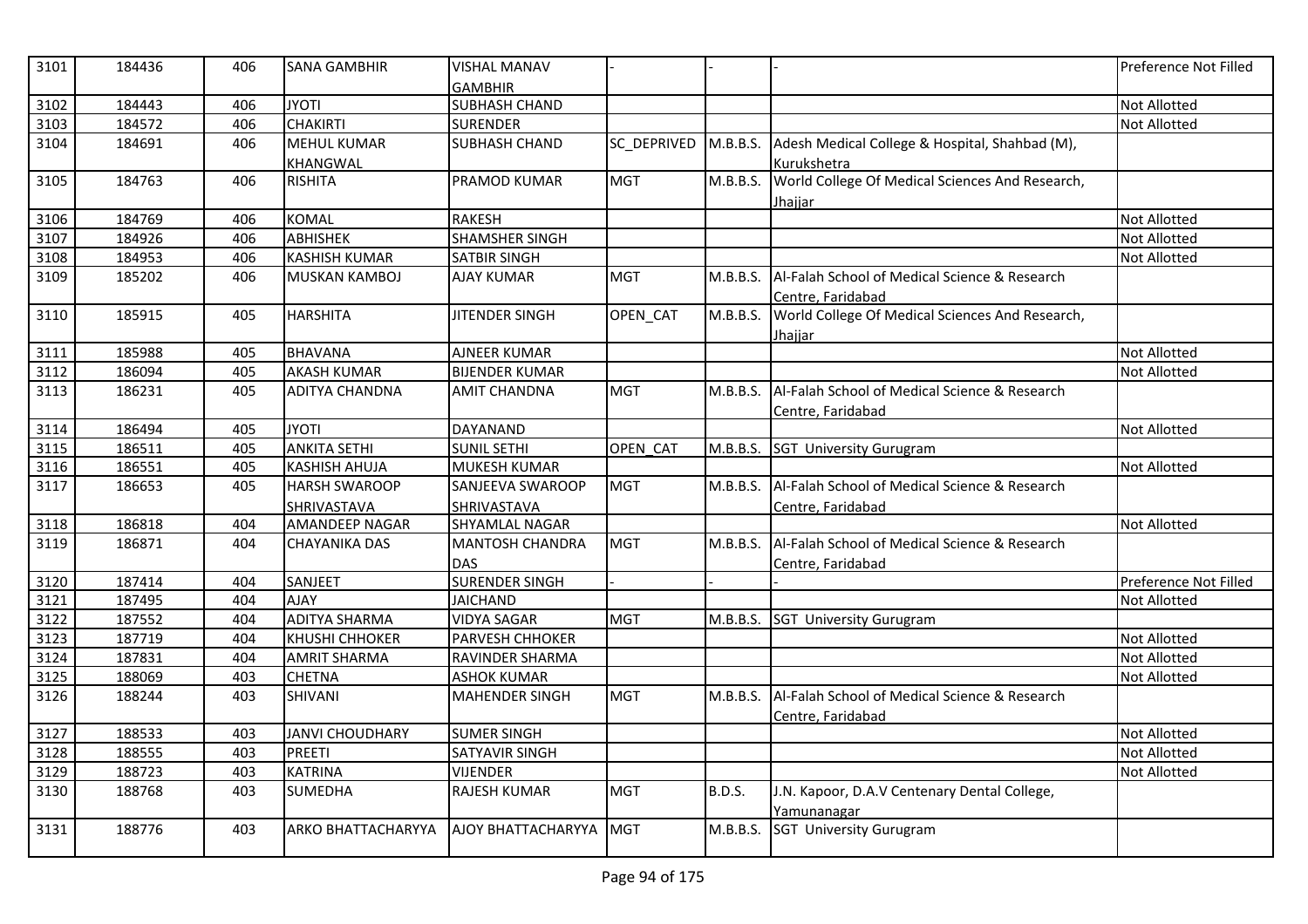| 3132 | 189103 | 403 | SUDIKSHA SHRIVASTAVA OMKAR LAL          | <b>SHRIVASTAVA</b>             | <b>MGT</b> |               | M.B.B.S. SGT University Gurugram                                    |                       |
|------|--------|-----|-----------------------------------------|--------------------------------|------------|---------------|---------------------------------------------------------------------|-----------------------|
| 3133 | 189409 | 402 | <b>ANKITA</b>                           | SANJAY                         |            |               |                                                                     | <b>Not Allotted</b>   |
| 3134 | 189585 | 402 | <b>ISHIKA DOGRA</b>                     | RAJESH DOGRA                   | OPEN CAT   | <b>B.D.S.</b> | Sudha Rustagi College Of Dental Sciences & Research,<br>Faridabad   |                       |
| 3135 | 189645 | 402 | RADHIKA SINGH                           | <b>DEVENDER SINGH</b>          | <b>MGT</b> | M.B.B.S.      | Al-Falah School of Medical Science & Research<br>Centre, Faridabad  |                       |
| 3136 | 189725 | 402 | VANSHIKA                                | <b>VIKRAM SANDHA</b>           |            |               |                                                                     | <b>Not Allotted</b>   |
| 3137 | 189862 | 402 | <b>VAHBIZ RUSTOM</b><br><b>PALSETIA</b> | <b>RUSTOM</b>                  | <b>MGT</b> | M.B.B.S.      | World College Of Medical Sciences And Research,<br>Jhajjar          |                       |
| 3138 | 190007 | 402 | <b>ANANYA ARORA</b>                     | <b>RAJIV ARORA</b>             | <b>MGT</b> |               | M.B.B.S. SGT University Gurugram                                    |                       |
| 3139 | 190339 | 402 | <b>KALPANA</b>                          | <b>SUNIL KUMAR</b>             | OPEN CAT   |               | M.B.B.S. World College Of Medical Sciences And Research,<br>Jhajjar |                       |
| 3140 | 190594 | 401 | YASHIKA YADAV                           | <b>MAHIPAL SINGH</b>           |            |               |                                                                     | <b>Not Allotted</b>   |
| 3141 | 190787 | 401 | <b>ANKIT</b>                            | <b>INDERPAL</b>                |            |               |                                                                     | Not Allotted          |
| 3142 | 190821 | 401 | <b>ABHISHEK</b>                         | PARVEEN KUMAR                  |            |               |                                                                     | Preference Not Filled |
| 3143 | 190899 | 401 | <b>MOHIT</b>                            | <b>NARESH GUPTA</b>            | OPEN CAT   | M.B.B.S.      | World College Of Medical Sciences And Research,<br>Jhajjar          |                       |
| 3144 | 191008 | 401 | <b>SURBHI SINGH</b>                     | <b>ASHOK KUMAR</b>             | <b>SC</b>  |               | M.B.B.S. SGT University Gurugram                                    |                       |
| 3145 | 191310 | 401 | <b>GUNJAN MEENA</b>                     | LAKHAN LAL MEENA               | <b>MGT</b> |               | M.B.B.S. SGT University Gurugram                                    |                       |
| 3146 | 191447 | 401 | <b>ANANYA TEWARI</b>                    | <b>ALOK TEWARI</b>             |            |               |                                                                     | Not Allotted          |
| 3147 | 191557 | 401 | VAISHALI                                | <b>HARISH KUMAR</b>            |            |               |                                                                     | <b>Not Allotted</b>   |
| 3148 | 191651 | 401 | <b>ANOUSHKA TRIPATHI</b>                | KAUSHLENDRA<br><b>TRIPATHI</b> | OPEN_CAT   | M.B.B.S.      | World College Of Medical Sciences And Research,<br>Jhajjar          |                       |
| 3149 | 191687 | 401 | <b>PRYANSH</b>                          | <b>JOGINDER SINGH</b>          | OPEN_CAT   | M.B.B.S.      | World College Of Medical Sciences And Research,<br>Jhajjar          |                       |
| 3150 | 191977 | 400 | <b>RASHI</b>                            | <b>JITENDER KUMAR</b>          |            |               |                                                                     | <b>Not Allotted</b>   |
| 3151 | 192028 | 400 | <b>BHANU SHARMA</b>                     | <b>NARENDER KUMAR</b>          |            |               |                                                                     | Preference Not Filled |
| 3152 | 192032 | 400 | <b>RAVI</b>                             | <b>SITA RAM</b>                |            |               |                                                                     | <b>Not Allotted</b>   |
| 3153 | 192058 | 400 | <b>DEEPTI MALIK</b>                     | <b>GULAB SINGH</b>             |            |               |                                                                     | <b>Not Allotted</b>   |
| 3154 | 192284 | 400 | ABHAY                                   | RAJKUMAR                       |            |               |                                                                     | <b>Not Allotted</b>   |
| 3155 | 192319 | 400 | <b>TANISHKA MAHLAWAT</b>                | <b>MANOJ KUMAR</b>             |            |               |                                                                     | <b>Not Allotted</b>   |
| 3156 | 192412 | 400 | <b>RITESH PRASAD</b>                    | <b>BHOLA PRASAD</b>            |            |               |                                                                     | <b>Not Allotted</b>   |
| 3157 | 192420 | 400 | <b>LAKSH GARG</b>                       | <b>DINESH GARG</b>             |            |               |                                                                     | <b>Not Allotted</b>   |
| 3158 | 192577 | 400 | <b>NISHA RANI</b>                       | <b>ROSHAN LAL</b>              |            |               |                                                                     | <b>Not Allotted</b>   |
| 3159 | 192609 | 400 | <b>SALONI</b>                           | <b>UMA SHANKAR</b>             |            |               |                                                                     | Not Allotted          |
| 3160 | 192806 | 400 | <b>JITENDER SINGH</b>                   | <b>RISHI RAJ</b>               |            |               |                                                                     | Preference Not Filled |
| 3161 | 192968 | 400 | <b>PARTH PAREEK</b>                     | <b>VIJAY KRISHAN PAREEK</b>    |            |               |                                                                     | <b>Not Allotted</b>   |
| 3162 | 193026 | 400 | YUVRAJ SINGH                            | JASWINDER RAJ SINGH            | <b>MGT</b> | M.B.B.S.      | Al-Falah School of Medical Science & Research<br>Centre, Faridabad  |                       |
| 3163 | 193146 | 399 | <b>PRIKSHIT</b>                         | <b>SOHAN LAL</b>               |            |               |                                                                     | <b>Not Allotted</b>   |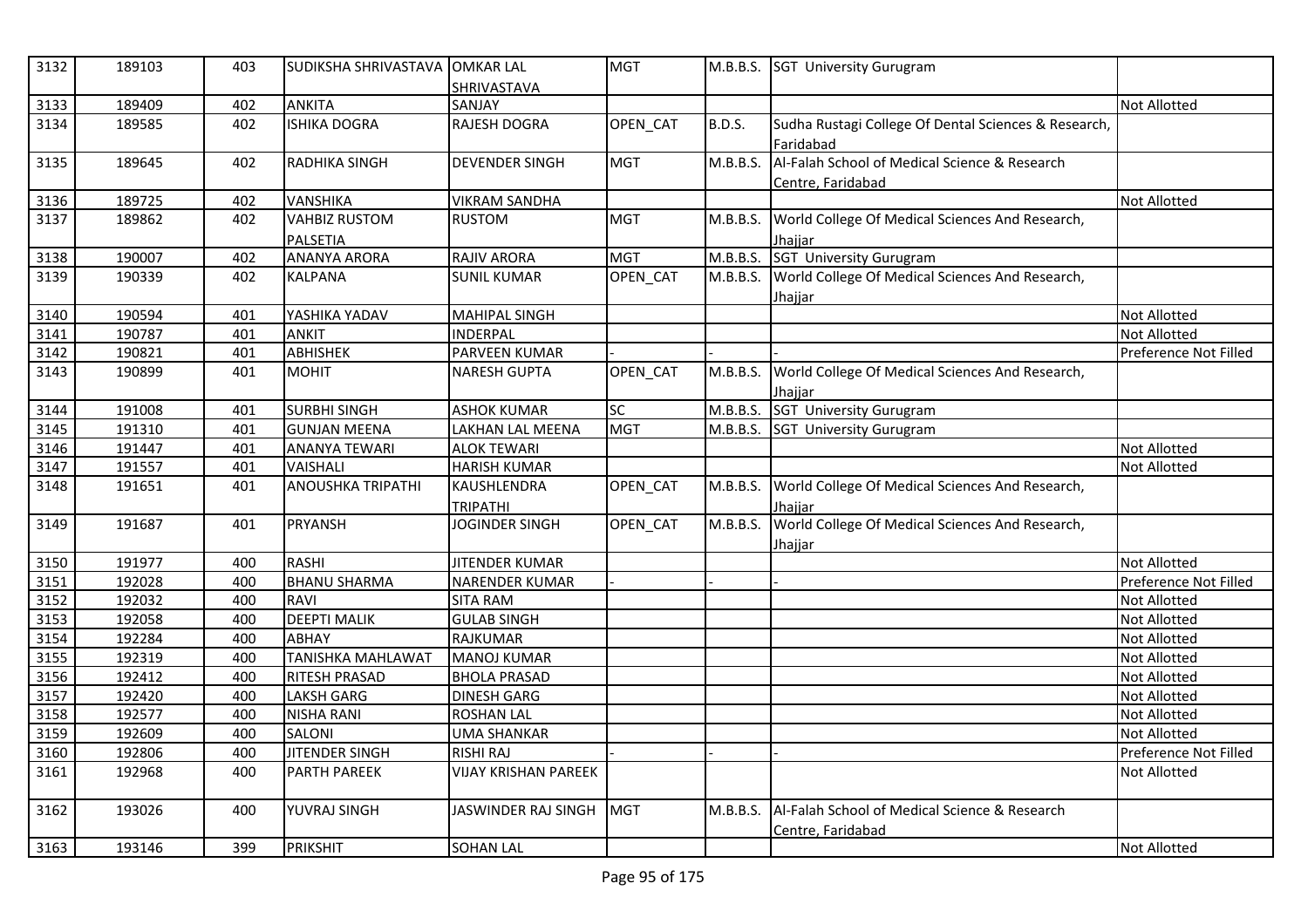| 3164 | 193189 | 399 | <b>SHIVANI SAIN</b>     | <b>MANOJ KUMAR SAIN</b>             | OPEN CAT    | <b>B.D.S.</b> | Swami Devi Dayal Hospital & Dental College,<br>Punchkula                      |                       |
|------|--------|-----|-------------------------|-------------------------------------|-------------|---------------|-------------------------------------------------------------------------------|-----------------------|
| 3165 | 193236 | 399 | <b>MONIKA YADAV</b>     | <b>DESH RAJ</b>                     |             |               |                                                                               | <b>Not Allotted</b>   |
| 3166 | 193244 | 399 | <b>RITU</b>             | <b>JAIBIR</b>                       | <b>BCB</b>  | M.B.B.S.      | World College Of Medical Sciences And Research,<br>Jhaijar                    |                       |
| 3167 | 193450 | 399 | <b>GANIYA</b>           | <b>ANIL JINDAL</b>                  |             |               |                                                                               | Not Allotted          |
| 3168 | 193474 | 399 | <b>KOMAL YADAV</b>      | <b>JASBIR YADAV</b>                 |             |               |                                                                               | Not Allotted          |
| 3169 | 193551 | 399 | <b>SANCHI</b>           | KUL BHUSHAN JUNEJA                  | <b>MGT</b>  | M.B.B.S.      | World College Of Medical Sciences And Research,<br>Jhaiiar                    |                       |
| 3170 | 193578 | 399 | <b>ISHIKA</b>           | <b>CHANDRAPAL SINGH</b>             | <b>MGT</b>  | M.B.B.S.      | SGT_University Gurugram                                                       |                       |
| 3171 | 193620 | 399 | <b>VISHAL</b>           | <b>MANGE RAM</b>                    |             |               |                                                                               | Not Allotted          |
| 3172 | 193983 | 399 | <b>DIKSHA SONI</b>      | <b>MANOJ SONI</b>                   | <b>BCA</b>  |               | M.B.B.S. NC Medical College & Hospital, Israna, Panipat                       |                       |
| 3173 | 194174 | 399 | <b>ARYAN</b>            | <b>HUKAM SINGH</b>                  | <b>MGT</b>  |               | M.B.B.S. Al-Falah School of Medical Science & Research<br>Centre, Faridabad   |                       |
| 3174 | 194216 | 399 | NISHTHA KHATTER         | SAURABH KHATTER                     | <b>MGT</b>  |               | M.B.B.S. SGT University Gurugram                                              |                       |
| 3175 | 194300 | 399 | <b>DIVYA DEHLAN</b>     | <b>SUNIL KUMAR</b>                  | <b>MGT</b>  | M.B.B.S.      | World College Of Medical Sciences And Research,<br>Jhajjar                    |                       |
| 3176 | 194502 | 398 | <b>TUSHAR LOHIA</b>     | RAVINDER KUMAR<br>LOHIA             |             |               |                                                                               | <b>Not Allotted</b>   |
| 3177 | 194635 | 398 | <b>AARTI</b>            | <b>BANSILAL</b>                     |             |               |                                                                               | Preference Not Filled |
| 3178 | 195221 | 398 | <b>MANYA SINGAL</b>     | MR RAJESH SINGAL                    |             |               |                                                                               | Preference Not Filled |
| 3179 | 195309 | 398 | <b>ISHAAN</b>           | RAMESH KUMAR                        |             |               |                                                                               | Not Allotted          |
| 3180 | 195426 | 398 | <b>REWA SINGH</b>       | RAJEEV KUMAR                        |             |               |                                                                               | Preference Not Filled |
| 3181 | 195520 | 398 | <b>JAISURIYA MITTRA</b> | <b>RAJBIR SINGH MITTRA</b>          | <b>IMGT</b> | M.B.B.S.      | Al-Falah School of Medical Science & Research<br>Centre, Faridabad            |                       |
| 3182 | 195550 | 398 | <b>MEHUL GARG</b>       | <b>GIRISH GARG</b>                  |             |               |                                                                               | Not Allotted          |
| 3183 | 195761 | 397 | RIBHAV JOHAR            | <b>SUSHIL JOHAR</b>                 | <b>MGT</b>  | M.B.B.S.      | World College Of Medical Sciences And Research,<br>Jhajjar                    |                       |
| 3184 | 195819 | 397 | PALLAVI MANCHANDA       | <b>PRINCE MANCHANDA</b>             | OPEN CAT    | <b>B.D.S.</b> | Sudha Rustagi College Of Dental Sciences & Research,<br>Faridabad             |                       |
| 3185 | 196556 | 397 | <b>REEJUL RAJ</b>       | <b>HANS RAJ</b>                     | <b>MGT</b>  | M.B.B.S.      | <b>SGT University Gurugram</b>                                                |                       |
| 3186 | 196579 | 397 | <b>RISHU KAMBOJ</b>     | <b>SURESH KUMAR</b><br>KAMBOJ       |             |               |                                                                               | Not Allotted          |
| 3187 | 196646 | 397 | YASHIKA                 | <b>VIJAY KUMAR</b>                  | <b>MGT</b>  |               | M.B.B.S.   Al-Falah School of Medical Science & Research<br>Centre, Faridabad |                       |
| 3188 | 196691 | 397 | <b>GARIMA</b>           | <b>VIJENDER SINGH</b>               | <b>MGT</b>  | M.B.B.S.      | World College Of Medical Sciences And Research,<br>Jhajjar                    |                       |
| 3189 | 196761 | 397 | <b>CHAITANYA BHATIA</b> | <b>DINESH BHATIA</b>                |             |               |                                                                               | Not Allotted          |
| 3190 | 196942 | 396 | PRAGATI VERMA           | SANDEEP                             |             |               |                                                                               | Not Allotted          |
| 3191 | 197068 | 396 | UTKARSH KUSHWAHA        | <b>RAM KUMAR</b><br><b>KUSHWAHA</b> | <b>MGT</b>  | M.B.B.S.      | World College Of Medical Sciences And Research,<br>Jhajjar                    |                       |
|      |        |     |                         |                                     |             |               |                                                                               |                       |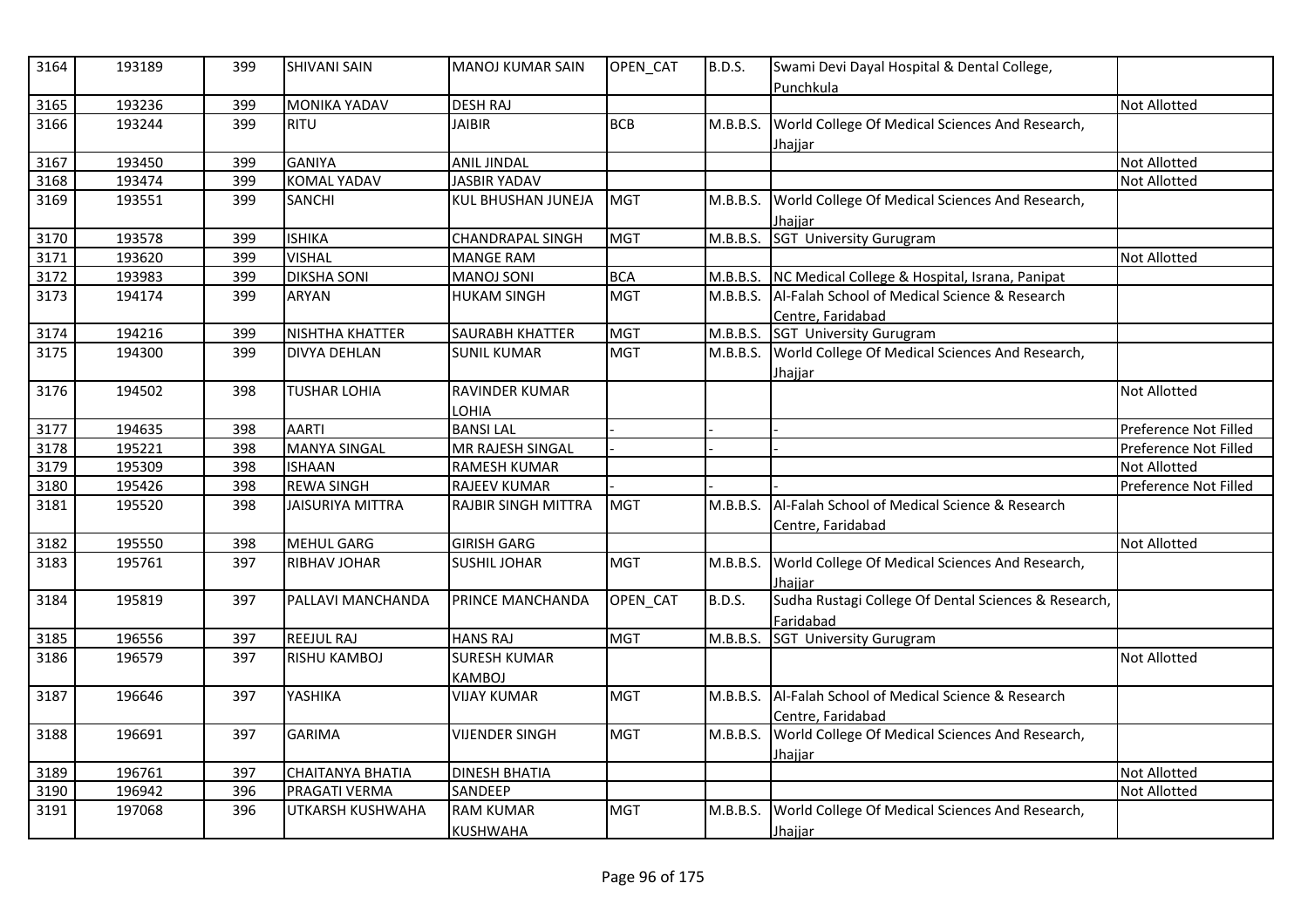| 3192 | 197103 | 396 | <b>YOGESH</b>                   | RAJU                     | <b>MGT</b>               | M.B.B.S. | Al-Falah School of Medical Science & Research<br>Centre, Faridabad |                       |
|------|--------|-----|---------------------------------|--------------------------|--------------------------|----------|--------------------------------------------------------------------|-----------------------|
| 3193 | 197357 | 396 | <b>JITENDER</b>                 | RAJENDER SINGH           |                          |          |                                                                    | <b>Not Allotted</b>   |
| 3194 | 197437 | 396 | <b>DIVYA</b>                    | <b>LAL CHAND</b>         |                          |          |                                                                    | <b>Not Allotted</b>   |
| 3195 | 197480 | 396 | <b>ISHA DEHRAN</b>              | <b>MOHAN LAL DEHRAN</b>  |                          |          |                                                                    | <b>Not Allotted</b>   |
| 3196 | 197674 | 396 | <b>DEEPAK</b>                   | <b>NARESH KUMAR</b>      | SC                       | M.B.B.S. | NC Medical College & Hospital, Israna, Panipat                     |                       |
| 3197 | 197702 | 396 | LOKESH                          | <b>OM PARKASH</b>        |                          |          |                                                                    | Not Allotted          |
| 3198 | 197761 | 396 | <b>SRISHTI KOHLI</b>            | <b>PUNEET KOHLI</b>      |                          |          |                                                                    | <b>Not Allotted</b>   |
| 3199 | 197863 | 396 | <b>DINKY</b>                    | <b>KAMAL SINGH</b>       | <b>BCA</b>               |          | M.B.B.S. NC Medical College & Hospital, Israna, Panipat            |                       |
| 3200 | 198317 | 395 | <b>FIZA KHAN</b>                | <b>SAPAT KHAN</b>        | <b>MINORITY</b>          | M.B.B.S. | Al-Falah School of Medical Science & Research<br>Centre, Faridabad |                       |
| 3201 | 198533 | 395 | <b>ASHISH</b>                   | <b>JAI BHAGWAN</b>       |                          |          |                                                                    | <b>Not Allotted</b>   |
| 3202 | 199222 | 395 | <b>AYUSH YADAV</b>              | SANJAY YADAV             | <b>MGT</b>               | M.B.B.S. | <b>SGT University Gurugram</b>                                     |                       |
| 3203 | 199343 | 395 | <b>HARSHIT</b>                  | SATISH KUMAR             |                          |          |                                                                    | Not Allotted          |
| 3204 | 199509 | 395 | SHREYA DUGGAL                   | MOHINDER SINGH           |                          |          |                                                                    | <b>Not Allotted</b>   |
| 3205 | 199566 | 395 | SHUCHI                          | RAJINDER RAI             | SC                       | M.B.B.S. | Adesh Medical College & Hospital, Shahbad (M),<br>Kurukshetra      |                       |
| 3206 | 199683 | 394 | <b>CHETNA DEVI</b>              | <b>MANI RAM</b>          |                          |          |                                                                    | <b>Not Allotted</b>   |
| 3207 | 200224 | 394 | <b>ISHAN SINGH</b>              | IK OM KAR SINGH          | OPEN_CAT_P<br><b>WBD</b> | M.B.B.S. | Kalpana Chawla Govt. Medical College, Karnal                       |                       |
| 3208 | 200536 | 394 | <b>AAROHI</b>                   | <b>BAIDYANATH THAKUR</b> | <b>MGT</b>               | M.B.B.S. | Al-Falah School of Medical Science & Research<br>Centre, Faridabad |                       |
| 3209 | 200540 | 394 | <b>AKSHAT KUMAR GUPTA</b>       | <b>RAJESH GUPTA</b>      |                          |          |                                                                    | Not Allotted          |
| 3210 | 200592 | 394 | <b>SUNNY</b>                    | RAJU                     |                          |          |                                                                    | <b>Not Allotted</b>   |
| 3211 | 200661 | 394 | AAKANKSHA                       | <b>JAGDISH CHANDER</b>   |                          |          |                                                                    | <b>Not Allotted</b>   |
| 3212 | 200698 | 394 | <b>SHUBHAM BAGRI</b>            | SHRI BHAGWAN             | SC DEPRIVED              | M.B.B.S. | Adesh Medical College & Hospital, Shahbad (M),<br>Kurukshetra      |                       |
| 3213 | 200822 | 394 | <b>SHWETA SINGH</b>             | <b>RAKESH KUMAR</b>      |                          |          |                                                                    | Not Allotted          |
| 3214 | 200893 | 394 | <b>TARUN CHAUHAN</b>            | <b>MAHABIR SINGH</b>     |                          |          |                                                                    | <b>Not Allotted</b>   |
|      |        |     |                                 | <b>CHAUHAN</b>           |                          |          |                                                                    |                       |
| 3215 | 200983 | 393 | <b>ROHIT KUMAR</b>              | RAJENDER PRASAD          |                          |          |                                                                    | <b>Not Allotted</b>   |
| 3216 | 201437 | 393 | <b>JAI KUMAR</b>                | <b>SHIV KUMAR</b>        |                          |          |                                                                    | <b>Not Allotted</b>   |
| 3217 | 201616 | 393 | <b>SANYA GODARA</b>             | ANOOP GODARA             |                          |          |                                                                    | Preference Not Filled |
| 3218 | 202116 | 393 | <b>HARSH YADAV</b>              | <b>VIKRAM YADAV</b>      | <b>BCB</b>               | M.B.B.S. | NC Medical College & Hospital, Israna, Panipat                     |                       |
| 3219 | 202124 | 393 | <b>MUSKAN GUPTA</b>             | PANKAJ GUPTA             | <b>MGT</b>               | M.B.B.S. | World College Of Medical Sciences And Research,<br>Jhajjar         |                       |
| 3220 | 202168 | 393 | <b>VARSHA PANCHAL</b>           | <b>NARENDER PANCHAL</b>  | <b>MGT</b>               | M.B.B.S. | <b>SGT University Gurugram</b>                                     |                       |
| 3221 | 202198 | 393 | <b>ANIRUDDH GOYAL</b>           | RAJESH KUMAR GOYAL       |                          |          |                                                                    | <b>Not Allotted</b>   |
| 3222 | 202260 | 393 | HIMANSHU CHOUDHARY JASBIR SINGH | CHOUDHARY                |                          |          |                                                                    | Preference Not Filled |
| 3223 | 202357 | 392 | PRIYA UMARWAL                   | PRAKASH UMARWAL          | <b>MGT</b>               |          | M.B.B.S. SGT University Gurugram                                   |                       |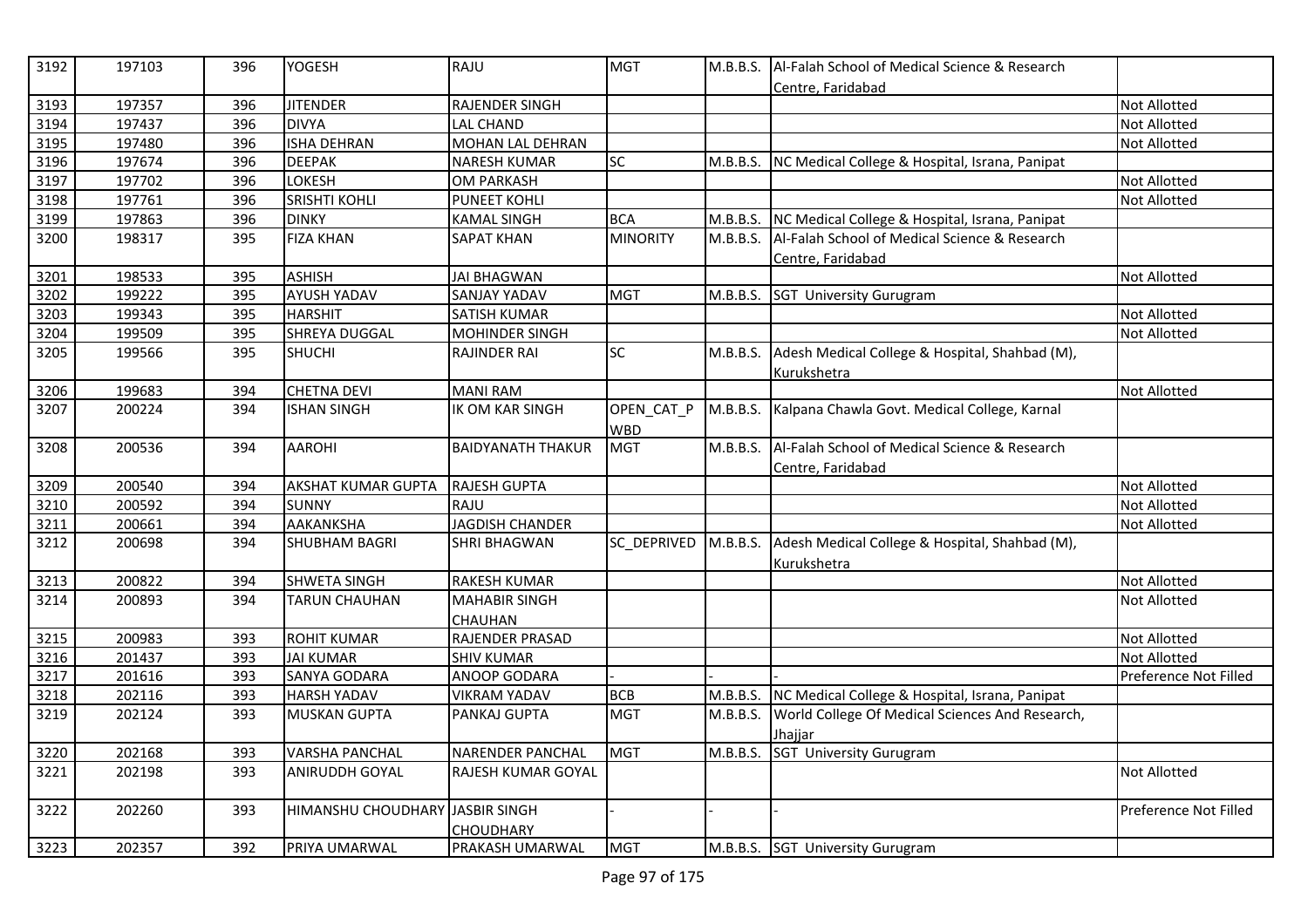| 3224 | 202544 | 392 | <b>HARSH KUMAR</b>       | <b>DEVENDER KUMAR</b> | <b>MGT</b>  |               | M.B.B.S. SGT University Gurugram                       |                       |
|------|--------|-----|--------------------------|-----------------------|-------------|---------------|--------------------------------------------------------|-----------------------|
| 3225 | 202567 | 392 | ANSUYA                   | RAVINDER KUMAR        |             |               |                                                        | <b>Not Allotted</b>   |
| 3226 | 202604 | 392 | <b>DRISHIKA YADAV</b>    | AJAY YADAV            | <b>MGT</b>  | M.B.B.S.      | <b>SGT University Gurugram</b>                         |                       |
| 3227 | 202620 | 392 | HIMANSHU                 | <b>VIKRAM SINGH</b>   |             |               |                                                        | <b>Not Allotted</b>   |
| 3228 | 202738 | 392 | ANAMIKA                  | VINAY KUMAR           | SC DEPRIVED | M.B.B.S.      | Adesh Medical College & Hospital, Shahbad (M),         |                       |
|      |        |     |                          |                       |             |               | Kurukshetra                                            |                       |
| 3229 | 202826 | 392 | <b>SIMRAN MORWAL</b>     | SATYAVIR SINGH        | SC DEPRIVED | M.B.B.S.      | Adesh Medical College & Hospital, Shahbad (M),         |                       |
|      |        |     |                          |                       |             |               | Kurukshetra                                            |                       |
| 3230 | 203018 | 392 | SANGEETA                 | <b>AJIT SINGH</b>     |             |               |                                                        | Preference Not Filled |
| 3231 | 203150 | 392 | <b>SANYA SINGH</b>       | KAMAL CHHIKARA        |             |               |                                                        | Not Allotted          |
| 3232 | 203334 | 392 | <b>JANVI KHATRI</b>      | <b>BHARAT KHATRI</b>  | <b>MGT</b>  | M.B.B.S.      | <b>SGT University Gurugram</b>                         |                       |
| 3233 | 203343 | 392 | PRIYANSHU                | <b>MAHESH KUMAR</b>   | <b>MGT</b>  | M.B.B.S.      | Al-Falah School of Medical Science & Research          |                       |
|      |        |     |                          |                       |             |               | Centre, Faridabad                                      |                       |
| 3234 | 203403 | 392 | SHREYA GARG              | <b>VINOD GARG</b>     |             |               |                                                        | Not Allotted          |
| 3235 | 203442 | 392 | <b>SANCHITA</b>          | <b>DALIP KUMAR</b>    | <b>MGT</b>  |               | M.B.B.S. SGT University Gurugram                       |                       |
| 3236 | 203585 | 392 | <b>ABHAYJEET SINGH</b>   | <b>NISHABER SINGH</b> | <b>MGT</b>  | M.B.B.S.      | Al-Falah School of Medical Science & Research          |                       |
|      |        |     |                          |                       |             |               | Centre, Faridabad                                      |                       |
| 3237 | 203904 | 391 | <b>KOMAL</b>             | <b>ANIL KUMAR</b>     |             |               |                                                        | Not Allotted          |
| 3238 | 204088 | 391 | <b>ABHILASHA</b>         | <b>SATISH KUMAR</b>   |             |               |                                                        | Not Allotted          |
| 3239 | 204346 | 391 | <b>TANIYA SHAMIM</b>     | MOHD SHAMIM           | <b>MGT</b>  | <b>B.D.S.</b> | SGT Dental College, Gurugram                           |                       |
|      |        |     |                          | <b>ANSARI</b>         |             |               |                                                        |                       |
| 3240 | 204403 | 391 | <b>ARYA VERMA</b>        | NRIPESH KUMAR         |             |               |                                                        | Preference Not Filled |
|      |        |     |                          | <b>VERMA</b>          |             |               |                                                        |                       |
| 3241 | 204467 | 391 | <b>KAMANA</b>            | <b>KARMBIR</b>        |             |               |                                                        | <b>Not Allotted</b>   |
| 3242 | 204641 | 391 | <b>VARSHA SAINI</b>      | <b>SATISH SAINI</b>   |             |               |                                                        | <b>Not Allotted</b>   |
| 3243 | 204827 | 391 | SANJANA                  | <b>SUSHIL KUMAR</b>   |             |               |                                                        | <b>Not Allotted</b>   |
| 3244 | 205070 | 390 | <b>ABHISHEK RATHOR</b>   | <b>JAGDISH CHAND</b>  |             |               |                                                        | Not Allotted          |
|      |        |     |                          | <b>RATHORE</b>        |             |               |                                                        |                       |
| 3245 | 205155 | 390 | <b>MANSI</b>             | <b>MANOJ KUMAR</b>    |             |               |                                                        | <b>Not Allotted</b>   |
| 3246 | 205489 | 390 | <b>HUSANPREET KAUR</b>   | <b>GURJANT SINGH</b>  |             |               |                                                        | Not Allotted          |
| 3247 | 205773 | 390 | SIDDHARTH                | <b>DHARAMBIR</b>      |             |               |                                                        | Not Allotted          |
| 3248 | 205888 | 390 | RISHIKA GARG             | <b>RAJNEESH GARG</b>  | <b>MGT</b>  |               | M.B.B.S. Al-Falah School of Medical Science & Research |                       |
|      |        |     |                          |                       |             |               | Centre, Faridabad                                      |                       |
| 3249 | 205976 | 390 | SHAMBHAVI                | MR. ALOK KUMAR        | <b>MGT</b>  | M.B.B.S.      | <b>SGT University Gurugram</b>                         |                       |
| 3250 | 205995 | 390 | <b>MANSI</b>             | <b>GAJRAJ RATHEE</b>  |             |               |                                                        | Not Allotted          |
| 3251 | 206056 | 390 | DEEPANSHU                | <b>GOVIND KUMAR</b>   |             |               |                                                        | <b>Not Allotted</b>   |
| 3252 | 206159 | 390 | <b>GAURI THUKRAL</b>     | <b>HARSH THUKRAL</b>  | <b>MGT</b>  |               | M.B.B.S. SGT University Gurugram                       |                       |
| 3253 | 206371 | 389 | <b>GADDALA AISHWARYA</b> | <b>GADDALA BABU</b>   | <b>MGT</b>  | M.B.B.S.      | Al-Falah School of Medical Science & Research          |                       |
|      |        |     |                          |                       |             |               | Centre, Faridabad                                      |                       |
| 3254 | 206477 | 389 | <b>MEHREEN FAYAZ</b>     | FAYAZ AHMAD GANAIE    | <b>MGT</b>  |               | M.B.B.S. SGT University Gurugram                       |                       |
|      |        |     |                          |                       |             |               |                                                        |                       |
| 3255 | 206556 | 389 | <b>PRIYA</b>             | SOMPAL                |             |               |                                                        | <b>Not Allotted</b>   |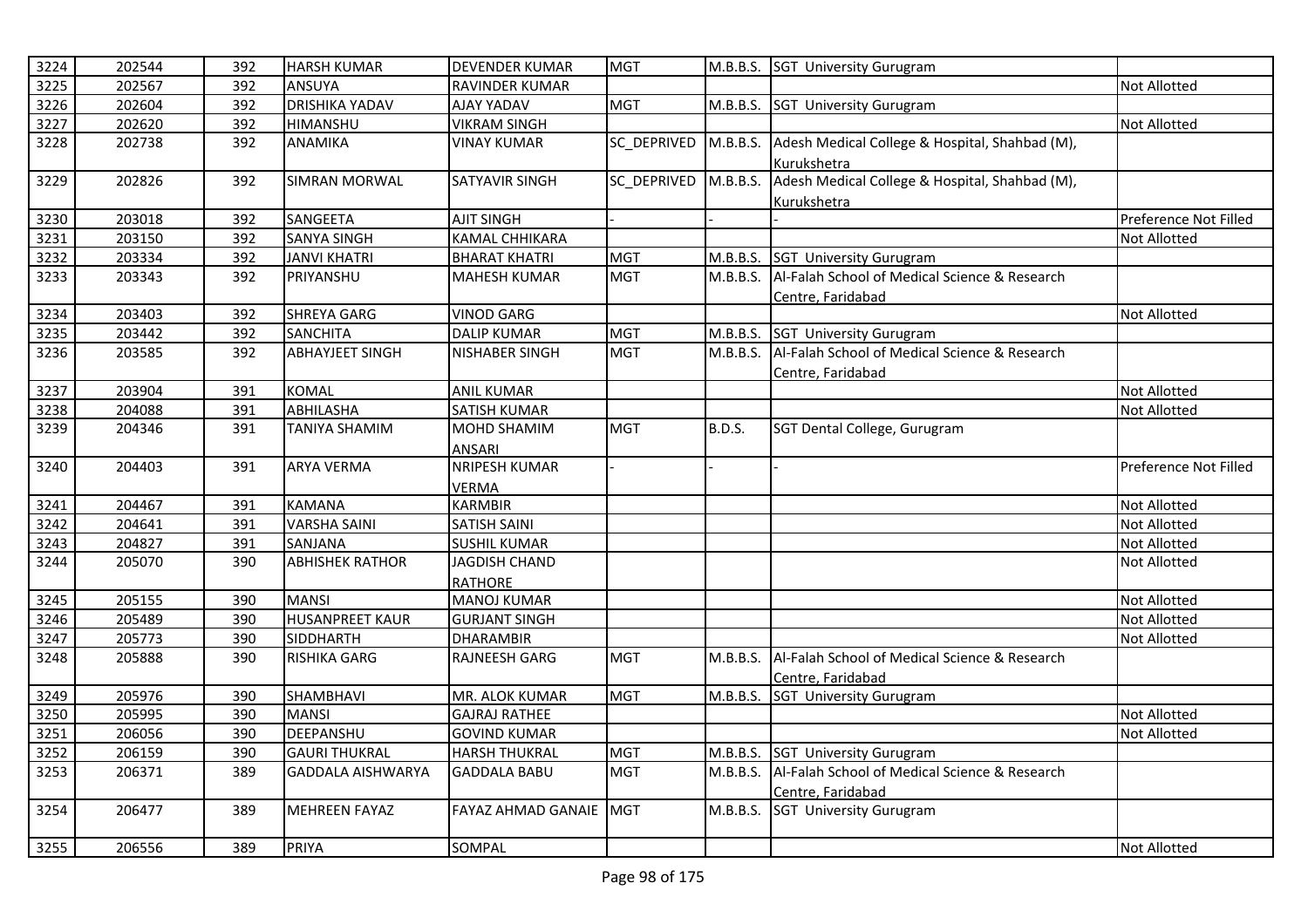| 3256 | 206610 | 389 | POOJA                   | <b>KALU RAM</b>          |            |               |                                                            | <b>Not Allotted</b>   |
|------|--------|-----|-------------------------|--------------------------|------------|---------------|------------------------------------------------------------|-----------------------|
| 3257 | 206613 | 389 | <b>DARSHIKA</b>         | RAVINDER KUMAR           | <b>MGT</b> | M.B.B.S.      | Al-Falah School of Medical Science & Research              |                       |
|      |        |     |                         |                          |            |               | Centre, Faridabad                                          |                       |
| 3258 | 206827 | 389 | PRIYA GOYAL             | <b>RAM KUMAR GOYAL</b>   | <b>MGT</b> |               | M.B.B.S. SGT University Gurugram                           |                       |
| 3259 | 206915 | 389 | <b>GOURAV</b>           | <b>ROHIT KUMAR</b>       |            |               |                                                            | <b>Not Allotted</b>   |
| 3260 | 206989 | 389 | <b>SAUMYA SINGH</b>     | <b>SANTOSH SINGH</b>     | <b>MGT</b> | <b>B.D.S.</b> | J.N. Kapoor, D.A.V Centenary Dental College,               |                       |
|      |        |     |                         |                          |            |               | Yamunanagar                                                |                       |
| 3261 | 207056 | 389 | SHREENIDHI CHANDAIL     | <b>DR VIJANT SINGH</b>   |            |               |                                                            | <b>Not Allotted</b>   |
|      |        |     |                         | <b>CHANDAIL</b>          |            |               |                                                            |                       |
| 3262 | 207098 | 389 | <b>TANNU MONGA</b>      | PARMOD KUMAR             |            |               |                                                            | <b>Not Allotted</b>   |
| 3263 | 207159 | 389 | <b>RAVINA</b>           | PARDEEP KUMAR            | <b>BCB</b> | M.B.B.S.      | NC Medical College & Hospital, Israna, Panipat             |                       |
| 3264 | 207179 | 389 | <b>NIKITA YADAV</b>     | <b>GUNPAL SINGH</b>      | <b>BCB</b> | M.B.B.S.      | NC Medical College & Hospital, Israna, Panipat             |                       |
| 3265 | 207316 | 389 | <b>MEDHAVI VERMA</b>    | <b>VINOD KUMAR VERMA</b> |            |               |                                                            | <b>Not Allotted</b>   |
| 3266 | 207983 | 388 | PRIYANKA                | <b>MAHINDER KUMAR</b>    |            |               |                                                            | <b>Not Allotted</b>   |
| 3267 | 208204 | 388 | <b>SHANIA</b>           | <b>SURESH KUMAR</b>      |            |               |                                                            | <b>Not Allotted</b>   |
| 3268 | 208285 | 388 | <b>NAVKIRAT KAUR</b>    | <b>KANWARJEET SINGH</b>  | <b>MGT</b> | M.B.B.S.      | World College Of Medical Sciences And Research,            |                       |
|      |        |     |                         |                          |            |               | Jhajjar                                                    |                       |
| 3269 | 208385 | 388 | <b>BHAVISHAY MAJOKA</b> | <b>HIRA LAL</b>          |            |               |                                                            | <b>Not Allotted</b>   |
| 3270 | 208501 | 388 | PRERNA SINGH            | <b>SURENDER KUMAR</b>    |            |               |                                                            | <b>Not Allotted</b>   |
| 3271 | 208807 | 388 | YOGENDRA TIWARI         | <b>UPENDRA TIWARI</b>    | <b>MGT</b> | M.B.B.S.      | Al-Falah School of Medical Science & Research              |                       |
|      |        |     |                         |                          |            |               | Centre, Faridabad                                          |                       |
| 3272 | 209001 | 387 | <b>TAMANNA SAINI</b>    | MR JASWINDER SINGH       | OPEN_CAT   | <b>B.D.S.</b> | Swami Devi Dayal Hospital & Dental College,                |                       |
|      |        |     |                         |                          |            |               | Punchkula                                                  |                       |
| 3273 | 209006 | 387 | <b>ANANTAA GOKHE</b>    | <b>RAJESH GOKHE</b>      | <b>MGT</b> | M.B.B.S.      | <b>SGT University Gurugram</b>                             |                       |
| 3274 | 209121 | 387 | <b>SAHIL</b>            | <b>SURENDER SINGH</b>    |            |               |                                                            | <b>Not Allotted</b>   |
| 3275 | 209247 | 387 | <b>ASHISH ALEX</b>      | <b>ALEXKUTTY GEORGE</b>  | <b>MGT</b> | M.B.B.S.      | <b>SGT University Gurugram</b>                             |                       |
|      |        |     |                         | <b>PANICKER</b>          |            |               |                                                            |                       |
| 3276 | 209686 | 387 | <b>MUSKAN NAGAR</b>     | <b>SANDEEP NAGAR</b>     |            |               |                                                            | Not Allotted          |
| 3277 | 209690 | 387 | <b>ISHA JAISWAL</b>     | <b>K K JAISWAL</b>       | <b>MGT</b> |               | M.B.B.S. SGT University Gurugram                           |                       |
| 3278 | 209808 | 387 | <b>KHUSHI AHLAWAT</b>   | RAJEEV KUMAR             | <b>MGT</b> |               | M.B.B.S. SGT University Gurugram                           |                       |
| 3279 | 209822 | 387 | POOJA                   | <b>SURENDER SINGH</b>    |            |               |                                                            | <b>Not Allotted</b>   |
| 3280 | 209823 | 387 | <b>SIMRAN</b>           | <b>SATISH KUMAR</b>      |            |               |                                                            | <b>Not Allotted</b>   |
| 3281 | 209948 | 387 | <b>AARYAN</b>           | <b>KARTAR SINGH</b>      | OPEN CAT   | B.D.S.        | SGT Dental College, Gurugram                               |                       |
| 3282 | 210005 | 387 | <b>VAIBHAVI YADAV</b>   | <b>BRIJENDRA YADAV</b>   |            |               |                                                            | Preference Not Filled |
| 3283 | 210099 | 387 | <b>GAYATRI SETHI</b>    | <b>ARVIND SETHI</b>      |            |               |                                                            | Preference Not Filled |
| 3284 | 210626 | 386 | <b>PREETI</b>           | <b>DALBIR SINGH</b>      | <b>SC</b>  | M.B.B.S.      | World College Of Medical Sciences And Research,<br>Jhajjar |                       |
| 3285 | 211024 | 386 | SANSKRITI AGRAWAL       | SHAMIT AGRAWAL           |            |               |                                                            | <b>Not Allotted</b>   |
| 3286 | 211416 | 386 | SAI DURGA JOSHITHA      | <b>MANOHAR BUDARAPU</b>  |            |               |                                                            | Not Allotted          |
|      |        |     | <b>BUDARAPU</b>         |                          |            |               |                                                            |                       |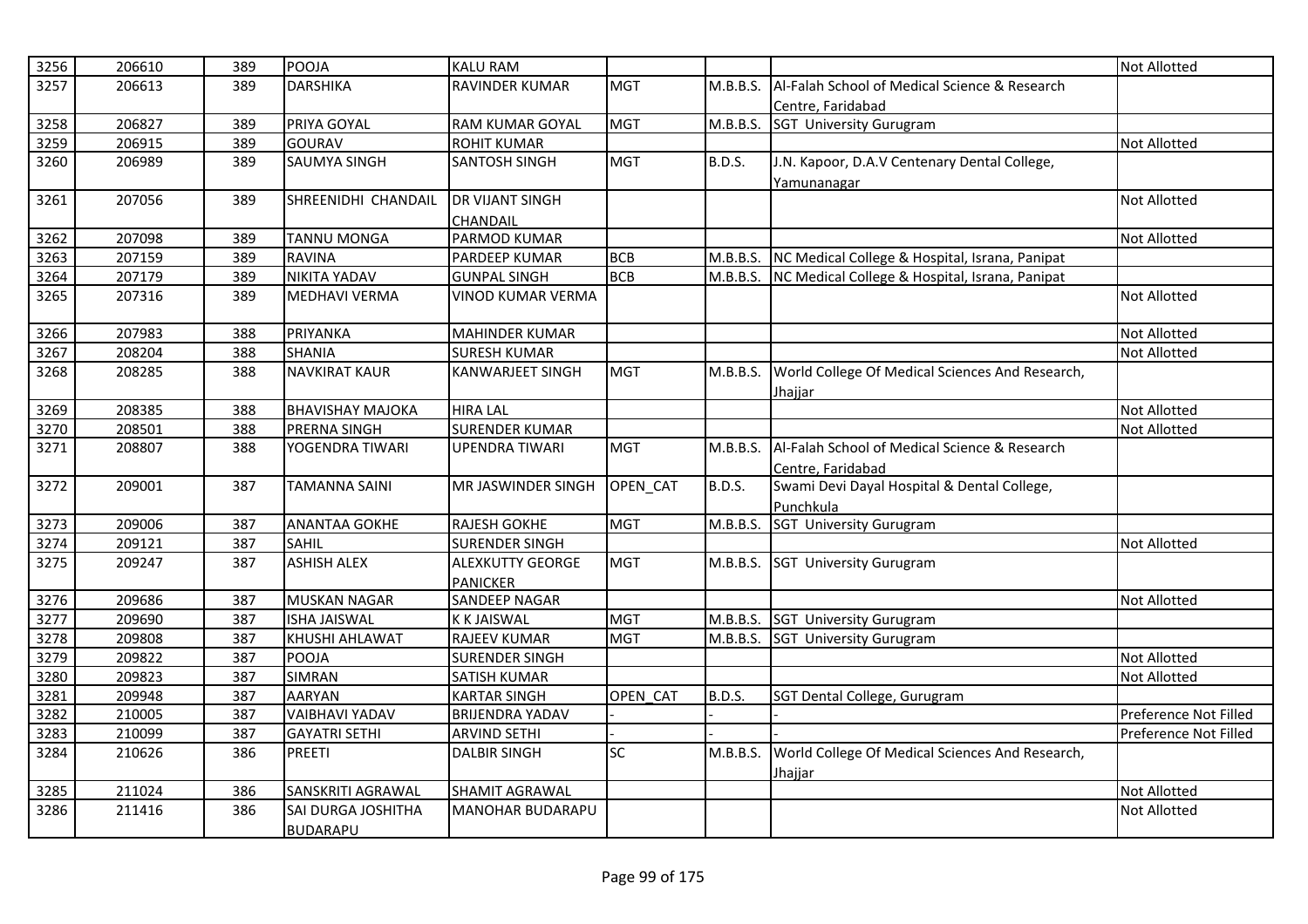| 3287 | 211441 | 386 | <b>TANUJ RANA</b>      | KULDEEP SINGH RANA      | <b>MGT</b>  |               | M.B.B.S. World College Of Medical Sciences And Research,   |                     |
|------|--------|-----|------------------------|-------------------------|-------------|---------------|------------------------------------------------------------|---------------------|
|      |        |     |                        |                         |             |               | Jhajjar<br>World College Of Medical Sciences And Research, |                     |
| 3288 | 211477 | 386 | <b>RISHIPAL SEVDA</b>  | <b>RAJPAL SEVDA</b>     | <b>MGT</b>  | M.B.B.S.      | Jhajjar                                                    |                     |
| 3289 | 211908 | 385 | <b>KHUSHBOO RANI</b>   | <b>GANGA RAM</b>        | <b>SC</b>   | M.B.B.S.      | NC Medical College & Hospital, Israna, Panipat             |                     |
| 3290 | 212054 | 385 | <b>VANEESA AGARWAL</b> | <b>SHRI LALIT KUMAR</b> | <b>MGT</b>  |               | M.B.B.S. SGT University Gurugram                           |                     |
|      |        |     |                        | AGARWAL                 |             |               |                                                            |                     |
| 3291 | 212294 | 385 | <b>SEJAL JHURIA</b>    | ARUN KUMAR JHURIA       | <b>MGT</b>  | M.B.B.S.      | World College Of Medical Sciences And Research,            |                     |
|      |        |     |                        |                         |             |               | Jhajjar                                                    |                     |
| 3292 | 212496 | 385 | <b>ISHIRA LUTHRA</b>   | <b>AMIT LUTHRA</b>      | <b>MGT</b>  |               | M.B.B.S. SGT University Gurugram                           |                     |
| 3293 | 212607 | 385 | <b>VISHWASH KUMAR</b>  | <b>RANDHIR SINGH</b>    | SC_DEPRIVED |               | M.B.B.S. NC Medical College & Hospital, Israna, Panipat    |                     |
| 3294 | 212705 | 385 | <b>ANOUSHKA DUBEY</b>  | <b>ANURAG DUBEY</b>     | <b>MGT</b>  |               | M.B.B.S. SGT University Gurugram                           |                     |
| 3295 | 212707 | 385 | <b>SURYANSH MADKAN</b> | VISHAL DEEP MADKAN      |             |               |                                                            | <b>Not Allotted</b> |
| 3296 | 212740 | 385 | JIWAN DASS KOLI        | <b>SURESH KUMAR</b>     | SC DEPRIVED | M.B.B.S.      | Adesh Medical College & Hospital, Shahbad (M),             |                     |
|      |        |     |                        |                         |             |               | Kurukshetra                                                |                     |
| 3297 | 212791 | 385 | <b>ISHU JAKHAR</b>     | <b>ISHWER JAKHAR</b>    | <b>MGT</b>  | M.B.B.S.      | <b>SGT University Gurugram</b>                             |                     |
| 3298 | 212821 | 385 | <b>ARSHITA GUPTA</b>   | <b>AKHIL GUPTA</b>      | <b>MGT</b>  | M.B.B.S.      | SGT University Gurugram                                    |                     |
| 3299 | 213402 | 384 | PRIYA TANWAR           | ANIL KUMAR SINGH        | OPEN_CAT    | <b>B.D.S.</b> | PDM Dental College, Bahadurgarh                            |                     |
| 3300 | 213485 | 384 | <b>RIA CHHABRA</b>     | <b>MANISH CHHABRA</b>   |             |               |                                                            | <b>Not Allotted</b> |
| 3301 | 213509 | 384 | <b>CHANDERPAL</b>      | <b>JASVIR</b>           |             |               |                                                            | Not Allotted        |
| 3302 | 213599 | 384 | PRIYADARSHANI          | <b>RAJKUMAR</b>         | <b>MGT</b>  | M.B.B.S.      | <b>SGT University Gurugram</b>                             |                     |
| 3303 | 213902 | 384 | <b>VANSH ANEJA</b>     | TILAK RAJ ANEJA         | <b>MGT</b>  | M.B.B.S.      | <b>SGT University Gurugram</b>                             |                     |
| 3304 | 213999 | 384 | <b>RAJAN VERMA</b>     | <b>SURENDER PAL</b>     |             |               |                                                            | <b>Not Allotted</b> |
| 3305 | 214156 | 384 | <b>SAKSHI</b>          | <b>TEN SINGH</b>        | <b>MGT</b>  | M.B.B.S.      | <b>SGT University Gurugram</b>                             |                     |
| 3306 | 214264 | 383 | <b>BHARTI ANJNA</b>    | <b>JOGINDER SINGH</b>   | <b>MGT</b>  | M.B.B.S.      | World College Of Medical Sciences And Research,            |                     |
|      |        |     |                        |                         |             |               | <u>Jhajjar</u>                                             |                     |
| 3307 | 214396 | 383 | PRIYAMVADA             | RAJESH KUMAR            |             |               |                                                            | <b>Not Allotted</b> |
| 3308 | 214453 | 383 | PAKYUM YANIAM          | <b>PAKYUM TALLAR</b>    |             |               |                                                            | <b>Not Allotted</b> |
| 3309 | 214564 | 383 | SIMRAN CHANDRA         | PRAKASH CHANDRA         |             |               |                                                            | <b>Not Allotted</b> |
|      |        |     |                        | HIMANSHU                |             |               |                                                            |                     |
| 3310 | 214680 | 383 | <b>ANJALI KUMARI</b>   | <b>SUJEET KUMAR</b>     | <b>MGT</b>  | <b>B.D.S.</b> | Sudha Rustagi College Of Dental Sciences & Research,       |                     |
|      |        |     |                        |                         |             |               | Faridabad                                                  |                     |
| 3311 | 214693 | 383 | CHARU                  | <b>SUNIL KUMAR</b>      | <b>MGT</b>  | <b>B.D.S.</b> | J.N. Kapoor, D.A.V Centenary Dental College,               |                     |
|      |        |     |                        |                         |             |               | Yamunanagar                                                |                     |
| 3312 | 214758 | 383 | SANYAM                 | <b>SATISH</b>           |             |               |                                                            | <b>Not Allotted</b> |
| 3313 | 214795 | 383 | <b>CHHAVI</b>          | <b>SUNIL KUMAR</b>      |             |               |                                                            | <b>Not Allotted</b> |
| 3314 | 214935 | 383 | <b>AARTI</b>           | <b>VIJAY KUMAR</b>      | SC DEPRIVED | M.B.B.S.      | Adesh Medical College & Hospital, Shahbad (M),             |                     |
|      |        |     |                        |                         |             |               | Kurukshetra                                                |                     |
| 3315 | 215260 | 383 | <b>BHOOMIKA BIDDU</b>  | <b>RAKESH BIDDU</b>     |             |               |                                                            | <b>Not Allotted</b> |
| 3316 | 215332 | 383 | MEGHAA VASUDEV         | MANU VASUDEV            |             |               |                                                            | Not Allotted        |
| 3317 | 215354 | 383 | YAMINI                 | <b>MANISH KUMAR</b>     |             |               |                                                            | <b>Not Allotted</b> |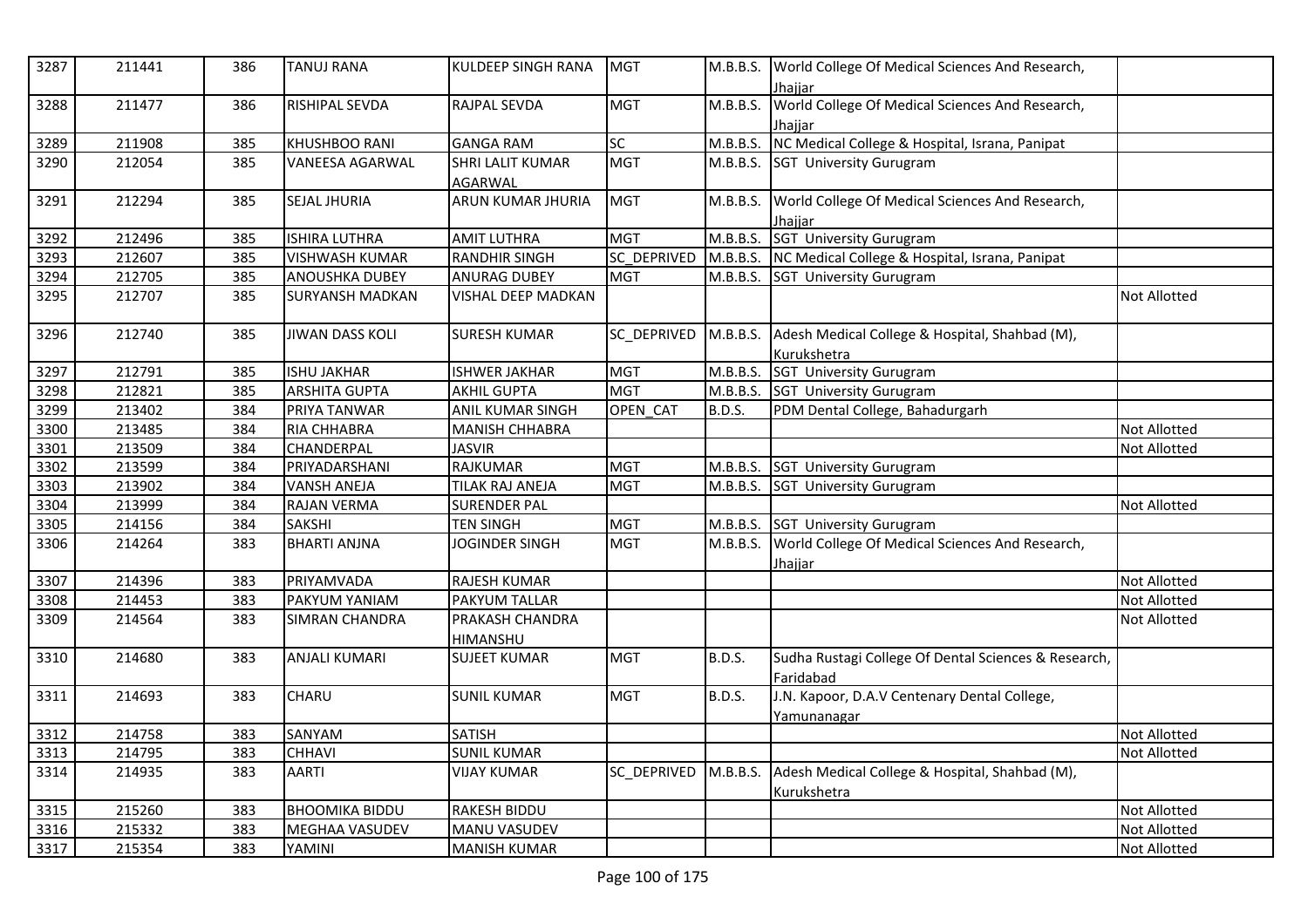| 383<br>3319<br>215539<br>383<br><b>VIKAS MALIK</b><br><b>SURAT SINGH</b><br>Not Allotted<br>3320<br>215918<br>382<br><b>B RONAK</b><br>S BALASUBRAMANI<br><b>MGT</b><br><b>SGT University Gurugram</b><br>M.B.B.S.<br>3321<br>215956<br><b>AASTHA BANSAL</b><br>KULBHUSHAN BANSAL<br><b>MGT</b><br>M.B.B.S.<br>382<br><b>SGT University Gurugram</b><br>215965<br>J.N. Kapoor, D.A.V Centenary Dental College,<br>3322<br>382<br>DEEPANSHU PARJAPAT<br><b>BCA</b><br><b>B.D.S.</b><br>SATYAWAN SINGH<br>Yamunanagar<br><b>MGT</b><br>M.B.B.S.<br><b>SGT University Gurugram</b><br>3323<br>215980<br>382<br><b>SURAJ KUMAR ARYA</b><br><b>VIJAY GUPTA</b><br>3324<br>216604<br>382<br>SANSKRITI WADHWA<br><b>KAMAL WADHWA</b><br><b>MGT</b><br>M.B.B.S. SGT University Gurugram<br>3325<br>216619<br>SHASHWAT SHIWAM<br><b>BAIDYANATH THAKUR</b><br>382<br>Not Allotted<br>3326<br>216828<br>382<br><b>MGT</b><br><b>SGT University Gurugram</b><br>RADHIKA DIWAN<br>ANOOP KUMAR<br>M.B.B.S.<br>3327<br>216894<br>381<br>SAGAR<br><b>BIKRAM SINGH</b><br>Not Allotted<br>MANJU<br>3328<br>217104<br>381<br><b>RAM PHAL</b><br><b>Not Allotted</b><br>3329<br>SVANIKA MALICK<br>217303<br>381<br><b>ARVIND MALICK</b><br><b>MGT</b><br>M.B.B.S.<br>SGT University Gurugram<br>World College Of Medical Sciences And Research,<br>3330<br>217494<br>381<br><b>NEETI</b><br><b>ASHOK KUMAR</b><br><b>MGT</b><br>M.B.B.S.<br>Jhajjar<br>World College Of Medical Sciences And Research,<br>3331<br>217517<br>M.B.B.S.<br>381<br><b>SUKHMAN KAUR</b><br><b>MUKHTIAR SINGH</b><br><b>MGT</b><br>Jhajjar<br><b>SGT</b> University Gurugram<br>3332<br>M.B.B.S.<br>217693<br><b>UDIT KUMAR</b><br><b>BHUVNESH KUMAR</b><br><b>MGT</b><br>381<br>3333<br><b>JASHAN WADHWA</b><br><b>MGT</b><br>World College Of Medical Sciences And Research,<br>217789<br>381<br><b>VIJAY KUMAR</b><br>M.B.B.S.<br>WADHWA<br>Jhajjar<br>3334<br>217843<br>381<br><b>DIKSHA</b><br><b>Not Allotted</b><br><b>MANGAL SINGH</b><br>3335<br>DEEPANSHU<br>World College Of Medical Sciences And Research,<br>217977<br>381<br><b>MGT</b><br>M.B.B.S.<br><b>HANSRAJ VASIR</b><br><b>CHAUDHARY</b><br>Jhajjar<br>M.B.B.S. SGT University Gurugram<br>3336<br><b>MGT</b><br>218014<br>381<br><b>VEDANT SACHDEVA</b><br><b>VIVEK NANDAN</b><br>SACHDEVA<br>3337<br><b>BHARTI</b><br>M.B.B.S.<br>World College Of Medical Sciences And Research,<br>218038<br>381<br><b>SUNIL KUMAR</b><br>MGT<br>Jhajjar<br>3338<br>218233<br>381<br><b>ARYAN SWAROOP</b><br><b>CHETAN SWAROOP</b><br>Preference Not Filled<br>218558<br><b>VAIBHAV KHAJURIA</b><br><b>SUMIR KHAJURIA</b><br><b>MGT</b><br>3339<br>380<br>M.B.B.S. SGT University Gurugram<br>3340<br>218925<br>380<br><b>GURPREET SINGH</b><br><b>KULWANT SINGH</b><br><b>Not Allotted</b><br>3341<br>219324<br>380<br><b>KARTIK ADHANA</b><br>RAMPHAL ADHANA<br><b>Not Allotted</b><br><b>SC</b><br>Adesh Medical College & Hospital, Shahbad (M),<br>3342<br>219371<br>380<br>M.B.B.S.<br><b>MANJYOAT KAUR</b><br><b>HARNEK SINGH</b><br>PAWAR<br>Kurukshetra<br>219534<br>380<br><b>VIJAY KUMAR</b><br>3343<br><b>RAJENDER KUMAR</b><br><b>Not Allotted</b><br>3344<br>219625<br><b>SHIVANGI SHARMA</b><br><b>SANAT KUMAR</b><br><b>MGT</b><br>M.B.B.S.<br>380<br><b>SGT University Gurugram</b><br>SHARMA<br><b>SC</b><br>3345<br>219641<br>SHUBHAM<br><b>LAXMI NARAIN</b><br><b>SGT University Gurugram</b><br>380<br>M.B.B.S.<br><b>ADITYA KUMAR</b><br>3346<br>219656<br>380<br><b>DEEPAK KUMAR</b><br><b>MGT</b><br>M.B.B.S. SGT University Gurugram<br>3347<br><b>JAHANVI YADAV</b><br>219694<br>380<br>ANOOP YADAV<br>Preference Not Filled<br>3348<br>220095<br><b>SAMEER CHAUHAN</b><br>RAJINDER KUMAR<br>379<br><b>Not Allotted</b><br><b>MGT</b><br>3349<br>220097<br>379<br>M.B.B.S. SGT University Gurugram<br>SIMRAN HOODA<br>PARDEEP KUMAR<br><b>HOODA</b> |      |        |               |                      |  |                     |
|-----------------------------------------------------------------------------------------------------------------------------------------------------------------------------------------------------------------------------------------------------------------------------------------------------------------------------------------------------------------------------------------------------------------------------------------------------------------------------------------------------------------------------------------------------------------------------------------------------------------------------------------------------------------------------------------------------------------------------------------------------------------------------------------------------------------------------------------------------------------------------------------------------------------------------------------------------------------------------------------------------------------------------------------------------------------------------------------------------------------------------------------------------------------------------------------------------------------------------------------------------------------------------------------------------------------------------------------------------------------------------------------------------------------------------------------------------------------------------------------------------------------------------------------------------------------------------------------------------------------------------------------------------------------------------------------------------------------------------------------------------------------------------------------------------------------------------------------------------------------------------------------------------------------------------------------------------------------------------------------------------------------------------------------------------------------------------------------------------------------------------------------------------------------------------------------------------------------------------------------------------------------------------------------------------------------------------------------------------------------------------------------------------------------------------------------------------------------------------------------------------------------------------------------------------------------------------------------------------------------------------------------------------------------------------------------------------------------------------------------------------------------------------------------------------------------------------------------------------------------------------------------------------------------------------------------------------------------------------------------------------------------------------------------------------------------------------------------------------------------------------------------------------------------------------------------------------------------------------------------------------------------------------------------------------------------------------------------------------------------------------------------------------------------------------------------------------------------------------------------------------------------------------------------------------------------------------------------------------------------------------------------------------------------------------------------------------------------------------------------------------------------------------------------------------------------------------------------------------------------------------------------------|------|--------|---------------|----------------------|--|---------------------|
|                                                                                                                                                                                                                                                                                                                                                                                                                                                                                                                                                                                                                                                                                                                                                                                                                                                                                                                                                                                                                                                                                                                                                                                                                                                                                                                                                                                                                                                                                                                                                                                                                                                                                                                                                                                                                                                                                                                                                                                                                                                                                                                                                                                                                                                                                                                                                                                                                                                                                                                                                                                                                                                                                                                                                                                                                                                                                                                                                                                                                                                                                                                                                                                                                                                                                                                                                                                                                                                                                                                                                                                                                                                                                                                                                                                                                                                                                               | 3318 | 215385 | <b>AINDRI</b> | <b>JASWANT SAINI</b> |  | <b>Not Allotted</b> |
|                                                                                                                                                                                                                                                                                                                                                                                                                                                                                                                                                                                                                                                                                                                                                                                                                                                                                                                                                                                                                                                                                                                                                                                                                                                                                                                                                                                                                                                                                                                                                                                                                                                                                                                                                                                                                                                                                                                                                                                                                                                                                                                                                                                                                                                                                                                                                                                                                                                                                                                                                                                                                                                                                                                                                                                                                                                                                                                                                                                                                                                                                                                                                                                                                                                                                                                                                                                                                                                                                                                                                                                                                                                                                                                                                                                                                                                                                               |      |        |               |                      |  |                     |
|                                                                                                                                                                                                                                                                                                                                                                                                                                                                                                                                                                                                                                                                                                                                                                                                                                                                                                                                                                                                                                                                                                                                                                                                                                                                                                                                                                                                                                                                                                                                                                                                                                                                                                                                                                                                                                                                                                                                                                                                                                                                                                                                                                                                                                                                                                                                                                                                                                                                                                                                                                                                                                                                                                                                                                                                                                                                                                                                                                                                                                                                                                                                                                                                                                                                                                                                                                                                                                                                                                                                                                                                                                                                                                                                                                                                                                                                                               |      |        |               |                      |  |                     |
|                                                                                                                                                                                                                                                                                                                                                                                                                                                                                                                                                                                                                                                                                                                                                                                                                                                                                                                                                                                                                                                                                                                                                                                                                                                                                                                                                                                                                                                                                                                                                                                                                                                                                                                                                                                                                                                                                                                                                                                                                                                                                                                                                                                                                                                                                                                                                                                                                                                                                                                                                                                                                                                                                                                                                                                                                                                                                                                                                                                                                                                                                                                                                                                                                                                                                                                                                                                                                                                                                                                                                                                                                                                                                                                                                                                                                                                                                               |      |        |               |                      |  |                     |
|                                                                                                                                                                                                                                                                                                                                                                                                                                                                                                                                                                                                                                                                                                                                                                                                                                                                                                                                                                                                                                                                                                                                                                                                                                                                                                                                                                                                                                                                                                                                                                                                                                                                                                                                                                                                                                                                                                                                                                                                                                                                                                                                                                                                                                                                                                                                                                                                                                                                                                                                                                                                                                                                                                                                                                                                                                                                                                                                                                                                                                                                                                                                                                                                                                                                                                                                                                                                                                                                                                                                                                                                                                                                                                                                                                                                                                                                                               |      |        |               |                      |  |                     |
|                                                                                                                                                                                                                                                                                                                                                                                                                                                                                                                                                                                                                                                                                                                                                                                                                                                                                                                                                                                                                                                                                                                                                                                                                                                                                                                                                                                                                                                                                                                                                                                                                                                                                                                                                                                                                                                                                                                                                                                                                                                                                                                                                                                                                                                                                                                                                                                                                                                                                                                                                                                                                                                                                                                                                                                                                                                                                                                                                                                                                                                                                                                                                                                                                                                                                                                                                                                                                                                                                                                                                                                                                                                                                                                                                                                                                                                                                               |      |        |               |                      |  |                     |
|                                                                                                                                                                                                                                                                                                                                                                                                                                                                                                                                                                                                                                                                                                                                                                                                                                                                                                                                                                                                                                                                                                                                                                                                                                                                                                                                                                                                                                                                                                                                                                                                                                                                                                                                                                                                                                                                                                                                                                                                                                                                                                                                                                                                                                                                                                                                                                                                                                                                                                                                                                                                                                                                                                                                                                                                                                                                                                                                                                                                                                                                                                                                                                                                                                                                                                                                                                                                                                                                                                                                                                                                                                                                                                                                                                                                                                                                                               |      |        |               |                      |  |                     |
|                                                                                                                                                                                                                                                                                                                                                                                                                                                                                                                                                                                                                                                                                                                                                                                                                                                                                                                                                                                                                                                                                                                                                                                                                                                                                                                                                                                                                                                                                                                                                                                                                                                                                                                                                                                                                                                                                                                                                                                                                                                                                                                                                                                                                                                                                                                                                                                                                                                                                                                                                                                                                                                                                                                                                                                                                                                                                                                                                                                                                                                                                                                                                                                                                                                                                                                                                                                                                                                                                                                                                                                                                                                                                                                                                                                                                                                                                               |      |        |               |                      |  |                     |
|                                                                                                                                                                                                                                                                                                                                                                                                                                                                                                                                                                                                                                                                                                                                                                                                                                                                                                                                                                                                                                                                                                                                                                                                                                                                                                                                                                                                                                                                                                                                                                                                                                                                                                                                                                                                                                                                                                                                                                                                                                                                                                                                                                                                                                                                                                                                                                                                                                                                                                                                                                                                                                                                                                                                                                                                                                                                                                                                                                                                                                                                                                                                                                                                                                                                                                                                                                                                                                                                                                                                                                                                                                                                                                                                                                                                                                                                                               |      |        |               |                      |  |                     |
|                                                                                                                                                                                                                                                                                                                                                                                                                                                                                                                                                                                                                                                                                                                                                                                                                                                                                                                                                                                                                                                                                                                                                                                                                                                                                                                                                                                                                                                                                                                                                                                                                                                                                                                                                                                                                                                                                                                                                                                                                                                                                                                                                                                                                                                                                                                                                                                                                                                                                                                                                                                                                                                                                                                                                                                                                                                                                                                                                                                                                                                                                                                                                                                                                                                                                                                                                                                                                                                                                                                                                                                                                                                                                                                                                                                                                                                                                               |      |        |               |                      |  |                     |
|                                                                                                                                                                                                                                                                                                                                                                                                                                                                                                                                                                                                                                                                                                                                                                                                                                                                                                                                                                                                                                                                                                                                                                                                                                                                                                                                                                                                                                                                                                                                                                                                                                                                                                                                                                                                                                                                                                                                                                                                                                                                                                                                                                                                                                                                                                                                                                                                                                                                                                                                                                                                                                                                                                                                                                                                                                                                                                                                                                                                                                                                                                                                                                                                                                                                                                                                                                                                                                                                                                                                                                                                                                                                                                                                                                                                                                                                                               |      |        |               |                      |  |                     |
|                                                                                                                                                                                                                                                                                                                                                                                                                                                                                                                                                                                                                                                                                                                                                                                                                                                                                                                                                                                                                                                                                                                                                                                                                                                                                                                                                                                                                                                                                                                                                                                                                                                                                                                                                                                                                                                                                                                                                                                                                                                                                                                                                                                                                                                                                                                                                                                                                                                                                                                                                                                                                                                                                                                                                                                                                                                                                                                                                                                                                                                                                                                                                                                                                                                                                                                                                                                                                                                                                                                                                                                                                                                                                                                                                                                                                                                                                               |      |        |               |                      |  |                     |
|                                                                                                                                                                                                                                                                                                                                                                                                                                                                                                                                                                                                                                                                                                                                                                                                                                                                                                                                                                                                                                                                                                                                                                                                                                                                                                                                                                                                                                                                                                                                                                                                                                                                                                                                                                                                                                                                                                                                                                                                                                                                                                                                                                                                                                                                                                                                                                                                                                                                                                                                                                                                                                                                                                                                                                                                                                                                                                                                                                                                                                                                                                                                                                                                                                                                                                                                                                                                                                                                                                                                                                                                                                                                                                                                                                                                                                                                                               |      |        |               |                      |  |                     |
|                                                                                                                                                                                                                                                                                                                                                                                                                                                                                                                                                                                                                                                                                                                                                                                                                                                                                                                                                                                                                                                                                                                                                                                                                                                                                                                                                                                                                                                                                                                                                                                                                                                                                                                                                                                                                                                                                                                                                                                                                                                                                                                                                                                                                                                                                                                                                                                                                                                                                                                                                                                                                                                                                                                                                                                                                                                                                                                                                                                                                                                                                                                                                                                                                                                                                                                                                                                                                                                                                                                                                                                                                                                                                                                                                                                                                                                                                               |      |        |               |                      |  |                     |
|                                                                                                                                                                                                                                                                                                                                                                                                                                                                                                                                                                                                                                                                                                                                                                                                                                                                                                                                                                                                                                                                                                                                                                                                                                                                                                                                                                                                                                                                                                                                                                                                                                                                                                                                                                                                                                                                                                                                                                                                                                                                                                                                                                                                                                                                                                                                                                                                                                                                                                                                                                                                                                                                                                                                                                                                                                                                                                                                                                                                                                                                                                                                                                                                                                                                                                                                                                                                                                                                                                                                                                                                                                                                                                                                                                                                                                                                                               |      |        |               |                      |  |                     |
|                                                                                                                                                                                                                                                                                                                                                                                                                                                                                                                                                                                                                                                                                                                                                                                                                                                                                                                                                                                                                                                                                                                                                                                                                                                                                                                                                                                                                                                                                                                                                                                                                                                                                                                                                                                                                                                                                                                                                                                                                                                                                                                                                                                                                                                                                                                                                                                                                                                                                                                                                                                                                                                                                                                                                                                                                                                                                                                                                                                                                                                                                                                                                                                                                                                                                                                                                                                                                                                                                                                                                                                                                                                                                                                                                                                                                                                                                               |      |        |               |                      |  |                     |
|                                                                                                                                                                                                                                                                                                                                                                                                                                                                                                                                                                                                                                                                                                                                                                                                                                                                                                                                                                                                                                                                                                                                                                                                                                                                                                                                                                                                                                                                                                                                                                                                                                                                                                                                                                                                                                                                                                                                                                                                                                                                                                                                                                                                                                                                                                                                                                                                                                                                                                                                                                                                                                                                                                                                                                                                                                                                                                                                                                                                                                                                                                                                                                                                                                                                                                                                                                                                                                                                                                                                                                                                                                                                                                                                                                                                                                                                                               |      |        |               |                      |  |                     |
|                                                                                                                                                                                                                                                                                                                                                                                                                                                                                                                                                                                                                                                                                                                                                                                                                                                                                                                                                                                                                                                                                                                                                                                                                                                                                                                                                                                                                                                                                                                                                                                                                                                                                                                                                                                                                                                                                                                                                                                                                                                                                                                                                                                                                                                                                                                                                                                                                                                                                                                                                                                                                                                                                                                                                                                                                                                                                                                                                                                                                                                                                                                                                                                                                                                                                                                                                                                                                                                                                                                                                                                                                                                                                                                                                                                                                                                                                               |      |        |               |                      |  |                     |
|                                                                                                                                                                                                                                                                                                                                                                                                                                                                                                                                                                                                                                                                                                                                                                                                                                                                                                                                                                                                                                                                                                                                                                                                                                                                                                                                                                                                                                                                                                                                                                                                                                                                                                                                                                                                                                                                                                                                                                                                                                                                                                                                                                                                                                                                                                                                                                                                                                                                                                                                                                                                                                                                                                                                                                                                                                                                                                                                                                                                                                                                                                                                                                                                                                                                                                                                                                                                                                                                                                                                                                                                                                                                                                                                                                                                                                                                                               |      |        |               |                      |  |                     |
|                                                                                                                                                                                                                                                                                                                                                                                                                                                                                                                                                                                                                                                                                                                                                                                                                                                                                                                                                                                                                                                                                                                                                                                                                                                                                                                                                                                                                                                                                                                                                                                                                                                                                                                                                                                                                                                                                                                                                                                                                                                                                                                                                                                                                                                                                                                                                                                                                                                                                                                                                                                                                                                                                                                                                                                                                                                                                                                                                                                                                                                                                                                                                                                                                                                                                                                                                                                                                                                                                                                                                                                                                                                                                                                                                                                                                                                                                               |      |        |               |                      |  |                     |
|                                                                                                                                                                                                                                                                                                                                                                                                                                                                                                                                                                                                                                                                                                                                                                                                                                                                                                                                                                                                                                                                                                                                                                                                                                                                                                                                                                                                                                                                                                                                                                                                                                                                                                                                                                                                                                                                                                                                                                                                                                                                                                                                                                                                                                                                                                                                                                                                                                                                                                                                                                                                                                                                                                                                                                                                                                                                                                                                                                                                                                                                                                                                                                                                                                                                                                                                                                                                                                                                                                                                                                                                                                                                                                                                                                                                                                                                                               |      |        |               |                      |  |                     |
|                                                                                                                                                                                                                                                                                                                                                                                                                                                                                                                                                                                                                                                                                                                                                                                                                                                                                                                                                                                                                                                                                                                                                                                                                                                                                                                                                                                                                                                                                                                                                                                                                                                                                                                                                                                                                                                                                                                                                                                                                                                                                                                                                                                                                                                                                                                                                                                                                                                                                                                                                                                                                                                                                                                                                                                                                                                                                                                                                                                                                                                                                                                                                                                                                                                                                                                                                                                                                                                                                                                                                                                                                                                                                                                                                                                                                                                                                               |      |        |               |                      |  |                     |
|                                                                                                                                                                                                                                                                                                                                                                                                                                                                                                                                                                                                                                                                                                                                                                                                                                                                                                                                                                                                                                                                                                                                                                                                                                                                                                                                                                                                                                                                                                                                                                                                                                                                                                                                                                                                                                                                                                                                                                                                                                                                                                                                                                                                                                                                                                                                                                                                                                                                                                                                                                                                                                                                                                                                                                                                                                                                                                                                                                                                                                                                                                                                                                                                                                                                                                                                                                                                                                                                                                                                                                                                                                                                                                                                                                                                                                                                                               |      |        |               |                      |  |                     |
|                                                                                                                                                                                                                                                                                                                                                                                                                                                                                                                                                                                                                                                                                                                                                                                                                                                                                                                                                                                                                                                                                                                                                                                                                                                                                                                                                                                                                                                                                                                                                                                                                                                                                                                                                                                                                                                                                                                                                                                                                                                                                                                                                                                                                                                                                                                                                                                                                                                                                                                                                                                                                                                                                                                                                                                                                                                                                                                                                                                                                                                                                                                                                                                                                                                                                                                                                                                                                                                                                                                                                                                                                                                                                                                                                                                                                                                                                               |      |        |               |                      |  |                     |
|                                                                                                                                                                                                                                                                                                                                                                                                                                                                                                                                                                                                                                                                                                                                                                                                                                                                                                                                                                                                                                                                                                                                                                                                                                                                                                                                                                                                                                                                                                                                                                                                                                                                                                                                                                                                                                                                                                                                                                                                                                                                                                                                                                                                                                                                                                                                                                                                                                                                                                                                                                                                                                                                                                                                                                                                                                                                                                                                                                                                                                                                                                                                                                                                                                                                                                                                                                                                                                                                                                                                                                                                                                                                                                                                                                                                                                                                                               |      |        |               |                      |  |                     |
|                                                                                                                                                                                                                                                                                                                                                                                                                                                                                                                                                                                                                                                                                                                                                                                                                                                                                                                                                                                                                                                                                                                                                                                                                                                                                                                                                                                                                                                                                                                                                                                                                                                                                                                                                                                                                                                                                                                                                                                                                                                                                                                                                                                                                                                                                                                                                                                                                                                                                                                                                                                                                                                                                                                                                                                                                                                                                                                                                                                                                                                                                                                                                                                                                                                                                                                                                                                                                                                                                                                                                                                                                                                                                                                                                                                                                                                                                               |      |        |               |                      |  |                     |
|                                                                                                                                                                                                                                                                                                                                                                                                                                                                                                                                                                                                                                                                                                                                                                                                                                                                                                                                                                                                                                                                                                                                                                                                                                                                                                                                                                                                                                                                                                                                                                                                                                                                                                                                                                                                                                                                                                                                                                                                                                                                                                                                                                                                                                                                                                                                                                                                                                                                                                                                                                                                                                                                                                                                                                                                                                                                                                                                                                                                                                                                                                                                                                                                                                                                                                                                                                                                                                                                                                                                                                                                                                                                                                                                                                                                                                                                                               |      |        |               |                      |  |                     |
|                                                                                                                                                                                                                                                                                                                                                                                                                                                                                                                                                                                                                                                                                                                                                                                                                                                                                                                                                                                                                                                                                                                                                                                                                                                                                                                                                                                                                                                                                                                                                                                                                                                                                                                                                                                                                                                                                                                                                                                                                                                                                                                                                                                                                                                                                                                                                                                                                                                                                                                                                                                                                                                                                                                                                                                                                                                                                                                                                                                                                                                                                                                                                                                                                                                                                                                                                                                                                                                                                                                                                                                                                                                                                                                                                                                                                                                                                               |      |        |               |                      |  |                     |
|                                                                                                                                                                                                                                                                                                                                                                                                                                                                                                                                                                                                                                                                                                                                                                                                                                                                                                                                                                                                                                                                                                                                                                                                                                                                                                                                                                                                                                                                                                                                                                                                                                                                                                                                                                                                                                                                                                                                                                                                                                                                                                                                                                                                                                                                                                                                                                                                                                                                                                                                                                                                                                                                                                                                                                                                                                                                                                                                                                                                                                                                                                                                                                                                                                                                                                                                                                                                                                                                                                                                                                                                                                                                                                                                                                                                                                                                                               |      |        |               |                      |  |                     |
|                                                                                                                                                                                                                                                                                                                                                                                                                                                                                                                                                                                                                                                                                                                                                                                                                                                                                                                                                                                                                                                                                                                                                                                                                                                                                                                                                                                                                                                                                                                                                                                                                                                                                                                                                                                                                                                                                                                                                                                                                                                                                                                                                                                                                                                                                                                                                                                                                                                                                                                                                                                                                                                                                                                                                                                                                                                                                                                                                                                                                                                                                                                                                                                                                                                                                                                                                                                                                                                                                                                                                                                                                                                                                                                                                                                                                                                                                               |      |        |               |                      |  |                     |
|                                                                                                                                                                                                                                                                                                                                                                                                                                                                                                                                                                                                                                                                                                                                                                                                                                                                                                                                                                                                                                                                                                                                                                                                                                                                                                                                                                                                                                                                                                                                                                                                                                                                                                                                                                                                                                                                                                                                                                                                                                                                                                                                                                                                                                                                                                                                                                                                                                                                                                                                                                                                                                                                                                                                                                                                                                                                                                                                                                                                                                                                                                                                                                                                                                                                                                                                                                                                                                                                                                                                                                                                                                                                                                                                                                                                                                                                                               |      |        |               |                      |  |                     |
|                                                                                                                                                                                                                                                                                                                                                                                                                                                                                                                                                                                                                                                                                                                                                                                                                                                                                                                                                                                                                                                                                                                                                                                                                                                                                                                                                                                                                                                                                                                                                                                                                                                                                                                                                                                                                                                                                                                                                                                                                                                                                                                                                                                                                                                                                                                                                                                                                                                                                                                                                                                                                                                                                                                                                                                                                                                                                                                                                                                                                                                                                                                                                                                                                                                                                                                                                                                                                                                                                                                                                                                                                                                                                                                                                                                                                                                                                               |      |        |               |                      |  |                     |
|                                                                                                                                                                                                                                                                                                                                                                                                                                                                                                                                                                                                                                                                                                                                                                                                                                                                                                                                                                                                                                                                                                                                                                                                                                                                                                                                                                                                                                                                                                                                                                                                                                                                                                                                                                                                                                                                                                                                                                                                                                                                                                                                                                                                                                                                                                                                                                                                                                                                                                                                                                                                                                                                                                                                                                                                                                                                                                                                                                                                                                                                                                                                                                                                                                                                                                                                                                                                                                                                                                                                                                                                                                                                                                                                                                                                                                                                                               |      |        |               |                      |  |                     |
|                                                                                                                                                                                                                                                                                                                                                                                                                                                                                                                                                                                                                                                                                                                                                                                                                                                                                                                                                                                                                                                                                                                                                                                                                                                                                                                                                                                                                                                                                                                                                                                                                                                                                                                                                                                                                                                                                                                                                                                                                                                                                                                                                                                                                                                                                                                                                                                                                                                                                                                                                                                                                                                                                                                                                                                                                                                                                                                                                                                                                                                                                                                                                                                                                                                                                                                                                                                                                                                                                                                                                                                                                                                                                                                                                                                                                                                                                               |      |        |               |                      |  |                     |
|                                                                                                                                                                                                                                                                                                                                                                                                                                                                                                                                                                                                                                                                                                                                                                                                                                                                                                                                                                                                                                                                                                                                                                                                                                                                                                                                                                                                                                                                                                                                                                                                                                                                                                                                                                                                                                                                                                                                                                                                                                                                                                                                                                                                                                                                                                                                                                                                                                                                                                                                                                                                                                                                                                                                                                                                                                                                                                                                                                                                                                                                                                                                                                                                                                                                                                                                                                                                                                                                                                                                                                                                                                                                                                                                                                                                                                                                                               |      |        |               |                      |  |                     |
|                                                                                                                                                                                                                                                                                                                                                                                                                                                                                                                                                                                                                                                                                                                                                                                                                                                                                                                                                                                                                                                                                                                                                                                                                                                                                                                                                                                                                                                                                                                                                                                                                                                                                                                                                                                                                                                                                                                                                                                                                                                                                                                                                                                                                                                                                                                                                                                                                                                                                                                                                                                                                                                                                                                                                                                                                                                                                                                                                                                                                                                                                                                                                                                                                                                                                                                                                                                                                                                                                                                                                                                                                                                                                                                                                                                                                                                                                               |      |        |               |                      |  |                     |
|                                                                                                                                                                                                                                                                                                                                                                                                                                                                                                                                                                                                                                                                                                                                                                                                                                                                                                                                                                                                                                                                                                                                                                                                                                                                                                                                                                                                                                                                                                                                                                                                                                                                                                                                                                                                                                                                                                                                                                                                                                                                                                                                                                                                                                                                                                                                                                                                                                                                                                                                                                                                                                                                                                                                                                                                                                                                                                                                                                                                                                                                                                                                                                                                                                                                                                                                                                                                                                                                                                                                                                                                                                                                                                                                                                                                                                                                                               |      |        |               |                      |  |                     |
|                                                                                                                                                                                                                                                                                                                                                                                                                                                                                                                                                                                                                                                                                                                                                                                                                                                                                                                                                                                                                                                                                                                                                                                                                                                                                                                                                                                                                                                                                                                                                                                                                                                                                                                                                                                                                                                                                                                                                                                                                                                                                                                                                                                                                                                                                                                                                                                                                                                                                                                                                                                                                                                                                                                                                                                                                                                                                                                                                                                                                                                                                                                                                                                                                                                                                                                                                                                                                                                                                                                                                                                                                                                                                                                                                                                                                                                                                               |      |        |               |                      |  |                     |
|                                                                                                                                                                                                                                                                                                                                                                                                                                                                                                                                                                                                                                                                                                                                                                                                                                                                                                                                                                                                                                                                                                                                                                                                                                                                                                                                                                                                                                                                                                                                                                                                                                                                                                                                                                                                                                                                                                                                                                                                                                                                                                                                                                                                                                                                                                                                                                                                                                                                                                                                                                                                                                                                                                                                                                                                                                                                                                                                                                                                                                                                                                                                                                                                                                                                                                                                                                                                                                                                                                                                                                                                                                                                                                                                                                                                                                                                                               |      |        |               |                      |  |                     |
|                                                                                                                                                                                                                                                                                                                                                                                                                                                                                                                                                                                                                                                                                                                                                                                                                                                                                                                                                                                                                                                                                                                                                                                                                                                                                                                                                                                                                                                                                                                                                                                                                                                                                                                                                                                                                                                                                                                                                                                                                                                                                                                                                                                                                                                                                                                                                                                                                                                                                                                                                                                                                                                                                                                                                                                                                                                                                                                                                                                                                                                                                                                                                                                                                                                                                                                                                                                                                                                                                                                                                                                                                                                                                                                                                                                                                                                                                               |      |        |               |                      |  |                     |
|                                                                                                                                                                                                                                                                                                                                                                                                                                                                                                                                                                                                                                                                                                                                                                                                                                                                                                                                                                                                                                                                                                                                                                                                                                                                                                                                                                                                                                                                                                                                                                                                                                                                                                                                                                                                                                                                                                                                                                                                                                                                                                                                                                                                                                                                                                                                                                                                                                                                                                                                                                                                                                                                                                                                                                                                                                                                                                                                                                                                                                                                                                                                                                                                                                                                                                                                                                                                                                                                                                                                                                                                                                                                                                                                                                                                                                                                                               |      |        |               |                      |  |                     |
|                                                                                                                                                                                                                                                                                                                                                                                                                                                                                                                                                                                                                                                                                                                                                                                                                                                                                                                                                                                                                                                                                                                                                                                                                                                                                                                                                                                                                                                                                                                                                                                                                                                                                                                                                                                                                                                                                                                                                                                                                                                                                                                                                                                                                                                                                                                                                                                                                                                                                                                                                                                                                                                                                                                                                                                                                                                                                                                                                                                                                                                                                                                                                                                                                                                                                                                                                                                                                                                                                                                                                                                                                                                                                                                                                                                                                                                                                               |      |        |               |                      |  |                     |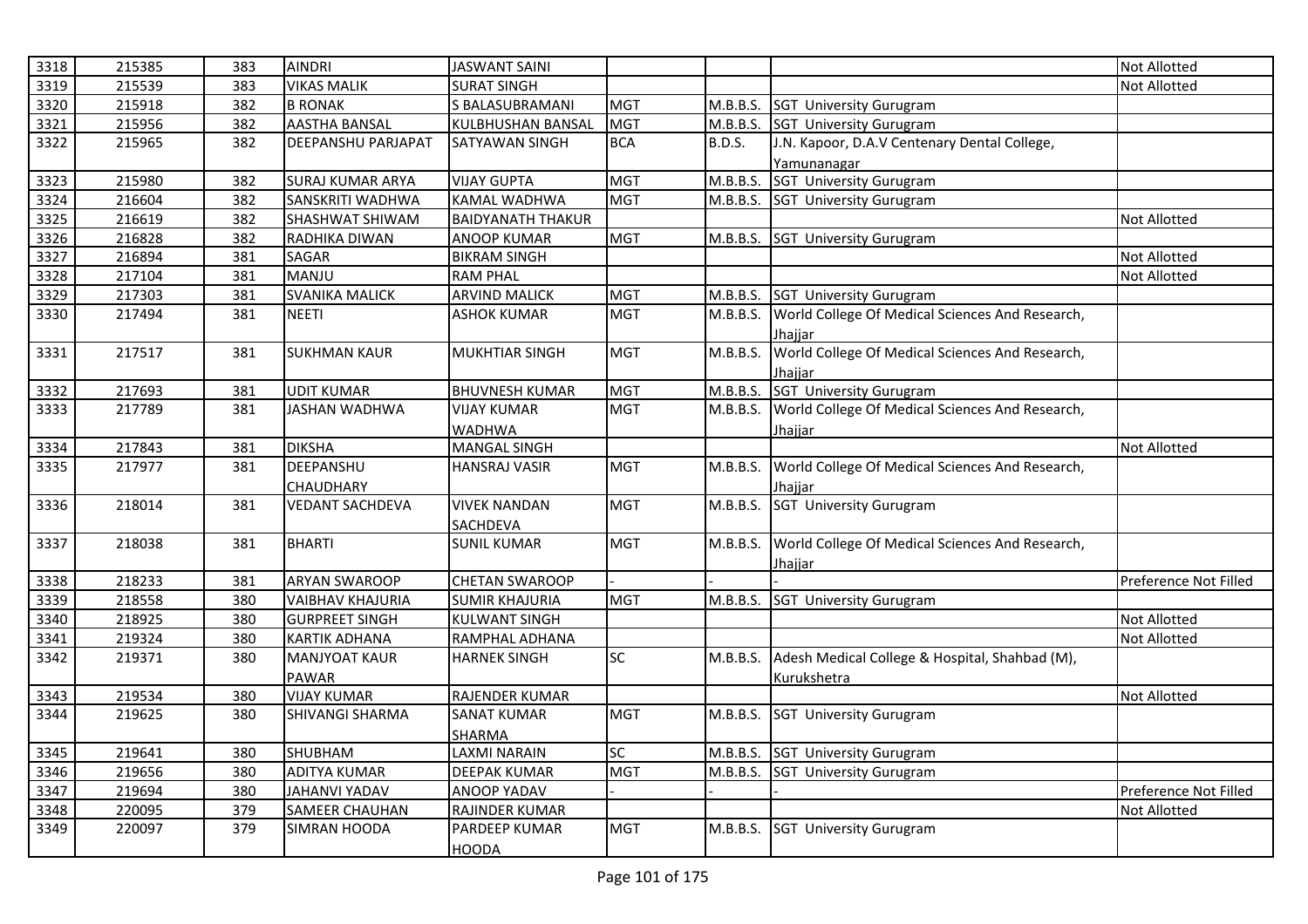| 3350 | 220098 | 379 | <b>DEEPANKAR</b>        | <b>SHANKAR LAL</b>       |                    |               |                                                      | <b>Not Allotted</b>   |
|------|--------|-----|-------------------------|--------------------------|--------------------|---------------|------------------------------------------------------|-----------------------|
| 3351 | 220175 | 379 | NITIKA NASSA            | RAJESH NASSA             |                    |               |                                                      | <b>Not Allotted</b>   |
| 3352 | 220211 | 379 | <b>NISHA CHAUDHARY</b>  | <b>ASHOK CHAUDHARY</b>   | OPEN_CAT           | <b>B.D.S.</b> | Sudha Rustagi College Of Dental Sciences & Research, |                       |
|      |        |     |                         |                          |                    |               | Faridabad                                            |                       |
| 3353 | 220515 | 379 | <b>MICKEY DEV</b>       | <b>BALDHARI</b>          | <b>SC DEPRIVED</b> | M.B.B.S.      | <b>SGT University Gurugram</b>                       |                       |
| 3354 | 220532 | 379 | SHUBHAM                 | <b>SURENDER KUMAR</b>    |                    |               |                                                      | <b>Not Allotted</b>   |
| 3355 | 220648 | 379 | <b>INAYAT KHARA</b>     | JASPAL SINGH KHARA       | <b>MGT</b>         | M.B.B.S.      | <b>SGT University Gurugram</b>                       |                       |
| 3356 | 220653 | 379 | <b>SMARTH NAGPAL</b>    | <b>VIJAY BHUSHAN</b>     | <b>MGT</b>         | M.B.B.S.      | <b>SGT University Gurugram</b>                       |                       |
|      |        |     |                         | NAGPAL                   |                    |               |                                                      |                       |
| 3357 | 220697 | 379 | <b>DIVYA NEHRA</b>      | SHUBH KARAN NEHRA        | <b>MGT</b>         | <b>B.D.S.</b> | J.N. Kapoor, D.A.V Centenary Dental College,         |                       |
|      |        |     |                         |                          |                    |               | Yamunanagar                                          |                       |
| 3358 | 220803 | 379 | PRIYA KALRA             | <b>ASHU KALRA</b>        |                    |               |                                                      | <b>Not Allotted</b>   |
| 3359 | 220941 | 379 | <b>HIMANSHI VERMA</b>   | PRAKASH CHAND            |                    |               |                                                      | Not Allotted          |
| 3360 | 221635 | 378 | <b>DEVANSH GUPTA</b>    | <b>ANIL GUPTA</b>        | <b>MGT</b>         | M.B.B.S.      | <b>SGT University Gurugram</b>                       |                       |
| 3361 | 222182 | 378 | <b>DEEPAK</b>           | <b>SURESH KUMAR</b>      |                    |               |                                                      | <b>Not Allotted</b>   |
| 3362 | 222312 | 378 | <b>JAIDITYA NAYAK</b>   | <b>PURAN SINGH</b>       |                    |               |                                                      | <b>Not Allotted</b>   |
| 3363 | 222595 | 377 | <b>DEVANSHI GUPTA</b>   | <b>VISHAL GUPTA</b>      | <b>MGT</b>         | M.B.B.S.      | <b>SGT University Gurugram</b>                       |                       |
| 3364 | 222624 | 377 | <b>KHUSHBU JAIN</b>     | LAKHVINDER JAIN          |                    |               |                                                      | Not Allotted          |
| 3365 | 222876 | 377 | <b>DEBANSHU CHANDA</b>  | <b>DEEPAK CHANDA</b>     | <b>MGT</b>         | M.B.B.S.      | <b>SGT University Gurugram</b>                       |                       |
| 3366 | 222913 | 377 | <b>YASHSVI</b>          | SARVJEET                 |                    |               |                                                      | <b>Not Allotted</b>   |
| 3367 | 223038 | 377 | <b>SOUMYA CHAUHAN</b>   | RIPUDAMAN SINGH          |                    |               |                                                      | <b>Not Allotted</b>   |
|      |        |     |                         | <b>CHAUHAN</b>           |                    |               |                                                      |                       |
| 3368 | 223046 | 377 | <b>KARINA</b>           | <b>JOGINDER SINGH</b>    |                    |               |                                                      | Not Allotted          |
| 3369 | 223070 | 377 | <b>MONIKA</b>           | <b>ROSHAN LAL</b>        |                    |               |                                                      | <b>Not Allotted</b>   |
| 3370 | 223099 | 377 | <b>SONI HUDDA</b>       | SUBHASH CHANDER          |                    |               |                                                      | <b>Not Allotted</b>   |
| 3371 | 223281 | 377 | <b>MEDHA JAIN</b>       | <b>SUMIT JAIN</b>        |                    |               |                                                      | Preference Not Filled |
| 3372 | 223348 | 377 | <b>AMARJIT SAGAR</b>    | <b>SURJIT SINGH</b>      | <b>BCA</b>         | <b>B.D.S.</b> | J.N. Kapoor, D.A.V Centenary Dental College,         |                       |
|      |        |     |                         |                          |                    |               | Yamunanagar                                          |                       |
| 3373 | 223612 | 377 | <b>BHARAT SHYORAN</b>   | ROHTASH SHYORAN          |                    |               |                                                      | <b>Not Allotted</b>   |
| 3374 | 223799 | 377 | <b>GOPIKA A GOPAN</b>   | <b>G GOPAKUMAR</b>       | <b>MGT</b>         | <b>B.D.S.</b> | Sudha Rustagi College Of Dental Sciences & Research, |                       |
|      |        |     |                         |                          |                    |               | Faridabad                                            |                       |
| 3375 | 223838 | 376 | AKHIL SHARMA            | DHARAM CHAND             | <b>BCA</b>         | M.B.B.S.      | NC Medical College & Hospital, Israna, Panipat       |                       |
|      |        |     |                         | SHARMA                   |                    |               |                                                      |                       |
| 3376 | 224551 | 376 | PRIYANKA DAHIYA         | <b>ASHOK KUMAR</b>       |                    |               |                                                      | Not Allotted          |
| 3377 | 224568 | 376 | <b>TANNU</b>            | NARENDER                 | <b>MGT</b>         | M.B.B.S.      | SGT University Gurugram                              |                       |
| 3378 | 224595 | 376 | SANYA                   | RAJINDER SEHGAL          | OPEN_CAT           | <b>B.D.S.</b> | Swami Devi Dayal Hospital & Dental College,          |                       |
|      |        |     |                         |                          |                    |               | Punchkula                                            |                       |
| 3379 | 224833 | 376 | <b>SRISTI</b>           | <b>DHARMVIR SINGH</b>    |                    |               |                                                      | <b>Not Allotted</b>   |
| 3380 | 224939 | 376 | <b>GUNGUN</b>           | <b>MADAN LAL</b>         | OPEN_CAT           | <b>B.D.S.</b> | Sudha Rustagi College Of Dental Sciences & Research, |                       |
|      |        |     |                         |                          |                    |               | Faridabad                                            |                       |
| 3381 | 224968 | 376 | <b>DEEPANSHU BANDRA</b> | <b>BHARAT SINGH</b>      | SC_DEPRIVED        | M.B.B.S.      | NC Medical College & Hospital, Israna, Panipat       |                       |
| 3382 | 225036 | 376 | <b>DRISHTI KAUSHIK</b>  | <b>BHUPENDER KAUSHIK</b> |                    |               |                                                      | <b>Not Allotted</b>   |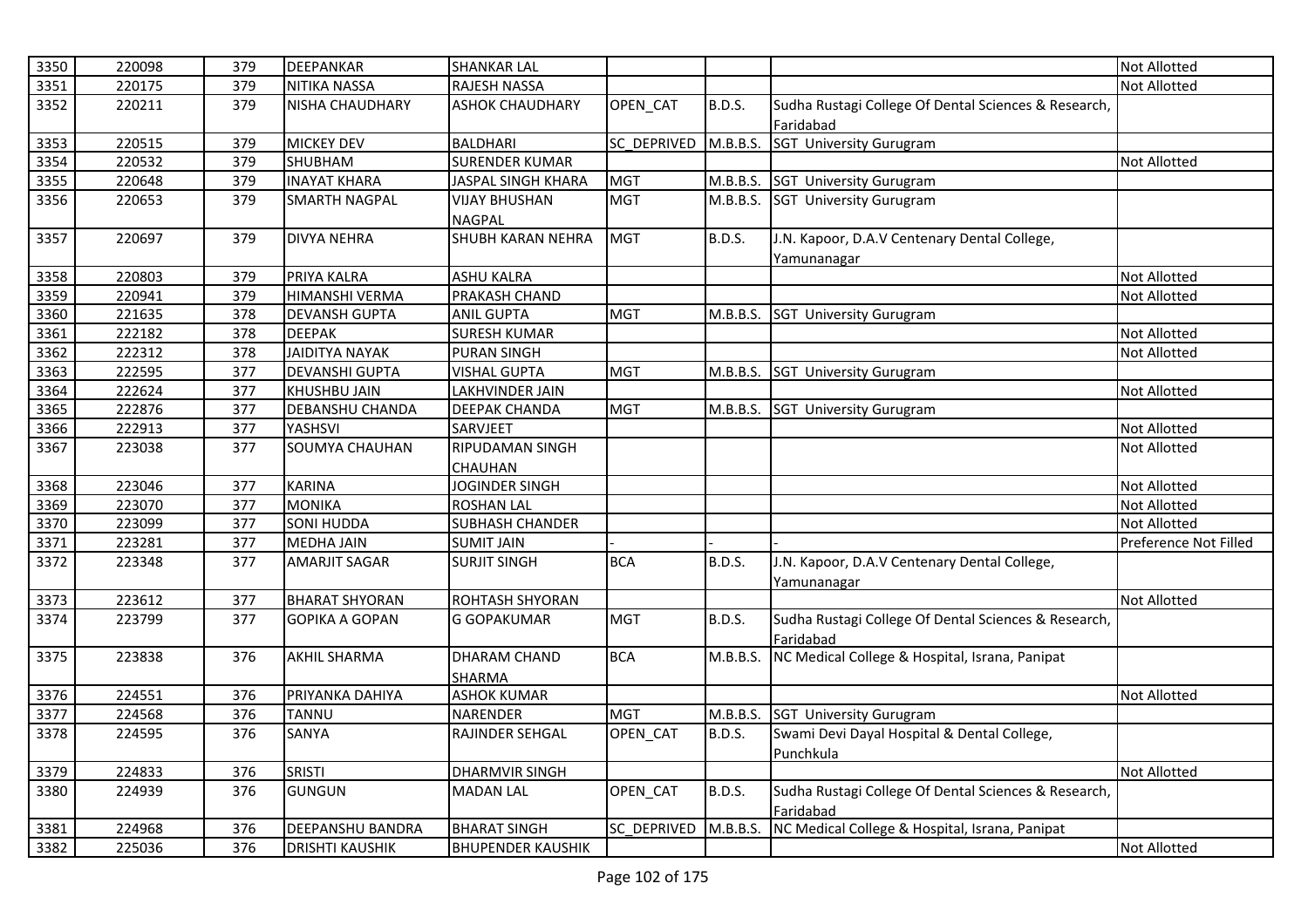| 3383 | 225110 | 376 | <b>MEHUL KHAITAN</b>  | <b>VIKRAM KHAITAN</b>      |            |               |                                                      | Not Allotted          |
|------|--------|-----|-----------------------|----------------------------|------------|---------------|------------------------------------------------------|-----------------------|
| 3384 | 225288 | 375 | <b>DEEPAK KUMAR</b>   | <b>SATISH KUMAR</b>        |            |               |                                                      | <b>Not Allotted</b>   |
| 3385 | 225563 | 375 | <b>TANYA</b>          | <b>PARVEEN</b>             | <b>MGT</b> | <b>B.D.S.</b> | J.N. Kapoor, D.A.V Centenary Dental College,         |                       |
|      |        |     |                       |                            |            |               | Yamunanagar                                          |                       |
| 3386 | 225961 | 375 | <b>MANISHA</b>        | <b>DHANPAT SINGH DALAL</b> |            |               |                                                      | Not Allotted          |
|      |        |     |                       |                            |            |               |                                                      |                       |
| 3387 | 226035 | 375 | <b>RITIKA</b>         | <b>MAHESH KUMAR</b>        |            |               |                                                      | <b>Not Allotted</b>   |
|      |        |     |                       | <b>CHAWLA</b>              |            |               |                                                      |                       |
| 3388 | 226038 | 375 | <b>SAPNA THAKRAN</b>  | <b>VIKRANT SINGH</b>       | <b>MGT</b> | <b>B.D.S.</b> | J.N. Kapoor, D.A.V Centenary Dental College,         |                       |
|      |        |     |                       |                            |            |               | Yamunanagar                                          |                       |
| 3389 | 226259 | 375 | <b>ABHISHEK</b>       | LAKHVINDER SINGH           | <b>MGT</b> | M.B.B.S.      | <b>SGT University Gurugram</b>                       |                       |
| 3390 | 226387 | 375 | <b>NISCHAY</b>        | <b>VIRENDER BHAR</b>       |            |               |                                                      | <b>Not Allotted</b>   |
| 3391 | 226619 | 375 | <b>YOGENDER</b>       | RAVINDER HOODA             | <b>MGT</b> | M.B.B.S.      | World College Of Medical Sciences And Research,      |                       |
|      |        |     |                       |                            |            |               | <u>Jhajjar</u>                                       |                       |
| 3392 | 226783 | 374 | <b>NANDINI</b>        | <b>JASVIR SINGH</b>        |            |               |                                                      | Preference Not Filled |
| 3393 | 226803 | 374 | <b>PARUL</b>          | <b>SURENDER SINGH</b>      | SC         | M.B.B.S.      | World College Of Medical Sciences And Research,      |                       |
|      |        |     |                       |                            |            |               | Jhajjar                                              |                       |
| 3394 | 227063 | 374 | <b>SUSHANK</b>        | RAJENDER KUMAR             |            |               |                                                      | Not Allotted          |
| 3395 | 227156 | 374 | <b>SONAL AGGHI</b>    | KHEM CHAND AGGHI           | <b>MGT</b> | M.B.B.S.      | <b>SGT University Gurugram</b>                       |                       |
| 3396 | 227253 | 374 | TANISH ARNEET VERMA   | <b>SANDEEP VERMA</b>       | <b>MGT</b> | M.B.B.S.      | World College Of Medical Sciences And Research,      |                       |
|      |        |     |                       |                            |            |               | Jhajjar                                              |                       |
| 3397 | 227715 | 374 | <b>UTKARSH SINGH</b>  | <b>NARVIR SINGH</b>        |            |               |                                                      | Not Allotted          |
|      |        |     | CHAUHAN               | CHAUHAN                    |            |               |                                                      |                       |
| 3398 | 227757 | 374 | ANJALI                | <b>KARNESH KUMAR</b>       | <b>MGT</b> | M.B.B.S.      | World College Of Medical Sciences And Research,      |                       |
|      |        |     |                       |                            |            |               | Jhajjar                                              |                       |
| 3399 | 227835 | 374 | <b>RITU</b>           | <b>AJAY KUMAR</b>          |            |               |                                                      | <b>Not Allotted</b>   |
| 3400 | 227917 | 374 | <b>ARYAMAN ABROL</b>  | <b>RAMAN ABROL</b>         | <b>MGT</b> | M.B.B.S.      | <b>SGT University Gurugram</b>                       |                       |
| 3401 | 228075 | 374 | <b>ASHKIRAT SINGH</b> | <b>BALVINDER SINGH</b>     |            |               |                                                      | Not Allotted          |
| 3402 | 228175 | 373 | PRIYAMWADA SINGH      | <b>JASBIR SINGH</b>        | <b>MGT</b> | M.B.B.S.      | World College Of Medical Sciences And Research,      |                       |
|      |        |     |                       |                            |            |               | Jhajjar                                              |                       |
| 3403 | 228796 | 373 | <b>SNEHA BATAR</b>    | TARA CHAND BATAR           | <b>MGT</b> | M.B.B.S.      | <b>SGT University Gurugram</b>                       |                       |
| 3404 | 228910 | 373 | <b>DHRUV</b>          | <b>BRAHMJIT</b>            | <b>MGT</b> | M.B.B.S.      | World College Of Medical Sciences And Research,      |                       |
|      |        |     |                       |                            |            |               | Jhajjar                                              |                       |
| 3405 | 229093 | 373 | <b>MANISHA</b>        | <b>JOGINDER</b>            | OPEN_CAT   | <b>B.D.S.</b> | Sudha Rustagi College Of Dental Sciences & Research, |                       |
|      |        |     |                       |                            |            |               | Faridabad                                            |                       |
| 3406 | 229130 | 373 | <b>PARAS</b>          | PRADEEP KUMAR              |            |               |                                                      | <b>Not Allotted</b>   |
| 3407 | 229196 | 373 | <b>KARAN PATTI</b>    | <b>AMAN PATTI</b>          |            |               |                                                      | Not Allotted          |
| 3408 | 229314 | 373 | PRANJAL               | <b>DARSHAN KUMAR</b>       |            |               |                                                      | Not Allotted          |
| 3409 | 229422 | 373 | <b>ABHISHEK RANGA</b> | SITENDER KUMAR             |            |               |                                                      | Not Allotted          |
|      |        |     |                       | <b>RANGA</b>               |            |               |                                                      |                       |
| 3410 | 229485 | 373 | PAHUL BAWA            | <b>RUPINDER SINGH</b>      |            |               |                                                      | Not Allotted          |
|      |        |     |                       | <b>BAWA</b>                |            |               |                                                      |                       |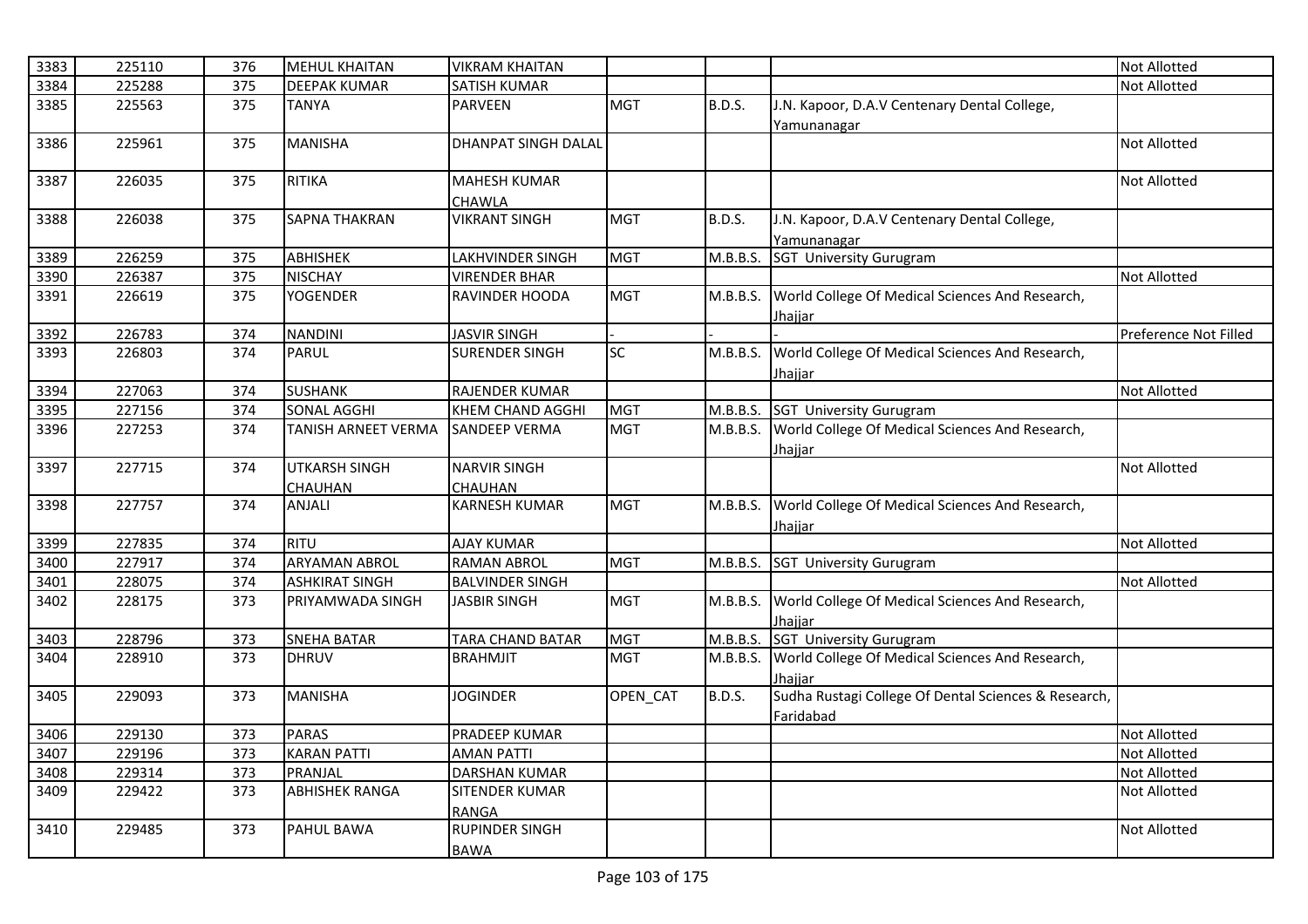| 3411 | 229728 | 372 | <b>AKSHITA</b>          | <b>BHARAT BHUSHAN</b>             | <b>MGT</b> |               | M.B.B.S. SGT University Gurugram                     |                       |
|------|--------|-----|-------------------------|-----------------------------------|------------|---------------|------------------------------------------------------|-----------------------|
| 3412 | 230162 | 372 | <b>EKTA</b>             | JASBIR                            | <b>MGT</b> | M.B.B.S.      | World College Of Medical Sciences And Research,      |                       |
|      |        |     |                         |                                   |            |               | Jhajjar                                              |                       |
| 3413 | 230444 | 372 | <b>SRISHTI GUPTA</b>    | <b>RAHUL GUPTA</b>                | <b>MGT</b> | M.B.B.S.      | SGT University Gurugram                              |                       |
| 3414 | 230508 | 372 | <b>JASKARAN SINGH</b>   | <b>MANINDER SINGH</b>             | <b>MGT</b> | M.B.B.S.      | SGT University Gurugram                              |                       |
| 3415 | 230518 | 372 | ANANYA OBERAI           | AMBUJ OBERAI                      | <b>MGT</b> | M.B.B.S.      | SGT University Gurugram                              |                       |
| 3416 | 230525 | 372 | SHEETAL                 | <b>ASHOK KUMAR</b>                |            |               |                                                      | <b>Not Allotted</b>   |
| 3417 | 230655 | 372 | <b>APRAJITA GUJRAL</b>  | <b>NEERAJ GUJRAL</b>              | <b>MGT</b> | M.B.B.S.      | World College Of Medical Sciences And Research,      |                       |
|      |        |     |                         |                                   |            |               | Jhaiiar                                              |                       |
| 3418 | 230870 | 372 | SUNAINA                 | <b>HARBILASH</b>                  | <b>BCB</b> | M.B.B.S.      | NC Medical College & Hospital, Israna, Panipat       |                       |
| 3419 | 230917 | 371 | <b>DIKSHANT BHANVRA</b> | <b>HARI MOHAN</b>                 |            |               |                                                      | Not Allotted          |
|      |        |     |                         | <b>BHANVRA</b>                    |            |               |                                                      |                       |
| 3420 | 230986 | 371 | REVA CHOPRA             | RAJAN CHOPRA                      | <b>MGT</b> |               | M.B.B.S. SGT University Gurugram                     |                       |
| 3421 | 231186 | 371 | <b>HIMANSHI</b>         | <b>UMESH</b>                      |            |               |                                                      | <b>Not Allotted</b>   |
| 3422 | 231229 | 371 | <b>PEARL BANSAL</b>     | <b>DEEP CHAND</b>                 | <b>MGT</b> | M.B.B.S.      | <b>SGT University Gurugram</b>                       |                       |
| 3423 | 231534 | 371 | <b>SUKRITI KANDHOL</b>  | <b>KRISHAN LAL</b>                |            |               |                                                      | Not Allotted          |
| 3424 | 231626 | 371 | <b>NIDHI</b>            | RAKESH KUMAR                      | <b>MGT</b> | M.B.B.S.      | World College Of Medical Sciences And Research,      |                       |
|      |        |     |                         |                                   |            |               | Jhajjar                                              |                       |
| 3425 | 231706 | 371 | PRISHITA SINGH          | <b>RISHIPAL SINGH</b>             |            |               |                                                      | <b>Not Allotted</b>   |
| 3426 | 231838 | 371 | <b>ADITI DUBEY</b>      | SANTOSH KUMAR                     | OPEN CAT   | <b>B.D.S.</b> | Sudha Rustagi College Of Dental Sciences & Research, |                       |
|      |        |     |                         | <b>DUBEY</b>                      |            |               | Faridabad                                            |                       |
| 3427 | 232155 | 371 | <b>ISHAN SHARMA</b>     | NEERAJ SHARMA                     |            |               |                                                      | Not Allotted          |
| 3428 | 232482 | 370 | <b>VIKAS TANWAR</b>     | <b>HANS RAJ</b>                   |            |               |                                                      | Not Allotted          |
| 3429 | 232975 | 370 | <b>TANISHA ARORA</b>    | <b>SATISH ARORA</b>               |            |               |                                                      | <b>Not Allotted</b>   |
| 3430 | 233082 | 370 | <b>NAVYA DHANKHAR</b>   | <b>JITENDER SINGH</b>             | <b>MGT</b> | M.B.B.S.      | World College Of Medical Sciences And Research,      |                       |
|      |        |     |                         |                                   |            |               | Jhajjar                                              |                       |
| 3431 | 233434 | 370 | <b>SWETA</b>            | SATISH KUMAR                      | <b>BCA</b> | M.B.B.S.      | NC Medical College & Hospital, Israna, Panipat       |                       |
| 3432 | 233520 | 370 | <b>VARNIKA</b>          | <b>NAVEEN JIANI</b>               |            |               |                                                      | Preference Not Filled |
| 3433 | 233686 | 370 | <b>VIDHI</b>            | <b>AJIT SINGH</b>                 |            |               |                                                      | Not Allotted          |
| 3434 | 233740 | 370 | <b>KAVYA FOUZDAR</b>    | <b>BISHMBAR DAYAL</b>             |            |               |                                                      | Preference Not Filled |
|      |        |     |                         | SINSINWAR                         |            |               |                                                      |                       |
| 3435 | 233845 | 370 | LAKSHAY                 | YASHPAL SINGH                     |            |               |                                                      | Preference Not Filled |
| 3436 | 234226 | 369 | ARSHANPREET KAUR        | HARVINDER SINGH                   |            |               |                                                      | Not Allotted          |
| 3437 | 234434 | 369 | <b>GAUTAM</b>           | <b>CHARAN SINGH</b>               | <b>BCB</b> | M.B.B.S.      | NC Medical College & Hospital, Israna, Panipat       |                       |
| 3438 | 234476 | 369 | <b>HIMANSHI</b>         | <b>GOPAL BANSAL</b>               |            |               |                                                      | Not Allotted          |
| 3439 | 234732 | 369 | <b>NANCY</b>            | RAMESH KUMAR                      |            |               |                                                      | Not Allotted          |
| 3440 | 235214 | 369 | <b>REHA SINGLA</b>      | MOHIT SINGLA                      |            |               |                                                      | Not Allotted          |
| 3441 | 235237 | 369 | <b>SIMRAN SHARMA</b>    | SAJJAN KUMAR                      |            |               |                                                      | Not Allotted          |
| 3442 | 235329 | 368 | <b>ZAKIA SHAHEEN</b>    | <b>GAUHAR ZAMAN KHAN MINORITY</b> |            | M.B.B.S.      | Al-Falah School of Medical Science & Research        |                       |
|      |        |     |                         |                                   |            |               | Centre, Faridabad                                    |                       |
| 3443 | 235560 | 368 | <b>KARTIKA SINGH</b>    | <b>ANIL SINGH</b>                 | <b>MGT</b> | M.B.B.S.      | <b>SGT University Gurugram</b>                       |                       |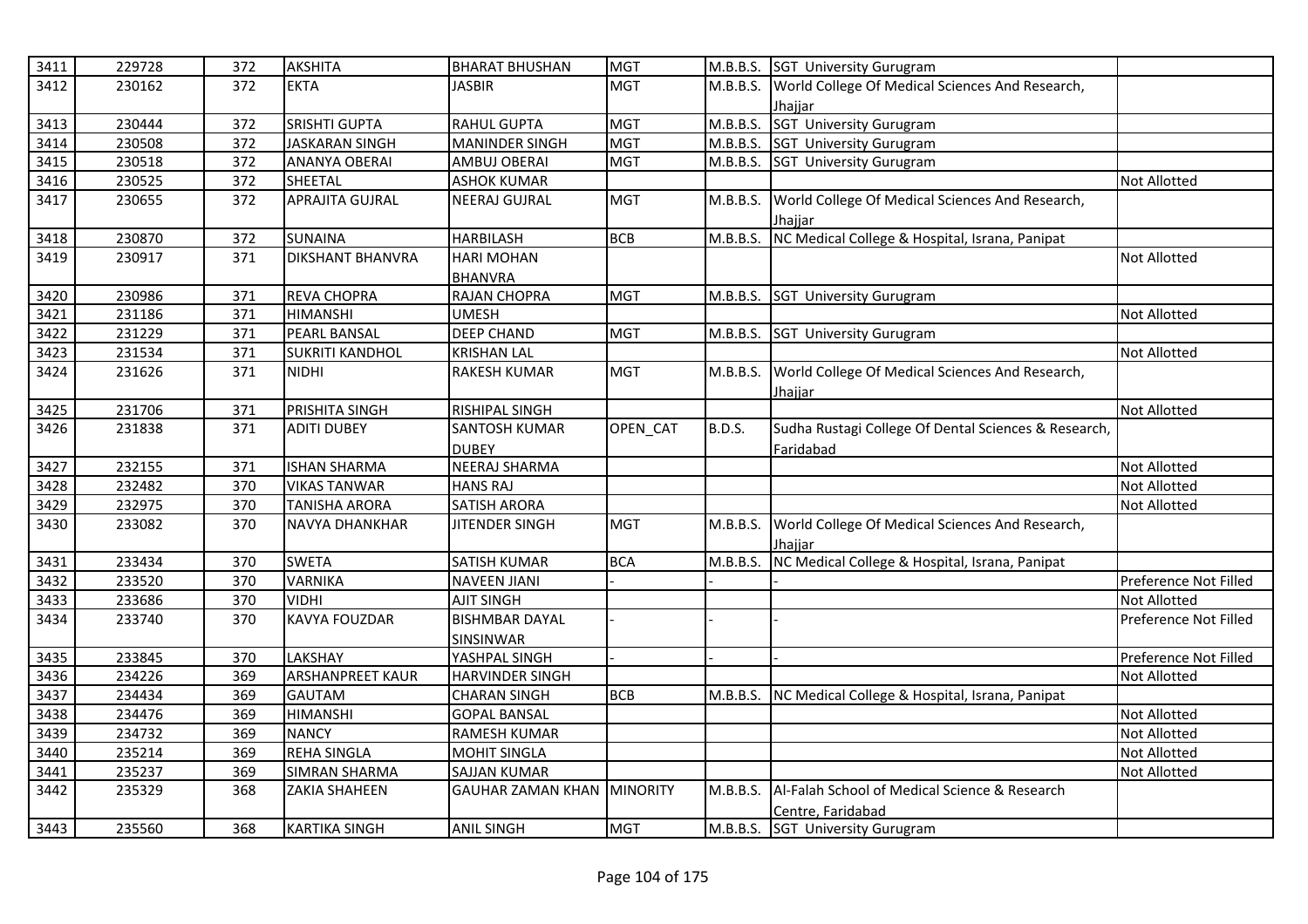| 3444 | 235914 | 368 | <b>JASMEHAR KAUR</b><br>SANDHU | <b>GUNJEET SINGH</b><br>SANDHU |                 |               |                                                      | Preference Not Filled |
|------|--------|-----|--------------------------------|--------------------------------|-----------------|---------------|------------------------------------------------------|-----------------------|
| 3445 | 235962 | 368 | <b>SANDEEP SINGH</b>           | <b>BALVEER SINGH</b>           | <b>MGT</b>      | M.B.B.S.      | <b>SGT University Gurugram</b>                       |                       |
| 3446 | 236652 | 368 | ANSHU                          | <b>SURENDER SINGH</b>          | <b>MGT</b>      | M.B.B.S.      | World College Of Medical Sciences And Research,      |                       |
|      |        |     |                                |                                |                 |               | Jhajjar                                              |                       |
| 3447 | 236702 | 367 | <b>RITIKA</b>                  | <b>SEWA RAM</b>                | <b>MGT</b>      | M.B.B.S.      | World College Of Medical Sciences And Research,      |                       |
|      |        |     |                                |                                |                 |               | Jhaiiar                                              |                       |
| 3448 | 236703 | 367 | ANMOL                          | <b>SUNIL</b>                   | <b>MGT</b>      | M.B.B.S.      | SGT University Gurugram                              |                       |
| 3449 | 236715 | 367 | <b>CHEEDEM ASHISH DORA</b>     | <b>CHEEDEM VENKATA</b>         | <b>MGT</b>      | M.B.B.S.      | <b>SGT University Gurugram</b>                       |                       |
|      |        |     |                                | RAMANA                         |                 |               |                                                      |                       |
| 3450 | 236865 | 367 | <b>SAHIL</b>                   | <b>VIJAY PAL</b>               |                 |               |                                                      | Preference Not Filled |
| 3451 | 237368 | 367 | <b>ISHA SINGLA</b>             | SATPAL SINGLA                  |                 |               |                                                      | Not Allotted          |
| 3452 | 237539 | 367 | <b>CHANCHAL</b>                | <b>RAJ KUMAR</b>               |                 |               |                                                      | Preference Not Filled |
| 3453 | 237683 | 367 | ANOOP                          | <b>INDER SINGH</b>             |                 |               |                                                      | Not Allotted          |
| 3454 | 237692 | 367 | <b>TANYA SHARMA</b>            | SHIV KUMAR SHARMA              | <b>MGT</b>      | M.B.B.S.      | World College Of Medical Sciences And Research,      |                       |
|      |        |     |                                |                                |                 |               | Jhajjar                                              |                       |
| 3455 | 237803 | 367 | <b>DEEKSHA BHATIA</b>          | SANJIV KUMAR BHATIA            | <b>MGT</b>      | <b>B.D.S.</b> | J.N. Kapoor, D.A.V Centenary Dental College,         |                       |
|      |        |     |                                |                                |                 |               | Yamunanagar                                          |                       |
| 3456 | 238002 | 367 | <b>CHERYL JAIN</b>             | MITUL KUMAR JAIN               |                 |               |                                                      | Not Allotted          |
| 3457 | 238107 | 367 | <b>AAYUSH GARG</b>             | <b>SANDEEP GUPTA</b>           |                 |               |                                                      | <b>Not Allotted</b>   |
| 3458 | 238138 | 367 | CHIRAG AGGARWAL                | SANJAY AGGARWAL                | <b>MGT</b>      | M.B.B.S.      | <b>SGT University Gurugram</b>                       |                       |
| 3459 | 238709 | 366 | <b>YOGITA</b>                  | MAHIPAL SHARMA                 | <b>MGT</b>      | B.D.S.        | PDM Dental College, Bahadurgarh                      |                       |
| 3460 | 238813 | 366 | <b>RADHAY SHYAM</b>            | <b>SUBHASH CHANDER</b>         |                 |               |                                                      | <b>Not Allotted</b>   |
| 3461 | 239121 | 366 | <b>HIMANSHU</b>                | <b>DLEEP KUMAR</b>             |                 |               |                                                      | Not Allotted          |
| 3462 | 239269 | 366 | <b>AYUSH BHAKAR</b>            | <b>SANJAY KUMAR</b>            | <b>MGT</b>      | M.B.B.S.      | <b>SGT University Gurugram</b>                       |                       |
|      |        |     |                                | <b>BHAKAR</b>                  |                 |               |                                                      |                       |
| 3463 | 240268 | 365 | <b>MEGHA MEHTA</b>             | <b>MUNISH KUMAR</b>            | <b>MGT</b>      | M.B.B.S.      | World College Of Medical Sciences And Research,      |                       |
|      |        |     |                                |                                |                 |               | Jhaiiar                                              |                       |
| 3464 | 240865 | 365 | ANSARI INSHA VAQAR             | <b>VAQAR</b>                   | <b>MINORITY</b> | M.B.B.S.      | Al-Falah School of Medical Science & Research        |                       |
|      |        |     |                                |                                |                 |               | Centre, Faridabad                                    |                       |
| 3465 | 240904 | 365 | SACHIN CHOUDHARY               | <b>KARTAR SINGH</b>            | OPEN CAT        | <b>B.D.S.</b> | Sudha Rustagi College Of Dental Sciences & Research, |                       |
|      |        |     |                                | CHOUDHARY                      |                 |               | Faridabad                                            |                       |
| 3466 | 240948 | 365 | AROHI M SHARMA                 | <b>MAHESH CHANDRA</b>          | <b>MGT</b>      | M.B.B.S.      | World College Of Medical Sciences And Research,      |                       |
|      |        |     |                                | SHARMA                         |                 |               | Jhaiiar                                              |                       |
| 3467 | 240961 | 365 | <b>PARUL</b>                   | <b>NAVEEN KUMAR</b>            | <b>MGT</b>      | M.B.B.S.      | SGT University Gurugram                              |                       |
| 3468 | 241025 | 365 | <b>PRACHI GULIA</b>            | <b>SUNIL KUMAR</b>             | <b>MGT</b>      | M.B.B.S.      | <b>SGT University Gurugram</b>                       |                       |
| 3469 | 241099 | 364 | <b>AZEEMA FARHEEN</b>          | <b>AFZAL HASAN</b>             | <b>MINORITY</b> | M.B.B.S.      | Al-Falah School of Medical Science & Research        |                       |
|      |        |     |                                |                                |                 |               | Centre, Faridabad                                    |                       |
| 3470 | 241594 | 364 | <b>RAKSHAK KUMAR</b>           | <b>NARENDER KUMAR</b>          |                 |               |                                                      | Not Allotted          |
| 3471 | 241618 | 364 | PRANVI SHARMA                  | <b>GAGAN KUMAR</b>             |                 |               |                                                      | Not Allotted          |
|      |        |     |                                | <b>SHARMA</b>                  |                 |               |                                                      |                       |
| 3472 | 241659 | 364 | <b>SANYA MALHOTRA</b>          | <b>ANIL MALHOTRA</b>           |                 |               |                                                      | <b>Not Allotted</b>   |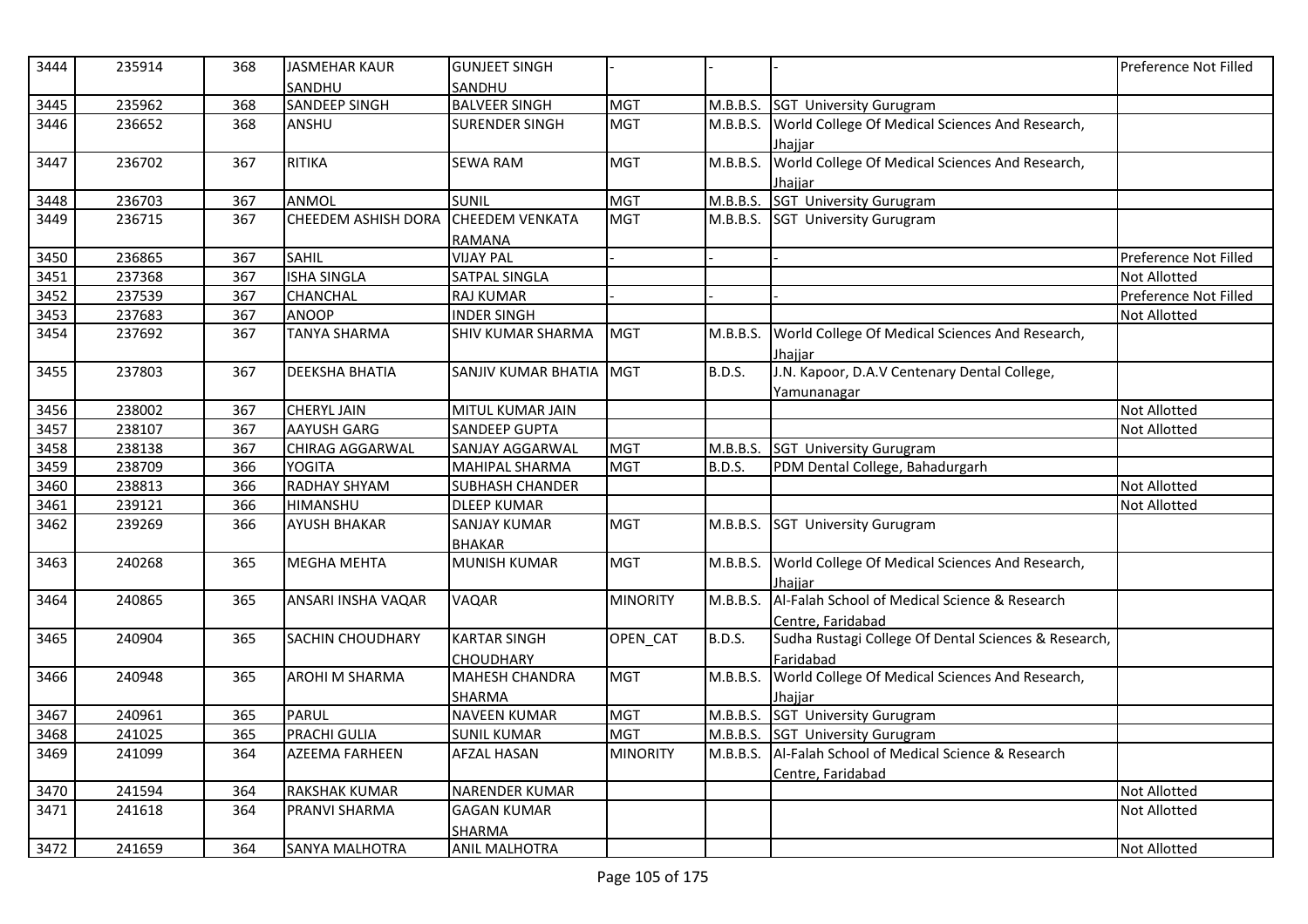| 3473 | 241678 | 364 | <b>VINEETA CHAHAL</b>     | <b>ANIL CHAHAL</b>        |                 |               |                                                                     | Not Allotted          |
|------|--------|-----|---------------------------|---------------------------|-----------------|---------------|---------------------------------------------------------------------|-----------------------|
| 3474 | 241851 | 364 | UTPREKSHA SOLANKI         | YOGESH SOLANKI            | <b>MGT</b>      | M.B.B.S.      | World College Of Medical Sciences And Research,                     |                       |
|      |        |     |                           |                           |                 |               | Jhajjar                                                             |                       |
| 3475 | 242248 | 364 | <b>VISHWAS KUKREJA</b>    | <b>VIKAS KUKREJA</b>      |                 |               |                                                                     | Not Allotted          |
| 3476 | 242538 | 364 | <b>CHARVEE AGGARWAL</b>   | <b>KAMAL AGGARWAL</b>     |                 |               |                                                                     | Not Allotted          |
| 3477 | 242579 | 363 | <b>SUHANI PARASHAR</b>    | <b>ANUJ PARASHAR</b>      |                 |               | NRI Category - M.B.B.S. Pandit Bhagwat Dayal Sharma PGIMS, Rohtak   |                       |
|      |        |     |                           |                           |                 |               |                                                                     |                       |
| 3478 | 242781 | 363 | <b>BUSHRA SULTANA</b>     | MD JAWED HUSSAIN          |                 |               |                                                                     | Preference Not Filled |
| 3479 | 243037 | 363 | <b>MAUSAM RAHEJA</b>      | <b>RAMAN RAHEJA</b>       | <b>MGT</b>      | M.B.B.S.      | World College Of Medical Sciences And Research,                     |                       |
|      |        |     |                           |                           |                 |               | Jhaiiar                                                             |                       |
| 3480 | 243312 | 363 | <b>ADNAN FAREED</b>       | FARIDUZZAMAN              | <b>MINORITY</b> | M.B.B.S.      | Al-Falah School of Medical Science & Research                       |                       |
|      |        |     |                           |                           |                 |               | Centre, Faridabad                                                   |                       |
| 3481 | 243446 | 363 | <b>KISHITA</b>            | PARDEEP KUMAR             | <b>MGT</b>      | M.B.B.S.      | World College Of Medical Sciences And Research,                     |                       |
|      |        |     |                           | AGGARWAL                  |                 |               | <u>Jhajjar</u>                                                      |                       |
| 3482 | 244430 | 362 | <b>KHUSHI GARG</b>        | <b>SATISH GARG</b>        |                 |               |                                                                     | Not Allotted          |
| 3483 | 244513 | 362 | <b>SHREYA SRIJAL</b>      | <b>SANTOSH KUMAR</b>      | MGT             | <b>B.D.S.</b> | PDM Dental College, Bahadurgarh                                     |                       |
|      |        |     |                           | VERMA                     |                 |               |                                                                     |                       |
| 3484 | 244697 | 362 | SARTHAK BHATT             | <b>DINESH BHATT</b>       |                 |               |                                                                     | Not Allotted          |
| 3485 | 244710 | 362 | <b>ADITYA GARG</b>        | <b>RAJ KUMAR GARG</b>     | <b>MGT</b>      | M.B.B.S.      | World College Of Medical Sciences And Research,                     |                       |
|      |        |     |                           |                           |                 |               | Jhajjar                                                             |                       |
| 3486 | 245236 | 362 | <b>NISHA</b>              | <b>RANBIR SINGH</b>       |                 |               |                                                                     | Not Allotted          |
| 3487 | 245269 | 362 | <b>SHIVAM YADAV</b>       | <b>MAHENDER SINGH</b>     |                 |               |                                                                     | Not Allotted          |
|      |        |     |                           | YADAV                     |                 |               |                                                                     |                       |
| 3488 | 245746 | 361 | <b>NEELAKSH BANSAL</b>    | <b>ROHITAS KUMAR</b>      |                 |               |                                                                     | <b>Not Allotted</b>   |
| 3489 | 245899 | 361 | <b>ISHIKA SINGHAL</b>     | <b>MANOJ SINGHAL</b>      | <b>MGT</b>      | M.B.B.S.      | World College Of Medical Sciences And Research,                     |                       |
|      |        |     |                           |                           |                 |               | Jhaiiar                                                             |                       |
| 3490 | 246002 | 361 | <b>KHUSHBU RANI</b>       | <b>PURAN SINGH</b>        | SC              | M.B.B.S.      | World College Of Medical Sciences And Research,                     |                       |
|      |        |     |                           |                           |                 |               | Jhajjar                                                             |                       |
| 3491 | 246560 | 361 | <b>KAMINI</b>             | <b>MAHESH KUMAR</b>       |                 |               |                                                                     | Not Allotted          |
| 3492 | 246795 | 361 | <b>SUHANI</b>             | KULDEEP SINGH             |                 |               |                                                                     | Not Allotted          |
| 3493 | 246957 | 361 | KHUSHI SAHU               | <b>VIJENDER SINGH</b>     | <b>MGT</b>      | M.B.B.S.      | World College Of Medical Sciences And Research,                     |                       |
|      |        |     |                           |                           |                 |               | Jhaiiar                                                             |                       |
| 3494 | 247084 | 360 | NIDHI YADAV               | <b>RANBIR SINGH YADAV</b> | <b>MGT</b>      | M.B.B.S.      | World College Of Medical Sciences And Research,                     |                       |
|      |        |     |                           |                           |                 |               | Jhajjar                                                             |                       |
| 3495 | 247094 | 360 | PARUL                     | <b>DEVENDER KUMAR</b>     | <b>MGT</b>      | M.B.B.S.      | World College Of Medical Sciences And Research,                     |                       |
|      |        |     |                           | RATHI                     |                 |               | Jhajjar                                                             |                       |
| 3496 | 247281 | 360 | <b>CHIRAG</b>             | <b>NARESH KUMAR</b>       |                 |               |                                                                     | <b>Not Allotted</b>   |
| 3497 | 247406 | 360 | <b>DEVANSHI BHARDWAJ</b>  | <b>MUKESH KALIA</b>       |                 |               |                                                                     | Not Allotted          |
| 3498 | 247471 | 360 | <b>MUKUL</b>              | <b>BALWANT KUMAR</b>      |                 |               |                                                                     | Not Allotted          |
| 3499 | 247551 | 360 | <b>OSHIN HARISH KUMAR</b> | <b>HARISH KUMAR</b>       | <b>MGT</b>      | M.B.B.S.      | World College Of Medical Sciences And Research,                     |                       |
|      |        |     | <b>SHUKLA</b>             | <b>BRIJMOHAN SHUKLA</b>   |                 |               | Jhajjar                                                             |                       |
| 3500 | 247743 | 360 | <b>DEVESH KUMAR</b>       | <b>SUBHASH CHAND</b>      |                 |               | SC_DEPRIVED M.B.B.S. NC Medical College & Hospital, Israna, Panipat |                       |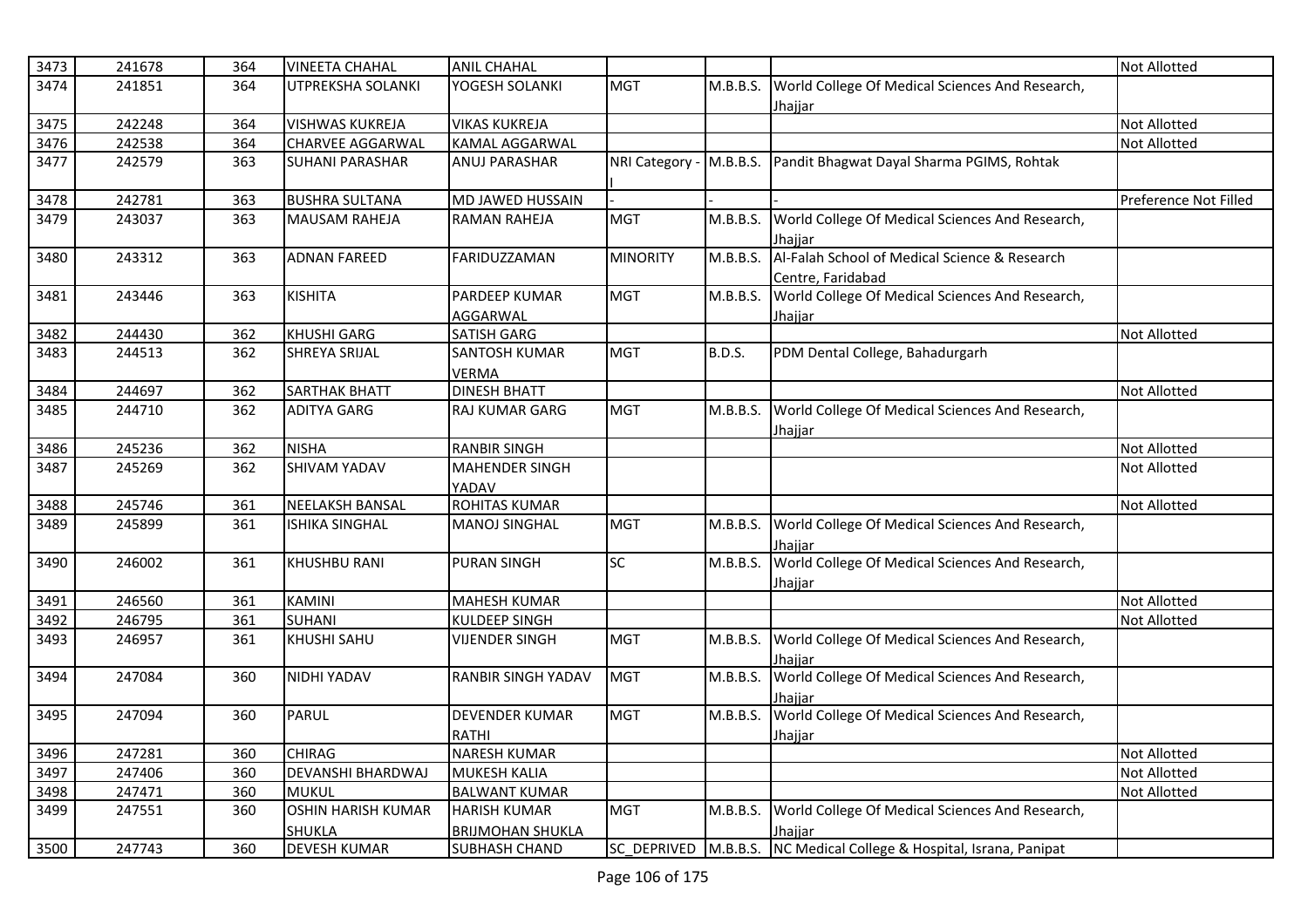| 3501         | 248014 | 360        | <b>JANNAT KOHLI</b>      | <b>ROHIT KOHLI</b>       |                 |               |                                                 | <b>Not Allotted</b>          |
|--------------|--------|------------|--------------------------|--------------------------|-----------------|---------------|-------------------------------------------------|------------------------------|
| 3502         | 248048 | 360        | <b>PUSHTI</b>            | <b>RAKESH KUMAR</b>      | <b>MGT</b>      | M.B.B.S.      | World College Of Medical Sciences And Research, |                              |
|              |        |            |                          |                          |                 |               | Jhajjar                                         |                              |
| 3503         | 248123 | 360        | <b>KETAN GARG</b>        | PARVEEN KUMAR GARG       |                 |               |                                                 | Not Allotted                 |
|              |        |            |                          |                          |                 |               |                                                 |                              |
| 3504         | 248173 | 360        | <b>DEVJYOTI DUTTA</b>    | <b>DIPANKAR DUTTA</b>    |                 |               |                                                 | Not Allotted                 |
| 3505         | 248206 | 360        | <b>SUNAINA</b>           | <b>KASHMIRI LAL</b>      |                 |               |                                                 | <b>Not Allotted</b>          |
| 3506         | 248349 | 360        | PRIYA YADAV              | <b>SANDEEP KUMAR</b>     | <b>BCB</b>      | M.B.B.S.      | World College Of Medical Sciences And Research, |                              |
|              |        |            |                          |                          |                 |               | <u>Jhajjar</u>                                  |                              |
| 3507         | 248390 | 360        | <b>JASKIRAT SINGH</b>    | <b>TARSEM SINGH</b>      |                 |               |                                                 | Not Allotted                 |
| 3508         | 248477 | 360        | <b>SUHANI ARORA</b>      | <b>MOHIT ARORA</b>       |                 |               |                                                 | <b>Not Allotted</b>          |
| 3509         | 248693 | 359        | SHAIKH AAQIB AHMED       | SHAIKH MOINUDDIN         |                 |               |                                                 | Preference Not Filled        |
|              |        |            | SHAIKH MOINUDDIN         |                          |                 |               |                                                 |                              |
| 3510         | 248795 | 359        | <b>ASHI RANA</b>         | RAJ KUMAR RANA           |                 |               |                                                 | Not Allotted                 |
| 3511         | 249138 | 359        | ANSHU                    | <b>JAGDISH CHANDER</b>   | OPEN_CAT        | <b>B.D.S.</b> | Jan Nayak Ch. Devi Lal Dental College, Sirsa    |                              |
| 3512         | 249177 | 359        | <b>RIYA</b>              | RAJEEV KUMAR             |                 |               |                                                 | Not Allotted                 |
| 3513         | 249635 | 359        | <b>PARUL SINGH</b>       | <b>MOHINDER SINGH</b>    | MGT             | <b>B.D.S.</b> | J.N. Kapoor, D.A.V Centenary Dental College,    |                              |
|              |        |            |                          |                          |                 |               | Yamunanagar                                     |                              |
| 3514         | 249688 | 359        | <b>KASHISH TANDON</b>    | <b>DR KABIR TANDON</b>   |                 |               |                                                 | Preference Not Filled        |
| 3515         | 250065 | 358        | <b>KRITI</b>             | SATYAWAN                 |                 |               |                                                 | Not Allotted                 |
| 3516         | 250453 | 358        | <b>ARUN</b>              | <b>BHARAT BHUSHAN</b>    | <b>MGT</b>      | M.B.B.S.      | World College Of Medical Sciences And Research, |                              |
|              |        |            |                          | <b>KAPOOR</b>            |                 |               | Jhaiiar                                         |                              |
| 3517         | 250606 | 358        | <b>MANAV MEHTA</b>       | <b>NARESH KUMAR</b>      | <b>MGT</b>      | M.B.B.S.      | World College Of Medical Sciences And Research, |                              |
|              |        |            |                          |                          |                 |               | Jhaiiar                                         |                              |
| 3518         | 250665 | 358        | <b>HARSH GARG</b>        | <b>SURESH KUMAR GARG</b> | <b>MGT</b>      | M.B.B.S.      | World College Of Medical Sciences And Research, |                              |
|              |        |            |                          |                          |                 |               | <u>Jhajjar</u>                                  |                              |
| 3519         | 250813 | 358        | <b>GAGANDEEP SINGH</b>   | PARAMJEET SINGH          |                 |               |                                                 | Not Allotted                 |
| 3520         | 250968 | 358        | <b>HAFSA NIYAZ BHAT</b>  | NIYAZ AHMAD BHAT         | <b>MINORITY</b> | M.B.B.S.      | Al-Falah School of Medical Science & Research   |                              |
|              |        |            |                          |                          |                 |               | Centre, Faridabad                               |                              |
| 3521         | 250985 | 358        | <b>APARNA SINGH</b>      | <b>SANJAY KUMAR</b>      | <b>MGT</b>      | M.B.B.S.      | World College Of Medical Sciences And Research, |                              |
|              |        |            |                          |                          |                 |               | Jhajjar                                         |                              |
| 3522         | 251017 | 358        | ANNU                     | <b>JAGROOP</b>           | OPEN_CAT        | <b>B.D.S.</b> | SGT Dental College, Gurugram                    |                              |
| 3523         | 251087 | 358        | <b>MEGHAL PATEL</b>      | <b>KAMALESH PATEL</b>    |                 |               |                                                 | <b>Not Allotted</b>          |
| 3524         | 251174 | 358        | <b>KANEKNA</b>           | <b>RAM KUMAR</b>         | OPEN CAT        | <b>B.D.S.</b> | Jan Nayak Ch. Devi Lal Dental College, Sirsa    |                              |
| 3525         | 251194 | 358        | <b>CHOW TEMJING</b>      | <b>ANUPAM WAILONG</b>    | MGT             | M.B.B.S.      | World College Of Medical Sciences And Research, |                              |
|              |        |            | WAILONG                  |                          |                 |               | <u>Jhajjar</u>                                  |                              |
| 3526         | 251206 | 358        | <b>ISHIKA GOYAL</b>      | <b>NUTAN PRAKASH</b>     |                 |               |                                                 | <b>Not Allotted</b>          |
|              | 251212 |            | <b>AJAY</b>              | GOYAL<br>RAJESH KUMAR    |                 |               |                                                 |                              |
| 3527<br>3528 | 251295 | 358<br>358 | <b>SUNNY</b>             | <b>TARA CHAND</b>        |                 |               |                                                 | Not Allotted<br>Not Allotted |
| 3529         | 251333 | 358        | <b>ABHISHEK BHARDWAJ</b> | <b>DEEPAK KUMAR</b>      |                 |               |                                                 | Not Allotted                 |
| 3530         | 251365 | 357        | ANJALI                   | <b>AZAD SINGH NAIN</b>   |                 |               |                                                 | Not Allotted                 |
|              |        |            |                          |                          |                 |               |                                                 |                              |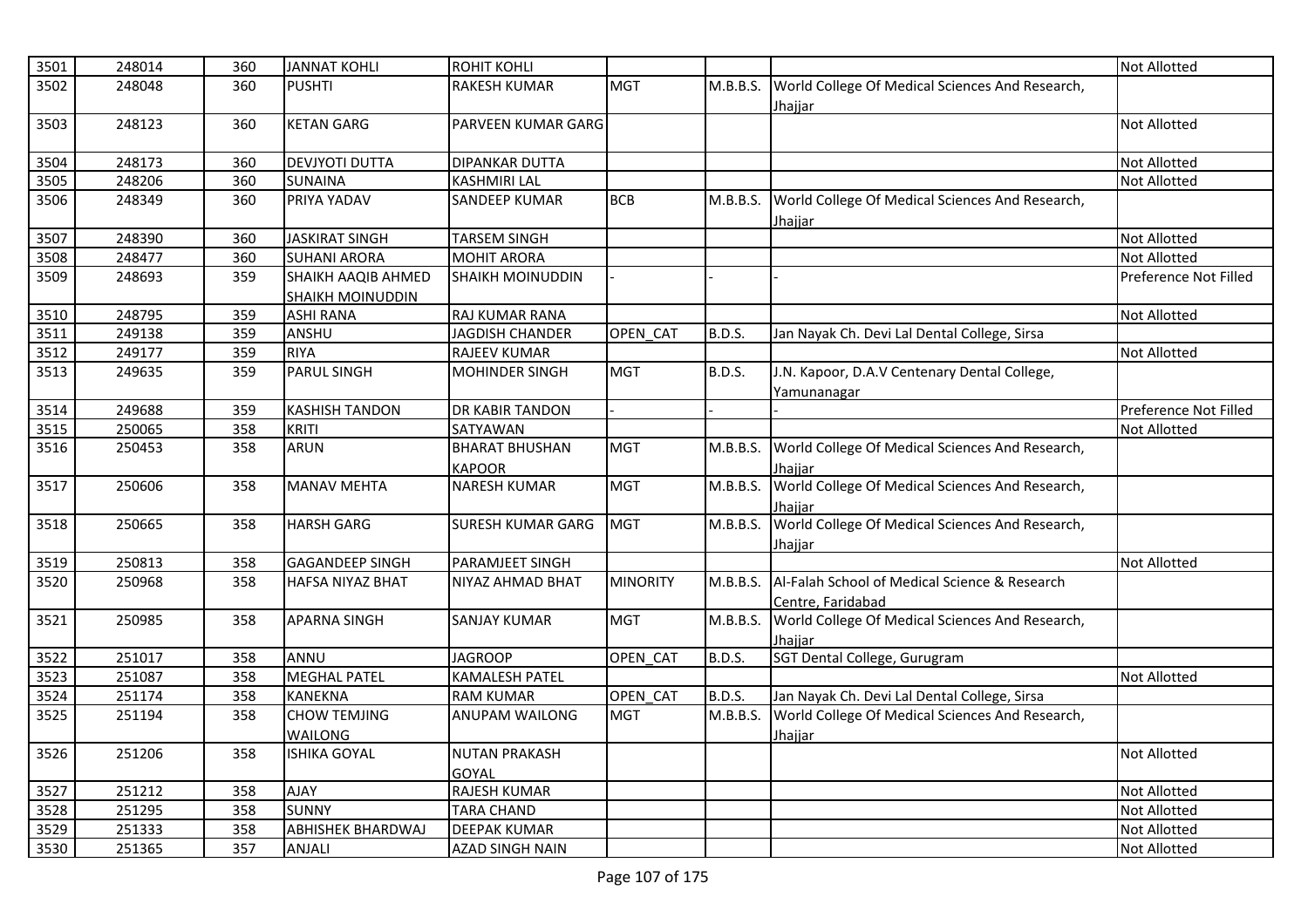| 3531         | 251506           | 357        | <b>SHAVI</b>                                   | <b>UDEYDEEP</b>                               |            |               |                                                                | <b>Not Allotted</b> |
|--------------|------------------|------------|------------------------------------------------|-----------------------------------------------|------------|---------------|----------------------------------------------------------------|---------------------|
| 3532         | 251559           | 357        | <b>C HARSHITHA</b>                             | C CHANDRABABU                                 | <b>MGT</b> | M.B.B.S.      | World College Of Medical Sciences And Research,                |                     |
|              |                  |            |                                                | YADAV                                         |            |               | Jhaiiar                                                        |                     |
| 3533         | 251575           | 357        | <b>VICKY</b>                                   | <b>BANSILAL</b>                               |            |               |                                                                | <b>Not Allotted</b> |
| 3534         | 251830           | 357        | <b>VARSHA</b>                                  | <b>MANOJ</b>                                  | <b>SC</b>  | M.B.B.S.      | World College Of Medical Sciences And Research,                |                     |
|              |                  |            |                                                |                                               |            |               | Jhajjar                                                        |                     |
| 3535         | 251894           | 357        | <b>SANIYA SETHI</b>                            | MR. YASH SETHI                                | <b>MGT</b> | M.B.B.S.      | World College Of Medical Sciences And Research,                |                     |
|              |                  |            |                                                |                                               |            |               | Jhaiiar                                                        |                     |
| 3536         | 252425           | 357        | <b>NEHA</b>                                    | <b>MANJIT KUMAR</b>                           | <b>BCA</b> | <b>B.D.S.</b> | J.N. Kapoor, D.A.V Centenary Dental College,                   |                     |
|              |                  |            |                                                |                                               |            |               | Yamunanagar                                                    |                     |
| 3537         | 252446           | 357        | HARSH KAMAL DWIVEDI AMITABH DWIVEDI            |                                               |            |               |                                                                | <b>Not Allotted</b> |
|              |                  |            |                                                |                                               |            |               |                                                                |                     |
| 3538         | 252449           | 357        | <b>TANVEER RAO</b>                             | <b>ASHWANI</b>                                |            |               |                                                                | Not Allotted        |
| 3539         | 252648           | 357        | AARADYA SHIRUMALLA                             | <b>RAJ KUMAR</b>                              |            |               |                                                                | Not Allotted        |
|              |                  |            |                                                | SHIRUMALLA                                    |            |               |                                                                |                     |
| 3540         | 252935           | 356        | <b>NEHAS</b>                                   | <b>SURESHKUMAR S</b>                          | <b>MGT</b> | M.B.B.S.      | World College Of Medical Sciences And Research,                |                     |
|              |                  |            |                                                |                                               |            |               | Jhajjar                                                        |                     |
| 3541<br>3542 | 253362<br>253604 | 356<br>356 | <b>JASPRIYA SANDHU</b><br><b>PRACHI SHARMA</b> | <b>INDERPAL SINGH</b><br><b>PARVEEN KUMAR</b> | <b>BCA</b> |               | M.B.B.S. Adesh Medical College & Hospital, Shahbad (M),        | Not Allotted        |
|              |                  |            |                                                |                                               |            |               |                                                                |                     |
| 3543         | 253807           | 356        | <b>VANDANA</b>                                 | <b>BALBIR SINGH</b>                           | <b>BCB</b> | M.B.B.S.      | Kurukshetra<br>World College Of Medical Sciences And Research, |                     |
|              |                  |            |                                                |                                               |            |               | Jhajjar                                                        |                     |
| 3544         | 253814           | 356        | <b>NEHA</b>                                    | <b>AJIT SINGH</b>                             | OPEN CAT   | <b>B.D.S.</b> | SGT Dental College, Gurugram                                   |                     |
| 3545         | 253952           | 356        | <b>ISHA YADAV</b>                              | <b>MADANLAL YADAV</b>                         | <b>BCB</b> | M.B.B.S.      | World College Of Medical Sciences And Research,                |                     |
|              |                  |            |                                                |                                               |            |               | Jhajjar                                                        |                     |
| 3546         | 254096           | 356        | <b>ANURAG</b>                                  | <b>NARENDER KUMAR</b>                         |            |               |                                                                | <b>Not Allotted</b> |
| 3547         | 254117           | 356        | <b>AMIT KUMAR</b>                              | <b>MUKESH KUMAR</b>                           | <b>MGT</b> |               | M.B.B.S. World College Of Medical Sciences And Research,       |                     |
|              |                  |            |                                                |                                               |            |               | Jhaiiar                                                        |                     |
| 3548         | 254267           | 356        | <b>AKSHAY KUMAR</b>                            | <b>JATINDER KUMAR</b>                         | <b>MGT</b> | M.B.B.S.      | World College Of Medical Sciences And Research,                |                     |
|              |                  |            |                                                |                                               |            |               | Jhaiiar                                                        |                     |
| 3549         | 254406           | 355        | SANOVAR                                        | <b>SURESH KUMAR</b>                           | OPEN_CAT   | <b>B.D.S.</b> | Swami Devi Dayal Hospital & Dental College,                    |                     |
|              |                  |            |                                                |                                               |            |               | Punchkula                                                      |                     |
| 3550         | 254564           | 355        | <b>ROJ SAHANI</b>                              | <b>UPENDRA KUMAR</b>                          | <b>MGT</b> | M.B.B.S.      | World College Of Medical Sciences And Research,                |                     |
|              |                  |            |                                                | SAHANI                                        |            |               | Jhaiiar                                                        |                     |
| 3551         | 254572           | 355        | <b>KAVURU RITIKA</b>                           | KAVURU UMAKRISHNA                             | <b>MGT</b> | M.B.B.S.      | World College Of Medical Sciences And Research,                |                     |
|              |                  |            |                                                |                                               |            |               | Jhajjar                                                        |                     |
| 3552         | 254901           | 355        | <b>SWATHY G</b>                                | <b>GANAPATHY M</b>                            | <b>MGT</b> | M.B.B.S.      | World College Of Medical Sciences And Research,                |                     |
|              |                  |            |                                                |                                               |            |               | Jhajjar                                                        |                     |
| 3553         | 255025           | 355        | <b>KHUSHI SAINI</b>                            | <b>KARMVIR SAINI</b>                          | <b>BCB</b> | <b>B.D.S.</b> | J.N. Kapoor, D.A.V Centenary Dental College,                   |                     |
|              |                  |            |                                                |                                               |            |               | Yamunanagar                                                    |                     |
| 3554         | 255224           | 355        | <b>SIYA GUPTA</b>                              | <b>RISHI GUPTA</b>                            |            |               |                                                                | Not Allotted        |
| 3555         | 255357           | 355        | <b>RAVI SINGH</b>                              | <b>PURAN MAL</b>                              |            |               |                                                                | <b>Not Allotted</b> |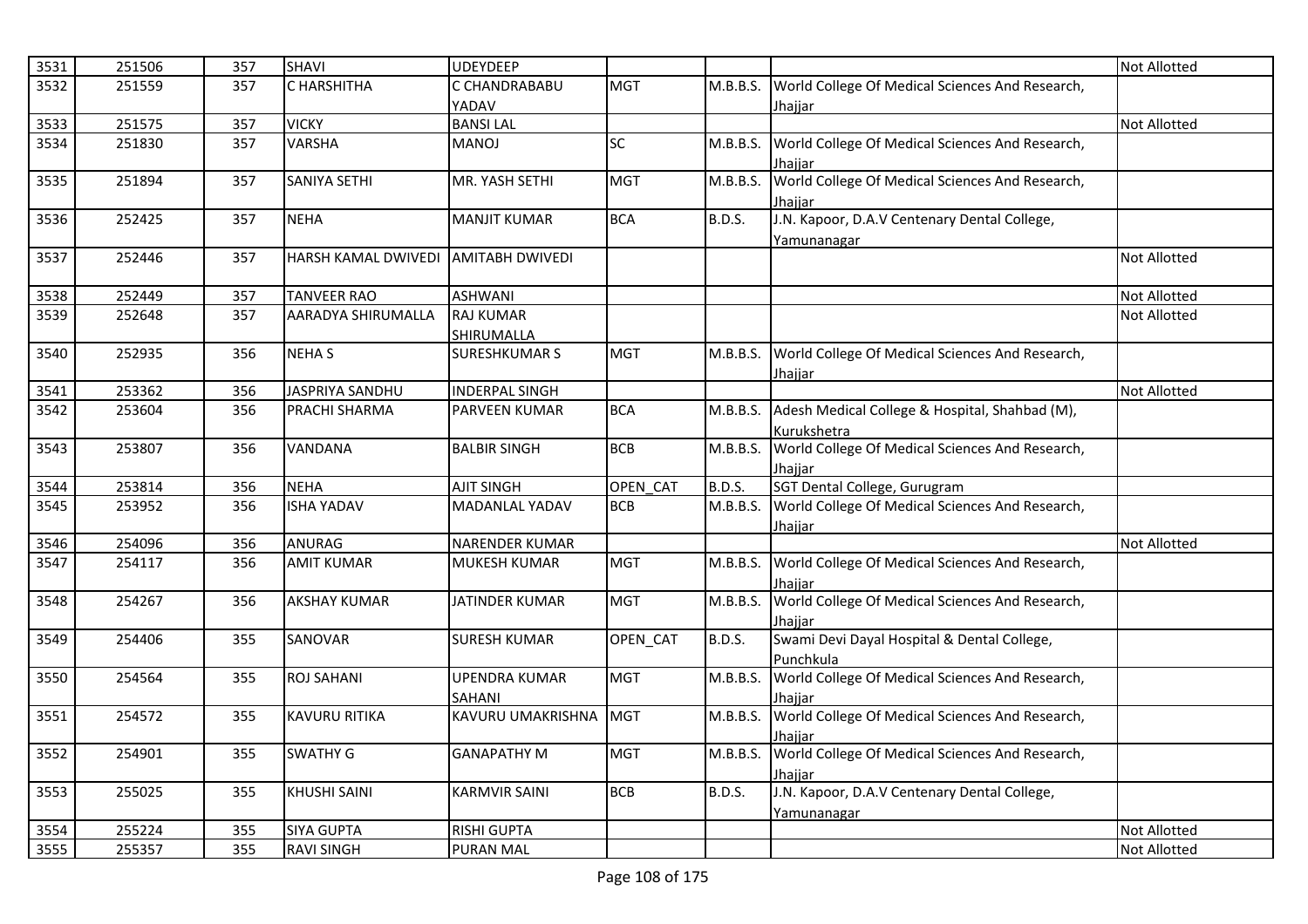| 3556 | 255419 | 355 | <b>ISHA</b>             | <b>ISHWAR CHAND</b>     | <b>MGT</b>              | M.B.B.S.      | World College Of Medical Sciences And Research,<br><u>Jhajjar</u> |                     |
|------|--------|-----|-------------------------|-------------------------|-------------------------|---------------|-------------------------------------------------------------------|---------------------|
| 3557 | 255472 | 355 | <b>VANSH SABHLOK</b>    | ROHIT SABHLOK           |                         |               |                                                                   | <b>Not Allotted</b> |
| 3558 | 255513 | 355 | TISHA AIRI              | PRASHANT AIRI           |                         |               |                                                                   | <b>Not Allotted</b> |
| 3559 | 255543 | 355 | <b>KAJAL</b>            | <b>SATISH KUMAR</b>     | <b>BCA PWBD</b>         | M.B.B.S.      | Pandit Bhagwat Dayal Sharma PGIMS, Rohtak                         |                     |
| 3560 | 255665 | 355 | UDITI                   | <b>KULDEEP KUMAR</b>    |                         |               |                                                                   | Not Allotted        |
|      |        |     |                         | <b>GROVER</b>           |                         |               |                                                                   |                     |
| 3561 | 256300 | 354 | <b>SAHIL GARG</b>       | <b>RAJESH KUMAR</b>     |                         |               |                                                                   | <b>Not Allotted</b> |
| 3562 | 256445 | 354 | <b>ABHAY ARORA</b>      | <b>SANJAY ARORA</b>     |                         |               |                                                                   | <b>Not Allotted</b> |
| 3563 | 256494 | 354 | MALLIKA SHARMA          | MR ASHWANI KUMAR        |                         |               |                                                                   | <b>Not Allotted</b> |
|      |        |     |                         | <b>SHARMA</b>           |                         |               |                                                                   |                     |
| 3564 | 256692 | 354 | <b>MADHAV</b>           | SANJAY                  |                         |               |                                                                   | <b>Not Allotted</b> |
| 3565 | 256733 | 354 | SOMPURA JASH MEHUL      | <b>MEHUL</b>            | <b>MGT</b>              | M.B.B.S.      | World College Of Medical Sciences And Research,<br>Jhaiiar        |                     |
| 3566 | 256927 | 354 | KILARI HEMANGINI        | KILARI GANESH KUMAR MGT |                         | M.B.B.S.      | World College Of Medical Sciences And Research,                   |                     |
|      |        |     | <b>NAGAVALLI</b>        |                         |                         |               | Jhajjar                                                           |                     |
| 3567 | 257355 | 353 | <b>PRIYANKA</b>         | MR. TEJRAM              | <b>BCB</b>              | M.B.B.S.      | World College Of Medical Sciences And Research,                   |                     |
|      |        |     |                         |                         |                         |               | Jhajjar                                                           |                     |
| 3568 | 257453 | 353 | RISHIKA KHATAK          | RAJESH KUMAR            |                         |               |                                                                   | <b>Not Allotted</b> |
| 3569 | 257658 | 353 | <b>PRIYA</b>            | <b>KARAMBIR</b>         | <b>SC</b>               | M.B.B.S.      | World College Of Medical Sciences And Research,                   |                     |
|      |        |     |                         |                         |                         |               | Jhajjar                                                           |                     |
| 3570 | 257665 | 353 | POOJA KUMARI            | <b>K KUMAR</b>          | <b>MGT</b>              | <b>B.D.S.</b> | SGT Dental College, Gurugram                                      |                     |
| 3571 | 258228 | 353 | SONI                    | <b>DILIP SHAH</b>       |                         |               |                                                                   | <b>Not Allotted</b> |
| 3572 | 258235 | 353 | <b>SALONI YADAV</b>     | RAKESH YADAV            |                         |               |                                                                   | Not Allotted        |
| 3573 | 258388 | 353 | <b>LAGAN AHUJA</b>      | <b>GAURAV AHUJA</b>     | OPEN_CAT                | <b>B.D.S.</b> | Swami Devi Dayal Hospital & Dental College,                       |                     |
|      |        |     |                         |                         |                         |               | Punchkula                                                         |                     |
| 3574 | 258493 | 353 | <b>BHAWNA CHOUDHARY</b> | <b>BHAGAT SINGH</b>     | OPEN_CAT                | <b>B.D.S.</b> | Sudha Rustagi College Of Dental Sciences & Research,              |                     |
|      |        |     |                         |                         |                         |               | Faridabad                                                         |                     |
| 3575 | 259209 | 352 | <b>ANURAG SHARMA</b>    | SATYA PARKASH           | <b>BCA</b>              | M.B.B.S.      | NC Medical College & Hospital, Israna, Panipat                    |                     |
| 3576 | 259466 | 352 | PARAS SHARMA            | <b>SURESH KUMAR</b>     |                         |               |                                                                   | <b>Not Allotted</b> |
| 3577 | 259583 | 352 | <b>AMITPAL SINGH</b>    | JATINDERPAL SINGH       |                         |               |                                                                   | <b>Not Allotted</b> |
| 3578 | 259590 | 352 | <b>ENAKSHI CHAUHAN</b>  | RAVI PAL SINGH          |                         |               |                                                                   | <b>Not Allotted</b> |
|      |        |     |                         | <b>CHAUHAN</b>          |                         |               |                                                                   |                     |
| 3579 | 259963 | 352 | <b>ADITI SHARMA</b>     | <b>DINESH SHARMA</b>    |                         |               |                                                                   | <b>Not Allotted</b> |
| 3580 | 259992 | 352 | YASHIKA                 | <b>ROHIT KUMAR</b>      |                         |               |                                                                   | <b>Not Allotted</b> |
| 3581 | 260600 | 351 | <b>CHANDRA SEKHAR</b>   | <b>G NAGESWARA RAO</b>  |                         |               |                                                                   | <b>Not Allotted</b> |
|      |        |     | <b>GUDLA</b>            |                         |                         |               |                                                                   |                     |
| 3582 | 260711 | 351 | <b>GURCHARAN DAS</b>    | <b>SUNDER LAL</b>       |                         |               |                                                                   | <b>Not Allotted</b> |
| 3583 | 260738 | 351 | <b>SURAJ INDORA</b>     | RAJ KUMAR INDORA        |                         |               |                                                                   | Not Allotted        |
| 3584 | 260977 | 351 | TANIYA CHOUHAN          | <b>SURESH CHAND</b>     |                         |               |                                                                   | Not Allotted        |
| 3585 | 261367 | 351 | SHRUTI TYAGI            | <b>BIRJESH TYAGI</b>    | NRI Category - M.B.B.S. |               | Pandit Bhagwat Dayal Sharma PGIMS, Rohtak                         |                     |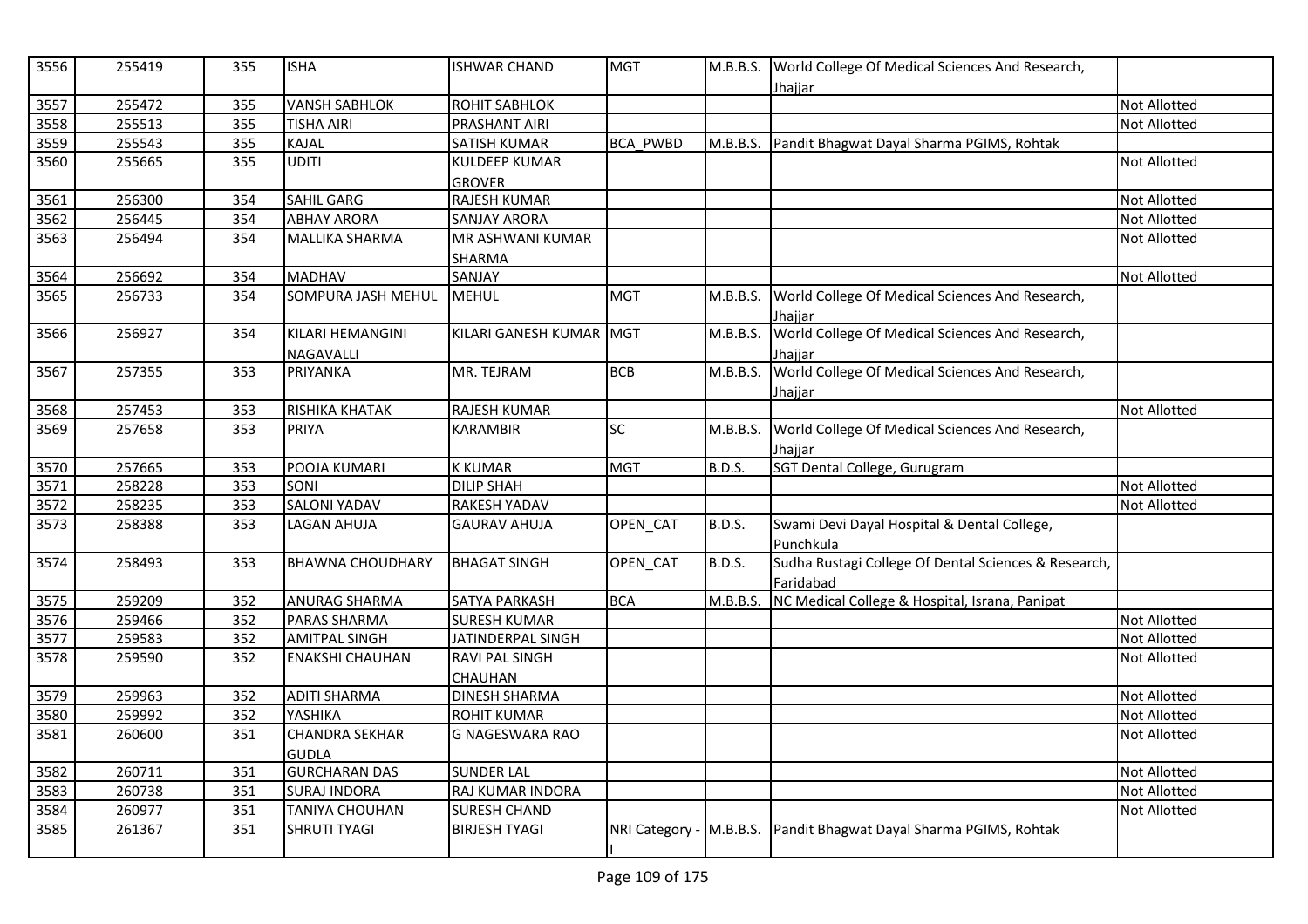| 3586 | 261382 | 351 | <b>ANJALI PARMAR</b>           | <b>INDERJIT SINGH</b><br><b>PARMAR</b> |                 |               |                                                                    | <b>Not Allotted</b>   |
|------|--------|-----|--------------------------------|----------------------------------------|-----------------|---------------|--------------------------------------------------------------------|-----------------------|
| 3587 | 261455 | 351 | <b>TANVI CHAKRAVERTY</b>       | <b>SANJEEV CHAKRAVERTY</b>             |                 |               |                                                                    | Not Allotted          |
| 3588 | 261633 | 351 | ROOP HARMANNAT<br><b>SINGH</b> | <b>GURPREET SINGH</b>                  |                 |               |                                                                    | Not Allotted          |
| 3589 | 261844 | 350 | <b>ALISHA KAMBOJ</b>           | <b>SURAJ BHAN</b>                      | <b>BCA</b>      | M.B.B.S.      | World College Of Medical Sciences And Research,<br><u>Jhajjar</u>  |                       |
| 3590 | 262068 | 350 | <b>BHUMIK KUMAR</b>            | RAJESH KUMAR                           |                 |               |                                                                    | Not Allotted          |
| 3591 | 262373 | 350 | <b>NAZREEN HASAN</b>           | MOHD GUL HASAN                         | <b>MINORITY</b> | M.B.B.S.      | Al-Falah School of Medical Science & Research<br>Centre, Faridabad |                       |
| 3592 | 262590 | 350 | <b>POOJA</b>                   | <b>SOMBIR</b>                          |                 |               |                                                                    | <b>Not Allotted</b>   |
| 3593 | 262767 | 350 | <b>ANUSREE PV</b>              | <b>SURENDRAN PV</b>                    |                 |               |                                                                    | <b>Not Allotted</b>   |
| 3594 | 262827 | 350 | <b>RITIKA</b>                  | RAJESH KUMAR                           |                 |               |                                                                    | <b>Not Allotted</b>   |
| 3595 | 262925 | 350 | <b>SHRISHTI</b>                | <b>UMESH</b>                           |                 |               |                                                                    | Preference Not Filled |
| 3596 | 263177 | 350 | <b>JATIN</b>                   | <b>RAMESH</b>                          |                 |               |                                                                    | Not Allotted          |
| 3597 | 263266 | 350 | <b>ALAN EAPPEN MATHEW</b>      | <b>MATHEW EAPPEN</b>                   |                 |               |                                                                    | <b>Not Allotted</b>   |
| 3598 | 263360 | 349 | <b>SARTHAK ARORA</b>           | <b>RAM KUMAR</b>                       | <b>MGT</b>      | <b>B.D.S.</b> | J.N. Kapoor, D.A.V Centenary Dental College,<br>Yamunanagar        |                       |
| 3599 | 263517 | 349 | RAKHSHINDA                     | SAMSUL HAQUE<br><b>ANSARI</b>          |                 |               |                                                                    | <b>Not Allotted</b>   |
| 3600 | 263873 | 349 | AMAN BIDDU                     | JAI BHAGWAN BIDDU                      |                 |               |                                                                    | <b>Not Allotted</b>   |
| 3601 | 264004 | 349 | RISHI ADITYA GUPTA             | <b>RAJESH GUPTA</b>                    |                 |               |                                                                    | <b>Not Allotted</b>   |
| 3602 | 264200 | 349 | <b>MANSI YADAV</b>             | <b>RAMESH KUMAR</b><br>YADAV           |                 |               |                                                                    | <b>Not Allotted</b>   |
| 3603 | 264669 | 349 | <b>MAYANK MALIK</b>            | <b>RAJESH MALIK</b>                    |                 |               |                                                                    | Not Allotted          |
| 3604 | 264940 | 348 | <b>TANNU</b>                   | <b>MANOJ SHARMA</b>                    | OPEN CAT        | B.D.S.        | SGT Dental College, Gurugram                                       |                       |
| 3605 | 265136 | 348 | SHETTY LAKSHITA VIJAY          | <b>VIJAY SHETTY</b>                    |                 |               |                                                                    | <b>Not Allotted</b>   |
| 3606 | 265392 | 348 | <b>DEBJIT MANDAL</b>           | SANTOSH KUMAR<br>MANDAL                |                 |               |                                                                    | <b>Not Allotted</b>   |
| 3607 | 265582 | 348 | <b>TUHINA</b>                  | JAGDEEP SINGH                          | <b>MGT</b>      | B.D.S.        | J.N. Kapoor, D.A.V Centenary Dental College,<br>Yamunanagar        |                       |
| 3608 | 265591 | 348 | <b>TEESYA</b>                  | <b>ARVIND</b>                          |                 |               |                                                                    | Preference Not Filled |
| 3609 | 265822 | 348 | <b>HARSHIT SEHRAWAT</b>        | RAJINDER PRASHAD                       |                 |               |                                                                    | <b>Not Allotted</b>   |
| 3610 | 265881 | 348 | <b>NEELESH SHARMA</b>          | <b>SUNEET KUMAR</b>                    |                 |               |                                                                    | <b>Not Allotted</b>   |
| 3611 | 266155 | 348 | <b>VRINDA TEWARY</b>           | <b>SANDIP TEWARY</b>                   |                 |               |                                                                    | Preference Not Filled |
| 3612 | 266205 | 348 | <b>RHYTHM KAUR</b><br>RANDHAWA | <b>RANBIR SINGH</b><br>RANDHAWA        |                 |               |                                                                    | Not Allotted          |
| 3613 | 266968 | 347 | <b>NITIN</b>                   | RAVINDER KUMAR                         | <b>BCB</b>      | M.B.B.S.      | World College Of Medical Sciences And Research,<br><u>Jhajjar</u>  |                       |
| 3614 | 267657 | 347 | <b>SHEFALI GUPTA</b>           | <b>RAJESH GUPTA</b>                    |                 |               |                                                                    | <b>Not Allotted</b>   |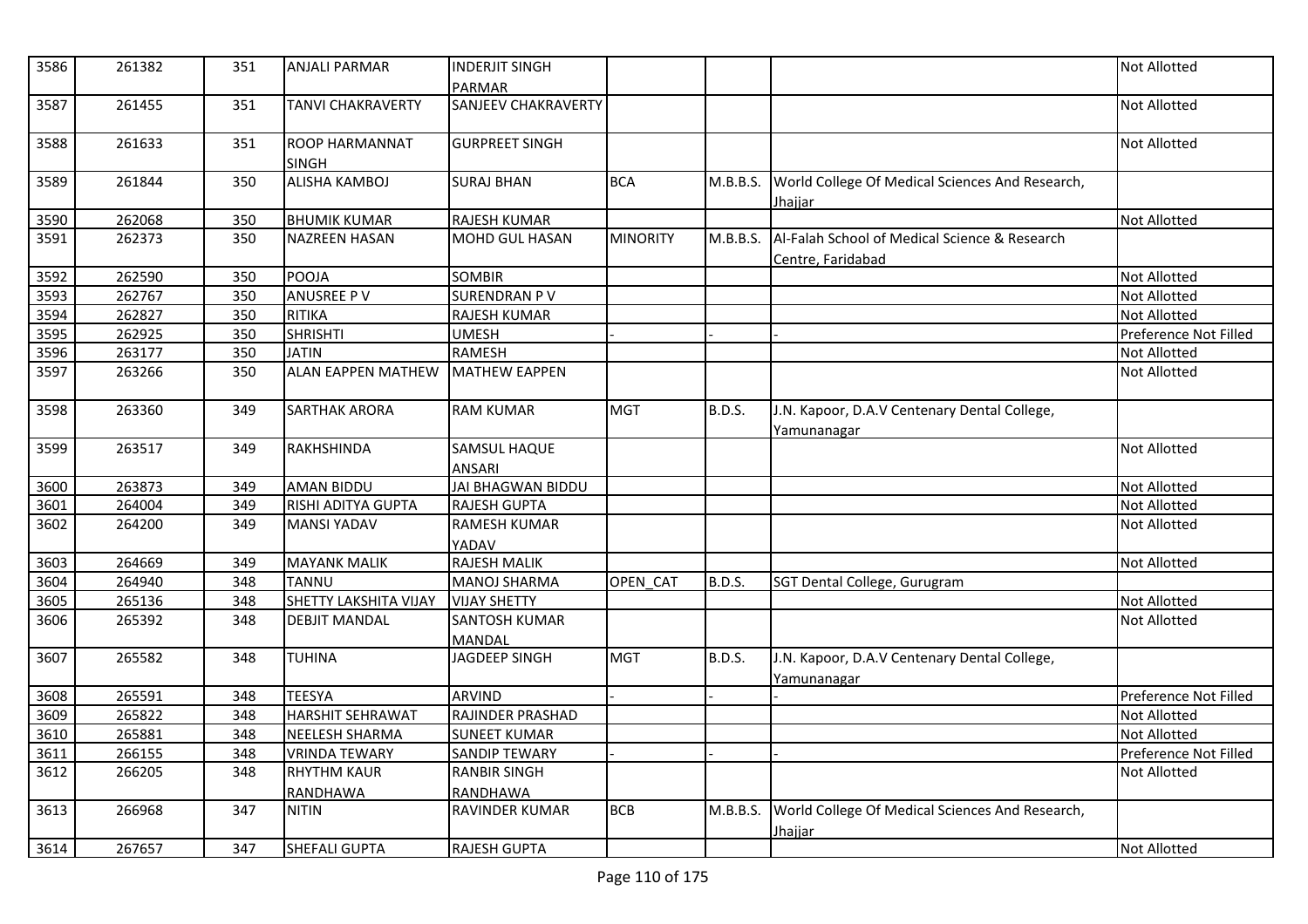| 3615 | 268252 | 346 | <b>BRINDA KHAJURIA</b>                | MOOL RAJ                              | <b>MGT</b>      | <b>B.D.S.</b> | Swami Devi Dayal Hospital & Dental College,<br>Punchkula           |                       |
|------|--------|-----|---------------------------------------|---------------------------------------|-----------------|---------------|--------------------------------------------------------------------|-----------------------|
| 3616 | 268584 | 346 | <b>HIMANSHU TYAGI</b>                 | <b>JAI BHAGWAN TYAGI</b>              |                 |               |                                                                    | <b>Not Allotted</b>   |
| 3617 | 268622 | 346 | <b>HARSHA</b>                         | <b>DEEPAK KUMAR</b>                   |                 |               |                                                                    | Preference Not Filled |
| 3618 | 269130 | 346 | <b>ARCHITA WADHWA</b>                 | DEEPAK WADHWA                         |                 |               |                                                                    | Not Allotted          |
| 3619 | 269196 | 346 | <b>SRISHTI</b>                        | <b>SANJAY KUMAR TIWARI</b>            |                 |               |                                                                    | Not Allotted          |
| 3620 | 269248 | 346 | MAULISHREE AGNIHOTRI DEEPAK AGNIHOTRI |                                       |                 |               |                                                                    | <b>Not Allotted</b>   |
| 3621 | 269313 | 346 | <b>PURVA BANSAL</b>                   | <b>RAMESH KUMAR</b>                   |                 |               |                                                                    | Preference Not Filled |
| 3622 | 269636 | 345 | <b>PALAK</b>                          | <b>AJAY</b>                           | OPEN_CAT        | <b>B.D.S.</b> | Swami Devi Dayal Hospital & Dental College,<br>Punchkula           |                       |
| 3623 | 269747 | 345 | SHAGUN                                | <b>SH.VIJAY KUMAR</b>                 |                 |               |                                                                    | Not Allotted          |
| 3624 | 269943 | 345 | <b>JIVESH GUPTA</b>                   | <b>BHARAT GUPTA</b>                   |                 |               |                                                                    | Not Allotted          |
| 3625 | 270149 | 345 | <b>JAHNAVI</b>                        | KARAMVEEER                            |                 |               |                                                                    | <b>Not Allotted</b>   |
| 3626 | 270339 | 345 | <b>VRITI SAGAR</b>                    | <b>AJAY SAGAR</b>                     |                 |               |                                                                    | Not Allotted          |
| 3627 | 270391 | 345 | <b>DEEPTI</b>                         | <b>GOPAL KUMAR</b>                    |                 |               |                                                                    | Not Allotted          |
| 3628 | 270812 | 345 | <b>PRATIBHA</b>                       | <b>LALIT MOHAN</b>                    |                 |               |                                                                    | Not Allotted          |
| 3629 | 270970 | 345 | <b>GAUTAM MAKKAR</b>                  | PRADEEPKUMAR<br><b>MAKKAR</b>         |                 |               |                                                                    | Preference Not Filled |
| 3630 | 270993 | 345 | <b>SRISHTEE BURA</b>                  | <b>SUDESH KUMAR</b>                   |                 |               |                                                                    | Not Allotted          |
| 3631 | 271378 | 344 | <b>VANSHAJ JARIAL</b>                 | VINOD SINGH                           | <b>MGT</b>      | <b>B.D.S.</b> | Swami Devi Dayal Hospital & Dental College,<br>Punchkula           |                       |
| 3632 | 271595 | 344 | <b>SUDESHNA KUNDU</b>                 | <b>RAKESH KUNDU</b>                   |                 |               |                                                                    | Not Allotted          |
| 3633 | 271635 | 344 | <b>DIYA CHOPRA</b>                    | RAJESH CHOPRA                         |                 |               |                                                                    | <b>Not Allotted</b>   |
| 3634 | 271758 | 344 | <b>AHSHAN ALI</b>                     | <b>MUMTAJ ALI</b>                     | <b>MINORITY</b> | M.B.B.S.      | Al-Falah School of Medical Science & Research<br>Centre, Faridabad |                       |
| 3635 | 271780 | 344 | <b>SWATI</b>                          | <b>DEVENDER SINGH</b>                 |                 |               |                                                                    | Preference Not Filled |
| 3636 | 271810 | 344 | <b>PRANAV RAJ</b>                     | <b>SUBHASH CHAND</b>                  |                 |               |                                                                    | Preference Not Filled |
| 3637 | 271844 | 344 | <b>HARLEEN KAUR GHARA</b>             | <b>KAMALJIT SINGH</b><br><b>GHARA</b> |                 |               |                                                                    | <b>Not Allotted</b>   |
| 3638 | 271868 | 344 | <b>MANAV PRAKASH</b>                  | <b>OM PRAKASH</b>                     |                 |               |                                                                    | Preference Not Filled |
| 3639 | 272132 | 344 | <b>VAISHALI PANWAR</b>                | <b>VIRENDER SINGH</b>                 | SC_DEPRIVED     | B.D.S.        | J.N. Kapoor, D.A.V Centenary Dental College,                       |                       |
| 3640 | 272239 | 344 | <b>SAKSHI</b>                         | <b>JOGINDER</b>                       | OPEN CAT        | <b>B.D.S.</b> | Yamunanagar<br>SGT Dental College, Gurugram                        |                       |
| 3641 | 272317 | 344 | <b>PALAK MITTAL</b>                   | <b>AMIT MITTAL</b>                    |                 |               |                                                                    | <b>Not Allotted</b>   |
| 3642 | 272330 | 344 | NAVYA KADYAN                          | <b>SUDHIR KADYAN</b>                  |                 |               |                                                                    | Preference Not Filled |
| 3643 | 272335 | 344 | ANSARI JUVERIYA                       | <b>IMTIYAZ AHMED</b>                  | <b>MINORITY</b> | M.B.B.S.      | Al-Falah School of Medical Science & Research                      |                       |
|      |        |     |                                       | MOHAMMED YUSUF                        |                 |               | Centre, Faridabad                                                  |                       |
| 3644 | 272554 | 344 | <b>ANKIT</b>                          | <b>KARAM CHAND</b>                    | $\overline{SC}$ | M.B.B.S.      | World College Of Medical Sciences And Research,<br>Jhajjar         |                       |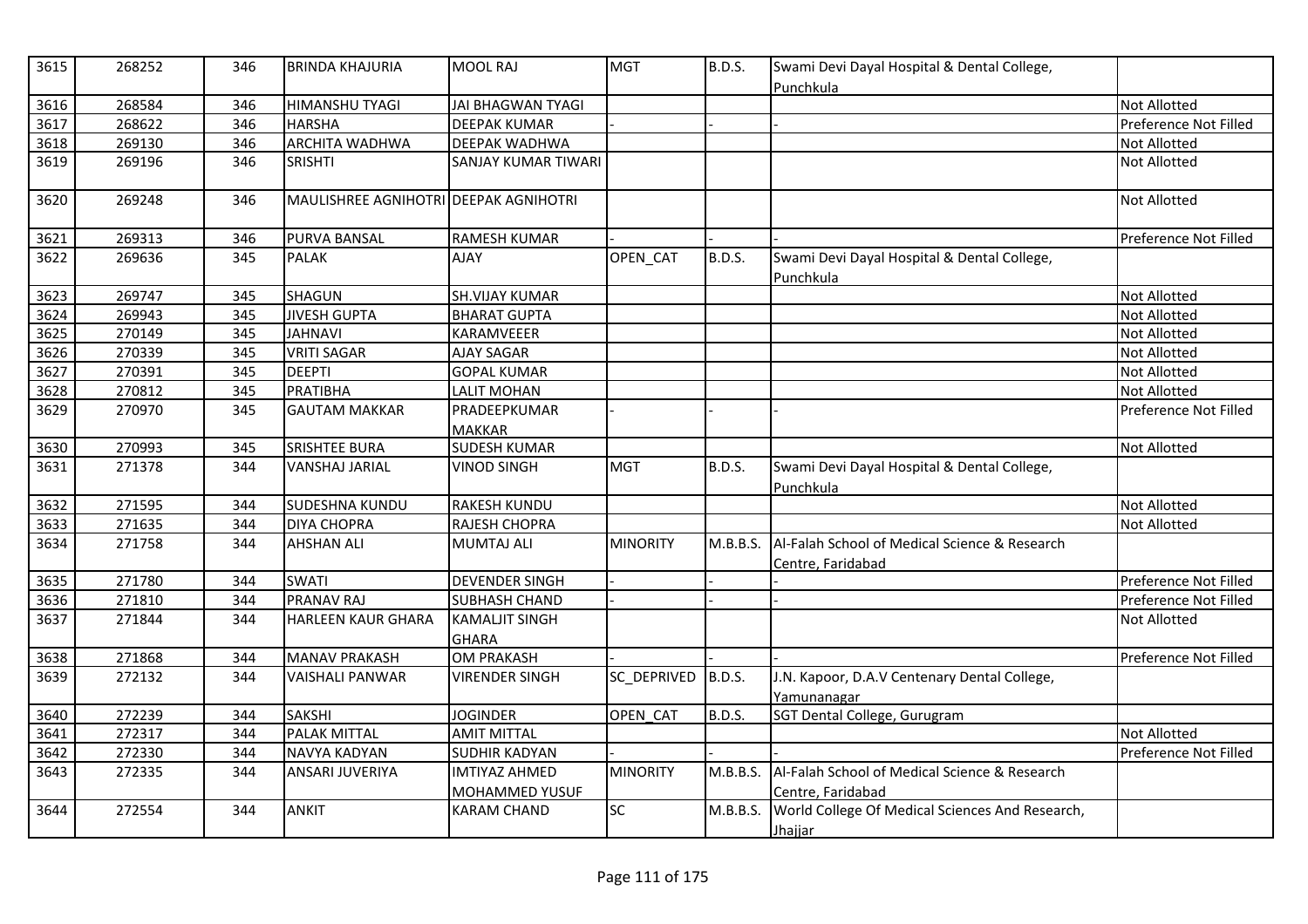| 3645 | 272804 | 343 | <b>KUSHUM ARYA</b>        | <b>UDAY PAL</b>                 | SC.                           |               | M.B.B.S. World College Of Medical Sciences And Research,<br><u>Jhajjar</u> |                       |
|------|--------|-----|---------------------------|---------------------------------|-------------------------------|---------------|----------------------------------------------------------------------------|-----------------------|
| 3646 | 273005 | 343 | <b>SWARNA TIWARI</b>      | <b>NARENDER KUMAR</b><br>TIWARI |                               |               |                                                                            | <b>Not Allotted</b>   |
| 3647 | 273288 | 343 | <b>SAVLEEN KAUR</b>       | <b>HIRA SINGH</b>               | OPEN CAT                      | <b>B.D.S.</b> | SGT Dental College, Gurugram                                               |                       |
| 3648 | 273340 | 343 | <b>MUSKAN</b>             | SARJEET KUMAR                   |                               |               |                                                                            | <b>Not Allotted</b>   |
| 3649 | 273615 | 343 | <b>KALPANA</b>            | <b>KULVIR SINGH</b>             |                               |               |                                                                            | <b>Not Allotted</b>   |
| 3650 | 273886 | 343 | SANYAM                    | <b>MAN MOHAN</b>                | <b>BCA</b>                    | M.B.B.S.      | Adesh Medical College & Hospital, Shahbad (M),<br>Kurukshetra              |                       |
| 3651 | 274147 | 343 | JAIDEEP SARKAR            | SUDHANSHU SARKAR                |                               |               |                                                                            | Not Allotted          |
| 3652 | 274436 | 342 | <b>BHUVI</b>              | <b>DEEPAK KUMAR</b>             |                               |               |                                                                            | <b>Not Allotted</b>   |
| 3653 | 274538 | 342 | <b>NIKHIL KUMAR</b>       | JITENDRA KUMAR<br>SINGH         | OPEN_CAT                      | B.D.S.        | Sudha Rustagi College Of Dental Sciences & Research,<br>Faridabad          |                       |
| 3654 | 274691 | 342 | <b>NIDA FAZLI</b>         | <b>MD ALAMGIR</b>               | NRI Category - M.B.B.S.<br>IV |               | Shaheed Hasan Khan Mewati Govt. Medical College,<br>Nalhar Mewat           |                       |
| 3655 | 274824 | 342 | <b>AWANI CHARU PANT</b>   | <b>KAILASH CHANDER</b><br>PANT  |                               |               |                                                                            | <b>Not Allotted</b>   |
| 3656 | 274892 | 342 | PILLAI AADHIRA<br>PRADEEP | PRADEEP KUMAR PILLAI            |                               |               |                                                                            | <b>Not Allotted</b>   |
| 3657 | 274947 | 342 | SAKSHI BHARDWAJ           | <b>VIKAS BHARDWAJ</b>           |                               |               |                                                                            | <b>Not Allotted</b>   |
| 3658 | 275064 | 342 | <b>DHANISHTHA GOVLI</b>   | RAMJI LAL MEENA                 |                               |               |                                                                            | <b>Not Allotted</b>   |
| 3659 | 275199 | 342 | <b>HITESH KUMAR</b>       | SUBHASH                         |                               |               |                                                                            | <b>Not Allotted</b>   |
| 3660 | 275352 | 342 | LOKESH                    | <b>KANWAR BHAN</b>              |                               |               |                                                                            | Preference Not Filled |
| 3661 | 275466 | 342 | <b>GARIMA HOODA</b>       | <b>SUDHIR KUMAR</b>             |                               |               |                                                                            | <b>Not Allotted</b>   |
| 3662 | 275923 | 341 | <b>ADWAIT VATS</b>        | CHANDAN KUMAR JHA               | <b>MGT</b>                    | <b>B.D.S.</b> | J.N. Kapoor, D.A.V Centenary Dental College,<br>Yamunanagar                |                       |
| 3663 | 276310 | 341 | <b>AKHIL</b>              | <b>VIJAY KUMAR</b>              |                               |               |                                                                            | Not Allotted          |
| 3664 | 276492 | 341 | <b>TANNU</b>              | PARMENDER                       |                               |               |                                                                            | <b>Not Allotted</b>   |
| 3665 | 276541 | 341 | <b>AWANI</b>              | <b>DEEPAK MEHRA</b>             |                               |               |                                                                            | <b>Not Allotted</b>   |
| 3666 | 276595 | 341 | <b>ABHAY SINGH</b>        | <b>BALWAN SINGH</b>             |                               |               |                                                                            | <b>Not Allotted</b>   |
| 3667 | 276787 | 341 | <b>ROHAN</b>              | RAJENDER SINGH                  |                               |               |                                                                            | Preference Not Filled |
| 3668 | 277012 | 341 | ANANYA AGARWAL            | ANUPAM AGARWAL                  |                               |               |                                                                            | Not Allotted          |
| 3669 | 277028 | 341 | <b>SHIKHA</b>             | <b>ASHOK KUMAR</b>              |                               |               |                                                                            | <b>Not Allotted</b>   |
| 3670 | 277044 | 341 | <b>SHIKHA DEVI</b>        | <b>SURESH</b>                   |                               |               |                                                                            | Not Allotted          |
| 3671 | 277104 | 341 | SANDESH                   | <b>NAGESH KUMAR</b>             |                               |               |                                                                            | <b>Not Allotted</b>   |
| 3672 | 277162 | 341 | <b>KHUSHI</b>             | <b>ASHOK KUMAR</b>              |                               |               |                                                                            | <b>Not Allotted</b>   |
| 3673 | 277167 | 341 | <b>ROHAN LALWANI</b>      | <b>SANJEEV LALWANI</b>          |                               |               |                                                                            | <b>Not Allotted</b>   |
| 3674 | 277185 | 340 | M RAMEZ KHAIR             | M K MALLICK                     | <b>MINORITY</b>               | M.B.B.S.      | Al-Falah School of Medical Science & Research<br>Centre, Faridabad         |                       |
| 3675 | 277250 | 340 | PRAMILA                   | DAYANAND                        |                               |               |                                                                            | <b>Not Allotted</b>   |
| 3676 | 277294 | 340 | <b>VANI BHALLA</b>        | <b>AMIT BHALLA</b>              |                               |               |                                                                            | <b>Not Allotted</b>   |
| 3677 | 277590 | 340 | PRANJAL CHOUDHARY         | <b>VINOD KUMAR</b>              |                               |               |                                                                            | Preference Not Filled |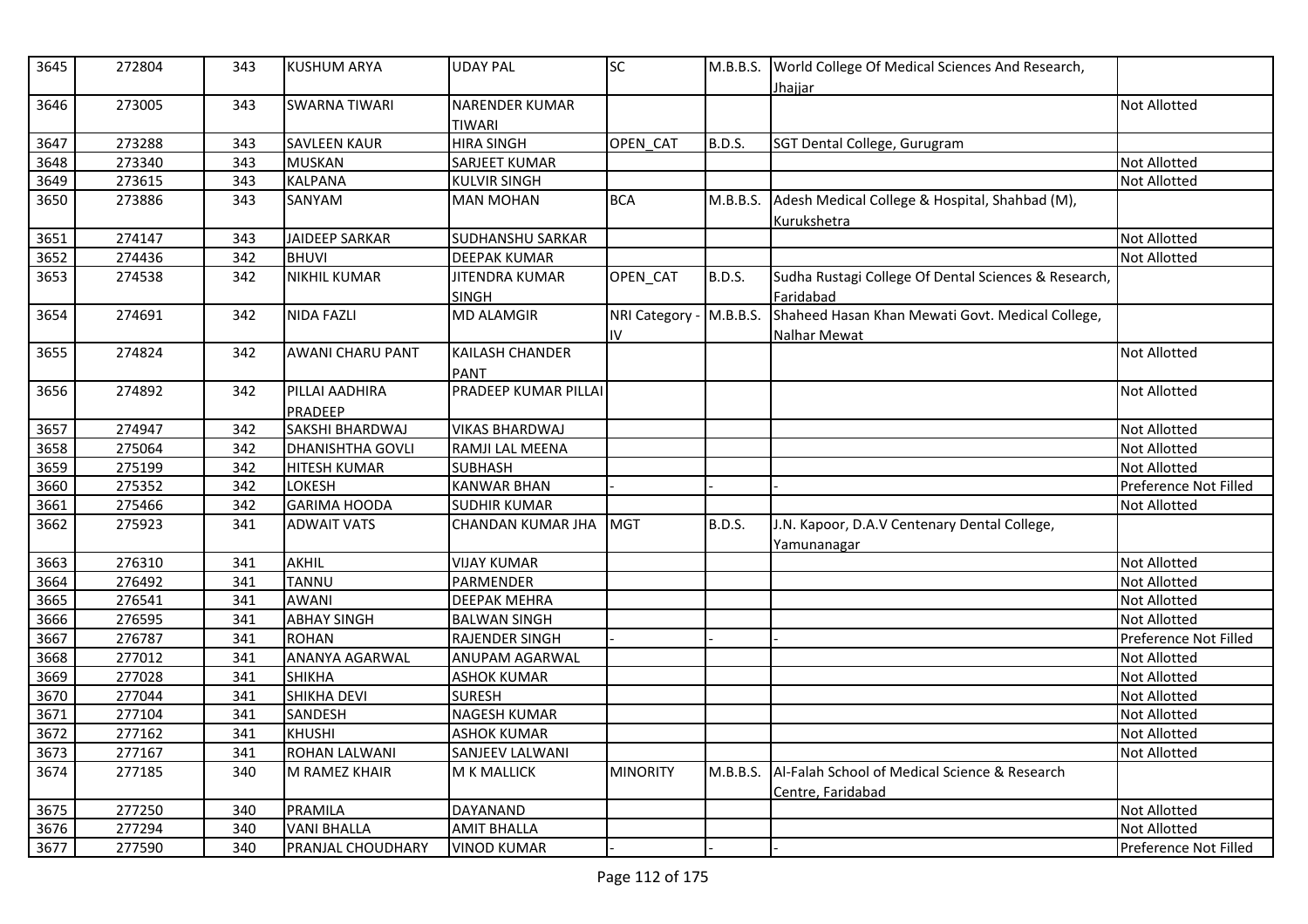| 3678 | 277901 | 340 | <b>KAVYA</b>            | <b>VIRENDER ATWAL</b>                |                         |          |                                                            | <b>Not Allotted</b>   |
|------|--------|-----|-------------------------|--------------------------------------|-------------------------|----------|------------------------------------------------------------|-----------------------|
| 3679 | 278459 | 340 | <b>AASTHA SINHA</b>     | AJAY KUMAR SINHA                     |                         |          |                                                            | Not Allotted          |
| 3680 | 278667 | 340 | <b>RAHUL R NAIR</b>     | <b>REJI M G NAIR</b>                 |                         |          |                                                            | <b>Not Allotted</b>   |
| 3681 | 278764 | 340 | <b>SIMON SINGH</b>      | <b>SUKHPAL SINGH</b>                 |                         |          |                                                            | Not Allotted          |
| 3682 | 278789 | 340 | <b>SUHANI SINGH</b>     | SACHIN SINGH                         |                         |          |                                                            | Not Allotted          |
| 3683 | 278981 | 339 | <b>ESHITA VIJAY</b>     | <b>KAMAL VIJAY</b>                   |                         |          |                                                            | <b>Not Allotted</b>   |
| 3684 | 279391 | 339 | <b>GARIMA TANWER</b>    | DAYARAM TANWER                       |                         |          |                                                            | <b>Not Allotted</b>   |
| 3685 | 279546 | 339 | <b>ARYAN CHANDEL</b>    | <b>SUNIL KUMAR</b>                   |                         |          |                                                            | <b>Not Allotted</b>   |
| 3686 | 279717 | 339 | <b>VIKAS</b>            | MALKHAN                              |                         |          |                                                            | Not Allotted          |
| 3687 | 279875 | 339 | <b>MOHIT KUMAR</b>      | UMED SINGH                           | <b>BCB</b>              | M.B.B.S. | World College Of Medical Sciences And Research,<br>Jhajjar |                       |
| 3688 | 279983 | 339 | <b>ISNEHA CHAUDHARY</b> | <b>SHRI RAHUR KUMAR</b><br>ARYA      |                         |          |                                                            | <b>Not Allotted</b>   |
| 3689 | 279984 | 339 | <b>SHREYA</b>           | <b>JAGAT KUMAR</b>                   |                         |          |                                                            | Not Allotted          |
| 3690 | 280227 | 339 | <b>SAHIL</b>            | <b>ARUN</b>                          |                         |          |                                                            | Preference Not Filled |
| 3691 | 281088 | 338 | <b>SARITA</b>           | <b>TEKCHAND</b>                      | OPEN CAT                | B.D.S.   | SGT Dental College, Gurugram                               |                       |
| 3692 | 281218 | 338 | <b>DIVYANSH SINGH</b>   | <b>SUBHASH SINGH</b>                 |                         |          |                                                            | Preference Not Filled |
| 3693 | 281240 | 338 | SHEETAL DHIMAN          | ASHWANI KUMAR                        | OPEN_CAT                | B.D.S.   | Swami Devi Dayal Hospital & Dental College,<br>Punchkula   |                       |
| 3694 | 281424 | 338 | <b>PARVEEN</b>          | SATYAWAN                             |                         |          |                                                            | <b>Not Allotted</b>   |
| 3695 | 281448 | 338 | <b>SHASHWAT ARORA</b>   | YOGESH ARORA                         |                         |          |                                                            | Not Allotted          |
| 3696 | 282211 | 337 | <b>MUSKAN ARORA</b>     | <b>ASHOK KUMAR</b>                   |                         |          |                                                            | Not Allotted          |
| 3697 | 282221 | 337 | <b>OJASVI SHARMA</b>    | <b>VIRENDRA SHARMA</b>               |                         |          |                                                            | Not Allotted          |
| 3698 | 282228 | 337 | <b>HARILEEN KAUR</b>    | RAVINDER SINGH                       | NRI Category - M.B.B.S. |          | Adesh Medical College & Hospital, Shahbad (M),             |                       |
|      |        |     | <b>SAIMBHI</b>          | SAIMBHI                              | V                       |          | Kurukshetra                                                |                       |
| 3699 | 282441 | 337 | <b>KRITIKA YADAV</b>    | <b>ANIL YADAV</b>                    |                         |          |                                                            | <b>Not Allotted</b>   |
| 3700 | 282492 | 337 | AKANKSHA TRIPATHI       | A K TRIPATHI                         | <b>MGT</b>              | B.D.S.   | J.N. Kapoor, D.A.V Centenary Dental College,               |                       |
|      |        |     |                         |                                      |                         |          | Yamunanagar                                                |                       |
| 3701 | 283121 | 337 | <b>KHUSHI</b>           | RAJIV                                |                         |          |                                                            | Preference Not Filled |
| 3702 | 283162 | 337 | ADITYA YUVRAJ SHARMA    | <b>PARVEEN</b>                       |                         |          |                                                            | <b>Not Allotted</b>   |
| 3703 | 283341 | 337 | <b>ADITYA GUPTA</b>     | <b>PARVEEN KUMAR</b><br><b>GUPTA</b> |                         |          |                                                            | <b>Not Allotted</b>   |
| 3704 | 283491 | 336 | <b>SIMRAN YADAV</b>     | LOKESH YADAV                         |                         |          |                                                            | Not Allotted          |
| 3705 | 283636 | 336 | <b>HARSHUL GARG</b>     | <b>AMIT GARG</b>                     |                         |          |                                                            | <b>Not Allotted</b>   |
| 3706 | 283683 | 336 | <b>SHUBHAM BHARTI</b>   | <b>MADAN LAL</b>                     |                         |          |                                                            | Not Allotted          |
| 3707 | 283759 | 336 | <b>MONIKA</b>           | <b>SURENDER SINGH</b>                |                         |          |                                                            | Not Allotted          |
| 3708 | 284073 | 336 | <b>GUNJAN</b>           | <b>MOHAR SINGH</b>                   |                         |          |                                                            | Not Allotted          |
| 3709 | 284461 | 336 | <b>ANSHIKA BANSAL</b>   | <b>KAMAL KISHOR</b>                  |                         |          |                                                            | Preference Not Filled |
| 3710 | 284468 | 336 | ANANYA YADAV            | PRAVEEN YADAV                        |                         |          |                                                            | Not Allotted          |
| 3711 | 284482 | 336 | YUVRAJ                  | <b>VIKAS KUMAR</b>                   |                         |          |                                                            | <b>Not Allotted</b>   |
| 3712 | 284544 | 336 | ANAM SHAREEF            | SHAREEF AHMED                        |                         |          |                                                            | Not Allotted          |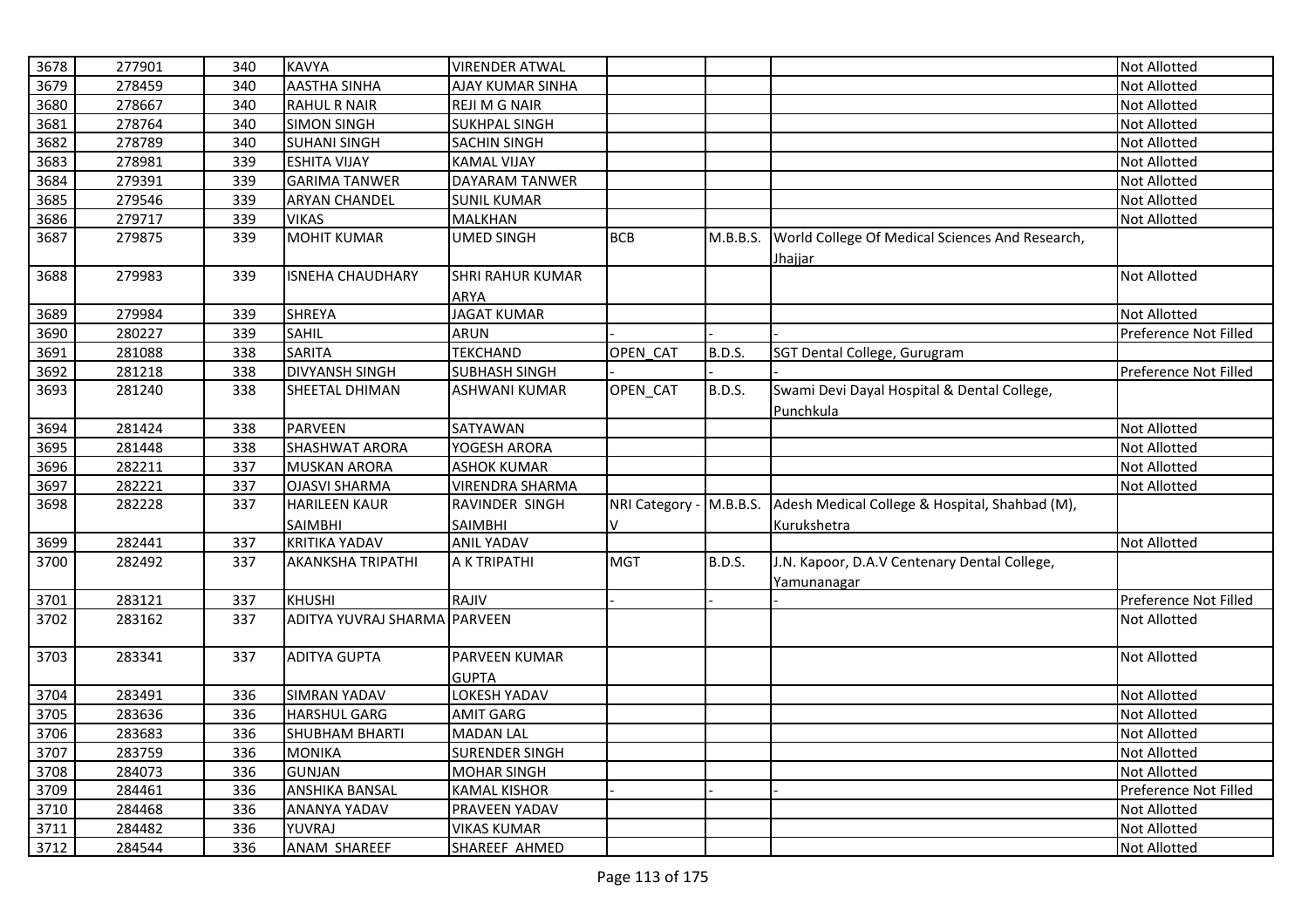| 3713 | 284617 | 336 | <b>ASHWIN SHARMA</b>     | <b>MOHIT SHARMA</b>     |            |               |                                              | Not Allotted          |
|------|--------|-----|--------------------------|-------------------------|------------|---------------|----------------------------------------------|-----------------------|
| 3714 | 284658 | 336 | <b>GAURI AGGARWAL</b>    | RAJEEV AGARWAL          |            |               |                                              | Preference Not Filled |
| 3715 | 284737 | 336 | <b>KOMPAL PANDEY</b>     | <b>CHANDRA SHEKHAR</b>  |            |               |                                              | Preference Not Filled |
|      |        |     |                          | <b>PANDEY</b>           |            |               |                                              |                       |
| 3716 | 284846 | 336 | NEHA JOSHI               | SITARAM JOSHI           |            |               |                                              | Preference Not Filled |
| 3717 | 285096 | 335 | PRIYANSHI RAJPUROHIT     | <b>KAMAL SINGH</b>      |            |               |                                              | Not Allotted          |
|      |        |     |                          |                         |            |               |                                              |                       |
| 3718 | 285742 | 335 | <b>TANYA MALIK</b>       | <b>ML MALIK</b>         |            |               |                                              | Not Allotted          |
| 3719 | 285834 | 335 | SHIVANGI                 | SANJAY                  |            |               |                                              | Not Allotted          |
| 3720 | 285911 | 335 | <b>SHILPA RANI</b>       | <b>SUDESH KUMAR</b>     |            |               |                                              | Not Allotted          |
| 3721 | 286187 | 335 | SHREYA MITTAL            | <b>SUNIL MITTAL</b>     |            |               |                                              | Preference Not Filled |
| 3722 | 286291 | 335 | <b>ATUL KUMAR</b>        | <b>SURESH PAL</b>       |            |               |                                              | <b>Not Allotted</b>   |
| 3723 | 286387 | 335 | <b>AVISHI</b>            | RAJ SINGH DISODIA       |            |               |                                              | Not Allotted          |
| 3724 | 286426 | 335 | <b>HARSH</b>             | <b>RAJESH</b>           |            |               |                                              | Not Allotted          |
| 3725 | 286432 | 335 | AMAN                     | <b>RAWAT SINGH</b>      |            |               |                                              | Not Allotted          |
| 3726 | 286450 | 335 | <b>SEEYAN</b>            | RAJENDER KALRA          |            |               |                                              | Not Allotted          |
| 3727 | 286463 | 335 | <b>RISHABH AKASH</b>     | <b>DR.RAJESH PRASAD</b> |            |               |                                              | Not Allotted          |
| 3728 | 286614 | 335 | <b>NANDINI YADAV</b>     | LATE HIMLAR YADAV       |            |               |                                              | <b>Not Allotted</b>   |
| 3729 | 286628 | 335 | TANNU                    | <b>BALRAJ</b>           |            |               |                                              | Not Allotted          |
| 3730 | 287122 | 334 | <b>APOORVI SHARMA</b>    | <b>ANAND SHARMA</b>     |            |               |                                              | Not Allotted          |
| 3731 | 287195 | 334 | VANDANA                  | <b>HARPAL SINGH</b>     |            |               |                                              | Not Allotted          |
| 3732 | 287234 | 334 | <b>DIVYANSHI CHAUHAN</b> | NAGENDRA SINGH          |            |               |                                              | Not Allotted          |
|      |        |     |                          | <b>CHOUHAN</b>          |            |               |                                              |                       |
| 3733 | 287374 | 334 | <b>HEMANT KUMAR</b>      | <b>RAKESH KUMAR</b>     |            |               |                                              | Not Allotted          |
| 3734 | 287396 | 334 | <b>LAKSHAY MALIK</b>     | NARENDRA MALIK          | OPEN_CAT_P | M.B.B.S.      | Kalpana Chawla Govt. Medical College, Karnal |                       |
|      |        |     |                          |                         | <b>WBD</b> |               |                                              |                       |
| 3735 | 287598 | 334 | SANSKRITI                | <b>VIJENDER GAUR</b>    |            |               |                                              | Not Allotted          |
| 3736 | 287648 | 334 | <b>SERATT AHLUWALIA</b>  | <b>VIVEK WALIA</b>      |            |               |                                              | <b>Not Allotted</b>   |
| 3737 | 287807 | 334 | <b>SHRUTI KAUSHAL</b>    | <b>DINESH KAUSHAL</b>   |            |               |                                              | Not Allotted          |
| 3738 | 287819 | 334 | <b>GAURAV DHIR</b>       | <b>MANGAT DHIR</b>      |            |               |                                              | Not Allotted          |
| 3739 | 287926 | 334 | <b>SHRUTI BANSAL</b>     | <b>NARESH KUMAR</b>     |            |               |                                              | Not Allotted          |
|      |        |     |                          | <b>BANSAL</b>           |            |               |                                              |                       |
| 3740 | 287995 | 334 | <b>DAANISH GARG</b>      | RAJNEESH GARG           |            |               |                                              | Preference Not Filled |
| 3741 | 288014 | 334 | AASTHA AGGARWAL          | PRASHANT AGGARWAL       |            |               |                                              | Not Allotted          |
| 3742 | 288228 | 333 | SATYAM KHANNAGWAL        | <b>S K KHANNAGWAL</b>   |            |               |                                              | Not Allotted          |
| 3743 | 288285 | 333 | <b>NITESH KUMAR</b>      | <b>NARENDER KUMAR</b>   |            |               |                                              | Not Allotted          |
| 3744 | 288321 | 333 | <b>ASHMIT CHAUDHARY</b>  | <b>SACHIN CHAUDHARY</b> | <b>MGT</b> | <b>B.D.S.</b> | J.N. Kapoor, D.A.V Centenary Dental College, |                       |
|      |        |     |                          |                         |            |               | Yamunanagar                                  |                       |
| 3745 | 288485 | 333 | PARSHANT                 | <b>ANIL KUMAR</b>       |            |               |                                              | Not Allotted          |
| 3746 | 289190 | 333 | <b>KUSUM</b>             | RAJARAM                 |            |               |                                              | Not Allotted          |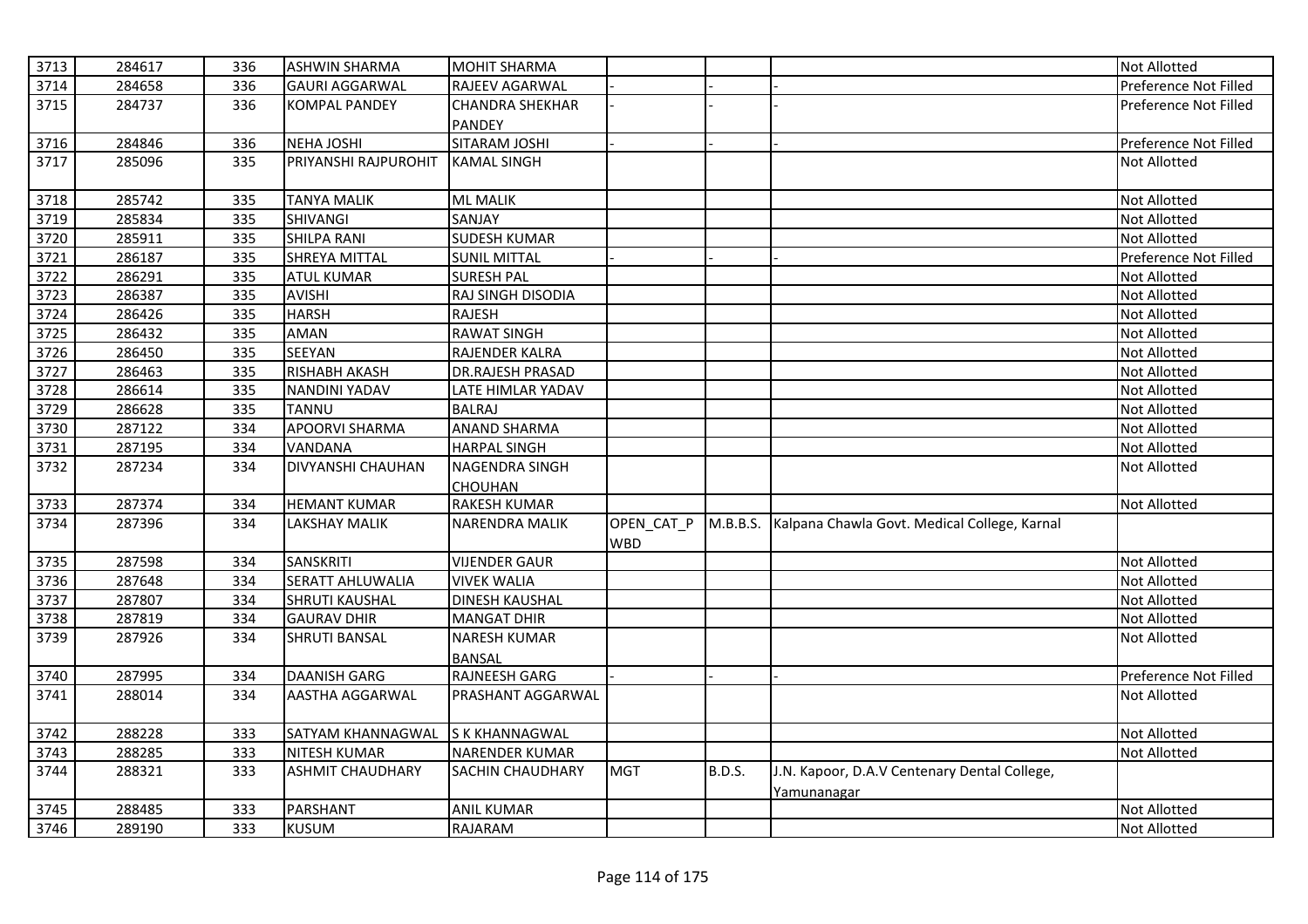| 3747 | 289300 | 333 | <b>PAMIREDDY ABHIGNA</b>     | <b>PAMIREDDY SRIDHARA</b>    |                 |               |                                                                    | <b>Not Allotted</b>   |
|------|--------|-----|------------------------------|------------------------------|-----------------|---------------|--------------------------------------------------------------------|-----------------------|
|      |        |     | <b>REDDY</b>                 | <b>REDDY</b>                 |                 |               |                                                                    |                       |
| 3748 | 289821 | 333 | <b>AKSHAY SHARMA</b>         | <b>DINESH KUMAR</b>          |                 |               |                                                                    | <b>Not Allotted</b>   |
| 3749 | 290470 | 332 | <b>SAKSHI LOHIA</b>          | MAHESH KUMAR LOHIA           |                 |               |                                                                    | Preference Not Filled |
| 3750 | 290579 | 332 | <b>NIKKITA GUPTA</b>         | <b>NEERAJ GUPTA</b>          |                 |               |                                                                    | <b>Not Allotted</b>   |
| 3751 | 290595 | 332 | <b>DIVYANGNA MEHROTRA</b>    | <b>RAJEEV MEHROTRA</b>       |                 |               |                                                                    | Preference Not Filled |
| 3752 | 290916 | 332 | PRIYANSHA CHAWLA             | MANOJ CHAWLA                 |                 |               |                                                                    | <b>Not Allotted</b>   |
| 3753 | 291081 | 332 | ANKITA                       | <b>HARDEV SINGH</b>          |                 |               |                                                                    | <b>Not Allotted</b>   |
| 3754 | 291109 | 332 | <b>VIDHI</b>                 | YOGESH DUTT                  |                 |               |                                                                    | <b>Not Allotted</b>   |
| 3755 | 291129 | 332 | <b>SURAMYA MATHUR</b>        | <b>PUNEET MATHUR</b>         |                 |               |                                                                    | Preference Not Filled |
| 3756 | 291215 | 332 | ROHAN KUMAR SISODIA          | ROHTAS SISODIA               | SC DEPRIVED     | M.B.B.S.      | NC Medical College & Hospital, Israna, Panipat                     |                       |
| 3757 | 291325 | 332 | <b>MANSI GOEL</b>            | <b>ASHWANI GOEL</b>          |                 |               |                                                                    | <b>Not Allotted</b>   |
| 3758 | 291386 | 332 | <b>EAKANSH SHARMA</b>        | <b>ANIL KUMAR</b>            |                 |               |                                                                    | <b>Not Allotted</b>   |
| 3759 | 291478 | 332 | <b>PRASHANT SHARMA</b>       | <b>PAWAN KUMAR</b><br>SHARMA |                 |               |                                                                    | <b>Not Allotted</b>   |
| 3760 | 291724 | 331 | LAKSHAY                      | <b>DEVENDER KUMAR</b>        |                 |               |                                                                    | <b>Not Allotted</b>   |
| 3761 | 292082 | 331 | <b>ALINA ARIF</b>            | M ARIF SHAMSHAD              | <b>MINORITY</b> | M.B.B.S.      | Al-Falah School of Medical Science & Research<br>Centre, Faridabad |                       |
| 3762 | 292335 | 331 | <b>SAKSHI</b>                | <b>RAJESH KUMAR</b>          |                 |               |                                                                    | Not Allotted          |
| 3763 | 292417 | 331 | <b>HARSHITA SINGH</b>        | DR GAJENDER SINGH            |                 |               |                                                                    | Not Allotted          |
| 3764 | 292532 | 331 | <b>NISHU</b>                 | <b>BANTA SINGH</b>           | OPEN_CAT        | <b>B.D.S.</b> | PDM Dental College, Bahadurgarh                                    |                       |
| 3765 | 292655 | 331 | <b>SAHIL</b>                 | RAMAUTAR                     |                 |               |                                                                    | <b>Not Allotted</b>   |
| 3766 | 292837 | 331 | <b>DEVASHISH NATH</b>        | <b>KAILASH NATH</b>          |                 |               |                                                                    | Preference Not Filled |
|      |        |     | <b>MAHANT</b>                | <b>MAHANT</b>                |                 |               |                                                                    |                       |
| 3767 | 292927 | 331 | <b>TAVNOOR KAUR BHATIA</b>   | <b>HARVINDER SINGH</b>       |                 |               |                                                                    | <b>Not Allotted</b>   |
|      |        |     |                              | <b>BHATIA</b>                |                 |               |                                                                    |                       |
| 3768 | 293072 | 331 | <b>ADNAN RASHID</b>          | MD SARWAR ALAM               |                 |               |                                                                    | <b>Not Allotted</b>   |
| 3769 | 293809 | 330 | <b>SUSHANT SINGH</b>         | <b>AJAY SINGH</b>            |                 |               |                                                                    | Preference Not Filled |
| 3770 | 293924 | 330 | <b>SIMRA FURQUAN</b>         | <b>FURQUAN AHMAD</b>         | <b>MINORITY</b> | M.B.B.S.      | Al-Falah School of Medical Science & Research                      |                       |
|      |        |     | <b>ANSARI</b>                |                              |                 |               | Centre, Faridabad                                                  |                       |
| 3771 | 294055 | 330 | <b>ALISHA LILADHAR</b>       | LILADHAR DORLIKAR            |                 |               |                                                                    | <b>Not Allotted</b>   |
|      |        |     | <b>DORLIKAR</b>              |                              |                 |               |                                                                    |                       |
| 3772 | 294701 | 330 | <b>RAJAT KAUSHIK</b>         | <b>OM PRAKASH</b>            |                 |               |                                                                    | <b>Not Allotted</b>   |
| 3773 | 294747 | 330 | MUSKAAN CHOPRA               | PARDEEP CHOPRA               |                 |               |                                                                    | <b>Not Allotted</b>   |
| 3774 | 294931 | 329 | <b>GAURAV</b>                | <b>NIRAJ KUMAR</b>           | OPEN CAT        | <b>B.D.S.</b> | Jan Nayak Ch. Devi Lal Dental College, Sirsa                       |                       |
| 3775 | 295547 | 329 | NITISH YADAV                 | AHAMNA KUMAR                 |                 |               |                                                                    | <b>Not Allotted</b>   |
| 3776 | 295599 | 329 | JASWANTH MAHARAJAN MAHARAJAN |                              |                 |               |                                                                    | Not Allotted          |
|      |        |     |                              | ARUMUGANAYINAR               |                 |               |                                                                    |                       |
| 3777 | 295735 | 329 | <b>ANAHITA</b>               | <b>NARINDER KAUSHAL</b>      |                 |               |                                                                    | Preference Not Filled |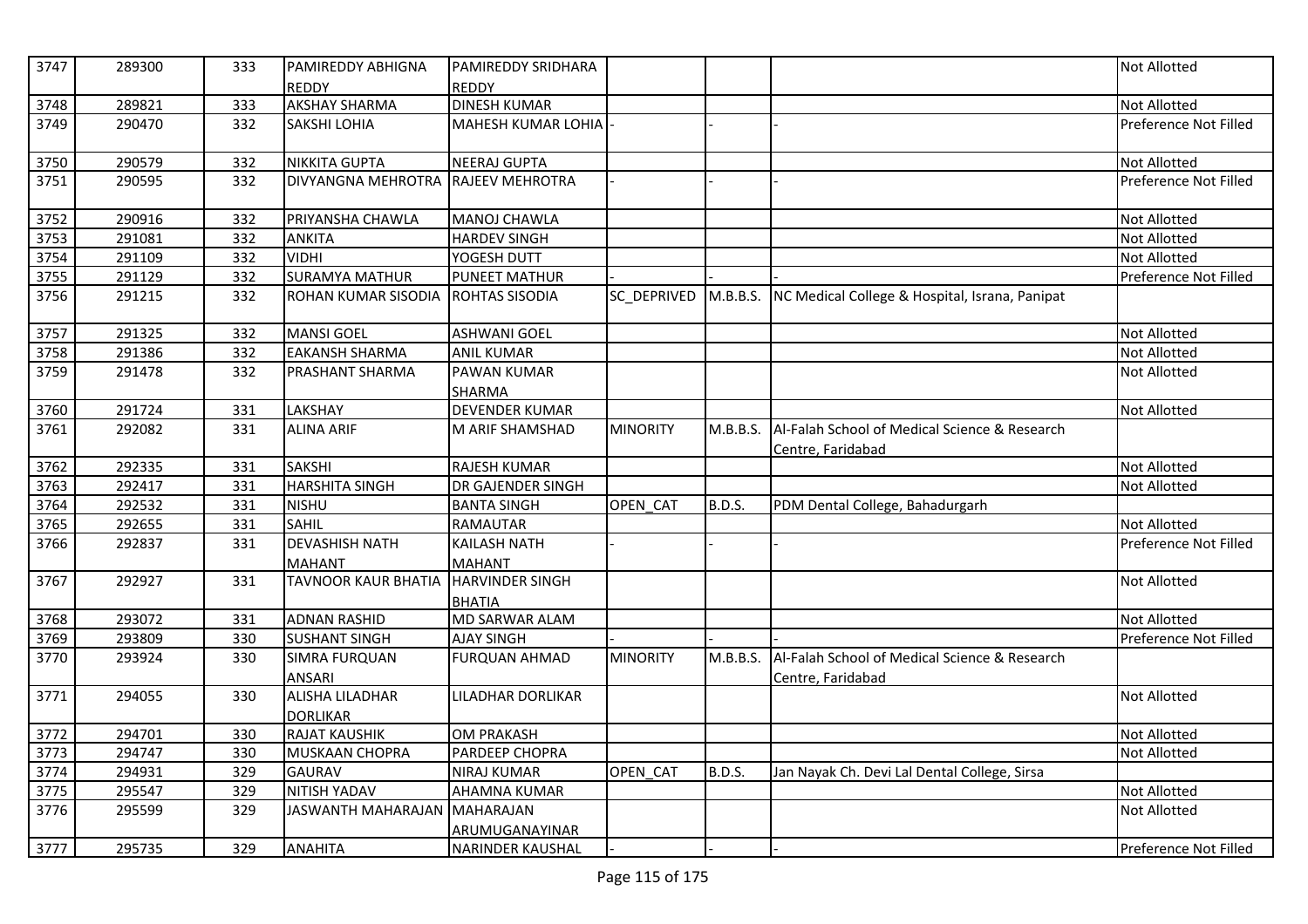| 3778 | 295928 | 329 | <b>HARSH</b>         | <b>DARSHAN LAL</b>       |                 |               |                                                      | Not Allotted          |
|------|--------|-----|----------------------|--------------------------|-----------------|---------------|------------------------------------------------------|-----------------------|
| 3779 | 295981 | 329 | <b>SHREYA</b>        | <b>RAJ PAL</b>           |                 |               |                                                      | Not Allotted          |
| 3780 | 296004 | 329 | <b>MANDEEP</b>       | <b>MANPHOOL SINGH</b>    |                 |               |                                                      | Not Allotted          |
| 3781 | 296232 | 329 | YAKSHITA JAIN        | PARBODH KUMAR            |                 |               |                                                      | Not Allotted          |
| 3782 | 296252 | 329 | AKSHU                | <b>BALRAJ</b>            |                 |               |                                                      | Not Allotted          |
| 3783 | 296422 | 328 | <b>VANDANA YADAV</b> | <b>VIKAS YADAV</b>       |                 |               |                                                      | Not Allotted          |
| 3784 | 296439 | 328 | KAUSHAL AGGARWAL     | <b>RAJESH GARG</b>       |                 |               |                                                      | Not Allotted          |
| 3785 | 296707 | 328 | VAIDYA ABHIJIT       | <b>BAJRANG</b>           |                 |               |                                                      | Not Allotted          |
|      |        |     | <b>BAJRANG</b>       |                          |                 |               |                                                      |                       |
| 3786 | 296730 | 328 | YATHARTH GUPTA       | <b>SANDEEP GUPTA</b>     |                 |               |                                                      | Not Allotted          |
| 3787 | 297303 | 328 | <b>UJALA</b>         | <b>ASHOK</b>             |                 |               |                                                      | Not Allotted          |
| 3788 | 297330 | 328 | <b>PRAGYA JAIN</b>   | <b>MOHIT JAIN</b>        | <b>MGT</b>      | <b>B.D.S.</b> | J.N. Kapoor, D.A.V Centenary Dental College,         |                       |
|      |        |     |                      |                          |                 |               | Yamunanagar                                          |                       |
| 3789 | 297468 | 328 | P S S KAUSTUBH JAIN  | <b>SUDHIR KUMAR</b>      |                 |               |                                                      | <b>Not Allotted</b>   |
|      |        |     |                      | PARAKALA                 |                 |               |                                                      |                       |
| 3790 | 297565 | 328 | MUKUL PARASHAR       | <b>GAJENDER PARASHAR</b> |                 |               |                                                      | Not Allotted          |
| 3791 | 297659 | 328 | <b>VERSHA</b>        | RISHIPAL                 | <b>MGT</b>      | <b>B.D.S.</b> | J.N. Kapoor, D.A.V Centenary Dental College,         |                       |
|      |        |     |                      |                          |                 |               | Yamunanagar                                          |                       |
| 3792 | 297757 | 328 | <b>GULNAAZ NANDA</b> | <b>MANINDER SINGH</b>    |                 |               |                                                      | Not Allotted          |
|      |        |     |                      | <b>NANDA</b>             |                 |               |                                                      |                       |
| 3793 | 297838 | 328 | <b>NAKUL GARG</b>    | <b>SANJAY KUMAR</b>      |                 |               |                                                      | Not Allotted          |
| 3794 | 298025 | 327 | HERUM MUSARRAT       | MD MUSARRAT ALAM         | <b>MINORITY</b> | M.B.B.S.      | Al-Falah School of Medical Science & Research        |                       |
|      |        |     |                      |                          |                 |               | Centre, Faridabad                                    |                       |
| 3795 | 298898 | 327 | <b>ANSHU DEVI</b>    | <b>ANIL KUMAR</b>        |                 |               |                                                      | Not Allotted          |
| 3796 | 298915 | 327 | <b>AYUSHKA SINGH</b> | <b>RANDEEP SINGH</b>     |                 |               |                                                      | Not Allotted          |
| 3797 | 299583 | 326 | <b>ANKIT KUMAR</b>   | <b>RAM NIWAS</b>         | SC_DEPRIVED     | M.B.B.S.      | World College Of Medical Sciences And Research,      |                       |
|      |        |     |                      |                          |                 |               | Jhajjar                                              |                       |
| 3798 | 299911 | 326 | <b>NISHA KUMARI</b>  | <b>JAI PRAKASH</b>       | OPEN_CAT        | <b>B.D.S.</b> | Sudha Rustagi College Of Dental Sciences & Research, |                       |
|      |        |     |                      |                          |                 |               | Faridabad                                            |                       |
| 3799 | 300006 | 326 | PRIYANSHI            | <b>CHIRANJI LAL</b>      |                 |               |                                                      | Not Allotted          |
| 3800 | 300193 | 326 | <b>ISHIKA</b>        | <b>VINOD KUMAR</b>       |                 |               |                                                      | Not Allotted          |
| 3801 | 300469 | 326 | <b>ARPITA SINGH</b>  | <b>ANAND PRAKASH</b>     | <b>MGT</b>      | <b>B.D.S.</b> | Jan Nayak Ch. Devi Lal Dental College, Sirsa         |                       |
|      |        |     |                      | <b>SINGH</b>             |                 |               |                                                      |                       |
| 3802 | 300901 | 326 | <b>SHELLY NAGAR</b>  | <b>AMARPAL NAGAR</b>     |                 |               |                                                      | Not Allotted          |
| 3803 | 300952 | 326 | <b>TANYA KHAITA</b>  | <b>SUDHIR YADAV</b>      |                 |               |                                                      | Preference Not Filled |
| 3804 | 301003 | 326 | <b>GUNN MEHTA</b>    | <b>RAJESH</b>            |                 |               |                                                      | Not Allotted          |
| 3805 | 301206 | 325 | <b>ESHIKA NAGAR</b>  | MR. OMKAR NAGAR          |                 |               |                                                      | Not Allotted          |
| 3806 | 301657 | 325 | <b>RIYA SHARMA</b>   | C L SHARMA               | <b>MGT</b>      | <b>B.D.S.</b> | Sudha Rustagi College Of Dental Sciences & Research, |                       |
|      |        |     |                      |                          |                 |               | Faridabad                                            |                       |
| 3807 | 301709 | 325 | <b>NUTAN</b>         | <b>RAMESH KUMAR</b>      | OPEN CAT        | <b>B.D.S.</b> | Jan Nayak Ch. Devi Lal Dental College, Sirsa         |                       |
| 3808 | 301782 | 325 | <b>SHRUTI</b>        | <b>PARAMVIR SINGH</b>    |                 |               |                                                      | Not Allotted          |
|      |        |     |                      |                          |                 |               |                                                      |                       |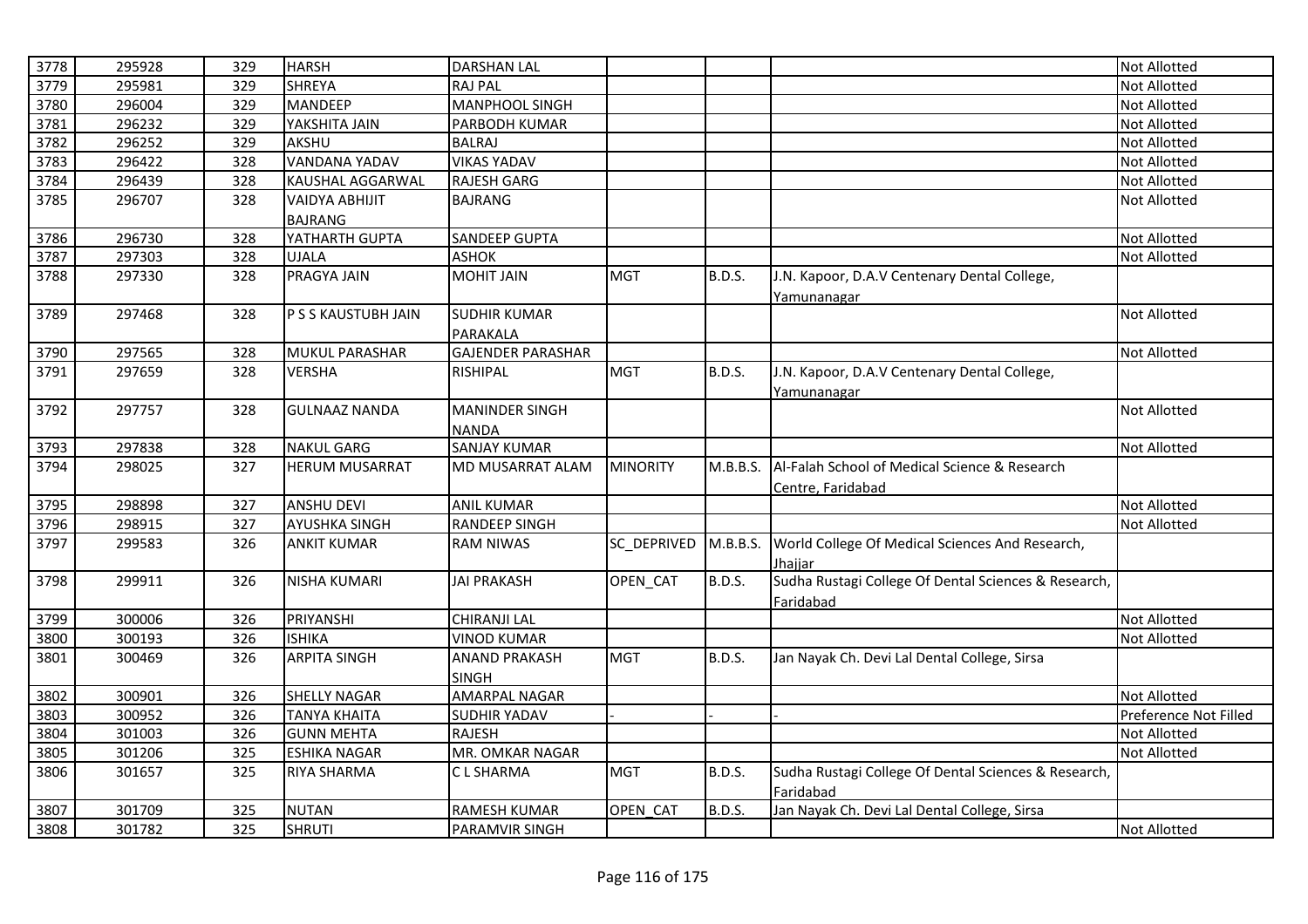| 3809 | 302067 | 325 | <b>ZEESHAN ALI</b>      | ALI MOHAMMAD             | <b>MINORITY</b>         | M.B.B.S.      | Al-Falah School of Medical Science & Research        |                       |
|------|--------|-----|-------------------------|--------------------------|-------------------------|---------------|------------------------------------------------------|-----------------------|
|      |        |     |                         | SAQUIB                   |                         |               | Centre, Faridabad                                    |                       |
| 3810 | 302222 | 325 | <b>VIDIT AGGARWAL</b>   | <b>FANENDER AGGARWAL</b> |                         |               |                                                      | Not Allotted          |
| 3811 | 302409 | 325 | <b>SHREYA</b>           | JAGDEEP DHANDA           |                         |               |                                                      | Not Allotted          |
| 3812 | 302974 | 324 | <b>RAMANPREET KAUR</b>  | <b>RANJEET SINGH</b>     |                         |               |                                                      | Not Allotted          |
| 3813 | 302983 | 324 | <b>HIMANSHI SHARMA</b>  | <b>SATISH KUMAR</b>      | OPEN_CAT_P              | M.B.B.S.      | Shaheed Hasan Khan Mewati Govt. Medical College,     |                       |
|      |        |     |                         |                          | <b>WBD</b>              |               | Nalhar Mewat                                         |                       |
| 3814 | 303356 | 324 | <b>ALFIYA KHAN</b>      | <b>AQEEL AHMED</b>       | <b>MINORITY</b>         | M.B.B.S.      | Al-Falah School of Medical Science & Research        |                       |
|      |        |     |                         |                          |                         |               | Centre, Faridabad                                    |                       |
| 3815 | 303943 | 324 | <b>AMRUTHA M J</b>      | <b>MADHUB</b>            |                         |               |                                                      | <b>Not Allotted</b>   |
| 3816 | 304078 | 324 | <b>NAKUL</b>            | <b>BHARAT SINGH</b>      |                         |               |                                                      | Not Allotted          |
| 3817 | 304212 | 324 | <b>KANISHKA BEHL</b>    | <b>BASANT BEHL</b>       |                         |               |                                                      | Not Allotted          |
| 3818 | 304570 | 323 | <b>AZAAN AMIN</b>       | MOHAMMAD AMIN            | <b>MINORITY</b>         | M.B.B.S.      | Al-Falah School of Medical Science & Research        |                       |
|      |        |     |                         | <b>GANIE</b>             |                         |               | Centre, Faridabad                                    |                       |
| 3819 | 305087 | 323 | <b>VANSHIKA</b>         | <b>BALJEET</b>           |                         |               |                                                      | Preference Not Filled |
| 3820 | 305214 | 323 | DEEPANSHU YADAV         | <b>SURESH KUMAR</b>      |                         |               |                                                      | <b>Not Allotted</b>   |
| 3821 | 305368 | 323 | MUSKAN SHARMA           | <b>NARESH SHARMA</b>     |                         |               |                                                      | Not Allotted          |
| 3822 | 305489 | 323 | <b>ANANTIKA KOHLI</b>   | TEJPAL SINGH KOHLI       |                         |               |                                                      | Not Allotted          |
| 3823 | 305542 | 323 | <b>TUSHAR KAPOOR</b>    | <b>BALWANT</b>           |                         |               |                                                      | <b>Not Allotted</b>   |
| 3824 | 305664 | 323 | <b>RAHUL</b>            | <b>VIJAY KUMAR</b>       |                         |               |                                                      | Not Allotted          |
| 3825 | 305683 | 323 | SHATAKSHI YADAV         | <b>NAVEEN YADAV</b>      |                         |               |                                                      | <b>Not Allotted</b>   |
| 3826 | 305806 | 323 | <b>SHIKHA CHOUDHARY</b> | MUKESH CHANDRA           | <b>BCA</b>              | M.B.B.S.      | Adesh Medical College & Hospital, Shahbad (M),       |                       |
| 3827 | 305912 | 323 | <b>KUSHIK MALHOTRA</b>  | <b>VIKRAM MALHOTRA</b>   |                         |               | Kurukshetra                                          | Not Allotted          |
| 3828 | 305983 | 323 | <b>DEEPASHA YADAV</b>   | PURSHOTTAM KUMAR         |                         |               |                                                      | <b>Not Allotted</b>   |
|      |        |     |                         |                          |                         |               |                                                      |                       |
| 3829 | 306087 | 323 | <b>VIPUL</b>            | MUKESH KUMAR             |                         |               |                                                      | <b>Not Allotted</b>   |
| 3830 | 306191 | 322 | <b>DIKSHA SHARMA</b>    | <b>SUSHIL SHARMA</b>     |                         |               |                                                      | Preference Not Filled |
| 3831 | 306447 | 322 | <b>DADUNG CHEDA</b>     | <b>GYODI CHEDA</b>       |                         |               |                                                      | Not Allotted          |
| 3832 | 306465 | 322 | SAKSHI SAXENA           | <b>BRIJESH SAXENA</b>    |                         |               |                                                      | <b>Not Allotted</b>   |
| 3833 | 306799 | 322 | <b>VEDITA REDDY</b>     | DR MARAMREDDY            | NRI Category - M.B.B.S. |               | Shaheed Hasan Khan Mewati Govt. Medical College,     |                       |
|      |        |     |                         | PRASANNA KUMAR           | Ш                       |               | Nalhar Mewat                                         |                       |
|      |        |     |                         | <b>REDDY</b>             |                         |               |                                                      |                       |
| 3834 | 306828 | 322 | PARAMNOOR KAUR          | <b>BALTEJ SINGH</b>      |                         |               |                                                      | <b>Not Allotted</b>   |
| 3835 | 307495 | 322 | LOVELY DRALL            | <b>SHAKTI SINGH</b>      |                         |               |                                                      | Not Allotted          |
| 3836 | 307525 | 322 | SOUSHAT                 | SOUMEN                   |                         |               |                                                      | Preference Not Filled |
|      |        |     | <b>BHATTACHARJEE</b>    | BHATTACHARJEE            |                         |               |                                                      |                       |
| 3837 | 307533 | 322 | <b>MUSKAN ARORA</b>     | <b>RAJ KUMAR</b>         | OPEN_CAT                | <b>B.D.S.</b> | Sudha Rustagi College Of Dental Sciences & Research, |                       |
|      |        |     |                         |                          |                         |               | Faridabad                                            |                       |
| 3838 | 307859 | 321 | <b>SHIVANI NAGAR</b>    | <b>VINOD KUMAR</b>       |                         |               |                                                      | <b>Not Allotted</b>   |
| 3839 | 308224 | 321 | SEJAL CHANDEL           | YASHPAL CHANDEL          |                         |               |                                                      | <b>Not Allotted</b>   |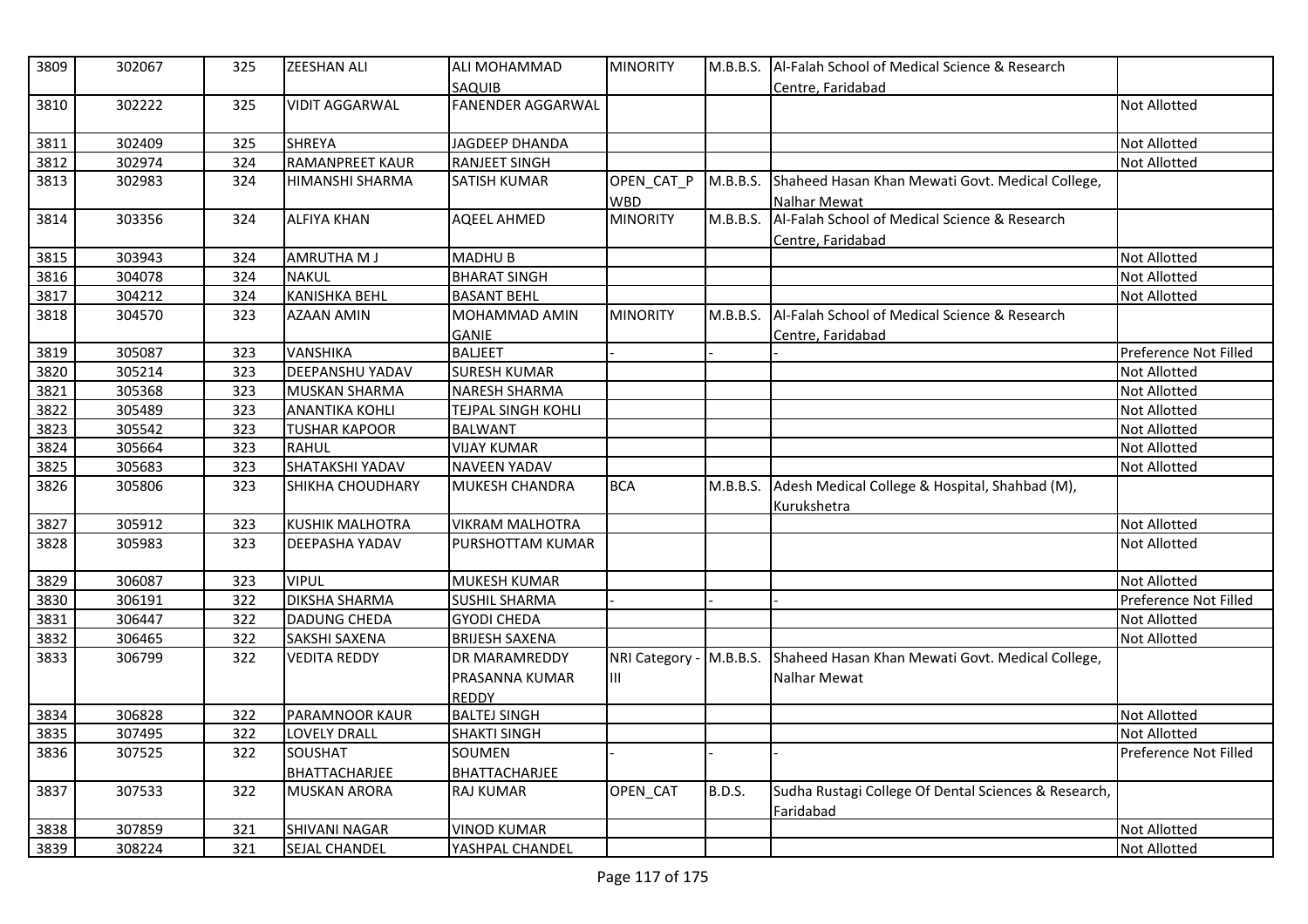| 3840 | 308774 | 321 | SURAYYA SADIQUE E M       | E H MUHAMMED SADIK                   |                 |               |                                                                    | <b>Not Allotted</b>   |
|------|--------|-----|---------------------------|--------------------------------------|-----------------|---------------|--------------------------------------------------------------------|-----------------------|
| 3841 | 308811 | 321 | <b>VASHI SHARMA</b>       | <b>AMIT SHARMA</b>                   |                 |               |                                                                    | Not Allotted          |
| 3842 | 308900 | 321 | <b>DHWANI VIJRA</b>       | MR. AJAY VIJRA                       | <b>OPEN CAT</b> | <b>B.D.S.</b> | Swami Devi Dayal Hospital & Dental College,<br>Punchkula           |                       |
| 3843 | 308936 | 321 | <b>BHAVYA</b>             | PARTAP SINGH                         | OPEN_CAT        | <b>B.D.S.</b> | Sudha Rustagi College Of Dental Sciences & Research,<br>Faridabad  |                       |
| 3844 | 309059 | 321 | SHALU                     | <b>ASHOK KUMAR</b>                   |                 |               |                                                                    | <b>Not Allotted</b>   |
| 3845 | 309203 | 321 | SANJANA PRIYA             | <b>SANJAY KUMAR SUMAN</b>            |                 |               |                                                                    | <b>Not Allotted</b>   |
| 3846 | 309310 | 321 | <b>KUNAL</b>              | PARVINDER KUMAR                      | <b>BCA</b>      | M.B.B.S.      | Adesh Medical College & Hospital, Shahbad (M),<br>Kurukshetra      |                       |
| 3847 | 309869 | 320 | <b>REENA RAGHAV</b>       | KULDEEP RAGHAV                       | OPEN_CAT        | <b>B.D.S.</b> | Sudha Rustagi College Of Dental Sciences & Research,<br>Faridabad  |                       |
| 3848 | 310206 | 320 | <b>PRACHI ANAND GOPLE</b> | DR. ANAND SOPANRAO<br><b>GOPLE</b>   |                 |               |                                                                    | Preference Not Filled |
| 3849 | 310481 | 320 | SAHIL KUMAR GANGA         | <b>PARVEEN KUMAR</b><br><b>GANGA</b> |                 |               |                                                                    | Not Allotted          |
| 3850 | 310876 | 320 | PALLAV KUMAR              | <b>SURENDRA KUMAR</b><br>SAROJ       |                 |               |                                                                    | <b>Not Allotted</b>   |
| 3851 | 310960 | 320 | <b>RAJAT SAINI</b>        | <b>RAMSARUP</b>                      |                 |               |                                                                    | <b>Not Allotted</b>   |
| 3852 | 310975 | 320 | <b>SARVESH SONI</b>       | <b>SANJAY VERMA</b>                  |                 |               |                                                                    | Not Allotted          |
| 3853 | 311039 | 320 | <b>ANANYA JAITLY</b>      | <b>NISHIT JAITLY</b>                 |                 |               |                                                                    | <b>Not Allotted</b>   |
| 3854 | 311173 | 320 | <b>CHAVI GUPTA</b>        | SUDHANSHU GUPTA                      |                 |               |                                                                    | <b>Not Allotted</b>   |
| 3855 | 311588 | 319 | <b>BHARAT BAILAN</b>      | <b>SAJJAN KUMAR</b>                  | OPEN_CAT        | <b>B.D.S.</b> | Sudha Rustagi College Of Dental Sciences & Research,<br>Faridabad  |                       |
| 3856 | 311711 | 319 | <b>ANSHIKA</b>            | <b>ASHUTOSH</b>                      | <b>MGT</b>      | <b>B.D.S.</b> | J.N. Kapoor, D.A.V Centenary Dental College,<br>Yamunanagar        |                       |
| 3857 | 311906 | 319 | <b>DEVANSHI</b>           | <b>MAHENDER SINGH</b>                |                 |               |                                                                    | Not Allotted          |
| 3858 | 311955 | 319 | <b>HIMANI</b>             | RAJENDER                             | <b>BCA</b>      | M.B.B.S.      | Adesh Medical College & Hospital, Shahbad (M),<br>Kurukshetra      |                       |
| 3859 | 312085 | 319 | <b>ASHIFASS</b>           | <b>SHAMMI KAPOOR A</b>               | <b>MINORITY</b> | M.B.B.S.      | Al-Falah School of Medical Science & Research<br>Centre, Faridabad |                       |
| 3860 | 312214 | 319 | <b>BHAVNA KUMARI</b>      | <b>RAM SINGH</b>                     | OPEN_CAT        | <b>B.D.S.</b> | Sudha Rustagi College Of Dental Sciences & Research,<br>Faridabad  |                       |
| 3861 | 312229 | 319 | <b>VANSHIKA AGRAWAL</b>   | <b>VINOD AGRAWAL</b>                 |                 |               |                                                                    | <b>Not Allotted</b>   |
| 3862 | 312668 | 319 | <b>SHOURRIYA GARG</b>     | <b>RAJIV GARG</b>                    |                 |               |                                                                    | <b>Not Allotted</b>   |
| 3863 | 312827 | 319 | <b>AYUSH RAJ</b>          | RAKESH KUMAR JHA                     | <b>MGT</b>      | <b>B.D.S.</b> | Sudha Rustagi College Of Dental Sciences & Research,<br>Faridabad  |                       |
| 3864 | 312871 | 319 | <b>AKSHAT KEDIA</b>       | <b>AMIT KEDIA</b>                    |                 |               |                                                                    | Preference Not Filled |
| 3865 | 313363 | 318 | SONIYA KUMARI             | <b>ABHAY SINGH</b>                   |                 |               |                                                                    | <b>Not Allotted</b>   |
| 3866 | 313423 | 318 | <b>AMANDEEP KAUR</b>      | <b>PANCH RAM</b>                     |                 |               |                                                                    | Not Allotted          |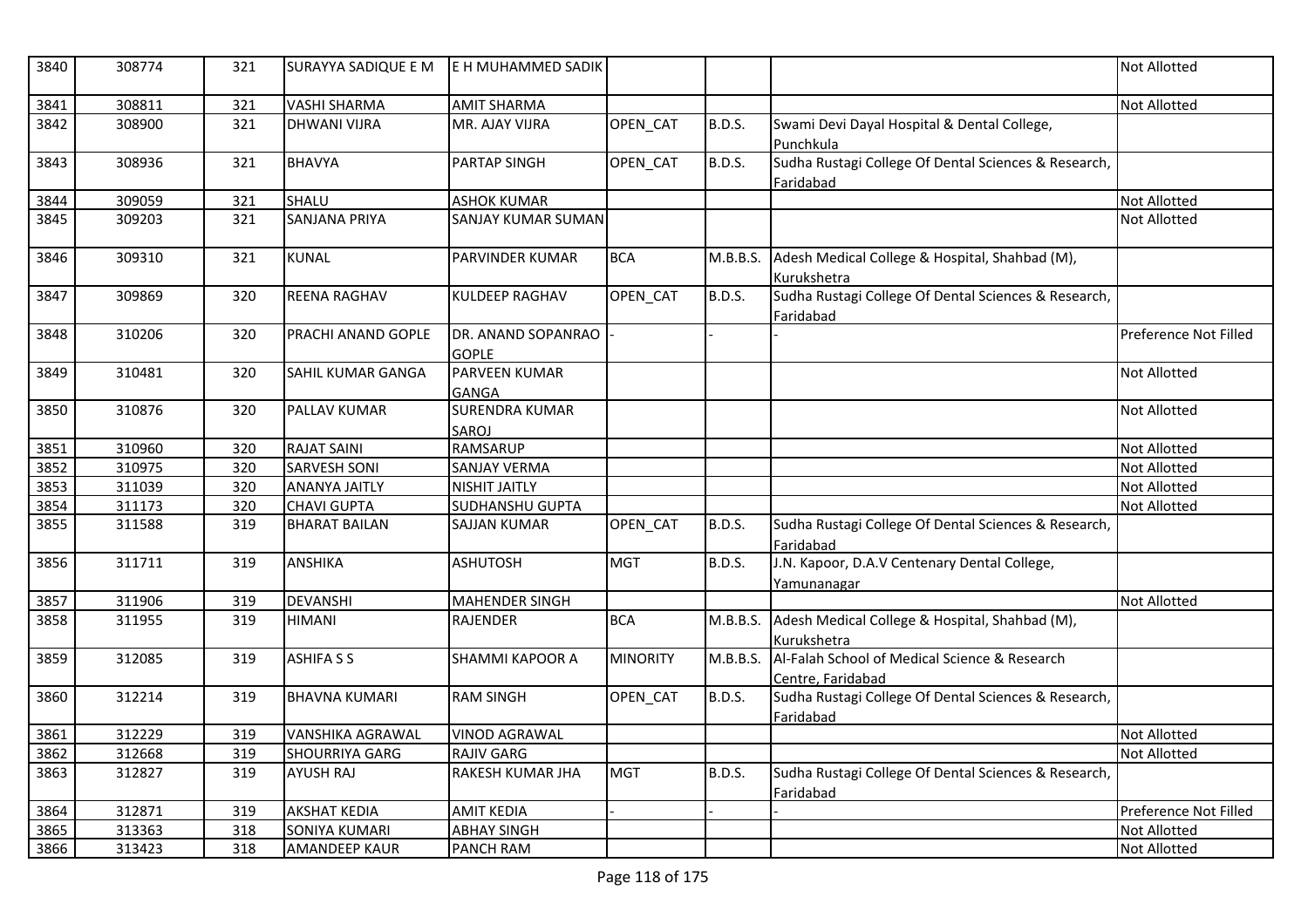| 3867 | 313472 | 318 | <b>ANISHA</b>              | <b>RAJENDER</b>           |                 |               | SC_DEPRIVED M.B.B.S. NC Medical College & Hospital, Israna, Panipat |                       |
|------|--------|-----|----------------------------|---------------------------|-----------------|---------------|---------------------------------------------------------------------|-----------------------|
| 3868 | 313532 | 318 | <b>SUJATA YADAV</b>        | <b>SURENDER SINGH</b>     |                 |               |                                                                     | Not Allotted          |
| 3869 | 313575 | 318 | <b>AKSHITA GUPTA</b>       | <b>AKHILESH ARYA</b>      |                 |               |                                                                     | Not Allotted          |
| 3870 | 313618 | 318 | <b>RIYA AHLUWALIA</b>      | <b>VIKAS AHLUWALIA</b>    |                 |               |                                                                     | Not Allotted          |
| 3871 | 313704 | 318 | <b>KAPIL RAJ</b>           | <b>KABUL SINGH</b>        | SC DEPRIVED     | M.B.B.S.      | World College Of Medical Sciences And Research,                     |                       |
|      |        |     |                            |                           |                 |               | Jhajjar                                                             |                       |
| 3872 | 313708 | 318 | <b>GAJBHIYE JANVI</b>      | <b>SUDHAKAR</b>           |                 |               |                                                                     | <b>Not Allotted</b>   |
|      |        |     | <b>SUDHAKAR</b>            |                           |                 |               |                                                                     |                       |
| 3873 | 313777 | 318 | <b>KAVYA SIVAKUMAR</b>     | <b>SIVAKUMAR A</b>        | <b>MGT</b>      | B.D.S.        | SGT Dental College, Gurugram                                        |                       |
| 3874 | 313904 | 318 | <b>PREETI</b>              | RAJBIR KHATRI             | OPEN CAT        | <b>B.D.S.</b> | Jan Nayak Ch. Devi Lal Dental College, Sirsa                        |                       |
| 3875 | 313923 | 318 | <b>SIDHANT PAHWA</b>       | <b>SANJAY PAHWA</b>       |                 |               |                                                                     | Not Allotted          |
| 3876 | 314167 | 318 | <b>CHINMAY BANSAL</b>      | <b>MANVENDRA</b>          |                 |               |                                                                     | Not Allotted          |
| 3877 | 314268 | 318 | PRATISHTHA RANGHERA        | <b>MAHENDER KUMAR</b>     |                 |               |                                                                     | <b>Not Allotted</b>   |
|      |        |     |                            | <b>RANGHERA</b>           |                 |               |                                                                     |                       |
| 3878 | 315169 | 317 | <b>JOSHITA MALHOTRA</b>    | <b>MANEESH MALHOTRA</b>   |                 |               |                                                                     | <b>Not Allotted</b>   |
| 3879 | 315731 | 317 | <b>SONIA KAMAL</b>         | RAJNISH KAMAL             |                 |               |                                                                     | Not Allotted          |
| 3880 | 315775 | 317 | <b>ABDULLAH</b>            | SHAHZAD ALAM              | <b>MINORITY</b> | M.B.B.S.      | Al-Falah School of Medical Science & Research                       |                       |
|      |        |     |                            |                           |                 |               | Centre, Faridabad                                                   |                       |
| 3881 | 315989 | 317 | <b>DEEPAKSHI YADAV</b>     | <b>INDERJIT YADAV</b>     |                 |               |                                                                     | <b>Not Allotted</b>   |
| 3882 | 316135 | 317 | <b>DEVANSHI</b>            | ANIL                      |                 |               |                                                                     | Not Allotted          |
| 3883 | 316153 | 317 | <b>ISHA UPADHYAY</b>       | <b>DINESH KUMAR</b>       |                 |               |                                                                     | Preference Not Filled |
|      |        |     |                            | <b>UPADHYAY</b>           |                 |               |                                                                     |                       |
| 3884 | 316456 | 316 | <b>SHRUTI SHAW</b>         | RAJESH SHAW               |                 |               |                                                                     | Preference Not Filled |
| 3885 | 316477 | 316 | YUVRAJ SINGH SIDHU         | JAGMEET SINGH             |                 |               |                                                                     | Preference Not Filled |
| 3886 | 316651 | 316 | <b>ARADHYA ARYA</b>        | PARMOD KUMAR              | OPEN CAT        | <b>B.D.S.</b> | Sudha Rustagi College Of Dental Sciences & Research,                |                       |
|      |        |     |                            |                           |                 |               | Faridabad                                                           |                       |
| 3887 | 316937 | 316 | ANANYA MAZUMDER            | ANURUP MAZUMDER           |                 |               |                                                                     | Not Allotted          |
| 3888 | 317369 | 316 | <b>LEKHIKA</b>             | <b>SUBHASH CHANDER</b>    | SC_DEPRIVED     | M.B.B.S.      | World College Of Medical Sciences And Research,                     |                       |
|      |        |     |                            |                           |                 |               | Jhajjar                                                             |                       |
| 3889 | 317458 | 316 | MOHAMMED ASDULLAH MOHAMMED |                           | <b>MINORITY</b> | M.B.B.S.      | Al-Falah School of Medical Science & Research                       |                       |
|      |        |     |                            | ZAKAULLAH                 |                 |               | Centre. Faridabad                                                   |                       |
| 3890 | 317666 | 316 | <b>MEHSHID FAROOQ TAK</b>  | <b>FAROOQ AHMAD TAK</b>   | <b>MINORITY</b> | M.B.B.S.      | Al-Falah School of Medical Science & Research                       |                       |
|      |        |     |                            |                           |                 |               | Centre, Faridabad                                                   |                       |
| 3891 | 317669 | 316 | <b>SHAARAV TANNA</b>       | <b>MAYUR TANNA</b>        |                 |               |                                                                     | Preference Not Filled |
| 3892 | 317784 | 316 | <b>CHAVAN PRATIK ARUN</b>  | <b>ARUN</b>               |                 |               |                                                                     | <b>Not Allotted</b>   |
| 3893 | 317952 | 316 | <b>KHUSHI SINGLA</b>       | <b>SANJEEV KUMAR</b>      |                 |               |                                                                     | Not Allotted          |
| 3894 | 317955 | 316 | <b>KASHISH</b>             | <b>SANJEEV KUMAR</b>      |                 |               |                                                                     | <b>Not Allotted</b>   |
| 3895 | 318050 | 315 | RAGHAV LUTHRA              | MAHENDRA SINGH            |                 |               |                                                                     | Not Allotted          |
|      |        |     |                            | LUTHRA                    |                 |               |                                                                     |                       |
| 3896 | 318875 | 315 | ANANYA SHARMA              | <b>AJAY SHARMA</b>        |                 |               |                                                                     | Not Allotted          |
| 3897 | 318884 | 315 | <b>AVNI RAJ SINGH</b>      | <b>DINESH KUMAR SINGH</b> |                 |               |                                                                     | <b>Not Allotted</b>   |
|      |        |     |                            |                           |                 |               |                                                                     |                       |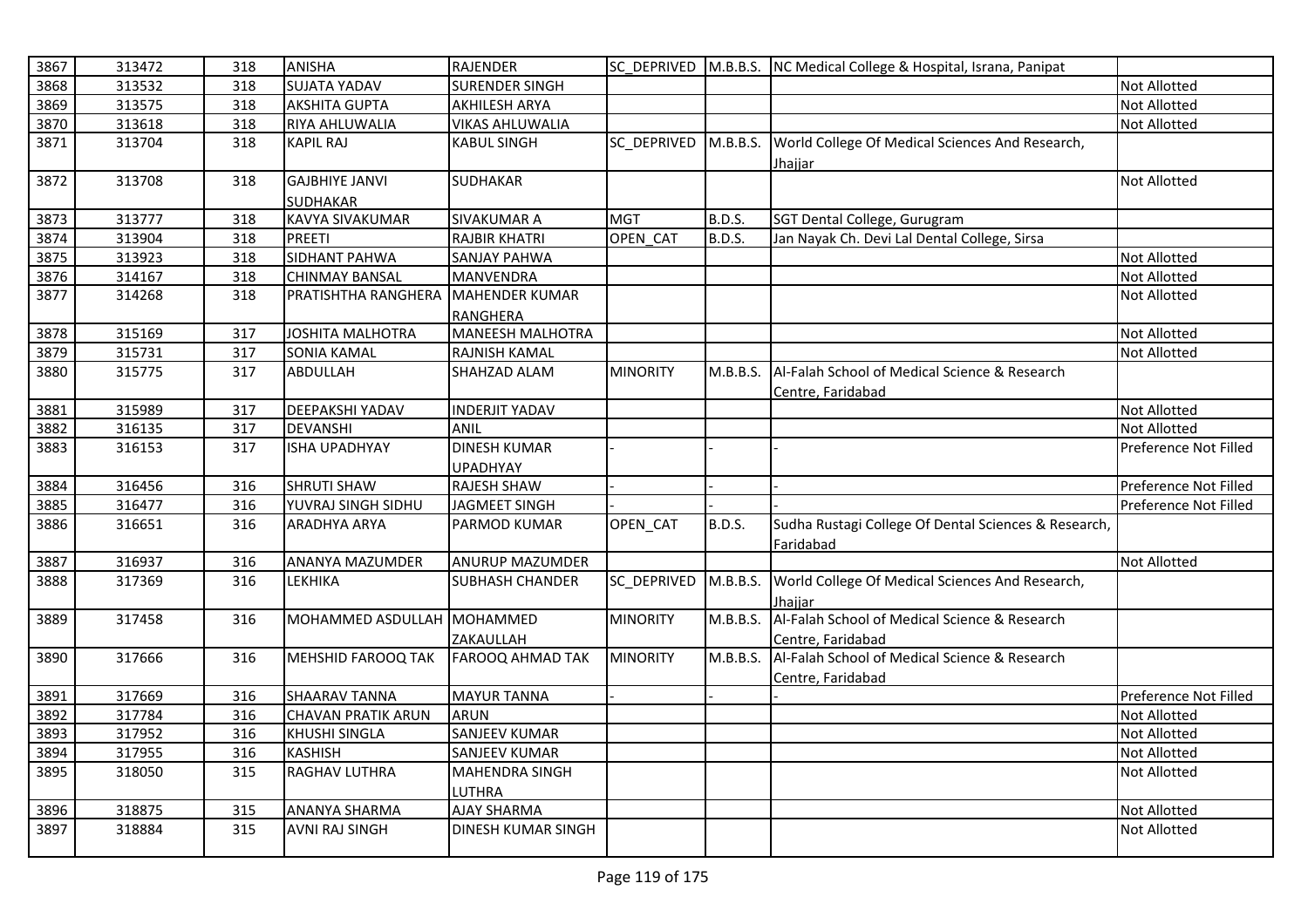| 3898 | 318917 | 315 | <b>JANAAN KAPOOR</b>     | RAJ KAPOOR               |                 |               |                                                      | <b>Not Allotted</b>   |
|------|--------|-----|--------------------------|--------------------------|-----------------|---------------|------------------------------------------------------|-----------------------|
| 3899 | 318926 | 315 | <b>SEHAJ GUPTA</b>       | <b>SUMIT GUPTA</b>       |                 |               |                                                      | <b>Not Allotted</b>   |
| 3900 | 319045 | 315 | <b>ANKIT</b>             | PHOOL KAWAR              |                 |               |                                                      | Not Allotted          |
| 3901 | 319191 | 315 | ARYAN                    | <b>VINOD KUMAR</b>       |                 |               |                                                      | Not Allotted          |
| 3902 | 319368 | 315 | KHUSHI YADAV             | <b>MOHINDER SINGH</b>    | OPEN_CAT        | <b>B.D.S.</b> | SGT Dental College, Gurugram                         |                       |
|      |        |     |                          | YADAV                    |                 |               |                                                      |                       |
| 3903 | 319589 | 315 | <b>KANIKA</b>            | <b>MANOJ KUMAR</b>       | OPEN CAT        | <b>B.D.S.</b> | SGT Dental College, Gurugram                         |                       |
| 3904 | 320066 | 314 | <b>CHANDANI GOYAL</b>    | <b>SANJAY GOYAL</b>      |                 |               |                                                      | Not Allotted          |
| 3905 | 320148 | 314 | ANSHU                    | <b>RAJ KUMAR</b>         | <b>BCA</b>      | M.B.B.S.      | NC Medical College & Hospital, Israna, Panipat       |                       |
| 3906 | 320279 | 314 | MANVI SRIVASTAVA         | MANOJ SRIVASTAVA         |                 |               |                                                      | Not Allotted          |
| 3907 | 320704 | 314 | <b>AAKANKSHA</b>         | <b>VIRENDER KUMAR</b>    |                 |               |                                                      | <b>Not Allotted</b>   |
| 3908 | 321074 | 314 | <b>DIVLEEN KAUR</b>      | DHIRAJ PAL SINGH         |                 |               |                                                      | Not Allotted          |
| 3909 | 321578 | 313 | <b>BHAWANA CHOUDHARY</b> | <b>SATENDER KUMAR</b>    |                 |               |                                                      | <b>Not Allotted</b>   |
| 3910 | 321650 | 313 | <b>ANUJ DHULL</b>        | <b>MANOJ KUMAR</b>       |                 |               |                                                      | <b>Not Allotted</b>   |
| 3911 | 321888 | 313 | <b>MANISHA</b>           | <b>JAGDISH PRASAD</b>    |                 |               |                                                      | <b>Not Allotted</b>   |
| 3912 | 321920 | 313 | <b>ADITI YADAV</b>       | RAJESH KUMAR             |                 |               |                                                      | <b>Not Allotted</b>   |
| 3913 | 321996 | 313 | <b>ARIAMA CHOUDHARY</b>  | <b>DUSHYANT</b>          |                 |               |                                                      | Not Allotted          |
| 3914 | 322092 | 313 | <b>DIVYA</b>             | <b>SATISH CHAND</b>      |                 |               |                                                      | <b>Not Allotted</b>   |
| 3915 | 322225 | 313 | SANJEEVANI SHARMA        | <b>MYANK SHARMA</b>      | <b>MGT</b>      | <b>B.D.S.</b> | Sudha Rustagi College Of Dental Sciences & Research, |                       |
|      |        |     |                          |                          |                 |               | Faridabad                                            |                       |
| 3916 | 322304 | 313 | <b>ANIKET DHAWAN</b>     | <b>ANIL DHAWAN</b>       |                 |               |                                                      | <b>Not Allotted</b>   |
| 3917 | 322395 | 313 | <b>AGRIMA SANWALIA</b>   | <b>GAURAV SANWALIA</b>   |                 |               |                                                      | Not Allotted          |
| 3918 | 322397 | 313 | <b>HARSHITA YADAV</b>    | <b>MAHESH YADAV</b>      | OPEN CAT        | <b>B.D.S.</b> | Jan Nayak Ch. Devi Lal Dental College, Sirsa         |                       |
| 3919 | 322569 | 313 | <b>DIPANSHI TANWAR</b>   | <b>JARNAIL SINGH</b>     | <b>OPEN CAT</b> | <b>B.D.S.</b> | Swami Devi Dayal Hospital & Dental College,          |                       |
|      |        |     |                          |                          |                 |               | Punchkula                                            |                       |
| 3920 | 322769 | 313 | <b>SIYA SANGWAN</b>      | RAKESH SANGWAN           |                 |               |                                                      | Not Allotted          |
| 3921 | 322905 | 313 | <b>SAAD AHMAD KHAN</b>   | <b>JAWAID AHMAD KHAN</b> |                 |               |                                                      | Preference Not Filled |
| 3922 | 323102 | 313 | <b>SANJEEV KUMAR</b>     | <b>GOBIND MAHTO</b>      |                 |               |                                                      | Not Allotted          |
|      |        |     | <b>MAHTO</b>             |                          |                 |               |                                                      |                       |
| 3923 | 323305 | 312 | <b>SACHI BHATNAGAR</b>   | <b>SAMEER BHATNAGAR</b>  |                 |               |                                                      | <b>Not Allotted</b>   |
| 3924 | 324117 | 312 | <b>ADARSH</b>            | <b>ANIL</b>              |                 |               |                                                      | <b>Not Allotted</b>   |
| 3925 | 324331 | 312 | <b>SHRUTI</b>            | <b>SURESH KUMAR</b>      |                 |               |                                                      | Not Allotted          |
| 3926 | 324384 | 312 | SEJAL                    | <b>SURENDER PARKASH</b>  | OPEN_CAT        | <b>B.D.S.</b> | Jan Nayak Ch. Devi Lal Dental College, Sirsa         |                       |
|      |        |     |                          | <b>BATRA</b>             |                 |               |                                                      |                       |
| 3927 | 324496 | 312 | RITIKA LAKRA             | <b>SUBHASH LAKRA</b>     |                 |               |                                                      | <b>Not Allotted</b>   |
| 3928 | 324600 | 312 | <b>KUNAL GULATI</b>      | <b>ASHISH GULATI</b>     |                 |               |                                                      | Not Allotted          |
| 3929 | 325340 | 311 | <b>RENU</b>              | <b>JAI BHAGWAN</b>       |                 |               |                                                      | Not Allotted          |
| 3930 | 325353 | 311 | <b>SIKKU KUMARI</b>      | <b>JAI PARKASH</b>       | OPEN CAT        | <b>B.D.S.</b> | PDM Dental College, Bahadurgarh                      |                       |
| 3931 | 325432 | 311 | <b>LAKSHAY VAID</b>      | DEEPAK VAID              |                 |               |                                                      | <b>Not Allotted</b>   |
| 3932 | 325487 | 311 | <b>SAKSHI</b>            | <b>VIJAY KUMAR</b>       |                 |               |                                                      | Preference Not Filled |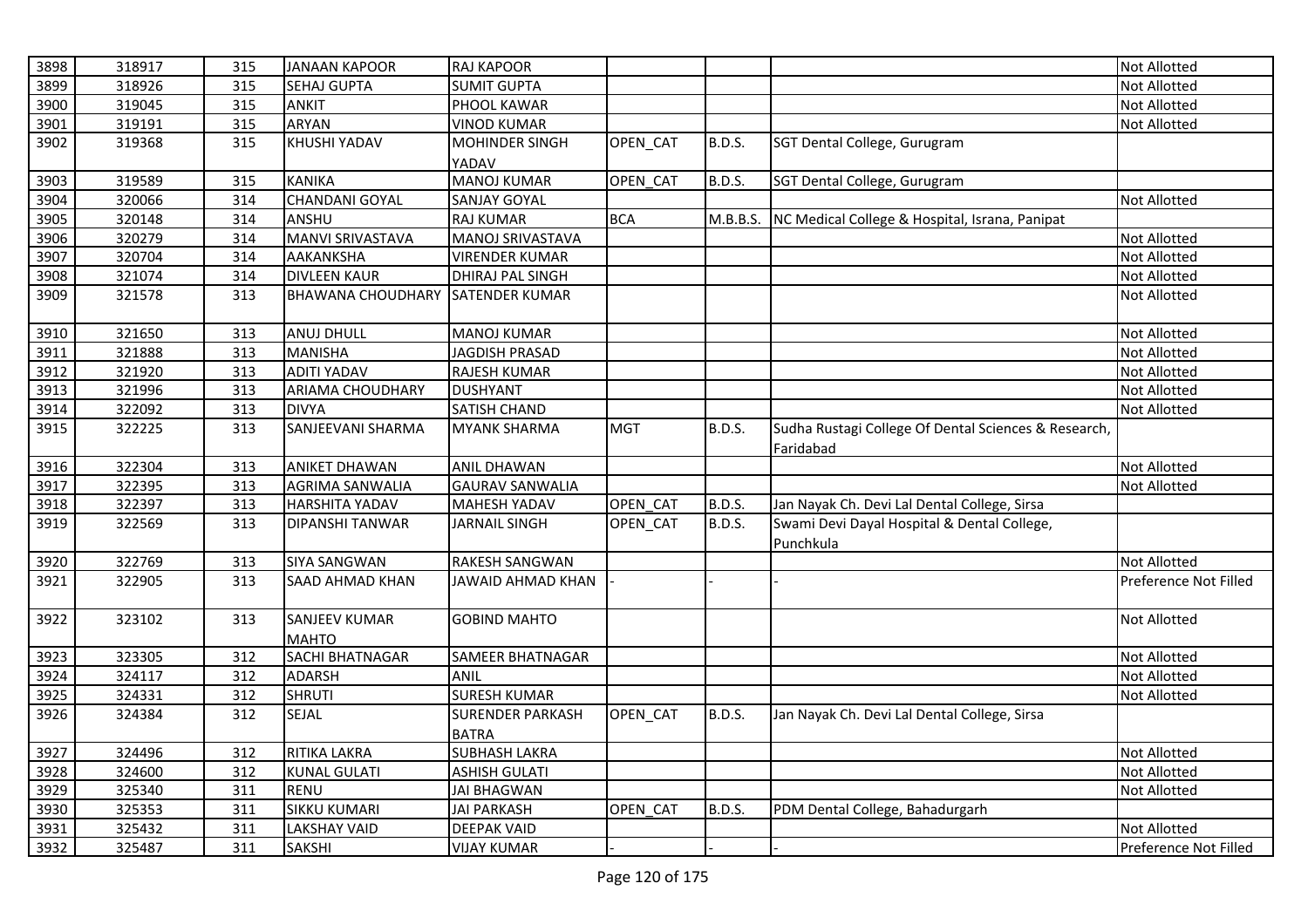| 3933 | 325538 | 311 | PATIL MRUDULA PRASAD PRASAD PATIL |                                          |                               |               |                                                                    | <b>Not Allotted</b>   |
|------|--------|-----|-----------------------------------|------------------------------------------|-------------------------------|---------------|--------------------------------------------------------------------|-----------------------|
| 3934 | 325696 | 311 | <b>KANIKA LAMBA</b>               | NARENDER SINGH<br>LAMBA                  |                               |               |                                                                    | Not Allotted          |
| 3935 | 325755 | 311 | AYUSHI UPADHYAY                   | DHARMESH CHANDRA<br><b>UPADHYAY</b>      |                               |               |                                                                    | Not Allotted          |
| 3936 | 325864 | 311 | <b>ASHIMA</b>                     | <b>NARESH KUMAR</b>                      |                               |               |                                                                    | Preference Not Filled |
| 3937 | 325866 | 311 | <b>SHIVANGI DUMKA</b>             | PRAKASH CHANDRA<br><b>DUMKA</b>          |                               |               |                                                                    | <b>Not Allotted</b>   |
| 3938 | 325936 | 311 | <b>FAREYA TANVIR</b>              | <b>TANVIR AHMAD</b>                      |                               |               |                                                                    | Not Allotted          |
| 3939 | 326087 | 311 | <b>ASHMI</b>                      | <b>PAWAN KUMAR</b>                       |                               |               |                                                                    | Not Allotted          |
| 3940 | 326312 | 311 | <b>KHUSHI BATRA</b>               | RAKESH BATRA                             |                               |               |                                                                    | Not Allotted          |
| 3941 | 326443 | 311 | PURVI AGRAWAL                     | <b>NIVESH AGRAWAL</b>                    |                               |               |                                                                    | Not Allotted          |
| 3942 | 327095 | 310 | <b>CHRISTINA DHILLON</b>          | <b>BIKRAMJIT SINGH</b>                   |                               |               |                                                                    | Preference Not Filled |
|      |        |     |                                   | <b>DHILLON</b>                           |                               |               |                                                                    |                       |
| 3943 | 327122 | 310 | SHUBHDHA SATSANGI                 | <b>KAPIL SATSANGI</b>                    |                               |               |                                                                    | Not Allotted          |
| 3944 | 327221 | 310 | <b>JOZY UZMA</b>                  | <b>NADEEM ALAM</b>                       | NRI Category - M.B.B.S.       |               | Bhagat Phool Singh Govt. Medical College For                       |                       |
|      |        |     |                                   | QADEER                                   | Ш                             |               | Women, Khanpur Kalan, Sonepat                                      |                       |
| 3945 | 327234 | 310 | DEVANSHU                          | PARMOD KUMAR                             | <b>BCA</b>                    | M.B.B.S.      | NC Medical College & Hospital, Israna, Panipat                     |                       |
| 3946 | 327266 | 310 | AJUNI SETHI                       | <b>DALBIR SINGH SETHI</b>                |                               |               |                                                                    | <b>Not Allotted</b>   |
| 3947 | 327442 | 310 | <b>KOMAL</b>                      | <b>KRISHAN KUMAR</b>                     | <b>MGT</b>                    | <b>B.D.S.</b> | SGT Dental College, Gurugram                                       |                       |
| 3948 | 327781 | 310 | <b>RITI BAJAJ</b>                 | <b>KISHORE BAJAJ</b>                     |                               |               |                                                                    | Not Allotted          |
| 3949 | 327792 | 310 | PREETI JHARIMUNE                  | <b>SANJIT KUMAR</b>                      |                               |               |                                                                    | Not Allotted          |
|      |        |     |                                   | <b>JHARIMUNE</b>                         |                               |               |                                                                    |                       |
| 3950 | 327804 | 310 | <b>BHAVRAJ SINGH</b>              | <b>DALJIT SINGH</b>                      |                               |               |                                                                    | Not Allotted          |
| 3951 | 328132 | 310 | PRIYANSHU AHLAWAT                 | <b>JAIBIR SINGH</b>                      |                               |               |                                                                    | Not Allotted          |
| 3952 | 328308 | 310 | <b>KUSH JAIN</b>                  | <b>ASHISH JAIN</b>                       |                               |               |                                                                    | Not Allotted          |
| 3953 | 328566 | 309 | SHUBHANGI BHATI                   | SANDEEP BHATI                            |                               |               |                                                                    | Not Allotted          |
| 3954 | 328720 | 309 | <b>VIKRAM</b>                     | <b>VED PRAKASH</b>                       | OPEN_CAT                      | <b>B.D.S.</b> | Jan Nayak Ch. Devi Lal Dental College, Sirsa                       |                       |
| 3955 | 328995 | 309 | <b>MEGHA</b>                      | LAXMI NARAYAN                            | <b>MGT</b>                    | <b>B.D.S.</b> | J.N. Kapoor, D.A.V Centenary Dental College,<br>Yamunanagar        |                       |
| 3956 | 329210 | 309 | <b>AYAN SHAFI</b>                 | SHAFIULLAH                               | <b>MINORITY</b>               | M.B.B.S.      | Al-Falah School of Medical Science & Research<br>Centre, Faridabad |                       |
| 3957 | 329301 | 309 | <b>SOUMYA DAGUR</b>               | <b>VIMAL DAGUR</b>                       |                               |               |                                                                    | Not Allotted          |
| 3958 | 329518 | 309 | <b>DEEPAK SAINI</b>               | <b>RAM SINGH</b>                         |                               |               |                                                                    | <b>Not Allotted</b>   |
| 3959 | 329764 | 309 | <b>BHUVNESH SHARMA</b>            | <b>LALTA PRASAD</b>                      | NRI Category - M.B.B.S.       |               | Shaheed Hasan Khan Mewati Govt. Medical College,                   |                       |
|      |        |     |                                   | SHARMA                                   | III                           |               | <b>Nalhar Mewat</b>                                                |                       |
| 3960 | 329846 | 309 | ADVIKAA BHARADWAJ                 | <b>NAVIN KISHORE</b><br><b>BHARADWAJ</b> | NRI Category - M.B.B.S.<br>ШL |               | SGT University Gurugram                                            |                       |
| 3961 | 329989 | 309 | <b>SOUMYA RAWAT</b>               | PEEUSH RAWAT                             |                               |               |                                                                    | Not Allotted          |
| 3962 | 329996 | 309 | <b>ASHWINI AJA</b>                | SANJEEV KUMAR                            |                               |               |                                                                    | Not Allotted          |
| 3963 | 330275 | 308 | <b>ANJALI</b>                     | <b>MAHESH KUMAR</b>                      |                               |               |                                                                    | <b>Not Allotted</b>   |
|      |        |     |                                   |                                          |                               |               |                                                                    |                       |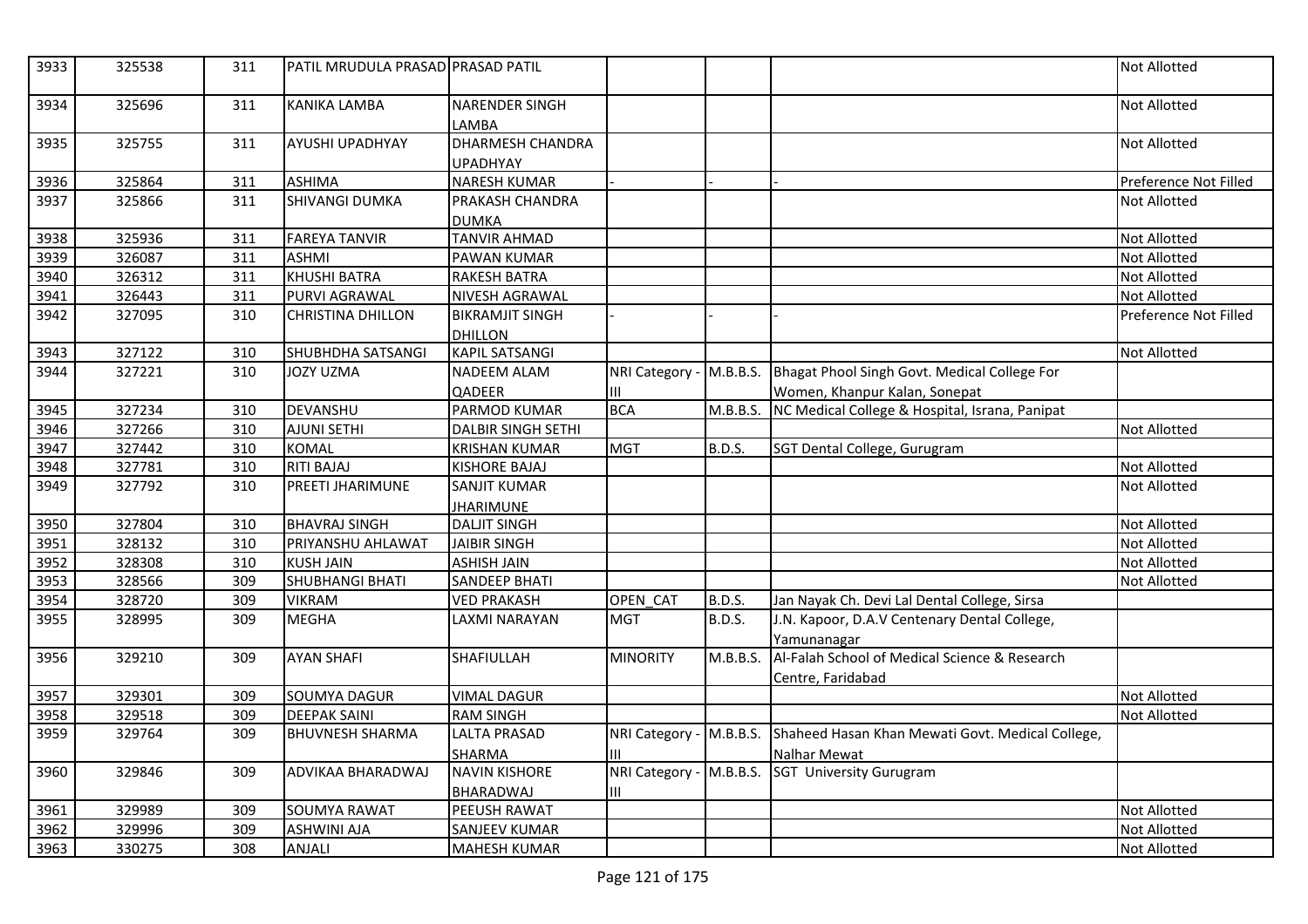| 3964 | 330478 | 308 | MISBA QURESHI                   | MEHRAJUDDIN                              | <b>MINORITY</b> | M.B.B.S.      | Al-Falah School of Medical Science & Research<br>Centre, Faridabad |                       |
|------|--------|-----|---------------------------------|------------------------------------------|-----------------|---------------|--------------------------------------------------------------------|-----------------------|
| 3965 | 330614 | 308 | <b>SIMRAN KAUSHAL</b>           | DR SANDEEP KAUSHAL                       |                 |               |                                                                    | <b>Not Allotted</b>   |
| 3966 | 330831 | 308 | PRADUMAN                        | <b>GAURI SHANKAR</b>                     |                 |               |                                                                    | Not Allotted          |
| 3967 | 330959 | 308 | <b>CHARVI DAHIYA</b>            | DHARMENDER DAHIYA                        |                 |               |                                                                    | Not Allotted          |
| 3968 | 331126 | 308 | <b>SAYALEE TUPE</b>             | <b>JAYANT TUPE</b>                       |                 |               |                                                                    | Not Allotted          |
| 3969 | 331417 | 308 | <b>ASMIT SHARMA</b>             | <b>VIVEK SHARMA</b>                      |                 |               |                                                                    | Not Allotted          |
| 3970 | 331452 | 308 | SHIVAM                          | <b>ANIL KUMAR</b>                        | <b>BCA</b>      | M.B.B.S.      | NC Medical College & Hospital, Israna, Panipat                     |                       |
| 3971 | 331540 | 308 | <b>DEBRAJ KUNDU</b>             | <b>UJJAL KUNDU</b>                       |                 |               |                                                                    | Not Allotted          |
| 3972 | 331702 | 308 | itoyl                           | <b>KAMAL KUMAR</b>                       |                 |               |                                                                    | Preference Not Filled |
| 3973 | 331741 | 308 | ANUPAMA                         | PAWAN KUMAR                              |                 |               |                                                                    | Not Allotted          |
| 3974 | 331804 | 307 | <b>ISHA RUNGTA</b>              | <b>SANJAY RUNGTA</b>                     |                 |               |                                                                    | Not Allotted          |
| 3975 | 331957 | 307 | <b>SHUBHAM</b>                  | <b>ANIL KUMAR</b>                        |                 |               |                                                                    | Not Allotted          |
| 3976 | 332079 | 307 | <b>SANYA SINGH</b>              | PUSHPENDER SINGH                         |                 |               |                                                                    | Not Allotted          |
| 3977 | 332116 | 307 | <b>NAMAMI KAUSHIK</b>           | SNEHIL KAUSHIK                           |                 |               |                                                                    | Not Allotted          |
| 3978 | 332534 | 307 | AHANA KAPOOR                    | RAJIV KAPOOR                             | OPEN CAT        | <b>B.D.S.</b> | PDM Dental College, Bahadurgarh                                    |                       |
| 3979 | 332884 | 307 | <b>DEVANSHI KUMAR</b>           | AJAY RAJ KUMAR                           |                 |               |                                                                    | Not Allotted          |
| 3980 | 332913 | 307 | YUVRAJ SINGH                    | <b>NARESH KUMAR</b>                      |                 |               |                                                                    | <b>Not Allotted</b>   |
| 3981 | 332927 | 307 | ANANNYA CHATTERJEE              | <b>MADHAB KUMAR</b><br>CHATTOPADHYAY     | <b>MGT</b>      | <b>B.D.S.</b> | PDM Dental College, Bahadurgarh                                    |                       |
| 3982 | 333167 | 307 | NIKITA SHARMA                   | <b>SURINDER SHARMA</b>                   |                 |               |                                                                    | Not Allotted          |
| 3983 | 333522 | 306 | SAKSHAM                         | <b>BIJENDER SINGH</b>                    |                 |               |                                                                    | Not Allotted          |
| 3984 | 333887 | 306 | <b>AVINI GUPTA</b>              | <b>N K GUPTA</b>                         |                 |               |                                                                    | <b>Not Allotted</b>   |
| 3985 | 333986 | 306 | PALAK MANDAD                    | <b>SURESH KUMAR</b>                      | OPEN CAT        | B.D.S.        | Swami Devi Dayal Hospital & Dental College,<br>Punchkula           |                       |
| 3986 | 334279 | 306 | SIMRANJEET KAUR<br><b>KALRA</b> | HARBANS SINGH KALRA                      |                 |               |                                                                    | Not Allotted          |
| 3987 | 334390 | 306 | ANEELA PYDIMUKKALA              | <b>MURALI KRISHNA</b><br>PYDIMUKKALA     | <b>MGT</b>      | <b>B.D.S.</b> | J.N. Kapoor, D.A.V Centenary Dental College,<br>Yamunanagar        |                       |
| 3988 | 334649 | 306 | <b>TANYA DAHIYA</b>             | PARVEEN DAHIYA                           | OPEN_CAT        | <b>B.D.S.</b> | Sudha Rustagi College Of Dental Sciences & Research,<br>Faridabad  |                       |
| 3989 | 334814 | 306 | SHIWANI                         | PANKAJ KUMAR                             | OPEN_CAT        | <b>B.D.S.</b> | Swami Devi Dayal Hospital & Dental College,<br>Punchkula           |                       |
| 3990 | 335075 | 306 | <b>SAHIL BATRA</b>              | LAKHMI CHAND BATRA                       |                 |               |                                                                    | Not Allotted          |
| 3991 | 335128 | 306 | <b>KHADIJA</b>                  | URUJUL HASAN                             | <b>MINORITY</b> | M.B.B.S.      | Al-Falah School of Medical Science & Research<br>Centre, Faridabad |                       |
| 3992 | 335422 | 305 | AYSHA FAZA KURIKKAL             | <b>SHAHJAS HASSAN</b><br><b>KURIKKAL</b> | <b>MINORITY</b> | M.B.B.S.      | Al-Falah School of Medical Science & Research<br>Centre, Faridabad |                       |
| 3993 | 336001 | 305 | <b>SOURAV RATHORE</b>           | <b>HIRANAND</b>                          |                 |               |                                                                    | Not Allotted          |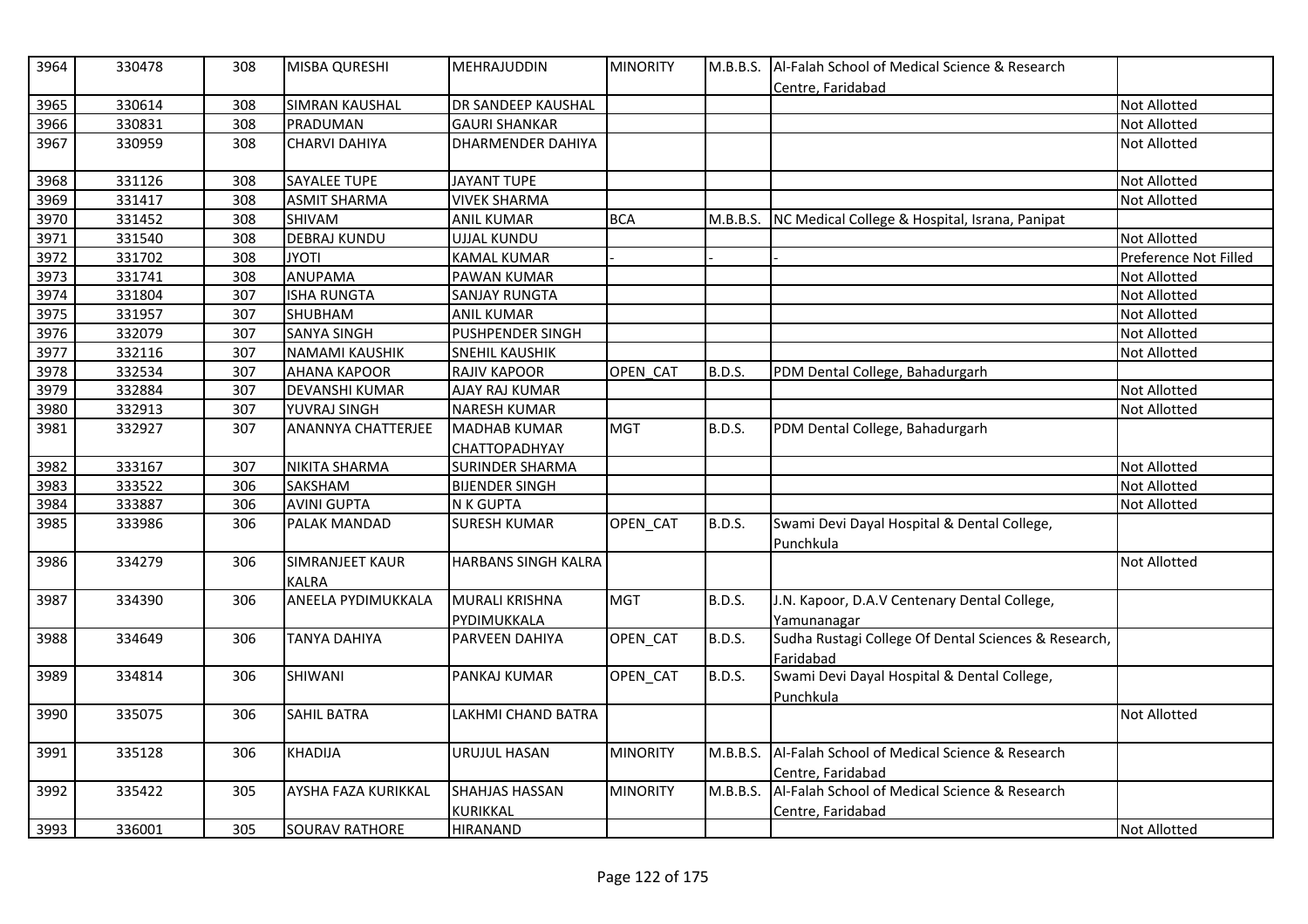| 3994 | 336010 | 305 | <b>GADILI SATVIK</b>              | <b>GADILI VENKATA</b>      |                 |               |                                                 | <b>Not Allotted</b>   |
|------|--------|-----|-----------------------------------|----------------------------|-----------------|---------------|-------------------------------------------------|-----------------------|
|      |        |     |                                   | SURYANARAYANA              |                 |               |                                                 |                       |
| 3995 | 336179 | 305 | <b>CHHAVI</b>                     | <b>VIJAY KUMAR</b>         | <b>MGT</b>      | <b>B.D.S.</b> | J.N. Kapoor, D.A.V Centenary Dental College,    |                       |
|      |        |     |                                   |                            |                 |               | Yamunanagar                                     |                       |
| 3996 | 336520 | 305 | <b>AKSHIT CHHABRA</b>             | <b>SANJAY CHHABRA</b>      |                 |               |                                                 | <b>Not Allotted</b>   |
| 3997 | 336643 | 305 | <b>AANCHAL</b>                    | <b>SUNIL KUMAR</b>         | OPEN_CAT        | <b>B.D.S.</b> | Swami Devi Dayal Hospital & Dental College,     |                       |
|      | 337201 |     | <b>HRITIK CHOUDHARY</b>           | <b>OM PRAKASH</b>          |                 |               | Punchkula                                       | <b>Not Allotted</b>   |
| 3998 |        | 304 |                                   |                            |                 |               |                                                 |                       |
| 3999 | 337682 | 304 | <b>SUPRIYA GAAT</b>               | <b>CHOUDHARY</b><br>SATPAL |                 |               |                                                 | <b>Not Allotted</b>   |
|      |        |     |                                   |                            |                 |               |                                                 |                       |
| 4000 | 338231 | 304 | TEJASVANI                         | <b>VINOD KUMAR</b>         |                 |               |                                                 | <b>Not Allotted</b>   |
| 4001 | 338264 | 304 | <b>KIRTI</b>                      | <b>RAJESH KUMAR</b>        |                 |               |                                                 | <b>Not Allotted</b>   |
|      |        |     |                                   | <b>DHIMAN</b>              |                 |               |                                                 |                       |
| 4002 | 338356 | 304 | <b>ARUNDHATI PATHAK</b>           | <b>ASHOK VARDHAN</b>       |                 |               |                                                 | <b>Not Allotted</b>   |
|      |        |     |                                   | <b>PATHAK</b>              |                 |               |                                                 |                       |
| 4003 | 338473 | 304 | <b>SHAILIA SINGH</b>              | <b>SANJAY SINGH</b>        |                 |               |                                                 | Preference Not Filled |
| 4004 | 338638 | 304 | <b>GARIMA BOSE</b>                | <b>GURU DATT SHARMA</b>    |                 |               |                                                 | <b>Not Allotted</b>   |
| 4005 | 338746 | 304 | <b>SHRUTI LAKRA</b>               | <b>SURESH KUMAR</b>        |                 |               |                                                 | <b>Not Allotted</b>   |
| 4006 | 338921 | 303 | <b>MOSIM KHAN</b>                 | <b>JAN MOHAMMED</b>        | <b>BCB PWBD</b> | M.B.B.S.      | Pandit Bhagwat Dayal Sharma PGIMS, Rohtak       |                       |
| 4007 | 338932 | 303 | <b>SHRUTI SHARMA</b>              | <b>SANJEEV SHARMA</b>      |                 |               |                                                 | <b>Not Allotted</b>   |
| 4008 | 339019 | 303 | ANJU YADAV                        | <b>SANJAY KUMAR</b>        | OPEN CAT        | <b>B.D.S.</b> | Jan Nayak Ch. Devi Lal Dental College, Sirsa    |                       |
| 4009 | 339245 | 303 | <b>TERESA SINGH</b>               | DINESH KUMAR SINGH         |                 |               |                                                 | <b>Not Allotted</b>   |
| 4010 | 339648 | 303 | <b>DEEPAK KUMAR</b>               | <b>ASHOK KUMAR</b>         |                 |               |                                                 | <b>Not Allotted</b>   |
| 4011 | 339806 | 303 | <b>APURVA ARORA</b>               | <b>RAKESH KUMAR</b>        |                 |               |                                                 | <b>Not Allotted</b>   |
| 4012 | 339960 | 303 | <b>PARAS</b>                      | <b>MUKESH KUMAR</b>        |                 |               |                                                 | Not Allotted          |
| 4013 | 340070 | 303 | <b>UJJAWAL</b>                    | <b>RAJ KUMAR</b>           |                 |               |                                                 | <b>Not Allotted</b>   |
| 4014 | 340298 | 303 | <b>INDU JANGRA</b>                | <b>VINOD KUMAR</b>         | <b>BCA</b>      | M.B.B.S.      | NC Medical College & Hospital, Israna, Panipat  |                       |
| 4015 | 340653 | 302 | <b>DIVYA</b>                      | <b>AZAD SINGH</b>          | $\overline{SC}$ | <b>B.D.S.</b> | J.N. Kapoor, D.A.V Centenary Dental College,    |                       |
|      |        |     |                                   |                            |                 |               | Yamunanagar                                     |                       |
| 4016 | 340858 | 302 | <b>NAVEEN RAJLIWAL</b>            | <b>JAGDISH CHANDER</b>     | <b>BCA</b>      | M.B.B.S.      | World College Of Medical Sciences And Research, |                       |
|      |        |     |                                   |                            |                 |               | Jhajjar                                         |                       |
| 4017 | 340911 | 302 | YASHIKA                           | AJAY KUMAR NEHRA           |                 |               |                                                 | Not Allotted          |
| 4018 | 341635 | 302 | SANKHE PARTH MUKESH SANKHE MUKESH |                            |                 |               |                                                 | <b>Not Allotted</b>   |
|      |        |     |                                   | <b>HARISHCHANDRA</b>       |                 |               |                                                 |                       |
| 4019 | 341822 | 302 | ANISHKA                           | <b>MANMOHAN BAJAJ</b>      |                 |               |                                                 | <b>Not Allotted</b>   |
| 4020 | 341999 | 302 | <b>JAHNAVI</b>                    | <b>NAVEEN BHARTI</b>       |                 |               |                                                 | <b>Not Allotted</b>   |
| 4021 | 342012 | 302 | <b>JATIN</b>                      | VIJAYPAL                   |                 |               |                                                 | Not Allotted          |
| 4022 | 342179 | 302 | <b>DEEPIKA</b>                    | YASHPAL SINGH              |                 |               |                                                 | <b>Not Allotted</b>   |
| 4023 | 342526 | 301 | <b>KRITISH BHATIA</b>             | <b>NAVEEN BHATIA</b>       |                 |               |                                                 | <b>Not Allotted</b>   |
| 4024 | 342617 | 301 | SANYA                             | <b>SUNIL KUMAR CHUGH</b>   |                 |               |                                                 | <b>Not Allotted</b>   |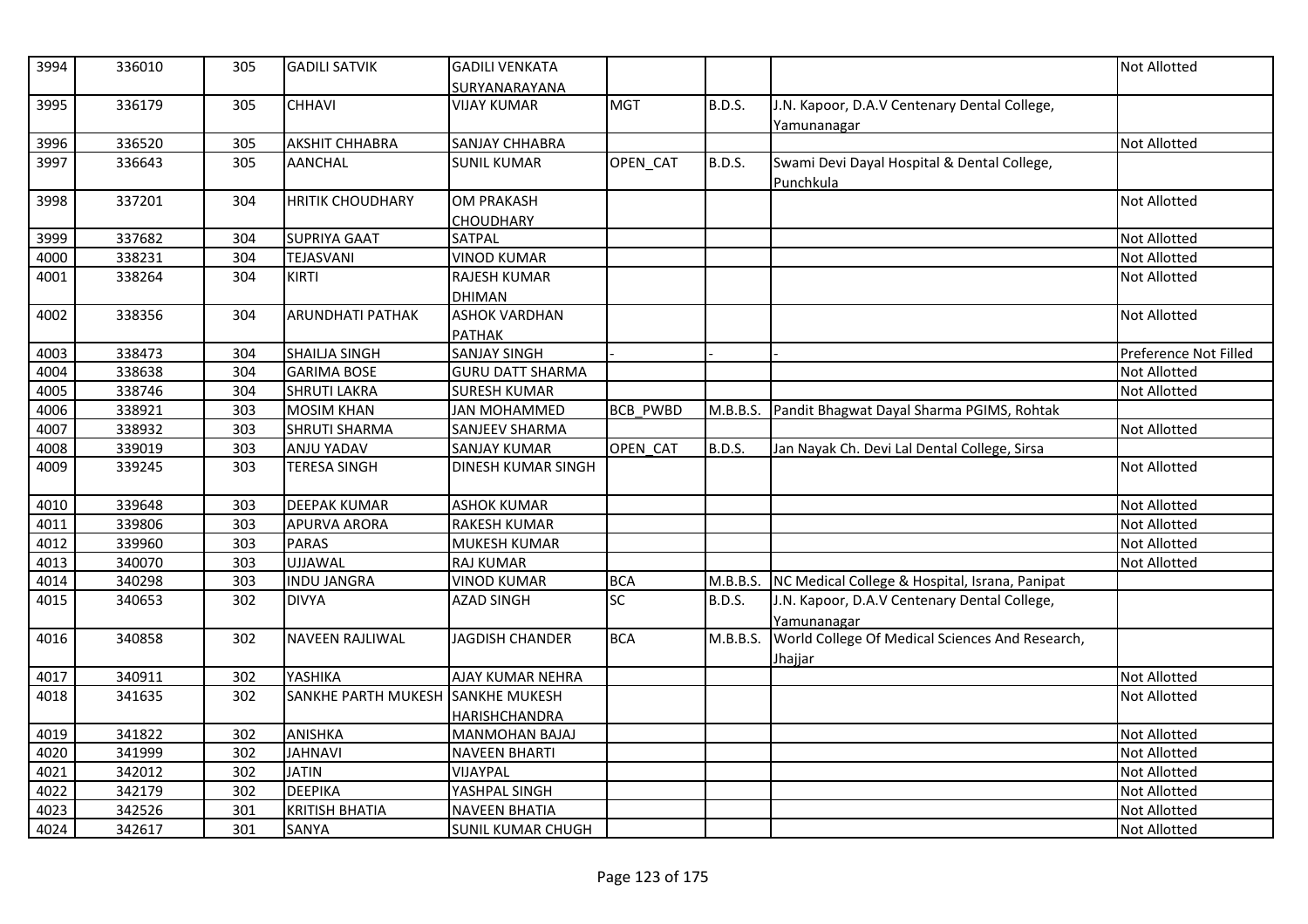| 4025 | 342687 | 301 | MOHAMMAD MONIS ALI MOHD FAROOQUE ALI |                           | <b>MINORITY</b> | M.B.B.S.      | Al-Falah School of Medical Science & Research<br>Centre, Faridabad |                       |
|------|--------|-----|--------------------------------------|---------------------------|-----------------|---------------|--------------------------------------------------------------------|-----------------------|
| 4026 | 343025 | 301 | <b>HARSHPREET KOUR</b>               | S GURUPREETSINGH          |                 |               |                                                                    | <b>Not Allotted</b>   |
|      |        |     | <b>KATHURIYA</b>                     | <b>KATHURIYA</b>          |                 |               |                                                                    |                       |
| 4027 | 343218 | 301 | <b>SAHIL SINGH BRAR</b>              | <b>SUKHDEVINDER SINGH</b> |                 |               |                                                                    | Not Allotted          |
|      |        |     |                                      | <b>BRAR</b>               |                 |               |                                                                    |                       |
| 4028 | 343776 | 301 | <b>SHUBHRA N PARIDA</b>              | <b>BISHNU CHARAN</b>      |                 |               |                                                                    | <b>Not Allotted</b>   |
|      |        |     |                                      | <b>PARIDA</b>             |                 |               |                                                                    |                       |
| 4029 | 343856 | 301 | <b>BHAVEY GUPTA</b>                  | <b>GAURAV GUPTA</b>       |                 |               |                                                                    | <b>Not Allotted</b>   |
| 4030 | 343948 | 301 | ADITI ANGELINA PATRO                 | SANJAY SUSANT PATRO       |                 |               |                                                                    | Preference Not Filled |
| 4031 | 343950 | 301 | <b>RITU</b>                          | <b>JAIPAL SINGH</b>       |                 |               |                                                                    | Not Allotted          |
| 4032 | 344295 | 300 | <b>DEVANSHI MITTAL</b>               | <b>RAJIV MITTAL</b>       |                 |               |                                                                    | <b>Not Allotted</b>   |
| 4033 | 344414 | 300 | CHANCHAL                             | <b>CHANDER BOSE</b>       |                 |               |                                                                    | <b>Not Allotted</b>   |
| 4034 | 344569 | 300 | <b>AKASH SHARMA</b>                  | NARENDRA KUMAR            |                 |               |                                                                    | <b>Not Allotted</b>   |
|      |        |     |                                      | <b>SHARMA</b>             |                 |               |                                                                    |                       |
| 4035 | 344743 | 300 | <b>MUSKAN SAMI</b>                   | <b>SAMI AHMED</b>         | <b>MINORITY</b> | M.B.B.S.      | Al-Falah School of Medical Science & Research                      |                       |
|      |        |     |                                      |                           |                 |               | Centre, Faridabad                                                  |                       |
| 4036 | 344923 | 300 | JASKARAN BANGAR                      | <b>KASHMIR CHAND</b>      |                 |               |                                                                    | Not Allotted          |
| 4037 | 345246 | 300 | <b>VIPIN</b>                         | VIJAY                     |                 |               |                                                                    | <b>Not Allotted</b>   |
| 4038 | 345512 | 300 | YUKTA SHARMA                         | PANKAJ KUMAR              |                 |               |                                                                    | <b>Not Allotted</b>   |
|      |        |     |                                      | <b>SHARMA</b>             |                 |               |                                                                    |                       |
| 4039 | 345871 | 300 | <b>HIMANSHU NAIN</b>                 | <b>RAKESH PAL</b>         |                 |               |                                                                    | <b>Not Allotted</b>   |
| 4040 | 346181 | 299 | <b>PIYUSH GANGBER</b>                | <b>B P GANGBER</b>        |                 |               |                                                                    | <b>Not Allotted</b>   |
| 4041 | 346555 | 299 | <b>RANDEEP SINGH</b>                 | <b>AMIT DHULL</b>         |                 |               |                                                                    | <b>Not Allotted</b>   |
| 4042 | 346650 | 299 | KHUSHI MAHAJAN                       | ANSHU MAHAJAN             |                 |               |                                                                    | <b>Not Allotted</b>   |
| 4043 | 346844 | 299 | <b>VISHAL DHAKA</b>                  | NARENDER KUMAR            |                 |               |                                                                    | <b>Not Allotted</b>   |
| 4044 | 346907 | 299 | <b>DIVYA</b>                         | <b>HARI DUTT</b>          |                 |               |                                                                    | <b>Not Allotted</b>   |
| 4045 | 347041 | 299 | <b>MANNAT MITTAL</b>                 | <b>GAUTAM MITTAL</b>      |                 |               |                                                                    | <b>Not Allotted</b>   |
| 4046 | 347240 | 299 | <b>UMAR ABDULLAH</b>                 | <b>AAMIR ABDULLAH</b>     | <b>MINORITY</b> | M.B.B.S.      | Al-Falah School of Medical Science & Research                      |                       |
|      |        |     |                                      |                           |                 |               | Centre, Faridabad                                                  |                       |
| 4047 | 347488 | 299 | <b>NIRANJAN RAMPALLI</b>             | SRINIVAS RAMPALLI         |                 |               |                                                                    | Preference Not Filled |
| 4048 | 347720 | 298 | <b>VAIBHAV JAKHAR</b>                | <b>RAGHBIR SINGH</b>      |                 |               |                                                                    | <b>Not Allotted</b>   |
| 4049 | 347757 | 298 | SAKSHI RATHEE                        | <b>BIJENDER RATHEE</b>    |                 |               |                                                                    | <b>Not Allotted</b>   |
| 4050 | 347805 | 298 | <b>MANAS YADAV</b>                   | RAJKUMAR YADAV            |                 |               |                                                                    | <b>Not Allotted</b>   |
| 4051 | 348121 | 298 | <b>ASHWINI</b>                       | <b>VISHNU BHAGWAN</b>     | <b>MGT</b>      | B.D.S.        | SGT Dental College, Gurugram                                       |                       |
| 4052 | 348353 | 298 | PRIYA                                | <b>MANOJ KUMAR</b>        | OPEN CAT        | <b>B.D.S.</b> | PDM Dental College, Bahadurgarh                                    |                       |
| 4053 | 348375 | 298 | <b>NANDIKA YADAV</b>                 | NIKHILESH YADAV           |                 |               |                                                                    | <b>Not Allotted</b>   |
| 4054 | 348836 | 298 | <b>MONIKA</b>                        | RAJNISH                   |                 |               |                                                                    | <b>Not Allotted</b>   |
| 4055 | 348843 | 298 | <b>MUHSINA S SUBAIR</b>              | <b>SUBAIRKUTTY</b>        | <b>MINORITY</b> | M.B.B.S.      | Al-Falah School of Medical Science & Research                      |                       |
|      |        |     |                                      |                           |                 |               | Centre, Faridabad                                                  |                       |
| 4056 | 348847 | 298 | VAISHALI                             | <b>VIRENDER KUMAR</b>     |                 |               |                                                                    | <b>Not Allotted</b>   |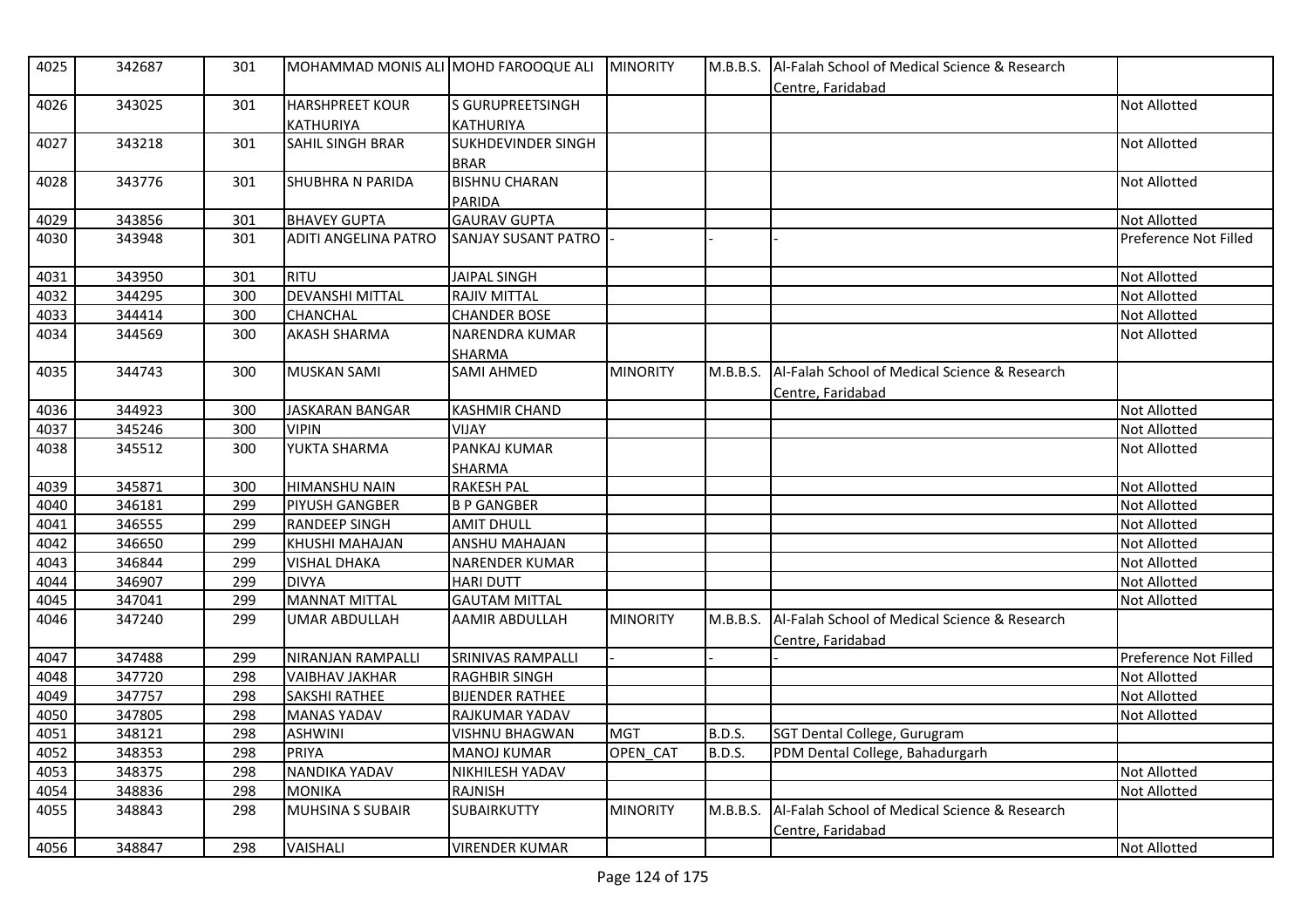| 4057 | 348901 | 298 | <b>GUNGUN VERMA</b>     | RAJESH VERMA               | <b>MGT</b> | B.D.S.        | PDM Dental College, Bahadurgarh                |                       |
|------|--------|-----|-------------------------|----------------------------|------------|---------------|------------------------------------------------|-----------------------|
| 4058 | 348923 | 298 | ANOORITHI SAXENA        | <b>ADITYA SWAROOP</b>      |            |               |                                                | Preference Not Filled |
|      |        |     |                         | <b>SAXENA</b>              |            |               |                                                |                       |
| 4059 | 349216 | 298 | <b>JYOTI</b>            | <b>KRISHAN KUMAR</b>       | <b>SC</b>  | <b>B.D.S.</b> | J.N. Kapoor, D.A.V Centenary Dental College,   |                       |
|      |        |     |                         |                            |            |               | Yamunanagar                                    |                       |
| 4060 | 349250 | 298 | SHIVANK SHARMA          | <b>MANISH SHARMA</b>       |            |               |                                                | <b>Not Allotted</b>   |
| 4061 | 349425 | 297 | <b>OJASVINI GUPTA</b>   | <b>AJAY KUMAR GUPTA</b>    |            |               |                                                | <b>Not Allotted</b>   |
| 4062 | 349653 | 297 | <b>AMIT MATHUR</b>      | <b>KEASHO RAM</b>          | SC PWBD    | M.B.B.S.      | Pandit Bhagwat Dayal Sharma PGIMS, Rohtak      |                       |
| 4063 | 349896 | 297 | <b>SMRETI</b>           | <b>MANOJ KUMAR RAM</b>     |            |               |                                                | <b>Not Allotted</b>   |
| 4064 | 350023 | 297 | SONAM                   | <b>JOGINDER</b>            |            |               |                                                | Preference Not Filled |
| 4065 | 350340 | 297 | <b>KARANVEER SHARMA</b> | <b>SATISH KUMAR</b>        |            |               |                                                | <b>Not Allotted</b>   |
| 4066 | 350646 | 297 | <b>MEHAK NAGPAL</b>     | RAJEEV NAGPAL              | <b>MGT</b> | <b>B.D.S.</b> | PDM Dental College, Bahadurgarh                |                       |
| 4067 | 350816 | 297 | <b>TANISHA KHATRI</b>   | <b>ASHOK KUMAR</b>         |            |               |                                                | <b>Not Allotted</b>   |
| 4068 | 350936 | 297 | <b>JAYESH GUPTA</b>     | <b>GYAN PRAKASH GUPTA</b>  |            |               |                                                | <b>Not Allotted</b>   |
| 4069 | 351427 | 296 | <b>HARSH</b>            | <b>RAVI KUMAR</b>          |            |               |                                                | <b>Not Allotted</b>   |
| 4070 | 351849 | 296 | <b>HIMANSHI</b>         | YUDHVIR                    | OPEN_CAT   | <b>B.D.S.</b> | Yamuna Institute Of Dental Sciences & Research |                       |
|      |        |     |                         |                            |            |               | Gadholi, Yamunanagar                           |                       |
| 4071 | 351990 | 296 | <b>SATYAM PALIWAL</b>   | RAJESH PALIWAL             |            |               |                                                | <b>Not Allotted</b>   |
| 4072 | 352082 | 296 | <b>PRADEEP</b>          | <b>MOHAN LAL</b>           |            |               |                                                | Not Allotted          |
| 4073 | 352253 | 296 | <b>OM VERMA</b>         | RAJENDRA PRASAD            |            |               |                                                | <b>Not Allotted</b>   |
|      |        |     |                         | VERMA                      |            |               |                                                |                       |
| 4074 | 352342 | 296 | <b>TUSHAR SINGH</b>     | MR. JAGDEV SINGH           | OPEN CAT   | <b>B.D.S.</b> | Jan Nayak Ch. Devi Lal Dental College, Sirsa   |                       |
| 4075 | 352531 | 296 | <b>ANUSHKA GOEL</b>     | <b>PARDEEP GOEL</b>        |            |               |                                                | <b>Not Allotted</b>   |
| 4076 | 352631 | 296 | <b>BHAWLEEN KAUR</b>    | AJIT PAL SINGH             |            |               |                                                | <b>Not Allotted</b>   |
| 4077 | 353078 | 295 | <b>SHRADDHA SUR</b>     | <b>GURUPADA SUR</b>        |            |               |                                                | <b>Not Allotted</b>   |
| 4078 | 353250 | 295 | <b>ROCKY</b>            | RAM CHANDER                |            |               |                                                | Preference Not Filled |
| 4079 | 353445 | 295 | SABNAM SIBAJI BEHERA    | <b>DILLIP KUMAR BEHERA</b> |            |               |                                                | Not Allotted          |
| 4080 | 353451 | 295 | <b>VERONICA</b>         | <b>MUKESH KUMAR</b>        |            |               |                                                | Not Allotted          |
| 4081 | 353799 | 295 | <b>SUSHMIITA LODHA</b>  | JAY PRAKASH LODHA          |            |               |                                                | <b>Not Allotted</b>   |
| 4082 | 353847 | 295 | <b>HIMANK AGGARWAL</b>  | SOMESH AGGARWAL            |            |               |                                                | <b>Not Allotted</b>   |
| 4083 | 354117 | 295 | <b>NIDHI</b>            | <b>JOGINDER SINGH</b>      |            |               |                                                | Not Allotted          |
| 4084 | 354127 | 295 | <b>CHETAN</b>           | <b>OM PRAKASH</b>          | <b>MGT</b> | B.D.S.        | PDM Dental College, Bahadurgarh                |                       |
| 4085 | 354510 | 295 | <b>SUBHRAJIT DAS</b>    | AMULYA CHANDRA DAS MGT     |            | B.D.S.        | PDM Dental College, Bahadurgarh                |                       |
| 4086 | 354626 | 295 | <b>KUSUM LATA</b>       | SATYENDER KUMAR            |            |               |                                                | <b>Not Allotted</b>   |
| 4087 | 354660 | 295 | ANSHUL                  | <b>RAKESH GARG</b>         |            |               |                                                | Not Allotted          |
| 4088 | 354958 | 294 | <b>BABITA</b>           | <b>SHIV KUMAR</b>          |            |               |                                                | <b>Not Allotted</b>   |
| 4089 | 354996 | 294 | <b>SNEHA KUMARI</b>     | <b>SANJAY KUMAR</b>        |            |               |                                                | <b>Not Allotted</b>   |
| 4090 | 355086 | 294 | <b>RAVI SINGH</b>       | <b>FAUJA SINGH</b>         |            |               |                                                | <b>Not Allotted</b>   |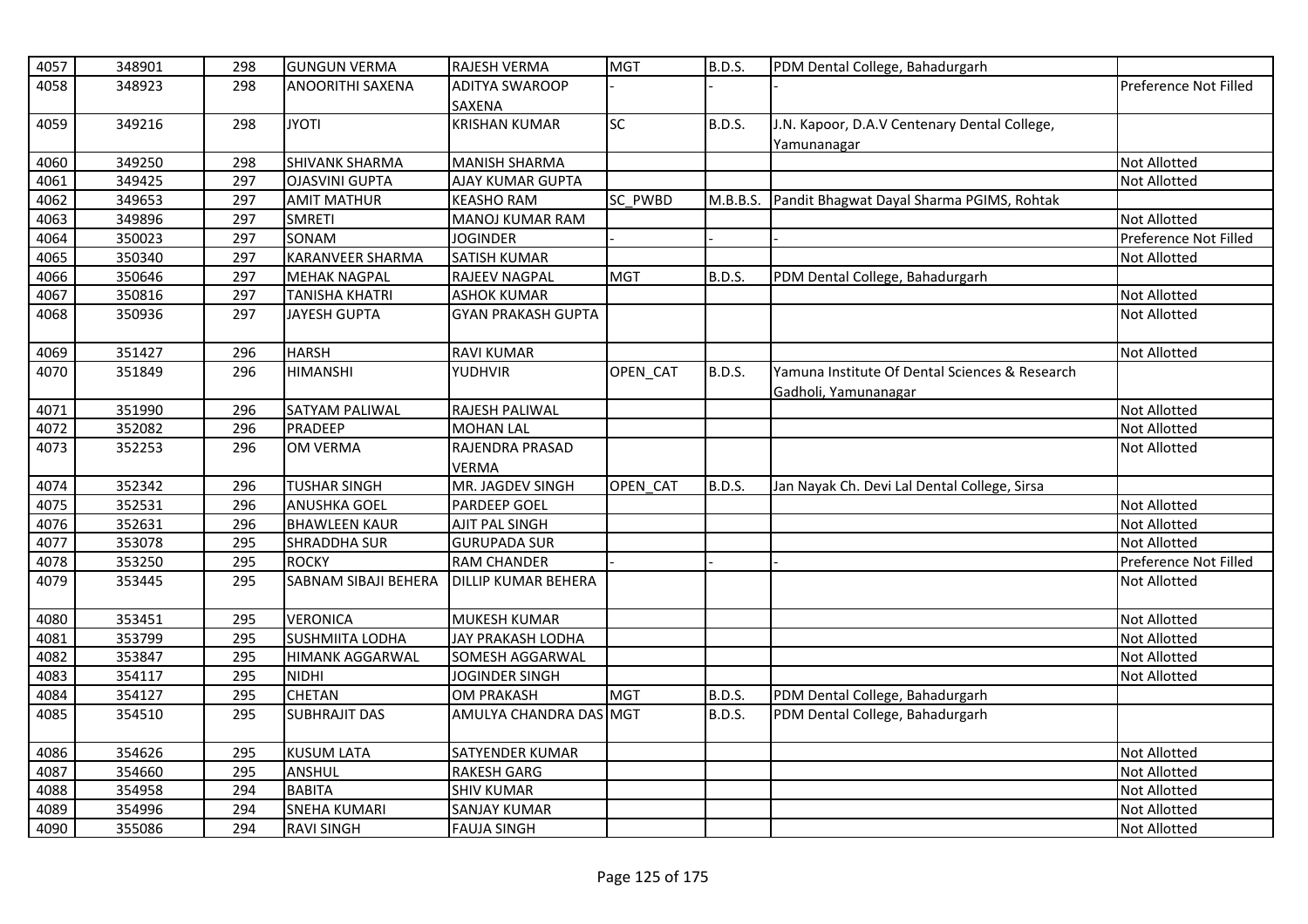| 4091 | 355092 | 294 | <b>HABIBA</b>             | <b>SHAH NAWAZ</b>       | <b>MGT</b> | <b>B.D.S.</b> | Swami Devi Dayal Hospital & Dental College,<br>Punchkula          |                       |
|------|--------|-----|---------------------------|-------------------------|------------|---------------|-------------------------------------------------------------------|-----------------------|
| 4092 | 355352 | 294 | <b>VANSHIKA SHARMA</b>    | <b>AJAY SHARMA</b>      |            |               |                                                                   | Not Allotted          |
| 4093 | 355523 | 294 | <b>RAHUL SINGH</b>        | PARAMVIR SINGH          |            |               |                                                                   | Not Allotted          |
| 4094 | 355707 | 294 | <b>GAURAV CHOUBE</b>      | SURESH CHANDRA          |            |               |                                                                   | Not Allotted          |
|      |        |     |                           | <b>CHOUBE</b>           |            |               |                                                                   |                       |
| 4095 | 355740 | 294 | <b>RAJJAT BHOWMIK</b>     | RANJAN BHOWMIK          |            |               |                                                                   | Not Allotted          |
| 4096 | 355805 | 294 | <b>MOHIT DABAS</b>        | PRIYAVART               |            |               |                                                                   | Not Allotted          |
| 4097 | 355908 | 294 | <b>LAKSHAY MEHTA</b>      | MR. MOHINDER            |            |               |                                                                   | Not Allotted          |
|      |        |     |                           | <b>KUMAR</b>            |            |               |                                                                   |                       |
| 4098 | 356477 | 294 | <b>DIKSHA</b>             | <b>SHIV KUMAR</b>       |            |               |                                                                   | Preference Not Filled |
| 4099 | 356973 | 293 | <b>SARITA GUPTA</b>       | PRAMOD GUPTA            |            |               |                                                                   | Not Allotted          |
| 4100 | 357295 | 293 | <b>DIKSHA SINGLA</b>      | <b>AJAY SINGLA</b>      |            |               |                                                                   | Not Allotted          |
| 4101 | 357481 | 293 | SHWETA GAUTAM             | SHISHPAL SINGH          | <b>MGT</b> | <b>B.D.S.</b> | SGT Dental College, Gurugram                                      |                       |
| 4102 | 357864 | 293 | <b>ANTIM KATARIA</b>      | <b>RISHIPAL</b>         |            |               |                                                                   | Not Allotted          |
| 4103 | 357938 | 293 | <b>ARPITA PANIGRAHY</b>   | LINGARAJ PANIGRAHY      |            |               |                                                                   | Not Allotted          |
| 4104 | 358200 | 293 | <b>DEVLINA DWIVEDI</b>    | <b>GANESH KUMAR</b>     | OPEN CAT   | <b>B.D.S.</b> | SGT Dental College, Gurugram                                      |                       |
|      |        |     |                           | <b>DWIVEDI</b>          |            |               |                                                                   |                       |
| 4105 | 358239 | 293 | <b>MANIK TYAGI</b>        | <b>SUNIL TYAGI</b>      |            |               |                                                                   | Not Allotted          |
| 4106 | 358502 | 292 | <b>SAHIL</b>              | <b>ASHOK</b>            | OPEN CAT   | <b>B.D.S.</b> | SGT Dental College, Gurugram                                      |                       |
| 4107 | 358562 | 292 | <b>ISMAH AHMED</b>        | SHAHID AHMED            | <b>MGT</b> | <b>B.D.S.</b> | PDM Dental College, Bahadurgarh                                   |                       |
| 4108 | 358774 | 292 | <b>NEERAJ</b>             | LEKHRAJ                 |            |               |                                                                   | Not Allotted          |
| 4109 | 358983 | 292 | <b>VAISHALI SHARMA</b>    | MR. VIKRAM SHARMA       |            |               |                                                                   | Not Allotted          |
| 4110 | 359287 | 292 | <b>PARUL</b>              | <b>JAGDEEP BHARDWAJ</b> | <b>MGT</b> | <b>B.D.S.</b> | Sudha Rustagi College Of Dental Sciences & Research,<br>Faridabad |                       |
| 4111 | 359353 | 292 | <b>NITIKA</b>             | <b>RAKESH KUMAR</b>     |            |               |                                                                   | Preference Not Filled |
| 4112 | 359404 | 292 | <b>RISHABH HARITESH</b>   | <b>BHAGWAT DAYAL</b>    |            |               |                                                                   | Not Allotted          |
| 4113 | 359619 | 292 | <b>PARAS</b>              | <b>VINOD KUMAR</b>      |            |               |                                                                   | Not Allotted          |
| 4114 | 359637 | 292 | <b>AEHSASH PAL</b>        | <b>BISWAJIT PAL</b>     |            |               |                                                                   | Not Allotted          |
| 4115 | 359862 | 292 | <b>SURAJ YADAV</b>        | RAMDEO YADAVE           |            |               |                                                                   | Not Allotted          |
| 4116 | 360053 | 292 | PRATIBHA SHARMA           | <b>MAHABIR SINGH</b>    |            |               |                                                                   | Not Allotted          |
| 4117 | 360133 | 292 | <b>ABHIYUDIT CHAUHAN</b>  | <b>VATAN CHAUHAN</b>    |            |               |                                                                   | Not Allotted          |
| 4118 | 360188 | 291 | <b>SHAINIA KOUR</b>       | S.DEVENDER SINGH        |            |               |                                                                   | <b>Not Allotted</b>   |
| 4119 | 360189 | 291 | <b>RUSHIKESH DHOLE</b>    | <b>GIRIDHAR DHOLE</b>   |            |               |                                                                   | Preference Not Filled |
| 4120 | 360479 | 291 | MANVI CHOUDHARY           | <b>RAJINDER SINGH</b>   |            |               |                                                                   | Not Allotted          |
| 4121 | 360895 | 291 | <b>RACHNA</b>             | P C GUPTA               |            |               |                                                                   | Not Allotted          |
| 4122 | 361024 | 291 | <b>NAMAN SINGH GANDHI</b> | <b>NAVJOT SINGH</b>     |            |               |                                                                   | Preference Not Filled |
|      |        |     |                           |                         |            |               |                                                                   |                       |
| 4123 | 361142 | 291 | <b>NISHTHA JAIN</b>       | <b>AJAY JAIN</b>        |            |               |                                                                   | Not Allotted          |
| 4124 | 361259 | 291 | <b>DEEPIKA</b>            | <b>SATBIR KUMAR</b>     | OPEN CAT   | <b>B.D.S.</b> | PDM Dental College, Bahadurgarh                                   |                       |
| 4125 | 361310 | 291 | <b>HARSHALI</b>           | <b>BAL RAJ</b>          |            |               |                                                                   | Not Allotted          |
| 4126 | 361758 | 291 | <b>AKSHITA TOMAR</b>      | ANIL KUMAR TOMAR        |            |               |                                                                   | Not Allotted          |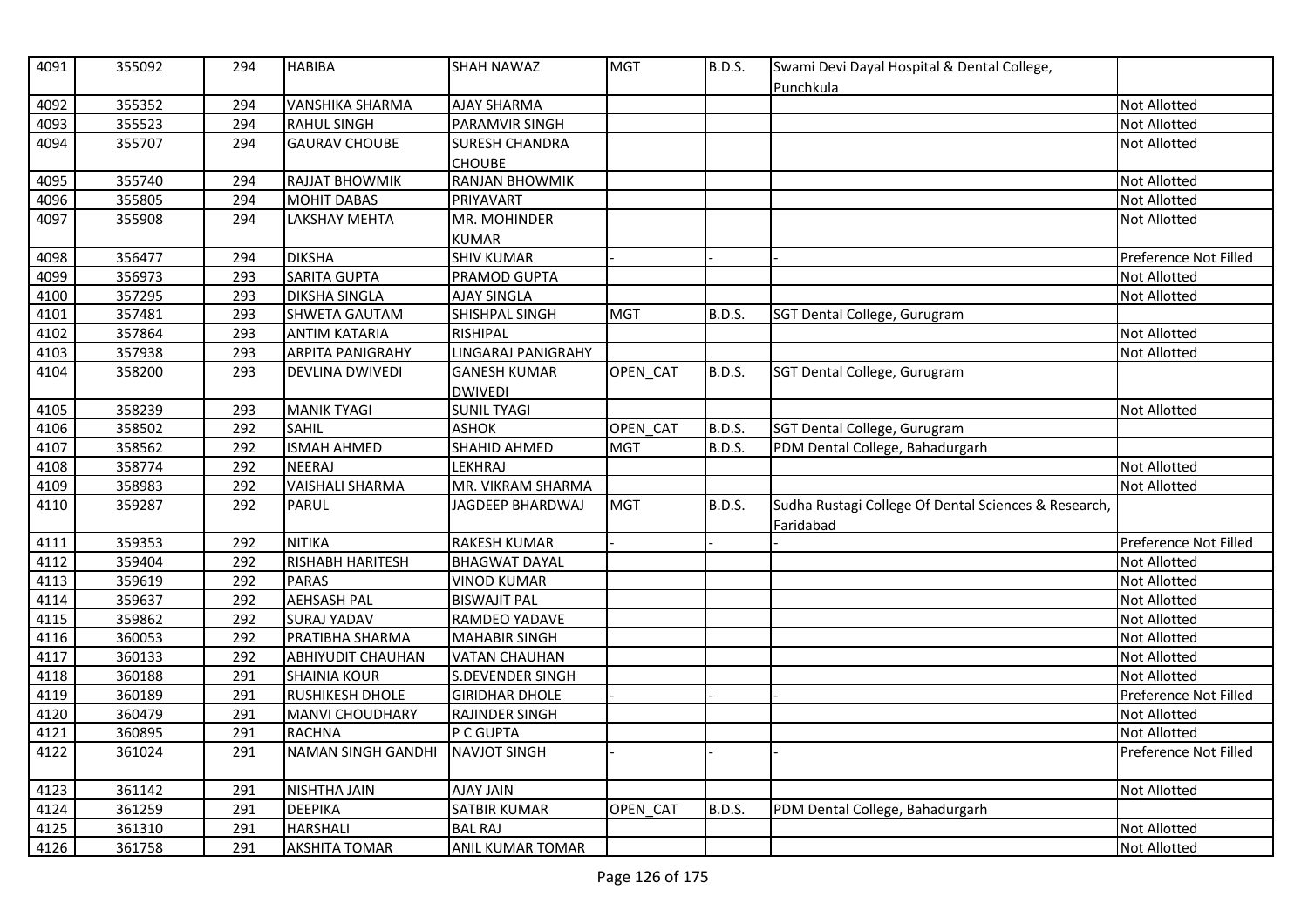| 4127 | 361797 | 291 | <b>SUHAIL</b>          | <b>MOHD KASIM</b>           | <b>MINORITY</b> | M.B.B.S.      | Al-Falah School of Medical Science & Research<br>Centre, Faridabad |                       |
|------|--------|-----|------------------------|-----------------------------|-----------------|---------------|--------------------------------------------------------------------|-----------------------|
| 4128 | 361892 | 291 | <b>NIKITA</b>          | <b>GOBIND KUMAR</b>         | <b>BCA</b>      | M.B.B.S.      | World College Of Medical Sciences And Research,                    |                       |
|      |        |     |                        |                             |                 |               | Jhajjar                                                            |                       |
| 4129 | 362591 | 290 | AASTHA KATHPALIA       | PUNEET KATHPALIA            |                 |               |                                                                    | Not Allotted          |
| 4130 | 362619 | 290 | <b>SOURABH</b>         | SATBIR SINGH                |                 |               |                                                                    | Not Allotted          |
| 4131 | 362958 | 290 | <b>KUSHAGRA SHARMA</b> | <b>TUSHAR SHARMA</b>        |                 |               |                                                                    | Not Allotted          |
| 4132 | 363174 | 290 | <b>RAHUL</b>           | <b>SURESH KUMAR</b>         |                 |               |                                                                    | Not Allotted          |
| 4133 | 363212 | 290 | <b>NISHA</b>           | <b>SATISH KUMAR</b>         |                 |               |                                                                    | Preference Not Filled |
| 4134 | 363463 | 290 | <b>DIVYA</b>           | <b>RAMBIR SINGH</b>         |                 |               |                                                                    | Not Allotted          |
| 4135 | 363790 | 290 | <b>KRISH JAISWAL</b>   | <b>DEEPAK JAISWAL</b>       |                 |               |                                                                    | Not Allotted          |
| 4136 | 364264 | 289 | SANMEET SINGH          | <b>GURDIAL SINGH</b>        |                 |               |                                                                    | Preference Not Filled |
| 4137 | 364302 | 289 | <b>ZOYA JAWED</b>      | SALIM JAWED                 | <b>MINORITY</b> | M.B.B.S.      | Al-Falah School of Medical Science & Research<br>Centre, Faridabad |                       |
| 4138 | 364715 | 289 | <b>GAZAL</b>           | <b>ASHOK KUMAR BANSAL</b>   |                 |               |                                                                    | <b>Not Allotted</b>   |
|      |        |     |                        |                             |                 |               |                                                                    |                       |
| 4139 | 365095 | 289 | SHIVAM RAJ TICKOO      | <b>RAVI TICKOO</b>          |                 |               |                                                                    | Not Allotted          |
| 4140 | 365211 | 289 | <b>ISHA</b>            | <b>BANSILAL</b>             |                 |               |                                                                    | Not Allotted          |
| 4141 | 365279 | 289 | <b>ALIZAMA KHAN</b>    | KAMRUZAMA KHAN              |                 |               |                                                                    | Not Allotted          |
| 4142 | 365466 | 289 | <b>PRASHITI DUHAN</b>  | <b>SANDEEP DUHAN</b>        |                 |               |                                                                    | Not Allotted          |
| 4143 | 365937 | 288 | <b>ANKITA YADAV</b>    | PARVEEN KUMAR               |                 |               |                                                                    | <b>Not Allotted</b>   |
|      |        |     |                        | YADAV                       |                 |               |                                                                    |                       |
| 4144 | 365938 | 288 | <b>VANSHIKA</b>        | <b>SURENDER</b>             |                 |               |                                                                    | Not Allotted          |
| 4145 | 365966 | 288 | <b>DUAA SHAHZAD</b>    | <b>SHAHZAD BHAT</b>         | <b>MINORITY</b> | M.B.B.S.      | Al-Falah School of Medical Science & Research                      |                       |
|      |        |     |                        |                             |                 |               | Centre, Faridabad                                                  |                       |
| 4146 | 366006 | 288 | <b>AYAT JAVED</b>      | DR JAVED CHOWDHARY MINORITY |                 | M.B.B.S.      | Al-Falah School of Medical Science & Research                      |                       |
|      |        |     | <b>CHOWDHARY</b>       |                             |                 |               | Centre, Faridabad                                                  |                       |
| 4147 | 366103 | 288 | <b>NISHA SINGH</b>     | <b>RAJESH SINGH</b>         | <b>MGT</b>      | <b>B.D.S.</b> | Jan Nayak Ch. Devi Lal Dental College, Sirsa                       |                       |
|      |        |     | SHEKHAWAT              | SHEKHAWAT                   |                 |               |                                                                    |                       |
| 4148 | 366228 | 288 | SARTHIK GANJOO         | <b>SUMEER KRISHAN</b>       |                 |               |                                                                    | Not Allotted          |
|      |        |     |                        | <b>GANJOO</b>               |                 |               |                                                                    |                       |
| 4149 | 366844 | 288 | PRIYANSHU AMAN         | <b>AJAY KUMAR</b>           |                 |               |                                                                    | Preference Not Filled |
| 4150 | 366927 | 288 | PRISHA NAGPAL          | <b>VIKAS NAGPAL</b>         |                 |               |                                                                    | Not Allotted          |
| 4151 | 367194 | 288 | <b>GURSIMER KAUR</b>   | <b>AVTAR SINGH</b>          | <b>MGT</b>      | <b>B.D.S.</b> | SGT Dental College, Gurugram                                       |                       |
| 4152 | 367463 | 288 | TANUSH MITTAL          | RAJESH MITTAL               |                 |               |                                                                    | Not Allotted          |
| 4153 | 367519 | 288 | <b>JATIN SANGWAN</b>   | SANTRAM SANGWAN             |                 |               |                                                                    | Not Allotted          |
| 4154 | 367563 | 288 | <b>MANAV BANGA</b>     | <b>SAMIR KUMAR</b>          |                 |               |                                                                    | Not Allotted          |
| 4155 | 367736 | 287 | SALONI KHANDEKAR       | VIJAY                       |                 |               |                                                                    | Not Allotted          |
| 4156 | 367999 | 287 | ANSHU                  | <b>BALRAJ</b>               |                 |               |                                                                    | <b>Not Allotted</b>   |
| 4157 | 368025 | 287 | <b>KARNIKA CHOPRA</b>  | <b>BREJESH CHOPRA</b>       |                 |               |                                                                    | Not Allotted          |
| 4158 | 368406 | 287 | ARTI KUMARI GUPTA      | SHESHNATH GUPTA             | <b>MGT</b>      | <b>B.D.S.</b> | PDM Dental College, Bahadurgarh                                    |                       |
| 4159 | 368583 | 287 | <b>ARUN GOYAL</b>      | RAJESH KUMAR                |                 |               |                                                                    | <b>Not Allotted</b>   |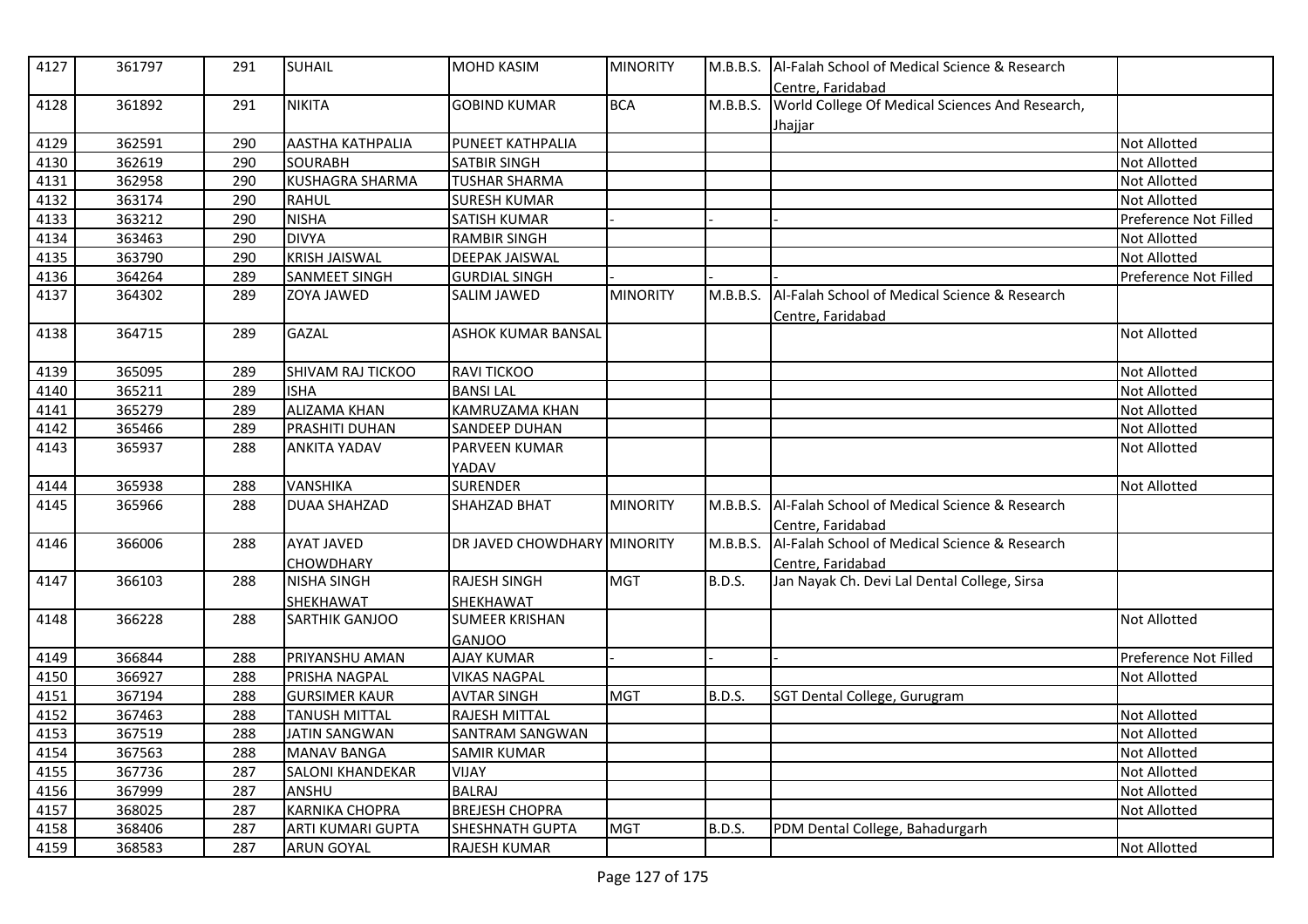| 4160 | 368779 | 287 | <b>RONIKA KURICHH</b>       | <b>PUNEET KURICHH</b>       |                 |               |                                                         | <b>Not Allotted</b>   |
|------|--------|-----|-----------------------------|-----------------------------|-----------------|---------------|---------------------------------------------------------|-----------------------|
| 4161 | 369085 | 287 | KAMAKSHI KANWAR             | <b>RANVIR SINGH</b>         |                 |               |                                                         | <b>Not Allotted</b>   |
|      |        |     |                             | <b>KANWAR</b>               |                 |               |                                                         |                       |
| 4162 | 369319 | 287 | <b>MEHAK SHARMA</b>         | <b>NAVEEN SHARMA</b>        |                 |               |                                                         | Not Allotted          |
| 4163 | 369390 | 287 | <b>SABEER SINGH BHULLAR</b> | RAMANDEEP SINGH             |                 |               |                                                         | <b>Not Allotted</b>   |
|      |        |     |                             | <b>BHULLAR</b>              |                 |               |                                                         |                       |
| 4164 | 369625 | 286 | <b>CHHAVI BALA</b>          | RAJENDER KUMAR              | SC DEPRIVED     |               | M.B.B.S. NC Medical College & Hospital, Israna, Panipat |                       |
| 4165 | 369874 | 286 | <b>VAISHALI YADAV</b>       | <b>RAJPAL YADAV</b>         |                 |               |                                                         | Preference Not Filled |
| 4166 | 370013 | 286 | <b>HITA GOYAL</b>           | <b>GOPAL KRISHNA GOYAL</b>  |                 |               |                                                         | <b>Not Allotted</b>   |
|      |        |     |                             |                             |                 |               |                                                         |                       |
| 4167 | 370114 | 286 | ATHITHYA JITH S             | <b>SHAJIK</b>               |                 |               |                                                         | <b>Not Allotted</b>   |
| 4168 | 370116 | 286 | <b>SAYED HUMAIRAH</b>       | <b>RAHMAT ALI SAYED</b>     | <b>MINORITY</b> | M.B.B.S.      | Al-Falah School of Medical Science & Research           |                       |
|      |        |     | <b>TAHREEM</b>              |                             |                 |               | Centre, Faridabad                                       |                       |
| 4169 | 370191 | 286 | <b>TANYA GUPTA</b>          | <b>RAJENDRA</b>             |                 |               |                                                         | <b>Not Allotted</b>   |
| 4170 | 370641 | 286 | MALEEHA SALMAN              | <b>SALMAN KHURSHEED</b>     | <b>MINORITY</b> | M.B.B.S.      | Al-Falah School of Medical Science & Research           |                       |
|      |        |     |                             |                             |                 |               | Centre, Faridabad                                       |                       |
| 4171 | 371786 | 285 | <b>KASHISH</b>              | <b>MUNESH KUMAR</b>         |                 |               |                                                         | <b>Not Allotted</b>   |
| 4172 | 371889 | 285 | <b>NIKITA PANT</b>          | <b>SUMIT PANT</b>           |                 |               |                                                         | Not Allotted          |
| 4173 | 372230 | 285 | SHUBHI GULATI               | <b>RAKESH GULATI</b>        | <b>MGT</b>      | <b>B.D.S.</b> | SGT Dental College, Gurugram                            |                       |
| 4174 | 372574 | 285 | <b>DEEWANSHI KAKKAR</b>     | <b>SAHIL KAKKAR</b>         |                 |               |                                                         | <b>Not Allotted</b>   |
| 4175 | 372626 | 285 | <b>RANDEEP KAUR</b>         | <b>GAGANDEEP SINGH</b>      |                 |               |                                                         | <b>Not Allotted</b>   |
| 4176 | 372963 | 285 | <b>BIJWE OM RAJESH</b>      | <b>RAJESH</b>               |                 |               |                                                         | Not Allotted          |
| 4177 | 373137 | 285 | <b>HEMANT SHARMA</b>        | <b>SURENDER SHARMA</b>      |                 |               |                                                         | <b>Not Allotted</b>   |
| 4178 | 373580 | 284 | <b>RUPASVIN</b>             | <b>HARSIMRAT SINGH</b>      | <b>MGT</b>      | <b>B.D.S.</b> | SGT Dental College, Gurugram                            |                       |
|      |        |     |                             | <b>BHATTI</b>               |                 |               |                                                         |                       |
| 4179 | 373862 | 284 | <b>ARSHIA MALHOTRA</b>      | RAJEEV MALHOTRA             |                 |               |                                                         | <b>Not Allotted</b>   |
| 4180 | 373984 | 284 | <b>NANCY NANDI</b>          | <b>MR.PULAK NANDI</b>       |                 |               |                                                         | <b>Not Allotted</b>   |
| 4181 | 374171 | 284 | RADHIKA KAPOOR              | SAURABH KAPOOR              |                 |               |                                                         | <b>Not Allotted</b>   |
| 4182 | 374351 | 284 | <b>RIYA MAHAJAN</b>         | <b>SURINDER KUMAR</b>       |                 |               |                                                         | <b>Not Allotted</b>   |
| 4183 | 374385 | 284 | <b>SHREYA CHOUDHARY</b>     | <b>KANCHAN KUMAR</b>        |                 |               |                                                         | <b>Not Allotted</b>   |
|      |        |     |                             | <b>CHOUDHARY</b>            |                 |               |                                                         |                       |
| 4184 | 374391 | 284 | SHEHBAZ DEEP SINGH          | <b>AMANPREET SINGH</b>      |                 |               |                                                         | <b>Not Allotted</b>   |
|      |        |     | SIDHU                       |                             |                 |               |                                                         |                       |
| 4185 | 375182 | 283 | AMNESH                      | <b>RAM NIWAS</b>            | SC_DEPRIVED     | M.B.B.S.      | World College Of Medical Sciences And Research,         |                       |
|      |        |     |                             |                             |                 |               | Jhaiiar                                                 |                       |
| 4186 | 375470 | 283 | MD MOBASSIR ALAM            | MD TANJILUR RAHMAN MINORITY |                 | M.B.B.S.      | Al-Falah School of Medical Science & Research           |                       |
|      |        |     |                             |                             |                 |               | Centre, Faridabad                                       |                       |
| 4187 | 375473 | 283 | <b>DHRUV KUMAR</b>          | <b>RAJ KUMAR</b>            |                 |               |                                                         | <b>Not Allotted</b>   |
| 4188 | 375675 | 283 | <b>TUSHTI</b>               | <b>SURESH KUMAR</b>         |                 |               |                                                         | <b>Not Allotted</b>   |
| 4189 | 376346 | 283 | <b>KARAN RAJ</b>            | <b>NEERAJ SINGH</b>         |                 |               |                                                         | Not Allotted          |
| 4190 | 377007 | 282 | <b>SAHIL</b>                | RAJESH RAWAL                |                 |               |                                                         | Preference Not Filled |
| 4191 | 377013 | 282 | <b>MUSKAN KHAN</b>          | <b>AMIN KHAN</b>            |                 |               |                                                         | <b>Not Allotted</b>   |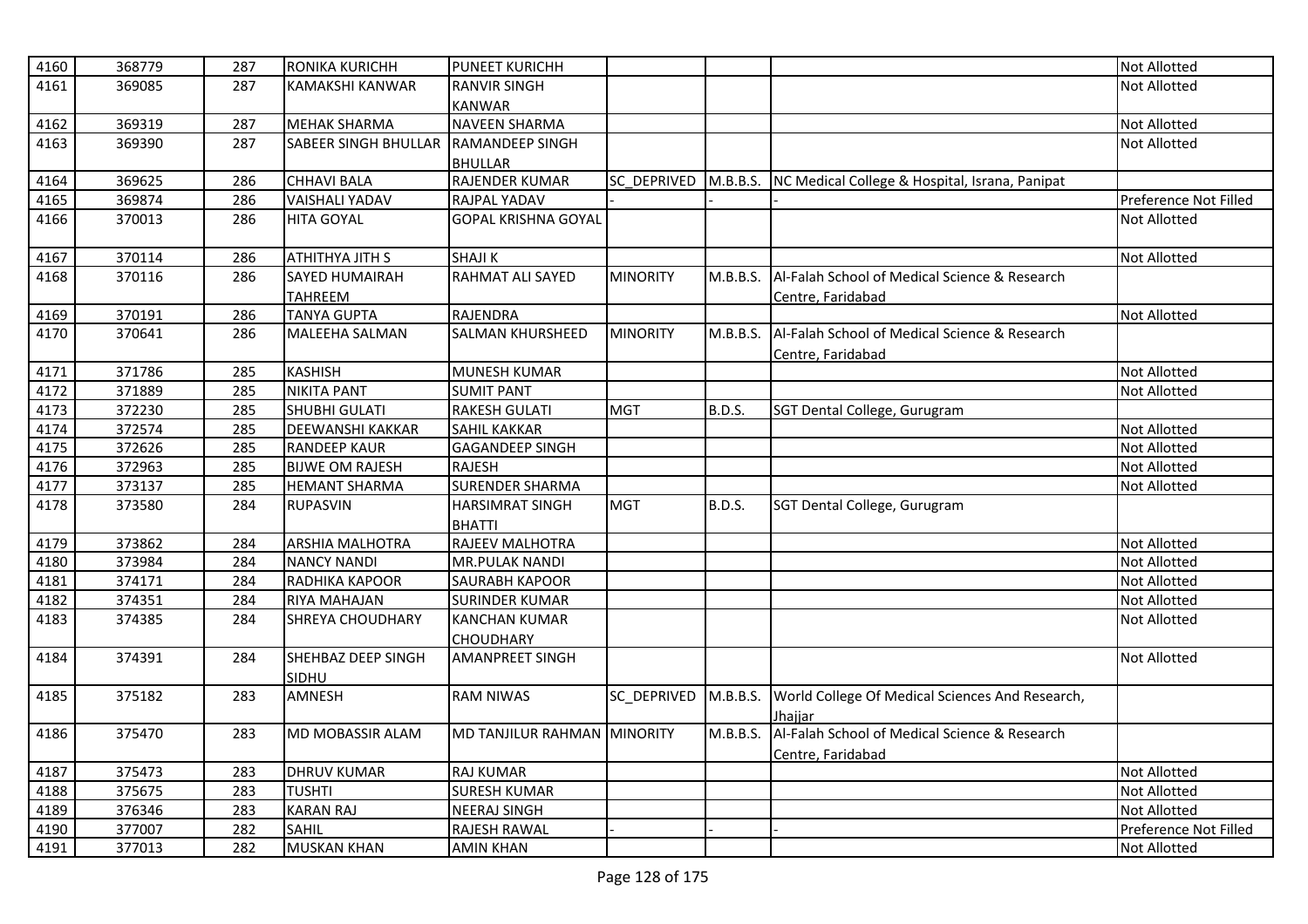| 4192 | 377421 | 282 | <b>AKASH HOODA</b>      | DAYANAND HOODA           |                 |               |                                                      | <b>Not Allotted</b>   |
|------|--------|-----|-------------------------|--------------------------|-----------------|---------------|------------------------------------------------------|-----------------------|
| 4193 | 378758 | 282 | <b>MANISH DHARIA</b>    | <b>ASHWANI KUMAR</b>     | OPEN CAT        | <b>B.D.S.</b> | Yamuna Institute Of Dental Sciences & Research       |                       |
|      |        |     |                         | <b>DHARIA</b>            |                 |               | Gadholi, Yamunanagar                                 |                       |
| 4194 | 378883 | 281 | <b>ASHA SINGH</b>       | <b>GOPAL SINGH</b>       |                 |               |                                                      | <b>Not Allotted</b>   |
| 4195 | 379270 | 281 | <b>SUVARCHALA SINGH</b> | DR. SURYAKANT SINGH      |                 |               |                                                      | <b>Not Allotted</b>   |
|      |        |     |                         |                          |                 |               |                                                      |                       |
| 4196 | 379290 | 281 | <b>RUPALI ARORA</b>     | <b>SANJEEV KUMAR</b>     |                 |               |                                                      | <b>Not Allotted</b>   |
| 4197 | 379295 | 281 | <b>DAAKSHI JAIN</b>     | <b>SACHIN JAIN</b>       |                 |               |                                                      | <b>Not Allotted</b>   |
| 4198 | 379509 | 281 | <b>SIMY</b>             | <b>SUNIL KUMAR</b>       | OPEN CAT        | <b>B.D.S.</b> | SGT Dental College, Gurugram                         |                       |
| 4199 | 380366 | 281 | <b>MANSI</b>            | <b>SATISH</b>            |                 |               |                                                      | <b>Not Allotted</b>   |
| 4200 | 380457 | 281 | PRATHAM BATRA           | <b>RAMAN BATRA</b>       |                 |               |                                                      | <b>Not Allotted</b>   |
| 4201 | 380692 | 280 | YAMINI ARYA             | <b>RAJESH</b>            |                 |               |                                                      | <b>Not Allotted</b>   |
| 4202 | 381000 | 280 | SARANSH                 | <b>RAMCHANDER SINGH</b>  |                 |               |                                                      | <b>Not Allotted</b>   |
| 4203 | 381210 | 280 | <b>JYOTI</b>            | <b>SULENDER</b>          |                 |               |                                                      | Preference Not Filled |
| 4204 | 381222 | 280 | <b>MD NAQUIULLAH</b>    | <b>MD ZAFRULLAH</b>      | <b>MINORITY</b> | M.B.B.S.      | Al-Falah School of Medical Science & Research        |                       |
|      |        |     |                         |                          |                 |               | Centre, Faridabad                                    |                       |
| 4205 | 381283 | 280 | <b>ANKITA</b>           | <b>SHYAM KUMAR SINGH</b> | <b>MGT</b>      | <b>B.D.S.</b> | Jan Nayak Ch. Devi Lal Dental College, Sirsa         |                       |
|      |        |     |                         |                          |                 |               |                                                      |                       |
| 4206 | 382540 | 280 | NITIKA GARG             | <b>DES RAJ</b>           |                 |               |                                                      | <b>Not Allotted</b>   |
| 4207 | 383098 | 279 | <b>RENU</b>             | <b>MUNISH</b>            |                 |               |                                                      | Preference Not Filled |
| 4208 | 383143 | 279 | AADYA YADAV             | <b>DURGESH YADAV</b>     |                 |               |                                                      | <b>Not Allotted</b>   |
| 4209 | 383209 | 279 | <b>DIYA BASHERA</b>     | <b>GANESH SINGH</b>      | <b>MGT</b>      | <b>B.D.S.</b> | SGT Dental College, Gurugram                         |                       |
|      |        |     |                         | <b>BASHERA</b>           |                 |               |                                                      |                       |
| 4210 | 383447 | 279 | <b>CHAYNIKA YADAV</b>   | <b>MANOJ KUMAR YADAV</b> | OPEN_CAT        | <b>B.D.S.</b> | Sudha Rustagi College Of Dental Sciences & Research, |                       |
|      |        |     |                         |                          |                 |               | Faridabad                                            |                       |
| 4211 | 383816 | 279 | PEER ZEHRAN KAISER      | DR PEER KAISER HABIB     | <b>MINORITY</b> | M.B.B.S.      | Al-Falah School of Medical Science & Research        |                       |
|      |        |     |                         |                          |                 |               | Centre, Faridabad                                    |                       |
| 4212 | 383840 | 279 | <b>SHAHNAZ</b>          | <b>JAMIL AHMED</b>       | <b>MINORITY</b> | M.B.B.S.      | Al-Falah School of Medical Science & Research        |                       |
|      |        |     |                         |                          |                 |               | Centre, Faridabad                                    |                       |
| 4213 | 383970 | 279 | <b>TEJAS AHUJA</b>      | <b>NARESH AHUJA</b>      |                 |               |                                                      | <b>Not Allotted</b>   |
| 4214 | 384027 | 279 | <b>MANAV ARORA</b>      | <b>SANDEEP ARORA</b>     | <b>MGT</b>      | <b>B.D.S.</b> | Jan Nayak Ch. Devi Lal Dental College, Sirsa         |                       |
| 4215 | 384309 | 279 | <b>KOMAL JAIN</b>       | <b>UMESH</b>             |                 |               |                                                      | <b>Not Allotted</b>   |
| 4216 | 384560 | 278 | <b>ABHAY DINESH</b>     | <b>DINESH KUMAR</b>      |                 |               |                                                      | <b>Not Allotted</b>   |
| 4217 | 385096 | 278 | <b>DEVSHREE JAISWAL</b> | RAJEEV RAVIKUMAR         |                 |               |                                                      | <b>Not Allotted</b>   |
|      |        |     |                         | <b>JAISWAL</b>           |                 |               |                                                      |                       |
| 4218 | 385121 | 278 | <b>SHREYA ADHIKARY</b>  | <b>SUKOMAL ADHIKARY</b>  |                 |               |                                                      | <b>Not Allotted</b>   |
| 4219 | 385355 | 278 | <b>JATIN KUMAR</b>      | <b>RAJ KUMAR</b>         |                 |               |                                                      | <b>Not Allotted</b>   |
| 4220 | 385509 | 278 | <b>PRINCE SETIA</b>     | RAJKUMAR SETIA           |                 |               |                                                      | <b>Not Allotted</b>   |
| 4221 | 385753 | 278 | <b>SANGEETA RANA</b>    | <b>JOGINDER LAL</b>      |                 |               |                                                      | <b>Not Allotted</b>   |
| 4222 | 385962 | 278 | YASHWARDHAN             | NARENDRA SINGH           |                 |               |                                                      | <b>Not Allotted</b>   |
|      |        |     | <b>RANAWAT</b>          |                          |                 |               |                                                      |                       |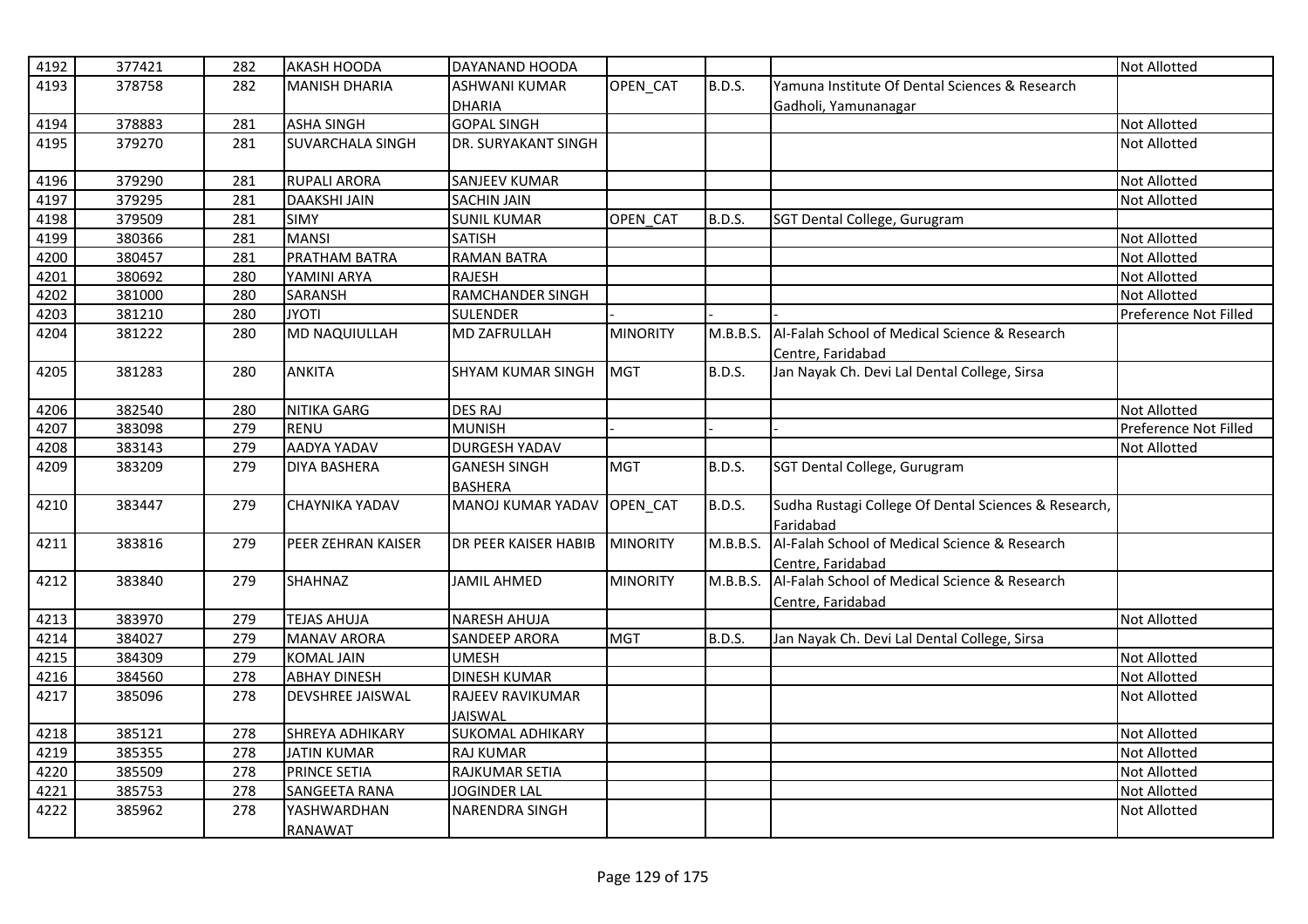| 4223 | 386000 | 278 | <b>SAMIKSHA SWAIN</b>    | <b>SUBASH CHANDRA</b><br>SWAIN      | <b>MGT</b> | <b>B.D.S.</b> | SGT Dental College, Gurugram                         |                       |
|------|--------|-----|--------------------------|-------------------------------------|------------|---------------|------------------------------------------------------|-----------------------|
| 4224 | 386077 | 278 | <b>BHAVNA YADAV</b>      | <b>SATBIR</b>                       |            |               |                                                      | <b>Not Allotted</b>   |
| 4225 | 386180 | 278 | <b>UJJWAL</b>            | SATINDER KUMAR                      | <b>MGT</b> | B.D.S.        | SGT Dental College, Gurugram                         |                       |
| 4226 | 386476 | 277 | <b>MIDHUSI SINGH</b>     | <b>RAJ SINGH</b>                    | <b>MGT</b> | B.D.S.        | Sudha Rustagi College Of Dental Sciences & Research, |                       |
|      |        |     |                          |                                     |            |               | Faridabad                                            |                       |
| 4227 | 386620 | 277 | <b>SAMRITI RANI</b>      | <b>NARENDER KUMAR</b>               | OPEN CAT   | <b>B.D.S.</b> | Swami Devi Dayal Hospital & Dental College,          |                       |
|      |        |     |                          |                                     |            |               | Punchkula                                            |                       |
| 4228 | 386794 | 277 | <b>HRITIK PAL SINGH</b>  | <b>RAVI PAL SINGH</b>               |            |               |                                                      | Not Allotted          |
| 4229 | 387319 | 277 | <b>SHIVANI SHARMA</b>    | PRAMOD SHARMA                       |            |               |                                                      | <b>Not Allotted</b>   |
| 4230 | 387574 | 277 | <b>HARSHIT KUMAR</b>     | <b>SUSHIL KUMAR</b>                 |            |               |                                                      | Preference Not Filled |
| 4231 | 387721 | 277 | NIKITA SAHARAN           | <b>RAVINDER SINGH</b>               |            |               |                                                      | <b>Not Allotted</b>   |
| 4232 | 387894 | 277 | <b>PREETI</b>            | RAMESH CHANDER                      |            |               |                                                      | Not Allotted          |
| 4233 | 387983 | 277 | ABHIMANYU                | <b>TEJENDER CHOUDHARY</b>           |            |               |                                                      | <b>Not Allotted</b>   |
|      |        |     | <b>CHOUDHARY</b>         |                                     |            |               |                                                      |                       |
| 4234 | 388167 | 277 | RITU                     | <b>ASHOK KUMAR</b>                  |            |               |                                                      | <b>Not Allotted</b>   |
| 4235 | 388229 | 277 | <b>JASHAN</b>            | <b>AJAY KUMAR</b>                   | <b>MGT</b> | B.D.S.        | SGT Dental College, Gurugram                         |                       |
| 4236 | 388270 | 277 | <b>HARSHWARDHAN</b>      | <b>BHUPENDER SINGH</b>              |            |               |                                                      | Not Allotted          |
| 4237 | 388313 | 276 | LAKSHYA                  | SATVIR SINGH                        |            |               |                                                      | Not Allotted          |
| 4238 | 388453 | 276 | <b>URVASHI GUPTA</b>     | <b>HARISH GUPTA</b>                 |            |               |                                                      | Not Allotted          |
| 4239 | 388479 | 276 | RAJATPARTAP SHARMA       | <b>AJAY SHARMA</b>                  |            |               |                                                      | <b>Not Allotted</b>   |
| 4240 | 388587 | 276 | KHUSHI YADAV             | RAHUL YADAV                         |            |               |                                                      | Not Allotted          |
| 4241 | 388870 | 276 | <b>VASHVI</b>            | <b>RAJESH KUMAR</b>                 |            |               |                                                      | Not Allotted          |
| 4242 | 389189 | 276 | SHRIDHAR AZAD            | <b>BHOLA AZAD</b>                   |            |               |                                                      | Not Allotted          |
| 4243 | 389227 | 276 | <b>SNEHA</b>             | <b>SUNIL KUMAR</b>                  |            |               |                                                      | <b>Not Allotted</b>   |
| 4244 | 389652 | 276 | <b>AKSHITA RANA</b>      | <b>NARESH KUMAR SINGH</b>           |            |               |                                                      | <b>Not Allotted</b>   |
| 4245 | 389668 | 276 | <b>KETAN</b>             | HARVINDER CHHABRA                   |            |               |                                                      | Not Allotted          |
| 4246 | 390114 | 276 | <b>GAUTAM JINDAL</b>     | <b>RAKESH JINDAL</b>                |            |               |                                                      | Not Allotted          |
| 4247 | 390150 | 276 | <b>AKSHAT KUMAR ARYA</b> | <b>MAMTESH KUMAR</b><br><b>ARYA</b> |            |               |                                                      | <b>Not Allotted</b>   |
| 4248 | 390218 | 276 | <b>GURKARANVIR SINGH</b> | <b>BIKER SINGH</b>                  |            |               |                                                      | Not Allotted          |
|      |        |     | <b>KANDHOLA</b>          |                                     |            |               |                                                      |                       |
| 4249 | 390271 | 276 | <b>MEHUL VERMA</b>       | <b>SUMIT VERMA</b>                  |            |               |                                                      | <b>Not Allotted</b>   |
| 4250 | 390684 | 275 | <b>ISHIKA</b>            | PARDEEP                             |            |               |                                                      | <b>Not Allotted</b>   |
| 4251 | 390692 | 275 | <b>JATIN SHARMA</b>      | YOGESH SHARMA                       |            |               |                                                      | Not Allotted          |
| 4252 | 391074 | 275 | TARUSHI AHLAWAT          | <b>DEEPAK AHLAWAT</b>               |            |               |                                                      | Not Allotted          |
| 4253 | 391530 | 275 | <b>SHEVI KUKREJA</b>     | PARMINDER KUKREJA                   |            |               |                                                      | Not Allotted          |
| 4254 | 391658 | 275 | PRABHAT MALAYANIL        | <b>PRAMOD KUMAR</b>                 |            |               |                                                      | <b>Not Allotted</b>   |
|      |        |     |                          | <b>SINGH</b>                        |            |               |                                                      |                       |
| 4255 | 391667 | 275 | <b>SHWETA RANA</b>       | RAVINDER SINGH RANA                 |            |               |                                                      | Not Allotted          |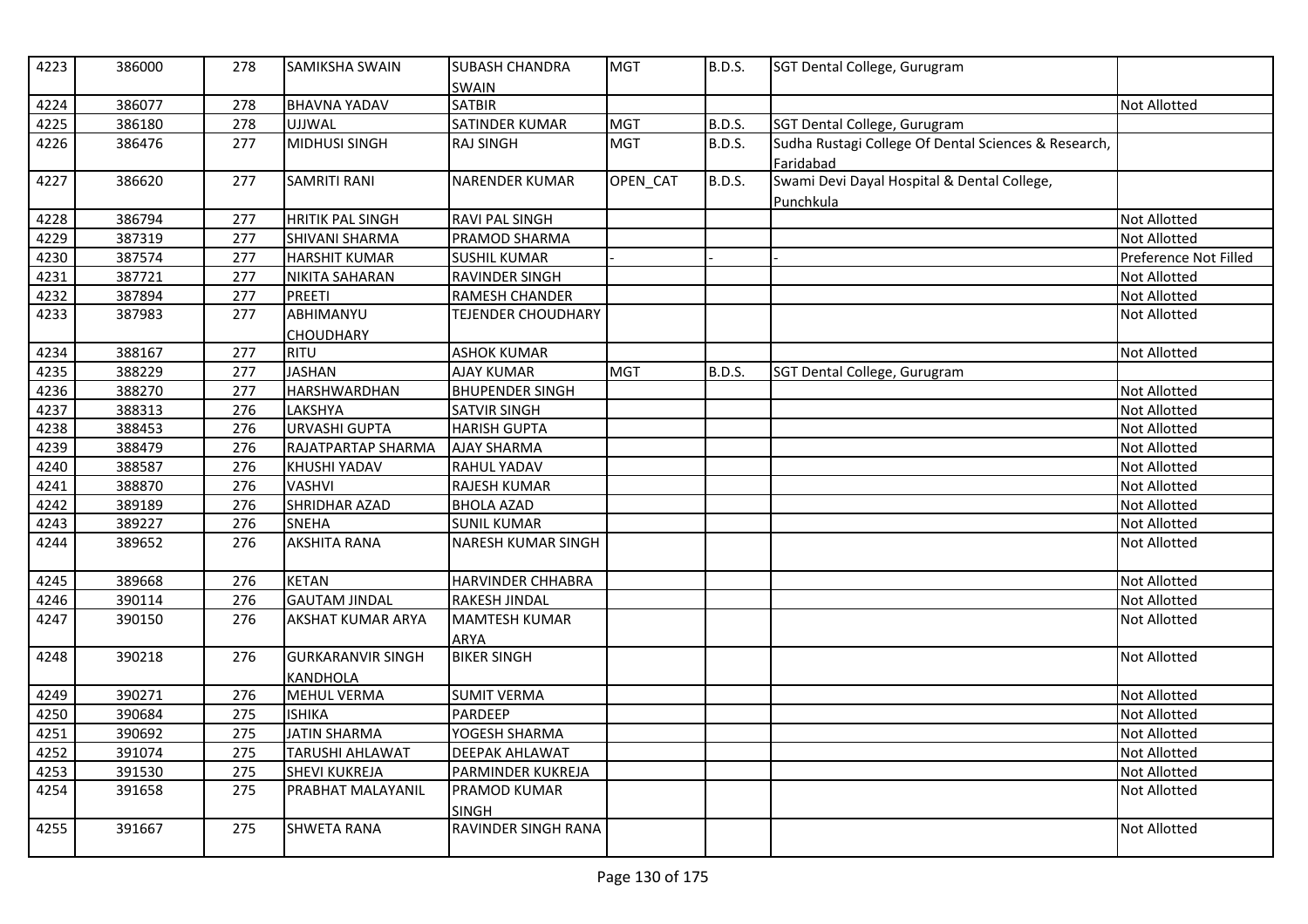| 4256 | 391772 | 275 | <b>ANKUSH SHARMA</b>      | <b>RAMESH LAL</b>       |                 |               |                                                      | <b>Not Allotted</b>   |
|------|--------|-----|---------------------------|-------------------------|-----------------|---------------|------------------------------------------------------|-----------------------|
| 4257 | 392127 | 275 | <b>SIMRANPREET KAUR</b>   | PARMEET SINGH           | OPEN_CAT        | B.D.S.        | Sudha Rustagi College Of Dental Sciences & Research, |                       |
|      |        |     |                           |                         |                 |               | Faridabad                                            |                       |
| 4258 | 392233 | 275 | <b>MUSKAN DAGAR</b>       | <b>JAGBIR SINGH</b>     |                 |               |                                                      | <b>Not Allotted</b>   |
| 4259 | 392246 | 275 | <b>JATIN</b>              | <b>VIJAY KUMAR</b>      |                 |               |                                                      | <b>Not Allotted</b>   |
| 4260 | 392399 | 275 | <b>SHRESHT BHAKOO</b>     | <b>NAVEEN BHAKOO</b>    |                 |               |                                                      | Not Allotted          |
| 4261 | 392867 | 274 | <b>FIZA P P</b>           | <b>MUSTHAFA P P</b>     | <b>MINORITY</b> | M.B.B.S.      | Al-Falah School of Medical Science & Research        |                       |
|      |        |     |                           |                         |                 |               | Centre, Faridabad                                    |                       |
| 4262 | 393317 | 274 | <b>KARANDEEP SINGH</b>    | <b>HARDEEP SINGH</b>    |                 |               |                                                      | <b>Not Allotted</b>   |
| 4263 | 393469 | 274 | <b>SHIKHA KUMARI</b>      | <b>KARAMVIR SINGH</b>   | <b>MGT</b>      | <b>B.D.S.</b> | SGT Dental College, Gurugram                         |                       |
| 4264 | 393549 | 274 | <b>RIYA SHARMA</b>        | RITURAJ SHARMA          |                 |               |                                                      | <b>Not Allotted</b>   |
| 4265 | 393763 | 274 | <b>SHAMBHAVI PRIYA</b>    | PRIYA RANJAN            |                 |               |                                                      | <b>Not Allotted</b>   |
| 4266 | 393779 | 274 | PRIYANKA JAIN             | <b>GYAN CHAND JAIN</b>  | <b>MGT</b>      | B.D.S.        | SGT Dental College, Gurugram                         |                       |
| 4267 | 394057 | 274 | <b>ANJALI KUMARI</b>      | SHRIKANT SHARMA         | <b>MGT</b>      | B.D.S.        | Jan Nayak Ch. Devi Lal Dental College, Sirsa         |                       |
| 4268 | 394131 | 274 | PEREIRA KRISH WILFRED     | <b>WILFRED</b>          |                 |               |                                                      | <b>Not Allotted</b>   |
|      |        |     |                           |                         |                 |               |                                                      |                       |
| 4269 | 394192 | 274 | <b>DISHA JAMDAGNI</b>     | <b>VINOD KUMAR</b>      | OPEN CAT        | B.D.S.        | Yamuna Institute Of Dental Sciences & Research       |                       |
|      |        |     |                           |                         |                 |               | Gadholi, Yamunanagar                                 |                       |
| 4270 | 394315 | 274 | <b>SAAKSHI GARG</b>       | <b>RAJEEV GARG</b>      |                 |               |                                                      | <b>Not Allotted</b>   |
| 4271 | 394367 | 273 | TANYA SINGH               | <b>BALWAN SINGH</b>     | OPEN_CAT        | <b>B.D.S.</b> | Swami Devi Dayal Hospital & Dental College,          |                       |
|      |        |     |                           |                         |                 |               | Punchkula                                            |                       |
| 4272 | 394477 | 273 | YOGI ARYA                 | <b>RAMESH</b>           | <b>BCA</b>      | M.B.B.S.      | World College Of Medical Sciences And Research,      |                       |
|      |        |     |                           |                         |                 |               | Jhajjar                                              |                       |
| 4273 | 394745 | 273 | <b>RIDHIMA SOLANKI</b>    | RAJIV SOLANKI           |                 |               |                                                      | <b>Not Allotted</b>   |
| 4274 | 394827 | 273 | NIKEETA CHAUDHARY         | <b>SATISH CHAND</b>     |                 |               |                                                      | <b>Not Allotted</b>   |
| 4275 | 394942 | 273 | <b>KUNAL</b>              | <b>JAI BHAGWAN</b>      |                 |               |                                                      | <b>Not Allotted</b>   |
| 4276 | 395309 | 273 | <b>HIMANSHU</b>           | <b>MANOJ</b>            |                 |               |                                                      | <b>Not Allotted</b>   |
| 4277 | 395554 | 273 | <b>AYUSH KUMAR</b>        | MR.PRAMOD KUMAR         |                 |               |                                                      | <b>Not Allotted</b>   |
|      |        |     |                           | <b>JHA</b>              |                 |               |                                                      |                       |
| 4278 | 395670 | 273 | <b>DIVYANGI KUMAR</b>     | <b>NAVEEN KUMAR</b>     |                 |               |                                                      | Not Allotted          |
| 4279 | 395723 | 273 | <b>APRA SINGH</b>         | <b>ROHTAS SINGH</b>     |                 |               |                                                      | <b>Not Allotted</b>   |
| 4280 | 395772 | 273 | ANJALI                    | PRADEEP KUMAR           | <b>MGT</b>      | B.D.S.        | Jan Nayak Ch. Devi Lal Dental College, Sirsa         |                       |
| 4281 | 395819 | 273 | <b>HEMANT</b>             | <b>SATISH KUMAR</b>     |                 |               |                                                      | <b>Not Allotted</b>   |
| 4282 | 396068 | 273 | <b>SANSKAR MATELE</b>     | <b>GOPAL MATELE</b>     |                 |               |                                                      | <b>Not Allotted</b>   |
| 4283 | 396222 | 273 | <b>AASTHA</b>             | <b>SURESH KUMAR VIJ</b> |                 |               |                                                      | <b>Not Allotted</b>   |
| 4284 | 396497 | 272 | <b>ROBIN</b>              | RAKESH KUMAR            |                 |               |                                                      | <b>Not Allotted</b>   |
| 4285 | 396500 | 272 | <b>BHAWNA</b>             | <b>SHIV KUMAR</b>       |                 |               |                                                      | <b>Not Allotted</b>   |
| 4286 | 396504 | 272 | <b>GARGI SHAKYA</b>       | SANJAY SHAKYA           |                 |               |                                                      | <b>Not Allotted</b>   |
| 4287 | 396566 | 272 | <b>SHRUTI RAJ</b>         | <b>RAJ KUMAR</b>        | SC DEPRIVED     | M.B.B.S.      | NC Medical College & Hospital, Israna, Panipat       |                       |
| 4288 | 396783 | 272 | <b>ALISHA RIZVI</b>       | MOHSIN ISHTIAQUE        | <b>MGT</b>      | <b>B.D.S.</b> | Swami Devi Dayal Hospital & Dental College,          |                       |
|      |        |     |                           |                         |                 |               | Punchkula                                            |                       |
| 4289 | 396807 | 272 | <b>AKANKSHA KIRAN DAL</b> | <b>KIRAN SURESH DAL</b> |                 |               |                                                      | Preference Not Filled |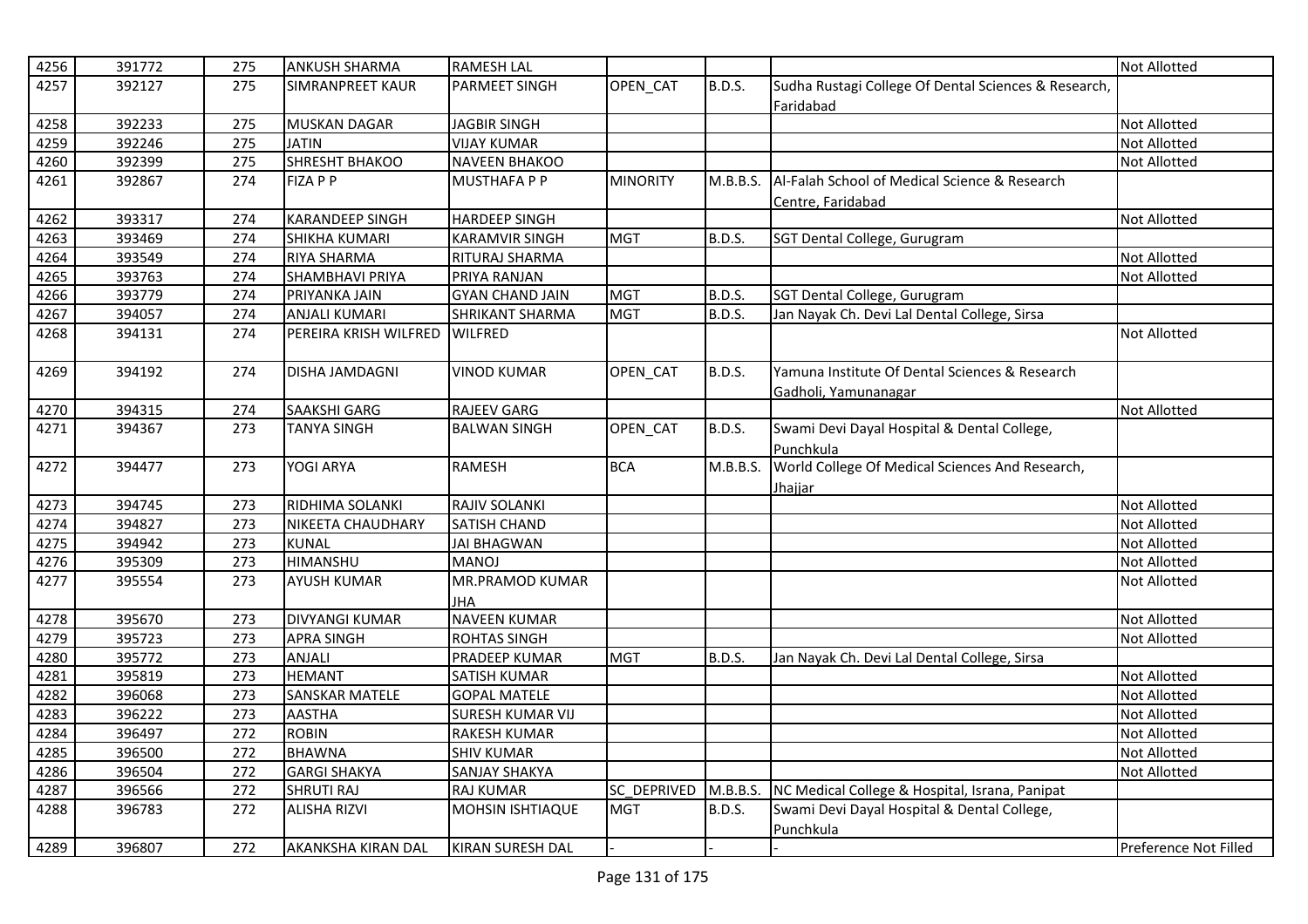| 4290 | 397036 | 272 | <b>DEEPA MASAND</b>      | <b>RAKESH MASAND</b>                         |                 |               |                                                      | <b>Not Allotted</b>   |
|------|--------|-----|--------------------------|----------------------------------------------|-----------------|---------------|------------------------------------------------------|-----------------------|
| 4291 | 397168 | 272 | <b>SRISTI TIWARI</b>     | <b>SB TIWARY</b>                             | <b>MGT</b>      | <b>B.D.S.</b> | SGT Dental College, Gurugram                         |                       |
| 4292 | 397975 | 272 | <b>MATRIKA</b>           | <b>KASHIK MANN</b>                           |                 |               |                                                      | <b>Not Allotted</b>   |
| 4293 | 398040 | 272 | <b>SHIVAM TYAGI</b>      | <b>NARESH KUMAR</b>                          |                 |               |                                                      | <b>Not Allotted</b>   |
| 4294 | 398245 | 271 | <b>ARCHNA KUMARI</b>     | <b>VISHNU PRASAD</b>                         | <b>MGT</b>      | <b>B.D.S.</b> | Sudha Rustagi College Of Dental Sciences & Research, |                       |
|      |        |     |                          |                                              |                 |               | Faridabad                                            |                       |
| 4295 | 398453 | 271 | SUKHRAJ KAUR TIWANA      | PRITPAL SINGH TIWANA NRI Category - M.B.B.S. |                 |               | Adesh Medical College & Hospital, Shahbad (M),       |                       |
|      |        |     |                          |                                              | V               |               | Kurukshetra                                          |                       |
| 4296 | 398469 | 271 | <b>ABHAY SHARMA</b>      | LOKENDRA SHARMA                              |                 |               |                                                      | <b>Not Allotted</b>   |
| 4297 | 398493 | 271 | MEENAKSHI                | PAWAN KUMAR                                  |                 |               |                                                      | Not Allotted          |
| 4298 | 398945 | 271 | <b>NEHA</b>              | <b>PAWAN KUMAR</b>                           |                 |               |                                                      | <b>Not Allotted</b>   |
| 4299 | 399067 | 271 | <b>MOKSH DALAL</b>       | <b>NARENDER DALAL</b>                        |                 |               |                                                      | <b>Not Allotted</b>   |
| 4300 | 399208 | 271 | <b>NITIN</b>             | RAJESH KUMAR                                 |                 |               |                                                      | <b>Not Allotted</b>   |
| 4301 | 399342 | 271 | <b>AASHIYAN</b>          | <b>ASHWANI KUMAR</b>                         |                 |               |                                                      | <b>Not Allotted</b>   |
| 4302 | 399425 | 271 | <b>KHUSHI</b>            | <b>MANOJ MITTAL</b>                          |                 |               |                                                      | Not Allotted          |
| 4303 | 399464 | 271 | <b>MUSKAN</b>            | <b>HARISH KUMAR</b>                          |                 |               |                                                      | Not Allotted          |
| 4304 | 399477 | 271 | <b>SEERAT ANAND</b>      | <b>JUGMINDER SINGH</b>                       | OPEN CAT        | <b>B.D.S.</b> | Yamuna Institute Of Dental Sciences & Research       |                       |
|      |        |     |                          | ANAND                                        |                 |               | Gadholi, Yamunanagar                                 |                       |
| 4305 | 399618 | 271 | <b>MAYANK NARAYAN</b>    | <b>NAGENDRA SINGH</b>                        | OPEN_CAT        | <b>B.D.S.</b> | Swami Devi Dayal Hospital & Dental College,          |                       |
|      |        |     | <b>SINGH</b>             |                                              |                 |               | Punchkula                                            |                       |
| 4306 | 399674 | 271 | <b>KUMARI KHUSHBOO</b>   | <b>SUBHASH MAURYA</b>                        | <b>MGT</b>      | B.D.S.        | Swami Devi Dayal Hospital & Dental College,          |                       |
|      |        |     |                          |                                              |                 |               | Punchkula                                            |                       |
| 4307 | 399966 | 271 | <b>ROHAN</b>             | <b>DHARAMBIR</b>                             |                 |               |                                                      | Preference Not Filled |
| 4308 | 400102 | 270 | <b>SUDIKSHA MAINDOLA</b> | <b>ASHOK KUMAR</b>                           |                 |               |                                                      | Preference Not Filled |
|      |        |     |                          | <b>MAINDOLA</b>                              |                 |               |                                                      |                       |
| 4309 | 400388 | 270 | MOHAMMAD AMAAN           | <b>EJAZ UR RAHIM KHAN</b>                    | <b>MINORITY</b> | M.B.B.S.      | Al-Falah School of Medical Science & Research        |                       |
|      |        |     | <b>ULLAH KHAN</b>        |                                              |                 |               | Centre, Faridabad                                    |                       |
| 4310 | 400968 | 270 | <b>SHREYA</b>            | SATISH KUMAR SHAHI                           |                 |               |                                                      | <b>Not Allotted</b>   |
| 4311 | 401748 | 270 | MOHAMMAD TANVEER         | <b>TAHIR HUSSAIN</b>                         |                 |               |                                                      | <b>Not Allotted</b>   |
| 4312 | 402126 | 270 | <b>TUSHAR YADAV</b>      | <b>BHAGWAT DAYAL</b>                         |                 |               |                                                      | Preference Not Filled |
| 4313 | 402373 | 269 | <b>SHELLY DAHIYA</b>     | V K DAHIYA                                   | OPEN_CAT        | <b>B.D.S.</b> | Swami Devi Dayal Hospital & Dental College,          |                       |
|      |        |     |                          |                                              |                 |               | Punchkula                                            |                       |
| 4314 | 402484 | 269 | <b>CHIRAG</b>            | <b>BALWAN SINGH</b>                          | OPEN_CAT        | B.D.S.        | Yamuna Institute Of Dental Sciences & Research       |                       |
|      |        |     |                          |                                              |                 |               | Gadholi, Yamunanagar                                 |                       |
| 4315 | 402633 | 269 | NIMBALKAR SAAKSHI        | CHANDRAKANT                                  |                 |               |                                                      | <b>Not Allotted</b>   |
|      |        |     | CHANDRAKANT              | NIMBALKAR                                    |                 |               |                                                      |                       |
| 4316 | 403025 | 269 | <b>TRIPTI SHARMA</b>     | <b>VIJAY SHARMA</b>                          |                 |               |                                                      | <b>Not Allotted</b>   |
| 4317 | 403146 | 269 | POOJA                    | <b>RAJESH</b>                                |                 |               |                                                      | Preference Not Filled |
| 4318 | 403795 | 269 | <b>ANURAG</b>            | RAJESH KUMAR                                 |                 |               |                                                      | Not Allotted          |
| 4319 | 403800 | 269 | <b>TANVEE VASHIST</b>    | <b>MANJESH KUMAR</b>                         |                 |               |                                                      | Not Allotted          |
| 4320 | 404273 | 268 | <b>JASPREET KAUR</b>     | SUKHWINDER SINGH                             |                 |               |                                                      | Not Allotted          |
| 4321 | 404297 | 268 | <b>DIKSHA KUMARI</b>     | <b>SANJAY MANDAL</b>                         |                 |               |                                                      | <b>Not Allotted</b>   |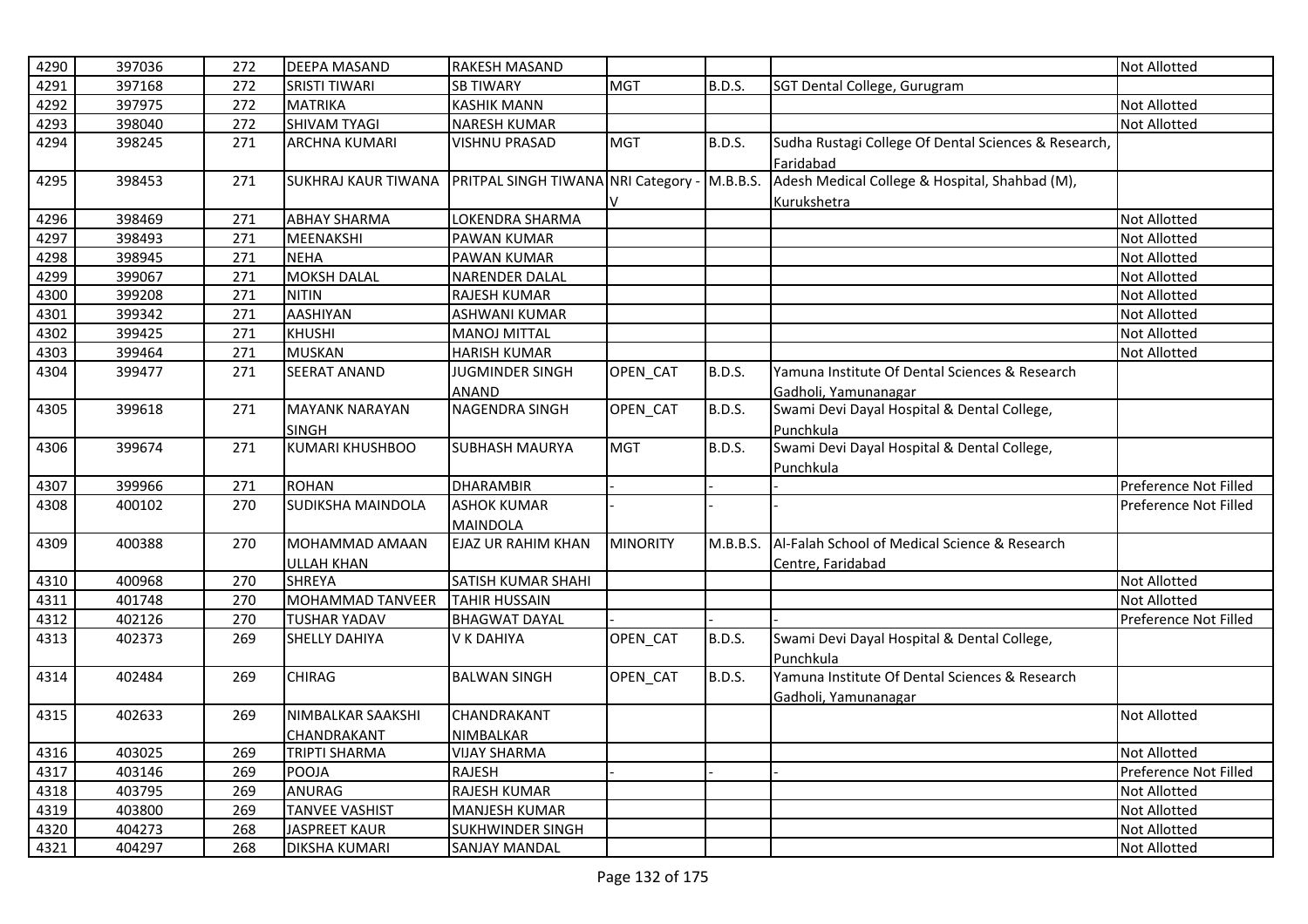| 4322 | 404619 | 268 | <b>SIYA MAHAJAN</b>                  | <b>DEVINDER KUMAR</b>      |                    |               |                                                 | <b>Not Allotted</b> |
|------|--------|-----|--------------------------------------|----------------------------|--------------------|---------------|-------------------------------------------------|---------------------|
| 4323 | 404926 | 268 | <b>AGAMPREET KAUR</b>                | <b>PARAMJIT SINGH</b>      |                    |               |                                                 | Not Allotted        |
| 4324 | 405030 | 268 | <b>RONAK</b>                         | RAJENDER SINGH             | OPEN CAT           | B.D.S.        | PDM Dental College, Bahadurgarh                 |                     |
| 4325 | 405179 | 268 | TANU ISHA KHANNA                     | N.A                        |                    |               |                                                 | Not Allotted        |
| 4326 | 405212 | 268 | CHARU                                | <b>KRISHAN KUMAR</b>       |                    |               |                                                 | Not Allotted        |
| 4327 | 405561 | 268 | <b>MONISHREE RAY</b>                 | PRADEEP RAY                |                    |               |                                                 | Not Allotted        |
| 4328 | 405564 | 268 | <b>EKTA</b>                          | <b>RAMESH KUMAR</b>        |                    |               |                                                 | Not Allotted        |
| 4329 | 406105 | 267 | AMISHA BHANDARA                      | <b>SURESH KUMAR</b>        |                    |               |                                                 | <b>Not Allotted</b> |
|      |        |     |                                      | <b>BHANDARA</b>            |                    |               |                                                 |                     |
| 4330 | 406588 | 267 | <b>AJAY PANDEY</b>                   | JAY NARAYAN PANDEY         |                    |               |                                                 | Not Allotted        |
| 4331 | 406608 | 267 | <b>CHITRA</b>                        | <b>SANJAY KUMAR SINGH</b>  |                    |               |                                                 | <b>Not Allotted</b> |
| 4332 | 406622 | 267 | <b>NAUSHEEN FATMA</b>                | MD ASGHAR ALI              | <b>MINORITY</b>    | M.B.B.S.      | Al-Falah School of Medical Science & Research   |                     |
|      |        |     |                                      |                            |                    |               | Centre, Faridabad                               |                     |
| 4333 | 407226 | 267 | <b>NAINA PANDA</b>                   | <b>GOPAL KRISHNA PANDA</b> |                    |               |                                                 | <b>Not Allotted</b> |
| 4334 | 407560 | 267 | <b>SHAURYA UPPAL</b>                 | <b>TARUN UPPAL</b>         | <b>MGT</b>         | B.D.S.        | SGT Dental College, Gurugram                    |                     |
| 4335 | 407583 | 267 | <b>DEEKSHA</b>                       | <b>INDRAJ SINGH</b>        | OPEN_CAT           | B.D.S.        | Swami Devi Dayal Hospital & Dental College,     |                     |
|      |        |     |                                      |                            |                    |               | Punchkula                                       |                     |
| 4336 | 407898 | 267 | <b>HARDIK KUMAR SINGAL</b>           | MUNISH KUMAR               |                    |               |                                                 | <b>Not Allotted</b> |
|      |        |     |                                      | <b>SINGAL</b>              |                    |               |                                                 |                     |
| 4337 | 407938 | 266 | <b>BHAVEY GARG</b>                   | <b>ASHISH GARG</b>         |                    |               |                                                 | Not Allotted        |
| 4338 | 408015 | 266 | <b>AMITA</b>                         | <b>MUKESH SINGH</b>        | SC DEPRIVED        | B.D.S.        | Jan Nayak Ch. Devi Lal Dental College, Sirsa    |                     |
| 4339 | 408335 | 266 | LAKSHYA                              | <b>RAJESH</b>              |                    |               |                                                 | Not Allotted        |
| 4340 | 408392 | 266 | <b>SAPNA RANWA</b>                   | RAJVEER RANWA              |                    |               |                                                 | Not Allotted        |
| 4341 | 408509 | 266 | <b>HARSH JAKHAR</b>                  | PARAMJEET                  |                    |               |                                                 | <b>Not Allotted</b> |
| 4342 | 408961 | 266 | SHIVANSHI NAIN                       | AMARJEET SINGH NAIN        |                    |               |                                                 | Not Allotted        |
| 4343 | 409093 | 266 | <b>MOHIT KHATAK</b>                  | <b>MUKESH KUMAR</b>        | <b>SC DEPRIVED</b> | M.B.B.S.      | NC Medical College & Hospital, Israna, Panipat  |                     |
| 4344 | 409262 | 266 | ABDUL HANNAN ANWER                   | <b>ANWER HUSAIN</b>        | <b>MINORITY</b>    | M.B.B.S.      | Al-Falah School of Medical Science & Research   |                     |
|      |        |     |                                      |                            |                    |               | Centre, Faridabad                               |                     |
| 4345 | 409287 | 266 | <b>MUSKAN SHARMA</b>                 | RAVINDER KUMAR             | OPEN CAT           | <b>B.D.S.</b> | PDM Dental College, Bahadurgarh                 |                     |
| 4346 | 409717 | 266 | <b>SANJANA RANI</b>                  | <b>SANJEEV KUMAR</b>       | <b>MGT</b>         | B.D.S.        | Jan Nayak Ch. Devi Lal Dental College, Sirsa    |                     |
| 4347 | 410472 | 265 | <b>PRIYA</b>                         | <b>ANOOP SINGH</b>         |                    |               |                                                 | Not Allotted        |
| 4348 | 410641 | 265 | <b>DEVRAJ</b>                        | SANDEEP                    |                    |               |                                                 | Not Allotted        |
| 4349 | 410774 | 265 | DNYANESHWARI V JOSHI VAIBHAV K JOSHI |                            |                    |               |                                                 | Not Allotted        |
| 4350 | 410786 | 265 | <b>ISHITA GUPTA</b>                  | DEV PRASAD GUPTA           |                    |               |                                                 | Not Allotted        |
| 4351 | 411130 | 265 | YOGENDER KUMAR                       | <b>NARESH KUMAR</b>        |                    |               |                                                 | Not Allotted        |
| 4352 | 411171 | 265 | <b>SAVIN KUMAR</b>                   | <b>GULAB SINGH</b>         | SC DEPRIVED        | M.B.B.S.      | World College Of Medical Sciences And Research, |                     |
|      |        |     |                                      |                            |                    |               | Jhajjar                                         |                     |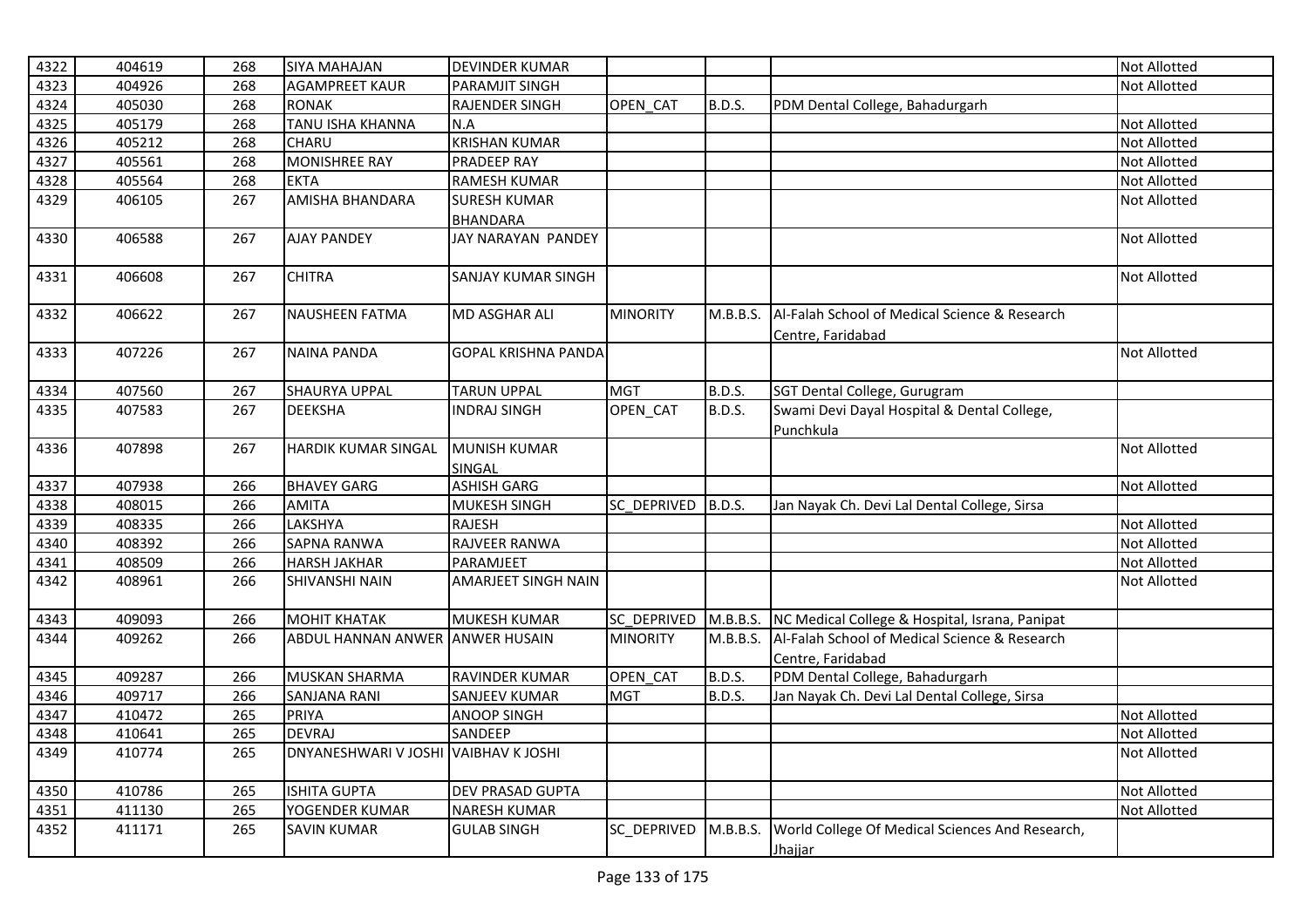| <b>BHARAT CHOUDHARY</b><br>4354<br>411359<br>265<br>YASHVIR<br>Not Allotted<br>4355<br>411437<br>265<br><b>ABHISOM CHOWDHURY</b><br><b>ARATI CHOWDHURY</b><br><b>Not Allotted</b><br>4356<br>411656<br>AAKRITI SHARMA<br>Not Allotted<br>265<br>RAMAN SHARMA<br>4357<br>411704<br>265<br>Not Allotted<br><b>TANMAYA KATARIA</b><br><b>SUDHIR KATARIA</b><br>4358<br>411775<br>265<br><b>ABHAYA VAJPAYEE</b><br>MANOJ VAJPAYEE<br><b>Not Allotted</b><br>4359<br>411948<br>265<br>AKSHAT KUSHWAHA<br><b>RUPESH SINGH</b><br><b>Not Allotted</b><br><b>KUSHWAHA</b><br>411962<br><b>ISHA</b><br>4360<br>265<br>Not Allotted<br><b>SAHIB KUMAR</b><br>SIDDHANT<br>413048<br>264<br>Not Allotted<br>4361<br><b>SOMVIR SINGH</b><br>4362<br><b>ADITI GARG</b><br>413231<br>264<br><b>SATISH GARG</b><br><b>Not Allotted</b><br>AROOSHI GOYAL<br>Preference Not Filled<br>4363<br>413555<br>264<br><b>VIPUL GOYAL</b><br>4364<br>413819<br>264<br>Preference Not Filled<br><b>ANANT ARORA</b><br><b>VIPUL ARORA</b><br>Sudha Rustagi College Of Dental Sciences & Research,<br>4365<br>414102<br>263<br><b>KANISHKA YADAV</b><br>YOGENDER KUMAR<br><b>MGT</b><br><b>B.D.S.</b><br>YADAV<br>Faridabad<br><b>VICHITER SHARMA</b><br>Not Allotted<br>4366<br>414146<br>263<br><b>TUSHAR SHARMA</b><br>4367<br>414242<br>263<br>PRIYA SINGH<br><b>RANJAN SINGH</b><br>Not Allotted<br><b>GAURI</b><br>4368<br>414441<br><b>SURESH KUMAR</b><br>EWS_PWBD<br>Pandit Bhagwat Dayal Sharma PGIMS, Rohtak<br>263<br>M.B.B.S.<br><b>RITESH CHANDRA BAI</b><br>4369<br>414874<br>263<br>RAMESH CHANDRA BAI<br><b>Not Allotted</b><br>4370<br>415145<br>SALMAN DAWOOD<br><b>MINORITY</b><br>Al-Falah School of Medical Science & Research<br>263<br>DAWOOD HASAN<br>M.B.B.S.<br>SIDDIQUI<br><b>SIDDIQUI</b><br>Centre, Faridabad<br>262<br><b>HARSHIT BAGOTIA</b><br><b>ASHOK KUMAR</b><br><b>Not Allotted</b><br>4371<br>416296<br>4372<br>416877<br>JAGDAMBA PANDA<br>Not Allotted<br>262<br><b>LINKON PANDA</b><br>4373<br>417082<br>262<br><b>RASHI SINGH</b><br><b>RAJESH SINGH</b><br>Not Allotted<br>4374<br>262<br>B.D.S.<br>417251<br><b>LALITA SEHRAWAT</b><br>ROHTAS SEHRAWAT<br>SC DEPRIVED<br>Jan Nayak Ch. Devi Lal Dental College, Sirsa<br>4375<br><b>TANISHA JAIN</b><br><b>B.D.S.</b><br>Sudha Rustagi College Of Dental Sciences & Research,<br>417487<br>262<br>MANOJ KUMAR JAIN<br>OPEN_CAT<br>Faridabad<br><b>SAKSHI</b><br>4376<br>Preference Not Filled<br>417655<br>262<br>SUNIL KUMAR PANDEY<br><b>NIKHIL</b><br>4377<br>417967<br>262<br><b>MANOJ KUMAR</b><br><b>MGT</b><br><b>B.D.S.</b><br>SGT Dental College, Gurugram<br><b>SIMARJOT KAUR</b><br>4378<br>418326<br>261<br><b>MAKHAN SINGH</b><br>Not Allotted<br>4379<br>418515<br>AKANKSHA<br>Not Allotted<br>261<br><b>KRISHAN LAL</b><br>4380<br>418531<br>261<br>LUV SHEOKAND<br>RAJESH KUMAR<br>Not Allotted<br>4381<br>418644<br>261<br><b>UPASANA</b><br>RAJENDER<br>Not Allotted<br>4382<br>261<br><b>ANIL KUMAR</b><br><b>SUSHIL KUMAR</b><br><b>MGT</b><br>SGT Dental College, Gurugram<br>418875<br>B.D.S.<br>4383<br>DHARMANSHU<br>419316<br>261<br><b>MGT</b><br><b>B.D.S.</b><br>PDM Dental College, Bahadurgarh<br>KAMLESH KUMAR<br><b>SATYAVNA</b><br>Al-Falah School of Medical Science & Research<br>4384<br>419490<br>261<br><b>ZEESHAN FAROOQ</b><br>DR M FAROOQ MIR<br><b>MINORITY</b><br>M.B.B.S.<br>Centre, Faridabad<br>261 | 4353 | 411331 | 265 | <b>VISHAL</b>      | <b>RAJVIR SINGH</b> |  | Not Allotted        |
|-------------------------------------------------------------------------------------------------------------------------------------------------------------------------------------------------------------------------------------------------------------------------------------------------------------------------------------------------------------------------------------------------------------------------------------------------------------------------------------------------------------------------------------------------------------------------------------------------------------------------------------------------------------------------------------------------------------------------------------------------------------------------------------------------------------------------------------------------------------------------------------------------------------------------------------------------------------------------------------------------------------------------------------------------------------------------------------------------------------------------------------------------------------------------------------------------------------------------------------------------------------------------------------------------------------------------------------------------------------------------------------------------------------------------------------------------------------------------------------------------------------------------------------------------------------------------------------------------------------------------------------------------------------------------------------------------------------------------------------------------------------------------------------------------------------------------------------------------------------------------------------------------------------------------------------------------------------------------------------------------------------------------------------------------------------------------------------------------------------------------------------------------------------------------------------------------------------------------------------------------------------------------------------------------------------------------------------------------------------------------------------------------------------------------------------------------------------------------------------------------------------------------------------------------------------------------------------------------------------------------------------------------------------------------------------------------------------------------------------------------------------------------------------------------------------------------------------------------------------------------------------------------------------------------------------------------------------------------------------------------------------------------------------------------------------------------------------------------------------------------------------------------------------------------------------------------------------------------------------------------------------------------------------------------------------------------------------------------------------------------------------------------------------------|------|--------|-----|--------------------|---------------------|--|---------------------|
|                                                                                                                                                                                                                                                                                                                                                                                                                                                                                                                                                                                                                                                                                                                                                                                                                                                                                                                                                                                                                                                                                                                                                                                                                                                                                                                                                                                                                                                                                                                                                                                                                                                                                                                                                                                                                                                                                                                                                                                                                                                                                                                                                                                                                                                                                                                                                                                                                                                                                                                                                                                                                                                                                                                                                                                                                                                                                                                                                                                                                                                                                                                                                                                                                                                                                                                                                                                                                   |      |        |     |                    |                     |  |                     |
|                                                                                                                                                                                                                                                                                                                                                                                                                                                                                                                                                                                                                                                                                                                                                                                                                                                                                                                                                                                                                                                                                                                                                                                                                                                                                                                                                                                                                                                                                                                                                                                                                                                                                                                                                                                                                                                                                                                                                                                                                                                                                                                                                                                                                                                                                                                                                                                                                                                                                                                                                                                                                                                                                                                                                                                                                                                                                                                                                                                                                                                                                                                                                                                                                                                                                                                                                                                                                   |      |        |     |                    |                     |  |                     |
|                                                                                                                                                                                                                                                                                                                                                                                                                                                                                                                                                                                                                                                                                                                                                                                                                                                                                                                                                                                                                                                                                                                                                                                                                                                                                                                                                                                                                                                                                                                                                                                                                                                                                                                                                                                                                                                                                                                                                                                                                                                                                                                                                                                                                                                                                                                                                                                                                                                                                                                                                                                                                                                                                                                                                                                                                                                                                                                                                                                                                                                                                                                                                                                                                                                                                                                                                                                                                   |      |        |     |                    |                     |  |                     |
|                                                                                                                                                                                                                                                                                                                                                                                                                                                                                                                                                                                                                                                                                                                                                                                                                                                                                                                                                                                                                                                                                                                                                                                                                                                                                                                                                                                                                                                                                                                                                                                                                                                                                                                                                                                                                                                                                                                                                                                                                                                                                                                                                                                                                                                                                                                                                                                                                                                                                                                                                                                                                                                                                                                                                                                                                                                                                                                                                                                                                                                                                                                                                                                                                                                                                                                                                                                                                   |      |        |     |                    |                     |  |                     |
|                                                                                                                                                                                                                                                                                                                                                                                                                                                                                                                                                                                                                                                                                                                                                                                                                                                                                                                                                                                                                                                                                                                                                                                                                                                                                                                                                                                                                                                                                                                                                                                                                                                                                                                                                                                                                                                                                                                                                                                                                                                                                                                                                                                                                                                                                                                                                                                                                                                                                                                                                                                                                                                                                                                                                                                                                                                                                                                                                                                                                                                                                                                                                                                                                                                                                                                                                                                                                   |      |        |     |                    |                     |  |                     |
|                                                                                                                                                                                                                                                                                                                                                                                                                                                                                                                                                                                                                                                                                                                                                                                                                                                                                                                                                                                                                                                                                                                                                                                                                                                                                                                                                                                                                                                                                                                                                                                                                                                                                                                                                                                                                                                                                                                                                                                                                                                                                                                                                                                                                                                                                                                                                                                                                                                                                                                                                                                                                                                                                                                                                                                                                                                                                                                                                                                                                                                                                                                                                                                                                                                                                                                                                                                                                   |      |        |     |                    |                     |  |                     |
|                                                                                                                                                                                                                                                                                                                                                                                                                                                                                                                                                                                                                                                                                                                                                                                                                                                                                                                                                                                                                                                                                                                                                                                                                                                                                                                                                                                                                                                                                                                                                                                                                                                                                                                                                                                                                                                                                                                                                                                                                                                                                                                                                                                                                                                                                                                                                                                                                                                                                                                                                                                                                                                                                                                                                                                                                                                                                                                                                                                                                                                                                                                                                                                                                                                                                                                                                                                                                   |      |        |     |                    |                     |  |                     |
|                                                                                                                                                                                                                                                                                                                                                                                                                                                                                                                                                                                                                                                                                                                                                                                                                                                                                                                                                                                                                                                                                                                                                                                                                                                                                                                                                                                                                                                                                                                                                                                                                                                                                                                                                                                                                                                                                                                                                                                                                                                                                                                                                                                                                                                                                                                                                                                                                                                                                                                                                                                                                                                                                                                                                                                                                                                                                                                                                                                                                                                                                                                                                                                                                                                                                                                                                                                                                   |      |        |     |                    |                     |  |                     |
|                                                                                                                                                                                                                                                                                                                                                                                                                                                                                                                                                                                                                                                                                                                                                                                                                                                                                                                                                                                                                                                                                                                                                                                                                                                                                                                                                                                                                                                                                                                                                                                                                                                                                                                                                                                                                                                                                                                                                                                                                                                                                                                                                                                                                                                                                                                                                                                                                                                                                                                                                                                                                                                                                                                                                                                                                                                                                                                                                                                                                                                                                                                                                                                                                                                                                                                                                                                                                   |      |        |     |                    |                     |  |                     |
|                                                                                                                                                                                                                                                                                                                                                                                                                                                                                                                                                                                                                                                                                                                                                                                                                                                                                                                                                                                                                                                                                                                                                                                                                                                                                                                                                                                                                                                                                                                                                                                                                                                                                                                                                                                                                                                                                                                                                                                                                                                                                                                                                                                                                                                                                                                                                                                                                                                                                                                                                                                                                                                                                                                                                                                                                                                                                                                                                                                                                                                                                                                                                                                                                                                                                                                                                                                                                   |      |        |     |                    |                     |  |                     |
|                                                                                                                                                                                                                                                                                                                                                                                                                                                                                                                                                                                                                                                                                                                                                                                                                                                                                                                                                                                                                                                                                                                                                                                                                                                                                                                                                                                                                                                                                                                                                                                                                                                                                                                                                                                                                                                                                                                                                                                                                                                                                                                                                                                                                                                                                                                                                                                                                                                                                                                                                                                                                                                                                                                                                                                                                                                                                                                                                                                                                                                                                                                                                                                                                                                                                                                                                                                                                   |      |        |     |                    |                     |  |                     |
|                                                                                                                                                                                                                                                                                                                                                                                                                                                                                                                                                                                                                                                                                                                                                                                                                                                                                                                                                                                                                                                                                                                                                                                                                                                                                                                                                                                                                                                                                                                                                                                                                                                                                                                                                                                                                                                                                                                                                                                                                                                                                                                                                                                                                                                                                                                                                                                                                                                                                                                                                                                                                                                                                                                                                                                                                                                                                                                                                                                                                                                                                                                                                                                                                                                                                                                                                                                                                   |      |        |     |                    |                     |  |                     |
|                                                                                                                                                                                                                                                                                                                                                                                                                                                                                                                                                                                                                                                                                                                                                                                                                                                                                                                                                                                                                                                                                                                                                                                                                                                                                                                                                                                                                                                                                                                                                                                                                                                                                                                                                                                                                                                                                                                                                                                                                                                                                                                                                                                                                                                                                                                                                                                                                                                                                                                                                                                                                                                                                                                                                                                                                                                                                                                                                                                                                                                                                                                                                                                                                                                                                                                                                                                                                   |      |        |     |                    |                     |  |                     |
|                                                                                                                                                                                                                                                                                                                                                                                                                                                                                                                                                                                                                                                                                                                                                                                                                                                                                                                                                                                                                                                                                                                                                                                                                                                                                                                                                                                                                                                                                                                                                                                                                                                                                                                                                                                                                                                                                                                                                                                                                                                                                                                                                                                                                                                                                                                                                                                                                                                                                                                                                                                                                                                                                                                                                                                                                                                                                                                                                                                                                                                                                                                                                                                                                                                                                                                                                                                                                   |      |        |     |                    |                     |  |                     |
|                                                                                                                                                                                                                                                                                                                                                                                                                                                                                                                                                                                                                                                                                                                                                                                                                                                                                                                                                                                                                                                                                                                                                                                                                                                                                                                                                                                                                                                                                                                                                                                                                                                                                                                                                                                                                                                                                                                                                                                                                                                                                                                                                                                                                                                                                                                                                                                                                                                                                                                                                                                                                                                                                                                                                                                                                                                                                                                                                                                                                                                                                                                                                                                                                                                                                                                                                                                                                   |      |        |     |                    |                     |  |                     |
|                                                                                                                                                                                                                                                                                                                                                                                                                                                                                                                                                                                                                                                                                                                                                                                                                                                                                                                                                                                                                                                                                                                                                                                                                                                                                                                                                                                                                                                                                                                                                                                                                                                                                                                                                                                                                                                                                                                                                                                                                                                                                                                                                                                                                                                                                                                                                                                                                                                                                                                                                                                                                                                                                                                                                                                                                                                                                                                                                                                                                                                                                                                                                                                                                                                                                                                                                                                                                   |      |        |     |                    |                     |  |                     |
|                                                                                                                                                                                                                                                                                                                                                                                                                                                                                                                                                                                                                                                                                                                                                                                                                                                                                                                                                                                                                                                                                                                                                                                                                                                                                                                                                                                                                                                                                                                                                                                                                                                                                                                                                                                                                                                                                                                                                                                                                                                                                                                                                                                                                                                                                                                                                                                                                                                                                                                                                                                                                                                                                                                                                                                                                                                                                                                                                                                                                                                                                                                                                                                                                                                                                                                                                                                                                   |      |        |     |                    |                     |  |                     |
|                                                                                                                                                                                                                                                                                                                                                                                                                                                                                                                                                                                                                                                                                                                                                                                                                                                                                                                                                                                                                                                                                                                                                                                                                                                                                                                                                                                                                                                                                                                                                                                                                                                                                                                                                                                                                                                                                                                                                                                                                                                                                                                                                                                                                                                                                                                                                                                                                                                                                                                                                                                                                                                                                                                                                                                                                                                                                                                                                                                                                                                                                                                                                                                                                                                                                                                                                                                                                   |      |        |     |                    |                     |  |                     |
|                                                                                                                                                                                                                                                                                                                                                                                                                                                                                                                                                                                                                                                                                                                                                                                                                                                                                                                                                                                                                                                                                                                                                                                                                                                                                                                                                                                                                                                                                                                                                                                                                                                                                                                                                                                                                                                                                                                                                                                                                                                                                                                                                                                                                                                                                                                                                                                                                                                                                                                                                                                                                                                                                                                                                                                                                                                                                                                                                                                                                                                                                                                                                                                                                                                                                                                                                                                                                   |      |        |     |                    |                     |  |                     |
|                                                                                                                                                                                                                                                                                                                                                                                                                                                                                                                                                                                                                                                                                                                                                                                                                                                                                                                                                                                                                                                                                                                                                                                                                                                                                                                                                                                                                                                                                                                                                                                                                                                                                                                                                                                                                                                                                                                                                                                                                                                                                                                                                                                                                                                                                                                                                                                                                                                                                                                                                                                                                                                                                                                                                                                                                                                                                                                                                                                                                                                                                                                                                                                                                                                                                                                                                                                                                   |      |        |     |                    |                     |  |                     |
|                                                                                                                                                                                                                                                                                                                                                                                                                                                                                                                                                                                                                                                                                                                                                                                                                                                                                                                                                                                                                                                                                                                                                                                                                                                                                                                                                                                                                                                                                                                                                                                                                                                                                                                                                                                                                                                                                                                                                                                                                                                                                                                                                                                                                                                                                                                                                                                                                                                                                                                                                                                                                                                                                                                                                                                                                                                                                                                                                                                                                                                                                                                                                                                                                                                                                                                                                                                                                   |      |        |     |                    |                     |  |                     |
|                                                                                                                                                                                                                                                                                                                                                                                                                                                                                                                                                                                                                                                                                                                                                                                                                                                                                                                                                                                                                                                                                                                                                                                                                                                                                                                                                                                                                                                                                                                                                                                                                                                                                                                                                                                                                                                                                                                                                                                                                                                                                                                                                                                                                                                                                                                                                                                                                                                                                                                                                                                                                                                                                                                                                                                                                                                                                                                                                                                                                                                                                                                                                                                                                                                                                                                                                                                                                   |      |        |     |                    |                     |  |                     |
|                                                                                                                                                                                                                                                                                                                                                                                                                                                                                                                                                                                                                                                                                                                                                                                                                                                                                                                                                                                                                                                                                                                                                                                                                                                                                                                                                                                                                                                                                                                                                                                                                                                                                                                                                                                                                                                                                                                                                                                                                                                                                                                                                                                                                                                                                                                                                                                                                                                                                                                                                                                                                                                                                                                                                                                                                                                                                                                                                                                                                                                                                                                                                                                                                                                                                                                                                                                                                   |      |        |     |                    |                     |  |                     |
|                                                                                                                                                                                                                                                                                                                                                                                                                                                                                                                                                                                                                                                                                                                                                                                                                                                                                                                                                                                                                                                                                                                                                                                                                                                                                                                                                                                                                                                                                                                                                                                                                                                                                                                                                                                                                                                                                                                                                                                                                                                                                                                                                                                                                                                                                                                                                                                                                                                                                                                                                                                                                                                                                                                                                                                                                                                                                                                                                                                                                                                                                                                                                                                                                                                                                                                                                                                                                   |      |        |     |                    |                     |  |                     |
|                                                                                                                                                                                                                                                                                                                                                                                                                                                                                                                                                                                                                                                                                                                                                                                                                                                                                                                                                                                                                                                                                                                                                                                                                                                                                                                                                                                                                                                                                                                                                                                                                                                                                                                                                                                                                                                                                                                                                                                                                                                                                                                                                                                                                                                                                                                                                                                                                                                                                                                                                                                                                                                                                                                                                                                                                                                                                                                                                                                                                                                                                                                                                                                                                                                                                                                                                                                                                   |      |        |     |                    |                     |  |                     |
|                                                                                                                                                                                                                                                                                                                                                                                                                                                                                                                                                                                                                                                                                                                                                                                                                                                                                                                                                                                                                                                                                                                                                                                                                                                                                                                                                                                                                                                                                                                                                                                                                                                                                                                                                                                                                                                                                                                                                                                                                                                                                                                                                                                                                                                                                                                                                                                                                                                                                                                                                                                                                                                                                                                                                                                                                                                                                                                                                                                                                                                                                                                                                                                                                                                                                                                                                                                                                   |      |        |     |                    |                     |  |                     |
|                                                                                                                                                                                                                                                                                                                                                                                                                                                                                                                                                                                                                                                                                                                                                                                                                                                                                                                                                                                                                                                                                                                                                                                                                                                                                                                                                                                                                                                                                                                                                                                                                                                                                                                                                                                                                                                                                                                                                                                                                                                                                                                                                                                                                                                                                                                                                                                                                                                                                                                                                                                                                                                                                                                                                                                                                                                                                                                                                                                                                                                                                                                                                                                                                                                                                                                                                                                                                   |      |        |     |                    |                     |  |                     |
|                                                                                                                                                                                                                                                                                                                                                                                                                                                                                                                                                                                                                                                                                                                                                                                                                                                                                                                                                                                                                                                                                                                                                                                                                                                                                                                                                                                                                                                                                                                                                                                                                                                                                                                                                                                                                                                                                                                                                                                                                                                                                                                                                                                                                                                                                                                                                                                                                                                                                                                                                                                                                                                                                                                                                                                                                                                                                                                                                                                                                                                                                                                                                                                                                                                                                                                                                                                                                   |      |        |     |                    |                     |  |                     |
|                                                                                                                                                                                                                                                                                                                                                                                                                                                                                                                                                                                                                                                                                                                                                                                                                                                                                                                                                                                                                                                                                                                                                                                                                                                                                                                                                                                                                                                                                                                                                                                                                                                                                                                                                                                                                                                                                                                                                                                                                                                                                                                                                                                                                                                                                                                                                                                                                                                                                                                                                                                                                                                                                                                                                                                                                                                                                                                                                                                                                                                                                                                                                                                                                                                                                                                                                                                                                   |      |        |     |                    |                     |  |                     |
|                                                                                                                                                                                                                                                                                                                                                                                                                                                                                                                                                                                                                                                                                                                                                                                                                                                                                                                                                                                                                                                                                                                                                                                                                                                                                                                                                                                                                                                                                                                                                                                                                                                                                                                                                                                                                                                                                                                                                                                                                                                                                                                                                                                                                                                                                                                                                                                                                                                                                                                                                                                                                                                                                                                                                                                                                                                                                                                                                                                                                                                                                                                                                                                                                                                                                                                                                                                                                   |      |        |     |                    |                     |  |                     |
|                                                                                                                                                                                                                                                                                                                                                                                                                                                                                                                                                                                                                                                                                                                                                                                                                                                                                                                                                                                                                                                                                                                                                                                                                                                                                                                                                                                                                                                                                                                                                                                                                                                                                                                                                                                                                                                                                                                                                                                                                                                                                                                                                                                                                                                                                                                                                                                                                                                                                                                                                                                                                                                                                                                                                                                                                                                                                                                                                                                                                                                                                                                                                                                                                                                                                                                                                                                                                   |      |        |     |                    |                     |  |                     |
|                                                                                                                                                                                                                                                                                                                                                                                                                                                                                                                                                                                                                                                                                                                                                                                                                                                                                                                                                                                                                                                                                                                                                                                                                                                                                                                                                                                                                                                                                                                                                                                                                                                                                                                                                                                                                                                                                                                                                                                                                                                                                                                                                                                                                                                                                                                                                                                                                                                                                                                                                                                                                                                                                                                                                                                                                                                                                                                                                                                                                                                                                                                                                                                                                                                                                                                                                                                                                   |      |        |     |                    |                     |  |                     |
|                                                                                                                                                                                                                                                                                                                                                                                                                                                                                                                                                                                                                                                                                                                                                                                                                                                                                                                                                                                                                                                                                                                                                                                                                                                                                                                                                                                                                                                                                                                                                                                                                                                                                                                                                                                                                                                                                                                                                                                                                                                                                                                                                                                                                                                                                                                                                                                                                                                                                                                                                                                                                                                                                                                                                                                                                                                                                                                                                                                                                                                                                                                                                                                                                                                                                                                                                                                                                   |      |        |     |                    |                     |  |                     |
|                                                                                                                                                                                                                                                                                                                                                                                                                                                                                                                                                                                                                                                                                                                                                                                                                                                                                                                                                                                                                                                                                                                                                                                                                                                                                                                                                                                                                                                                                                                                                                                                                                                                                                                                                                                                                                                                                                                                                                                                                                                                                                                                                                                                                                                                                                                                                                                                                                                                                                                                                                                                                                                                                                                                                                                                                                                                                                                                                                                                                                                                                                                                                                                                                                                                                                                                                                                                                   |      |        |     |                    |                     |  |                     |
|                                                                                                                                                                                                                                                                                                                                                                                                                                                                                                                                                                                                                                                                                                                                                                                                                                                                                                                                                                                                                                                                                                                                                                                                                                                                                                                                                                                                                                                                                                                                                                                                                                                                                                                                                                                                                                                                                                                                                                                                                                                                                                                                                                                                                                                                                                                                                                                                                                                                                                                                                                                                                                                                                                                                                                                                                                                                                                                                                                                                                                                                                                                                                                                                                                                                                                                                                                                                                   |      |        |     |                    |                     |  |                     |
|                                                                                                                                                                                                                                                                                                                                                                                                                                                                                                                                                                                                                                                                                                                                                                                                                                                                                                                                                                                                                                                                                                                                                                                                                                                                                                                                                                                                                                                                                                                                                                                                                                                                                                                                                                                                                                                                                                                                                                                                                                                                                                                                                                                                                                                                                                                                                                                                                                                                                                                                                                                                                                                                                                                                                                                                                                                                                                                                                                                                                                                                                                                                                                                                                                                                                                                                                                                                                   | 4385 | 419502 |     | <b>SWANEY RANA</b> | <b>SURESH RANA</b>  |  | <b>Not Allotted</b> |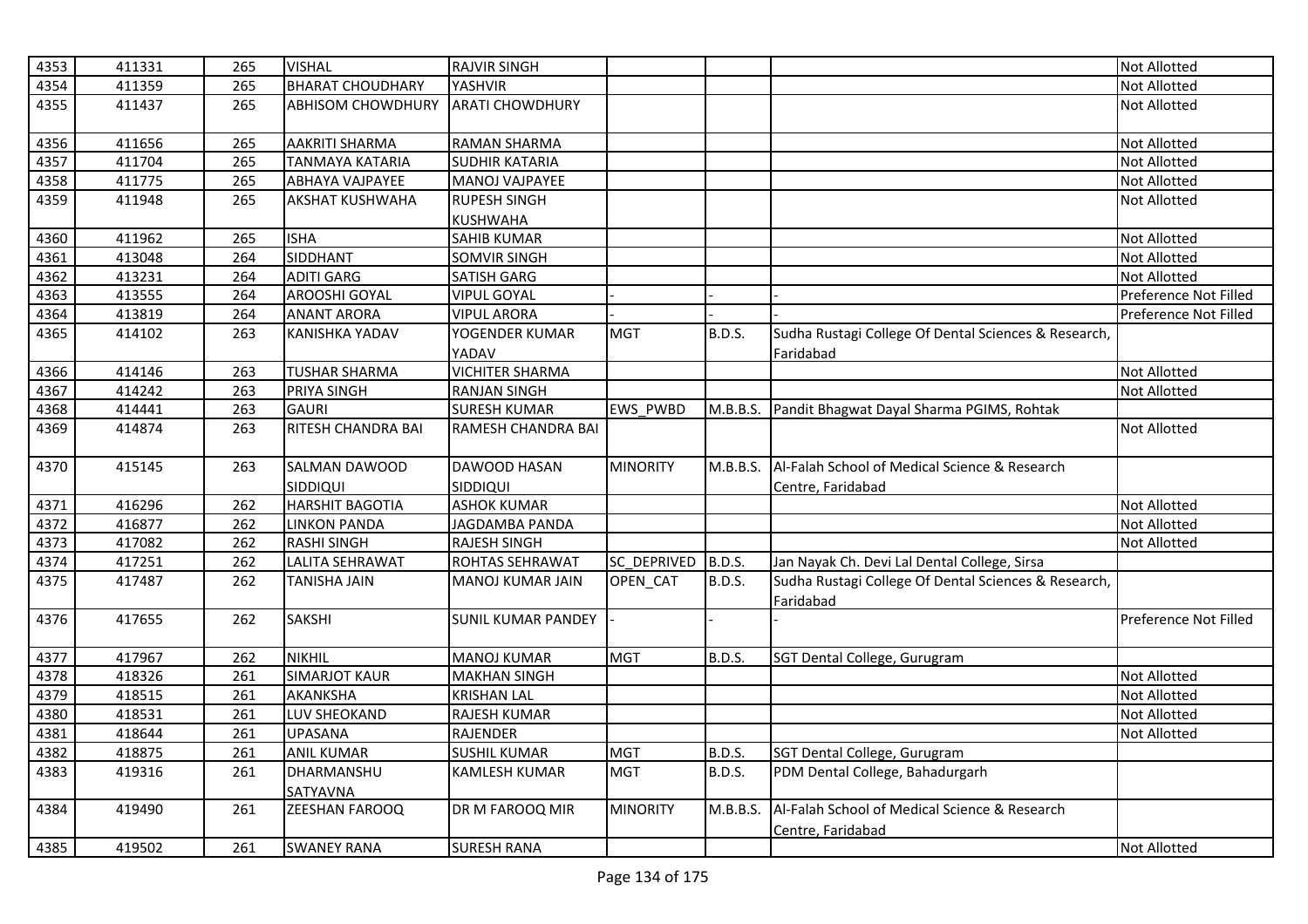| 4386 | 419529 | 261 | <b>BHAVYA VERMA</b>    | <b>AJAY KR VERMA</b>    | OPEN_CAT        | <b>B.D.S.</b> | Swami Devi Dayal Hospital & Dental College,<br>Punchkula   |                       |
|------|--------|-----|------------------------|-------------------------|-----------------|---------------|------------------------------------------------------------|-----------------------|
| 4387 | 419607 | 261 | <b>MANWINDER KAUR</b>  | <b>JASWINDER RAM</b>    | SC_DEPRIVED     | M.B.B.S.      | World College Of Medical Sciences And Research,<br>Jhajjar |                       |
| 4388 | 420489 | 260 | SATYAM SAPRA           | <b>RAMAN SAPRA</b>      |                 |               |                                                            | <b>Not Allotted</b>   |
| 4389 | 420603 | 260 | <b>AYUSH DAS</b>       | <b>BIPUL RANJAN DAS</b> |                 |               |                                                            | Not Allotted          |
| 4390 | 420723 | 260 | <b>MOHAMMED SHUAIB</b> | <b>MOHAMMED TAHIR</b>   | <b>MINORITY</b> | M.B.B.S.      | Al-Falah School of Medical Science & Research              |                       |
|      |        |     | <b>SAIFI</b>           |                         |                 |               | Centre, Faridabad                                          |                       |
| 4391 | 420813 | 260 | <b>SHREYA</b>          | <b>RAKESH KUMAR</b>     |                 |               |                                                            | <b>Not Allotted</b>   |
| 4392 | 421017 | 260 | <b>ARSHIA SHARMA</b>   | <b>DAVINDER KUMAR</b>   |                 |               |                                                            | <b>Not Allotted</b>   |
|      |        |     |                        | <b>SHARMA</b>           |                 |               |                                                            |                       |
| 4393 | 421965 | 260 | <b>AYUSHI SHARMA</b>   | <b>DINESH SHARMA</b>    |                 |               |                                                            | <b>Not Allotted</b>   |
| 4394 | 422102 | 260 | YUVRAJ SINGH           | JASVINDER SINGH         |                 |               |                                                            | <b>Not Allotted</b>   |
| 4395 | 422226 | 259 | KAJAL                  | YASHPAL SINGLA          |                 |               |                                                            | Preference Not Filled |
| 4396 | 422336 | 259 | <b>HITESH CHAUHAN</b>  | <b>ASHOK KUMAR</b>      |                 |               |                                                            | <b>Not Allotted</b>   |
| 4397 | 422485 | 259 | PURBA BIJOLI           | PRADIP KR. BIJOLI       |                 |               |                                                            | <b>Not Allotted</b>   |
| 4398 | 422559 | 259 | <b>FAIZAN ALI</b>      | <b>MOHIN ALI</b>        | <b>MINORITY</b> | M.B.B.S.      | Al-Falah School of Medical Science & Research              |                       |
|      |        |     |                        |                         |                 |               | Centre, Faridabad                                          |                       |
| 4399 | 422583 | 259 | <b>SUHANI GOYAL</b>    | NITESH KUMAR GOYAL      |                 |               |                                                            | <b>Not Allotted</b>   |
| 4400 | 422784 | 259 | <b>EKTA WADHWA</b>     | <b>ANIL WADHWA</b>      |                 |               |                                                            | <b>Not Allotted</b>   |
| 4401 | 423197 | 259 | <b>RASHI JAIN</b>      | MR. NEERAJ JAIN         |                 |               |                                                            | <b>Not Allotted</b>   |
| 4402 | 423626 | 259 | <b>AKASH</b>           | <b>DEVENDER</b>         | <b>MGT</b>      | B.D.S.        | Jan Nayak Ch. Devi Lal Dental College, Sirsa               |                       |
| 4403 | 423809 | 259 | <b>ARYAN RATHAUR</b>   | <b>SANDEEP RATHAUR</b>  |                 |               |                                                            | <b>Not Allotted</b>   |
| 4404 | 424145 | 259 | <b>MOKSH TANEJA</b>    | <b>RAHUL TANEJA</b>     |                 |               |                                                            | <b>Not Allotted</b>   |
| 4405 | 424184 | 258 | <b>SHRIKANT</b>        | <b>AJIT PRASAD</b>      |                 |               |                                                            | <b>Not Allotted</b>   |
|      |        |     | MANVEENDRA VERMA       |                         |                 |               |                                                            |                       |
| 4406 | 424933 | 258 | NISHA DESWAL           | <b>OMBIR SINGH</b>      | OPEN CAT        | <b>B.D.S.</b> | PDM Dental College, Bahadurgarh                            |                       |
| 4407 | 424944 | 258 | KHIVI NADAR KAUR       | <b>RAJDEEP SINGH</b>    |                 |               |                                                            | <b>Not Allotted</b>   |
| 4408 | 425205 | 258 | <b>ALISHA</b>          | <b>KASHMIR SINGH</b>    |                 |               |                                                            | <b>Not Allotted</b>   |
| 4409 | 425269 | 258 | <b>KARAN</b>           | <b>RAJKUMAR</b>         |                 |               |                                                            | <b>Not Allotted</b>   |
| 4410 | 425349 | 258 | SAKSHAM PUNIA          | <b>MUKUL PUNIA</b>      |                 |               |                                                            | Not Allotted          |
| 4411 | 425536 | 258 | <b>MANBIR SINGH</b>    | <b>GURPREET SINGH</b>   |                 |               |                                                            | Not Allotted          |
| 4412 | 425817 | 258 | SAMRUDDHI NANDU        | <b>SHRI NANDU</b>       | <b>MGT</b>      | <b>B.D.S.</b> | Swami Devi Dayal Hospital & Dental College,                |                       |
|      |        |     | <b>WALKE</b>           | PANDURANG WALKE         |                 |               | Punchkula                                                  |                       |
| 4413 | 426313 | 257 | <b>AARYAA THAKUR</b>   | <b>RANDHIR SINGH</b>    |                 |               |                                                            | <b>Not Allotted</b>   |
|      |        |     |                        | <b>THAKUR</b>           |                 |               |                                                            |                       |
| 4414 | 426582 | 257 | <b>NEHA</b>            | <b>RISHI PAL</b>        |                 |               |                                                            | <b>Not Allotted</b>   |
| 4415 | 426870 | 257 | SHIVANI KALSOTRA       | <b>RAVI KUMAR</b>       |                 |               |                                                            | <b>Not Allotted</b>   |
| 4416 | 426880 | 257 | <b>HELIN</b>           | <b>SUKHVINDER SINGH</b> |                 |               |                                                            | <b>Not Allotted</b>   |
| 4417 | 426947 | 257 | SHUBHAM                | <b>BALJEET SINGH</b>    | <b>BCA</b>      | M.B.B.S.      | World College Of Medical Sciences And Research,            |                       |
|      |        |     |                        |                         |                 |               | Jhajjar                                                    |                       |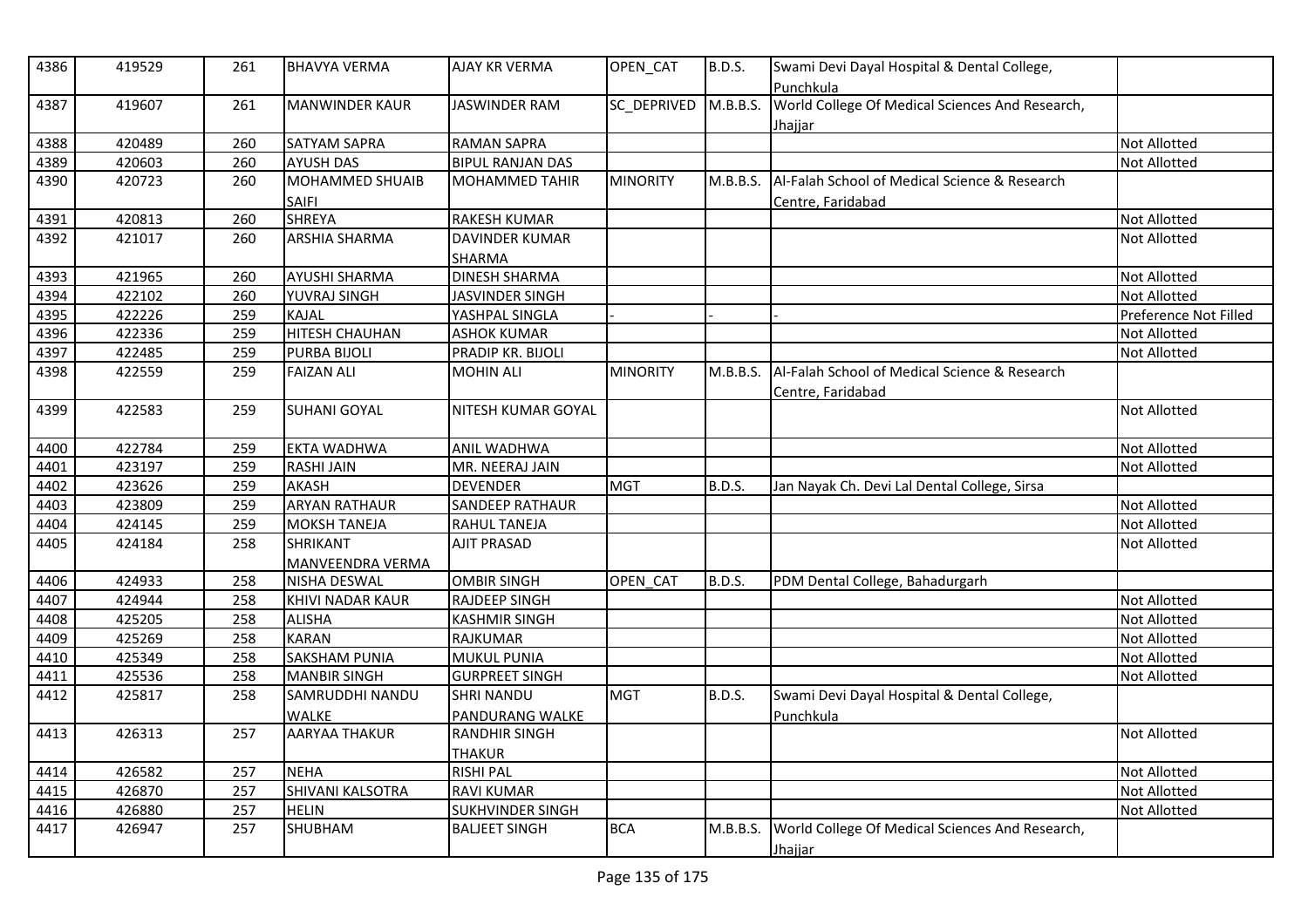| 4418 | 427005 | 257 | <b>HEMU ATELA</b>        | <b>SURJEET SINGH</b>      |                 |               |                                                 | <b>Not Allotted</b>   |
|------|--------|-----|--------------------------|---------------------------|-----------------|---------------|-------------------------------------------------|-----------------------|
| 4419 | 427164 | 257 | <b>HITESHI</b>           | <b>SIKANDER SINGH</b>     |                 |               |                                                 | <b>Not Allotted</b>   |
|      |        |     |                          | SANGWAN                   |                 |               |                                                 |                       |
| 4420 | 427195 | 257 | <b>HARSHITA AGGARWAL</b> | <b>SANJAY KUMAR NAGAL</b> |                 |               |                                                 | Preference Not Filled |
|      |        |     |                          |                           |                 |               |                                                 |                       |
| 4421 | 427239 | 257 | <b>SUKRITI SINGH</b>     | <b>DINESH KUMAR SINGH</b> |                 |               |                                                 | <b>Not Allotted</b>   |
|      |        |     |                          |                           |                 |               |                                                 |                       |
| 4422 | 427348 | 257 | SHIVANI                  | <b>RAM KUMAR</b>          | $\overline{SC}$ | <b>B.D.S.</b> | Jan Nayak Ch. Devi Lal Dental College, Sirsa    |                       |
| 4423 | 427443 | 257 | <b>ARNAV SHARMA</b>      | ANIL KUMAR SHARMA         | NRI Category -  | M.B.B.S.      | Kalpana Chawla Govt. Medical College, Karnal    |                       |
|      |        |     |                          |                           |                 |               |                                                 |                       |
| 4424 | 427542 | 257 | <b>CHEHAK MANCHANDA</b>  | <b>MANAV MANCHANDA</b>    |                 |               |                                                 | <b>Not Allotted</b>   |
| 4425 | 427607 | 257 | <b>SHIVANG SHARMA</b>    | <b>SHIV KUMAR</b>         |                 |               |                                                 | <b>Not Allotted</b>   |
| 4426 | 427762 | 257 | <b>CEZANNE DUTTA</b>     | <b>SANAT KR DUTTA</b>     |                 |               |                                                 | <b>Not Allotted</b>   |
| 4427 | 427868 | 257 | <b>HIMANSHU TYAGI</b>    | <b>JASWANT</b>            |                 |               |                                                 | Not Allotted          |
| 4428 | 427939 | 257 | <b>CHIRAG BANSAL</b>     | <b>DINESH KUMAR</b>       |                 |               |                                                 | <b>Not Allotted</b>   |
| 4429 | 428029 | 257 | <b>SHAILY</b>            | <b>SURENDER SINGH</b>     |                 |               |                                                 | Preference Not Filled |
| 4430 | 428529 | 256 | AARUSHI JAWA             | PANKAJ JAWA               |                 |               |                                                 | Preference Not Filled |
| 4431 | 428557 | 256 | ANJU                     | <b>RAM KUMAR</b>          |                 |               |                                                 | Preference Not Filled |
| 4432 | 428702 | 256 | MIMANSA ARORA            | <b>SAMEER ARORA</b>       |                 |               |                                                 | Not Allotted          |
| 4433 | 428743 | 256 | <b>DHANPAT</b>           | PANKAJ KUMAR              |                 |               |                                                 | <b>Not Allotted</b>   |
| 4434 | 429119 | 256 | <b>GEHA YADAV</b>        | <b>AJAY YADAV</b>         | <b>MGT</b>      | <b>B.D.S.</b> | SGT Dental College, Gurugram                    |                       |
| 4435 | 429500 | 256 | <b>FIZA BASHARAT</b>     | <b>BASHARAT</b>           | <b>MINORITY</b> | M.B.B.S.      | Al-Falah School of Medical Science & Research   |                       |
|      |        |     |                          |                           |                 |               | Centre, Faridabad                               |                       |
| 4436 | 429590 | 256 | <b>DIVYA SHARMA</b>      | <b>NARESH SHARMA</b>      |                 |               |                                                 | <b>Not Allotted</b>   |
| 4437 | 430115 | 256 | <b>KAMAL</b>             | <b>DALBIR SINGH</b>       |                 |               |                                                 | <b>Not Allotted</b>   |
| 4438 | 430257 | 255 | <b>ANCHAL</b>            | <b>RAJ KUMAR</b>          |                 |               |                                                 | <b>Not Allotted</b>   |
| 4439 | 430483 | 255 | <b>NISHU KAUSHIK</b>     | RAJESH KAUSHIK            |                 |               |                                                 | Not Allotted          |
| 4440 | 430525 | 255 | <b>AARUSHI SHARMA</b>    | <b>SANJAY SHARMA</b>      |                 |               |                                                 | Not Allotted          |
| 4441 | 431176 | 255 | VINIT                    | SATYAWAN                  | OPEN_CAT_P      | M.B.B.S.      | Maharaja Agrasen Medical College, Agroha Hisar  |                       |
|      |        |     |                          |                           | <b>WBD</b>      |               |                                                 |                       |
| 4442 | 431418 | 255 | <b>HIMANSHU GAHLAWAT</b> | <b>BAHADUR SINGH</b>      |                 |               |                                                 | Not Allotted          |
| 4443 | 431690 | 255 | <b>PAWANPREET SINGH</b>  | <b>HARMANJIT SINGH</b>    |                 |               |                                                 | <b>Not Allotted</b>   |
|      |        |     | <b>MAVI</b>              |                           |                 |               |                                                 |                       |
| 4444 | 431755 | 255 | <b>MUSKAN</b>            | <b>NARESH</b>             |                 |               |                                                 | <b>Not Allotted</b>   |
| 4445 | 431878 | 255 | <b>HARSHIL</b>           | PANKAJ BHARTI             |                 |               |                                                 | Not Allotted          |
| 4446 | 431897 | 255 | <b>VAIBHAV SHARMA</b>    | <b>RAMESH KUMAR</b>       |                 |               |                                                 | <b>Not Allotted</b>   |
|      |        |     |                          | <b>SHARMA</b>             |                 |               |                                                 |                       |
| 4447 | 431905 | 255 | <b>DAKSH KUMAR</b>       | <b>KISHORI LAL</b>        | <b>BCA</b>      | M.B.B.S.      | World College Of Medical Sciences And Research, |                       |
|      |        |     |                          |                           |                 |               | Jhajjar                                         |                       |
| 4448 | 431966 | 255 | <b>DEEPANSHU SINGH</b>   | RAM AVATAR BAYALA         |                 |               |                                                 | <b>Not Allotted</b>   |
|      |        |     | <b>BAYALA</b>            |                           |                 |               |                                                 |                       |
| 4449 | 432380 | 254 | VANISHA                  | <b>RAJESH</b>             |                 |               |                                                 | Not Allotted          |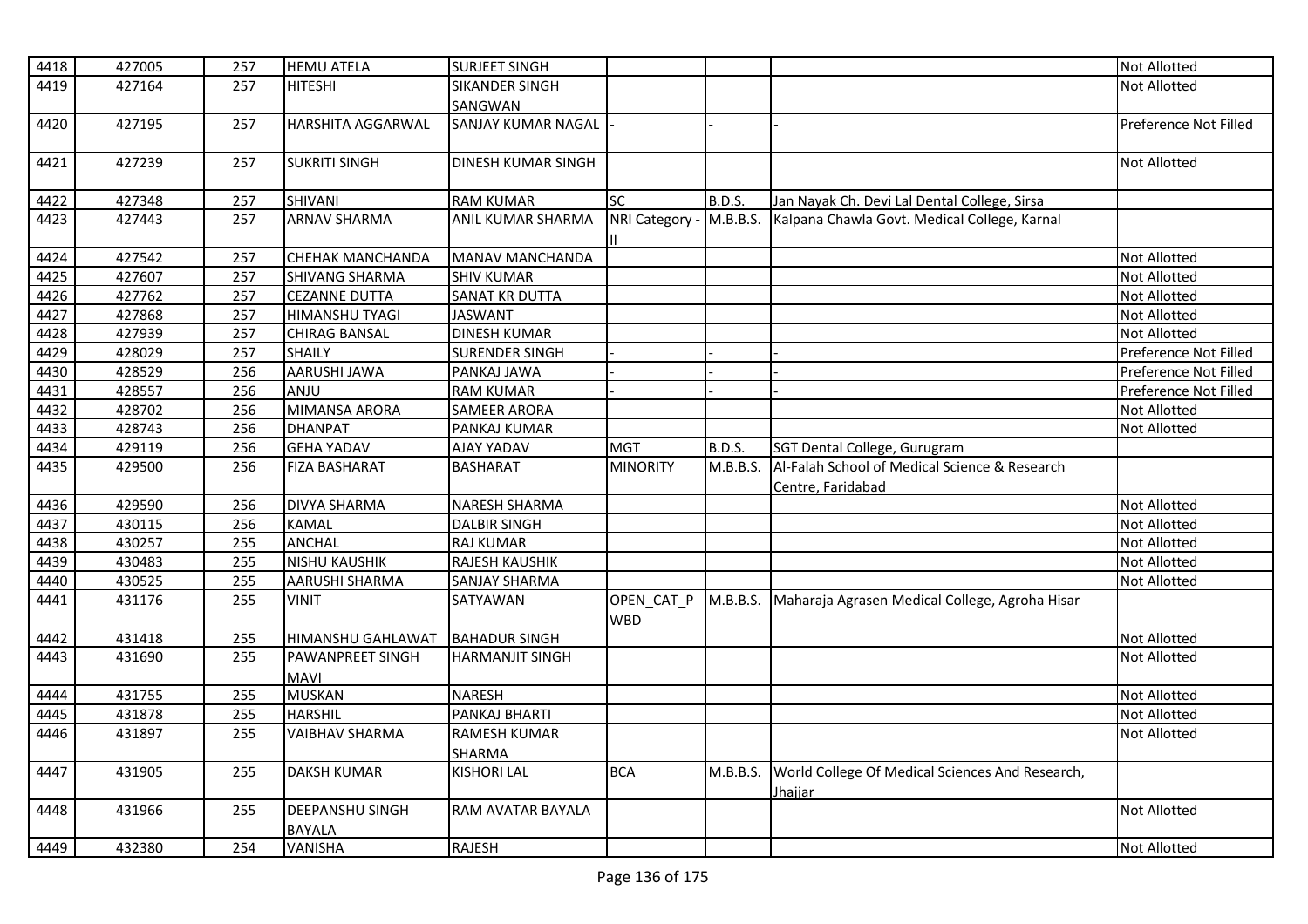| 4450 | 432674 | 254 | <b>VIVEK KUMAR</b>     | <b>JAGAT SINGH</b>         |                 |               |                                                      | Not Allotted          |
|------|--------|-----|------------------------|----------------------------|-----------------|---------------|------------------------------------------------------|-----------------------|
| 4451 | 432783 | 254 | <b>SUSHANT GUPTA</b>   | <b>GOPAL KRISHAN GUPTA</b> |                 |               |                                                      | Not Allotted          |
|      |        |     |                        |                            |                 |               |                                                      |                       |
| 4452 | 432865 | 254 | <b>SAMBHAV GARG</b>    | <b>SUNIL KUMAR</b>         |                 |               |                                                      | Not Allotted          |
| 4453 | 432988 | 254 | <b>RANDEEP DAGAR</b>   | <b>MUKESH DAGAR</b>        |                 |               |                                                      | Not Allotted          |
| 4454 | 433539 | 254 | <b>DIKSHA</b>          | <b>ROHTAS</b>              |                 |               |                                                      | Not Allotted          |
| 4455 | 433668 | 254 | SAMRIDDHI              | PANKAJ KUMAR               |                 |               |                                                      | Not Allotted          |
| 4456 | 433901 | 254 | <b>SHOURYA SUGLA</b>   | <b>ANUP SUGLA</b>          |                 |               |                                                      | Not Allotted          |
| 4457 | 434010 | 254 | AISHWARYA BHOJAK       | LAXMIKANT BHOJAK           | <b>MGT</b>      | B.D.S.        | Jan Nayak Ch. Devi Lal Dental College, Sirsa         |                       |
| 4458 | 434012 | 254 | <b>APRAJITA KHANNA</b> | <b>VISHAL KHANNA</b>       |                 |               |                                                      | Not Allotted          |
| 4459 | 434056 | 254 | PARUL ARORA            | <b>ROBINS ARORA</b>        |                 |               |                                                      | Preference Not Filled |
| 4460 | 434695 | 253 | <b>DHEERAJ MEENA</b>   | <b>ONKAR MAL MEENA</b>     |                 |               |                                                      | Not Allotted          |
| 4461 | 435206 | 253 | <b>VARSHA</b>          | <b>RAJESH KUMAR</b>        |                 |               |                                                      | Preference Not Filled |
| 4462 | 435237 | 253 | SANJANA ANAND          | <b>HEMANT ANAND</b>        |                 |               |                                                      | Preference Not Filled |
| 4463 | 435390 | 253 | <b>MUSKAN</b>          | <b>SUNIL KUMAR</b>         |                 |               |                                                      | Not Allotted          |
| 4464 | 435744 | 253 | <b>MOHIT SHARMA</b>    | <b>NARENDER KUMAR</b>      |                 |               |                                                      | <b>Not Allotted</b>   |
|      |        |     |                        | SHARMA                     |                 |               |                                                      |                       |
| 4465 | 435942 | 253 | <b>DEETYA ADLAKHA</b>  | <b>MANOJ KUMAR</b>         | OPEN_CAT        | <b>B.D.S.</b> | Sudha Rustagi College Of Dental Sciences & Research, |                       |
|      |        |     |                        | ADLAKHA                    |                 |               | Faridabad                                            |                       |
| 4466 | 436072 | 253 | <b>ARSH</b>            | <b>RAJESH KUMAR</b>        |                 |               |                                                      | Not Allotted          |
| 4467 | 436305 | 253 | <b>EAKAJ</b>           | <b>BHAGWAT DAYAL</b>       |                 |               |                                                      | Not Allotted          |
| 4468 | 436511 | 252 | PATHAN AHTESHAM UL     | PATHAN FEROZ KHAN          | <b>MINORITY</b> | M.B.B.S.      | Al-Falah School of Medical Science & Research        |                       |
|      |        |     | HAQ FEROZ KHAN         |                            |                 |               | Centre, Faridabad                                    |                       |
| 4469 | 436584 | 252 | <b>SYEDA QUDSIYA</b>   | <b>SYED BALIG AHMED</b>    | <b>MINORITY</b> | M.B.B.S.      | Al-Falah School of Medical Science & Research        |                       |
|      |        |     |                        |                            |                 |               | Centre, Faridabad                                    |                       |
| 4470 | 437002 | 252 | YASH PANDEY            | <b>SARVESH PANDEY</b>      |                 |               |                                                      | Not Allotted          |
| 4471 | 437422 | 252 | RAKSHITA KAMBOJ        | <b>RAMESH KUMAR</b>        |                 |               |                                                      | Not Allotted          |
| 4472 | 438561 | 251 | ARPITA                 | <b>JOGINDER</b>            |                 |               |                                                      | Preference Not Filled |
| 4473 | 438668 | 251 | <b>AASTHA</b>          | YASHOB SINGH               |                 |               |                                                      | Not Allotted          |
| 4474 | 439582 | 251 | <b>SAHIL MINHAS</b>    | <b>GURINDER SINGH</b>      |                 |               |                                                      | Not Allotted          |
| 4475 | 439784 | 251 | <b>KHUSHI YADAV</b>    | <b>GAURAV YADAV</b>        |                 |               |                                                      | Not Allotted          |
| 4476 | 440287 | 251 | LOVISH                 | <b>RAJBIR SINGH</b>        |                 |               |                                                      | Not Allotted          |
| 4477 | 440417 | 250 | <b>SHAIKH MOHAMMED</b> | <b>MEHMOOD SHAIKH</b>      | <b>MINORITY</b> | M.B.B.S.      | Al-Falah School of Medical Science & Research        |                       |
|      |        |     | <b>FAWAZ ALI</b>       |                            |                 |               | Centre, Faridabad                                    |                       |
| 4478 | 441026 | 250 | <b>BHAVYA KAKKAR</b>   | <b>DHIRAJ KAKKAR</b>       |                 |               |                                                      | Not Allotted          |
| 4479 | 441064 | 250 | ANKIT KUMAR BHADU      | <b>INDER PAL</b>           |                 |               |                                                      | Not Allotted          |
| 4480 | 441126 | 250 | <b>AYUSHI VERMA</b>    | RAJAN VERMA                |                 |               |                                                      | Preference Not Filled |
| 4481 | 441395 | 250 | <b>MOUNIKA NUKELLA</b> | PHANINDRA BABU             |                 |               |                                                      | Not Allotted          |
|      |        |     |                        | <b>NUKELLA</b>             |                 |               |                                                      |                       |
| 4482 | 441797 | 250 | <b>JASLIN KAUR</b>     | <b>SUKHWINDER</b>          | <b>BCA</b>      | B.D.S.        | Jan Nayak Ch. Devi Lal Dental College, Sirsa         |                       |
| 4483 | 442053 | 250 | <b>HARSHVARDHAN</b>    | <b>DEEPAK KUMAR</b>        |                 |               |                                                      | Not Allotted          |
|      |        |     | RAGHAV                 | <b>RAGHAV</b>              |                 |               |                                                      |                       |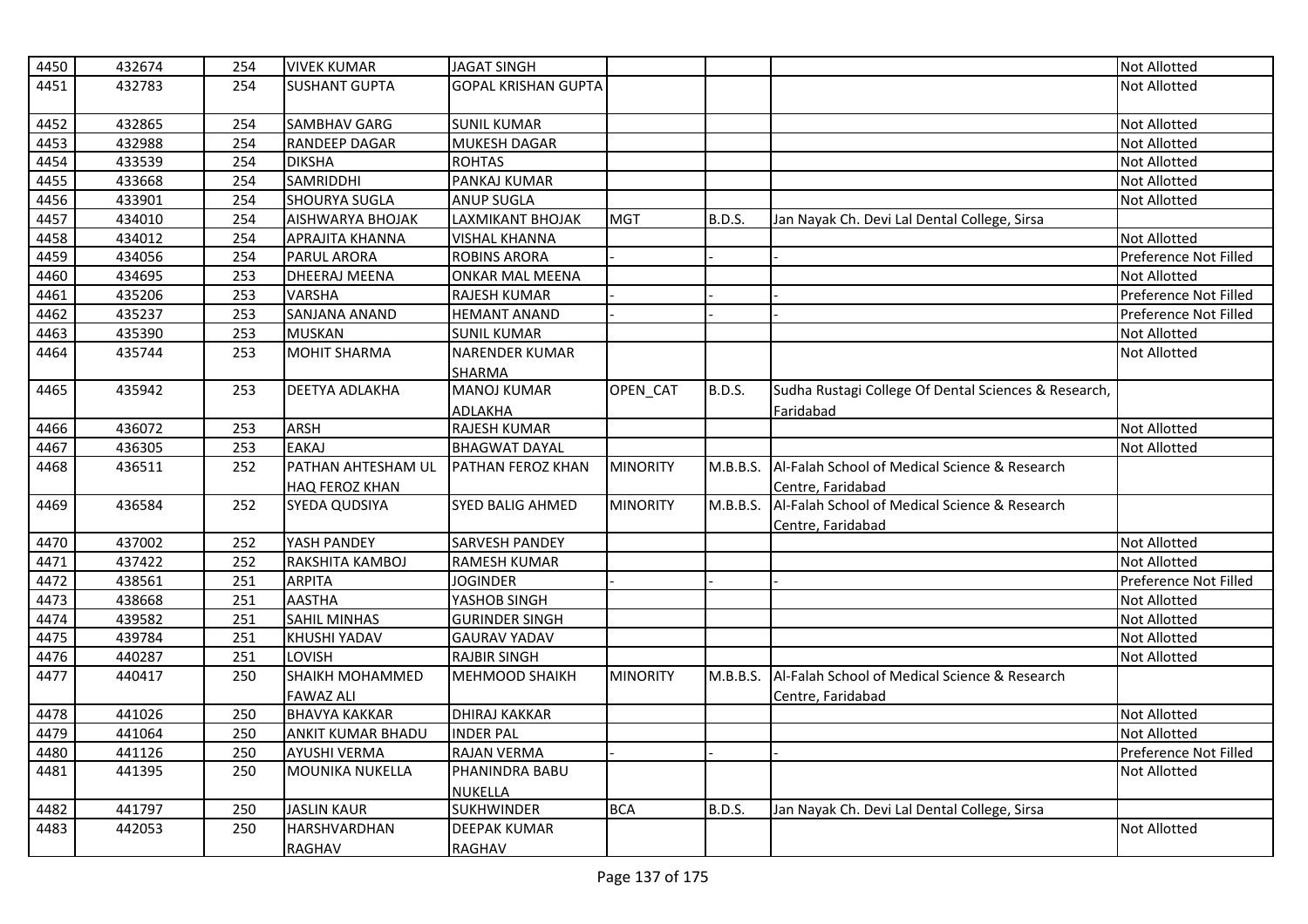| 4484 | 442483 | 250 | <b>MAYANK GOYAL</b>       | <b>GIRIRAJ GOYAL</b>      |            |               |                                                          | Not Allotted          |
|------|--------|-----|---------------------------|---------------------------|------------|---------------|----------------------------------------------------------|-----------------------|
| 4485 | 443215 | 249 | <b>KOMAL</b>              | <b>SHREE BHAGWAN</b>      |            |               |                                                          | Not Allotted          |
| 4486 | 443308 | 249 | AAKANSHA PANWAR           | <b>SANJAY PANWAR</b>      |            |               |                                                          | Not Allotted          |
| 4487 | 443670 | 249 | <b>ASHU SHOKEEN</b>       | JITENDER SHOKEEN          |            |               |                                                          | Not Allotted          |
| 4488 | 443824 | 249 | KHUSHI BUDHWAR            | <b>DEVRAJ SINGH</b>       |            |               |                                                          | Not Allotted          |
|      |        |     |                           | <b>BUDHWAR</b>            |            |               |                                                          |                       |
| 4489 | 444182 | 249 | <b>HIMANSHI SINGH</b>     | <b>MOHINDER SINGH</b>     |            |               |                                                          | Not Allotted          |
| 4490 | 444236 | 249 | <b>MANYA SINHA</b>        | AMAR KUMAR SINHA          |            |               |                                                          | Not Allotted          |
| 4491 | 444875 | 248 | <b>MANAN GUPTA</b>        | <b>BRIJESH GUPTA</b>      | <b>MGT</b> | <b>B.D.S.</b> | Sudha Rustagi College Of Dental Sciences & Research,     |                       |
|      |        |     |                           |                           |            |               | Faridabad                                                |                       |
| 4492 | 445014 | 248 | <b>DIVYANSHI</b>          | KAJORE MAL MEENA          |            |               |                                                          | Not Allotted          |
| 4493 | 445350 | 248 | <b>ADITYA SHARMA</b>      | <b>ASHOK SHARMA</b>       |            |               |                                                          | Not Allotted          |
| 4494 | 445486 | 248 | <b>GEETIKA</b>            | <b>KEWAL KRISHAN</b>      |            |               |                                                          | Not Allotted          |
| 4495 | 445540 | 248 | <b>CHUNOTI YADAV</b>      | OM PRAKASH YADAV          |            |               |                                                          | Not Allotted          |
| 4496 | 445992 | 248 | <b>DIKSHA</b>             | <b>ASHUTOSH</b>           | OPEN CAT   | <b>B.D.S.</b> | PDM Dental College, Bahadurgarh                          |                       |
| 4497 | 446122 | 248 | <b>KHUSHI KATYAL</b>      | <b>SANJAY KATYAL</b>      | <b>MGT</b> | <b>B.D.S.</b> | Sudha Rustagi College Of Dental Sciences & Research,     |                       |
|      |        |     |                           |                           |            |               | Faridabad                                                |                       |
| 4498 | 446633 | 248 | <b>ISHITA</b>             | <b>BALRAJ DESWAL</b>      |            |               |                                                          | Not Allotted          |
| 4499 | 446873 | 247 | <b>SHIVRAJ OINAM</b>      | <b>OINAM OKENDRAJIT</b>   |            |               |                                                          | Not Allotted          |
|      |        |     |                           | <b>SINGH</b>              |            |               |                                                          |                       |
| 4500 | 447008 | 247 | <b>MAHI KAIRY</b>         | <b>MANOJ KAIRY</b>        |            |               |                                                          | Not Allotted          |
| 4501 | 447062 | 247 | <b>NANDINI SHARMA</b>     | JATINDER KUMAR            |            |               |                                                          | Not Allotted          |
| 4502 | 447084 | 247 | KHUSHI KAMBOJ             | <b>ANIL KUMAR</b>         |            |               |                                                          | Not Allotted          |
| 4503 | 447110 | 247 | <b>ADITI SHARMA</b>       | <b>SUSHIL KUMAR</b>       |            |               |                                                          | Not Allotted          |
|      |        |     |                           | SHARMA                    |            |               |                                                          |                       |
| 4504 | 447168 | 247 | PRIYANKA                  | SOMVEER                   | <b>MGT</b> | <b>B.D.S.</b> | Swami Devi Dayal Hospital & Dental College,<br>Punchkula |                       |
| 4505 | 447804 | 247 | <b>BHAVYA POPLI</b>       | <b>VIVEK KUMAR POPLI</b>  |            |               |                                                          | Not Allotted          |
| 4506 | 449158 | 246 | <b>NIKHIL KASANA</b>      | <b>HUKUM SINGH KASANA</b> |            |               |                                                          | Not Allotted          |
|      |        |     |                           |                           |            |               |                                                          |                       |
| 4507 | 449218 | 246 | YASHASVI GUPTA            | <b>NARINDER KUMAR</b>     |            |               |                                                          | Not Allotted          |
| 4508 | 449432 | 246 | <b>SUHANI GOYAL</b>       | MUKESH GOYAL              |            |               |                                                          | Not Allotted          |
| 4509 | 449616 | 246 | <b>AASHI GUPTA</b>        | MR RAKESH KUMAR           |            |               |                                                          | Not Allotted          |
|      |        |     |                           | <b>GUPTA</b>              |            |               |                                                          |                       |
| 4510 | 449837 | 246 | SHIVDEEP HOODA            | PARDEEP SINGH             |            |               |                                                          | Not Allotted          |
| 4511 | 450280 | 246 | YASHI MANI                | ASHAVANI KUMAR            |            |               |                                                          | Preference Not Filled |
|      |        |     |                           | <b>MANI</b>               |            |               |                                                          |                       |
| 4512 | 450506 | 246 | MONIKA GOPAL PARATE GOPAL |                           |            |               |                                                          | Not Allotted          |
|      |        |     |                           | <b>HARISHCHANDRA</b>      |            |               |                                                          |                       |
|      |        |     |                           | <b>PARATE</b>             |            |               |                                                          |                       |
| 4513 | 450852 | 245 | <b>SATYAM TANWAR</b>      | SANJAY SINGH TANWAR       |            |               |                                                          | Not Allotted          |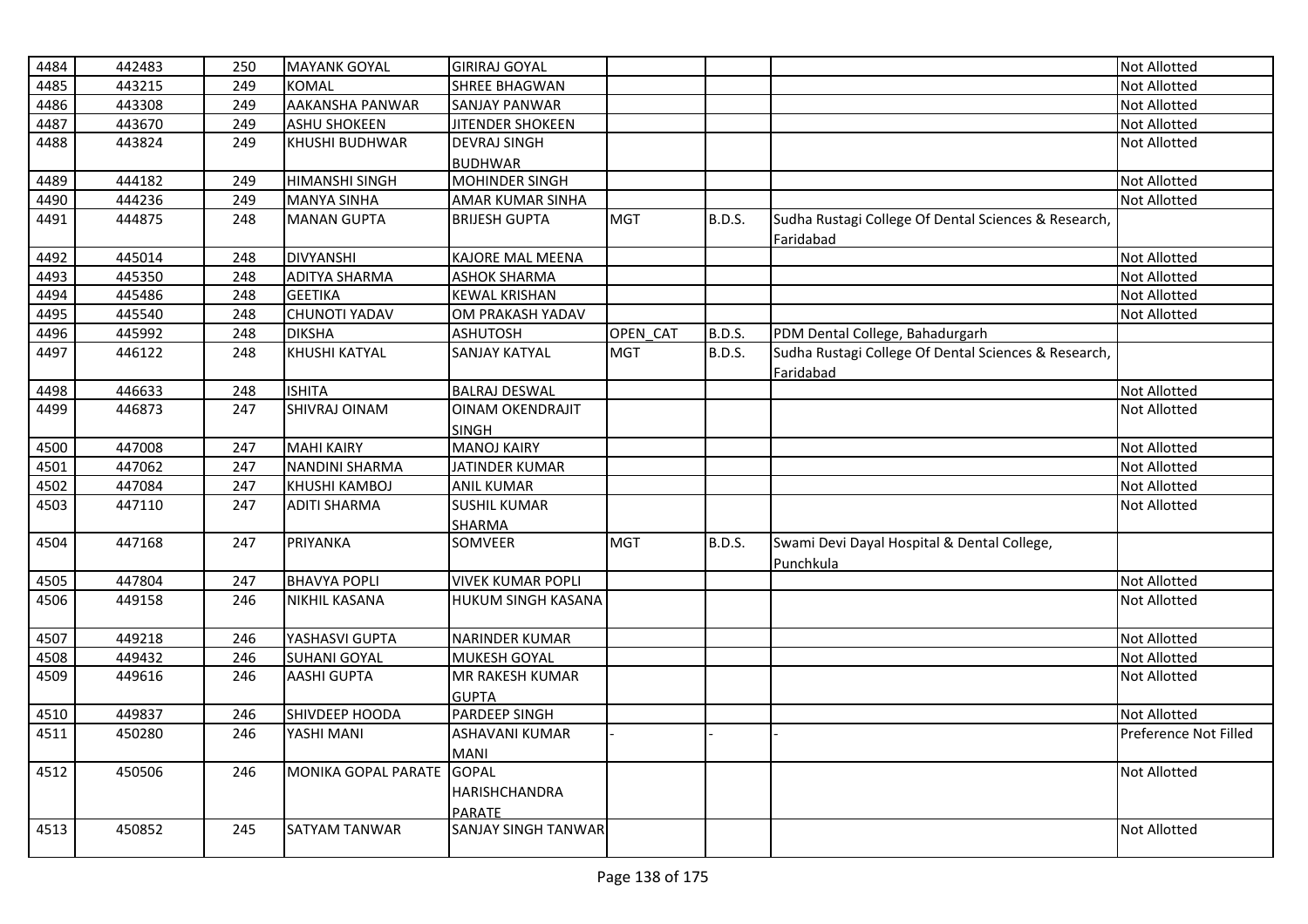| 4514 | 450868 | 245 | <b>ABHAY KHATRI</b>   | <b>RAJESH KUMAR</b>       |            |               |                                                                   | Preference Not Filled |
|------|--------|-----|-----------------------|---------------------------|------------|---------------|-------------------------------------------------------------------|-----------------------|
| 4515 | 450888 | 245 | <b>DIYA HANS</b>      | PARMOD HANS               |            |               |                                                                   | <b>Not Allotted</b>   |
| 4516 | 450949 | 245 | YASHDEEP              | <b>RAJBIR SINGH</b>       |            |               |                                                                   | <b>Not Allotted</b>   |
| 4517 | 451089 | 245 | <b>ANJALI JOGI</b>    | <b>SUBHASH KUMAR</b>      | <b>BCA</b> | M.B.B.S.      | World College Of Medical Sciences And Research,<br><u>Jhajjar</u> |                       |
| 4518 | 451221 | 245 | MALLIKA SINHA         | <b>KUMAR ABHISHEK</b>     |            |               |                                                                   | <b>Not Allotted</b>   |
| 4519 | 451227 | 245 | <b>SHALVI VIKRAM</b>  | <b>VIVEKANAND VIKRAM</b>  |            |               |                                                                   | <b>Not Allotted</b>   |
|      |        |     |                       | <b>SINGH</b>              |            |               |                                                                   |                       |
| 4520 | 451245 | 245 | SAUMYA SHARMA         | <b>DEEPAK SHARMA</b>      |            |               |                                                                   | Not Allotted          |
| 4521 | 451256 | 245 | <b>SHILPY</b>         | <b>BALBIR SINGH</b>       | SC         | B.D.S.        | PDM Dental College, Bahadurgarh                                   |                       |
| 4522 | 451750 | 245 | <b>KHUSHBOO</b>       | <b>AJIT SINGH</b>         |            |               |                                                                   | <b>Not Allotted</b>   |
| 4523 | 451977 | 245 | DIKSHA KUMARI         | <b>ANIL KUMAR</b>         |            |               |                                                                   | <b>Not Allotted</b>   |
| 4524 | 452049 | 245 | KASHISH TANWAR        | <b>ASHOK KUMAR</b>        |            |               |                                                                   | <b>Not Allotted</b>   |
|      |        |     |                       | <b>TANWAR</b>             |            |               |                                                                   |                       |
| 4525 | 452342 | 245 | <b>GUNJAN MALIK</b>   | SANDEEP MALIK             |            |               |                                                                   | Not Allotted          |
| 4526 | 452449 | 245 | <b>TAMANNA</b>        | RAJNEESH                  | SC         | B.D.S.        | Jan Nayak Ch. Devi Lal Dental College, Sirsa                      |                       |
| 4527 | 452621 | 245 | <b>DEEPANSH KALRA</b> | AJNEET KALRA              |            |               |                                                                   | <b>Not Allotted</b>   |
| 4528 | 453377 | 244 | <b>SHREYA KHARB</b>   | NARENDER SINGH            |            |               |                                                                   | Preference Not Filled |
| 4529 | 453585 | 244 | JASMINEDEEP KAUR      | <b>JAGWINDERJIT SINGH</b> | <b>MGT</b> | B.D.S.        | Swami Devi Dayal Hospital & Dental College,                       |                       |
|      |        |     | <b>GREWAL</b>         | <b>GREWAL</b>             |            |               | Punchkula                                                         |                       |
| 4530 | 453716 | 244 | PRAVIN SHARMA         | LALIT MOHAN SHARMA        |            |               |                                                                   | Not Allotted          |
| 4531 | 453753 | 244 | <b>SAKSHI</b>         | <b>OMPARKASH</b>          | <b>MGT</b> | <b>B.D.S.</b> | Jan Nayak Ch. Devi Lal Dental College, Sirsa                      |                       |
| 4532 | 453956 | 244 | <b>DHRUV DHINGRA</b>  | ANUJ DHINGRA              |            |               |                                                                   | <b>Not Allotted</b>   |
| 4533 | 454043 | 244 | RACHEL SIMRAN         | <b>RAVI KUMAR</b>         | <b>MGT</b> | <b>B.D.S.</b> | Sudha Rustagi College Of Dental Sciences & Research,              |                       |
|      |        |     | <b>THAKUR</b>         |                           |            |               | Faridabad                                                         |                       |
| 4534 | 454209 | 244 | DIVYANSHI GOEL        | ANUJ GOEL                 |            |               |                                                                   | <b>Not Allotted</b>   |
| 4535 | 454344 | 244 | <b>AMISHA</b>         | <b>RAMBIR</b>             |            |               |                                                                   | Preference Not Filled |
| 4536 | 454504 | 244 | <b>ADITYA RAINA</b>   | <b>NARESH KUMAR RAINA</b> |            |               |                                                                   | <b>Not Allotted</b>   |
| 4537 | 454604 | 244 | <b>PRINCE</b>         | <b>ANAND KUMAR</b>        |            |               |                                                                   | <b>Not Allotted</b>   |
| 4538 | 454774 | 244 | NISHA YADAV           | <b>MANISH YADAV</b>       |            |               |                                                                   | <b>Not Allotted</b>   |
| 4539 | 454896 | 244 | <b>ARUSHI SINHA</b>   | <b>RAHUL SINHA</b>        |            |               |                                                                   | Preference Not Filled |
| 4540 | 454926 | 244 | PRITESH K SHARMA      | <b>OPINDER KUMAR</b>      |            |               |                                                                   | Not Allotted          |
|      |        |     |                       | SHARMA                    |            |               |                                                                   |                       |
| 4541 | 455201 | 244 | <b>MADHUR RAZDAN</b>  | <b>ANOOP KUMAR</b>        |            |               |                                                                   | Not Allotted          |
|      |        |     |                       | RAZDAN                    |            |               |                                                                   |                       |
| 4542 | 455282 | 243 | HIMANSHU RAJ MANU     | <b>UMASHANKAR PRASAD</b>  |            |               |                                                                   | <b>Not Allotted</b>   |
| 4543 | 455903 | 243 | KUNJAN                | <b>HITESH CHOPRA</b>      | OPEN_CAT   | <b>B.D.S.</b> | Yamuna Institute Of Dental Sciences & Research                    |                       |
|      |        |     |                       |                           |            |               | Gadholi, Yamunanagar                                              |                       |
| 4544 | 455930 | 243 | <b>ANIKET SAINI</b>   | <b>RAKESH SAINI</b>       |            |               |                                                                   | <b>Not Allotted</b>   |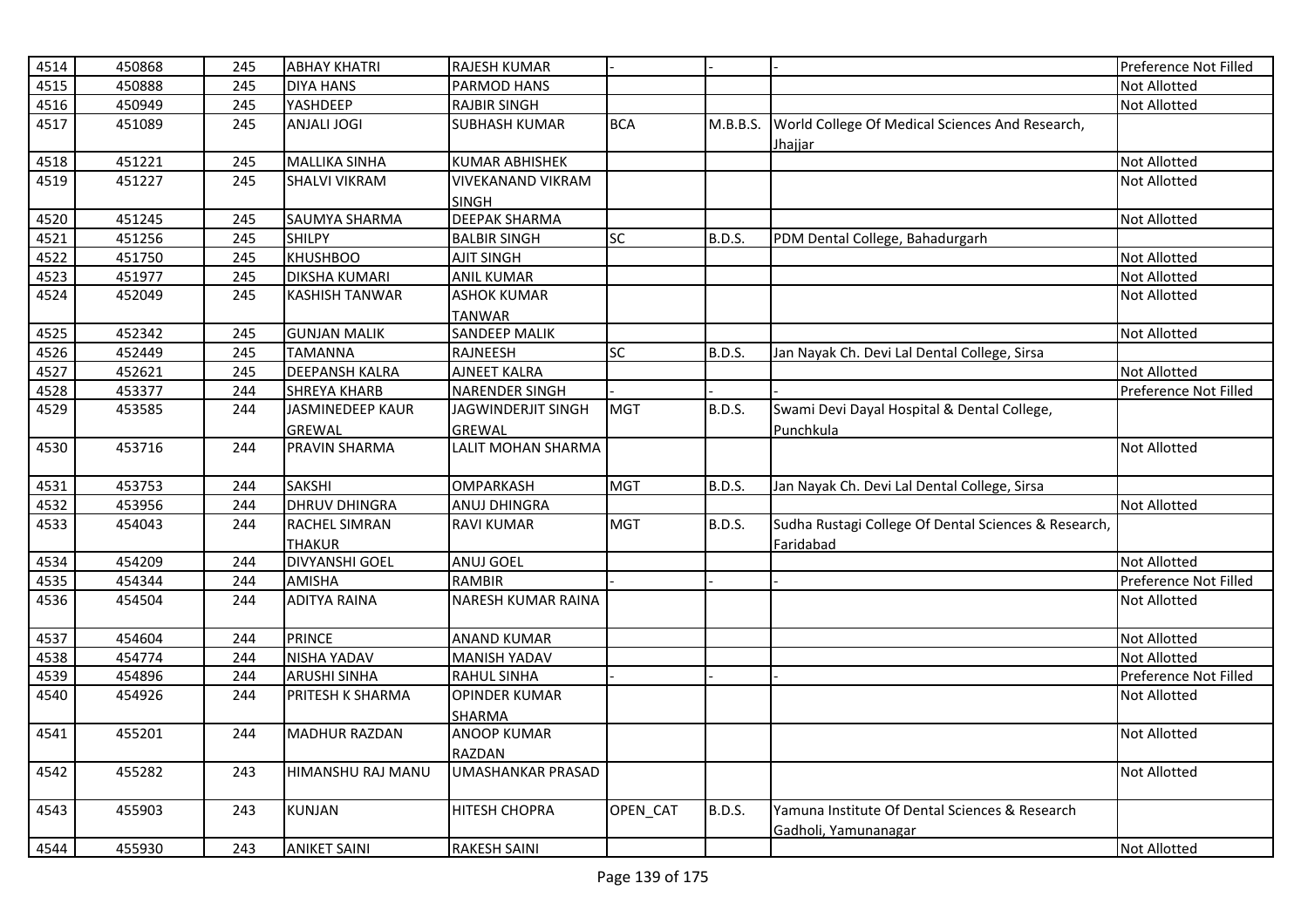| 4545 | 456140 | 243 | <b>RUSHI BASAN</b>          | PRITPAL SINGH BASAN        |            |               |                                                                   | <b>Not Allotted</b>   |
|------|--------|-----|-----------------------------|----------------------------|------------|---------------|-------------------------------------------------------------------|-----------------------|
| 4546 | 456243 | 243 | <b>SIDDHARTH THAKRAN</b>    | YASHVIR SINGH              |            |               |                                                                   | <b>Not Allotted</b>   |
| 4547 | 456381 | 243 | RISHIKA JAISWAL             | MR. RADHESHYAM             |            |               |                                                                   | <b>Not Allotted</b>   |
|      |        |     |                             | <b>JAISWAL</b>             |            |               |                                                                   |                       |
| 4548 | 456434 | 243 | <b>JAIN DISHA NISHIKANT</b> | <b>NISHIKANT</b>           |            |               |                                                                   | Not Allotted          |
| 4549 | 456635 | 243 | <b>BHUMIKA VIJAYRAN</b>     | <b>SANJAY KUMAR</b>        |            |               |                                                                   | Not Allotted          |
| 4550 | 457207 | 243 | <b>NISHANT</b>              | <b>KAILASH SHARMA</b>      |            |               |                                                                   | Not Allotted          |
| 4551 | 457378 | 242 | <b>CHAHAT</b>               | <b>VIRENDER</b>            |            |               |                                                                   | Not Allotted          |
| 4552 | 457419 | 242 | <b>ROHIT NEHARA</b>         | <b>BHRAMPAL SINGH</b>      |            |               |                                                                   | Not Allotted          |
| 4553 | 457855 | 242 | TANU CHAUDHARY              | <b>SANJAY KUMAR</b>        |            |               |                                                                   | Not Allotted          |
| 4554 | 458062 | 242 | <b>AARTI</b>                | <b>VIPIN KUMAR</b>         |            |               |                                                                   | Not Allotted          |
| 4555 | 458068 | 242 | <b>ADITYA</b>               | <b>RADHEY SHYAM</b>        |            |               |                                                                   | <b>Not Allotted</b>   |
| 4556 | 458147 | 242 | <b>NANDINI KAUSHIK</b>      | <b>VIVEK KUMAR KAUSHIK</b> |            |               |                                                                   | <b>Not Allotted</b>   |
| 4557 | 458247 | 242 | PARKHI BHATIA               | <b>MANOJ BHATIA</b>        |            |               |                                                                   | Not Allotted          |
| 4558 | 458272 | 242 | PRIYA                       | <b>KRISHAN KUMAR</b>       |            |               |                                                                   | Not Allotted          |
| 4559 | 458482 | 242 | <b>KHUSHI PUNDIR</b>        | <b>SOURABH PUNDIR</b>      |            |               |                                                                   | <b>Not Allotted</b>   |
| 4560 | 458957 | 242 | <b>KHUSHI</b>               | <b>SOMBIR</b>              |            |               |                                                                   | <b>Not Allotted</b>   |
| 4561 | 459095 | 242 | <b>ARJUN KAPOOR</b>         | <b>VISHAL KAPOOR</b>       |            |               |                                                                   | Not Allotted          |
| 4562 | 459463 | 242 | <b>ABHAY TAMAKUWALA</b>     | <b>VIRENDRA</b>            |            |               |                                                                   | Not Allotted          |
|      |        |     |                             | TAMAKUWALA                 |            |               |                                                                   |                       |
| 4563 | 459503 | 242 | <b>CHIRAG SHARMA</b>        | PHOOLKANWAR                | <b>MGT</b> | B.D.S.        | PDM Dental College, Bahadurgarh                                   |                       |
| 4564 | 459687 | 241 | <b>DURGESH</b>              | <b>RAN SINGH</b>           |            |               |                                                                   | Not Allotted          |
| 4565 | 460177 | 241 | <b>ASHLAY KAMBOJ</b>        | HARBHAJAN LAL              |            |               |                                                                   | Not Allotted          |
| 4566 | 460407 | 241 | <b>UPASANA</b>              | <b>ARUN KUMAR</b>          |            |               |                                                                   | Not Allotted          |
| 4567 | 460705 | 241 | RADHIKA GOYAL               | RAJENDER GOYAL             |            |               |                                                                   | Not Allotted          |
| 4568 | 460749 | 241 | <b>DIMPAL</b>               | <b>CHANDER BOSE</b>        |            |               |                                                                   | <b>Not Allotted</b>   |
| 4569 | 460825 | 241 | <b>ANUSHA SHARMA</b>        | <b>NAVEEN SHARMA</b>       |            |               |                                                                   | <b>Not Allotted</b>   |
| 4570 | 460895 | 241 | <b>AALIYA</b>               | MOHAMMAD ASIF              |            |               |                                                                   | Preference Not Filled |
| 4571 | 461100 | 241 | <b>BIRAJDAR SHIVANI</b>     | CHANDRAKANT                |            |               |                                                                   | <b>Not Allotted</b>   |
|      |        |     | CHANDRAKANT                 | <b>SHANKAR BIRAJDAR</b>    |            |               |                                                                   |                       |
| 4572 | 461491 | 241 | <b>JANHVI PANDEY</b>        | AJAY KUMAR PANDEY          | <b>MGT</b> | <b>B.D.S.</b> | Sudha Rustagi College Of Dental Sciences & Research,<br>Faridabad |                       |
| 4573 | 461724 | 241 | <b>RUPAL GOEL</b>           | <b>SURINDER GOEL</b>       |            |               |                                                                   | Preference Not Filled |
| 4574 | 461920 | 240 | <b>SHIVAM SHARMA</b>        | <b>VIJAY SHARMA</b>        |            |               |                                                                   | Not Allotted          |
| 4575 | 461949 | 240 | <b>KEERAT SINGH</b>         | <b>RANDHIR SINGH</b>       |            |               |                                                                   | Not Allotted          |
| 4576 | 462265 | 240 | <b>NEHA RAJ</b>             | <b>BHRIGU ASHRAM RAM</b>   |            |               |                                                                   | Not Allotted          |
| 4577 | 462312 | 240 | <b>PRINCE</b>               | <b>DEVENDER KUMAR</b>      |            |               |                                                                   | <b>Not Allotted</b>   |
| 4578 | 462997 | 240 | <b>AAKANKSHA SINGH</b>      | PARASU RAM SINGH           |            |               |                                                                   | Not Allotted          |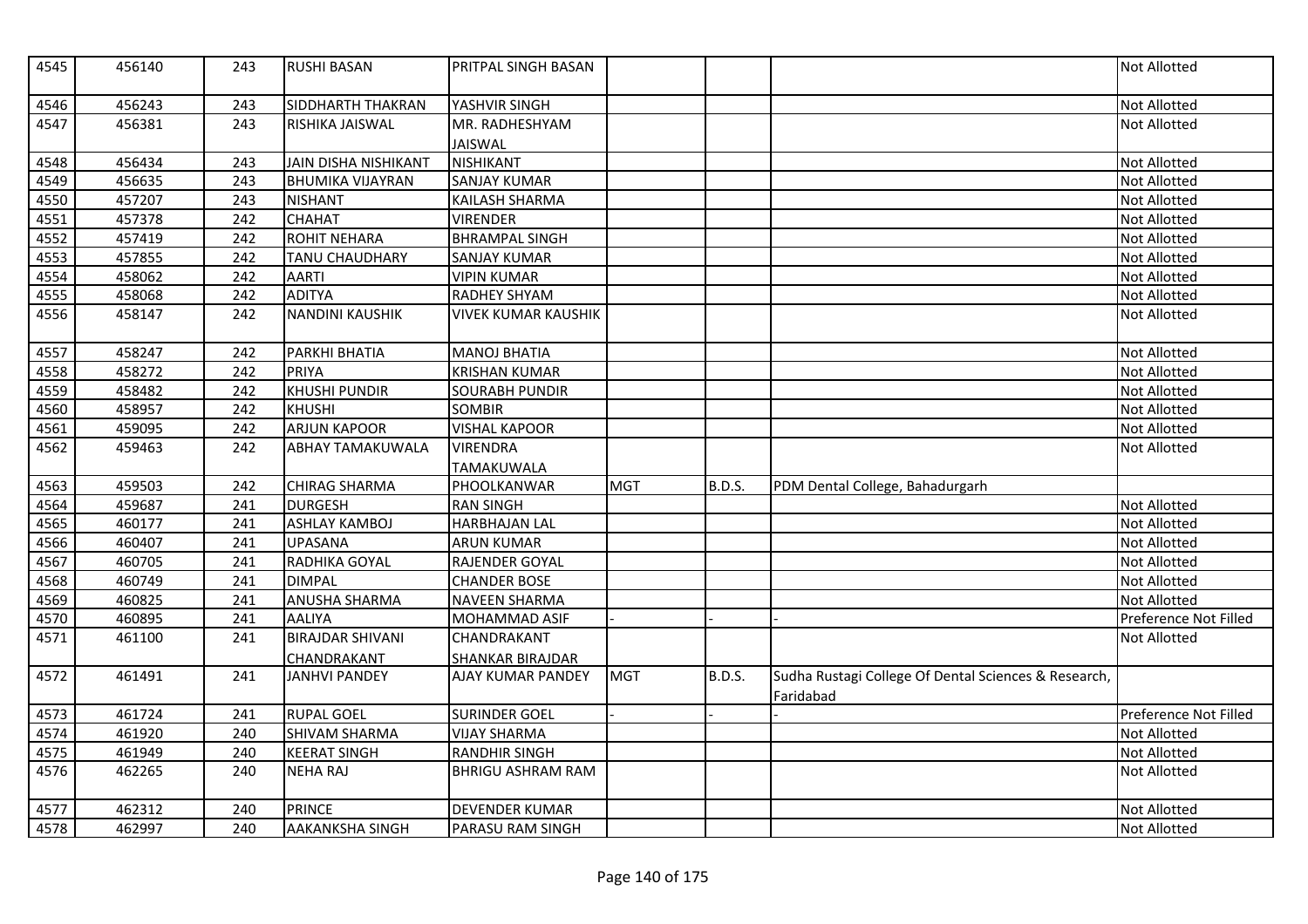| 4579 | 463025 | 240 | <b>ANAAM BASHIR</b>         | DR BASHIR AHMAD         | <b>MINORITY</b> |               | M.B.B.S.   Al-Falah School of Medical Science & Research<br>Centre. Faridabad |                       |
|------|--------|-----|-----------------------------|-------------------------|-----------------|---------------|-------------------------------------------------------------------------------|-----------------------|
| 4580 | 463287 | 240 | KANISHKA DHIMAN             | <b>VINOD DHIMAN</b>     |                 |               |                                                                               | <b>Not Allotted</b>   |
| 4581 | 463577 | 240 | PALLAVI NAHAR               | <b>VIJAY KUMAR</b>      |                 |               |                                                                               | <b>Not Allotted</b>   |
| 4582 | 463819 | 240 | <b>BHERAZ SINGH CHAHAL</b>  | <b>ASHRAFJIT SINGH</b>  |                 |               |                                                                               | <b>Not Allotted</b>   |
|      |        |     |                             | CHAHAL                  |                 |               |                                                                               |                       |
| 4583 | 464138 | 239 | <b>NITIN</b>                | <b>ANIL KUMAR</b>       | <b>MGT</b>      | <b>B.D.S.</b> | Jan Nayak Ch. Devi Lal Dental College, Sirsa                                  |                       |
| 4584 | 464219 | 239 | PRATISHTHA KHATRI           | <b>VIKAS KHATRI</b>     |                 |               |                                                                               | <b>Not Allotted</b>   |
| 4585 | 464239 | 239 | <b>NYAPE ZIRDO</b>          | <b>GENYA ZIRDO</b>      |                 |               |                                                                               | <b>Not Allotted</b>   |
| 4586 | 464869 | 239 | <b>SUMANT TIRKEY</b>        | <b>HARMAN</b>           |                 |               |                                                                               | Preference Not Filled |
| 4587 | 464929 | 239 | AKANKSHA                    | <b>SANT RAM</b>         |                 |               |                                                                               | <b>Not Allotted</b>   |
| 4588 | 465247 | 239 | <b>PARTH UPPAL</b>          | <b>ANIL KUMAR UPPAL</b> |                 |               |                                                                               | Not Allotted          |
| 4589 | 465591 | 239 | <b>VANSHIKA ARORA</b>       | <b>VISHAL ARORA</b>     |                 |               |                                                                               | Not Allotted          |
| 4590 | 466248 | 238 | <b>DANISH</b>               | <b>SAFIK</b>            | <b>MINORITY</b> | M.B.B.S.      | Al-Falah School of Medical Science & Research                                 |                       |
|      |        |     |                             |                         |                 |               | Centre, Faridabad                                                             |                       |
| 4591 | 466307 | 238 | <b>VISHWAJEET</b>           | <b>ASHOK KUMAR</b>      |                 |               |                                                                               | <b>Not Allotted</b>   |
| 4592 | 467087 | 238 | <b>HARSHITA TALWAR</b>      | <b>VIPIN TALWAR</b>     | <b>MINORITY</b> | M.B.B.S.      | Al-Falah School of Medical Science & Research                                 |                       |
|      |        |     |                             |                         |                 |               | Centre, Faridabad                                                             |                       |
| 4593 | 467903 | 238 | <b>NISHTHA</b>              | ANIL KUMAR HOODA        |                 |               |                                                                               | Preference Not Filled |
| 4594 | 467972 | 238 | <b>SHANIYA KHAN</b>         | <b>MOHD ARIF KHAN</b>   | <b>MINORITY</b> | M.B.B.S.      | Al-Falah School of Medical Science & Research                                 |                       |
|      |        |     |                             |                         |                 |               | Centre, Faridabad                                                             |                       |
| 4595 | 468269 | 238 | <b>JATIN JINDAL</b>         | <b>KRISHAN CHAND</b>    |                 |               |                                                                               | <b>Not Allotted</b>   |
| 4596 | 468357 | 237 | <b>ASHMITA RANA</b>         | SANDEEP RANA            |                 |               |                                                                               | <b>Not Allotted</b>   |
| 4597 | 468658 | 237 | <b>RITIKA</b>               | <b>NIHAL SINGH</b>      | OPEN CAT        | B.D.S.        | Sudha Rustagi College Of Dental Sciences & Research,                          |                       |
|      |        |     |                             |                         |                 |               | Faridabad                                                                     |                       |
| 4598 | 469103 | 237 | <b>SAKSHI SUMAN</b>         | <b>SUJEET KUMAR</b>     |                 |               |                                                                               | <b>Not Allotted</b>   |
| 4599 | 469349 | 237 | <b>SHIVAM ANAND</b>         | <b>HARPAL ANAND</b>     |                 |               |                                                                               | <b>Not Allotted</b>   |
| 4600 | 469855 | 237 | <b>DASAVATHINI SATHVIKA</b> | <b>DASAVATHINI</b>      |                 |               |                                                                               | <b>Not Allotted</b>   |
|      |        |     |                             | VISHWESHWAR             |                 |               |                                                                               |                       |
| 4601 | 470084 | 237 | <b>NIDHI</b>                | <b>BHOOP SINGH</b>      | <b>MGT</b>      | <b>B.D.S.</b> | SGT Dental College, Gurugram                                                  |                       |
|      |        |     |                             | LOHCHAB                 |                 |               |                                                                               |                       |
| 4602 | 470101 | 237 | <b>ANANYA SIKKA</b>         | <b>KAWAL SIKKA</b>      |                 |               |                                                                               | <b>Not Allotted</b>   |
| 4603 | 470449 | 236 | <b>NEETU YADAV</b>          | <b>NARESH KUMAR</b>     | <b>BCB</b>      | <b>B.D.S.</b> | Swami Devi Dayal Hospital & Dental College,                                   |                       |
|      |        |     |                             |                         |                 |               | Punchkula                                                                     |                       |
| 4604 | 470541 | 236 | <b>SOHAIB AKHTAR</b>        | SIRAJUDDIN              | <b>MINORITY</b> | M.B.B.S.      | Al-Falah School of Medical Science & Research                                 |                       |
|      |        |     |                             |                         |                 |               | Centre, Faridabad                                                             |                       |
| 4605 | 470731 | 236 | <b>DEEPALI GAUR</b>         | RAJESH KUMAR GAUR       |                 |               |                                                                               | Not Allotted          |
| 4606 | 470760 | 236 | <b>DIVYANI SAMBYAL</b>      | DEEPAK SAMBYAL          |                 |               |                                                                               | Not Allotted          |
| 4607 | 470785 | 236 | <b>AMAN RAINA</b>           | <b>SANJAY RAINA</b>     |                 |               |                                                                               | <b>Not Allotted</b>   |
| 4608 | 470946 | 236 | <b>ANSHITA SONI</b>         | <b>DHARAMVIR SONI</b>   |                 |               |                                                                               | Preference Not Filled |
| 4609 | 470985 | 236 | <b>ABHISHEK ANAND</b>       | MITHILESH CHANDRA       |                 |               |                                                                               | <b>Not Allotted</b>   |
|      |        |     |                             | <b>SINHA</b>            |                 |               |                                                                               |                       |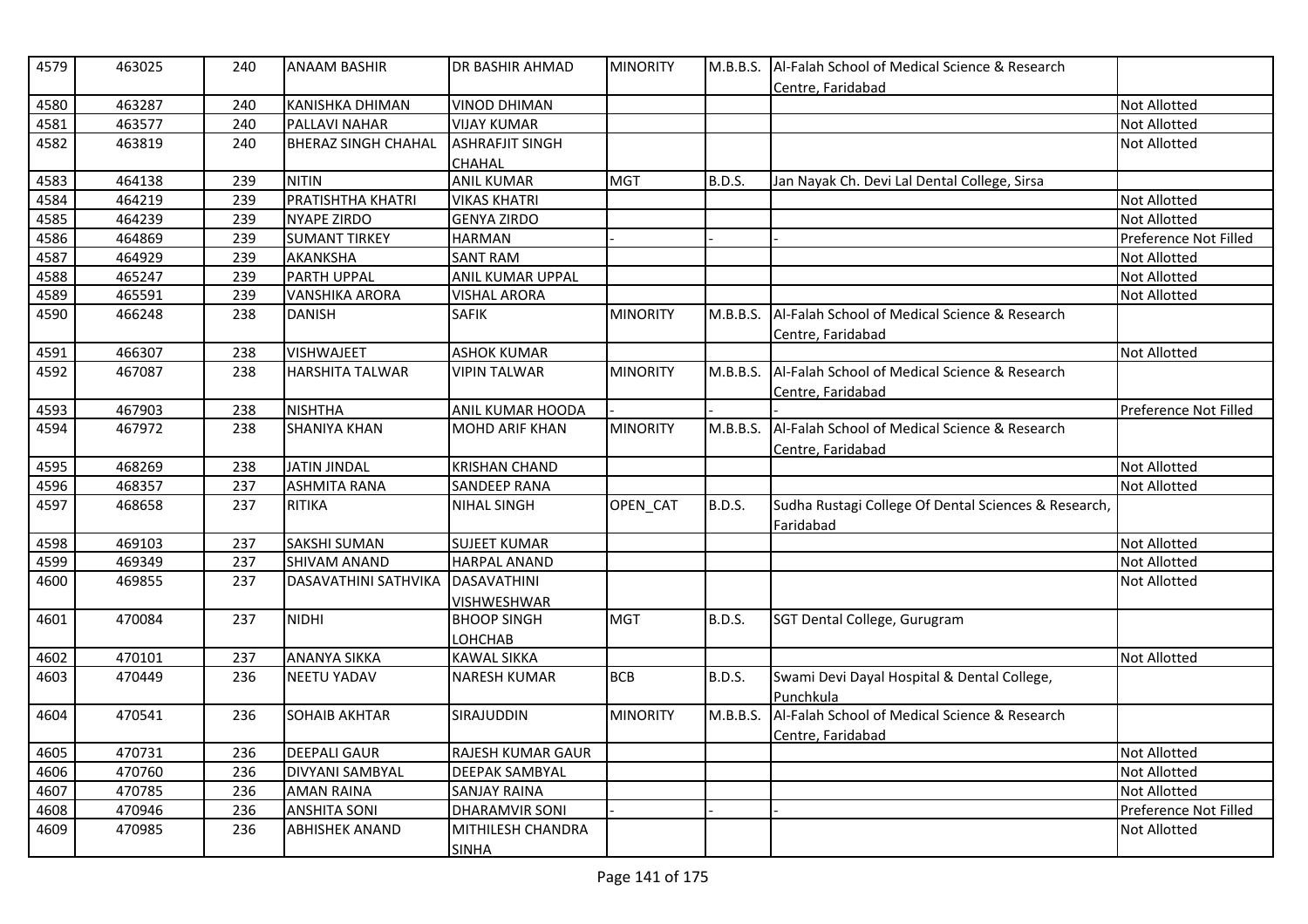| 4610 | 471443 | 236 | <b>APOORVA TRIVEDI</b>   | <b>MANISH TRIVEDI</b>                   |                 |               |                                                                   | Not Allotted          |
|------|--------|-----|--------------------------|-----------------------------------------|-----------------|---------------|-------------------------------------------------------------------|-----------------------|
| 4611 | 471552 | 236 | <b>KHUSHI YADAV</b>      | <b>RAJ KUMAR</b>                        |                 |               |                                                                   | <b>Not Allotted</b>   |
| 4612 | 471670 | 236 | <b>ROHAN SINGH BISHT</b> | PUSHKAR SINGH BISHT                     |                 |               |                                                                   | <b>Not Allotted</b>   |
| 4613 | 471716 | 236 | <b>TANISHA</b>           | SOMVEER SINGH                           |                 |               |                                                                   | Preference Not Filled |
| 4614 | 471961 | 236 | <b>JAHNVI</b>            | <b>VINOD BOGRA</b>                      | <b>MGT</b>      | B.D.S.        | PDM Dental College, Bahadurgarh                                   |                       |
| 4615 | 471966 | 236 | <b>KOMAL AGRAWAL</b>     | <b>VINAY AGRAWAL</b>                    |                 |               |                                                                   | Not Allotted          |
| 4616 | 471976 | 236 | RACHITA YADAV            | <b>TULARAM YADAV</b>                    |                 |               |                                                                   | Preference Not Filled |
| 4617 | 472031 | 236 | <b>VRINDA SEHRAWAT</b>   | <b>SANJEEV KUMAR</b>                    |                 |               |                                                                   | <b>Not Allotted</b>   |
|      |        |     |                          | SEHRAWAT                                |                 |               |                                                                   |                       |
| 4618 | 472141 | 236 | <b>ANAND GUPTA</b>       | <b>BIPIN KUMAR GUPTA</b>                |                 |               |                                                                   | Not Allotted          |
| 4619 | 472306 | 236 | <b>ARYAN JESWANI</b>     | RAJESH JESWANI                          |                 |               |                                                                   | Not Allotted          |
| 4620 | 472320 | 236 | SHARANYA SAHA            | PRABIRKUMAR SAHA                        |                 |               |                                                                   | Not Allotted          |
| 4621 | 472412 | 236 | <b>INDRANIL KARMAKAR</b> | <b>GOUTAM KARMAKAR</b>                  |                 |               |                                                                   | Not Allotted          |
| 4622 | 472505 | 236 | TANUSHI CHUGH            | ANIL KUMAR CHUGH                        | <b>MGT</b>      | <b>B.D.S.</b> | Jan Nayak Ch. Devi Lal Dental College, Sirsa                      |                       |
| 4623 | 472646 | 236 | <b>MOHIT KUMAR</b>       | <b>KARAMPAL</b>                         |                 |               |                                                                   | Not Allotted          |
| 4624 | 472695 | 235 | SAINA KAPOOR             | <b>VIKAS KAPOOR</b>                     |                 |               |                                                                   | Not Allotted          |
| 4625 | 472939 | 235 | <b>KUNIKA</b>            | <b>VIJAY KUMAR</b>                      |                 |               |                                                                   | <b>Not Allotted</b>   |
| 4626 | 473116 | 235 | <b>VIVEK</b>             | <b>SHIV CHARAN</b>                      |                 |               |                                                                   | Not Allotted          |
| 4627 | 473226 | 235 | <b>APURVA</b>            | <b>DINESH KUMAR</b>                     |                 |               |                                                                   | Not Allotted          |
| 4628 | 473886 | 235 | <b>BHAVIKA RANGA</b>     | <b>SURENDER SINGH</b>                   |                 |               |                                                                   | Not Allotted          |
| 4629 | 474166 | 235 | <b>DHARAM BIR</b>        | <b>RAM PHAL</b>                         | <b>BCB</b>      | <b>B.D.S.</b> | J.N. Kapoor, D.A.V Centenary Dental College,<br>Yamunanagar       |                       |
| 4630 | 474555 | 235 | <b>KANAK KHATRI</b>      | <b>RAVINDER</b>                         |                 |               |                                                                   | Not Allotted          |
| 4631 | 475096 | 235 | MALVINDER SINGH          | <b>MANJIT SINGH</b>                     |                 |               |                                                                   | Not Allotted          |
|      |        |     | <b>BHAMRAH</b>           | <b>BHAMRAH</b>                          |                 |               |                                                                   |                       |
| 4632 | 475114 | 235 | <b>NEHA KAUSHIK</b>      | <b>MAHENDRA KUMAR</b><br><b>KAUSHIK</b> | <b>MGT</b>      | <b>B.D.S.</b> | Jan Nayak Ch. Devi Lal Dental College, Sirsa                      |                       |
| 4633 | 475587 | 234 | <b>BHAWNA</b>            | <b>CHATR PAL</b>                        | <b>MGT</b>      | <b>B.D.S.</b> | PDM Dental College, Bahadurgarh                                   |                       |
| 4634 | 476036 | 234 | <b>JANNAT VERMA</b>      | RAJIV VERMA                             | <b>MGT</b>      | <b>B.D.S.</b> | Swami Devi Dayal Hospital & Dental College,                       |                       |
|      |        |     |                          |                                         |                 |               | Punchkula                                                         |                       |
| 4635 | 476906 | 234 | <b>MAHAK YADAV</b>       | <b>SURESH</b>                           |                 |               |                                                                   | Not Allotted          |
| 4636 | 477011 | 234 | <b>MOHAMMED SOHAIL</b>   | <b>MOHAMMED</b>                         | <b>MINORITY</b> | M.B.B.S.      | Al-Falah School of Medical Science & Research                     |                       |
|      |        |     |                          | <b>NAUSHAD</b>                          |                 |               | Centre, Faridabad                                                 |                       |
| 4637 | 477174 | 234 | <b>ARYAN SRIVASTAVA</b>  | ANUPAM SRIVASTAVA                       |                 |               |                                                                   | Not Allotted          |
| 4638 | 477445 | 234 | <b>OMDUTT</b>            | <b>SANJAY KUMAR</b>                     |                 |               |                                                                   | Not Allotted          |
| 4639 | 477646 | 233 | YASHIKA DAGAR            | <b>KAPOOR SINGH DAGAR</b>               |                 |               |                                                                   | Not Allotted          |
| 4640 | 477788 | 233 | <b>HIMANSHI</b>          | <b>SUNIL KUMAR</b>                      |                 |               |                                                                   | Not Allotted          |
| 4641 | 478125 | 233 | POOJA                    | <b>BHUP SINGH</b>                       |                 |               |                                                                   | Not Allotted          |
| 4642 | 478272 | 233 | <b>EKTA YADAV</b>        | VIKRAM SINGH                            | OPEN_CAT        | <b>B.D.S.</b> | Sudha Rustagi College Of Dental Sciences & Research,<br>Faridabad |                       |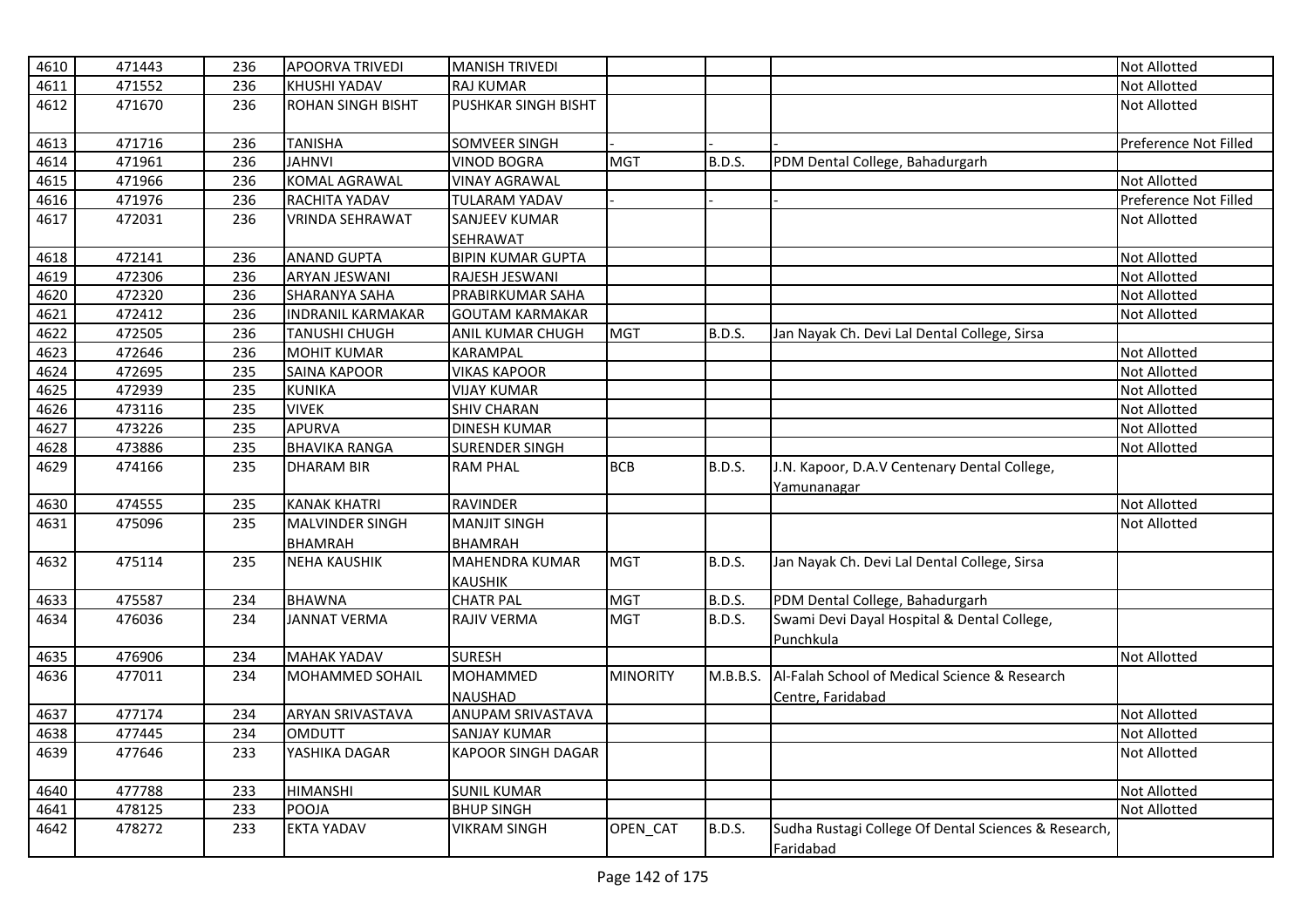| 4643 | 478875 | 233 | <b>VALISH</b>            | RAJEEV KUMAR                        |                         |               |                                                                    | <b>Not Allotted</b>   |
|------|--------|-----|--------------------------|-------------------------------------|-------------------------|---------------|--------------------------------------------------------------------|-----------------------|
| 4644 | 479360 | 233 | YAMINI                   | RAJESH KUMAR                        | SC_DEPRIVED             | B.D.S.        | SGT Dental College, Gurugram                                       |                       |
| 4645 | 479461 | 233 | <b>KAVYA BHARDWAJ</b>    | <b>LATE RANDEEP</b>                 |                         |               |                                                                    | <b>Not Allotted</b>   |
|      |        |     |                          | <b>BHARDWAJ</b>                     |                         |               |                                                                    |                       |
| 4646 | 480244 | 232 | PAKHI PARASHAR           | <b>MANOJ KUMAR</b>                  | NRI Category - M.B.B.S. |               | Pandit Bhagwat Dayal Sharma PGIMS, Rohtak                          |                       |
| 4647 | 480365 | 232 | <b>SANDHYA SHARMA</b>    | SANJAY                              |                         |               |                                                                    | <b>Not Allotted</b>   |
| 4648 | 480588 | 232 | AYUSHI UPADHYAY          | <b>ASUTOSH UPADHYAY</b>             |                         |               |                                                                    | <b>Not Allotted</b>   |
| 4649 | 480759 | 232 | <b>TARUNA</b>            | <b>BHAGWAT DAYAL</b>                | SC                      | <b>B.D.S.</b> | Jan Nayak Ch. Devi Lal Dental College, Sirsa                       |                       |
| 4650 | 480994 | 232 | <b>AAKASH</b>            | <b>NETRAM</b>                       |                         |               |                                                                    | Not Allotted          |
| 4651 | 481110 | 232 | <b>SUMIT SINGH</b>       | <b>LAHRI SINGH</b>                  |                         |               |                                                                    | <b>Not Allotted</b>   |
| 4652 | 481131 | 232 | MINAKSHI SHARMA          | DEEPAK SHARMA                       | <b>MGT</b>              | <b>B.D.S.</b> | Swami Devi Dayal Hospital & Dental College,<br>Punchkula           |                       |
| 4653 | 481231 | 232 | <b>ABHISHEK RAJ</b>      | <b>LALAN KUMAR</b>                  |                         |               |                                                                    | <b>Not Allotted</b>   |
| 4654 | 481349 | 232 | <b>ISHIKA</b>            | <b>ANIL KUMAR</b>                   | <b>MGT</b>              | <b>B.D.S.</b> | Jan Nayak Ch. Devi Lal Dental College, Sirsa                       |                       |
| 4655 | 481445 | 232 | <b>AAYUSHI</b>           | <b>SANJEEV KUMAR</b>                |                         |               |                                                                    | <b>Not Allotted</b>   |
| 4656 | 481448 | 232 | KIRTI                    | KAILASH CHAND GOEL                  | <b>MGT</b>              | <b>B.D.S.</b> | Sudha Rustagi College Of Dental Sciences & Research,<br>Faridabad  |                       |
| 4657 | 481595 | 232 | <b>ARJITH BENOY</b>      | <b>BENOY KUMAR K N</b>              |                         |               |                                                                    | Not Allotted          |
| 4658 | 481996 | 231 | <b>AKSHITA</b>           | <b>ANIL KUMAR</b>                   |                         |               |                                                                    | <b>Not Allotted</b>   |
| 4659 | 482508 | 231 | <b>NEHA</b>              | <b>RAJ KUMAR</b>                    |                         |               |                                                                    | Not Allotted          |
| 4660 | 483648 | 231 | <b>TISHYA RAJPUT</b>     | <b>DEEPAK RAJPUT</b>                |                         |               |                                                                    | <b>Not Allotted</b>   |
| 4661 | 483672 | 231 | <b>AASTHA AANVI</b>      | PRAMOD KUMAR                        |                         |               |                                                                    | Not Allotted          |
| 4662 | 483700 | 231 | NITYA PATANKAR           | RAJESH PATANKAR                     |                         |               |                                                                    | Not Allotted          |
| 4663 | 483835 | 231 | YASHIKA GARG             | <b>VIVEK GARG</b>                   | OPEN_CAT                | <b>B.D.S.</b> | Sudha Rustagi College Of Dental Sciences & Research,<br>Faridabad  |                       |
| 4664 | 483947 | 231 | <b>ANANYA GUMBER</b>     | RAJ KUMAR GUMBER                    |                         |               |                                                                    | Preference Not Filled |
| 4665 | 484098 | 231 | RAO ADITYA KUMAR         | <b>TEJ RAM</b>                      |                         |               |                                                                    | <b>Not Allotted</b>   |
| 4666 | 484127 | 231 | <b>ANJALI</b>            | <b>KRISHAN KUMAR</b>                | <b>MGT</b>              | <b>B.D.S.</b> | Sudha Rustagi College Of Dental Sciences & Research,<br>Faridabad  |                       |
| 4667 | 484253 | 230 | <b>MOHD MATIN KHAN</b>   | KHALIL AHMED KHAN                   | <b>MINORITY</b>         | M.B.B.S.      | Al-Falah School of Medical Science & Research<br>Centre, Faridabad |                       |
| 4668 | 484314 | 230 | <b>TOKO NYAT</b>         | <b>TOKO ANIL</b>                    |                         |               |                                                                    | <b>Not Allotted</b>   |
| 4669 | 484715 | 230 | <b>AASTHA</b>            | <b>RAKESH KUMAR</b>                 |                         |               |                                                                    | <b>Not Allotted</b>   |
| 4670 | 485019 | 230 | <b>NEHA</b>              | SUBHASH                             | <b>BCA</b>              | M.B.B.S.      | World College Of Medical Sciences And Research,                    |                       |
|      |        |     |                          |                                     |                         |               | Jhajjar                                                            |                       |
| 4671 | 485128 | 230 | <b>JAYA</b>              | <b>DINESH KUMAR</b>                 |                         |               |                                                                    | Not Allotted          |
| 4672 | 485270 | 230 | <b>NISTHA</b>            | <b>HERA LAL</b>                     | <b>SC</b>               | B.D.S.        | SGT Dental College, Gurugram                                       |                       |
| 4673 | 485402 | 230 | <b>SUCHISMITA SARKAR</b> | <b>SUJOY KUMAR SARKAR</b>           |                         |               |                                                                    | <b>Not Allotted</b>   |
| 4674 | 485479 | 230 | <b>FIZZA MUSTAFA</b>     | SYED EHSAN QUADIR<br><b>MUSTAFA</b> | <b>MGT</b>              | <b>B.D.S.</b> | Swami Devi Dayal Hospital & Dental College,<br>Punchkula           |                       |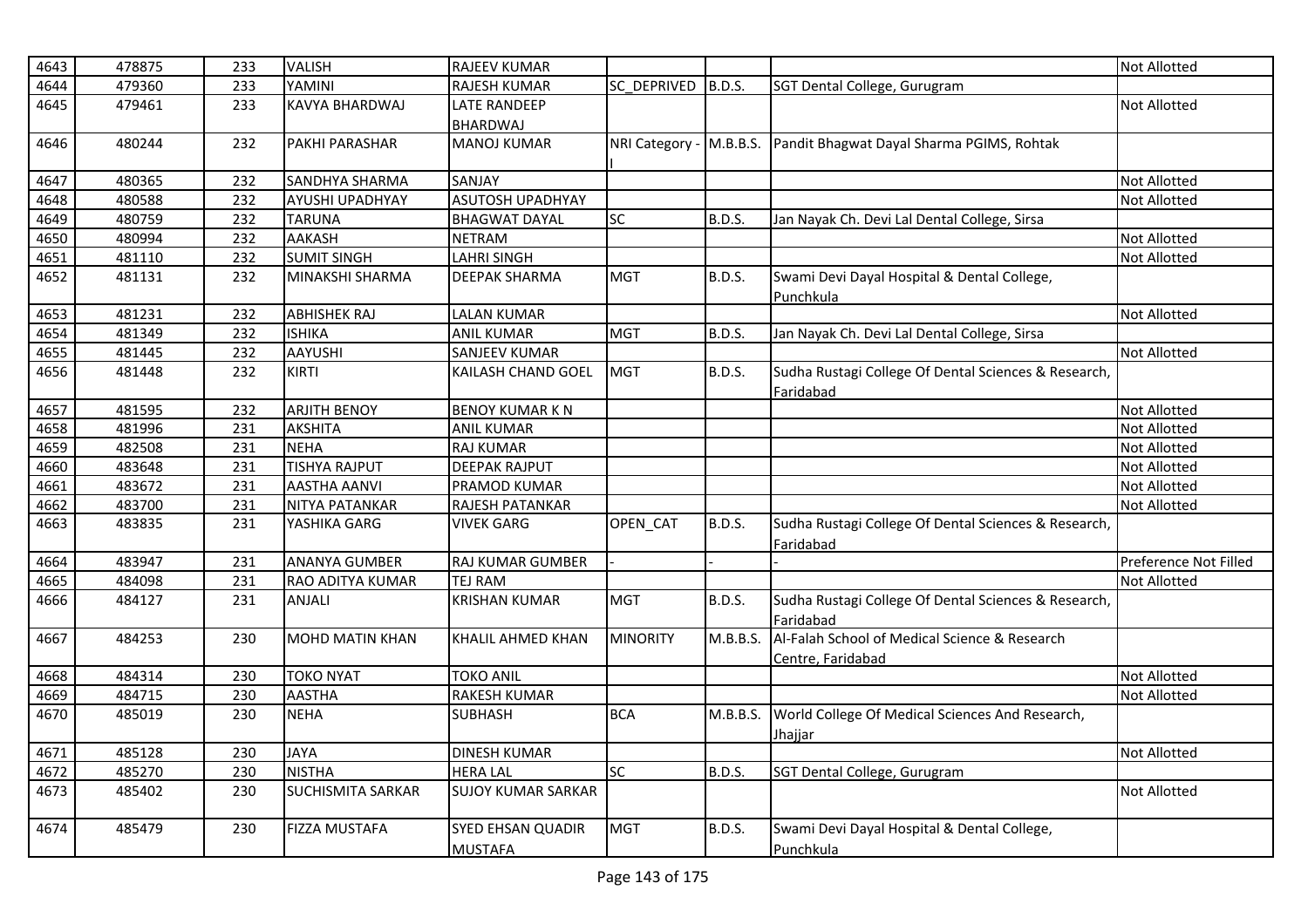| 4675 |        |     |                          |                                  |            |               |                                                 |                     |
|------|--------|-----|--------------------------|----------------------------------|------------|---------------|-------------------------------------------------|---------------------|
|      | 485529 | 230 | <b>MD FAISAL</b>         | <b>ARIF HUSAIN</b>               |            |               |                                                 | <b>Not Allotted</b> |
| 4676 | 486036 | 230 | <b>ANURAV BISHT</b>      | <b>SOHAN BISHT</b>               |            |               |                                                 | <b>Not Allotted</b> |
| 4677 | 486268 | 230 | <b>DEEPAK BHALIYA</b>    | <b>JAI INDER</b>                 | <b>BCA</b> | <b>B.D.S.</b> | Jan Nayak Ch. Devi Lal Dental College, Sirsa    |                     |
| 4678 | 486308 | 230 | <b>SANDEEP VERMA</b>     | JAI DAYAL VERMA                  | <b>BCA</b> | M.B.B.S.      | World College Of Medical Sciences And Research, |                     |
|      |        |     |                          |                                  |            |               | Jhajjar                                         |                     |
| 4679 | 486736 | 229 | <b>JAYA YADAV</b>        | <b>ANIL YADAV</b>                |            |               |                                                 | <b>Not Allotted</b> |
| 4680 | 486740 | 229 | <b>KHUSHI SHIVHARE</b>   | <b>GOPI SHIVHARE</b>             |            |               |                                                 | <b>Not Allotted</b> |
| 4681 | 486769 | 229 | PRIYAMVADA GHILDIYAL     | <b>HIMANSHU KUMAR</b>            |            |               |                                                 | <b>Not Allotted</b> |
|      |        |     |                          | <b>GHILDIYAL</b>                 |            |               |                                                 |                     |
| 4682 | 487025 | 229 | <b>ANANYA TYAGI</b>      | <b>AMIT KUMAR TYAGI</b>          |            |               |                                                 | Not Allotted        |
| 4683 | 487344 | 229 | <b>SHUBHANGI GUPTA</b>   | <b>VINEET GUPTA</b>              |            |               |                                                 | <b>Not Allotted</b> |
| 4684 | 487417 | 229 | <b>ISHITA KALRA</b>      | <b>DEVINDER KALRA</b>            |            |               |                                                 | <b>Not Allotted</b> |
| 4685 | 487477 | 229 | <b>SHRUTI MAMGAIN</b>    | <b>SUBODH MAMGAIN</b>            |            |               |                                                 | <b>Not Allotted</b> |
| 4686 | 487967 | 229 | <b>NEERAJ MAURYA</b>     | MITHILESH MAURYA                 |            |               |                                                 | <b>Not Allotted</b> |
| 4687 | 488086 | 229 | SIMRAN                   | <b>BHUPENDER SINGH</b>           | OPEN_CAT_P | M.B.B.S.      | Bhagat Phool Singh Govt. Medical College For    |                     |
|      |        |     |                          |                                  | <b>WBD</b> |               | Women, Khanpur Kalan, Sonepat                   |                     |
| 4688 | 488127 | 229 | <b>BHAVYAA</b>           | <b>ANILJEET SINGH</b>            |            |               |                                                 | <b>Not Allotted</b> |
|      |        |     |                          | TREHAN                           |            |               |                                                 |                     |
| 4689 | 488163 | 229 | <b>AHAAN KHAN</b>        | <b>SOAD KHAN</b>                 |            |               |                                                 | Not Allotted        |
| 4690 | 488759 | 229 | <b>NISHANT PANDURANG</b> | PANDURANG                        |            |               |                                                 | <b>Not Allotted</b> |
|      |        |     | ZOL                      | <b>MADHUKAR ZOL</b>              |            |               |                                                 |                     |
| 4691 | 488773 | 229 | <b>PARAS MANI</b>        | KULDEEP                          |            |               |                                                 | <b>Not Allotted</b> |
| 4692 | 490055 | 228 | <b>SUSHMIT SHAMI</b>     | SHASHI KUMAR                     |            |               |                                                 | <b>Not Allotted</b> |
| 4693 | 490575 | 228 | <b>DIVYA</b>             | <b>RAMESH KUMAR</b>              |            |               |                                                 | Not Allotted        |
| 4694 | 491221 | 227 | <b>MUSARRAT JAHAN</b>    | <b>MD HABIBUR RAHMAN</b>         |            |               |                                                 | <b>Not Allotted</b> |
|      |        |     |                          |                                  |            |               |                                                 |                     |
| 4695 | 491397 | 227 | <b>DIKSHANT MISHRA</b>   | <b>DHARMENDERA</b>               |            |               |                                                 | <b>Not Allotted</b> |
|      |        |     |                          | <b>MISHRA</b>                    |            |               |                                                 |                     |
| 4696 | 491428 | 227 | KHUSHI SEHRAWAT          | <b>BHARAT SEHRAWAT</b>           |            |               |                                                 | Not Allotted        |
| 4697 | 491527 | 227 | PRIYANSHI MALHOTRA       | NARINDER MALHOTRA                | <b>MGT</b> | <b>B.D.S.</b> | SGT Dental College, Gurugram                    |                     |
|      |        |     |                          |                                  |            |               |                                                 |                     |
| 4698 | 491652 | 227 | <b>ISHAN MEHLA</b>       | <b>RAM KUMAR</b>                 |            |               |                                                 | <b>Not Allotted</b> |
| 4699 | 491658 | 227 | SNEHIL PRASAD SINGH      | SATENDRA PRASAD                  |            |               |                                                 | <b>Not Allotted</b> |
|      |        |     |                          | <b>SINGH</b>                     |            |               |                                                 |                     |
| 4700 | 492314 | 227 | <b>LAKSHAY KUMAR</b>     | <b>NIRAJ KUMAR</b>               |            |               |                                                 | Not Allotted        |
| 4701 | 492324 | 227 | PREETHI RAJSHEKAR        | <b>MOSES PAUL</b>                |            |               |                                                 | <b>Not Allotted</b> |
|      |        |     |                          |                                  |            |               |                                                 |                     |
|      | 492620 | 227 | <b>KHUSHI VATS</b>       | <b>RAJSHEKAR</b><br>MUKESH KUMAR |            |               |                                                 |                     |
| 4702 |        |     |                          |                                  |            |               |                                                 | Not Allotted        |
| 4703 | 493170 | 227 | <b>MOHD YAHYA</b>        | <b>DABIR UL ARAFIEN</b>          |            |               |                                                 | <b>Not Allotted</b> |
| 4704 | 493302 | 227 | V M KAVYA                | P MURUGESAN                      |            |               |                                                 | Not Allotted        |
| 4705 | 493450 | 226 | <b>UJJAWAL PATEL</b>     | PRAKASHCHANDRA                   |            |               |                                                 | <b>Not Allotted</b> |
|      |        |     |                          | <b>PATEL</b>                     |            |               |                                                 |                     |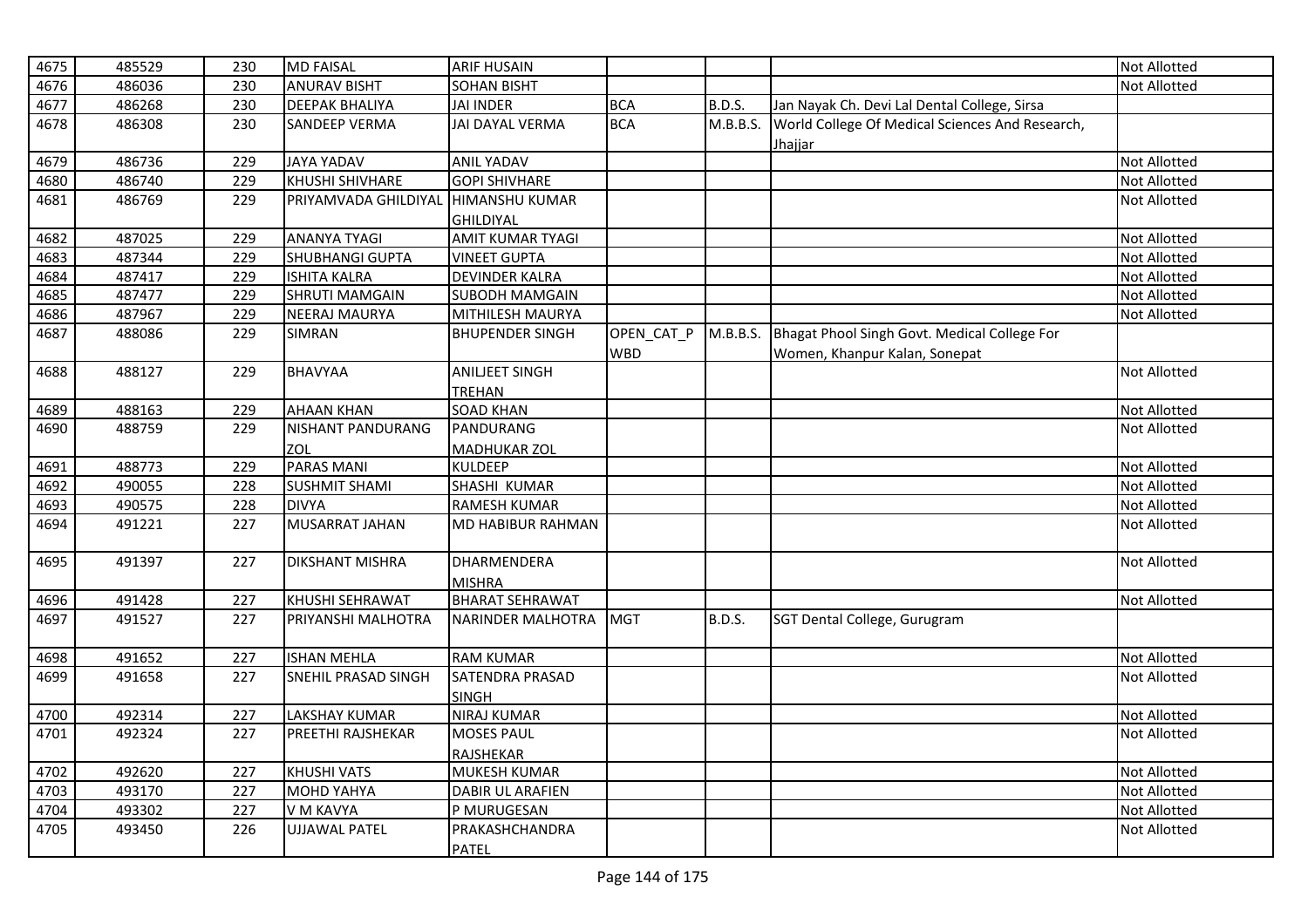| 4706 | 493503 | 226 | <b>GUNISHA AGGARWAL</b>  | RAJESH AGGARWAL                      |                 |               |                                                       | Not Allotted          |
|------|--------|-----|--------------------------|--------------------------------------|-----------------|---------------|-------------------------------------------------------|-----------------------|
| 4707 | 493642 | 226 | <b>KAVYANSHI SINGHAL</b> | <b>DEVENDER KUMAR</b>                |                 |               |                                                       | Not Allotted          |
| 4708 | 493757 | 226 | <b>SEEMA</b>             | <b>DEVI SINGH</b>                    |                 |               |                                                       | Not Allotted          |
| 4709 | 493962 | 226 | AISHWARYA ANAND          | <b>AVINASH ANAND</b>                 |                 |               |                                                       | Not Allotted          |
| 4710 | 494361 | 226 | DIYA SACHDEVA            | SANJAY SACHDEVA                      |                 |               |                                                       | Not Allotted          |
| 4711 | 494821 | 226 | <b>RAHUL MONGA</b>       | <b>MULKH RAJ</b>                     |                 |               |                                                       | Not Allotted          |
| 4712 | 494965 | 226 | <b>HARSHITA KAUSHIK</b>  | SANDEEP KAUSHIK                      | <b>MGT</b>      | <b>B.D.S.</b> | SGT Dental College, Gurugram                          |                       |
| 4713 | 495064 | 226 | <b>ANUSHKA SINGH</b>     | <b>SHYAM NARAYAN</b><br><b>SINGH</b> |                 |               |                                                       | Not Allotted          |
| 4714 | 495539 | 226 | <b>HIRDESHTE MAHAJAN</b> | <b>SURESH KUMAR GUPTA</b>            |                 |               |                                                       | Not Allotted          |
| 4715 | 495697 | 226 | <b>JASMIT KAUR PURI</b>  | RAJDEEP SINGH PURI                   |                 |               |                                                       | Not Allotted          |
| 4716 | 495898 | 225 | <b>RITIK GULIA</b>       | <b>SUKHDEV</b>                       |                 |               |                                                       | Not Allotted          |
| 4717 | 495919 | 225 | RICHA AGRAWAL            | <b>NAVAL KISHORE</b>                 |                 |               |                                                       | Not Allotted          |
|      |        |     |                          | <b>AGRAWAL</b>                       |                 |               |                                                       |                       |
| 4718 | 496452 | 225 | LAKSHAY                  | <b>DHARAMPAL</b>                     | <b>BCB PWBD</b> |               | M.B.B.S. Kalpana Chawla Govt. Medical College, Karnal |                       |
| 4719 | 496571 | 225 | SIMARPREET KAUR          | <b>MANDEEP SINGH</b>                 |                 |               |                                                       | Not Allotted          |
| 4720 | 497117 | 225 | <b>HRISHAB KUMAR</b>     | <b>NAVNEET SUDHIR</b>                |                 |               |                                                       | Preference Not Filled |
|      |        |     | <b>SHARMA</b>            | <b>KUMAR</b>                         |                 |               |                                                       |                       |
| 4721 | 497119 | 225 | <b>SNEHA GUPTA</b>       | MR. PRAMOD GUPTA                     |                 |               |                                                       | Not Allotted          |
| 4722 | 497342 | 225 | <b>ANJIKA VARSHNEY</b>   | DR RAM VARSHNEY                      |                 |               |                                                       | Not Allotted          |
| 4723 | 497434 | 225 | <b>GURBANI KAUR</b>      | <b>GAGANDEEP SINGH</b>               |                 |               |                                                       | Not Allotted          |
|      |        |     |                          | <b>WALIA</b>                         |                 |               |                                                       |                       |
| 4724 | 497746 | 225 | <b>TANUJ TANWAR</b>      | <b>GAJRAJ SINGH</b>                  |                 |               |                                                       | Not Allotted          |
| 4725 | 497800 | 225 | <b>ARSHIYA PARVEEN</b>   | <b>ANWAR HUSSAIN</b>                 |                 |               |                                                       | Not Allotted          |
| 4726 | 497876 | 225 | <b>RAYAN</b>             | DR JAGBIR SINGH                      |                 |               |                                                       | Not Allotted          |
| 4727 | 498041 | 225 | <b>KSHITIJ KAUSHAL</b>   | <b>HEMANT KAUSHAL</b>                |                 |               |                                                       | Not Allotted          |
| 4728 | 498203 | 225 | <b>EKAKSH KAUSHIK</b>    | PANKAJ SHARMA                        |                 |               |                                                       | Not Allotted          |
| 4729 | 498209 | 225 | KHUSHI HOODA             | <b>JAGDISH CHANDER</b>               |                 |               |                                                       | Not Allotted          |
|      |        |     |                          | <b>HOODA</b>                         |                 |               |                                                       |                       |
| 4730 | 498296 | 225 | <b>PRABHJOT SINGH</b>    | KHUSHPAL SINGH                       |                 |               |                                                       | Not Allotted          |
| 4731 | 498359 | 225 | <b>JAYATI RAJ</b>        | <b>RAKESH KUMAR</b>                  |                 |               |                                                       | Preference Not Filled |
| 4732 | 498637 | 224 | YASH JHA                 | DR. NEERAJ KUMAR                     |                 |               |                                                       | Not Allotted          |
| 4733 | 499241 | 224 | <b>CHARU SINGH</b>       | <b>RANBEER SINGH</b>                 |                 |               |                                                       | Not Allotted          |
| 4734 | 499297 | 224 | <b>SUDHANSHU PRAKASH</b> | LALIT KUMAR BHAGAT                   | <b>MGT</b>      | <b>B.D.S.</b> | PDM Dental College, Bahadurgarh                       |                       |
| 4735 | 499364 | 224 | PRABHAT KUMAR            | <b>RAM PHER</b>                      | <b>MGT</b>      | <b>B.D.S.</b> | PDM Dental College, Bahadurgarh                       |                       |
| 4736 | 499513 | 224 | <b>RAKESH</b>            | <b>LAL CHAND</b>                     |                 |               |                                                       | Not Allotted          |
| 4737 | 500701 | 223 | <b>KUNAL KHARB</b>       | PARDEEP KUMAR                        |                 |               |                                                       | Not Allotted          |
| 4738 | 501286 | 223 | <b>ANGAD SINGH</b>       | <b>BALBIR SINGH</b>                  |                 |               |                                                       | Not Allotted          |
| 4739 | 501376 | 223 | <b>TARIKA</b>            | <b>ADVIN</b>                         |                 |               |                                                       | Not Allotted          |
| 4740 | 501523 | 223 | <b>MUSKAN YADAV</b>      | RAJENDER SINGH                       |                 |               |                                                       | Not Allotted          |
| 4741 | 501972 | 223 | <b>SANCHIT KHATRI</b>    | <b>ANIL KHATRI</b>                   |                 |               |                                                       | <b>Not Allotted</b>   |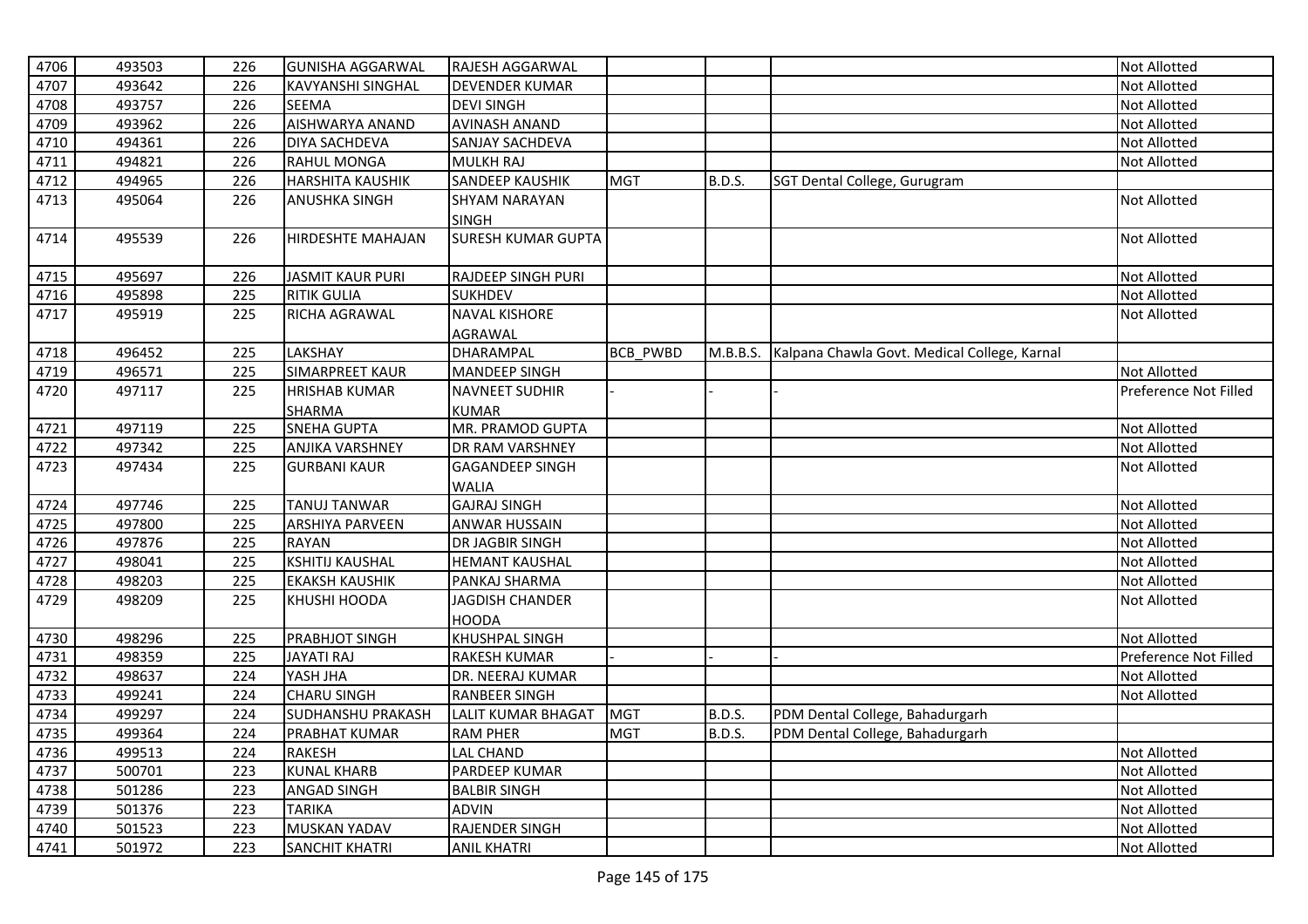| 4742 | 502276 | 223 | <b>ATUL DATYAL</b>        | <b>MADAN LAL</b>          |            |               |                                                          | Not Allotted        |
|------|--------|-----|---------------------------|---------------------------|------------|---------------|----------------------------------------------------------|---------------------|
| 4743 | 503275 | 222 | <b>RASMEET KAUR</b>       | <b>HARBANS SINGH</b>      |            |               |                                                          | Not Allotted        |
| 4744 | 503910 | 222 | <b>PARAS</b>              | <b>UMESH KUMAR</b>        |            |               |                                                          | Not Allotted        |
| 4745 | 503957 | 222 | <b>TARIF</b>              | <b>HAKAM KHAN</b>         |            |               |                                                          | Not Allotted        |
| 4746 | 504054 | 222 | <b>MANMEET KAUR</b>       | TEJINDER PAL SINGH        |            |               |                                                          | Not Allotted        |
| 4747 | 504399 | 222 | <b>VARSHA KUMARI</b>      | <b>VIJENDER KUMAR</b>     |            |               |                                                          | Not Allotted        |
| 4748 | 504494 | 222 | <b>VAISHNAVI JHA</b>      | <b>GANESH KUMAR</b>       |            |               |                                                          | Not Allotted        |
| 4749 | 504897 | 222 | <b>VARUN</b>              | <b>SATISH KUMAR</b>       |            |               |                                                          | Not Allotted        |
| 4750 | 504911 | 222 | LAKSHYA TAWRA             | <b>SUNIL KUMAR TAWRA</b>  |            |               |                                                          | Not Allotted        |
| 4751 | 505696 | 221 | <b>AMISHI</b>             | <b>RAKESH KUMAR</b>       |            |               |                                                          | Not Allotted        |
| 4752 | 505847 | 221 | <b>TANISHA GUPTA</b>      | <b>NITIN KUMAR GARG</b>   |            |               |                                                          | Not Allotted        |
| 4753 | 506216 | 221 | <b>DEEPANKUR BANSAL</b>   | RAJENDAR KUMAR            |            |               |                                                          | Not Allotted        |
|      |        |     |                           | <b>BANSAL</b>             |            |               |                                                          |                     |
| 4754 | 506421 | 221 | <b>KANISHK</b>            | <b>INDER SAIN</b>         |            |               |                                                          | Not Allotted        |
| 4755 | 506428 | 221 | <b>SUGAM TUTEJA</b>       | <b>RAGHU NATH</b>         |            |               |                                                          | Not Allotted        |
| 4756 | 506825 | 221 | <b>ANKITA</b>             | <b>NARENDER PAL</b>       | <b>MGT</b> | <b>B.D.S.</b> | SGT Dental College, Gurugram                             |                     |
| 4757 | 506982 | 221 | SUHANI AGGARWAL           | MANU AGGARWAL             |            |               |                                                          | Not Allotted        |
| 4758 | 507280 | 221 | <b>UMANG</b>              | <b>BIRENDER</b>           |            |               |                                                          | Not Allotted        |
| 4759 | 507293 | 221 | <b>JASMEET KAUR</b>       | <b>AMARJEET SINGH</b>     |            |               |                                                          | <b>Not Allotted</b> |
|      |        |     |                           | <b>KOHLI</b>              |            |               |                                                          |                     |
| 4760 | 507544 | 220 | <b>ESHA JOSHI</b>         | <b>HEM PRAKASH JOSHI</b>  |            |               |                                                          | Not Allotted        |
| 4761 | 508303 | 220 | <b>JYOTI</b>              | <b>SURESH KUMAR</b>       |            |               |                                                          | Not Allotted        |
| 4762 | 508467 | 220 | <b>FORTINIZA AHMED</b>    | <b>JALAL AHMED</b>        |            |               |                                                          | Not Allotted        |
| 4763 | 508685 | 220 | <b>RITIK DALAL</b>        | RANBIR SINGH DALAL        |            |               |                                                          | Not Allotted        |
| 4764 | 508779 | 220 | <b>DEEPIKA</b>            | <b>VIJAY KUMAR</b>        |            |               |                                                          | Not Allotted        |
| 4765 | 509227 | 220 | <b>SIMRAN TANWAR</b>      | <b>FATEH SINGH</b>        | <b>SC</b>  | <b>B.D.S.</b> | Swami Devi Dayal Hospital & Dental College,<br>Punchkula |                     |
| 4766 | 509546 | 220 | <b>JATIN MANTRI</b>       | <b>SUNIL KUMAR MANTRI</b> |            |               |                                                          | Not Allotted        |
| 4767 | 509573 | 220 | <b>DEEPAK KUMAR SINGH</b> | <b>MANOJ KUMAR SINGH</b>  |            |               |                                                          | Not Allotted        |
| 4768 | 509701 | 220 | <b>OM YADAV</b>           | <b>DEEP CHAND</b>         |            |               |                                                          | Not Allotted        |
| 4769 | 509777 | 220 | <b>SOURAV KUMAR</b>       | <b>DALIP SINGH</b>        | <b>MGT</b> | <b>B.D.S.</b> | SGT Dental College, Gurugram                             |                     |
| 4770 | 509922 | 220 | PRAKRITI YADAV            | <b>RAMJAS</b>             |            |               |                                                          | Not Allotted        |
| 4771 | 510207 | 219 | <b>KARTIK WADHWA</b>      | K.C. WADHWA               |            |               |                                                          | Not Allotted        |
| 4772 | 510437 | 219 | <b>SAGRIKA</b>            | <b>ASHOK KUMAR</b>        |            |               |                                                          | Not Allotted        |
| 4773 | 511160 | 219 | <b>ANISH KUMAR</b>        | ANIL KUMAR SINGH          |            |               |                                                          | Not Allotted        |
| 4774 | 511260 | 219 | <b>IBRAHIM MUSHTAQ</b>    | MUSHTAQ AHMED             |            |               |                                                          | Not Allotted        |
|      |        |     |                           | <b>MALIK</b>              |            |               |                                                          |                     |
| 4775 | 511682 | 219 | <b>KUNAL</b>              | LAXMAN                    |            |               |                                                          | <b>Not Allotted</b> |
| 4776 | 511862 | 219 | SIMRANDEEP KAUR           | <b>KULDEEP SINGH</b>      | <b>MGT</b> | B.D.S.        | Jan Nayak Ch. Devi Lal Dental College, Sirsa             |                     |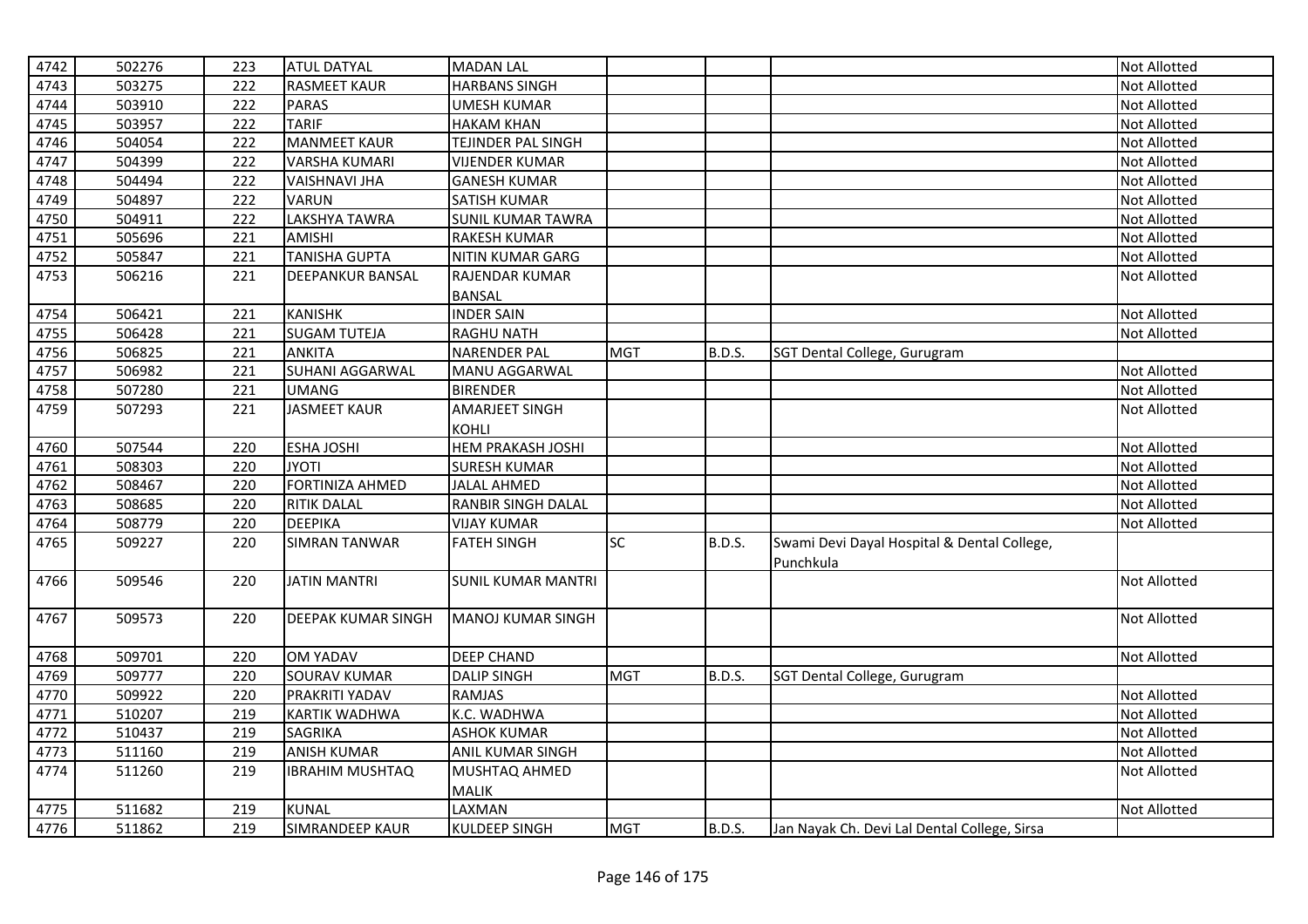| 4777 | 511954 | 219 | <b>MAMTA YADAV</b>         | <b>RAKESH YADAV</b>              | <b>BCB</b>            | <b>B.D.S.</b> | J.N. Kapoor, D.A.V Centenary Dental College,<br>Yamunanagar       |                       |
|------|--------|-----|----------------------------|----------------------------------|-----------------------|---------------|-------------------------------------------------------------------|-----------------------|
| 4778 | 512016 | 219 | <b>NISHITA YADAV</b>       | <b>ANIL KUMAR SINGH</b><br>YADAV |                       |               |                                                                   | <b>Not Allotted</b>   |
| 4779 | 512240 | 219 | <b>SHOURAV SUTRADHAR</b>   | <b>RAMJOY SUTRADHAR</b>          | <b>MGT</b>            | <b>B.D.S.</b> | Jan Nayak Ch. Devi Lal Dental College, Sirsa                      |                       |
| 4780 | 512973 | 218 | <b>MALLIKA DHOLEY</b>      | <b>SUDIP DHOLEY</b>              |                       |               |                                                                   | Preference Not Filled |
| 4781 | 513347 | 218 | <b>SUBHAM</b>              | <b>BHUPENDER SINGH</b>           |                       |               |                                                                   | Not Allotted          |
| 4782 | 513747 | 218 | <b>AMITESHWAR SINGH</b>    | JATINDER PAL SINGH               |                       |               |                                                                   | Not Allotted          |
|      |        |     | <b>VIRMANI</b>             | <b>VIRMANI</b>                   |                       |               |                                                                   |                       |
| 4783 | 513946 | 218 | <b>ARJUN BHANDARI</b>      | <b>RIMPU BHANDARI</b>            | NRI Category - B.D.S. |               | PGIDS, Rohtak                                                     |                       |
| 4784 | 514142 | 218 | MUSKAN CHAUHAN             | <b>VIVEK SINGH</b>               |                       |               |                                                                   | Not Allotted          |
| 4785 | 514220 | 218 | <b>DEVYANSHI RATURI</b>    | OM PRAKASH RATURI                |                       |               |                                                                   | Not Allotted          |
| 4786 | 515282 | 217 | <b>SUBODH KAILAS</b>       | <b>KAILAS RAMDAS</b>             |                       |               |                                                                   | Preference Not Filled |
|      |        |     | <b>CHAHANDE</b>            | <b>CHAHANDE</b>                  |                       |               |                                                                   |                       |
| 4787 | 515617 | 217 | <b>ISHITA BHATIA</b>       | SUSHIL KUMAR BHATIA              |                       |               |                                                                   | Not Allotted          |
| 4788 | 515705 | 217 | <b>ARYAN SINGH</b>         | <b>SANJAY KUMAR SINGH</b>        |                       |               |                                                                   | Not Allotted          |
| 4789 | 515962 | 217 | <b>ICCHA SAINI</b>         | <b>NARENDER KUMAR</b>            |                       |               |                                                                   | Not Allotted          |
| 4790 | 515970 | 217 | <b>MAANSI</b>              | <b>SURESH KUMAR</b>              |                       |               |                                                                   | Not Allotted          |
| 4791 | 516127 | 217 | SHUBHI SUNDARAM            | <b>SADA SIVAN</b>                |                       |               |                                                                   | <b>Not Allotted</b>   |
|      |        |     |                            | SUNDARAM                         |                       |               |                                                                   |                       |
| 4792 | 516252 | 217 | <b>MUSKAAN KARAGWAL</b>    | SANJJIV KARAGWAL                 | <b>BCA</b>            | M.B.B.S.      | World College Of Medical Sciences And Research,<br>Jhajjar        |                       |
| 4793 | 516594 | 217 | <b>DEVANSHI SINGH</b>      | <b>DEVINDER SINGH</b>            |                       |               |                                                                   | Not Allotted          |
| 4794 | 516684 | 217 | <b>CHAKSHU</b>             | RAMESH SHARMA                    | <b>MGT</b>            | <b>B.D.S.</b> | Jan Nayak Ch. Devi Lal Dental College, Sirsa                      |                       |
| 4795 | 517258 | 216 | AAKASH                     | <b>JAGDISH</b>                   |                       |               |                                                                   | Not Allotted          |
| 4796 | 517373 | 216 | <b>VIVEK KEVIN ABRAHAM</b> | <b>ARIC MASIH</b>                | <b>MGT</b>            | <b>B.D.S.</b> | Swami Devi Dayal Hospital & Dental College,<br>Punchkula          |                       |
| 4797 | 517666 | 216 | <b>ANJALI RANA</b>         | <b>OMPRAKASH RANA</b>            | <b>MGT</b>            | <b>B.D.S.</b> | SGT Dental College, Gurugram                                      |                       |
| 4798 | 517818 | 216 | <b>KUSH DABAS</b>          | <b>SUBHASH DABAS</b>             |                       |               |                                                                   | Not Allotted          |
| 4799 | 517832 | 216 | AMAANUDDIN KHAN            | AZEEMUDDIN                       |                       |               |                                                                   | Not Allotted          |
| 4800 | 517860 | 216 | KIRTI                      | <b>VIRENDER</b>                  | <b>MGT</b>            | B.D.S.        | Sudha Rustagi College Of Dental Sciences & Research,<br>Faridabad |                       |
| 4801 | 517945 | 216 | <b>NAVREET GHOTRA</b>      | <b>SARPAL SINGH</b>              |                       |               |                                                                   | Not Allotted          |
| 4802 | 518017 | 216 | SHUBH OM GOSWAMI           | <b>HARI OM GIRI</b>              |                       |               |                                                                   | Not Allotted          |
| 4803 | 518402 | 216 | HIDAM SIDDHARTH            | HIDAM SHUBOL SINGH               |                       |               |                                                                   | Not Allotted          |
|      |        |     | <b>SINGH</b>               |                                  |                       |               |                                                                   |                       |
| 4804 | 519274 | 216 | <b>SEJAL SHOKEEN</b>       | <b>ANIL SHOKEEN</b>              |                       |               |                                                                   | Not Allotted          |
| 4805 | 519635 | 216 | <b>ISHIKA RAJPUT</b>       | <b>DEEPAK KUMAR</b>              |                       |               |                                                                   | <b>Not Allotted</b>   |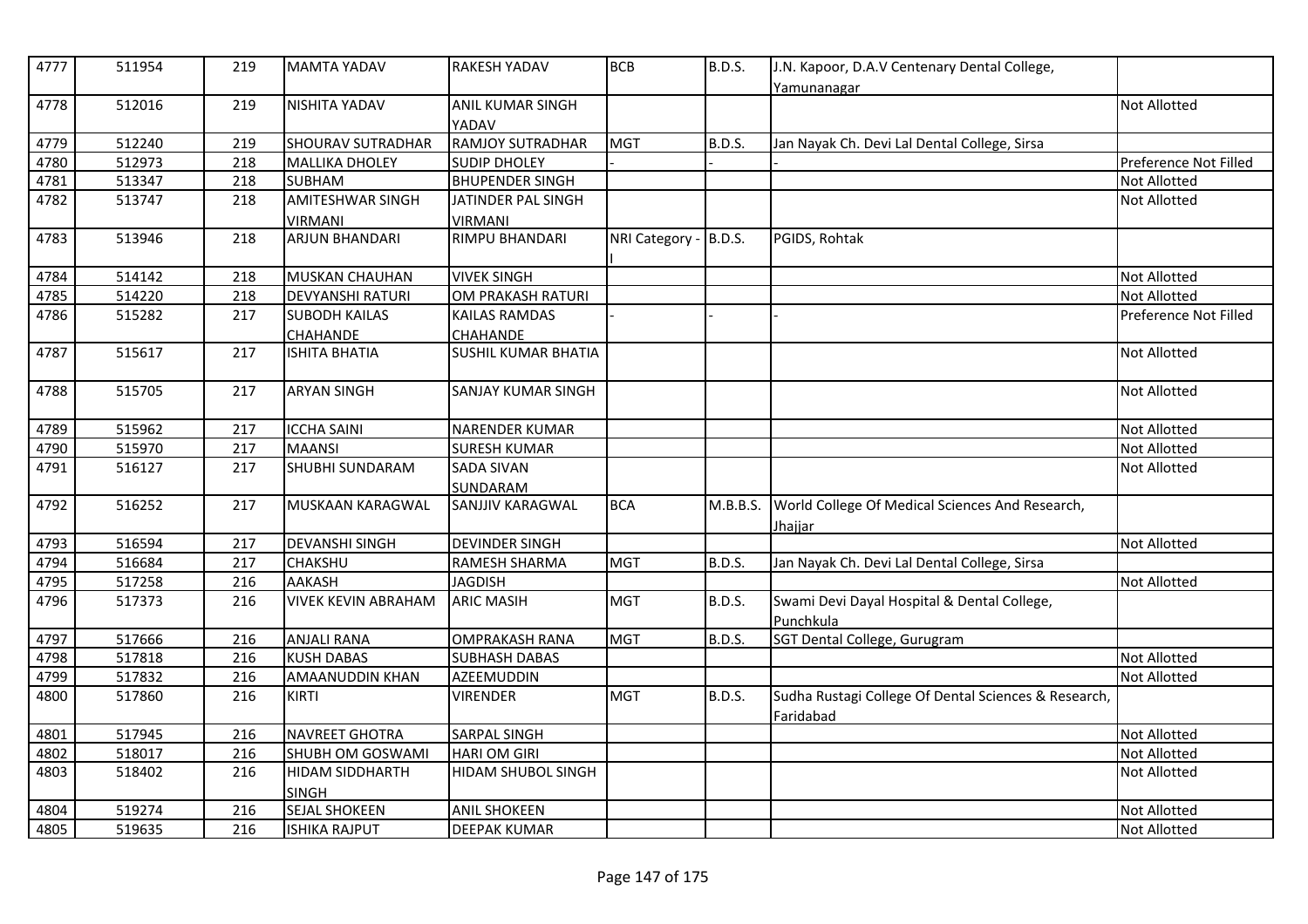| 4806 | 519945 | 215 | PRAJWAL BEDI                        | <b>BRIJESH BEDI</b>                  | OPEN_CAT   | <b>B.D.S.</b> | Yamuna Institute Of Dental Sciences & Research<br>Gadholi, Yamunanagar |                       |
|------|--------|-----|-------------------------------------|--------------------------------------|------------|---------------|------------------------------------------------------------------------|-----------------------|
| 4807 | 520283 | 215 | <b>ANUMIT TIWARI</b>                | ANURANJAN KUMAR<br>TIWARI            |            |               |                                                                        | <b>Not Allotted</b>   |
| 4808 | 521093 | 215 | SIDDHANT KATARIA                    | <b>AJAY KATARIA</b>                  |            |               |                                                                        | Not Allotted          |
| 4809 | 521120 | 215 | <b>MUSKAAN PRIYA</b>                | CHANDRAMANI KUMAR                    |            |               |                                                                        | <b>Not Allotted</b>   |
| 4810 | 521222 | 215 | <b>NEHAL MITTAL</b>                 | <b>MUKESH CHAND</b><br><b>MITTAL</b> |            |               |                                                                        | Not Allotted          |
| 4811 | 521227 | 215 | <b>KAVYA DUDI</b>                   | <b>VINOD KUMAR</b>                   |            |               |                                                                        | Not Allotted          |
| 4812 | 521232 | 215 | <b>DRISH TANDON</b>                 | <b>ARUN TANDON</b>                   | <b>MGT</b> | <b>B.D.S.</b> | SGT Dental College, Gurugram                                           |                       |
| 4813 | 521268 | 215 | <b>MANISH</b>                       | <b>MAHESH</b>                        |            |               |                                                                        | Not Allotted          |
| 4814 | 521314 | 215 | <b>DIYA DUGGAL</b>                  | <b>SHAM SUNDER</b>                   |            |               |                                                                        | <b>Not Allotted</b>   |
| 4815 | 521380 | 215 | <b>TUSSHAR SINGH</b>                | SANJEEV KUMAR                        |            |               |                                                                        | <b>Not Allotted</b>   |
| 4816 | 521487 | 215 | <b>DISHANT SIWACH</b>               | RAMDHAN SIWACH                       |            |               |                                                                        | Not Allotted          |
| 4817 | 521535 | 215 | <b>STUTI DUTTA</b>                  | JEEWAN KUMAR                         |            |               |                                                                        | <b>Not Allotted</b>   |
| 4818 | 521563 | 215 | <b>VANSHALI TUSHIR</b>              | SOMDATT                              |            |               |                                                                        | Not Allotted          |
| 4819 | 521663 | 215 | <b>ESHA TANEJA</b>                  | SANDEEP TANEJA                       |            |               |                                                                        | <b>Not Allotted</b>   |
| 4820 | 522483 | 215 | <b>JIYA YADAV</b>                   | DHARAMVIR YADAV                      |            |               |                                                                        | <b>Not Allotted</b>   |
| 4821 | 522581 | 214 | <b>S SANJAY</b>                     | <b>S SENTHIL</b>                     |            |               |                                                                        | <b>Not Allotted</b>   |
| 4822 | 522583 | 214 | <b>ABHISHEK</b>                     | <b>RAVINDER SINGH</b>                |            |               |                                                                        | <b>Not Allotted</b>   |
| 4823 | 522727 | 214 | <b>SARTHAK AGARWAL</b>              | ARVIND AGARWAL                       |            |               |                                                                        | <b>Not Allotted</b>   |
| 4824 | 522868 | 214 | <b>MOHIT</b>                        | <b>SOM PARKASH</b>                   |            |               |                                                                        | Not Allotted          |
| 4825 | 522917 | 214 | <b>TRIPTI SAINI</b>                 | <b>HARSH SAINI</b>                   |            |               |                                                                        | <b>Not Allotted</b>   |
| 4826 | 523239 | 214 | <b>BHUMI SISOTIA</b>                | RAJESH SISOTIA                       |            |               |                                                                        | Not Allotted          |
| 4827 | 523569 | 214 | <b>MEHAK TYAGI</b>                  | SANJAY TYAGI                         |            |               |                                                                        | <b>Not Allotted</b>   |
| 4828 | 523582 | 214 | SAMEERA ARSHAD                      | ARSHAD HUSSAIN                       |            |               |                                                                        | Not Allotted          |
| 4829 | 523912 | 214 | <b>RUCHI JANGID</b>                 | MANGTU RAM JANGID                    | <b>MGT</b> | <b>B.D.S.</b> | PDM Dental College, Bahadurgarh                                        |                       |
| 4830 | 524157 | 214 | <b>DEVEENA DWIVEDI</b>              | <b>VIMAL KUMAR</b><br><b>DWIVEDI</b> |            |               |                                                                        | <b>Not Allotted</b>   |
| 4831 | 524545 | 214 | <b>NITIN KUMAR</b>                  | <b>CHANDAN KUMAR</b>                 |            |               |                                                                        | <b>Not Allotted</b>   |
| 4832 | 524882 | 213 | <b>KHADIJA SHREEN</b>               | FAROOQ AHMAD MIR                     |            |               |                                                                        | <b>Not Allotted</b>   |
| 4833 | 525329 | 213 | <b>JAS SIMRAN SODHI</b>             | <b>HARVINDER SINGH</b><br>SODHI      |            |               |                                                                        | <b>Not Allotted</b>   |
| 4834 | 525399 | 213 | <b>NITESH KUMAR</b>                 | <b>PURAN SINGH</b>                   |            |               |                                                                        | <b>Not Allotted</b>   |
| 4835 | 526085 | 213 | VIDUSHEE MANCHANDA ASHISH MANCHANDA |                                      |            |               |                                                                        | Preference Not Filled |
| 4836 | 526513 | 213 | SIDDHARTH KHATRI                    | PANKAJ KHATTRI                       |            |               |                                                                        | <b>Not Allotted</b>   |
| 4837 | 527661 | 212 | <b>KIRTI GOYAL</b>                  | <b>AMAN GOYAL</b>                    |            |               |                                                                        | Not Allotted          |
| 4838 | 527939 | 212 | <b>NISHU RANI</b>                   | <b>SURESH KUMAR</b>                  |            |               |                                                                        | <b>Not Allotted</b>   |
| 4839 | 528105 | 212 | <b>AMAN GANDOTRA</b>                | SANJEEV GANDOTRA                     |            |               |                                                                        | <b>Not Allotted</b>   |
|      |        |     |                                     |                                      |            |               |                                                                        |                       |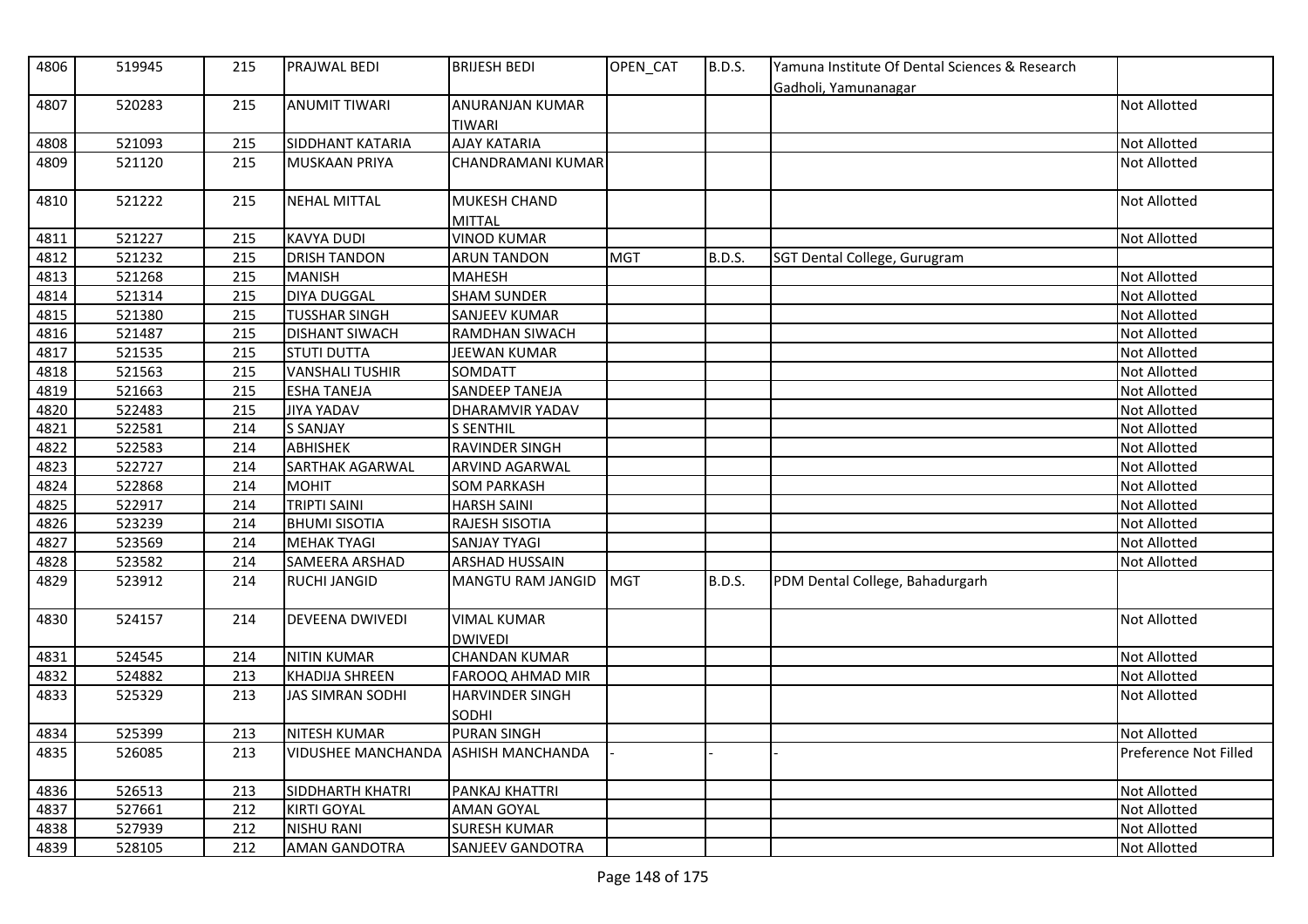| 4840 | 528387 | 212 | <b>HIMANK SAINI</b>       | NARESH KUMAR SAINI      |                 |               |                                                      | <b>Not Allotted</b>   |
|------|--------|-----|---------------------------|-------------------------|-----------------|---------------|------------------------------------------------------|-----------------------|
| 4841 | 529014 | 212 | <b>PARAG KUMAR DEO</b>    | RATNESHWAR KUMAR        |                 |               |                                                      | <b>Not Allotted</b>   |
|      |        |     |                           | <b>DEO</b>              |                 |               |                                                      |                       |
| 4842 | 529306 | 212 | <b>ANMOL SAINI</b>        | <b>MAJOR SINGH</b>      |                 |               |                                                      | <b>Not Allotted</b>   |
| 4843 | 529797 | 211 | <b>DEV ARORA</b>          | <b>ROHIT ARORA</b>      |                 |               |                                                      | <b>Not Allotted</b>   |
| 4844 | 529983 | 211 | <b>INSHA MARIAM</b>       | MOHAMMAD ARSHAD         |                 |               |                                                      | <b>Not Allotted</b>   |
|      |        |     |                           | <b>NAZIR</b>            |                 |               |                                                      |                       |
| 4845 | 530005 | 211 | <b>ANUSHA BHAI</b>        | <b>DR. VINEET BHAI</b>  |                 |               |                                                      | <b>Not Allotted</b>   |
| 4846 | 530133 | 211 | <b>RITIK</b>              | <b>KALI RAM</b>         | <b>BCA PWBD</b> |               | M.B.B.S. ESIC Medical College, Nit, Faridabad        |                       |
| 4847 | 530369 | 211 | <b>DHARMENDRA KUMAR</b>   | <b>ANIL KUMAR</b>       |                 |               |                                                      | <b>Not Allotted</b>   |
| 4848 | 530742 | 211 | <b>ANIRUDH PATHAK</b>     | PRASHANT PATHAK         |                 |               |                                                      | <b>Not Allotted</b>   |
| 4849 | 530833 | 211 | <b>DIVYA GUPTA</b>        | MR. DHANESH KUMAR       |                 |               |                                                      | <b>Not Allotted</b>   |
|      |        |     |                           | <b>GUPTA</b>            |                 |               |                                                      |                       |
| 4850 | 531346 | 211 | LAVANYA JAIN              | <b>PULKIT JAIN</b>      |                 |               |                                                      | <b>Not Allotted</b>   |
| 4851 | 531751 | 211 | <b>AVNI MAKHIJA</b>       | DR. CHANDER MOHAN       |                 |               |                                                      | <b>Not Allotted</b>   |
|      |        |     |                           | <b>MAKHIJA</b>          |                 |               |                                                      |                       |
| 4852 | 531861 | 211 | <b>PARSHVIK VATS</b>      | <b>JOGINDER VATS</b>    |                 |               |                                                      | <b>Not Allotted</b>   |
| 4853 | 532674 | 210 | <b>RISHANT SHANDIL</b>    | RAJESH SHANDIL          |                 |               |                                                      | Preference Not Filled |
| 4854 | 532851 | 210 | <b>MUSKAN</b>             | RAJESH KUMAR            |                 |               |                                                      | <b>Not Allotted</b>   |
| 4855 | 532957 | 210 | YAMINI SOLANKI            | <b>RAJKUMAR</b>         |                 |               |                                                      | <b>Not Allotted</b>   |
| 4856 | 532982 | 210 | <b>KARAN RAWAL</b>        | <b>RAJEEV RAWAL</b>     |                 |               |                                                      | <b>Not Allotted</b>   |
| 4857 | 533593 | 210 | NIKITA RAVINDRAN          | <b>S RAVEENDRAN</b>     |                 |               |                                                      | <b>Not Allotted</b>   |
| 4858 | 533821 | 210 | <b>NISHA</b>              | <b>VIJAY PAL</b>        | <b>SC</b>       | <b>B.D.S.</b> | Sudha Rustagi College Of Dental Sciences & Research, |                       |
|      |        |     |                           |                         |                 |               | Faridabad                                            |                       |
| 4859 | 533925 | 210 | <b>DEEPIKA</b>            | <b>JAI PRAKASH</b>      | <b>MGT</b>      | <b>B.D.S.</b> | Jan Nayak Ch. Devi Lal Dental College, Sirsa         |                       |
| 4860 | 533928 | 210 | <b>LONISH KUMAR DAYAL</b> | <b>RAM KISHOR DAYAL</b> | <b>MGT</b>      | B.D.S.        | SGT Dental College, Gurugram                         |                       |
| 4861 | 534047 | 210 | <b>GAYATRI</b>            | SATYAWAN                |                 |               |                                                      | <b>Not Allotted</b>   |
| 4862 | 534662 | 210 | <b>NITIN</b>              | <b>DILRAJ</b>           |                 |               |                                                      | <b>Not Allotted</b>   |
| 4863 | 535323 | 209 | <b>REMAN PREET KAUR</b>   | PARWINDER SINGH         | OPEN CAT        | <b>B.D.S.</b> | Yamuna Institute Of Dental Sciences & Research       |                       |
|      |        |     | <b>SAINL</b>              |                         |                 |               | Gadholi, Yamunanagar                                 |                       |
| 4864 | 535471 | 209 | ROJI                      | <b>SAMSHER</b>          |                 |               |                                                      | <b>Not Allotted</b>   |
| 4865 | 535731 | 209 | <b>SHAHENUR KHATUN</b>    | MD SHANAWAZ ALAM        |                 |               |                                                      | <b>Not Allotted</b>   |
| 4866 | 536019 | 209 | <b>DRISHTI DUBEY</b>      | <b>SANTOSH KUMAR</b>    | <b>MGT</b>      | B.D.S.        | Sudha Rustagi College Of Dental Sciences & Research, |                       |
|      |        |     |                           | <b>DUBEY</b>            |                 |               | Faridabad                                            |                       |
| 4867 | 536675 | 209 | SHEIKH MOHAMMAD           | NADIM MOHAMMAD          |                 |               |                                                      | <b>Not Allotted</b>   |
|      |        |     | <b>KADIR</b>              | <b>QURESHI</b>          |                 |               |                                                      |                       |
| 4868 | 536755 | 209 | <b>AFIFA ALI</b>          | MOHD. ASLAM ALI         |                 |               |                                                      | <b>Not Allotted</b>   |
| 4869 | 536804 | 209 | SIDDHARTH GUPTA           | <b>ASIM KUMAR GUPTA</b> |                 |               |                                                      | <b>Not Allotted</b>   |
| 4870 | 537125 | 209 | ARUNIMA GUDGOTRA          | <b>GIRDHARI LAL</b>     |                 |               |                                                      | <b>Not Allotted</b>   |
| 4871 | 537280 | 209 | HARI WADHAWAN             | JITENDER WADHAWAN       |                 |               |                                                      | <b>Not Allotted</b>   |
|      |        |     |                           |                         |                 |               |                                                      |                       |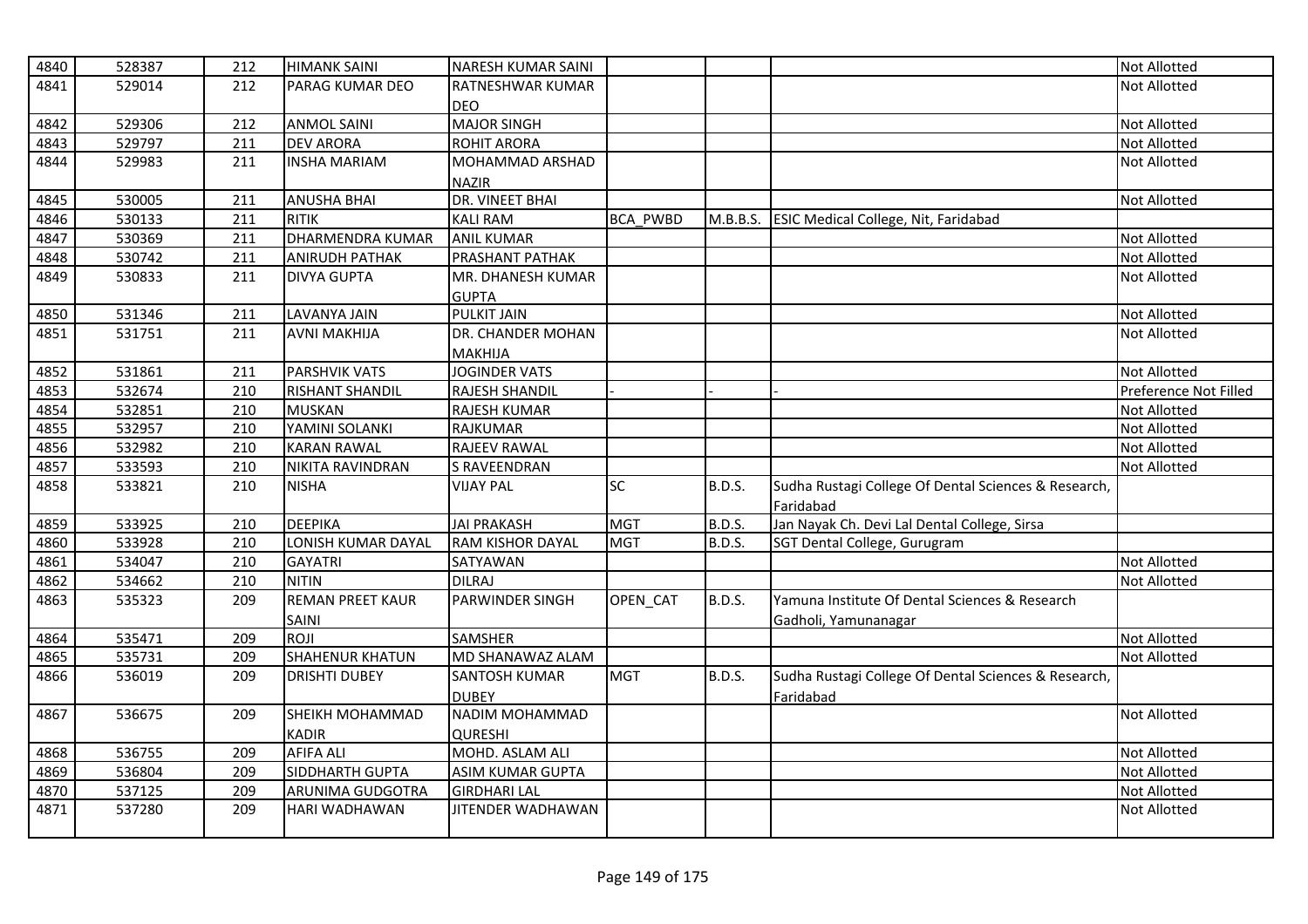| 4872 | 537548 | 209 | KANISHKA GANGADHAR        | <b>GANGADHAR CHOKHAJI</b>             |            |               |                                                                        | Not Allotted          |
|------|--------|-----|---------------------------|---------------------------------------|------------|---------------|------------------------------------------------------------------------|-----------------------|
|      |        |     | <b>DEOLE</b>              | <b>DEOLE</b>                          |            |               |                                                                        |                       |
| 4873 | 537728 | 208 | <b>TUSHAR KAUSHIK</b>     | <b>MUKESH KUMAR</b><br><b>KAUSHIK</b> |            |               |                                                                        | <b>Not Allotted</b>   |
| 4874 | 537769 | 208 | <b>MALIKA YADAV</b>       | <b>CHANDER BHAN</b>                   | <b>MGT</b> | <b>B.D.S.</b> | PDM Dental College, Bahadurgarh                                        |                       |
| 4875 | 537811 | 208 | <b>ANISH CHIKARA</b>      | <b>SHIV CHARAN</b>                    | <b>MGT</b> | <b>B.D.S.</b> | SGT Dental College, Gurugram                                           |                       |
| 4876 | 538049 | 208 | <b>POONAM</b>             | CHANDIRAM                             | <b>MGT</b> | B.D.S.        | PDM Dental College, Bahadurgarh                                        |                       |
| 4877 | 538163 | 208 | <b>BANSHIKA RANI DASH</b> | <b>BHAKTA RANJAN DASH</b>             |            |               |                                                                        | Not Allotted          |
|      |        |     |                           |                                       |            |               |                                                                        |                       |
| 4878 | 538393 | 208 | <b>DRISHTI SEHRAWAT</b>   | MEENU SEHRAWAT                        |            |               |                                                                        | Not Allotted          |
| 4879 | 538543 | 208 | <b>HUMAID ASIF</b>        | <b>ASIF AIJAZ</b>                     |            |               |                                                                        | Preference Not Filled |
| 4880 | 538609 | 208 | <b>KANKA PANDITA</b>      | <b>DALEEP PANDITA</b>                 |            |               |                                                                        | Not Allotted          |
| 4881 | 538665 | 208 | <b>SABA JAFRI</b>         | M.MUJTABA JAFRI                       |            |               |                                                                        | Not Allotted          |
| 4882 | 538694 | 208 | URVITA GOGOI              | <b>MANASH KUMAR</b>                   |            |               |                                                                        | Not Allotted          |
|      |        |     |                           | <b>GOGOI</b>                          |            |               |                                                                        |                       |
| 4883 | 538795 | 208 | <b>ANSHIKA SEJWAL</b>     | <b>SANDEEP KUMAR</b>                  |            |               |                                                                        | Not Allotted          |
| 4884 | 538916 | 208 | <b>ANUSHA SINGH</b>       | <b>KEERTI KUMAR SINGH</b>             |            |               |                                                                        | Not Allotted          |
| 4885 | 538956 | 208 | <b>ABIR DAS</b>           | <b>KAJAL DAS</b>                      |            |               |                                                                        | Preference Not Filled |
| 4886 | 539250 | 208 | <b>AVREET KAUR</b>        | <b>SAWRAN SINGH</b>                   |            |               |                                                                        | Not Allotted          |
| 4887 | 539308 | 208 | <b>RUJULA GUPTA</b>       | <b>UMESH GUPTA</b>                    |            |               |                                                                        | Not Allotted          |
| 4888 | 539747 | 208 | <b>EKTA THAKRAN</b>       | <b>MANOJ THAKRAN</b>                  |            |               |                                                                        | <b>Not Allotted</b>   |
| 4889 | 539786 | 208 | <b>ALKA</b>               | <b>SUNIL KUMAR</b>                    | <b>MGT</b> | B.D.S.        | Swami Devi Dayal Hospital & Dental College,<br>Punchkula               |                       |
| 4890 | 539967 | 208 | <b>KASHISH GARG</b>       | <b>SAMEER GARG</b>                    |            |               |                                                                        | Not Allotted          |
| 4891 | 540044 | 208 | <b>SIMRAN</b>             | <b>MAHAVIR PARSAD</b>                 |            |               |                                                                        | Not Allotted          |
| 4892 | 540268 | 207 | <b>CHETNA</b>             | <b>SUNIL KUMAR</b>                    | OPEN_CAT   | <b>B.D.S.</b> | Yamuna Institute Of Dental Sciences & Research<br>Gadholi, Yamunanagar |                       |
| 4893 | 540681 | 207 | <b>SARITA DEVI</b>        | HARIKISHAN                            |            |               |                                                                        | Not Allotted          |
| 4894 | 540841 | 207 | <b>NIDHI</b>              | <b>NARESH KUMAR</b>                   |            |               |                                                                        | Not Allotted          |
| 4895 | 540910 | 207 | <b>DEV</b>                | <b>RAKESH GROVER</b>                  |            |               |                                                                        | Not Allotted          |
| 4896 | 541281 | 207 | <b>ANIRUDH GUPTA</b>      | <b>SANJEEV KUMAR</b>                  |            |               |                                                                        | Not Allotted          |
| 4897 | 541345 | 207 | <b>RIYA</b>               | <b>KULDEEP SINGH</b>                  |            |               |                                                                        | Not Allotted          |
| 4898 | 541350 | 207 | <b>AMIT KUMAR</b>         | RUPENDRA SINGH                        |            |               |                                                                        | Not Allotted          |
| 4899 | 541594 | 207 | <b>ARPITA JAIN</b>        | RAJEEV JAIN                           |            |               |                                                                        | Not Allotted          |
| 4900 | 541928 | 207 | <b>SHIWALI SINGH</b>      | <b>ABHAY KUMAR SINGH</b>              |            |               |                                                                        | Not Allotted          |
| 4901 | 541996 | 207 | <b>RAKSHIT GOYAL</b>      | <b>VINOD KUMAR GOYAL</b>              |            |               |                                                                        | Not Allotted          |
| 4902 | 542564 | 206 | <b>MOIN KHAN</b>          | SALLAUDDIN KHAN                       |            |               |                                                                        | Not Allotted          |
| 4903 | 542764 | 206 | <b>SARGAM CHATURVEDI</b>  | <b>UDAY PRATAP</b>                    |            |               |                                                                        | Not Allotted          |
|      |        |     |                           | <b>NARAYAN CHATURVEDI</b>             |            |               |                                                                        |                       |
| 4904 | 542882 | 206 | <b>SOURAV KUMAR</b>       | <b>BALWANT SINGH</b>                  | OPEN_CAT   | <b>B.D.S.</b> | Yamuna Institute Of Dental Sciences & Research<br>Gadholi, Yamunanagar |                       |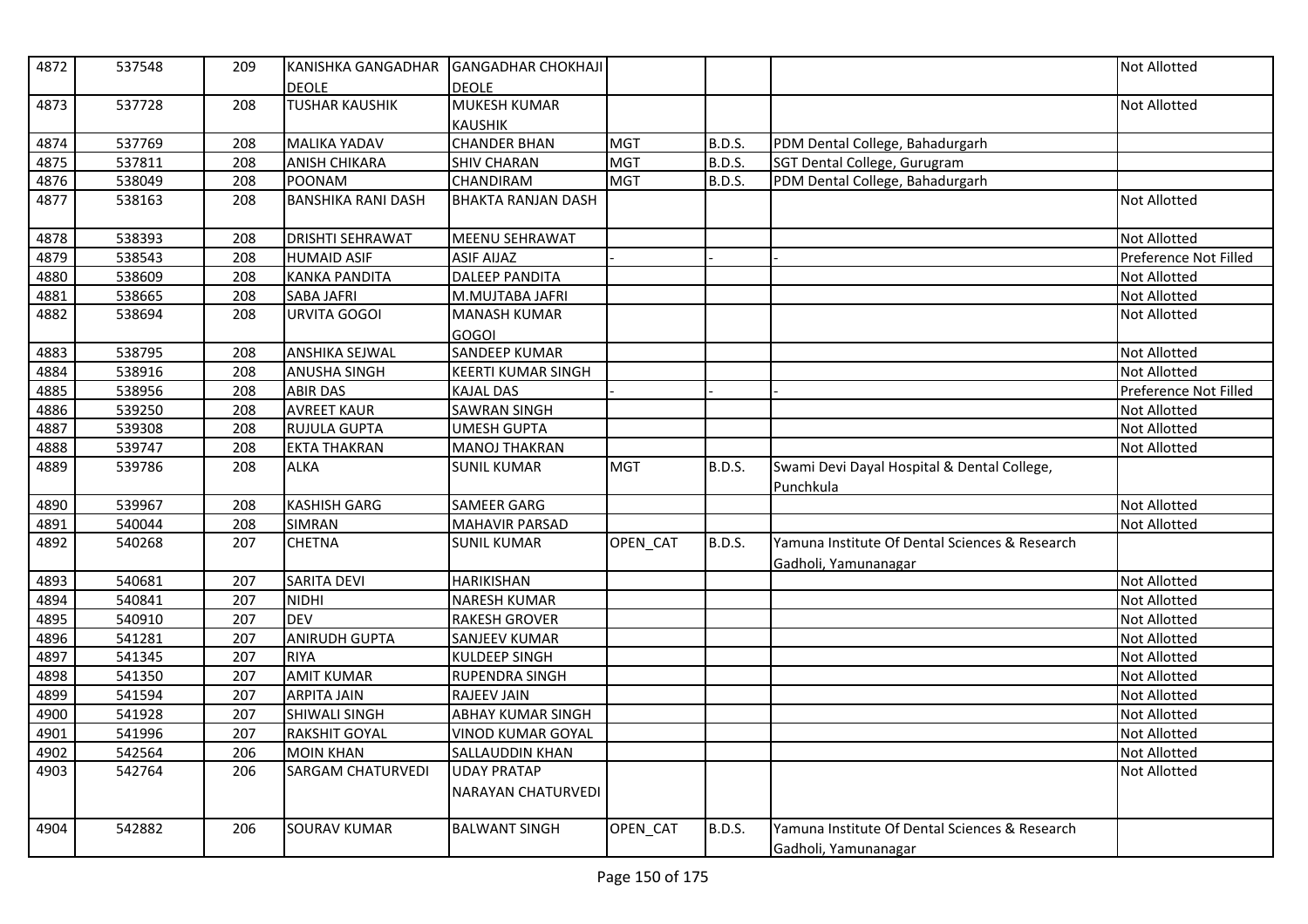| 4905 | 542888 | 206 | <b>ARYAN CHOUDHARY</b>    | <b>RAKESH KUMAR</b>      |             |               |                                                      | <b>Not Allotted</b>   |
|------|--------|-----|---------------------------|--------------------------|-------------|---------------|------------------------------------------------------|-----------------------|
| 4906 | 543018 | 206 | <b>THAKUR PURVA KIRAN</b> | <b>THAKUR KIRAN</b>      |             |               |                                                      | <b>Not Allotted</b>   |
|      |        |     |                           | <b>JAYWANT</b>           |             |               |                                                      |                       |
| 4907 | 543114 | 206 | KHUSHBU YADAV             | <b>SUNIL YADAV</b>       |             |               |                                                      | <b>Not Allotted</b>   |
| 4908 | 543313 | 206 | <b>PREETI KUMARI</b>      | SATBIR KHATRI            |             |               |                                                      | Preference Not Filled |
| 4909 | 543482 | 206 | <b>DEEPANSHU CHAUHAN</b>  | <b>KP CHAUHAN</b>        |             |               |                                                      | <b>Not Allotted</b>   |
| 4910 | 543564 | 206 | <b>SAKSHI AMOD SINGH</b>  | <b>AMOD SINGH</b>        | <b>MGT</b>  | <b>B.D.S.</b> | Jan Nayak Ch. Devi Lal Dental College, Sirsa         |                       |
| 4911 | 543629 | 206 | <b>OJASVI GUPTA</b>       | <b>AMIT GUPTA</b>        | <b>MGT</b>  | <b>B.D.S.</b> | SGT Dental College, Gurugram                         |                       |
| 4912 | 543673 | 206 | <b>GARVIT</b>             | <b>SUNIL</b>             | <b>MGT</b>  | <b>B.D.S.</b> | Swami Devi Dayal Hospital & Dental College,          |                       |
|      |        |     |                           |                          |             |               | Punchkula                                            |                       |
| 4913 | 543830 | 206 | <b>ARIHANT JAIN</b>       | <b>AMIT JAIN</b>         |             |               |                                                      | <b>Not Allotted</b>   |
| 4914 | 544958 | 206 | <b>KASHISH KAPOOR</b>     | J D KAPOOR               |             |               |                                                      | <b>Not Allotted</b>   |
| 4915 | 544988 | 206 | SAMARJEET SINGH           | <b>SUBHASH CHAND</b>     |             |               |                                                      | Preference Not Filled |
| 4916 | 545081 | 205 | <b>ANKUR</b>              | RAVINDER YADAV           |             |               |                                                      | Not Allotted          |
| 4917 | 545507 | 205 | <b>SEHAR SALEEM</b>       | MOHD SALEEM TAK          |             |               |                                                      | <b>Not Allotted</b>   |
| 4918 | 545602 | 205 | SIMRANJEET KAUR DUA       | JOGINDER SINGH DUA       |             |               |                                                      | <b>Not Allotted</b>   |
| 4919 | 545824 | 205 | <b>RIYA CHAUHAN</b>       | RAJENDER CHAUHAN         |             |               |                                                      | <b>Not Allotted</b>   |
| 4920 | 546285 | 205 | <b>SUHARSH KESARWANI</b>  | SAMEER KESARWANI         |             |               |                                                      | <b>Not Allotted</b>   |
| 4921 | 546738 | 205 | <b>MD ABDUL KAIF</b>      | <b>MD SALIM SAIFI</b>    |             |               |                                                      | <b>Not Allotted</b>   |
| 4922 | 546835 | 205 | <b>SWAPNIL ROUTRAY</b>    | PRABHAT KUMAR            |             |               |                                                      | Preference Not Filled |
|      |        |     |                           | <b>ROUTRAY</b>           |             |               |                                                      |                       |
| 4923 | 547452 | 205 | <b>AMIT YADAV</b>         | <b>RAJBEER</b>           |             |               |                                                      | <b>Not Allotted</b>   |
| 4924 | 547696 | 205 | RUDRAKSHI                 | <b>NARESH DEVGAN</b>     |             |               |                                                      | <b>Not Allotted</b>   |
| 4925 | 547943 | 204 | <b>DIVYA CHAUDHARY</b>    | <b>DALBIR SINGH</b>      |             |               |                                                      | Preference Not Filled |
| 4926 | 547992 | 204 | <b>MD SAJID ALAM</b>      | MD RIZWAN ALAM           |             |               |                                                      | <b>Not Allotted</b>   |
| 4927 | 548158 | 204 | <b>HARIKA CHHABRA</b>     | MUKESH KUMAR             |             |               |                                                      | <b>Not Allotted</b>   |
| 4928 | 548272 | 204 | <b>BHUMIKA SHILLAY</b>    | RAM VED SHILLAY          |             |               |                                                      | Not Allotted          |
| 4929 | 549475 | 204 | <b>HIMANI</b>             | MR. LALIT MENDIRATTA MGT |             | <b>B.D.S.</b> | SGT Dental College, Gurugram                         |                       |
| 4930 | 550164 | 204 | <b>RITIKA</b>             | <b>INDERJEET</b>         | <b>BCA</b>  | B.D.S.        | Sudha Rustagi College Of Dental Sciences & Research, |                       |
|      |        |     |                           |                          |             |               | Faridabad                                            |                       |
| 4931 | 550394 | 204 | <b>ABHAY PARMAR</b>       | <b>JITENDER PARMAR</b>   |             |               |                                                      | <b>Not Allotted</b>   |
| 4932 | 550650 | 203 | ISTUTI DHAR DWIVEDI       | <b>DILIP KUMAR DHAR</b>  |             |               |                                                      | <b>Not Allotted</b>   |
|      |        |     |                           | <b>DWIVEDI</b>           |             |               |                                                      |                       |
| 4933 | 550810 | 203 | <b>RUOVISIENUO KENSE</b>  | PFUDUOLHOU KENSE         |             |               |                                                      | <b>Not Allotted</b>   |
| 4934 | 550925 | 203 | <b>ANUSHEEL KUMAR</b>     | <b>SUSHIL KUMAR</b>      |             |               |                                                      | Not Allotted          |
| 4935 | 551049 | 203 | <b>PARV BHATIA</b>        | <b>PRADEEP KUMAR</b>     |             |               |                                                      | <b>Not Allotted</b>   |
|      |        |     |                           | <b>BHATIA</b>            |             |               |                                                      |                       |
| 4936 | 551208 | 203 | <b>HARJOT SINGH</b>       | JAGDEEP SINGH            |             |               |                                                      | Not Allotted          |
| 4937 | 551228 | 203 | ANGEL                     | <b>VIJENDER KUMAR</b>    | SC_DEPRIVED | <b>B.D.S.</b> | J.N. Kapoor, D.A.V Centenary Dental College,         |                       |
|      |        |     |                           |                          |             |               | Yamunanagar                                          |                       |
| 4938 | 552257 | 203 | <b>AKRITI SINGHAL</b>     | <b>CHANDAN SINGHAL</b>   |             |               |                                                      | <b>Not Allotted</b>   |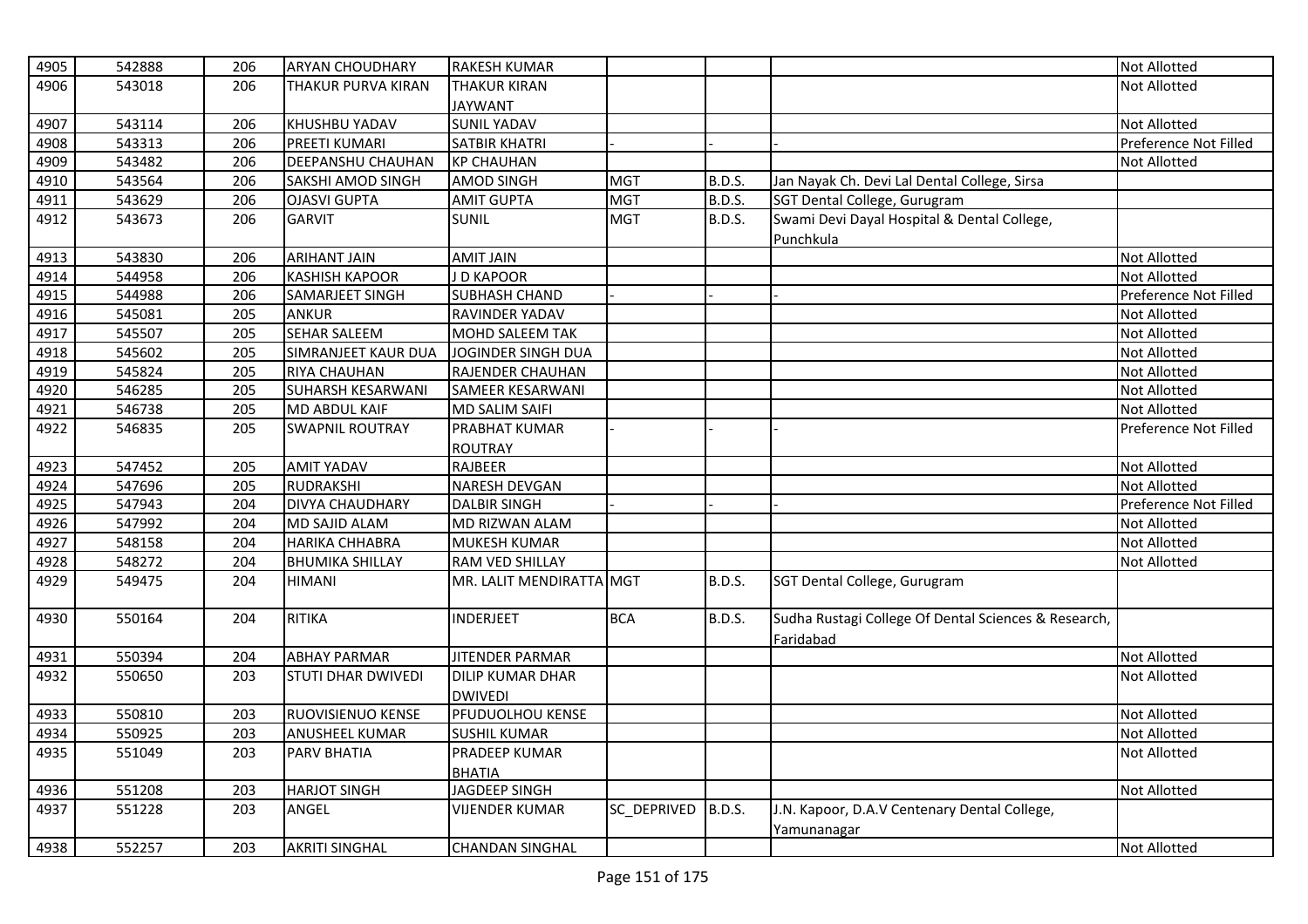| 4939 | 552602 | 203 | <b>AJAY KUMAR</b>      | <b>JAGBIR SINGH</b>        | <b>BCA</b>                   | <b>B.D.S.</b> | J.N. Kapoor, D.A.V Centenary Dental College,                      |                       |
|------|--------|-----|------------------------|----------------------------|------------------------------|---------------|-------------------------------------------------------------------|-----------------------|
| 4940 | 553105 | 202 | <b>AKSHITA AHLAWAT</b> | <b>NARVEER AHLAWAT</b>     |                              |               | Yamunanagar                                                       | Not Allotted          |
| 4941 | 553316 | 202 | <b>VAIBHAV DAHIYA</b>  | R P DAHIYA                 |                              |               |                                                                   | Not Allotted          |
| 4942 | 553410 | 202 | ANMOL                  | <b>BIJENDER SINGH</b>      | <b>MGT</b>                   | <b>B.D.S.</b> | PDM Dental College, Bahadurgarh                                   |                       |
| 4943 | 553765 | 202 | <b>KOMAL</b>           | <b>MANOJ KUMAR</b>         |                              |               |                                                                   | Not Allotted          |
| 4944 | 554120 | 202 | <b>ANJU KUMARI</b>     | <b>VIRENDER SINGH</b>      |                              |               |                                                                   | Not Allotted          |
| 4945 | 554438 | 202 | <b>SANCHI TEHRI</b>    | <b>SANJEEV KUMAR TEHRI</b> |                              |               |                                                                   | Not Allotted          |
|      |        |     |                        |                            |                              |               |                                                                   |                       |
| 4946 | 554528 | 202 | <b>BHAVYA RAJPAL</b>   | <b>SUNIL KUMAR</b>         | <b>MGT</b>                   | <b>B.D.S.</b> | PDM Dental College, Bahadurgarh                                   |                       |
| 4947 | 554987 | 202 | YASHI BAJPAI           | RAJESH KUMAR BAJPAI        |                              |               |                                                                   | Not Allotted          |
| 4948 | 555235 | 202 | SHAURYA SHARMA         | <b>VIVEK</b>               |                              |               |                                                                   | Not Allotted          |
| 4949 | 555345 | 202 | <b>VISHAL ANAND</b>    | <b>SUNIL KUMAR</b>         |                              |               |                                                                   | Not Allotted          |
| 4950 | 556405 | 201 | <b>SEJAL KHATRI</b>    | <b>VIKRAM LAL</b>          |                              |               |                                                                   | Preference Not Filled |
| 4951 | 556701 | 201 | <b>VEDANT SHUKLA</b>   | <b>NEERAJ KUMAR</b>        |                              |               |                                                                   | Not Allotted          |
|      |        |     |                        | <b>SHUKLA</b>              |                              |               |                                                                   |                       |
| 4952 | 557043 | 201 | <b>SARTHAK GOYAL</b>   | <b>TARUN GOYAL</b>         |                              |               |                                                                   | Not Allotted          |
| 4953 | 557202 | 201 | YASH BARTHWAL          | <b>MUKESH BARTHWAL</b>     | <b>MGT</b>                   | <b>B.D.S.</b> | Sudha Rustagi College Of Dental Sciences & Research,<br>Faridabad |                       |
| 4954 | 557463 | 201 | <b>SURBHI</b>          | <b>RAJESH KUMAR</b>        | <b>MGT</b>                   | <b>B.D.S.</b> | Jan Nayak Ch. Devi Lal Dental College, Sirsa                      |                       |
| 4955 | 557749 | 201 | KHUSHI TRIPATHI        | PRAMOD KUMAR               | <b>MGT</b>                   | <b>B.D.S.</b> | SGT Dental College, Gurugram                                      |                       |
|      |        |     |                        | <b>TRIPATHI</b>            |                              |               |                                                                   |                       |
| 4956 | 557835 | 201 | <b>GAREEMA TYAGI</b>   | PANKAJ TYAGI               |                              |               |                                                                   | <b>Not Allotted</b>   |
| 4957 | 557985 | 201 | <b>KRISH SHARMA</b>    | <b>VINAY SHARMA</b>        | NRI Category - M.B.B.S.<br>Ш |               | Maharaja Agrasen Medical College, Agroha Hisar                    |                       |
| 4958 | 558381 | 200 | DHRUVIKA SHARMA        | SANDEEP SHARMA             |                              |               |                                                                   | Not Allotted          |
| 4959 | 559010 | 200 | <b>ROHAN SHARMA</b>    | <b>NIRMAL KUMAR</b>        |                              |               |                                                                   | Not Allotted          |
| 4960 | 559572 | 200 | <b>CHINMAY MOKAL</b>   | <b>NITIN MOKAL</b>         |                              |               |                                                                   | Not Allotted          |
| 4961 | 560253 | 200 | DIVYANI BEHURA         | DHARMENDRA KUMAR           |                              |               |                                                                   | Not Allotted          |
|      |        |     |                        | <b>BEHURA</b>              |                              |               |                                                                   |                       |
| 4962 | 561082 | 199 | <b>HIMANSHI</b>        | <b>RAJEEV KUMAR</b>        |                              |               |                                                                   | Not Allotted          |
| 4963 | 561270 | 199 | DEEKSHA KAUSHISH       | RAJKUMAR SHARMA            |                              |               |                                                                   | Not Allotted          |
| 4964 | 561900 | 199 | <b>ISHIKA BANSAL</b>   | <b>RAMESH BANSAL</b>       |                              |               |                                                                   | Not Allotted          |
| 4965 | 561920 | 199 | <b>SHARON SAMUEL</b>   | <b>SAMUEL NADAR</b>        |                              |               |                                                                   | Not Allotted          |
|      |        |     | <b>NADAR</b>           |                            |                              |               |                                                                   |                       |
| 4966 | 562014 | 199 | RISHIKA KUMARI         | <b>AMAR NATH RAJAK</b>     | <b>MGT</b>                   | <b>B.D.S.</b> | Sudha Rustagi College Of Dental Sciences & Research,<br>Faridabad |                       |
| 4967 | 562167 | 199 | <b>ARYAN</b>           | <b>RAVINDER SINGH</b>      | <b>MGT</b>                   | <b>B.D.S.</b> | Jan Nayak Ch. Devi Lal Dental College, Sirsa                      |                       |
| 4968 | 562932 | 199 | <b>NITYA TONGARIA</b>  | MR. DARSHAN KUMAR          | <b>MGT</b>                   | <b>B.D.S.</b> | SGT Dental College, Gurugram                                      |                       |
|      |        |     |                        |                            |                              |               |                                                                   |                       |
| 4969 | 562989 | 199 | <b>NAMAN</b>           | <b>NARINDER</b>            |                              |               |                                                                   | Not Allotted          |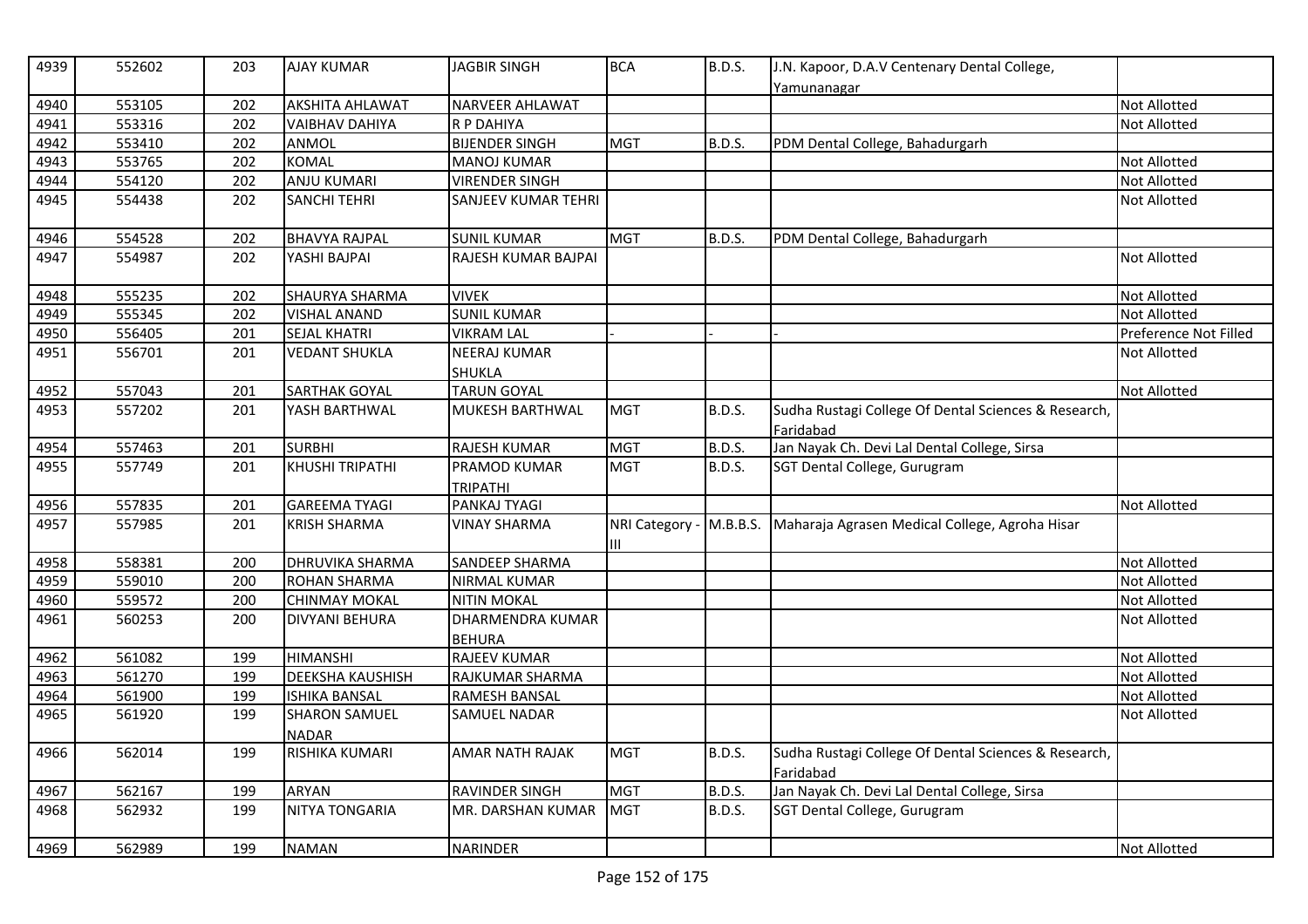| 4970 | 563296 | 199 | SHIVANGI VERMA             | <b>ANJAY KUMAR VERMA</b>   |            |               |                                                      | <b>Not Allotted</b>   |
|------|--------|-----|----------------------------|----------------------------|------------|---------------|------------------------------------------------------|-----------------------|
| 4971 | 563392 | 199 | <b>MANSI GUPTA</b>         | <b>MANOHAR LAL</b>         |            |               |                                                      | <b>Not Allotted</b>   |
| 4972 | 563469 | 199 | <b>KOMAL YADAV</b>         | <b>BALBIR SINGH YADAV</b>  | <b>MGT</b> | <b>B.D.S.</b> | SGT Dental College, Gurugram                         |                       |
| 4973 | 563787 | 198 | <b>VIKRAM SINGH RAJPUT</b> | <b>BHARAT SINGH RAJPUT</b> |            |               |                                                      | <b>Not Allotted</b>   |
| 4974 | 563823 | 198 | <b>MS.SARITA KHODWAL</b>   | <b>DHARM SINGH</b>         | SC         | B.D.S.        | Sudha Rustagi College Of Dental Sciences & Research, |                       |
|      |        |     |                            | KHODWAL                    |            |               | Faridabad                                            |                       |
| 4975 | 563949 | 198 | <b>PRANAV GOEL</b>         | <b>MUNEESH GOEL</b>        |            |               |                                                      | Not Allotted          |
| 4976 | 564133 | 198 | SHUBHAM CHAUHAN            | SANJEEV CHAUHAN            |            |               |                                                      | Not Allotted          |
| 4977 | 564262 | 198 | <b>KARAN KUMAR</b>         | <b>LALIT KUMAR</b>         |            |               |                                                      | Not Allotted          |
| 4978 | 564589 | 198 | <b>KAJAL</b>               | SATYAWAN                   | SC         | B.D.S.        | Jan Nayak Ch. Devi Lal Dental College, Sirsa         |                       |
| 4979 | 564686 | 198 | <b>ANANYA SINGH</b>        | MR. MUNNA KUMAR            |            |               |                                                      | <b>Not Allotted</b>   |
|      |        |     |                            | <b>SINGH</b>               |            |               |                                                      |                       |
| 4980 | 564834 | 198 | LEEPAKSHI SINGH            | <b>DEVENDER SINGH</b>      |            |               |                                                      | Not Allotted          |
| 4981 | 564847 | 198 | <b>DIVYANSH</b>            | <b>HARISH</b>              |            |               |                                                      | Not Allotted          |
| 4982 | 566589 | 197 | <b>MOIRA SHAMS</b>         | SHAMSUZZAMAN               |            |               |                                                      | <b>Not Allotted</b>   |
| 4983 | 566595 | 197 | <b>ANJALI VASHISTH</b>     | <b>MANOJ KUMAR</b>         |            |               |                                                      | Preference Not Filled |
| 4984 | 566602 | 197 | AKASH                      | PARDEEP KUMAR              |            |               |                                                      | Not Allotted          |
| 4985 | 566748 | 197 | <b>ASHWANI</b>             | <b>ANANT RAM</b>           |            |               |                                                      | Not Allotted          |
| 4986 | 566890 | 197 | <b>KHUSHI SINGH</b>        | SAVINDER SINGH             |            |               |                                                      | <b>Not Allotted</b>   |
| 4987 | 567014 | 197 | <b>KUNAL SEHRAWAT</b>      | <b>LAHNA SINGH</b>         |            |               |                                                      | Not Allotted          |
| 4988 | 567181 | 197 | <b>ANSHU DEVI</b>          | <b>BALJEET SINGH</b>       | <b>MGT</b> | <b>B.D.S.</b> | Jan Nayak Ch. Devi Lal Dental College, Sirsa         |                       |
| 4989 | 567727 | 197 | <b>RITIKA</b>              | <b>KUMAR RAJEEV JHA</b>    |            |               |                                                      | Not Allotted          |
| 4990 | 568023 | 197 | <b>HARSH</b>               | <b>JAIBHAGWAN</b>          | <b>MGT</b> | B.D.S.        | PDM Dental College, Bahadurgarh                      |                       |
| 4991 | 568626 | 197 | <b>MOHD ADIL</b>           | MOHD IQBAL                 |            |               |                                                      | Not Allotted          |
| 4992 | 570024 | 196 | <b>ANSHU KUMAR</b>         | <b>ARVIND KUMAR</b>        |            |               |                                                      | Not Allotted          |
| 4993 | 570422 | 196 | <b>ADITYA PARMAR</b>       | RAMESH PARMAR              |            |               |                                                      | Not Allotted          |
| 4994 | 570640 | 196 | SIVADEV V SATHISH          | SATHISHKUMAR M M           |            |               |                                                      | <b>Not Allotted</b>   |
| 4995 | 570929 | 196 | <b>SHREYA GOEL</b>         | <b>RAJESH GOEL</b>         | <b>MGT</b> | B.D.S.        | Swami Devi Dayal Hospital & Dental College,          |                       |
|      |        |     |                            |                            |            |               | Punchkula                                            |                       |
| 4996 | 571100 | 196 | MEGHNA MACHRA              | RAJPAL MACHRA              |            |               |                                                      | Not Allotted          |
| 4997 | 571285 | 196 | YASH RAJ SHEKHAR           | <b>JAI PRAKASH MAHTO</b>   |            |               |                                                      | Not Allotted          |
| 4998 | 571371 | 196 | SIDDHARTH RANA             | <b>ANIL KUMAR</b>          |            |               |                                                      | <b>Not Allotted</b>   |
| 4999 | 571629 | 195 | <b>TRISHITA SAHA</b>       | <b>TAPAN SAHA</b>          | <b>MGT</b> | <b>B.D.S.</b> | Jan Nayak Ch. Devi Lal Dental College, Sirsa         |                       |
| 5000 | 571854 | 195 | LIPIKA                     | SHRI KRISHAN ARYA          | <b>MGT</b> | <b>B.D.S.</b> | PDM Dental College, Bahadurgarh                      |                       |
| 5001 | 571858 | 195 | TANNU                      | <b>NETRAM</b>              |            |               |                                                      | Not Allotted          |
| 5002 | 571898 | 195 | <b>ARPIT SUMAN</b>         | RAJESH KUMAR               |            |               |                                                      | <b>Not Allotted</b>   |
| 5003 | 571901 | 195 | PRIYANSHI                  | <b>JAGDISH KUMAR</b>       | <b>MGT</b> | <b>B.D.S.</b> | SGT Dental College, Gurugram                         |                       |
| 5004 | 572657 | 195 | <b>SONAM TANWAR</b>        | <b>SURAJ MAL</b>           | <b>MGT</b> | <b>B.D.S.</b> | PDM Dental College, Bahadurgarh                      |                       |
| 5005 | 572986 | 195 | SANJANA                    | NARENDER KUMAR             |            |               |                                                      | Not Allotted          |
| 5006 | 572993 | 195 | <b>SAHIL</b>               | <b>DEVENDER</b>            |            |               |                                                      | <b>Not Allotted</b>   |
| 5007 | 573558 | 195 | <b>AMRIT PAL SINGH</b>     | <b>SATNAM SINGH</b>        |            |               |                                                      | <b>Not Allotted</b>   |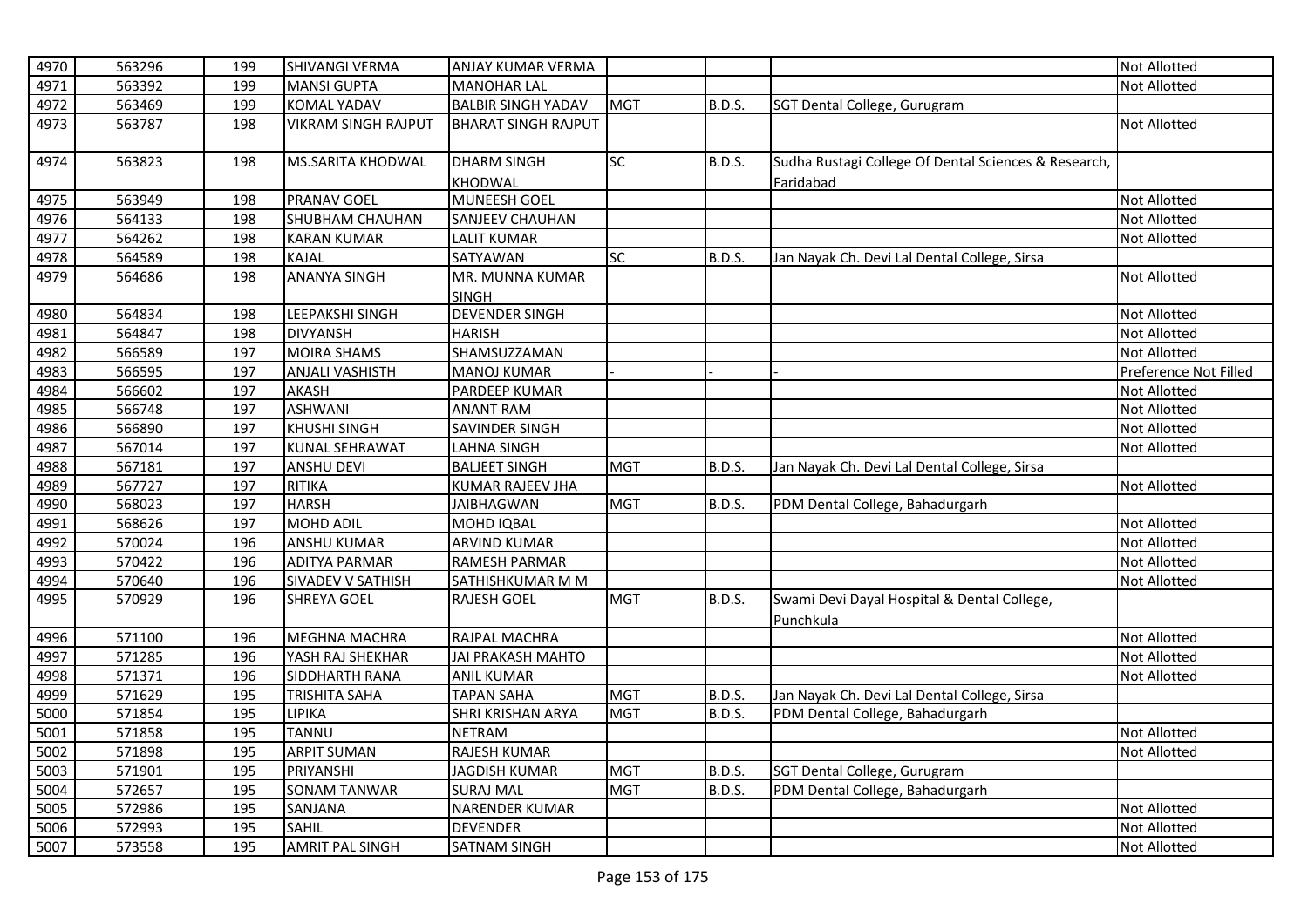| 5008 | 574002 | 195 | <b>PRISHA</b>                          | <b>SUNEET KATHURIA</b>   | V                              |               | NRI Category - M.B.B.S. Adesh Medical College & Hospital, Shahbad (M),<br>Kurukshetra |                       |
|------|--------|-----|----------------------------------------|--------------------------|--------------------------------|---------------|---------------------------------------------------------------------------------------|-----------------------|
| 5009 | 574305 | 195 | <b>HIMANSHI GUPTA</b>                  | <b>NIKHIL GUPTA</b>      |                                |               |                                                                                       | <b>Not Allotted</b>   |
| 5010 | 574766 | 194 | <b>VANSH</b>                           | <b>VIJAY KUMAR</b>       | <b>MGT</b>                     | <b>B.D.S.</b> | Jan Nayak Ch. Devi Lal Dental College, Sirsa                                          |                       |
| 5011 | 574897 | 194 | <b>CHOUDHARY YUVRAJ</b>                | <b>RAJBIR SINGH</b>      |                                |               |                                                                                       | Not Allotted          |
|      |        |     | <b>SINGH</b>                           |                          |                                |               |                                                                                       |                       |
| 5012 | 575179 | 194 | <b>CHIRAG</b>                          | <b>KAMLESH KUMAR</b>     |                                |               |                                                                                       | <b>Not Allotted</b>   |
| 5013 | 575270 | 194 | SOUMALYA GHOSH                         | <b>SANTANU GHOSH</b>     | NRI Category - M.B.B.S.<br>IV. |               | NC Medical College & Hospital, Israna, Panipat                                        |                       |
| 5014 | 575320 | 194 | YASHIKA YADAV                          | YASHBIR SINGH            | <b>MGT</b>                     | B.D.S.        | SGT Dental College, Gurugram                                                          |                       |
| 5015 | 575548 | 194 | <b>DIVYANSHI</b>                       | <b>VIJAY KUMAR</b>       |                                |               |                                                                                       | Not Allotted          |
| 5016 | 575570 | 194 | <b>MADHAV DUTTA</b>                    | <b>ARUN KUMAR DUTTA</b>  | <b>MGT</b>                     | <b>B.D.S.</b> | Swami Devi Dayal Hospital & Dental College,                                           |                       |
|      |        |     |                                        |                          |                                |               | Punchkula                                                                             |                       |
| 5017 | 575795 | 194 | PRIYAKSHREE HANDIQUE JAGADISH HANDIQUE |                          | <b>MGT</b>                     | <b>B.D.S.</b> | SGT Dental College, Gurugram                                                          |                       |
| 5018 | 576463 | 194 | <b>ADITYA</b>                          | <b>PARTAP SINGH</b>      |                                |               |                                                                                       | <b>Not Allotted</b>   |
| 5019 | 577433 | 193 | <b>SURISETTI CHANDRA</b>               | <b>S RAMA RAO</b>        |                                |               |                                                                                       | <b>Not Allotted</b>   |
|      |        |     | <b>SHEKHAR</b>                         |                          |                                |               |                                                                                       |                       |
| 5020 | 577487 | 193 | <b>SHRESHTHA</b>                       | <b>SAMIR KAUSHIK</b>     |                                |               |                                                                                       | Not Allotted          |
| 5021 | 577720 | 193 | <b>DIKSHA MOONDOTIA</b>                | <b>VIPIN KUMAR</b>       |                                |               |                                                                                       | Not Allotted          |
| 5022 | 577915 | 193 | ANANYA                                 | PARMOD KUMAR             |                                |               |                                                                                       | <b>Not Allotted</b>   |
| 5023 | 577960 | 193 | <b>ADITYA</b>                          | <b>BIJENDER SINGH</b>    |                                |               |                                                                                       | Not Allotted          |
| 5024 | 578599 | 193 | <b>SACHIN KUMAR</b>                    | <b>MAHIPAL SINGH</b>     |                                |               |                                                                                       | Not Allotted          |
| 5025 | 578878 | 193 | <b>SHRISHTI KUMARI</b>                 | <b>SANTOSH KUMAR</b>     |                                |               |                                                                                       | Not Allotted          |
| 5026 | 579177 | 193 | <b>HADGAONKAR TANISHA</b>              | <b>HADGAONKAR ANAND</b>  |                                |               |                                                                                       | <b>Not Allotted</b>   |
|      |        |     | ANAND                                  | RAMAKANTRAO              |                                |               |                                                                                       |                       |
| 5027 | 579413 | 193 | <b>DIVYA BHATIA</b>                    | RAJ KUMAR BHATIA         |                                |               |                                                                                       | Not Allotted          |
| 5028 | 579705 | 193 | <b>SAKSHI</b>                          | <b>RAM AUTAR</b>         |                                |               |                                                                                       | <b>Not Allotted</b>   |
| 5029 | 579837 | 193 | <b>S SAATVIK</b>                       | S SENTHIL KUMAR          |                                |               |                                                                                       | Preference Not Filled |
| 5030 | 580706 | 192 | <b>AKASH</b>                           | <b>NARENDER KUMAR</b>    |                                |               |                                                                                       | Not Allotted          |
| 5031 | 580870 | 192 | SEHAJBEER BHANDAL                      | PARMINDER SINGH          |                                |               | NRI Category - M.B.B.S. NC Medical College & Hospital, Israna, Panipat                |                       |
|      |        |     |                                        | <b>BHANDAL</b>           | v                              |               |                                                                                       |                       |
| 5032 | 581127 | 192 | <b>CHIRAG SAKHUJA</b>                  | <b>GAGAN SAKHUJA</b>     |                                |               |                                                                                       | Not Allotted          |
| 5033 | 581682 | 192 | <b>STUTI KHERA</b>                     | <b>NEERAJ KHERA</b>      |                                |               |                                                                                       | Not Allotted          |
| 5034 | 581864 | 192 | <b>DIVYAM BHARDWAJ</b>                 | VIKASH BHARDWAJ          |                                |               |                                                                                       | Not Allotted          |
| 5035 | 582019 | 192 | <b>GARGI GARG</b>                      | <b>SAURABH GUPTA</b>     |                                |               |                                                                                       | <b>Not Allotted</b>   |
| 5036 | 582591 | 191 | DEEPANSHU                              | <b>SUNIL KUMAR YADAV</b> |                                |               |                                                                                       | <b>Not Allotted</b>   |
| 5037 | 582810 | 191 | <b>SAHIL KHAN</b>                      | AHMED KHAN               | BCB_PWBD                       | M.B.B.S.      | Shaheed Hasan Khan Mewati Govt. Medical College,<br>Nalhar Mewat                      |                       |
| 5038 | 582936 | 191 | NISHANT VASHISTH                       | <b>ANIL VASHISTH</b>     |                                |               |                                                                                       | Not Allotted          |
| 5039 | 583494 | 191 | <b>ROHAN SINGH</b>                     | <b>RAJ KUMAR</b>         |                                |               |                                                                                       | Not Allotted          |
| 5040 | 583631 | 191 | <b>PRACHI SONI</b>                     | <b>DINESH VERMA</b>      |                                |               |                                                                                       | <b>Not Allotted</b>   |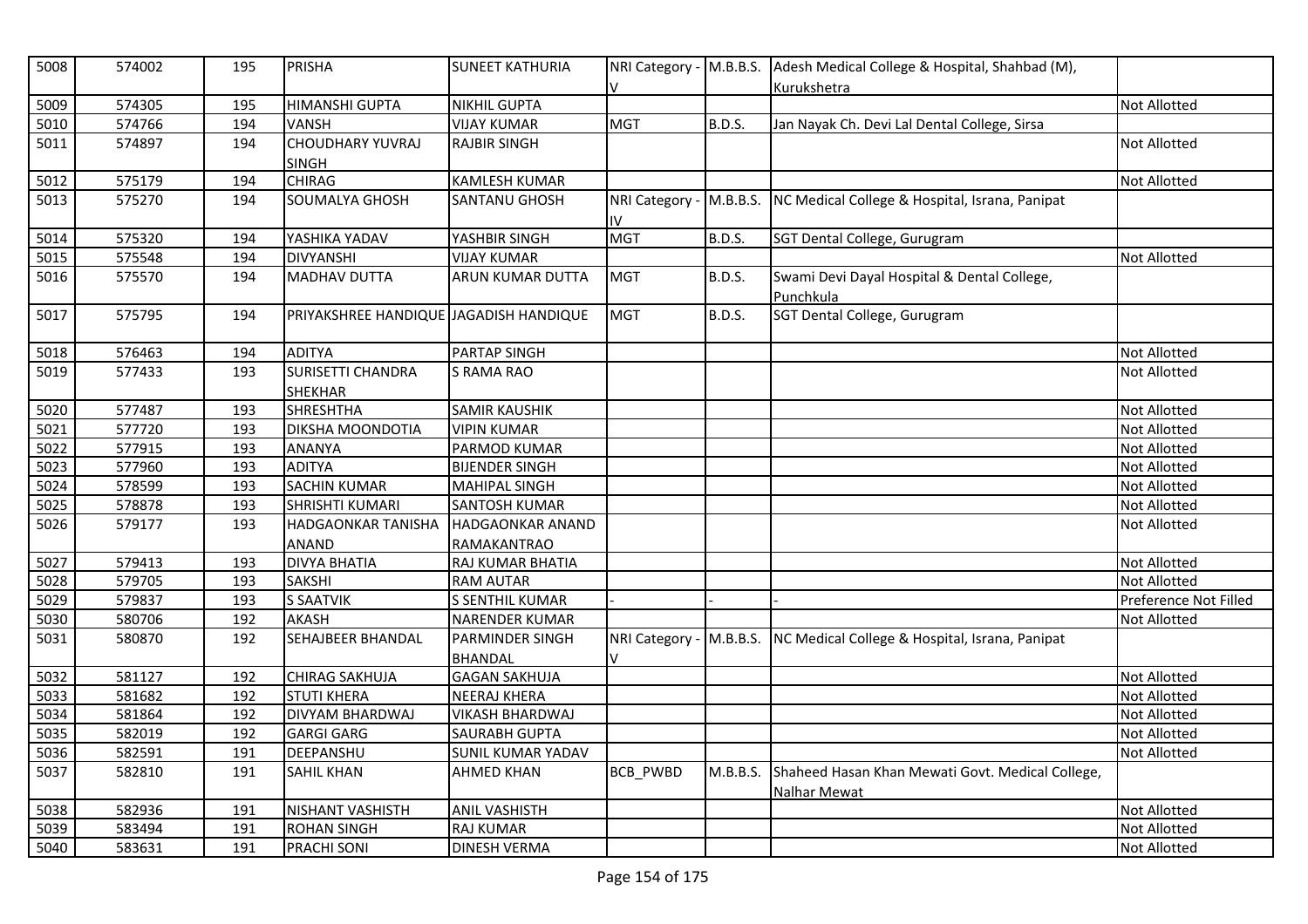| 5041 | 583790 | 191 | <b>MUSKAN SHARMA</b>                | <b>ARUN SHARMA</b>              | <b>MGT</b>  | B.D.S.        | Jan Nayak Ch. Devi Lal Dental College, Sirsa                      |                       |
|------|--------|-----|-------------------------------------|---------------------------------|-------------|---------------|-------------------------------------------------------------------|-----------------------|
| 5042 | 583842 | 191 | AMEERA KHARBANDA                    | AMITABH KHARBANDA               |             |               |                                                                   | Not Allotted          |
| 5043 | 583857 | 191 | <b>VINAY NAIN</b>                   | SANJAY KUMAR                    |             |               |                                                                   | <b>Not Allotted</b>   |
| 5044 | 584066 | 191 | <b>HARSH</b>                        | <b>KARAMBIR</b>                 |             |               |                                                                   | <b>Not Allotted</b>   |
| 5045 | 584365 | 191 | <b>MITANSHI</b>                     | <b>VINAY KUMAR</b>              |             |               |                                                                   | <b>Not Allotted</b>   |
| 5046 | 584579 | 191 | <b>KANISHKA JHA</b>                 | NAVIN KUMAR JHA                 |             |               |                                                                   | Not Allotted          |
| 5047 | 584673 | 191 | <b>MANSI</b>                        | <b>BIKRAM SINGH</b>             | <b>BCB</b>  | <b>B.D.S.</b> | Jan Nayak Ch. Devi Lal Dental College, Sirsa                      |                       |
| 5048 | 584959 | 191 | <b>RAJAT GABA</b>                   | SUNIL KUMAR GABA                | <b>MGT</b>  | <b>B.D.S.</b> | Swami Devi Dayal Hospital & Dental College,<br>Punchkula          |                       |
| 5049 | 584971 | 191 | <b>DEVANSH</b>                      | YUVRAJ                          |             |               |                                                                   | Preference Not Filled |
| 5050 | 585521 | 190 | LAKSHAY BHARDWAJ                    | <b>DINESH CHAND</b><br>BHARDWAJ |             |               |                                                                   | <b>Not Allotted</b>   |
| 5051 | 585710 | 190 | <b>SMRITI GROVER</b>                | <b>ANIL GROVER</b>              |             |               |                                                                   | Preference Not Filled |
| 5052 | 586212 | 190 | PATHAK PRIYAM SUNIL<br><b>KUMAR</b> | <b>SUNIL KUMAR PATHAK</b>       |             |               |                                                                   | <b>Not Allotted</b>   |
| 5053 | 586235 | 190 | <b>VIDHI SHARMA</b>                 | PRAMOD KUMAR                    |             |               |                                                                   | <b>Not Allotted</b>   |
| 5054 | 586446 | 190 | <b>AKSHITA SINGH</b>                | <b>MANISH SINGH</b>             |             |               |                                                                   | Not Allotted          |
| 5055 | 586756 | 190 | ARSH                                | <b>SANJAY KUMAR</b>             |             |               |                                                                   | <b>Not Allotted</b>   |
| 5056 | 586925 | 190 | <b>DEVEN KUMAR</b>                  | <b>NARENDER KUMAR</b>           | <b>MGT</b>  | <b>B.D.S.</b> | PDM Dental College, Bahadurgarh                                   |                       |
| 5057 | 587040 | 190 | <b>TANU CHAWLA</b>                  | SHIVKUMAR                       |             |               |                                                                   | Not Allotted          |
| 5058 | 587258 | 190 | <b>ABHINAV</b>                      | <b>PANKAJ</b>                   |             |               |                                                                   | <b>Not Allotted</b>   |
| 5059 | 587394 | 190 | <b>ANISHA BISWAS</b>                | <b>BASU DEV BISWAS</b>          | SC_DEPRIVED | B.D.S.        | Sudha Rustagi College Of Dental Sciences & Research,<br>Faridabad |                       |
| 5060 | 587535 | 190 | <b>NUTAN</b>                        | RAJENDER GODARA                 |             |               |                                                                   | <b>Not Allotted</b>   |
| 5061 | 587538 | 190 | <b>TUSHAR</b>                       | <b>BALJEET SINGH</b>            |             |               |                                                                   | <b>Not Allotted</b>   |
| 5062 | 587658 | 190 | <b>RAHUL KUMAR</b>                  | KARNAIL SINGH                   |             |               |                                                                   | <b>Not Allotted</b>   |
| 5063 | 587660 | 190 | <b>SUBHAN KHAN</b>                  | <b>NASIR HUSSAIN</b>            |             |               |                                                                   | <b>Not Allotted</b>   |
| 5064 | 588183 | 190 | <b>RAGHAV SAINI</b>                 | RAMSARUP                        |             |               |                                                                   | <b>Not Allotted</b>   |
| 5065 | 588559 | 189 | <b>SALMAN KHAN</b>                  | <b>FARMAN KHAN</b>              |             |               |                                                                   | Not Allotted          |
| 5066 | 588628 | 189 | <b>LISA CHOUDHARY</b>               | PARSHURAM                       |             |               |                                                                   | <b>Not Allotted</b>   |
| 5067 | 588640 | 189 | HIMANSHU SHARMA                     | RAMKUMAR SHARMA                 |             |               |                                                                   | <b>Not Allotted</b>   |
| 5068 | 588757 | 189 | <b>CHAHAT</b>                       | <b>SATISH KUMAR</b>             |             |               |                                                                   | <b>Not Allotted</b>   |
| 5069 | 588768 | 189 | MEDONGUNUO<br>SOGOTSU               | THEKRUPA SOGOTSU                |             |               |                                                                   | Preference Not Filled |
| 5070 | 589271 | 189 | <b>PRANAV RAJ</b>                   | PANKAJ KUMAR                    |             |               |                                                                   | <b>Not Allotted</b>   |
| 5071 | 589350 | 189 | <b>AOUSHAN ABDULLAH</b>             | S K ABDULLAH                    |             |               |                                                                   | <b>Not Allotted</b>   |
| 5072 | 589543 | 189 | <b>VYOMIKA JASPAL</b>               | <b>KD JASPAL</b>                | <b>MGT</b>  | <b>B.D.S.</b> | SGT Dental College, Gurugram                                      |                       |
| 5073 | 589622 | 189 | PRIYANKA                            | <b>MUNILAL</b>                  |             |               |                                                                   | <b>Not Allotted</b>   |
| 5074 | 589798 | 189 | <b>SAMVEDNA PATEL</b>               | SATYA PRAKASH PATEL             |             |               |                                                                   | Preference Not Filled |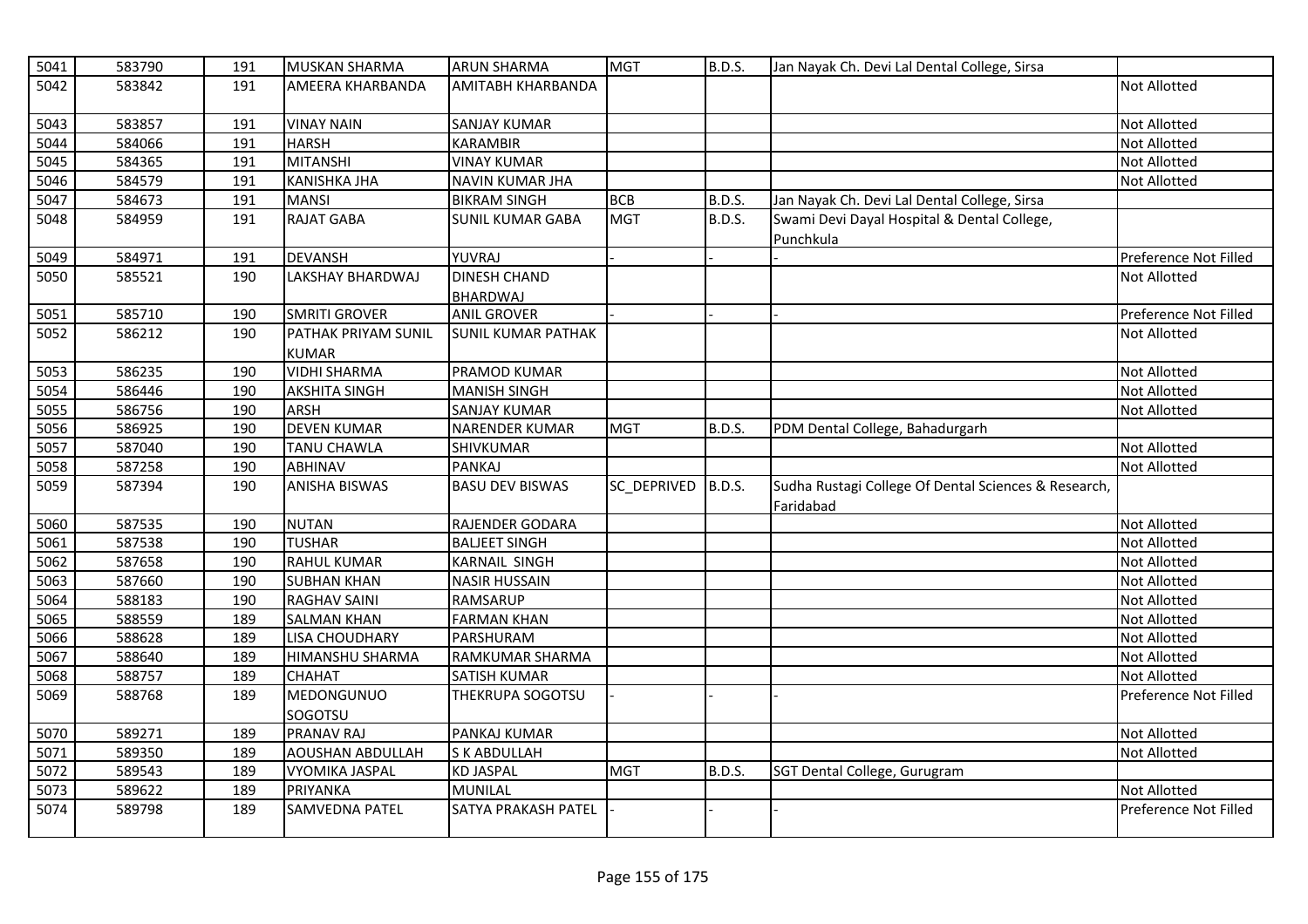| 5076<br>590592<br><b>SONIA</b><br><b>DHARMENDER SINGH</b><br>189<br>Preference Not Filled<br>5077<br><b>VANSHIKA SINGH</b><br>590730<br>189<br><b>VERINDER SINGH</b><br>Not Allotted<br>5078<br>590838<br>189<br><b>SRISHTI JAIN</b><br>MR. AMAN JAIN<br><b>MGT</b><br>B.D.S.<br>SGT Dental College, Gurugram<br>5079<br>591312<br><b>MOHD AMAAN KHAN</b><br><b>MOHD ZAFAR KHAN</b><br>Not Allotted<br>188<br>5080<br>591318<br>188<br>OPEN_CAT_P<br>M.B.B.S. Maharaja Agrasen Medical College, Agroha Hisar<br><b>SAJID KHAN</b><br><b>GAFUR KHAN</b><br><b>WBD</b><br>5081<br>591837<br><b>RAHUL SAINI</b><br>PANNALAL SAINI<br>188<br><b>Not Allotted</b><br>5082<br><b>DIKSHA</b><br>Preference Not Filled<br>591931<br>RISHIPAL<br>188<br>5083<br>591966<br><b>ARBAJ KHAN</b><br><b>MOHD KHALID</b><br>188<br>Not Allotted<br>5084<br>592582<br>188<br>PANKUL CHAUHAN<br><b>SURESH KUMAR</b><br>Not Allotted<br>Not Allotted<br>5085<br>592597<br>188<br><b>NAVYA SHARMA</b><br><b>VIKRANT SHARMA</b><br>5086<br>593265<br>188<br><b>GURJAPINDER SINGH</b><br>TEJINDER PAL SINGH<br><b>Not Allotted</b><br>5087<br>593743<br>SHUBHAM<br><b>SC</b><br>188<br>ASHWANI KUMAR<br>B.D.S.<br>Jan Nayak Ch. Devi Lal Dental College, Sirsa<br>5088<br>594112<br><b>JASSICA HOODA</b><br>Not Allotted<br>187<br><b>JAGBIR</b><br>5089<br>594575<br><b>RACHIT SUMAN</b><br><b>SK SUMAN</b><br>Not Allotted<br>187<br>5090<br>594635<br>187<br>AKHILESH<br><b>SATPAL</b><br><b>Not Allotted</b><br>5091<br>DR MANOJ KUMAR<br>594700<br>187<br><b>NIKITA SINHA</b><br><b>Not Allotted</b><br>5092<br>594833<br>187<br><b>SONAKSHI PARIDA</b><br>Not Allotted<br><b>SK PARIDA</b><br>5093<br><b>MUKESH KUMAR</b><br>594864<br>187<br>NITISH TEWATIA<br><b>Not Allotted</b><br><b>TEWATIA</b><br>5094<br>KHURSHEED AHMAD<br>Not Allotted<br>595011<br>187<br>SAADIYA KHURSHEED<br><b>KHAN</b><br><b>KHAN</b><br><b>RANBIR RATHEE</b><br>5095<br>187<br><b>ABHIJEET RATHEE</b><br>595012<br>Not Allotted<br>5096<br>595193<br>187<br><b>CHIRAG</b><br><b>MGT</b><br>B.D.S.<br>Jan Nayak Ch. Devi Lal Dental College, Sirsa<br><b>MANOJ KUMAR</b><br>5097<br>595796<br><b>TANNU</b><br>RAMMEHAR<br><b>MGT</b><br><b>B.D.S.</b><br>187<br>Jan Nayak Ch. Devi Lal Dental College, Sirsa<br>5098<br>595833<br>MD ARSALAN ALAM<br>187<br><b>AFTAB ALAM</b><br>Not Allotted<br>5099<br>596458<br>187<br><b>NIPUN SHARMA</b><br>Not Allotted<br><b>GANGA RAM SHARMA</b><br>5100<br>596530<br>187<br><b>MEENALIOT SINGH BEDI</b><br><b>HARPAL SINGH</b><br><b>Not Allotted</b><br>5101<br>596875<br>RAHIN NISHA BEGAM<br>RAFIKUL ISLAM<br>Preference Not Filled<br>186<br>5102<br>596884<br>186<br><b>ANJALI</b><br><b>MANISH KUMAR</b><br>Not Allotted<br><b>SHADMAAN SHADAB</b><br>5103<br>598139<br><b>Not Allotted</b><br>186<br><b>SHADAB MEHBOOB</b><br><b>KHAN</b><br><b>KHAN</b><br><b>RITU</b><br>5104<br>599233<br>186<br><b>INDERJEET</b><br><b>MGT</b><br>B.D.S.<br>Jan Nayak Ch. Devi Lal Dental College, Sirsa<br><b>Not Allotted</b><br>5105<br>599295<br><b>TIA GARG</b><br><b>SANJAY GARG</b><br>186<br>5106<br>599679<br><b>SAGAR RAWAL</b><br>RAJESH RAWAL<br>Preference Not Filled<br>185<br>5107<br>599858<br>185<br><b>AARUSHI GOYAL</b><br><b>GAJINDER KUMAR</b><br><b>Not Allotted</b><br>GOYAL | 5075 | 590534 | 189 | <b>NOOPUR GOGIA</b> | <b>PARDEEP GOGIA</b> | <b>MGT</b> | <b>B.D.S.</b> | Sudha Rustagi College Of Dental Sciences & Research,<br>Faridabad |              |
|--------------------------------------------------------------------------------------------------------------------------------------------------------------------------------------------------------------------------------------------------------------------------------------------------------------------------------------------------------------------------------------------------------------------------------------------------------------------------------------------------------------------------------------------------------------------------------------------------------------------------------------------------------------------------------------------------------------------------------------------------------------------------------------------------------------------------------------------------------------------------------------------------------------------------------------------------------------------------------------------------------------------------------------------------------------------------------------------------------------------------------------------------------------------------------------------------------------------------------------------------------------------------------------------------------------------------------------------------------------------------------------------------------------------------------------------------------------------------------------------------------------------------------------------------------------------------------------------------------------------------------------------------------------------------------------------------------------------------------------------------------------------------------------------------------------------------------------------------------------------------------------------------------------------------------------------------------------------------------------------------------------------------------------------------------------------------------------------------------------------------------------------------------------------------------------------------------------------------------------------------------------------------------------------------------------------------------------------------------------------------------------------------------------------------------------------------------------------------------------------------------------------------------------------------------------------------------------------------------------------------------------------------------------------------------------------------------------------------------------------------------------------------------------------------------------------------------------------------------------------------------------------------------------------------------------------------------------------------------------------------------------------------------------------------------------------------------------------------------------------------------------------------------------------------------------------------------------------------------------------------------------------------------------------------------|------|--------|-----|---------------------|----------------------|------------|---------------|-------------------------------------------------------------------|--------------|
|                                                                                                                                                                                                                                                                                                                                                                                                                                                                                                                                                                                                                                                                                                                                                                                                                                                                                                                                                                                                                                                                                                                                                                                                                                                                                                                                                                                                                                                                                                                                                                                                                                                                                                                                                                                                                                                                                                                                                                                                                                                                                                                                                                                                                                                                                                                                                                                                                                                                                                                                                                                                                                                                                                                                                                                                                                                                                                                                                                                                                                                                                                                                                                                                                                                                                                        |      |        |     |                     |                      |            |               |                                                                   |              |
|                                                                                                                                                                                                                                                                                                                                                                                                                                                                                                                                                                                                                                                                                                                                                                                                                                                                                                                                                                                                                                                                                                                                                                                                                                                                                                                                                                                                                                                                                                                                                                                                                                                                                                                                                                                                                                                                                                                                                                                                                                                                                                                                                                                                                                                                                                                                                                                                                                                                                                                                                                                                                                                                                                                                                                                                                                                                                                                                                                                                                                                                                                                                                                                                                                                                                                        |      |        |     |                     |                      |            |               |                                                                   |              |
|                                                                                                                                                                                                                                                                                                                                                                                                                                                                                                                                                                                                                                                                                                                                                                                                                                                                                                                                                                                                                                                                                                                                                                                                                                                                                                                                                                                                                                                                                                                                                                                                                                                                                                                                                                                                                                                                                                                                                                                                                                                                                                                                                                                                                                                                                                                                                                                                                                                                                                                                                                                                                                                                                                                                                                                                                                                                                                                                                                                                                                                                                                                                                                                                                                                                                                        |      |        |     |                     |                      |            |               |                                                                   |              |
|                                                                                                                                                                                                                                                                                                                                                                                                                                                                                                                                                                                                                                                                                                                                                                                                                                                                                                                                                                                                                                                                                                                                                                                                                                                                                                                                                                                                                                                                                                                                                                                                                                                                                                                                                                                                                                                                                                                                                                                                                                                                                                                                                                                                                                                                                                                                                                                                                                                                                                                                                                                                                                                                                                                                                                                                                                                                                                                                                                                                                                                                                                                                                                                                                                                                                                        |      |        |     |                     |                      |            |               |                                                                   |              |
|                                                                                                                                                                                                                                                                                                                                                                                                                                                                                                                                                                                                                                                                                                                                                                                                                                                                                                                                                                                                                                                                                                                                                                                                                                                                                                                                                                                                                                                                                                                                                                                                                                                                                                                                                                                                                                                                                                                                                                                                                                                                                                                                                                                                                                                                                                                                                                                                                                                                                                                                                                                                                                                                                                                                                                                                                                                                                                                                                                                                                                                                                                                                                                                                                                                                                                        |      |        |     |                     |                      |            |               |                                                                   |              |
|                                                                                                                                                                                                                                                                                                                                                                                                                                                                                                                                                                                                                                                                                                                                                                                                                                                                                                                                                                                                                                                                                                                                                                                                                                                                                                                                                                                                                                                                                                                                                                                                                                                                                                                                                                                                                                                                                                                                                                                                                                                                                                                                                                                                                                                                                                                                                                                                                                                                                                                                                                                                                                                                                                                                                                                                                                                                                                                                                                                                                                                                                                                                                                                                                                                                                                        |      |        |     |                     |                      |            |               |                                                                   |              |
|                                                                                                                                                                                                                                                                                                                                                                                                                                                                                                                                                                                                                                                                                                                                                                                                                                                                                                                                                                                                                                                                                                                                                                                                                                                                                                                                                                                                                                                                                                                                                                                                                                                                                                                                                                                                                                                                                                                                                                                                                                                                                                                                                                                                                                                                                                                                                                                                                                                                                                                                                                                                                                                                                                                                                                                                                                                                                                                                                                                                                                                                                                                                                                                                                                                                                                        |      |        |     |                     |                      |            |               |                                                                   |              |
|                                                                                                                                                                                                                                                                                                                                                                                                                                                                                                                                                                                                                                                                                                                                                                                                                                                                                                                                                                                                                                                                                                                                                                                                                                                                                                                                                                                                                                                                                                                                                                                                                                                                                                                                                                                                                                                                                                                                                                                                                                                                                                                                                                                                                                                                                                                                                                                                                                                                                                                                                                                                                                                                                                                                                                                                                                                                                                                                                                                                                                                                                                                                                                                                                                                                                                        |      |        |     |                     |                      |            |               |                                                                   |              |
|                                                                                                                                                                                                                                                                                                                                                                                                                                                                                                                                                                                                                                                                                                                                                                                                                                                                                                                                                                                                                                                                                                                                                                                                                                                                                                                                                                                                                                                                                                                                                                                                                                                                                                                                                                                                                                                                                                                                                                                                                                                                                                                                                                                                                                                                                                                                                                                                                                                                                                                                                                                                                                                                                                                                                                                                                                                                                                                                                                                                                                                                                                                                                                                                                                                                                                        |      |        |     |                     |                      |            |               |                                                                   |              |
|                                                                                                                                                                                                                                                                                                                                                                                                                                                                                                                                                                                                                                                                                                                                                                                                                                                                                                                                                                                                                                                                                                                                                                                                                                                                                                                                                                                                                                                                                                                                                                                                                                                                                                                                                                                                                                                                                                                                                                                                                                                                                                                                                                                                                                                                                                                                                                                                                                                                                                                                                                                                                                                                                                                                                                                                                                                                                                                                                                                                                                                                                                                                                                                                                                                                                                        |      |        |     |                     |                      |            |               |                                                                   |              |
|                                                                                                                                                                                                                                                                                                                                                                                                                                                                                                                                                                                                                                                                                                                                                                                                                                                                                                                                                                                                                                                                                                                                                                                                                                                                                                                                                                                                                                                                                                                                                                                                                                                                                                                                                                                                                                                                                                                                                                                                                                                                                                                                                                                                                                                                                                                                                                                                                                                                                                                                                                                                                                                                                                                                                                                                                                                                                                                                                                                                                                                                                                                                                                                                                                                                                                        |      |        |     |                     |                      |            |               |                                                                   |              |
|                                                                                                                                                                                                                                                                                                                                                                                                                                                                                                                                                                                                                                                                                                                                                                                                                                                                                                                                                                                                                                                                                                                                                                                                                                                                                                                                                                                                                                                                                                                                                                                                                                                                                                                                                                                                                                                                                                                                                                                                                                                                                                                                                                                                                                                                                                                                                                                                                                                                                                                                                                                                                                                                                                                                                                                                                                                                                                                                                                                                                                                                                                                                                                                                                                                                                                        |      |        |     |                     |                      |            |               |                                                                   |              |
|                                                                                                                                                                                                                                                                                                                                                                                                                                                                                                                                                                                                                                                                                                                                                                                                                                                                                                                                                                                                                                                                                                                                                                                                                                                                                                                                                                                                                                                                                                                                                                                                                                                                                                                                                                                                                                                                                                                                                                                                                                                                                                                                                                                                                                                                                                                                                                                                                                                                                                                                                                                                                                                                                                                                                                                                                                                                                                                                                                                                                                                                                                                                                                                                                                                                                                        |      |        |     |                     |                      |            |               |                                                                   |              |
|                                                                                                                                                                                                                                                                                                                                                                                                                                                                                                                                                                                                                                                                                                                                                                                                                                                                                                                                                                                                                                                                                                                                                                                                                                                                                                                                                                                                                                                                                                                                                                                                                                                                                                                                                                                                                                                                                                                                                                                                                                                                                                                                                                                                                                                                                                                                                                                                                                                                                                                                                                                                                                                                                                                                                                                                                                                                                                                                                                                                                                                                                                                                                                                                                                                                                                        |      |        |     |                     |                      |            |               |                                                                   |              |
|                                                                                                                                                                                                                                                                                                                                                                                                                                                                                                                                                                                                                                                                                                                                                                                                                                                                                                                                                                                                                                                                                                                                                                                                                                                                                                                                                                                                                                                                                                                                                                                                                                                                                                                                                                                                                                                                                                                                                                                                                                                                                                                                                                                                                                                                                                                                                                                                                                                                                                                                                                                                                                                                                                                                                                                                                                                                                                                                                                                                                                                                                                                                                                                                                                                                                                        |      |        |     |                     |                      |            |               |                                                                   |              |
|                                                                                                                                                                                                                                                                                                                                                                                                                                                                                                                                                                                                                                                                                                                                                                                                                                                                                                                                                                                                                                                                                                                                                                                                                                                                                                                                                                                                                                                                                                                                                                                                                                                                                                                                                                                                                                                                                                                                                                                                                                                                                                                                                                                                                                                                                                                                                                                                                                                                                                                                                                                                                                                                                                                                                                                                                                                                                                                                                                                                                                                                                                                                                                                                                                                                                                        |      |        |     |                     |                      |            |               |                                                                   |              |
|                                                                                                                                                                                                                                                                                                                                                                                                                                                                                                                                                                                                                                                                                                                                                                                                                                                                                                                                                                                                                                                                                                                                                                                                                                                                                                                                                                                                                                                                                                                                                                                                                                                                                                                                                                                                                                                                                                                                                                                                                                                                                                                                                                                                                                                                                                                                                                                                                                                                                                                                                                                                                                                                                                                                                                                                                                                                                                                                                                                                                                                                                                                                                                                                                                                                                                        |      |        |     |                     |                      |            |               |                                                                   |              |
|                                                                                                                                                                                                                                                                                                                                                                                                                                                                                                                                                                                                                                                                                                                                                                                                                                                                                                                                                                                                                                                                                                                                                                                                                                                                                                                                                                                                                                                                                                                                                                                                                                                                                                                                                                                                                                                                                                                                                                                                                                                                                                                                                                                                                                                                                                                                                                                                                                                                                                                                                                                                                                                                                                                                                                                                                                                                                                                                                                                                                                                                                                                                                                                                                                                                                                        |      |        |     |                     |                      |            |               |                                                                   |              |
|                                                                                                                                                                                                                                                                                                                                                                                                                                                                                                                                                                                                                                                                                                                                                                                                                                                                                                                                                                                                                                                                                                                                                                                                                                                                                                                                                                                                                                                                                                                                                                                                                                                                                                                                                                                                                                                                                                                                                                                                                                                                                                                                                                                                                                                                                                                                                                                                                                                                                                                                                                                                                                                                                                                                                                                                                                                                                                                                                                                                                                                                                                                                                                                                                                                                                                        |      |        |     |                     |                      |            |               |                                                                   |              |
|                                                                                                                                                                                                                                                                                                                                                                                                                                                                                                                                                                                                                                                                                                                                                                                                                                                                                                                                                                                                                                                                                                                                                                                                                                                                                                                                                                                                                                                                                                                                                                                                                                                                                                                                                                                                                                                                                                                                                                                                                                                                                                                                                                                                                                                                                                                                                                                                                                                                                                                                                                                                                                                                                                                                                                                                                                                                                                                                                                                                                                                                                                                                                                                                                                                                                                        |      |        |     |                     |                      |            |               |                                                                   |              |
|                                                                                                                                                                                                                                                                                                                                                                                                                                                                                                                                                                                                                                                                                                                                                                                                                                                                                                                                                                                                                                                                                                                                                                                                                                                                                                                                                                                                                                                                                                                                                                                                                                                                                                                                                                                                                                                                                                                                                                                                                                                                                                                                                                                                                                                                                                                                                                                                                                                                                                                                                                                                                                                                                                                                                                                                                                                                                                                                                                                                                                                                                                                                                                                                                                                                                                        |      |        |     |                     |                      |            |               |                                                                   |              |
|                                                                                                                                                                                                                                                                                                                                                                                                                                                                                                                                                                                                                                                                                                                                                                                                                                                                                                                                                                                                                                                                                                                                                                                                                                                                                                                                                                                                                                                                                                                                                                                                                                                                                                                                                                                                                                                                                                                                                                                                                                                                                                                                                                                                                                                                                                                                                                                                                                                                                                                                                                                                                                                                                                                                                                                                                                                                                                                                                                                                                                                                                                                                                                                                                                                                                                        |      |        |     |                     |                      |            |               |                                                                   |              |
|                                                                                                                                                                                                                                                                                                                                                                                                                                                                                                                                                                                                                                                                                                                                                                                                                                                                                                                                                                                                                                                                                                                                                                                                                                                                                                                                                                                                                                                                                                                                                                                                                                                                                                                                                                                                                                                                                                                                                                                                                                                                                                                                                                                                                                                                                                                                                                                                                                                                                                                                                                                                                                                                                                                                                                                                                                                                                                                                                                                                                                                                                                                                                                                                                                                                                                        |      |        |     |                     |                      |            |               |                                                                   |              |
|                                                                                                                                                                                                                                                                                                                                                                                                                                                                                                                                                                                                                                                                                                                                                                                                                                                                                                                                                                                                                                                                                                                                                                                                                                                                                                                                                                                                                                                                                                                                                                                                                                                                                                                                                                                                                                                                                                                                                                                                                                                                                                                                                                                                                                                                                                                                                                                                                                                                                                                                                                                                                                                                                                                                                                                                                                                                                                                                                                                                                                                                                                                                                                                                                                                                                                        |      |        |     |                     |                      |            |               |                                                                   |              |
|                                                                                                                                                                                                                                                                                                                                                                                                                                                                                                                                                                                                                                                                                                                                                                                                                                                                                                                                                                                                                                                                                                                                                                                                                                                                                                                                                                                                                                                                                                                                                                                                                                                                                                                                                                                                                                                                                                                                                                                                                                                                                                                                                                                                                                                                                                                                                                                                                                                                                                                                                                                                                                                                                                                                                                                                                                                                                                                                                                                                                                                                                                                                                                                                                                                                                                        |      |        |     |                     |                      |            |               |                                                                   |              |
|                                                                                                                                                                                                                                                                                                                                                                                                                                                                                                                                                                                                                                                                                                                                                                                                                                                                                                                                                                                                                                                                                                                                                                                                                                                                                                                                                                                                                                                                                                                                                                                                                                                                                                                                                                                                                                                                                                                                                                                                                                                                                                                                                                                                                                                                                                                                                                                                                                                                                                                                                                                                                                                                                                                                                                                                                                                                                                                                                                                                                                                                                                                                                                                                                                                                                                        |      |        |     |                     |                      |            |               |                                                                   |              |
|                                                                                                                                                                                                                                                                                                                                                                                                                                                                                                                                                                                                                                                                                                                                                                                                                                                                                                                                                                                                                                                                                                                                                                                                                                                                                                                                                                                                                                                                                                                                                                                                                                                                                                                                                                                                                                                                                                                                                                                                                                                                                                                                                                                                                                                                                                                                                                                                                                                                                                                                                                                                                                                                                                                                                                                                                                                                                                                                                                                                                                                                                                                                                                                                                                                                                                        |      |        |     |                     |                      |            |               |                                                                   |              |
|                                                                                                                                                                                                                                                                                                                                                                                                                                                                                                                                                                                                                                                                                                                                                                                                                                                                                                                                                                                                                                                                                                                                                                                                                                                                                                                                                                                                                                                                                                                                                                                                                                                                                                                                                                                                                                                                                                                                                                                                                                                                                                                                                                                                                                                                                                                                                                                                                                                                                                                                                                                                                                                                                                                                                                                                                                                                                                                                                                                                                                                                                                                                                                                                                                                                                                        |      |        |     |                     |                      |            |               |                                                                   |              |
|                                                                                                                                                                                                                                                                                                                                                                                                                                                                                                                                                                                                                                                                                                                                                                                                                                                                                                                                                                                                                                                                                                                                                                                                                                                                                                                                                                                                                                                                                                                                                                                                                                                                                                                                                                                                                                                                                                                                                                                                                                                                                                                                                                                                                                                                                                                                                                                                                                                                                                                                                                                                                                                                                                                                                                                                                                                                                                                                                                                                                                                                                                                                                                                                                                                                                                        |      |        |     |                     |                      |            |               |                                                                   |              |
|                                                                                                                                                                                                                                                                                                                                                                                                                                                                                                                                                                                                                                                                                                                                                                                                                                                                                                                                                                                                                                                                                                                                                                                                                                                                                                                                                                                                                                                                                                                                                                                                                                                                                                                                                                                                                                                                                                                                                                                                                                                                                                                                                                                                                                                                                                                                                                                                                                                                                                                                                                                                                                                                                                                                                                                                                                                                                                                                                                                                                                                                                                                                                                                                                                                                                                        |      |        |     |                     |                      |            |               |                                                                   |              |
|                                                                                                                                                                                                                                                                                                                                                                                                                                                                                                                                                                                                                                                                                                                                                                                                                                                                                                                                                                                                                                                                                                                                                                                                                                                                                                                                                                                                                                                                                                                                                                                                                                                                                                                                                                                                                                                                                                                                                                                                                                                                                                                                                                                                                                                                                                                                                                                                                                                                                                                                                                                                                                                                                                                                                                                                                                                                                                                                                                                                                                                                                                                                                                                                                                                                                                        |      |        |     |                     |                      |            |               |                                                                   |              |
|                                                                                                                                                                                                                                                                                                                                                                                                                                                                                                                                                                                                                                                                                                                                                                                                                                                                                                                                                                                                                                                                                                                                                                                                                                                                                                                                                                                                                                                                                                                                                                                                                                                                                                                                                                                                                                                                                                                                                                                                                                                                                                                                                                                                                                                                                                                                                                                                                                                                                                                                                                                                                                                                                                                                                                                                                                                                                                                                                                                                                                                                                                                                                                                                                                                                                                        |      |        |     |                     |                      |            |               |                                                                   |              |
|                                                                                                                                                                                                                                                                                                                                                                                                                                                                                                                                                                                                                                                                                                                                                                                                                                                                                                                                                                                                                                                                                                                                                                                                                                                                                                                                                                                                                                                                                                                                                                                                                                                                                                                                                                                                                                                                                                                                                                                                                                                                                                                                                                                                                                                                                                                                                                                                                                                                                                                                                                                                                                                                                                                                                                                                                                                                                                                                                                                                                                                                                                                                                                                                                                                                                                        |      |        |     |                     |                      |            |               |                                                                   |              |
|                                                                                                                                                                                                                                                                                                                                                                                                                                                                                                                                                                                                                                                                                                                                                                                                                                                                                                                                                                                                                                                                                                                                                                                                                                                                                                                                                                                                                                                                                                                                                                                                                                                                                                                                                                                                                                                                                                                                                                                                                                                                                                                                                                                                                                                                                                                                                                                                                                                                                                                                                                                                                                                                                                                                                                                                                                                                                                                                                                                                                                                                                                                                                                                                                                                                                                        |      |        |     |                     |                      |            |               |                                                                   |              |
|                                                                                                                                                                                                                                                                                                                                                                                                                                                                                                                                                                                                                                                                                                                                                                                                                                                                                                                                                                                                                                                                                                                                                                                                                                                                                                                                                                                                                                                                                                                                                                                                                                                                                                                                                                                                                                                                                                                                                                                                                                                                                                                                                                                                                                                                                                                                                                                                                                                                                                                                                                                                                                                                                                                                                                                                                                                                                                                                                                                                                                                                                                                                                                                                                                                                                                        |      |        |     |                     |                      |            |               |                                                                   |              |
|                                                                                                                                                                                                                                                                                                                                                                                                                                                                                                                                                                                                                                                                                                                                                                                                                                                                                                                                                                                                                                                                                                                                                                                                                                                                                                                                                                                                                                                                                                                                                                                                                                                                                                                                                                                                                                                                                                                                                                                                                                                                                                                                                                                                                                                                                                                                                                                                                                                                                                                                                                                                                                                                                                                                                                                                                                                                                                                                                                                                                                                                                                                                                                                                                                                                                                        | 5108 | 599960 | 185 | MEENAL SUHAG        | ANIL                 |            |               |                                                                   | Not Allotted |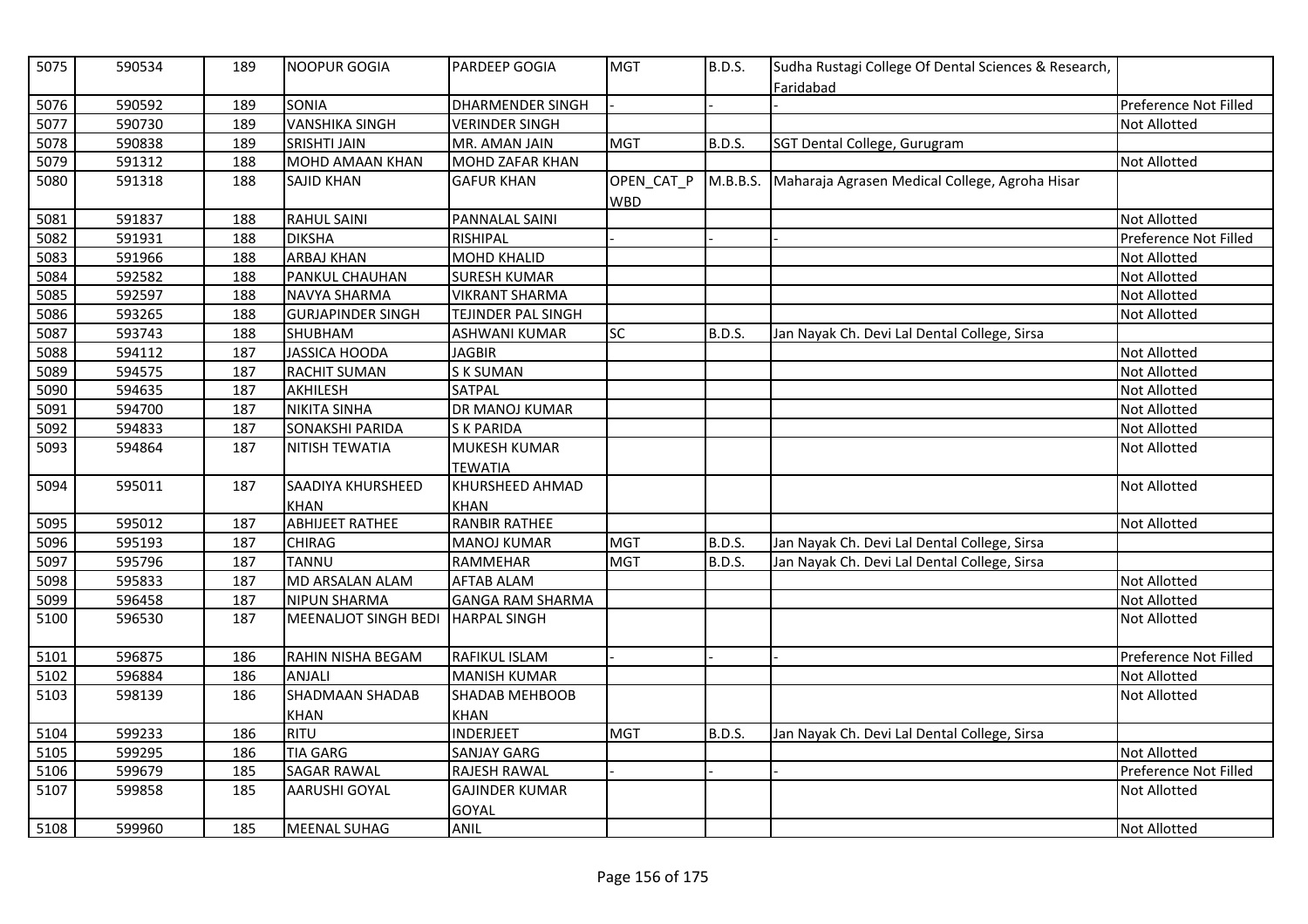| 5109 | 600382 | 185 | <b>AAMIR IBRAHIM</b>    | KINATHIYIL              |                    |               |                                                      | Not Allotted          |
|------|--------|-----|-------------------------|-------------------------|--------------------|---------------|------------------------------------------------------|-----------------------|
|      |        |     | <b>MOHAMMED K</b>       | MOHAMMED                |                    |               |                                                      |                       |
| 5110 | 600428 | 185 | <b>BALWANT SINGH</b>    | <b>GURMEL SINGH</b>     |                    |               |                                                      | Preference Not Filled |
| 5111 | 600431 | 185 | <b>ARINDAM AHUJA</b>    | <b>SUNIL AHUJA</b>      |                    |               |                                                      | Not Allotted          |
| 5112 | 600470 | 185 | <b>SUMIT LEGHA</b>      | <b>ANAND KUMAR</b>      |                    |               |                                                      | Not Allotted          |
| 5113 | 600642 | 185 | <b>PRIYA</b>            | RAJESH KUMAR            |                    |               |                                                      | Not Allotted          |
| 5114 | 600749 | 185 | <b>ACHARYA PREKSHA</b>  | PADMANABHA              |                    |               |                                                      | Not Allotted          |
|      |        |     | PADMANABHA              |                         |                    |               |                                                      |                       |
| 5115 | 601004 | 185 | AYUSH SRIVASTAVA        | SUDHIR SRIVASTAVA       |                    |               |                                                      | Not Allotted          |
| 5116 | 601156 | 185 | <b>SHUBHAM NARAYAN</b>  | <b>SUDARSHAN KUMAR</b>  |                    |               |                                                      | Not Allotted          |
|      |        |     | <b>THAKUR</b>           | <b>THAKUR</b>           |                    |               |                                                      |                       |
| 5117 | 601344 | 185 | <b>SIMRAN SHARMA</b>    | SANDEEP                 | <b>MGT</b>         | <b>B.D.S.</b> | Sudha Rustagi College Of Dental Sciences & Research, |                       |
|      |        |     |                         |                         |                    |               | Faridabad                                            |                       |
| 5118 | 601483 | 185 | <b>PARAS</b>            | <b>ASHOK KUMAR</b>      |                    |               |                                                      | Not Allotted          |
| 5119 | 601651 | 185 | <b>KAPIL</b>            | SATISH JINDAL           |                    |               |                                                      | Not Allotted          |
| 5120 | 601944 | 185 | <b>JATIN KUMAR</b>      | <b>NARESH KUMAR</b>     |                    |               |                                                      | Preference Not Filled |
| 5121 | 602290 | 185 | <b>ARCHIT SINGH</b>     | <b>AZAD SINGH</b>       | SC_DEPRIVED B.D.S. |               | PDM Dental College, Bahadurgarh                      |                       |
| 5122 | 602453 | 185 | <b>ASTHA MANOCHA</b>    | RAVI                    |                    |               |                                                      | Not Allotted          |
| 5123 | 603016 | 184 | <b>KUNAL SAINI</b>      | YOGESH SAINI            |                    |               |                                                      | <b>Not Allotted</b>   |
| 5124 | 603061 | 184 | <b>SOURABH MALHOTRA</b> | <b>ANIL MALHOTRA</b>    |                    |               |                                                      | Not Allotted          |
| 5125 | 603681 | 184 | <b>HARSH SHARMA</b>     | <b>ANIL SHARMA</b>      |                    |               |                                                      | Not Allotted          |
| 5126 | 603696 | 184 | <b>FAHAD UR REHMAN</b>  | <b>FAZLUR REHMAN</b>    |                    |               |                                                      | Not Allotted          |
|      |        |     | <b>BAQAI</b>            | <b>BAQAI</b>            |                    |               |                                                      |                       |
| 5127 | 603699 | 184 | SAHIL SINGH CHAUHAN     | VIJAY SINGH CHAUHAN MGT |                    | <b>B.D.S.</b> | Jan Nayak Ch. Devi Lal Dental College, Sirsa         |                       |
| 5128 | 603980 | 184 | YASHITA                 | <b>JAIKESH KUMAR</b>    |                    |               |                                                      | Not Allotted          |
| 5129 | 604043 | 184 | <b>NEETU</b>            | <b>JAGDISH</b>          |                    |               |                                                      | Not Allotted          |
| 5130 | 604339 | 184 | <b>AASTHA YADAV</b>     | <b>VIKAS KUMAR</b>      |                    |               |                                                      | Not Allotted          |
| 5131 | 604684 | 184 | MD INTAZAR ASHRAFI      | <b>MD ISLAMUDDIN</b>    | <b>MGT</b>         | <b>B.D.S.</b> | Sudha Rustagi College Of Dental Sciences & Research, |                       |
|      |        |     |                         |                         |                    |               | Faridabad                                            |                       |
| 5132 | 604882 | 184 | <b>AARUSHI SHARMA</b>   | <b>KAMAL KUMAR</b>      |                    |               |                                                      | Not Allotted          |
|      |        |     |                         | SHARMA                  |                    |               |                                                      |                       |
| 5133 | 605057 | 184 | <b>RUPANSHI</b>         | <b>ASHOK KUMAR</b>      |                    |               |                                                      | Not Allotted          |
| 5134 | 605335 | 184 | <b>JIGYASHA</b>         | <b>SURESH KUMAR</b>     | <b>MGT</b>         | B.D.S.        | PDM Dental College, Bahadurgarh                      |                       |
| 5135 | 606000 | 183 | UDIT                    | <b>LAL CHAND</b>        |                    |               |                                                      | Not Allotted          |
| 5136 | 606244 | 183 | <b>HIMANSHU TOMAR</b>   | RAVINDRA KUMAR          |                    |               |                                                      | Not Allotted          |
|      |        |     |                         | TOMAR                   |                    |               |                                                      |                       |
| 5137 | 606554 | 183 | ANUSHKA JANDIAL         | T R GUPTA               | <b>MGT</b>         | B.D.S.        | SGT Dental College, Gurugram                         |                       |
| 5138 | 606625 | 183 | <b>NAMAN BHATI</b>      | <b>RAJESH BHATI</b>     |                    |               |                                                      | Not Allotted          |
| 5139 | 606652 | 183 | SAKSHI SWAMI            | <b>ANIL SWAMI</b>       | <b>MGT</b>         | <b>B.D.S.</b> | PDM Dental College, Bahadurgarh                      |                       |
| 5140 | 606683 | 183 | <b>DIVYANSHI LUTHRA</b> | SHEKHAR LUTHRA          |                    |               |                                                      | Preference Not Filled |
| 5141 | 607020 | 183 | <b>DISHITA CHUGH</b>    | PARVEEN CHUGH           |                    |               |                                                      | Not Allotted          |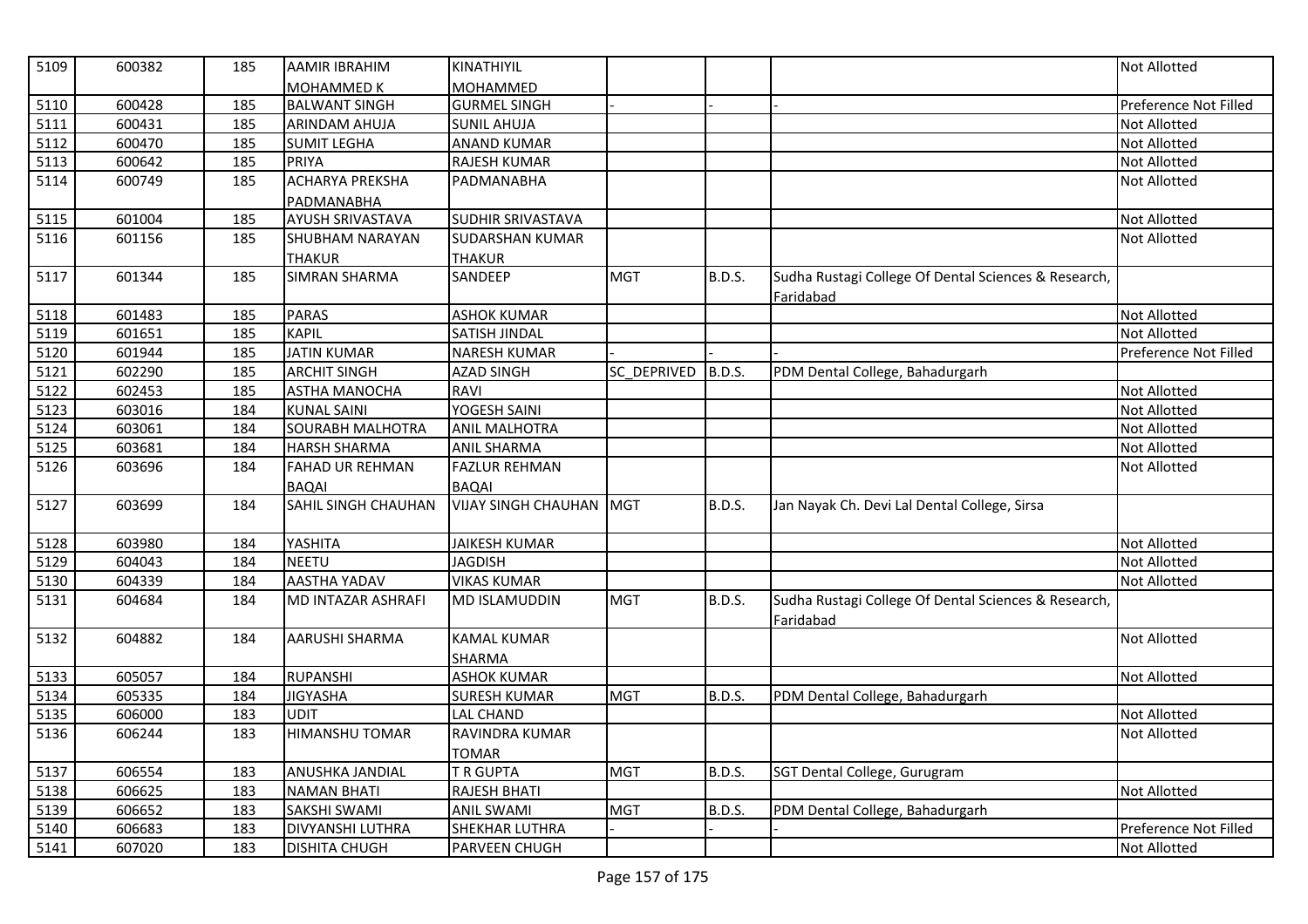| $\overline{5142}$ | 607189 | 183 | <b>RAKSHA</b>            | <b>SURESH KUMAR</b>                    | <b>SC</b>       | <b>B.D.S.</b> | Swami Devi Dayal Hospital & Dental College,<br>Punchkula               |                       |
|-------------------|--------|-----|--------------------------|----------------------------------------|-----------------|---------------|------------------------------------------------------------------------|-----------------------|
| 5143              | 607260 | 183 | <b>ASHU</b>              | <b>UMED SINGH</b>                      |                 |               |                                                                        | <b>Not Allotted</b>   |
| 5144              | 607789 | 183 | <b>SUYESH</b>            | <b>ISHWAR SINGH</b>                    | OPEN_CAT        | <b>B.D.S.</b> | Yamuna Institute Of Dental Sciences & Research<br>Gadholi, Yamunanagar |                       |
| 5145              | 608372 | 183 | RAJAT BHARDWAJ           | <b>RISHI PAL</b>                       |                 |               |                                                                        | <b>Not Allotted</b>   |
| 5146              | 608709 | 182 | <b>SYED SALIK ALI</b>    | SYED INTEZAR ALI                       |                 |               |                                                                        | <b>Not Allotted</b>   |
| 5147              | 608726 | 182 | <b>SANGYA GUPTA</b>      | <b>ASHOK KUMAR GUPTA</b>               |                 |               |                                                                        | Preference Not Filled |
| 5148              | 608752 | 182 | <b>VIPUL KUMAR GUPTA</b> | ANIL KUMAR GUPTA                       |                 |               |                                                                        | Not Allotted          |
| 5149              | 608871 | 182 | <b>DIKSHU</b>            | <b>NARESH KUMAR</b>                    |                 |               |                                                                        | <b>Not Allotted</b>   |
| 5150              | 609430 | 182 | <b>KANIKA KAURA</b>      | <b>VIKAS KAURA</b>                     |                 |               |                                                                        | <b>Not Allotted</b>   |
| 5151              | 609758 | 182 | <b>APURVA KHATRI</b>     | <b>KAMAL KISHORE</b><br><b>KHATRI</b>  |                 |               |                                                                        | Not Allotted          |
| 5152              | 610619 | 182 | <b>MANAN</b>             | <b>JATIN SINGLA</b>                    |                 |               |                                                                        | Not Allotted          |
| 5153              | 611594 | 181 | <b>SHUBHANGI THARD</b>   | <b>VIKAS THARD</b>                     |                 |               |                                                                        | <b>Not Allotted</b>   |
| 5154              | 611857 | 181 | PRADYUMN RAWAT           | <b>BALDEV SINGH RAWAT</b>              | <b>MGT</b>      | <b>B.D.S.</b> | SGT Dental College, Gurugram                                           |                       |
| 5155              | 611906 | 181 | <b>HITESH KUMAR</b>      | <b>NAVEEN KUMAR</b>                    |                 |               |                                                                        | <b>Not Allotted</b>   |
| 5156              | 611916 | 181 | <b>RADHIKA</b>           | <b>GULSHAN KUMAR</b>                   |                 |               |                                                                        | <b>Not Allotted</b>   |
| 5157              | 611945 | 181 | <b>VIPUL SAINI</b>       | <b>CHANDER PARKASH</b>                 |                 |               |                                                                        | <b>Not Allotted</b>   |
| 5158              | 611949 | 181 | <b>KUNAL</b>             | RAJPAL                                 |                 |               |                                                                        | <b>Not Allotted</b>   |
| 5159              | 613095 | 181 | SAUMYA DHINGRA           | <b>VIKAS DHINGRA</b>                   |                 |               |                                                                        | <b>Not Allotted</b>   |
| 5160              | 613383 | 181 | <b>VIRAZ BANSAL</b>      | PRAVEEN BANSAL                         |                 |               |                                                                        | Preference Not Filled |
| 5161              | 613575 | 181 | <b>PARTH GARG</b>        | <b>DEEPAK GARG</b>                     | <b>MGT</b>      | B.D.S.        | Swami Devi Dayal Hospital & Dental College,<br>Punchkula               |                       |
| 5162              | 613637 | 181 | <b>JHANAVI TIRTH</b>     | <b>VINEET TIRTH</b>                    |                 |               |                                                                        | <b>Not Allotted</b>   |
| 5163              | 613821 | 181 | <b>VIVEK DESWAL</b>      | <b>BALBIR SINGH DESWAL</b>             |                 |               |                                                                        | <b>Not Allotted</b>   |
| 5164              | 613968 | 181 | <b>DIPANSHI SACHI</b>    | <b>LALAN KUMAR</b><br><b>CHOUDHARY</b> |                 |               |                                                                        | Preference Not Filled |
| 5165              | 614109 | 181 | <b>ISHANI MITTAL</b>     | <b>ARUN MITTAL</b>                     |                 |               |                                                                        | <b>Not Allotted</b>   |
| 5166              | 614135 | 181 | <b>SUBODH</b>            | SANJAY KUMAR                           |                 |               |                                                                        | <b>Not Allotted</b>   |
| 5167              | 614710 | 180 | <b>EHTESHAM ALI</b>      | <b>ABDUS SALAM</b>                     |                 |               |                                                                        | <b>Not Allotted</b>   |
| 5168              | 615127 | 180 | <b>UDITA ANIL LAL</b>    | <b>ANIL KUMAR</b>                      |                 |               |                                                                        | Not Allotted          |
| 5169              | 615163 | 180 | <b>ABEER SANDUJA</b>     | NEERAJ SANDUJA                         |                 |               |                                                                        | Not Allotted          |
| 5170              | 615323 | 180 | <b>MANITA RANI</b>       | SHIVANAND                              |                 |               |                                                                        | <b>Not Allotted</b>   |
| 5171              | 615850 | 180 | <b>ANSHU SOLANKI</b>     | PARSHAN SINGH                          | <b>MGT</b>      | B.D.S.        | PDM Dental College, Bahadurgarh                                        |                       |
| 5172              | 616142 | 180 | <b>SAHIL</b>             | <b>RAMBIR SINGH</b>                    | <b>EWS PWBD</b> | M.B.B.S.      | Kalpana Chawla Govt. Medical College, Karnal                           |                       |
| 5173              | 616495 | 180 | <b>ANANYA BATISH</b>     | <b>ASHUTOSH BATISH</b>                 |                 |               |                                                                        | Not Allotted          |
| 5174              | 616608 | 180 | <b>TANISHKA JAIN</b>     | SANJAY PADAM JAIN                      |                 |               |                                                                        | <b>Not Allotted</b>   |
| 5175              | 617123 | 180 | <b>RAJAN KUMAR</b>       | <b>SANJAY PRASAD</b>                   |                 |               |                                                                        | Not Allotted          |
|                   |        |     |                          |                                        |                 |               |                                                                        |                       |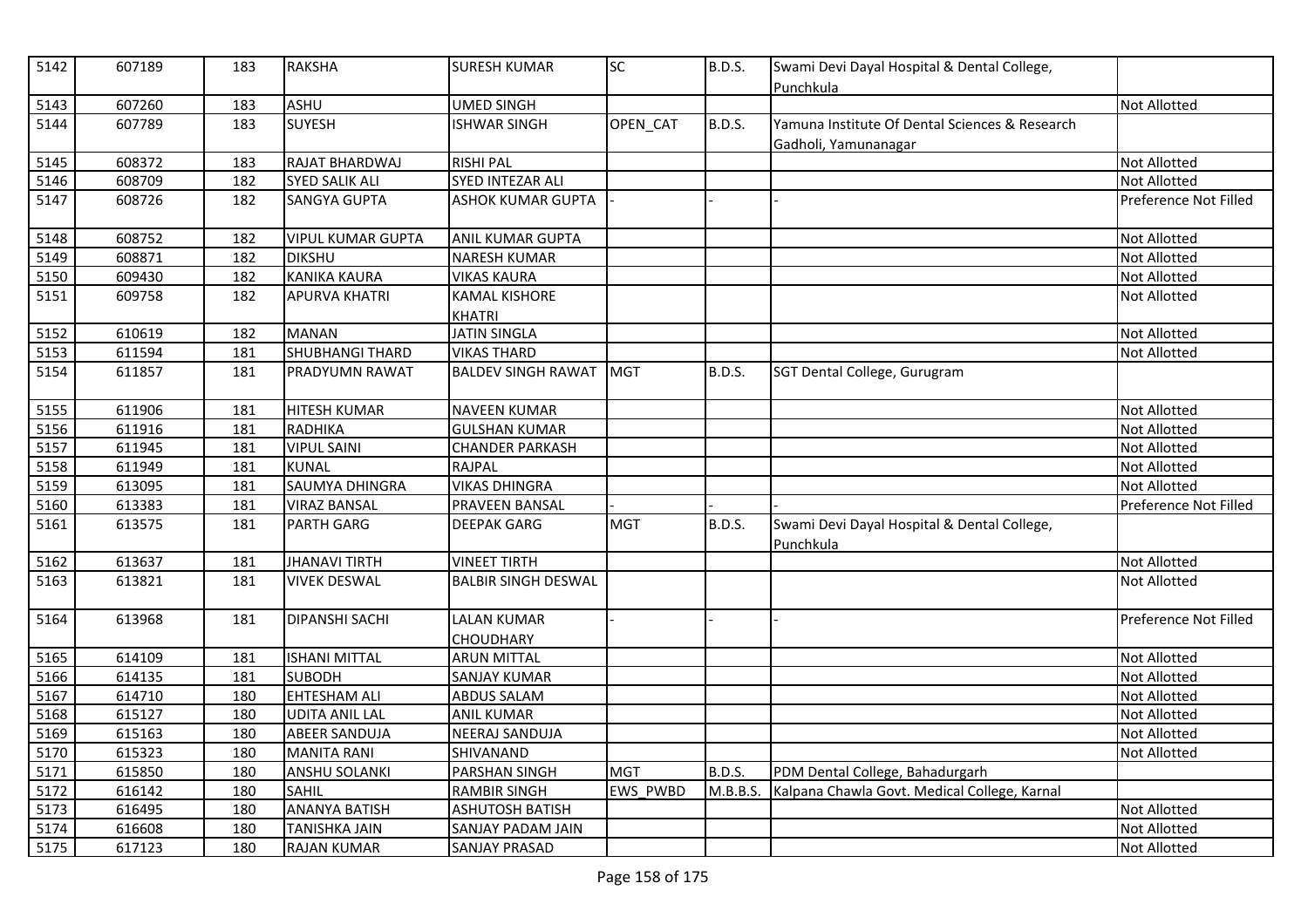| 5176 | 617270 | 180 | <b>MIRAT SINGH</b>       | <b>SURENDER SINGH</b>                 |                          |               |                                                 | <b>Not Allotted</b>   |
|------|--------|-----|--------------------------|---------------------------------------|--------------------------|---------------|-------------------------------------------------|-----------------------|
| 5177 | 617421 | 180 | <b>DEEP SHIKHA</b>       | AWADHESH KUMAR                        |                          |               |                                                 | Preference Not Filled |
| 5178 | 617524 | 180 | <b>NANDINI CHOUDHARY</b> | <b>SANJEEV KUMAR</b>                  | NRI Category - M.B.B.S.  |               | Pandit Bhagwat Dayal Sharma PGIMS, Rohtak       |                       |
| 5179 | 618158 | 179 | <b>ASHISH RAGHAV</b>     | <b>MANTOSH SINGH</b><br><b>RAGHAV</b> | OPEN CAT P<br><b>WBD</b> | B.D.S.        | PGIDS, Rohtak                                   |                       |
| 5180 | 618363 | 179 | <b>GURLEEN KAUR</b>      | <b>HARJIT SINGH KANG</b>              |                          |               |                                                 | <b>Not Allotted</b>   |
| 5181 | 618862 | 179 | <b>ARIKSHIT SAINI</b>    | <b>ASHWANI KUMAR</b>                  |                          |               |                                                 | Not Allotted          |
| 5182 | 619150 | 179 | <b>SOUMYA DUBEY</b>      | RAVI PRAKASH DUBEY                    | <b>MGT</b>               | <b>B.D.S.</b> | PDM Dental College, Bahadurgarh                 |                       |
| 5183 | 619308 | 179 | <b>ASHU GOYAL</b>        | <b>KRISHAN GOYAL</b>                  |                          |               |                                                 | <b>Not Allotted</b>   |
| 5184 | 620142 | 179 | <b>ANIKET KUMAR</b>      | <b>BILLU</b>                          |                          |               |                                                 | <b>Not Allotted</b>   |
| 5185 | 620185 | 179 | <b>AAYUSHI SENGAR</b>    | <b>VINAY KUMAR SINGH</b>              |                          |               |                                                 | Not Allotted          |
| 5186 | 620514 | 179 | <b>NAMAN MEENA</b>       | <b>MANOJ MEENA</b>                    |                          |               |                                                 | <b>Not Allotted</b>   |
| 5187 | 620664 | 179 | <b>ADITYA RAJ</b>        | <b>BALKESH KUMAR</b>                  |                          |               |                                                 | Preference Not Filled |
| 5188 | 620701 | 179 | <b>AKRITI SHARMA</b>     | HETRAM SHARMA                         |                          |               |                                                 | <b>Not Allotted</b>   |
| 5189 | 620720 | 179 | <b>MUSKAN</b>            | KULDEEP                               | <b>MGT</b>               | <b>B.D.S.</b> | SGT Dental College, Gurugram                    |                       |
| 5190 | 621128 | 178 | <b>UPANSHU KUMAR</b>     | <b>VISHAL SINGH</b>                   |                          |               |                                                 | Not Allotted          |
|      |        |     | <b>CHAUHAN</b>           | <b>CHAUHAN</b>                        |                          |               |                                                 |                       |
| 5191 | 621226 | 178 | <b>VASTAV VERMA</b>      | RAJIV VERMA                           |                          |               |                                                 | <b>Not Allotted</b>   |
| 5192 | 621900 | 178 | <b>PRAGATI</b>           | SATENDRA MOHAN                        |                          |               |                                                 | <b>Not Allotted</b>   |
| 5193 | 622012 | 178 | <b>AKSHANSH KUMAR</b>    | <b>RANBIR SINGH</b>                   |                          |               |                                                 | <b>Not Allotted</b>   |
| 5194 | 622144 | 178 | SHREYA GHALAUT           | PARVEEN SINGH                         |                          |               |                                                 | Not Allotted          |
|      |        |     |                          | <b>GHALAUT</b>                        |                          |               |                                                 |                       |
| 5195 | 622146 | 178 | <b>ANSH CHATURVEDI</b>   | <b>SURENDRA NATH</b>                  |                          |               |                                                 | <b>Not Allotted</b>   |
|      |        |     |                          | CHATURVEDI                            |                          |               |                                                 |                       |
| 5196 | 622949 | 178 | <b>CHETNA KALSHYAN</b>   | <b>PRADEEP KUMAR</b>                  |                          |               |                                                 | <b>Not Allotted</b>   |
|      |        |     |                          | <b>KALSHYAN</b>                       |                          |               |                                                 |                       |
| 5197 | 622964 | 178 | <b>MANMOHIT SINGH</b>    | <b>MOHAN SINGH</b>                    | <b>BCA</b>               | M.B.B.S.      | World College Of Medical Sciences And Research, |                       |
|      |        |     |                          |                                       |                          |               | Jhajjar                                         |                       |
| 5198 | 623855 | 178 | <b>REEVA</b>             | <b>SATISH KUMAR</b>                   |                          |               |                                                 | <b>Not Allotted</b>   |
| 5199 | 624227 | 177 | <b>ABHINAV VERMA</b>     | <b>VIJAY KUMAR VERMA</b>              |                          |               |                                                 | <b>Not Allotted</b>   |
| 5200 | 624823 | 177 | YOGESH BANSAL            | <b>SEEMA RANI</b>                     |                          |               |                                                 | <b>Not Allotted</b>   |
| 5201 | 624836 | 177 | <b>SIA MALIK</b>         | SHANTANU MALIK                        |                          |               |                                                 | Not Allotted          |
| 5202 | 625062 | 177 | <b>SIMRAN</b>            | <b>SANJEEV KUMAR</b><br>SHARMA        | <b>MGT</b>               | <b>B.D.S.</b> | SGT Dental College, Gurugram                    |                       |
| 5203 | 625164 | 177 | <b>SWEETY</b>            | <b>BIJENDER</b>                       | OPEN_CAT_P               | M.B.B.S.      | Bhagat Phool Singh Govt. Medical College For    |                       |
|      |        |     |                          |                                       | <b>WBD</b>               |               | Women, Khanpur Kalan, Sonepat                   |                       |
| 5204 | 625295 | 177 | <b>MAHI MAHLA</b>        | <b>SURESH KUMAR</b>                   |                          |               |                                                 | <b>Not Allotted</b>   |
| 5205 | 625821 | 177 | <b>DIVYANSHI YADAV</b>   | <b>SUBHASH CHAND</b>                  |                          |               |                                                 | Not Allotted          |
| 5206 | 625932 | 177 | <b>ABHINAV ANTIL</b>     | <b>INDERJEET ANTIL</b>                |                          |               |                                                 | Not Allotted          |
| 5207 | 626202 | 177 | <b>DRISHIKA SAHI</b>     | <b>VIVEK SAHI</b>                     | <b>MGT</b>               | <b>B.D.S.</b> | Jan Nayak Ch. Devi Lal Dental College, Sirsa    |                       |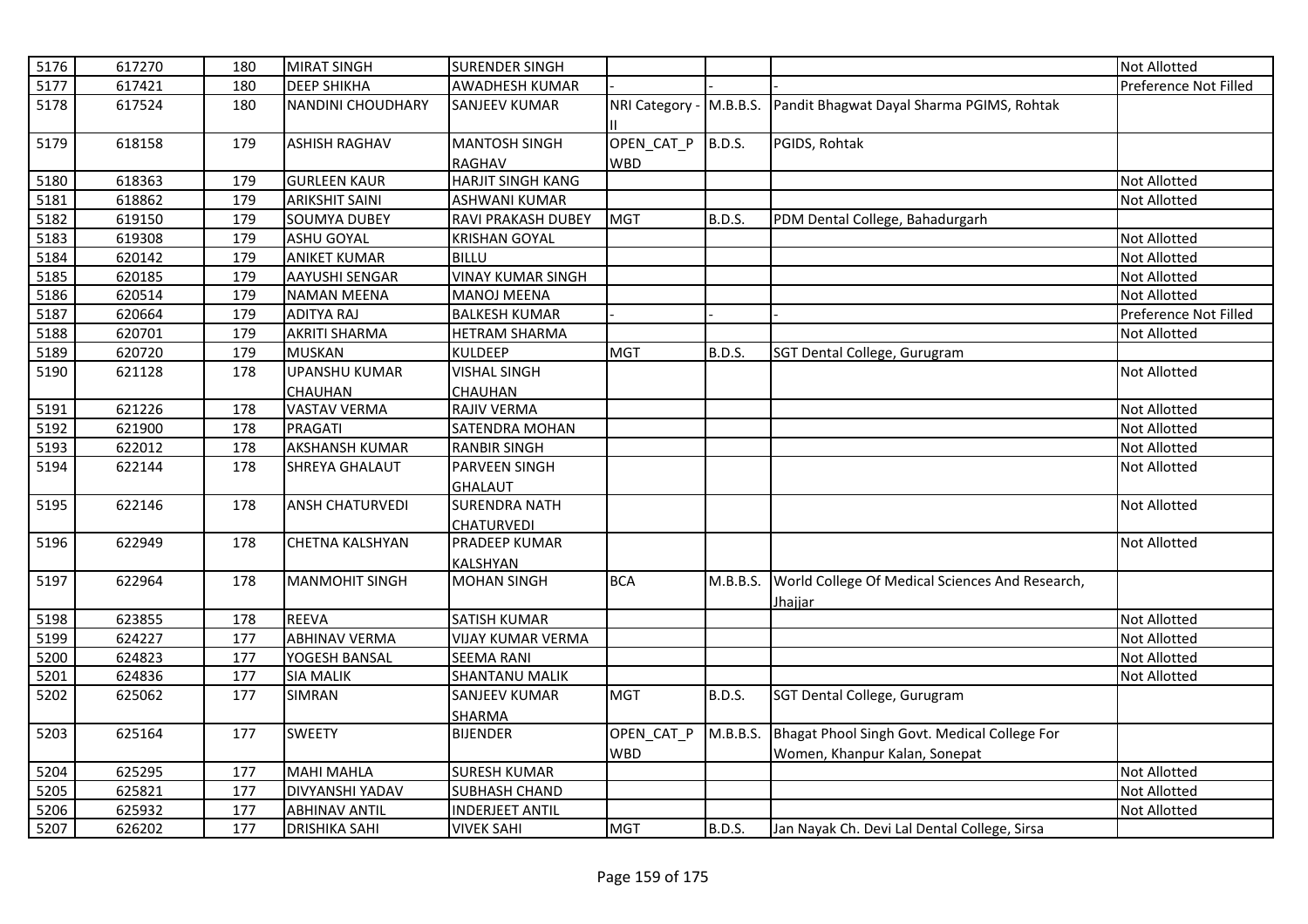| 5208 | 626768 | 177 | <b>DEVESH YADAV</b>    | <b>CHANDER KANT YADAV</b> |                         |               |                                                | Preference Not Filled |
|------|--------|-----|------------------------|---------------------------|-------------------------|---------------|------------------------------------------------|-----------------------|
| 5209 | 627150 | 176 | <b>DIKSHA BHASKAR</b>  | PAWAN BHASKAR             | <b>MGT</b>              | <b>B.D.S.</b> | SGT Dental College, Gurugram                   |                       |
| 5210 | 627351 | 176 | NASRA MAQSOOD          | <b>MOHAMMAD</b>           |                         |               |                                                | Not Allotted          |
|      |        |     |                        | <b>MAQSOOD</b>            |                         |               |                                                |                       |
| 5211 | 627724 | 176 | <b>NIKHIL</b>          | <b>DEVENDRA SINGH</b>     |                         |               |                                                | Not Allotted          |
| 5212 | 628594 | 176 | YASHIKA JAIN           | <b>NAVEEN JAIN</b>        | <b>MGT</b>              | <b>B.D.S.</b> | SGT Dental College, Gurugram                   |                       |
| 5213 | 628659 | 176 | SHIPRA GULATI          | <b>AMIT GULATI</b>        |                         |               |                                                | Not Allotted          |
| 5214 | 628762 | 176 | <b>SADIQUE IBADUR</b>  | <b>H R KHAN</b>           |                         |               |                                                | <b>Not Allotted</b>   |
|      |        |     | <b>RAHMAN HABIB</b>    |                           |                         |               |                                                |                       |
| 5215 | 629882 | 176 | MUHAMMED TAUHEED       | NAVEED ANJUM              | NRI Category - M.B.B.S. |               | Al-Falah School of Medical Science & Research  |                       |
|      |        |     | <b>ANJUM</b>           | <b>AZMATHULLA</b>         | IV                      |               | Centre, Faridabad                              |                       |
|      |        |     |                        | RAHAMAT                   |                         |               |                                                |                       |
| 5216 | 629959 | 176 | <b>ANKUR YADAV</b>     | YOGENDER SINGH            |                         |               |                                                | <b>Not Allotted</b>   |
| 5217 | 630061 | 176 | APOORVA NARAYAN        | SANJIV KUMAR              |                         |               |                                                | Not Allotted          |
| 5218 | 630176 | 175 | <b>ADVAIT BAJAJ</b>    | PAWAN BAJAJ               |                         |               |                                                | Not Allotted          |
| 5219 | 630213 | 175 | AGASTYA MAHAJAN        | <b>JUGAL KISHORE</b>      |                         |               |                                                | <b>Not Allotted</b>   |
|      |        |     |                        | <b>MAHAJAN</b>            |                         |               |                                                |                       |
| 5220 | 630373 | 175 | <b>VANSHIKA</b>        | RAVINDER KUMAR            |                         |               |                                                | <b>Not Allotted</b>   |
| 5221 | 630381 | 175 | ANMOLDEEP SINGH        | <b>KULWINDER SINGH</b>    | NRI Category - M.B.B.S. |               | Adesh Medical College & Hospital, Shahbad (M), |                       |
|      |        |     |                        |                           | IV.                     |               | Kurukshetra                                    |                       |
| 5222 | 630463 | 175 | <b>SOUVIK DE</b>       | <b>KAMAL NATH DE</b>      | <b>MGT</b>              | <b>B.D.S.</b> | Jan Nayak Ch. Devi Lal Dental College, Sirsa   |                       |
| 5223 | 630557 | 175 | AKHIL                  | <b>MUNIR KUMAR</b>        |                         |               |                                                | Not Allotted          |
| 5224 | 630695 | 175 | <b>ABHISHEK SHARMA</b> | <b>RAJESH KUMAR</b>       |                         |               |                                                | Not Allotted          |
| 5225 | 630801 | 175 | SAKSHAM SEHRAWAT       | DR. BIR SINGH             |                         |               |                                                | <b>Not Allotted</b>   |
|      |        |     |                        | <b>SEHRAWAT</b>           |                         |               |                                                |                       |
| 5226 | 631036 | 175 | <b>BHUMIT</b>          | <b>DILAWAR SINGH</b>      |                         |               |                                                | Not Allotted          |
| 5227 | 631155 | 175 | <b>SUNEETI KUMARI</b>  | <b>SURESH KUMAR</b>       | <b>MGT</b>              | <b>B.D.S.</b> | Swami Devi Dayal Hospital & Dental College,    |                       |
|      |        |     |                        |                           |                         |               | Punchkula                                      |                       |
| 5228 | 631175 | 175 | <b>JASHIKA KUNDU</b>   | <b>MAHIPAL SINGH</b>      |                         |               |                                                | <b>Not Allotted</b>   |
|      |        |     |                        | KUNDU                     |                         |               |                                                |                       |
| 5229 | 631276 | 175 | <b>SHIKHA SUMAN</b>    | <b>SUNIL KUMAR</b>        | <b>MGT</b>              | <b>B.D.S.</b> | Jan Nayak Ch. Devi Lal Dental College, Sirsa   |                       |
| 5230 | 631482 | 175 | <b>KUSHAL YADAV</b>    | PARDEEP YADAV             |                         |               |                                                | <b>Not Allotted</b>   |
| 5231 | 631804 | 175 | <b>RAKHI</b>           | <b>RANDHIR</b>            | <b>MGT</b>              | B.D.S.        | Jan Nayak Ch. Devi Lal Dental College, Sirsa   |                       |
| 5232 | 631919 | 175 | ANMOL ALI SIDDIQUI     | <b>ABDUL KABEER</b>       |                         |               |                                                | Not Allotted          |
|      |        |     |                        | SIDDIQUI                  |                         |               |                                                |                       |
| 5233 | 632264 | 175 | LOTHE PRANAV           | PRASHANT KASHIRAM         |                         |               |                                                | <b>Not Allotted</b>   |
|      |        |     | <b>PRASHANT</b>        | LOTHE                     |                         |               |                                                |                       |
| 5234 | 632441 | 175 | <b>KAJAL</b>           | <b>MANGE RAM</b>          |                         |               |                                                | Not Allotted          |
| 5235 | 632483 | 175 | <b>AMAN CHAHAL</b>     | <b>BALINDER SINGH</b>     |                         |               |                                                | Not Allotted          |
| 5236 | 632704 | 175 | <b>ARYAN</b>           | <b>KULDEEP SINGH</b>      |                         |               |                                                | <b>Not Allotted</b>   |
| 5237 | 633661 | 175 | <b>SHILPA</b>          | <b>KARAN SINGH</b>        | <b>MGT</b>              | B.D.S.        | SGT Dental College, Gurugram                   |                       |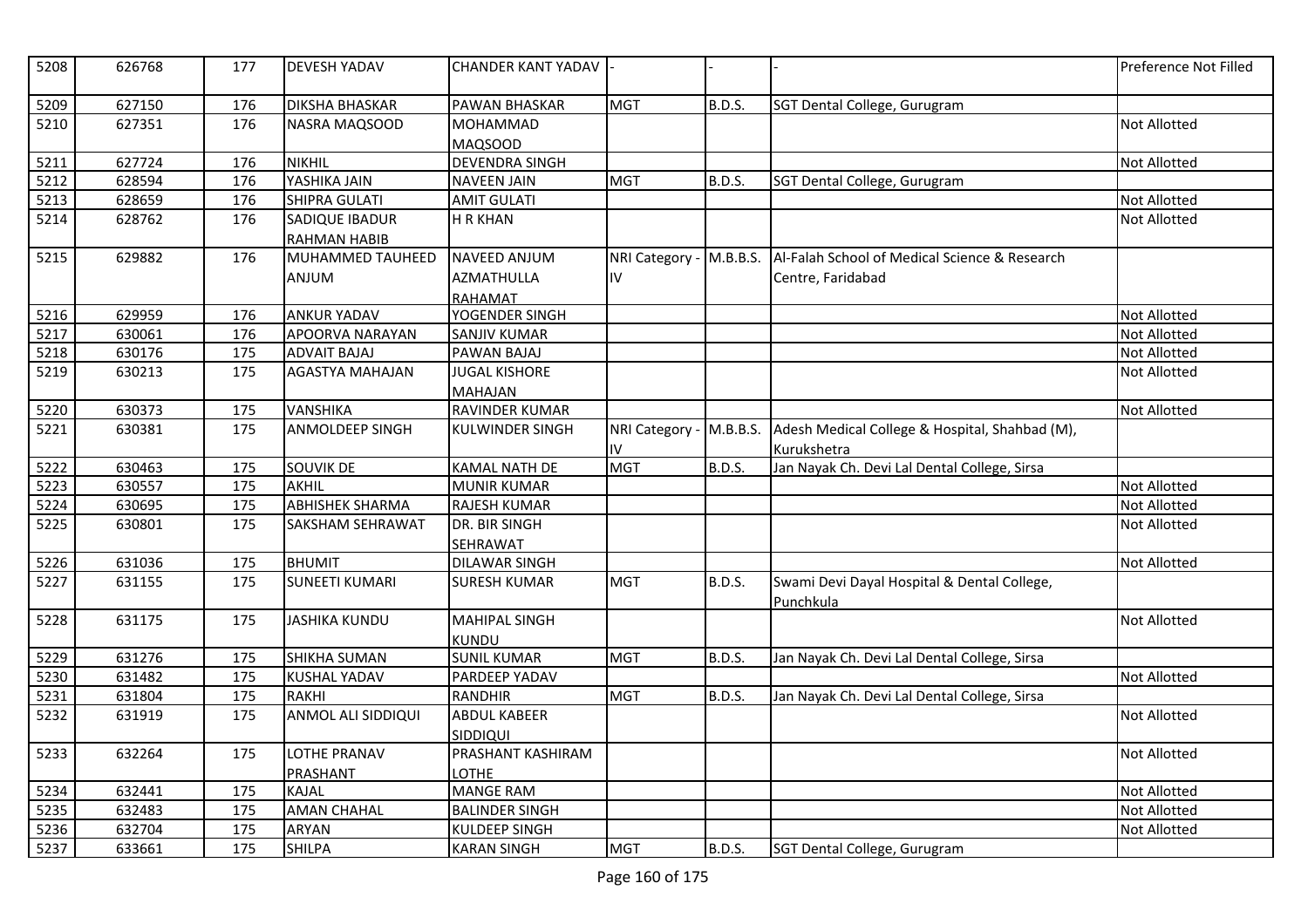| 5238 | 633762 | 175 | <b>CHIRAG MATHUR</b>               | PARVEEN MATHUR              |            |               |                                                      | <b>Not Allotted</b>   |
|------|--------|-----|------------------------------------|-----------------------------|------------|---------------|------------------------------------------------------|-----------------------|
| 5239 | 634145 | 174 | <b>ARYAN TOMAR</b>                 | <b>VIRSH PAL SINGH</b>      |            |               |                                                      | <b>Not Allotted</b>   |
|      |        |     |                                    | <b>TOMAR</b>                |            |               |                                                      |                       |
| 5240 | 634581 | 174 | <b>ARUNVEER SINGH</b>              | <b>MALKIT SINGH</b>         |            |               |                                                      | Not Allotted          |
| 5241 | 634712 | 174 | <b>GEET SARIN</b>                  | <b>NEERAJ SARIN</b>         | <b>MGT</b> | B.D.S.        | SGT Dental College, Gurugram                         |                       |
| 5242 | 634832 | 174 | <b>DRISYA M</b>                    | <b>MANIKUTTAN NAIR V V</b>  |            |               |                                                      | <b>Not Allotted</b>   |
|      |        |     |                                    |                             |            |               |                                                      |                       |
| 5243 | 635246 | 174 | <b>MANVI RAJ</b>                   | <b>MANOJ KALOSIA</b>        |            |               |                                                      | <b>Not Allotted</b>   |
| 5244 | 635337 | 174 | <b>HIMANSHI</b>                    | <b>RAVINDER</b>             |            |               |                                                      | <b>Not Allotted</b>   |
| 5245 | 635960 | 174 | <b>BRINDDA VERMA</b>               | SANJAY VERMA                |            |               |                                                      | Not Allotted          |
| 5246 | 636137 | 174 | DEVAPRIYA VINOD                    | <b>VINOD P</b>              |            |               |                                                      | Not Allotted          |
| 5247 | 636202 | 174 | <b>SUMIT GARG</b>                  | RAJESH KUMAR GARG           | <b>MGT</b> | B.D.S.        | SGT Dental College, Gurugram                         |                       |
| 5248 | 636395 | 174 | <b>ISHITA GUPTA</b>                | <b>VIKESH GUPTA</b>         |            |               |                                                      | <b>Not Allotted</b>   |
| 5249 | 636968 | 174 | MANUJ                              | <b>ASHOK KUMAR</b>          |            |               |                                                      | Not Allotted          |
| 5250 | 637180 | 173 | DHARAMMAITRI HOODA DHARAMVIR       |                             |            |               |                                                      | Not Allotted          |
|      |        |     |                                    |                             |            |               |                                                      |                       |
| 5251 | 637615 | 173 | <b>KHUSHI</b>                      | <b>SUSHIL KUMAR</b>         | <b>MGT</b> | <b>B.D.S.</b> | Sudha Rustagi College Of Dental Sciences & Research, |                       |
|      |        |     |                                    |                             |            |               | Faridabad                                            |                       |
| 5252 | 637660 | 173 | AAYUSH VERMA                       | PRASHANT VERMA              |            |               |                                                      | Not Allotted          |
| 5253 | 638317 | 173 | <b>ROSE BRAHMA</b>                 | RABI RAM BRAHMA             | <b>MGT</b> | B.D.S.        | PDM Dental College, Bahadurgarh                      |                       |
| 5254 | 638867 | 173 | SAURABH SHARMA                     | RAJ GANESH SHARMA           |            |               |                                                      | Not Allotted          |
| 5255 | 638961 | 173 | <b>KHUSHANGI MUTREJA</b>           | <b>HEMANT KUMAR</b>         |            |               |                                                      | Not Allotted          |
| 5256 | 639070 | 173 | <b>ANKITA RAY</b>                  | SATYENDRA KUMAR             | <b>MGT</b> | <b>B.D.S.</b> | PDM Dental College, Bahadurgarh                      |                       |
|      |        |     |                                    | RAY                         |            |               |                                                      |                       |
| 5257 | 640197 | 172 | PRACHI GUPTA                       | <b>NEERAJ KUMAR</b>         |            |               |                                                      | <b>Not Allotted</b>   |
| 5258 | 640292 | 172 | LOKESH                             | <b>MAHESH KUMAR</b>         |            |               |                                                      | <b>Not Allotted</b>   |
| 5259 | 640904 | 172 | <b>VIKAS RULANIA</b>               | <b>BIRBAL SINGH RULANIA</b> |            |               |                                                      | <b>Not Allotted</b>   |
|      |        |     |                                    |                             |            |               |                                                      |                       |
| 5260 | 640980 | 172 | <b>VAIBHAV BALIYAN</b>             | <b>BHISHAM KUMAR</b>        |            |               |                                                      | <b>Not Allotted</b>   |
| 5261 | 641119 | 172 | <b>RITIKA GUPTA</b>                | <b>SANJEEV GUPTA</b>        |            |               |                                                      | <b>Not Allotted</b>   |
| 5262 | 641166 | 172 | SAANVI AGGARWAL                    | SANJAY AGGARWAL             |            |               |                                                      | Not Allotted          |
| 5263 | 641520 | 172 | HIMANSHI KAUNDAL                   | <b>RAM DITTA</b>            |            |               |                                                      | Not Allotted          |
| 5264 | 642797 | 172 | <b>VANSHAM SINGLA</b>              | MUNISH SINGLA               |            |               |                                                      | Not Allotted          |
| 5265 | 642927 | 172 | <b>MOHIT</b>                       | <b>KULDEEP SINGH</b>        | <b>MGT</b> | <b>B.D.S.</b> | Sudha Rustagi College Of Dental Sciences & Research, |                       |
|      |        |     |                                    |                             |            |               | Faridabad                                            |                       |
| 5266 | 643179 | 171 | MISBAH ANJUM                       | <b>IRSHAD HUSSAIN</b>       |            |               |                                                      | Preference Not Filled |
| 5267 | 643223 | 171 | AALIMA                             | TASSADUQ HUSSAIN            |            |               |                                                      | Preference Not Filled |
|      |        |     |                                    | <b>MIR</b>                  |            |               |                                                      |                       |
| 5268 | 643630 | 171 | YASH AGARWAL                       | <b>ANUP KUMAR</b>           |            |               |                                                      | Preference Not Filled |
|      |        |     |                                    | <b>AGARWAL</b>              |            |               |                                                      |                       |
| 5269 | 643692 | 171 | ANSARI ZOYA MD AFROZ MD AFROZ ALAM |                             |            |               |                                                      | <b>Not Allotted</b>   |
|      |        |     | ALAM                               |                             |            |               |                                                      |                       |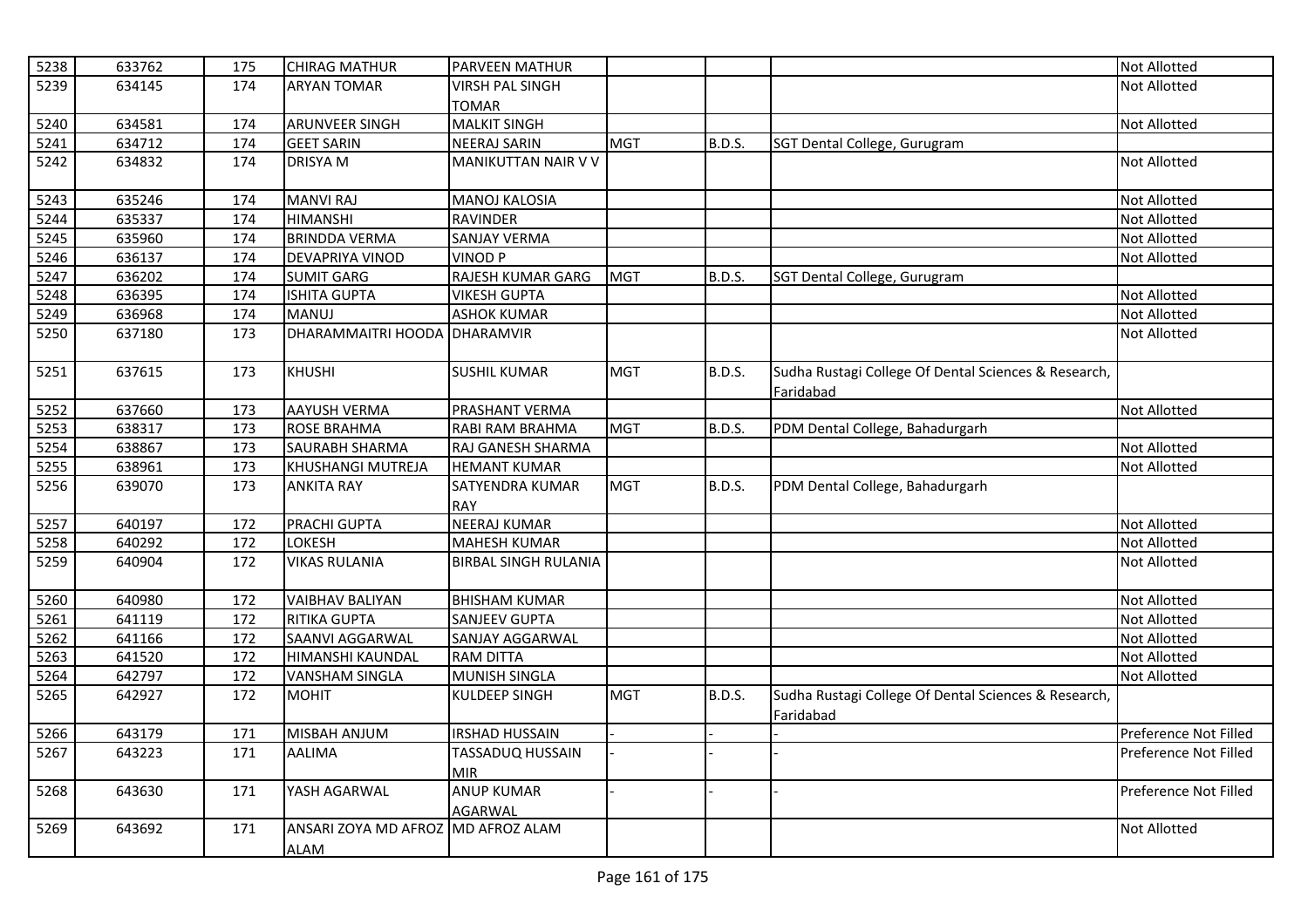| 5270 | 643733 | 171 | <b>BARKAT KHAN</b>         | <b>ASS MOHAMMED</b>        |             |               |                                              | <b>Not Allotted</b>   |
|------|--------|-----|----------------------------|----------------------------|-------------|---------------|----------------------------------------------|-----------------------|
| 5271 | 644037 | 171 | <b>RITU</b>                | <b>NARSINGH</b>            |             |               |                                              | Preference Not Filled |
| 5272 | 644133 | 171 | <b>NITISH KUMAR SAMAL</b>  | <b>BABRU BAHAN SAMAL</b>   |             |               |                                              | <b>Not Allotted</b>   |
| 5273 | 644361 | 171 | <b>SNEHA GARG</b>          | PANKAJ KUMAR GARG          |             |               |                                              | <b>Not Allotted</b>   |
| 5274 | 644473 | 171 | <b>HARKISH TREHAN</b>      | <b>ARUN TREHAN</b>         | <b>MGT</b>  | <b>B.D.S.</b> | SGT Dental College, Gurugram                 |                       |
| 5275 | 644904 | 171 | <b>VIDYA GUPTA</b>         | RAM MOHAN PRASAD           |             |               |                                              | <b>Not Allotted</b>   |
| 5276 | 645101 | 171 | <b>KHUSHI</b>              | MUNISH KUMAR               |             |               |                                              | Not Allotted          |
| 5277 | 645151 | 171 | <b>AKSHAT MARWAH</b>       | <b>RAMESH KUMAR</b>        |             |               |                                              | <b>Not Allotted</b>   |
|      |        |     |                            | <b>VERMA</b>               |             |               |                                              |                       |
| 5278 | 645428 | 171 | <b>TANVIR YADAV</b>        | <b>RAKESH YADAV</b>        |             |               |                                              | Preference Not Filled |
| 5279 | 645582 | 171 | <b>CHAHAT VATS</b>         | <b>DEEPAK VATS</b>         |             |               |                                              | <b>Not Allotted</b>   |
| 5280 | 646785 | 170 | <b>HARENDER</b>            | <b>VIRENDER SINGH</b>      |             |               |                                              | Not Allotted          |
| 5281 | 646865 | 170 | <b>BHUMISHA SINGH</b>      | <b>SANDEEP SINGH</b>       | <b>MGT</b>  | B.D.S.        | Jan Nayak Ch. Devi Lal Dental College, Sirsa |                       |
| 5282 | 647674 | 170 | <b>HARDIK TOMAR</b>        | PAWAN KUMAR                |             |               |                                              | <b>Not Allotted</b>   |
|      |        |     |                            | <b>TOMAR</b>               |             |               |                                              |                       |
| 5283 | 648385 | 170 | KANISHKA LODHWAL           | RAJESH LODHWAL             |             |               |                                              | Preference Not Filled |
| 5284 | 648726 | 170 | <b>SHRUTI KUMARI</b>       | <b>MUNNA KUMAR</b>         |             |               |                                              | <b>Not Allotted</b>   |
|      |        |     |                            | <b>PANDEY</b>              |             |               |                                              |                       |
| 5285 | 649040 | 170 | <b>ATUL DUBEY</b>          | <b>ARUN KUMAR DUBEY</b>    |             |               |                                              | <b>Not Allotted</b>   |
| 5286 | 649227 | 170 | <b>ROHIT</b>               | SATBIR SINGH               | SC DEPRIVED | <b>B.D.S.</b> | Jan Nayak Ch. Devi Lal Dental College, Sirsa |                       |
| 5287 | 649831 | 170 | <b>HARJINDER SINGH</b>     | <b>JAIN SINGH</b>          | <b>SC</b>   | B.D.S.        | Swami Devi Dayal Hospital & Dental College,  |                       |
|      |        |     |                            |                            |             |               | Punchkula                                    |                       |
| 5288 | 650077 | 169 | <b>SUHAIB AHMED</b>        | YAMIN AHMED                |             |               |                                              | Not Allotted          |
| 5289 | 650438 | 169 | POOJA MALLICK              | <b>KARTIK CHANDRA</b>      |             |               |                                              | <b>Not Allotted</b>   |
|      |        |     |                            | <b>MALLICK</b>             |             |               |                                              |                       |
| 5290 | 650980 | 169 | <b>ADITI</b>               | <b>NARESH KUMAR</b>        |             |               |                                              | Not Allotted          |
| 5291 | 651228 | 169 | AARYA MANSUKHANI           | <b>NARESH MANSUKHANI</b>   |             |               |                                              | <b>Not Allotted</b>   |
| 5292 | 651248 | 169 | <b>ANJALI PATHAK</b>       | <b>SHEKHAR PATHAK</b>      | <b>MGT</b>  | B.D.S.        | SGT Dental College, Gurugram                 |                       |
| 5293 | 651555 | 169 | <b>NIKHIL SAINI</b>        | <b>VINIT KUMAR</b>         | OPEN_CAT_P  | B.D.S.        | PGIDS, Rohtak                                |                       |
|      |        |     |                            |                            | <b>WBD</b>  |               |                                              |                       |
| 5294 | 651562 | 169 | ANJU                       | <b>NARESH SINGH</b>        | <b>MGT</b>  | B.D.S.        | Jan Nayak Ch. Devi Lal Dental College, Sirsa |                       |
| 5295 | 651876 | 169 | <b>PREM PAREEK</b>         | <b>ANAND PAREEK</b>        |             |               |                                              | <b>Not Allotted</b>   |
| 5296 | 652261 | 169 | KAVYA NARKEESH             | <b>NARKEESH</b>            |             |               |                                              | Not Allotted          |
|      |        |     |                            | ARUMUGAM                   |             |               |                                              |                       |
| 5297 | 652793 | 169 | <b>NEHA</b>                | <b>HOSIYAR SINGH</b>       |             |               |                                              | <b>Not Allotted</b>   |
| 5298 | 652941 | 169 | <b>ARYAN NARA</b>          | <b>JITENDER SINGH NARA</b> |             |               |                                              | <b>Not Allotted</b>   |
| 5299 | 653162 | 169 | SATWIK SHARMA              | SOMDUTT SHARMA             |             |               |                                              | <b>Not Allotted</b>   |
| 5300 | 653544 | 168 | <b>MAHEEYA MALIK ABDUL</b> | <b>ABDUL MALIK</b>         |             |               |                                              | Not Allotted          |
|      |        |     | <b>MALIK SKH</b>           |                            |             |               |                                              |                       |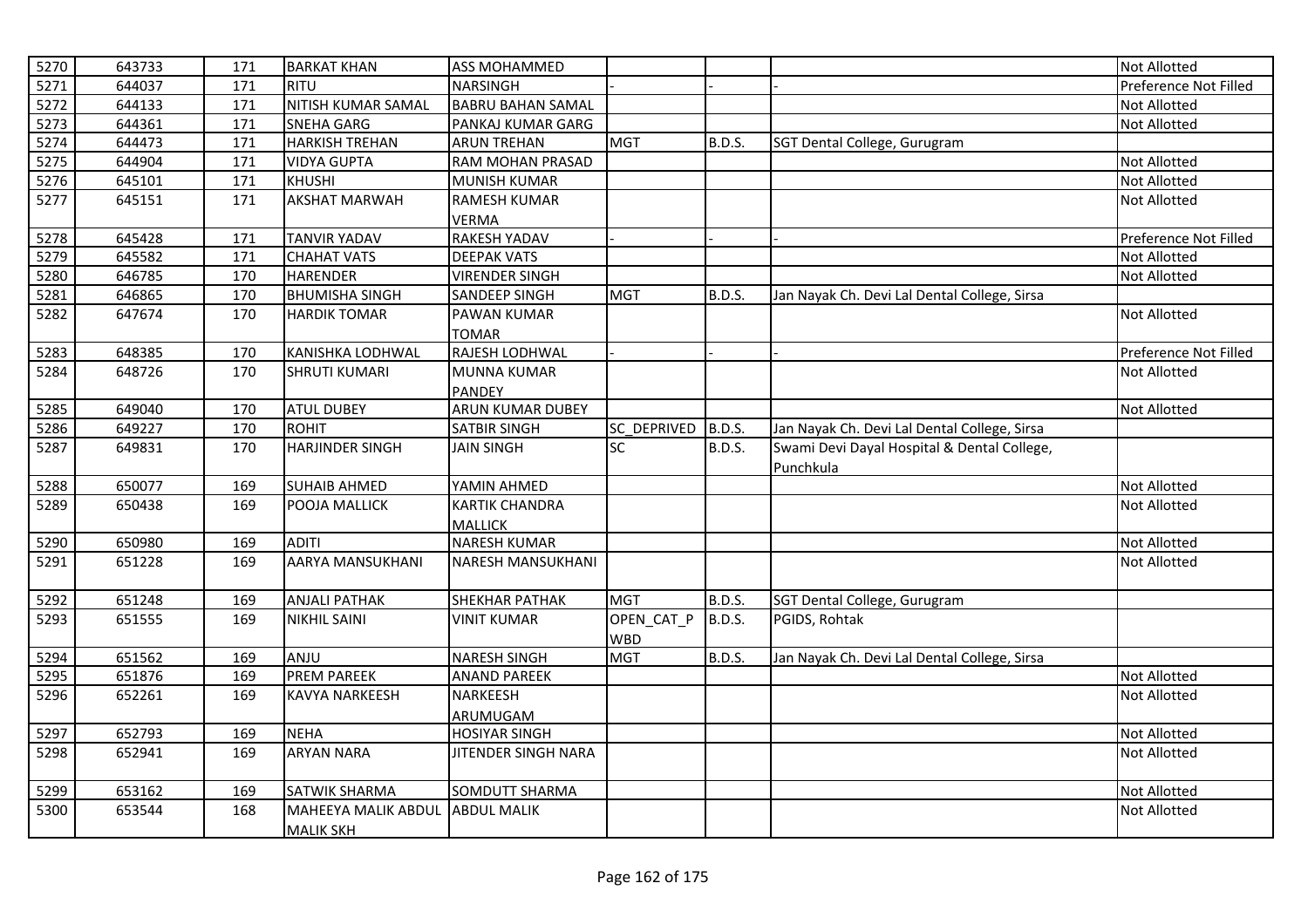| 5301 | 653859 | 168 | AKSHAT BHARADWAJ          | PRASHANT<br>BHARADWAJ     |                 |               |                                                                   | <b>Not Allotted</b>   |
|------|--------|-----|---------------------------|---------------------------|-----------------|---------------|-------------------------------------------------------------------|-----------------------|
| 5302 | 654018 | 168 | <b>MAHAK DEVI</b>         | <b>DHARAMBIR KUMAR</b>    | OPEN_CAT        | <b>B.D.S.</b> | Yamuna Institute Of Dental Sciences & Research                    |                       |
|      |        |     |                           |                           |                 |               | Gadholi, Yamunanagar                                              |                       |
| 5303 | 654173 | 168 | <b>JATIN</b>              | PARDEEP KUMAR             |                 |               |                                                                   | Preference Not Filled |
| 5304 | 654178 | 168 | <b>MANISH</b>             | <b>JITENDER</b>           | <b>BCB</b>      | <b>B.D.S.</b> | Sudha Rustagi College Of Dental Sciences & Research,              |                       |
|      |        |     |                           |                           |                 |               | Faridabad                                                         |                       |
| 5305 | 654624 | 168 | <b>DEVANK OBEROI</b>      | <b>DEEPAK OBEROI</b>      |                 |               |                                                                   | <b>Not Allotted</b>   |
| 5306 | 654665 | 168 | <b>MONIYA DEVI</b>        | <b>RAGHBIR</b>            | <b>BCA PWBD</b> |               | M.B.B.S. Pandit Bhagwat Dayal Sharma PGIMS, Rohtak                |                       |
| 5307 | 656188 | 168 | PRIYANSHI MANGLA          | <b>RAVINDER KUMAR</b>     |                 |               |                                                                   | <b>Not Allotted</b>   |
|      |        |     |                           | <b>MANGLA</b>             |                 |               |                                                                   |                       |
| 5308 | 656210 | 168 | <b>SPARSHA DAS</b>        | DR BIPLAB DAS             | <b>MGT</b>      | <b>B.D.S.</b> | Yamuna Institute Of Dental Sciences & Research                    |                       |
|      |        |     |                           |                           |                 |               | Gadholi, Yamunanagar                                              |                       |
| 5309 | 656549 | 167 | <b>EKTA</b>               | <b>RAJKUMAR</b>           | <b>MGT</b>      | <b>B.D.S.</b> | SGT Dental College, Gurugram                                      |                       |
| 5310 | 656708 | 167 | <b>MADHAV SHARMA</b>      | <b>VIVEK SHARMA</b>       | <b>MGT</b>      | <b>B.D.S.</b> | Sudha Rustagi College Of Dental Sciences & Research,<br>Faridabad |                       |
| 5311 | 656910 | 167 | MOHD. AQIB KHAN           | <b>MOHD FIROZ KHAN</b>    |                 |               |                                                                   | <b>Not Allotted</b>   |
| 5312 | 656919 | 167 | <b>MEGHA CHAUHAN</b>      | <b>RAJ KUMAR</b>          |                 |               |                                                                   | <b>Not Allotted</b>   |
| 5313 | 657222 | 167 | <b>VAIBHAV VAID</b>       | <b>VISHAL VAID</b>        |                 |               |                                                                   | Not Allotted          |
| 5314 | 657683 | 167 | <b>KIRTI</b>              | <b>VIKAS</b>              |                 |               |                                                                   | <b>Not Allotted</b>   |
| 5315 | 657788 | 167 | <b>AFTAB KHAN</b>         | AASMOHAMMAD               |                 |               |                                                                   | <b>Not Allotted</b>   |
| 5316 | 657859 | 167 | <b>LISHA</b>              | <b>SANDEEP KUMAR</b>      | <b>MGT</b>      | <b>B.D.S.</b> | SGT Dental College, Gurugram                                      |                       |
| 5317 | 658103 | 167 | <b>RUPAL</b>              | SANJAY KUMAR              |                 |               |                                                                   | Not Allotted          |
| 5318 | 658666 | 167 | <b>SONIA SINGH</b>        | MR. SANJIV SINGH          |                 |               |                                                                   | <b>Not Allotted</b>   |
| 5319 | 659270 | 167 | <b>AYUSHI</b>             | <b>KRISHAN CHANDER</b>    | <b>MGT</b>      | B.D.S.        | Jan Nayak Ch. Devi Lal Dental College, Sirsa                      |                       |
| 5320 | 659292 | 167 | <b>KHAN NAISHA NAYEEM</b> | NAYEEM AHMAD KHAN         |                 |               |                                                                   | Preference Not Filled |
|      |        |     | AHMAD                     |                           |                 |               |                                                                   |                       |
| 5321 | 659658 | 166 | <b>NEHA KUMARI</b>        | <b>VINOD KUMAR</b>        |                 |               |                                                                   | Not Allotted          |
| 5322 | 659676 | 166 | <b>VIKRAMADITYA BHATI</b> | <b>SHESH GANESH BHATI</b> |                 |               |                                                                   | <b>Not Allotted</b>   |
| 5323 | 659680 | 166 | <b>AFREN</b>              | JAMSHED ALAM KHAN         |                 |               |                                                                   | <b>Not Allotted</b>   |
| 5324 | 660232 | 166 | <b>PARAM</b>              | KULDEEP SINGH             |                 |               |                                                                   | Not Allotted          |
| 5325 | 660332 | 166 | <b>NADA AKRAM</b>         | <b>MOHD AKRAM</b>         |                 |               |                                                                   | <b>Not Allotted</b>   |
| 5326 | 661481 | 166 | ANUSHKA SHRIVASTAVA       | <b>MANISH SHRIVASTAVA</b> |                 |               |                                                                   | <b>Not Allotted</b>   |
| 5327 | 661564 | 166 | <b>MAYRA KALRA</b>        | <b>AMIT KALRA</b>         |                 |               |                                                                   | <b>Not Allotted</b>   |
| 5328 | 662270 | 166 | <b>VANDANA</b>            | <b>RAKESH KUMAR</b>       |                 |               | NRI Category - M.B.B.S. Pandit Bhagwat Dayal Sharma PGIMS, Rohtak |                       |
|      |        |     |                           |                           |                 |               |                                                                   |                       |
| 5329 | 662372 | 166 | <b>SUSHMITA MISHRA</b>    | SANJEEV KUMAR             |                 |               |                                                                   | <b>Not Allotted</b>   |
|      |        |     |                           | <b>MISHRA</b>             |                 |               |                                                                   |                       |
| 5330 | 662420 | 166 | <b>ARPIT</b>              | <b>DHARAMVIR SINGH</b>    |                 |               |                                                                   | Not Allotted          |
| 5331 | 663297 | 165 | <b>SAGAR SAINI</b>        | RAJENDRA SAINI            |                 |               |                                                                   | <b>Not Allotted</b>   |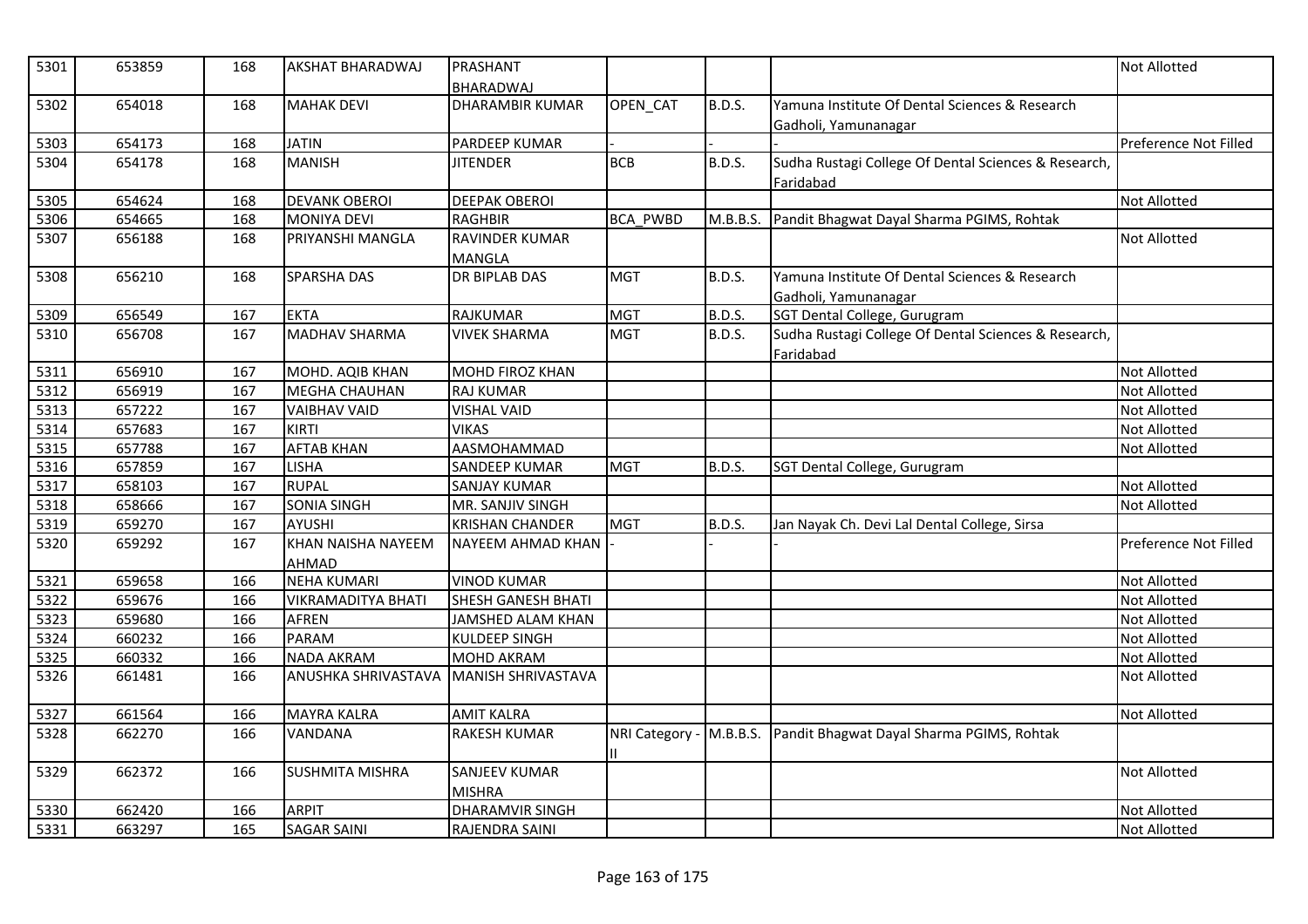| 5332 | 663473 | 165 | <b>ANISH AKHOURI</b>       | DR. AKHOURI MINTU<br><b>SINHA</b> |            |               |                                                                        | <b>Not Allotted</b>   |
|------|--------|-----|----------------------------|-----------------------------------|------------|---------------|------------------------------------------------------------------------|-----------------------|
| 5333 | 663581 | 165 | YUTIKA KAUSHIK             | <b>SANJAY KAUSHIK</b>             |            |               |                                                                        | <b>Not Allotted</b>   |
| 5334 | 663584 | 165 | <b>KRATIN MEHROTRA</b>     | <b>AKHIL MEHROTRA</b>             |            |               |                                                                        | <b>Not Allotted</b>   |
| 5335 | 663866 | 165 | <b>SUMAN SAURABH</b>       | SURESH RAM                        |            |               |                                                                        | <b>Not Allotted</b>   |
|      |        |     | <b>KUMAR</b>               |                                   |            |               |                                                                        |                       |
| 5336 | 664187 | 165 | <b>HARSHIT</b>             | <b>RAJKUMAR</b>                   |            |               |                                                                        | <b>Not Allotted</b>   |
| 5337 | 664411 | 165 | YASH KUMAR GAUR            | RAJESH KUMAR GAUR                 |            |               |                                                                        | <b>Not Allotted</b>   |
| 5338 | 664674 | 165 | <b>ALINA SHAHID</b>        | SHAHID AHEMAD                     |            |               |                                                                        | <b>Not Allotted</b>   |
| 5339 | 664684 | 165 | <b>SHRUTI DAGAR</b>        | <b>KAPOOR DAGAR</b>               |            |               |                                                                        | <b>Not Allotted</b>   |
| 5340 | 665100 | 165 | <b>GARVIT</b>              | PARVEEN KUMAR                     |            |               |                                                                        | <b>Not Allotted</b>   |
| 5341 | 665614 | 165 | <b>TOYIR GARA</b>          | <b>MOTO GARA</b>                  |            |               |                                                                        | <b>Not Allotted</b>   |
| 5342 | 665622 | 165 | <b>CHARUL</b>              | <b>RAJESH KUMAR</b>               |            |               |                                                                        | <b>Not Allotted</b>   |
| 5343 | 665636 | 165 | YATIN ARORA                | <b>AMIT ARORA</b>                 |            |               |                                                                        | Not Allotted          |
| 5344 | 665804 | 165 | <b>SONAL BAKSHI</b>        | <b>SHIV DUTT BAKSHI</b>           |            |               | NRI Category - M.B.B.S. Adesh Medical College & Hospital, Shahbad (M), |                       |
|      |        |     |                            |                                   |            |               | Kurukshetra                                                            |                       |
| 5345 | 665994 | 165 | <b>HARKIRAT KAUR</b>       | <b>BALWINDER SINGH</b>            |            |               |                                                                        | <b>Not Allotted</b>   |
| 5346 | 666622 | 165 | <b>SHRUTI YADAV</b>        | PRANESH YADAV                     |            |               |                                                                        | <b>Not Allotted</b>   |
| 5347 | 667190 | 164 | <b>ABHISHEK</b>            | <b>AZAD SINGH</b>                 |            |               |                                                                        | Not Allotted          |
| 5348 | 667534 | 164 | <b>ARJUN MALIK</b>         | PRAVEEN MALIK                     |            |               |                                                                        | <b>Not Allotted</b>   |
| 5349 | 667551 | 164 | PRIYANKA                   | <b>MINTU SINGH</b>                |            |               |                                                                        | <b>Not Allotted</b>   |
| 5350 | 667613 | 164 | <b>VIVEK</b>               | RAVINDER DAHIYA                   |            |               |                                                                        | <b>Not Allotted</b>   |
| 5351 | 668093 | 164 | <b>CHAITANYA</b>           | <b>VIKAS NARWAL</b>               |            |               |                                                                        | Not Allotted          |
| 5352 | 668306 | 164 | <b>KANAN SEHGAL</b>        | <b>VINOD KUMAR</b>                | <b>MGT</b> | <b>B.D.S.</b> | Swami Devi Dayal Hospital & Dental College,<br>Punchkula               |                       |
| 5353 | 669414 | 164 | SAFIYA WAREES              | <b>MOHD WAREES</b>                |            |               |                                                                        | Not Allotted          |
| 5354 | 669796 | 164 | <b>DYUKSHA SINGLA</b>      | <b>BIRENDER KUMAR</b>             | <b>MGT</b> | B.D.S.        | SGT Dental College, Gurugram                                           |                       |
|      |        |     |                            | SINGLA                            |            |               |                                                                        |                       |
| 5355 | 670436 | 163 | HARSHITA JOSHI             | <b>JANARDHAN JOSHI</b>            |            |               |                                                                        | <b>Not Allotted</b>   |
| 5356 | 670716 | 163 | <b>VANI GAUTAM</b>         | <b>UMESH KUMAR</b>                |            |               |                                                                        | <b>Not Allotted</b>   |
| 5357 | 670718 | 163 | <b>SAHIL</b>               | <b>BALJINDER</b>                  |            |               |                                                                        | <b>Not Allotted</b>   |
| 5358 | 670748 | 163 | <b>ANSHIKA SHANKER</b>     | <b>OM SHANKER</b>                 |            |               |                                                                        | Preference Not Filled |
| 5359 | 670966 | 163 | <b>AASTHA</b>              | <b>DINESH KUMAR</b>               |            |               |                                                                        | Preference Not Filled |
| 5360 | 671612 | 163 | <b>ASHISH PATEL</b>        | <b>SHYAM PATEL</b>                |            |               |                                                                        | Not Allotted          |
| 5361 | 671669 | 163 | <b>ADITYA VIKRAM SINGH</b> | <b>VIKRAM JEET SINGH</b>          |            |               |                                                                        | <b>Not Allotted</b>   |
| 5362 | 671690 | 163 | <b>SNEHAL KHATANA</b>      | JAIBEER KHATANA                   |            |               |                                                                        | Not Allotted          |
| 5363 | 672325 | 163 | <b>NANDIKA</b>             | <b>RAVINDER KUMAR</b>             | <b>MGT</b> | <b>B.D.S.</b> | Swami Devi Dayal Hospital & Dental College,<br>Punchkula               |                       |
| 5364 | 673108 | 163 | <b>MEHAK GAUTAM</b>        | <b>ASHOK KUMAR</b>                |            |               |                                                                        | Not Allotted          |
|      |        |     |                            | <b>GAUTAM</b>                     |            |               |                                                                        |                       |
| 5365 | 673112 | 163 | <b>SHOURYA GOEL</b>        | <b>TARUN GOEL</b>                 |            |               |                                                                        | <b>Not Allotted</b>   |
| 5366 | 673222 | 163 | SHIVAM AGRAWAL             | SAUMYA AGRAWAL                    |            |               |                                                                        | Preference Not Filled |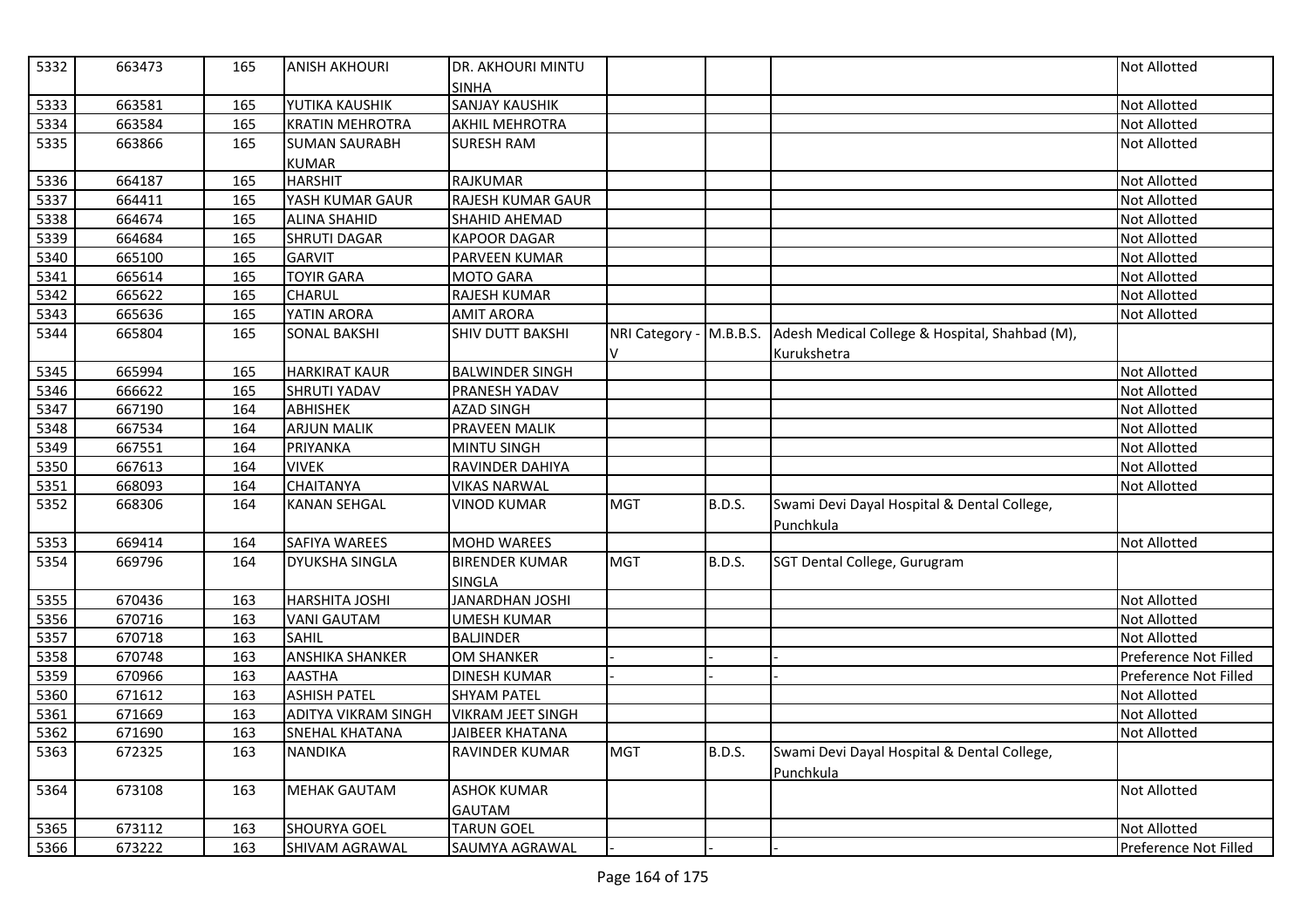| 5367 | 673641 | 162 | <b>RAMSHA NASRIN</b>       | <b>MD SANJER ALI</b>                  |             |               |                                                                        | <b>Not Allotted</b>   |
|------|--------|-----|----------------------------|---------------------------------------|-------------|---------------|------------------------------------------------------------------------|-----------------------|
| 5368 | 673926 | 162 | <b>PARUL DEVI</b>          | <b>MANGE RAM</b>                      | <b>MGT</b>  | B.D.S.        | Jan Nayak Ch. Devi Lal Dental College, Sirsa                           |                       |
| 5369 | 674238 | 162 | <b>RISHIKA</b>             | <b>MAHENDER KUMAR</b><br><b>ODESI</b> | SC_DEPRIVED | B.D.S.        | Jan Nayak Ch. Devi Lal Dental College, Sirsa                           |                       |
| 5370 | 674426 | 162 | <b>ASTHA JHA</b>           | <b>ISHWAR CHANDRA JHA</b>             | <b>MGT</b>  | <b>B.D.S.</b> | SGT Dental College, Gurugram                                           |                       |
| 5371 | 674465 | 162 | <b>SOMYAA SINGH</b>        | PRABHAKAR KUMAR<br><b>SINGH</b>       |             |               |                                                                        | <b>Not Allotted</b>   |
| 5372 | 674574 | 162 | NIKHIL KUMAR NAGRA         | <b>KAILASH BABU</b>                   | OPEN CAT    | <b>B.D.S.</b> | Yamuna Institute Of Dental Sciences & Research<br>Gadholi, Yamunanagar |                       |
| 5373 | 674920 | 162 | <b>GAURAV SINGH RAJPUT</b> | <b>ANIL KUMAR SINGH</b>               |             |               |                                                                        | Not Allotted          |
| 5374 | 674983 | 162 | <b>AJAY</b>                | <b>PRAKASH VEER</b>                   |             |               |                                                                        | <b>Not Allotted</b>   |
| 5375 | 674990 | 162 | <b>AGRIMA SINGH</b>        | <b>SUMER CHAND JATAV</b>              |             |               |                                                                        | <b>Not Allotted</b>   |
| 5376 | 675076 | 162 | <b>ARITRA DUTTA</b>        | <b>NARHARI DUTTA</b>                  |             |               |                                                                        | <b>Not Allotted</b>   |
| 5377 | 675160 | 162 | <b>VINEET AWANA</b>        | <b>MAHENDAR SINGH</b><br><b>AWANA</b> |             |               |                                                                        | Preference Not Filled |
| 5378 | 675533 | 162 | <b>KASHIKA RAKHEJA</b>     | <b>DIVESH RAKHEJA</b>                 |             |               |                                                                        | Not Allotted          |
| 5379 | 675536 | 162 | <b>SUBHAMITA SAHA</b>      | <b>SUBHASISH SAHA</b>                 |             |               |                                                                        | <b>Not Allotted</b>   |
| 5380 | 675646 | 162 | <b>AKSHAY SUNDHIR</b>      | <b>BALRAM SUNDHIR</b>                 |             |               |                                                                        | <b>Not Allotted</b>   |
| 5381 | 676959 | 161 | <b>MOHSIN KHAN</b>         | <b>MUBARIK HUSSAIN</b>                |             |               |                                                                        | Not Allotted          |
| 5382 | 676962 | 161 | ARJUN                      | <b>GANESH KUMAR</b>                   |             |               |                                                                        | <b>Not Allotted</b>   |
| 5383 | 677086 | 161 | <b>NISHANT SHARMA</b>      | <b>BIJENDRA DATTATRAY</b>             |             |               |                                                                        | Preference Not Filled |
| 5384 | 677103 | 161 | <b>ANURAG</b>              | PREM SHARMA                           |             |               |                                                                        | <b>Not Allotted</b>   |
| 5385 | 677114 | 161 | <b>SALONI MALIK</b>        | LATE RAJESH MALIK                     |             |               |                                                                        | <b>Not Allotted</b>   |
| 5386 | 677284 | 161 | PRASHITA YADAV             | <b>BUJHU SINGH YADAV</b>              |             |               |                                                                        | Not Allotted          |
| 5387 | 677313 | 161 | <b>PRANSHI</b>             | <b>SANDEEP KUMAR</b>                  | <b>MGT</b>  | B.D.S.        | PDM Dental College, Bahadurgarh                                        |                       |
| 5388 | 677513 | 161 | <b>ASHIKA</b>              | SATISH KUMAR                          | <b>MGT</b>  | B.D.S.        | Jan Nayak Ch. Devi Lal Dental College, Sirsa                           |                       |
| 5389 | 678272 | 161 | CHAHAT                     | <b>VINOD</b>                          |             |               |                                                                        | <b>Not Allotted</b>   |
| 5390 | 678372 | 161 | <b>AJIT SINGH</b>          | <b>ANUP SINGH</b>                     |             |               |                                                                        | <b>Not Allotted</b>   |
| 5391 | 678560 | 161 | <b>DAKSHITA</b>            | <b>AJAY</b>                           |             |               |                                                                        | <b>Not Allotted</b>   |
| 5392 | 678882 | 161 | <b>RAJAT KUMAR</b>         | <b>SURINDER KUMAR</b>                 |             |               |                                                                        | Not Allotted          |
| 5393 | 679204 | 161 | <b>LAKSHAY GARG</b>        | <b>ROHIT KUMAR</b>                    |             |               |                                                                        | <b>Not Allotted</b>   |
| 5394 | 679279 | 161 | <b>MD SOHAIB</b>           | MD WAZID                              |             |               |                                                                        | Preference Not Filled |
| 5395 | 679315 | 161 | <b>TANIYA KHOKHAR</b>      | <b>ANGREJ SINGH</b>                   |             |               |                                                                        | <b>Not Allotted</b>   |
| 5396 | 679405 | 161 | <b>KHUSHI BAHL</b>         | <b>ARUN BAHL</b>                      |             |               |                                                                        | <b>Not Allotted</b>   |
| 5397 | 679920 | 161 | <b>HARSH</b>               | <b>TARA CHAND</b>                     |             |               |                                                                        | Preference Not Filled |
| 5398 | 679930 | 161 | <b>TITIKSHA</b>            | <b>JAGAN SINGH</b>                    |             |               |                                                                        | Not Allotted          |
| 5399 | 680409 | 160 | <b>MOHD HARIS</b>          | <b>MOHD ARIF</b>                      |             |               |                                                                        | <b>Not Allotted</b>   |
| 5400 | 680497 | 160 | <b>AVANEESH SHARMA</b>     | RAMAKANT SHARMA                       |             |               |                                                                        | <b>Not Allotted</b>   |
| 5401 | 681059 | 160 | <b>KOMAL VERMA</b>         | <b>BALDEV KUMAR</b>                   | <b>MGT</b>  | B.D.S.        | Jan Nayak Ch. Devi Lal Dental College, Sirsa                           |                       |
| 5402 | 681197 | 160 | PRADUM YADAV               | RAJESH KUMAR YADAV                    |             |               |                                                                        | <b>Not Allotted</b>   |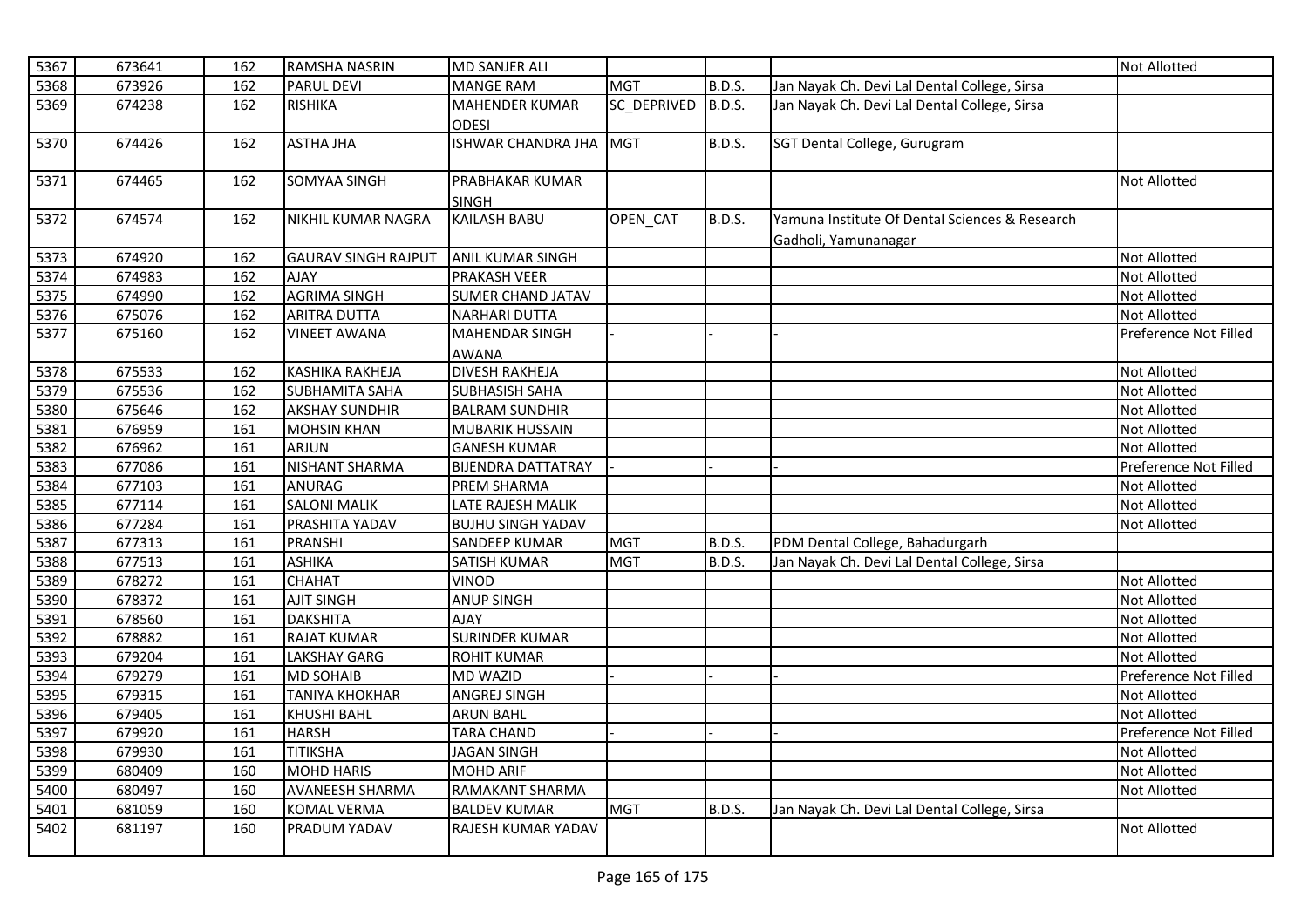| 5403 | 681614 | 160 | <b>SATYAM SINGH</b>       | <b>SURENDRA PAL SINGH</b>       |                          |               |                                                                   | Preference Not Filled |
|------|--------|-----|---------------------------|---------------------------------|--------------------------|---------------|-------------------------------------------------------------------|-----------------------|
| 5404 | 681697 | 160 | <b>HONEY GOEL</b>         | <b>RAJESH GOEL</b>              |                          |               |                                                                   | Not Allotted          |
| 5405 | 682223 | 160 | <b>RISHIKA SINHA</b>      | <b>TARUN SINHA</b>              | SC DEPRIVED              | B.D.S.        | Jan Nayak Ch. Devi Lal Dental College, Sirsa                      |                       |
| 5406 | 683247 | 160 | <b>ALAN ABY</b>           | <b>ABY ABRAHAM</b>              | <b>MGT</b>               | <b>B.D.S.</b> | SGT Dental College, Gurugram                                      |                       |
| 5407 | 683638 | 160 | SOPHIA BHARDWAJ           | HITESH BHARDWAJ                 |                          |               |                                                                   | <b>Not Allotted</b>   |
| 5408 | 683958 | 160 | <b>MOHIT KUMAR</b>        | <b>DASHRATH KUMAR</b>           | <b>MGT</b>               | B.D.S.        | Jan Nayak Ch. Devi Lal Dental College, Sirsa                      |                       |
| 5409 | 684437 | 160 | SPARSH AGARWAL            | RAJEEV AGARWAL                  |                          |               |                                                                   | Not Allotted          |
| 5410 | 684653 | 160 | <b>CHIRAG MAKKAR</b>      | RAVINDER KUMAR                  | <b>MGT</b>               | B.D.S.        | Jan Nayak Ch. Devi Lal Dental College, Sirsa                      |                       |
| 5411 | 685074 | 159 | <b>DEEPSHIKHA SINGH</b>   | SHYAM JEE SINGH                 | NRI Category -<br>Ш      | M.B.B.S.      | Maharaja Agrasen Medical College, Agroha Hisar                    |                       |
| 5412 | 685079 | 159 | <b>KHUSHI CHOUDHARY</b>   | <b>HARBEER CHOUDHARY</b>        |                          |               |                                                                   | <b>Not Allotted</b>   |
| 5413 | 685163 | 159 | <b>HARI PRAKASH</b>       | <b>OM PRAKASH</b>               |                          |               |                                                                   | Preference Not Filled |
| 5414 | 685350 | 159 | <b>NEHA</b>               | <b>BALJEET</b>                  |                          |               |                                                                   | <b>Not Allotted</b>   |
| 5415 | 685359 | 159 | <b>JUHI CHAUHAN</b>       | YASHPAL SINGH<br><b>CHAUHAN</b> | <b>MGT</b>               | <b>B.D.S.</b> | Sudha Rustagi College Of Dental Sciences & Research,<br>Faridabad |                       |
| 5416 | 685844 | 159 | <b>SHAURYA</b>            | <b>ANAR SINGH</b>               |                          |               |                                                                   | Not Allotted          |
| 5417 | 686428 | 159 | <b>ARYAN MAHAJAN</b>      | MUNISH MAHAJAN                  |                          |               |                                                                   | Not Allotted          |
| 5418 | 686467 | 159 | <b>SUKHPREET KAUR</b>     | <b>GURMEET SINGH</b>            |                          |               |                                                                   | Not Allotted          |
| 5419 | 687240 | 159 | <b>TWISHA SINGH VERMA</b> | DR. SUDHIR KUMAR                |                          |               |                                                                   | <b>Not Allotted</b>   |
|      |        |     |                           | <b>VERMA</b>                    |                          |               |                                                                   |                       |
| 5420 | 687678 | 159 | <b>SHAGUN BHATI</b>       | <b>RAKESH KUMAR</b>             |                          |               |                                                                   | Not Allotted          |
| 5421 | 688161 | 158 | <b>DIVYANSH PRATAP</b>    | <b>AWADHESH PRATAP</b>          |                          |               |                                                                   | Not Allotted          |
|      |        |     | <b>SINGH</b>              | <b>SINGH</b>                    |                          |               |                                                                   |                       |
| 5422 | 688207 | 158 | <b>KANIKA GAHLOT</b>      | <b>SURINDER GAHLOT</b>          | <b>MGT</b>               | B.D.S.        | SGT Dental College, Gurugram                                      |                       |
| 5423 | 688459 | 158 | <b>VISHWVIJAY CHAUHAN</b> | <b>AJAY KUMAR</b>               |                          |               |                                                                   | <b>Not Allotted</b>   |
| 5424 | 688817 | 158 | <b>SANA ANSARI</b>        | <b>SHAUKAT ALI</b>              | <b>MGT</b>               | <b>B.D.S.</b> | Swami Devi Dayal Hospital & Dental College,                       |                       |
|      |        |     |                           |                                 |                          |               | Punchkula                                                         |                       |
| 5425 | 689577 | 158 | <b>HARSH SAINI</b>        | <b>SUBHASH</b>                  | <b>MGT</b>               | B.D.S.        | SGT Dental College, Gurugram                                      |                       |
| 5426 | 689589 | 158 | <b>AVYAY TIWARI</b>       | <b>ANANT KEERTI TIWARI</b>      |                          |               |                                                                   | <b>Not Allotted</b>   |
| 5427 | 689666 | 158 | <b>RIYA VATS</b>          | YOGENDER VATS                   |                          |               |                                                                   | <b>Not Allotted</b>   |
| 5428 | 689743 | 158 | <b>DIVYA</b>              | <b>SATISH KUMAR</b>             | OPEN_CAT_P<br><b>WBD</b> | M.B.B.S.      | NC Medical College & Hospital, Israna, Panipat                    |                       |
| 5429 | 691466 | 157 | <b>OJAS B S DUTTA</b>     | <b>B S DUTTA</b>                |                          |               |                                                                   | <b>Not Allotted</b>   |
| 5430 | 691830 | 157 | <b>RIYA</b>               | <b>DEEPAK RAHEJA</b>            |                          |               |                                                                   | Preference Not Filled |
| 5431 | 691902 | 157 | YASH SINGH                | DIGVIJAY NARAYAN                |                          |               |                                                                   | Not Allotted          |
|      |        |     |                           | <b>SINGH</b>                    |                          |               |                                                                   |                       |
| 5432 | 692124 | 157 | <b>ANAS</b>               | <b>FARIYAD ALI</b>              |                          |               |                                                                   | Not Allotted          |
| 5433 | 692403 | 157 | <b>VANSH</b>              | <b>KANWAR BHAN</b>              |                          |               |                                                                   | <b>Not Allotted</b>   |
| 5434 | 692809 | 157 | <b>AARUSHI GARG</b>       | <b>VIRENDER KUMAR</b>           |                          |               |                                                                   | Preference Not Filled |
|      |        |     |                           | <b>GARG</b>                     |                          |               |                                                                   |                       |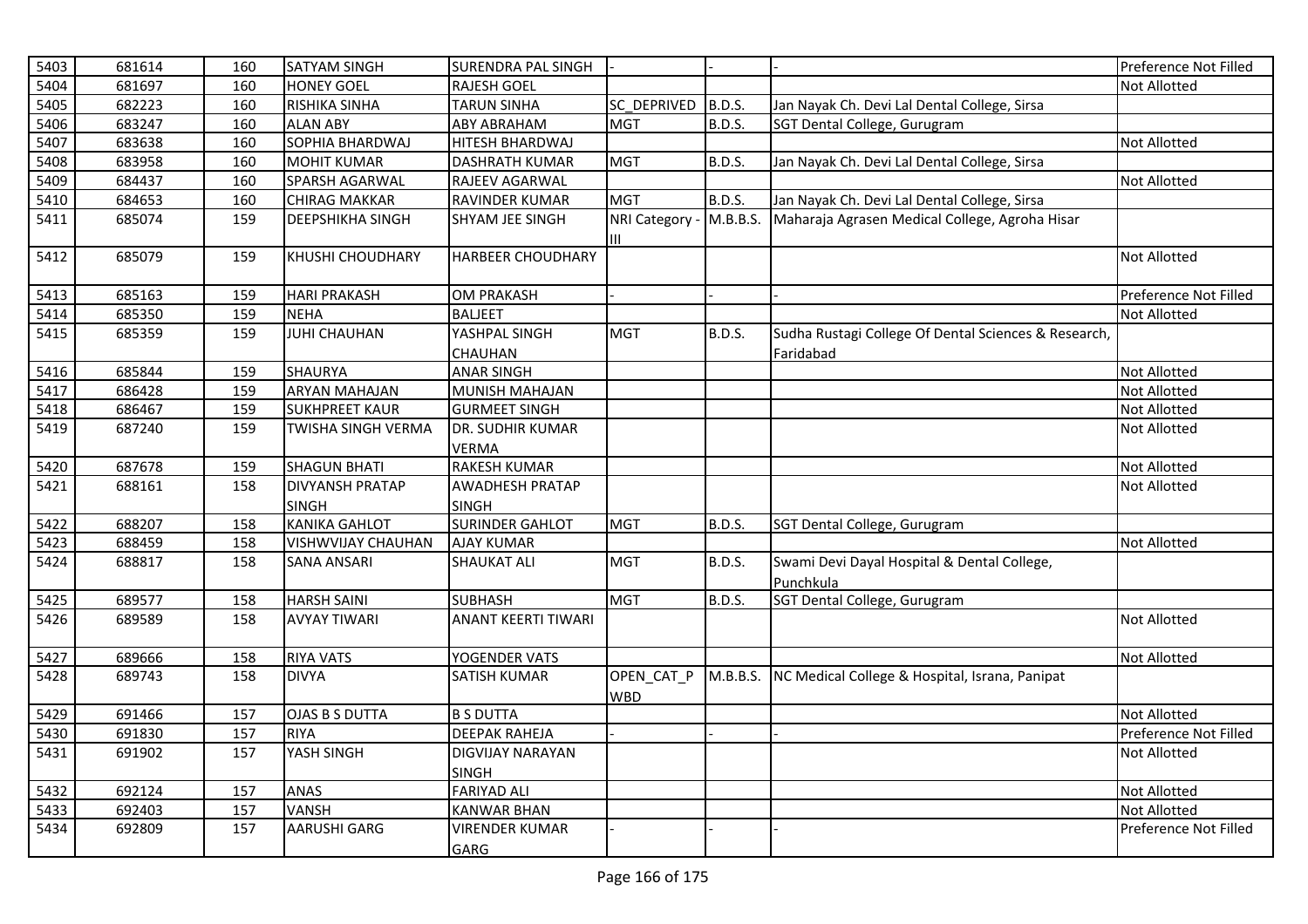| 5435 | 692945 | 157 | <b>SHANIT SEN</b>         | <b>SHYAMAL SEN</b>         | <b>MGT</b>                   | <b>B.D.S.</b> | Swami Devi Dayal Hospital & Dental College,<br>Punchkula      |                       |
|------|--------|-----|---------------------------|----------------------------|------------------------------|---------------|---------------------------------------------------------------|-----------------------|
| 5436 | 692974 | 157 | <b>SHAURYA MANDERNA</b>   | <b>BALWAN SINGH</b>        |                              |               |                                                               | Not Allotted          |
| 5437 | 693208 | 157 | <b>MAHIKA YADAV</b>       | <b>MANOJ YADAV</b>         |                              |               |                                                               | Not Allotted          |
| 5438 | 693587 | 157 | PRAKHAR SINGH             | DHIRENDRA SINGH            |                              |               |                                                               | Not Allotted          |
| 5439 | 694556 | 157 | <b>SHIVI SHARMA</b>       | XXXXX                      |                              |               |                                                               | Not Allotted          |
| 5440 | 694741 | 157 | RAZIA KHAN                | <b>MURSLEEN</b>            |                              |               |                                                               | Not Allotted          |
| 5441 | 695067 | 156 | <b>RITIK SINGH</b>        | <b>SATVIR SINGH</b>        |                              |               |                                                               | Not Allotted          |
| 5442 | 695496 | 156 | MEHAKPREET                | <b>AMARJEET SINGH</b>      |                              |               |                                                               | <b>Not Allotted</b>   |
| 5443 | 695826 | 156 | YASHASHVI                 | RAKESH KUMAR               |                              |               |                                                               | Preference Not Filled |
| 5444 | 696453 | 156 | <b>VISHAKHA SUBHASH</b>   | <b>SUBHASH RATAN PATIL</b> |                              |               |                                                               | <b>Not Allotted</b>   |
|      |        |     | PATIL                     |                            |                              |               |                                                               |                       |
| 5445 | 697101 | 156 | <b>VISHAVJOT SINGH</b>    | <b>SUKHPAL SINGH</b>       | <b>MGT</b>                   | <b>B.D.S.</b> | Jan Nayak Ch. Devi Lal Dental College, Sirsa                  |                       |
| 5446 | 697133 | 156 | YAMINI SABHARWALL         | <b>VIJAY SABHARWALL</b>    |                              |               |                                                               | Not Allotted          |
| 5447 | 697901 | 156 | <b>MOHIT KUMAR</b>        | MOOL CHAND                 |                              |               |                                                               | Not Allotted          |
| 5448 | 697990 | 156 | HARSHITA GAUTAM           | <b>GAJRAJ SINGH</b>        |                              |               |                                                               | <b>Not Allotted</b>   |
| 5449 | 697998 | 156 | <b>KUNAL SHARMA</b>       | <b>THAKUR DUTT</b>         |                              |               |                                                               | <b>Not Allotted</b>   |
| 5450 | 699240 | 155 | ABHISHEK                  | <b>RANBIR SINGH</b>        |                              |               |                                                               | Not Allotted          |
| 5451 | 700140 | 155 | <b>SHASHWAT KUMAR</b>     | <b>SHASHANK KUMAR</b>      |                              |               |                                                               | <b>Not Allotted</b>   |
| 5452 | 700188 | 155 | <b>JATIN GOEL</b>         | DR BALKISHAN GOEL          |                              |               |                                                               | Not Allotted          |
| 5453 | 700426 | 155 | SWETLANA                  | SURENDER PAL SINGH         |                              |               |                                                               | <b>Not Allotted</b>   |
| 5454 | 700565 | 155 | <b>MOHD ISMAIL</b>        | <b>MOHD RAIS</b>           |                              |               |                                                               | <b>Not Allotted</b>   |
| 5455 | 700590 | 155 | <b>DRISHTI SINGH</b>      | RAKESH KUMAR SINGH MGT     |                              | <b>B.D.S.</b> | SGT Dental College, Gurugram                                  |                       |
| 5456 | 700906 | 155 | <b>KAVERI PALIWAL</b>     | <b>JAI PRAKASH SINGH</b>   |                              |               |                                                               | Not Allotted          |
| 5457 | 701263 | 155 | <b>MUNAWWAR</b>           | <b>SHAMSHAD</b>            |                              |               |                                                               | Not Allotted          |
|      |        |     | CHOUDHARY                 | <b>CHOUDHARY</b>           |                              |               |                                                               |                       |
| 5458 | 701337 | 155 | <b>FAHIM ZAMAN LASKAR</b> | MUZHARUL ISLAM             |                              |               |                                                               | Preference Not Filled |
|      |        |     |                           | LASKAR                     |                              |               |                                                               |                       |
| 5459 | 702360 | 155 | <b>HIMANSHU</b>           | <b>SUDAMA</b>              |                              |               |                                                               | <b>Not Allotted</b>   |
| 5460 | 702392 | 155 | <b>KHUSHBU</b>            | RAJKUMAR                   | NRI Category - M.B.B.S.<br>v |               | Adesh Medical College & Hospital, Shahbad (M),<br>Kurukshetra |                       |
| 5461 | 703049 | 154 | <b>KARANVEER BHATIA</b>   | <b>VISHAL BHATIA</b>       |                              |               |                                                               | Not Allotted          |
| 5462 | 703086 | 154 | AADITYA DHAMA             | <b>MAHAK SINGH</b>         |                              |               |                                                               | <b>Not Allotted</b>   |
| 5463 | 703591 | 154 | <b>TEJIKA GUPTA</b>       | <b>PARAG GUPTA</b>         |                              |               |                                                               | Preference Not Filled |
| 5464 | 704093 | 154 | <b>KHUSHI</b>             | <b>ANIL KUMAR</b>          |                              |               |                                                               | Preference Not Filled |
| 5465 | 704256 | 154 | <b>MEHAK</b>              | <b>NARESH KUMAR</b>        |                              |               |                                                               | <b>Not Allotted</b>   |
| 5466 | 704495 | 154 | <b>SHIKHAR</b>            | <b>ISHWARI PRASAD</b>      |                              |               |                                                               | <b>Not Allotted</b>   |
|      |        |     |                           | <b>GOYAL</b>               |                              |               |                                                               |                       |
| 5467 | 704796 | 154 | <b>SHALINI JOSHI</b>      | <b>MAHESH PRASAD</b>       |                              |               |                                                               | Not Allotted          |
|      |        |     |                           | <b>SINGH</b>               |                              |               |                                                               |                       |
| 5468 | 704895 | 154 | RAJ NANDANI OBEROI        | PRAMOD KUMAR               |                              |               |                                                               | <b>Not Allotted</b>   |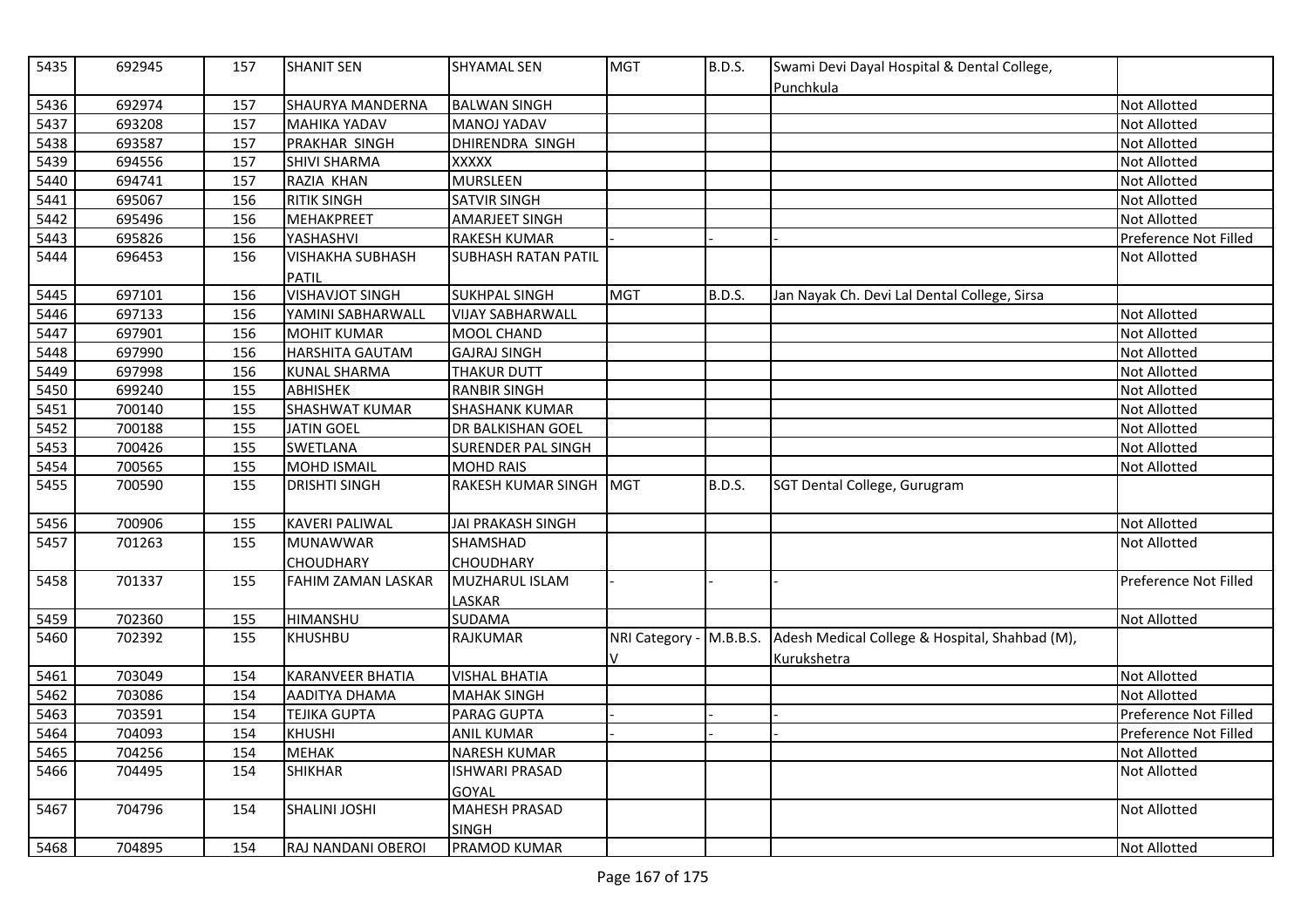| 5469 | 705127 | 154 | <b>DAMANPREET SINGH</b>  | <b>JASBIR SINGH</b>      |            |               |                                                                   | Not Allotted          |
|------|--------|-----|--------------------------|--------------------------|------------|---------------|-------------------------------------------------------------------|-----------------------|
| 5470 | 705737 | 154 | <b>KAVITA YADAV</b>      | <b>BIRJU YADAV</b>       |            |               |                                                                   | Not Allotted          |
| 5471 | 705842 | 154 | ROOMA CHAUDHARY          | RAJEEV KUMAR             |            |               |                                                                   | Not Allotted          |
| 5472 | 706131 | 154 | <b>BHAVISHYA BALYAN</b>  | <b>SUNIL KUMAR</b>       |            |               |                                                                   | Not Allotted          |
| 5473 | 706291 | 153 | <b>AZFAR PAYAMI</b>      | AMJAD PAYAMI             |            |               |                                                                   | Not Allotted          |
| 5474 | 706601 | 153 | <b>SHUBHAM BHATI</b>     | <b>SANDEEP BHATI</b>     |            |               |                                                                   | Not Allotted          |
| 5475 | 707532 | 153 | SUDHANSHU                | <b>BRIJ LAL</b>          | <b>MGT</b> | <b>B.D.S.</b> | PDM Dental College, Bahadurgarh                                   |                       |
| 5476 | 708156 | 153 | <b>EKTA KUMARI SINGH</b> | <b>JASWANT SINGH</b>     |            |               |                                                                   | Not Allotted          |
| 5477 | 708318 | 153 | <b>CHARU YADAV</b>       | <b>VIJAY SINGH YADAV</b> |            |               |                                                                   | Not Allotted          |
| 5478 | 709807 | 152 | <b>TAMANNA SINGH</b>     | NARINDER PAL SINGH       |            |               |                                                                   | Not Allotted          |
| 5479 | 709899 | 152 | <b>ARTI AWANA</b>        | <b>KARAMVEER AWANA</b>   |            |               |                                                                   | Not Allotted          |
| 5480 | 710089 | 152 | <b>TUSHAR GANDHI</b>     | <b>MAHENDER GANDHI</b>   | <b>MGT</b> | <b>B.D.S.</b> | Sudha Rustagi College Of Dental Sciences & Research,<br>Faridabad |                       |
| 5481 | 710095 | 152 | <b>GUNGUN</b>            | NARESH SHARMA            |            |               |                                                                   | Preference Not Filled |
| 5482 | 710235 | 152 | <b>MANU BANSAL</b>       | <b>SP BANSAL</b>         |            |               |                                                                   | Not Allotted          |
| 5483 | 710280 | 152 | <b>ADITI GUPTA</b>       | PARDEEP KUMAR            |            |               |                                                                   | Not Allotted          |
| 5484 | 710292 | 152 | YASHVI DALAL             | SRI BHAGWAN              |            |               |                                                                   | Not Allotted          |
| 5485 | 710611 | 152 | <b>ASMIT ROHILLA</b>     | <b>ANIL ROHILLA</b>      |            |               |                                                                   | Not Allotted          |
| 5486 | 710770 | 152 | PARITOSH KUMAR           | CHHOTELAL PASWAN         | <b>MGT</b> | B.D.S.        | SGT Dental College, Gurugram                                      |                       |
| 5487 | 710983 | 152 | <b>CHITRA VATS</b>       | <b>NIRAJ VATS</b>        |            |               |                                                                   | Not Allotted          |
| 5488 | 711006 | 152 | <b>SANDEEP KUMAR</b>     | SATISH KUMAR             |            |               |                                                                   | Not Allotted          |
| 5489 | 711197 | 152 | <b>ATHARV AGGARWAL</b>   | <b>AKSHAY AGGARWAL</b>   |            |               |                                                                   | Not Allotted          |
| 5490 | 711418 | 152 | <b>RITESH</b>            | RAGHUVIR SINGH           |            |               |                                                                   | Preference Not Filled |
| 5491 | 712064 | 152 | <b>SHRUTI KAUSHIK</b>    | <b>SUNEEL KAUSHIK</b>    |            |               |                                                                   | Not Allotted          |
| 5492 | 712088 | 152 | <b>ANKUSH GUPTA</b>      | <b>BRIJESH GUPTA</b>     | <b>MGT</b> | <b>B.D.S.</b> | SGT Dental College, Gurugram                                      |                       |
| 5493 | 712333 | 152 | LAKSH RAJ BHADANA        | MANOJ BHADANA            |            |               |                                                                   | Not Allotted          |
| 5494 | 712492 | 152 | <b>KRISH AWANA</b>       | <b>SUNIL AWANA</b>       |            |               |                                                                   | Not Allotted          |
| 5495 | 712560 | 152 | <b>TABAN NISAR YATOO</b> | DR NISAR AHMAD           |            |               |                                                                   | Not Allotted          |
|      |        |     |                          | YATOO                    |            |               |                                                                   |                       |
| 5496 | 712826 | 152 | <b>TARANG BISHNOI</b>    | <b>ANUJ BISHNOI</b>      |            |               |                                                                   | Not Allotted          |
| 5497 | 713304 | 151 | <b>MIDHAT ALI</b>        | ALI MOHAMMAD             |            |               |                                                                   | Not Allotted          |
| 5498 | 713521 | 151 | LEEZA                    | <b>SUBHASH</b>           | <b>MGT</b> | <b>B.D.S.</b> | SGT Dental College, Gurugram                                      |                       |
| 5499 | 713532 | 151 | SIDDHARTH CHATLEY        | <b>GIRISH CHATLEY</b>    |            |               |                                                                   | Not Allotted          |
| 5500 | 713676 | 151 | <b>ARYAN SHARMA</b>      | <b>SHARAWAN KUMAR</b>    |            |               |                                                                   | Not Allotted          |
|      |        |     |                          | SHARMA                   |            |               |                                                                   |                       |
| 5501 | 713686 | 151 | <b>KANISHKA</b>          | RAJEEV SHARMA            |            |               |                                                                   | Not Allotted          |
| 5502 | 713716 | 151 | ABHILAASHA VARMA         | <b>AMIT VARMA</b>        |            |               |                                                                   | <b>Not Allotted</b>   |
| 5503 | 714792 | 151 | <b>SIYA</b>              | <b>GOLDY</b>             |            |               |                                                                   | Preference Not Filled |
| 5504 | 715146 | 151 | <b>RICHA DUTT</b>        | SHIV DUTT                |            |               |                                                                   | Not Allotted          |
| 5505 | 715483 | 151 | <b>VINAY</b>             | <b>PAWAN</b>             |            |               |                                                                   | Not Allotted          |
| 5506 | 715710 | 151 | <b>JAYAESH YADAV</b>     | SANJEEV YADAV            |            |               |                                                                   | Preference Not Filled |
| 5507 | 716112 | 151 | <b>UMANG</b>             | <b>JITENDER KUMAR</b>    |            |               |                                                                   | Not Allotted          |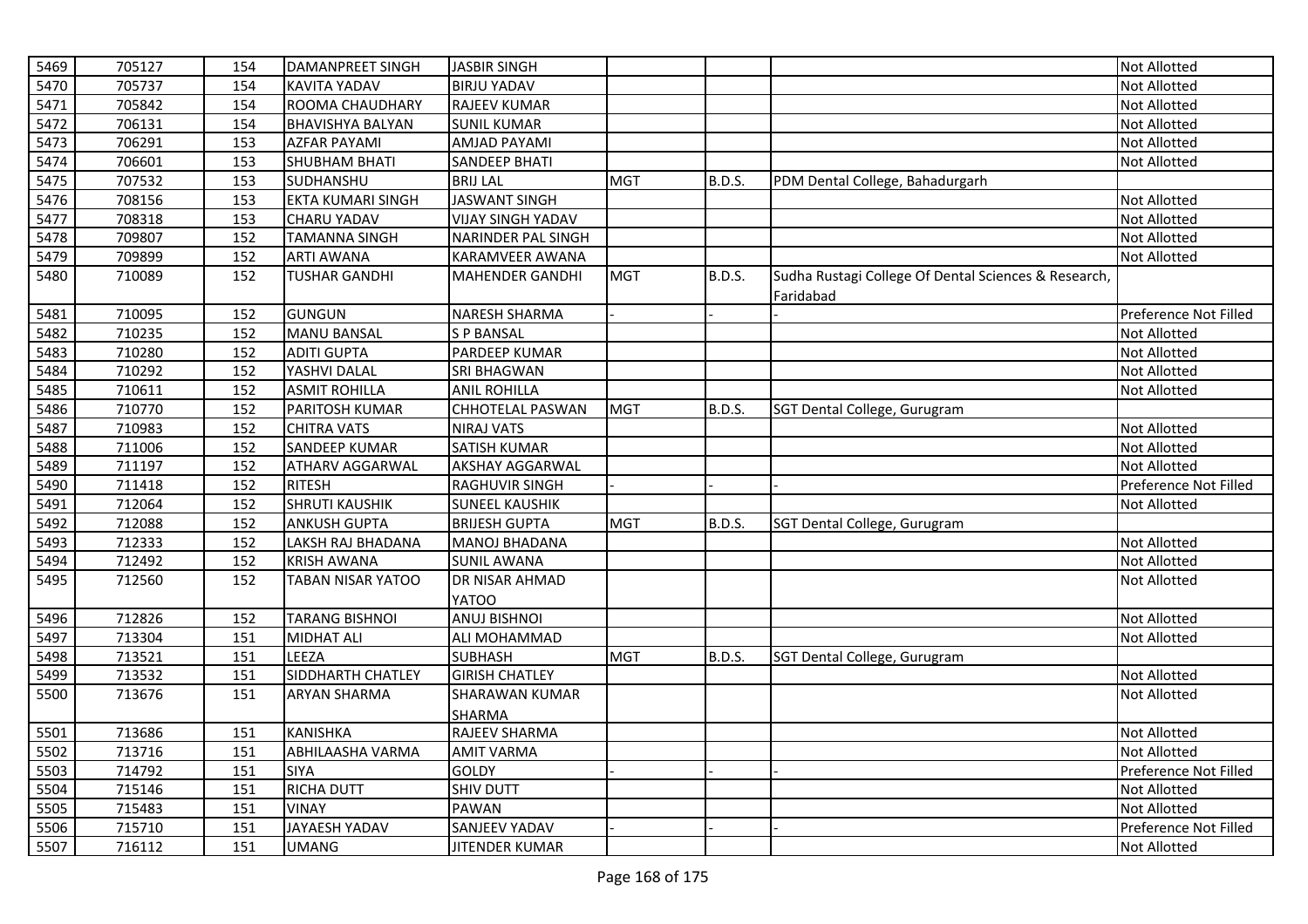| 5508 | 717082 | 150 | ISH B S DUTTA                           | <b>B S DUTTA</b>       |            |               |                                                                   | <b>Not Allotted</b>   |
|------|--------|-----|-----------------------------------------|------------------------|------------|---------------|-------------------------------------------------------------------|-----------------------|
| 5509 | 717666 | 150 | <b>DEVESH GOYAL</b>                     | SANJEEV GOYAL          |            |               |                                                                   | Not Allotted          |
| 5510 | 717802 | 150 | LAKSHAY SEHRAWAT                        | SANJAY                 |            |               |                                                                   | Not Allotted          |
| 5511 | 718710 | 150 | LOKENDRA KUMAR                          | SATYVEER SINGH         |            |               |                                                                   | Not Allotted          |
| 5512 | 718922 | 150 | <b>MEHAK</b>                            | <b>SANJIV KUMAR</b>    | <b>MGT</b> | <b>B.D.S.</b> | SGT Dental College, Gurugram                                      |                       |
| 5513 | 718987 | 150 | <b>ANUSHKA ISHITAV</b>                  | <b>DEVESH KUMAR</b>    | <b>MGT</b> | B.D.S.        | PDM Dental College, Bahadurgarh                                   |                       |
| 5514 | 719254 | 150 | PARISHI RAO                             | <b>ACHAL YADAV</b>     |            |               |                                                                   | Not Allotted          |
| 5515 | 719902 | 150 | <b>VASHNVI SHARMA</b>                   | <b>NEERAJ SHARMA</b>   | <b>MGT</b> | <b>B.D.S.</b> | Sudha Rustagi College Of Dental Sciences & Research,              |                       |
|      |        |     |                                         |                        |            |               | Faridabad                                                         |                       |
| 5516 | 720035 | 150 | <b>NIKITA LASKAR</b>                    | <b>PRADIP LASKAR</b>   |            |               |                                                                   | Not Allotted          |
| 5517 | 721613 | 150 | PRIYANSHU CHAURASIA                     | <b>RAJESH KUMAR</b>    |            |               |                                                                   | <b>Not Allotted</b>   |
|      |        |     |                                         | <b>CHAURASIA</b>       |            |               |                                                                   |                       |
| 5518 | 721888 | 149 | DUSHYANT RAJ TRIPATHI ASHUTOSH TRIPATHI |                        |            |               |                                                                   | <b>Not Allotted</b>   |
|      |        |     |                                         |                        |            |               |                                                                   |                       |
| 5519 | 721991 | 149 | MOHD ZAID                               | <b>TAHIR ALI</b>       |            |               |                                                                   | Not Allotted          |
| 5520 | 722696 | 149 | <b>GARIMA GAUR</b>                      | RAJESH SHARMA          |            |               |                                                                   | Not Allotted          |
| 5521 | 722859 | 149 | <b>JATIN RATHI</b>                      | <b>BHAWANI SHANKAR</b> |            |               |                                                                   | Not Allotted          |
| 5522 | 723121 | 149 | <b>SUMIT</b>                            | <b>RAJPAL</b>          |            |               |                                                                   | Not Allotted          |
| 5523 | 723412 | 149 | <b>ADITYA SOROUT</b>                    | <b>NIRANJAN LAL</b>    |            |               |                                                                   | Not Allotted          |
| 5524 | 725222 | 149 | MOHD ASIM                               | <b>AHMED HASAN</b>     |            |               |                                                                   | <b>Not Allotted</b>   |
| 5525 | 725880 | 148 | <b>SHUBHAM YADAV</b>                    | RAMJEET YADAV          |            |               |                                                                   | Preference Not Filled |
| 5526 | 725973 | 148 | <b>MAHEK RATHEE</b>                     | RAJESH KUMAR RATHEE    |            |               |                                                                   | <b>Not Allotted</b>   |
| 5527 | 726302 | 148 | PRIYANKA                                | <b>SURENDER SINGH</b>  |            |               |                                                                   | Not Allotted          |
| 5528 | 726734 | 148 | <b>ASAWARI MITTAL</b>                   | <b>RAJEEV MITTAL</b>   |            |               |                                                                   | <b>Not Allotted</b>   |
| 5529 | 727490 | 148 | <b>SONIKA KAUSHAL</b>                   | <b>HANSRAJ</b>         |            |               |                                                                   | Not Allotted          |
| 5530 | 727924 | 148 | <b>HEMANT SHARMA</b>                    | <b>BALRAM</b>          |            |               |                                                                   | <b>Not Allotted</b>   |
| 5531 | 728297 | 148 | ANSHIKA BANSAL                          | <b>ANOOP BANSAL</b>    | <b>MGT</b> | <b>B.D.S.</b> | Sudha Rustagi College Of Dental Sciences & Research,<br>Faridabad |                       |
| 5532 | 728349 | 148 | <b>GARVIT</b>                           | RAJESH KUMAR SIDANA    |            |               |                                                                   | <b>Not Allotted</b>   |
| 5533 | 729068 | 147 | <b>PAKHI GREWAL</b>                     | <b>BIJENDER GREWAL</b> |            |               |                                                                   | <b>Not Allotted</b>   |
| 5534 | 729358 | 147 | YAMAL                                   | <b>ANAND</b>           |            |               |                                                                   | Not Allotted          |
| 5535 | 730767 | 147 | <b>ANIKET RAJ</b>                       | <b>VIJAY KUMAR</b>     |            |               |                                                                   | Preference Not Filled |
| 5536 | 730816 | 147 | <b>ARCHANA</b>                          | RAVINDER KUMAR         | <b>BCB</b> | <b>B.D.S.</b> | Sudha Rustagi College Of Dental Sciences & Research,              |                       |
|      |        |     |                                         |                        |            |               | Faridabad                                                         |                       |
| 5537 | 731686 | 147 | <b>SHELLY VATS</b>                      | <b>DEVENDER VATS</b>   |            |               |                                                                   | Not Allotted          |
| 5538 | 731752 | 147 | <b>AVNI MALIK</b>                       | <b>IYPE CHERIAN</b>    | <b>MGT</b> | B.D.S.        | PDM Dental College, Bahadurgarh                                   |                       |
| 5539 | 731892 | 147 | ARMAAN BAZAD                            | <b>MANOJ KUMAR</b>     |            |               |                                                                   | Not Allotted          |
| 5540 | 732838 | 146 | <b>MAYUR SHARMA</b>                     | <b>SATENDRA KUMAR</b>  | <b>MGT</b> | <b>B.D.S.</b> | Sudha Rustagi College Of Dental Sciences & Research,              |                       |
|      |        |     |                                         | SHARMA                 |            |               | Faridabad                                                         |                       |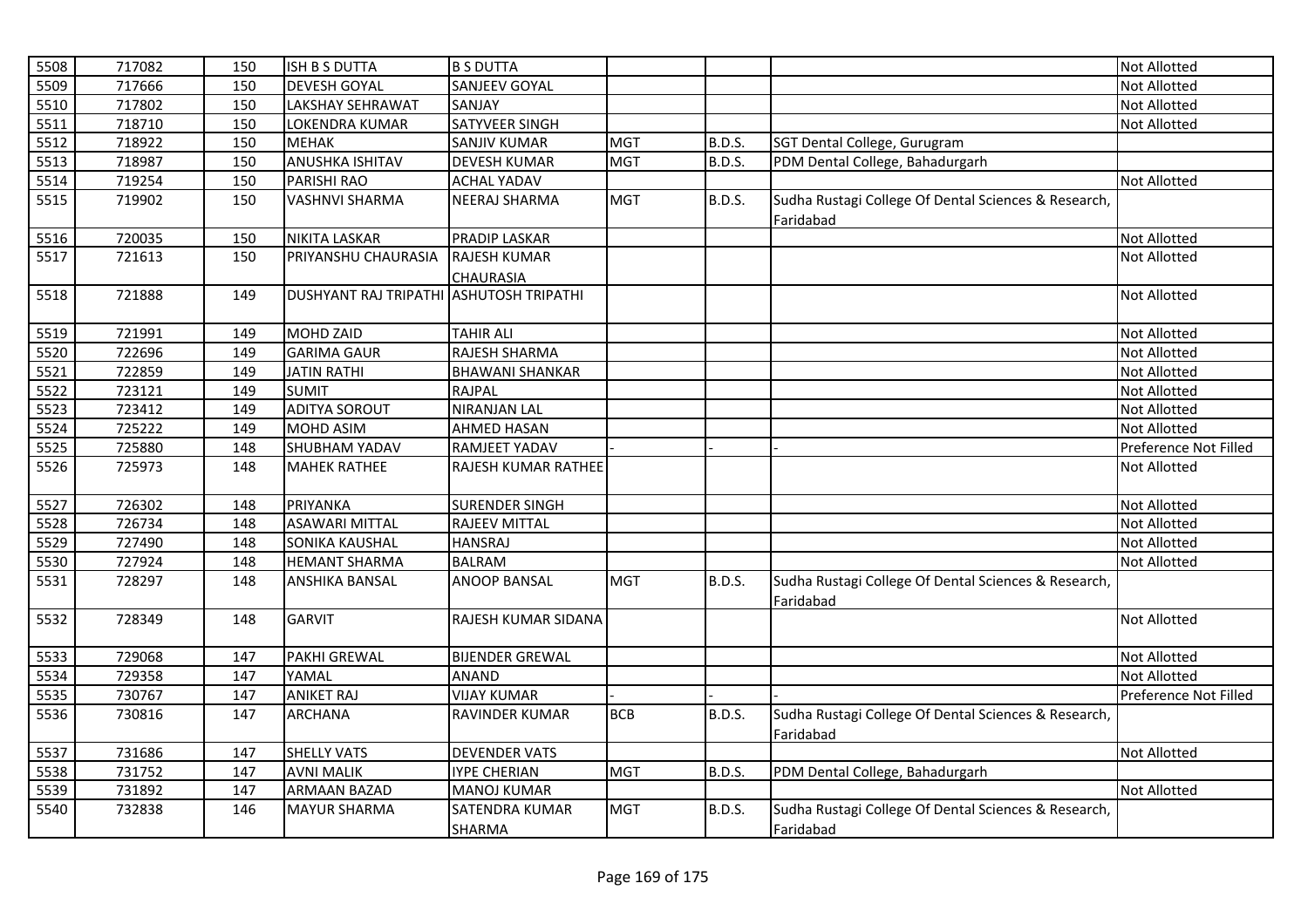| 5541 | 732943 | 146 | <b>GAURAV KUMAR</b>    | <b>SUNIL KUMAR</b>                       | <b>MGT</b>  | <b>B.D.S.</b> | Swami Devi Dayal Hospital & Dental College,<br>Punchkula |                       |
|------|--------|-----|------------------------|------------------------------------------|-------------|---------------|----------------------------------------------------------|-----------------------|
| 5542 | 733029 | 146 | <b>VIOM MISHRA</b>     | <b>MR.SAURABH KUMAR</b><br><b>MISHRA</b> |             |               |                                                          | Not Allotted          |
| 5543 | 733496 | 146 | PRIYANSH GAUTAM        | <b>RAKESH GAUTAM</b>                     |             |               |                                                          | Not Allotted          |
| 5544 | 733679 | 146 | <b>ANNIE RASTOGI</b>   | <b>AMIT RASTOGI</b>                      |             |               |                                                          | Not Allotted          |
| 5545 | 734301 | 146 | SAUMYA GOYALE          | <b>SUSHIL KUMAR</b>                      |             |               |                                                          | Not Allotted          |
| 5546 | 735694 | 146 | <b>IPSIT SHARMA</b>    | <b>DINESH SHARMA</b>                     |             |               |                                                          | Not Allotted          |
| 5547 | 736201 | 146 | <b>MUNTAHA FATIMA</b>  | MOHD NATIQ HUSAIN                        |             |               |                                                          | Preference Not Filled |
| 5548 | 736252 | 146 | <b>MANSI RATHI</b>     | SANJEEV KUMAR RATHI MGT                  |             | <b>B.D.S.</b> | PDM Dental College, Bahadurgarh                          |                       |
| 5549 | 736529 | 146 | <b>DEEPIKA</b>         | <b>RADHA KRISHAN</b>                     | <b>MGT</b>  | <b>B.D.S.</b> | PDM Dental College, Bahadurgarh                          |                       |
| 5550 | 736737 | 146 | <b>DEEPSAINI MEHTA</b> | <b>DINESH MEHTA</b>                      |             |               |                                                          | Not Allotted          |
| 5551 | 736824 | 145 | <b>MOHD ARAFAT</b>     | <b>MOHD ARIF</b>                         |             |               |                                                          | Not Allotted          |
| 5552 | 736830 | 145 | <b>SUJAL RANA</b>      | <b>SANDEEP RANA</b>                      |             |               |                                                          | Not Allotted          |
| 5553 | 736975 | 145 | SHAD IZAM              | <b>JALEES IZAM</b>                       |             |               |                                                          | Not Allotted          |
| 5554 | 737870 | 145 | <b>SACHIN YADAV</b>    | <b>SUNIL KUMAR</b>                       |             |               |                                                          | Not Allotted          |
| 5555 | 738031 | 145 | NAZEEHA KHAN           | UBED AHMED KHAN                          |             |               |                                                          | Preference Not Filled |
| 5556 | 738559 | 145 | <b>BHAVYA AGARWAL</b>  | PIYUSH KUMAR                             |             |               |                                                          | Not Allotted          |
|      |        |     |                        | <b>AGARWAL</b>                           |             |               |                                                          |                       |
| 5557 | 738750 | 145 | AASHUTOSH SINGLA       | <b>DEEPAK KUMAR</b>                      |             |               |                                                          | Not Allotted          |
| 5558 | 738983 | 145 | <b>DIVYA</b>           | MR VIPAN KUMAR                           |             |               |                                                          | Not Allotted          |
|      |        |     |                        | <b>MITTAL</b>                            |             |               |                                                          |                       |
| 5559 | 740406 | 145 | <b>AYUSH KUMAR</b>     | <b>ARVIND KUMAR</b>                      |             |               |                                                          | Not Allotted          |
| 5560 | 740412 | 145 | <b>ARUN SAINI</b>      | RISHIPAL SAINI                           |             |               |                                                          | Not Allotted          |
| 5561 | 740623 | 145 | <b>SULENA</b>          | <b>KISMAT KUMAR</b>                      | SC_DEPRIVED | <b>B.D.S.</b> | Swami Devi Dayal Hospital & Dental College,<br>Punchkula |                       |
| 5562 | 741040 | 145 | <b>AVNI JAMBHOLKAR</b> | <b>BIPIN JAMBHOLKAR</b>                  |             |               |                                                          | Not Allotted          |
| 5563 | 741464 | 145 | <b>SALONI PANCHAL</b>  | MR. RAJANDER KUMAR                       |             |               |                                                          | Not Allotted          |
| 5564 | 741961 | 144 | <b>SUMITRA KUMARI</b>  | <b>INDRA PAL</b>                         |             |               |                                                          | Not Allotted          |
| 5565 | 742082 | 144 | <b>SAKSHI TAYAL</b>    | PANKAJ TAYAL                             |             |               |                                                          | Not Allotted          |
| 5566 | 742140 | 144 | <b>PURVI</b>           | <b>NARENDER KUMAR</b>                    |             |               |                                                          | Not Allotted          |
| 5567 | 742438 | 144 | <b>GARIMA AHUJA</b>    | <b>MANOJ KUMAR AHUJA</b>                 |             |               |                                                          | Not Allotted          |
| 5568 | 743001 | 144 | <b>SANYA SINHA</b>     | <b>SUJIT KUMAR</b>                       |             |               |                                                          | Not Allotted          |
| 5569 | 743587 | 144 | <b>UBAID AHMAD</b>     | <b>ISLAM AHMAD</b>                       |             |               |                                                          | Not Allotted          |
| 5570 | 744151 | 144 | DIYA                   | <b>SURENDRA KUMAR</b>                    |             |               |                                                          | Not Allotted          |
| 5571 | 744718 | 144 | <b>KESHAV MALOHTRA</b> | <b>ARUN MALHOTRA</b>                     |             |               |                                                          | Not Allotted          |
| 5572 | 745393 | 144 | SOHNI VISHWAKARMA      | RAJKUMAR                                 |             |               |                                                          | Not Allotted          |
|      |        |     |                        | <b>VISHWAKARMA</b>                       |             |               |                                                          |                       |
| 5573 | 745474 | 144 | <b>SAGAR BHARDWAJ</b>  | <b>PURAN</b>                             |             |               |                                                          | Preference Not Filled |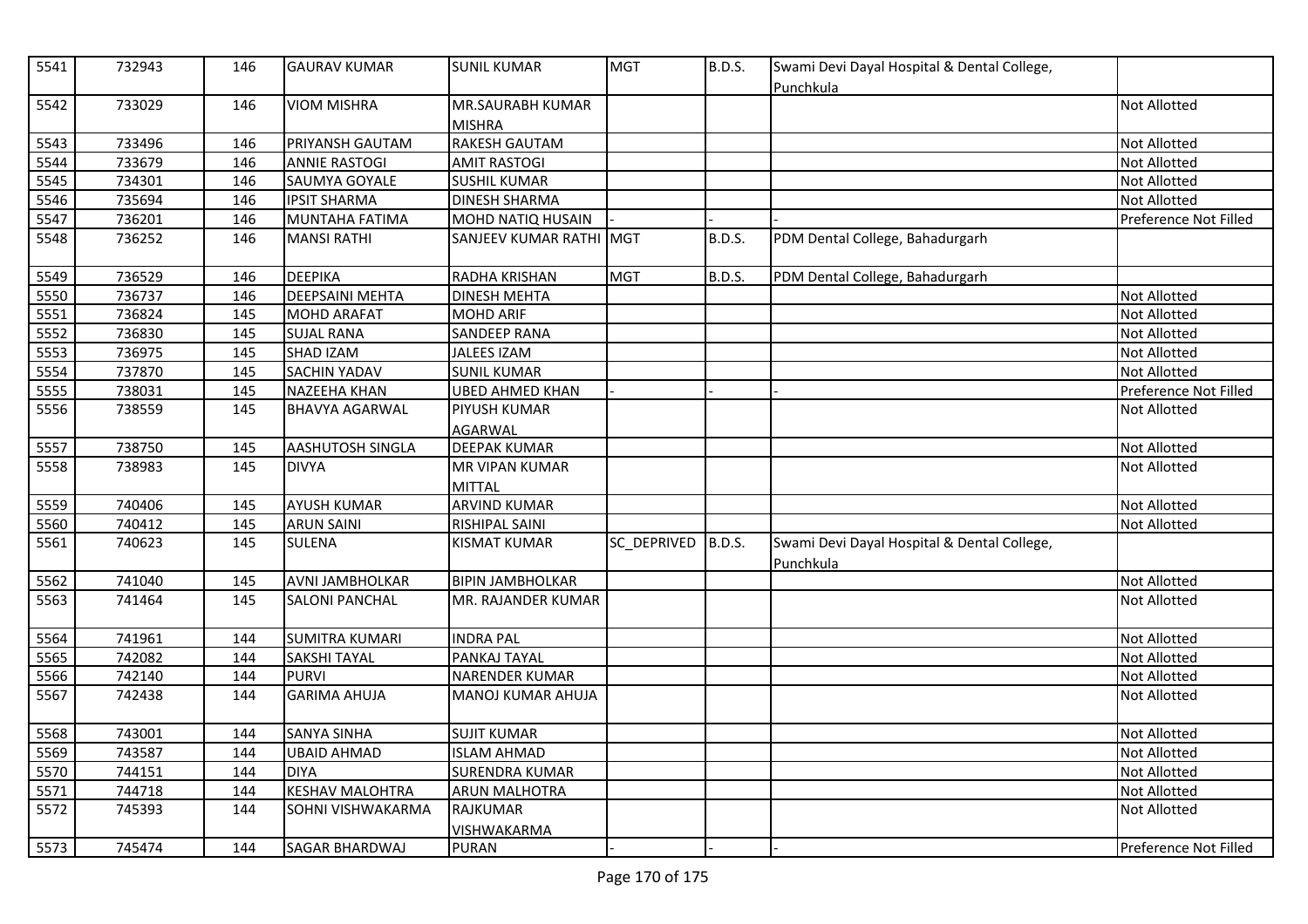| 5574 | 745582 | 143 | SHAZIA PARVEEN            | <b>FAKHRE ALAM</b>        |            |               |                                                                   | Not Allotted          |
|------|--------|-----|---------------------------|---------------------------|------------|---------------|-------------------------------------------------------------------|-----------------------|
| 5575 | 745705 | 143 | <b>SUSHANT SAHORE</b>     | <b>VIJAY KUMAR</b>        |            |               |                                                                   | Not Allotted          |
| 5576 | 746164 | 143 | <b>VIVEK CHAUDHARY</b>    | <b>JITENDER SINGH</b>     |            |               |                                                                   | <b>Not Allotted</b>   |
| 5577 | 746924 | 143 | <b>MADHU</b>              | <b>RAKESH KUMAR</b>       |            |               |                                                                   | Not Allotted          |
| 5578 | 748407 | 143 | MOHAMAD ZUHAIF A          | V ABDULLAH SAIT           |            |               |                                                                   | Not Allotted          |
| 5579 | 748551 | 143 | <b>KUNAL RAJAN</b>        | <b>RAKESH KUMAR</b>       |            |               |                                                                   | Not Allotted          |
| 5580 | 748882 | 143 | <b>VIVEK</b>              | <b>MUKH RAM</b>           |            |               |                                                                   | <b>Not Allotted</b>   |
| 5581 | 749005 | 143 | <b>SOUMYA SINHA</b>       | <b>SHAMIR KUMAR</b>       |            |               |                                                                   | Not Allotted          |
| 5582 | 749023 | 143 | <b>MUSKAN SHARMA</b>      | <b>SUSHIL KUMAR</b>       | <b>MGT</b> | B.D.S.        | Swami Devi Dayal Hospital & Dental College,<br>Punchkula          |                       |
| 5583 | 749150 | 143 | <b>KHUSHI</b>             | <b>NAVNEET</b>            |            |               |                                                                   | Not Allotted          |
| 5584 | 749471 | 142 | <b>SHREY KHANDAL</b>      | <b>BANSI LAL SHARMA</b>   |            |               |                                                                   | Not Allotted          |
| 5585 | 750362 | 142 | <b>ADITYA MIGHANI</b>     | <b>ASHOK KUMAR</b>        |            |               |                                                                   | Not Allotted          |
| 5586 | 750426 | 142 | MINHAAJ UDDIN             | <b>NOOR AHMED</b>         |            |               |                                                                   | Not Allotted          |
| 5587 | 750531 | 142 | <b>DHANANJAY PARIK</b>    | <b>HARISH CHANDER</b>     |            |               |                                                                   | Not Allotted          |
| 5588 | 750846 | 142 | <b>LAKSHAY VERMA</b>      | <b>KAPTEN KUMAR</b>       |            |               |                                                                   | Not Allotted          |
| 5589 | 751343 | 142 | MINAJ BANO                | SLAUDIN                   |            |               |                                                                   | Not Allotted          |
| 5590 | 751532 | 142 | LUQMAN                    | <b>WASEEM AHMED</b>       | <b>MGT</b> | <b>B.D.S.</b> | Swami Devi Dayal Hospital & Dental College,<br>Punchkula          |                       |
| 5591 | 751715 | 142 | <b>AYUSH SHARMA</b>       | <b>B.P SHARMA</b>         | <b>MGT</b> | <b>B.D.S.</b> | Sudha Rustagi College Of Dental Sciences & Research,<br>Faridabad |                       |
| 5592 | 752158 | 142 | <b>ALOK</b>               | <b>JAIPAL</b>             | <b>MGT</b> | <b>B.D.S.</b> | PDM Dental College, Bahadurgarh                                   |                       |
| 5593 | 752873 | 142 | <b>MOHD TAHIR</b>         | MUJAHEED KHAN             |            |               |                                                                   | Not Allotted          |
| 5594 | 753062 | 142 | <b>PARTH DHIMAN</b>       | <b>RAMSAROOP DHIMAN</b>   |            |               |                                                                   | <b>Not Allotted</b>   |
| 5595 | 753580 | 141 | <b>NAVEEN CHAUDHARY</b>   | <b>GAJENDRA CHAUDHARY</b> |            |               |                                                                   | Not Allotted          |
| 5596 | 753716 | 141 | <b>JATIN SHARMA</b>       | <b>BRIJ MOHAN SHARMA</b>  |            |               |                                                                   | Not Allotted          |
| 5597 | 754783 | 141 | <b>SHASHANK CHAUDHARY</b> | LAXMI NARAYAN             |            |               |                                                                   | <b>Not Allotted</b>   |
|      |        |     |                           | <b>KHARIAN</b>            |            |               |                                                                   |                       |
| 5598 | 755638 | 141 | <b>NEHA</b>               | SETHI RAM                 |            |               |                                                                   | Not Allotted          |
| 5599 | 757040 | 141 | KULVINDER                 | LABH SINGH                | <b>MGT</b> | <b>B.D.S.</b> | PDM Dental College, Bahadurgarh                                   |                       |
| 5600 | 757241 | 141 | <b>ANKIT</b>              | <b>SURESH</b>             |            |               |                                                                   | <b>Not Allotted</b>   |
| 5601 | 757530 | 140 | <b>SUMIT KUMAR</b>        | <b>SURESH KUMAR</b>       |            |               |                                                                   | Preference Not Filled |
|      |        |     | <b>BHANDARA</b>           | <b>BHANDARA</b>           |            |               |                                                                   |                       |
| 5602 | 757603 | 140 | <b>ZAHRA NIGAH</b>        | MD HAMID ALI KHAN         |            |               |                                                                   | Preference Not Filled |
| 5603 | 759180 | 140 | <b>NIHARIKA GHOSH</b>     | <b>SUBHABRATA GHOSH</b>   |            |               |                                                                   | Not Allotted          |
| 5604 | 759499 | 140 | <b>PRAVEEN KUMAR</b>      | <b>GANESHA RAM</b>        |            |               |                                                                   | Not Allotted          |
| 5605 | 759965 | 140 | KUMUD CHATURVEDI          | <b>HEMANT KUMAR</b>       |            |               |                                                                   | Not Allotted          |
|      | 760275 | 140 |                           | <b>CHATURVEDI</b>         |            |               |                                                                   |                       |
| 5606 |        |     | <b>ILMA ZENAB</b>         | <b>MOHD SAJID</b>         |            |               |                                                                   | Not Allotted          |
| 5607 | 760455 | 140 | <b>NIKHIL</b>             | <b>VIJENDER</b>           |            |               |                                                                   | <b>Not Allotted</b>   |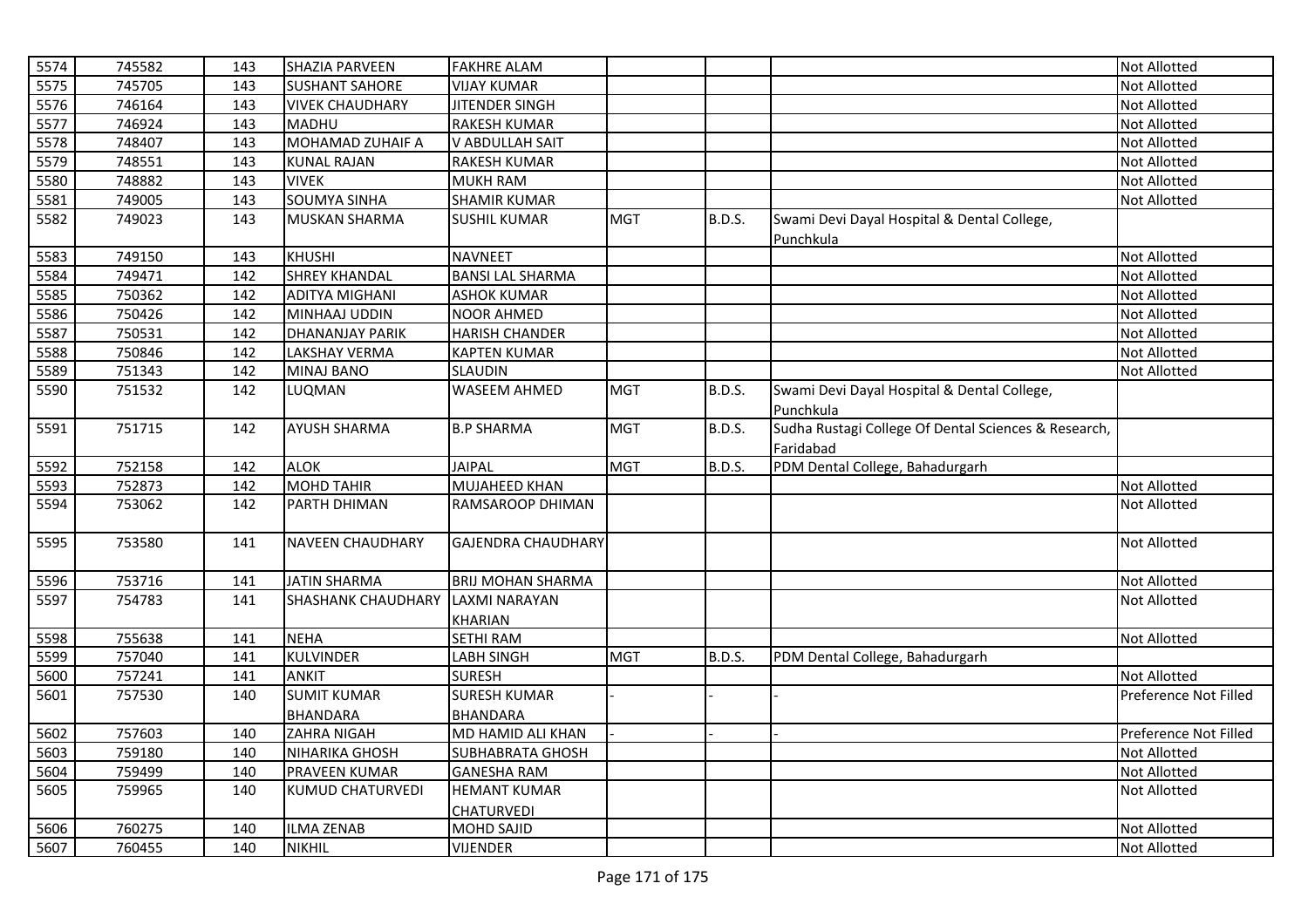| 5608 | 760522 | 140 | <b>NAINIKA</b>        | <b>ISHWAR DAYAL</b>      |             |               |                                                      | Not Allotted          |
|------|--------|-----|-----------------------|--------------------------|-------------|---------------|------------------------------------------------------|-----------------------|
| 5609 | 760566 | 140 | <b>SYED QASEEM</b>    | DR SYED MOHAMMAD         |             |               |                                                      | Not Allotted          |
|      |        |     | MOHAMAD GILANI        | <b>ALTAF GILANI</b>      |             |               |                                                      |                       |
|      |        |     |                       |                          |             |               |                                                      |                       |
| 5610 | 760998 | 140 | <b>GURSIMAR SINGH</b> | <b>BHUPINDER SINGH</b>   |             |               |                                                      | Not Allotted          |
| 5611 | 762497 | 140 | <b>PALAK GOEL</b>     | <b>MANI RAM GOEL</b>     |             |               |                                                      | Not Allotted          |
| 5612 | 762943 | 140 | <b>ANIKET TAYAL</b>   | <b>VIKAS TAYAL</b>       |             |               |                                                      | Not Allotted          |
| 5613 | 763270 | 139 | <b>CHIRAG VASHIST</b> | <b>RAVINDER KUMAR</b>    |             |               |                                                      | Not Allotted          |
|      |        |     |                       | <b>VASHIST</b>           |             |               |                                                      |                       |
| 5614 | 764540 | 139 | <b>LAVANYA DHALL</b>  | <b>RAJESH DHALL</b>      | <b>MGT</b>  | <b>B.D.S.</b> | Sudha Rustagi College Of Dental Sciences & Research, |                       |
|      |        |     |                       |                          |             |               | Faridabad                                            |                       |
| 5615 | 765524 | 139 | <b>MITALI SHARMA</b>  | <b>AMIT SHARMA</b>       |             |               |                                                      | Not Allotted          |
| 5616 | 765640 | 139 | <b>PARIKSHIT RAJ</b>  | <b>SHIV RAJ</b>          |             |               |                                                      | Not Allotted          |
| 5617 | 765709 | 139 | <b>KAJAL</b>          | VISHAVKARMA              |             |               |                                                      | Not Allotted          |
| 5618 | 765722 | 139 | <b>GAUTAM AGARWAL</b> | <b>VINEET AGARWAL</b>    |             |               |                                                      | Not Allotted          |
| 5619 | 766881 | 139 | MUHAMMAD AAYAN        | SHAHNAWAZ ALAM           |             |               |                                                      | Not Allotted          |
| 5620 | 767124 | 138 | <b>ANSARI MANAL</b>   | MOHAMMED TARIQUE         |             |               |                                                      | Not Allotted          |
|      |        |     |                       |                          |             |               |                                                      |                       |
| 5621 | 767128 | 138 | <b>VIPIN KAUSHIK</b>  | <b>MAHENDER</b>          | <b>MGT</b>  | <b>B.D.S.</b> | Sudha Rustagi College Of Dental Sciences & Research, |                       |
|      |        |     |                       |                          |             |               | Faridabad                                            |                       |
| 5622 | 767292 | 138 | <b>ANJALI KUMARI</b>  | <b>HARIOM</b>            |             |               |                                                      | Not Allotted          |
| 5623 | 767892 | 138 | <b>NEHA DEVATWAL</b>  | <b>ASHOK KUMAR</b>       |             |               |                                                      | Not Allotted          |
| 5624 | 768374 | 138 | <b>SADAF FATIMA</b>   | WAHAJUDDIN ANSARI        |             |               |                                                      | Not Allotted          |
| 5625 | 768475 | 138 | <b>EESHITA</b>        | <b>ASHUTOSH UPADHYAY</b> |             |               |                                                      | Not Allotted          |
|      |        |     |                       |                          |             |               |                                                      |                       |
| 5626 | 768754 | 138 | <b>NASIF REHMAN P</b> | P P MUHAMMED RAFI        |             |               |                                                      | Not Allotted          |
| 5627 | 769361 | 138 | MOHAMMED AASIM        | SHEIKH JAVEED IQBAL      |             |               |                                                      | Not Allotted          |
|      |        |     | <b>SHEIKH</b>         |                          |             |               |                                                      |                       |
| 5628 | 770017 | 138 | <b>SAGAR VERMA</b>    | <b>MANISH VERMA</b>      |             |               |                                                      | Not Allotted          |
| 5629 | 770066 | 138 | SHRESHTHA CHAWLA      | <b>SANJAY CHAWLA</b>     |             |               |                                                      | Not Allotted          |
| 5630 | 770597 | 138 | <b>SHREYA BATISH</b>  | SANJEEV BATISH           |             |               |                                                      | <b>Not Allotted</b>   |
| 5631 | 770875 | 138 | <b>RAHUL GARG</b>     | <b>ASHOK KUMAR</b>       |             |               |                                                      | Preference Not Filled |
| 5632 | 770890 | 137 | <b>MEGHAM</b>         | <b>RAKESH</b>            |             |               |                                                      | Not Allotted          |
| 5633 | 772289 | 137 | <b>KSHITIZ KUMAR</b>  | <b>SATISH KUMAR</b>      |             |               |                                                      | Not Allotted          |
| 5634 | 774891 | 136 | ANUSHKA YADAV         | <b>SANTOSH KUMAR</b>     |             |               |                                                      | Not Allotted          |
| 5635 | 776655 | 136 | <b>KHUSHBOO</b>       | <b>DHANESH KUMAR</b>     |             |               |                                                      | Not Allotted          |
| 5636 | 777677 | 136 | <b>SNEH LATA</b>      | <b>CHHABIL DASS</b>      |             |               |                                                      | Not Allotted          |
| 5637 | 778948 | 136 | SHANAWAZ AHMAD        | <b>ABRAR AHMAD</b>       |             |               |                                                      | Preference Not Filled |
| 5638 | 784754 | 135 | <b>ANSHIKA</b>        | <b>MOHINDER SINGH</b>    | BCA_ESM_FF  | M.B.B.S.      | Pandit Bhagwat Dayal Sharma PGIMS, Rohtak            |                       |
|      |        |     |                       |                          | Priority-IV |               |                                                      |                       |
| 5639 | 785275 | 134 | <b>SHAMIA</b>         | DILSHAD AHMAD            |             |               |                                                      | Not Allotted          |
| 5640 | 785349 | 134 | POORVA SAMRIWAL       | PANKAJ SAGAR             |             |               |                                                      | Not Allotted          |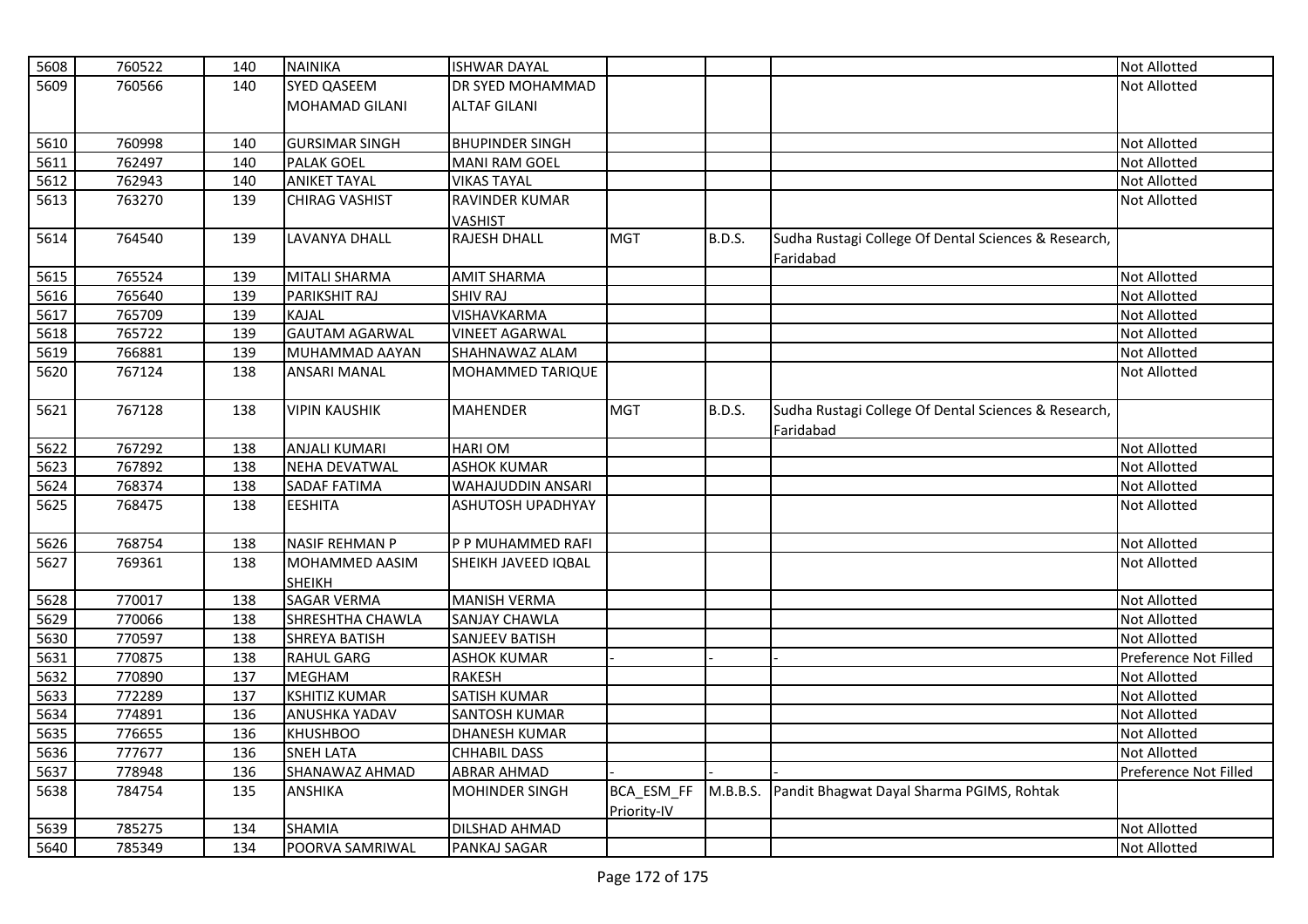| 5641 | 785685 | 134 | <b>NEHA</b>               | <b>KRISHAN LAL</b>    |            |               |                                                      | Not Allotted          |
|------|--------|-----|---------------------------|-----------------------|------------|---------------|------------------------------------------------------|-----------------------|
| 5642 | 787906 | 134 | <b>NEHA YADAV</b>         | SATISH CHANDRA        |            |               |                                                      | <b>Not Allotted</b>   |
|      |        |     |                           | YADAV                 |            |               |                                                      |                       |
| 5643 | 788286 | 134 | <b>SIMRAN KAUR</b>        | PARMINDER SINGH       |            |               |                                                      | Not Allotted          |
| 5644 | 790441 | 133 | POOJA                     | RAKESH KUMAR          | <b>MGT</b> | B.D.S.        | PDM Dental College, Bahadurgarh                      |                       |
| 5645 | 790611 | 133 | <b>SAHIL</b>              | <b>DHAN SINGH</b>     |            |               |                                                      | Not Allotted          |
| 5646 | 795286 | 132 | <b>SANSKAR SODHI</b>      | <b>MAHESH KUMAR</b>   |            |               |                                                      | <b>Not Allotted</b>   |
| 5647 | 797007 | 132 | <b>UMA</b>                | <b>SUNIL JANGRA</b>   |            |               |                                                      | Preference Not Filled |
| 5648 | 798438 | 131 | <b>SHIVKANT</b>           | <b>JASBIR SINGH</b>   |            |               |                                                      | Not Allotted          |
| 5649 | 798491 | 131 | ZIAULHAQ ANSARI           | MR. FAROOQ ANSARI     |            |               |                                                      | Not Allotted          |
| 5650 | 802235 | 130 | <b>VERONICA REANG</b>     | <b>GAMANJOY REANG</b> |            |               |                                                      | Not Allotted          |
| 5651 | 802331 | 130 | MD WASIM AKRAM            | <b>MD HASSIM</b>      |            |               |                                                      | Not Allotted          |
| 5652 | 802882 | 130 | <b>TANU FAGNA</b>         | MAHESH FAGNA          | <b>BCB</b> | <b>B.D.S.</b> | Sudha Rustagi College Of Dental Sciences & Research, |                       |
|      |        |     |                           |                       |            |               | Faridabad                                            |                       |
| 5653 | 803027 | 130 | AADYA GARGI DEEPAK        | KAPIL DEV DEEPAK      |            |               |                                                      | <b>Not Allotted</b>   |
| 5654 | 804310 | 130 | <b>CHERRY NAGPAL</b>      | <b>HARBANS NAGPAL</b> | <b>MGT</b> | <b>B.D.S.</b> | Sudha Rustagi College Of Dental Sciences & Research, |                       |
|      |        |     |                           |                       |            |               | Faridabad                                            |                       |
| 5655 | 805849 | 130 | <b>AHMED JAMAL</b>        | HAKIM JAMALUDDIN      |            |               |                                                      | Not Allotted          |
| 5656 | 806069 | 130 | <b>KSHITIZ SAINI</b>      | <b>SUBHASH CHAND</b>  |            |               |                                                      | Not Allotted          |
| 5657 | 808854 | 129 | <b>KESHAV</b>             | <b>NARENDER YADAV</b> |            |               |                                                      | <b>Not Allotted</b>   |
| 5658 | 809043 | 129 | <b>ZOYA KHALID SHAMSI</b> | <b>KHALID USMAN</b>   |            |               |                                                      | Not Allotted          |
| 5659 | 809754 | 129 | <b>OM YADAV</b>           | RADHA MOHAN           |            |               |                                                      | Preference Not Filled |
| 5660 | 809914 | 129 | <b>JYOTI</b>              | RAMESH CHANDER        |            |               |                                                      | Not Allotted          |
| 5661 | 810108 | 129 | NITINBIR SINGH            | <b>NAVDEEP SINGH</b>  |            |               |                                                      | <b>Not Allotted</b>   |
| 5662 | 810983 | 129 | <b>NITIN</b>              | <b>SUBHASH</b>        |            |               |                                                      | Not Allotted          |
| 5663 | 811818 | 129 | SAMARJEET SINGH           | SATPAL SINGH BAGGA    |            |               |                                                      | <b>Not Allotted</b>   |
|      |        |     | <b>BAGGA</b>              |                       |            |               |                                                      |                       |
| 5664 | 814263 | 128 | <b>MANISHA</b>            | <b>BRAHM SINGH</b>    | <b>BCB</b> | B.D.S.        | Sudha Rustagi College Of Dental Sciences & Research, |                       |
|      |        |     |                           |                       |            |               | Faridabad                                            |                       |
| 5665 | 815555 | 128 | <b>RISHAB</b>             | <b>DHARMVIR</b>       |            |               |                                                      | Not Allotted          |
| 5666 | 816164 | 128 | <b>AARADHYA SINGH</b>     | <b>SANDEEP BHATI</b>  |            |               |                                                      | Not Allotted          |
| 5667 | 817815 | 127 | <b>RAMNESH</b>            | <b>RAM NIWAS</b>      | <b>MGT</b> | B.D.S.        | PDM Dental College, Bahadurgarh                      |                       |
| 5668 | 817820 | 127 | <b>TUSHAR</b>             | <b>SOM NATH</b>       |            |               |                                                      | Not Allotted          |
| 5669 | 817987 | 127 | <b>VANSHITA</b>           | <b>VINOD KUMAR</b>    | <b>MGT</b> | <b>B.D.S.</b> | Sudha Rustagi College Of Dental Sciences & Research, |                       |
|      |        |     |                           |                       |            |               | Faridabad                                            |                       |
| 5670 | 818008 | 127 | <b>ASHU YADAV</b>         | NARESH YADAV          |            |               |                                                      | <b>Not Allotted</b>   |
| 5671 | 818234 | 127 | YASHIKA KATARIA           | <b>SANJAY KATARIA</b> |            |               |                                                      | Preference Not Filled |
| 5672 | 819074 | 127 | <b>VINAY</b>              | <b>RAM SINGH</b>      |            |               |                                                      | Not Allotted          |
| 5673 | 820530 | 127 | <b>SWATI SINGH</b>        | <b>BALBIR SINGH</b>   | <b>SC</b>  | <b>B.D.S.</b> | Sudha Rustagi College Of Dental Sciences & Research, |                       |
|      |        |     |                           |                       |            |               | Faridabad                                            |                       |
| 5674 | 820586 | 127 | <b>SANDEEP KUMAR</b>      | <b>RAJEEV KUMAR</b>   |            |               |                                                      | <b>Not Allotted</b>   |
| 5675 | 821197 | 127 | <b>NIKHIL YADAV</b>       | <b>VIMAL KUMAR</b>    |            |               |                                                      | <b>Not Allotted</b>   |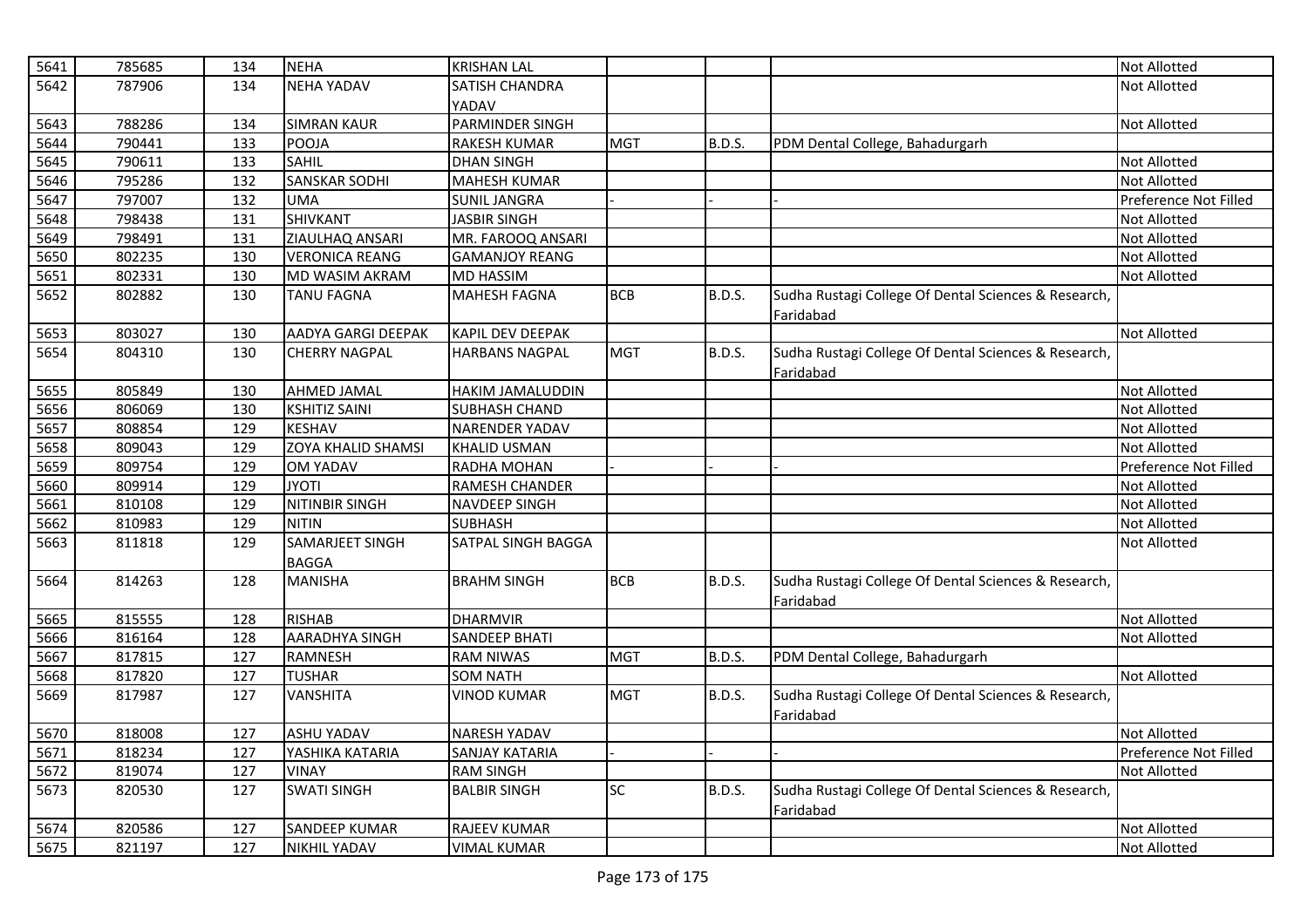| 5676 | 821513 | 126 | VIJAY KUMAR PRAJAPATI SUKH RAM PRAJAPATI |                                          |            |               |                                                                        | <b>Not Allotted</b>   |
|------|--------|-----|------------------------------------------|------------------------------------------|------------|---------------|------------------------------------------------------------------------|-----------------------|
| 5677 | 822674 | 126 | <b>KASHISH KALAKOTI</b>                  | <b>SATISH KUMAR</b><br><b>KALAKOTI</b>   | <b>MGT</b> | <b>B.D.S.</b> | Sudha Rustagi College Of Dental Sciences & Research,<br>Faridabad      |                       |
| 5678 | 823617 | 126 | DEVANSHU KATARIA                         | <b>SHRI RAM KATARIA</b>                  |            |               |                                                                        | <b>Not Allotted</b>   |
| 5679 | 825938 | 125 | <b>REVA</b>                              | <b>BALWINDER PAL</b>                     |            |               |                                                                        | Not Allotted          |
| 5680 | 826979 | 125 | <b>AAKASH YADAV</b>                      | RAJESH YADAV                             |            |               |                                                                        | <b>Not Allotted</b>   |
| 5681 | 833078 | 124 | YANGBIU MANGKU                           | YANGBIU PALE                             |            |               |                                                                        | <b>Not Allotted</b>   |
| 5682 | 834131 | 124 | <b>SHEFALI KAUSHIK</b>                   | JOGINDER KAUSHIK                         |            |               |                                                                        | Preference Not Filled |
| 5683 | 835042 | 124 | MOHD SAHEEM ASHRAF                       | MOHD TOUQIR ASHRAF                       |            |               |                                                                        | Not Allotted          |
| 5684 | 836201 | 124 | KHOUSHANG KUMAWAT                        | <b>KRISHNA KUMAR</b><br><b>KUMAWAT</b>   |            |               |                                                                        | <b>Not Allotted</b>   |
| 5685 | 836746 | 124 | <b>SAVITA</b>                            | <b>RAMUDESH RAI</b>                      |            |               |                                                                        | Not Allotted          |
| 5686 | 841381 | 123 | <b>VARSHA</b>                            | <b>BIJENDER</b>                          | <b>MGT</b> | <b>B.D.S.</b> | PDM Dental College, Bahadurgarh                                        |                       |
| 5687 | 842862 | 122 | SONALI                                   | <b>RAJBIR SINGH</b>                      | <b>MGT</b> | B.D.S.        | PDM Dental College, Bahadurgarh                                        |                       |
| 5688 | 843660 | 122 | <b>JALINA</b>                            | <b>SANJAY KUMAR</b>                      | <b>BCA</b> | B.D.S.        | Jan Nayak Ch. Devi Lal Dental College, Sirsa                           |                       |
| 5689 | 851511 | 120 | PRIYANKA                                 | <b>VIJAY KUMAR</b>                       | <b>MGT</b> | B.D.S.        | PDM Dental College, Bahadurgarh                                        |                       |
| 5690 | 851981 | 120 | <b>DIVYANSHI KUSUM</b>                   | <b>SANJEEV KUMAR</b><br><b>KUSUM</b>     |            |               |                                                                        | <b>Not Allotted</b>   |
| 5691 | 853222 | 120 | <b>PUJA DAS</b>                          | <b>SWAPAN DAS</b>                        | <b>MGT</b> | <b>B.D.S.</b> | Swami Devi Dayal Hospital & Dental College,<br>Punchkula               |                       |
| 5692 | 857022 | 120 | <b>DANISH</b>                            | <b>MOHD GAYUR</b>                        |            |               |                                                                        | <b>Not Allotted</b>   |
| 5693 | 857120 | 120 | <b>NIKITA YADAV</b>                      | <b>ISHWAR SINGH</b>                      | <b>MGT</b> | <b>B.D.S.</b> | Yamuna Institute Of Dental Sciences & Research<br>Gadholi, Yamunanagar |                       |
| 5694 | 859420 | 119 | <b>SAFA AKRAM</b>                        | <b>MOHD AKRAM</b>                        |            |               |                                                                        | Not Allotted          |
| 5695 | 859881 | 119 | SAYYED NEEDA ARIF                        | <b>ARIF SAYYED</b>                       |            |               |                                                                        | <b>Not Allotted</b>   |
| 5696 | 860364 | 119 | <b>RAHUL</b>                             | <b>KANWAR SAIN</b>                       |            |               |                                                                        | <b>Not Allotted</b>   |
| 5697 | 862711 | 119 | <b>ABDUL QADIR</b>                       | LATE MOHD ISMILE<br>ADEEV                |            |               |                                                                        | <b>Not Allotted</b>   |
| 5698 | 862889 | 119 | <b>NITIN KUMAR</b>                       | <b>NARESH KUMAR</b>                      |            |               |                                                                        | <b>Not Allotted</b>   |
| 5699 | 863709 | 118 | <b>RUFFEDA KHAN</b>                      | <b>ASGAR KHAN</b>                        |            |               |                                                                        | Not Allotted          |
| 5700 | 864406 | 118 | <b>VANSHIKA</b>                          | VINOD                                    |            |               |                                                                        | <b>Not Allotted</b>   |
| 5701 | 867364 | 118 | PARMA NAND                               | RAMESHWAR DASS                           |            |               |                                                                        | <b>Not Allotted</b>   |
| 5702 | 867991 | 117 | <b>KARTIKEY SARADHNA</b>                 | <b>SURINDER KUMAR</b><br><b>SARADHNA</b> | <b>MGT</b> | <b>B.D.S.</b> | PDM Dental College, Bahadurgarh                                        |                       |
| 5703 | 869107 | 117 | <b>NEERU RANI</b>                        | PREM CHAND                               |            |               |                                                                        | Preference Not Filled |
| 5704 | 870170 | 117 | <b>MANSI KUMARI</b>                      | <b>VINOD CHOUDHARY</b>                   | <b>MGT</b> | <b>B.D.S.</b> | Swami Devi Dayal Hospital & Dental College,<br>Punchkula               |                       |
| 5705 | 871080 | 117 | SHIVANGE                                 | <b>SUBHASH CHANDER</b>                   | <b>MGT</b> | <b>B.D.S.</b> | PDM Dental College, Bahadurgarh                                        |                       |
| 5706 | 874540 | 116 | <b>JATIN CHAWLA</b>                      | <b>ASHOK KUMAR</b>                       |            |               |                                                                        | Not Allotted          |
| 5707 | 875609 | 116 | <b>SONAL RAHIM</b>                       | <b>RAHIMTP</b>                           |            |               |                                                                        | <b>Not Allotted</b>   |